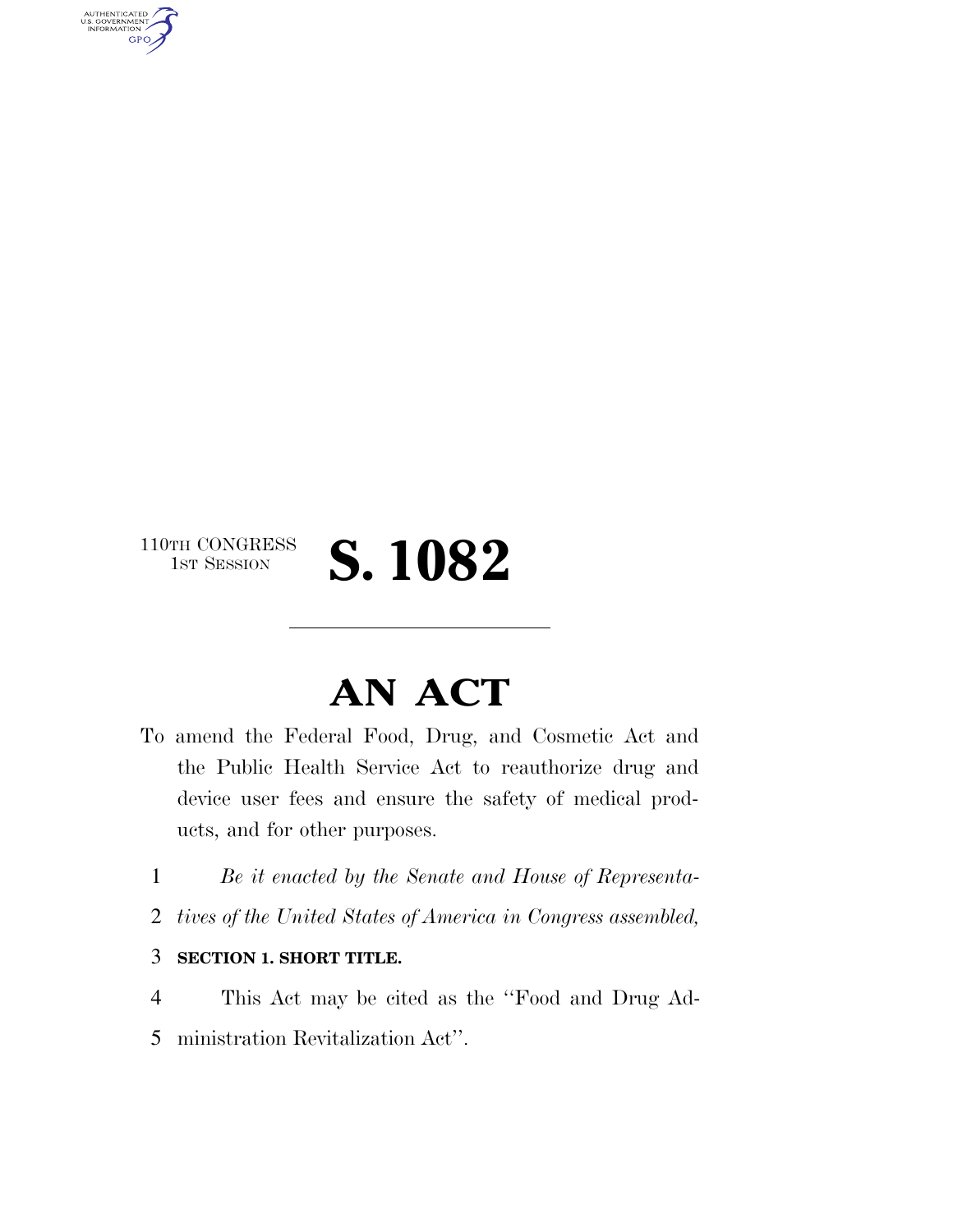### **TITLE I—PRESCRIPTION DRUG USER FEES**

#### **SEC. 101. SHORT TITLE; REFERENCES IN TITLE.**

 (a) SHORT TITLE.—This title may be cited as the ''Prescription Drug User Fee Amendments of 2007''.

 (b) REFERENCES IN TITLE.—Except as otherwise specified, whenever in this title an amendment is ex- pressed in terms of an amendment to a section or other provision, the reference shall be considered to be made to a section or other provision of the Federal Food, Drug, and Cosmetic Act (21 U.S.C. 301 et seq.).

#### **SEC. 102. DRUG FEES.**

Section 735 (21 U.S.C. 379g) is amended—

 (1) by striking the section designation and all that follows through ''For purposes of this sub-chapter:'' and inserting the following:

#### **''SEC. 735. DRUG FEES.**

 ''(a) PURPOSE.—It is the purpose of this part that the fees authorized under this part be dedicated toward expediting the drug development process, the process for the review of human drug applications, and postmarket drug safety, as set forth in the goals identified for pur- poses of this part in the letters from the Secretary to the Chairman of the Committee on Health, Education, Labor, and Pensions of the Senate and the Chairman of the Com-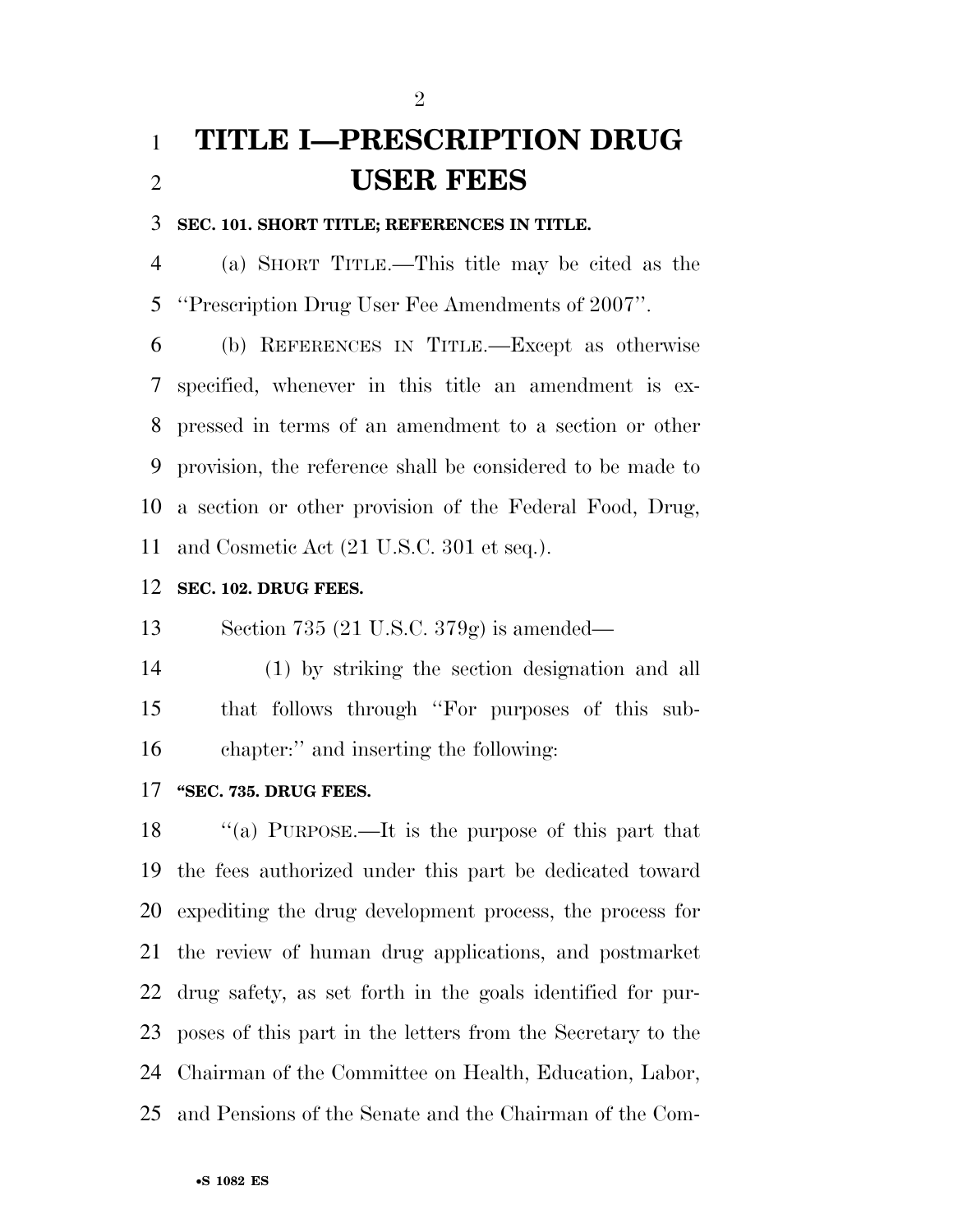mittee on Energy and Commerce of the House of Rep-resentatives, as set forth in the Congressional Record.

"(b) REPORTS.—

4 "(1) PERFORMANCE REPORT.—For fiscal years 2008 through 2012, not later than 120 days after the end of each fiscal year during which fees are col- lected under this part, the Secretary shall prepare and submit to the Committee on Health, Education, Labor, and Pensions of the Senate and the Com- mittee on Energy and Commerce of the House of Representatives, a report concerning the progress of the Food and Drug Administration in achieving the goals identified in the letters described in subsection (a) during such fiscal year and the future plans of the Food and Drug Administration for meeting the goals. The report for a fiscal year shall include infor- mation on all previous cohorts for which the Sec- retary has not given a complete response on all human drug applications and supplements in the co-hort.

21 "(2) FISCAL REPORT.—For fiscal years 2008 22 through 2012, not later than 120 days after the end of each fiscal year during which fees are collected under this part, the Secretary shall prepare and sub-mit to the Committee on Health, Education, Labor,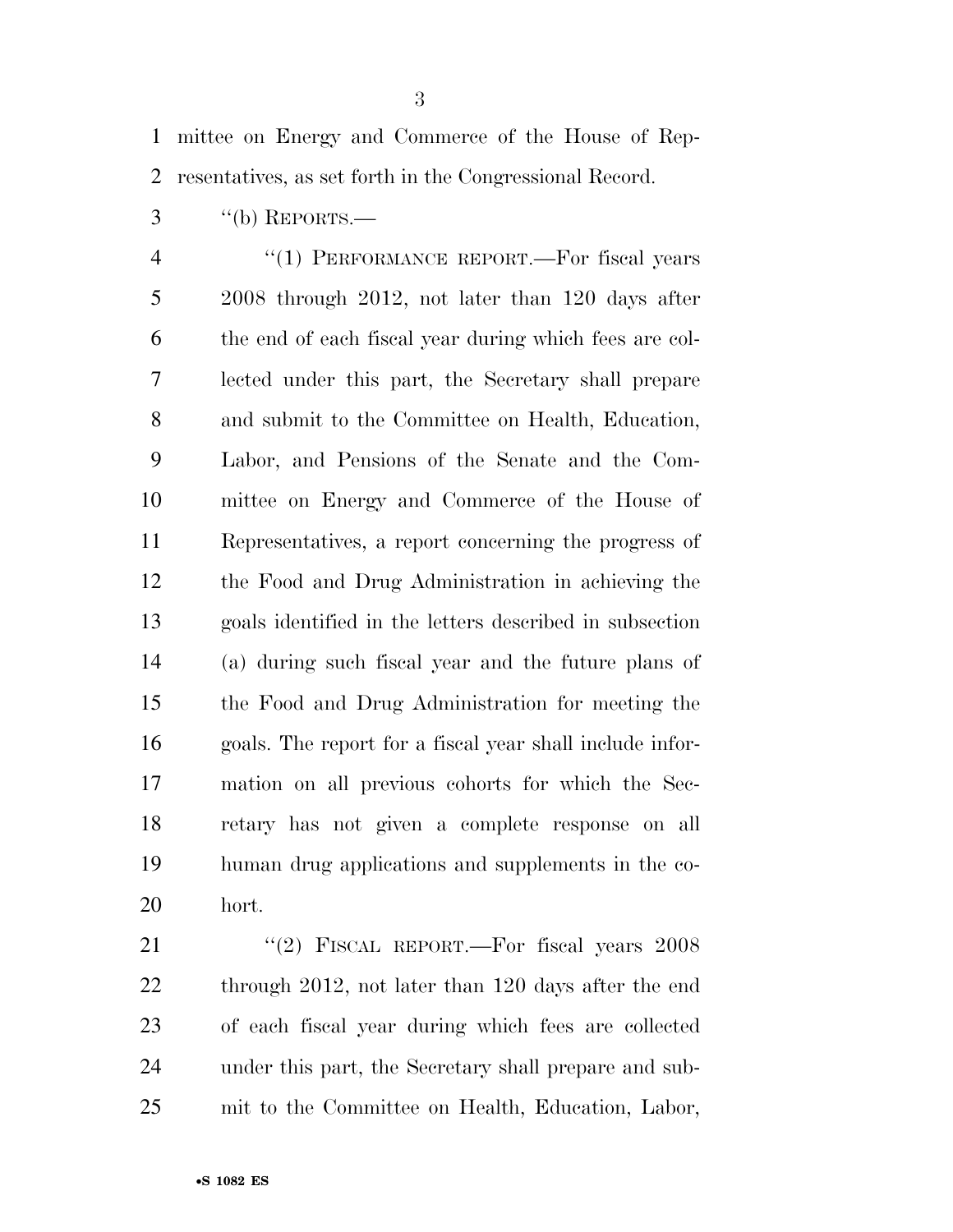and Pensions of the Senate and the Committee on Energy and Commerce of the House of Representa- tives, a report on the implementation of the author- ity for such fees during such fiscal year and the use, by the Food and Drug Administration, of the fees collected during such fiscal year for which the report is made.

8 "(3) PUBLIC AVAILABILITY.—The Secretary shall make the reports required under paragraphs (1) and (2) available to the public on the Internet website of the Food and Drug Administration.

12 "(c) REAUTHORIZATION.—

13 "(1) CONSULTATION.—In developing rec- ommendations to present to Congress with respect to the goals, and plans for meeting the goals, for the process for the review of human drug applications for the first 5 fiscal years after fiscal year 2012, and for the reauthorization of this part for such fiscal years, the Secretary shall consult with—

20 "'(A) the Committee on Energy and Com-21 merce of the House of Representatives; 22 ''(B) the Committee on Health, Education, Labor, and Pensions of the Senate; 24  $\cdot$  (C) scientific and academic experts;

25  $\text{``(D) health care professionals;}$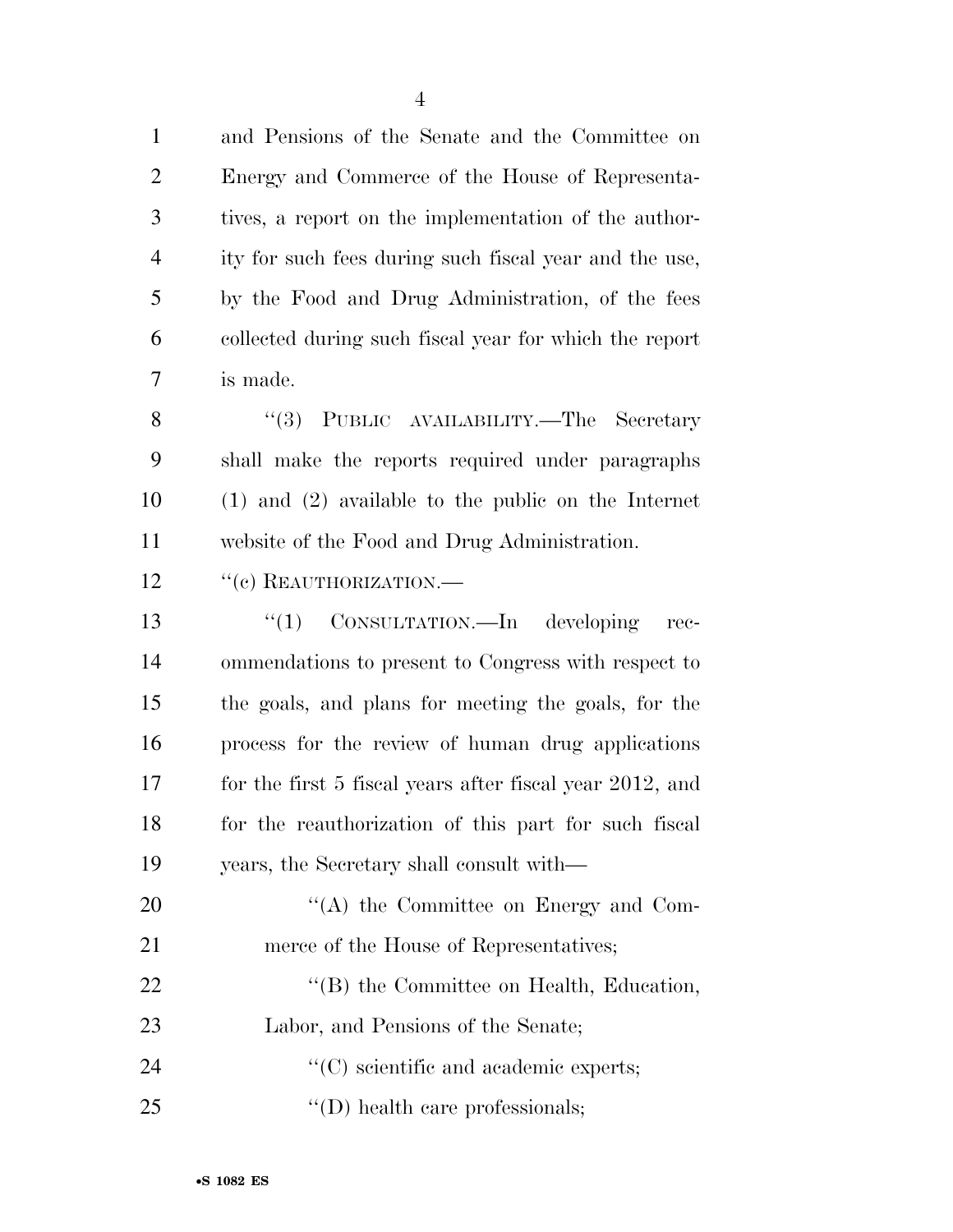| $\mathbf{1}$   | "(E) representatives of patient and con-             |
|----------------|------------------------------------------------------|
| $\overline{2}$ | sumer advocacy groups; and                           |
| 3              | $\lq\lq(F)$ the regulated industry.                  |
| $\overline{4}$ | $``(2)$ PUBLIC REVIEW OF<br>RECOMMENDA-              |
| 5              | TIONS.—After negotiations with the regulated indus-  |
| 6              | try, the Secretary shall—                            |
| 7              | $\lq\lq$ present the recommendations devel-          |
| 8              | oped under paragraph (1) to the Congressional        |
| 9              | committees specified in such paragraph;              |
| 10             | $\lq\lq$ (B) publish such recommendations in the     |
| 11             | Federal Register;                                    |
| 12             | "(C) provide for a period of $30$ days for           |
| 13             | the public to provide written comments on such       |
| 14             | recommendations;                                     |
| 15             | "(D) hold a meeting at which the public              |
| 16             | may present its views on such recommenda-            |
| 17             | tions; and                                           |
| 18             | "(E) after consideration of such public              |
| 19             | views and comments, revise such recommenda-          |
| 20             | tions as necessary.                                  |
| 21             | "(3) TRANSMITTAL OF RECOMMENDATIONS.-                |
| 22             | Not later than January 15, 2012, the Secretary       |
| 23             | shall transmit to Congress the revised recommenda-   |
| 24             | tions under paragraph $(2)$ , a summary of the views |
| 25             | and comments received under such paragraph, and      |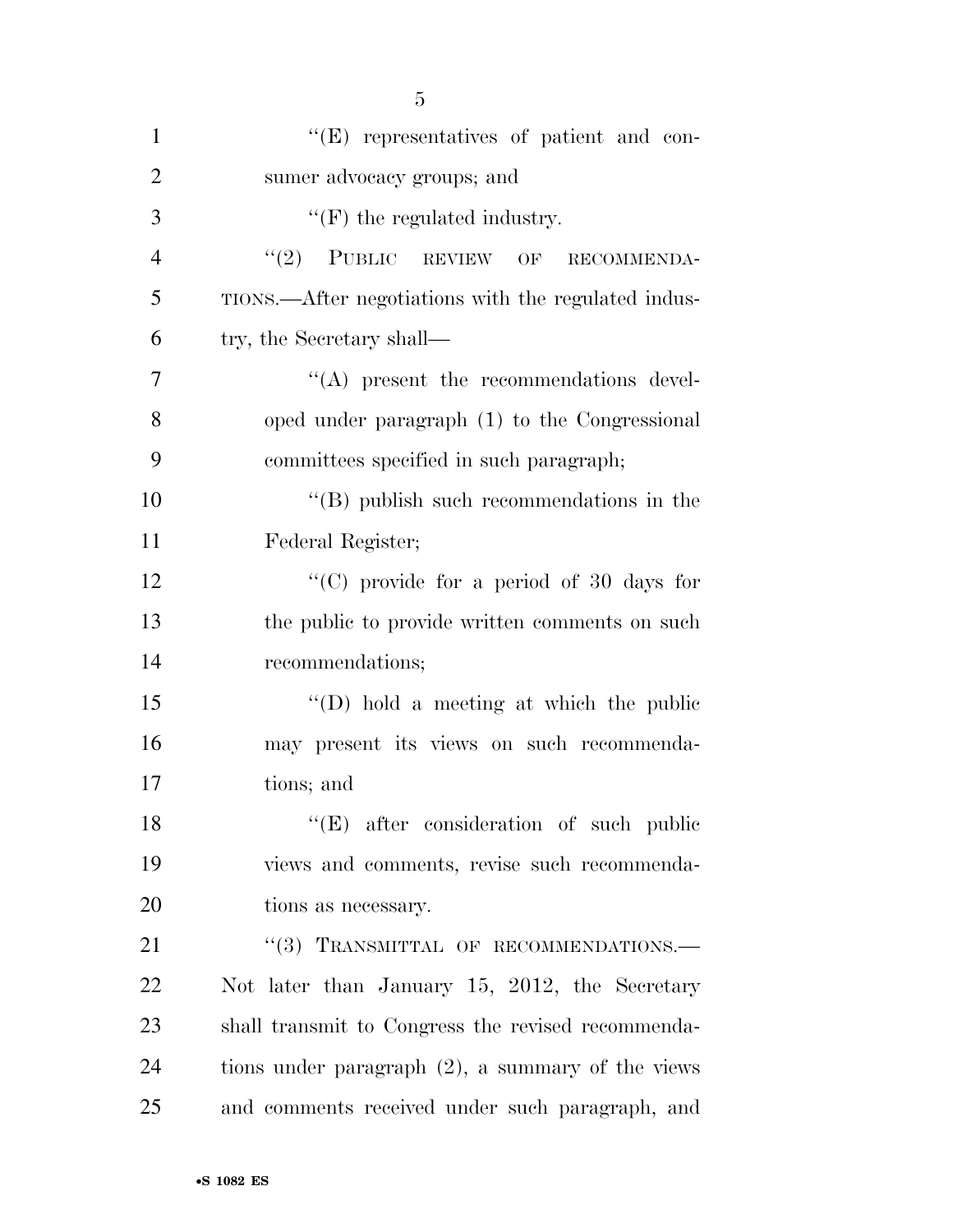| $\mathbf{1}$   | any changes made to the recommendations in re-   |
|----------------|--------------------------------------------------|
| $\overline{2}$ | sponse to such views and comments.               |
| 3              | "(d) DEFINITIONS.—For purposes of this part:";   |
| $\overline{4}$ | $(2)$ in subsection $(d)$ —                      |
| 5              | $(A)$ in paragraph $(1)$ —                       |
| 6              | (i) in subparagraph $(A)$ , by striking          |
| 7              | " $505(b)(1)$ ," and inserting " $505(b)$ , or"; |
| 8              | (ii) by striking subparagraph (B);               |
| 9              | (iii) by redesignating subparagraph              |
| 10             | $(C)$ as subparagraph $(B)$ ; and                |
| 11             | (iv) in the matter following subpara-            |
| 12             | $graph$ (B), as so redesignated, by striking     |
| 13             | "subparagraph (C)" and inserting "sub-           |
| 14             | paragraph $(B)$ ";                               |
| 15             | (B) in paragraph $(3)(C)$ , by-                  |
| 16             | (i) striking "the list" and inserting            |
| 17             | "the list (not including the discontinued        |
| 18             | section of such list)"; and                      |
| 19             | (ii) striking "a list" and inserting "a          |
| <b>20</b>      | list (not including the discontinued section     |
| 21             | of such a list)";                                |
| 22             | $(C)$ in paragraph $(4)$ , by inserting before   |
| 23             | the period at the end the following: "(such as   |
| 24             | capsules, tablets, and lyophilized products be-  |
| 25             | fore reconstitution)";                           |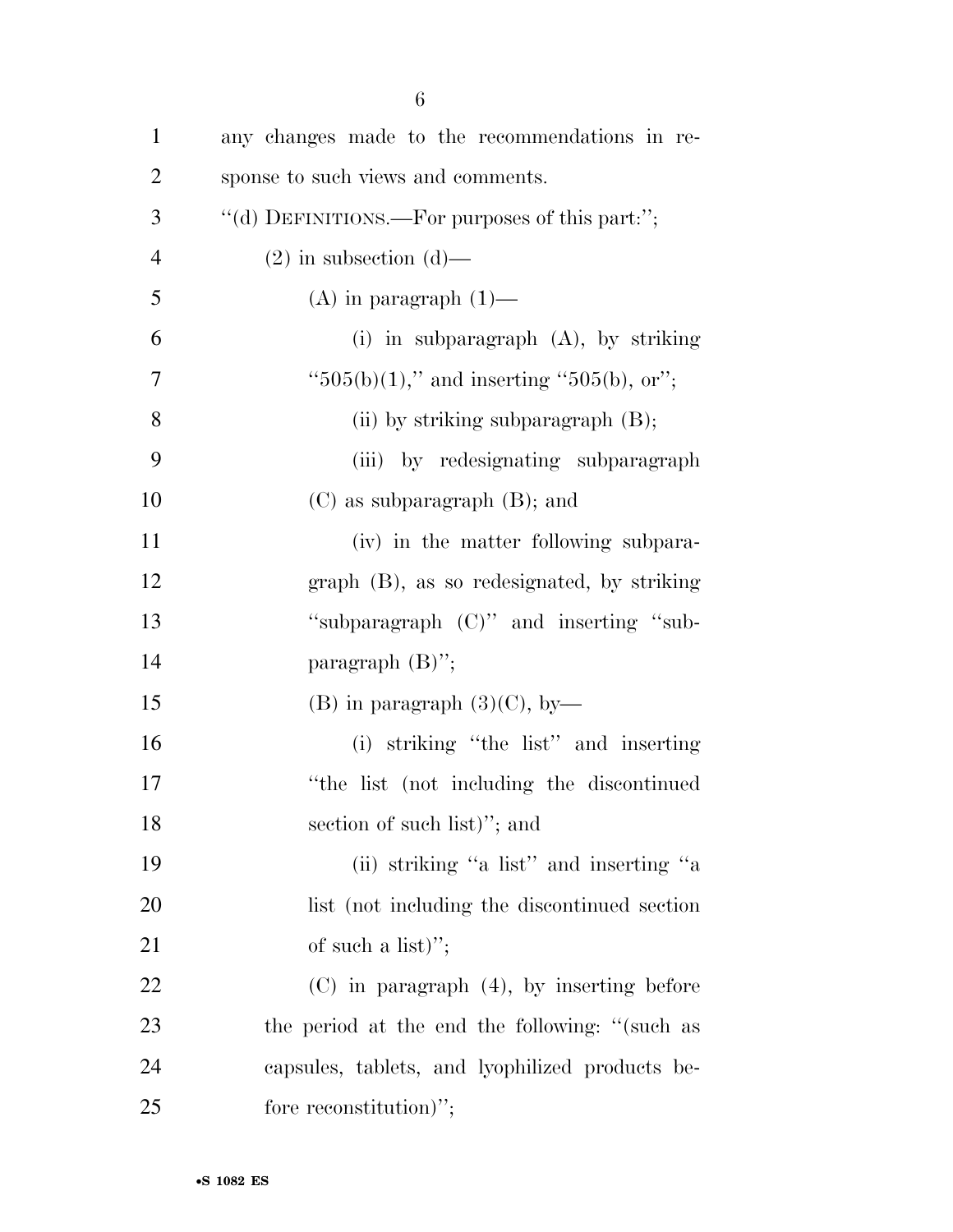| $\mathbf{1}$   | (D) by amending paragraph $(6)(F)$ to read  |
|----------------|---------------------------------------------|
| $\overline{2}$ | as follows:                                 |
| 3              | "(F) In the case of drugs approved under    |
| $\overline{4}$ | drug applications or supplements,<br>human  |
| 5              | postmarket safety activities, including—    |
| 6              | "(i) collecting, developing, and review-    |
| 7              | ing safety information on approved drugs    |
| 8              | (including adverse event reports);          |
| 9              | "(ii) developing and using improved         |
| 10             | adverse event data collection systems (in-  |
| 11             | cluding information technology systems);    |
| 12             | and                                         |
| 13             | "(iii) developing and using improved        |
| 14             | analytical tools to assess potential safety |
| 15             | problems (including by accessing external   |
| 16             | data bases).";                              |
| 17             | $(E)$ in paragraph $(8)$ —                  |
| 18             | (i) by striking "April of the preceding     |
| 19             | fiscal year" and inserting "October of the  |
| 20             | preceding fiscal year"; and                 |
| 21             | (ii) by striking "April 1997" and in-       |
| 22             | serting "October 1996";                     |
| 23             | $(F)$ by redesignating paragraph $(9)$ as   |
| 24             | paragraph $(10)$ ; and                      |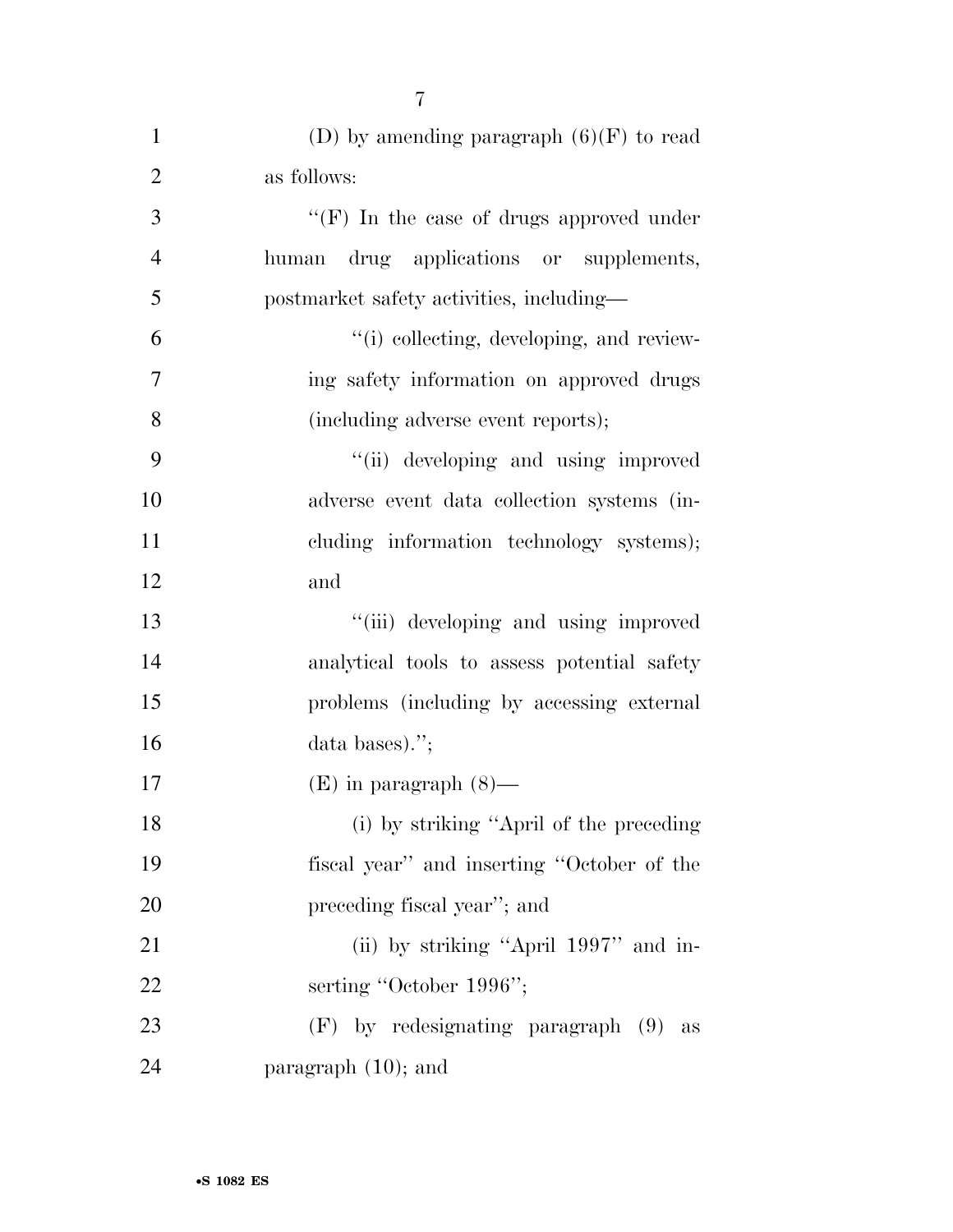| $\mathbf{1}$   | $(G)$ by inserting after paragraph $(8)$ the         |
|----------------|------------------------------------------------------|
| $\overline{2}$ | following:                                           |
| 3              | $\lq(9)$ The term 'person' includes an affiliate of  |
| $\overline{4}$ | such person.".                                       |
| 5              | SEC. 103. AUTHORITY TO ASSESS AND USE DRUG FEES.     |
| 6              | (a) TYPES OF FEES.—Section $736(a)$ (21 U.S.C.       |
| 7              | $379h(a)$ is amended—                                |
| 8              | $(1)$ in the matter preceding paragraph $(1)$ , by   |
| 9              | striking "2003" and inserting "2008";                |
| 10             | $(2)$ in paragraph $(1)$ —                           |
| 11             | $(A)$ in subparagraph $(D)$ —                        |
| 12             | (i) in the heading, by inserting "OR                 |
| 13             | WITHDRAWN BEFORE FILING" after "RE-                  |
| 14             | FUND OF FEE IF APPLICATION REFUSED                   |
| 15             | FOR FILING"; and                                     |
| 16             | (ii) by inserting before the period at               |
| 17             | the end the following: "or withdrawn with-           |
| 18             | out a waiver before filing";                         |
| 19             | $(B)$ by redesignating subparagraphs $(E)$           |
| 20             | and $(F)$ as subparagraphs $(F)$ and $(G)$ , respec- |
| 21             | tively; and                                          |
| 22             | (C) by inserting after subparagraph (D)              |
| 23             | the following:                                       |
| 24             | "(E) FEE FOR APPLICATION PREVIOUSLY                  |
| 25             | REFUSED FOR FILING OR WITHDRAWN BEFORE               |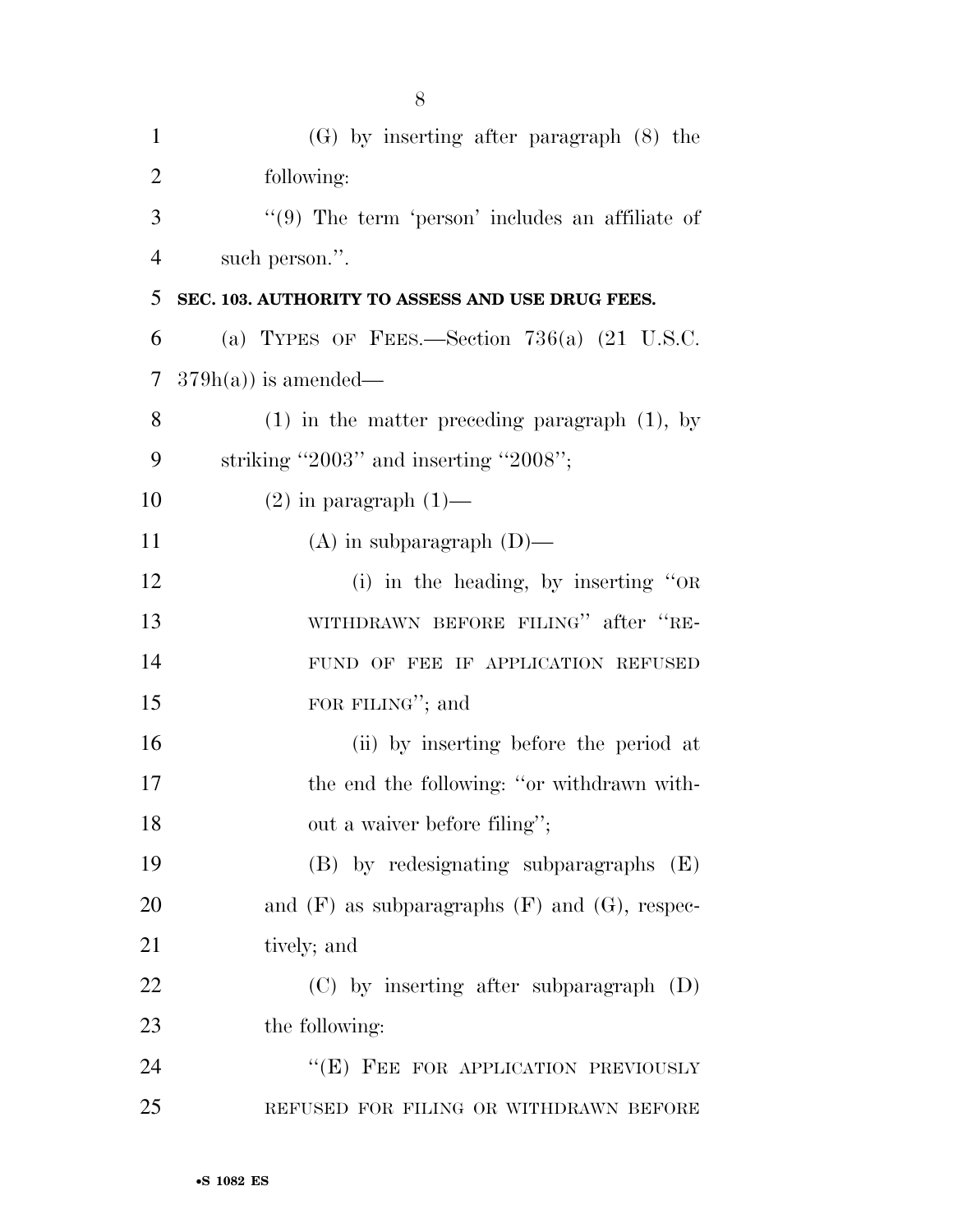| $\mathbf{1}$   | FILING.—An application or supplement that          |
|----------------|----------------------------------------------------|
| $\overline{2}$ | has been refused for filing or that was with-      |
| 3              | drawn before filing, if filed under protest or re- |
| $\overline{4}$ | submitted, shall be subject to the fee under sub-  |
| 5              | paragraph (A) (unless an exception under sub-      |
| 6              | paragraph $(C)$ or $(F)$ applies or the fee is     |
| 7              | waived or reduced under subsection (d)), with-     |
| 8              | out regard to previous payment of such a fee       |
| 9              | and the refund of 75 percent of that fee under     |
| 10             | subparagraph $(D)$ ."; and                         |
| 11             | $(3)$ in paragraph $(2)$ —                         |
| 12             | $(A)$ in subparagraph $(A)$ , by striking "sub-    |
| 13             | paragraph (B)" and inserting "subparagraphs        |
| 14             | $(B)$ and $(C)$ "; and                             |
| 15             | (B) by adding at the end the following:            |
| 16             | "(C) SPECIAL RULES FOR COMPOUNDED                  |
| 17             | POSITRON EMISSION TOMOGRAPHY DRUGS.-               |
| 18             | "(i) IN GENERAL.—Except as pro-                    |
| 19             | vided in clause (ii), each person who is           |
| 20             | named as the applicant in an approved              |
| 21             | human drug application for a compounded            |
| 22             | positron emission tomography drug shall            |
| 23             | be subject under subparagraph (A) to one-          |
| 24             | fifth of an annual establishment fee with          |
| 25             | respect to each such establishment identi-         |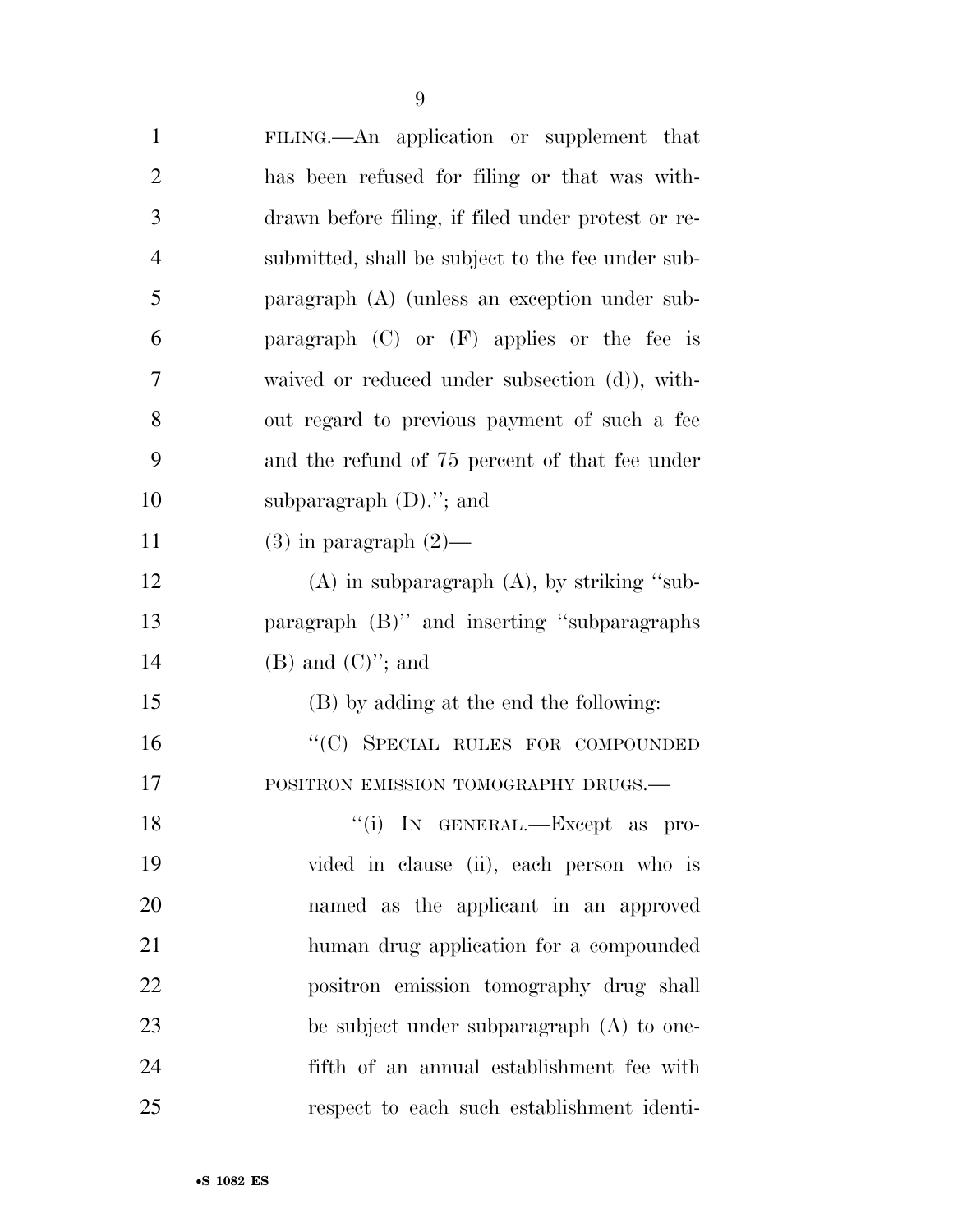| $\mathbf{1}$   | fied in the application as producing com-       |
|----------------|-------------------------------------------------|
| $\overline{2}$ | pounded positron emission tomography            |
| $\mathfrak{Z}$ | drugs under the approved application.           |
| $\overline{4}$ | "(ii) EXCEPTION FROM ANNUAL ES-                 |
| 5              | TABLISHMENT FEE.—Each person who is             |
| 6              | named as the applicant in an application        |
| 7              | described in clause (i) shall not be assessed   |
| 8              | an annual establishment fee for a fiscal        |
| 9              | year if the person certifies to the Sec-        |
| 10             | retary, at a time specified by the Secretary    |
| 11             | and using procedures specified by the Sec-      |
| 12             | retary, that—                                   |
| 13             | $\lq\lq$ (I) the person is a not-for-profit     |
| 14             | medical center that has only 1 estab-           |
| 15             | lishment for the production of com-             |
| 16             | pounded positron emission tomog-                |
| 17             | raphy drugs; and                                |
| 18             | "(II) at least $95$ percent of the              |
| 19             | total number of doses of each com-              |
| 20             | pounded positron emission tomog-                |
| 21             | raphy drug produced by such estab-              |
| 22             | lishment during such fiscal year will           |
| 23             | be used within the medical center.".            |
| 24             | (b) FEE REVENUE AMOUNTS.—Section $736(b)$ (21)  |
| 25             | U.S.C. $379h(b)$ is amended to read as follows: |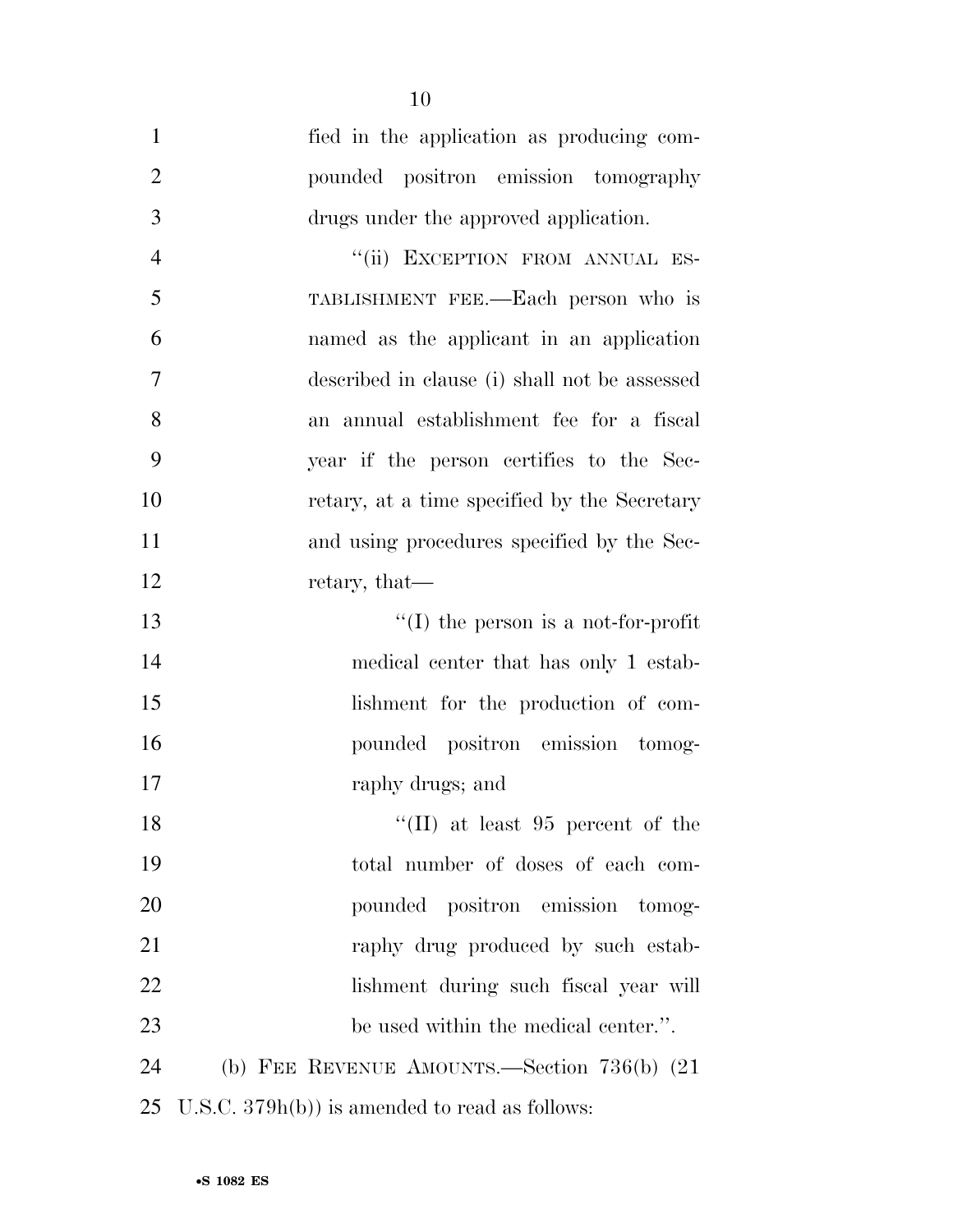''(b) FEE REVENUE AMOUNTS.—Except as provided in subsections (c), (d), (f), and (g), fees under subsection (a) shall be established to generate the following revenue amounts, in each fiscal year beginning with fiscal year 2008 and continuing through fiscal year 2012: \$392,783,000, plus an adjustment for workload on \$354,893,000 of this amount. Such adjustment shall be made in accordance with the workload adjustment provi- sions in effect for fiscal year 2007, except that instead of commercial investigational new drug applications sub- mitted to the Secretary, all commercial investigational new drug applications with a submission during the previous 12-month period shall be used in the determination. One- third of the revenue amount shall be derived from applica- tion fees, one-third from establishment fees, and one-third from product fees.''.

(c) ADJUSTMENTS TO FEES.—

 (1) INFLATION ADJUSTMENT.—Section 19  $736(e)(1)$  (21 U.S.C. 379h(e)(1)) is amended—

 (A) in the matter preceding subparagraph (A) by striking ''The revenues established in subsection (b)'' and inserting ''Beginning with fiscal year 2009, the revenues established in 24 subsection (b)";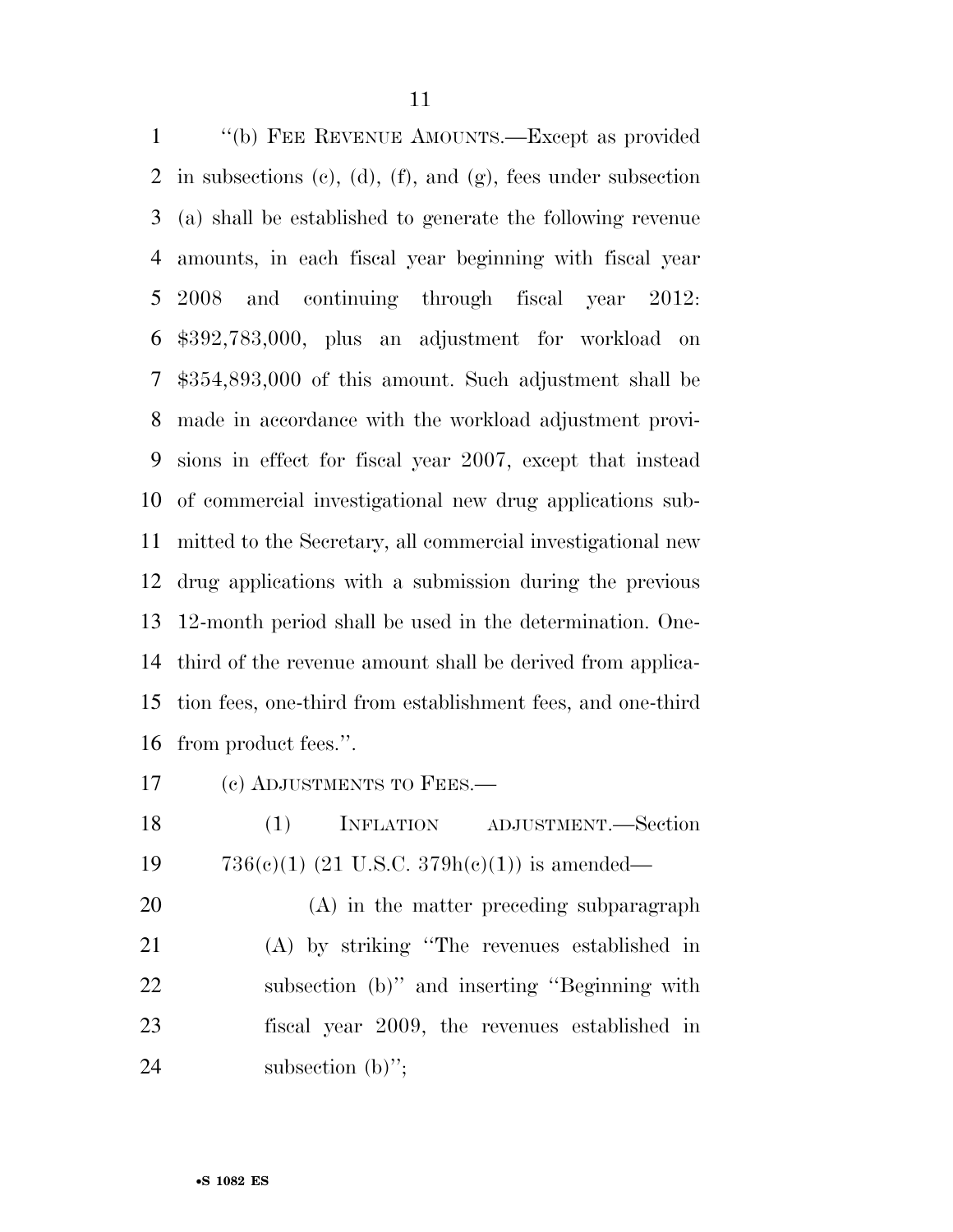| $\mathbf{1}$   | $(B)$ in subparagraph $(A)$ by striking "or"        |
|----------------|-----------------------------------------------------|
| $\overline{2}$ | at the end;                                         |
| 3              | $(C)$ in subparagraph $(B)$ by striking the         |
| $\overline{4}$ | period at the end and inserting ", or,";            |
| 5              | (D) by inserting after subparagraph (B)             |
| 6              | the following:                                      |
| 7              | $\cdot$ (C) the average annual change in the        |
| 8              | cost, per full-time equivalent position of the      |
| 9              | Food and Drug Administration, of all personnel      |
| 10             | compensation and benefits paid with respect to      |
| 11             | such positions, for the first 5 fiscal years of the |
| 12             | previous 6 fiscal years."; and                      |
| 13             | (E) in the matter following subparagraph            |
| 14             | (C) (as added by this paragraph), by striking       |
| 15             | "fiscal year 2003" and inserting "fiscal year       |
| 16             | $2008"$ .                                           |
| 17             | WORKLOAD ADJUSTMENT.—Section<br>(2)                 |
| 18             | $736(c)(2)$ (21 U.S.C. $379h(c)(2)$ ) is amended—   |
| 19             | $(A)$ in the matter preceding subparagraph          |
| 20             | $(A, )$ by striking "2004" and inserting "2009";    |
| 21             | (B) in the first sentence of subparagraph           |
| 22             | $(A)$ —                                             |
| 23             | (i) by striking ", commercial inves-                |
| 24             | tigational new drug applications" and in-           |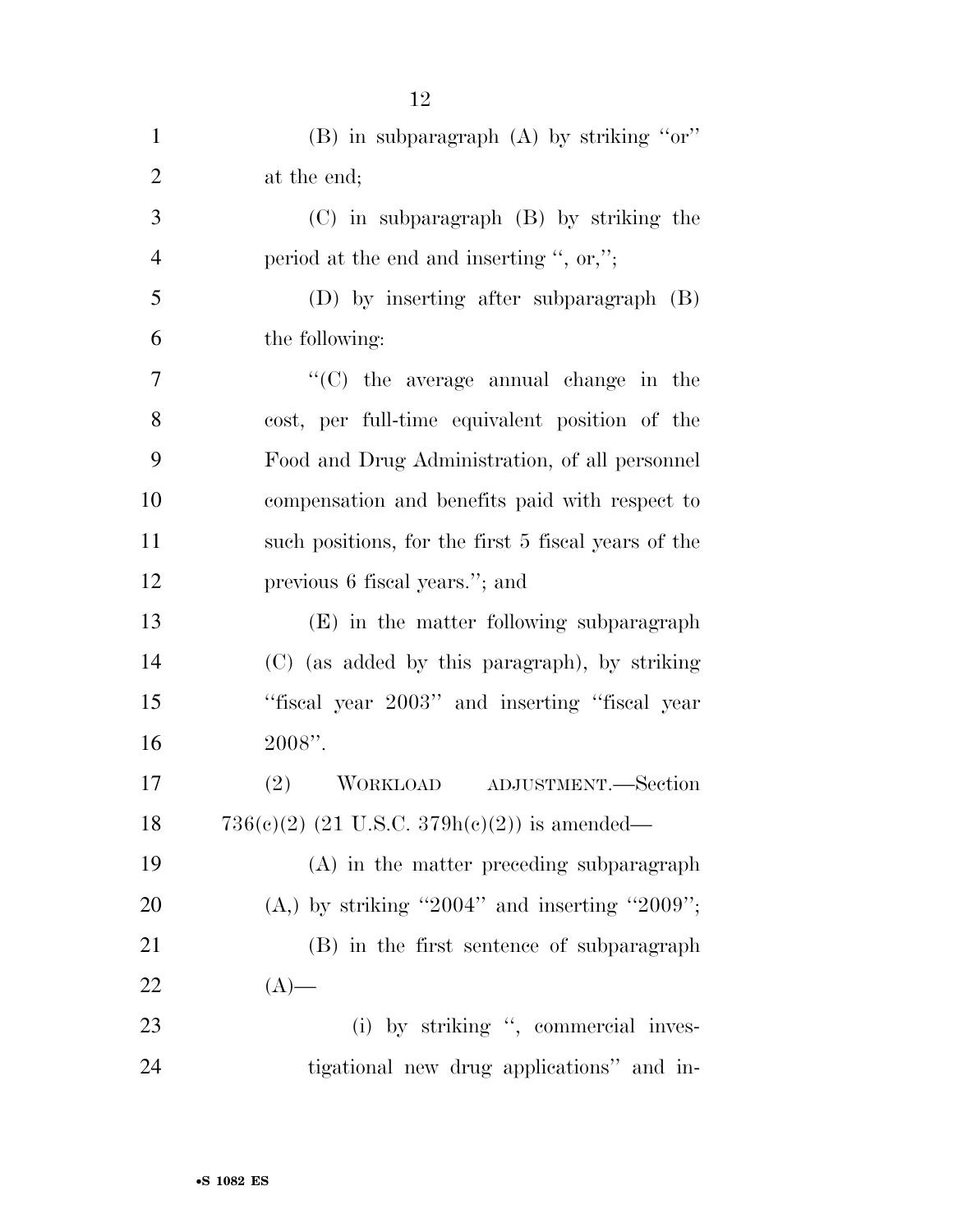| $\mathbf{1}$   | serting "(adjusted for changes in review          |
|----------------|---------------------------------------------------|
| $\overline{2}$ | activities)"; and                                 |
| 3              | (ii) by inserting before the period at            |
| $\overline{4}$ | the end ", and the change in the number           |
| 5              | of commercial investigational new drug ap-        |
| 6              | plications with a submission during the           |
| $\overline{7}$ | previous 12-month period (adjusted for            |
| 8              | changes in review activities)";                   |
| 9              | $(C)$ in subparagraph $(B)$ , by adding at the    |
| 10             | end the following new sentence: "Further, any     |
| 11             | adjustment for changes in review activities       |
| 12             | made in setting fees and fee revenue amounts      |
| 13             | for fiscal year 2009 may not result in the total  |
| 14             | workload adjustment being more than 2 per-        |
| 15             | centage points higher than it would be absent     |
| 16             | the adjustment for changes in review activi-      |
| 17             | ties."; and                                       |
| 18             | (D) by adding at the end the following:           |
| 19             | "(C) The Secretary shall contract with an         |
| 20             | independent accounting firm to study the ad-      |
| 21             | justment for changes in review activities applied |
| 22             | in setting fees for fiscal year 2009 and to make  |
| 23             | recommendations, if warranted, on future          |
| 24             | changes in the methodology for calculating the    |
| 25             | adjustment for changes in review activity. After  |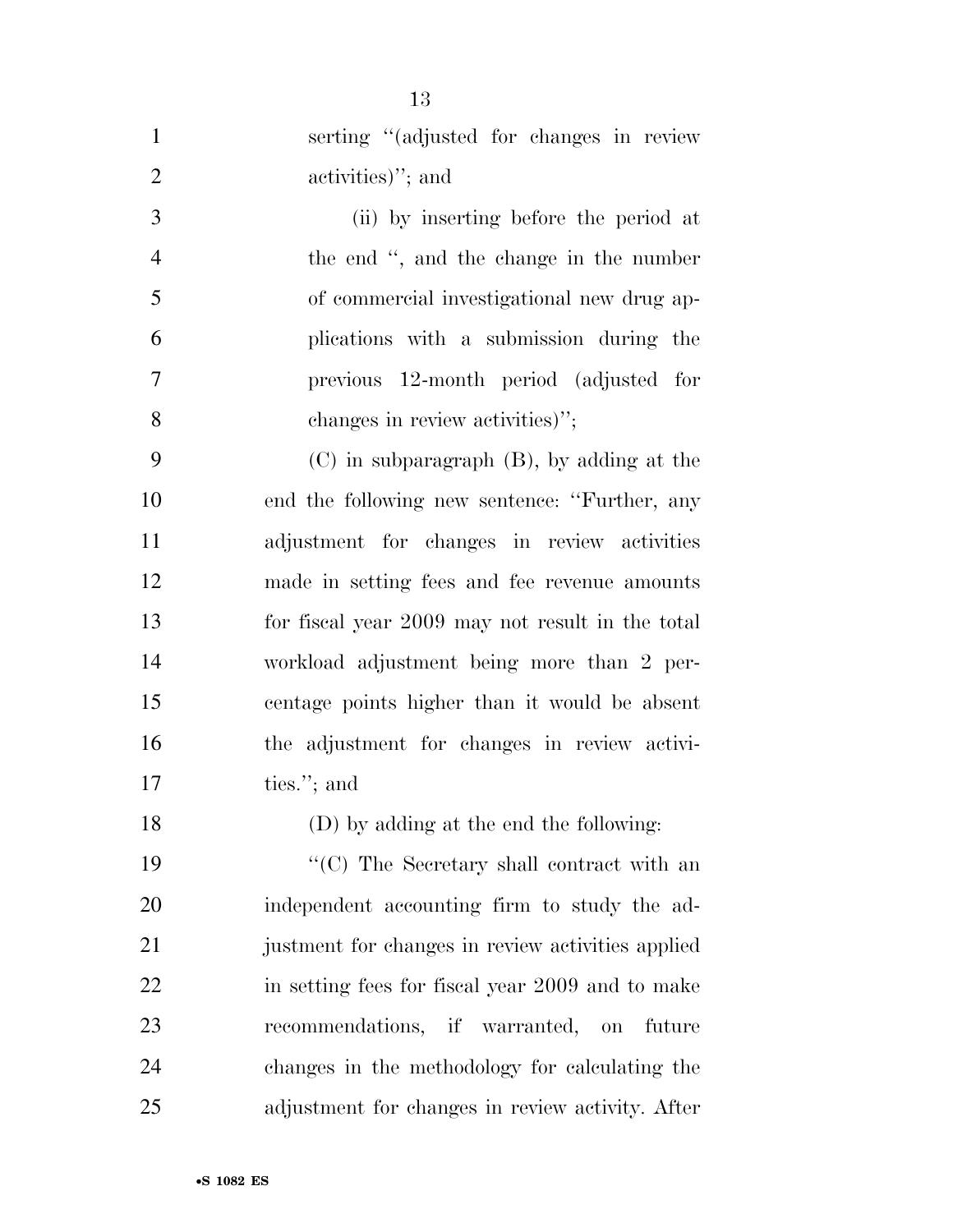| $\mathbf{1}$   | review of the recommendations by the inde-                     |
|----------------|----------------------------------------------------------------|
| $\overline{2}$ | pendent accounting firm, the Secretary shall                   |
| 3              | make appropriate changes to the workload ad-                   |
| $\overline{4}$ | justment methodology in setting fees for fiscal                |
| 5              | years $2010$ through $2012$ . If the study is not              |
| 6              | conducted, no adjustment for changes in review                 |
| 7              | activities shall be made after fiscal year 2009.".             |
| 8              | (3) RENT AND RENT-RELATED COST ADJUST-                         |
| 9              | MENT.—Section 736(c) $(21 \text{ U.S.C. } 379h(e))$ is         |
| 10             | amended—                                                       |
| 11             | (A) by redesignating paragraphs $(3)$ , $(4)$ ,                |
| 12             | and $(5)$ as paragraphs $(4)$ , $(5)$ , and $(6)$ , respec-    |
| 13             | tively; and                                                    |
| 14             | $(B)$ by inserting after paragraph $(2)$ the                   |
| 15             | following:                                                     |
| 16             | $``(3)$ RENT AND RENT-RELATED COST ADJUST-                     |
| 17             | MENT.—Beginning with fiscal year 2010, the Sec-                |
| 18             | retary shall, before making the adjustments under              |
| 19             | paragraphs $(1)$ and $(2)$ , reduce the fee amounts es-        |
| <b>20</b>      | tablished in subsection (b), if actual costs paid for          |
| 21             | rent-related<br>and<br>expenses<br>less<br>than<br>rent<br>are |
| 22             | $$11,721,000$ . The reductions made under this para-           |
| 23             | graph, if any, shall not exceed the amounts by which           |
| 24             | costs fell below $$11,721,000$ , and shall not exceed          |
| 25             | $$11,721,000$ in any fiscal year.".                            |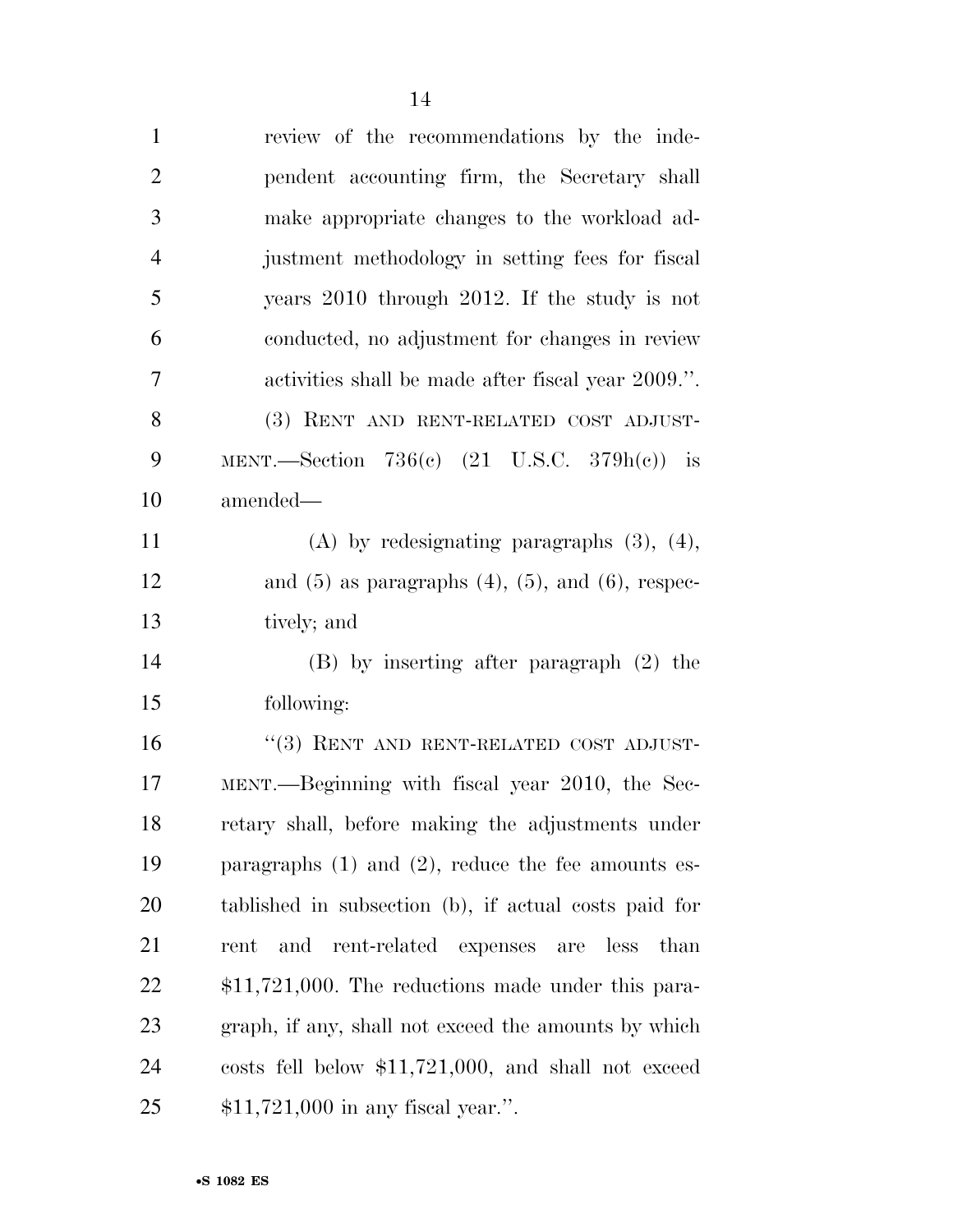| $\mathbf{1}$   | (4) FINAL YEAR ADJUSTMENT.—Section $736(e)$          |
|----------------|------------------------------------------------------|
| $\overline{2}$ | $(21 \text{ U.S.C. } 379h(c))$ is amended—           |
| 3              | $(A)$ in paragraph $(4)$ , as redesignated by        |
| $\overline{4}$ | this subsection—                                     |
| 5              | (i) by striking "2007" each place it                 |
| 6              | appears and inserting "2012"; and                    |
| $\tau$         | (ii) by striking "2008" and inserting                |
| 8              | "2013"; and                                          |
| 9              | $(B)$ in paragraph $(5)$ , as redesignated by        |
| 10             | this subsection, by striking "2002" and insert-      |
| 11             | ing "2007".                                          |
| 12             | (d) FEE WAIVER OR REDUCTION.—Section $736(d)$        |
| 13             | $(21 \text{ U.S.C. } 379h(d))$ is amended—           |
| 14             | $(1)$ in paragraph $(1)$ , in the matter preceding   |
| 15             | subparagraph $(A)$ , by-                             |
| 16             | (A) inserting "to a person who is named as           |
| 17             | applicant" after "The Secretary shall<br>the         |
| 18             | $grant$ ";                                           |
| 19             | (B) inserting "to that person" after "a              |
| 20             | waiver from or a reduction of one or more fees       |
| 21             | assessed"; and                                       |
| 22             | (C) striking "finds" and inserting "deter-           |
| 23             | $\text{mines}$ ";                                    |
| 24             | $(2)$ by redesignating paragraphs $(2)$ and $(3)$ as |
| 25             | paragraphs $(3)$ and $(4)$ , respectively;           |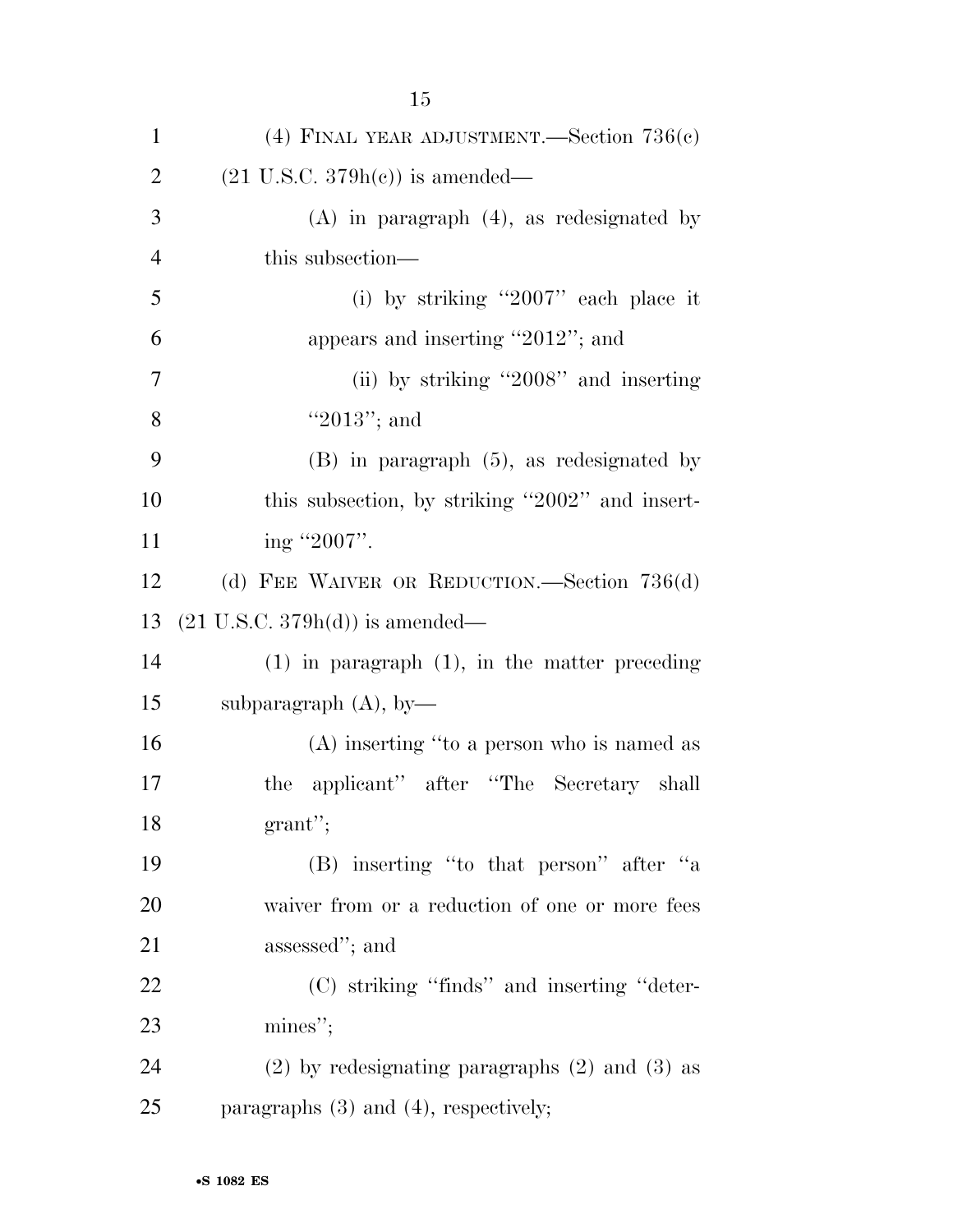| $\mathbf{1}$   | $(3)$ by inserting after paragraph $(1)$ the fol-       |
|----------------|---------------------------------------------------------|
| $\overline{2}$ | lowing:                                                 |
| 3              | "(2) EVALUATION.—For the purpose of deter-              |
| $\overline{4}$ | mining whether to grant a waiver or reduction of a      |
| 5              | fee under paragraph (1), the Secretary shall con-       |
| 6              | sider only the circumstances and assets of the appli-   |
| 7              | cant and any affiliate of the applicant."; and          |
| 8              | $(4)$ in paragraph $(4)$ , as redesignated by this      |
| 9              | subsection, in subparagraph $(A)$ , by inserting before |
| 10             | the period at the end ", and that does not have a       |
| 11             | drug product that has been approved under a human       |
| 12             | drug application and introduced or delivered for in-    |
| 13             | troduction into interstate commerce".                   |
| 14             | (e) CREDITING AND AVAILABILITY OF FEES.—                |
| 15             | (1) AUTHORIZATION OF APPROPRIATIONS.                    |
| 16             | Section 736(g)(3) (21 U.S.C. 379h(g)(3)) is amend-      |
| 17             | ed to read as follows:                                  |
| 18             | "(3) AUTHORIZATION OF APPROPRIATIONS.                   |
| 19             | There are authorized to be appropriated for fees        |
| 20             | under this section such sums as are authorized to be    |
| 21             | assessed and collected under this section in each of    |
| 22             | fiscal years $2008$ through $2012$ .".                  |
| 23             | (2) OFFSET.—Section $736(g)(4)$ (21 U.S.C.              |
|                |                                                         |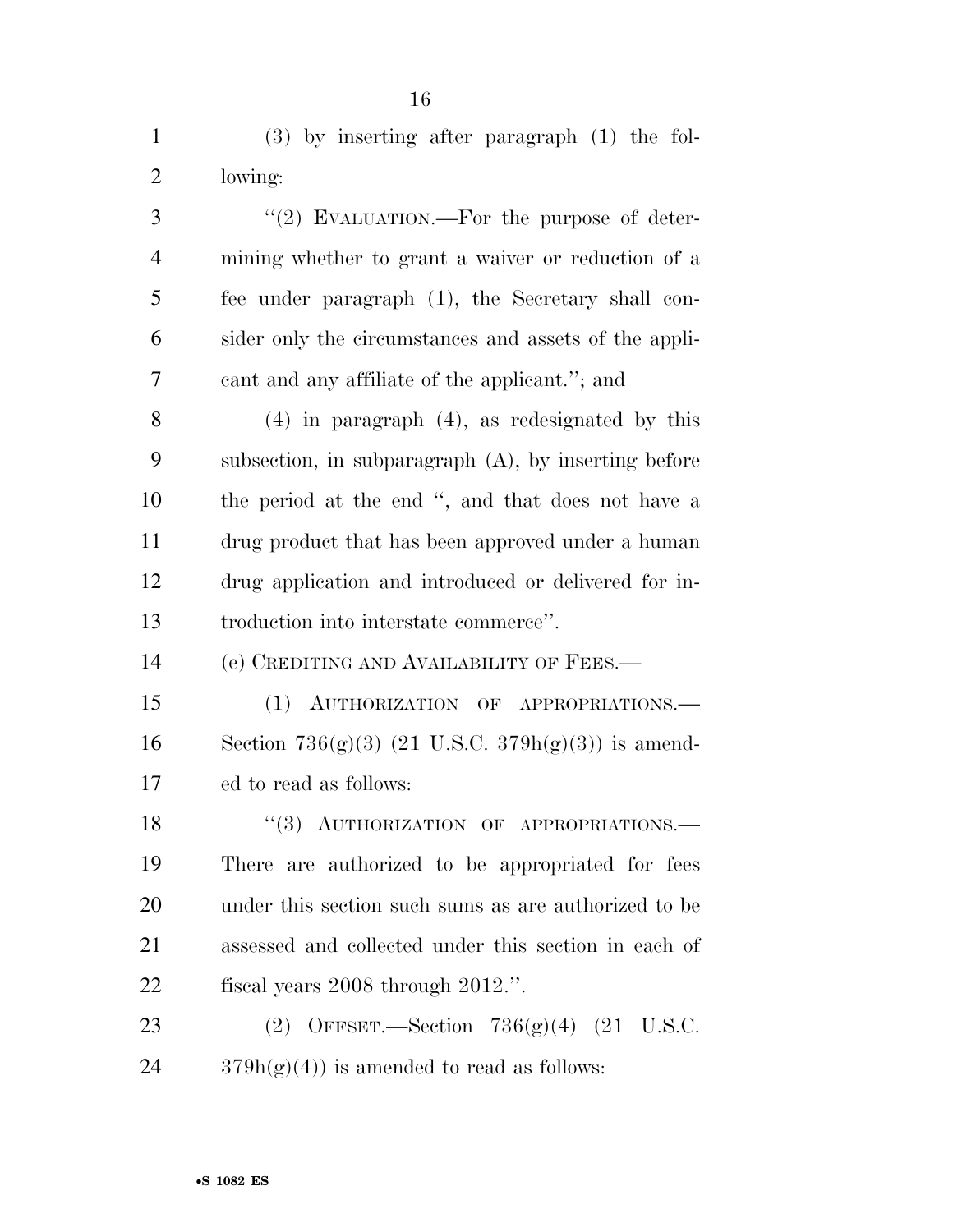| $\mathbf{1}$   | "(4) OFFSET.—If the cumulative amount of               |
|----------------|--------------------------------------------------------|
| $\overline{2}$ | fees collected during fiscal years 2008, 2009, and     |
| 3              | 2010, plus the amount estimated to be collected for    |
| $\overline{4}$ | fiscal year 2011, exceeds the amount of fees speci-    |
| 5              | fied in aggregate in appropriation Acts for such fis-  |
| 6              | cal years, the aggregate amount in excess shall be     |
| 7              | credited to the appropriation account of the Food      |
| 8              | and Drug Administration as provided in paragraph       |
| 9              | (1), and shall be subtracted from the amount of fees   |
| 10             | that would otherwise be authorized to be collected     |
| 11             | under this section pursuant to appropriation Acts      |
| 12             | for fiscal year $2012$ .".                             |
|                |                                                        |
| 13             | (f) CONFORMING AMENDMENTS.—                            |
| 14             | (1) Section 736(a) $(21 \text{ U.S.C. } 379h(a))$ , as |
| 15             | amended by this section, is amended—                   |
| 16             | (A) in paragraph $(1)(A)$ , by striking "sub-          |
| 17             | section $(c)(4)$ " each place it appears and insert-   |
| 18             | ing "subsection $(c)(5)$ ";                            |
| 19             | $(B)$ in paragraph $(2)$ , by striking "sub-           |
| 20             | section $(c)(4)$ " and inserting "subsection           |
| 21             | $(e)(5)$ "; and                                        |
| 22             | $(C)$ in paragraph $(3)$ , by striking "sub-           |
| 23             | section $(c)(4)$ " and inserting "subsection           |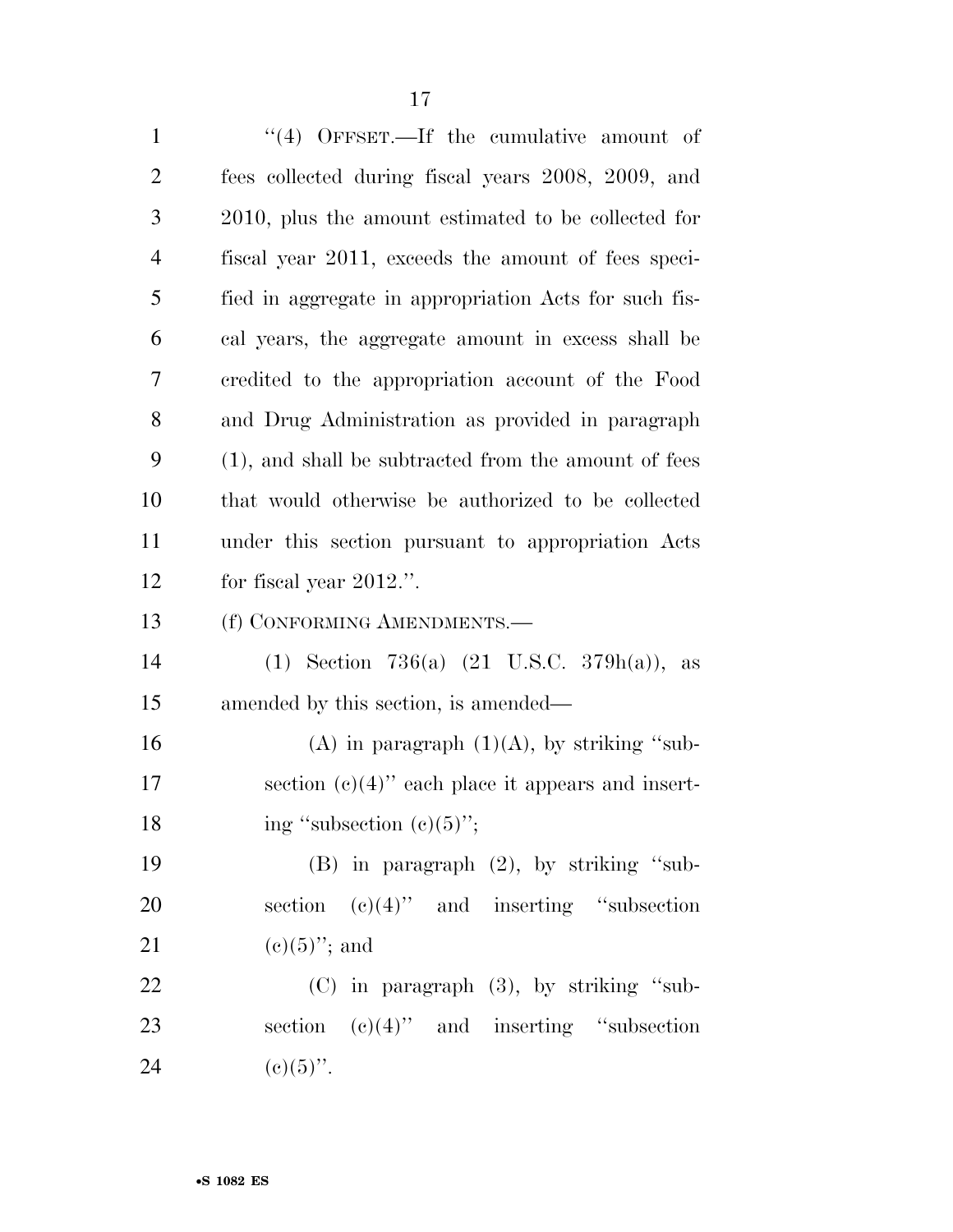| 1              | $(2)$ Section 736A(h)(3), as added by section             |
|----------------|-----------------------------------------------------------|
| $\overline{2}$ | 104 of this title, is amended by striking " $735(3)$ "    |
| 3              | and inserting " $735(d)(3)$ ".                            |
| $\overline{4}$ | SEC. 104. AUTHORITY TO ASSESS AND USE PRESCRIPTION        |
| 5              | DRUG ADVERTISING FEES.                                    |
| 6              | Chapter VII, subchapter C, part 2 (21 U.S.C. 379g)        |
| 7              | et seq.) is amended by adding after section 736 the fol-  |
| 8              | lowing new section:                                       |
| 9              | "SEC. 736A. PROGRAM TO ASSESS AND USE FEES FOR THE        |
| 10             | ADVISORY REVIEW OF PRESCRIPTION DRUG                      |
| 11             | ADVERTISING.                                              |
| 12             | "(a) TYPES OF DIRECT-TO-CONSUMER TELEVISION               |
| 13             | ADVERTISEMENT REVIEW FEES.—Beginning with fiscal          |
| 14             | year 2008, the Secretary shall assess and collect fees in |
| 15             | accordance with this section as follows:                  |
| 16             | $``(1)$ ADVISORY REVIEW FEE.—                             |
| 17             | "(A) IN GENERAL.—Except as provided in                    |
| 18             | subparagraph (B), each person that on or after            |
| 19             | October 1, 2007, submits a proposed direct-to-            |
| 20             | consumer television advertisement for advisory            |
| 21             | review by the Secretary prior to its initial public       |
| 22             | dissemination shall be subject to a fee estab-            |
| 23             | lished under subsection $(c)(3)$ .                        |
| 24             | "(B) EXCEPTION FOR REQUIRED SUBMIS-                       |
| 25             | sions.—A direct-to-consumer television adver-             |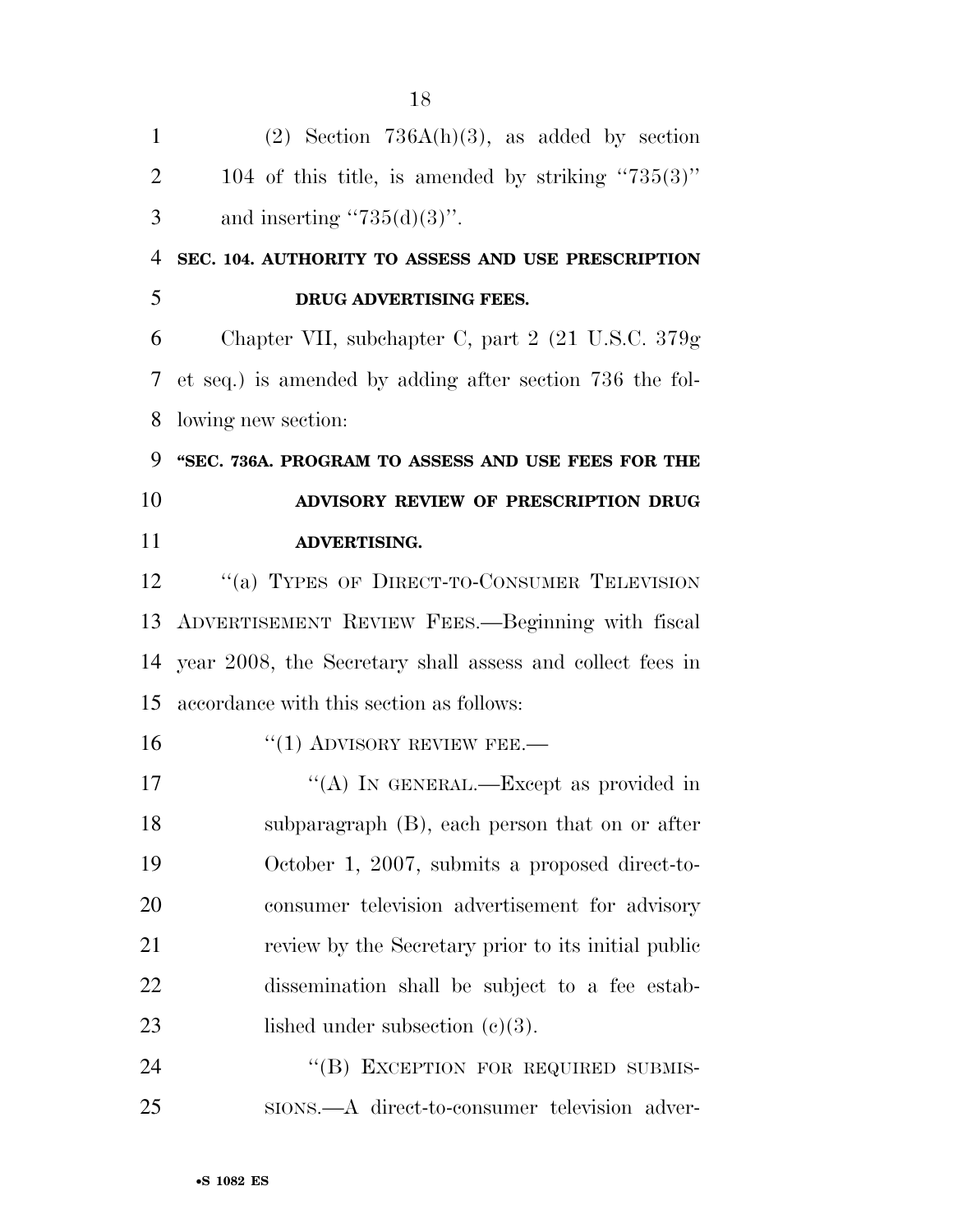| $\mathbf{1}$   | tisement that is required to be submitted to the  |
|----------------|---------------------------------------------------|
| $\overline{2}$ | Secretary prior to initial public dissemination   |
| 3              | shall not be assessed a fee unless the sponsor    |
| $\overline{4}$ | designates it as a submission for advisory re-    |
| 5              | view.                                             |
| 6              | "(C) PAYMENT.—The fee required by sub-            |
| 7              | paragraph $(A)$ shall be due not later than Octo- |
| 8              | ber 1 of the fiscal year in which the direct-to-  |
| 9              | consumer television advertisement shall be sub-   |
| 10             | mitted to the Secretary for advisory review.      |
| 11             | "(D) MODIFICATION OF ADVISORY REVIEW              |
| 12             | $FEE$ .                                           |
| 13             | "(i) LATE PAYMENT.—If, on or before               |
| 14             | November 1 of the fiscal year in which the        |
| 15             | fees are due, a person has not paid all fees      |
|                |                                                   |

16 that were due and payable for advisory re- views identified in response to the Federal Register notice described in subsection 19 (c)(3)(A), the fees shall be regarded as late. Such fees shall be due and payable 20 days before any direct-to-consumer tele- vision advertisement is submitted by such person to the Secretary for advisory re- view. Notwithstanding any other provision of this section, such fees shall be due and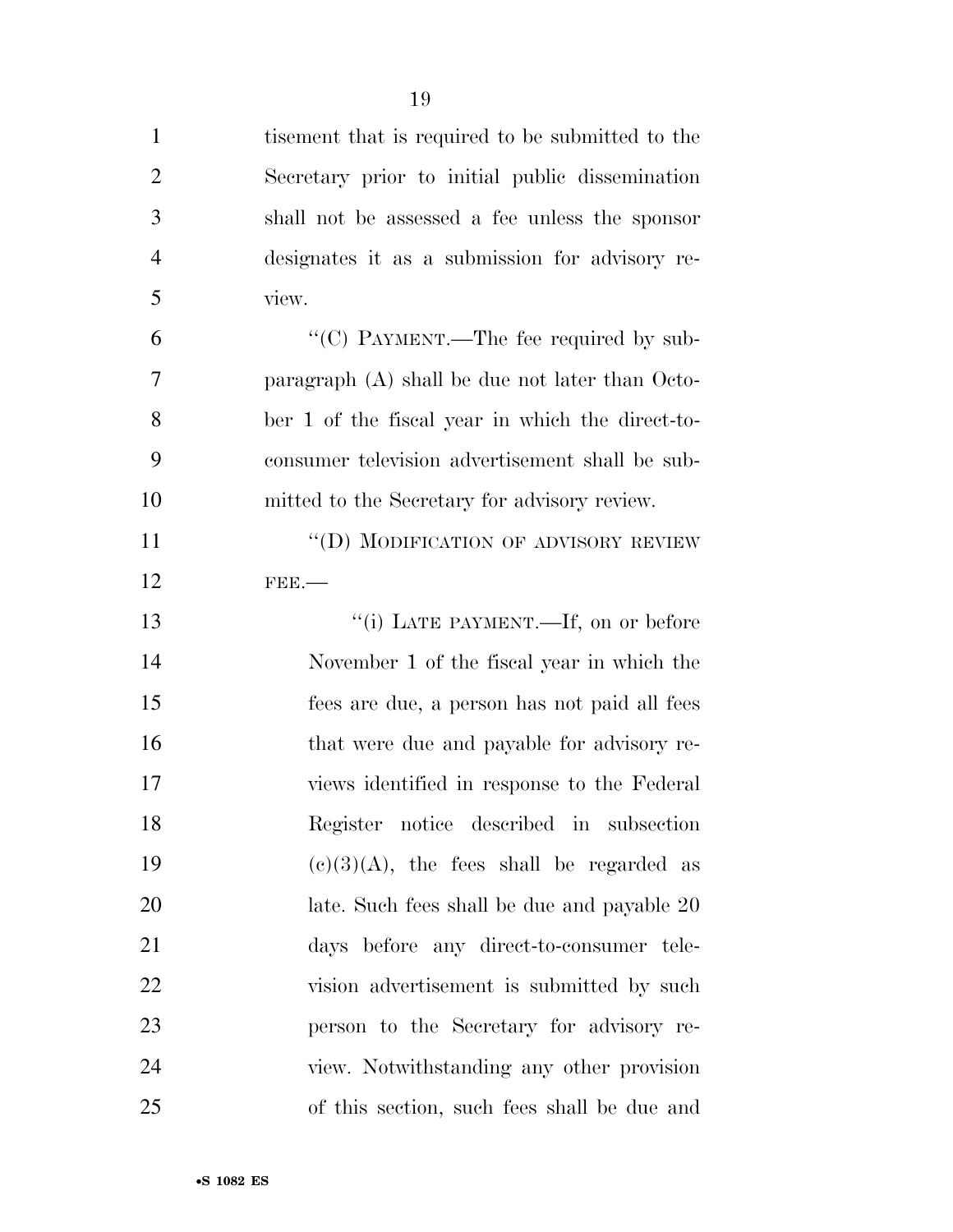| $\mathbf{1}$   | payable for each of those advisory reviews    |
|----------------|-----------------------------------------------|
| $\overline{2}$ | in the amount of 150 percent of the advi-     |
| 3              | sory review fee established for that fiscal   |
| $\overline{4}$ | year pursuant to subsection $(c)(3)$ .        |
| 5              | "(ii) LATE NOTICE OF SUBMISSION.—             |
| 6              | If any person submits any direct-to-con-      |
| 7              | sumer television advertisements for advi-     |
| 8              | sory review that are in excess of the num-    |
| 9              | ber identified by that person in response to  |
| 10             | the Federal Register notice described in      |
| 11             | subsection $(c)(3)(A)$ , that person must pay |
| 12             | a fee for each of those advisory reviews in   |
| 13             | the amount of 150 percent of the advisory     |
| 14             | review fee established for that fiscal year   |
| 15             | pursuant to subsection $(c)(3)$ . Fees under  |
| 16             | this subparagraph shall be due 20 days be-    |
| 17             | fore the direct-to-consumer television ad-    |
| 18             | vertisement is submitted by such person to    |
| 19             | the Secretary for advisory review.            |
| 20             | $``(E)$ LIMITS.—                              |
| 21             | "(i) IN GENERAL.—The payment of a             |
| 22             | fee under this paragraph for a fiscal year    |
| 23             | entitles the person that pays the fee to ac-  |
| 24             | ceptance for advisory review by the Sec-      |
| 25             | retary of 1 direct-to-consumer television     |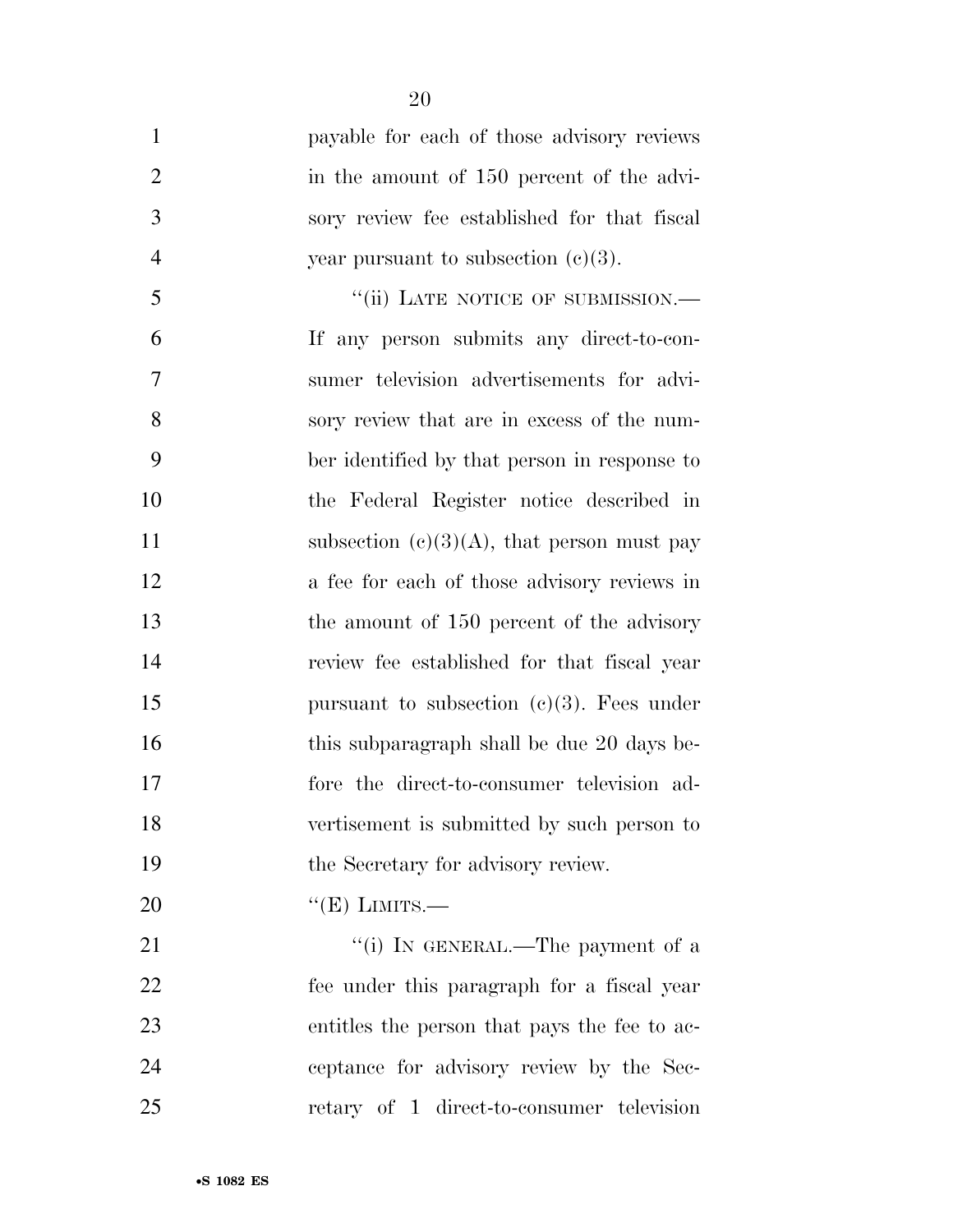| $\mathbf{1}$   | advertisement and acceptance of 1 resub-        |
|----------------|-------------------------------------------------|
| $\overline{2}$ | mission for advisory review of the same ad-     |
| 3              | vertisement. The advertisement shall be         |
| $\overline{4}$ | submitted for review in the fiscal year for     |
| 5              | which the fee was assessed, except that a       |
| 6              | person may carry over no more than 1            |
| 7              | paid advisory review submission to the next     |
| 8              | fiscal year. Resubmissions may be sub-          |
| 9              | mitted without regard to the fiscal year of     |
| 10             | the initial advisory review submission.         |
| 11             | "(ii) NO REFUND.—Except as pro-                 |
| 12             | vided by subsection (f), fees paid under        |
| 13             | this paragraph shall not be refunded.           |
| 14             | "(iii) NO WAIVER, EXEMPTION,<br>$\rm OR$        |
| 15             | REDUCTION.—The Secretary shall<br>not           |
| 16             | grant a waiver, exemption, or reduction of      |
| 17             | any fees due or payable under this section.     |
| 18             | NON-TRANSFERABILITY.-The                        |
| 19             | right to an advisory review is not transfer-    |
| 20             | able, except to a successor in interest.        |
| 21             | $''(2)$ OPERATING RESERVE FEE.—                 |
| 22             | "(A) IN GENERAL.—Each person that, on           |
| 23             | or after October 1, 2007, is assessed an advi-  |
| 24             | sory review fee under paragraph (1) shall be    |
| 25             | subject to an operating reserve fee established |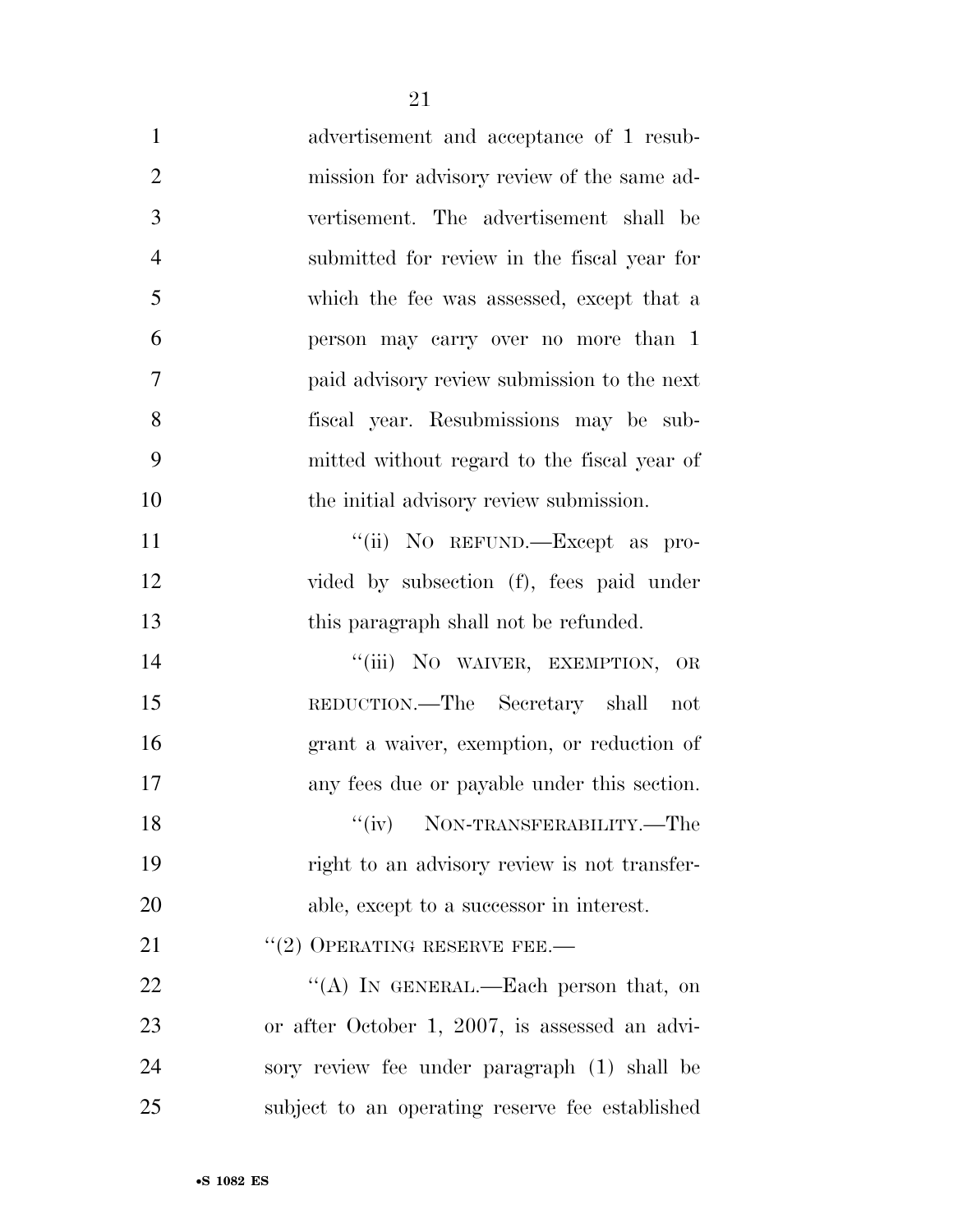| $\mathbf{1}$   | under subsection $(d)(2)$ only in the first fiscal |
|----------------|----------------------------------------------------|
| $\overline{2}$ | year in which an advisory review fee is assessed.  |
| 3              | "(B) PAYMENT.—Except as provided in                |
| 4              | subparagraph $(C)$ , the fee required by subpara-  |
| 5              | graph (A) shall be due not later than October      |
| 6              | 1 of the first fiscal year in which the person is  |
| 7              | required to pay an advisory review fee under       |
| 8              | paragraph $(1)$ .                                  |
| 9              | "(C) LATE NOTICE OF SUBMISSION.—If, in             |
| 10             | the first fiscal year of a person's participation  |
| 11             | in the Program, that person submits any direct-    |
| 12             | to-consumer television advertisements for advi-    |
| 13             | sory review that are in excess of the number       |
| 14             | identified by that person in response to the       |
| 15             | Federal Register notice described in subsection    |
| 16             | $(e)(3)(A)$ , that person must pay an operating    |
| 17             | reserve fee for each of those advisory reviews     |
| 18             | equal to the advisory review fee for each sub-     |
| 19             | mission established under paragraph $(1)(D)(ii)$ . |
| 20             | Fees required by this subparagraph shall be in     |
| 21             | addition to the fees required under subpara-       |
| 22             | graph (B), if any. Fees under this subpara-        |
| 23             | graph shall be due 20 days before any direct-      |
| 24             | to-consumer television advertisement is<br>sub-    |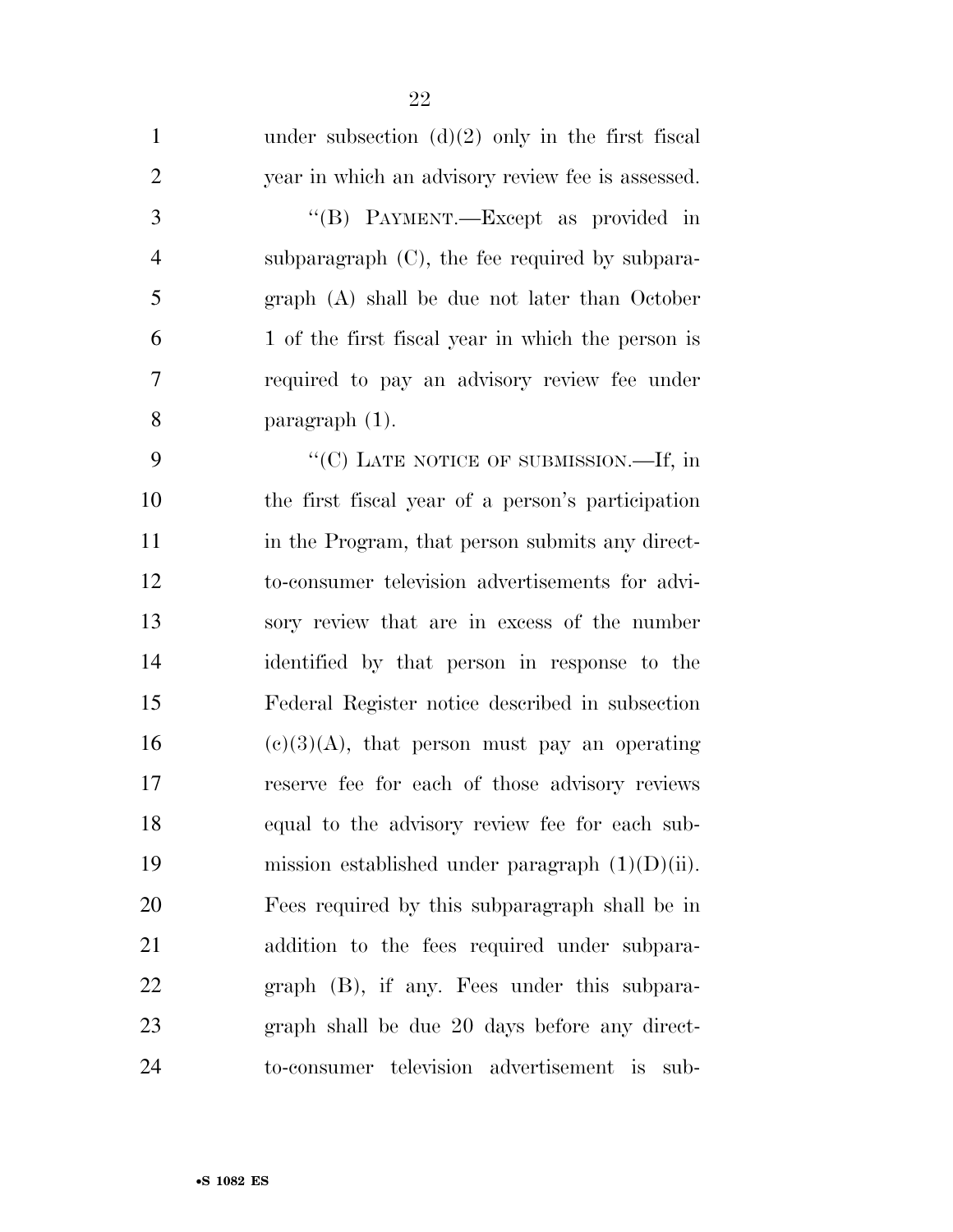| $\mathbf{1}$   | mitted by such person to the Secretary for advi-            |
|----------------|-------------------------------------------------------------|
| $\overline{2}$ | sory review.                                                |
| 3              | "(b) ADVISORY REVIEW FEE REVENUE AMOUNTS.—                  |
| 4              | Fees under subsection $(a)(1)$ shall be established to gen- |
| 5              | erate revenue amounts of $$6,250,000$ for each of fiscal    |
| 6              | years 2008 through 2012, as adjusted pursuant to sub-       |
| 7              | section $(c)$ .                                             |
| 8              | $``$ (c) ADJUSTMENTS.—                                      |
| 9              | ``(1)<br>INFLATION ADJUSTMENT. - Beginning                  |
| 10             | with fiscal year 2009, the revenues established in          |
| 11             | subsection (b) shall be adjusted by the Secretary by        |
| 12             | notice, published in the Federal Register, for a fiscal     |
| 13             | year to reflect the greater of—                             |
| 14             | $\cdot$ (A) the total percentage change that oc-            |
| 15             | curred in the Consumer Price Index for all                  |
| 16             | urban consumers (all items; United States city              |
| 17             | average), for the 12-month period ending June               |
| 18             | 30 preceding the fiscal year for which fees are             |
| 19             | being established;                                          |
| 20             | $\lq$ (B) the total percentage change for the               |
| 21             | previous fiscal year in basic pay under the Gen-            |
| 22             | eral Schedule in accordance with section 5332               |
| 23             | of title 5, as adjusted by any locality-based               |
| 24             | comparability payment pursuant<br>to section                |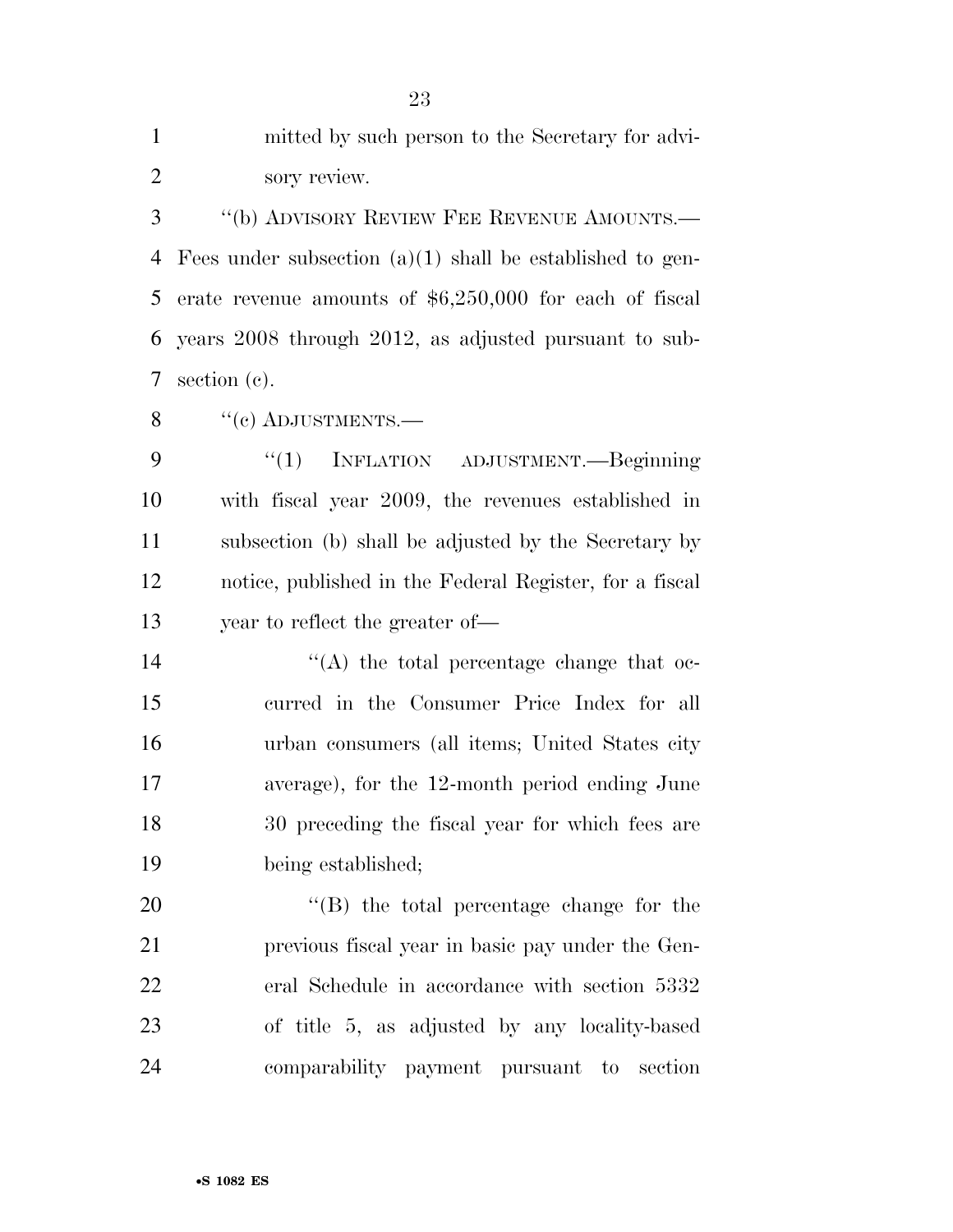| $\mathbf{1}$   | 5304 of such title for Federal employees sta-       |
|----------------|-----------------------------------------------------|
| $\overline{2}$ | tioned in the District of Columbia; or              |
| 3              | "(C) the average annual change in the               |
| 4              | cost, per full-time equivalent position of the      |
| 5              | Food and Drug Administration, of all personnel      |
| 6              | compensation and benefits paid with respect to      |
| 7              | such positions, for the first 5 fiscal years of the |
| 8              | previous 6 fiscal years.                            |
| 9              | The adjustment made each fiscal year by this para-  |
| 10             | graph shall be added on a compounded basis to the   |
| 11             | sum of all adjustments made each fiscal year after  |
| 12             | fiscal year 2008 under this subsection.             |
| 13             | $``(2)$ WORKLOAD ADJUSTMENT.—                       |
| 14             | "(A) IN GENERAL.—Beginning with fiscal              |
| 15             | year 2009, after the fee revenues established in    |
| 16             | subsection (b) of this section are adjusted for a   |
| 17             | fiscal year for inflation in accordance with para-  |
| 18             | graph (1), the fee revenues shall be adjusted       |
| 19             | further for such fiscal year to reflect changes in  |
| 20             | the workload of the Secretary with respect to       |
| 21             | the submission of proposed direct-to-consumer       |
| 22             | television advertisements for advisory review       |
| 23             | prior to initial broadcast.                         |
| 24             | "(B) DETERMINATION OF WORKLOAD AD-                  |
| 25             | JUSTMENT.-                                          |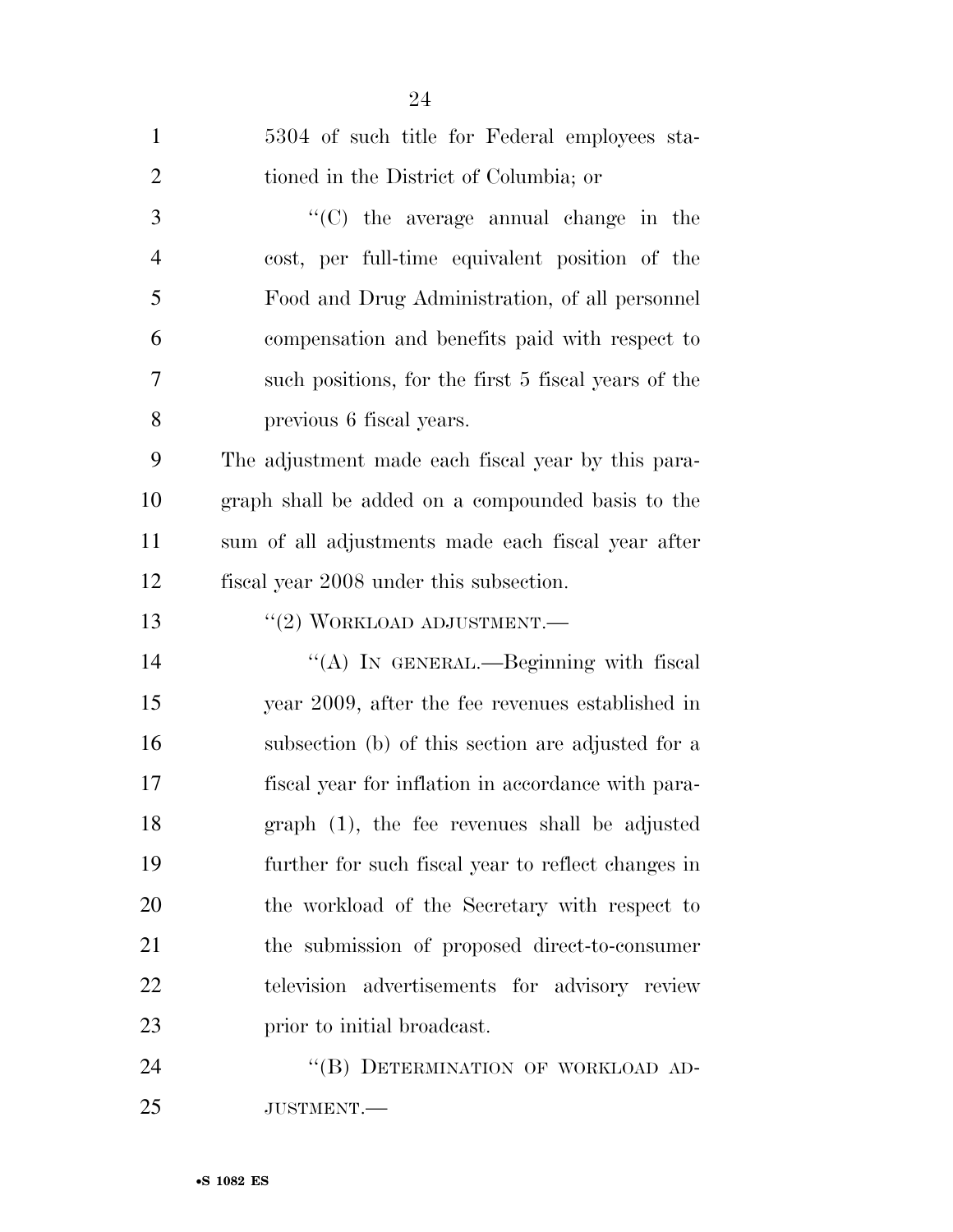| $\mathbf{1}$   | "(i) IN GENERAL.—The workload ad-             |
|----------------|-----------------------------------------------|
| $\overline{2}$ | justment under this paragraph for a fiscal    |
| 3              | year shall be determined by the Sec-          |
| $\overline{4}$ | retary—                                       |
| 5              | $\lq\lq$ (I) based upon the number of         |
| 6              | direct-to-consumer television adver-          |
| 7              | tisements identified pursuant to para-        |
| 8              | graph $(3)(A)$ for that fiscal year, ex-      |
| 9              | cluding allowable previously paid carry       |
| 10             | over submissions; and                         |
| 11             | $\lq\lq$ (II) by multiplying the number       |
| 12             | of such advertisements projected for          |
| 13             | that fiscal year that exceeds 150 by          |
| 14             | $$27,600$ (adjusted each year begin-          |
| 15             | ning with fiscal year 2009 for infla-         |
| 16             | in accordance with paragraph<br>tion          |
| 17             | (1)).                                         |
| 18             | "(ii) PUBLICATION IN FEDERAL REG-             |
| 19             | ISTER.—The Secretary shall publish in the     |
| 20             | Federal Register, as part of the notice de-   |
| 21             | scribed in paragraph $(1)$ , the fee revenues |
| 22             | and fees resulting from the adjustment        |
| 23             | made under this paragraph and the sup-        |
| 24             | porting methodologies.                        |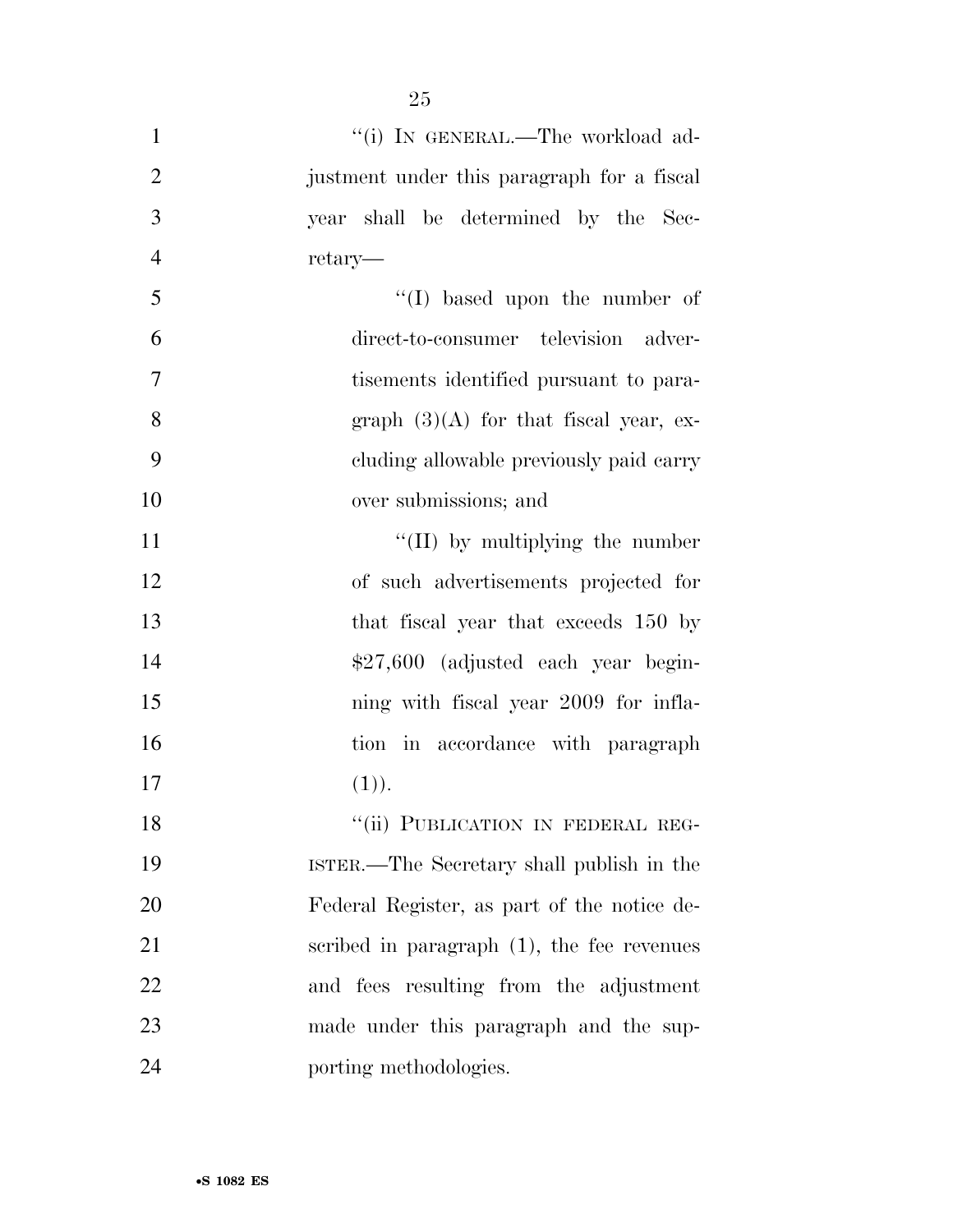| $\mathbf{1}$   | "(C) LIMITATION.—Under<br>cir-<br>$\mathbf{n}\mathbf{o}$ |
|----------------|----------------------------------------------------------|
| $\overline{2}$ | cumstances shall the adjustment made under               |
| 3              | this paragraph result in fee revenues for a fiscal       |
| $\overline{4}$ | year that are less than the fee revenues estab-          |
| 5              | lished for the prior fiscal year.                        |
| 6              | $\cdot$ (3) ANNUAL FEE SETTING.—                         |
| 7              | "(A) NUMBER OF ADVERTISEMENTS.—The                       |
| 8              | Secretary shall, 120 days before the start of            |
| 9              | each fiscal year, publish a notice in the Federal        |
| 10             | Register requesting any person to notify the             |
| 11             | Secretary within 30 days of the number of di-            |
| 12             | rect-to-consumer television advertisements the           |
| 13             | person intends to submit for advisory review by          |
| 14             | the Secretary in the next fiscal year. Notifica-         |
| 15             | tion to the Secretary of the number of adver-            |
| 16             | tisements a person intends to submit for advi-           |
| 17             | sory review prior to initial broadcast shall be a        |
| 18             | legally binding commitment by that person to             |
| 19             | pay the annual advisory review fee for that              |
| 20             | number of submissions on or before October 1             |
| 21             | of the fiscal year in which the advertisement is         |
| 22             | intended to be submitted. A person shall at the          |
| 23             | same time also notify the Secretary if such per-         |
| 24             | son intends to use a paid submission from the            |
| 25             | previous<br>fiscal<br>under<br>subsection<br>year        |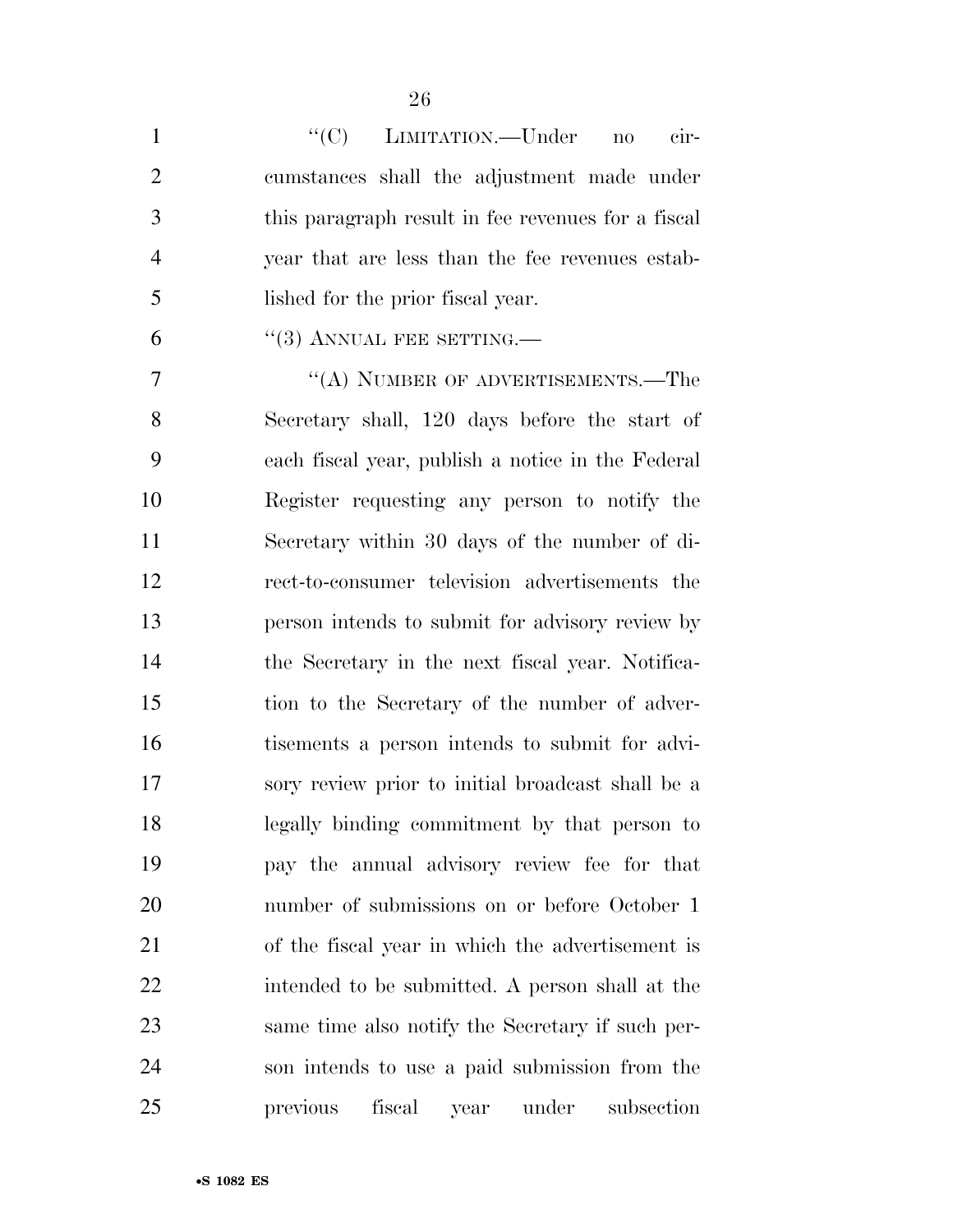1 (a)(1)(E)(i). If such person does not so notify the Secretary, all submissions for advisory re-view shall be subject to advisory review fees.

4 ''(B) ANNUAL FEE.—The Secretary shall, 60 days before the start of each fiscal year, es- tablish, for the next fiscal year, the direct-to- consumer television advertisement advisory re- view fee under subsection (a)(1), based on the revenue amounts established under subsection (b), the adjustments provided under this sub- section and the number of direct-to-consumer television advertisements identified pursuant to subparagraph (A), excluding allowable pre- viously paid carry over submissions. The annual advisory review fee shall be established by divid- ing the fee revenue for a fiscal year (as ad- justed pursuant to this subsection) by the num- ber of direct-to-consumer television advertise- ments identified pursuant to subparagraph (A), excluding allowable previously paid carry over submissions.

22 ""(C) FISCAL YEAR 2008 FEE LIMIT.—Not- withstanding subsection (b), the fee established under subparagraph (B) for fiscal year 2008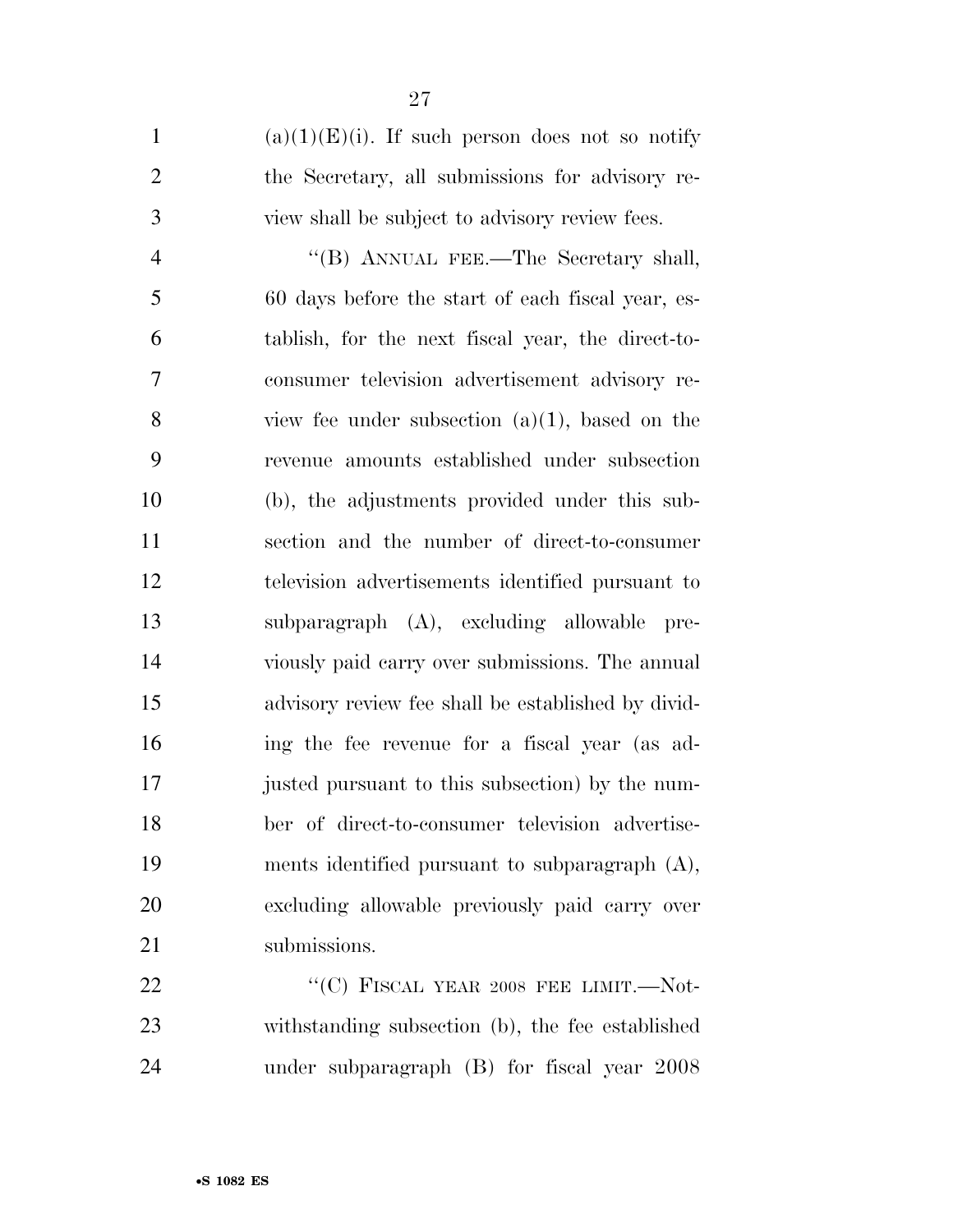| $\mathbf{1}$   | may not be more than $$83,000$ per submission           |
|----------------|---------------------------------------------------------|
| $\overline{2}$ | for advisory review.                                    |
| 3              | "(D) ANNUAL FEE LIMIT.—Notwith-                         |
| $\overline{4}$ | standing subsection (b), the fee established            |
| 5              | under subparagraph (B) for a fiscal year after          |
| 6              | fiscal year 2008 may not be more than 50 per-           |
| $\tau$         | cent more than the fee established for the prior        |
| 8              | fiscal year.                                            |
| 9              | " $(E)$ LIMIT.—The total amount of fees ob-             |
| 10             | ligated for a fiscal year may not exceed the            |
| 11             | total costs for such fiscal year for the resources      |
| 12             | allocated for the process for the advisory review       |
| 13             | of prescription drug advertising.                       |
| 14             | "(d) OPERATING RESERVES.-                               |
| 15             | "(1) IN GENERAL.—The Secretary shall estab-             |
| 16             | lish in the Food and Drug Administration salaries       |
| 17             | and expenses appropriation account without fiscal       |
| 18             | year limitation a Direct-to-Consumer Advisory Re-       |
| 19             | view Operating Reserve, of at least $$6,250,000$ in     |
| 20             | fiscal year 2008, to continue the Program in the        |
| 21             | event the fees collected in any subsequent fiscal year  |
| 22             | pursuant to subsection $(c)(3)$ do not generate the fee |
| 23             | revenue amount established for that fiscal year.        |
| 24             | "(2) FEE SETTING.—The Secretary shall estab-            |
| 25             | the operating reserve fee under subsection<br>lish      |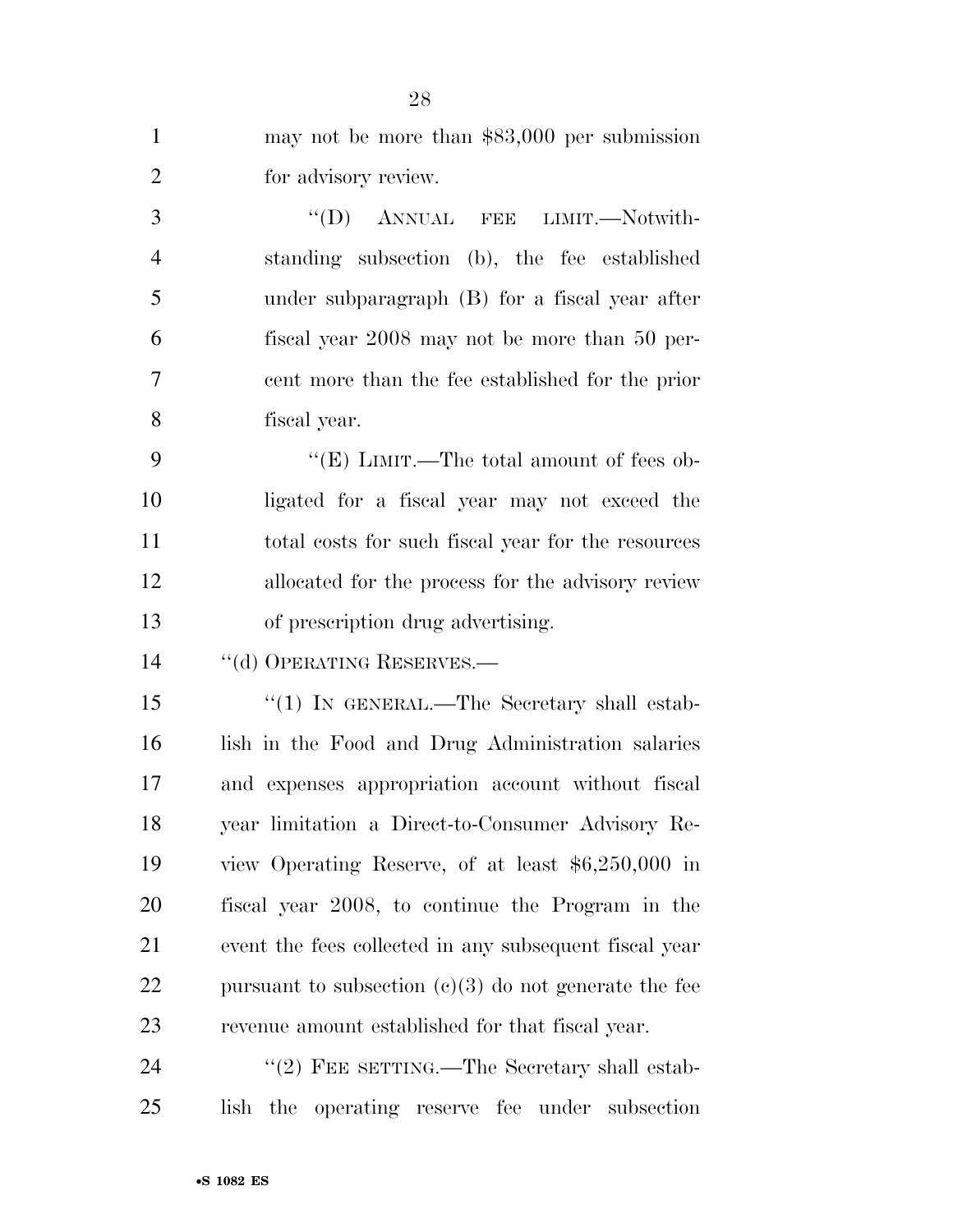1 (a)(2)(A) for each person required to pay the fee by multiplying the number of direct-to-consumer tele- vision advertisements identified by that person pur-4 suant to subsection  $(c)(3)(A)$  by the advisory review 5 fee established pursuant to subsection  $(c)(3)$  for that fiscal year. In no case shall the operating reserve fee assessed be less than the operating reserve fee as- sessed if the person had first participated in the Program in fiscal year 2008.

10 "(3) USE OF OPERATING RESERVE.—The Sec- retary may use funds from the reserves under this subsection only to the extent necessary in any fiscal year to make up the difference between the fee rev- enue amount established for that fiscal year under subsection (b) and the amount of fees collected for 16 that fiscal year pursuant to subsection (a), or to pay costs of ending the Program if it is terminated pur- suant to subsection (f) or if it is not reauthorized after fiscal year 2012.

20 "(4) REFUND OF OPERATING RESERVES.— Within 120 days of the end of fiscal year 2012, or if the Program is terminated pursuant to subsection (f), the Secretary, after setting aside sufficient oper- ating reserve amounts to terminate the Program, shall refund all amounts remaining in the operating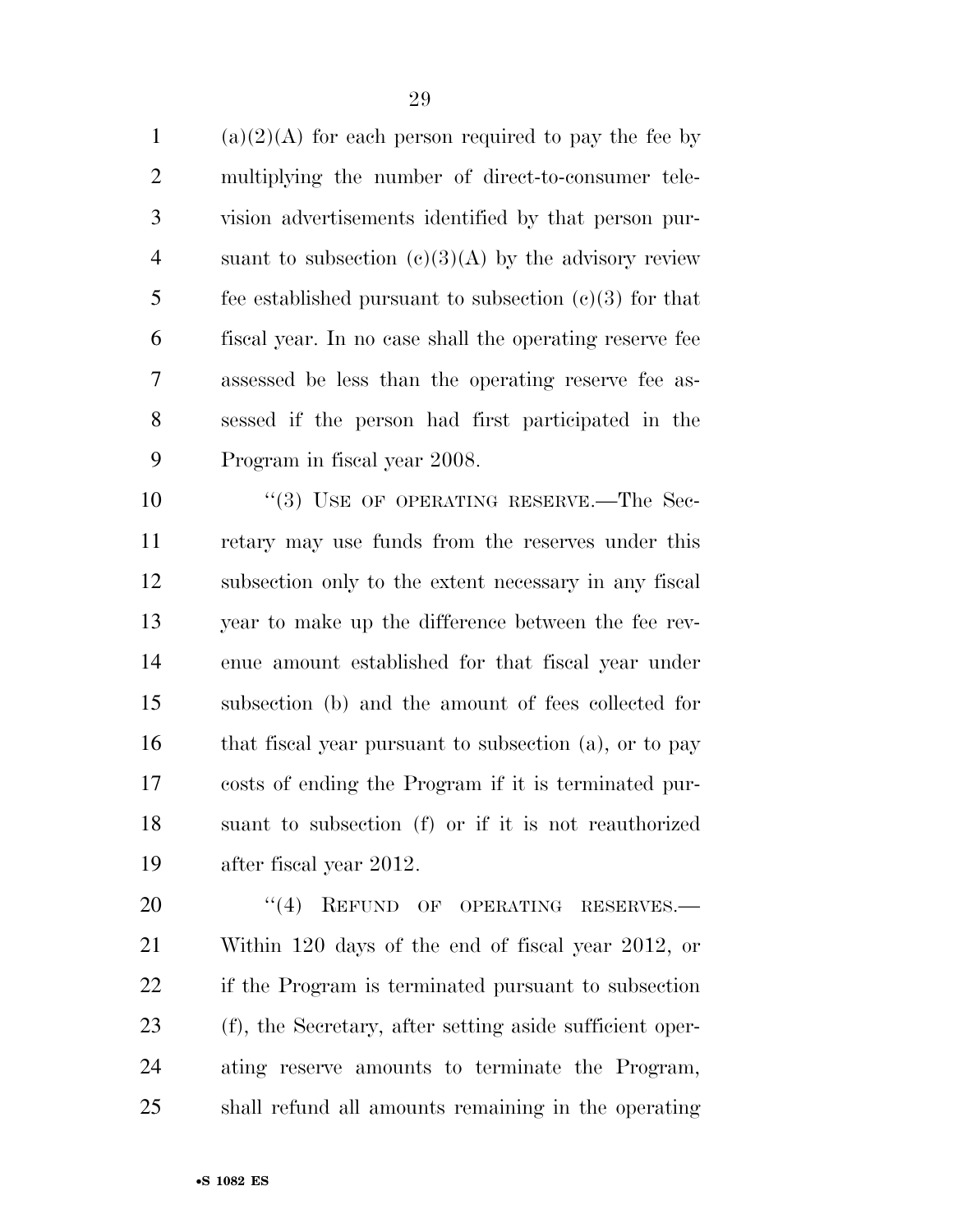reserve on a pro rata basis to each person that paid an operating reserve fee assessment. In no event shall the refund to any person exceed the total amount of operating reserve fees paid by such per-5 son pursuant to subsection  $(a)(2)$ .

 ''(e) EFFECT OF FAILURE TO PAY FEES.—Notwith- standing any other law or regulation of the Secretary, a submission for advisory review of a direct-to-consumer tel- evision advertisement submitted by a person subject to fees under subsection (a) shall be considered incomplete and shall not be accepted for review by the Secretary until all fees owed by such person under this section have been paid.

14 "(f) EFFECT OF INADEQUATE FUNDING OF PRO-GRAM.—

16 "(1) FIRST FISCAL YEAR.—If on November 1, 2007, or 120 days after enactment of the Prescrip-18 tion Drug User Fee Amendments of 2007, whichever is later, the Secretary has received less than \$11,250,000 in advisory review fees and operating reserve fees combined, the Program shall be termi-nated and all collected fees shall be refunded.

 ''(2) SUBSEQUENT FISCAL YEARS.—Beginning in fiscal year 2009, if, on November 1 of a fiscal year, the combination of the operating reserves, an-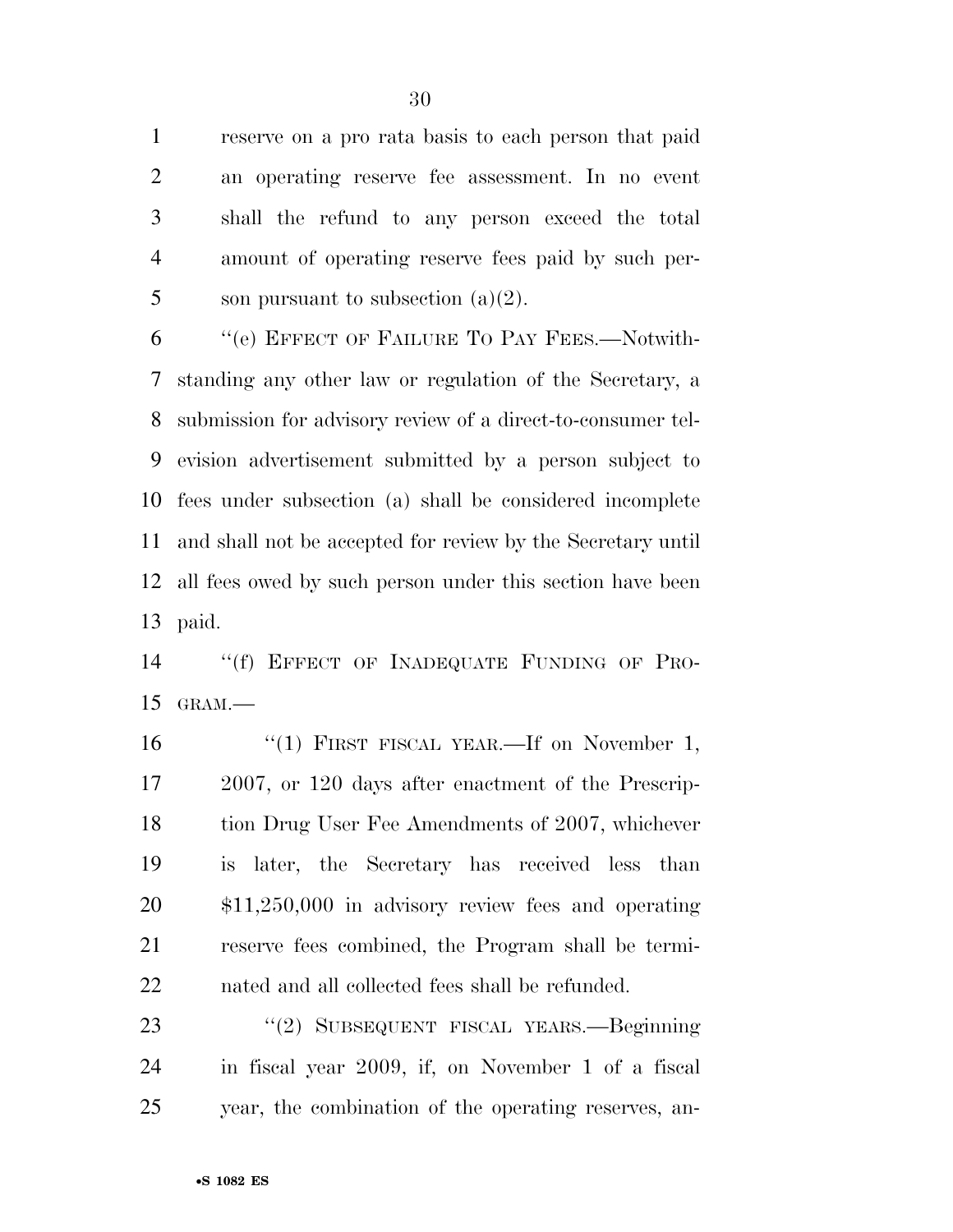nual fee revenues from that fiscal year, and unobli- gated fee revenues from prior fiscal years is less than \$9,000,000, adjusted for inflation (in accord-4 ance with subsection  $(c)(1)$ , the Program shall be terminated, and the Secretary shall notify all partici- pants, retain any money from the unused advisory review fees and the operating reserves needed to ter- minate the Program, and refund the remainder of the unused fees and operating reserves. To the ex- tent required to terminate the Program, the Sec- retary shall first use unobligated advisory review fee revenues from prior fiscal years, then the operating reserves, and then unused advisory review fees from the relevant fiscal year.

#### 15 "(g) CREDITING AND AVAILABILITY OF FEES.—

16 "(1) IN GENERAL.—Fees authorized under sub- section (a) shall be collected and available for obliga- tion only to the extent and in the amount provided in advance in appropriations Acts. Such fees are au- thorized to remain available until expended. Such sums as may be necessary may be transferred from the Food and Drug Administration salaries and ex- penses appropriation account without fiscal year lim- itation to such appropriation account for salaries and expenses with such fiscal year limitation. The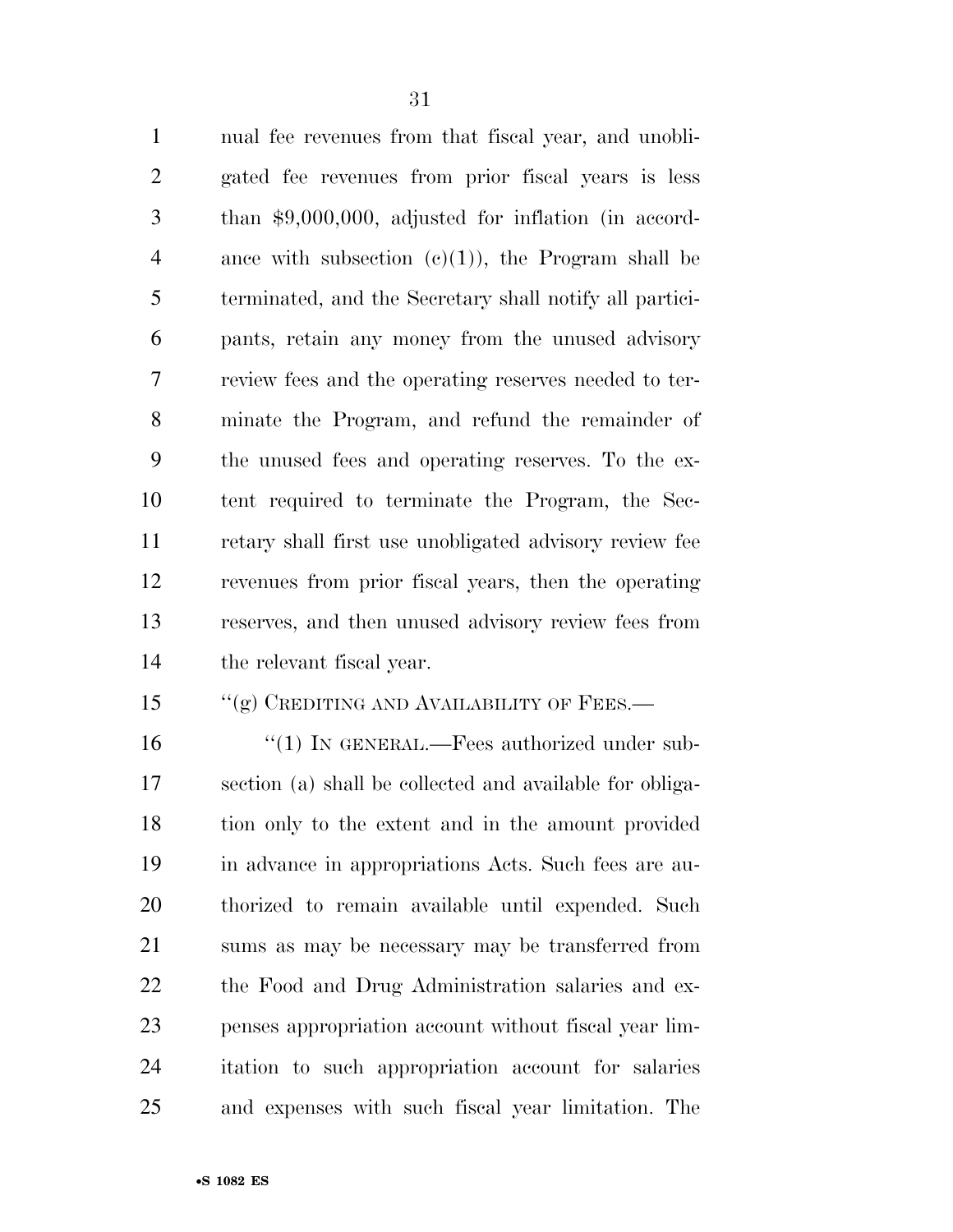sums transferred shall be available solely for the process for the advisory review of prescription drug advertising.

4 "(2) COLLECTIONS AND APPROPRIATION ACTS.—The fees authorized by this section—

 $(4)$  shall be retained in each fiscal year in an amount not to exceed the amount specified in appropriation Acts, or otherwise made avail-able for obligation for such fiscal year; and

 $\langle (B)$  shall be available for obligation only if appropriated budget authority continues to support at least the total combined number of full-time equivalent employees in the Food and Drug Administration, Center for Drug Evalua- tion and Research, Division of Drug Marketing, Advertising, and Communications, and the Cen- ter for Biologics Evaluation and Research, Ad- vertising and Promotional Labeling Branch supported in fiscal year 2007.

20 "(3) AUTHORIZATION OF APPROPRIATIONS. There are authorized to be appropriated for fees under this section not less than \$6,250,000 for each of fiscal years 2008, 2009, 2010, 2011, and 2012, as adjusted to reflect adjustments in the total fee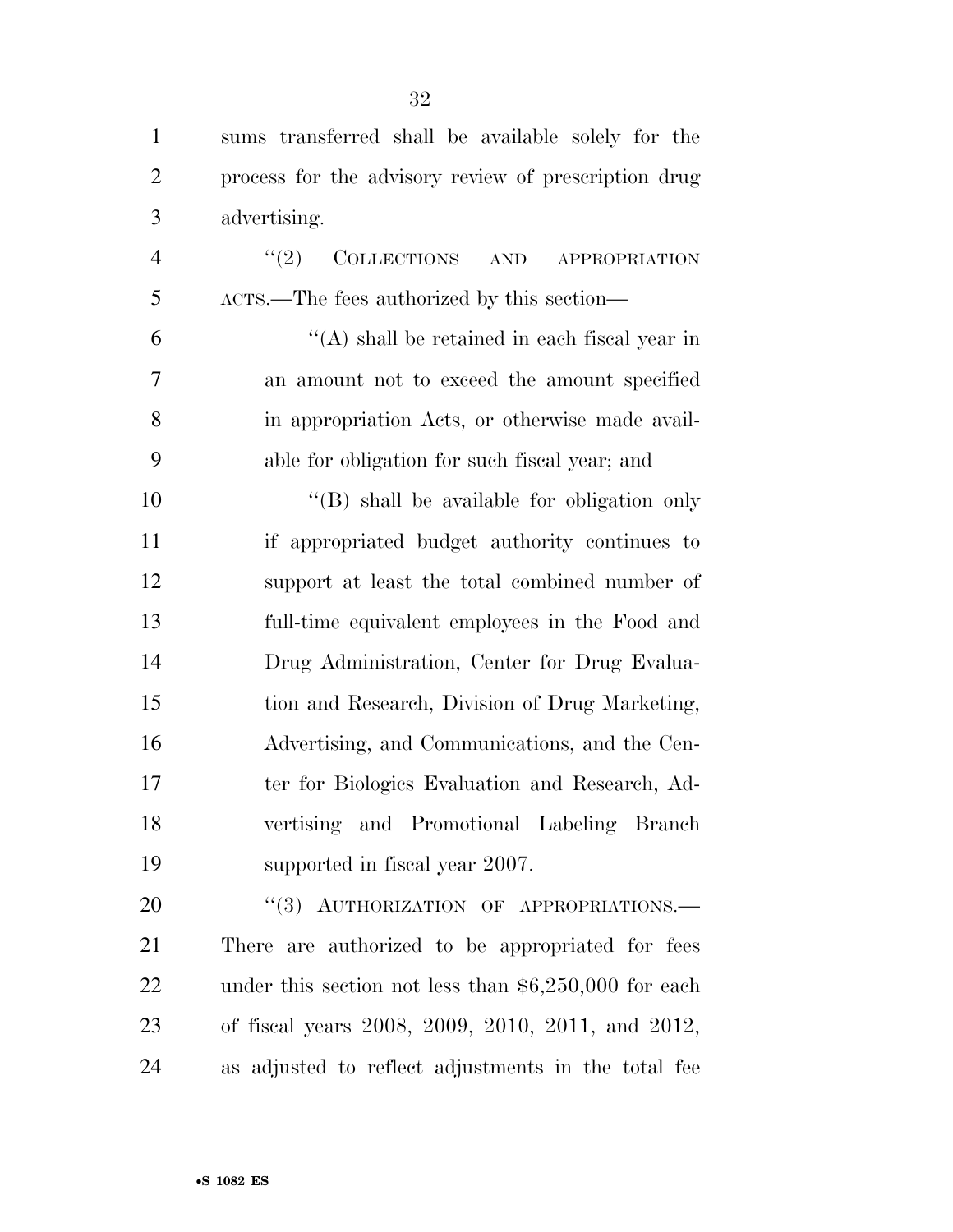revenues made under this section, plus amounts col-lected for the reserve fund under subsection (d).

 ''(4) OFFSET.—Any amount of fees collected for a fiscal year under this section that exceeds the amount of fees specified in appropriation Acts for such fiscal year shall be credited to the appropria- tion account of the Food and Drug Administration as provided in paragraph (1), and shall be sub- tracted from the amount of fees that would other- wise be collected under this section pursuant to ap-propriation Acts for a subsequent fiscal year.

''(h) DEFINITIONS.—For purposes of this section:

 $\frac{1}{2}$  The term 'advisory review' means review- ing and providing advisory comments regarding com- pliance of a proposed advertisement with the re- quirements of this Act prior to its initial public dis-semination.

18 ''(2) The term 'carry over submission' means a submission for an advisory review for which a fee was paid in a fiscal year that is submitted for review in the following fiscal year.

22  $\frac{u(3)}{2}$  The term 'direct-to-consumer television ad- vertisement' means an advertisement for a prescrip-tion drug product as defined in section 735(3) in-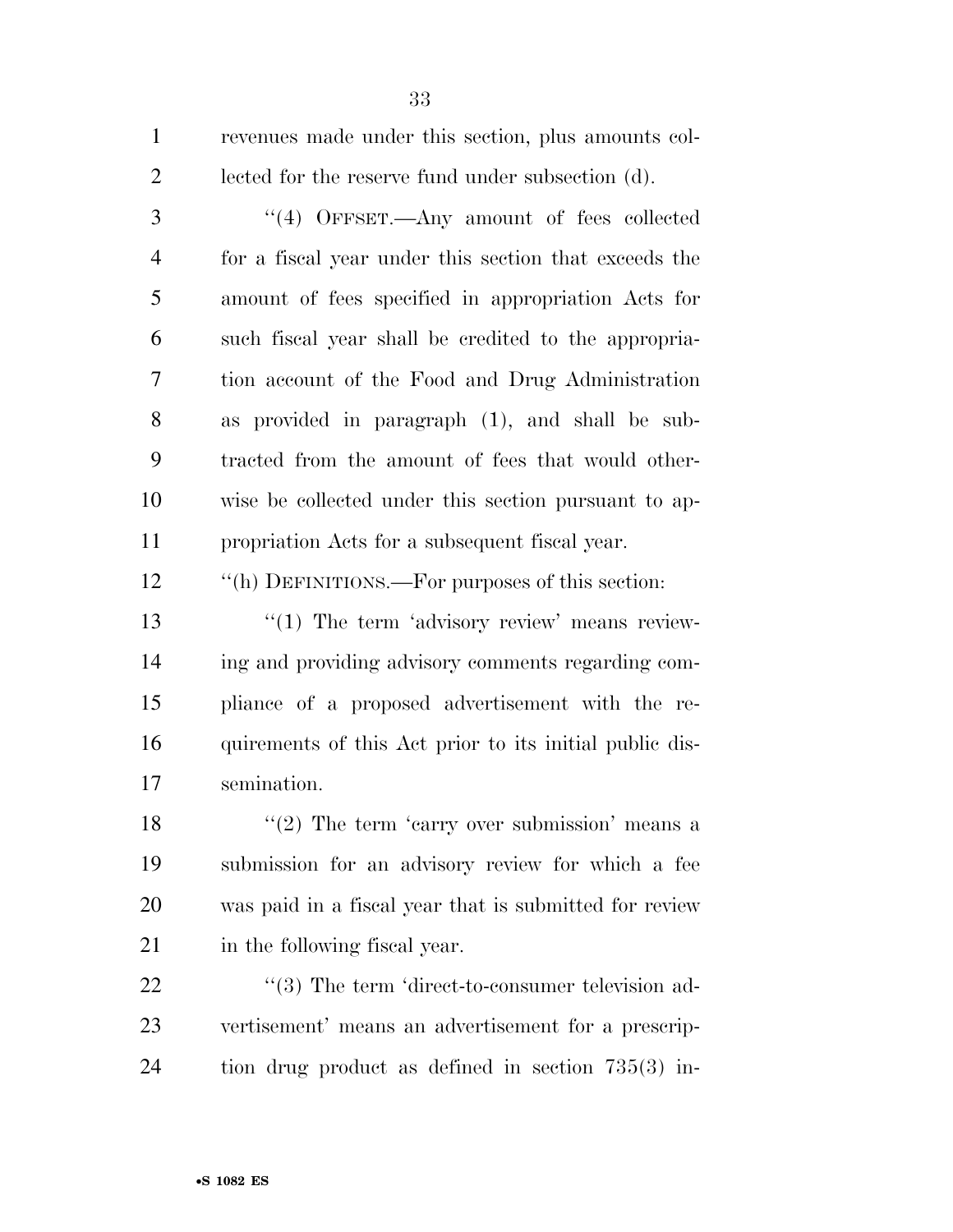tended to be displayed on any television channel for less than 2 minutes.

3 "(4) The term 'person' includes an individual, a partnership, a corporation, and an association, and any affiliate thereof or successor in interest.

 ''(5) The term 'process for the advisory review of prescription drug advertising' means the activities necessary to review and provide advisory comments on proposed direct-to-consumer television advertise- ments prior to public dissemination and, to the ex- tent the Secretary has additional staff resources available under the Program that are not necessary for the advisory review of direct-to-consumer tele- vision advertisements, the activities necessary to re- view and provide advisory comments on other pro- posed advertisements and promotional material prior to public dissemination.

18 ''(6) The term 'Program' means the Program to assess, collect, and use fees for the advisory re- view of prescription drug advertising established by this section.

22  $\frac{4}{7}$  The term 'resources allocated for the proc- ess for the advisory review of prescription drug ad-vertising' means the expenses incurred in connection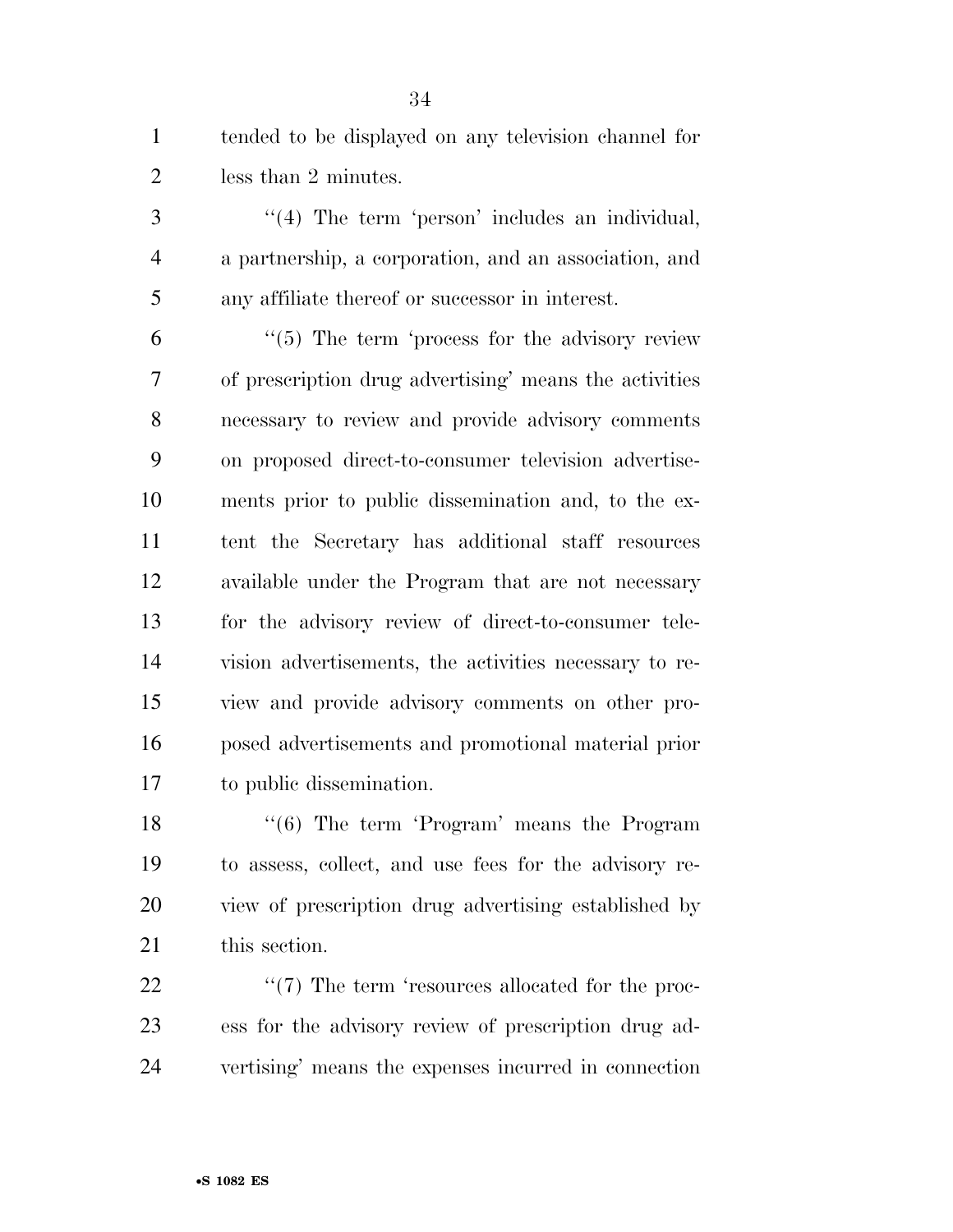| $\mathbf{1}$   | with the process for the advisory review of prescrip- |
|----------------|-------------------------------------------------------|
| $\overline{2}$ | tion drug advertising for—                            |
| 3              | "(A) officers and employees of the Food               |
| $\overline{4}$ | and Drug Administration, contractors of the           |
| 5              | Food and Drug Administration, advisory com-           |
| 6              | mittees, and costs related to such officers, em-      |
| 7              | ployees, and committees, and to contracts with        |
| 8              | such contractors;                                     |
| 9              | "(B) management of information, and the               |
| 10             | acquisition, maintenance, and repair of com-          |
| 11             | puter resources;                                      |
| 12             | $\lq\lq$ (C) leasing, maintenance, renovation, and    |
| 13             | repair of facilities and acquisition, maintenance,    |
| 14             | and repair of fixtures, furniture, scientific         |
| 15             | equipment, and other necessary materials and          |
| 16             | supplies;                                             |
| 17             | $\lq\lq$ (D) collection of fees under this section    |
| 18             | and accounting for resources allocated for the        |
| 19             | advisory review of prescription drug advertising;     |
| 20             | and                                                   |
| 21             | $\lq\lq$ (E) terminating the Program under sub-       |
| 22             | section $(f)(2)$ , if necessary.                      |
| 23             | $\lq(8)$ The term 'resubmission' means a subse-       |
| 24             | quent submission for advisory review of a direct-to-  |
| 25             | consumer television advertisement that has been re-   |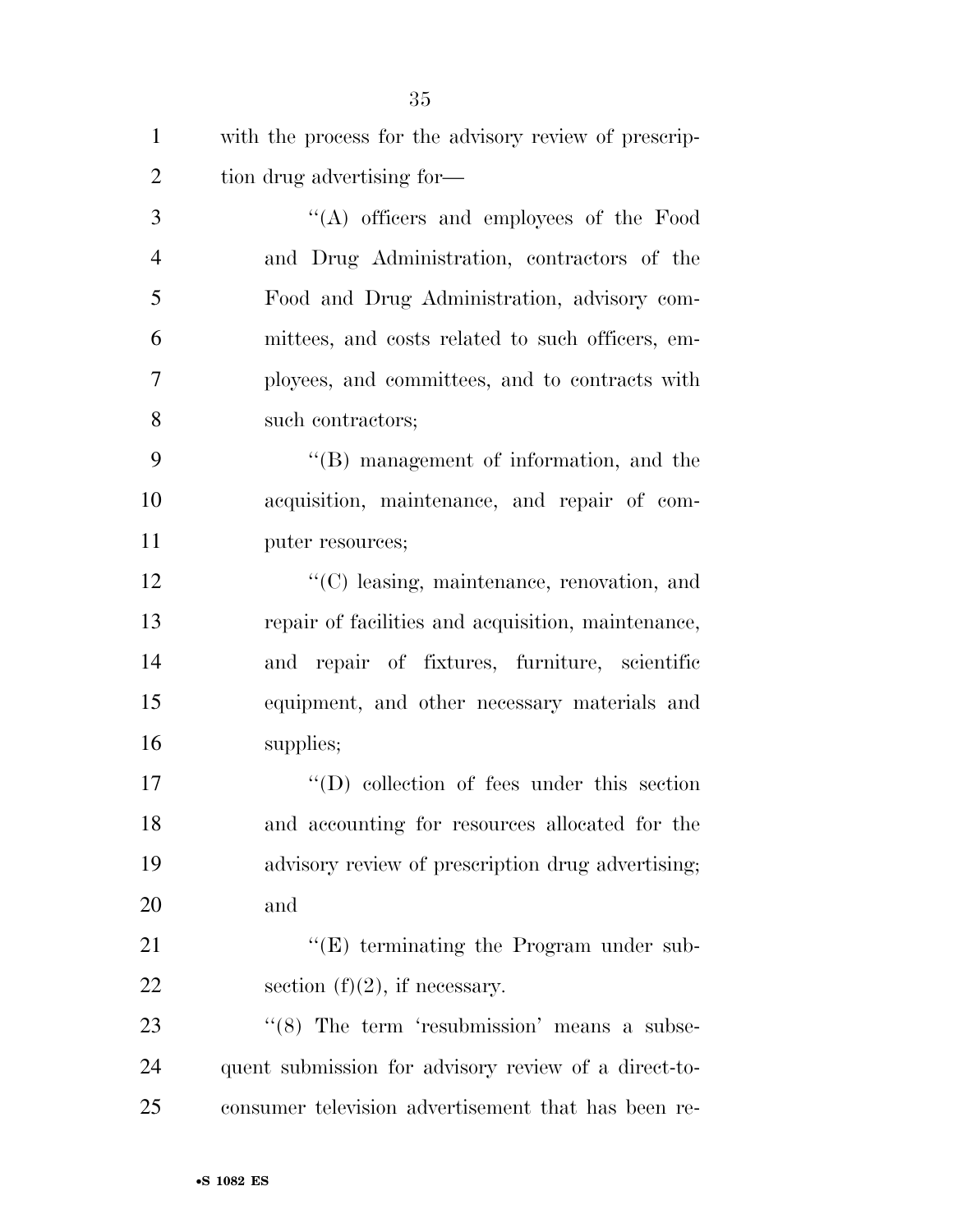vised in response to the Secretary's comments on an original submission. A resubmission may not intro- duce significant new concepts or creative themes into the television advertisement.

5 "(9) The term 'submission for advisory review' means an original submission of a direct-to-con- sumer television advertisement for which the sponsor voluntarily requests advisory comments before the advertisement is publicly disseminated.

#### **''SEC. 736B. SUNSET.**

 ''This part shall cease to be effective on October 1, 2012, except that subsection (b) of section 736 with re- spect to reports shall cease to be effective on January 31, 2013.''.

#### **SEC. 105. SAVINGS CLAUSE.**

 Notwithstanding section 509 of the Prescription Drug User Fee Amendments of 2002 (21 U.S.C. 379g note), and notwithstanding the amendments made by this title, part 2 of subchapter C of chapter VII of the Federal Food, Drug, and Cosmetic Act, as in effect on the day before the date of enactment of this title, shall continue to be in effect with respect to human drug applications and supplements (as defined in such part as of such day) that on or after October 1, 2002, but before October 1, 2007, were accepted by the Food and Drug Administra-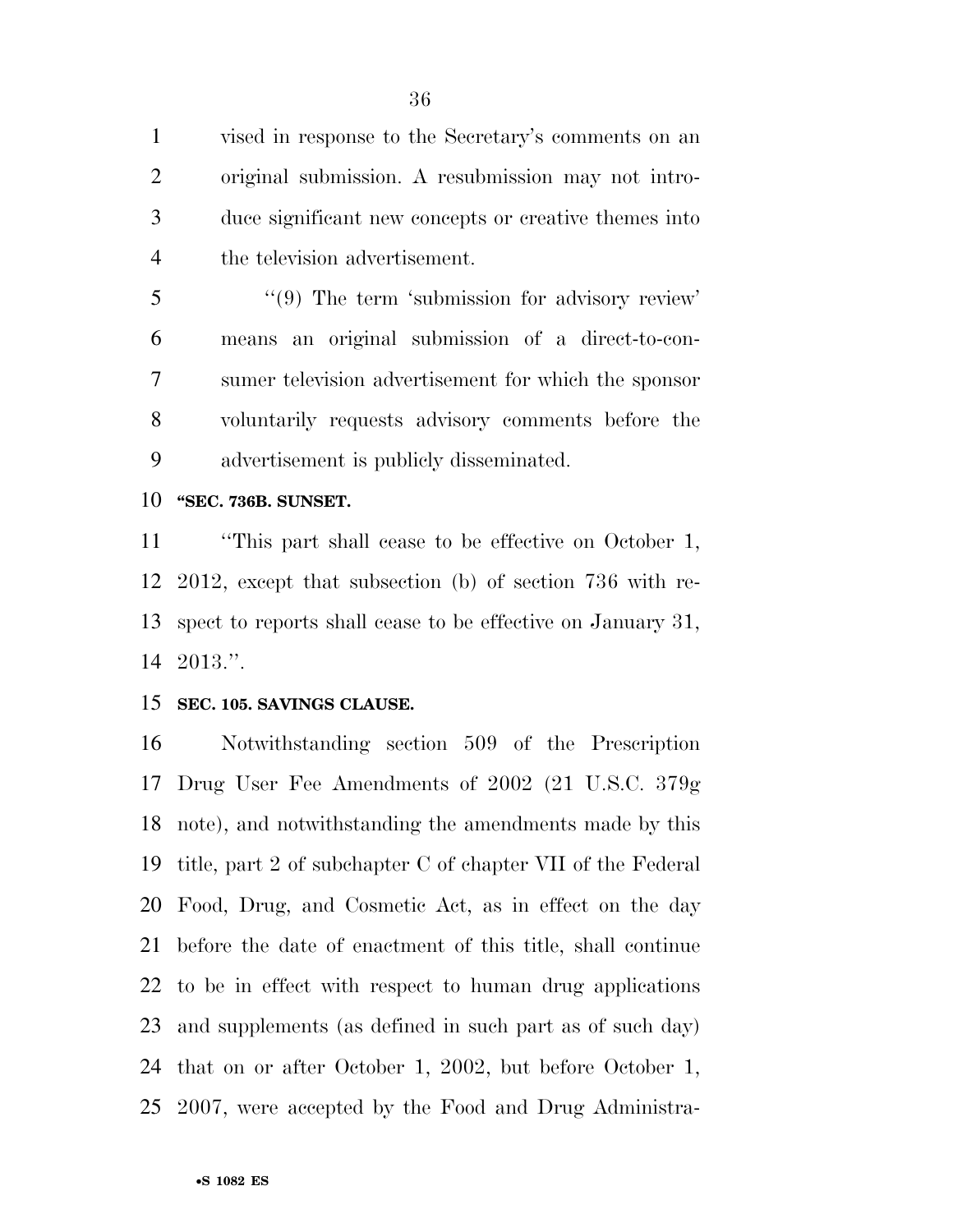tion for filing with respect to assessing and collecting any fee required by such part for a fiscal year prior to fiscal year 2008.

#### **SEC. 106. TECHNICAL AMENDMENT.**

 Section 739 (21 U.S.C. 379j–11) is amended in the matter preceding paragraph (1), by striking ''subchapter'' and inserting ''part''.

## **SEC. 107. EFFECTIVE DATES.**

 (a) IN GENERAL.—Except as provided in subsection (b), the amendments made by this title shall take effect October 1, 2007.

 (b) EXCEPTION.—The amendment made by section 104 of this title shall take effect on the date of enactment of this title.

# **TITLE II—DRUG SAFETY**

### **SEC. 200. SHORT TITLE.**

 This title may be cited as the ''Enhancing Drug Safe-ty and Innovation Act of 2007''.

**Subtitle A—Risk Evaluation and** 

**Mitigation Strategies** 

**SEC. 201. ROUTINE ACTIVE SURVEILLANCE AND ASSESS-**

# **MENT.**

- (a) IN GENERAL.—Subsection (k) of section 505 of
- the Federal Food, Drug, and Cosmetic Act (21 U.S.C.
- 355) is amended by adding at the end the following: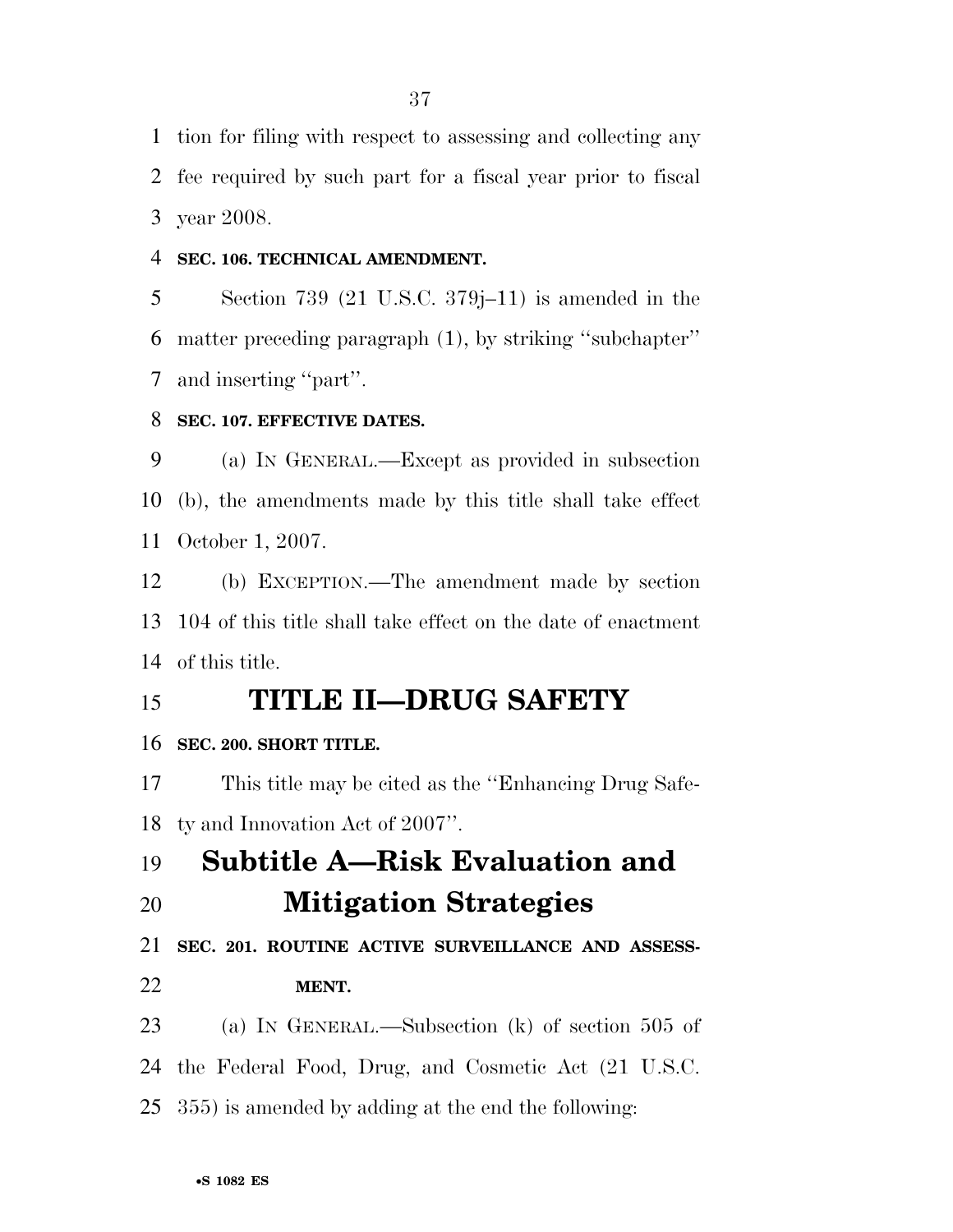''(3) ROUTINE ACTIVE SURVEILLANCE AND AS- SESSMENT.— 3 "(A) DEVELOPMENT OF THE POSTMARKET RISK IDENTIFICATION AND ANALYSIS SYS- TEM.—The Secretary shall, not later than 2 years after the date of enactment of the En- hancing Drug Safety and Innovation Act of 2007, act in collaboration with academic insti- tutions and private entities to— ''(i) establish minimum standards for collection and transmission of post- marketing data elements from electronic health data systems; and 14 ''(ii) establish, through partnerships, a validated and integrated postmarket risk identification and analysis system to inte- grate and analyze safety data from mul-18 tiple sources, with the goals of including, in aggregate— ''(I) at least 25,000,000 patients by July 1, 2010; and  $\text{``(II)}$  at least 100,000,000 pa- tients by July 1, 2012. 24 "(B) DATA COLLECTION ACTIVITIES.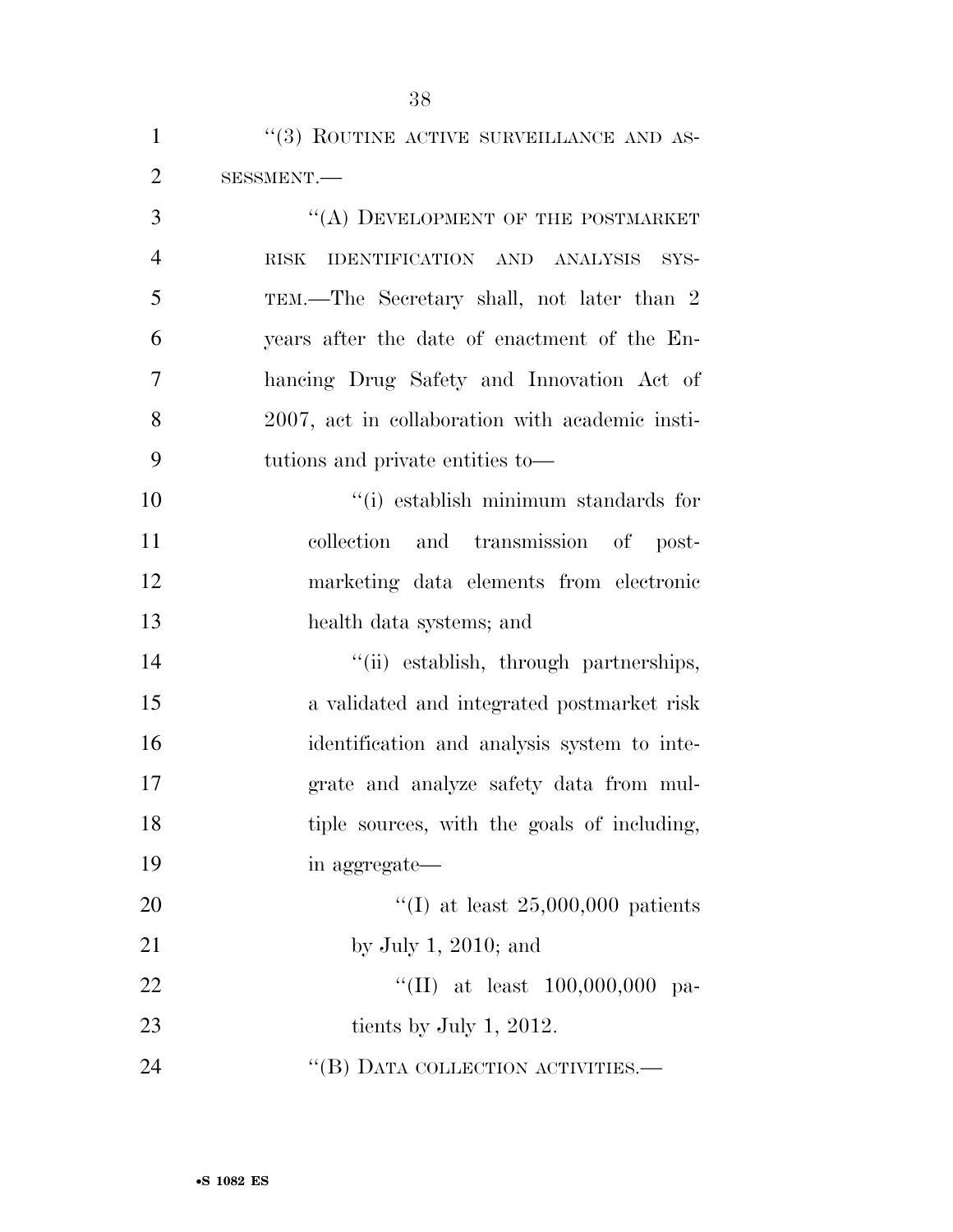| $\mathbf{1}$   | ``(i)<br>IN GENERAL.—The Secretary            |
|----------------|-----------------------------------------------|
| $\overline{2}$ | shall, not later than 1 year after the estab- |
| 3              | lishment of the minimum standards and         |
| $\overline{4}$ | the identification and analysis system        |
| 5              | under subparagraph (A), establish and         |
| 6              | maintain an active surveillance infrastruc-   |
| 7              | $ture-$                                       |
| 8              | $\lq\lq$ to collect and report data for       |
| 9              | pharmaceutical postmarket risk iden-          |
| 10             | tification and analysis, in compliance        |
| 11             | with the regulations promulgated              |
| 12             | under section $264(c)$ of the Health In-      |
| 13             | surance Portability and Accountability        |
| 14             | Act of 1996; and                              |
| 15             | $\lq$ (II) that includes, in addition to      |
| 16             | the collection and monitoring (in a           |
| 17             | standardized form) of data on all seri-       |
| 18             | ous adverse drug experiences (as de-          |
| 19             | fined in subsection $(o)(2)(C)$ required      |
| 20             | to be submitted to the Secretary              |
| 21             | under paragraph $(1)$ , and those events      |
| 22             | voluntarily submitted from patients,          |
| 23             | providers, and drug, when appro-              |
| 24             | priate, procedures to—                        |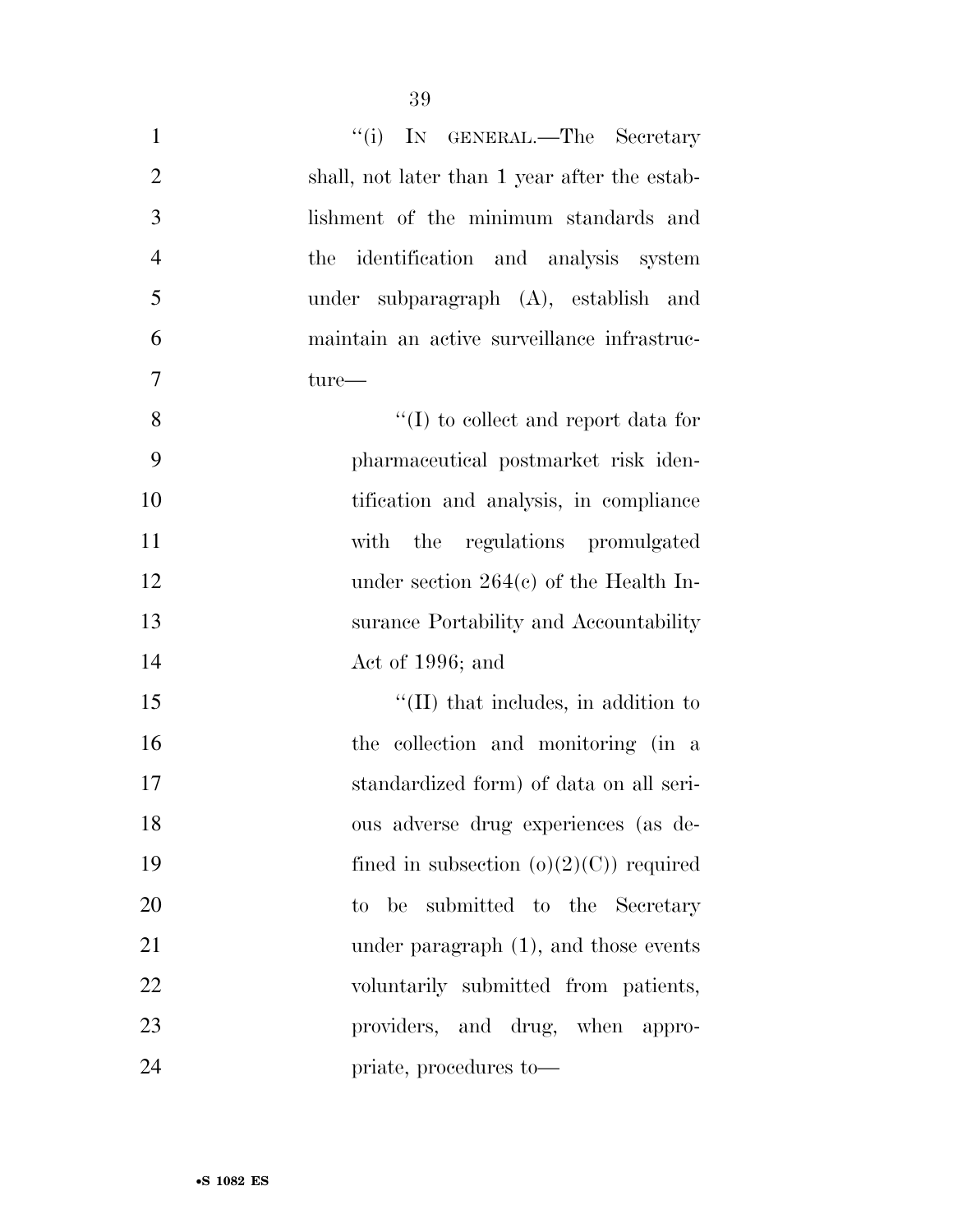| $\mathbf{1}$   | "(aa) provide for adverse          |
|----------------|------------------------------------|
| $\overline{2}$ | event surveillance by collecting   |
| 3              | and monitoring Federal health-     |
| $\overline{4}$ | related electronic data (such as   |
| 5              | data from the Medicare program     |
| 6              | and the health systems of the      |
| $\overline{7}$ | Department of Veterans Affairs);   |
| 8              | "(bb) provide for adverse          |
| 9              | event surveillance by collecting   |
| 10             | and monitoring private sector      |
| 11             | health-related electronic<br>data  |
| 12             | (such as pharmaceutical purchase   |
| 13             | data and health insurance claims   |
| 14             | data);                             |
| 15             | "(cc) provide for adverse          |
| 16             | event surveillance by monitoring   |
| 17             | standardized electronic<br>health  |
| 18             | records, as available;             |
| 19             | "(dd) provide for adverse          |
| 20             | event surveillance by collecting   |
| 21             | and monitoring other information   |
| 22             | as the Secretary deems necessary   |
| 23             | to create a robust system to iden- |
| 24             | tify adverse events and potential  |
| 25             | drug safety signals;               |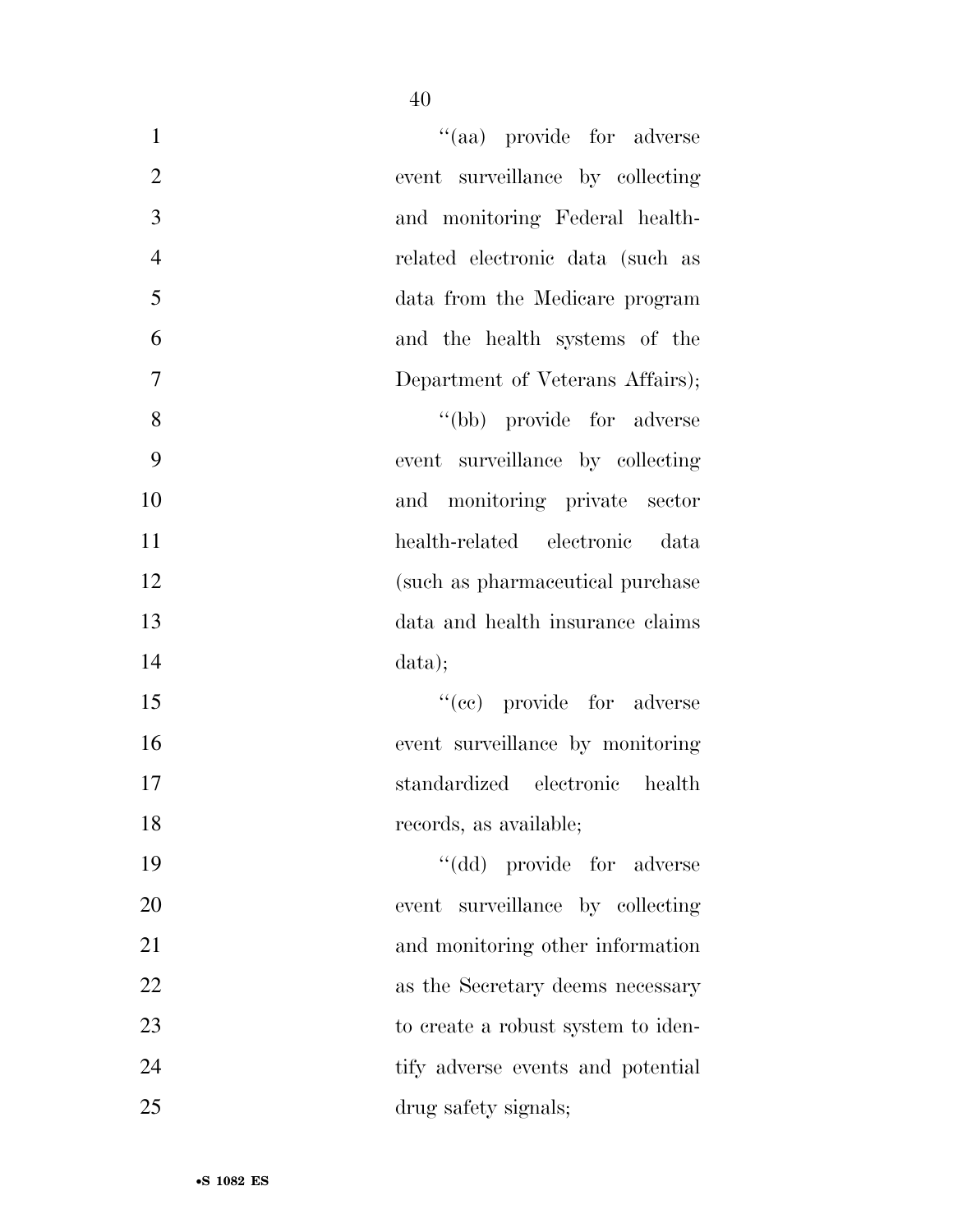| $\mathbf{1}$   | $f'(ee)$ enable the program to             |
|----------------|--------------------------------------------|
| $\overline{2}$ | identify certain trends and pat-           |
| 3              | terns with respect to data re-             |
| $\overline{4}$ | ported to the program;                     |
| 5              | "(ff) enable the program to                |
| 6              | provide regular reports to the             |
| $\overline{7}$ | Secretary concerning adverse               |
| 8              | event trends, adverse event pat-           |
| 9              | terns, incidence and prevalence of         |
| 10             | adverse events, laboratory data,           |
| 11             | and other information determined           |
| 12             | appropriate, which may include             |
| 13             | data on comparative national ad-           |
| 14             | verse event trends; and                    |
| 15             | "(gg) enable the program to                |
| 16             | export data in a form appropriate          |
| 17             | for further aggregation, statis-           |
| 18             | tical analysis, and reporting.             |
| 19             | "(ii) TIMELINESS OF REPORTING.             |
| 20             | The procedures developed under clause (i)  |
| 21             | shall ensure that such data are collected, |
| 22             | monitored, and reported in a timely, rou-  |
| 23             | tine, and automatic manner, taking into    |
| 24             | consideration the need for data complete-  |
| 25             | ness, coding, cleansing, and transmission. |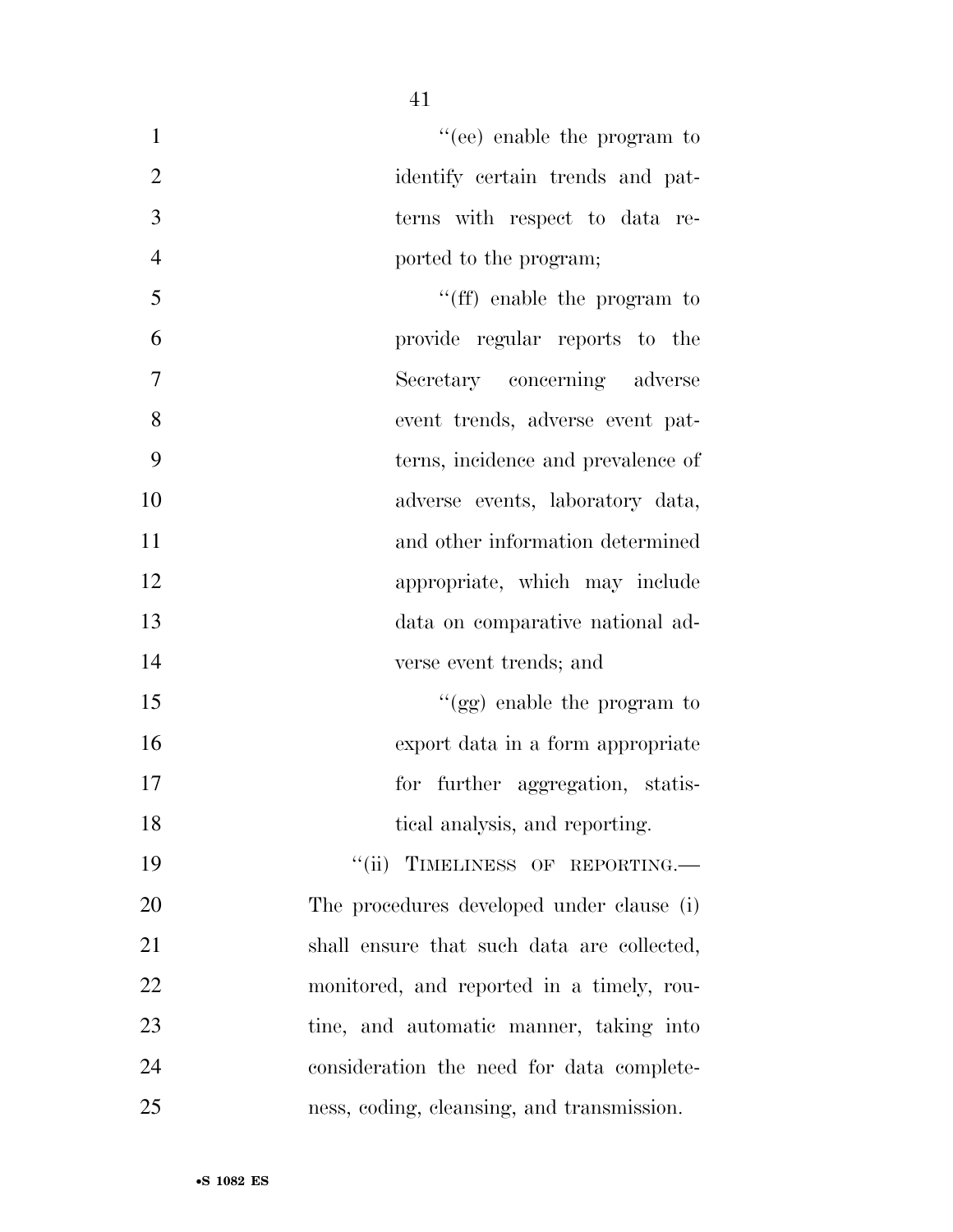| $\mathbf{1}$   | "(iii) PRIVATE SECTOR RESOURCES.-           |
|----------------|---------------------------------------------|
| $\overline{2}$ | To ensure the establishment of the active   |
| 3              | surveillance infrastructure by the date de- |
| $\overline{4}$ | scribed under clause (i), the Secretary     |
| 5              | may, on a temporary or permanent basis,     |
| 6              | implement systems or products developed     |
| $\overline{7}$ | by private entities.                        |
| 8              | "(iv) COMPLEMENTARY AP-                     |
| 9              | PROACHES.—To the extent the active sur-     |
| 10             | veillance infrastructure established under  |
| 11             | clause (i) is not sufficient to gather data |
| 12             | and information relevant to priority drug   |
| 13             | safety questions, the Secretary shall de-   |
| 14             | velop, support, and participate in com-     |
| 15             | plementary approaches to gather and ana-    |
| 16             | lyze such data and information, includ-     |
| 17             | $ing$ —                                     |
| 18             | $\lq\lq$ (I) approaches that are com-       |
| 19             | plementary with respect to assessing        |
| 20             | the safety of use of a drug in domestic     |
| 21             | populations not included in the trials      |
| 22             | used to approve the drug (such as           |
| 23             | older<br>people, people<br>with             |
| 24             | comorbidities, pregnant women,<br><b>or</b> |
| 25             | children); and                              |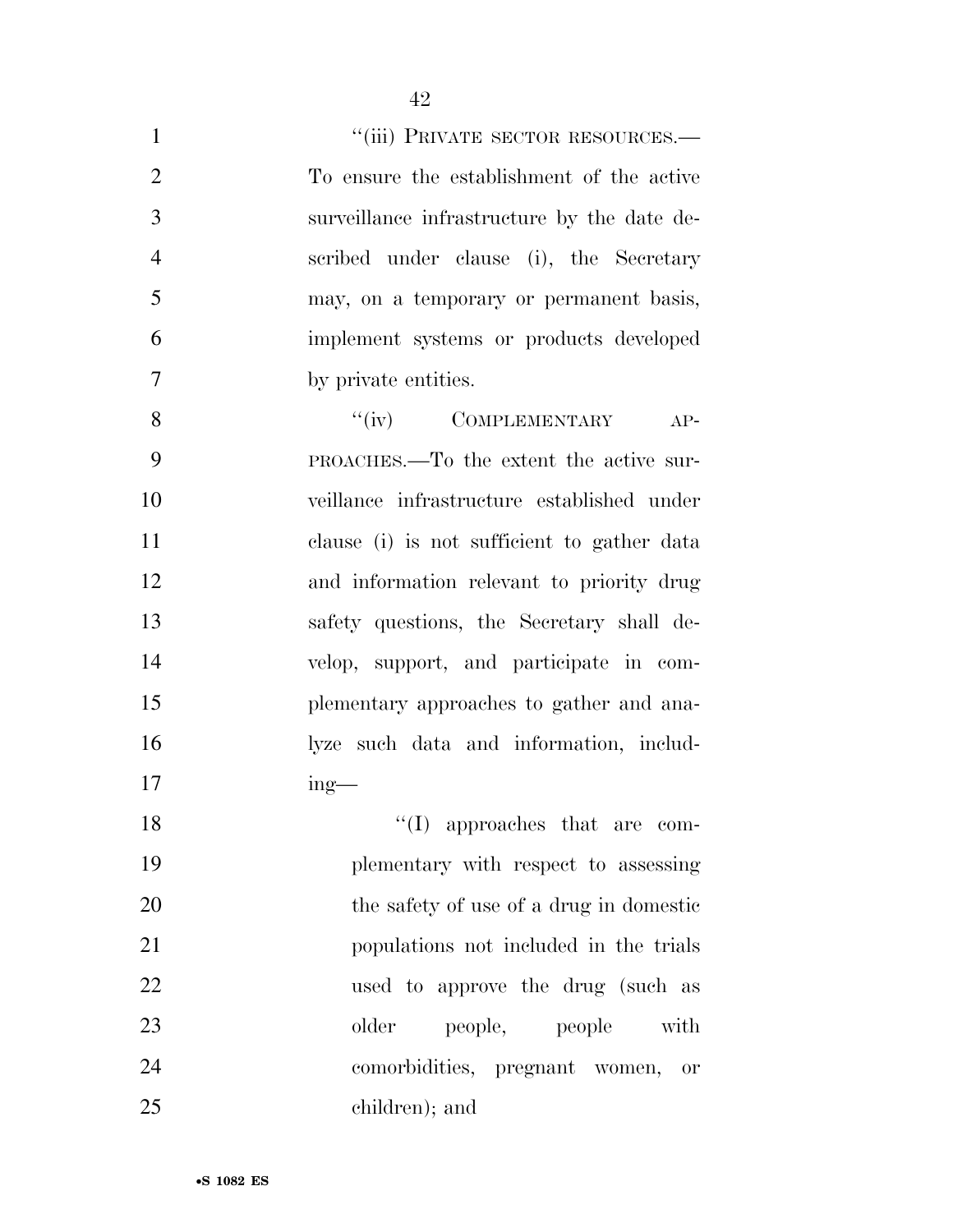| $\mathbf{1}$   | "(II) existing approaches such as           |
|----------------|---------------------------------------------|
| $\overline{2}$ | the Vaccine Adverse Event Reporting         |
| 3              | System and the Vaccine Safety               |
| $\overline{4}$ | Datalink or successor databases.            |
| 5              | "(v) AUTHORITY FOR CONTRACTS.-              |
| 6              | The Secretary may enter into contracts      |
| $\tau$         | with public and private entities to fulfill |
| 8              | the requirements of this subparagraph.      |
| 9              | "(C) RISK IDENTIFICATION AND ANAL-          |
| 10             | YSIS.                                       |
| 11             | "(i) PURPOSE.—To carry out this             |
| 12             | paragraph, the Secretary shall establish    |
| 13             | collaborations with other Government, aca-  |
| 14             | demic, and private entities, including the  |
| 15             | Centers for Education and Research on       |
| 16             | Therapeutics under section 912 of the       |
| 17             | Public Health Service Act, to provide for   |
| 18             | the risk identification and analysis of the |
| 19             | data collected under subparagraph (B) and   |
| 20             | data that is publicly available or is pro-  |
| 21             | vided by the Secretary, in order to-        |
| 22             | $\lq\lq$ (I) improve the quality and effi-  |
| 23             | ciency of postmarket drug safety risk-      |
| 24             | benefit analysis;                           |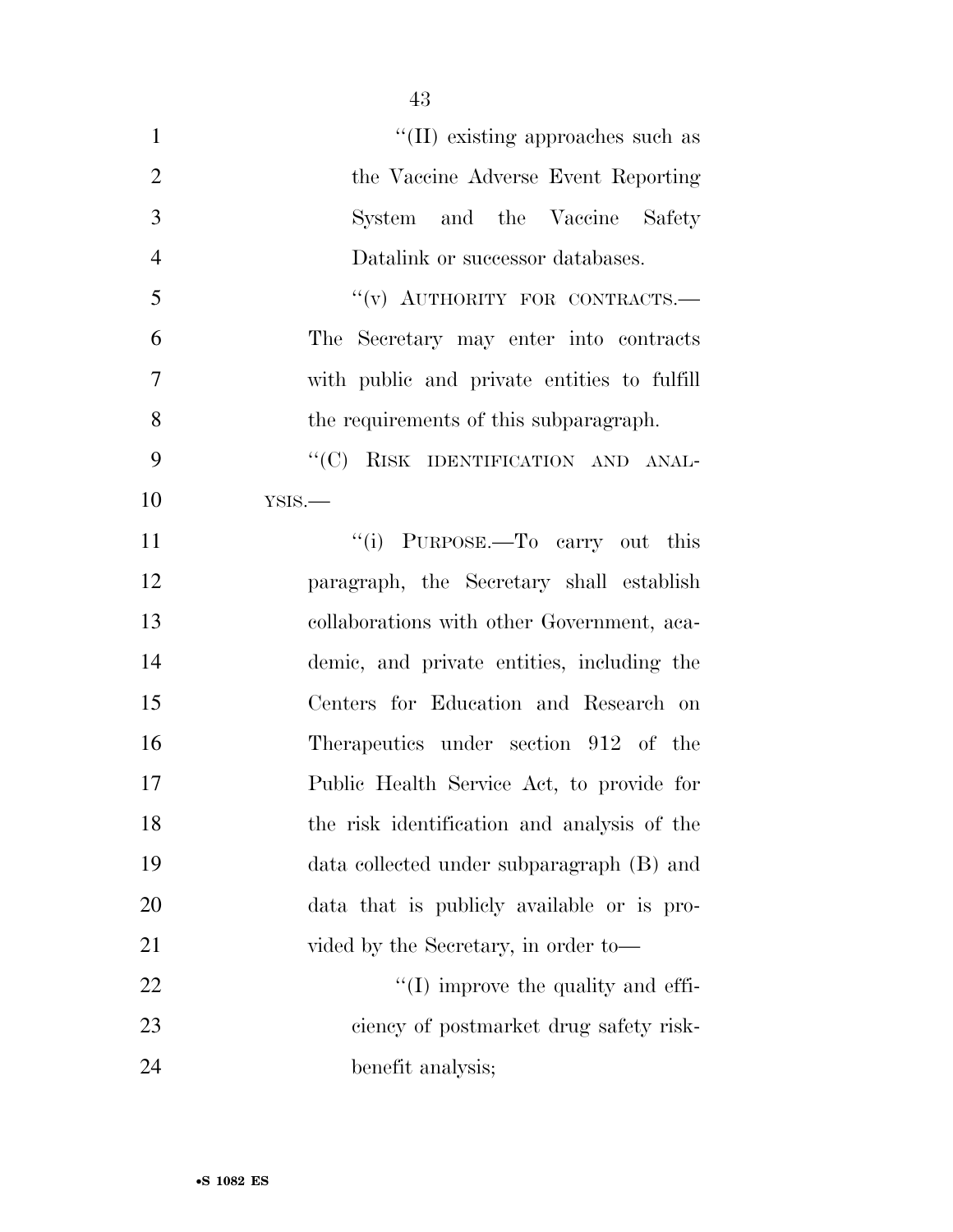| $\mathbf{1}$   | "(II) provide the Secretary with           |
|----------------|--------------------------------------------|
| $\overline{2}$ | routine access to expertise to study       |
| 3              | advanced drug safety data; and             |
| $\overline{4}$ | "(III) enhance the ability of the          |
| 5              | Secretary to make timely assessments       |
| 6              | based on drug safety data.                 |
| 7              | "(ii) PUBLIC PROCESS FOR PRIORITY          |
| 8              | QUESTIONS.—At least bian mually, the Sec-  |
| 9              | retary shall seek recommendations from     |
| 10             | the Drug Safety and Risk Management        |
| 11             | Advisory Committee (or successor com-      |
| 12             | mittee) and from other advisory commit-    |
| 13             | tees, as appropriate, to the Food and Drug |
| 14             | Administration on-                         |
| 15             | "(I) priority drug safety ques-            |
| 16             | tions; and                                 |
| 17             | "(II) mechanisms for answering             |
| 18             | such questions, including through—         |
| 19             | "(aa) routine active surveil-              |
| 20             | lance under subparagraph $(B)$ ;           |
| 21             | and                                        |
| 22             | "(bb) when such surveillance               |
| 23             | sufficient, postmarket<br>is<br>not        |
| 24             | studies<br>under<br>subsection             |
| 25             | $(o)(4)(B)$ and postapproval clin-         |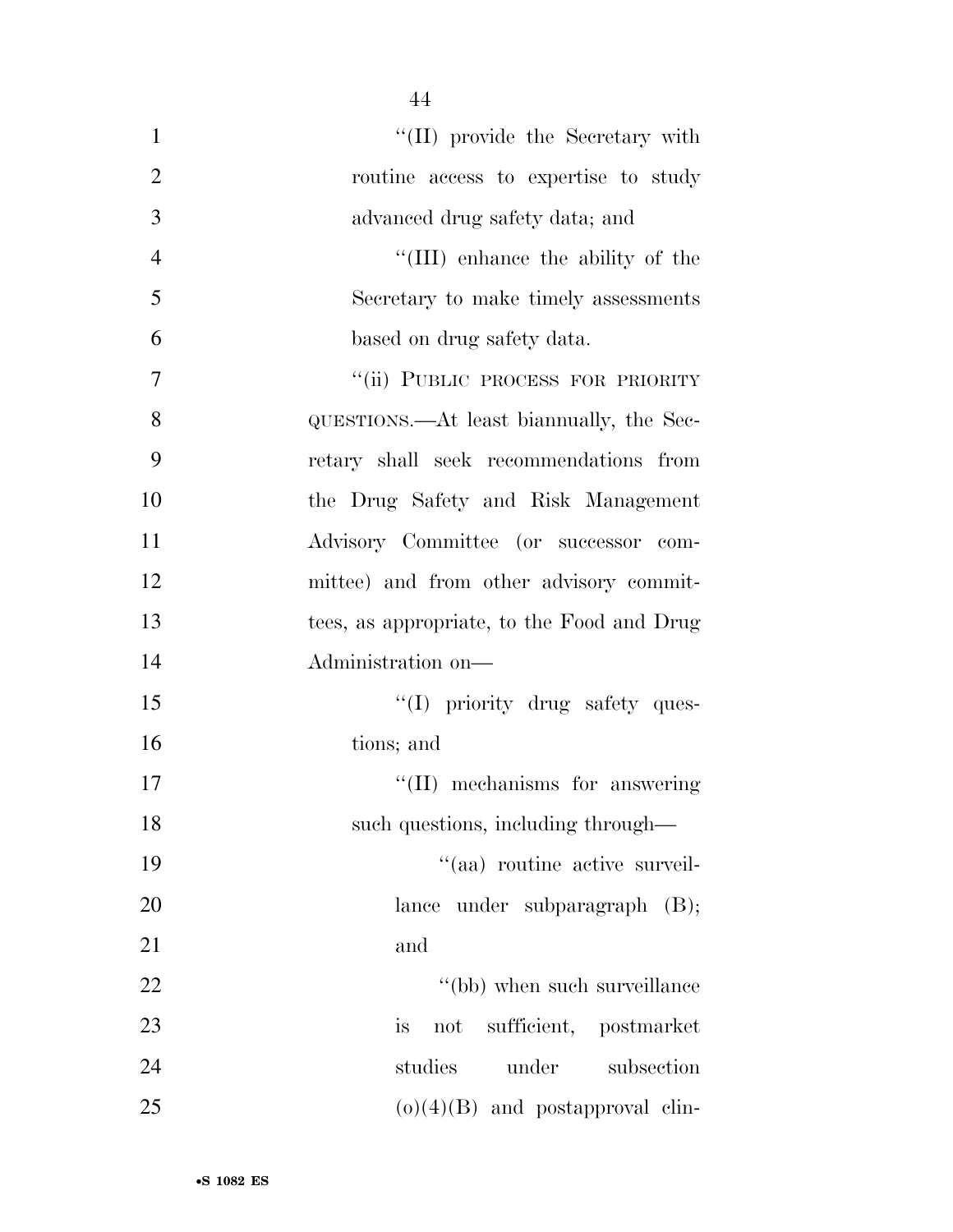| $\mathbf{1}$   | ical trials under subsection               |
|----------------|--------------------------------------------|
| $\overline{2}$ | $(o)(4)(C)$ .                              |
| 3              | "(iii) PROCEDURES FOR THE DEVEL-           |
| $\overline{4}$ | OF DRUG SAFETY COLLABORA-<br><b>OPMENT</b> |
| 5              | TIONS.                                     |
| 6              | "(I) IN GENERAL.—Not later                 |
| $\overline{7}$ | than 180 days after the date of the        |
| 8              | establishment of the active surveil-       |
| 9              | lance infrastructure under subpara-        |
| 10             | graph (B), the Secretary shall estab-      |
| 11             | lish and implement procedures under        |
| 12             | which the Secretary may routinely col-     |
| 13             | laborate with a qualified entity to—       |
| 14             | "(aa) clean, classify, or ag-              |
| 15             | gregate data collected under sub-          |
| 16             | paragraph (B) and data that is             |
| 17             | publicly available or is provided          |
| 18             | by the Secretary;                          |
| 19             | "(bb) allow for prompt in-                 |
| 20             | vestigation of priority drug safety        |
| 21             | questions, including—                      |
| 22             | "(AA) unresolved safety                    |
| 23             | questions for drugs or class-              |
| 24             | es of drugs; and                           |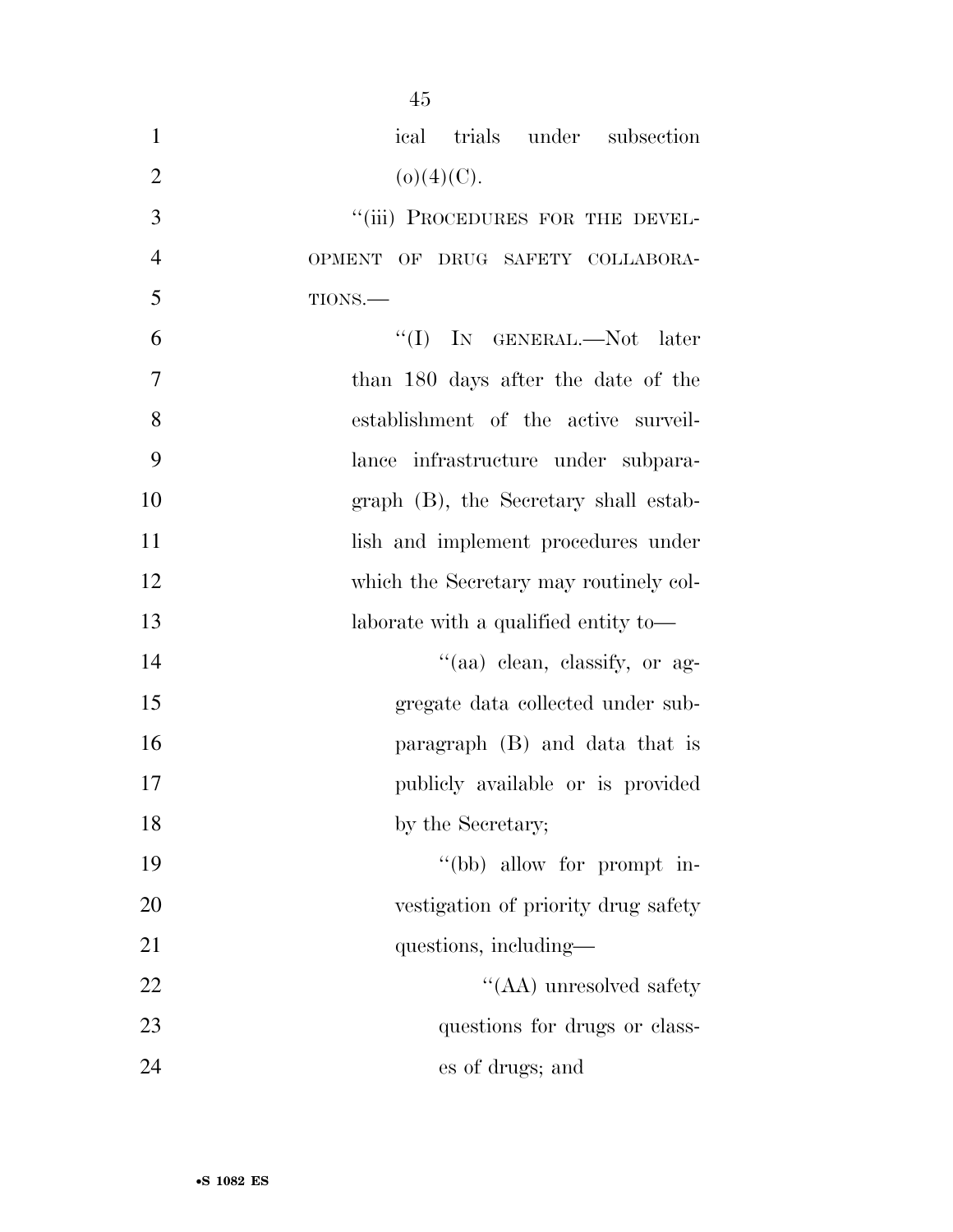| $\mathbf{1}$   | "(BB) for a newly-ap-                |
|----------------|--------------------------------------|
| $\overline{2}$ | proved drug: safety signals          |
| 3              | from clinical trials used to         |
| $\overline{4}$ | approve the drug and other           |
| 5              | preapproval trials; rare, seri-      |
| 6              | ous drug side effects; and           |
| 7              | the safety of use in domestic        |
| 8              | populations not included in          |
| 9              | the trials used to approve           |
| 10             | the drug (such as older peo-         |
| 11             | with<br>ple, people                  |
| 12             | comorbidities, pregnant              |
| 13             | women, or children);                 |
| 14             | "(cc) perform advanced re-           |
| 15             | search and analysis on identified    |
| 16             | drug safety risks;                   |
| 17             | "(dd) convene an expert ad-          |
| 18             | visory committee to oversee the      |
| 19             | establishment of standards for       |
| 20             | the ethical and scientific uses for, |
| 21             | and communication of, post-          |
| 22             | marketing data collected under       |
| 23             | subparagraph (B), including ad-      |

vising on the development of ef-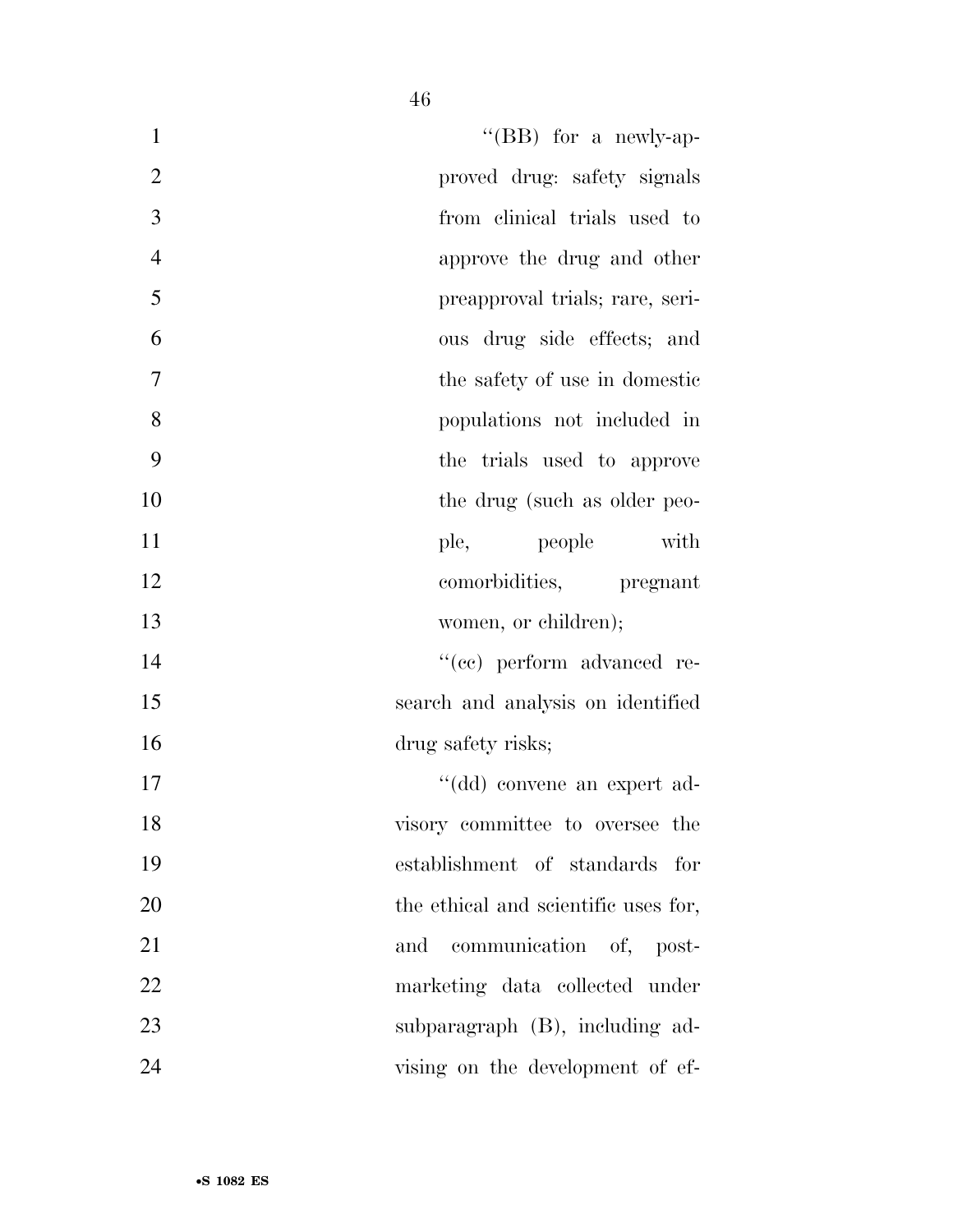| $\mathbf{1}$   | fective research methods for the        |
|----------------|-----------------------------------------|
| $\overline{2}$ | study of drug safety questions;         |
| 3              | "(ee) focus postmarket stud-            |
| $\overline{4}$ | ies under subsection $(o)(4)(B)$        |
| 5              | and postapproval clinical trials        |
| 6              | under subsection $(o)(4)(C)$ more       |
| 7              | effectively on cases for which re-      |
| 8              | ports under paragraph (1) and           |
| 9              | other safety signal detection is        |
| 10             | not sufficient to resolve whether       |
| 11             | there is an elevated risk of a seri-    |
| 12             | ous adverse event associated with       |
| 13             | the use of a drug; and                  |
| 14             | "(ff) carry out other activi-           |
| 15             | ties as the Secretary deems nec-        |
| 16             | essary to carry out the purposes        |
| 17             | of this paragraph.                      |
| 18             | "(II) REQUEST FOR SPECIFIC              |
| 19             | METHODOLOGY.-The procedures de-         |
| 20             | scribed in subclause (I) shall permit   |
| 21             | the Secretary to request that a spe-    |
| 22             | cific methodology be used by the        |
| 23             | qualified entity. The qualified entity  |
| 24             | shall work with the Secretary to final- |
| 25             | ize the methodology to be used.         |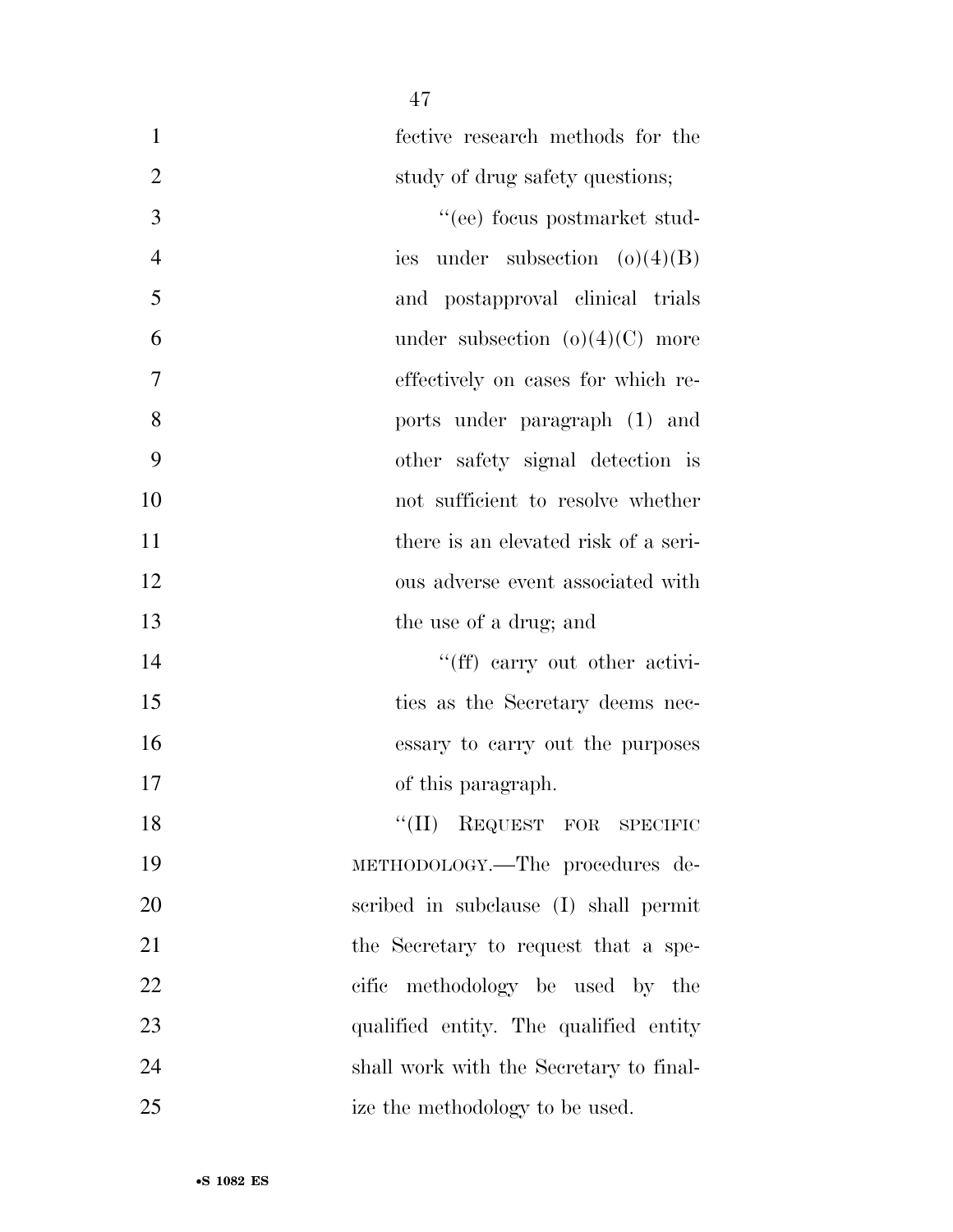| $\mathbf{1}$   | "(iv) USE OF ANALYSES.—The Sec-             |
|----------------|---------------------------------------------|
| $\overline{2}$ | retary shall provide the analyses described |
| 3              | under this subparagraph, including the      |
| $\overline{4}$ | methods and results of such analyses,       |
| 5              | about a drug to the sponsor or sponsors of  |
| 6              | such drug.                                  |
| 7              | $``(v)$ QUALIFIED ENTITIES.—                |
| 8              | "(I) IN GENERAL.—The Sec-                   |
| 9              | retary shall enter into contracts with      |
| 10             | a sufficient number of qualified enti-      |
| 11             | ties to develop and provide informa-        |
| 12             | tion to the Secretary in a timely man-      |
| 13             | ner.                                        |
| 14             | "(II) QUALIFICATION.—The Sec-               |
| 15             | retary shall enter into a contract with     |
| 16             | an entity under subclause (I) only if       |
| 17             | the Secretary determines that the en-       |
| 18             | tity-                                       |
| 19             | "(aa) has the research capa-                |
| 20             | bility and expertise to conduct             |
| 21             | and complete the activities under           |
| <u>22</u>      | this paragraph;                             |
| 23             | "(bb) has in place an infor-                |
| 24             | mation technology infrastructure            |
| 25             | to support adverse event surveil-           |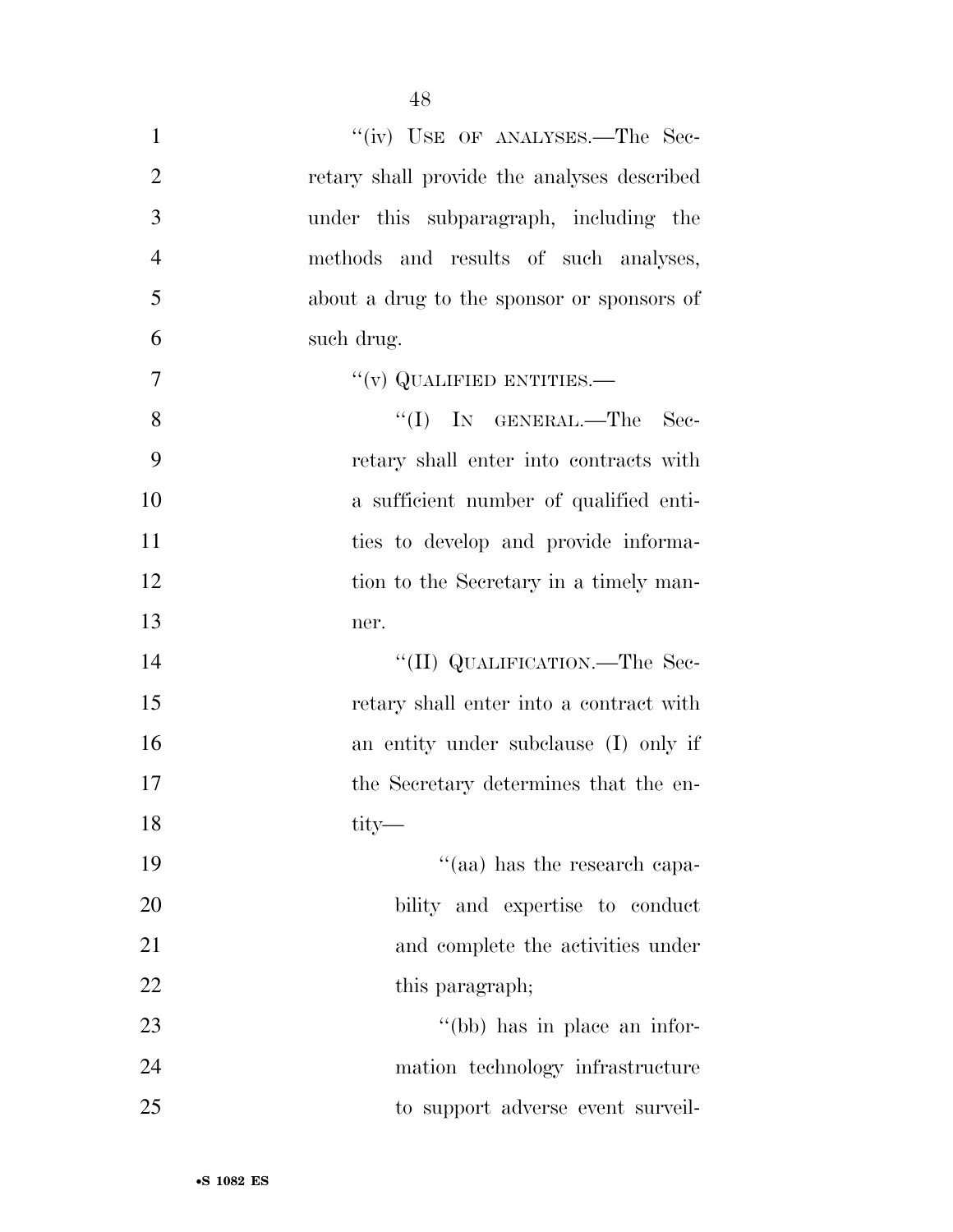| $\mathbf{1}$   | lance data and operational stand-           |
|----------------|---------------------------------------------|
| $\overline{2}$ | ards to provide security for such           |
| 3              | data;                                       |
| $\overline{4}$ | "(ee) has experience with,                  |
| 5              | and expertise on, the develop-              |
| 6              | ment of drug safety and effec-              |
| $\tau$         | tiveness research using electronic          |
| 8              | population data;                            |
| 9              | "(dd) has an understanding                  |
| 10             | of drug development and risk/               |
| 11             | benefit balancing in a clinical set-        |
| 12             | ting; and                                   |
| 13             | "(ee) has a significant busi-               |
| 14             | presence in the United<br>ness              |
| 15             | States.                                     |
| 16             | "(vi) CONTRACT REQUIREMENTS.-               |
| 17             | Each contract with a qualified entity shall |
| 18             | contain the following requirements:         |
| 19             | "(I) ENSURING PRIVACY.—The                  |
| 20             | qualified entity shall provide assur-       |
| 21             | ances that the entity will not use the      |
| 22             | data provided by the Secretary in a         |
| 23             | manner that violates—                       |
| 24             | "(aa) the regulations pro-                  |
| 25             | mulgated under section $264(e)$ of          |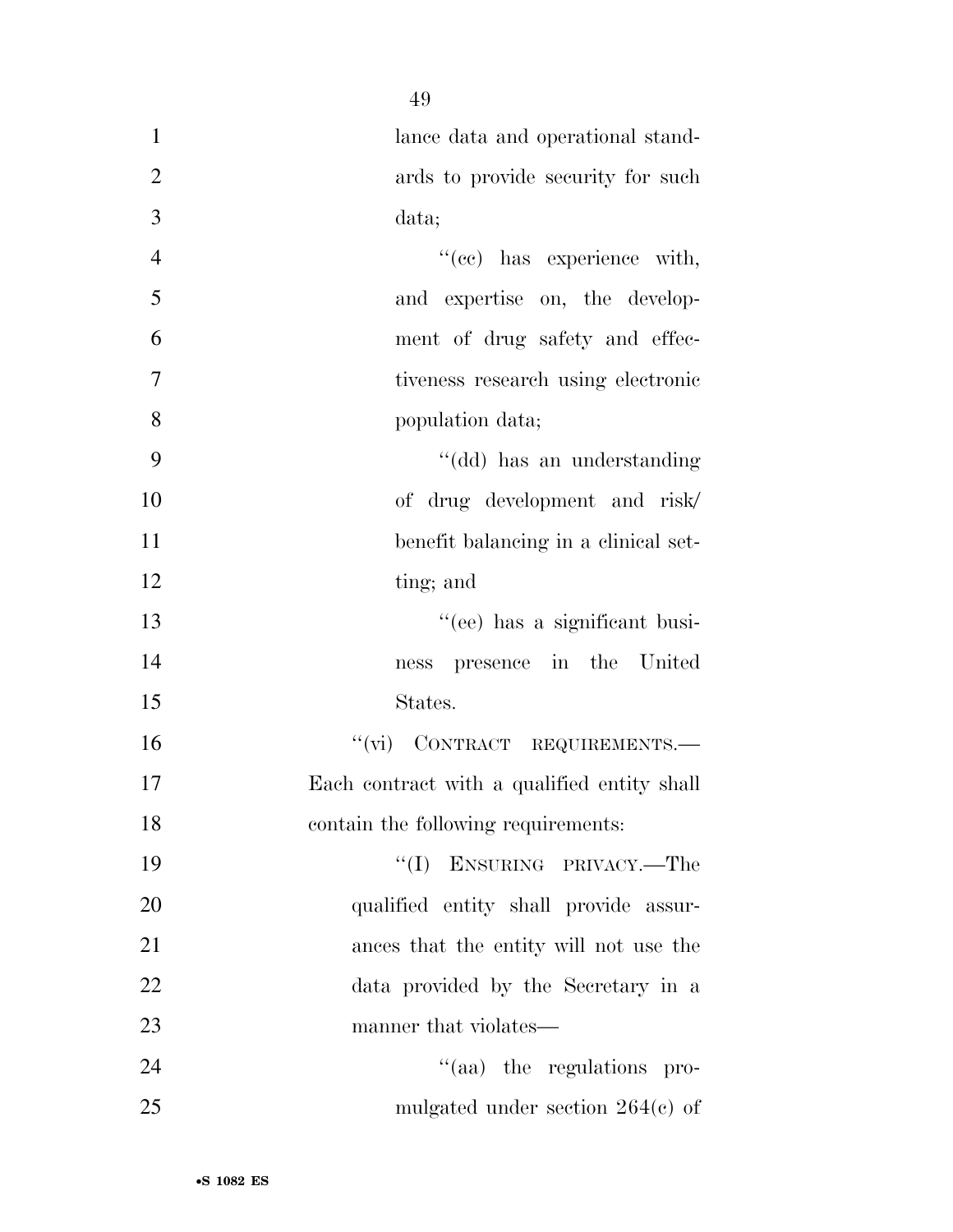| $\mathbf{1}$   | the Health Insurance Portability    |
|----------------|-------------------------------------|
| $\overline{2}$ | and Accountability Act of 1996;     |
| 3              | <b>or</b>                           |
| $\overline{4}$ | "(bb) sections $552$ or $552a$      |
| 5              | of title 5, United States Code,     |
| 6              | with regard to the privacy of in-   |
| $\tau$         | dividually-identifiable beneficiary |
| 8              | health information.                 |
| 9              | "(II) COMPONENT OF ANOTHER          |
| 10             | ORGANIZATION.—If a qualified entity |
| 11             | is a component of another organiza- |
| 12             | tion-                               |
| 13             | "(aa) the qualified entity          |
| 14             | shall maintain the data related to  |
| 15             | the activities carried out under    |
| 16             | this paragraph separate from the    |
| 17             | other components of the organi-     |
| 18             | zation and establish appropriate    |
| 19             | security measures to maintain       |
| 20             | the confidentiality and privacy of  |
| 21             | such data; and                      |
| 22             | "(bb) the entity shall not          |
| 23             | make an unauthorized disclosure     |
| 24             | of such data to the other compo-    |
| 25             | nents of the organization in        |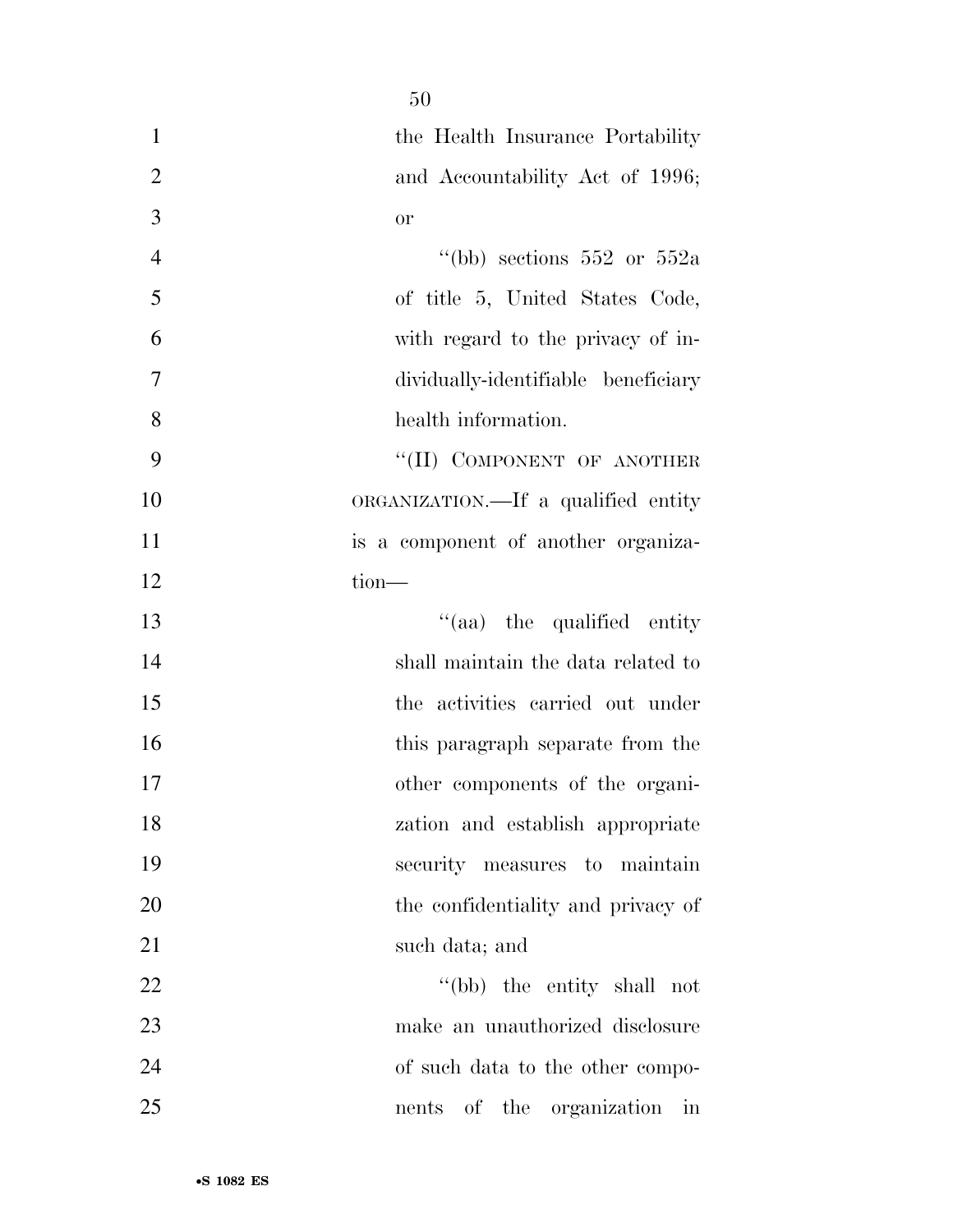| $\mathbf{1}$   | breach of such confidentiality and           |
|----------------|----------------------------------------------|
| $\overline{2}$ | privacy requirement.                         |
| 3              | "(III) TERMINATION OR NON-                   |
| $\overline{4}$ | RENEWAL.—If a contract with<br>$\mathbf{a}$  |
| 5              | qualified entity under this subpara-         |
| 6              | graph is terminated or not renewed,          |
| $\overline{7}$ | the following requirements shall apply:      |
| 8              | "(aa) CONFIDENTIALITY                        |
| 9              | PRIVACY PROTECTIONS.<br>$\operatorname{AND}$ |
| 10             | The entity shall continue to com-            |
| 11             | ply with the confidentiality and             |
| 12             | privacy requirements under this              |
| 13             | paragraph with respect to all                |
| 14             | data disclosed to the entity.                |
| 15             | "(bb) DISPOSITION<br>OF                      |
| 16             | DATA.-The entity shall return                |
| 17             | to the Secretary all data dis-               |
| 18             | closed to the entity or, if return-          |
| 19             | ing the data is not practicable,             |
| 20             | destroy the data.                            |
| 21             | "(vii) COMPETITIVE PROCEDURES.—              |
| 22             | The Secretary shall use competitive proce-   |
| 23             | dures (as defined in section $4(5)$ of the   |
| 24             | Federal Procurement Policy Act) to enter     |
| 25             | into contracts under clause (v).             |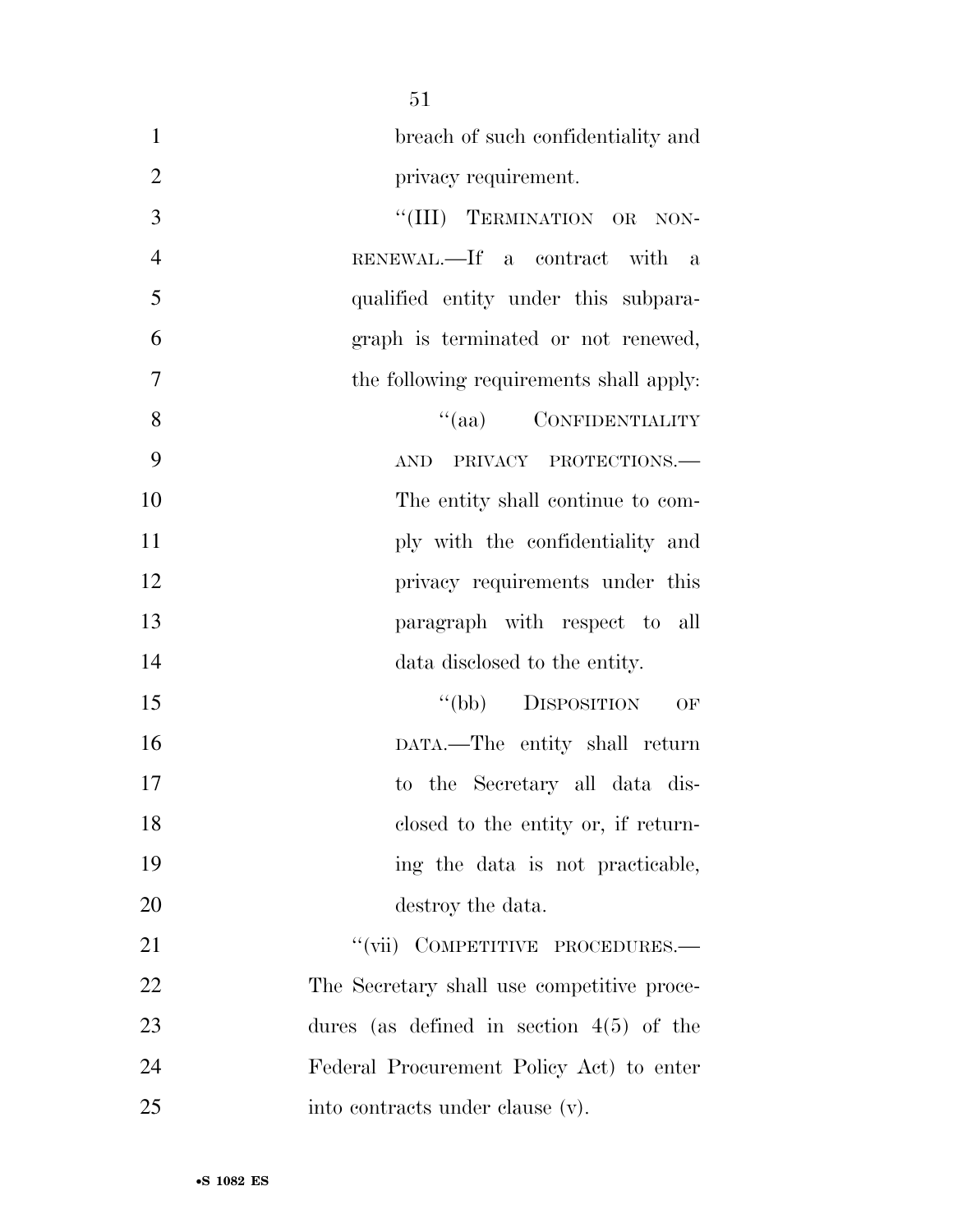| $\mathbf{1}$   | "(viii) REVIEW OF CONTRACT IN THE                   |
|----------------|-----------------------------------------------------|
| $\overline{2}$ | EVEN OF A MERGER OR ACQUISITION.-                   |
| 3              | The Secretary shall review the contract             |
| $\overline{4}$ | with a qualified entity under this para-            |
| 5              | graph in the event of a merger or acquisi-          |
| 6              | tion of the entity in order to ensure that          |
| $\overline{7}$ | the requirements under this subparagraph            |
| 8              | will continue to be met.                            |
| 9              | "(D) COORDINATION.—In carrying<br>out               |
| 10             | this paragraph, the Secretary shall provide for     |
| 11             | appropriate communications to the public, sci-      |
| 12             | entific, public health, and medical communities,    |
| 13             | and other key stakeholders, and provide for the     |
| 14             | coordination of the activities of private entities, |
| 15             | professional associations, or other entities that   |
| 16             | may have sources of surveillance data.".            |
|                |                                                     |

 (b) AUTHORIZATION OF APPROPRIATIONS.—To carry out activities under the amendment made by this section for which funds are made available under section 736 of the Federal Food, Drug, and Cosmetic Act (21 U.S.C. 379h), there are authorized to be appropriated to carry out the amendment made by this section, in addition to such funds, \$25,000,000 for each of fiscal years 2008 through 2012.

•**S 1082 ES**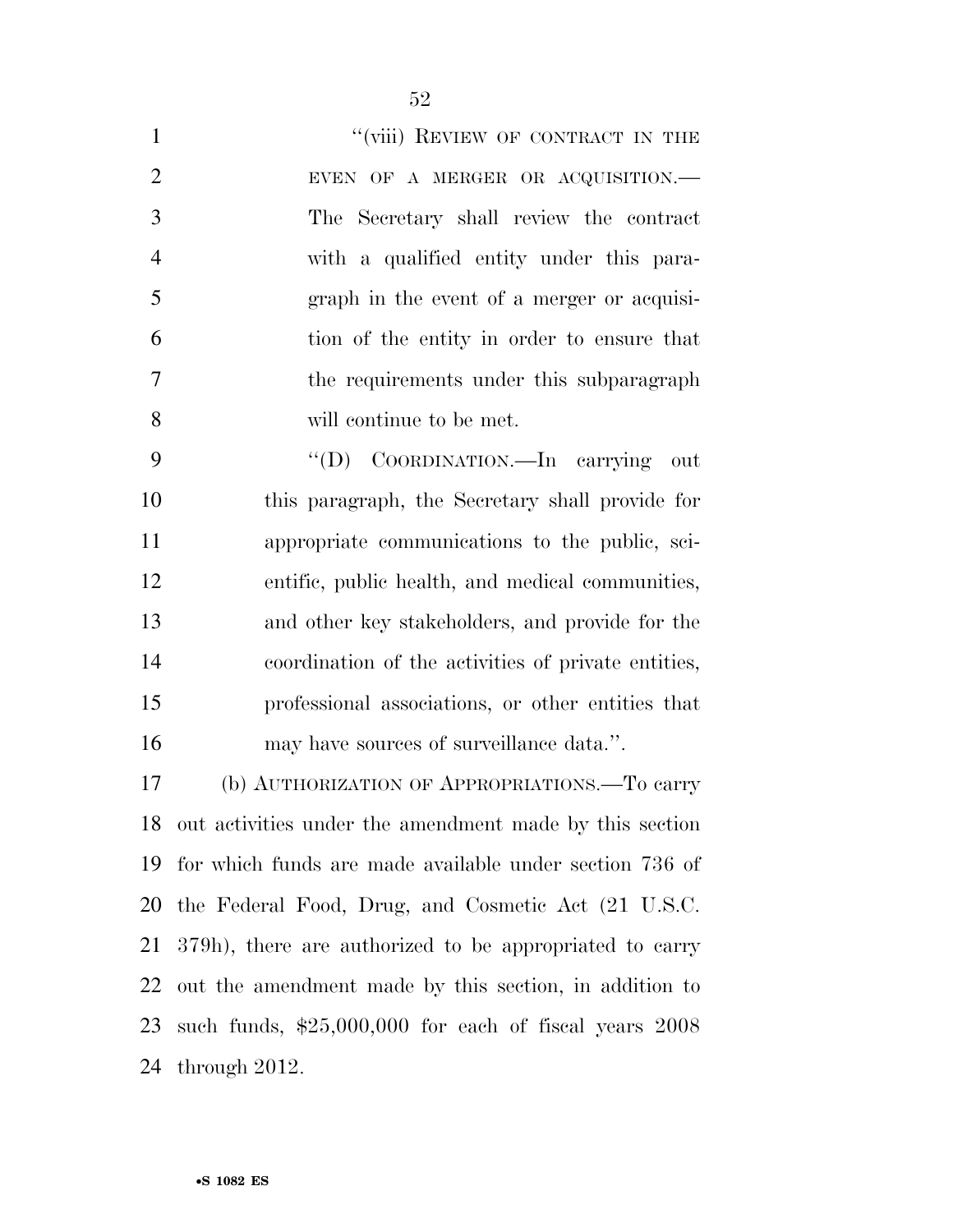**SEC. 202. RISK EVALUATION AND MITIGATION STRATEGIES.**  Section 505 of the Federal Food, Drug, and Cosmetic Act (21 U.S.C. 355) is amended by adding at the end the following: ''(o) RISK EVALUATION AND MITIGATION STRAT- EGY. 7 "(1) IN GENERAL.—In the case of any drug subject to subsection (b) or to section 351 of the Public Health Service Act for which a risk evalua- tion and mitigation strategy is approved as provided for in this subsection, the applicant shall comply with the requirements of such strategy. 13 "(2) DEFINITIONS.—In this subsection: ''(A) ADVERSE DRUG EXPERIENCE.—The term 'adverse drug experience' means any ad- verse event associated with the use of a drug in humans, whether or not considered drug re- lated, including— ''(i) an adverse event occurring in the course of the use of the drug in profes-21 sional practice;  $\frac{1}{1}$  an adverse event occurring from an overdose of the drug, whether acci- dental or intentional; ''(iii) an adverse event occurring from abuse of the drug;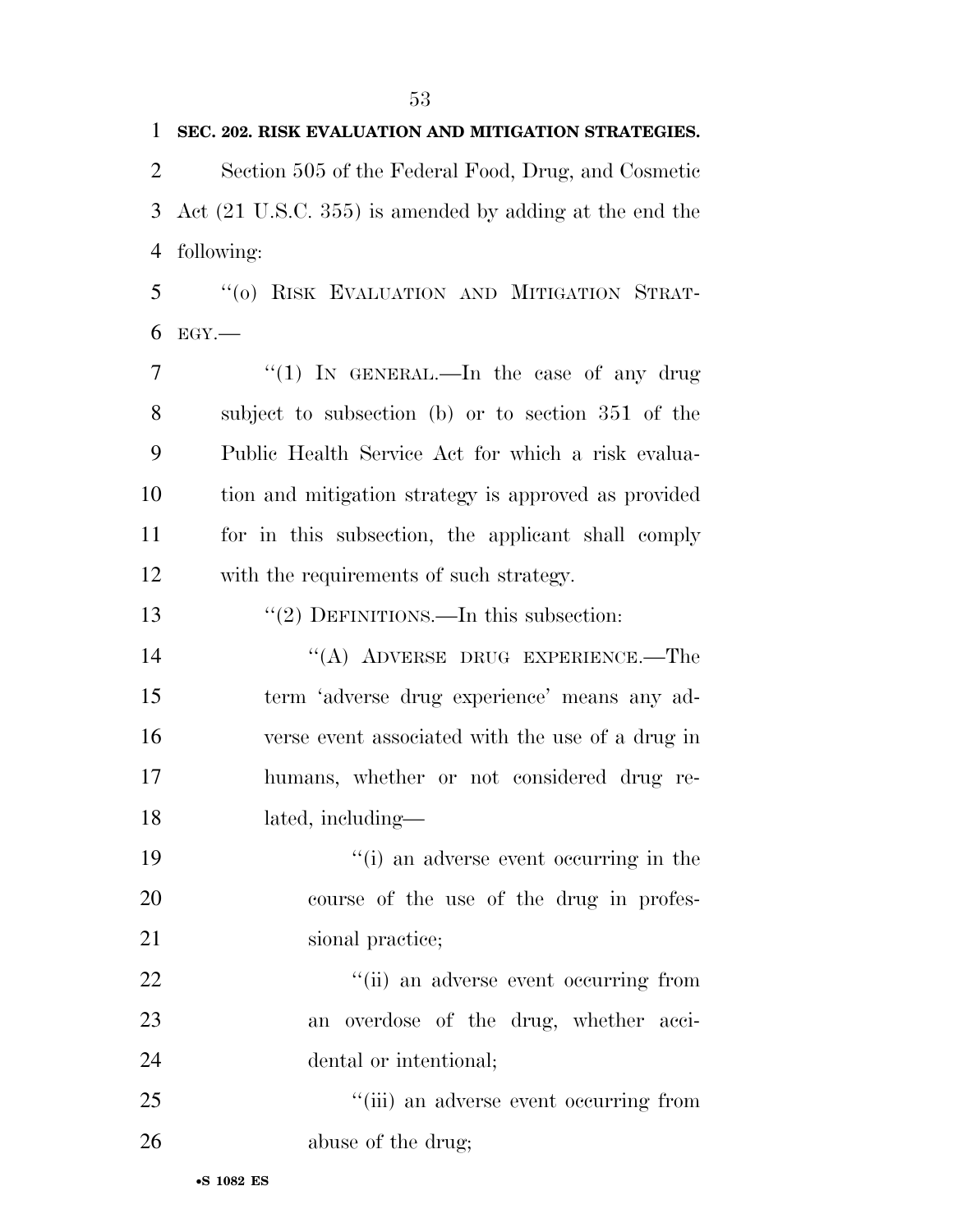| $\mathbf{1}$   | "(iv) an adverse event occurring from           |
|----------------|-------------------------------------------------|
| $\overline{2}$ | withdrawal of the drug; and                     |
| 3              | "(v) any failure of expected pharma-            |
| $\overline{4}$ | cological action of the drug.                   |
|                |                                                 |
| 5              | "(B) NEW SAFETY INFORMATION.—The                |
| 6              | term 'new safety information' with respect to a |
| $\overline{7}$ | drug means information about—                   |
| 8              | "(i) a serious risk or an unexpected            |
| 9              | serious risk with use of the drug that the      |
| 10             | Secretary has become aware of since the         |
| 11             | later of-                                       |
| 12             | "(I) the date of initial approval               |
| 13             | of the drug under this section or ini-          |
| 14             | tial licensure of the drug under sec-           |
| 15             | tion 351 of the Public Health Service           |
| 16             | Act; or                                         |
| 17             | $\lq\lq$ (II) if applicable, the last as-       |
| 18             | sessment of the approved risk evalua-           |
| 19             | tion and mitigation strategy for the            |
| 20             | drug; or                                        |
| 21             | "(ii) the effectiveness of the approved         |
| 22             | risk evaluation and mitigation strategy for     |
| 23             | the drug obtained since the later of—           |
| 24             | $\lq\lq$ (I) the approval of such strat-        |
| 25             | egy; or                                         |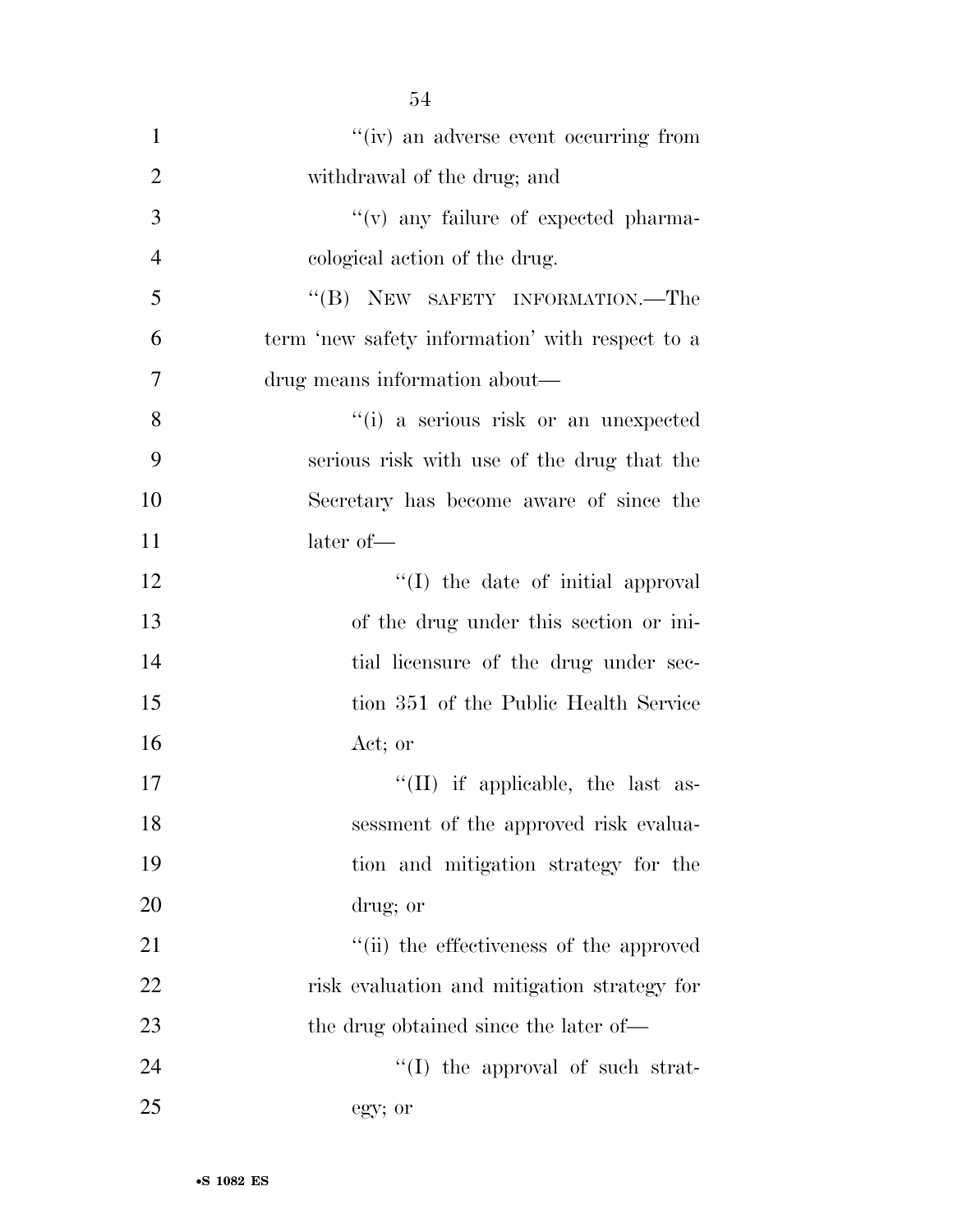| $\mathbf{1}$   | $\lq\lq(\text{II})$ the last assessment of such |
|----------------|-------------------------------------------------|
| $\overline{2}$ | strategy.                                       |
| 3              | "(C) SERIOUS ADVERSE DRUG EXPERI-               |
| $\overline{4}$ | ENCE.—The term 'serious adverse drug experi-    |
| 5              | ence' is an adverse drug experience that—       |
| 6              | $``(i)$ results in—                             |
| 7              | $\lq\lq$ (I) death;                             |
| 8              | $\lq\lq$ (II) the placement of the pa-          |
| 9              | tient at immediate risk of death from           |
| 10             | the adverse drug experience as it oc-           |
| 11             | curred (not including an adverse drug           |
| 12             | experience that might have caused               |
| 13             | death had it occurred in a more severe          |
| 14             | form);                                          |
| 15             | "(III) inpatient hospitalization or             |
| 16             | prolongation of existing hospitaliza-           |
| 17             | tion;                                           |
| 18             | "(IV) a persistent or significant               |
| 19             | incapacity or substantial disruption of         |
| 20             | the ability to conduct normal life              |
| 21             | functions; or                                   |
| 22             | $\lq\lq (V)$ a congenital anomaly or            |
| 23             | birth defect; or                                |
| 24             | "(ii) based on appropriate medical              |
| 25             | judgment, may jeopardize the patient and        |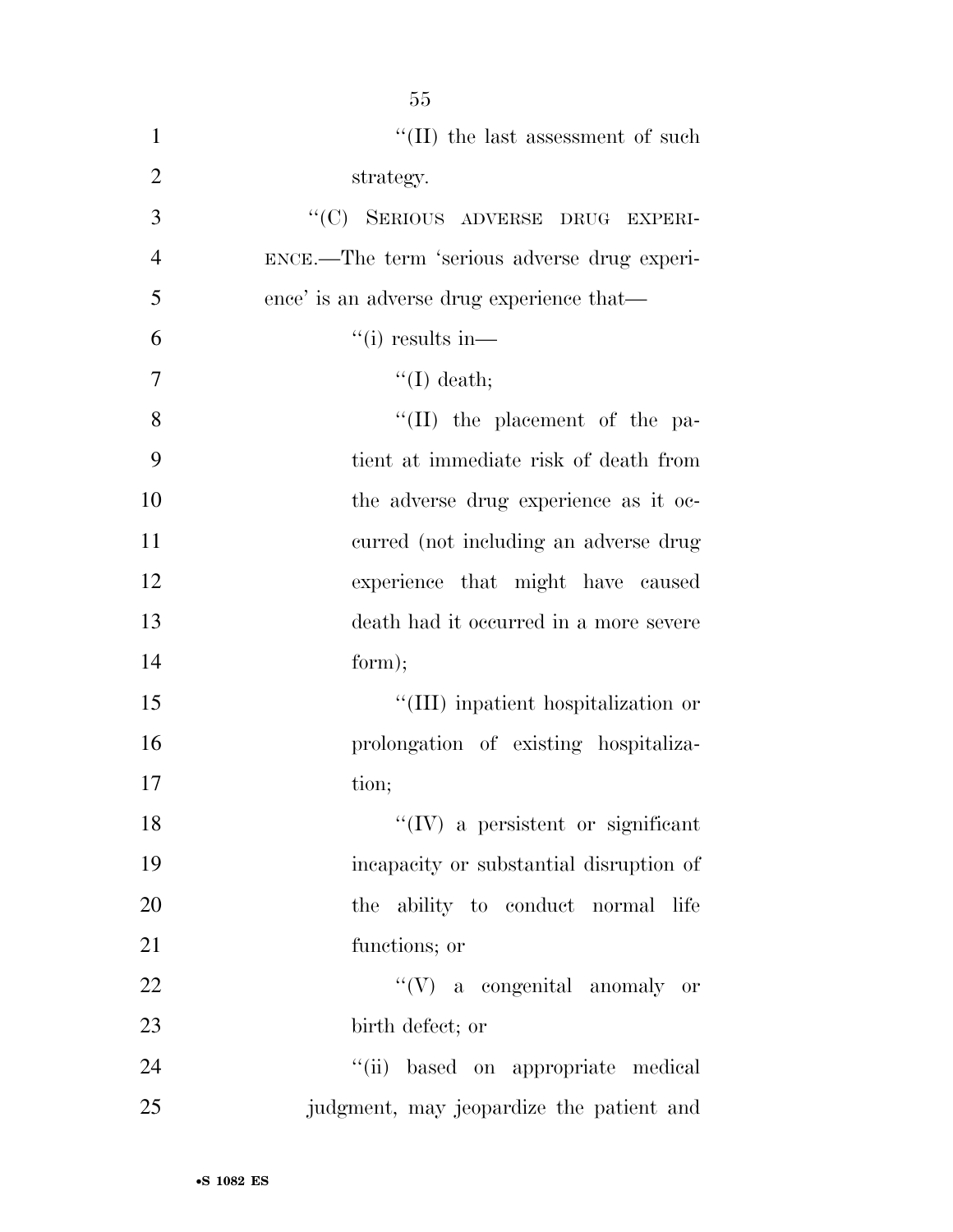| $\mathbf{1}$   | may require a medical or surgical interven-      |
|----------------|--------------------------------------------------|
| $\overline{2}$ | tion to prevent an outcome described under       |
| 3              | clause (i).                                      |
| $\overline{4}$ | "(D) SERIOUS RISK.—The term 'serious             |
| 5              | risk' means a risk of a serious adverse drug ex- |
| 6              | perience.                                        |
| $\overline{7}$ | "(E) SIGNAL OF A SERIOUS RISK.—The               |
| 8              | term 'signal of a serious risk' means informa-   |
| 9              | tion related to a serious adverse drug experi-   |
| 10             | ence derived from—                               |
| 11             | $\lq$ <sup>"</sup> (i) a clinical trial;         |
| 12             | "(ii) adverse event reports under sub-           |
| 13             | section $(k)(1);$                                |
| 14             | "(iii) routine active surveillance under         |
| 15             | subsection $(k)(3);$                             |
| 16             | "(iv) a postapproval study, including a          |
| 17             | study under paragraph $(4)(B)$ ; or              |
| 18             | "(v) peer-reviewed biomedical lit-               |
| 19             | erature.                                         |
| 20             | "(F) UNEXPECTED SERIOUS RISK.—The                |
| 21             | term 'unexpected serious risk' means a serious   |
| 22             | adverse drug experience that—                    |
| 23             | "(i) is not listed in the labeling of a          |
| 24             | drug; or                                         |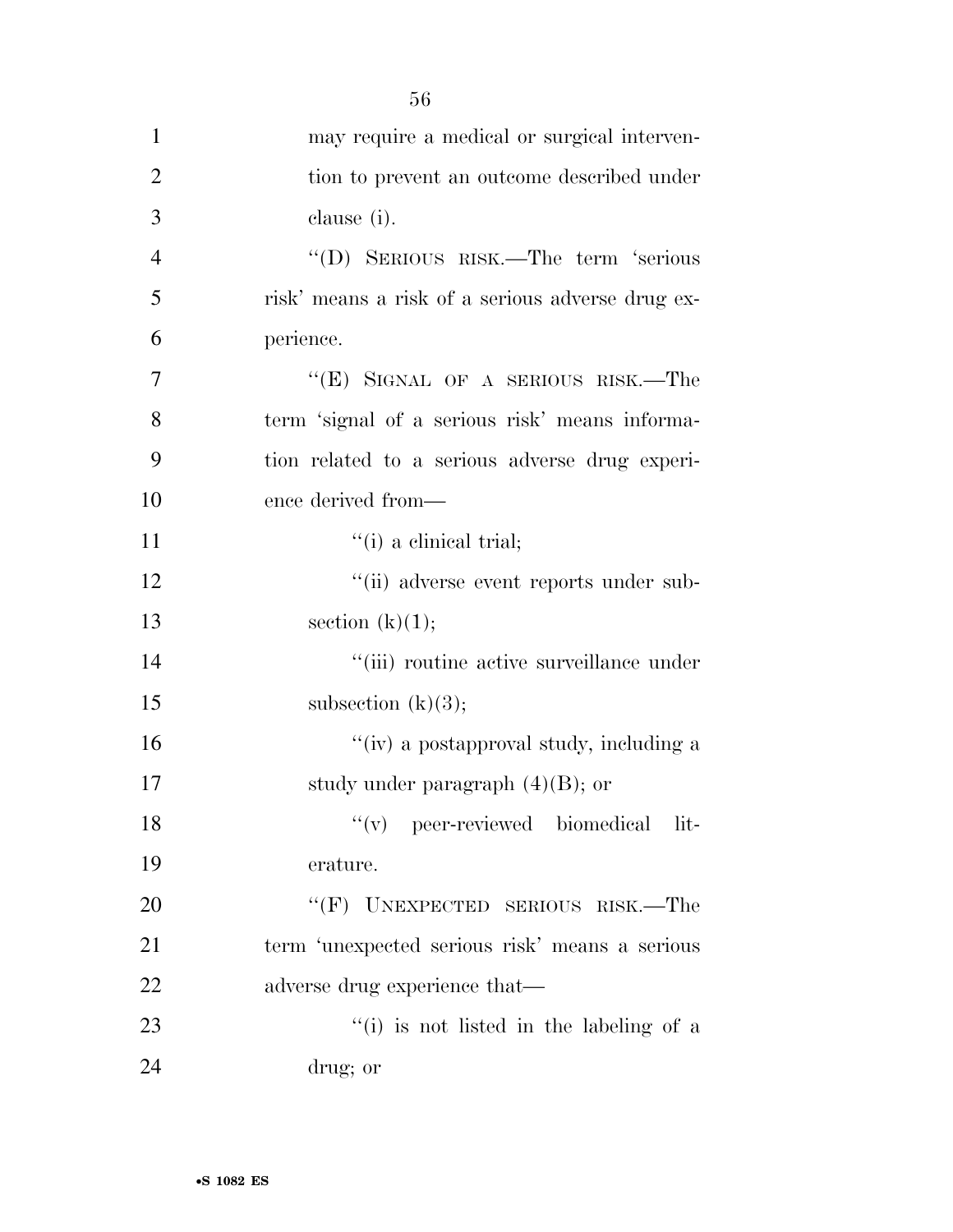| $\mathbf{1}$   | "(ii) is symptomatically<br>and                      |
|----------------|------------------------------------------------------|
| $\overline{2}$ | pathophysiologically related to an adverse           |
| 3              | drug experience listed in the labeling of the        |
| $\overline{4}$ | drug, but differs from such adverse drug             |
| 5              | experience because of greater severity,              |
| 6              | specificity, or prevalence.                          |
| $\overline{7}$ | $\lq (3)$ REQUIRED ELEMENTS OF A RISK EVALUA-        |
| 8              | TION AND MITIGATION STRATEGY.—If a risk evalua-      |
| 9              | tion and mitigation strategy for a drug is required, |
| 10             | such strategy shall include—                         |
| 11             | "(A) the labeling for the drug for use by            |
| 12             | health care providers as approved under sub-         |
| 13             | section $(e)$ ;                                      |
| 14             | $\lq\lq (B)$ a timetable for submission of assess-   |
| 15             | ments of the strategy, that—                         |
| 16             | "(i) for a drug no active ingredient                 |
| 17             | (including any ester or salt of the active           |
| 18             | ingredient) of which has been approved in            |
| 19             | any other application under this section or          |
| 20             | section 351 of the Public Health Service             |
| 21             | $Act$ —                                              |
| 22             | $\lq\lq$ shall be no less frequently                 |
| 23             | than 18 months and 3 years after the                 |
| 24             | drug is initially approved and at a fre-             |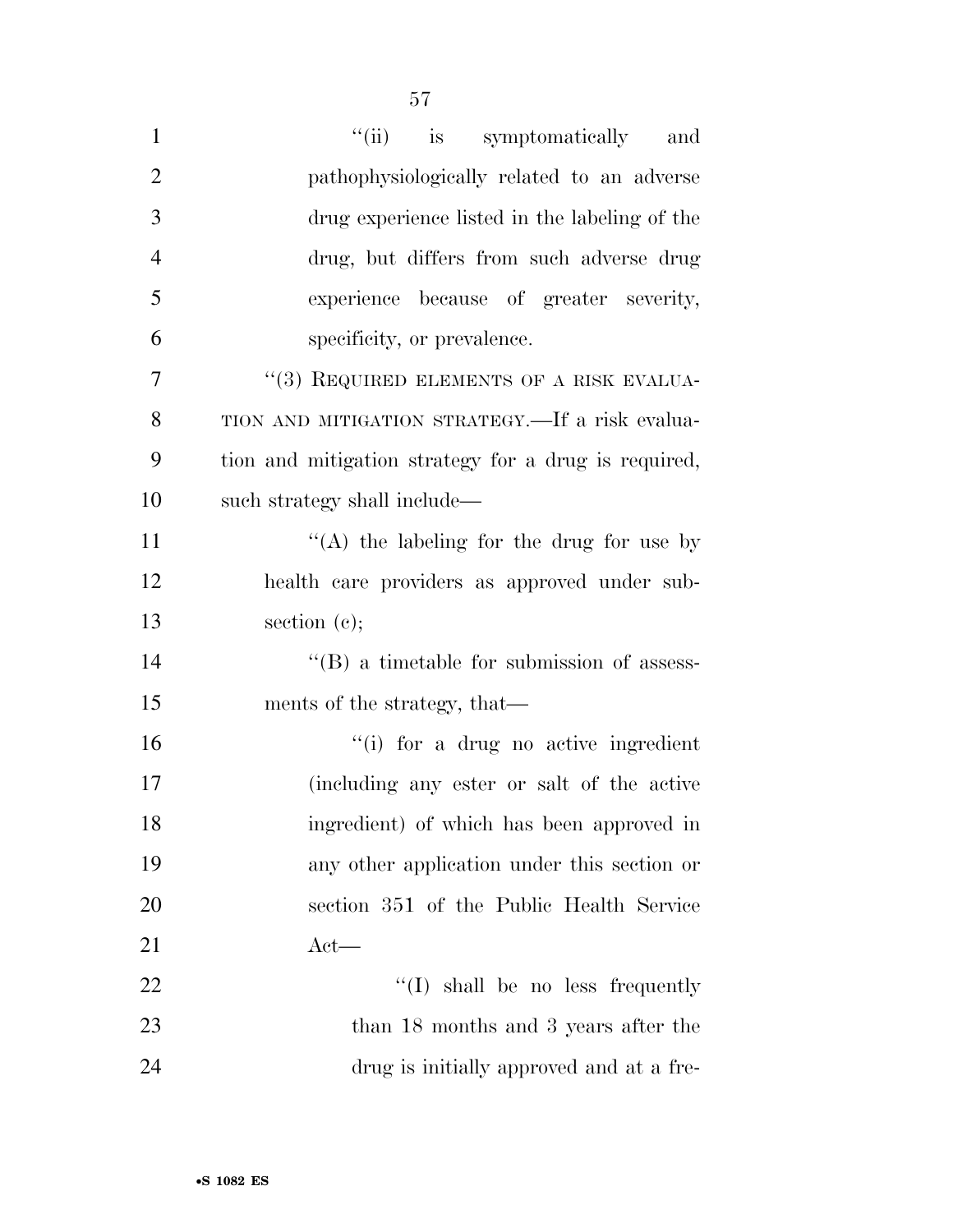| $\mathbf{1}$   | quency specified in the strategy for            |
|----------------|-------------------------------------------------|
| $\overline{2}$ | subsequent years; and                           |
| 3              | $\lq\lq$ (II) may be eliminated after the       |
| $\overline{4}$ | first 3 years if the Secretary deter-           |
| 5              | mines that serious risks of the drug            |
| 6              | have been adequately identified and             |
| 7              | assessed and are being adequately               |
| 8              | managed;                                        |
| 9              | "(ii) for a drug other than a drug de-          |
| 10             | scribed under clause (i), shall occur at a      |
| 11             | frequency determined by the Secretary;          |
| 12             | and                                             |
| 13             | "(iii) may be increased or reduced in           |
| 14             | frequency as necessary as provided for in       |
| 15             | paragraph $(7)(B)(v)(VI)$ .                     |
| 16             | "(4) ADDITIONAL POTENTIAL EVALUATION            |
| 17             | ELEMENTS OF A RISK EVALUATION AND MITIGATION    |
| 18             | STRATEGY.                                       |
| 19             | "(A) RISK EVALUATION.—If a risk evalua-         |
| 20             | tion and mitigation strategy for a drug is re-  |
| 21             | quired, such strategy may include 1 or more of  |
| 22             | the additional evaluation elements described in |
| 23             | this paragraph, so long as the Secretary makes  |
| 24             | the determination required with respect to each |
| 25             | additional included element.                    |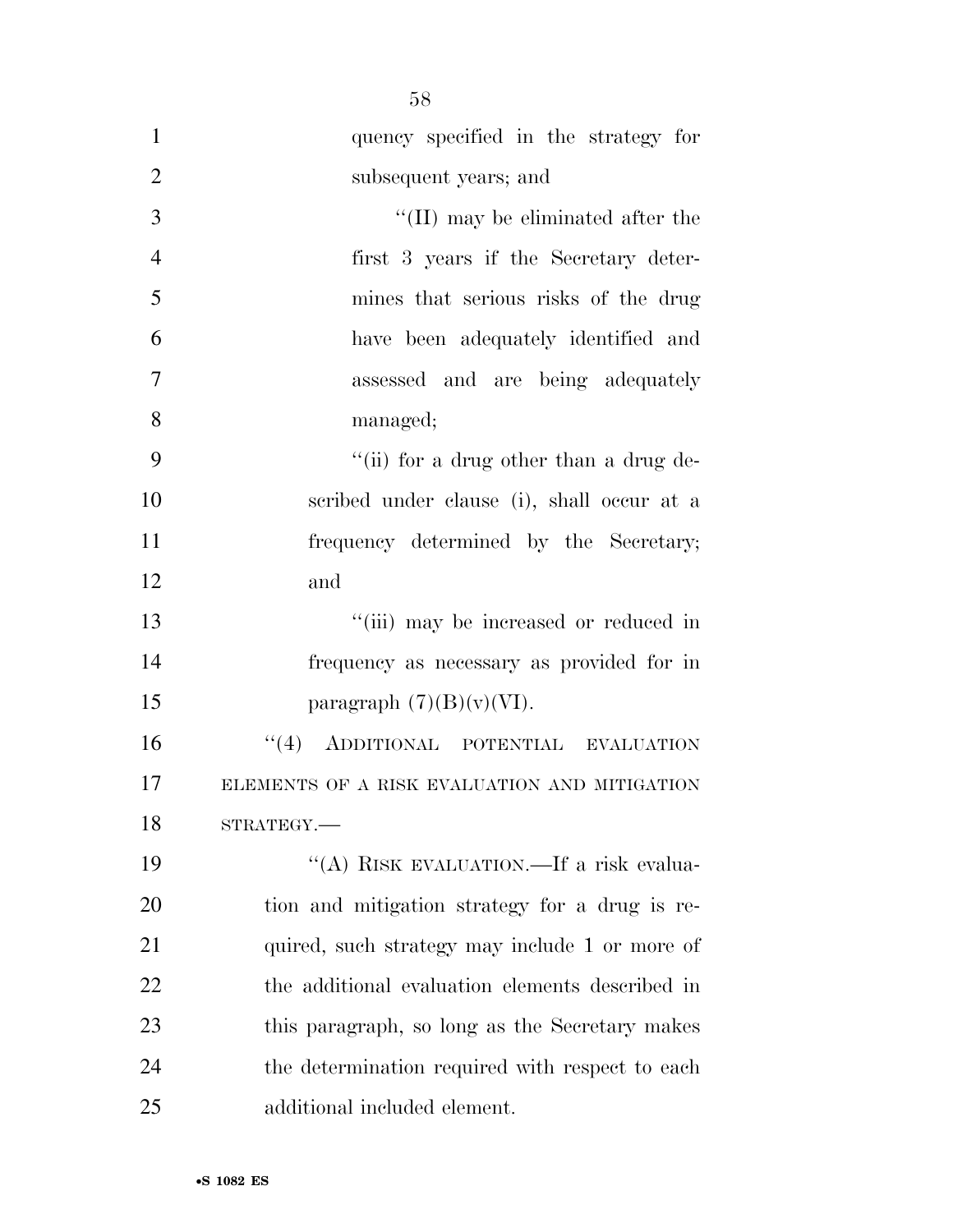| $\mathbf{1}$   | "(B) POSTAPPROVAL STUDIES.—If the                    |
|----------------|------------------------------------------------------|
| $\overline{2}$ | Secretary determines that the reports under          |
| 3              | subsection $(k)(1)$ and routine active surveillance  |
| $\overline{4}$ | as available under subsection $(k)(3)$ (including    |
| 5              | available complementary approaches under sub-        |
| 6              | section $(k)(3)(B)(iv)$ will not be sufficient to-   |
| 7              | "(i) assess a signal of a serious risk               |
| 8              | with use of a drug; or                               |
| 9              | "(ii) identify, based on a review of a               |
| 10             | demonstrated pattern of use of the drug,             |
| <sup>11</sup>  | unexpected serious risks in a domestic pop-          |
| 12             | ulation, including older people, people with         |
| 13             | comorbidities, pregnant women, or chil-              |
| 14             | dren,                                                |
| 15             | the risk evaluation and mitigation strategy for      |
| 16             | the drug may require that the applicant con-         |
| 17             | duct an appropriate postapproval study, such as      |
| 18             | a prospective or retrospective observational         |
| 19             | study, of the drug (which shall include a time-      |
| 20             | frame specified by the Secretary for completing      |
| 21             | the study and reporting the results to the Sec-      |
| 22             | retary).                                             |
| 23             | "(C) POSTAPPROVAL CLINICAL TRIALS.—If                |
| 24             | the Secretary determines that the reports under      |
| 25             | subsection $(k)(1)$ , routine active surveillance as |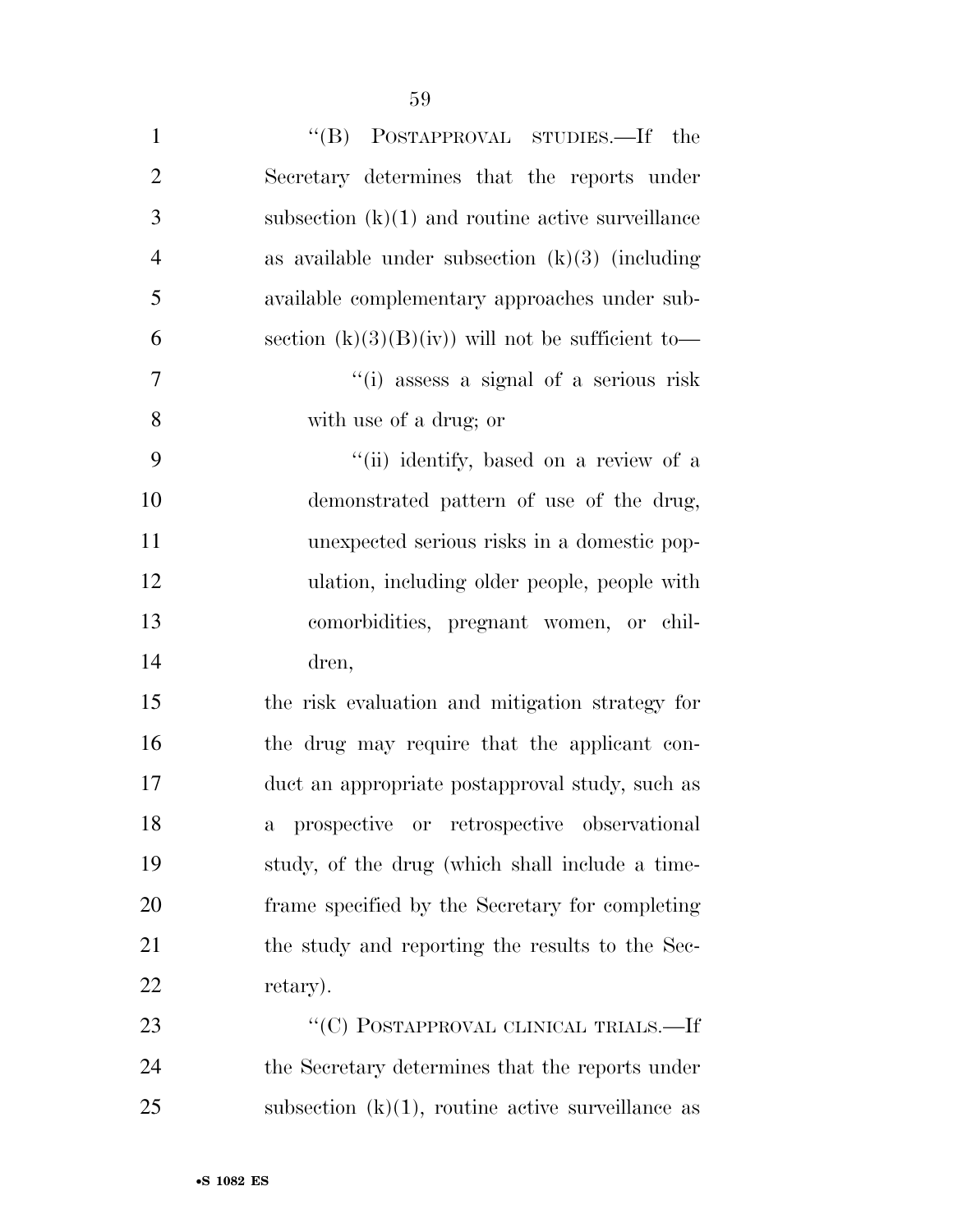| $\mathbf{1}$   | available under subsection $(k)(3)$ (including    |
|----------------|---------------------------------------------------|
| $\mathfrak{2}$ | available complementary approaches under sub-     |
| 3              | section $(k)(3)(B)(iv)$ , and a study or studies  |
| $\overline{4}$ | under subparagraph (B) will likely be inad-       |
| $\mathfrak{S}$ | equate to assess a signal of a serious risk with  |
| 6              | use of a drug, and there is no effective ap-      |
| $\tau$         | proved application for the drug under sub-        |
| 8              | section (j) as of the date that the requirement   |
| 9              | is first imposed, the risk evaluation and mitiga- |
| 10             | tion strategy for the drug may require that the   |
| 11             | applicant conduct an appropriate postapproval     |
| 12             | clinical trial of the drug (which shall include a |
| 13             | time frame specified by the Secretary for com-    |
| 14             | pleting the clinical trial and reporting the re-  |
| 15             | sults to the Secretary) to be included in the     |
| 16             | clinical trial registry data bank provided for    |
| 17             | under subsections (i) and (j) of section $402$ of |
| 18             | the Public Health Service Act.                    |
| 19             | "(5) ADDITIONAL POTENTIAL COMMUNICATION           |

 ELEMENTS OF A RISK EVALUATION AND MITIGATION 21 STRATEGY.

 ''(A) RISK COMMUNICATION.—If a risk evaluation and mitigation strategy for a drug is required, such strategy may include 1 or more of the additional communication elements de-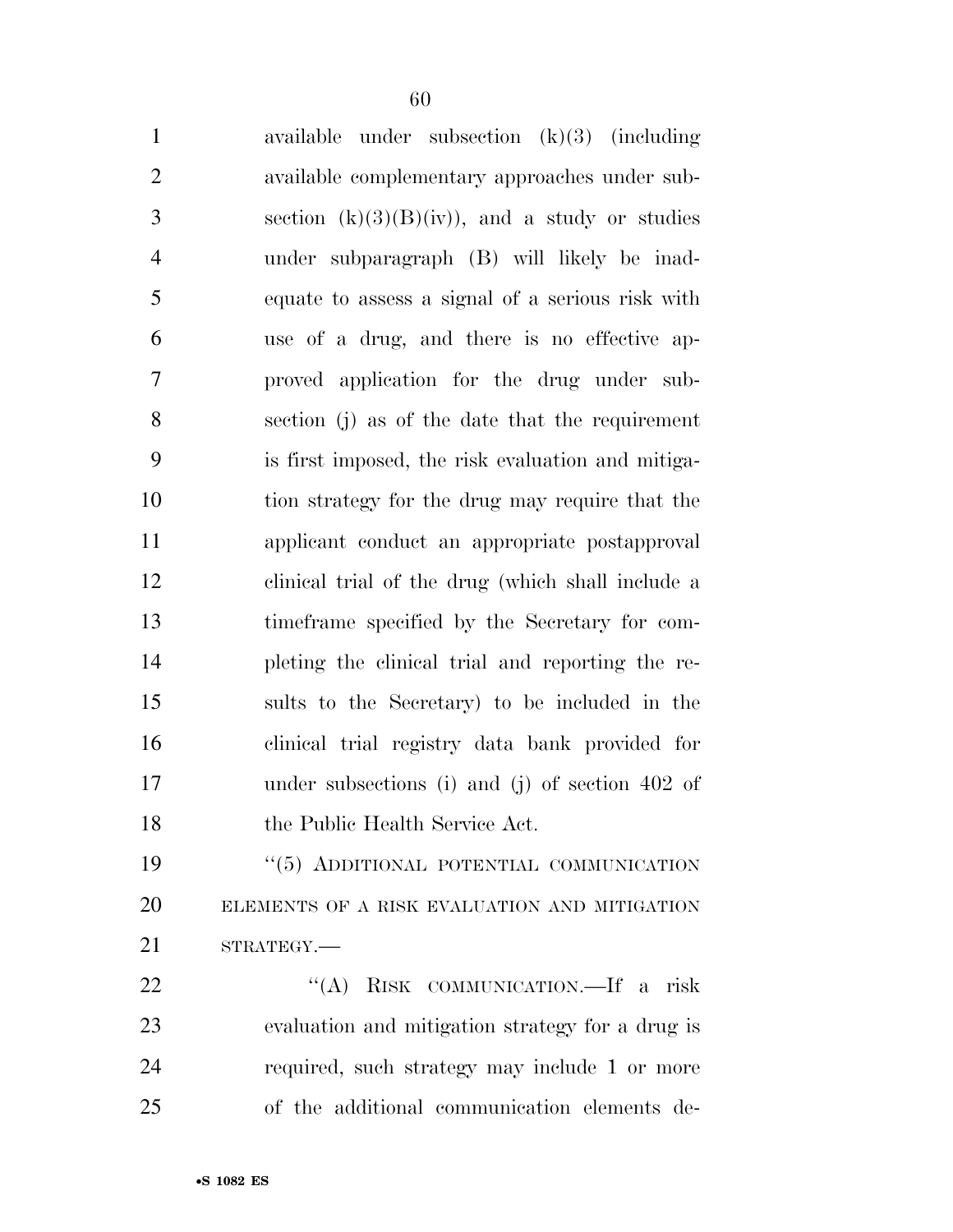| $\mathbf{1}$   | scribed in this paragraph, so long as the Sec-   |
|----------------|--------------------------------------------------|
| $\overline{2}$ | retary makes the determination required with     |
| 3              | respect to each additional included element.     |
| $\overline{4}$ | "(B) MEDGUIDE; PATIENT PACKAGE IN-               |
| 5              | SERT.-The risk evaluation and mitigation         |
| 6              | strategy for a drug may require that the appli-  |
| 7              | cant develop for distribution to each patient    |
| 8              | when the drug is dispensed either or both of the |
| 9              | following:                                       |
| 10             | "(i) A Medication Guide, as provided             |
| 11             | for under part 208 of title 21, Code of          |
| 12             | Federal Regulations (or any successor reg-       |
| 13             | ulations).                                       |
| 14             | "(ii) A patient package insert, if the           |
| 15             | Secretary determines that such insert may        |
| 16             | help mitigate a serious risk listed in the la-   |
| 17             | beling of the drug.                              |
| 18             | "(C) COMMUNICATION PLAN.—If the Sec-             |
| 19             | retary determines that a communication plan to   |
| 20             | health care providers may support implementa-    |
| 21             | tion of an element of the risk evaluation and    |
| 22             | mitigation strategy for a drug, such as a label- |
| 23             | ing change, the strategy may require that the    |
| 24             | applicant conduct such a plan, which may in-     |
| 25             | clude                                            |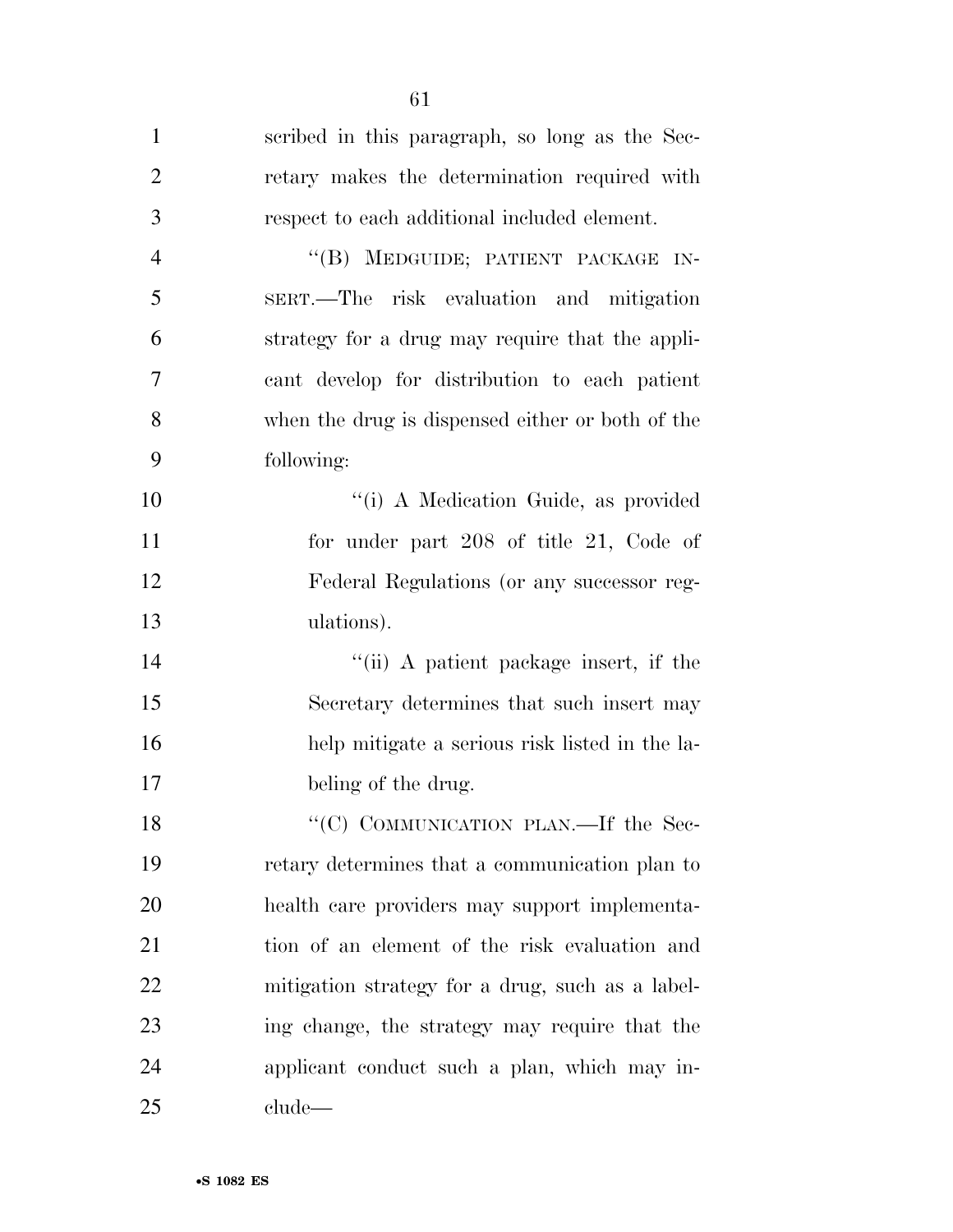| $\mathbf{1}$   | "(i) sending letters to health care pro-      |
|----------------|-----------------------------------------------|
| $\overline{2}$ | viders;                                       |
| 3              | "(ii) disseminating information about         |
| $\overline{4}$ | the elements of the strategy to encourage     |
| 5              | implementation by health care providers of    |
| 6              | components that apply to such health care     |
| 7              | providers, or to explain certain safety pro-  |
| 8              | tocols (such as medical monitoring by peri-   |
| 9              | odic laboratory tests); or                    |
| 10             | "(iii) disseminating information<br>to        |
| 11             | health care providers through professional    |
| 12             | societies about any serious risks of the      |
| 13             | drug and any protocol to assure safe use.     |
| 14             | $\lq\lq$ (D) PREREVIEW.—                      |
| 15             | "(i) IN GENERAL.—If the Secretary             |
| 16             | determines that prereview of advertise-       |
| 17             | ments is necessary to ensure the inclusion    |
| 18             | of a true statement in such advertisements    |
| 19             | of information in brief summary relating to   |
| 20             | a serious risk listed in the labeling of a    |
| 21             | drug, or relating to a protocol to ensure     |
| 22             | the safe use described in the labeling of the |
| 23             | drug, the risk evaluation and mitigation      |
| 24             | strategy for the drug may require that the    |
| 25             | applicant submit to the Secretary adver-      |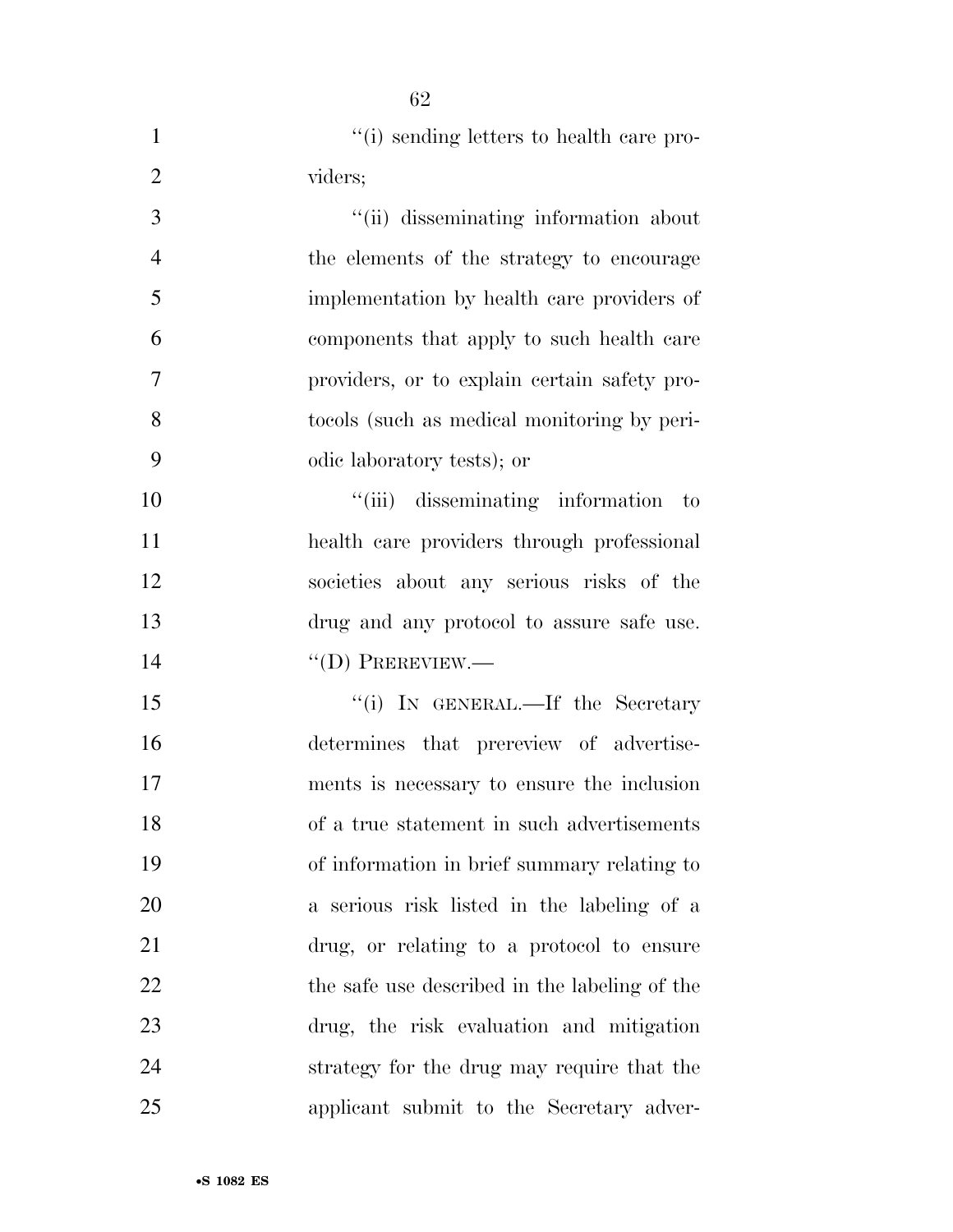| $\mathbf{1}$   | tisements of the drug for prereview not        |
|----------------|------------------------------------------------|
| $\overline{2}$ | later than 45 days before dissemination of     |
| 3              | the advertisement                              |
| $\overline{4}$ | "(ii) SPECIFICATION OF ADVERTISE-              |
| 5              | MENTS.—The Secretary may specify the           |
| 6              | advertisements required to be submitted        |
| 7              | under clause (i).                              |
| 8              | $\cdot$ (E) SPECIFIC DISCLOSURES.—             |
| 9              | "(i) SERIOUS RISK; SAFETY<br>PRO-              |
| 10             | TOCOL.—If the Secretary determines that        |
| <sup>11</sup>  | advertisements lacking a specific disclosure   |
| 12             | about a serious risk listed in the labeling    |
| 13             | of a drug or about a protocol to ensure        |
| 14             | safe use described in the labeling of the      |
| 15             | drug would be false or misleading, the risk    |
| 16             | evaluation and mitigation strategy for the     |
| 17             | drug may require that the applicant in-        |
| 18             | clude in advertisements of the drug such       |
| 19             | disclosure.                                    |
| 20             | $\lq(\mathrm{ii})$<br>DATE OF APPROVAL.—If the |
| 21             | Secretary determines that advertisements       |
| 22             | lacking a specific disclosure of the date a    |
| 23             | drug was approved and disclosure of a se-      |
| 24             | rious risk would be false or misleading, the   |

risk evaluation and mitigation strategy for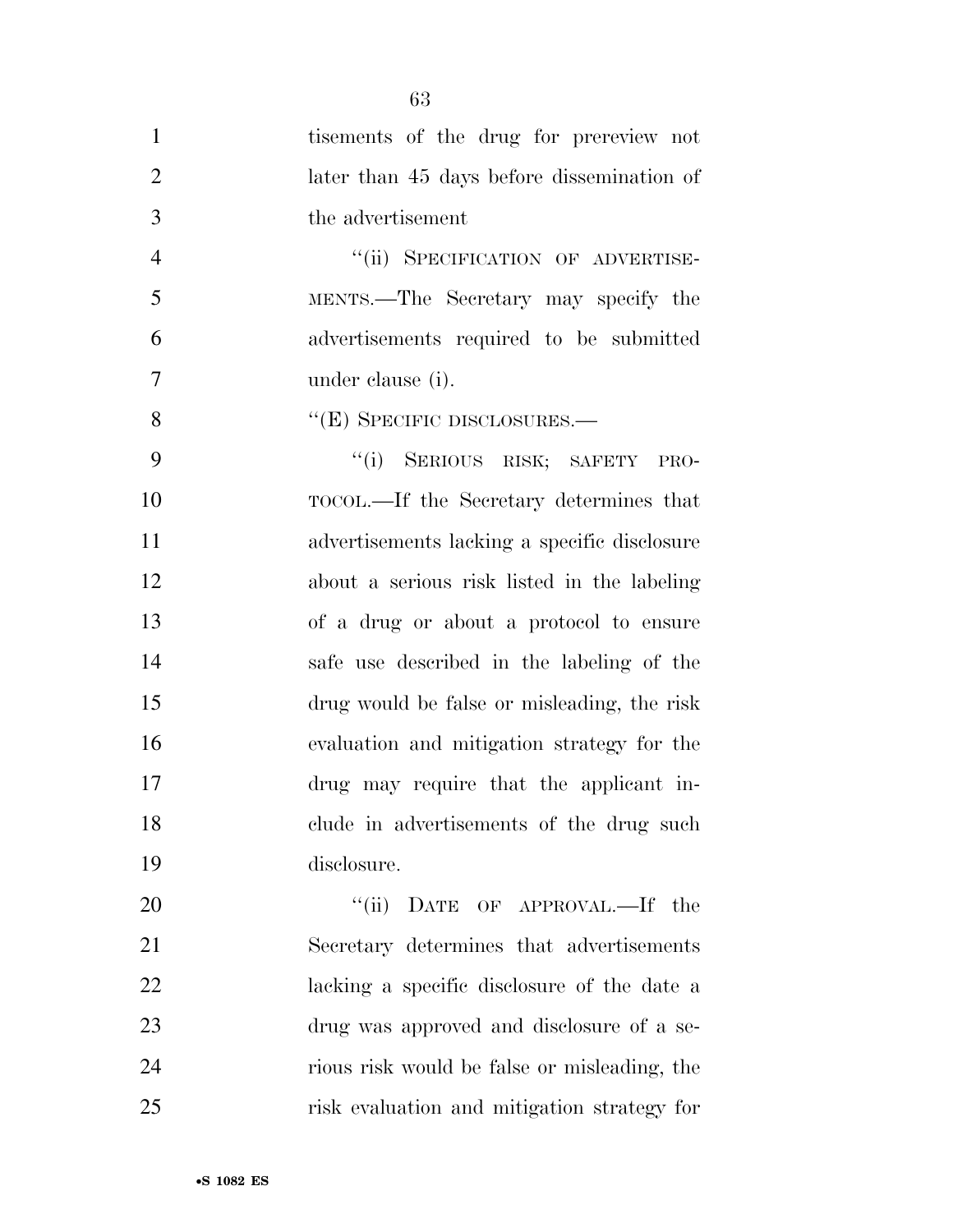|                | 64                                             |
|----------------|------------------------------------------------|
| $\mathbf{1}$   | the drug may require that the applicant in-    |
| $\overline{2}$ | clude in advertisements of the drug such       |
| 3              | disclosure.                                    |
| $\overline{4}$ | "(iii) SPECIFICATION OF ADVERTISE-             |
| 5              | MENTS.—The Secretary may specify the           |
| 6              | advertisements required to include a spe-      |
| 7              | cific disclosure under clause (i) or (ii).     |
| 8              | "(iv) REQUIRED SAFETY SURVEIL-                 |
| 9              | LANCE.—If the approved risk evaluation         |
| 10             | and mitigation strategy for a drug requires    |
| 11             | the specific disclosure under clause (ii), the |
| 12             | Secretary shall—                               |
| 13             | "(I) consider identifying and as-              |
| 14             | sessing all serious risks of using the         |
| 15             | drug to be a priority safety question          |
| 16             | under subsection $(k)(3)(B);$                  |
| 17             | $\lq\lq$ (II) not less frequently than         |
| 18             | every 3 months, evaluate the reports           |
| 19             | under subsection $(k)(1)$ and the rou-         |
| 20             | tine active surveillance as available          |
| 21             | under subsection $(k)(3)$ with respect         |
| 22             | to such priority drug safety question          |
| 23             | to determine whether serious risks             |
| 24             | that might occur among patients ex-            |
| 25             | pected to be treated with the drug             |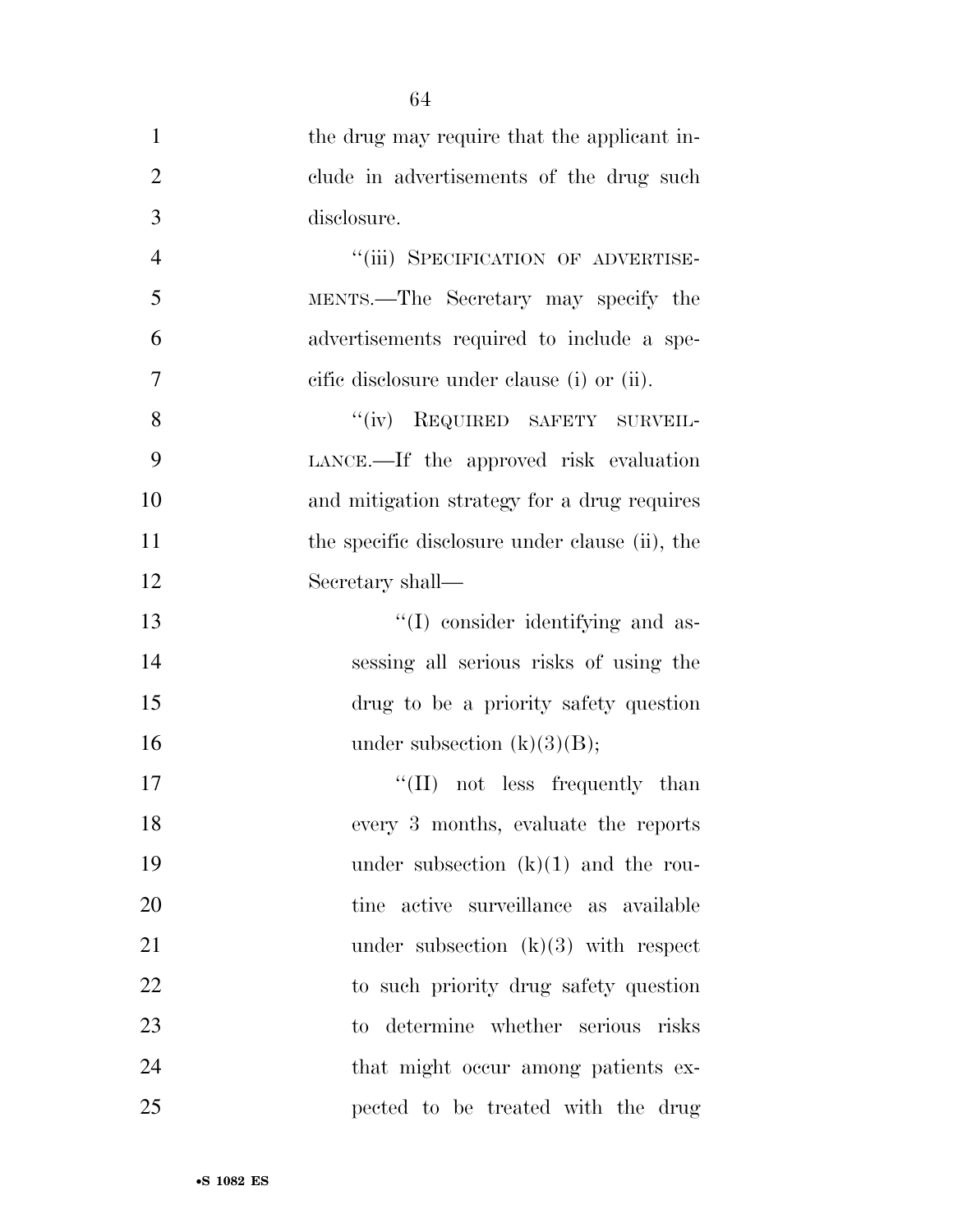| $\mathbf{1}$   | have been adequately identified and                 |
|----------------|-----------------------------------------------------|
| $\overline{2}$ | assessed;                                           |
| 3              | "(III) remove such specific dis-                    |
| $\overline{4}$ | closure requirement as an element of                |
| 5              | such strategy if such serious risks                 |
| 6              | have been adequately identified and                 |
| 7              | assessed; and                                       |
| 8              | $\lq\lq$ (IV) consider whether a specific           |
| 9              | disclosure under clause (i) should be               |
| 10             | required.                                           |
| 11             | "(6) PROVIDING SAFE ACCESS FOR PATIENTS             |
| 12             | DRUGS WITH KNOWN SERIOUS RISKS<br>TO<br><b>THAT</b> |
| 13             | WOULD OTHERWISE BE UNAVAILABLE.-                    |
| 14             | "(A) ALLOWING SAFE ACCESS TO DRUGS                  |
| 15             | WITH KNOWN SERIOUS RISKS.—The Secretary             |
| 16             | may require that the risk evaluation and miti-      |
| 17             | gation strategy for a drug include such ele-        |
| 18             | ments as are necessary to assure safe use of the    |
| 19             | drug, because of its inherent toxicity or poten-    |
| 20             | tial harmfulness, if the Secretary determines       |
| 21             | $that-$                                             |
| 22             | "(i) the drug, which has been shown                 |
| 23             | to be effective, but is associated with a se-       |
| 24             | rious adverse drug experience, can be ap-           |
| 25             | proved only if, or would be withdrawn un-           |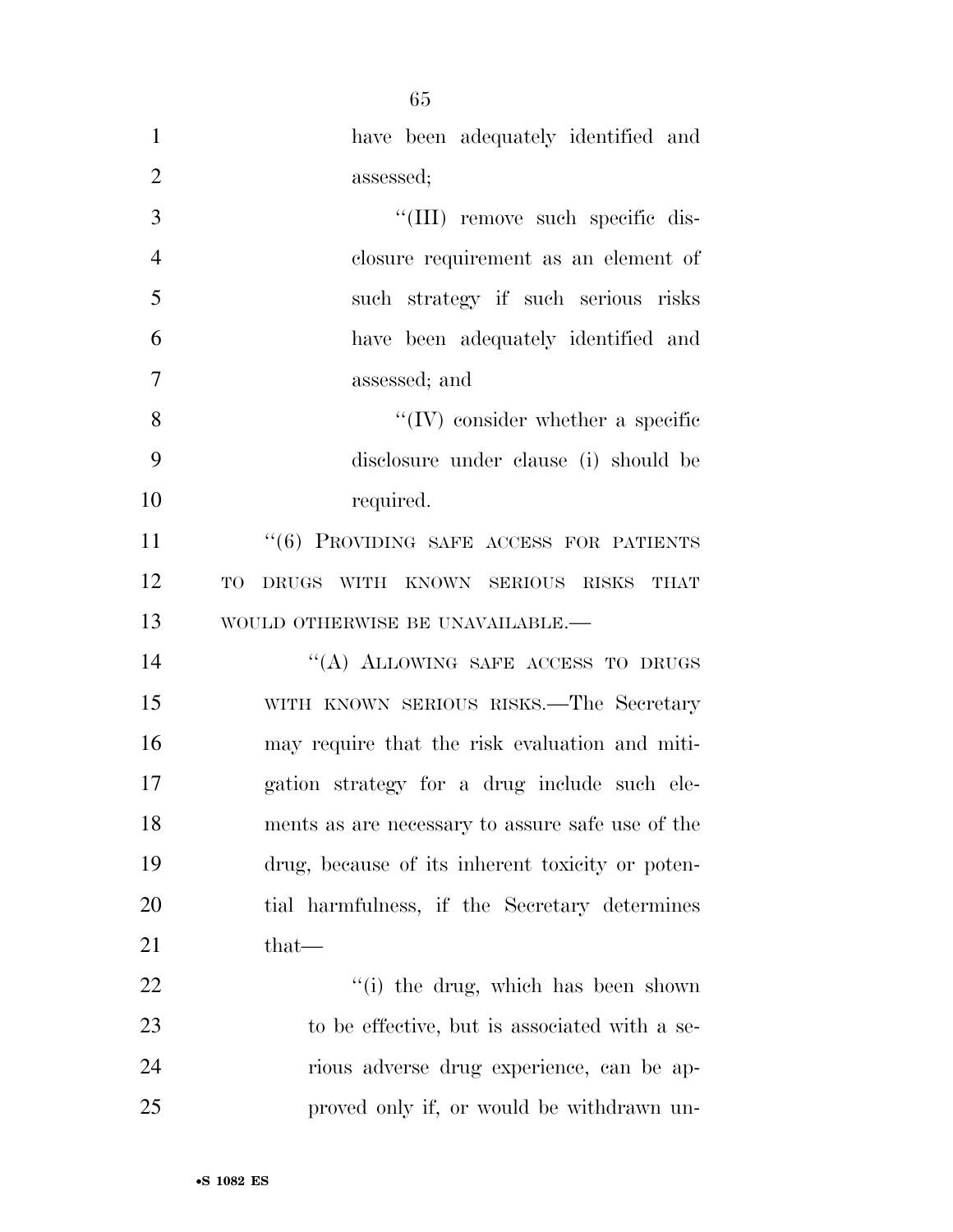| $\mathbf{1}$   | less, such elements are required as part of   |
|----------------|-----------------------------------------------|
| $\mathfrak{2}$ | such strategy to mitigate a specific serious  |
| 3              | risk listed in the labeling of the drug; and  |
| $\overline{4}$ | "(ii) for a drug initially approved           |
| 5              | without elements to assure safe use, other    |
| 6              | elements under paragraphs $(3)$ , $(4)$ , and |
| 7              | (5) are not sufficient to mitigate such seri- |
| 8              | ous risk.                                     |
| 9              | "(B) ASSURING ACCESS AND MINIMIZING           |
| 10             | BURDEN.-Such elements to assure safe use      |
| 11             | under subparagraph $(A)$ shall—               |
| 12             | "(i) be commensurate with the spe-            |
| 13             | cific serious risk listed in the labeling of  |
| 14             | the drug;                                     |
| 15             | "(ii) within 30 days of the date on           |
| 16             | which any element under subparagraph $(A)$    |
| 17             | is imposed, be posted publicly by the Sec-    |
| 18             | retary with an explanation of how such ele-   |
| 19             | ments will mitigate the observed safety       |
| 20             | risk;                                         |
| 21             | "(iii) considering such risk, not be un-      |
| 22             | duly burdensome on patient access to the      |
| 23             | drug, considering in particular—              |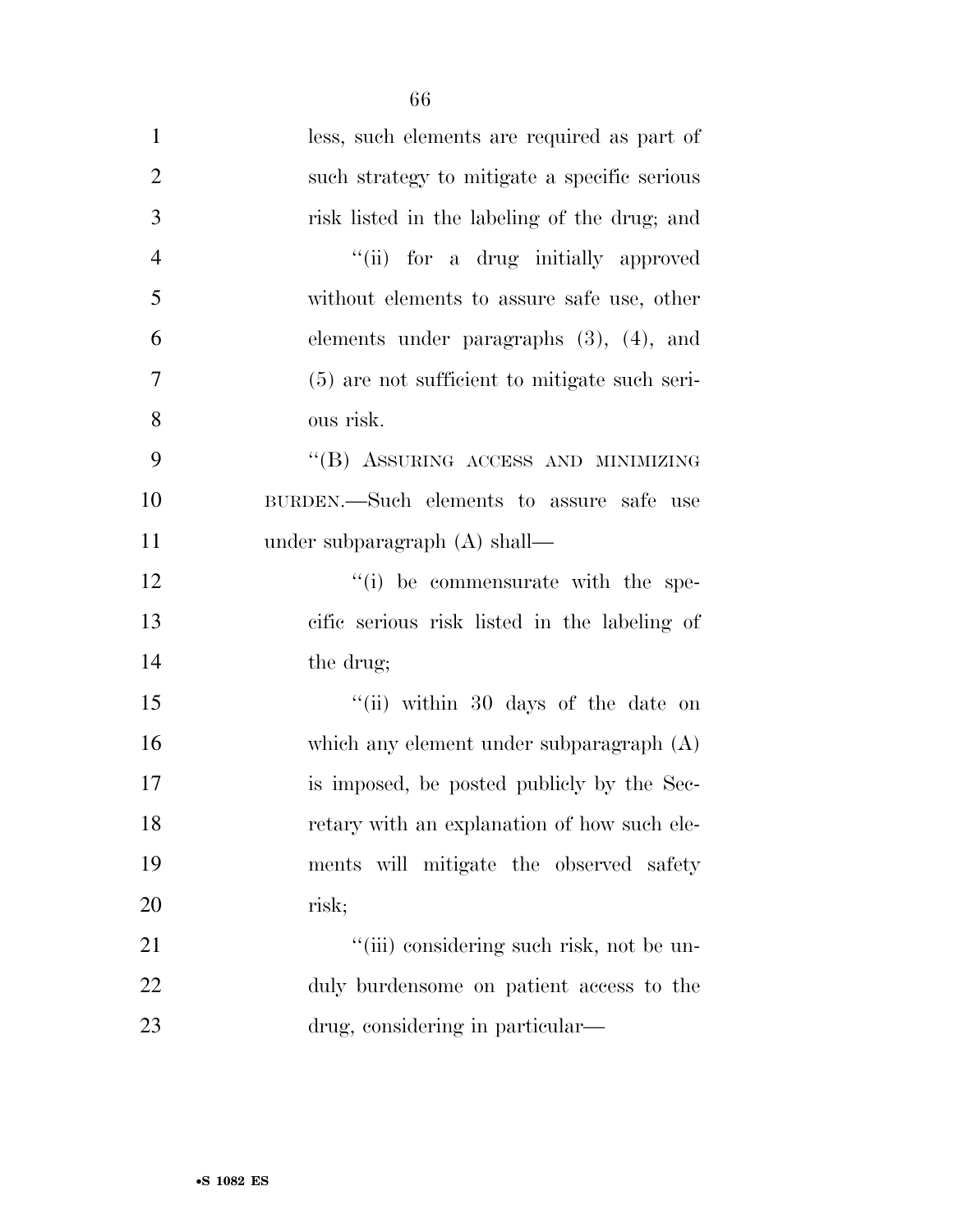| $\mathbf{1}$   | "(I) patients with serious or life-                 |
|----------------|-----------------------------------------------------|
| $\overline{2}$ | threatening diseases or conditions;                 |
| 3              | and                                                 |
| $\overline{4}$ | "(II) patients who have difficulty                  |
| 5              | accessing health care (such as pa-                  |
| 6              | tients in rural or medically under-                 |
| 7              | served areas); and                                  |
| 8              | "(iv) to the extent practicable, so as              |
| 9              | to minimize the burden on the health care           |
| 10             | delivery system—                                    |
| 11             | $\lq\lq$ conform with elements to as-               |
| 12             | sure safe use for other drugs with                  |
| 13             | similar, serious risks; and                         |
| 14             | $\lq\lq$ (II) be designed to be compat-             |
| 15             | ible with established distribution, pro-            |
| 16             | curement, and dispensing systems for                |
| 17             | drugs.                                              |
| 18             | "(C) ELEMENTS TO ASSURE SAFE USE.-                  |
| 19             | The elements to assure safe use under subpara-      |
| 20             | $graph(A)$ shall include 1 or more goals to miti-   |
| 21             | gate a specific serious risk listed in the labeling |
| 22             | of the drug and, to mitigate such risk, may re-     |
| 23             | quire that—                                         |
| 24             | "(i) health care providers who pre-                 |
| 25             | scribe the drug have particular training or         |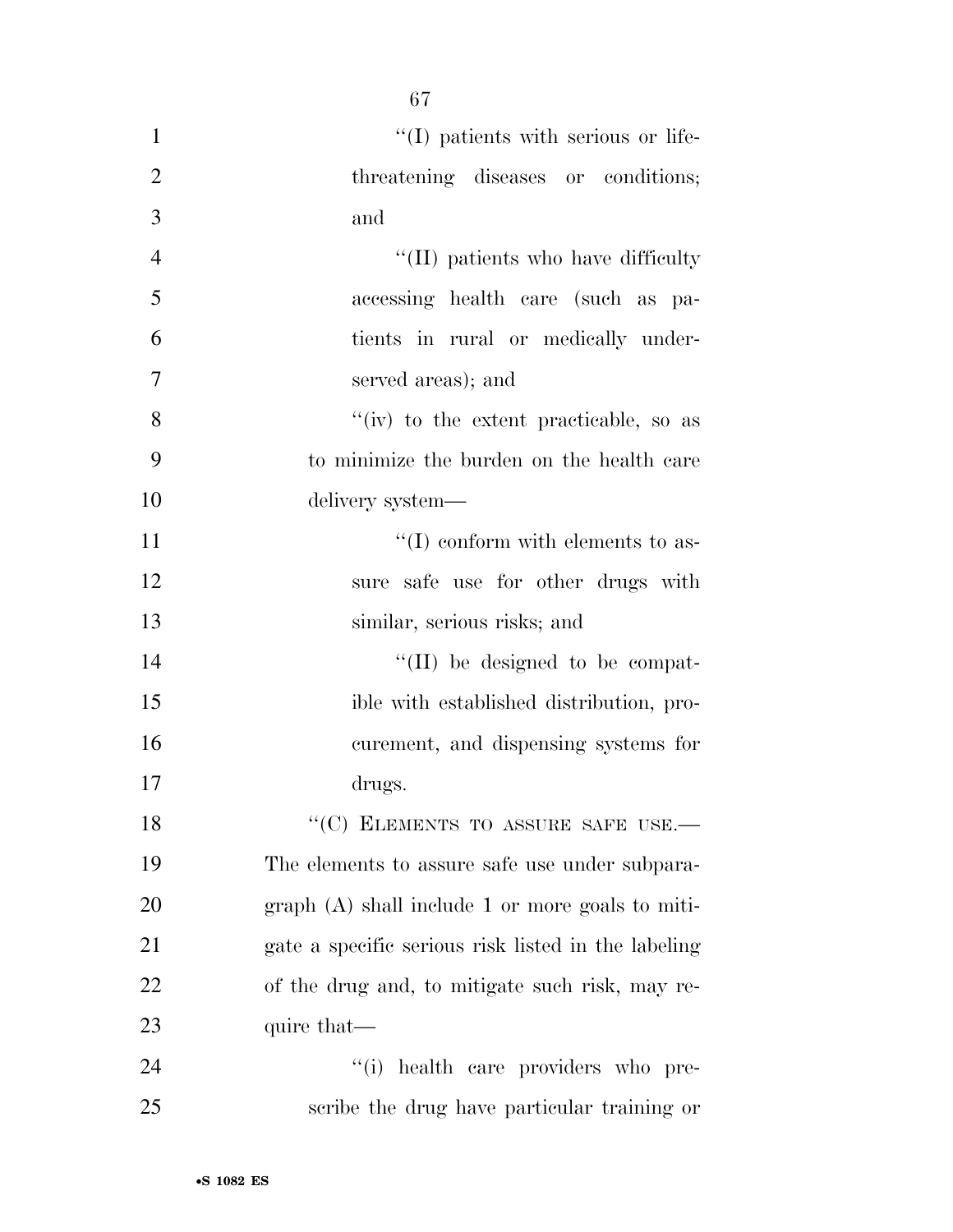| $\mathbf{1}$   | experience, or are specially certified (which |
|----------------|-----------------------------------------------|
| $\overline{2}$ | training or certification with respect to the |
| 3              | drug shall be available to any willing pro-   |
| $\overline{4}$ | vider from a frontier area in a widely avail- |
| 5              | able training or certification method (in-    |
| 6              | cluding an on-line course or via mail) as     |
| 7              | approved by the Secretary at minimal cost     |
| 8              | to the provider);                             |
| 9              | "(ii) pharmacies, practitioners, or           |
| 10             | health care settings that dispense the drug   |
| 11             | are specially certified (which certification  |
| 12             | shall be available to any willing provider    |
| 13             | from a frontier area);                        |
| 14             | "(iii) the drug be dispensed to pa-           |
| 15             | tients only in certain health care settings,  |
| 16             | such as hospitals;                            |
| 17             | "(iv) the drug be dispensed to pa-            |
| 18             | tients with evidence or other documenta-      |
| 19             | tion of safe-use conditions, such as labora-  |
| 20             | tory test results;                            |
| 21             | "(v) each patient using the drug be           |
| 22             | subject to certain monitoring; or             |
| 23             | "(vi) each patient using the drug be          |
| 24             | enrolled in a registry.                       |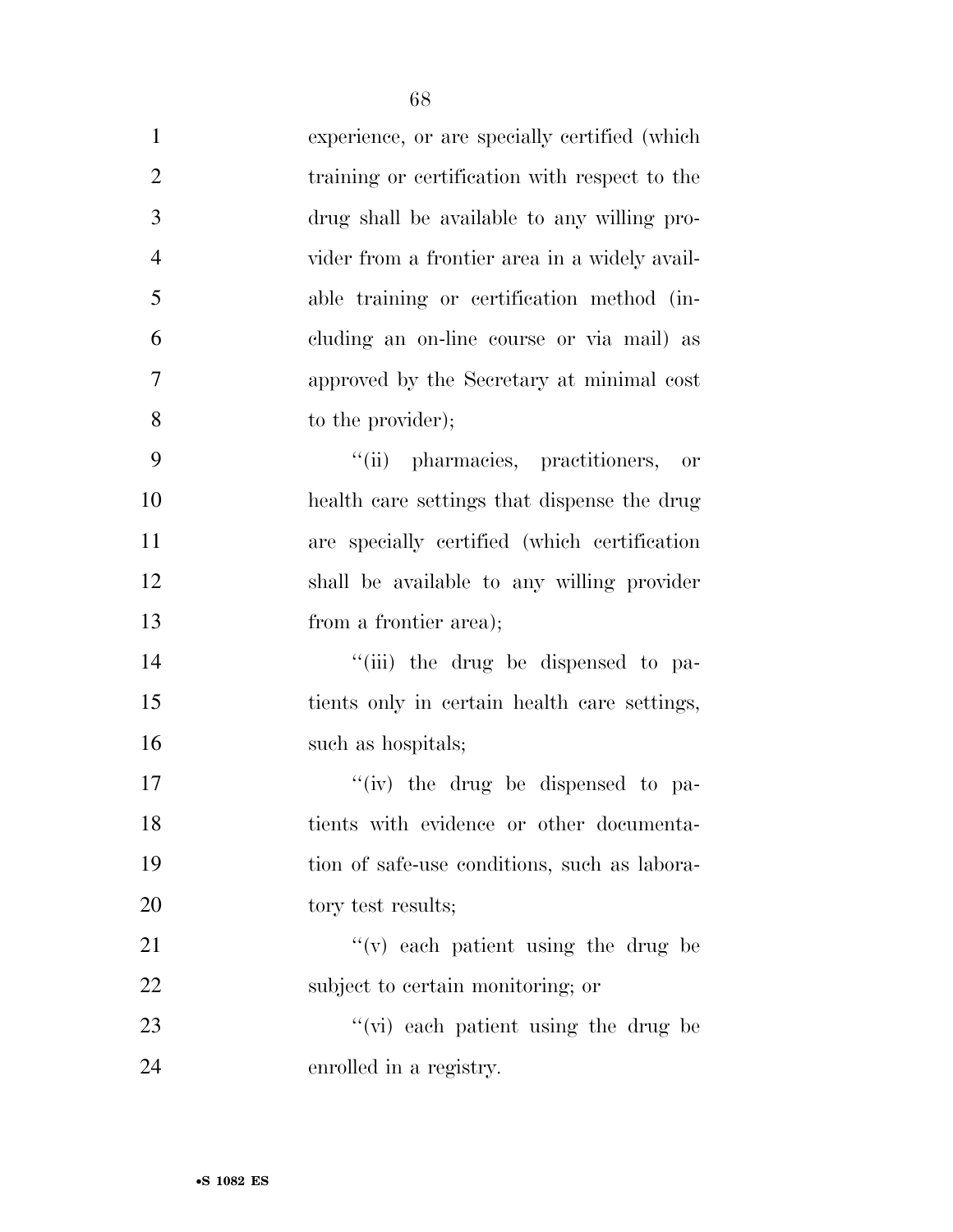| $\mathbf{1}$   | "(D) IMPLEMENTATION SYSTEM.—The ele-                |
|----------------|-----------------------------------------------------|
| $\overline{2}$ | ments to assure safe use under subparagraph         |
| 3              | $(A)$ that are described in clauses (ii), (iii), or |
| $\overline{4}$ | (iv) of subparagraph (C) may include a system       |
| 5              | through which the applicant is able to take rea-    |
| 6              | sonable steps to-                                   |
| 7              | "(i) monitor and evaluate implementa-               |
| 8              | tion of such elements by health care pro-           |
| 9              | viders, pharmacists, and other parties in           |
| 10             | the health care system who are responsible          |
| 11             | for implementing such elements; and                 |
| 12             | "(ii) work to improve implementation                |
| 13             | of such elements by such persons.                   |
| 14             | "(E) EVALUATION OF ELEMENTS TO AS-                  |
| 15             | SURE SAFE USE.—The Secretary, through the           |
| 16             | Drug Safety and Risk Management Advisory            |
| 17             | Committee (or successor committee) of the           |
| 18             | Food and Drug Administration, shall-                |
| 19             | "(i) seek input from patients, physi-               |
| 20             | cians, pharmacists, and other health care           |
| 21             | providers about how elements to assure              |
| 22             | safe use under this paragraph for 1 or              |
| 23             | more drugs may be standardized so as not            |
| 24             | to be—                                              |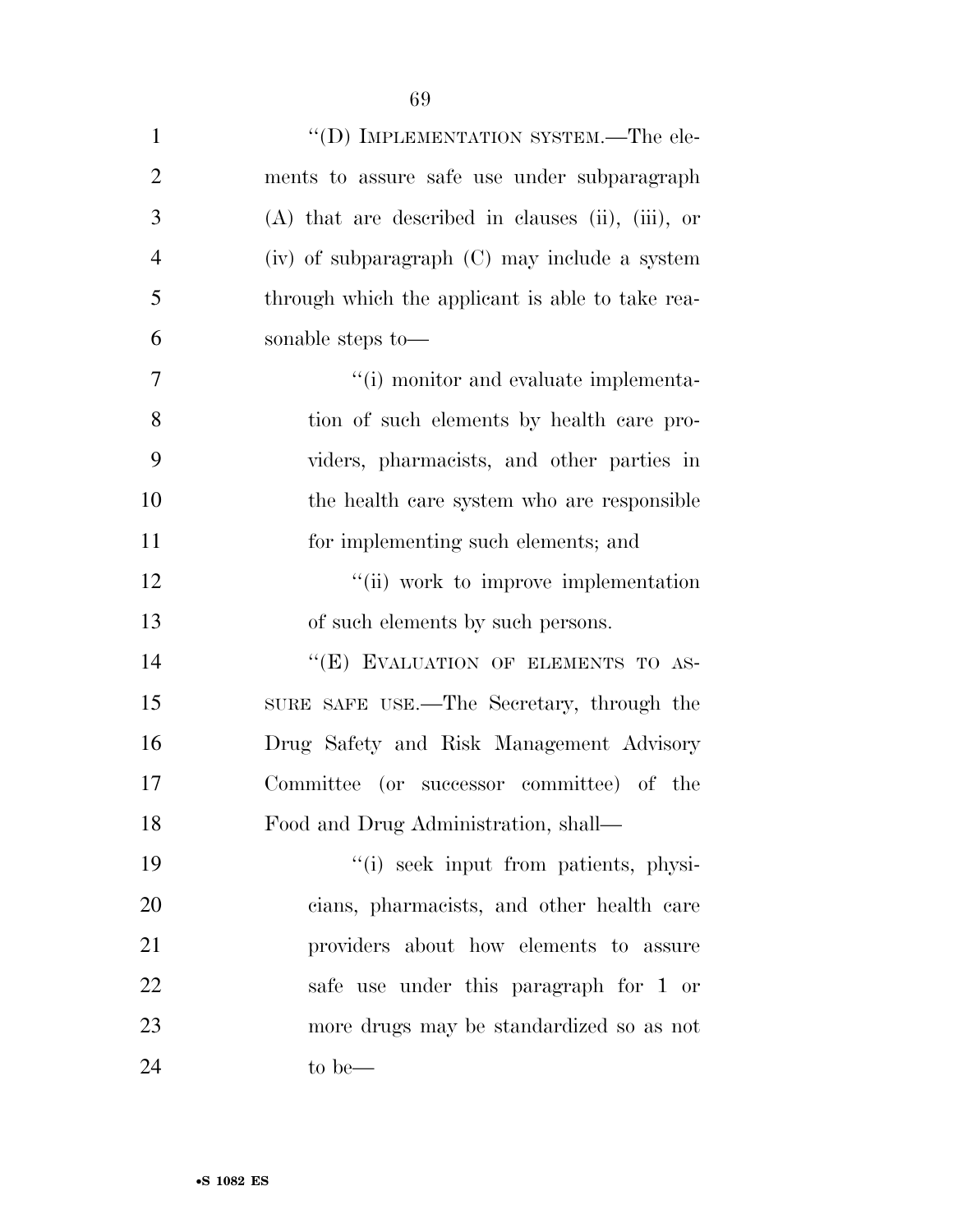| $\mathbf{1}$   | "(I) unduly burdensome on pa-               |
|----------------|---------------------------------------------|
| $\overline{2}$ | tient access to the drug; and               |
| 3              | "(II) to the extent practicable,            |
| $\overline{4}$ | minimize the burden on the health           |
| 5              | care delivery system;                       |
| 6              | "(ii) at least annually, evaluate, for 1    |
| $\overline{7}$ | or more drugs, the elements to assure safe  |
| 8              | use of such drug to assess whether the ele- |
| 9              | ments—                                      |
| 10             | $\lq\lq$ assure safe use of the drug;       |
| 11             | "(II) are not unduly burdensome             |
| 12             | on patient access to the drug; and          |
| 13             | "(III) to the extent practicable,           |
| 14             | minimize the burden on the health           |
| 15             | care delivery system; and                   |
| 16             | "(iii) considering such input and eval-     |
| 17             | uations-                                    |
| 18             | "(I) issue or modify agency guid-           |
| 19             | ance about how to implement the re-         |
| 20             | quirements of this paragraph; and           |
| 21             | "(II) modify elements under this            |
| 22             | paragraph for 1 or more drugs as ap-        |
| 23             | propriate.                                  |
| 24             | $``(F)$ ADDITIONAL MECHANISMS<br>TO<br>AS-  |
| 25             | SURE ACCESS.—The mechanisms under section   |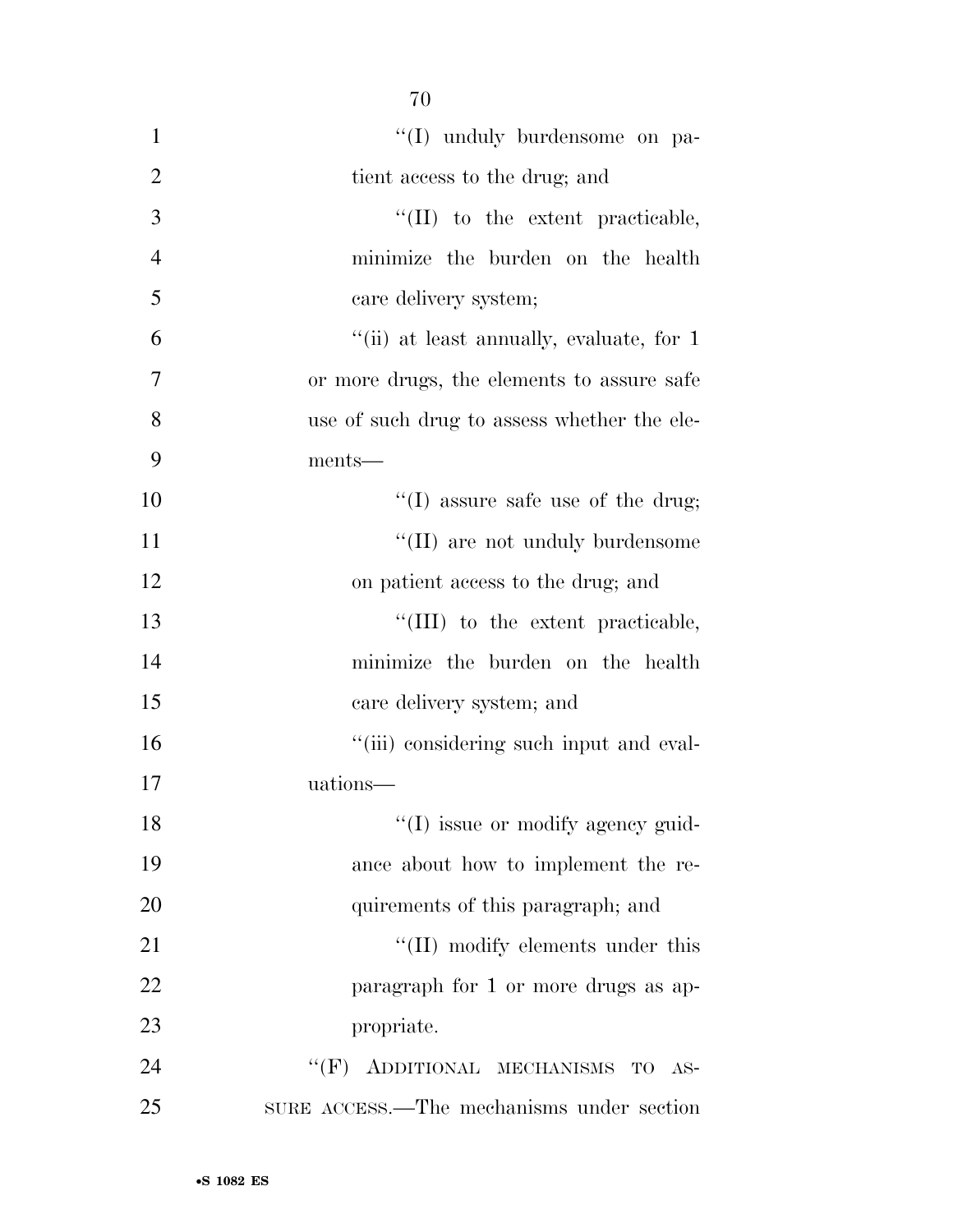561 to provide for expanded access for patients with serious or life-threatening diseases or con- ditions may be used to provide access for pa- tients with a serious or life-threatening disease or condition, the treatment of which is not an approved use for the drug, to a drug that is subject to elements to assure safe use under this paragraph. The Secretary shall promulgate regulations for how a physician may provide the drug under the mechanisms of section 561.

11 "(G) WAIVER IN PUBLIC HEALTH EMER- GENCIES.—The Secretary may waive any re- quirement of this paragraph during the period described in section 319(a) of the Public Health Service Act with respect to a qualified counter- measure described under section 319F–1(a)(2) of such Act, to which a requirement under this paragraph has been applied, if the Secretary has—

20  $\frac{1}{1}$  declared a public health emer-21 gency under such section 319; and

22 ''(ii) determined that such waiver is required to mitigate the effects of, or re- duce the severity of, such public health emergency.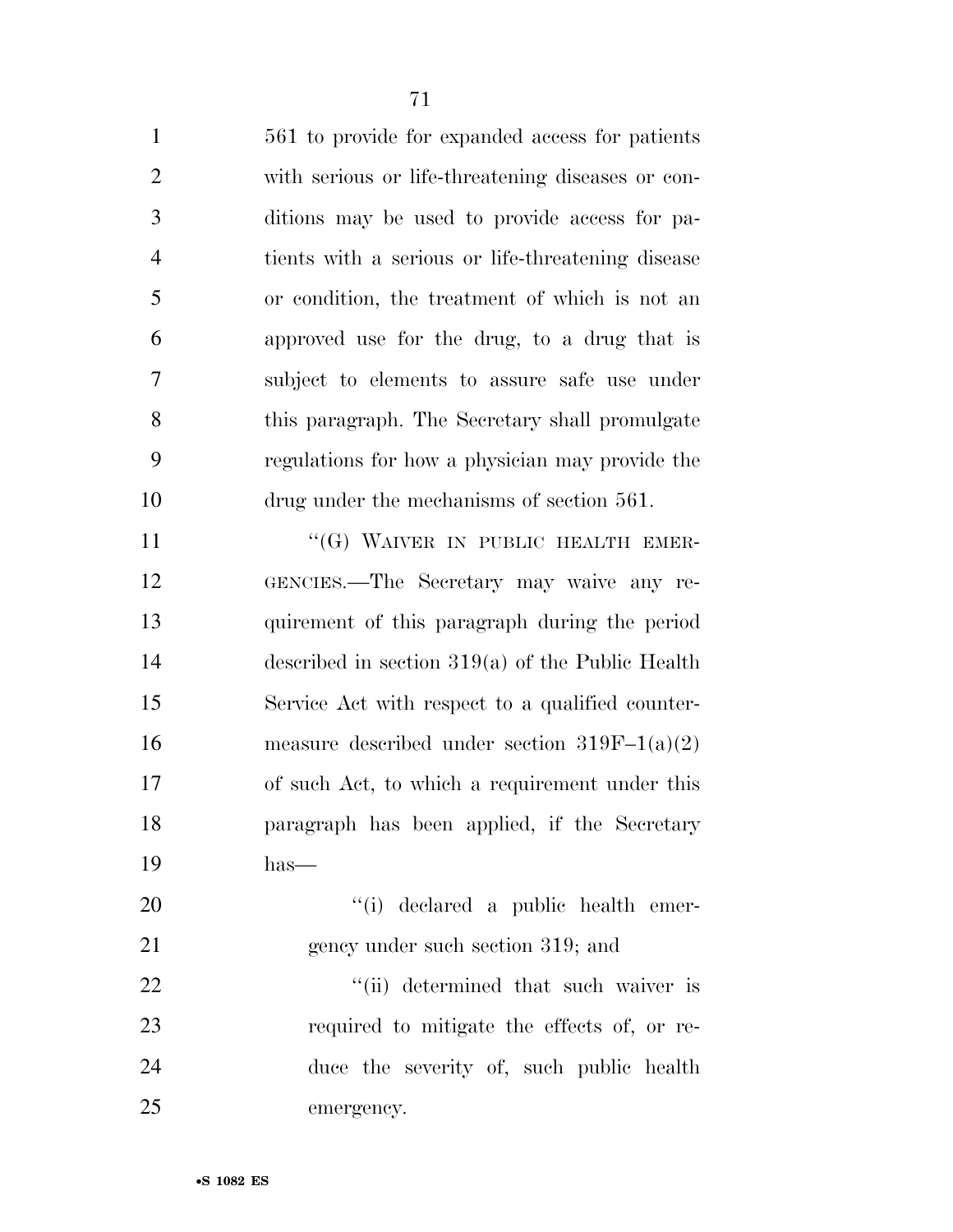| $\mathbf{1}$   | "(7) SUBMISSION AND REVIEW OF RISK EVAL-    |
|----------------|---------------------------------------------|
| $\overline{2}$ | UATION AND MITIGATION STRATEGY.-            |
| 3              | "(A) PROPOSED RISK EVALUATION AND           |
| $\overline{4}$ | MITIGATION STRATEGY.-                       |
| 5              | "(i) VOLUNTARY PROPOSAL.—If there           |
| 6              | is a signal of a serious risk with a drug,  |
| 7              | an applicant may include a proposed risk    |
| 8              | evaluation and mitigation strategy for the  |
| 9              | drug in an application, including in a sup- |
| 10             | plemental application, for the drug under   |
| 11             | subsection (b) or section 351 of the Public |
| 12             | Health Service Act.                         |
| 13             | "(ii) REQUIRED PROPOSAL.—                   |
| 14             | ``(I)<br>DETERMINATION<br>NEC-              |
| 15             | ESSARY TO REQUIRE A PROPOSAL.—              |
| 16             | "(aa) IN GENERAL.—The                       |
| 17             | Secretary may require that the              |
| 18             | applicant for a drug submit a               |
| 19             | proposed risk evaluation<br>and             |
| 20             | mitigation strategy for a drug if           |
| 21             | the Secretary (acting through the           |
| 22             | office responsible for reviewing            |
| 23             | the drug and the office respon-             |
| 24             | sible for postapproval safety with          |
| 25             | respect to the drug) determines             |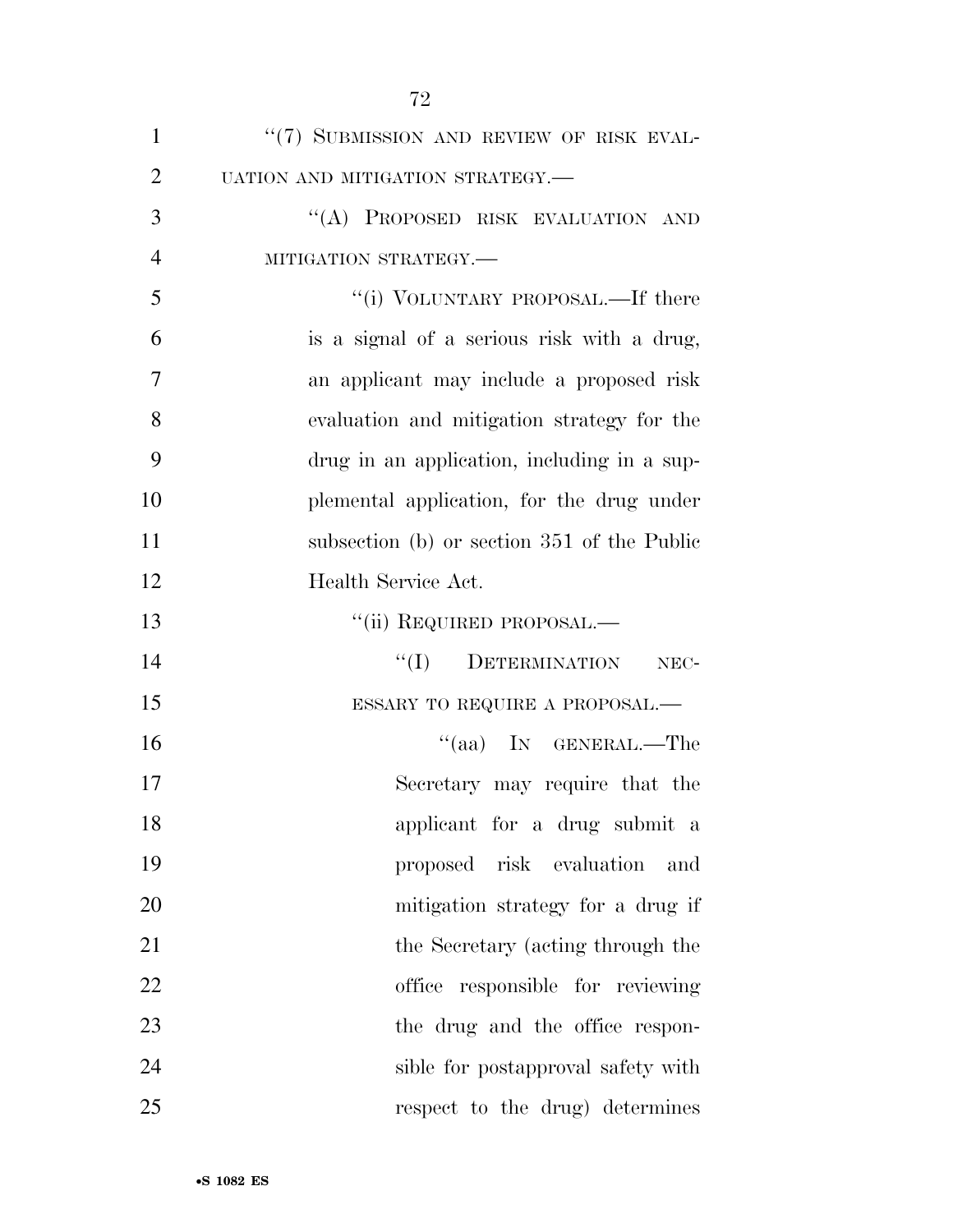| $\mathbf{1}$   | that, based on a signal of a seri-        |
|----------------|-------------------------------------------|
| $\overline{2}$ | ous risk with the drug, a risk            |
| 3              | evaluation and mitigation strat-          |
| $\overline{4}$ | egy is necessary to assess such           |
| 5              | signal or mitigate such serious           |
| 6              | risk.                                     |
| 7              | "(bb) NON-DELEGATION.—A                   |
| 8              | determination under item (aa)             |
| 9              | for a drug shall be made by indi-         |
| 10             | viduals at or above the level of          |
| 11             | individuals empowered to approve          |
| 12             | a drug (such as division directors        |
| 13             | within the Center for Drug Eval-          |
| 14             | uation and Research).                     |
| 15             | "(II) CIRCUMSTANCES IN WHICH              |
| 16             | PROPOSAL MAY BE REQUIRED.<br>$\mathbf{A}$ |
| 17             | The applicant shall submit a proposed     |
| 18             | risk evaluation and mitigation strat-     |
| 19             | egy for a drug—                           |
| 20             | "(aa) in response to a letter             |
| 21             | the<br>Secretary (acting<br>from          |
| 22             | through the office responsible for        |
| 23             | reviewing the drug and the office         |
| 24             | responsible for postapproval safe-        |
| 25             | ty with respect to the drug) sent         |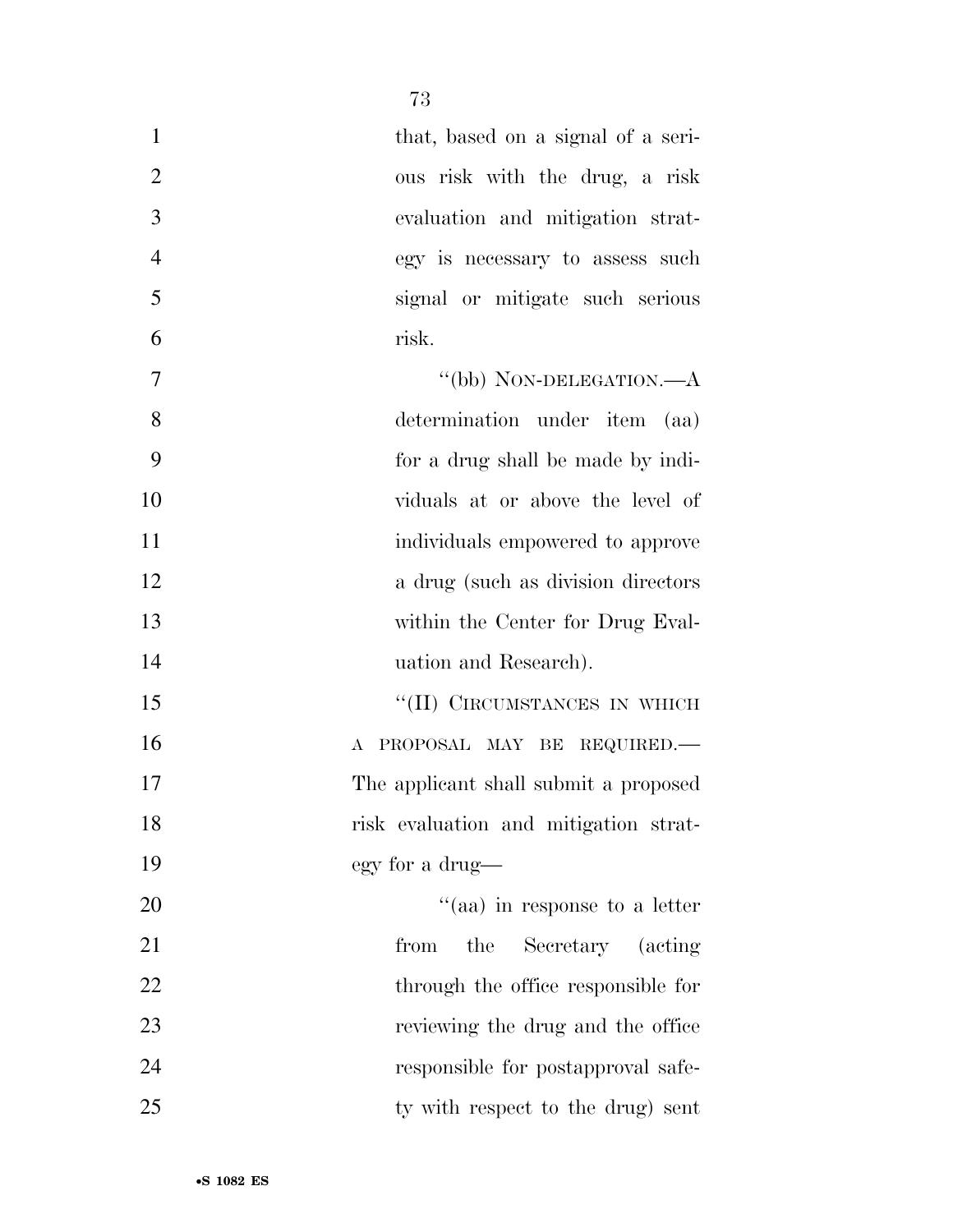| $\mathbf{1}$<br>regarding an application, includ-   |   |
|-----------------------------------------------------|---|
| $\mathfrak{2}$<br>ing a supplemental application,   |   |
| 3<br>for the drug, if the Secretary de-             |   |
| $\overline{4}$<br>termines that data or information |   |
| 5<br>in the application indicates that              |   |
| 6<br>an element under paragraph (4),                |   |
| 7<br>$(5)$ , or $(6)$ should be included in         |   |
| 8<br>a strategy for the drug;                       |   |
| 9<br>"(bb) within a timeframe"                      |   |
| 10<br>specified by the Secretary, not to            |   |
| 11<br>be less than 45 days, when or-                |   |
| 12<br>dered by the Secretary (acting                |   |
| 13<br>through such offices), if the Sec-            |   |
| 14<br>retary determines that new safety             |   |
| 15<br>information indicates that—                   |   |
| 16<br>"(AA) the labeling of                         |   |
| 17<br>the drug should be changed;                   |   |
| 18<br><b>or</b>                                     |   |
| 19<br>$\lq\lq(BB)$<br>an element                    |   |
| 20<br>under paragraph $(4)$ or $(5)$                |   |
| 21<br>should be included in                         | a |
| 22<br>strategy for the drug; or                     |   |
| 23<br>"(cc) within $90$ days when                   |   |
| 24<br>ordered by the Secretary (acting)             |   |
| 25<br>through such offices), if the Sec-            |   |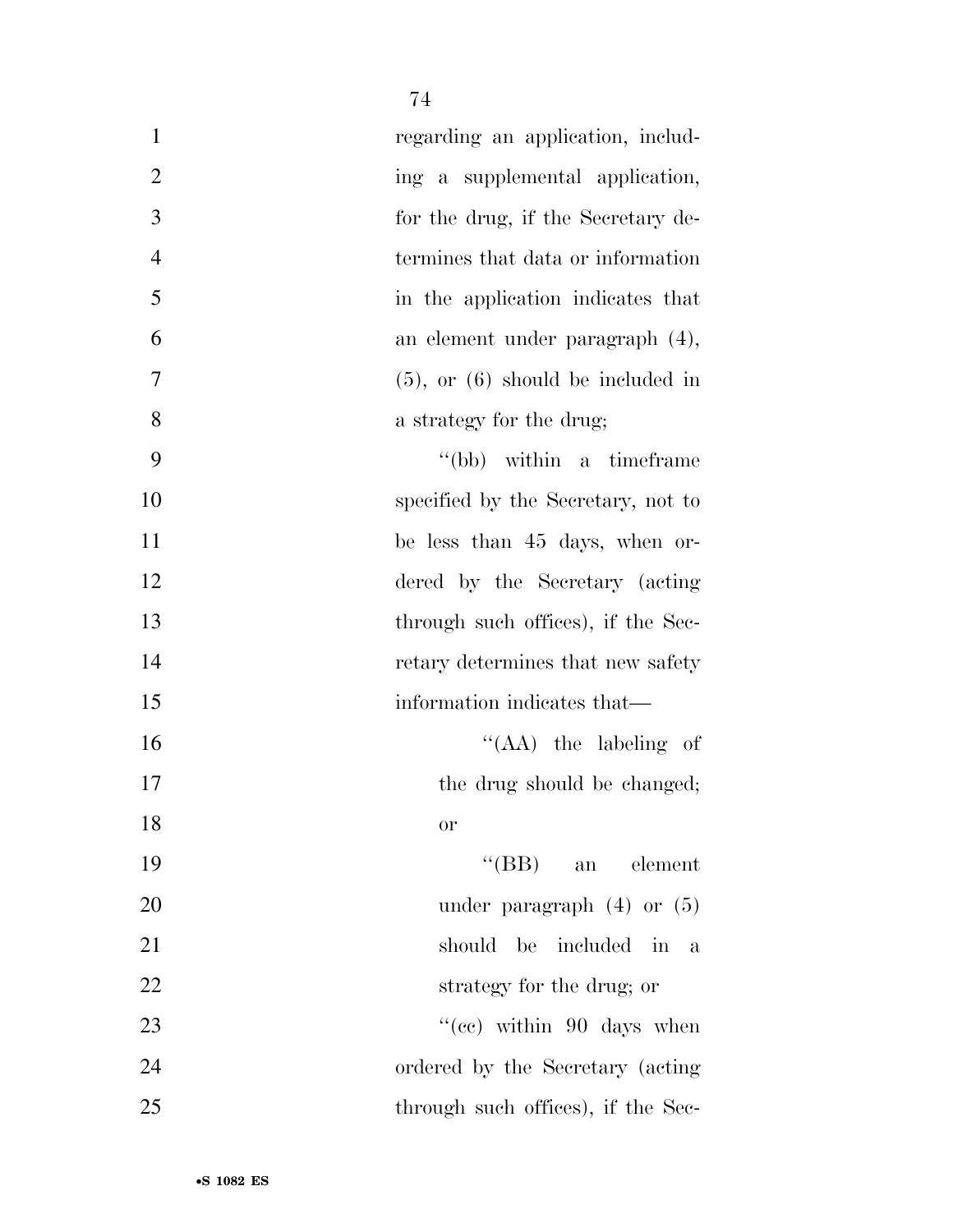| $\mathbf{1}$   | retary determines that new safety             |
|----------------|-----------------------------------------------|
| $\overline{2}$ | information indicates that an ele-            |
| 3              | ment under paragraph (6) should               |
| $\overline{4}$ | be included in a strategy for the             |
| 5              | drug.                                         |
| 6              | "(iii) CONTENT OF LETTER.-A letter            |
| 7              | under clause $(ii)(II)(aa)$ shall describe—   |
| 8              | $\lq (I)$ the data or information in          |
| 9              | the application that warrants the pro-        |
| 10             | posal of a risk evaluation and mitiga-        |
| 11             | tion strategy for the drug; and               |
| 12             | $\lq\lq$ (II) what elements under para-       |
| 13             | graphs $(4)$ , $(5)$ , or $(6)$ should be in- |
| 14             | cluded in a strategy for the drug.            |
| 15             | "(iv) CONTENT OF ORDER.—An order              |
| 16             | under item (aa) or (bb) of clause $(ii)(II)$  |
| 17             | shall describe—                               |
| 18             | $\lq\lq$ (I) the new safety information       |
| 19             | with respect to the drug that warrants        |
| 20             | the proposal of a risk evaluation and         |
| 21             | mitigation strategy for the drug; and         |
| 22             | $\lq\lq$ (II) whether and how the label-      |
| 23             | ing of the drug should be changed and         |
| 24             | what elements under paragraphs $(4)$ ,        |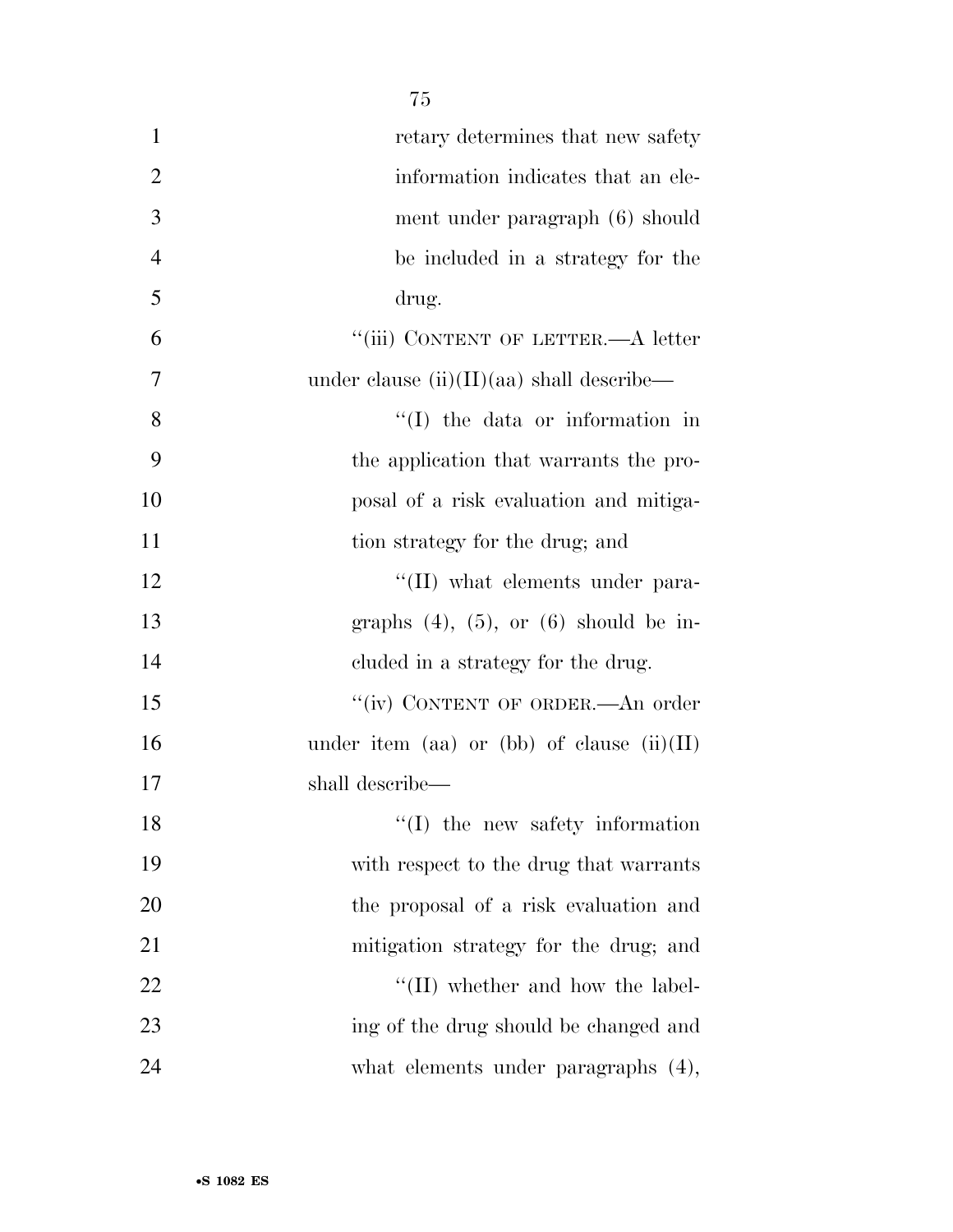| $\mathbf{1}$   | $(5)$ , or $(6)$ should be included in a     |
|----------------|----------------------------------------------|
| $\overline{2}$ | strategy for the drug.                       |
| 3              | "(v) CONTENT OF PROPOSAL.—A pro-             |
| $\overline{4}$ | posed risk evaluation and mitigation strat-  |
| 5              | $egy$ —                                      |
| 6              | "(I) shall include a timetable as            |
| 7              | described under paragraph $(3)(B)$ ;         |
| 8              | and                                          |
| 9              | "(II) may also include additional            |
| 10             | elements as provided for under para-         |
| 11             | graphs $(4)$ , $(5)$ , and $(6)$ .           |
| 12             | "(B) ASSESSMENT AND MODIFICATION OF          |
| 13             | A RISK EVALUATION AND MITIGATION STRAT-      |
| 14             | $EGY$ .                                      |
| 15             | "(i) VOLUNTARY ASSESSMENTS.—If a             |
| 16             | risk evaluation and mitigation strategy for  |
| 17             | a drug is required, the applicant may sub-   |
| 18             | mit to the Secretary an assessment of, and   |
| 19             | propose a modification to, such approved     |
| 20             | strategy for the drug at any time.           |
| 21             | "(ii) REQUIRED ASSESSMENTS.—If a             |
| 22             | risk evaluation and mitigation strategy for  |
| 23             | a drug is required, the applicant shall sub- |
| 24             | mit an assessment of, and may propose a      |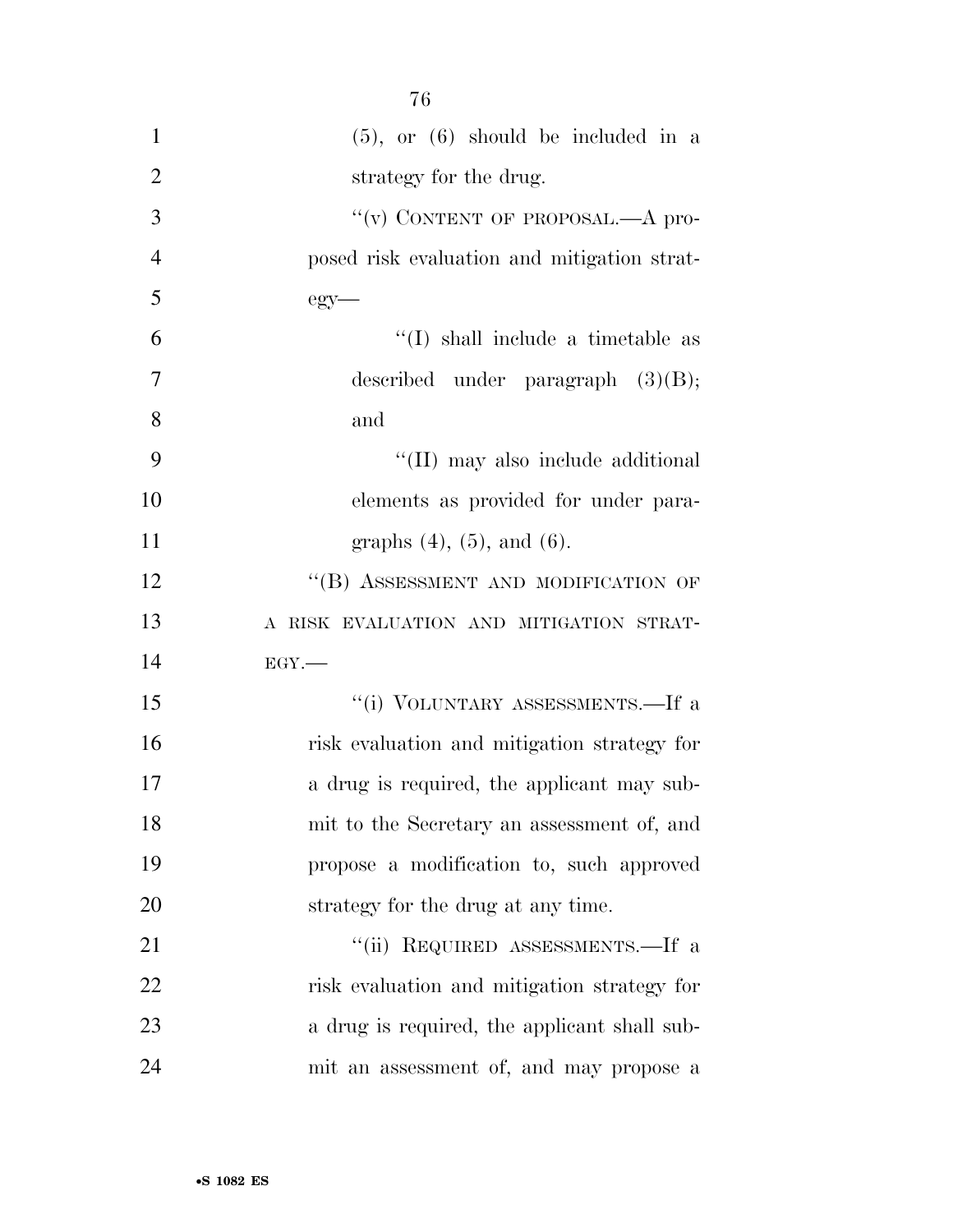| $\mathbf{1}$   | modification to, such approved strategy for |
|----------------|---------------------------------------------|
| $\overline{2}$ | the drug—                                   |
| 3              | $\lq\lq$ (I) when submitting an applica-    |
| $\overline{4}$ | tion, including a supplemental appli-       |
| 5              | cation, for a new indication under          |
| 6              | subsection (b) or section 351 of the        |
| $\tau$         | Public Health Service Act;                  |
| 8              | $\lq\lq$ (II) when required by the strat-   |
| 9              | egy, as provided for in the timetable       |
| 10             | under paragraph $(3)(B)$ ;                  |
| 11             | "(III) within a timeframe speci-            |
| 12             | fied by the Secretary, not to be less       |
| 13             | than 45 days, when ordered by the           |
| 14             | Secretary (acting through the offices       |
| 15             | described in subparagraph $(A)(ii)(I)$ ,    |
| 16             | if the Secretary determines that new        |
| 17             | safety information indicates that an        |
| 18             | element under paragraph $(3)$ or $(4)$      |
| 19             | should be modified or added to the          |
| 20             | strategy;                                   |
| 21             | "(IV) within 90 days when or-               |
| 22             | dered by the Secretary (acting              |
| 23             | through such offices), if the Secretary     |
| 24             | determines that new safety informa-         |
| 25             | tion indicates that an element under        |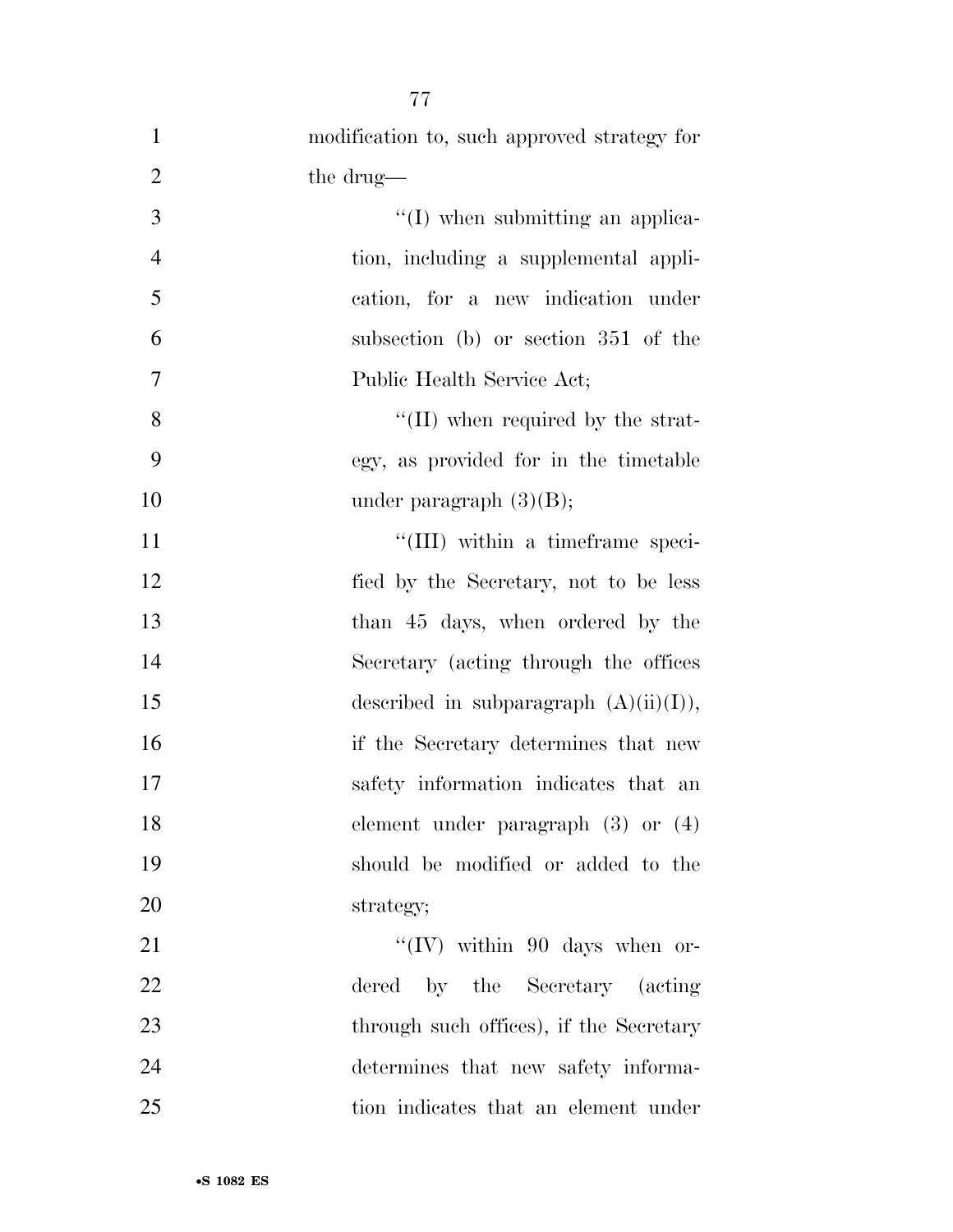| $\mathbf{1}$   | paragraph (6) should be modified or             |
|----------------|-------------------------------------------------|
| $\overline{2}$ | added to the strategy; or                       |
| 3              | "(V) within $15$ days when or-                  |
| $\overline{4}$ | dered by the Secretary (acting                  |
| 5              | through such offices), if the Secretary         |
| 6              | determines that there may be a cause            |
| $\overline{7}$ | for action by the Secretary under sub-          |
| 8              | section (e).                                    |
| 9              | "(iii) CONTENT OF ORDER.—An order               |
| 10             | under subclauses $(III)$ , $(IV)$ , or $(V)$ of |
| 11             | clause (ii) shall describe—                     |
| 12             | $\lq\lq$ (I) the new safety information         |
| 13             | with respect to the drug that warrants          |
| 14             | an assessment of the approved risk              |
| 15             | evaluation and mitigation strategy for          |
| 16             | the drug; and                                   |
| 17             | $\lq\lq$ (II) whether and how such              |
| 18             | strategy should be modified because of          |
| 19             | such information.                               |
| 20             | "(iv) ASSESSMENT.—An assessment                 |
| 21             | of the approved risk evaluation and mitiga-     |
| 22             | tion strategy for a drug shall include—         |
| 23             | "(I) a description of new safety                |
| 24             | information, if any, with respect to            |
| 25             | the drug;                                       |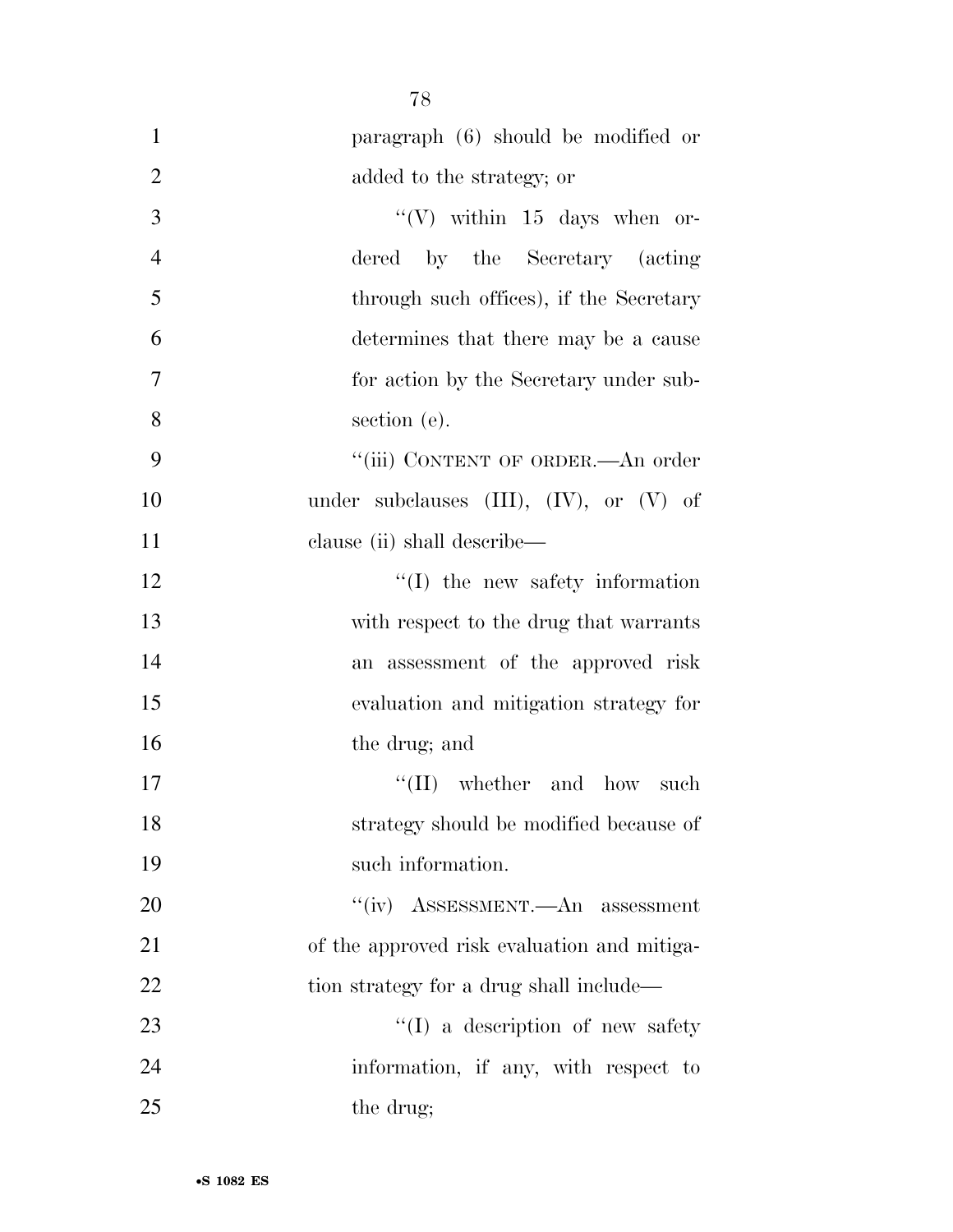| $\mathbf{1}$   | $\lq\lq$ (II) whether and how to modify   |
|----------------|-------------------------------------------|
| $\overline{2}$ | such strategy because of such infor-      |
| 3              | mation;                                   |
| $\overline{4}$ | "(III) with respect to any post-          |
| 5              | approval study required under para-       |
| 6              | graph $(4)(B)$ or otherwise undertaken    |
| 7              | by the applicant to investigate a safe-   |
| 8              | ty issue, the status of such study, in-   |
| 9              | cluding whether any difficulties com-     |
| 10             | pleting the study have been encoun-       |
| 11             | tered;                                    |
| 12             | $\lq\lq$ (IV) with respect to any post-   |
| 13             | approval clinical trial required under    |
| 14             | paragraph $(4)(C)$ or otherwise under-    |
| 15             | taken by the applicant to investigate a   |
| 16             | safety issue, the status of such clinical |
| 17             | trial, including whether enrollment       |
| 18             | has begun, the number of participants     |
| 19             | enrolled, the expected completion date,   |
| 20             | whether any difficulties completing       |
| 21             | the clinical trial have been encoun-      |
| 22             | tered, and registration information       |
| 23             | with respect to requirements under        |
| 24             | subsections (i) and (j) of section $402$  |
| 25             | of the Public Health Service Act; and     |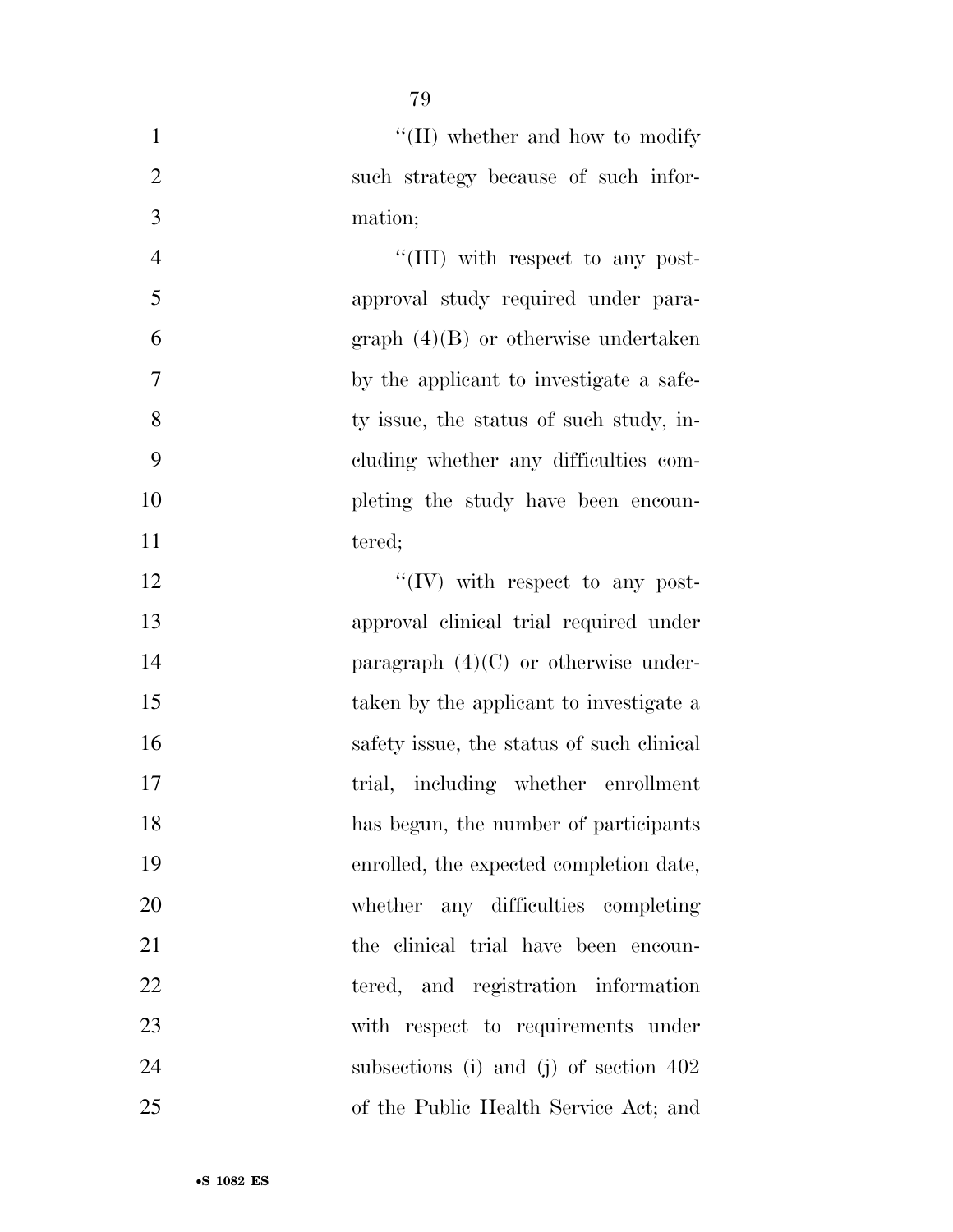| $\mathbf{1}$   | $\lq\lq(V)$ with respect to any goal         |
|----------------|----------------------------------------------|
| $\overline{2}$ | under paragraph (6) and considering          |
| 3              | input and evaluations, if applicable,        |
| $\overline{4}$ | under paragraph $(6)(E)$ , an assess-        |
| 5              | ment of how well the elements to as-         |
| 6              | sure safe use are meeting the goal of        |
| $\overline{7}$ | increasing safe access to drugs with         |
| 8              | known serious risks or whether the           |
| 9              | goal or such elements should be modi-        |
| 10             | fied.                                        |
| 11             | "(v) MODIFICATION.—A modification            |
| 12             | (whether an enhancement or a reduction)      |
| 13             | to the approved risk evaluation and mitiga-  |
| 14             | tion strategy for a drug may include the     |
| 15             | addition or modification of any element      |
| 16             | under subparagraph $(A)$ or $(B)$ of para-   |
| 17             | $graph(3)$ or the addition, modification, or |
| 18             | removal of any element under paragraph       |
| 19             | $(4)$ , $(5)$ , or $(6)$ , such as           |
| <b>20</b>      | $\lq\lq$ (I) a labeling change, including    |
| 21             | the addition of a boxed warning;             |
| 22             | "(II) adding a postapproval                  |
| 23             | study or clinical trial requirement;         |
| 24             | "(III) modifying a postapproval              |
| 25             | study or clinical trial requirement          |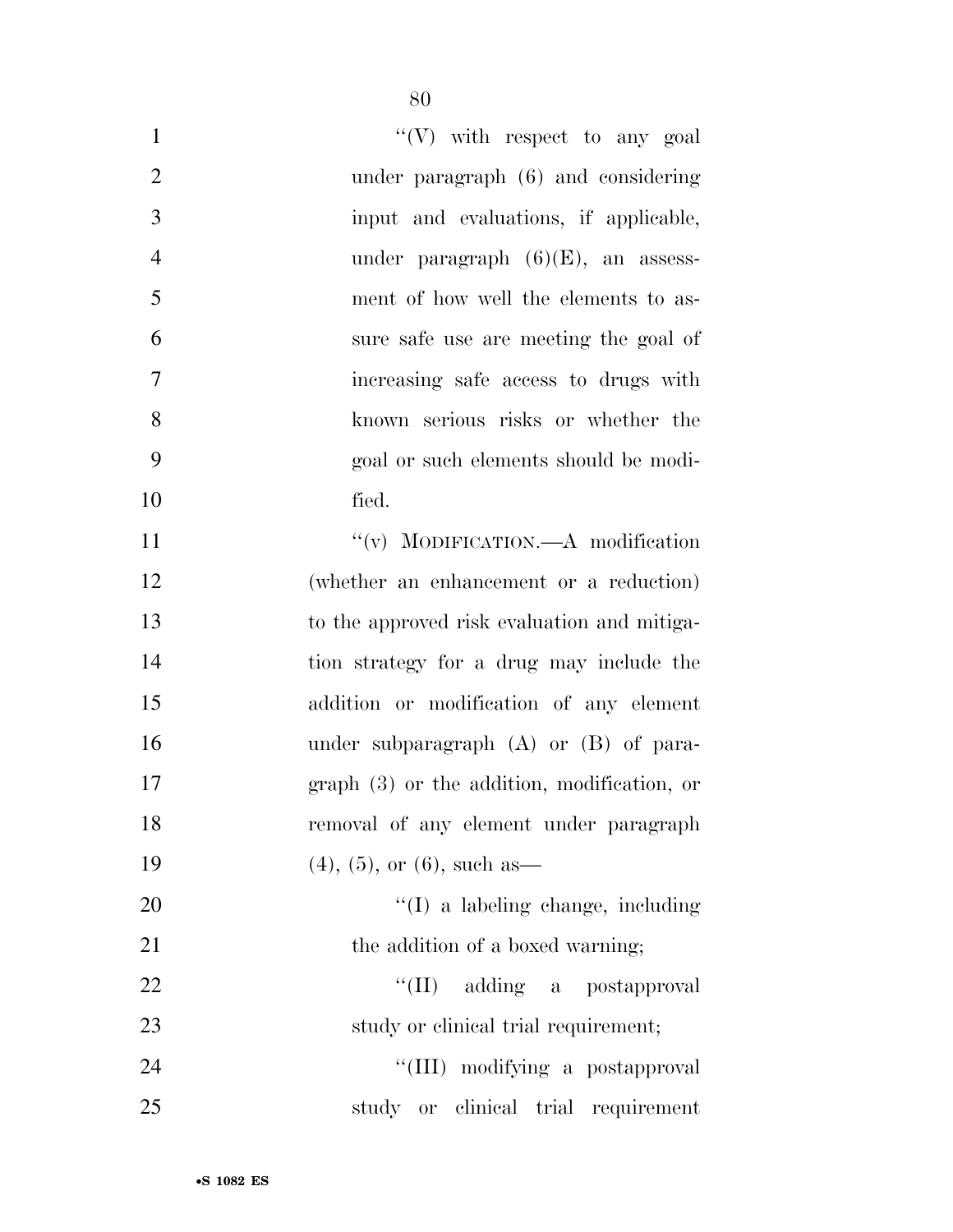| $\mathbf{1}$   | (such as a change in trial design due               |
|----------------|-----------------------------------------------------|
| $\overline{2}$ | to legitimate difficulties recruiting               |
| 3              | participants);                                      |
| $\overline{4}$ | $\lq\lq (IV)$ adding, modifying, or re-             |
| 5              | moving an element on advertising                    |
| 6              | under subparagraph $(D)$ , $(E)$ , or $(F)$         |
| 7              | of paragraph $(5)$ ;                                |
| 8              | "(V) adding, modifying, or re-                      |
| 9              | moving an element to assure safe use                |
| 10             | under paragraph $(6)$ ; or                          |
| 11             | "(VI) modifying the timetable for                   |
| 12             | assessments of the strategy under                   |
| 13             | paragraph $(3)(B)$ , including to elimi-            |
| 14             | nate assessments.                                   |
| 15             | "(C) REVIEW.—The Secretary (acting                  |
| 16             | through the offices described in subparagraph       |
| 17             | $(A)(ii)(I)$ shall promptly review the proposed     |
| 18             | risk evaluation and mitigation strategy for a       |
| 19             | drug submitted under subparagraph $(A)$ , or an     |
| 20             | assessment of the approved risk evaluation and      |
| 21             | mitigation strategy for a drug submitted under      |
| 22             | subparagraph $(B)$ .                                |
| 23             | "(D) DISCUSSION.—The Secretary (acting              |
| 24             | through the offices described in subparagraph       |
| 25             | $(A)(ii)(I)$ shall initiate discussions of the pro- |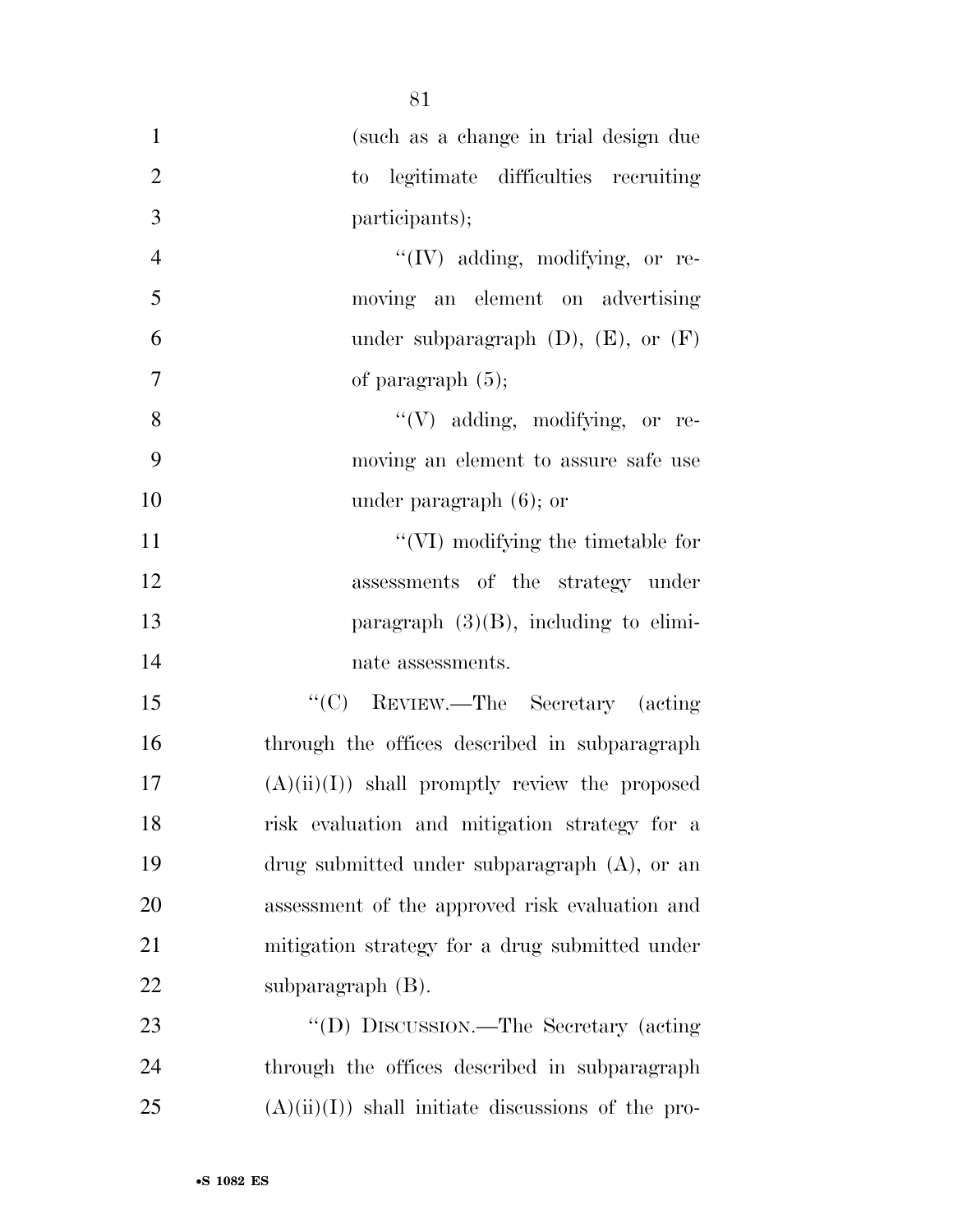| $\mathbf{1}$   | posed risk evaluation and mitigation strategy     |
|----------------|---------------------------------------------------|
| $\overline{2}$ | for a drug submitted under subparagraph $(A)$ ,   |
| 3              | or of an assessment of the approved risk eval-    |
| $\overline{4}$ | uation and mitigation strategy for a drug sub-    |
| 5              | mitted under subparagraph (B), with the appli-    |
| 6              | cant to determine a strategy—                     |
| 7              | "(i) if the proposed strategy or assess-          |
| 8              | ment is submitted as part of an application       |
| 9              | (including a supplemental application)            |
| 10             | under subparagraph $(A)(i)$ , $(A)(ii)(II)(aa)$ , |
| 11             | or $(B)(ii)(I)$ , by the target date for com-     |
| 12             | munication of feedback from the review            |
| 13             | team to the applicant regarding proposed          |
| 14             | labeling and postmarketing study commit-          |
| 15             | ments, as set forth in the letters described      |
| 16             | in section $735(a)$ ;                             |
| 17             | "(ii) if the proposed strategy is sub-            |
| 18             | mitted under subparagraph $(A)(ii)(II)(bb)$       |
| 19             | or the assessment is submitted under sub-         |
| 20             | (II) or (III) of subparagraph<br>clause           |
| 21             | $(B)(ii)$ , not later than 20 days after such     |
| 22             | submission;                                       |
| 23             | "(iii) if the proposed strategy is sub-           |
| 24             | mitted under subparagraph $(A)(ii)(II)(ce)$       |

or the assessment is submitted under sub-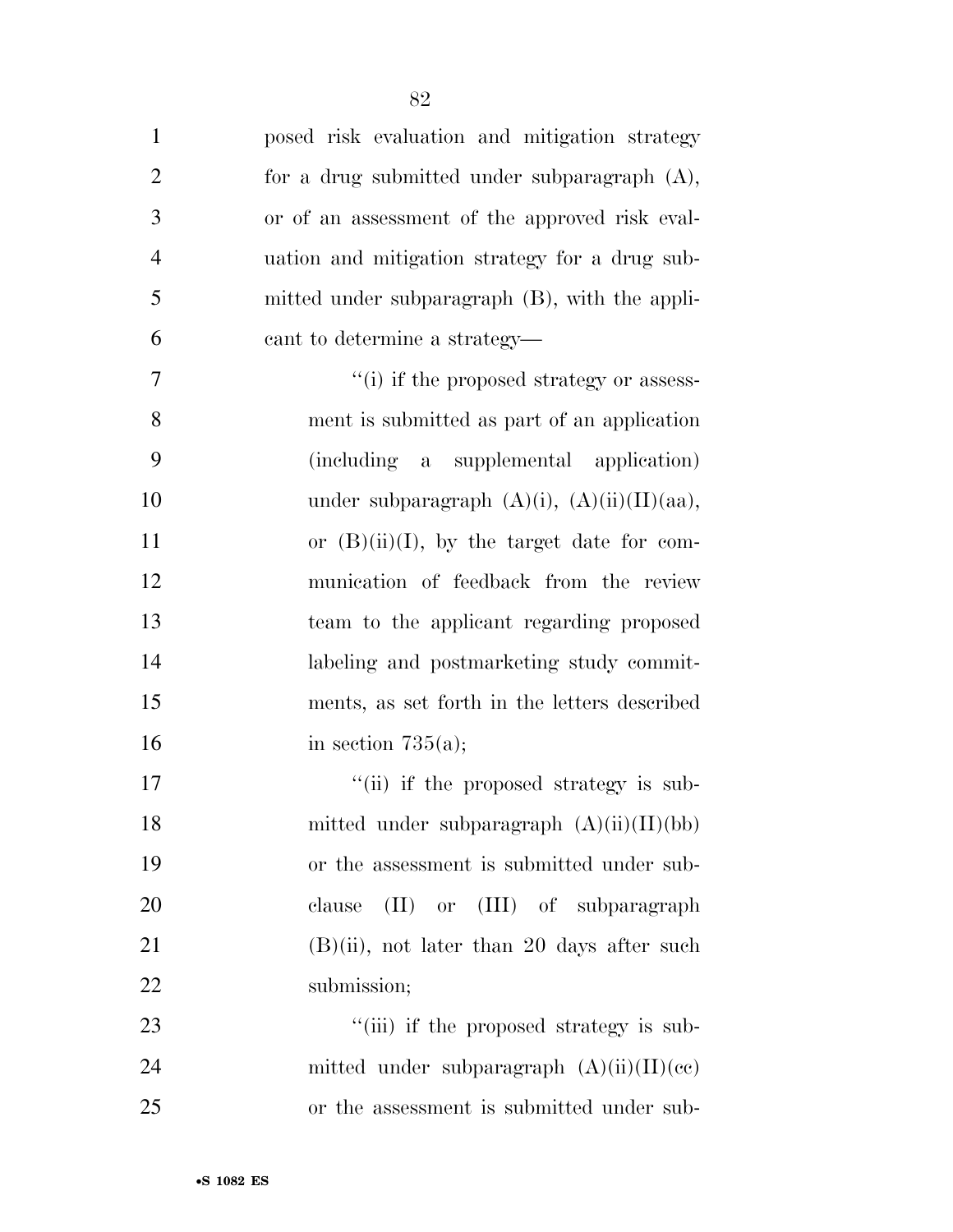| $\mathbf{1}$   | paragraph (B)(i) or under subparagraph       |
|----------------|----------------------------------------------|
| $\overline{2}$ | $(B)(ii)(IV)$ , not later than 30 days after |
| 3              | such submission; or                          |
| $\overline{4}$ | $``(iv)$ if the assessment is submitted      |
| 5              | under subparagraph $(B)(ii)(V)$ , not later  |
| 6              | than 10 days after such submission.          |
| $\overline{7}$ | " $(E)$ ACTION.—                             |
| 8              | "(i) IN GENERAL.—Unless the appli-           |
| 9              | cant requests the dispute resolution proc-   |
| 10             | ess as described under subparagraph $(F)$    |
| 11             | or $(G)$ , the Secretary (acting through the |
| 12             | described in subparagraph<br>offices         |
| 13             | $(A)(ii)(I)$ shall approve and include the   |
| 14             | risk evaluation and mitigation strategy for  |
| 15             | a drug, or any modification to the strategy  |
| 16             | (including a timeframe for implementing      |
| 17             | such modification), with—                    |
| 18             | $\lq\lq$ (I) the action letter on the ap-    |
| 19             | plication, if a proposed strategy is         |
| 20             | submitted under subparagraph $(A)(i)$        |
| 21             | or $(A)(ii)(II)(aa)$ or an assessment of     |
| 22             | the strategy is submitted under sub-         |
| 23             | paragraph $(B)(ii)(I)$ ; or                  |
| 24             | $\lq\lq$ (II) an order, which shall be       |
| 25             | made public, issued not later than 50        |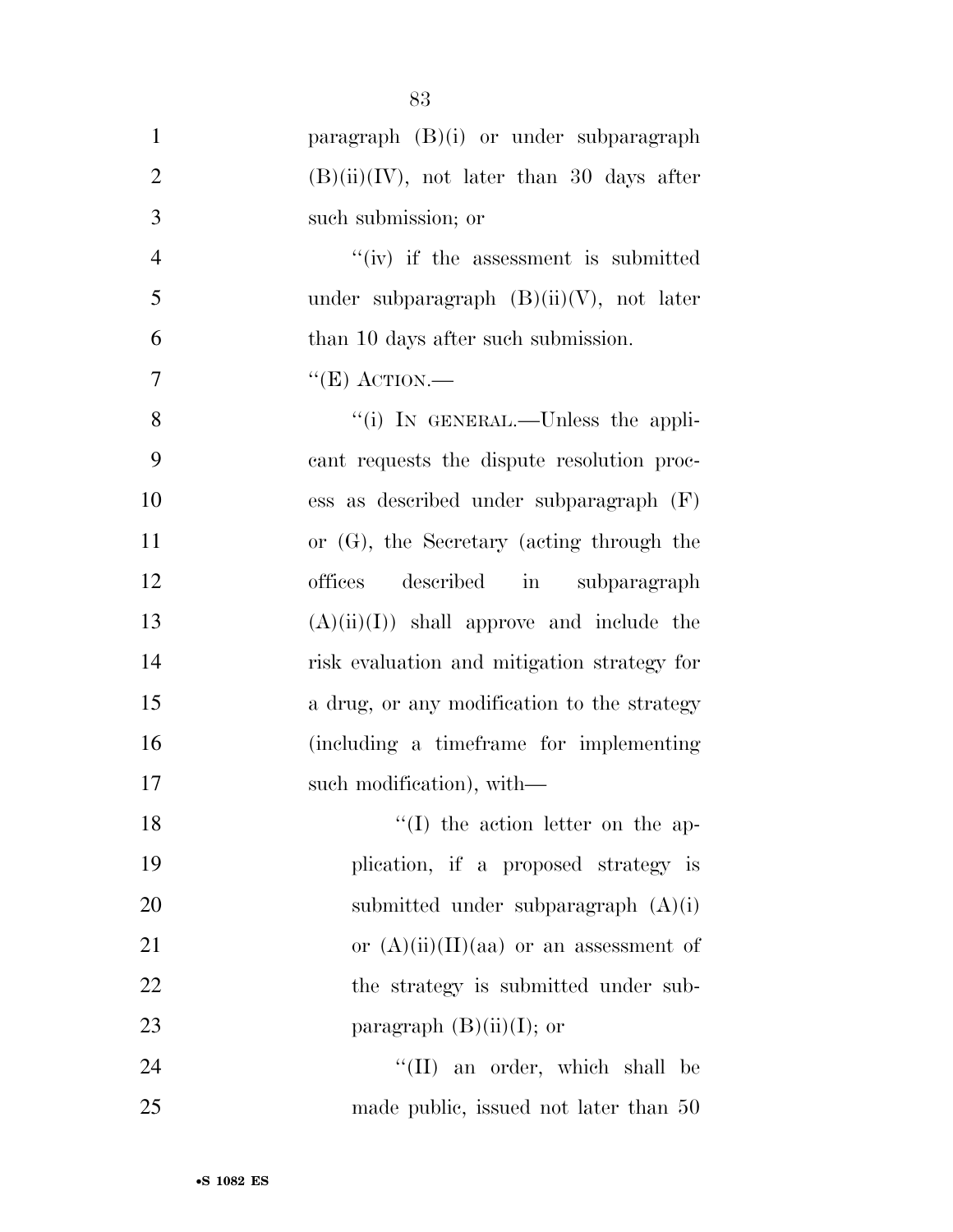| $\mathbf{1}$   | days after the date discussions of such               |
|----------------|-------------------------------------------------------|
| $\overline{2}$ | proposed strategy or modification                     |
| 3              | begin under subparagraph $(D)$ , if a                 |
| $\overline{4}$ | proposed strategy is submitted under                  |
| 5              | item (bb) or (cc) of subparagraph                     |
| 6              | $(A)(ii)(II)$ or an assessment of the                 |
| 7              | strategy is submitted under subpara-                  |
| 8              | graph $(B)(i)$ or under subclause $(II)$ ,            |
| 9              | $(III), (IV), or (V)$ of subparagraph                 |
| 10             | $(B)(ii)$ .                                           |
| 11             | "(ii) INACTION.—An approved risk                      |
| 12             | evaluation and mitigation strategy shall re-          |
| 13             | main in effect until the Secretary acts, if           |
| 14             | the Secretary fails to act as provided under          |
| 15             | clause (i).                                           |
| 16             | "(F) DISPUTE RESOLUTION AT INITIAL                    |
| 17             | APPROVAL.—If a proposed risk evaluation and           |
| 18             | mitigation strategy is submitted under subpara-       |
| 19             | graph $(A)(i)$ or $(A)(ii)(II)(aa)$ in an application |
| <b>20</b>      | for initial approval of a drug and there is a dis-    |
| 21             | pute about the strategy, the applicant shall use      |
| 22             | the major dispute resolution procedures as set        |
| 23             | forth in the letters described in section $735(a)$ .  |
| 24             | " $(G)$ DISPUTE RESOLUTION IN ALL OTHER               |
| 25             | CASES.                                                |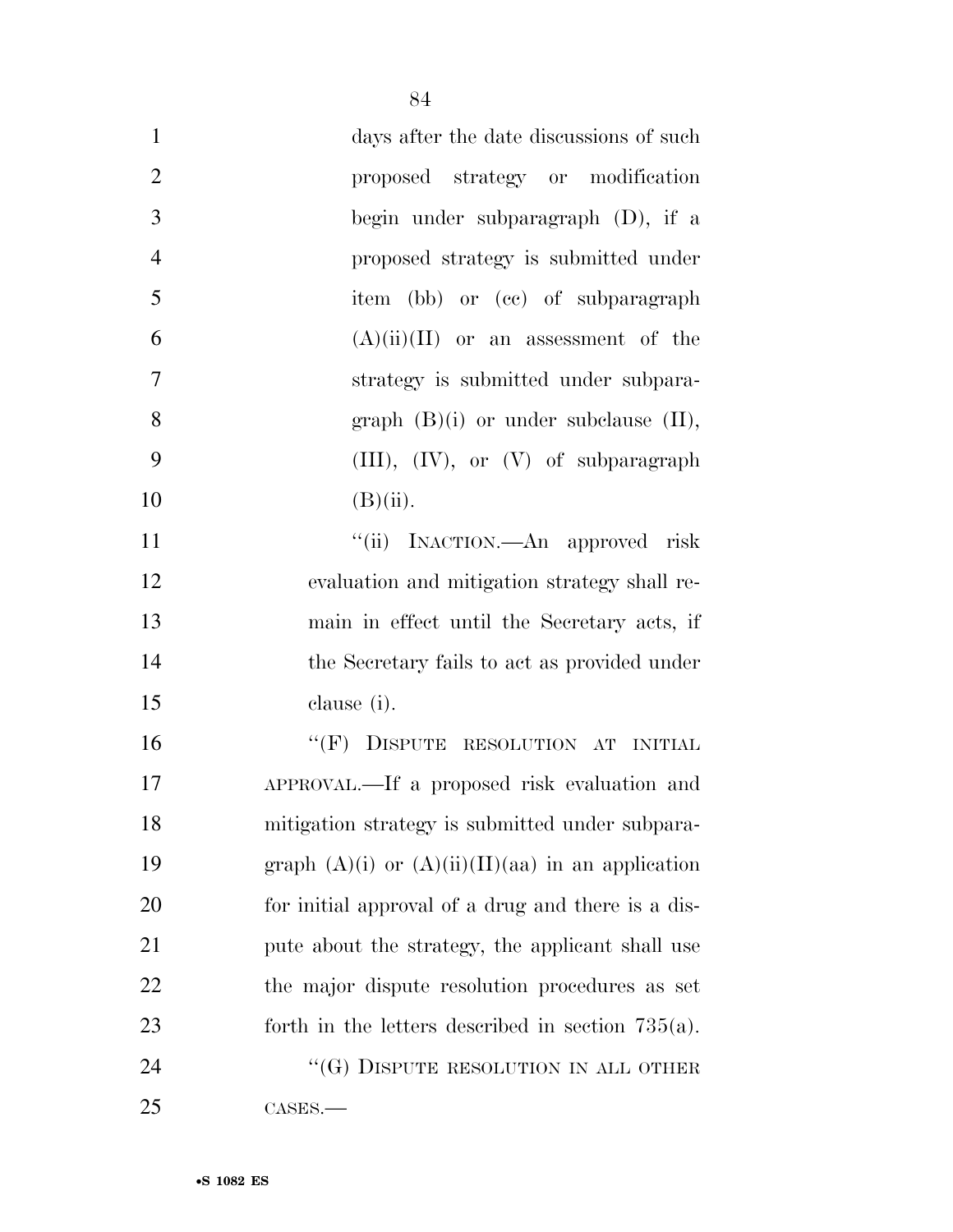| $\mathbf{1}$   | "(i) REQUEST FOR REVIEW.—In any               |
|----------------|-----------------------------------------------|
| $\overline{2}$ | case other than a submission under sub-       |
| 3              | paragraph $(A)(i)$ or $(A)(ii)(II)(aa)$ in an |
| $\overline{4}$ | application for initial approval of a drug if |
| 5              | there is a dispute about the strategy, not    |
| 6              | earlier than 15 days, and not later than 35   |
| 7              | days, after discussions under subparagraph    |
| 8              | (D) have begun, the applicant shall request   |
| 9              | in writing that the dispute be reviewed by    |
| 10             | the Drug Safety Oversight Board.              |
| 11             | "(ii) SCHEDULING REVIEW.—If the               |
| 12             | applicant requests review under clause (i),   |
| 13             | the Secretary—                                |
| 14             | $\lq\lq$ (I)(aa) shall schedule the dis-      |
| 15             | pute for review at 1 of the next 2 reg-       |
| 16             | ular meetings of the Drug Safety              |
| 17             | Oversight Board, whichever meeting            |
| 18             | date is more practicable; or                  |
| 19             | "(bb) may convene a special                   |
| 20             | meeting of the Drug Safety Oversight          |
| 21             | Board to review the matter<br>more            |
| 22             | promptly, including to meet an action         |
| 23             | deadline on an application (including         |
| 24             | a supplemental application);                  |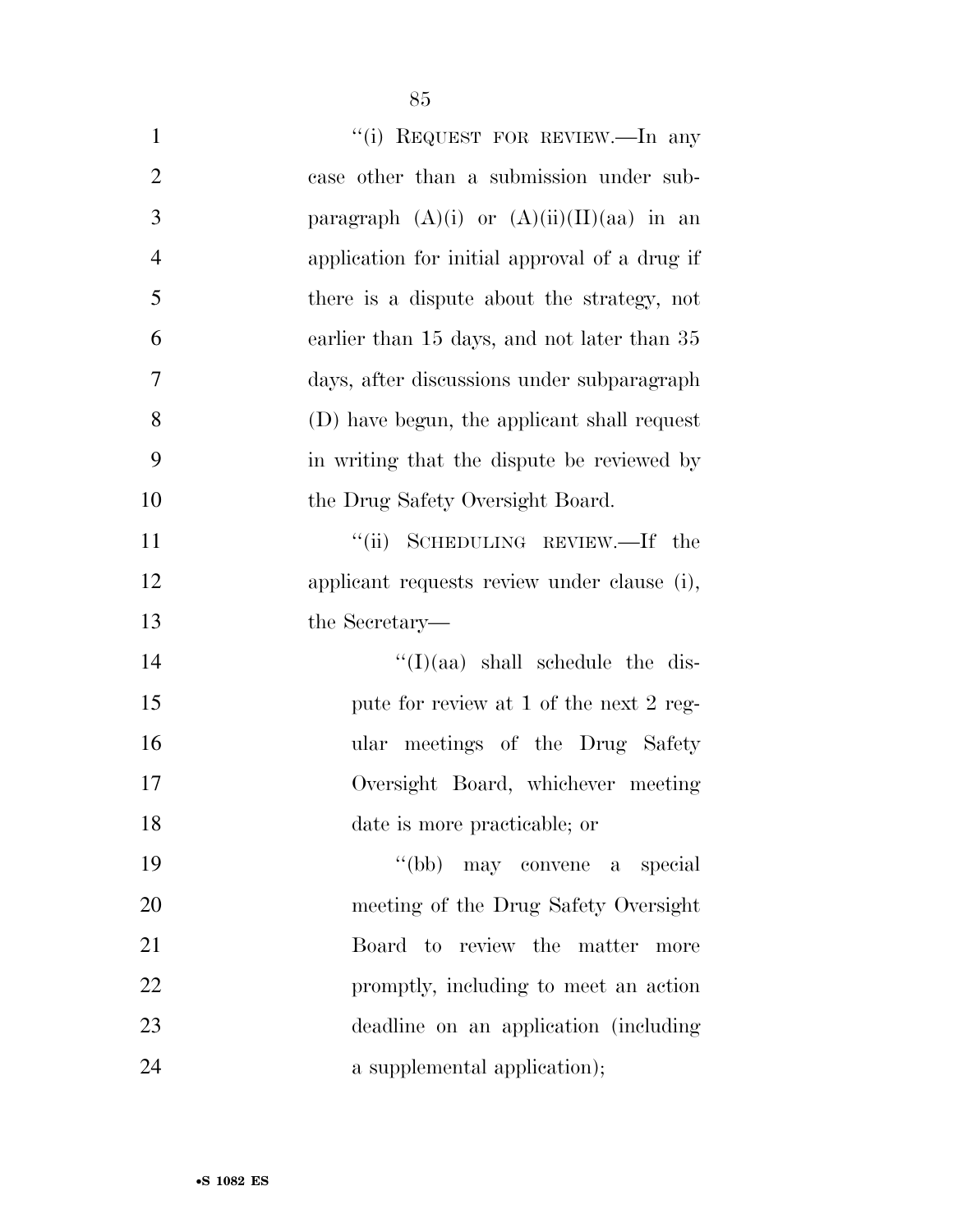| $\mathbf{1}$   | "(II) shall give advance notice to      |
|----------------|-----------------------------------------|
| $\overline{2}$ | the public through the Federal Reg-     |
| 3              | ister and on the Internet website of    |
| $\overline{4}$ | the Food and Drug Administration—       |
| 5              | "(aa) that the drug is to be            |
| 6              | discussed by the Drug Safety            |
| 7              | Oversight Board; and                    |
| 8              | "(bb) of the date on which              |
| 9              | the Drug Safety Oversight Board         |
| 10             | shall discuss such drug; and            |
| 11             | "(III) shall apply section $301(j)$ ,   |
| 12             | section 552 of title 5, and section     |
| 13             | 1905 of title 18, United States Code,   |
| 14             | to any request for information about    |
| 15             | such review.                            |
| 16             | "(iii) AGREEMENT AFTER DISCUSSION       |
| 17             | OR ADMINISTRATIVE APPEALS.—             |
| 18             | "(I) FURTHER DISCUSSION<br><b>OR</b>    |
| 19             | ADMINISTRATIVE APPEALS.—A<br>re-        |
| 20             | quest for review under clause (i) shall |
| 21             | not preclude—                           |
| 22             | "(aa) further discussions to            |
| 23             | reach agreement on the risk eval-       |
| 24             | uation and mitigation strategy;         |
| 25             | <b>or</b>                               |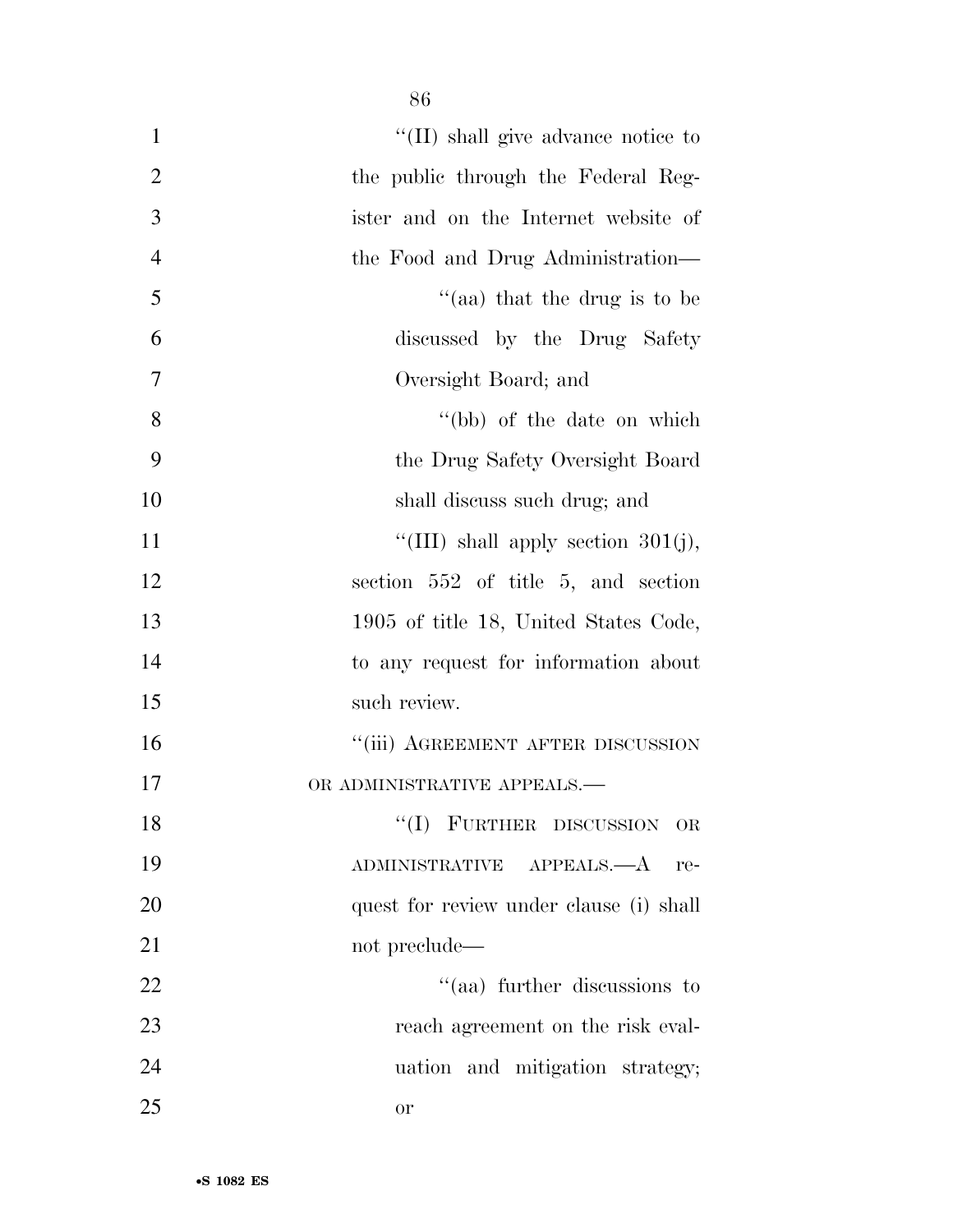| $\mathbf{1}$   | "(bb) the use of administra-             |
|----------------|------------------------------------------|
| $\overline{2}$ | tive appeals within the Food and         |
| 3              | Drug Administration to reach             |
| $\overline{4}$ | agreement on the strategy, in-           |
| 5              | eluding the major dispute resolu-        |
| 6              | tion procedures as set forth in          |
| $\tau$         | the letters described in section         |
| 8              | $735(a)$ .                               |
| 9              | "(II) AGREEMENT TERMINATES               |
| 10             | DISPUTE RESOLUTION.—At any time          |
| 11             | before a decision and order is issued    |
| 12             | under clause (vi), the Secretary (act-   |
| 13             | ing through the offices described in     |
| 14             | subparagraph $(A)(ii)(I)$ and the ap-    |
| 15             | plicant may reach an agreement on        |
| 16             | the risk evaluation and mitigation       |
| 17             | strategy through further discussion or   |
| 18             | administrative appeals, terminating      |
| 19             | the dispute resolution process, and the  |
| 20             | Secretary shall issue an action letter   |
| 21             | or order, as appropriate, that de-       |
| 22             | scribes the strategy.                    |
| 23             | "(iv) MEETING OF THE BOARD.—At           |
| 24             | the meeting of the Drug Safety Oversight |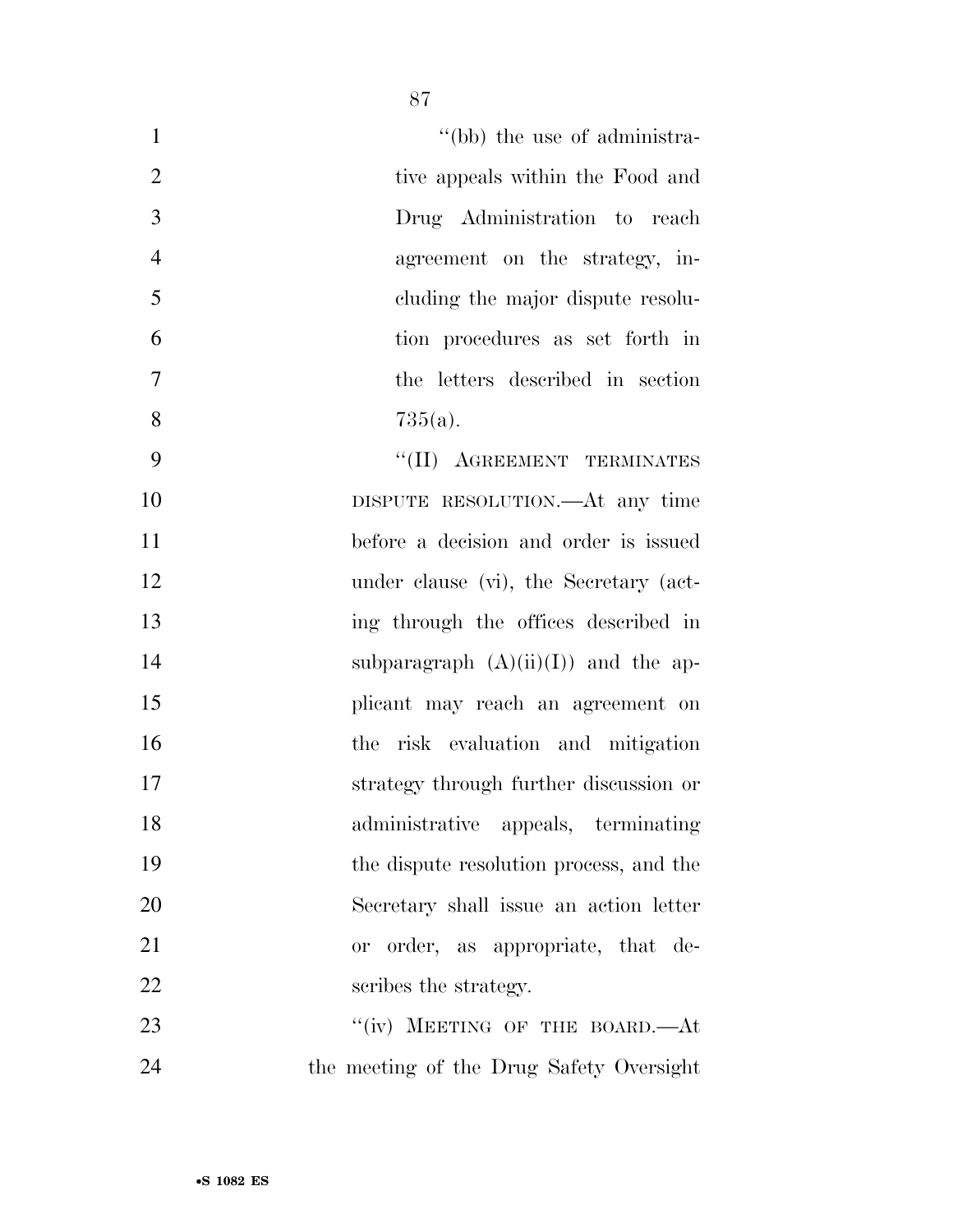| $\mathbf{1}$   | Board described in clause (ii), the Board |
|----------------|-------------------------------------------|
| $\overline{2}$ | shall—                                    |
| 3              | "(I) hear from both parties; and          |
| $\overline{4}$ | $\lq\lq$ (II) review the dispute.         |
| 5              | RECOMMENDATION OF<br>``(v)<br>THE         |
| 6              | BOARD.—Not later than 5 days after such   |
| $\tau$         | meeting of the Drug Safety Oversight      |
| 8              | Board, the Board shall provide a written  |
| 9              | recommendation on resolving the dispute   |
| 10             | to the Secretary.                         |
| 11             | "(vi) ACTION BY THE SECRETARY.-           |
| 12             | "(I) ACTION LETTER.—With re-              |
| 13             | spect to a proposed risk evaluation       |
| 14             | and mitigation strategy submitted         |
| 15             | under subparagraph $(A)(i)$<br>or         |
| 16             | $(A)(ii)(II)(aa)$ or to an assessment of  |
| 17             | the strategy submitted under subpara-     |
| 18             | graph $(B)(ii)(I)$ , the Secretary shall  |
| 19             | issue an action letter that resolves the  |
| 20             | dispute not later than the later of—      |
| 21             | "(aa) the action deadline for             |
| 22             | the action letter on the applica-         |
| 23             | tion; or                                  |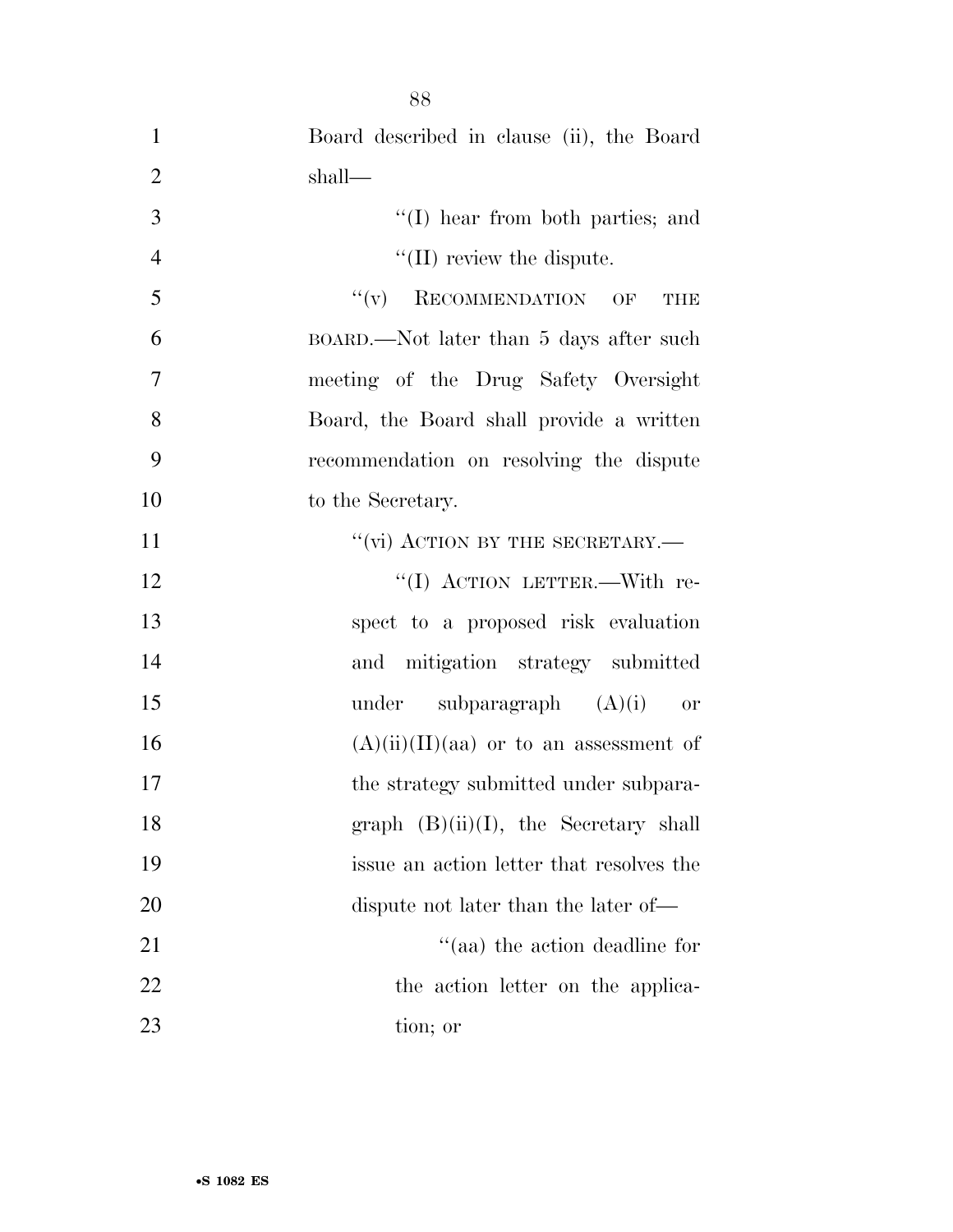| $\mathbf{1}$   | "(bb) 7 days after receiving                   |
|----------------|------------------------------------------------|
| $\mathbf{2}$   | the recommendation of the Drug                 |
| $\overline{3}$ | Safety Oversight Board.                        |
| $\overline{4}$ | "(II) ORDER.—With respect to a                 |
| 5              | proposed risk evaluation and mitiga-           |
| 6              | tion strategy submitted under item             |
| 7              | or (cc) of subparagraph<br>(bb)                |
| 8              | $(A)(ii)(II)$ or an assessment of the          |
| 9              | risk evaluation and mitigation strat-          |
| 10             | egy under subparagraph $(B)(i)$ or             |
| 11             | under subclause $(II)$ , $(III)$ , $(IV)$ , or |
| 12             | $(V)$ of subparagraph $(B)(ii)$ , the Sec-     |
| 13             | retary shall issue an order, which             |
| 14             | (with the recommendation of the                |
| 15             | Drug Safety Oversight Board) shall             |
| 16             | be made public, that resolves the dis-         |
| 17             | pute not later than 7 days after re-           |
| 18             | ceiving the recommendation of the              |
| 19             | Drug Safety Oversight Board.                   |
| 20             | "(vii) INACTION.—An approved risk              |
| 21             | evaluation and mitigation strategy shall re-   |
| 22             | main in effect until the Secretary acts, if    |
| 23             | the Secretary fails to act as provided for     |
| 24             | under clause (vi).                             |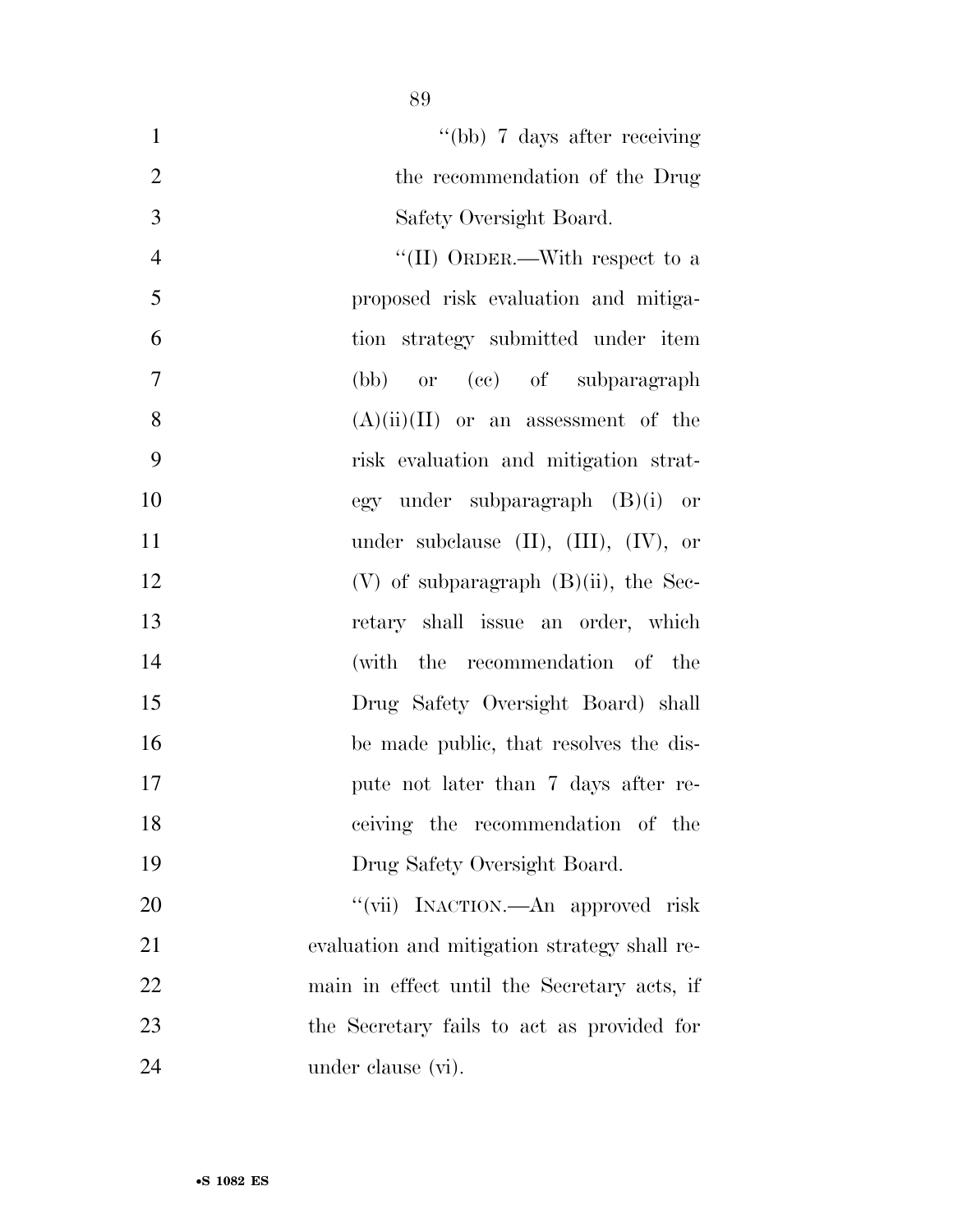| $\mathbf{1}$   | "(viii) EFFECT ON ACTION DEAD-                      |
|----------------|-----------------------------------------------------|
| $\overline{2}$ | LINE.—With respect to the application or            |
| 3              | supplemental application in which a pro-            |
| $\overline{4}$ | posed risk evaluation and mitigation strat-         |
| 5              | egy is submitted under subparagraph                 |
| 6              | $(A)(i)$ or $(A)(ii)(II)(aa)$ or in which an as-    |
| 7              | sessment of the strategy is submitted               |
| 8              | under subparagraph $(B)(ii)(I)$ , the Sec-          |
| 9              | retary shall be considered to have met the          |
| 10             | action deadline for the action letter on            |
| 11             | such application if the applicant requests          |
| 12             | the dispute resolution process described in         |
| 13             | this subparagraph and if the Secretary—             |
| 14             | $\lq\lq$ (I) has initiated the discussions          |
| 15             | described under subparagraph (D) by                 |
| 16             | the target date referred to in subpara-             |
| 17             | graph $(D)(i)$ ; and                                |
| 18             | $\lq\lq$ (II) has complied with the tim-            |
| 19             | ing requirements of scheduling review               |
| 20             | by the Drug Safety Oversight Board,                 |
| 21             | providing a written recommendation,                 |
| 22             | and issuing an action letter under                  |
| 23             | clauses $(ii)$ , $(v)$ , and $(vi)$ , respectively. |
| 24             | "(ix) DISQUALIFICATION.—No indi-                    |
| 25             | vidual who is an employee of the Food and           |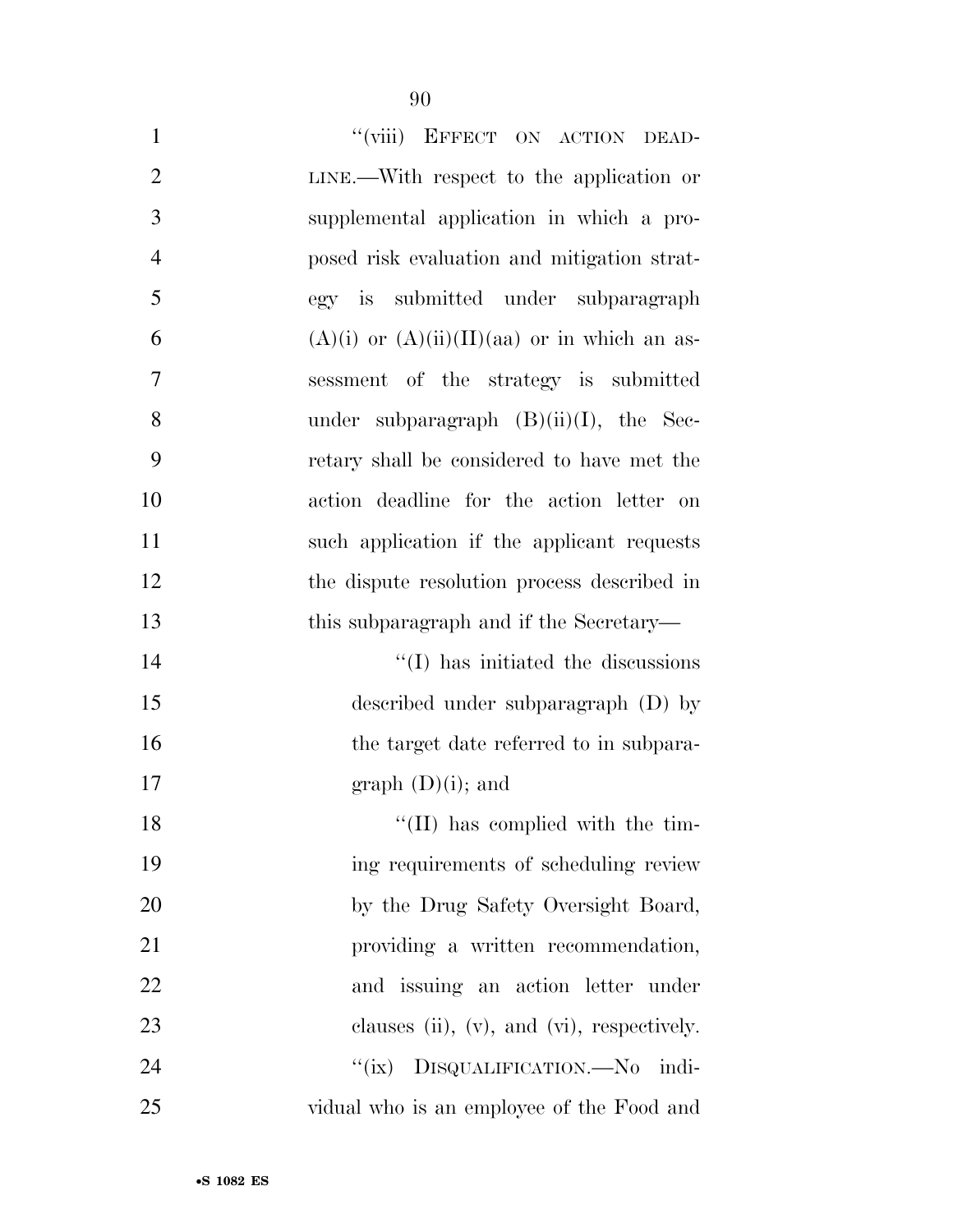| $\mathbf{1}$   | Drug Administration and who reviews a        |
|----------------|----------------------------------------------|
| $\overline{2}$ | drug or who participated in an administra-   |
| 3              | tive appeal under clause $(iii)(I)$ with re- |
| $\overline{4}$ | spect to such drug may serve on the Drug     |
| 5              | Safety Oversight Board at a meeting under    |
| 6              | clause (iv) to review a dispute about the    |
| 7              | risk evaluation and mitigation strategy for  |
| 8              | such drug.                                   |
| 9              | "(x) ADDITIONAL EXPERTISE.—The               |
| 10             | Drug Safety Oversight Board may add          |
| 11             | members with relevant expertise from the     |
| 12             | Food and Drug Administration, including      |
| 13             | the Office of Pediatrics, the Office of      |
| 14             | Women's Health, or the Office of Rare        |
| 15             | Diseases, or from other Federal public       |
| 16             | health or health care agencies, for a meet-  |
| 17             | ing under clause (iv) of the Drug Safety     |
| 18             | Oversight Board.                             |
| 19             | "(H) USE OF ADVISORY COMMITTEES.-            |

 The Secretary (acting through the offices de-21 scribed in subparagraph  $(A)(ii)(I))$  may convene a meeting of 1 or more advisory committees of the Food and Drug Administration to—

24 ''(i) review a concern about the safety of a drug or class of drugs, including be-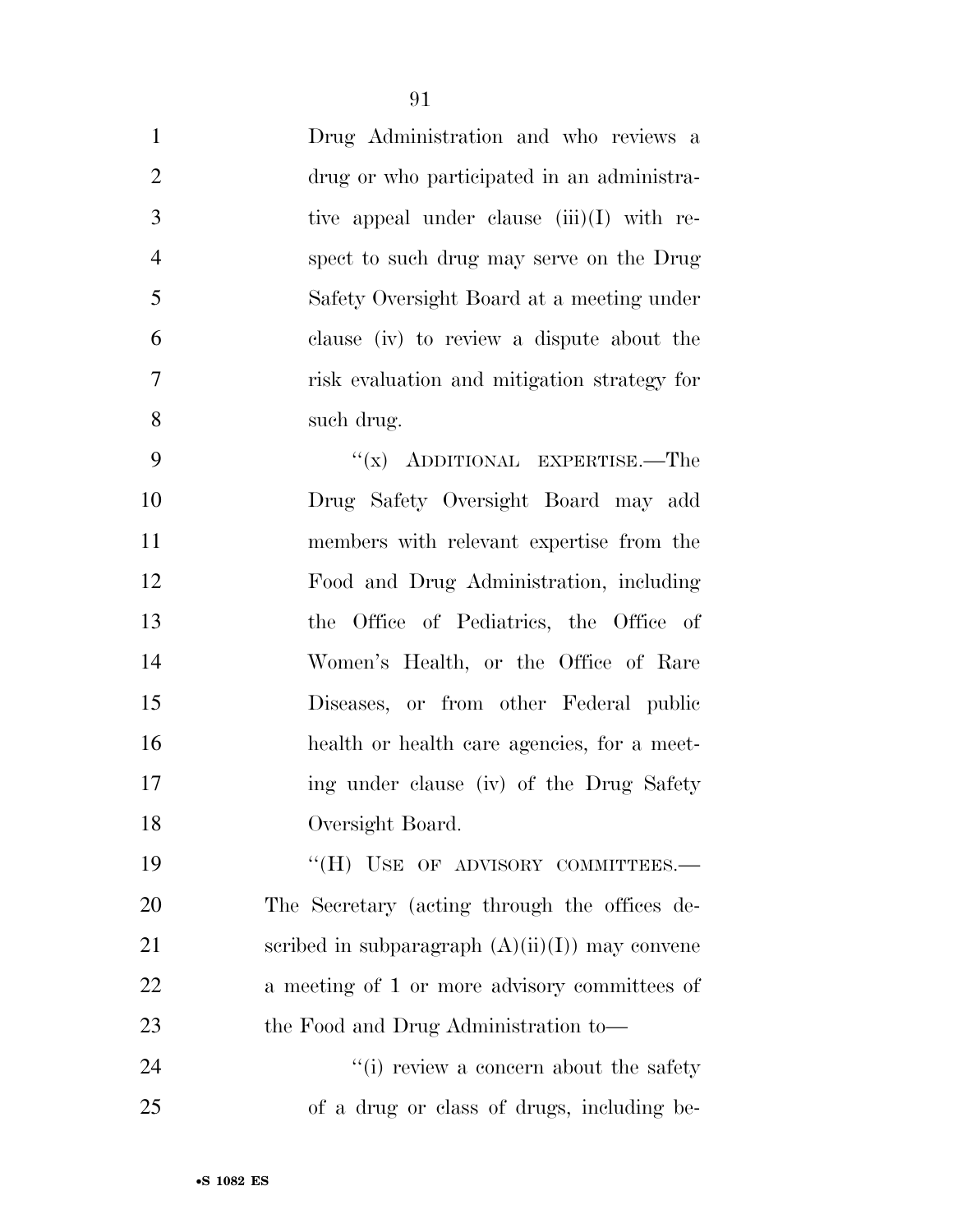| $\mathbf{1}$   | fore an assessment of the risk evaluation             |
|----------------|-------------------------------------------------------|
| $\overline{2}$ | and mitigation strategy or strategies of              |
| 3              | such drug or drugs is required to be sub-             |
| $\overline{4}$ | mitted under subclause $(II)$ , $(III)$ , $(IV)$ , or |
| 5              | $(V)$ of subparagraph $(B)(ii)$ ;                     |
| 6              | "(ii) review the risk evaluation and                  |
| 7              | mitigation strategy or strategies of a drug           |
| 8              | or group of drugs; or                                 |
| 9              | "(iii) with the consent of the appli-                 |
| 10             | cant, review a dispute under subparagraph             |
| 11             | (G).                                                  |
| 12             | ``(I)<br>PROCESS FOR ADDRESSING DRUG                  |
| 13             | CLASS EFFECTS.-                                       |
| 14             | "(i) IN GENERAL.—When a concern                       |
| 15             | about a serious risk of a drug may be re-             |
| 16             | lated to the pharmacological class of the             |
| 17             | drug, the Secretary (acting through the of-           |
| 18             | fices described in subparagraph $(A)(ii)(I))$         |
| 19             | may defer assessments of the approved                 |
| 20             | risk evaluation and mitigation strategies             |
| 21             | for such drugs until the Secretary has—               |
| $22\,$         | "(I) convened, after appropriate                      |
| 23             | public notice, 1 or more public meet-                 |
| 24             | ings to consider possible responses to                |
| 25             | such concern; or                                      |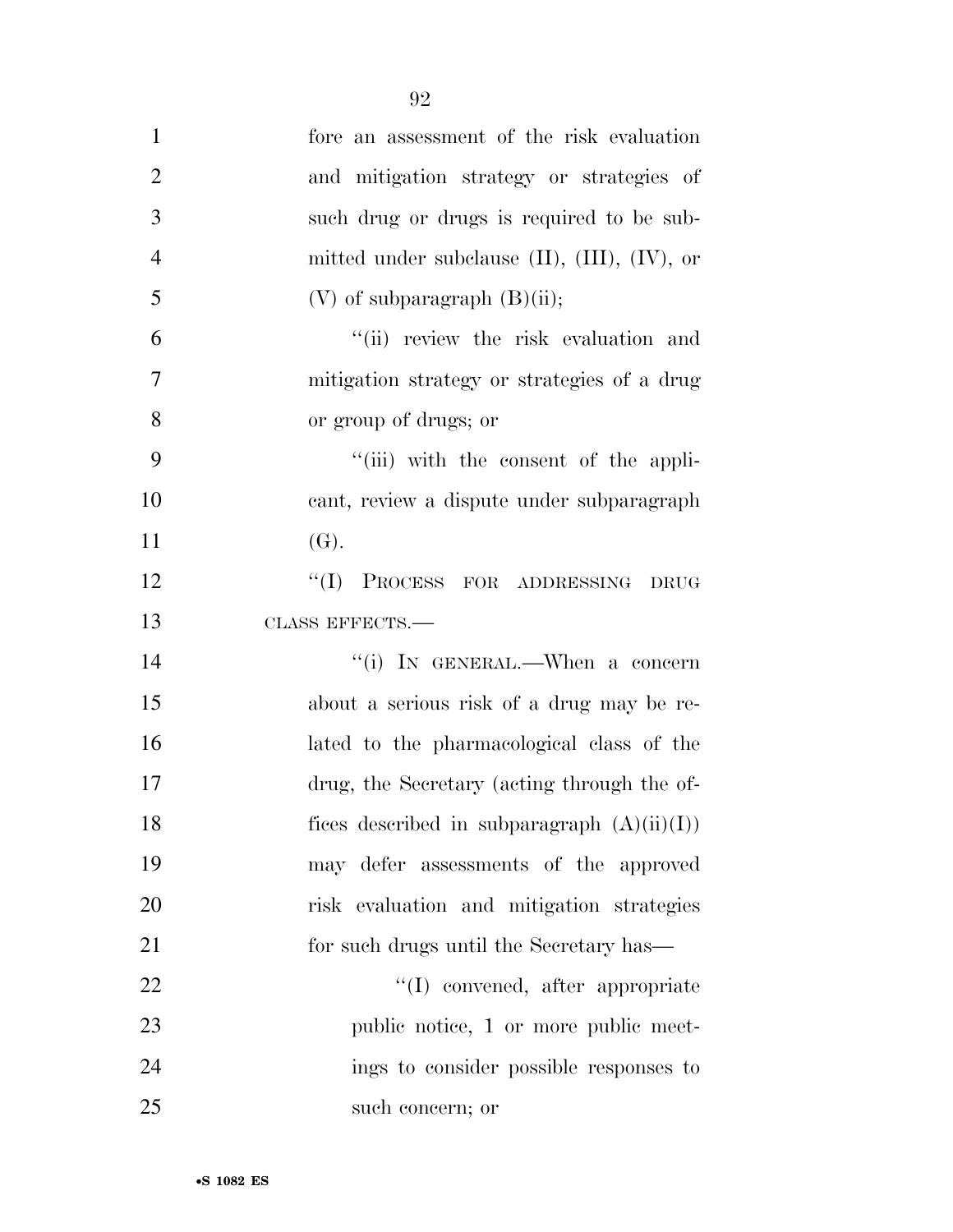| $\mathbf{1}$   | "(II) gathered additional infor-        |
|----------------|-----------------------------------------|
| $\overline{2}$ | mation or data about such concern.      |
| 3              | "(ii) PUBLIC MEETINGS.—Such public      |
| $\overline{4}$ | meetings may include—                   |
| 5              | $\lq\lq$ (I) 1 or more meetings of the  |
| 6              | applicants for such drugs;              |
| 7              | "(II) 1 or more meetings of 1 or        |
| 8              | more advisory committees of the Food    |
| 9              | and Drug Administration, as provided    |
| 10             | for under subparagraph $(H)$ ; or       |
| 11             | "(III) 1 or more workshops of           |
| 12             | scientific experts and other stake-     |
| 13             | holders.                                |
| 14             | "(iii) ACTION.—After considering the    |
| 15             | discussions<br>from any meetings under  |
| 16             | clause (ii), the Secretary may—         |
| 17             | announce in the Federal<br>``(I)        |
| 18             | Register a planned regulatory action,   |
| 19             | including a modification to each risk   |
| 20             | evaluation and mitigation strategy, for |
| 21             | drugs in the pharmacological class;     |
| 22             | "(II) seek public comment about         |
| 23             | such action; and                        |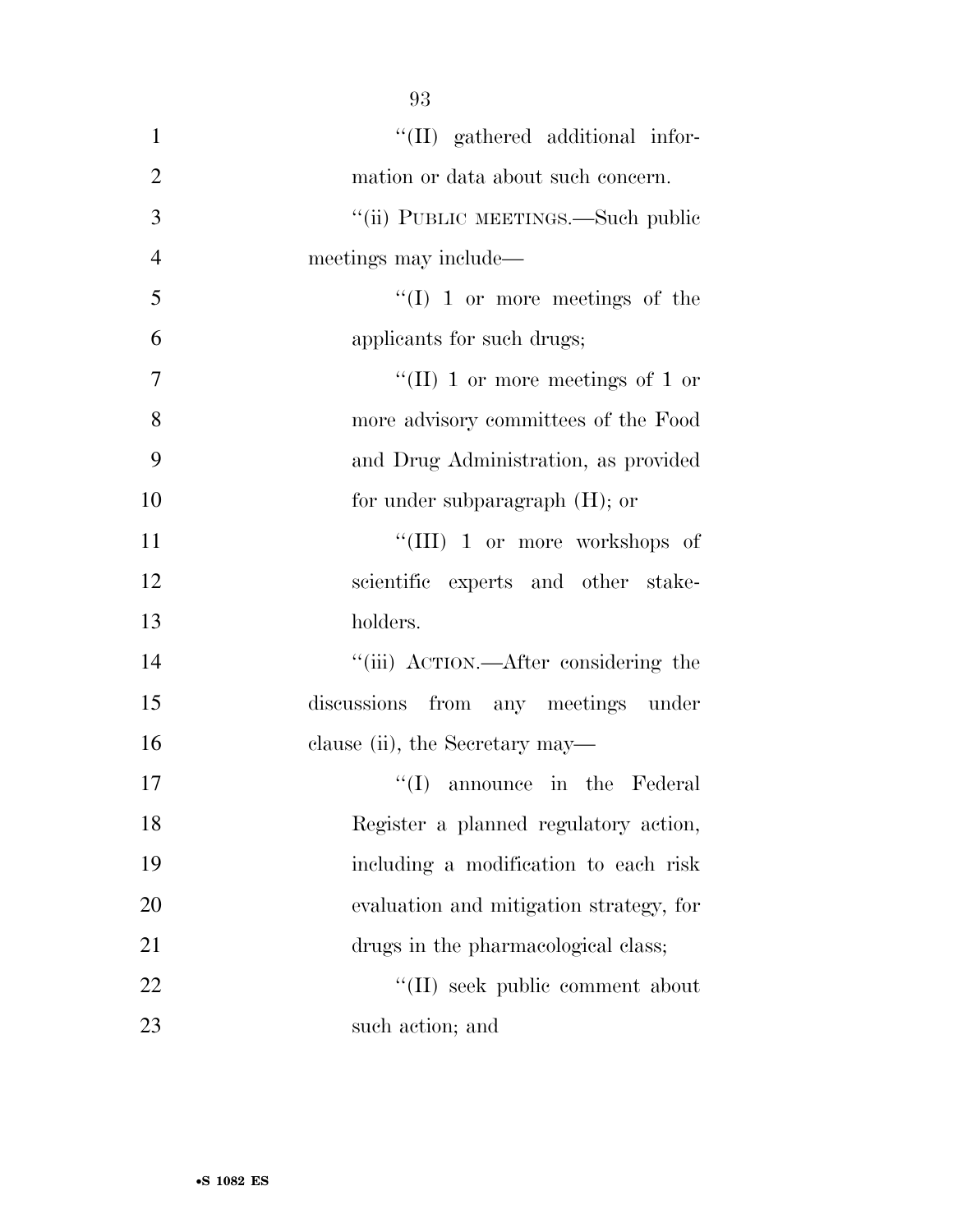|               | $\lq\lq$ (III) after seeking such com- |
|---------------|----------------------------------------|
|               | ment, issue an order addressing such   |
| $\mathcal{R}$ | regulatory action.                     |

 $``(J)$  INTERNATIONAL COORDINATION.— The Secretary (acting through the offices de-6 seribed in subparagraph  $(A)(ii)(I))$  may coordi- nate the timetable for submission of assess- ments under paragraph (3)(B), a study under paragraph (4)(B), or a clinical trial under para-10 graph  $(4)(C)$ , with efforts to identify and assess the serious risks of such drug by the marketing authorities of other countries whose drug ap- proval and risk management processes the Sec- retary deems comparable to the drug approval and risk management processes of the United States.

 $((K)$  EFFECT.—Use of the processes de- scribed in subparagraphs (I) and (J) shall not delay action on an application or a supplement to an application for a drug.

21 "(L) NO EFFECT ON LABELING CHANGES 22 THAT DO NOT REQUIRE PREAPPROVAL.—In the case of a labeling change to which section 314.70 of title 21, Code of Federal Regulations (or any successor regulation), applies for which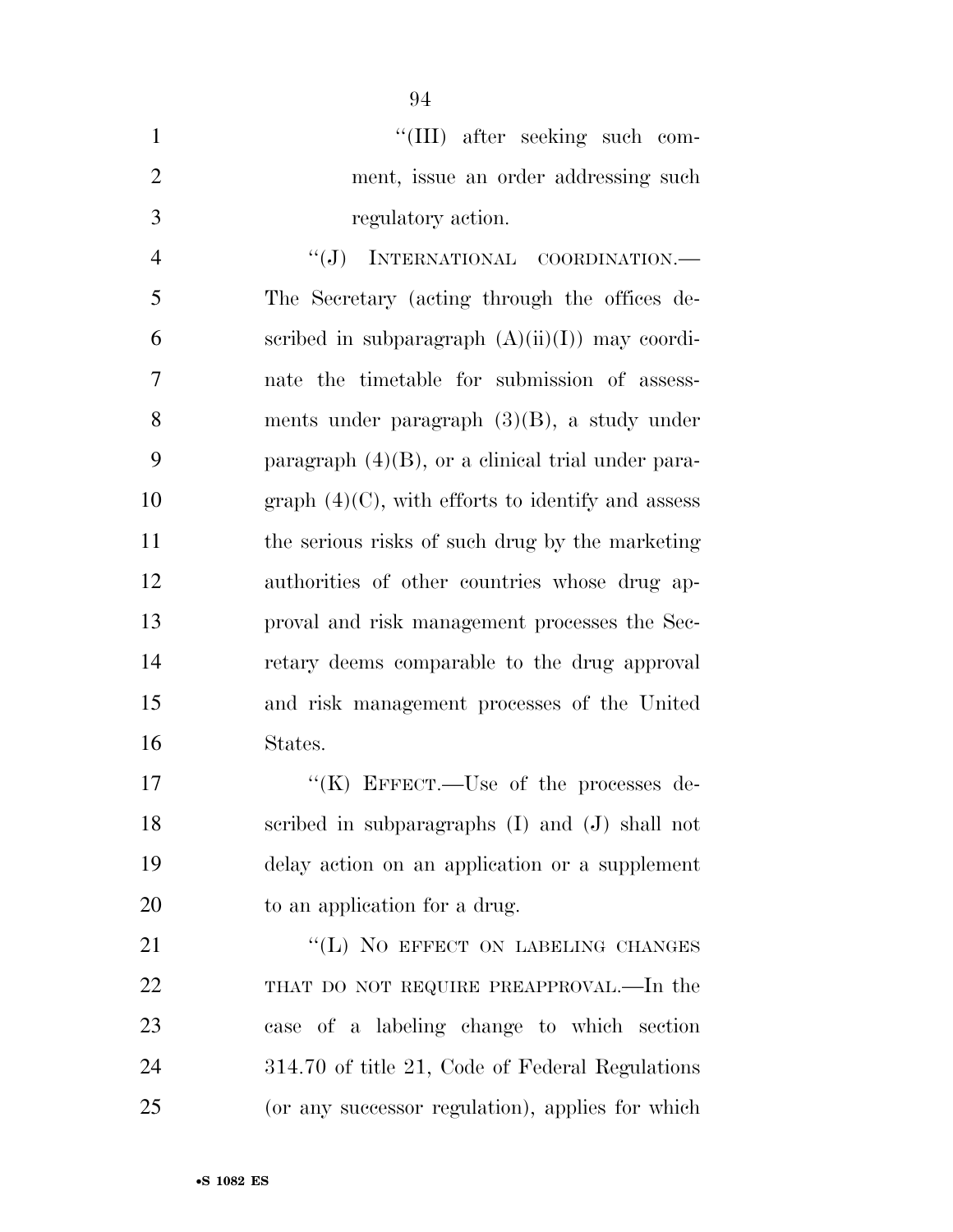| $\mathbf{1}$   | the submission of a supplemental application is |
|----------------|-------------------------------------------------|
| $\overline{2}$ | not required or for which distribution of the   |
| 3              | drug involved may commence upon the receipt     |
| $\overline{4}$ | by the Secretary of a supplemental application  |
| 5              | for the change, the submission of an assessment |
| 6              | of the approved risk evaluation and mitigation  |
| 7              | strategy for the drug under this subsection is  |
| 8              | not required.                                   |
| 9              | $``(8)$ DRUG SAFETY OVERSIGHT BOARD.—           |
| 10             | "(A) IN GENERAL.—There is established a         |
| 11             | Drug Safety Oversight Board.                    |
| 12             | "(B) COMPOSITION; MEETINGS.—The                 |
| 13             | Drug Safety Oversight Board shall—              |
| 14             | "(i) be composed of scientists and              |
| 15             | health care practitioners appointed by the      |
| 16             | Secretary, each of whom is an employee of       |
| 17             | the Federal Government;                         |
| 18             | "(ii) include representatives from of-          |
| 19             | fices throughout the Food and Drug Ad-          |
| 20             | ministration (including the offices respon-     |
| 21             | sible for postapproval safety of drugs);        |
| 22             | "(iii) include at least 1 representative        |
| 23             | from the National Institutes<br>each<br>of      |
| 24             | Health, the Department of Health and            |
| 25             | Human Services (other than the Food and         |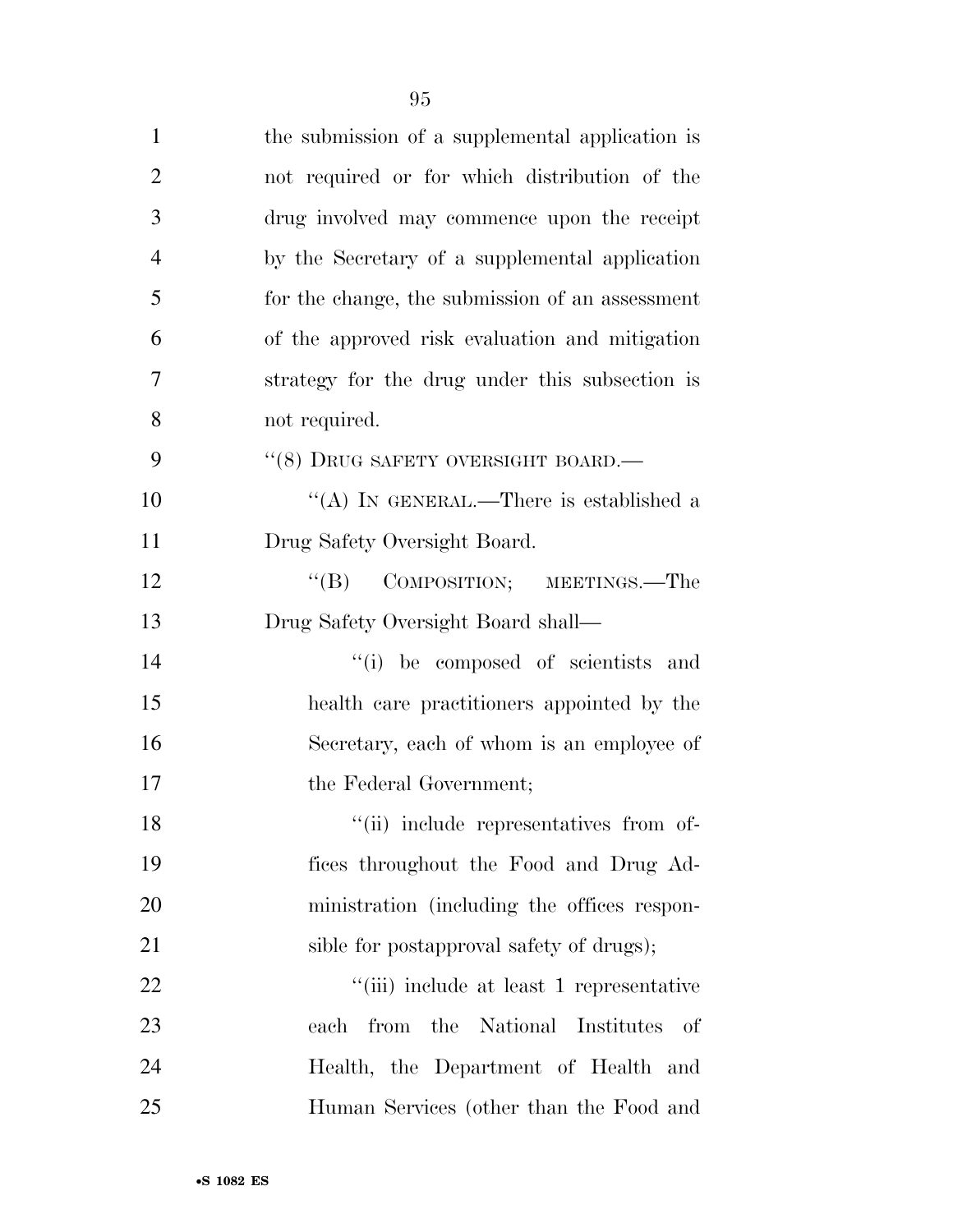| $\mathbf{1}$   | Drug Administration), and the Veterans                 |
|----------------|--------------------------------------------------------|
| $\overline{2}$ | Health Administration; and                             |
| 3              | "(iv) meet at least monthly to provide                 |
| $\overline{4}$ | oversight and advice to the Secretary on               |
| 5              | the management of important drug safety                |
| 6              | issues.                                                |
| $\overline{7}$ | "(9) CIVIL MONETARY PENALTY.-Notwith-                  |
| 8              | standing any other provision of this Act, an appli-    |
| 9              | cant (as such term is defined for purposes of this     |
| 10             | section) that knowingly fails to comply with a re-     |
| 11             | quirement of an approved risk evaluation and miti-     |
| 12             | gation strategy under this subsection shall be subject |
| 13             | to a civil money penalty of $$250,000$ for the first   |
| 14             | 30-day period that the applicant is in noncompli-      |
| 15             | ance, and such amount shall double for every 30-day    |
| 16             | period thereafter that the requirement is not com-     |
| 17             | plied with, not to exceed $$2,000,000."$ .             |
|                |                                                        |

**SEC. 203. ENFORCEMENT.** 

 (a) MISBRANDING.—Section 502 of the Federal Food, Drug, and Cosmetic Act (21 U.S.C. 352) is amend-ed by adding at the end the following:

22  $\gamma$  (x) If it is a drug subject to an approved risk evalua- tion and mitigation strategy under section 505(o) and the applicant for such drug fails to—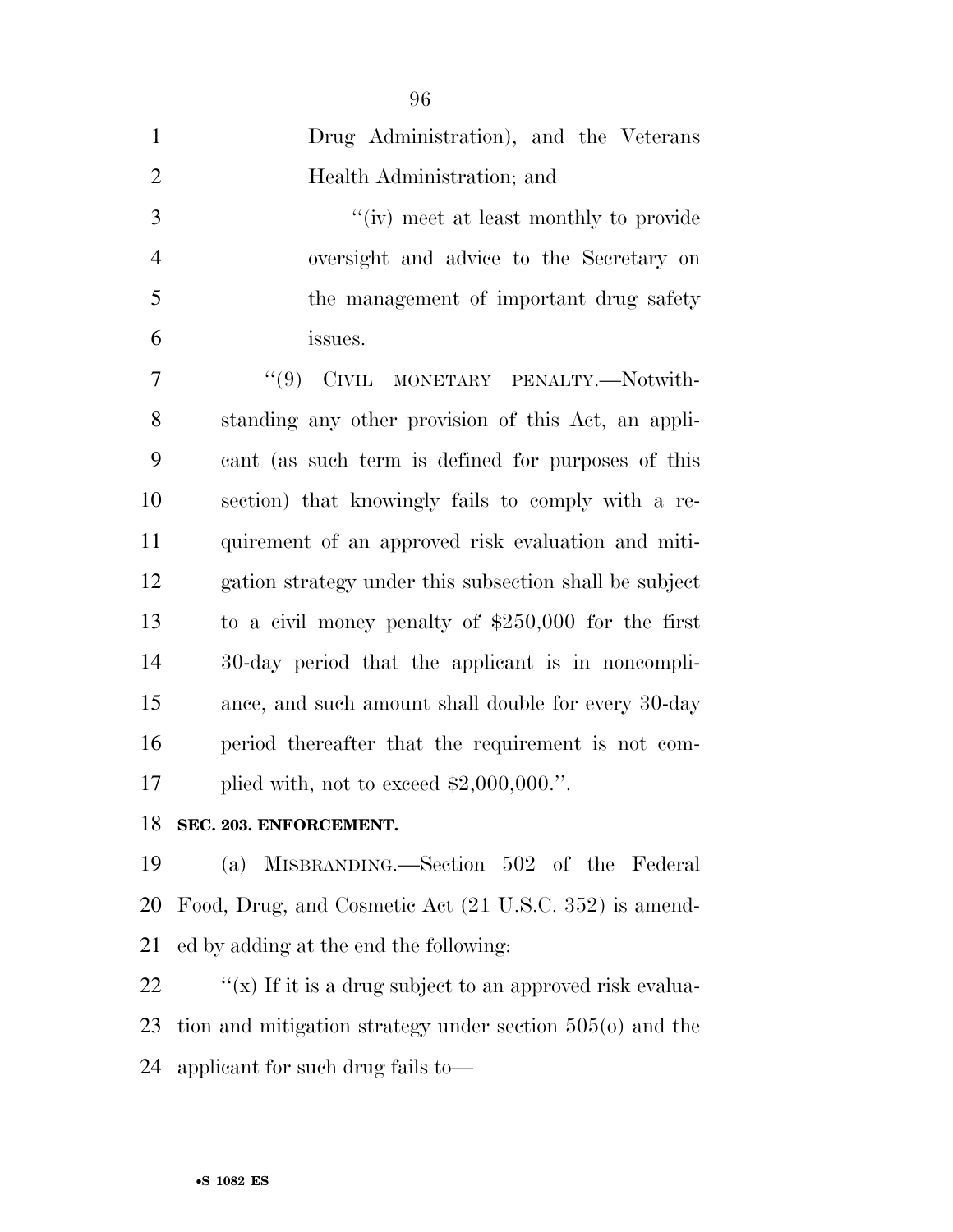| $\mathbf{1}$   | $\lq(1)$ make a labeling change required by such              |
|----------------|---------------------------------------------------------------|
| $\overline{c}$ | strategy after the Secretary has approved such strat-         |
| 3              | egy or completed review of, and acted on, an assess-          |
| $\overline{4}$ | ment of such strategy under paragraph (7) of such             |
| 5              | section; or                                                   |
| 6              | $\lq(2)$ comply with a requirement of such strat-             |
| 7              | egy with respect to advertising as provided for under         |
| 8              | subparagraph $(D)$ , $(E)$ , or $(F)$ of paragraph $(5)$ of   |
| 9              | such section.".                                               |
| 10             | (b) CIVIL PENALTIES.—Section 303(f) of the Federal            |
| 11             | Food, Drug, and Cosmetic Act $(21 \text{ U.S.C. } 333(f))$ is |
| 12             | amended—                                                      |
| 13             | $(1)$ by redesignating paragraphs $(3)$ , $(4)$ , and         |
| 14             | $(5)$ as paragraphs $(4)$ , $(5)$ , and $(6)$ , respectively; |
| 15             | $(2)$ by inserting after paragraph $(2)$ the fol-             |
| 16             | lowing:                                                       |
| 17             | $(3)$ An applicant (as such term is used in sec-              |
| 18             | tion $505(0)$ ) who knowingly fails to comply with a          |
| 19             | requirement of an approved risk evaluation and miti-          |
| 20             | gation strategy under such section $505(0)$ shall be          |
| 21             | subject to a civil money penalty of not less than             |
| 22             | $$15,000$ and not more than $$250,000$ per violation,         |
| 23             |                                                               |
|                | and not to exceed $$1,000,000$ for all such violations        |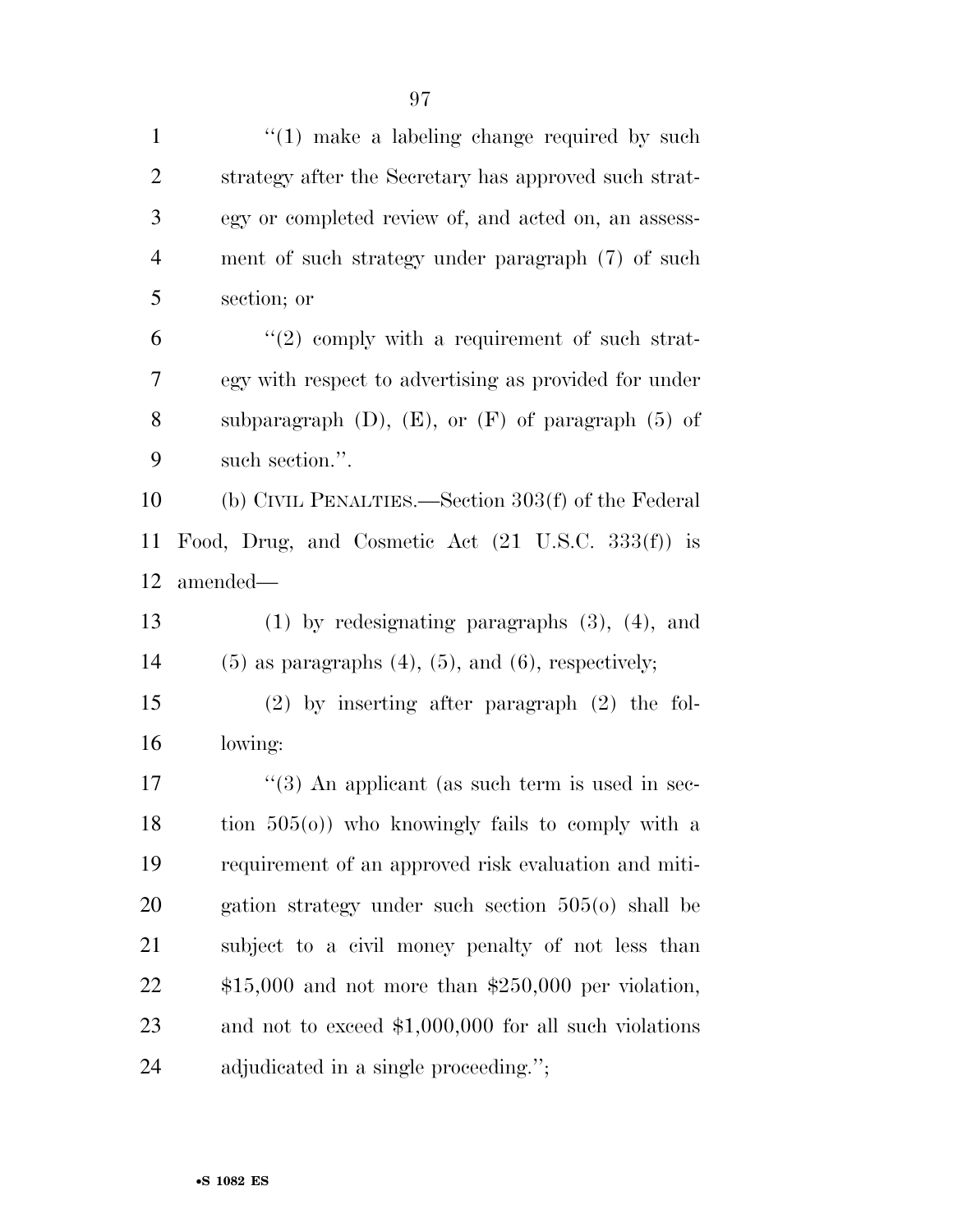| $\mathbf{1}$   | $(3)$ in paragraph $(2)(C)$ , by striking "paragraph"        |
|----------------|--------------------------------------------------------------|
| $\mathbf{2}$   | $(3)(A)$ " and inserting "paragraph $(4)(A)$ ";              |
| 3              | $(4)$ in paragraph $(4)$ , as so redesignated, by            |
| $\overline{4}$ | striking "paragraph $(1)$ or $(2)$ " each place it ap-       |
| 5              | pears and inserting "paragraph $(1)$ , $(2)$ , or $(3)$ ";   |
| 6              | and                                                          |
| 7              | $(5)$ in paragraph $(6)$ , as so redesignated, by            |
| $8\,$          | striking "paragraph (4)" each place it appears and           |
| 9              | inserting "paragraph $(5)$ ".                                |
| 10             | SEC. 204. REGULATION OF DRUGS THAT ARE BIOLOGICAL            |
| 11             | PRODUCTS.                                                    |
| 12             | Section 351 of the Public Health Service Act (42)            |
|                |                                                              |
| 13             | U.S.C. $262$ ) is amended—                                   |
|                | $(1)$ in subsection $(a)(2)$ , by adding at the end          |
| 14<br>15       | the following:                                               |
| 16             | "(D) RISK EVALUATION AND MITIGATION STRAT-                   |
| 17             | $EGY$ .—A person that submits an application for a license   |
|                | 18 for a drug under this paragraph may submit to the Sec-    |
| 19             | retary as part of the application a proposed risk evaluation |
| 20             | and mitigation strategy as described under section $505(0)$  |
|                | of the Federal Food, Drug, and Cosmetic Act."; and           |
| 21<br>22       | $(2)$ in subsection (j), by inserting ", including           |
| 23             | the requirements under section $505(0)$ of such Act,"        |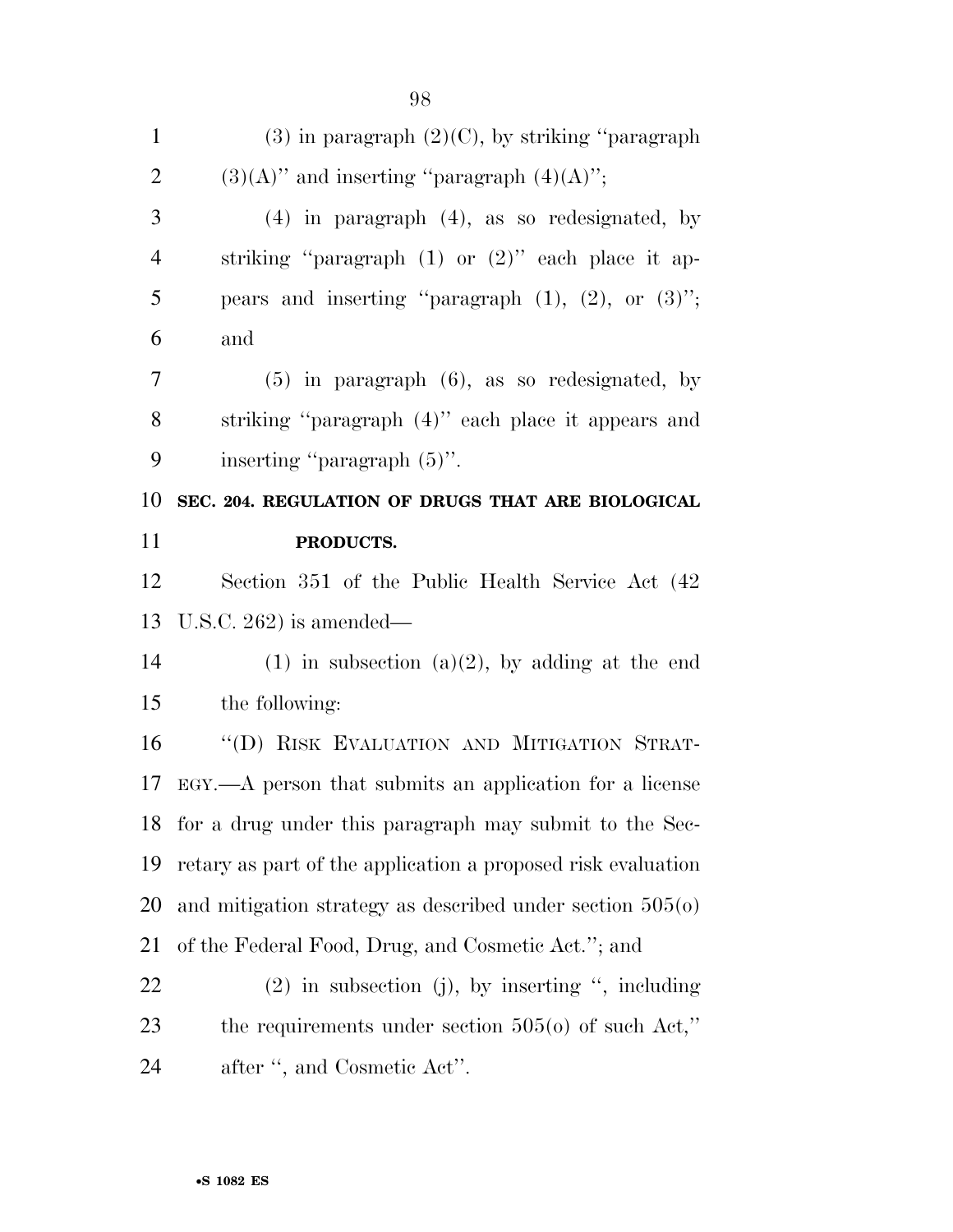## **SEC. 205. NO EFFECT ON WITHDRAWAL OR SUSPENSION OF APPROVAL.**

 Section 505(e) of the Federal Food, Drug, and Cos- metic Act (21 U.S.C. 355(e)) is amended by adding at the end the following: ''The Secretary may withdraw the approval of an application submitted under this section, or suspend the approval of such an application, as pro- vided under this subsection, without first ordering the ap- plicant to submit an assessment of the approved risk eval- uation and mitigation strategy for the drug under sub-11 section  $(o)(7)(B)(ii)(V)$ .".

## **SEC. 206. DRUGS SUBJECT TO AN ABBREVIATED NEW DRUG APPLICATION.**

 Section 505(j)(2) of the Federal Food, Drug, and 15 Cosmetic Act  $(21 \text{ U.S.C. } 355(i)(2))$  is amended by adding at the end the following:

 ''(E) RISK EVALUATION AND MITIGATION STRATEGY REQUIREMENT.—

19 "(i) In GENERAL.—A drug that is the subject of an abbreviated new drug application under this subsection shall be subject to only the following ele- ments of the approved risk evaluation and mitigation strategy if required under subsection (o) for the ap-plicable listed drug:

25 "(I) Labeling, as required under subsection 26 (o)(3)(A) for the applicable listed drug.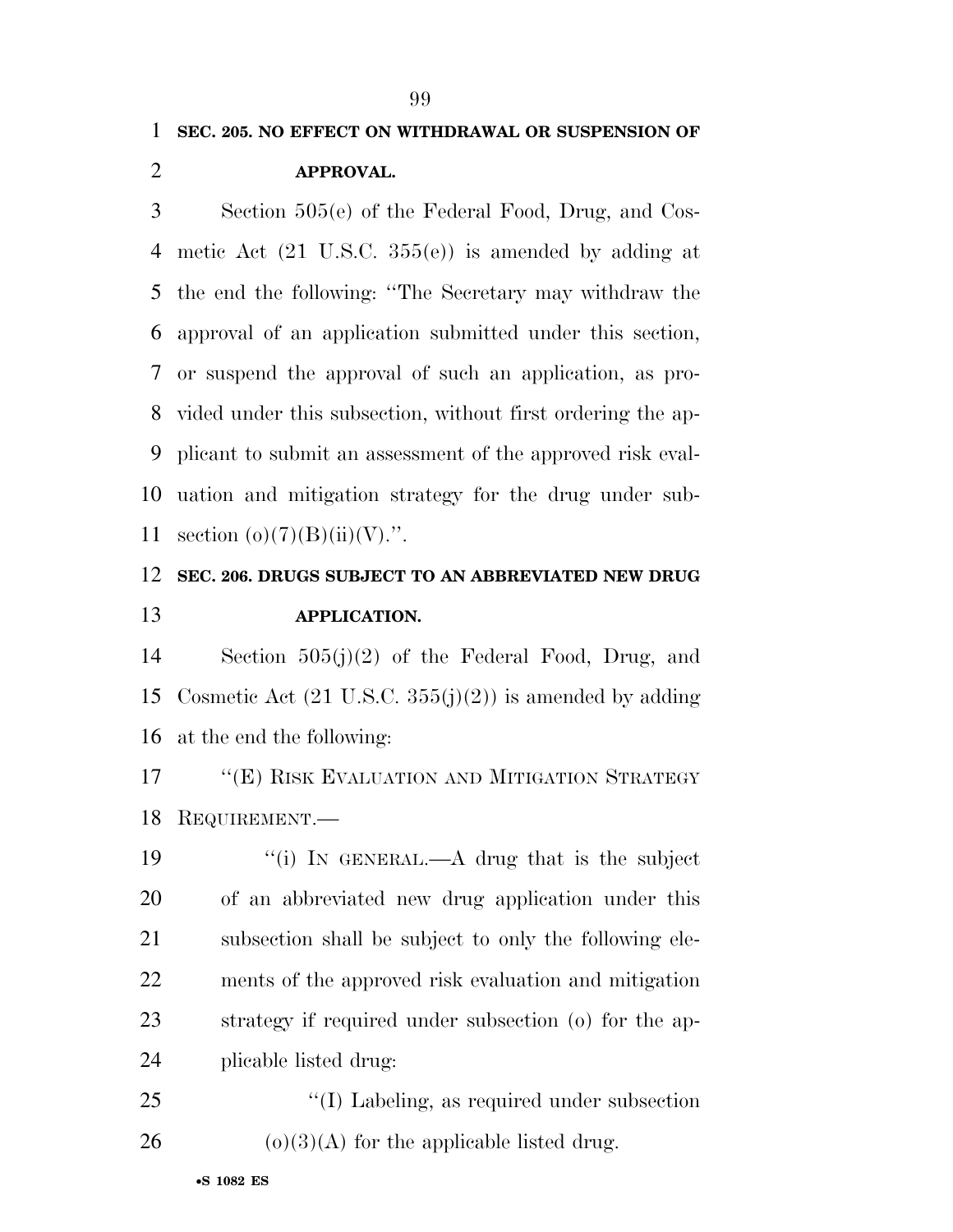| $\mathbf{1}$   | "(II) A Medication Guide or patient pack-         |
|----------------|---------------------------------------------------|
| $\overline{2}$ | insert, if required under subsection<br>age       |
| 3              | $(o)(5)(B)$ for the applicable listed drug.       |
| $\overline{4}$ | "(III) Prereview of advertising, if required      |
| 5              |                                                   |
|                | under subsection $(o)(5)(D)$ for the applicable   |
| 6              | listed drug.                                      |
| 7              | "(IV) Specific disclosures in advertising, if     |
| 8              | required under subsection $(o)(5)(E)$ for the ap- |
| 9              | plicable listed drug.                             |
| 10             | "(V) Elements to assure safe use, if re-          |
| 11             | quired under subsection $(o)(6)$ for the applica- |
| 12             | ble listed drug, except that such drug may use    |
| 13             | a different, comparable aspect of such elements   |
| 14             | as are necessary to assure safe use of such drug  |
| 15             | $if$ —                                            |
| 16             | "(aa) the corresponding aspect of the             |
| 17             | elements to assure safe use for the applica-      |
| 18             | ble listed drug is claimed by a patent that       |
| 19             | has not expired or is a method or process         |
| 20             | that as a trade secret is entitled to protec-     |
| 21             | tion; and                                         |
| 22             | "(bb) the applicant certifies that it             |
| 23             | has sought a license for use of such aspect       |
| 24             | of the elements to assure safe use for the        |
| 25             | applicable listed drug.                           |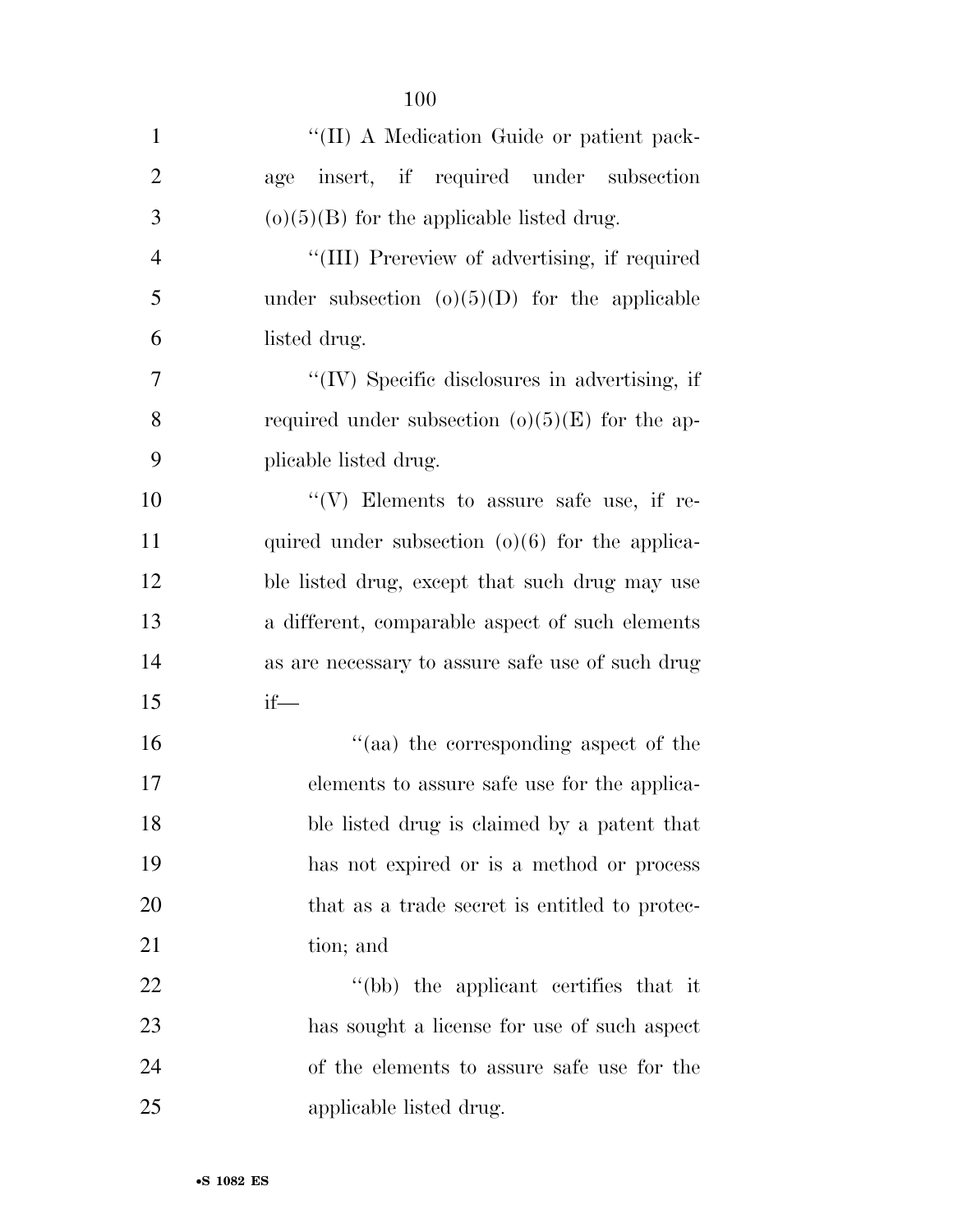| $\mathbf{1}$   | "(ii) ACTION BY SECRETARY.—For an applica-          |
|----------------|-----------------------------------------------------|
| $\overline{2}$ | ble listed drug for which a drug is approved under  |
| 3              | this subsection, the Secretary—                     |
| $\overline{4}$ | "(I) shall undertake any communication              |
| 5              | plan to health care providers required under        |
| 6              | section $(o)(5)(C)$ for the applicable listed drug; |
| 7              | "(II) shall conduct, or contract for, any           |
| 8              | postapproval study required under subsection        |
| 9              | $(o)(4)(B)$ for the applicable listed drug;         |
| 10             | "(III) shall inform the applicant for a drug        |
| 11             | approved under this subsection if the approved      |
| 12             | risk evaluation and mitigation strategy for the     |
| 13             | applicable listed drug is modified; and             |
| 14             | $\lq\lq$ (IV) in order to minimize the burden on    |
| 15             | the health care delivery system of different ele-   |
| 16             | ments to assure safe use for the drug approved      |
| 17             | under this subsection and the applicable listed     |
| 18             | drug, may seek to negotiate a voluntary agree-      |
| 19             | ment with the owner of the patent, method, or       |
| 20             | process for a license under which the applicant     |
| 21             | for such drug may use an aspect of the ele-         |
| 22             | ments to assure safe use, if required under sub-    |
| 23             | section $(o)(6)$ for the applicable listed drug,    |
| 24             | that is claimed by a patent that has not expired    |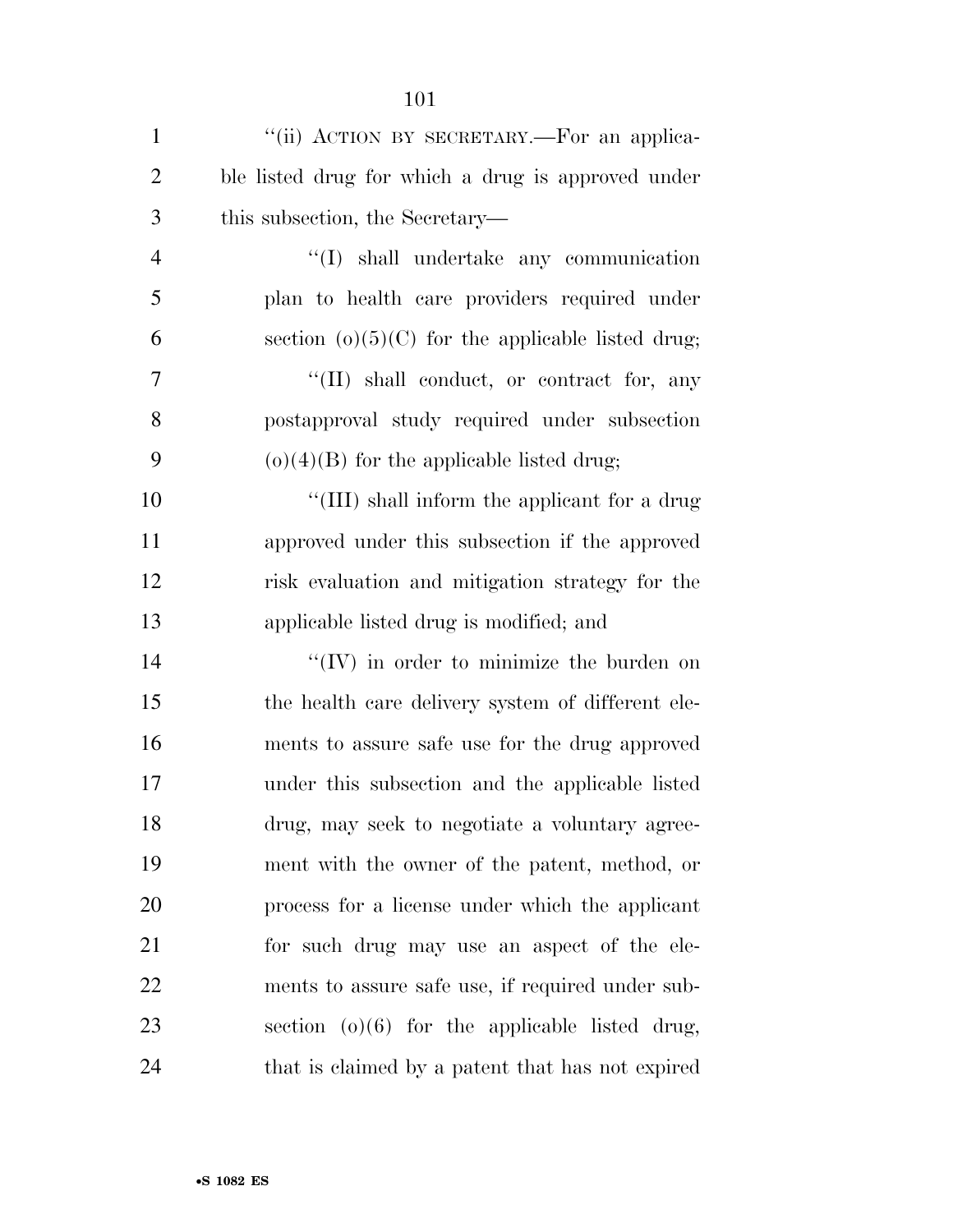| $\mathbf{1}$   | or is a method or process that as a trade secret                           |
|----------------|----------------------------------------------------------------------------|
| $\overline{2}$ | is entitled to protection.".                                               |
| 3              | SEC. 207. RESOURCES.                                                       |
| $\overline{4}$ | (a) USER FEES.—Subparagraph (F) of section                                 |
| 5              | $735(d)(6)$ of the Federal Food, Drug, and Cosmetic Act                    |
| 6              | $(21 \text{ U.S.C. } 379g(d)(6))$ , as amended by section 103, is          |
| 7              | amended-                                                                   |
| 8              | $(1)$ in clause (ii), by striking "systems); and"                          |
| 9              | and inserting "systems);"                                                  |
| 10             | (2) in clause (iii), by striking "bases)." and in-                         |
| 11             | serting "bases); and"; and                                                 |
| 12             | $(3)$ by adding at the end the following:                                  |
| 13             | "(iv) reviewing, implementing, and en-                                     |
| 14             | suring compliance with risk evaluation and                                 |
| 15             | mitigation strategies.".                                                   |
| 16             | (b) ADDITIONAL FEE REVENUES FOR DRUG SAFE-                                 |
| 17             | TY.—Section 736 of the Federal Food, Drug, and Cos-                        |
| 18             | metic Act $(21 \text{ U.S.C. } 379 \text{h})$ , as amended by section 103, |
| 19             | is amended by—                                                             |
| 20             | (1) striking the subsection designation and all                            |
| 21             | that follows through ".—Except" and inserting the                          |
| 22             | following:                                                                 |
| 23             | "(b) FEE REVENUE AMOUNTS.—                                                 |
| 24             | "(1) IN GENERAL.—Except"; and                                              |
| 25             | $(2)$ adding at the end the following:                                     |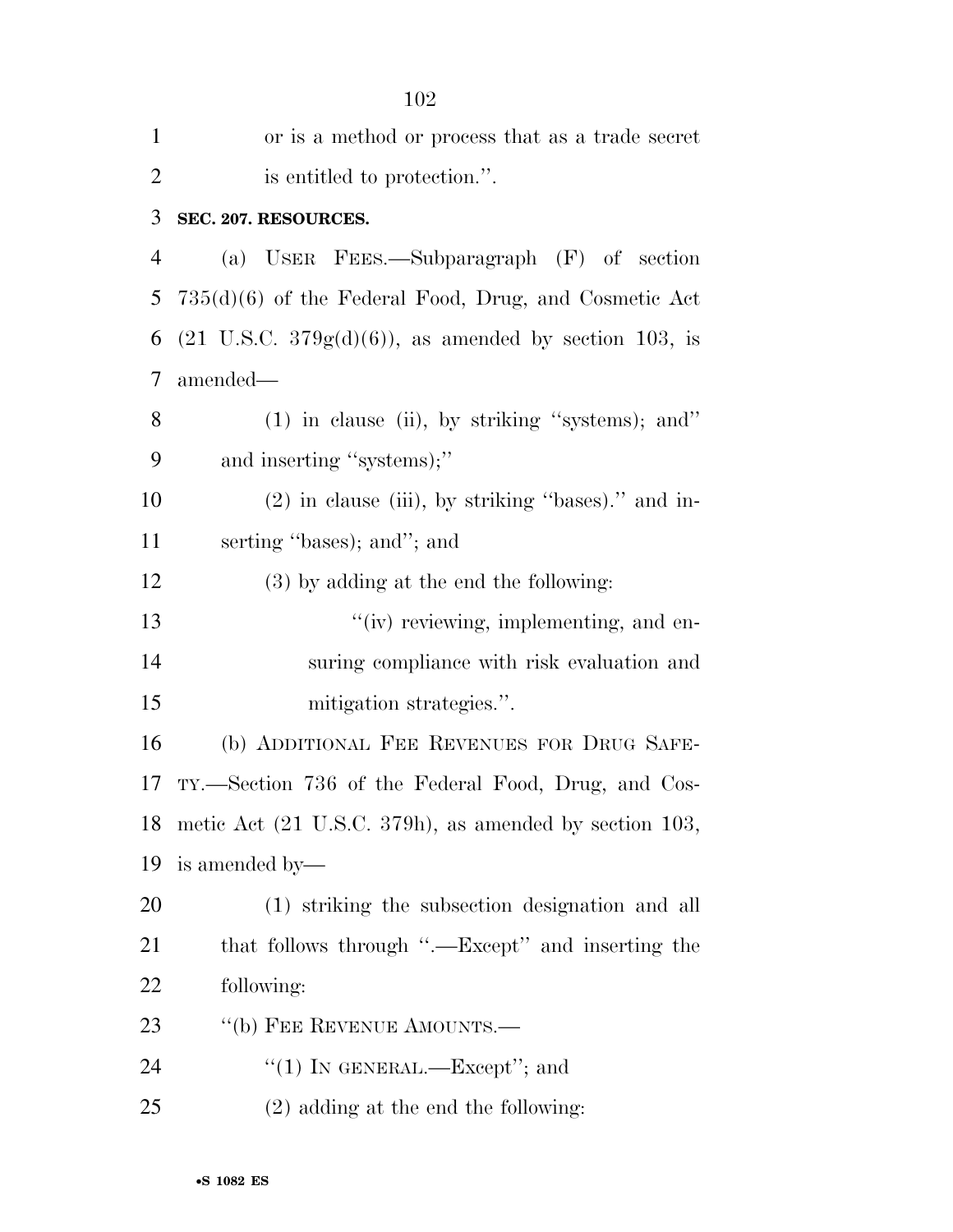| $\mathbf{1}$   | "(2) ADDITIONAL FEE REVENUES FOR DRUG              |
|----------------|----------------------------------------------------|
| $\overline{2}$ | SAFETY.-                                           |
| 3              | "(A) IN GENERAL.—Subject to subpara-               |
| $\overline{4}$ | $graph (C)$ , in each of fiscal years 2008 through |
| 5              | $2012$ , paragraph $(1)$ shall be applied by sub-  |
| 6              | stituting the amount determined under sub-         |
| 7              | paragraph (B) for $\text{\$392,783,000}'.$         |
| 8              | "(B) AMOUNT DETERMINED.—For any fis-               |
| 9              | cal year 2008 through 2012, the amount deter-      |
| 10             | mined under this subparagraph is the sum of—       |
| 11             | $\degree$ (i) \$392,783,000; plus                  |
| 12             | "(ii) the amount equal to-                         |
| 13             | "(I)(aa) for fiscal year 2008,                     |
| 14             | \$25,000,000;                                      |
| 15             | "(bb) for fiscal year $2009$ ,                     |
| 16             | \$35,000,000;                                      |
| 17             | "(cc) for fiscal year $2010$ ,                     |
| 18             | \$45,000,000;                                      |
| 19             | "(dd) for fiscal year $2011$ ,                     |
| 20             | $$55,000,000;$ and                                 |
| 21             | "(ee) for fiscal year $2012$ ,                     |
| 22             | $$65,000,000;$ minus                               |
| 23             | "(II) the amount equal to one-fifth of             |
| 24             | the excess amount in item (bb), provided           |
| 25             | that-                                              |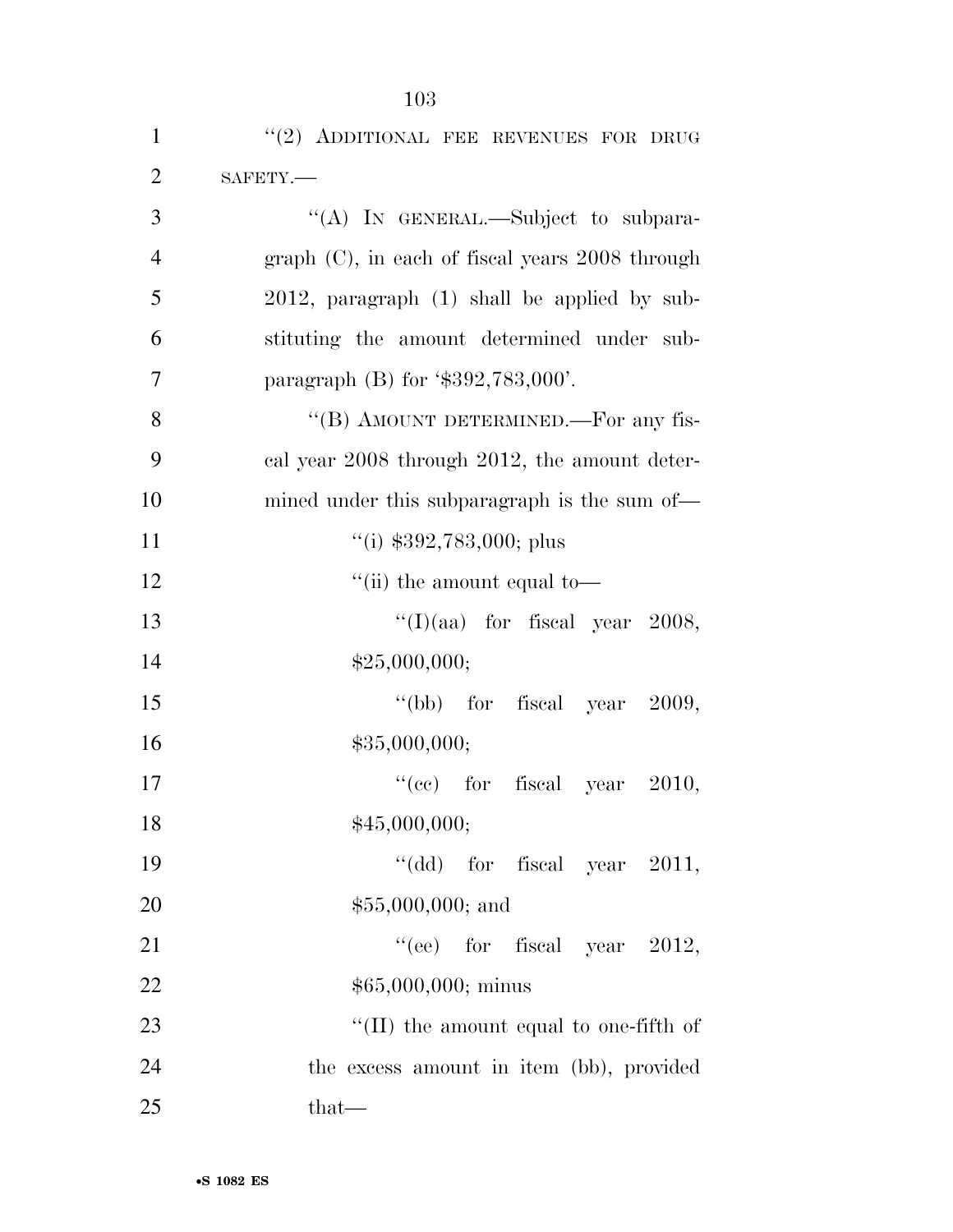| $\mathbf{1}$   | "(aa) the amount of the total ap-       |
|----------------|-----------------------------------------|
| $\overline{2}$ | propriation for the Food and Drug       |
| 3              | Administration for such fiscal year     |
| $\overline{4}$ | (excluding the amount of fees appro-    |
| 5              | priated for such fiscal year) exceeds   |
| 6              | the amount of the total appropriation   |
| 7              | for the Food and Drug Administra-       |
| 8              | tion for fiscal year 2007 (excluding    |
| 9              | the amount of fees appropriated for     |
| 10             | such fiscal year), adjusted as provided |
| 11             | under subsection $(e)(1)$ ; and         |
| 12             | "(bb) the amount of the total ap-       |
| 13             | propriations for the process of human   |
| 14             | drug review at the Food and Drug        |
| 15             | Administration for such fiscal year     |
| 16             | (excluding the amount of fees appro-    |
| 17             | priated for such fiscal year) exceeds   |
| 18             | the amount of appropriations for the    |
| 19             | process of human drug review at the     |
| 20             | Food and Drug Administration for        |
| 21             | fiscal year 2007 (excluding<br>the      |
| 22             | amount of fees appropriated for such    |
| 23             | fiscal year), adjusted as provided      |
| 24             | under subsection $(e)(1)$ .             |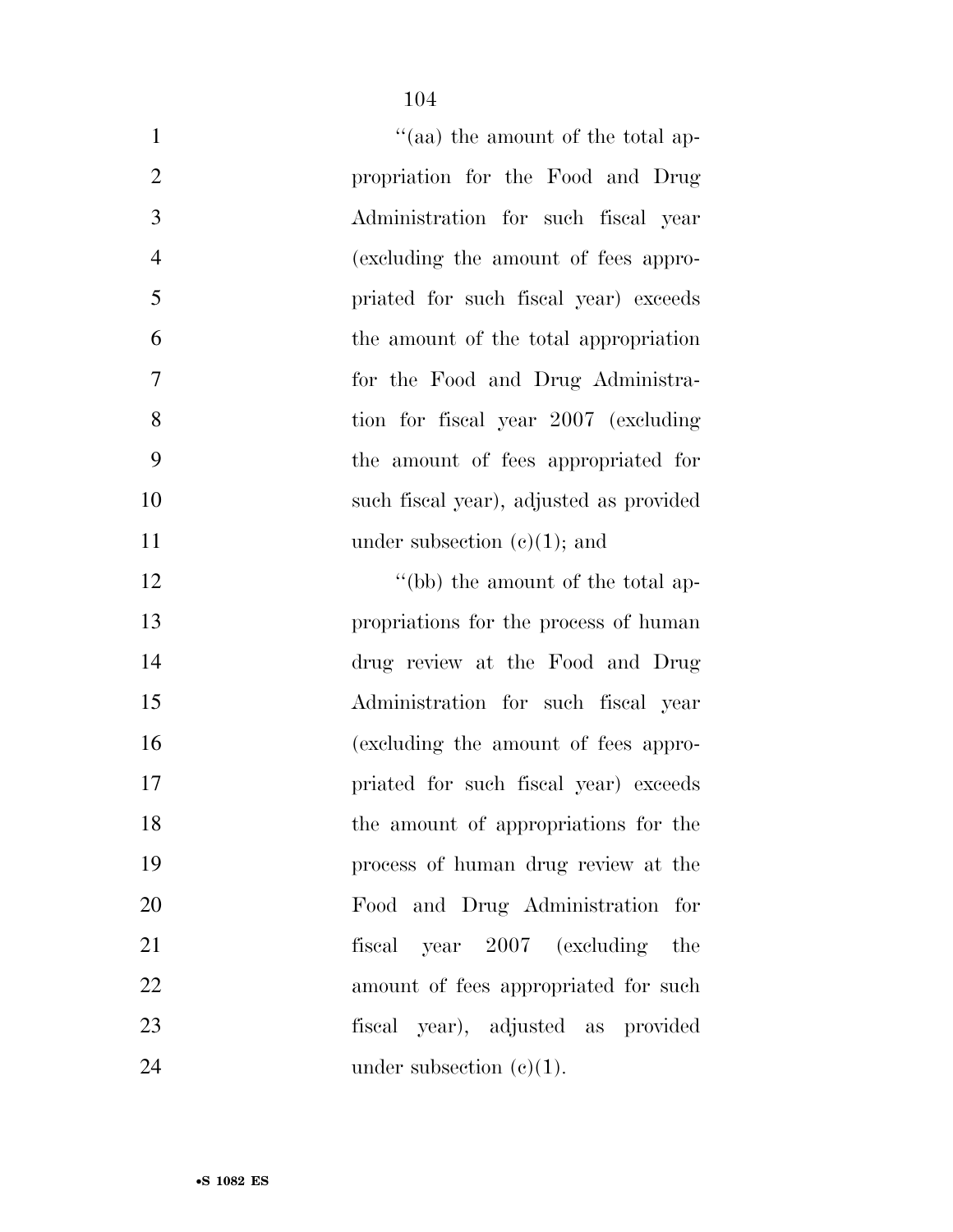| $\mathbf{1}$   | In making the adjustment under subclause                     |
|----------------|--------------------------------------------------------------|
| 2              | (II) for any fiscal year $2008$ through $2012$ ,             |
| 3              | subsection $(e)(1)$ shall be applied by sub-                 |
| $\overline{4}$ | stituting $2007'$ for $2008.'$                               |
| 5              | "(C) LIMITATION.—This paragraph shall                        |
| 6              | not apply for any fiscal year if the amount de-              |
|                | $\alpha$ scaribod under subparacreaph $(R)(ii)$ is loss than |

8  $0.$ ".

scribed under subparagraph (B)(ii) is less than

 (c) STRATEGIC PLAN FOR INFORMATION TECH- NOLOGY.—Not later than 1 year after the date of enact- ment of this title, the Secretary of Health and Human Services (referred to in this title as the ''Secretary'') shall submit to the Committee on Health, Education, Labor, and Pensions and the Committee on Appropriations of the Senate and the Committee on Energy and Commerce and the Committee on Appropriations of the House of Rep- resentatives, a strategic plan on information technology that includes—

 (1) an assessment of the information technology infrastructure, including systems for data collection, access to data in external health care databases, data mining capabilities, personnel, and personnel training programs, needed by the Food and Drug Administration to—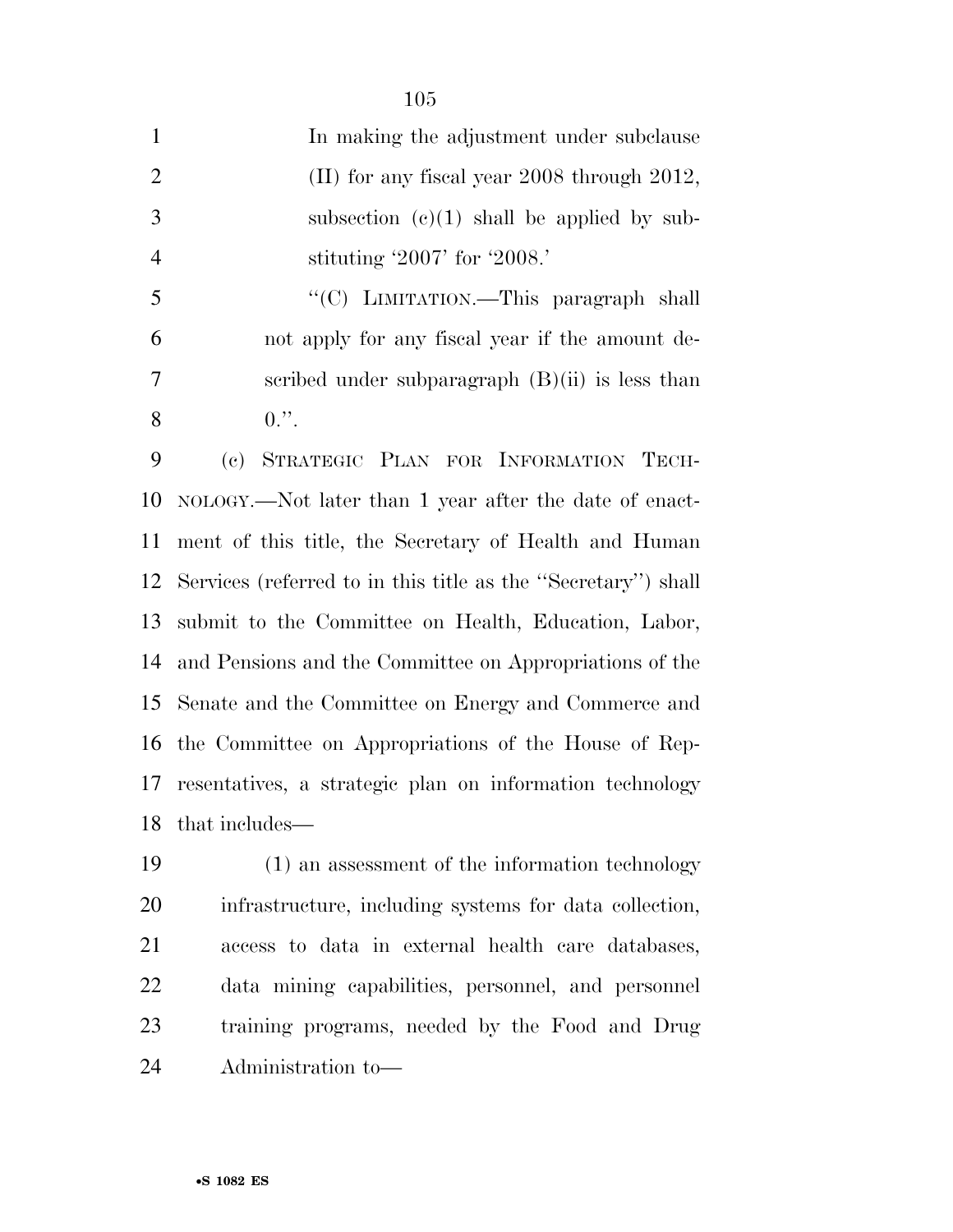| $\mathbf{1}$   | (A) comply with the requirements of this           |
|----------------|----------------------------------------------------|
| $\overline{2}$ | subtitle (and the amendments made by this          |
| 3              | subtitle);                                         |
| $\overline{4}$ | (B) achieve interoperability within and            |
| 5              | among the centers of the Food and Drug Ad-         |
| 6              | ministration and between the Food and Drug         |
| 7              | Administration and product application spon-       |
| 8              | sors;                                              |
| 9              | (C) utilize electronic health records;             |
| 10             | (D) implement routine active surveillance          |
| 11             | under section $505(k)(3)$ (including complemen-    |
| 12             | tary approaches under subsection (c) of such       |
| 13             | section) of the Federal Food, Drug, and Cos-       |
| 14             | metic Act, as added by section 201 of this Act;    |
| 15             | and                                                |
| 16             | (E) communicate drug safety information            |
| 17             | to physicians and other health care providers;     |
| 18             | $(2)$ an assessment of the extent to which the     |
| 19             | current information technology assets of the Food  |
| 20             | and Drug Administration are sufficient to meet the |
| 21             | needs assessments under paragraph $(1)$ ;          |
| 22             | $(3)$ a plan for enhancing the information tech-   |
| 23             | nology assets of the Food and Drug Administration  |
| 24             | toward meeting the needs assessments under para-   |
| 25             | $graph(1);$ and                                    |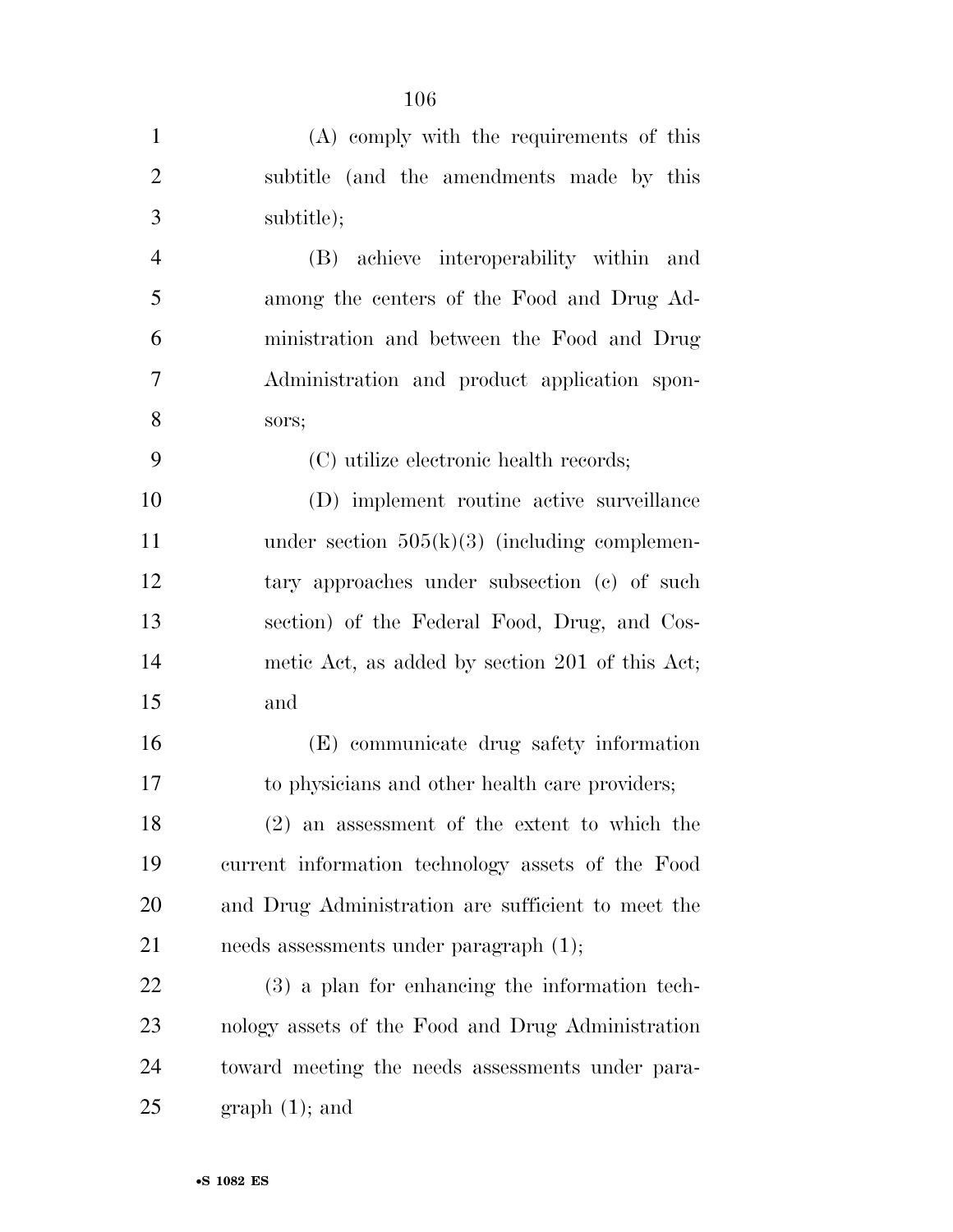| $\mathbf{1}$   | (4) an assessment of additional resources need-                 |
|----------------|-----------------------------------------------------------------|
| $\overline{2}$ | ed to so enhance the information technology assets              |
| 3              | of the Food and Drug Administration.                            |
| 4              | SEC. 208. SAFETY LABELING CHANGES.                              |
| 5              | (a) IN GENERAL.—Subchapter A of chapter V of the                |
| 6              | Federal Food, Drug, and Cosmetic Act (21 U.S.C. 351)            |
| 7              | et seq.) is amended by inserting after section 506C the         |
| 8              | following:                                                      |
| 9              | "SEC. 506D. SAFETY LABELING CHANGES.                            |
| 10             | "(a) NEW SAFETY INFORMATION.-                                   |
| 11             | "(1) NOTIFICATION.—The holder of an ap-                         |
| 12             | proved application under section 505 of this Act or             |
| 13             | a license under section 351 of the Public Health                |
| 14             | Service Act (referred to in this section as a 'holder')         |
| 15             | shall promptly notify the Secretary if the holder be-           |
| 16             | comes aware of new safety information that the                  |
| 17             | holder believes should be included in the labeling of           |
| 18             | the drug. The Secretary shall promptly notify the               |
| 19             | holder if the Secretary becomes aware of new safety             |
| 20             | information that the Secretary believes should be in-           |
| 21             | eluded in the labeling of the drug.                             |
| 22             | (2)<br><b>DISCUSSION</b><br><b>REGARDING</b><br><b>LABELING</b> |
| 23             | CHANGES.—Following notification pursuant to para-               |
| 24             | graph (1), the Secretary and holder shall initiate              |
| 25             | discussions of the new safety information in order to           |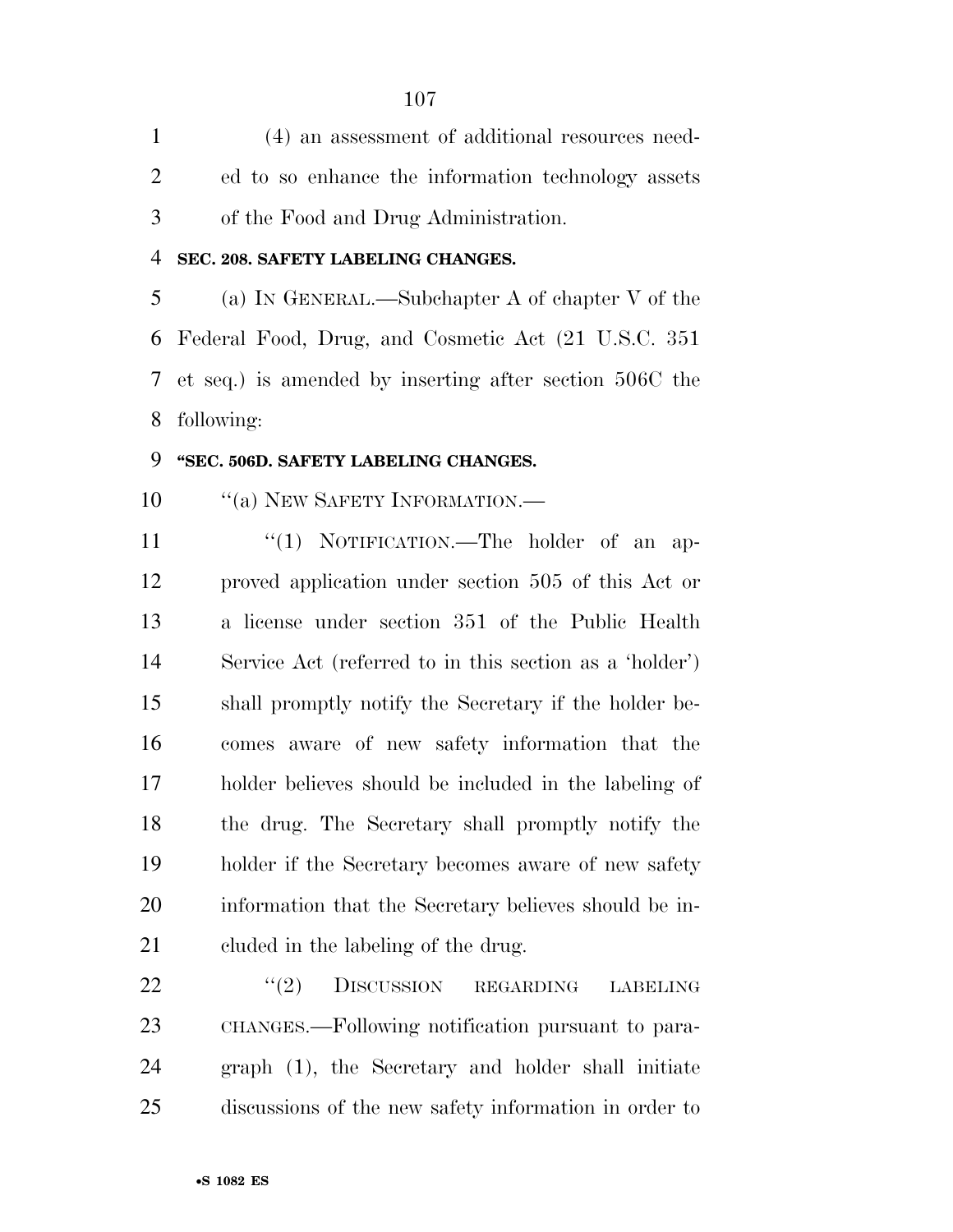reach agreement on whether the labeling for the drug should be modified to reflect the new safety in- formation and, if so, on the contents of such labeling changes.

 ''(3) SUPPLEMENT.—If the Secretary deter- mines that there is reasonable scientific evidence that an adverse event is associated with use of the drug, the Secretary may request the holder to sub- mit a supplement to an application under section 505 of this Act or to a license under section 351 of the Public Health Service Act (referred to in this section as a 'supplement') proposing changes to the approved labeling to reflect the new safety informa- tion, including changes to boxed warnings, contra- indications, warnings, precautions, or adverse reac- tions (referred to in this section as a 'safety labeling change'). If the Secretary determines that no safety labeling change is necessary or appropriate based upon the new safety information, the Secretary shall notify the holder of this determination in writing.

21 "(b) LABELING SUPPLEMENTS.—

 $\frac{22}{10}$  <sup>''</sup>(1) In GENERAL.—The holder shall submit a supplement whenever the holder seeks, either at the holder's own initiative or at the request of the Sec-retary, to make a safety labeling change.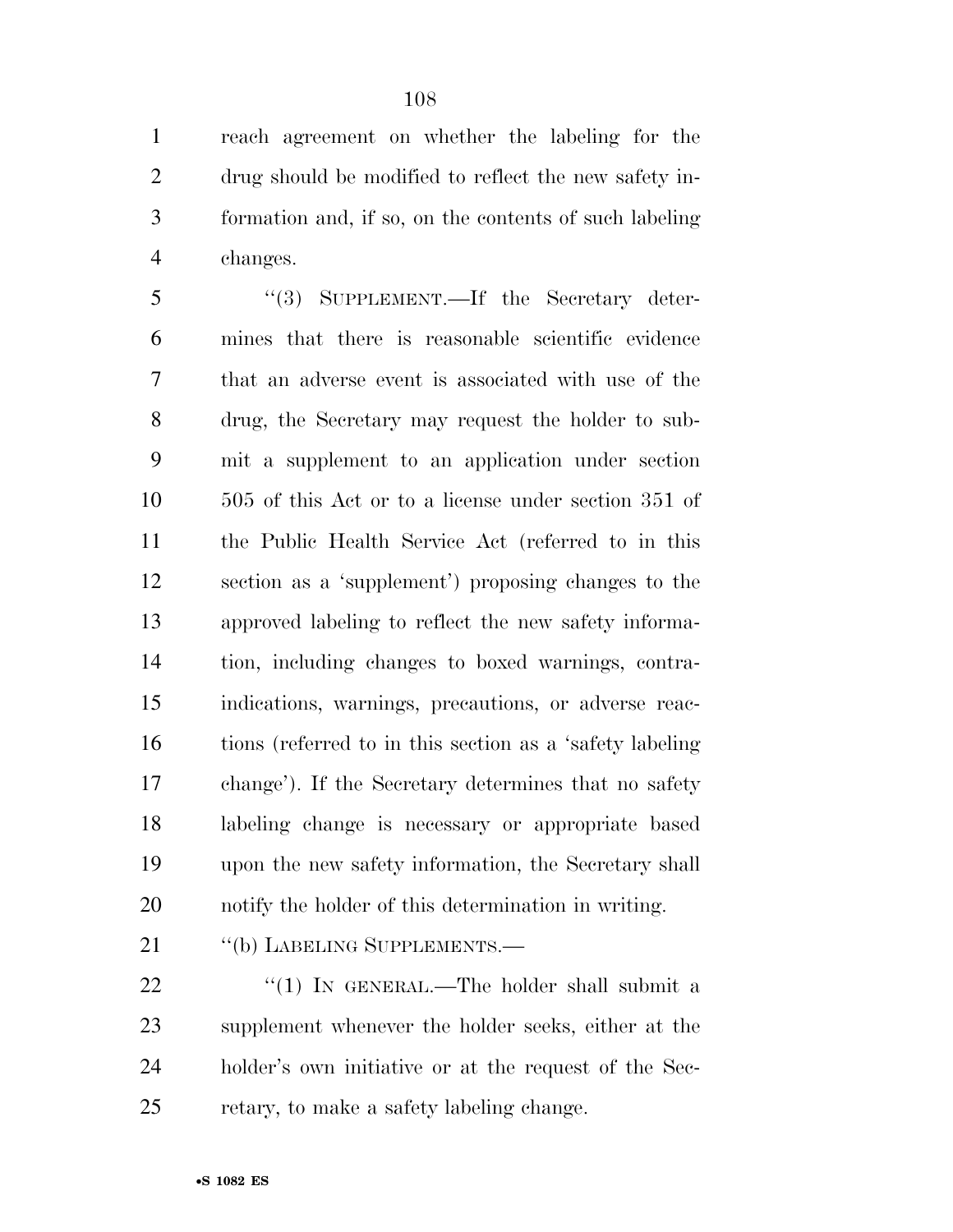1 "(2) NONACCELERATED PROCESS.—Unless the accelerated labeling review process described in sub- section (c) is initiated, any supplement proposing a safety labeling change shall be reviewed and acted upon by the Secretary not later than 30 days after the date the Secretary receives the supplement. Until the Secretary acts on such a supplement pro- posing a safety labeling change, the existing ap- proved labeling shall remain in effect and be distrib-uted by the holder without change.

11 "(3) NEW SAFETY INFORMATION.—Nothing in this section shall prohibit the Secretary from inform- ing health care professionals or the public about new safety information prior to approval of a supplement proposing a safety labeling change.

16 "(c) ACCELERATED LABELING REVIEW PROCESS.— An accelerated labeling review process shall be available to resolve disagreements in a timely manner between the Secretary and a holder about the need for, or content of, a safety labeling change, as follows:

21 "(1) REQUEST TO INITIATE ACCELERATED PROCESS.—The accelerated labeling review process shall be initiated upon the written request of either the Secretary or the holder. Such request may be made at any time after the notification described in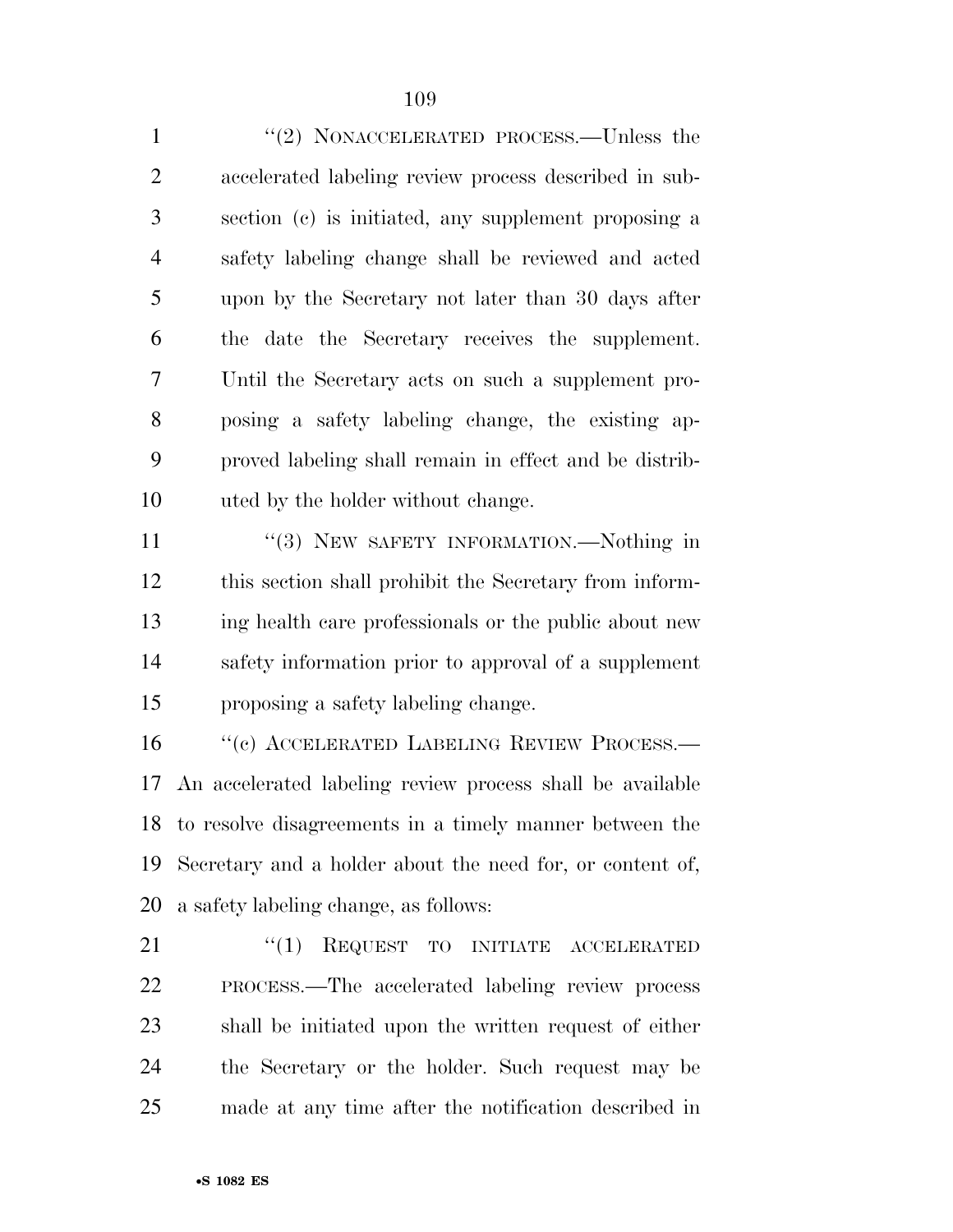| $\mathbf{1}$   | subsection $(a)(1)$ , including during the Secretary's |
|----------------|--------------------------------------------------------|
| $\overline{2}$ | review of a supplement proposing a safety labeling     |
| 3              | change.                                                |
| $\overline{4}$ | $``(2)$ SCIENTIFIC DISCUSSION AND MEETINGS.—           |
| 5              | "(A) IN GENERAL.—Following initiation of               |
| 6              | the accelerated labeling review process, the Sec-      |
| 7              | retary and holder shall immediately initiate dis-      |
| 8              | cussions to review and assess the new safety in-       |
| 9              | formation and to reach agreement on whether            |
| 10             | safety labeling changes are necessary and ap-          |
| 11             | propriate and, if so, the content of such safety       |
| 12             | labeling changes.                                      |
| 13             | $\lq\lq(B)$ TIME<br>PERIOD.—The discussions            |
| 14             | under this paragraph shall not extend for more         |
| 15             | than 45 calendar days after the initiation of the      |
| 16             | accelerated labeling review process.                   |
| 17             | "(C) DISPUTE PROCEEDINGS.—If the Sec-                  |
| 18             | retary and holder do not reach an agreement            |
| 19             | regarding the safety labeling changes by not           |
| 20             | later than 25 calendar days after the initiation       |
| 21             | of the accelerated labeling review process, the        |
| 22             | dispute automatically shall be referred to the         |
| 23             | director of the drug evaluation office respon-         |
| 24             | sible for the drug under consideration, who            |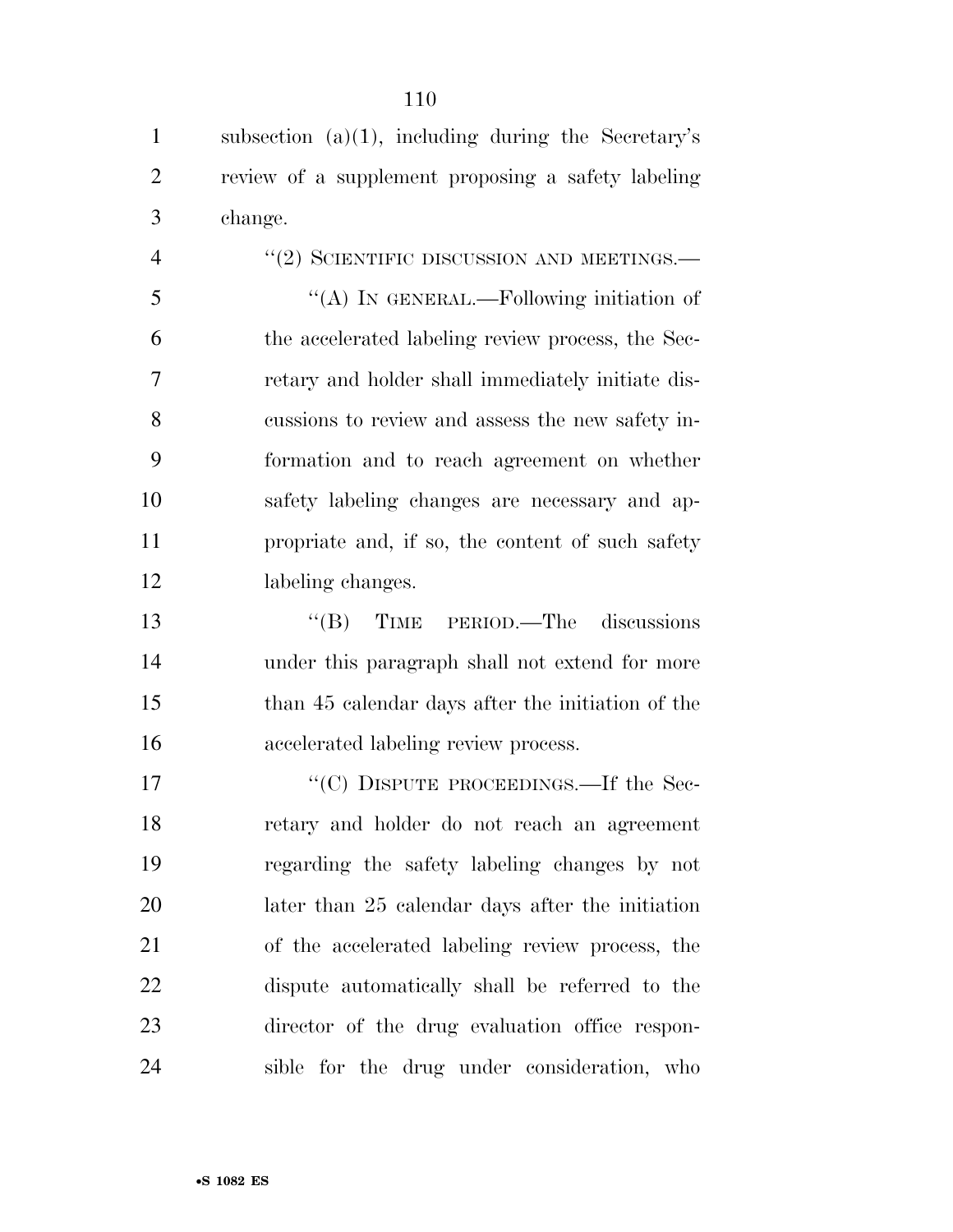| $\mathbf{1}$   | shall be required to take an active role in such      |
|----------------|-------------------------------------------------------|
| $\overline{2}$ | discussions.                                          |
| 3              | "(3) REQUEST FOR SAFETY LABELING CHANGE               |
| $\overline{4}$ | FAILURE TO AGREE.—If the Secretary and<br><b>AND</b>  |
| 5              | holder fail to reach an agreement on appropriate      |
| 6              | safety labeling changes by not later than 45 calendar |
| 7              | days after the initiation of the accelerated labeling |
| 8              | review process-                                       |
| 9              | "(A) on the next calendar day (other than             |
| 10             | a weekend or Federal holiday) after such pe-          |
| 11             | riod, the Secretary shall—                            |
| 12             | "(i) request in writing that the holder               |
| 13             | make any safety labeling change that the              |
| 14             | Secretary determines to be necessary and              |
| 15             | appropriate based upon the new safety in-             |
| 16             | formation; or                                         |
| 17             | "(ii) notify the holder in writing that               |
| 18             | the Secretary has determined that no safe-            |
| 19             | ty labeling change is necessary or appro-             |
| 20             | priate; and                                           |
| 21             | "(B) if the Secretary fails to act within the         |
| 22             | specified time, or if the holder does not agree       |
| 23             | to make a safety labeling change requested by         |
| 24             | the Secretary or does not agree with the Sec-         |
| 25             | retary's determination that no labeling change        |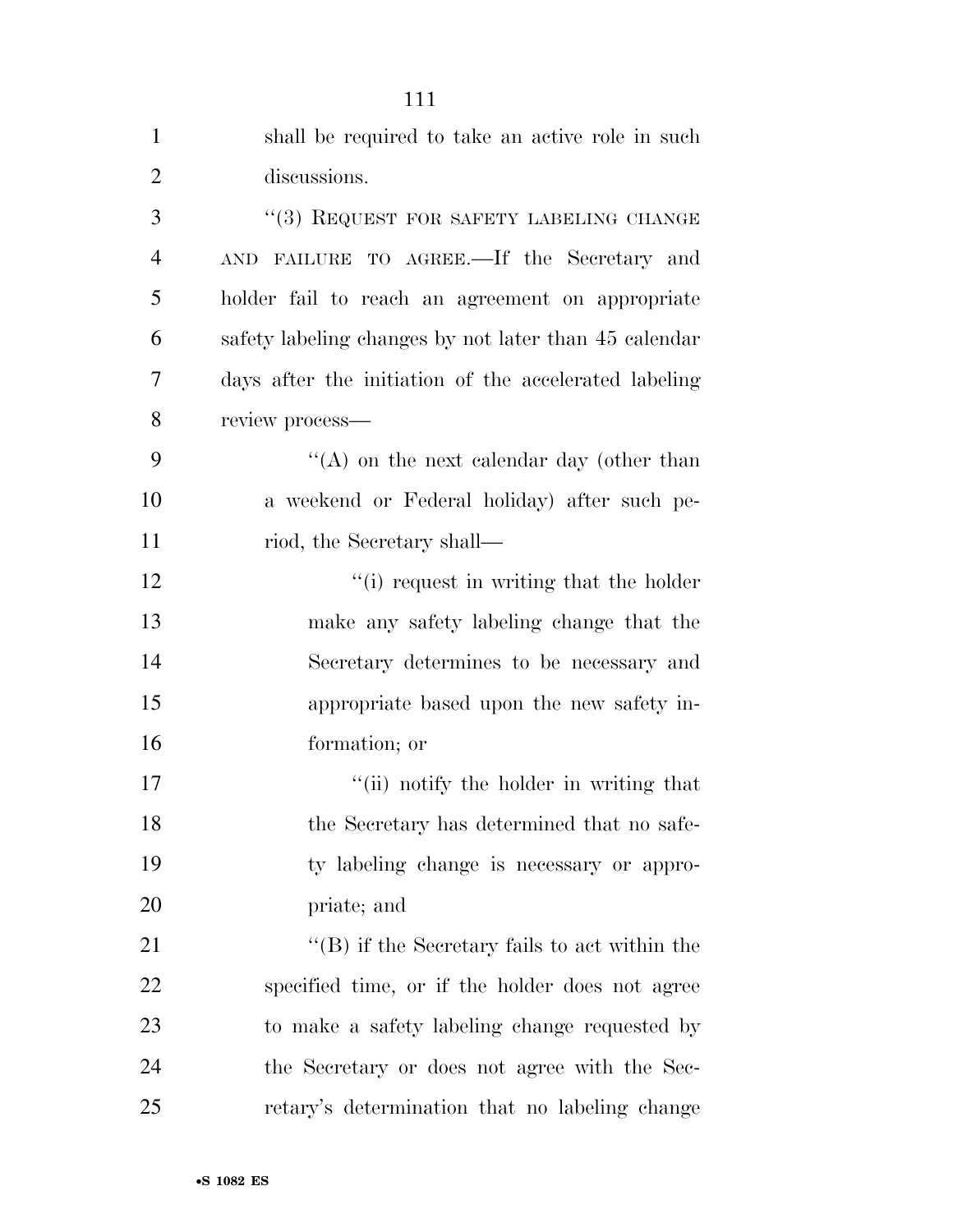| $\mathbf{1}$   | is necessary or appropriate, the Secretary (on      |
|----------------|-----------------------------------------------------|
| $\overline{2}$ | his own initiative or upon request by the hold-     |
| 3              | er) shall refer the matter for expedited review     |
| $\overline{4}$ | to the Drug Safety Oversight Board.                 |
| 5              | "(4) ACTION BY THE DRUG SAFETY OVERSIGHT            |
| 6              | BOARD.—Not later than 45 days after receiving a     |
| 7              | referral under paragraph $(3)(B)$ , the Drug Safety |
| 8              | Oversight Board shall—                              |
| 9              | $\lq\lq$ review the new safety information;         |
| 10             | "(B) review all written material submitted          |
| 11             | by the Secretary and the holder;                    |
| 12             | $\lq\lq$ (C) convene a meeting to hear oral pres-   |
| 13             | entations and arguments from the Secretary          |
| 14             | and holder; and                                     |
| 15             | $\lq\lq$ (D) make a written recommendation to       |
| 16             | the Secretary—                                      |
| 17             | "(i) concerning appropriate safety la-              |
| 18             | beling changes, if any; or                          |
| 19             | "(ii) stating that no safety labeling               |
| 20             | changes are necessary or appropriate based          |
| 21             | upon the new safety information.                    |
| 22             | CONSIDERATION OF<br>``(5)<br>RECOMMENDA-            |
| 23             | TIONS.                                              |
| 24             | "(A) ACTION BY THE SECRETARY.—The                   |
| 25             | Secretary shall consider the recommendation of      |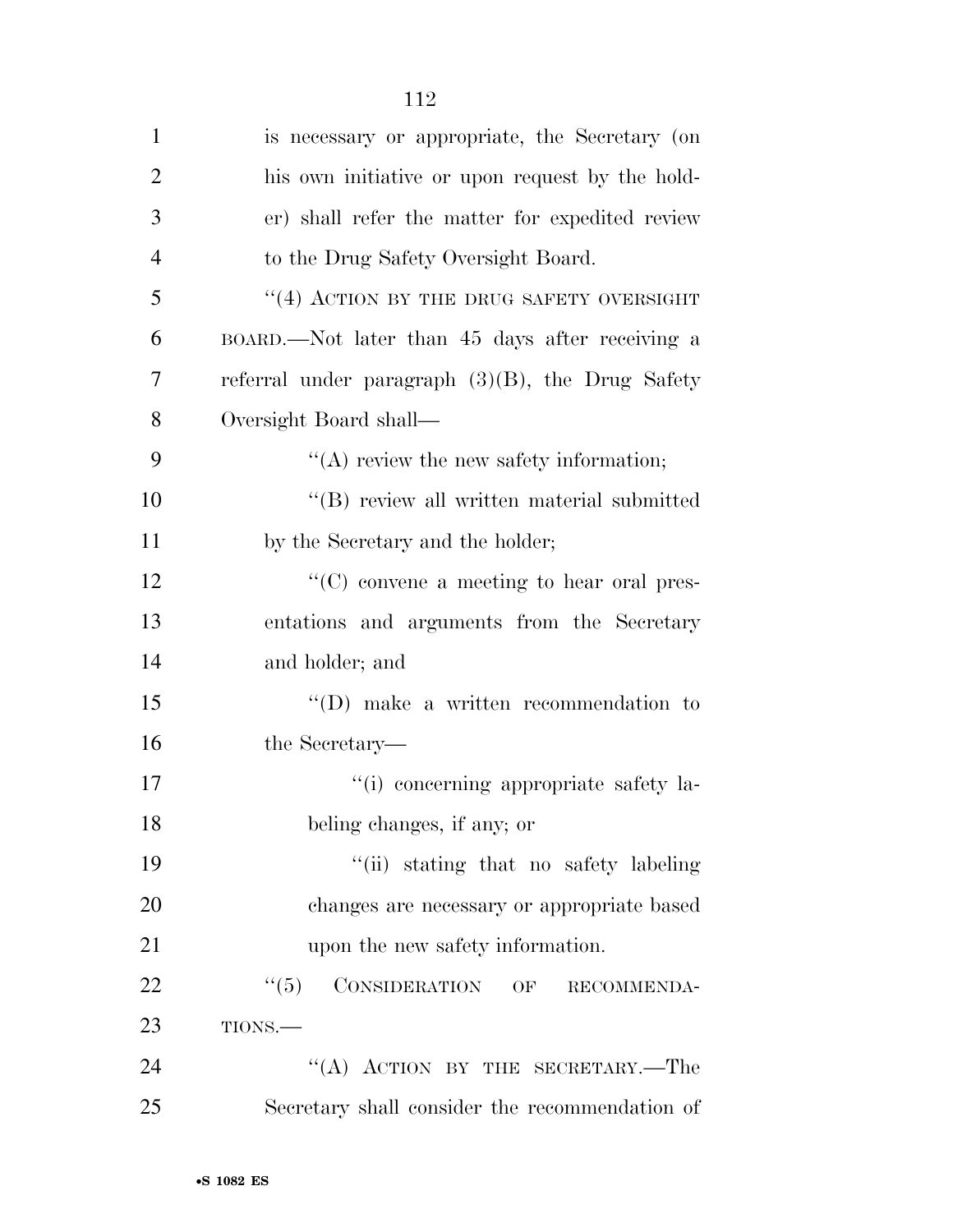| $\mathbf{1}$   | the Drug Safety Oversight Board made under        |
|----------------|---------------------------------------------------|
| $\overline{2}$ | paragraph $(4)(D)$ and, not later than 20 days    |
| 3              | after receiving the recommendation—               |
| $\overline{4}$ | "(i) issue an order requiring the hold-           |
| 5              | er to make any safety labeling change that        |
| 6              | the Secretary determines to be necessary          |
| 7              | and appropriate; or                               |
| 8              | "(ii) if the Secretary determines that            |
| 9              | no safety labeling change is necessary or         |
| 10             | appropriate, the Secretary shall notify the       |
| 11             | holder of this determination in writing.          |
| 12             | "(B) FAILURE TO ACT.—If the Secretary             |
| 13             | fails to act by not later than 20 days after re-  |
| 14             | ceiving the recommendation of the Drug Safety     |
| 15             | Oversight Board, the written recommendation       |
| 16             | of the Drug Safety Oversight Board shall be       |
| 17             | considered the order of the Secretary under this  |
| 18             | paragraph.                                        |
| 19             | "(C) NONDELEGATION.—The Secretary's               |
| <b>20</b>      | authority under this paragraph shall not be re-   |
| 21             | delegated to an individual below the level of the |
| 22             | Director of the Center for Drug Evaluation and    |
| 23             | Research, or the Director of the Center for Bio-  |
| 24             | logics Evaluation and Research, of the Food       |
| 25             | and Drug Administration.                          |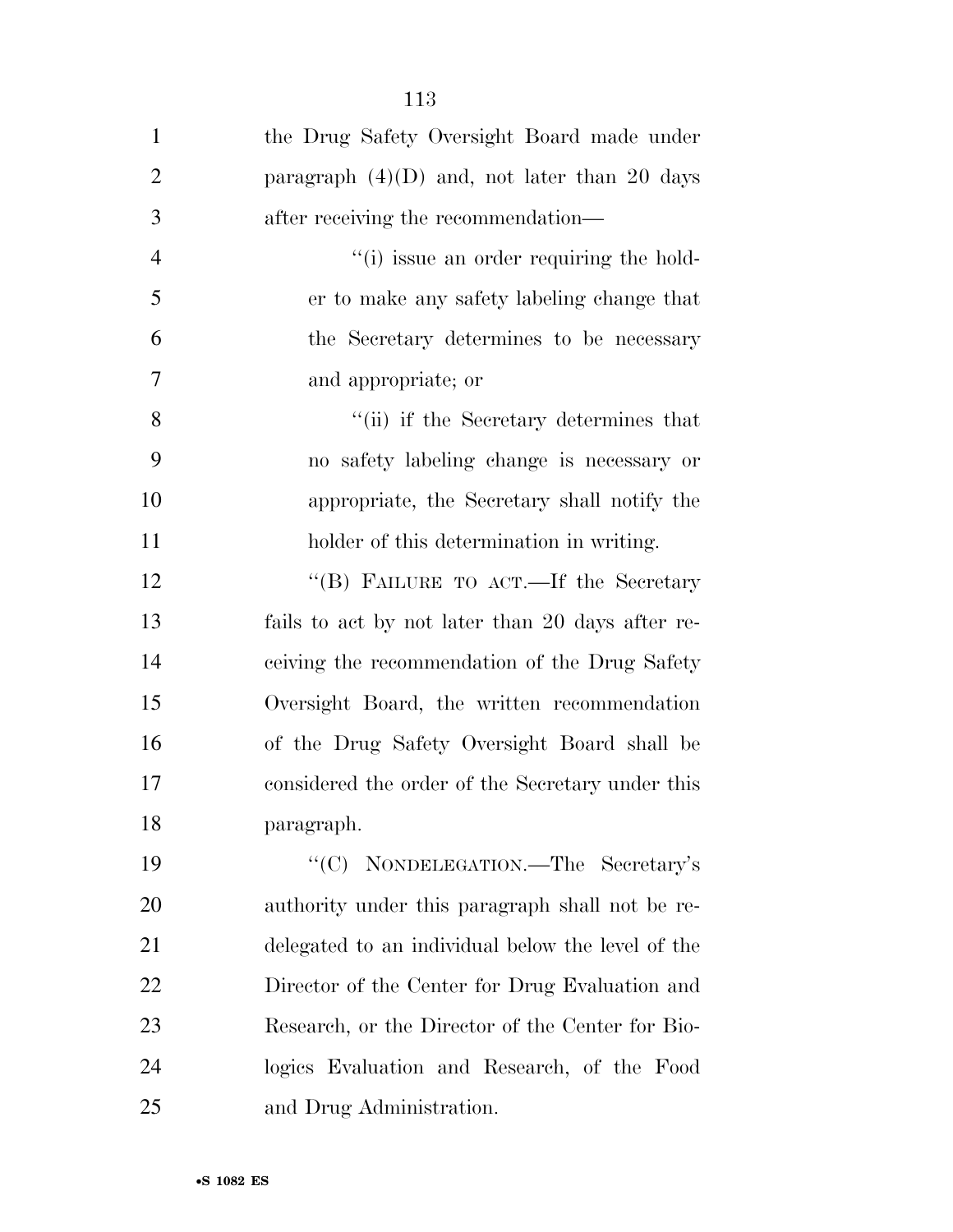1 ''(6) MISBRANDING.—If the holder, not later than 10 days after receiving an order under sub- paragraph (A) or (B) of paragraph (5), does not agree to make a safety labeling change ordered by the Secretary, the Secretary may deem the drug that is the subject of the request to be misbranded.

 ''(d) RULE OF CONSTRUCTION.—Nothing in this sec- tion shall be construed to change the standards in exist- ence on the date of enactment of this section for deter- mining whether safety labeling changes are necessary or appropriate.''.

 (b) CONFORMING AMENDMENT.—Section 502 of the Federal Food, Drug, and Cosmetic Act (21 U.S.C. 352 et seq.), as amended by section 203, is further amended by adding at the end the following:

 $\gamma$  (y) If it is a drug and the holder does not agree to make a safety labeling change ordered by the Secretary under section 506D(c) within 10 days after issuance of such an order.''.

## **SEC. 209. POSTMARKET DRUG SAFETY INFORMATION FOR PATIENTS AND PROVIDERS.**

 Section 505 of the Federal Food, Drug, and Cosmetic Act (21 U.S.C. 355), as amended by section 251, is amended by adding at the end the following: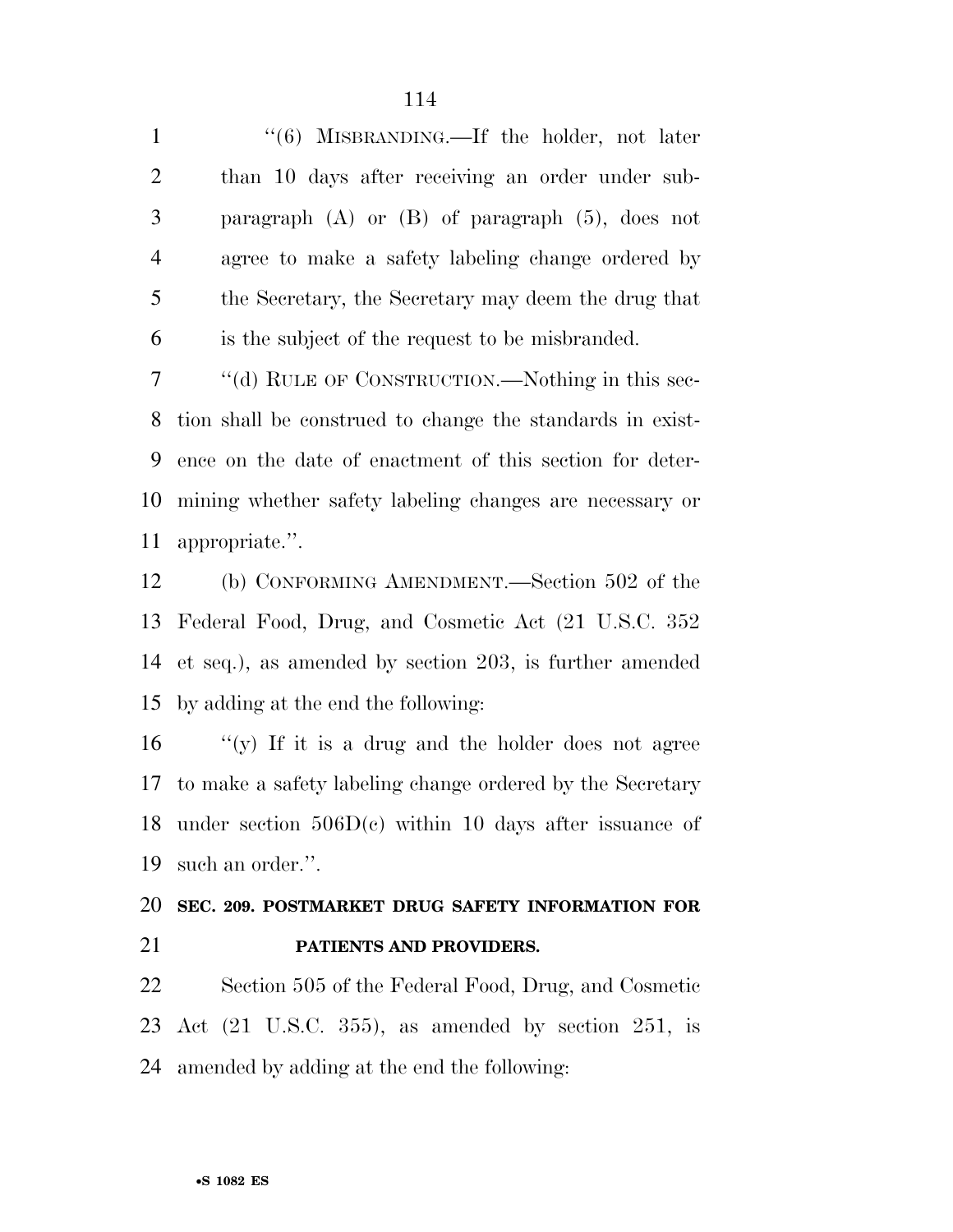''(r) POSTMARKET DRUG SAFETY INFORMATION FOR PATIENTS AND PROVIDERS.—

 ''(1) ESTABLISHMENT.—Not later than 1 year after the date of enactment of the Enhancing Drug Safety and Innovation Act of 2007, the Secretary shall improve the transparency of pharmaceutical data and allow patients and health care providers better access to pharmaceutical data by developing and maintaining an Internet website that—  $\langle (A)$  provides comprehensive drug safety information for prescription drugs that are ap- proved by the Secretary under this section or li- censed under section 351 of the Public Health Service Act; and 15 "(B) improves communication of drug safety information to patients and providers. 17 "(2) INTERNET WEBSITE.—The Secretary shall carry out paragraph (1) by— 19 ''(A) developing and maintaining an acces- sible, consolidated Internet website with easily searchable drug safety information, including 22 the information found on United States Govern- ment Internet websites, such as the United States National Library of Medicine's Daily Med and Medline Plus websites, in addition to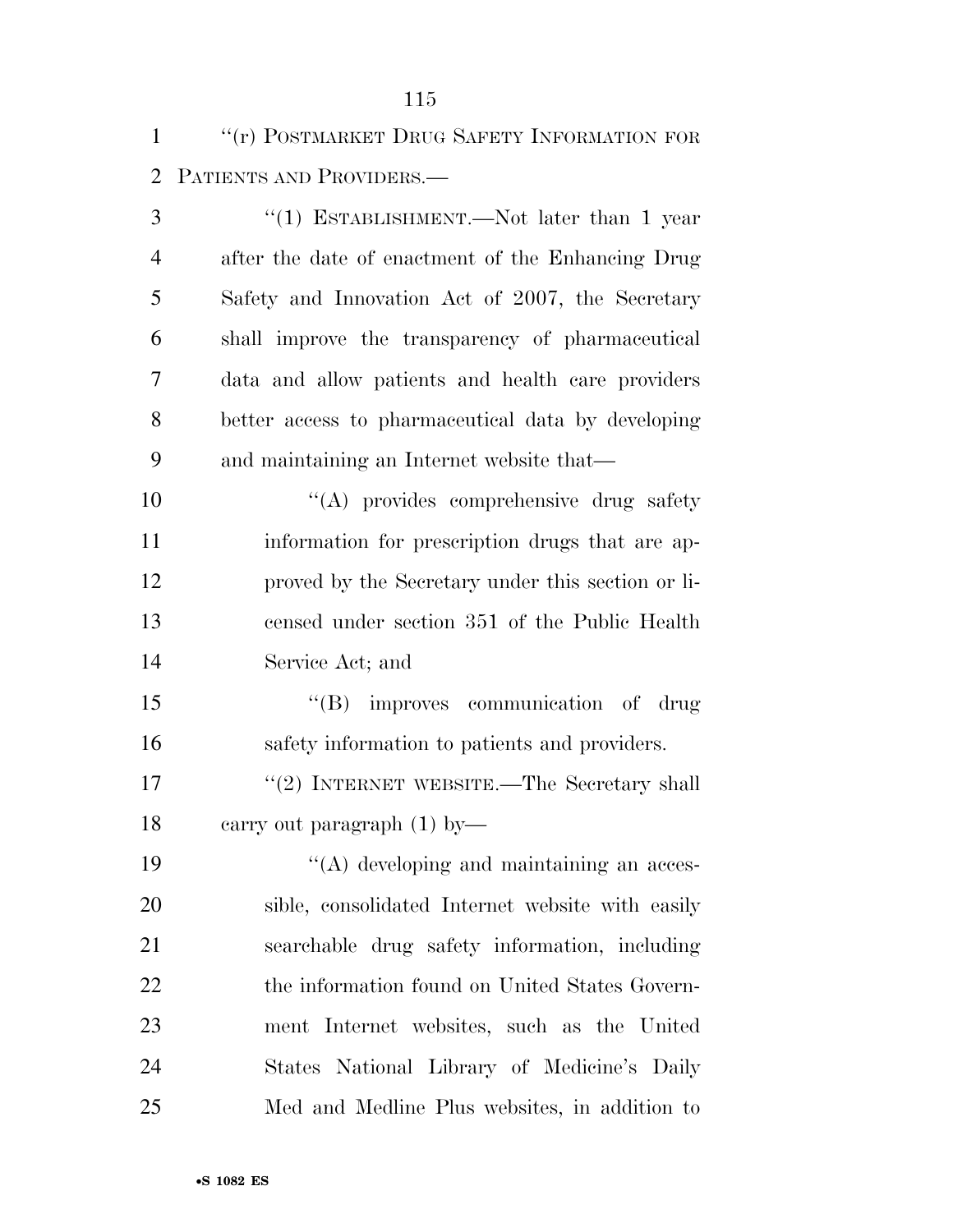| $\mathbf{1}$   | other such websites maintained by the Sec-      |
|----------------|-------------------------------------------------|
| $\overline{2}$ | retary;                                         |
| 3              | $\lq\lq (B)$ ensuring that the information pro- |
| $\overline{4}$ | vided on the Internet website is comprehensive  |
| 5              | and includes, when available and appropriate—   |
| 6              | "(i) patient labeling and patient pack-         |
| $\tau$         | aging inserts;                                  |
| 8              | "(ii) a link to a list of each drug,            |
| 9              | whether approved under this section or li-      |
| 10             | censed under such section 351, for which        |
| 11             | a Medication Guide, as provided for under       |
| 12             | part 208 of title 21, Code of Federal Regu-     |
| 13             | lations (or any successor regulations), is      |
| 14             | required;                                       |
| 15             | "(iii) a link to the clinical trial reg-        |
| 16             | istry data bank provided for under sub-         |
| 17             | sections (i) and (j) of section $402$ of the    |
| 18             | Public Health Service Act;                      |
| 19             | "(iv) the most recent safety informa-           |
| 20             | tion and alerts issued by the Food and          |
| 21             | Drug Administration for drugs approved          |
| 22             | by the Secretary under this section, such       |
| 23             | as product recalls, warning letters, and im-    |
| 24             | port alerts;                                    |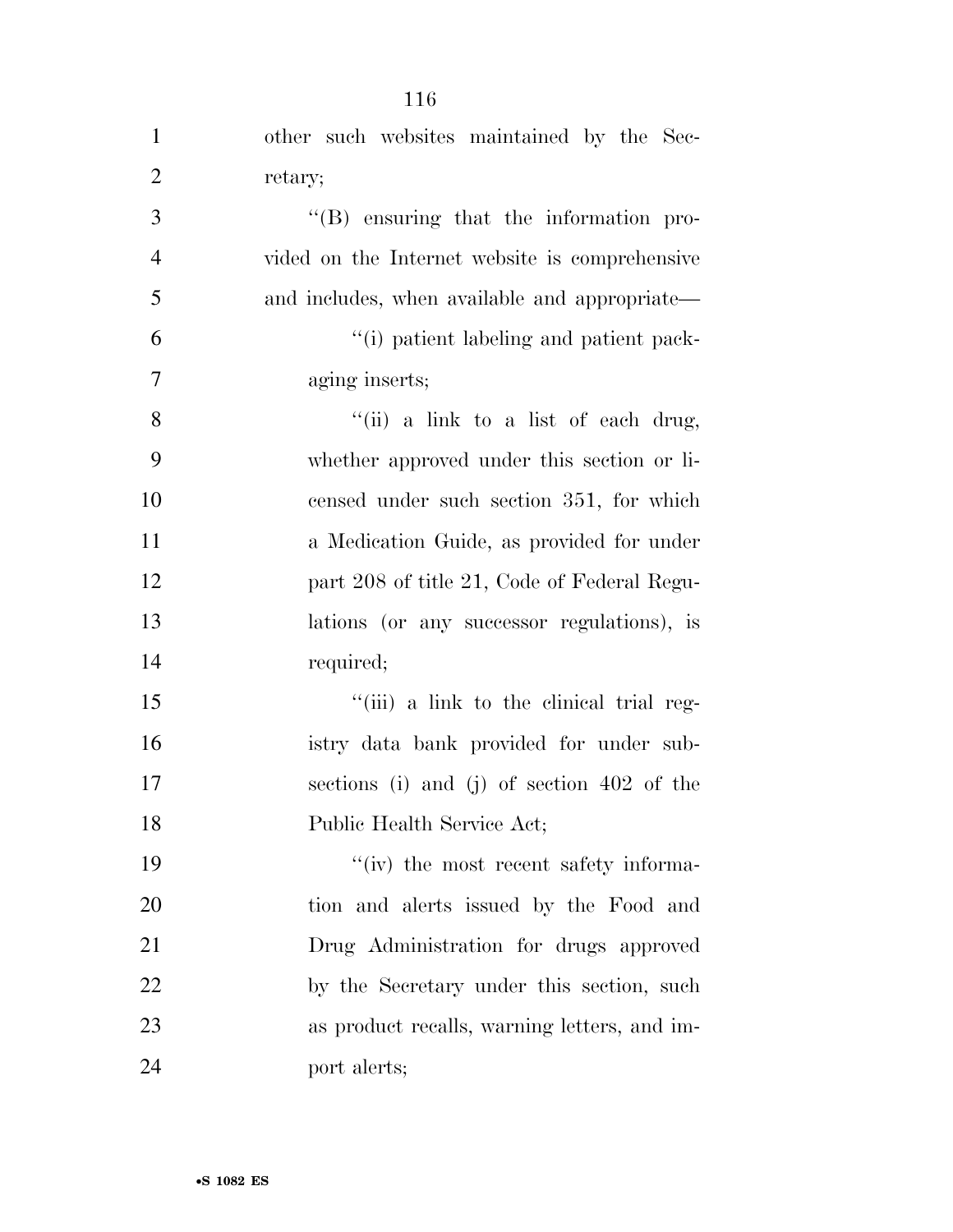| $\mathbf{1}$   | $f'(v)$ publicly available information            |
|----------------|---------------------------------------------------|
| $\overline{2}$ | about implemented RiskMAPs and risk               |
| 3              | evaluation and mitigation strategies under        |
| $\overline{4}$ | subsection $(o)$ ;                                |
| 5              | "(vi) guidance documents and regula-              |
| 6              | tions related to drug safety; and                 |
| 7              | "(vii) other material determined ap-              |
| 8              | propriate by the Secretary;                       |
| 9              | "(C) including links to non-Food and Drug         |
| 10             | Administration Internet resources that provide    |
| 11             | access to relevant drug safety information, such  |
| 12             | as medical journals and studies;                  |
| 13             | $\lq\lq$ (D) providing access to summaries of the |
| 14             | assessed and aggregated data collected from the   |
| 15             | active surveillance infrastructure under sub-     |
| 16             | section $(k)(3)$ to provide information of known  |
| 17             | and serious side-effects for drugs approved by    |
| 18             | the Secretary under this section or licensed      |
| 19             | under such section 351;                           |
| <b>20</b>      | "(E) enabling patients, providers, and            |
| 21             | drug sponsors to submit adverse event reports     |
| 22             | through the Internet website;                     |
| 23             | $\lq\lq(F)$ providing educational materials for   |
| 24             | patients and providers about the appropriate      |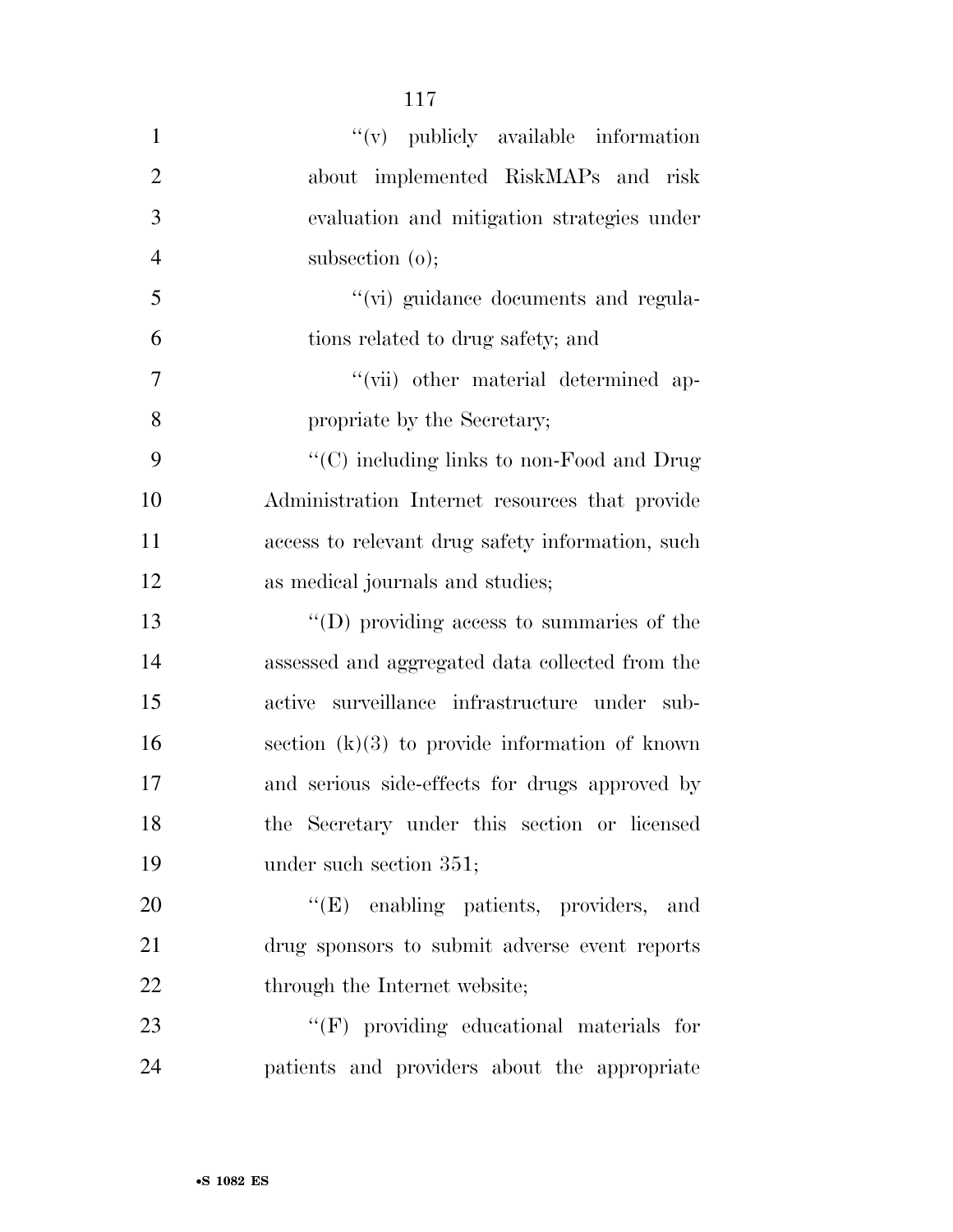| $\mathbf{1}$   | means of disposing of expired, damaged, or un-         |
|----------------|--------------------------------------------------------|
| $\overline{2}$ | usable medications; and                                |
| 3              | $\lq\lq(G)$ supporting initiatives that the Sec-       |
| $\overline{4}$ | retary determines to be useful to fulfill the pur-     |
| 5              | poses of the Internet website.                         |
| 6              | "(3) POSTING OF DRUG LABELING.—The Sec-                |
| 7              | retary shall post on the Internet website established  |
| 8              | under paragraph (1) the approved professional label-   |
| 9              | ing and any required patient labeling of a drug ap-    |
| 10             | proved under this section or licensed under such sec-  |
| 11             | tion 351 not later than 21 days after the date the     |
| 12             | drug is approved or licensed, including in a supple-   |
| 13             | mental application with respect to a labeling change.  |
| 14             | "(4) PRIVATE SECTOR RESOURCES.—To ensure               |
| 15             | development of the Internet website by the date de-    |
| 16             | scribed in paragraph $(1)$ , the Secretary may, on a   |
| 17             | temporary or permanent basis, implement systems        |
| 18             | or products developed by private entities.             |
| 19             | "(5) AUTHORITY FOR CONTRACTS.-The Sec-                 |
| 20             | retary may enter into contracts with public and pri-   |
| 21             | vate entities to fulfill the requirements of this sub- |
| 22             | section.                                               |
| 23             | "(6) REVIEW.—The Advisory Committee<br>on              |
| 24             | Risk Communication under section 566 shall, on a       |
| 25             | regular basis, perform a comprehensive review and      |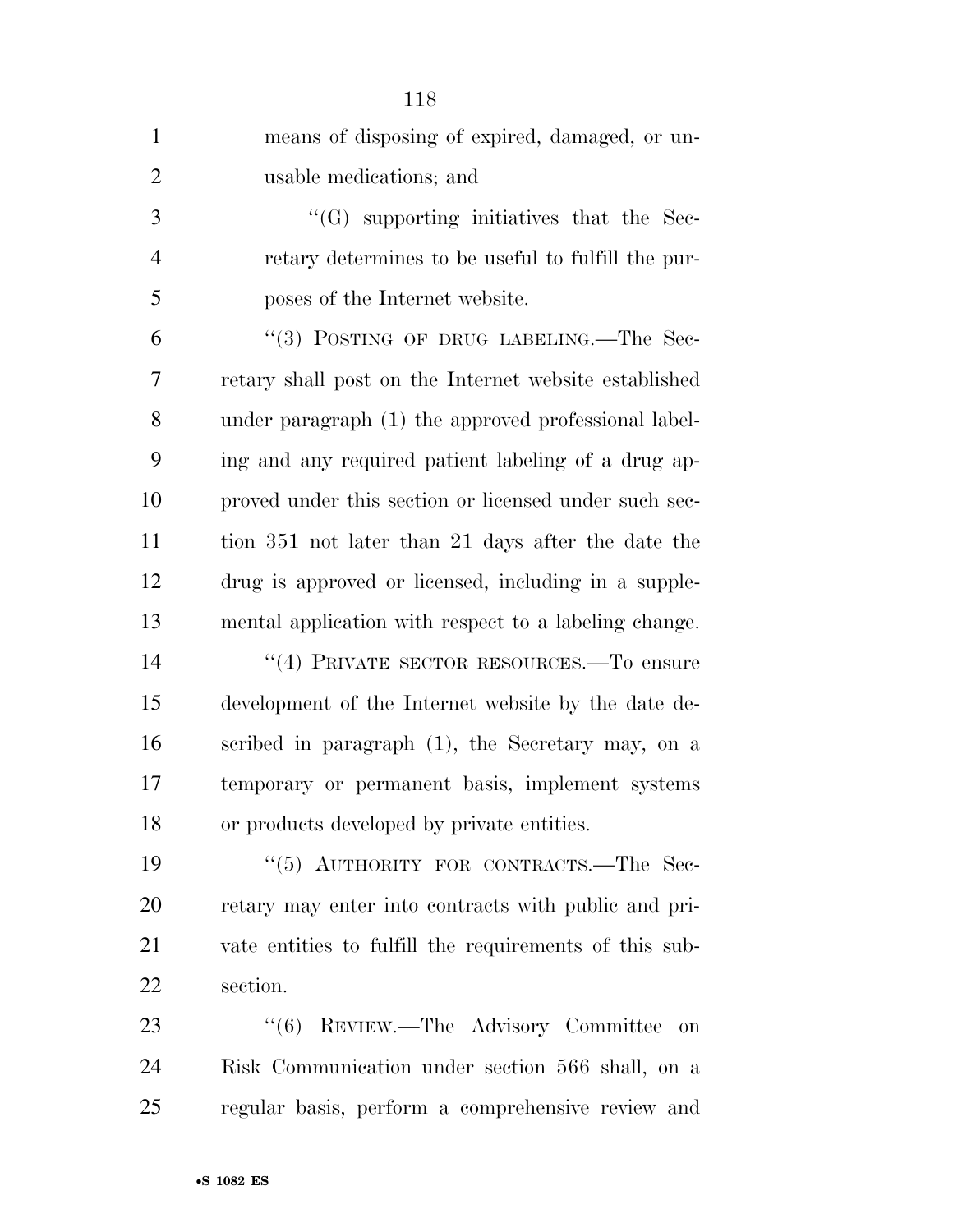| $\mathbf{1}$   | evaluation of the types of risk communication infor-   |
|----------------|--------------------------------------------------------|
| 2              | mation provided on the Internet website established    |
| 3              | under paragraph (1) and, through other means,          |
| $\overline{4}$ | shall identify, clarify, and define the purposes and   |
| 5              | types of information available to facilitate the effi- |
| 6              | cient flow of information to patients and providers,   |
| 7              | and shall recommend ways for the Food and Drug         |
| 8              | Administration to work with outside entities to help   |
| 9              | facilitate the dispensing of risk communication infor- |
| 10             | mation to patients and providers.".                    |

#### **SEC. 210. ACTION PACKAGE FOR APPROVAL.**

 Section 505(l) of the Federal Food, Drug, and Cos-metic Act (21 U.S.C. 355(l)) is amended by—

 (1) redesignating paragraphs (1), (2), (3), (4), 15 and (5) as subparagraphs  $(A)$ ,  $(B)$ ,  $(C)$ ,  $(D)$ , and (E), respectively;

 (2) striking ''(l) Safety and'' and inserting 18  $\frac{1}{2}$  (1)(1) Safety and"; and

(3) adding at the end the following:

20 <sup>"</sup>(2) ACTION PACKAGE FOR APPROVAL.—

21 "(A) ACTION PACKAGE.—The Secretary shall publish the action package for approval of an appli- cation under subsection (b) or section 351 of the Public Health Service Act on the Internet website of the Food and Drug Administration—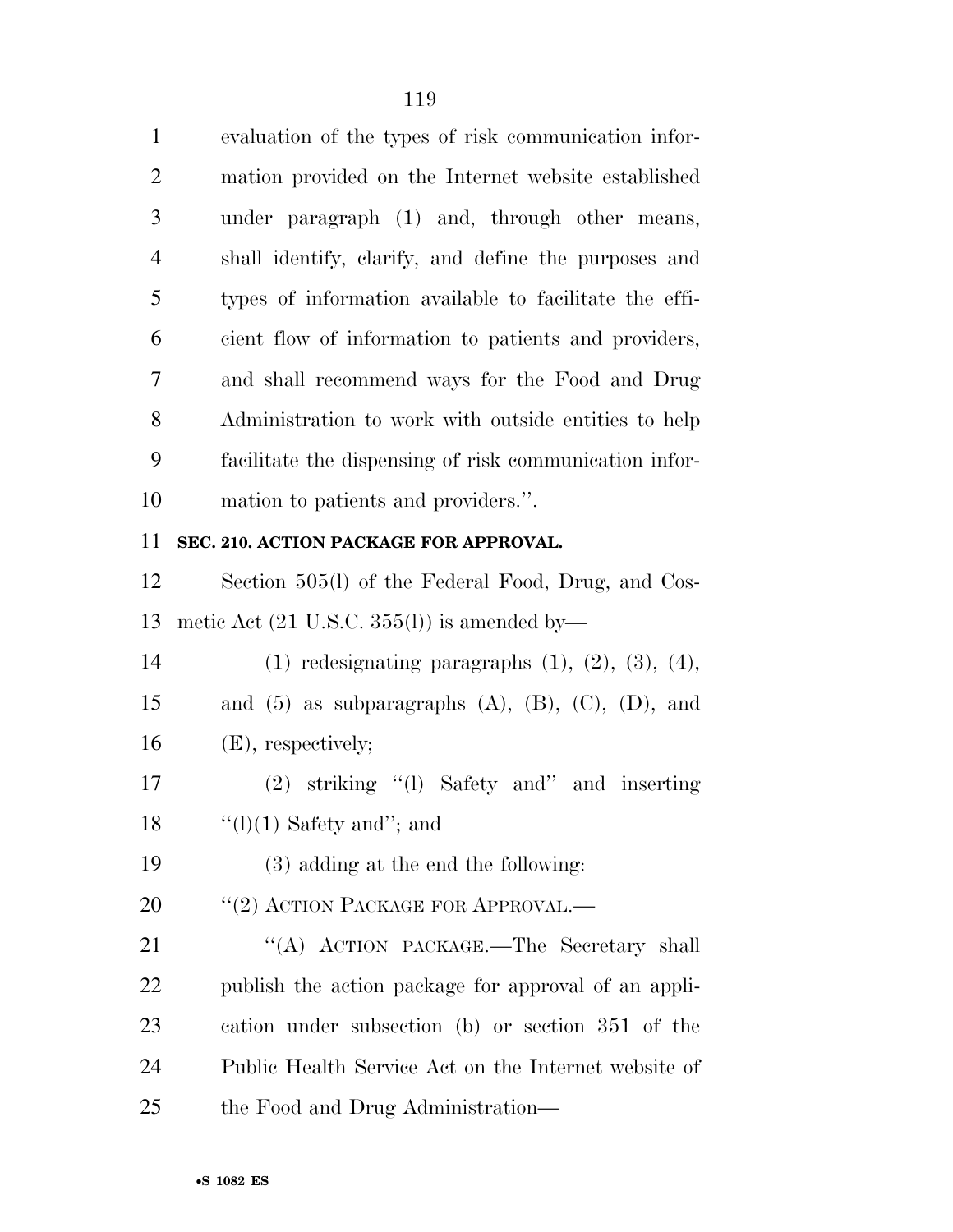| $\mathbf{1}$   | "(i) not later than 30 days after the date            |
|----------------|-------------------------------------------------------|
| $\mathfrak{2}$ | of approval of such application for a drug no         |
| 3              | active ingredient (including any ester or salt of     |
| $\overline{4}$ | the active ingredient) of which has been ap-          |
| 5              | proved in any other application under this sec-       |
| 6              | tion or section 351 of the Public Health Service      |
| 7              | Act; and                                              |
| 8              | "(ii) not later than 30 days after the third          |
| 9              | request for such action package for approval re-      |
| 10             | ceived under section 552 of title 5, United           |
| 11             | States Code, for any other drug.                      |
| 12             | "(B) IMMEDIATE PUBLICATION OF SUMMARY                 |
| 13             | REVIEW.—Notwithstanding subparagraph $(A)$ , the      |
| 14             | Secretary shall publish, on the Internet website of   |
| 15             | the Food and Drug Administration, the materials       |
| 16             | described in subparagraph $(C)(iv)$ not later than 48 |
| 17             | hours after the date of approval of the drug, except  |
| 18             | where such materials require redaction by the Sec-    |
| 19             | retary.                                               |
| 20             | "(C) CONTENTS. An action package for ap-              |
| 21             | proval of an application under subparagraph (A)       |
| 22             | shall be dated and shall include the following:       |
| 23             | "(i) Documents generated by the Food and              |
| 24             | Drug Administration related to review of the          |
| 25             | application.                                          |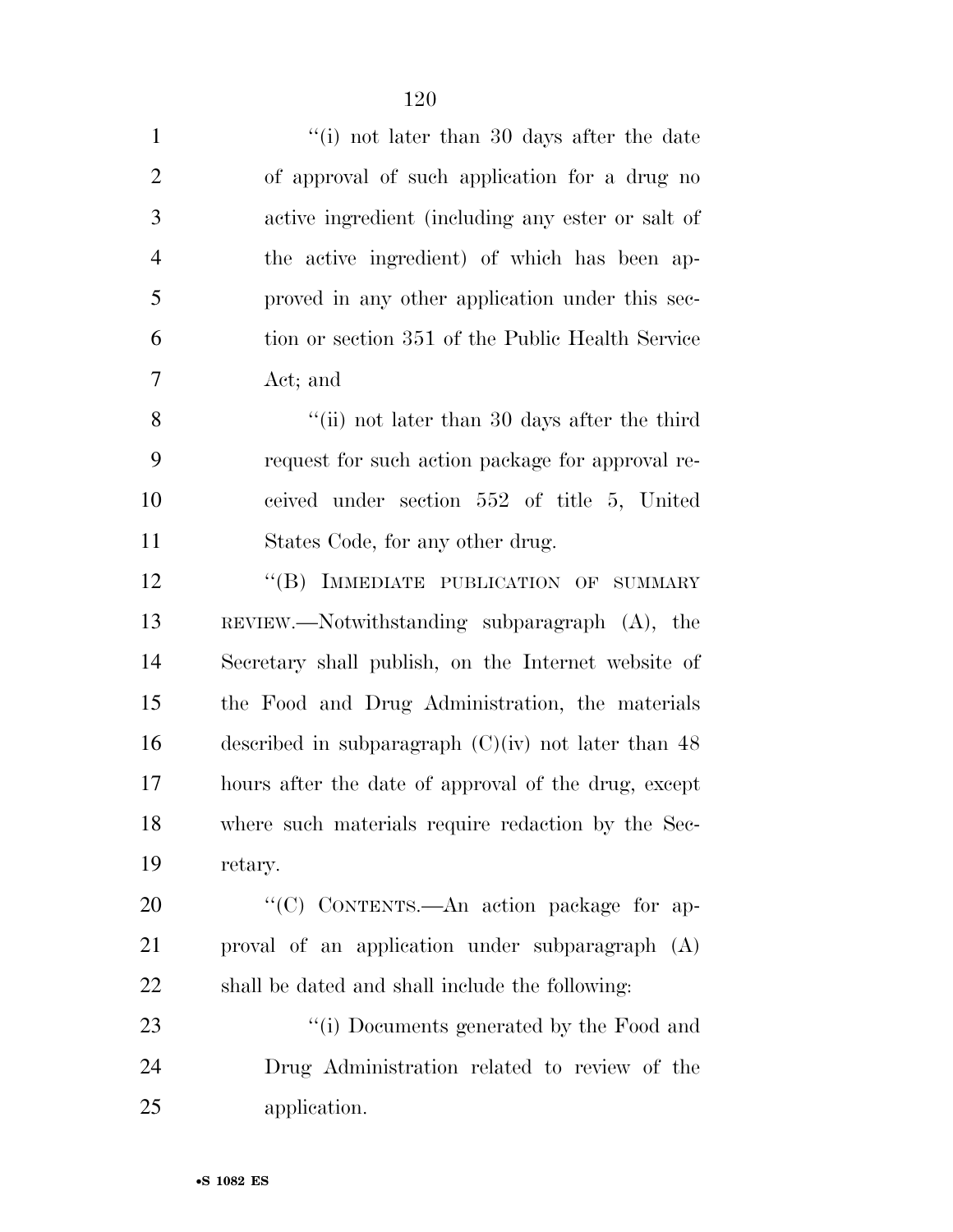| $\mathbf{1}$   | "(ii) Documents pertaining to the format              |
|----------------|-------------------------------------------------------|
| $\overline{2}$ | and content of the application generated during       |
| 3              | drug development.                                     |
| $\overline{4}$ | "(iii) Labeling submitted by the applicant.           |
| 5              | "(iv) A summary review that documents                 |
| 6              | conclusions from all reviewing disciplines about      |
| 7              | the drug, noting any critical issues and dis-         |
| 8              | agreements with the applicant and how they            |
| 9              | were resolved, recommendation for action, and         |
| 10             | an explanation of any nonconcurrence with re-         |
| 11             | view conclusions.                                     |
| 12             | $\lq\lq$ (v) If applicable, a separate review from    |
| 13             | a supervisor who does not concur with the sum-        |
| 14             | mary review.                                          |
| 15             | "(vi) Identification by name of each officer          |
| 16             | or employee of the Food and Drug Administra-          |
| 17             | tion who-                                             |
| 18             | "(I) participated in the decision to ap-              |
| 19             | prove the application; and                            |
| 20             | $\lq\lq$ (II) consents to have his or her name        |
| 21             | included in the package.                              |
| 22             | "(D) DISAGREEMENTS.—A scientific review of            |
| 23             | an application is considered the work of the reviewer |
| 24             | and shall not be altered by management or the re-     |
| 25             | viewer once final. Disagreements by team leaders,     |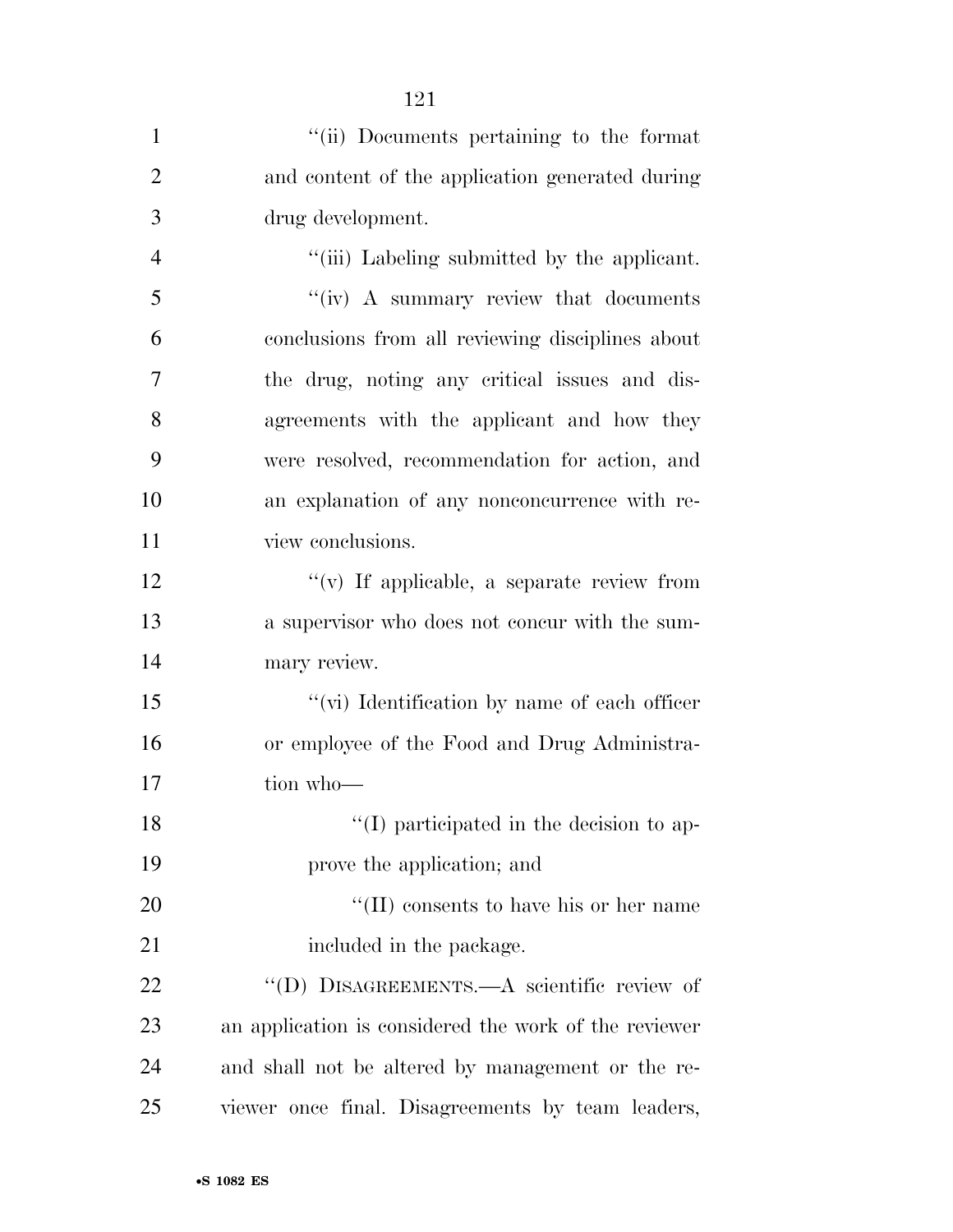division directors, or office directors with any or all of the major conclusions of a reviewer shall be docu- ment in a separate review or in an addendum to the review.

 ''(E) CONFIDENTIAL INFORMATION.—This paragraph does not authorize the disclosure of any trade secret or confidential commercial or financial 8 information described in section  $552(b)(4)$  of title 5, United States Code, unless the Secretary declares an emergency under section 319 of the Public Health Service Act and such disclosure is necessary to miti-gate the effects of such emergency.''.

#### **SEC. 211. RISK COMMUNICATION.**

 Subchapter E of chapter V of the Federal Food, Drug, and Cosmetic Act (21 U.S.C. 360bbb et seq.) is amended by adding at the end the following:

#### **''SEC. 566. RISK COMMUNICATION.**

18 "(a) ADVISORY COMMITTEE ON RISK COMMUNICA-TION.—

20 "(1) IN GENERAL.—The Secretary shall estab-21 lish an advisory committee to be known as the 'Advi- sory Committee on Risk Communication' (referred to in this section as the 'Committee').

24 ''(2) DUTIES OF COMMITTEE.—The Committee shall advise the Commissioner on methods to effec-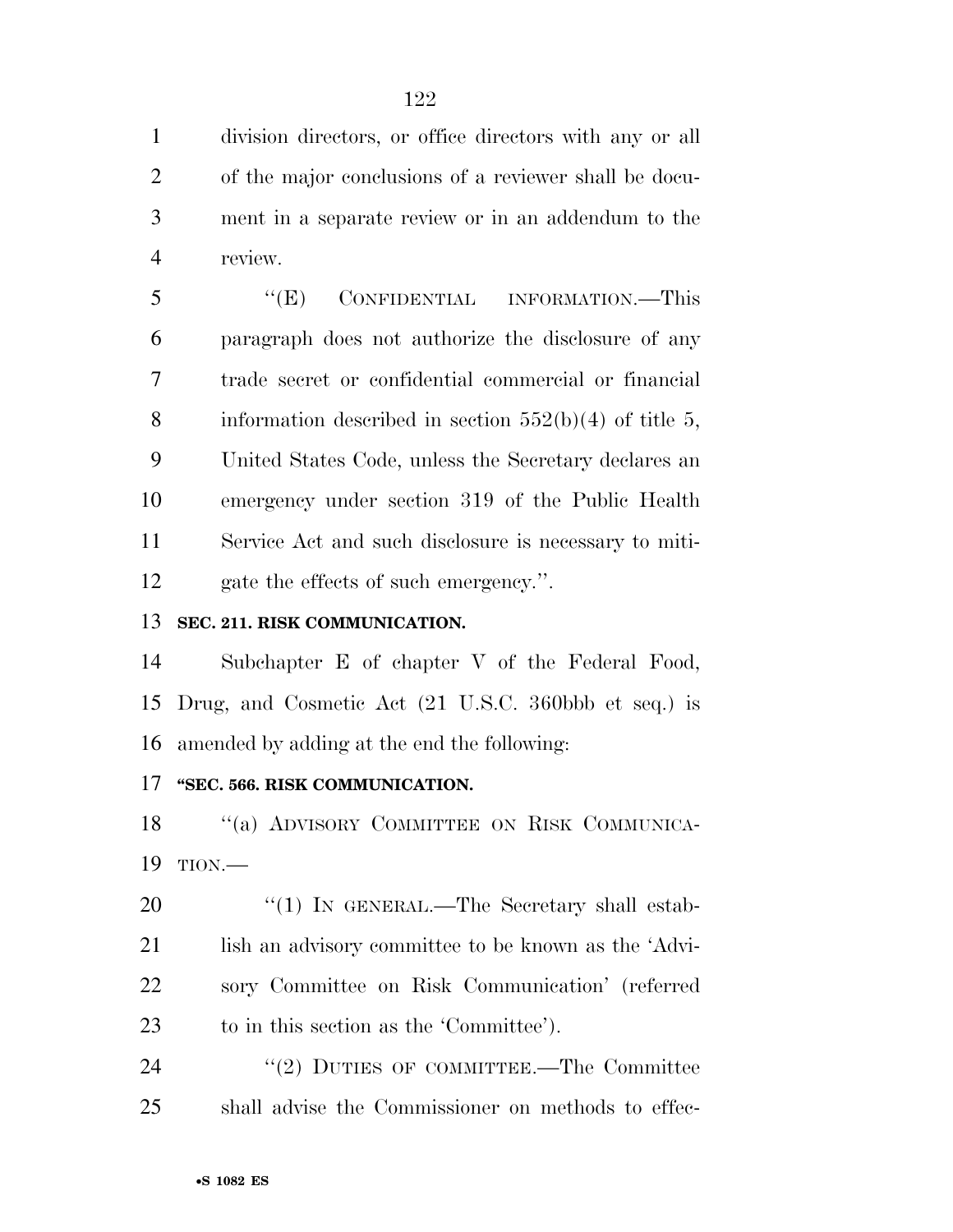tively communicate risks associated with the prod- ucts regulated by the Food and Drug Administra-tion.

4 "(3) MEMBERS.—The Secretary shall ensure that the Committee is composed of experts on risk communication, experts on the risks described in subsection (b), and representatives of patient, con-sumer, and health professional organizations.

9 "(4) PERMANENCE OF COMMITTEE.-Section 14 of the Federal Advisory Committee Act shall not apply to the Committee established under this sub-section.

 ''(b) PARTNERSHIPS FOR RISK COMMUNICATION.— ''(1) IN GENERAL.—The Secretary shall partner with professional medical societies, medical schools, academic medical centers, and other stakeholders to develop robust and multi-faceted systems for com- munication to health care providers about emerging postmarket drug risks.

20 "(2) PARTNERSHIPS.—The systems developed under paragraph (1) shall—

22 "(A) account for the diversity among phy- sicians in terms of practice, affinity for tech-nology, and focus; and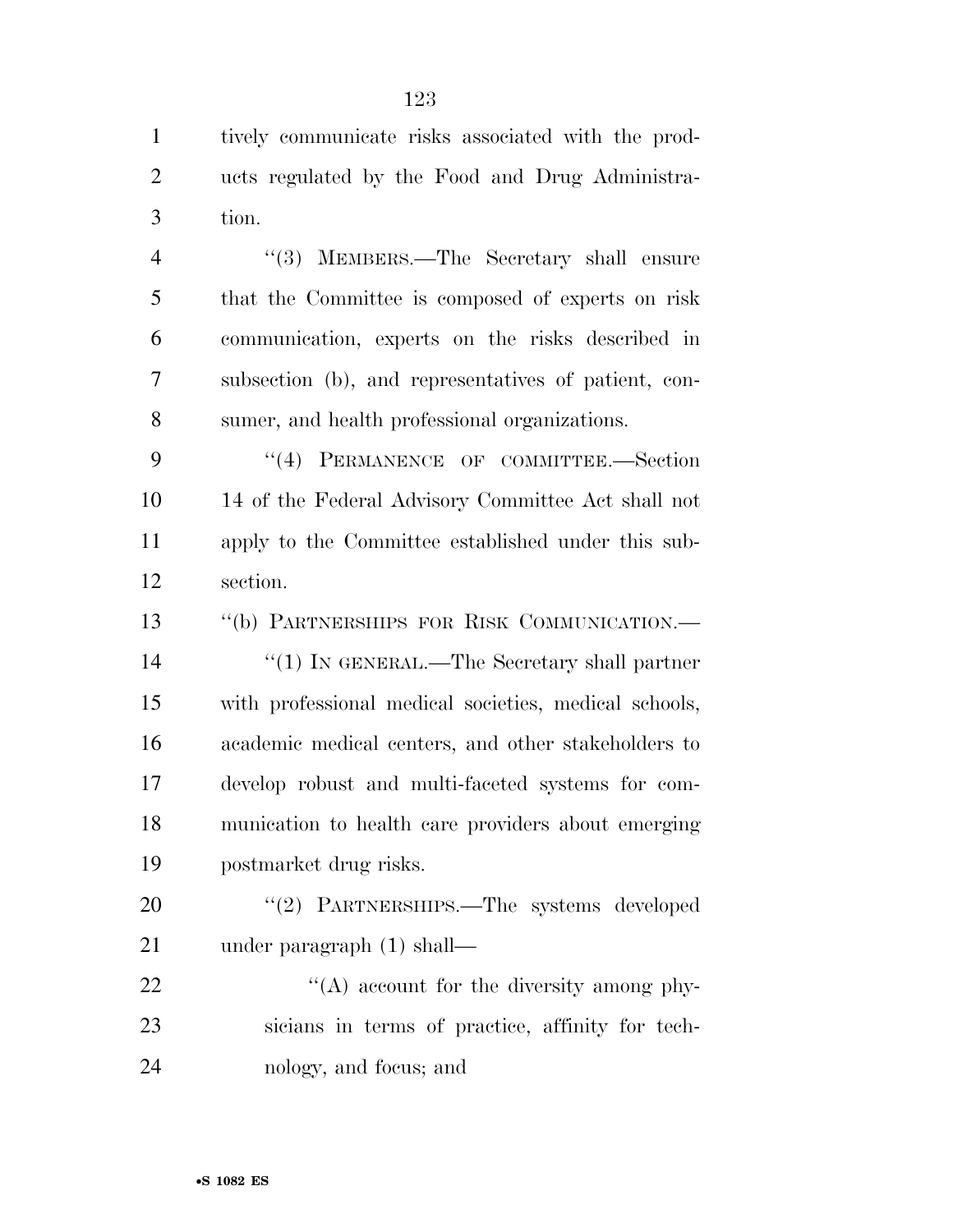| $\mathbf{1}$   | $\lq\lq$ (B) include the use of existing commu-        |
|----------------|--------------------------------------------------------|
| $\overline{2}$ | nication channels, including electronic commu-         |
| 3              | nications, in place at the Food and Drug Ad-           |
| $\overline{4}$ | ministration.".                                        |
| 5              | SEC. 212. REFERRAL TO ADVISORY COMMITTEE.              |
| 6              | Section 505 of the Federal Food, Drug, and Cosmetic    |
| 7              | Act, as amended by section 202, is further amended by  |
| 8              | adding at the end the following:                       |
| 9              | "(p) REFERRAL TO ADVISORY COMMITTEE.-                  |
| 10             | "(1) IN GENERAL.—Prior to the approval of a            |
| 11             | drug no active ingredient (including any ester or salt |
| 12             | of the active ingredient) of which has been approved   |
| 13             | in any other application under this section or section |
| 14             | 351 of the Public Health Service Act, the Secretary    |
| 15             | shall refer such drug to a Food and Drug Adminis-      |
| 16             | tration advisory committee for review at a meeting     |
| 17             | of such advisory committee.                            |
| 18             | "(2) EXCEPTION.—Notwithstanding paragraph              |
| 19             | (1), an advisory committee review of a drug de-        |
| 20             | scribed under such paragraph may occur within 1        |
| 21             | year after approval of such a drug if—                 |
| 22             | "(A) the clinical trial that formed the pri-           |
| 23             | mary basis of the safety and efficacy determina-       |
| 24             | tion was halted by a drug safety monitoring            |
| 25             | board or an Institutional Review Board before          |

•**S 1082 ES**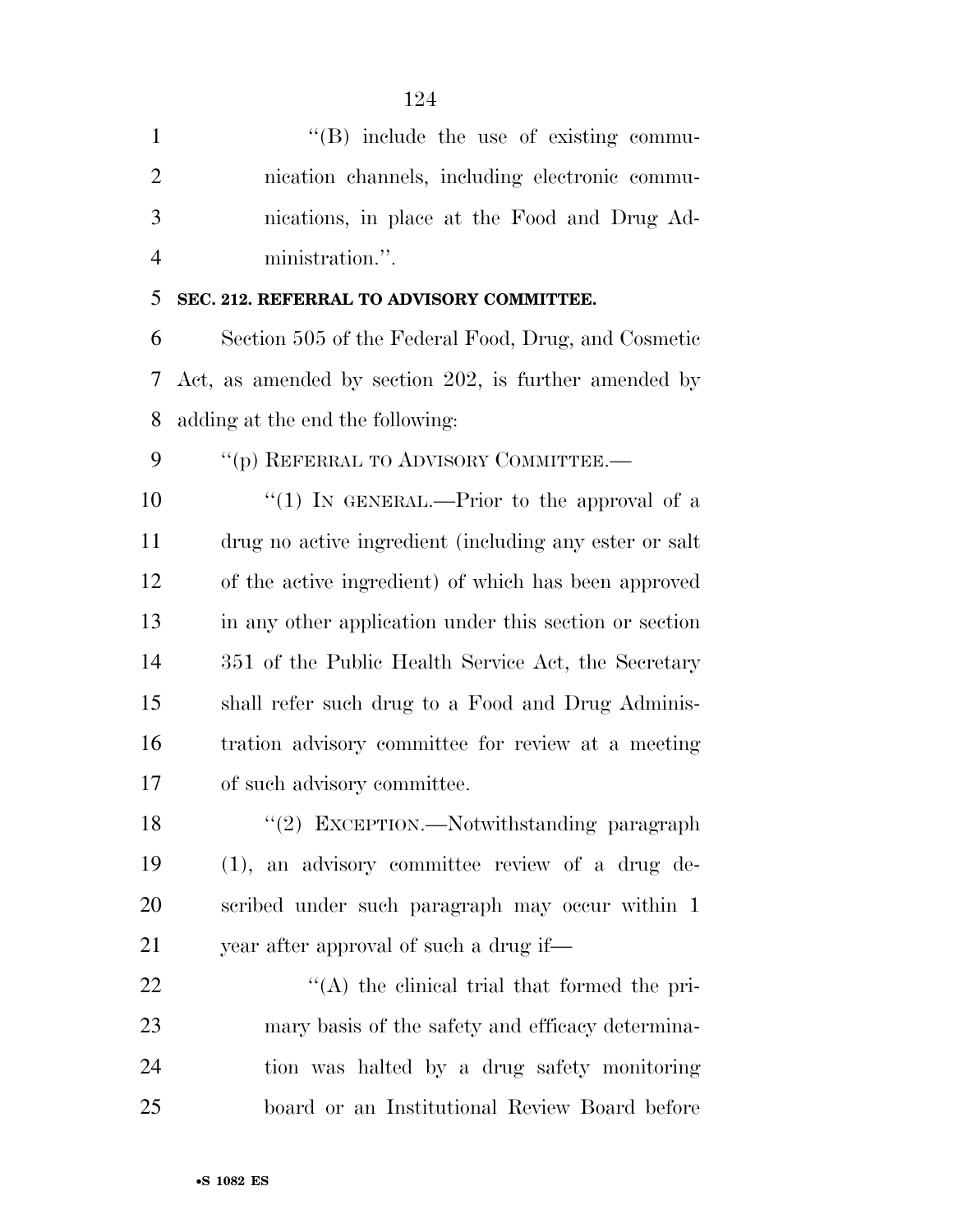| $\mathbf{1}$   | its scheduled completion due to early unantici-            |
|----------------|------------------------------------------------------------|
| $\overline{2}$ | pated therapeutic results; or                              |
| 3              | $\lq\lq$ the Secretary determines that it                  |
| $\overline{4}$ | would be beneficial to the public health.".                |
| 5              | SEC. 213. RESPONSE TO THE INSTITUTE OF MEDICINE.           |
| 6              | (a) IN GENERAL.—Not later than 1 year after the            |
| 7              | date of enactment of this title, the Secretary shall issue |
| 8              | a report responding to the 2006 report of the Institute    |
| 9              | of Medicine entitled "The Future of Drug Safety—Pro-       |
| 10             | moting and Protecting the Health of the Public".           |
| 11             | (b) CONTENT OF REPORT.—The report issued by the            |
| 12             | Secretary under subsection (a) shall include—              |
| 13             | $(1)$ an update on the implementation by the               |
| 14             | Food and Drug Administration of its plan to re-            |
| 15             | spond to the Institute of Medicine report described        |
| 16             | under such subsection; and                                 |
| 17             | (2) an assessment of how the Food and Drug                 |
| 18             | Administration has implemented—                            |
| 19             | (A) the recommendations described in such                  |
| 20             | Institute of Medicine report; and                          |
| 21             | $(B)$ the requirement under paragraph $(7)$                |
| 22             | of section $505(0)$ of the Federal Food, Drug,             |
| 23             | and Cosmetic Act (as added by this title), that            |
| 24             | the appropriate office responsible for reviewing           |
| 25             | drug and the office responsible for post-<br>a -           |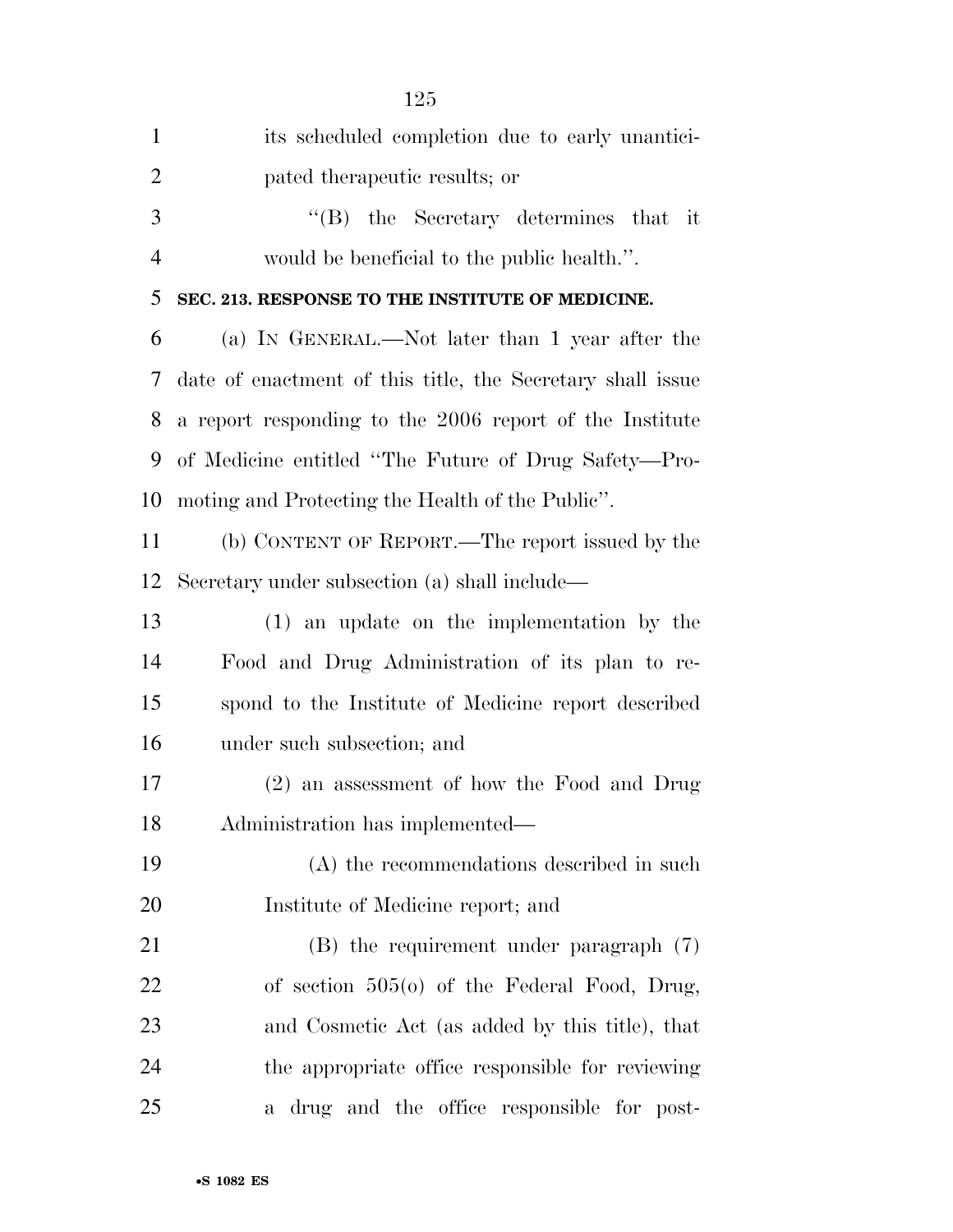| $\mathbf{1}$   | approval safety with respect to the drug act to-       |
|----------------|--------------------------------------------------------|
| $\overline{2}$ | gether to assess, implement, and ensure compli-        |
| 3              | ance with the requirements of such section             |
| $\overline{4}$ | $505(0)$ .                                             |
| 5              | SEC. 214. EFFECTIVE DATE AND APPLICABILITY.            |
| 6              | (a) EFFECTIVE DATES.—                                  |
| 7              | (1) IN GENERAL.—Except as provided in para-            |
| 8              | graph $(2)$ , this subtitle shall take effect 180 days |
| 9              | after the date of enactment of this title.             |
| 10             | (2) USER FEES.—The amendments made by                  |
| 11             | subsections (a) through (c) of section 207 shall take  |
| 12             | effect on October 1, 2007.                             |
| 13             | (b) DRUGS DEEMED TO HAVE RISK EVALUATION               |
| 14             | AND MITIGATION STRATEGIES.-                            |
| 15             | $(1)$ In GENERAL.—A drug that was approved             |
| 16             | before the effective date of this subtitle shall be    |
| 17             | deemed to have an approved risk evaluation and         |
| 18             | mitigation strategy under section $505(0)$ of the Fed- |
| 19             | eral Food, Drug, and Cosmetic Act (as added by         |
| 20             | this subtitle) if there are in effect on the effective |
| 21             | date of this subtitle restrictions on distribution or  |
| 22             | $use-$                                                 |
| 23             | $(A)$ required under section 314.520 or sec-           |
| 24             | tion 601.42 of title 21, Code of Federal Regula-       |
| 25             | tions; or                                              |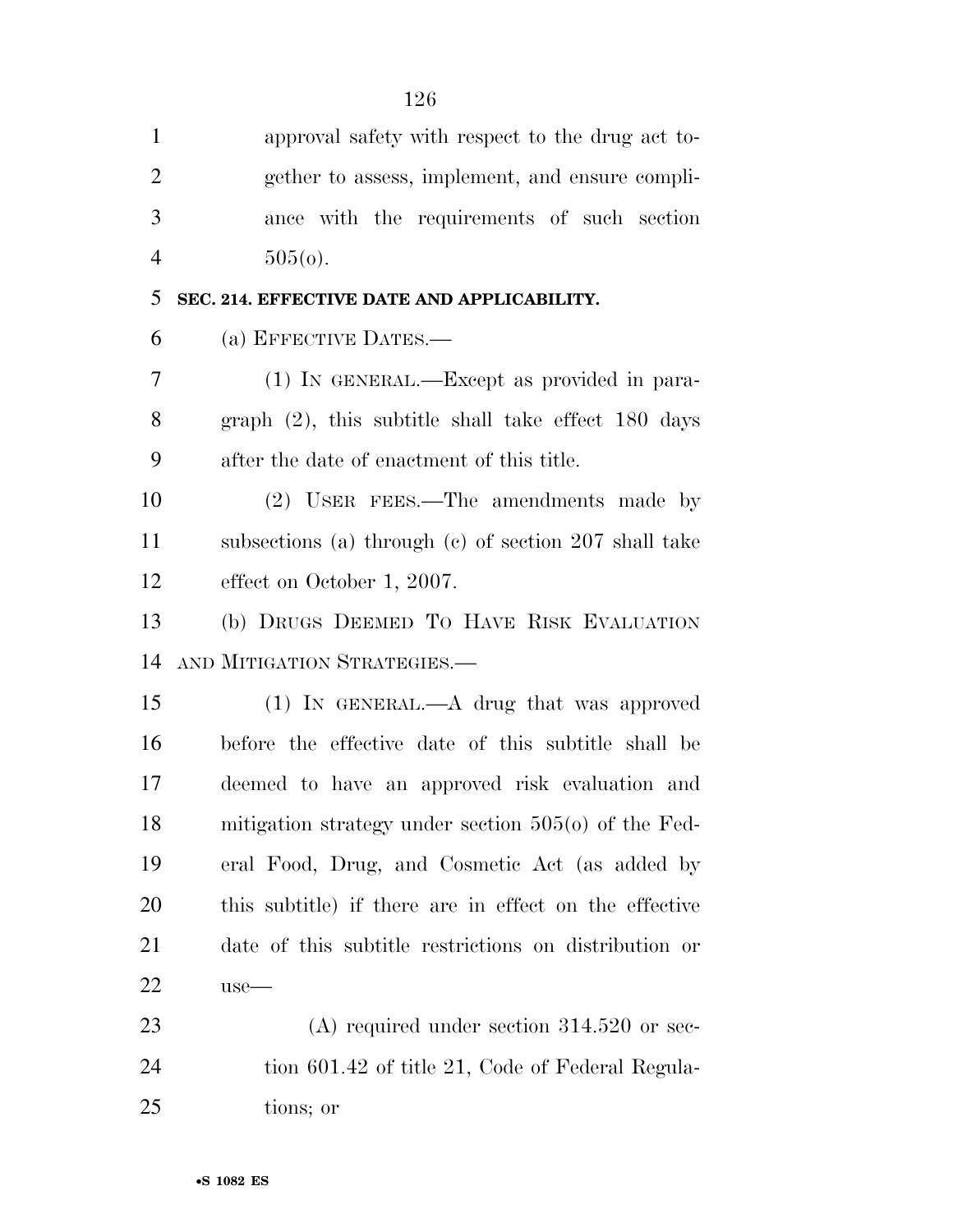| $\mathbf{1}$   | (B) otherwise agreed to by the applicant                      |
|----------------|---------------------------------------------------------------|
| $\overline{2}$ | and the Secretary for such drug.                              |
| 3              | (2) RISK EVALUATION AND MITIGATION STRAT-                     |
| $\overline{4}$ | EGY.—The approved risk evaluation and mitigation              |
| 5              | strategy deemed in effect for a drug under para-              |
| 6              | graph (1) shall consist of the elements described in          |
| 7              | subparagraphs $(A)$ and $(B)$ of paragraph $(3)$ of such      |
| 8              | section $505(0)$ and any other additional elements            |
| 9              | under paragraphs $(4)$ , $(5)$ , and $(6)$ in effect for such |
| 10             | drug on the effective date of this subtitle.                  |
| 11             | (3) NOTIFICATION.—Not later than 30 days                      |
| 12             | after the effective date of this subtitle, the Secretary      |
| 13             | shall notify the applicant for each drug described in         |
| 14             | paragraph $(1)$ —                                             |
| 15             | (A) that such drug is deemed to have an                       |
| 16             | approved risk evaluation and mitigation strat-                |
| 17             | egy pursuant to such paragraph; and                           |
| 18             | (B) of the date, which, unless a safety                       |
| 19             | issue with the drug arises, shall be no earlier               |
| 20             | than 6 months after the applicant is so notified,             |
| 21             | by which the applicant shall submit to the Sec-               |
| 22             | retary an assessment of such approved strategy                |
| 23             | under paragraph $(7)(B)$ of such section $505(0)$ ,           |
| 24             | except with respect to the drug Mifeprex                      |
| 25             | (mifepristone), such assessment shall be sub-                 |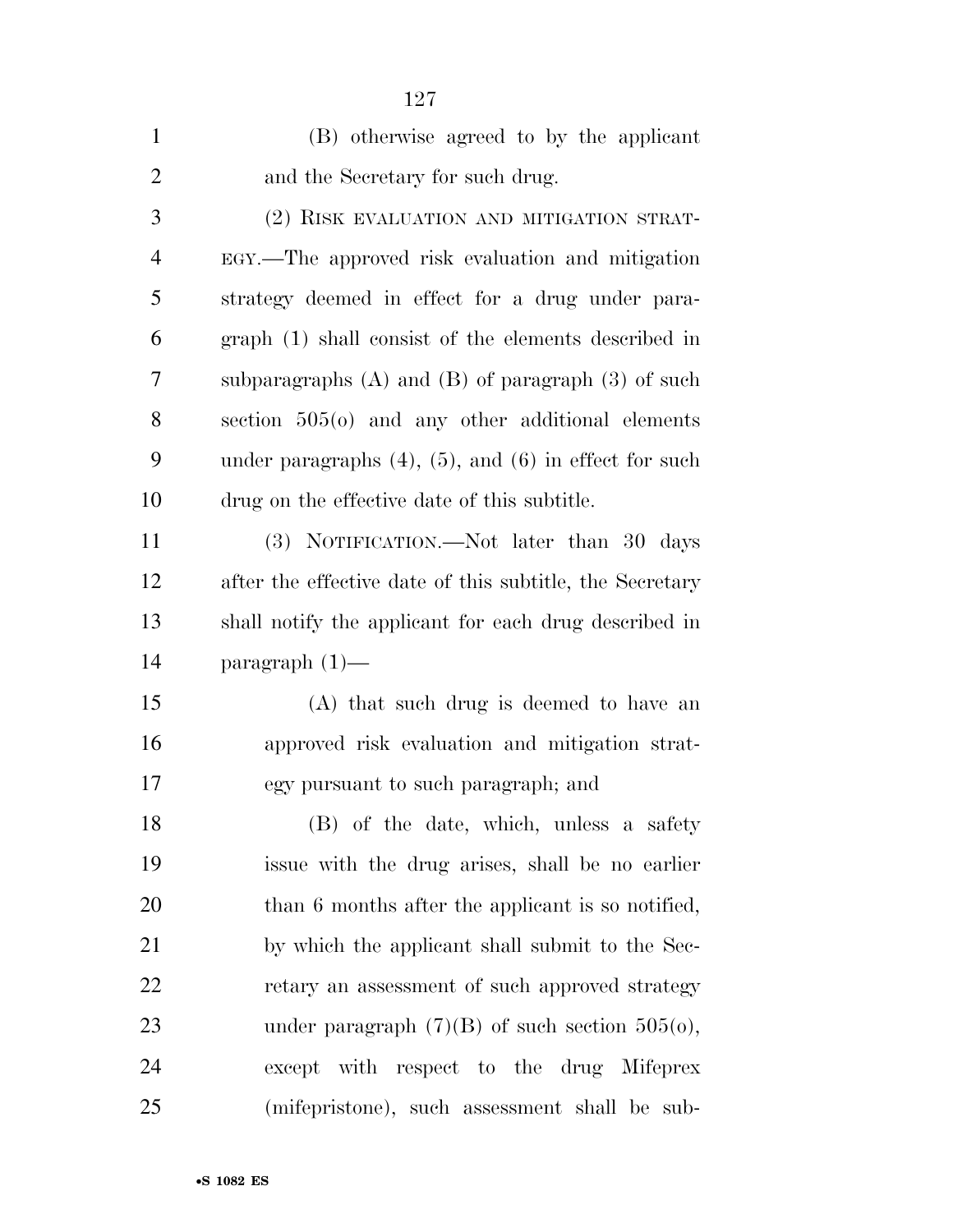|       |  | mitted 6 months after the applicant is so noti- |  |  |
|-------|--|-------------------------------------------------|--|--|
| fied. |  |                                                 |  |  |

 (4) ENFORCEMENT ONLY AFTER ASSESSMENT AND REVIEW.—Neither the Secretary nor the Attor- ney General may seek to enforce a requirement of a risk evaluation and mitigation strategy deemed in ef- fect under paragraph (1) before the Secretary has completed review of, and acted on, the first assess-ment of such strategy under such section 505(o).

 (c) NO EFFECT ON VETERINARY MEDICINE.—This subtitle, and the amendments made by this subtitle, shall have no effect on the use of drugs approved under section 505 of the Federal Food, Drug, and Cosmetic Act by, or on the lawful written or oral order of, a licensed veteri- narian within the context of a veterinarian-client-patient 16 relationship, as provided for under section  $512(a)(5)$  of such Act.

### **Subtitle B—Reagan-Udall Founda-**

# **tion for the Food and Drug Ad-**

# **ministration**

## **SEC. 221. THE REAGAN-UDALL FOUNDATION FOR THE FOOD AND DRUG ADMINISTRATION.**

- (a) IN GENERAL.—Chapter VII of the Federal Food,
- Drug, and Cosmetic Act (21 U.S.C. 371 et seq.) is amend-
- ed by adding at the end the following: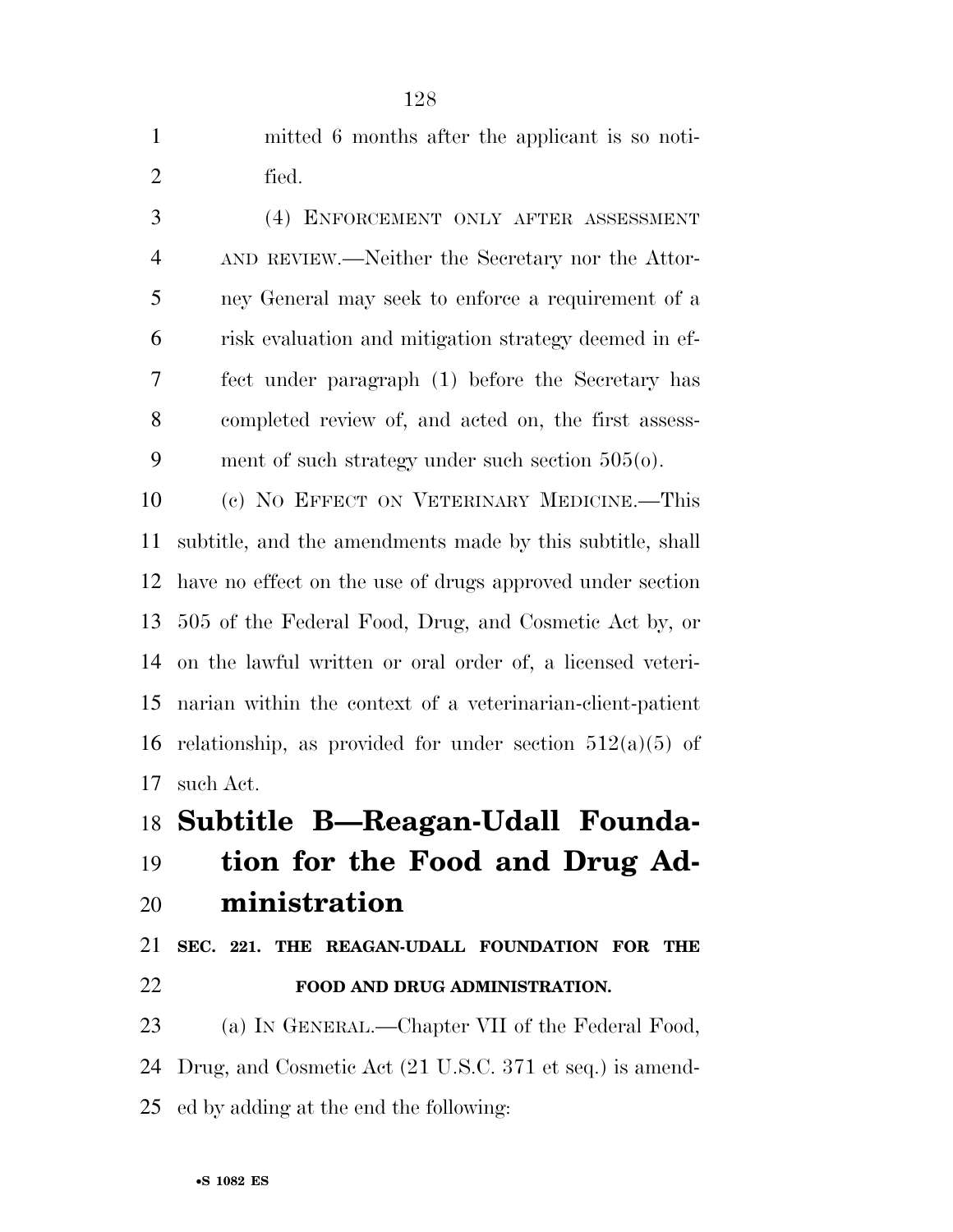## **''Subchapter I—Reagan-Udall Foundation for the Food and Drug Administration ''SEC. 770. ESTABLISHMENT AND FUNCTIONS OF THE FOUN-DATION.**

 ''(a) IN GENERAL.—A nonprofit corporation to be known as the Reagan-Udall Foundation for the Food and Drug Administration (referred to in this subchapter as the 'Foundation') shall be established in accordance with this section. The Foundation shall be headed by an Executive Director, appointed by the members of the Board of Direc- tors under subsection (e). The Foundation shall not be an agency or instrumentality of the United States Govern-ment.

 ''(b) PURPOSE OF FOUNDATION.—The purpose of the Foundation is to advance the mission of the Food and Drug Administration to modernize medical, veterinary, food, food ingredient, and cosmetic product development, accelerate innovation, and enhance product safety.

19 ""(c) DUTIES OF THE FOUNDATION.—The Founda-tion shall—

21 ''(1) taking into consideration the Critical Path reports and priorities published by the Food and Drug Administration, identify unmet needs in the development, manufacture, and evaluation of the safety and effectiveness, including postapproval, of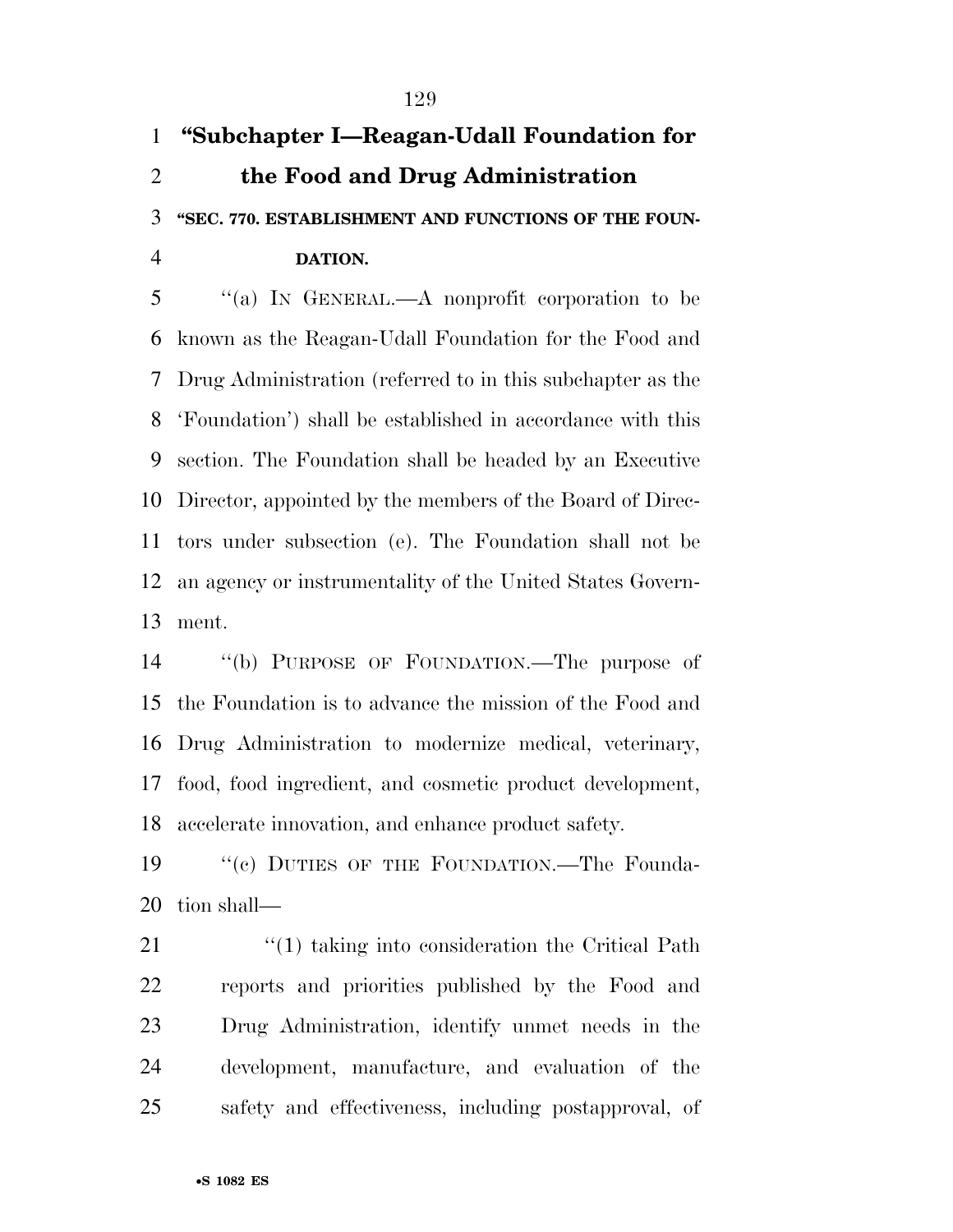devices, including diagnostics, biologics, and drugs, and the safety of food, food ingredients, and cos-metics;

 ''(2) establish goals and priorities in order to meet the unmet needs identified in paragraph (1);

 $(3)$  in consultation with the Secretary, identify existing and proposed Federal intramural and extra- mural research and development programs relating to the goals and priorities established under para- graph (2), coordinate Foundation activities with such programs, and minimize Foundation duplica-tion of existing efforts;

13 ''(4) award grants to, or enter into contracts, memoranda of understanding, or cooperative agree- ments with, scientists and entities, which may in- clude the Food and Drug Administration, university consortia, public-private partnerships, institutions of higher education, entities described in section 501(c)(3) of the Internal Revenue Code (and exempt from tax under section  $501(a)$  of such Code), and industry, to efficiently and effectively advance the goals and priorities established under paragraph (2);  $\frac{1}{2}$  (5) recruit meeting participants and hold or sponsor (in whole or in part) meetings as appro-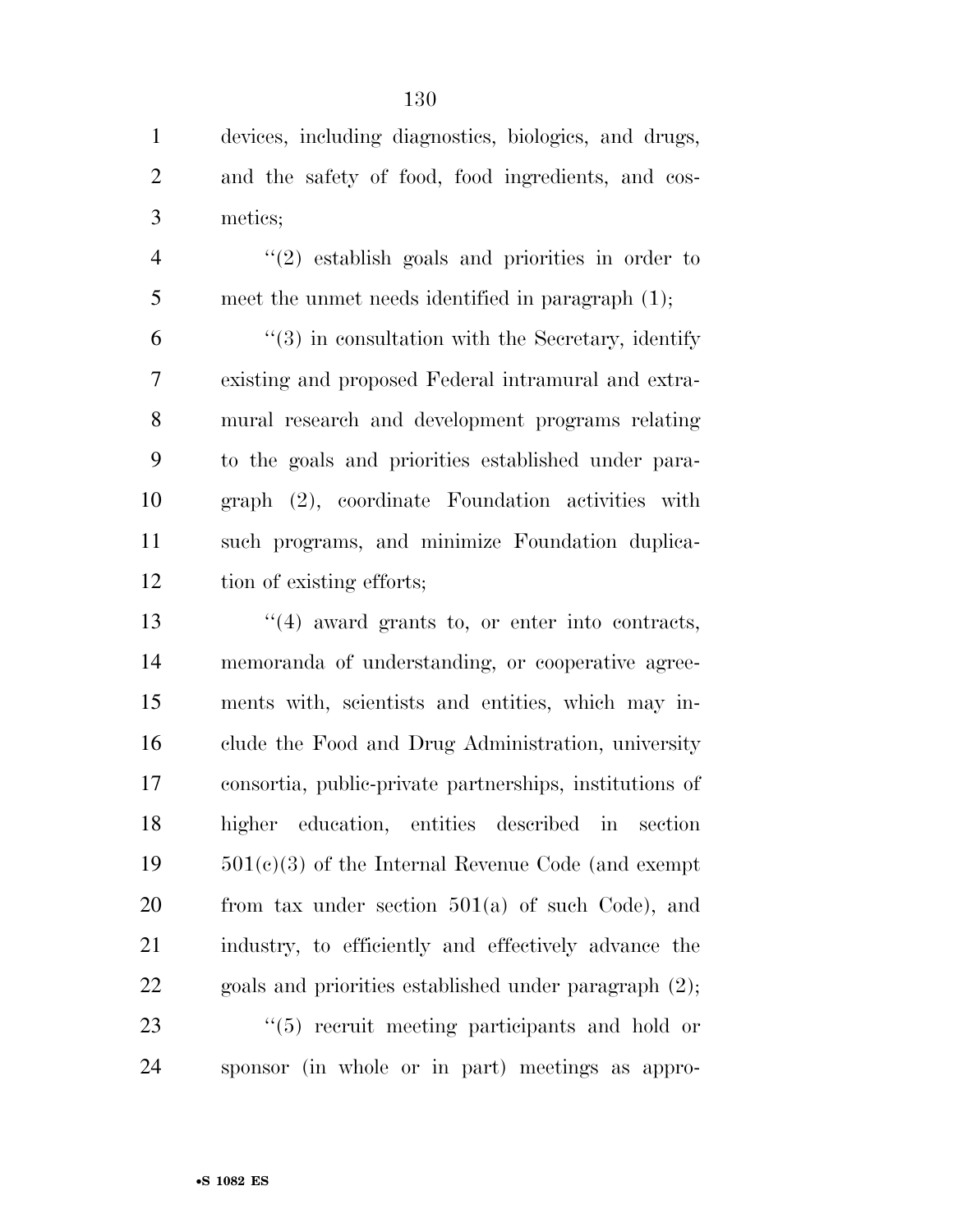priate to further the goals and priorities established 2 under paragraph  $(2)$ ;

 ''(6) release and publish information and data and, to the extent practicable, license, distribute, and release material, reagents, and techniques to maximize, promote, and coordinate the availability of such material, reagents, and techniques for use by the Food and Drug Administration, nonprofit orga- nizations, and academic and industrial researchers to further the goals and priorities established under paragraph (2);  $\frac{1}{2}$   $\frac{1}{2}$  ensure that  $\langle (A) \rangle$  action is taken as necessary to obtain patents for inventions developed by the Founda- tion or with funds from the Foundation;  $\langle G \rangle$  action is taken as necessary to enable the licensing of inventions developed by the Foundation or with funds from the Foundation; and  $\cdot$  (C) executed licenses, memoranda of un- derstanding, material transfer agreements, con-tracts, and other such instruments, promote, to

 the maximum extent practicable, the broadest conversion to commercial and noncommercial applications of licensed and patented inventions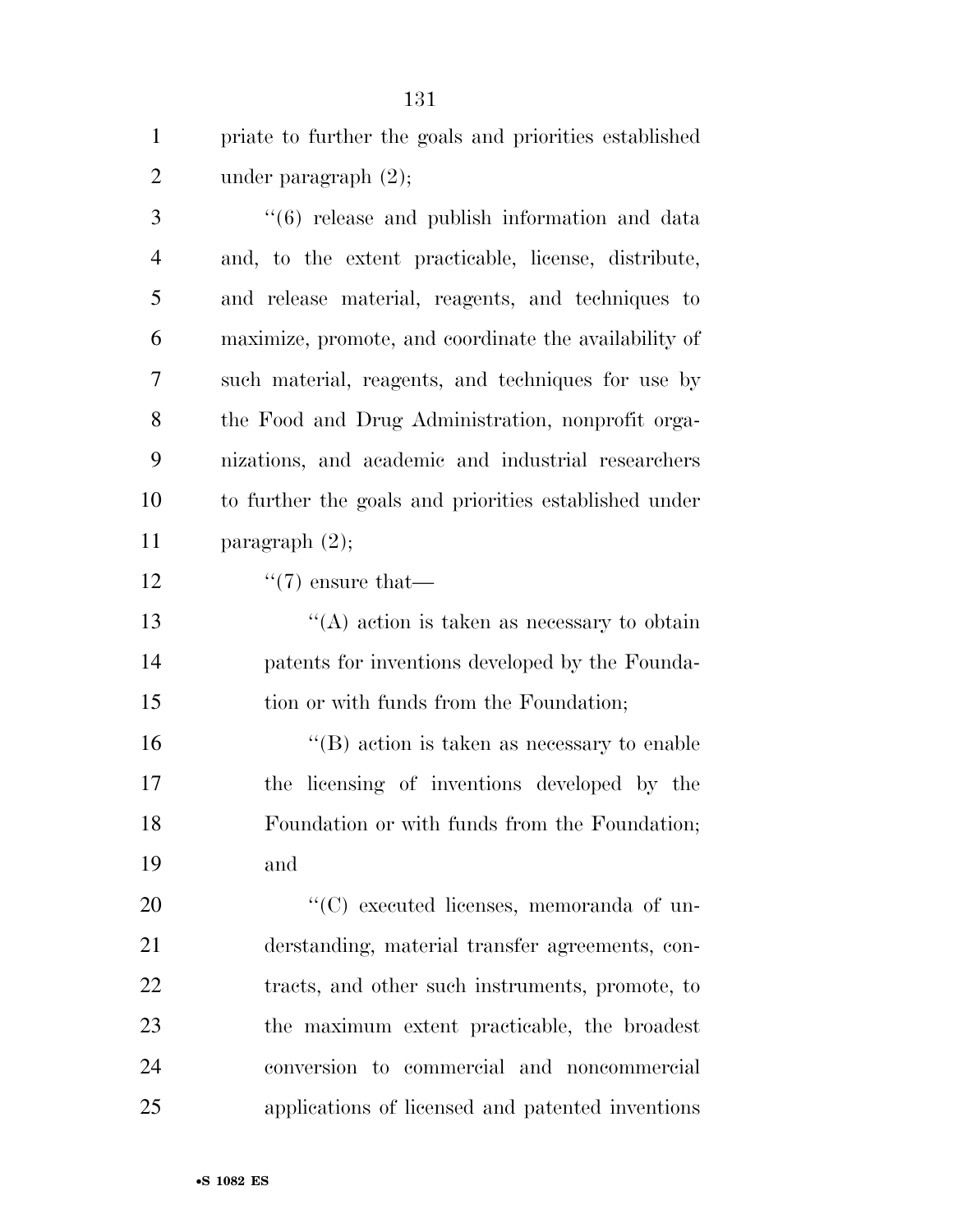| $\mathbf{1}$   | of the Foundation to further the goals and pri-              |
|----------------|--------------------------------------------------------------|
| $\overline{2}$ | orities established under paragraph (2);                     |
| 3              | $\cdot$ (8) provide objective clinical and scientific in-    |
| $\overline{4}$ | formation to the Food and Drug Administration                |
| 5              | and, upon request, to other Federal agencies to as-          |
| 6              | sist in agency determinations of how to ensure that          |
| 7              | regulatory policy accommodates scientific advances           |
| 8              | and meets the agency's public health mission;                |
| 9              | $\cdot\cdot\cdot(9)$ conduct annual assessments of the unmet |
| 10             | needs identified in paragraph (1); and                       |
| 11             | $\lq(10)$ carry out such other activities consistent         |
| 12             | with the purposes of the Foundation as the Board             |
| 13             | determines appropriate.                                      |
| 14             | "(d) BOARD OF DIRECTORS.—                                    |
| 15             | $``(1)$ ESTABLISHMENT.—                                      |
| 16             | "(A) IN GENERAL.—The Foundation shall                        |
| 17             | have a Board of Directors (referred to in this               |
| 18             | subchapter as the 'Board'), which shall be com-              |
| 19             | posed of ex officio and appointed members in                 |
| 20             | accordance with this subsection. All appointed               |
| 21             | members of the Board shall be voting members.                |
| 22             | "(B) EX OFFICIO MEMBERS.—The ex offi-                        |
| 23             | cio members of the Board shall be the following              |
| 24             | individuals or their designees:                              |
| 25             | $\lq\lq$ (i) The Commissioner.                               |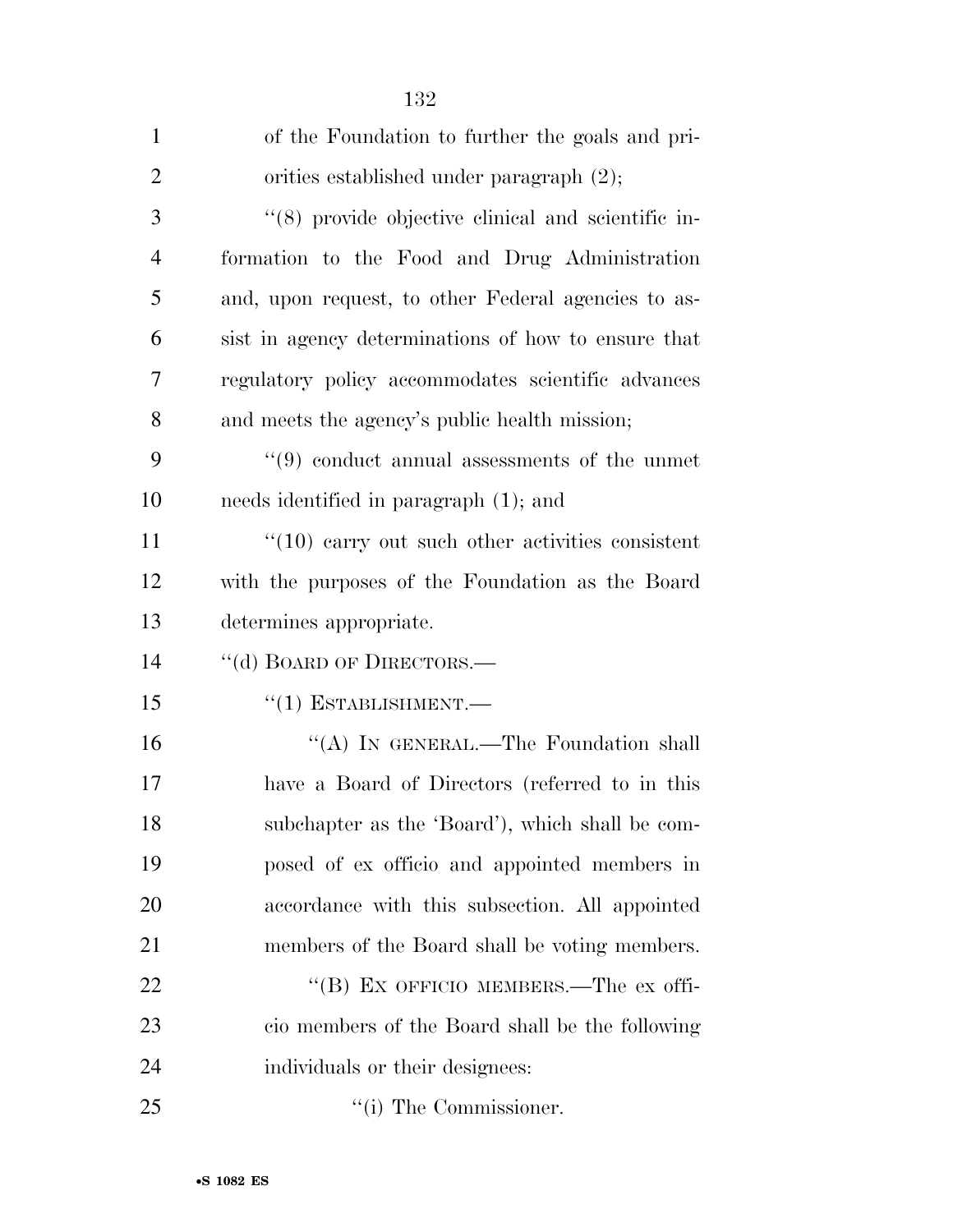|                | 133                                         |
|----------------|---------------------------------------------|
| 1              | "(ii) The Director of the National In-      |
| $\overline{2}$ | stitutes of Health.                         |
| 3              | "(iii) The Director of the Centers for      |
| $\overline{4}$ | Disease Control and Prevention.             |
| 5              | "(iv) The Director of the Agency for        |
| 6              | Healthcare Research and Quality.            |
| $\overline{7}$ | $``(C)$ APPOINTED MEMBERS.—                 |
| 8              | "(i) IN GENERAL.—The ex officio             |
| 9              | members of the Board under subparagraph     |
| 10             | (B) shall, by majority vote, appoint to the |
| 11             | Board 12 individuals, from a list of can-   |
| 12             | didates to be provided by the National      |
| 13             | Academy of Sciences. Of such appointed      |
| 14             | members-                                    |
| 15             | $\lq\lq$ (I) 4 shall be representatives of  |
| 16             | the general pharmaceutical, device,         |
| 17             | food, cosmetic, and biotechnology in-       |
| 18             | dustries;                                   |
| 19             | $\lq\lq$ (II) 3 shall be representatives of |
| 20             | academic research organizations;            |
| 21             | "(III) 2 shall be representatives           |
| 22             | of Government agencies, including the       |
| 23             | Food and Drug Administration and            |
| 24             | the National Institutes of Health;          |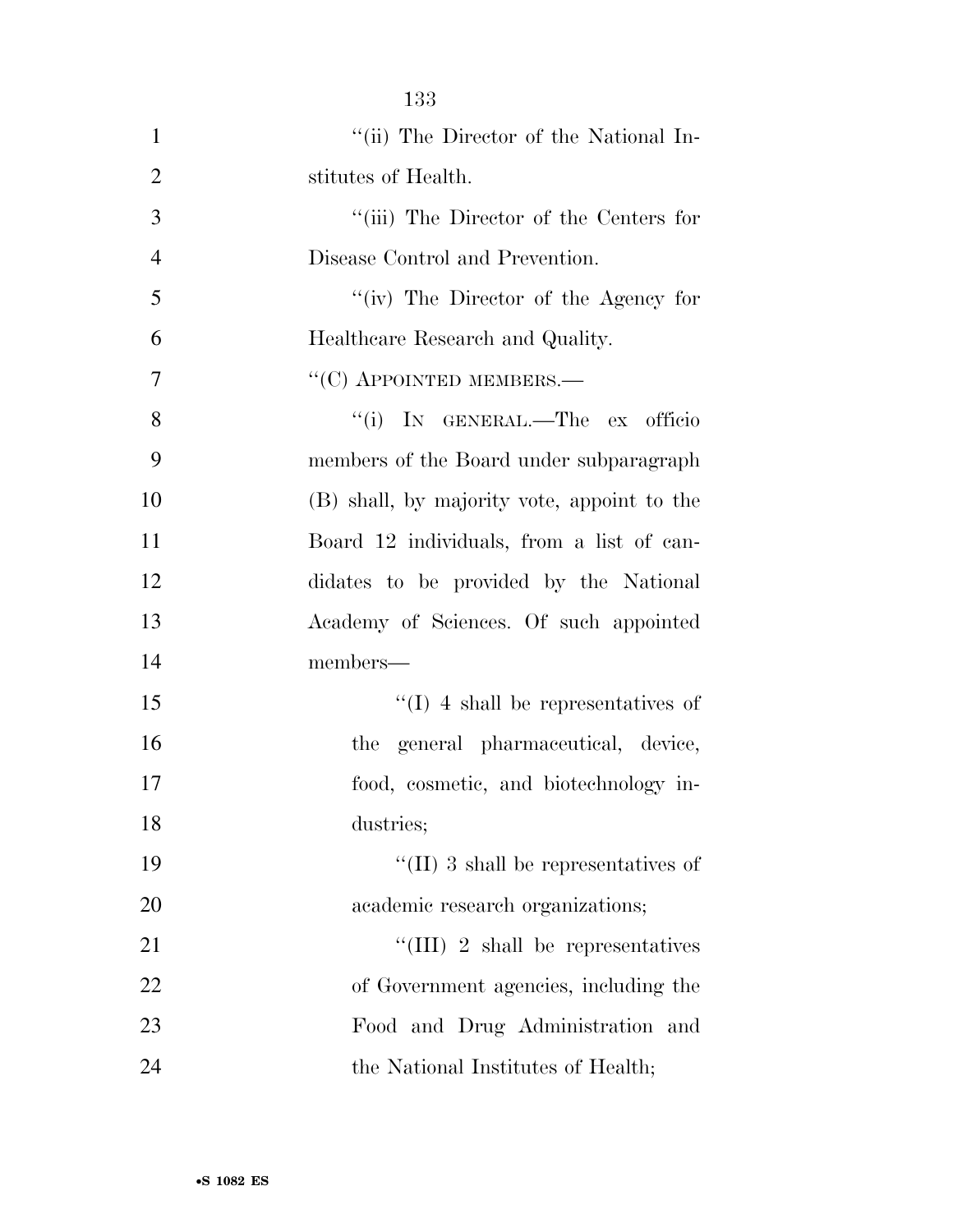| $\mathbf{1}$   | $\lq\lq (IV)$ 2 shall be representatives    |
|----------------|---------------------------------------------|
| $\overline{2}$ | of patient or consumer advocacy orga-       |
| 3              | nizations; and                              |
| $\overline{4}$ | $\lq\lq(V)$ 1 shall be a representative     |
| 5              | of health care providers.                   |
| 6              | "(ii) REQUIREMENT.—The ex officio           |
| 7              | members shall ensure the Board member-      |
| 8              | ship includes individuals with expertise in |
| 9              | areas including the sciences of developing, |
| 10             | manufacturing, and evaluating the safety    |
| 11             | effectiveness of devices, including<br>and  |
| 12             | diagnostics, biologics, and drugs, and the  |
| 13             | safety of food, food ingredients, and cos-  |
| 14             | metics.                                     |
| 15             | $\lq\lq$ (D) INITIAL MEETING.—              |
| 16             | "(i) IN GENERAL.—Not later than 30          |
| 17             | days after the date of the enactment of the |
| 18             | Enhancing Drug Safety and Innovation        |
| 19             | Act of 2007, the Secretary shall convene a  |
| 20             | meeting of the ex officio members of the    |
| 21             | Board to-                                   |
| 22             | "(I) incorporate the Foundation;            |
| 23             | and                                         |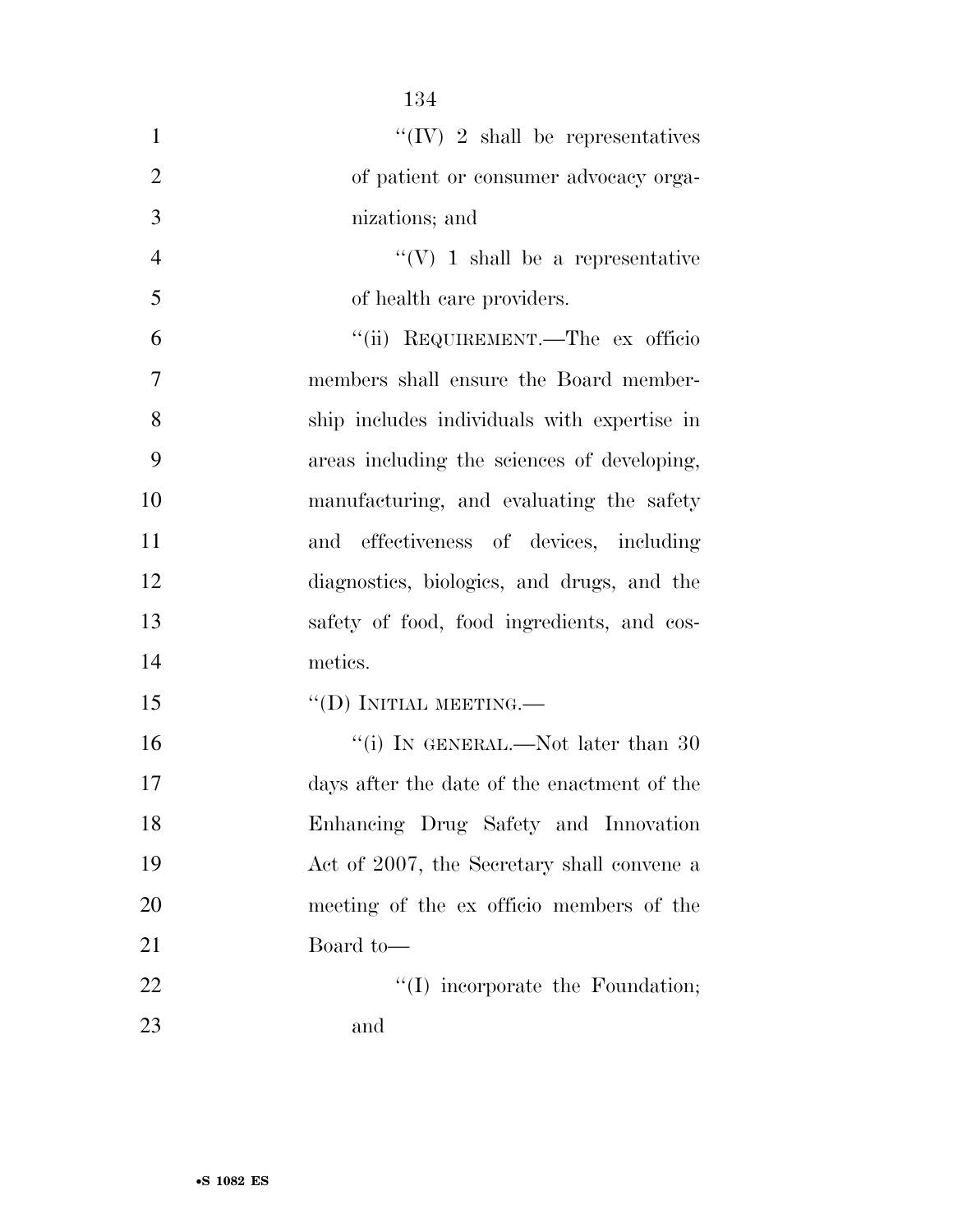| $\mathbf{1}$   | $\lq\lq$ (II) appoint the members of the      |
|----------------|-----------------------------------------------|
| $\overline{2}$ | Board in accordance with subpara-             |
| 3              | graph(C).                                     |
| $\overline{4}$ | "(ii) SERVICE OF EX OFFICIO MEM-              |
| 5              | BERS.—Upon the appointment of the             |
| 6              | members of the Board under clause $(i)(II)$ , |
| 7              | the terms of service of the ex officio mem-   |
| 8              | bers of the Board as members of the           |
| 9              | Board shall terminate.                        |
| 10             | "(iii) CHAIR.—The ex officio members          |
| 11             | of the Board under subparagraph (B) shall     |
| 12             | designate an appointed member of the          |
| 13             | Board to serve as the Chair of the Board.     |
| 14             | "(2) DUTIES OF BOARD.—The Board shall—        |
| 15             | $\lq\lq$ establish by a for the Foundation    |
| 16             | $that-$                                       |
| 17             | "(i) are published in the Federal Reg-        |
| 18             | ister and available for public comment;       |
| 19             | "(ii) establish policies for the selection    |
| 20             | of the officers, employees, agents, and con-  |
| 21             | tractors of the Foundation;                   |
| 22             | "(iii) establish policies, including eth-     |
| 23             | ical standards, for the acceptance, solicita- |
| 24             | tion, and disposition of donations<br>and     |
| 25             | grants to the Foundation and for the dis-     |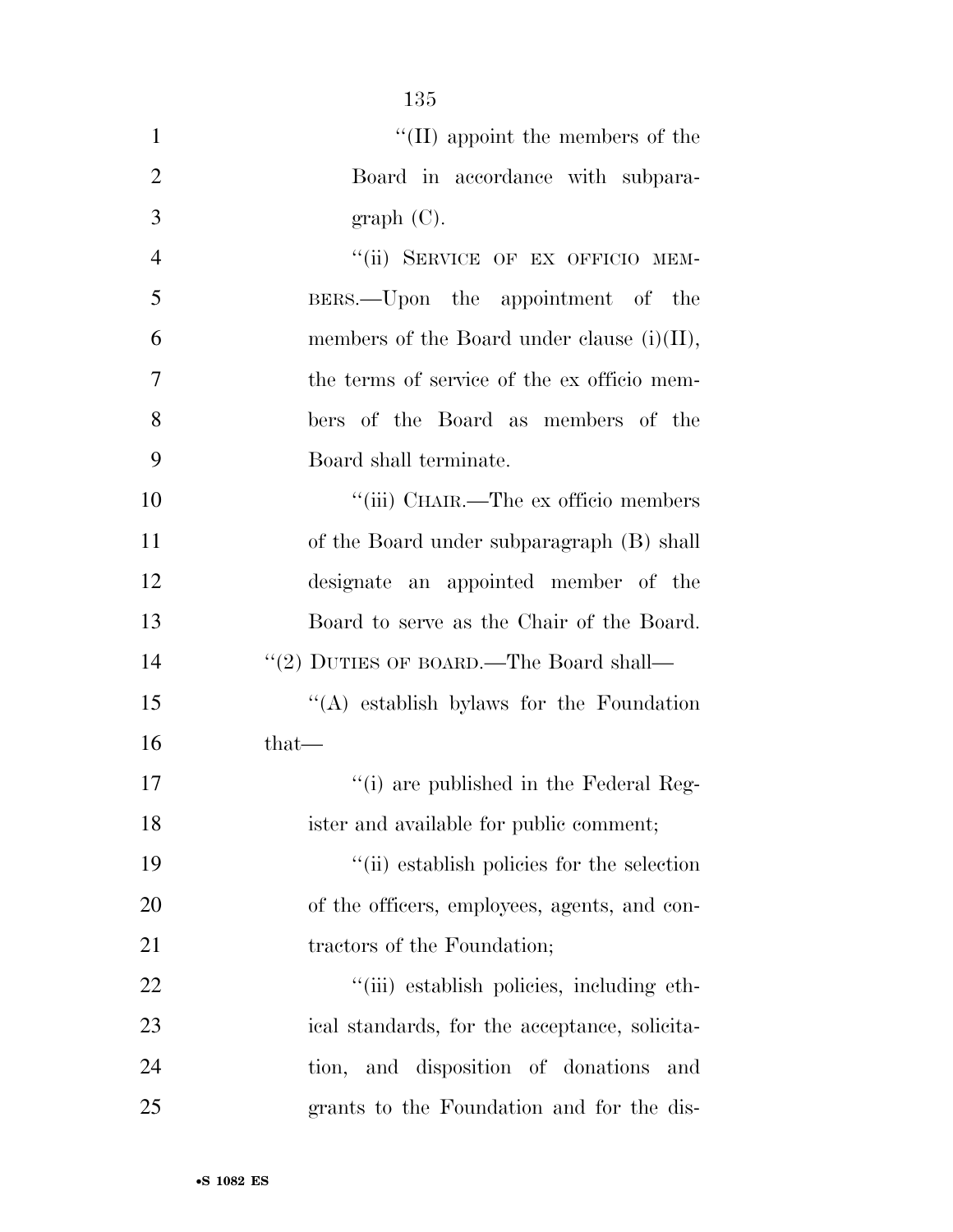| $\mathbf{1}$   | position of the assets of the Foundation,        |
|----------------|--------------------------------------------------|
| $\overline{2}$ | including appropriate limits on the ability      |
| 3              | of donors to designate, by stipulation or re-    |
| $\overline{4}$ | striction, the use or recipient of donated       |
| 5              | funds;                                           |
| 6              | "(iv) establish policies that would sub-         |
| 7              | ject all employees, fellows, and trainees of     |
| 8              | the Foundation to the conflict of interest       |
| 9              | standards under section 208 of title 18,         |
| 10             | United States Code;                              |
| 11             | $f'(v)$ establish licensing, distribution,       |
| 12             | and publication policies that support the        |
| 13             | widest and least restrictive use by the pub-     |
| 14             | lic of information and inventions developed      |
| 15             | by the Foundation or with Foundation             |
| 16             | funds to carry out the duties described in       |
| 17             | paragraphs $(6)$ and $(7)$ of subsection $(e)$ , |
| 18             | and may include charging cost-based fees         |
| 19             | for published material produced by the           |
| 20             | Foundation;                                      |
| 21             | "(vi) specify principles for the review          |
| 22             | of proposals and awarding of grants and          |
| 23             | contracts that include peer review and that      |
| 24             | are consistent with those of the Founda-         |
| 25             | tion for the National Institutes of Health,      |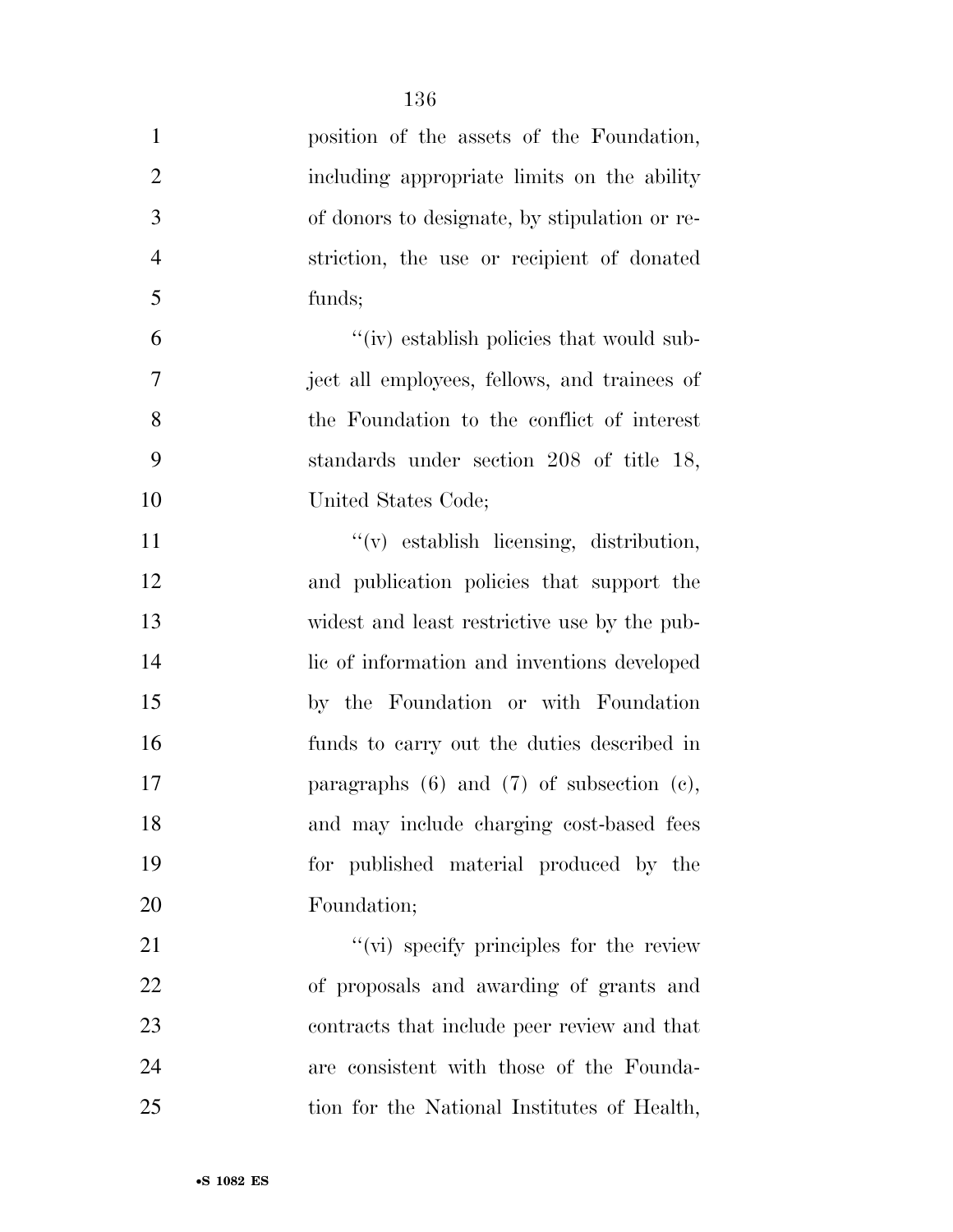| $\mathbf{1}$   | to the extent determined practicable and      |
|----------------|-----------------------------------------------|
| $\overline{2}$ | appropriate by the Board;                     |
| 3              | "(vii) specify a cap on administrative        |
| $\overline{4}$ | expenses for recipients of a grant, con-      |
| 5              | tract, or cooperative agreement from the      |
| 6              | Foundation;                                   |
| 7              | "(viii) establish policies for the execu-     |
| 8              | tion of memoranda of understanding and        |
| 9              | cooperative agreements between the Foun-      |
| 10             | dation and other entities, including the      |
| 11             | Food and Drug Administration;                 |
| 12             | "(ix) establish policies for funding          |
| 13             | training fellowships, whether at the Foun-    |
| 14             | dation, academic or scientific institutions,  |
| 15             | or the Food and Drug Administration, for      |
| 16             | scientists, doctors, and other professionals  |
| 17             | who are not employees of regulated indus-     |
| 18             | try, to foster greater understanding of and   |
| 19             | new scientific<br>expertise<br>in<br>tools,   |
| 20             | diagnostics, manufacturing techniques, and    |
| 21             | potential barriers to translating basic re-   |
| 22             | search into clinical and regulatory practice; |
| 23             | $f(x)$ specify a process for annual           |
| 24             | Board review of the operations of the         |
| 25             | Foundation; and                               |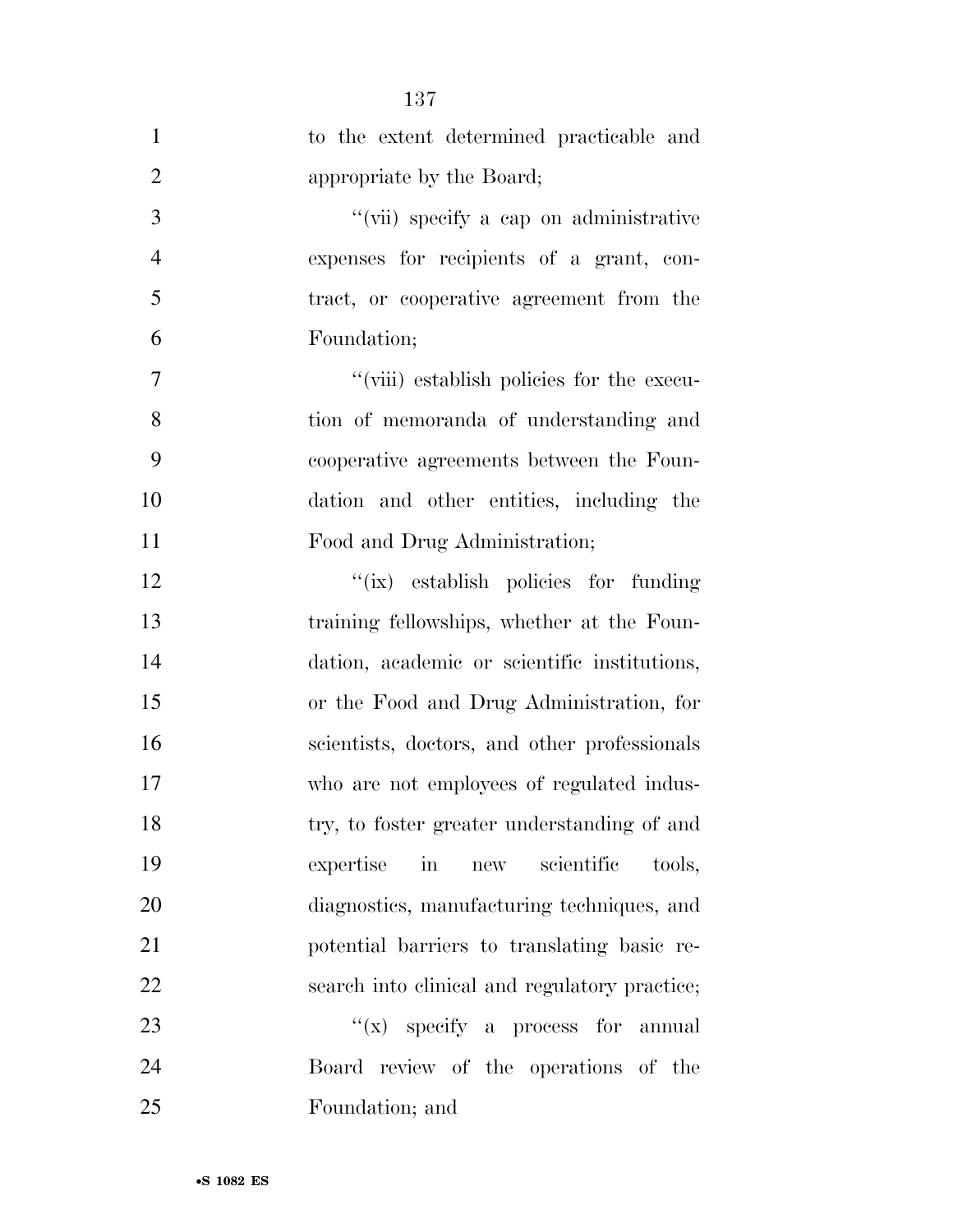| $\mathbf{1}$   | $\lq\lq$ (xi) establish specific duties of the     |
|----------------|----------------------------------------------------|
| $\overline{2}$ | <b>Executive Director;</b>                         |
| 3              | "(B) prioritize and provide overall direc-         |
| $\overline{4}$ | tion to the activities of the Foundation;          |
| 5              | $\lq\lq$ evaluate the performance of the Exec-     |
| 6              | utive Director; and                                |
| 7              | $\lq\lq$ (D) carry out any other necessary activi- |
| 8              | ties regarding the functioning of the Founda-      |
| 9              | tion.                                              |
| 10             | $\cdot\cdot(3)$ TERMS AND VACANCIES.—              |
| 11             | "(A) TERM.—The term of office of each              |
| 12             | member of the Board appointed under para-          |
| 13             | graph $(1)(C)$ shall be 4 years, except that the   |
| 14             | terms of offices for the initial appointed mem-    |
| 15             | bers of the Board shall expire on a staggered      |
| 16             | basis as determined by the ex officio members.     |
| 17             | "(B) VACANCY.—Any vacancy in the mem-              |
| 18             | bership of the Board—                              |
| 19             | "(i) shall not affect the power of the             |
| 20             | remaining members to execute the duties            |
| 21             | of the Board; and                                  |
| 22             | "(ii) shall be filled by appointment by            |
| 23             | the appointed members described in para-           |
| 24             | graph $(1)(C)$ by majority vote.                   |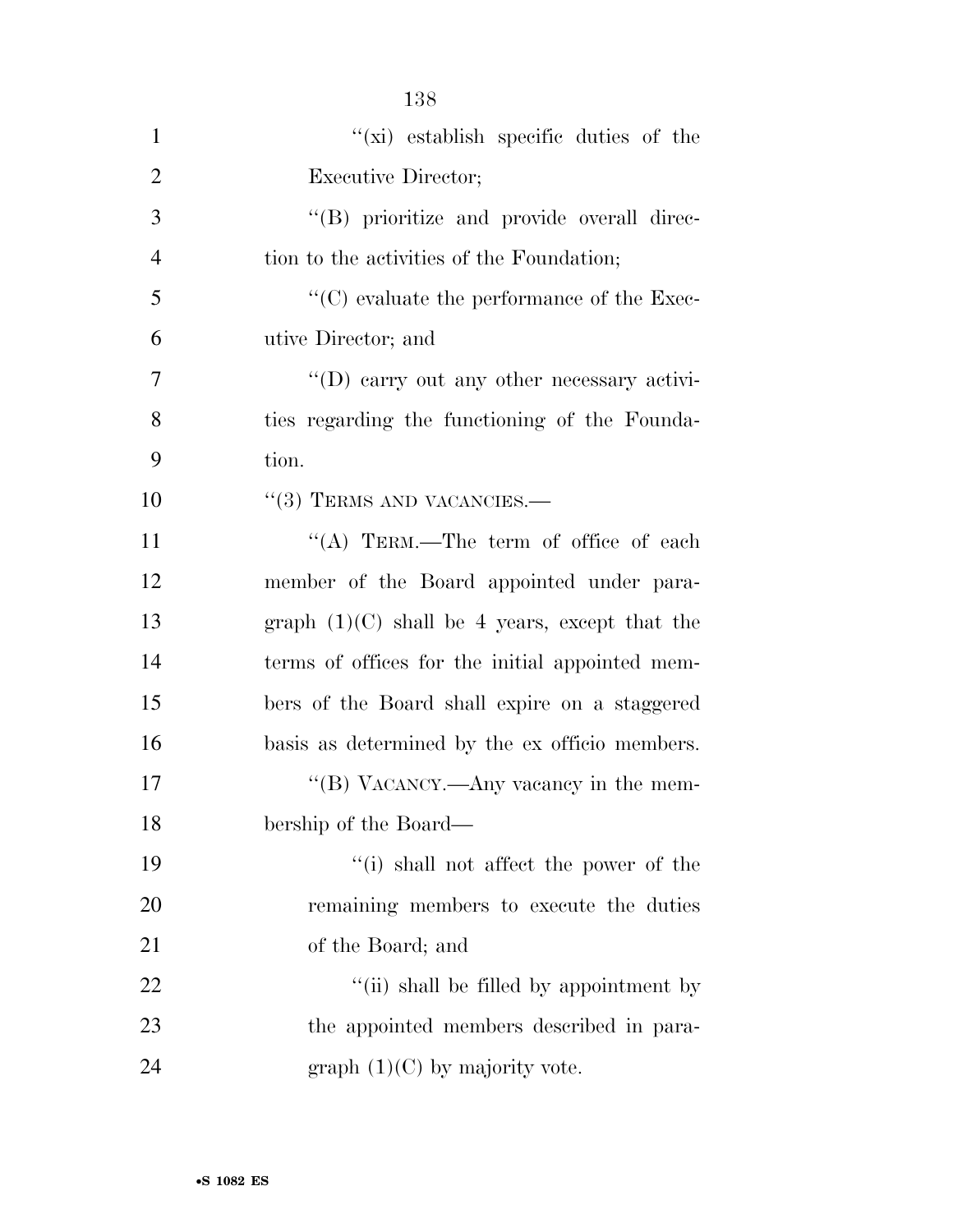| $\mathbf{1}$   | "(C) PARTIAL TERM.—If a member of the                        |
|----------------|--------------------------------------------------------------|
| $\overline{2}$ | Board does not serve the full term applicable                |
| 3              | under subparagraph (A), the individual ap-                   |
| $\overline{4}$ | pointed under subparagraph (B) to fill the re-               |
| 5              | sulting vacancy shall be appointed for the re-               |
| 6              | mainder of the term of the predecessor of the                |
| 7              | individual.                                                  |
| 8              | "(D) SERVING PAST TERM.—A member of                          |
| 9              | the Board may continue to serve after the expi-              |
| 10             | ration of the term of the member until a suc-                |
| 11             | cessor is appointed.                                         |
| 12             | "(4) COMPENSATION.—Members of the Board                      |
| 13             | may not receive compensation for service on the              |
| 14             | Board. Such members may be reimbursed for travel,            |
| 15             | subsistence, and other necessary expenses incurred           |
| 16             | in carrying out the duties of the Board, as set forth        |
| 17             | in the bylaws issued by the Board.                           |
| 18             | "(e) INCORPORATION.—The ex officio members of the            |
| 19             | Board shall serve as incorporators and shall take whatever   |
| 20             | actions necessary to incorporate the Foundation.             |
| 21             | "(f) NONPROFIT STATUS.—The Foundation shall be               |
| 22             | considered to be a corporation under section $501(c)$ of the |
| 23             | Internal Revenue Code of 1986, and shall be subject to       |
| 24             | the provisions of such section.                              |

25 "(g) EXECUTIVE DIRECTOR.—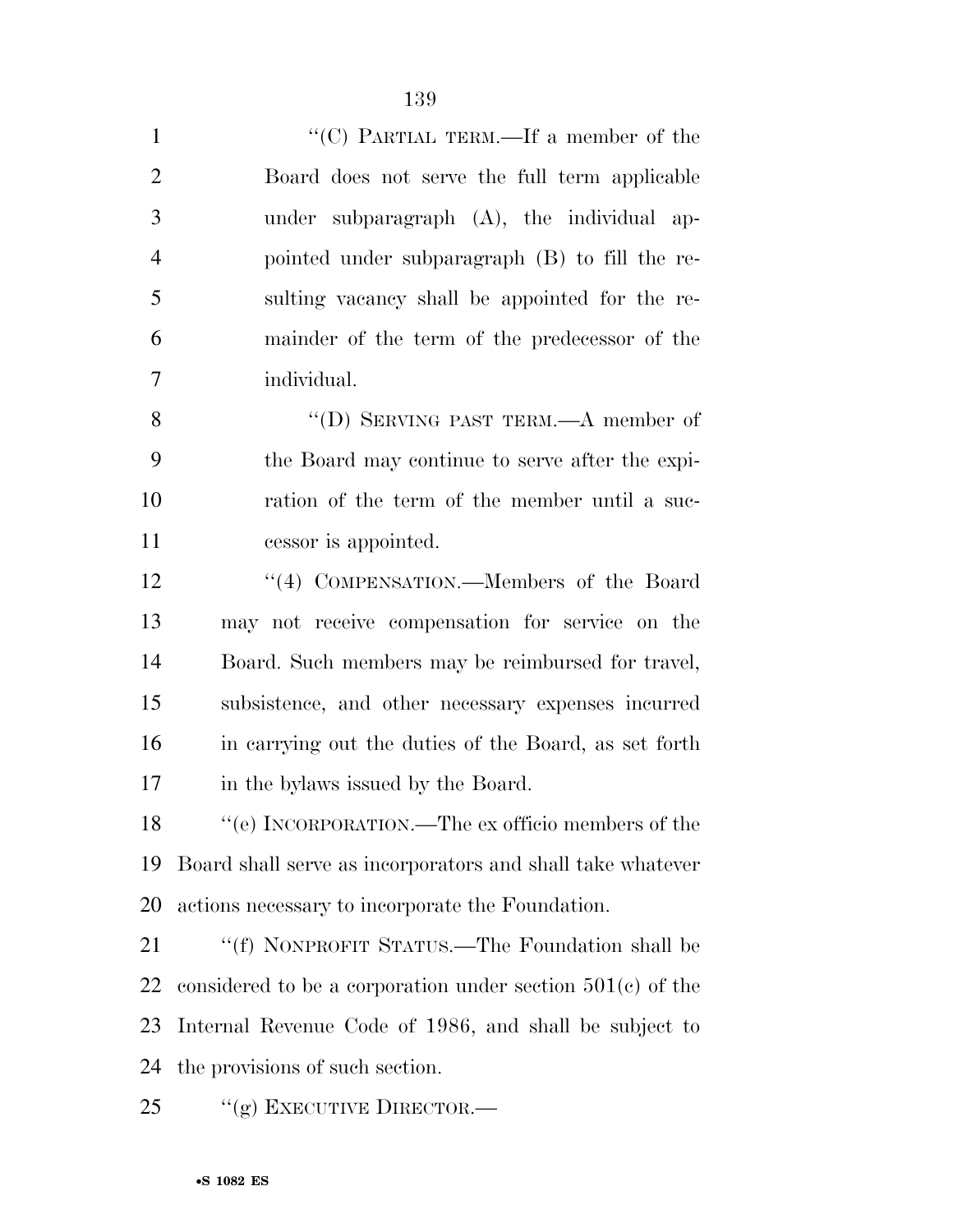| $\mathbf{1}$   | "(1) IN GENERAL.—The Board shall appoint an              |
|----------------|----------------------------------------------------------|
| $\overline{2}$ | Executive Director who shall serve at the pleasure of    |
| 3              | the Board. The Executive Director shall be respon-       |
| $\overline{4}$ | sible for the day-to-day operations of the Foundation    |
| 5              | and shall have such specific duties and responsibil-     |
| 6              | ities as the Board shall prescribe.                      |
| 7              | "(2) COMPENSATION.—The compensation<br>- of              |
| 8              | the Executive Director shall be fixed by the Board       |
| 9              | but shall not be greater than the compensation of        |
| 10             | the Commissioner.                                        |
| 11             | "(h) ADMINISTRATIVE POWERS.—In carrying out              |
| 12             | this subchapter, the Board, acting through the Executive |
| 13             | Director, may—                                           |
| 14             | $\lq(1)$ adopt, alter, and use a corporate seal,         |
| 15             | which shall be judicially noticed;                       |
| 16             | $\lq(2)$ hire, promote, compensate, and discharge        |
| 17             | 1 or more officers, employees, and agents, as may be     |
| 18             | necessary, and define their duties;                      |
| 19             | $\lq(3)$ prescribe the manner in which—                  |
| 20             | $\lq\lq$ real or personal property of the                |
| 21             | Foundation is acquired, held, and transferred;           |
| 22             | $\lq\lq (B)$ general operations of the Foundation        |
| 23             | are to be conducted; and                                 |
| 24             | "(C) the privileges granted to the Board                 |
| 25             | by law are exercised and enjoyed;                        |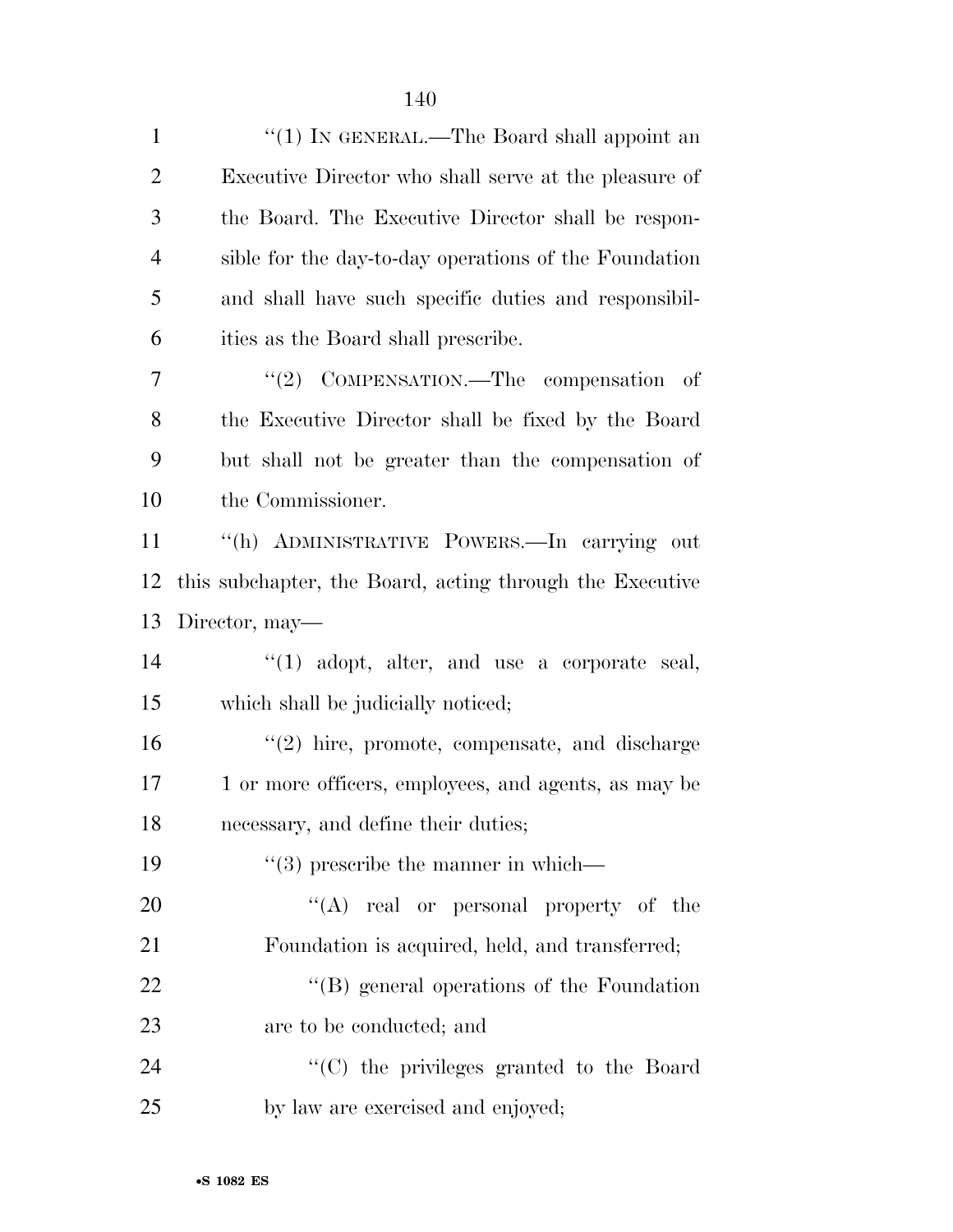| $\mathbf{1}$   | $\lq(4)$ with the consent of the applicable executive  |
|----------------|--------------------------------------------------------|
| $\overline{2}$ | department or independent agency, use the informa-     |
| 3              | tion, services, and facilities of such department or   |
| $\overline{4}$ | agencies in carrying out this section;                 |
| 5              | "(5) enter into contracts with public and pri-         |
| 6              | vate organizations for the writing, editing, printing, |
| 7              | and publishing of books and other material;            |
| 8              | $\cdot$ (6) hold, administer, invest, and spend any    |
| 9              | gift, devise, or bequest of real or personal property  |
| 10             | made to the Foundation under subsection (i);           |
| 11             | "(7) enter into such other contracts, leases, co-      |
| 12             | operative agreements, and other transactions as the    |
| 13             | Board considers appropriate to conduct the activities  |
| 14             | of the Foundation;                                     |
| 15             | $\cdot$ (8) modify or consent to the modification of   |
| 16             | any contract or agreement to which it is a party or    |
| 17             | in which it has an interest under this subchapter;     |
| 18             | $(9)$ take such action as may be necessary to          |
| 19             | obtain patents and licenses for devices and proce-     |
| 20             | dures developed by the Foundation and its employ-      |
| 21             | ees;                                                   |
| 22             | $\lq(10)$ sue and be sued in its corporate name,       |
| 23             | and complain and defend in courts of competent ju-     |
| 24             | risdiction;                                            |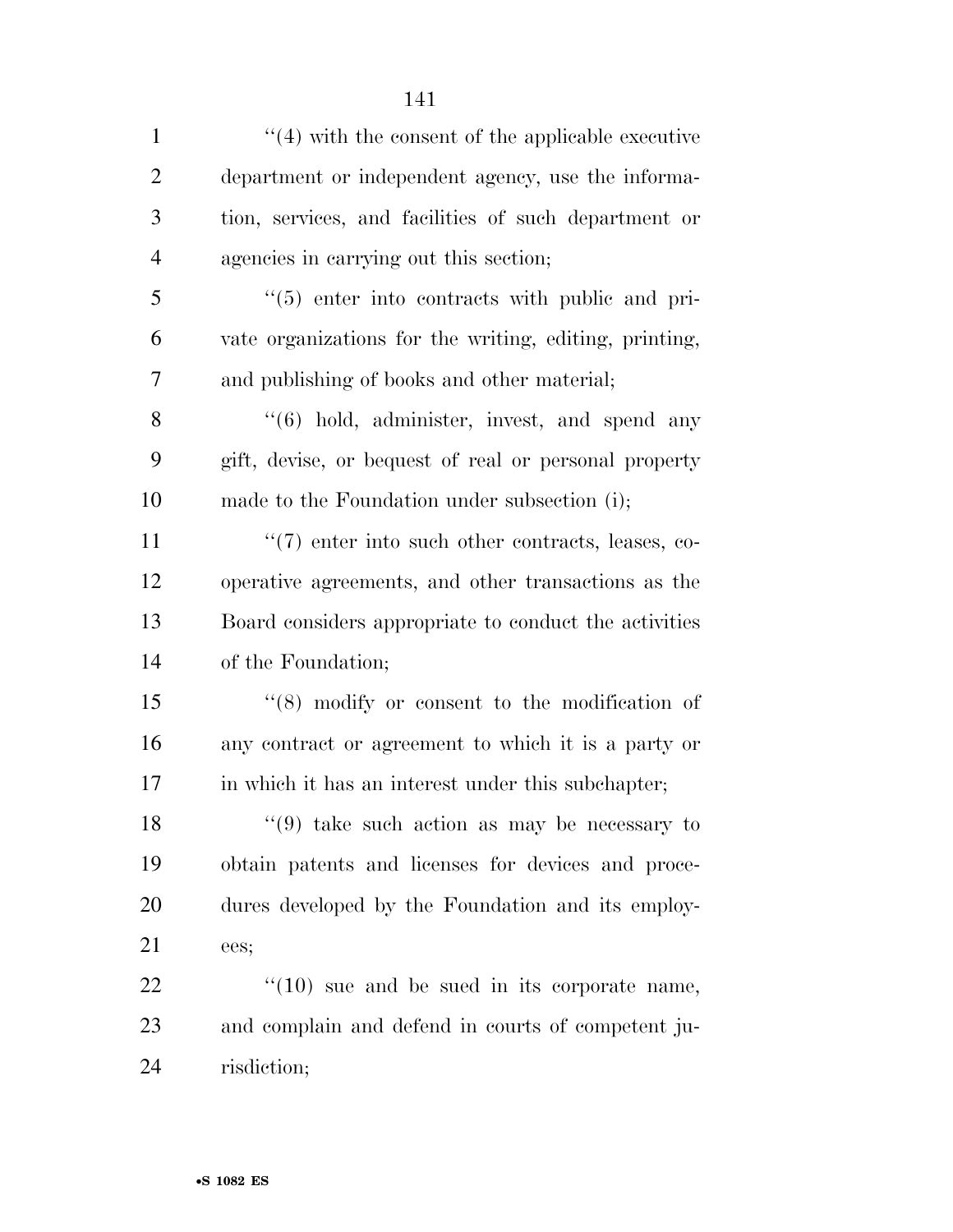1  $\frac{1}{11}$  appoint other groups of advisors as may be determined necessary to carry out the functions of the Foundation; and

4 ''(12) exercise other powers as set forth in this section, and such other incidental powers as are nec- essary to carry out its powers, duties, and functions in accordance with this subchapter.

8 "(i) ACCEPTANCE OF FUNDS FROM OTHER SOURCES.—The Executive Director may solicit and accept on behalf of the Foundation, any funds, gifts, grants, de- vises, or bequests of real or personal property made to the Foundation, including from private entities, for the pur-poses of carrying out the duties of the Foundation.

 ''(j) SERVICE OF FEDERAL EMPLOYEES.—Federal Government employees may serve on committees advisory to the Foundation and otherwise cooperate with and assist the Foundation in carrying out its functions, so long as such employees do not direct or control Foundation activi-ties.

20 "(k) DETAIL OF GOVERNMENT EMPLOYEES; FEL-21 LOWSHIPS —

22 "(1) DETAIL FROM FEDERAL AGENCIES.-Fed- eral Government employees may be detailed from Federal agencies with or without reimbursement to those agencies to the Foundation at any time, and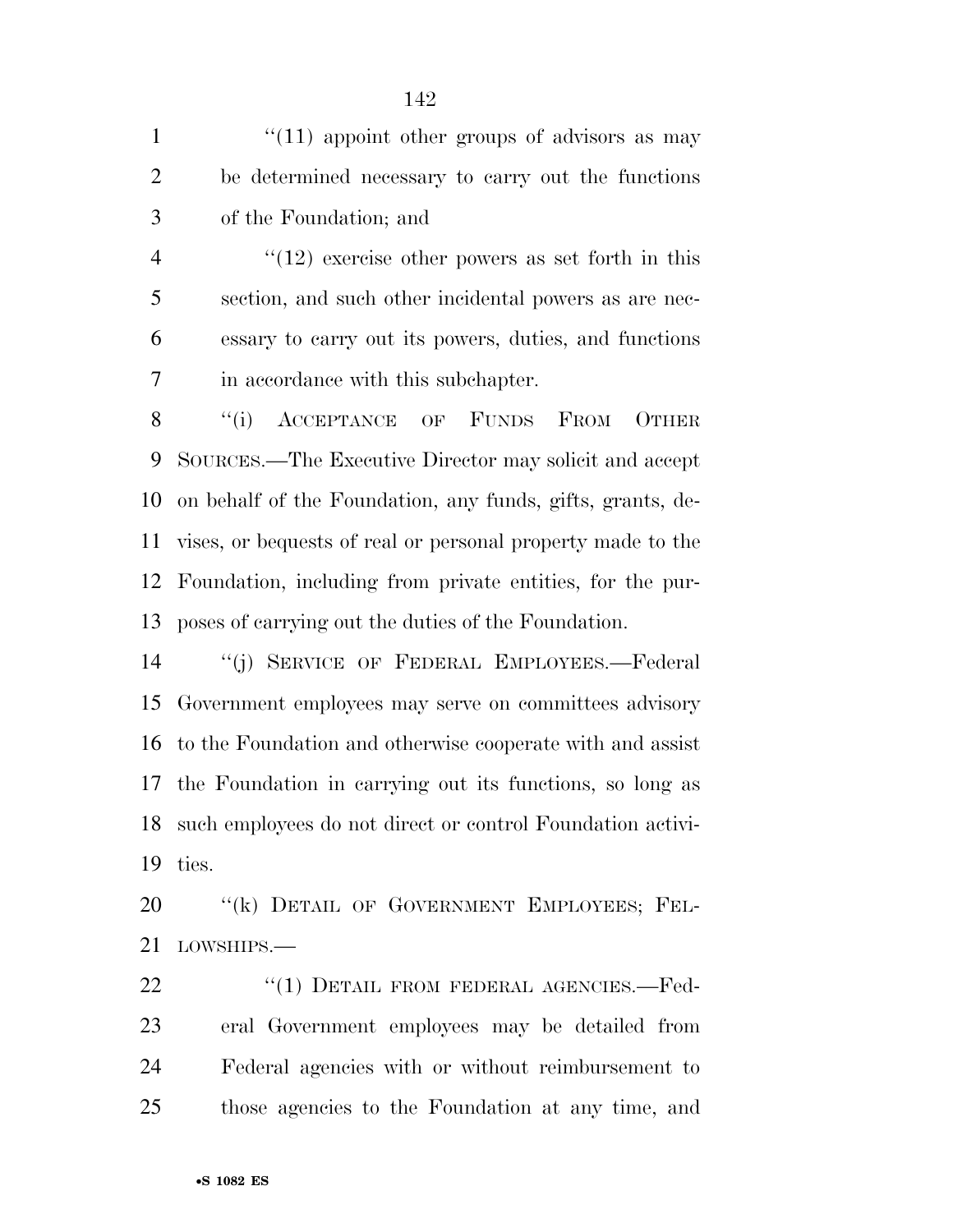| $\mathbf{1}$   | such detail shall be without interruption or loss of   |
|----------------|--------------------------------------------------------|
| $\overline{2}$ | civil service status or privilege. Each such employee  |
| 3              | shall abide by the statutory, regulatory, ethical, and |
| $\overline{4}$ | procedural standards applicable to the employees of    |
| 5              | the agency from which such employee is detailed and    |
| 6              | those of the Foundation.                               |
| 7              | "(2) VOLUNTARY SERVICE; ACCEPTANCE<br>OF               |
| 8              | FEDERAL EMPLOYEES.-                                    |
| 9              | "(A) FOUNDATION.—The Executive Direc-                  |
| 10             | tor of the Foundation may accept the services          |
| 11             | of employees detailed from Federal agencies            |
| 12             | with or without reimbursement to those agen-           |
| 13             | cies.                                                  |
| 14             | "(B) FOOD AND DRUG ADMINISTRATION.-                    |
| 15             | The Commissioner may accept the uncompen-              |
| 16             | sated services of Foundation fellows or trainees.      |
| 17             | Such services shall be considered to be under-         |
| 18             | taking an activity under contract with the Sec-        |
| 19             | retary as described in section 708.                    |
| 20             | "(1) ANNUAL REPORTS.—                                  |
| 21             | "(1) REPORTS TO FOUNDATION.—Any recipient              |
| 22             | of a grant, contract, fellowship, memorandum of un-    |
| 23             | derstanding, or cooperative agreement from the         |
| 24             | Foundation under this section shall submit to the      |
| 25             | Foundation a report on an annual basis for the du-     |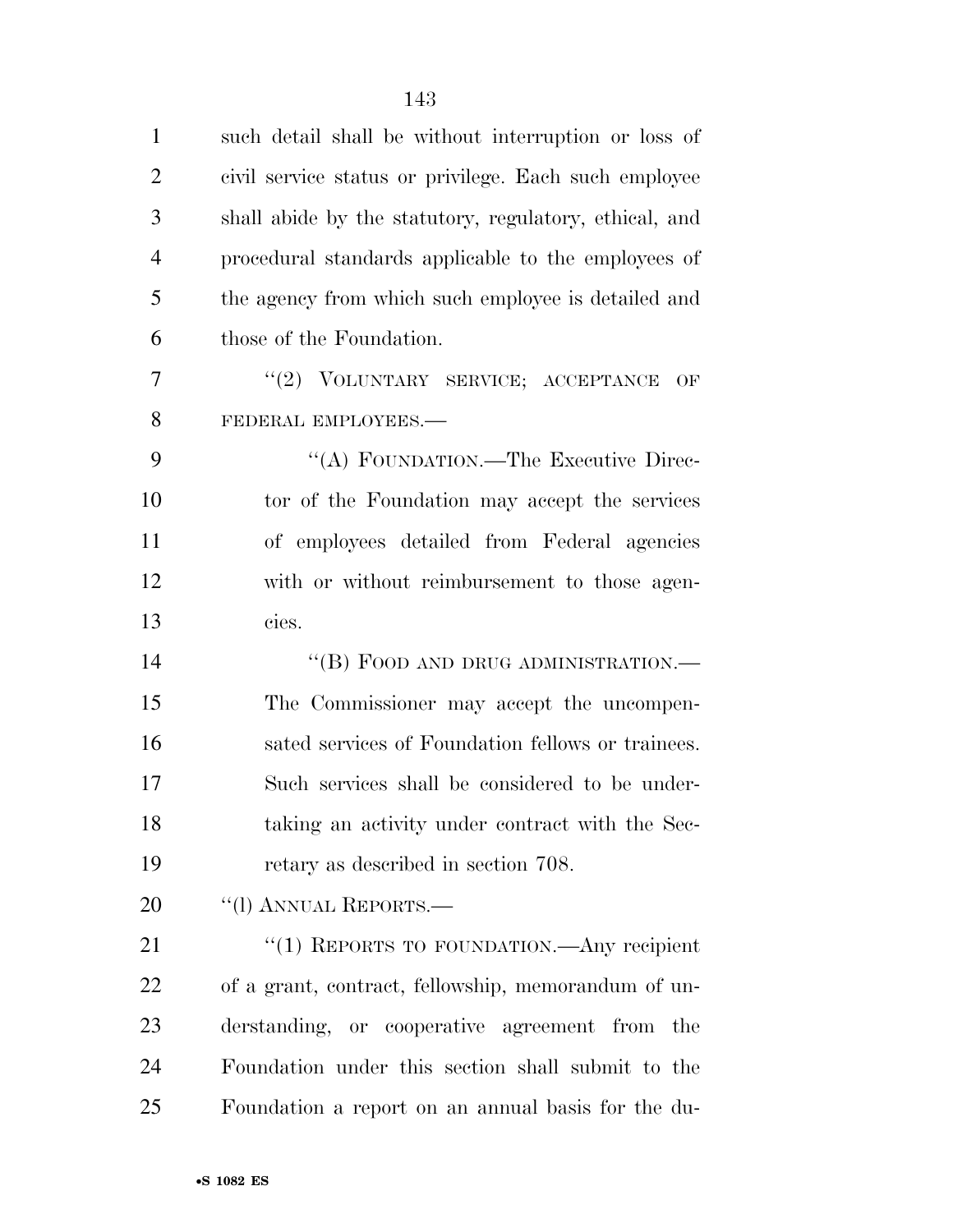ration of such grant, contract, fellowship, memo- randum of understanding, or cooperative agreement, that describes the activities carried out under such grant, contract, fellowship, memorandum of under-standing, or cooperative agreement.

 "(2) REPORT TO CONGRESS AND THE FDA.— Beginning with fiscal year 2009, the Executive Di- rector shall submit to Congress and the Commis-sioner an annual report that—

 $\langle (A)$  describes the activities of the Foun- dation and the progress of the Foundation in furthering the goals and priorities established under subsection (c)(2), including the practical impact of the Foundation on regulated product development;

16  $\langle$  (B) provides a specific accounting of the source and use of all funds used by the Foun-dation to carry out such activities; and

 $"({\rm C})$  provides information on how the re- sults of Foundation activities could be incor- porated into the regulatory and product review activities of the Food and Drug Administration. ''(m) SEPARATION OF FUNDS.—The Executive Di-rector shall ensure that the funds received from the Treas-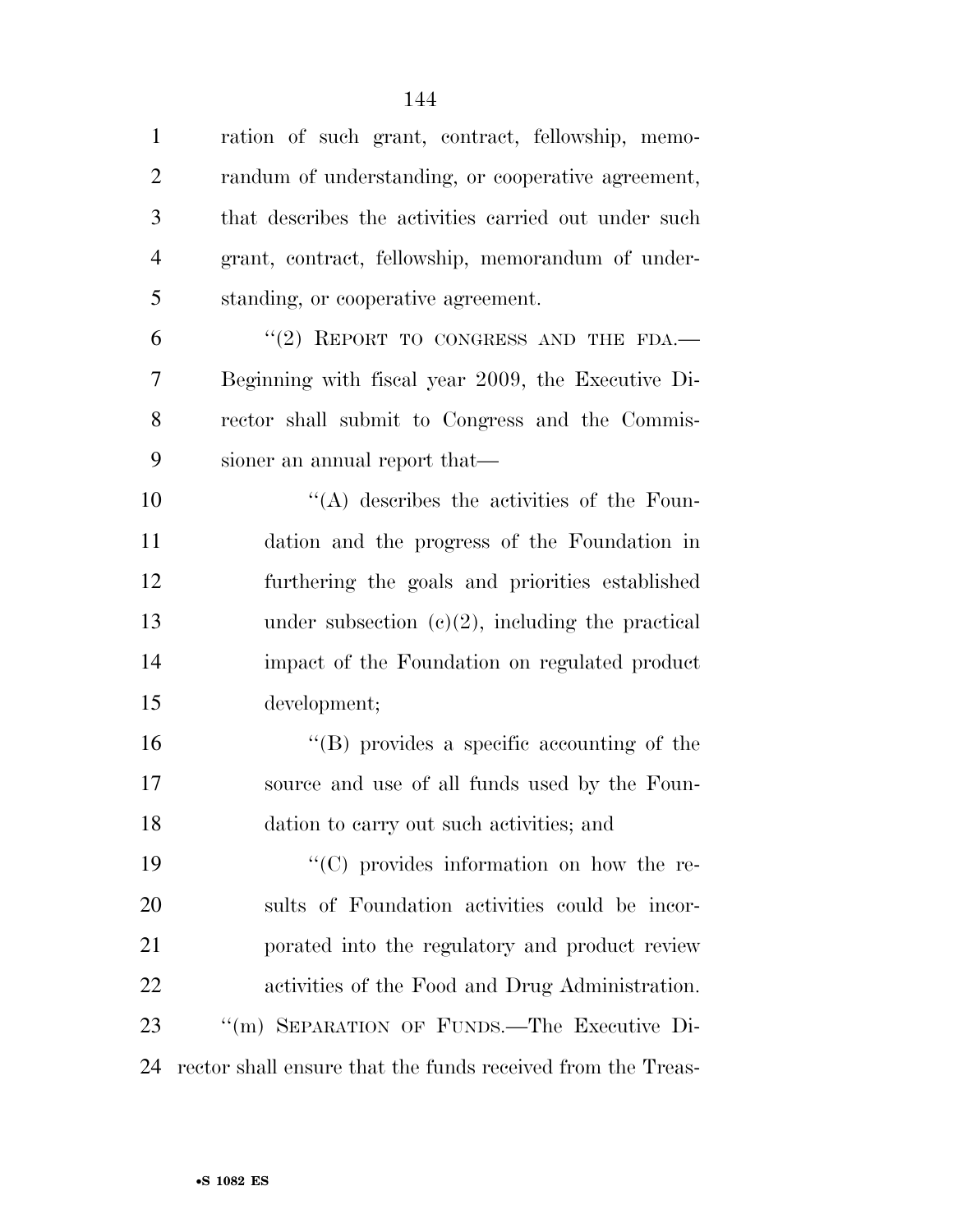ury are held in separate accounts from funds received from entities under subsection (i).

 ''(n) FUNDING.—From amounts appropriated to the Food and Drug Administration for each fiscal year, the Commissioner shall transfer not less than \$500,000 and not more than \$1,250,000, to the Foundation to carry out subsections (a), (b), and (d) through (m).''.

 (b) OTHER FOUNDATION PROVISIONS.—Chapter VII (21 U.S.C. 371 et seq.) (as amended by subsection (a)) is amended by adding at the end the following:

#### **''SEC. 771. LOCATION OF FOUNDATION.**

 ''The Foundation shall, if practicable, be located not more than 20 miles from the District of Columbia.

## **''SEC. 772. ACTIVITIES OF THE FOOD AND DRUG ADMINIS-TRATION.**

 ''(a) IN GENERAL.—The Commissioner shall receive and assess the report submitted to the Commissioner by the Executive Director of the Foundation under section 770(l)(2).

 ''(b) REPORT TO CONGRESS.—Beginning with fiscal year 2009, the Commissioner shall submit to Congress an annual report summarizing the incorporation of the infor- mation provided by the Foundation in the report described 24 under section  $770(1)(2)$  and by other recipients of grants, contracts, memoranda of understanding, or cooperative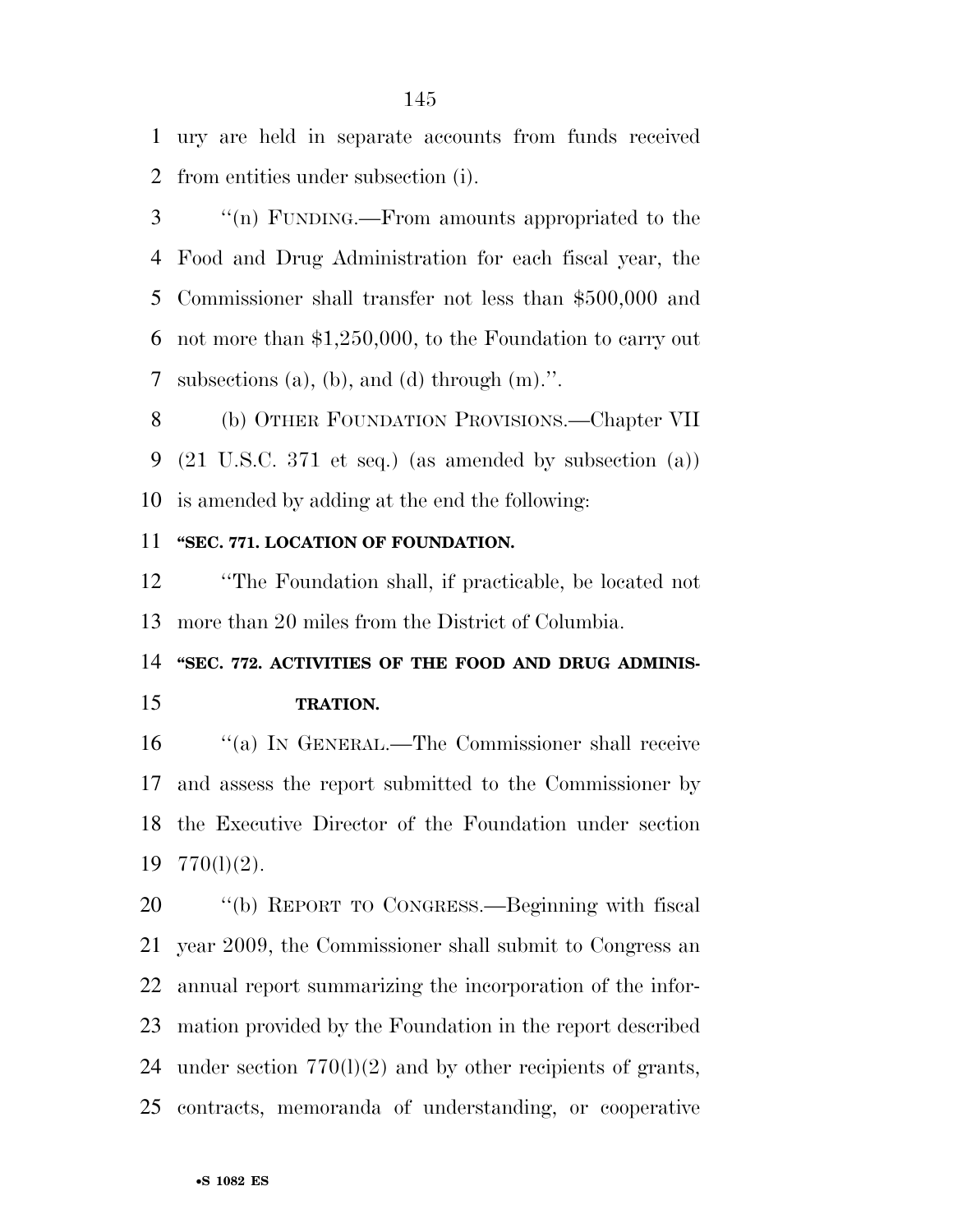agreements into regulatory and product review activities of the Food and Drug Administration.

 ''(c) EXTRAMURAL GRANTS.—The provisions of this subchapter shall have no effect on any grant, contract, memorandum of understanding, or cooperative agreement between the Food and Drug Administration and any other entity entered into before, on, or after the date of enact- ment of the Enhancing Drug Safety and Innovation Act of 2007.''.

 (c) CONFORMING AMENDMENT.—Section 742(b) of the Federal Food, Drug, and Cosmetic Act (21 U.S.C. 379l(b)) is amended by adding at the end the following: ''Any such fellowships and training programs under this 14 section or under section  $770(d)(2)(A)(ix)$  may include pro- vision by such scientists and physicians of services on a voluntary and uncompensated basis, as the Secretary de- termines appropriate. Such scientists and physicians shall be subject to all legal and ethical requirements otherwise applicable to officers or employees of the Department of Health and Human Services.''.

**SEC. 222. OFFICE OF THE CHIEF SCIENTIST.** 

 Chapter IX of the Federal Food, Drug, and Cosmetic Act (21 U.S.C. 391 et seq.) is amended by adding at the end the following: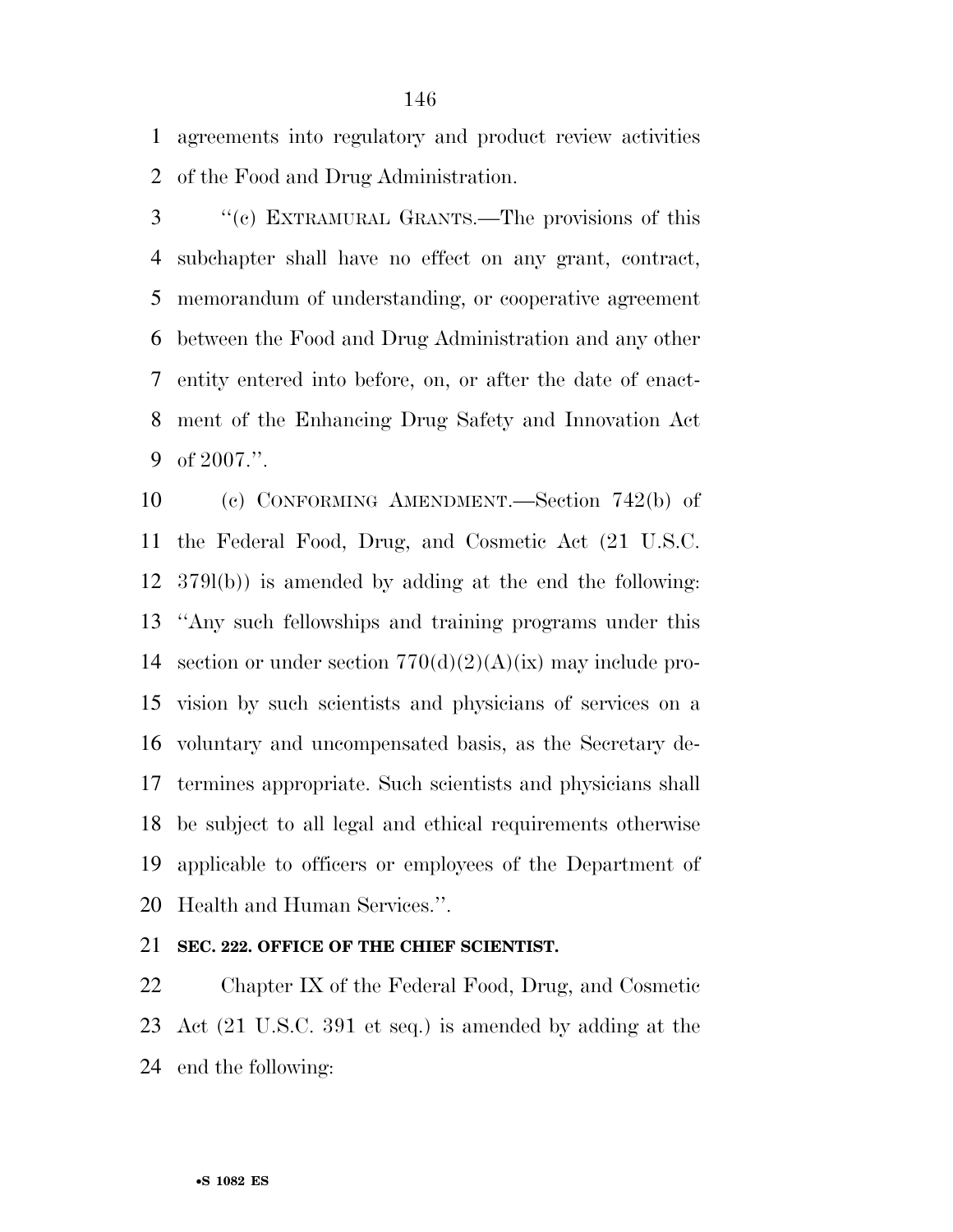#### 

#### **''SEC. 910. OFFICE OF THE CHIEF SCIENTIST.**

 ''(a) ESTABLISHMENT; APPOINTMENT.—The Sec- retary shall establish within the Office of the Commis- sioner an office to be known as the Office of the Chief Scientist. The Secretary shall appoint a Chief Scientist to lead such Office.

 ''(b) DUTIES OF THE OFFICE.—The Office of the Chief Scientist shall—

9 ''(1) oversee, coordinate, and ensure quality and regulatory focus of the intramural research pro-grams of the Food and Drug Administration;

 $\frac{12}{2}$  ''(2) track and, to the extent necessary, coordi- nate intramural research awards made by each cen- ter of the Administration or science-based office within the Office of the Commissioner, and ensure 16 that there is no duplication of research efforts sup- ported by the Reagan-Udall Foundation for the Food and Drug Administration;

19 ''(3) develop and advocate for a budget to sup-20 port intramural research;

21 ''(4) develop a peer review process by which in-tramural research can be evaluated; and

23 ''(5) identify and solicit intramural research proposals from across the Food and Drug Adminis- tration through an advisory board composed of em-ployees of the Administration that shall include—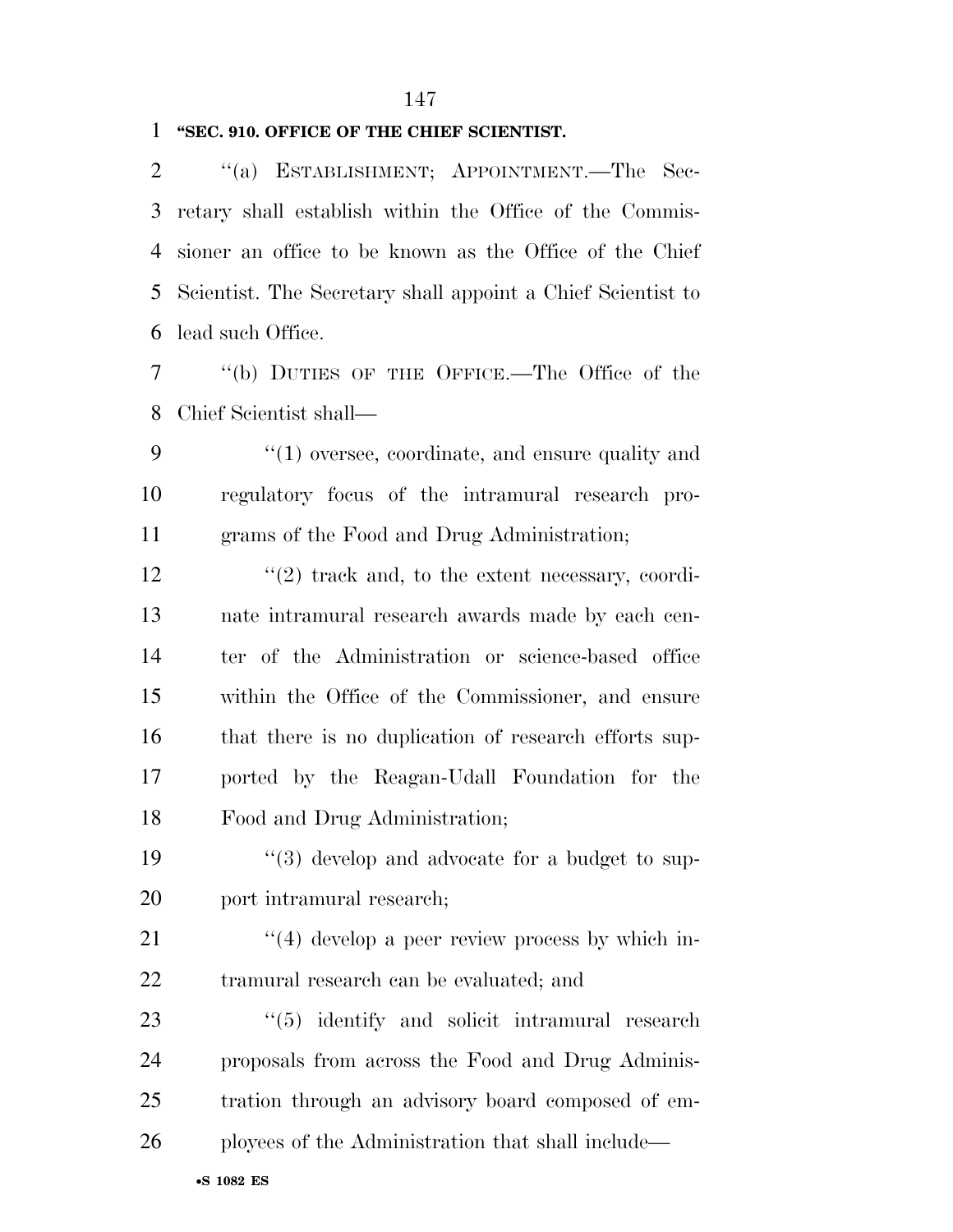| $\mathbf{1}$   | $\lq\lq$ representatives of each of the centers     |
|----------------|-----------------------------------------------------|
| $\overline{2}$ | and the science-based offices within the Office     |
| 3              | of the Commissioner; and                            |
| $\overline{4}$ | "(B) experts on trial design, epidemiology,         |
| 5              | demographics, pharmacovigilance, basic science,     |
| 6              | and public health.".                                |
| 7              | <b>Subtitle C-Clinical Trials</b>                   |
| 8              | SEC. 231. EXPANDED CLINICAL TRIAL REGISTRY DATA     |
| 9              | <b>BANK.</b>                                        |
| 10             | (a) IN GENERAL.—Section 402 of the Public Health    |
| 11             | Service Act (42 U.S.C. 282) is amended by—          |
| 12             | $(1)$ redesignating subsections $(j)$ and $(k)$ as  |
| 13             | subsections (k) and (l), respectively; and          |
| 14             | $(2)$ inserting after subsection (i) the following: |
| 15             | "(j) EXPANDED CLINICAL TRIAL REGISTRY DATA          |
| 16             | BANK.-                                              |
| 17             | $``(1)$ DEFINITIONS; REQUIREMENT.—                  |
| 18             | "(A) DEFINITIONS.—In this subsection:               |
| 19             | "(i) APPLICABLE DEVICE CLINICAL                     |
| 20             | TRIAL.—The term 'applicable device clin-            |
| 21             | ical trial' means—                                  |
| 22             | $\lq\lq$ (I) a prospective study of health          |
| 23             | outcomes comparing an intervention                  |
| 24             | against a control in human subjects                 |
| 25             | intended to support an application                  |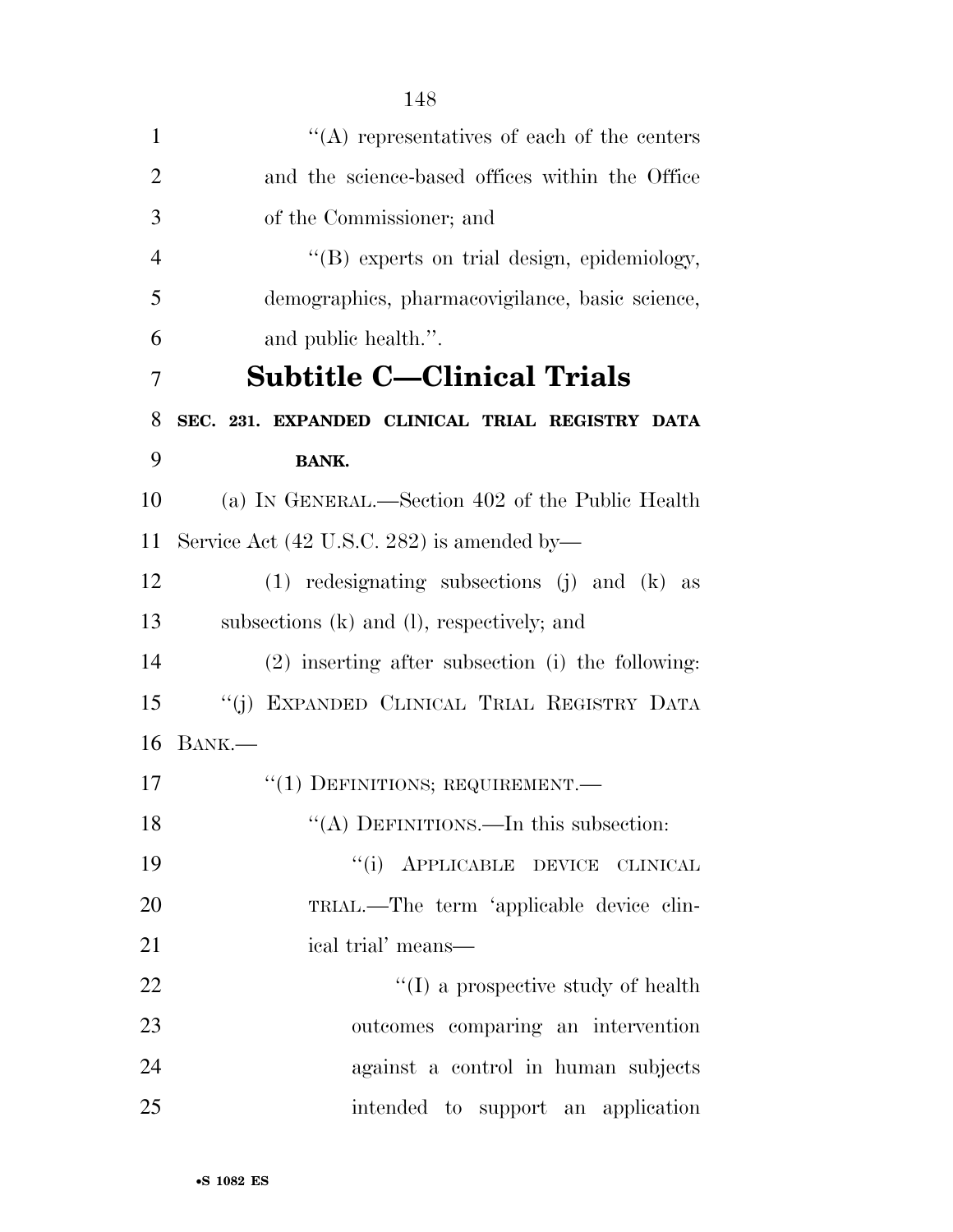| $\mathbf{1}$   | under section 515 or 520 $(m)$ , or a re- |
|----------------|-------------------------------------------|
| $\overline{2}$ | port under section $510(k)$ , of the Fed- |
| 3              | eral Food, Drug, and Cosmetic Act         |
| $\overline{4}$ | (other than a limited study to gather     |
| 5              | essential information used to refine      |
| 6              | the device or design a pivotal trial and  |
| 7              | that is not intended to determine safe-   |
| 8              | ty and effectiveness of a device); and    |
| 9              | "(II) a pediatric postmarket sur-         |
| 10             | veillance as required under section       |
| 11             | 522 of the Federal Food, Drug, and        |
| 12             | Cosmetic Act.                             |
| 13             | ``(ii)<br>APPLICABLE DRUG CLINICAL        |
| 14             | TRIAL.                                    |
| 15             | $\lq\lq$ (I) IN GENERAL.—The<br>term      |
| 16             | 'applicable drug clinical trial' means a  |
| 17             | controlled clinical investigation, other  |
| 18             | than a phase I clinical investigation,    |
| 19             | of a product subject to section 505 of    |
| 20             | the Federal Food, Drug, and Cos-          |
| 21             | metic Act or to section 351 of this       |
| 22             | Act.                                      |
| 23             | $``(\Pi)$<br>CLINICAL INVESTIGA-          |
| 24             | $TION.$ For purposes of subclause $(I),$  |
| 25             | the term 'clinical investigation' has     |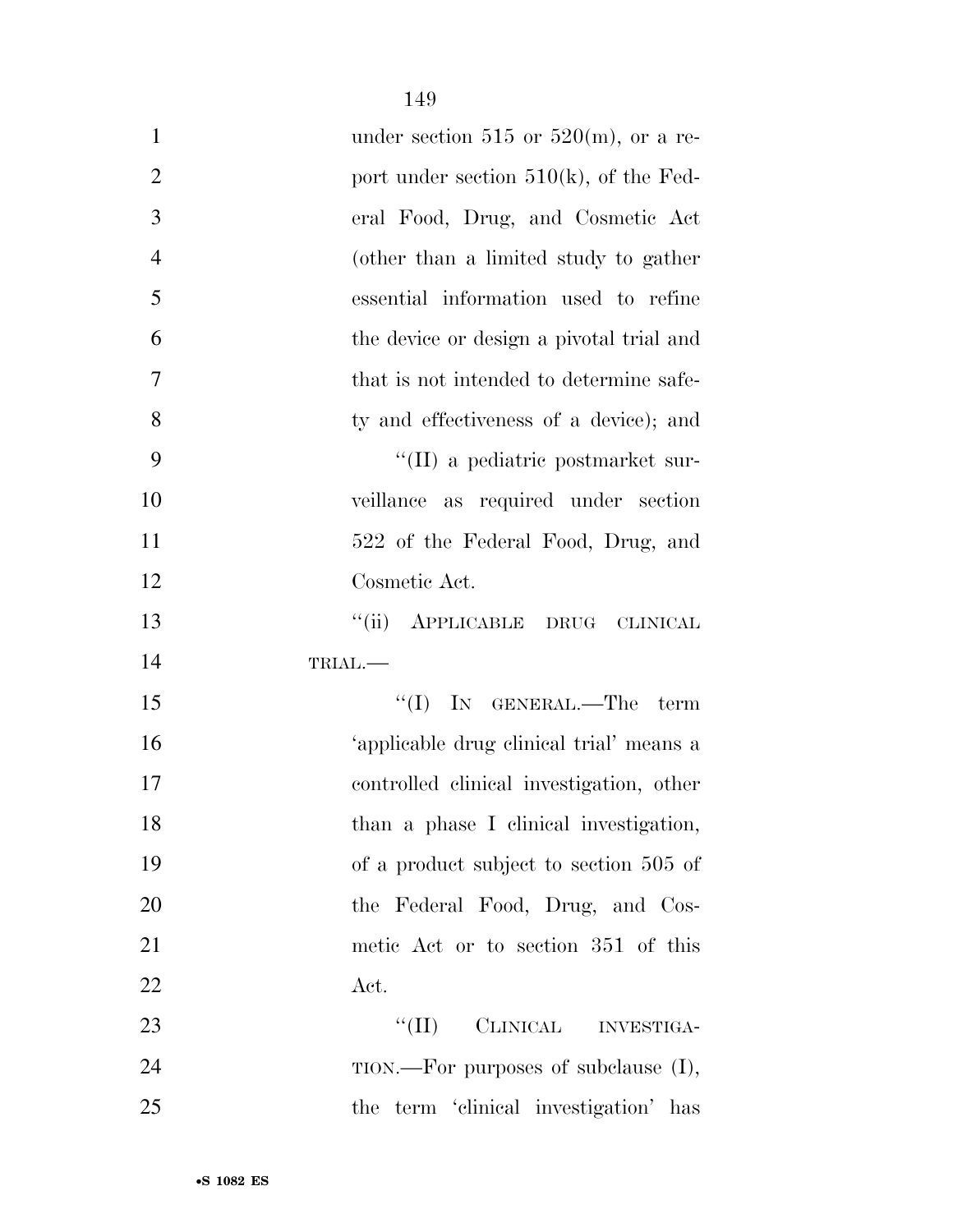|                | 150                                                         |
|----------------|-------------------------------------------------------------|
| $\mathbf{1}$   | the meaning given that term in sec-                         |
| $\overline{2}$ | tion 312.3 of title 21, Code of Federal                     |
| 3              | Regulations.                                                |
| $\overline{4}$ | $\lq\lq$ (III) PHASE I.—The<br>term                         |
| 5              | phase I' has the meaning given that                         |
| 6              | term in section $312.21$ of title 21,                       |
| 7              | Code of Federal Regulations.                                |
| 8              | "(iii) CLINICAL TRIAL INFORMA-                              |
| 9              | TION.—The term 'clinical trial information'                 |
| 10             | means those data elements that are nec-                     |
| 11             | essary to complete an entry in the clinical                 |
| 12             | trial registry data bank under paragraph                    |
| 13             | (2).                                                        |
| 14             | "(iv) COMPLETION DATE.—The term                             |
| 15             | 'completion date' means, with respect to an                 |
| 16             | applicable drug clinical trial or an applica-               |
| 17             | ble device clinical trial, the date on which                |
| 18             | the last patient enrolled in the clinical trial             |
| 19             | has completed his or her last medical visit                 |
| 20             | of the clinical trial, whether the clinical                 |
| 21             | concluded according to<br>trial<br>the                      |
| 22             | prespecified protocol plan or was termi-                    |
| 23             | nated.                                                      |
| 24             | $f'(v)$ DEVICE.—The term 'device'                           |
| 25             | device<br>as defined in<br>section<br>$\mathbf{a}$<br>means |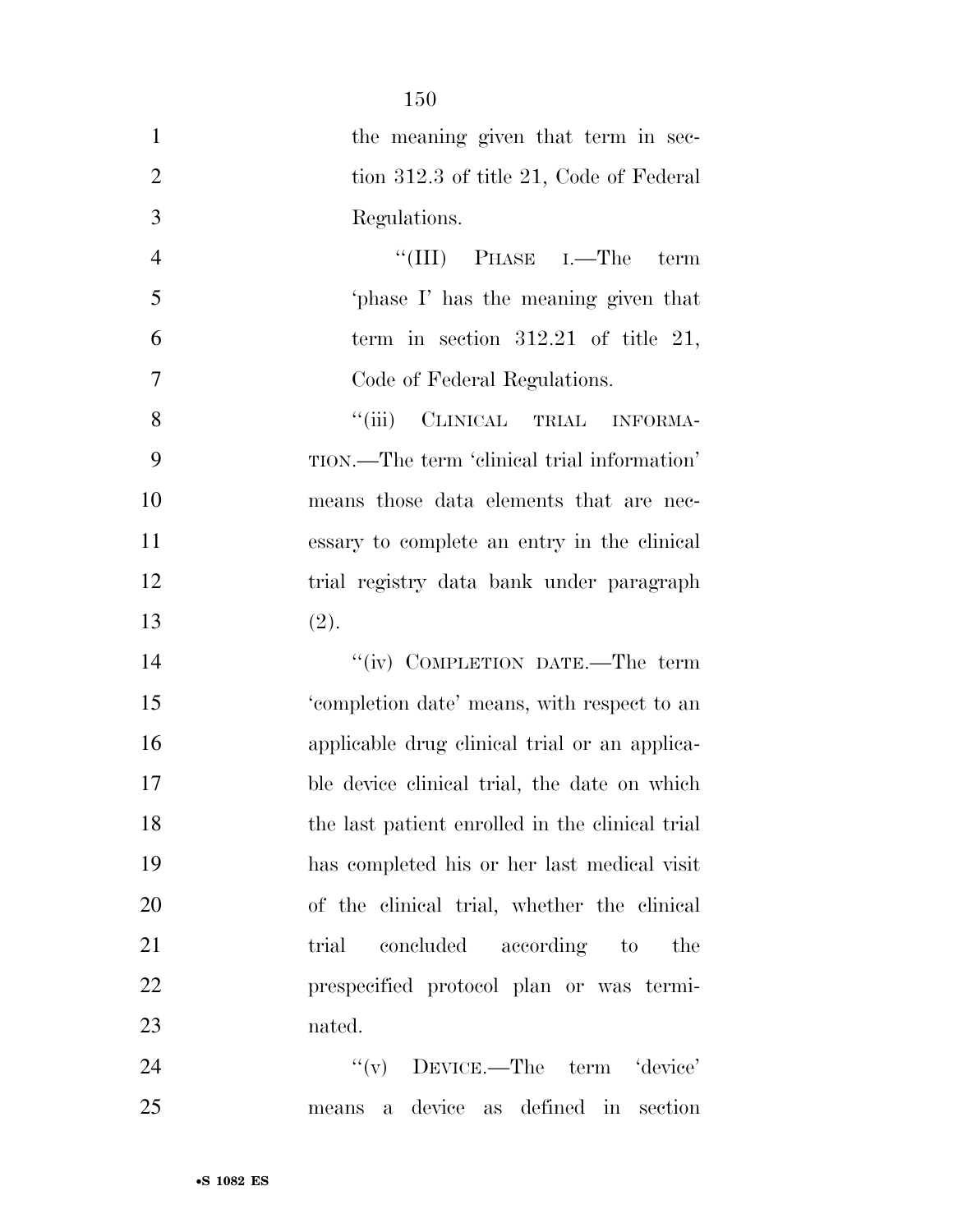| $\mathbf{1}$   | 201(h) of the Federal Food, Drug, and        |
|----------------|----------------------------------------------|
| $\overline{2}$ | Cosmetic Act.                                |
| 3              | "(vi) DRUG.—The term 'drug' means            |
| 4              | a drug as defined in section $201(g)$ of the |
| 5              | Federal Food, Drug, and Cosmetic Act or      |
| 6              | a biological product as defined in section   |
| 7              | 351 of this Act.                             |
| 8              | "(vii) RESPONSIBLE PARTY.—The                |
| 9              | term 'responsible party', with respect to a  |
| 10             | clinical trial of a drug or device, means—   |
| 11             | "(I) the sponsor of the clinical             |
| 12             | trial (as defined in section 50.3 of         |
| 13             | title 21, Code of Federal Regulations        |
| 14             | (or any successor regulations)) or the       |
| 15             | principal investigator of such clinical      |
| 16             | trial if so designated by such sponsor;      |
| 17             | or                                           |
| 18             | "(II) if no sponsor exists, the              |
| 19             | grantee, contractor, or awardee for a        |
| 20             | trial funded by a Federal agency or          |
| 21             | the principal investigator of such clin-     |
| 22             | ical trial if so designated by such          |
| 23             | grantee, contractor, or awardee.             |
| 24             | "(B) REQUIREMENT.—The Secretary shall        |
| 25             | develop a mechanism by which—                |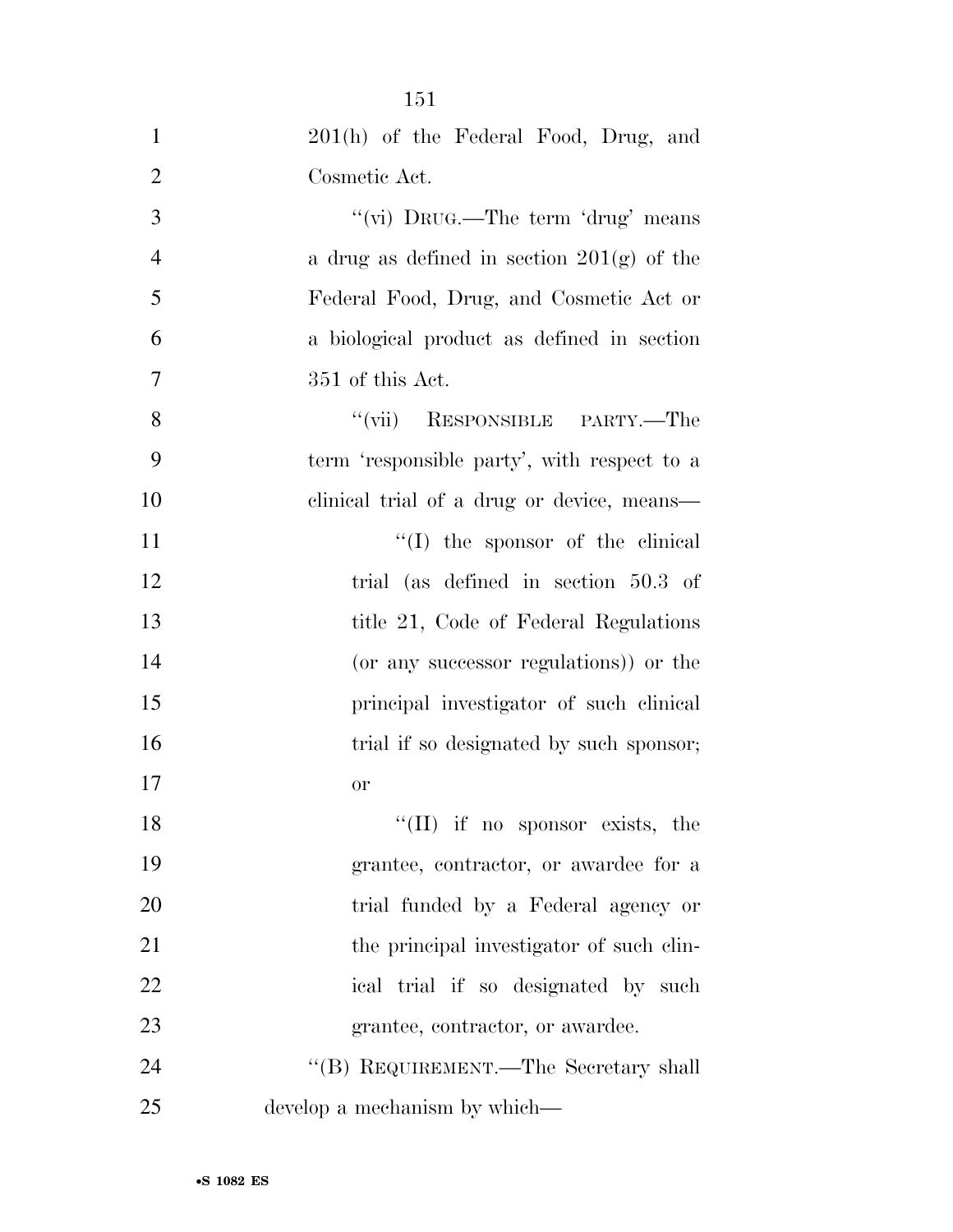| $\mathbf{1}$   | "(i) the responsible party for each ap-           |
|----------------|---------------------------------------------------|
| $\overline{2}$ | plicable drug clinical trial and applicable       |
| 3              | device clinical trial shall submit the iden-      |
| $\overline{4}$ | tity and contact information of such re-          |
| 5              | sponsible party to the Secretary at the           |
| 6              | time of submission of clinical trial informa-     |
| 7              | tion under paragraph $(2)$ ; and                  |
| 8              | "(ii) other Federal agencies may iden-            |
| 9              | tify the responsible party for an applicable      |
| 10             | drug clinical trial or applicable device clin-    |
| 11             | ical trial.                                       |
| 12             | "(2) EXPANSION OF CLINICAL TRIAL REGISTRY         |
| 13             | DATA BANK WITH RESPECT TO CLINICAL TRIAL IN-      |
| 14             | FORMATION.-                                       |
| 15             | $\lq\lq (A)$ IN GENERAL.—                         |
| 16             | "(i) EXPANSION OF DATA BANK.-To                   |
| 17             | enhance patient enrollment and provide a          |
| 18             | mechanism to track subsequent progress of         |
| 19             | trials, the Secretary,<br>clinical<br>acting      |
| 20             | through the Director of NIH, shall expand,        |
| 21             | in accordance with this subsection, the           |
| 22             | elinical trials registry of the data bank de-     |
| 23             | under subsection $(i)(3)(A)$<br>scribed<br>$(re-$ |
| 24             | ferred to in this subsection as the 'registry     |
| 25             | data bank'). The Director of NIH shall en-        |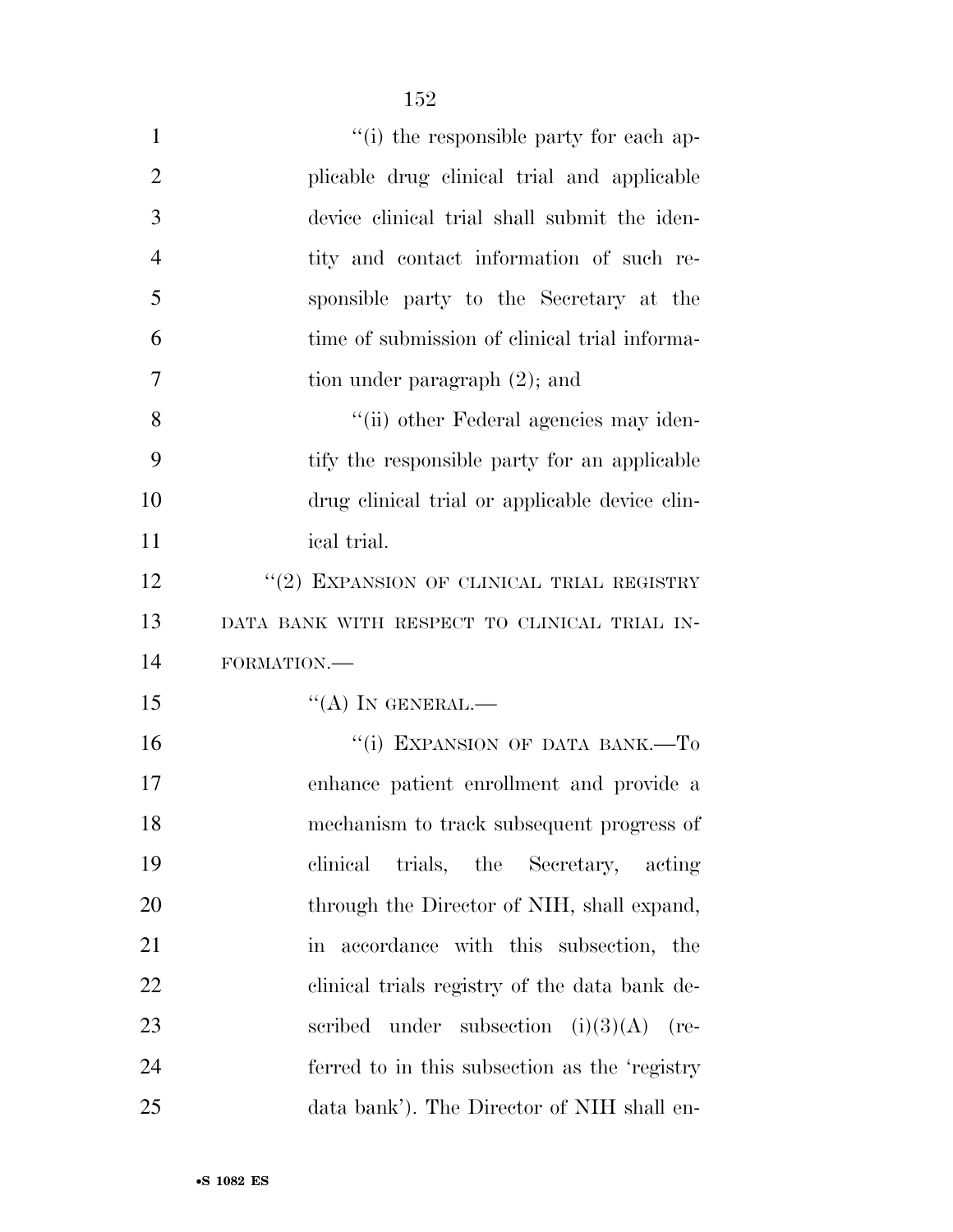| $\mathbf{1}$   | sure that the registry data bank is made      |
|----------------|-----------------------------------------------|
| $\overline{2}$ | publicly available through the Internet.      |
| 3              | "(ii) CONTENT.—Not later than 18              |
| $\overline{4}$ | months after the date of enactment of the     |
| 5              | Enhancing Drug Safety and Innovation          |
| 6              | Act of 2007, and after notice and com-        |
| 7              | ment, the Secretary shall promulgate regu-    |
| 8              | lations to expand the registry data bank to   |
| 9              | require the submission to the registry data   |
| 10             | bank of clinical trial information for appli- |
| 11             | cable drug clinical trials and applicable de- |
| 12             | vice clinical trials that—                    |
| 13             | $\lq\lq$ conforms to the<br>Inter-            |
| 14             | national Clinical Trials Registry Plat-       |
| 15             | form trial registration data set of the       |
| 16             | World Health Organization;                    |
| 17             | $\lq$ (II) includes the city, State, and      |
| 18             | zip code for each clinical trial location,    |
| 19             | or a toll-free number through which           |
| 20             | such location information may be              |
| 21             | accessed;                                     |
| 22             | "(III) if the drug is not approved            |
| 23             | under section 505 of the Federal              |
| 24             | Food, Drug, and Cosmetic Act or li-           |
| 25             | censed under section 351 of this Act,         |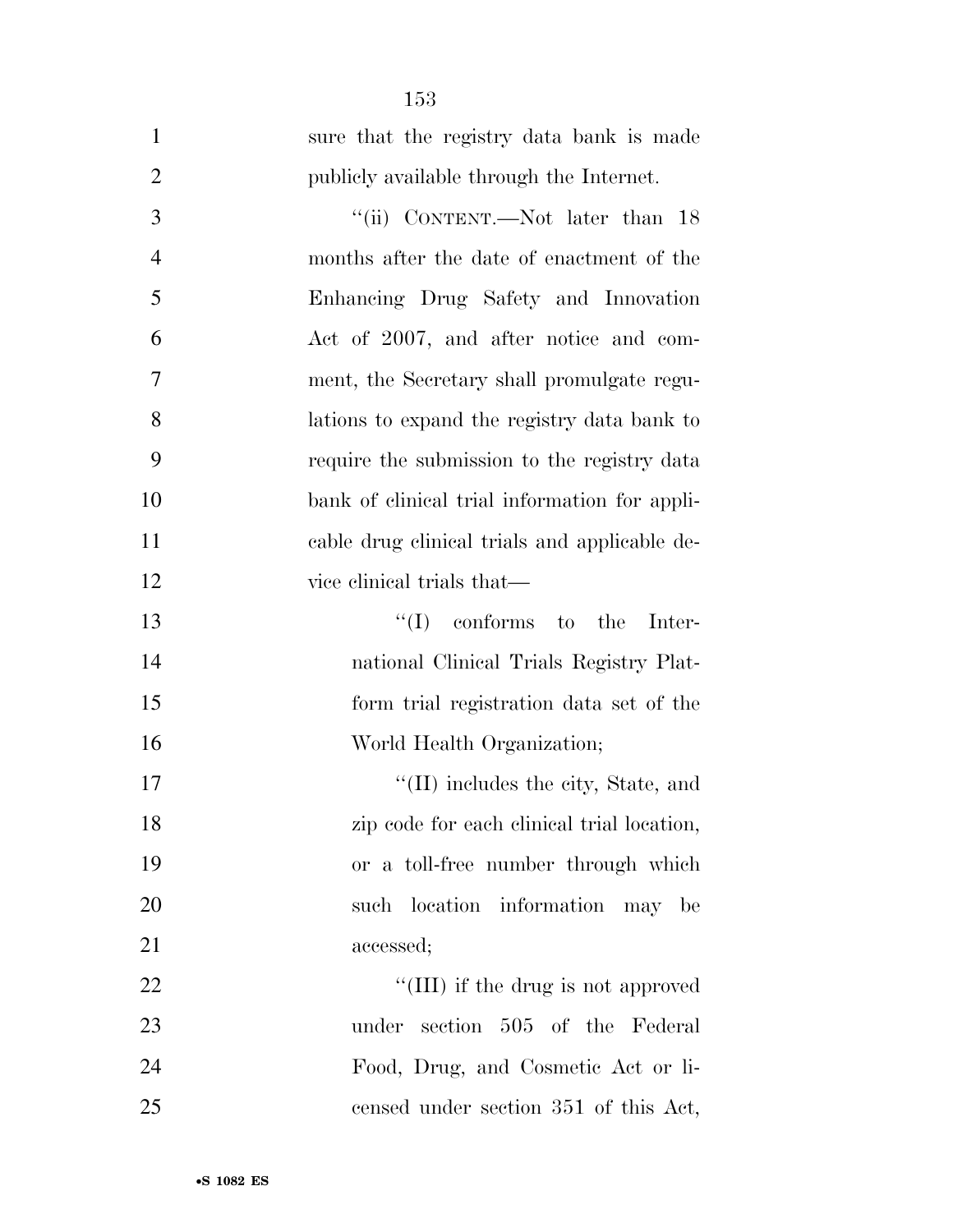| $\mathbf{1}$   | specifies whether or not there is ex-      |
|----------------|--------------------------------------------|
| $\overline{2}$ | panded access to the drug under sec-       |
| 3              | tion 561 of the Federal Food, Drug,        |
| $\overline{4}$ | and Cosmetic Act for those who do          |
| 5              | not qualify for enrollment in the clin-    |
| 6              | ical trial and how to obtain informa-      |
| 7              | tion about such access;                    |
| 8              | $\lq\lq$ (IV) requires the inclusion of    |
| 9              | such other data elements to the reg-       |
| 10             | istry data bank as appropriate; and        |
| 11             | $\lq\lq(V)$ becomes effective 90 days      |
| 12             | after issuance of the final rule.          |
| 13             | "(B) FORMAT AND STRUCTURE.-                |
| 14             | "(i) SEARCHABLE CATEGORIES.—The            |
| 15             | Director of NIH shall ensure that the pub- |
| 16             | lic may search the entries in the registry |
| 17             | data bank by 1 or more of the following    |
| 18             | criteria:                                  |
| 19             | $\lq\lq$ (I) The disease or condition      |
| 20             | being studied in the clinical trial,       |
| 21             | using Medical Subject Headers              |
| 22             | (MeSH) descriptors.                        |
| 23             | "(II) The treatment being stud-            |
| 24             | ied in the clinical trial.                 |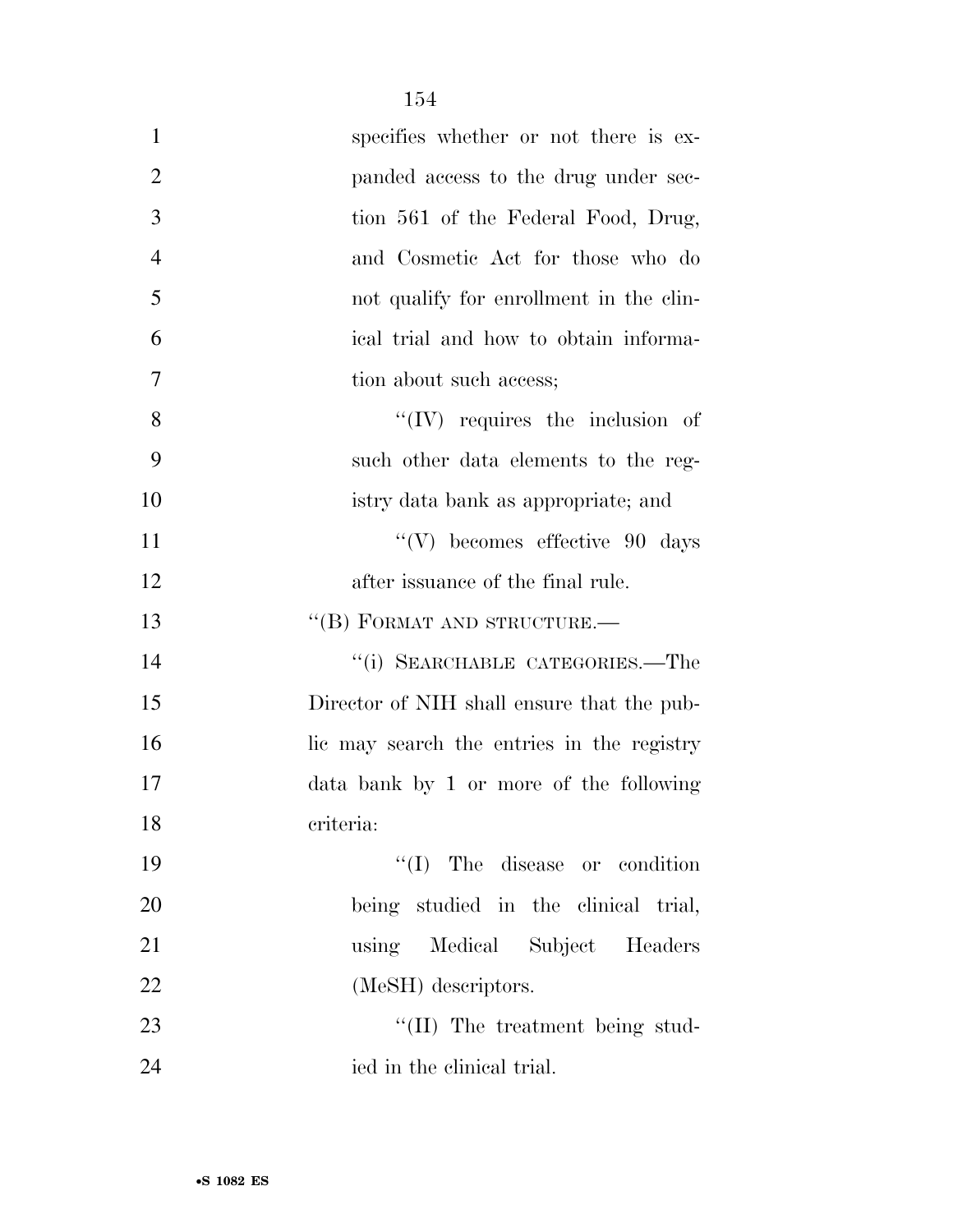| $\mathbf{1}$   | "(III) The location of the clinical               |
|----------------|---------------------------------------------------|
| $\overline{2}$ | trial.                                            |
| 3              | $\lq\lq$ (IV) The age group studied in            |
| $\overline{4}$ | the clinical trial, including pediatric           |
| 5              | subpopulations.                                   |
| 6              | "(V) The study phase of the clin-                 |
| $\tau$         | ical trial.                                       |
| 8              | "(VI) The source of support for                   |
| 9              | the clinical trial, which may be the              |
| 10             | National Institutes of Health or other            |
| 11             | Federal agency, a private industry                |
| 12             | source, or a university or other orga-            |
| 13             | nization.                                         |
| 14             | "(VII) The recruitment status of                  |
| 15             | the clinical trial.                               |
| 16             | "(VIII) The National Clinical                     |
| 17             | Trial number or other study identi-               |
| 18             | fication for the clinical trial.                  |
| 19             | "(ii) FORMAT.—The Director of the                 |
| 20             | NIH shall ensure that the registry data           |
| 21             | bank is easily used by the public, and that       |
| 22             | entries are easily compared.                      |
| 23             | "(C) DATA SUBMISSION.—The responsible             |
| 24             | party for an applicable drug clinical trial shall |
| 25             | submit to the Director of NIH for inclusion in    |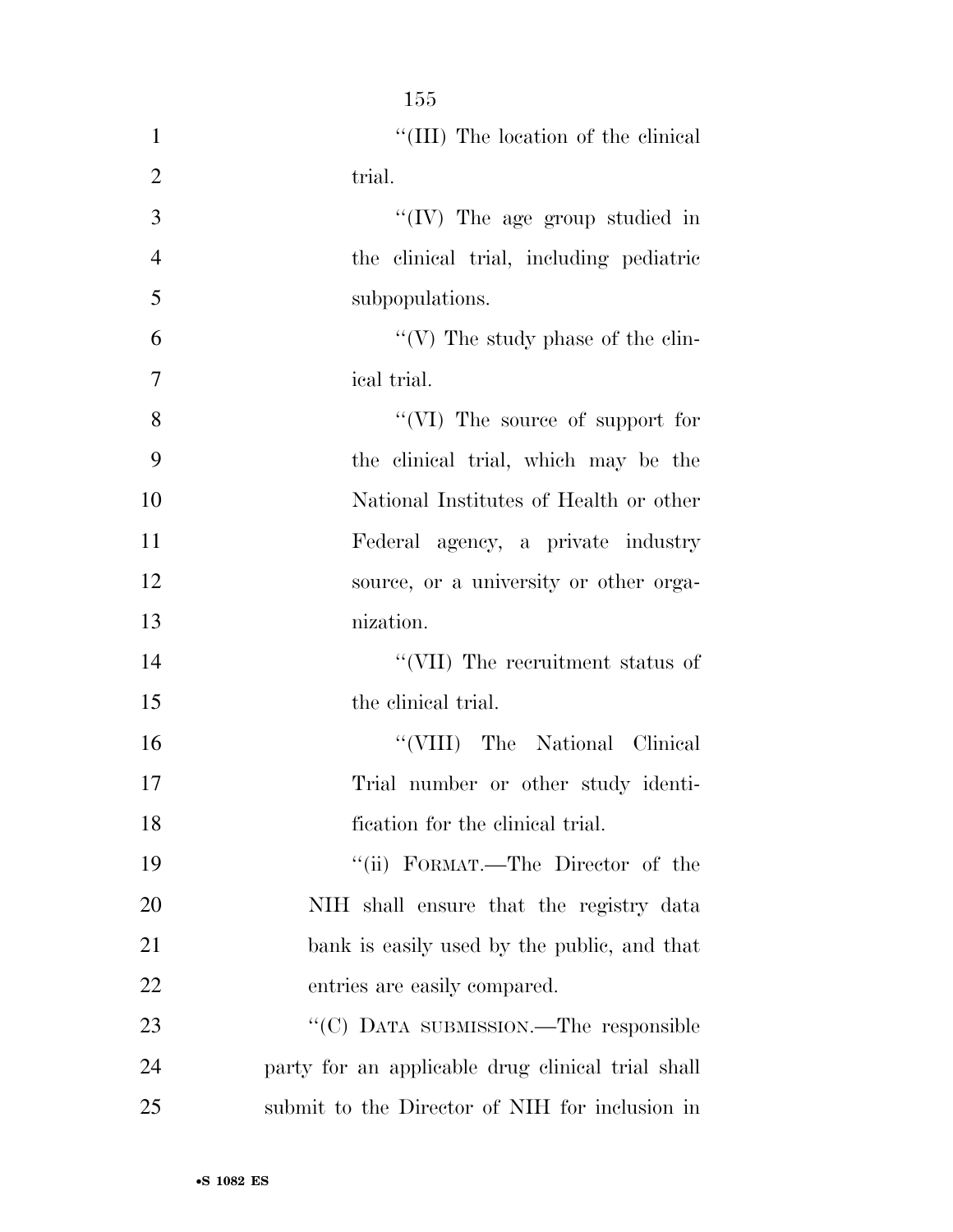| $\mathbf{1}$   | the registry data bank the clinical trial informa- |
|----------------|----------------------------------------------------|
| $\overline{2}$ | tion described in subparagraph $(A)(ii)$ .         |
| 3              | "(D) TRUTHFUL CLINICAL TRIAL INFOR-                |
| $\overline{4}$ | MATION.                                            |
| 5              | "(i) IN GENERAL.—The clinical trial                |
| 6              | information submitted by a responsible             |
| $\overline{7}$ | party under this paragraph shall not be            |
| 8              | false or misleading in any particular.             |
| 9              | "(ii) EFFECT.—Clause (i) shall not                 |
| 10             | have the effect of requiring clinical trial in-    |
| 11             | formation with respect to an applicable            |
| 12             | drug clinical trial or an applicable device        |
| 13             | clinical trial to include information from         |
| 14             | any source other than such clinical trial in-      |
| 15             | volved.                                            |
| 16             | "(E) CHANGES IN CLINICAL TRIAL STA-                |
| 17             | $TUS$ .                                            |
| 18             | "(i) ENROLLMENT.—The responsible                   |
| 19             | party for an applicable drug clinical trial        |
| 20             | or an applicable device clinical trial shall       |
| 21             | update the enrollment status not later than        |
| 22             | 30 days after the enrollment status of such        |
| 23             | clinical trial changes.                            |
| 24             | "(ii) COMPLETION.—The responsible                  |
| 25             | party for an applicable drug clinical trial        |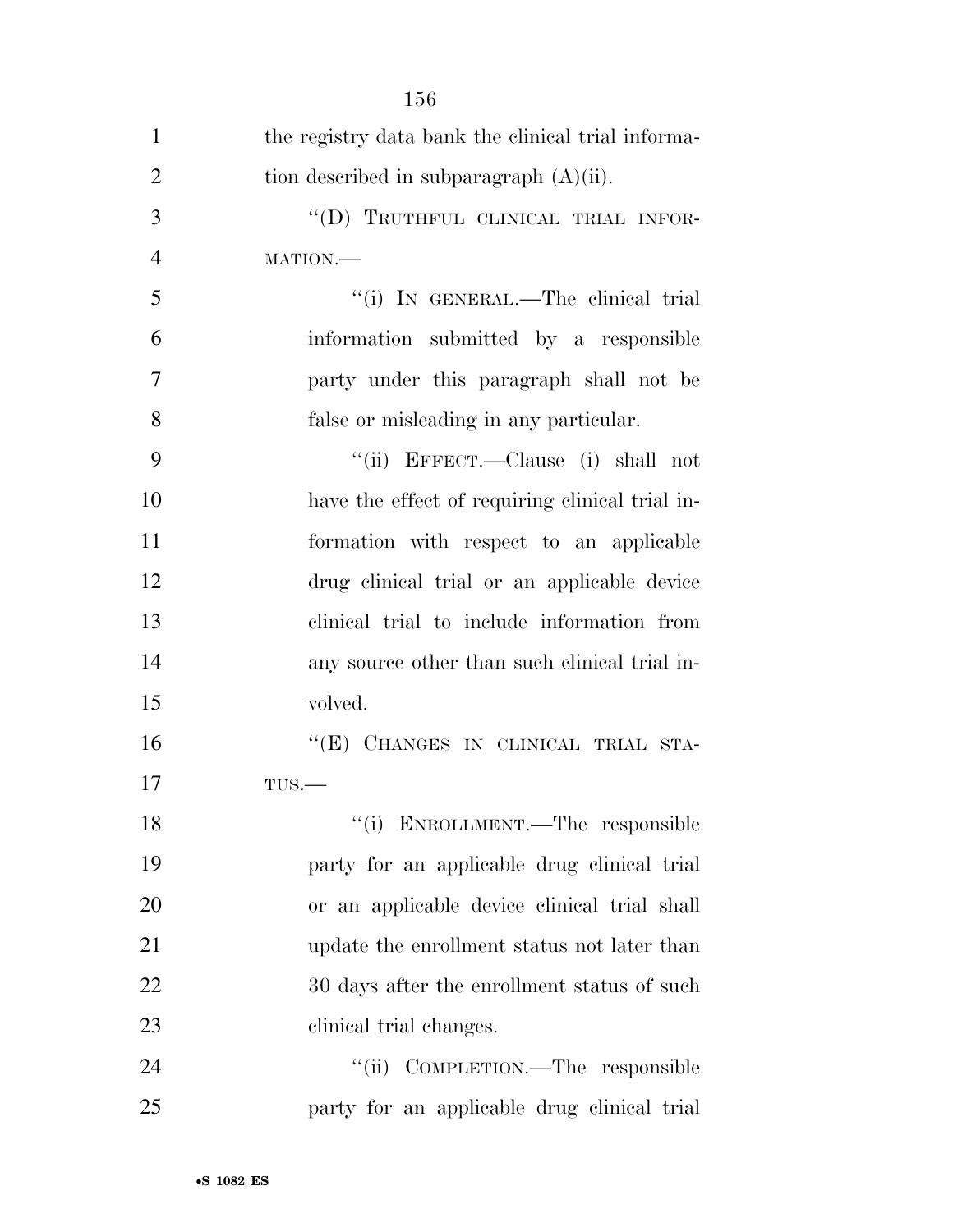| $\mathbf{1}$   | or applicable device clinical trial shall re-         |
|----------------|-------------------------------------------------------|
| $\overline{2}$ | port to the Director of NIH that such clin-           |
| 3              | ical trial is complete not later than 30 days         |
| $\overline{4}$ | after the completion date of the clinical             |
| 5              | trial.                                                |
| 6              | "(F) TIMING OF SUBMISSION.—The clin-                  |
| 7              | ical trial information for an applicable drug         |
| 8              | clinical trial or an applicable device clinical trial |
| 9              | required to be submitted under this paragraph         |
| 10             | shall be submitted not later than 21 days after       |
| 11             | the first patient is enrolled in such clinical trial. |
| 12             | "(G) POSTING OF DATA.—                                |
| 13             | "(i) APPLICABLE DRUG CLINICAL                         |
| 14             | TRIAL.—The Director of NIH shall ensure               |
| 15             | that clinical trial information for an appli-         |
| 16             | cable drug clinical trial submitted in ac-            |
| 17             | cordance with this paragraph is posted                |
| 18             | publicly within 30 days of such submission.           |
| 19             | "(ii) APPLICABLE DEVICE CLINICAL                      |
| 20             | TRIAL.—The Director of NIH shall ensure               |
| 21             | that clinical trial information for an appli-         |
| 22             | cable device clinical trial submitted in ac-          |
| 23             | cordance with this paragraph is posted                |
| 24             | publicly within 30 days of clearance under            |
| 25             | section $510(k)$ of the Federal Food, Drug,           |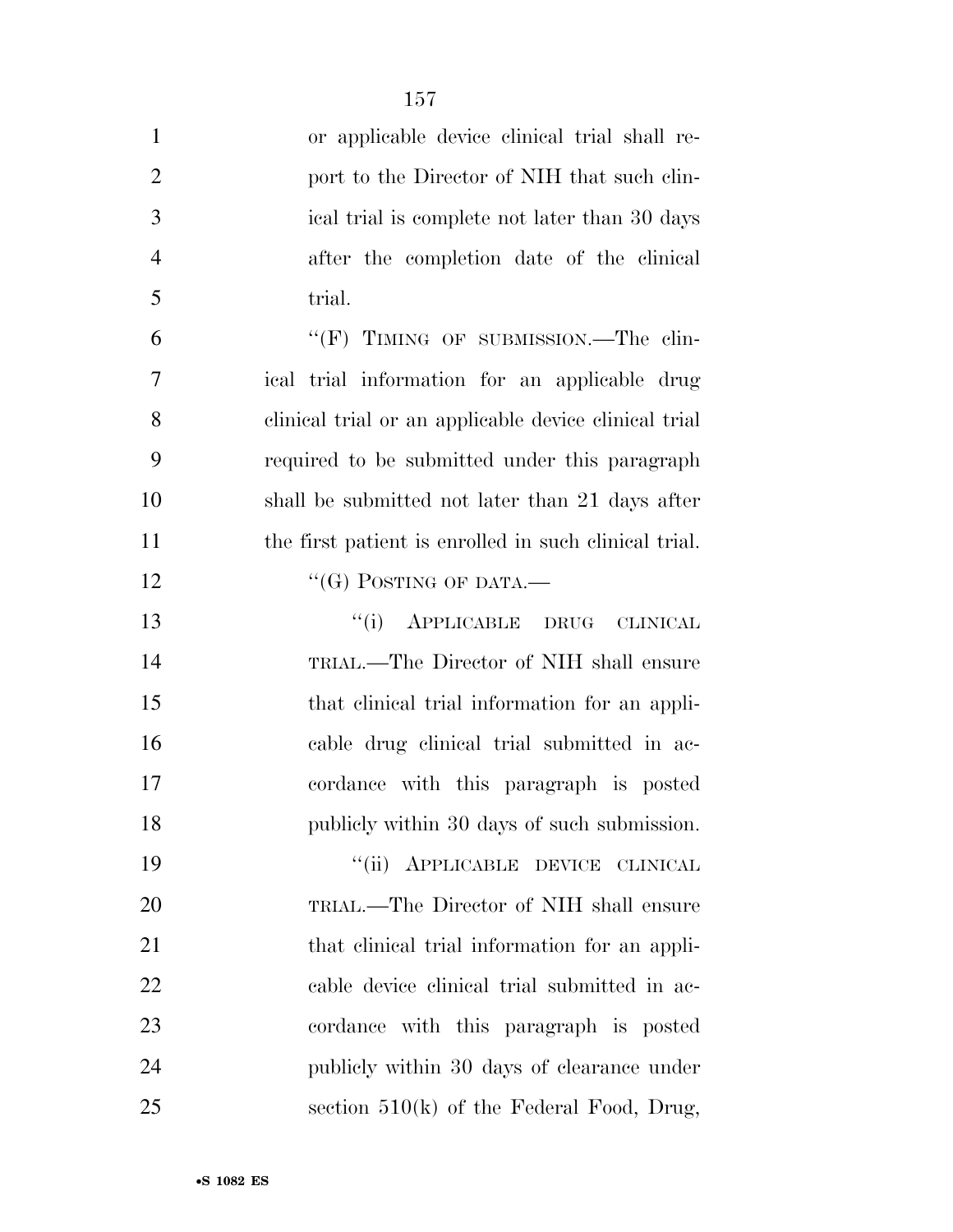| $\mathbf{1}$   | and Cosmetic Act, or approval under sec-             |
|----------------|------------------------------------------------------|
| $\overline{2}$ | tion 515 or section 520(m) of such Act, as           |
| 3              | applicable.                                          |
| $\overline{4}$ | "(H) VOLUNTARY SUBMISSIONS.—A re-                    |
| 5              | sponsible party for a clinical trial that is not an  |
| 6              | applicable drug clinical trial or an applicable de-  |
| 7              | vice clinical trial may submit clinical trial infor- |
| 8              | mation to the registry data bank in accordance       |
| 9              | with this subsection.                                |
| 10             | "(3) EXPANSION OF REGISTRY DATA BANK TO              |
| 11             | INCLUDE RESULTS OF CLINICAL TRIALS.—                 |
| 12             | "(A) LINKING REGISTRY DATA BANK TO                   |
| 13             | EXISTING RESULTS.                                    |
| 14             | "(i) IN GENERAL.—Beginning<br>not                    |
| 15             | later than 90 days after the date of enact-          |
| 16             | ment of the Enhancing Drug Safety and                |
| 17             | Innovation Act of 2007, for those clinical           |
| 18             | trials that form the primary basis of an ef-         |
| 19             | ficacy claim or are conducted after the              |
| 20             | drug involved is approved or after the de-           |
| 21             | vice involved is cleared or approved, the            |
| 22             | Secretary shall ensure that the registry             |
| 23             | data bank includes links to results infor-           |
| 24             | mation for such clinical trial—                      |

•**S 1082 ES**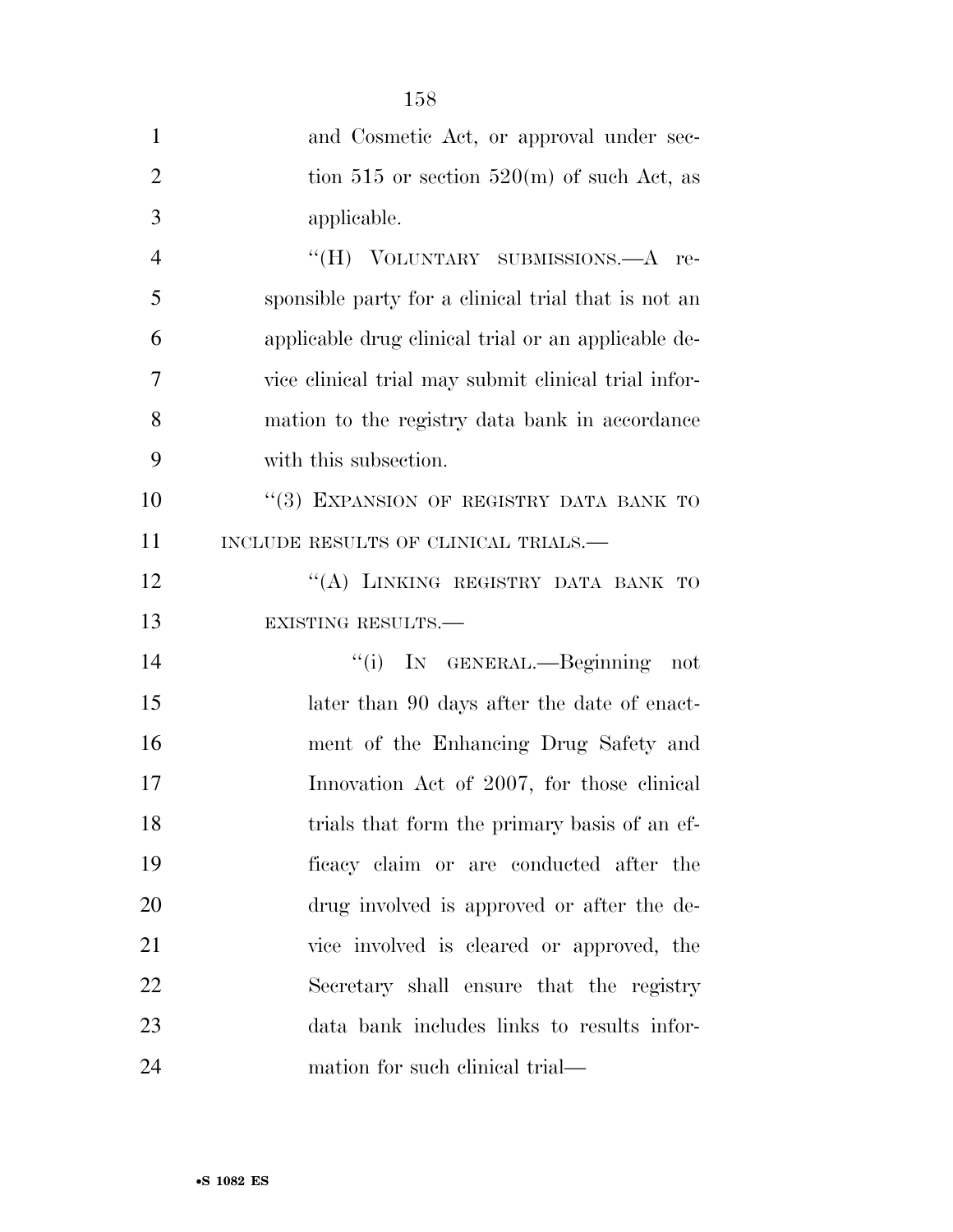| $\mathbf{1}$<br>"(I) not earlier than 30 days           |  |
|---------------------------------------------------------|--|
| $\overline{2}$<br>after the date of the approval of the |  |
| 3<br>drug involved or clearance or approval             |  |
| $\overline{4}$<br>of the device involved; or            |  |
| 5<br>"(II) not later than 30 days after                 |  |
| 6<br>such information becomes publicly                  |  |
| $\overline{7}$<br>available, as applicable.             |  |
| 8<br>"(ii) REQUIRED INFORMATION.-                       |  |
| 9<br>"(I) FDA INFORMATION.—The                          |  |
| 10<br>Secretary shall ensure that the reg-              |  |
| 11<br>istry data bank includes links to the             |  |
| 12<br>following information:                            |  |
| 13<br>"(aa) If an advisory com-                         |  |
| 14<br>mittee considered at a meeting                    |  |
| 15<br>an applicable drug clinical trial                 |  |
| 16<br>or an applicable device clinical                  |  |
| 17<br>trial, any posted Food and Drug                   |  |
| 18<br>Administration summary docu-                      |  |
| 19<br>ment regarding such applicable                    |  |
| 20<br>drug clinical trial or applicable                 |  |
| 21<br>clinical device trial.                            |  |
| 22<br>"(bb) If an applicable drug                       |  |
| 23<br>clinical trial was conducted under                |  |
| 24<br>section 505A or 505B of the                       |  |
| 25<br>Federal Food, Drug, and Cos-                      |  |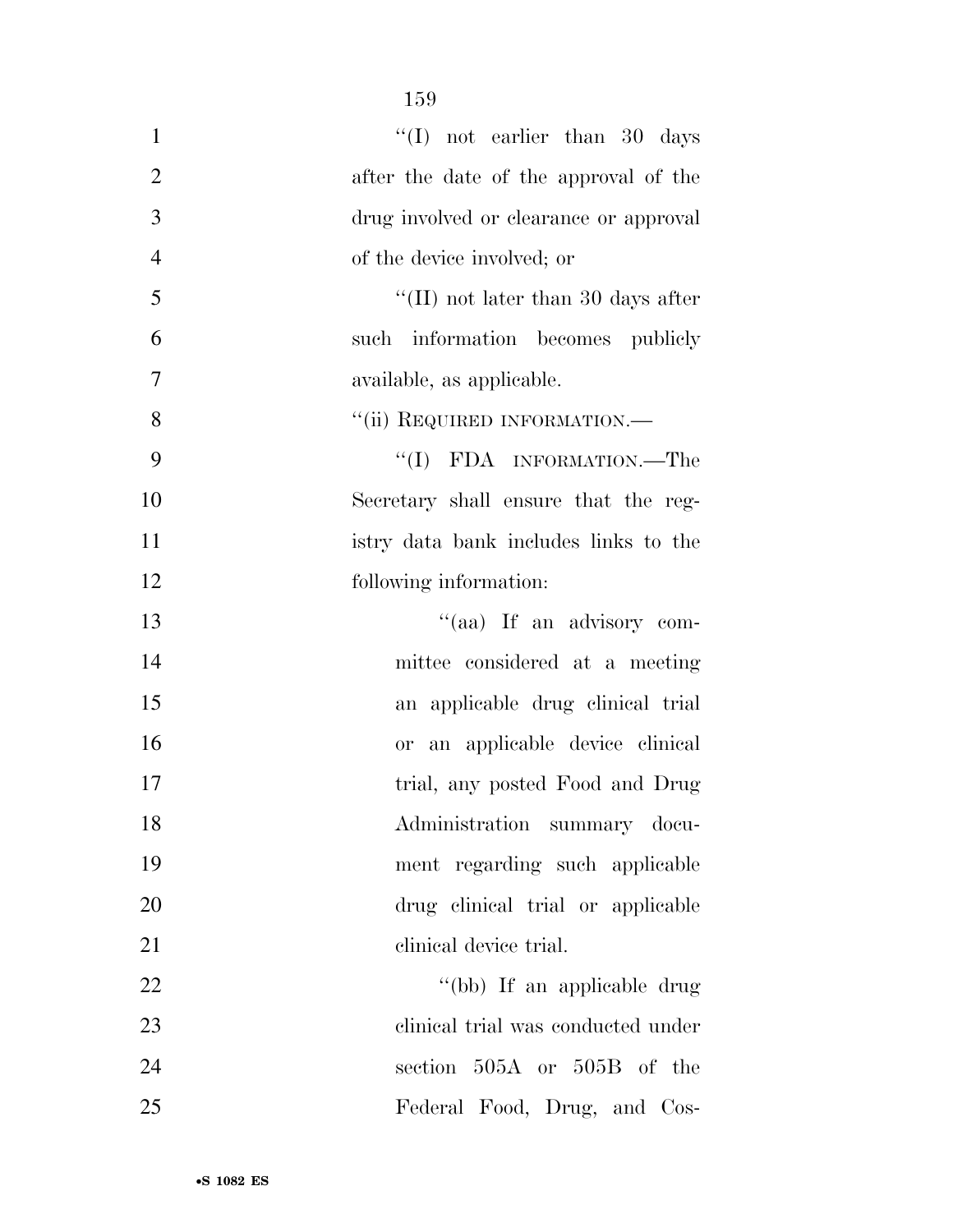| $\mathbf{1}$   | metic Act, a link to the posted       |
|----------------|---------------------------------------|
| $\overline{2}$ | Food and Drug Administration          |
| 3              | assessment of the results of such     |
| $\overline{4}$ | trial.                                |
| 5              | "(cc) Food and Drug Ad-               |
| 6              | ministration<br>public health         |
| $\tau$         | advisories regarding the drug or      |
| 8              | device that is the subject of the     |
| 9              | applicable drug clinical trial or     |
| 10             | applicable device clinical trial, re- |
| 11             | spectively, if any.                   |
| 12             | "(dd) For an applicable               |
| 13             | drug clinical trial, the Food and     |
| 14             | Drug Administration action            |
| 15             | package for approval document         |
| 16             | required under section $505(l)(2)$    |
| 17             | of the Food Drug and Cosmetic         |
| 18             | Act.                                  |
| 19             | $``(ee)$ For an applicable de-        |
| 20             | vice clinical trial, in the case of a |
| 21             | premarket application, the de-        |
| 22             | tailed summary of information         |
| 23             | respecting the safety and effec-      |
| 24             | tiveness of the device required       |
| 25             | under section $520(h)(1)$ of the      |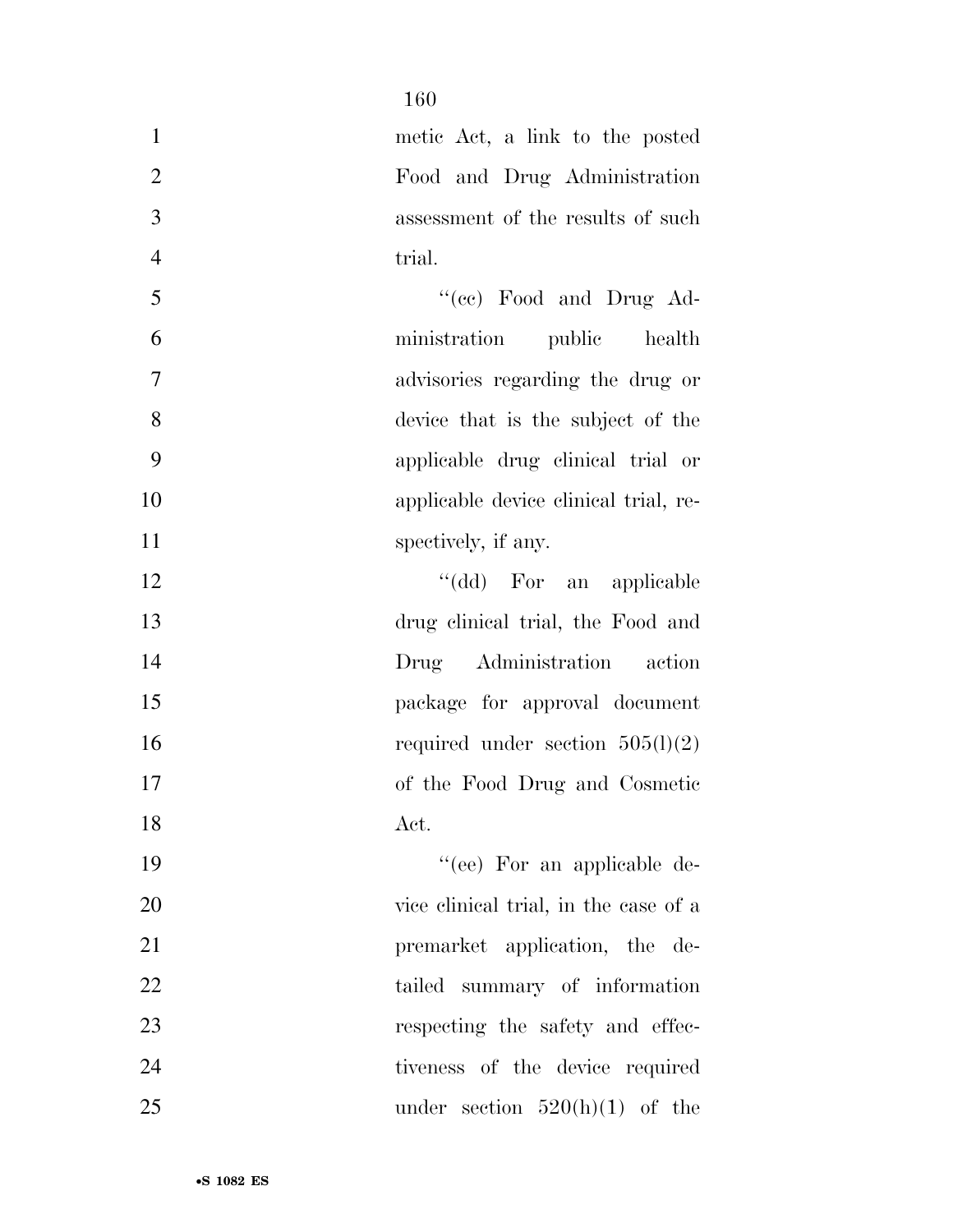| $\mathbf{1}$   | Federal Food, Drug, and Cos-          |
|----------------|---------------------------------------|
| $\overline{2}$ | metic Act, or, in the case of a re-   |
| 3              | port under section $510(k)$ of such   |
| $\overline{4}$ | Act, the section $510(k)$ summary     |
| 5              | of the safety and effectiveness       |
| 6              | data required under section           |
| $\tau$         | $807.95(d)$ of title 21, Code of      |
| 8              | Federal Regulations (or any suc-      |
| 9              | cessor regulations).                  |
| 10             | "(II) NIH INFORMATION.—The            |
| 11             | Secretary shall ensure that the reg-  |
| 12             | istry data bank includes links to the |
| 13             | following information:                |
| 14             | "(aa) Medline citations to            |
| 15             | any publications regarding each       |
| 16             | applicable drug clinical trial and    |
| 17             | applicable device clinical trial.     |
| 18             | "(bb) The entry for the drug          |
| 19             | that is the subject of an applica-    |
| 20             | ble drug clinical trial in the Na-    |
| 21             | tional Library of Medicine data-      |
| 22             | base of structured product labels,    |
| 23             | if available.                         |
| 24             | "(iii) RESULTS FOR EXISTING DATA      |
| 25             | BANK ENTRIES.—The Secretary may in-   |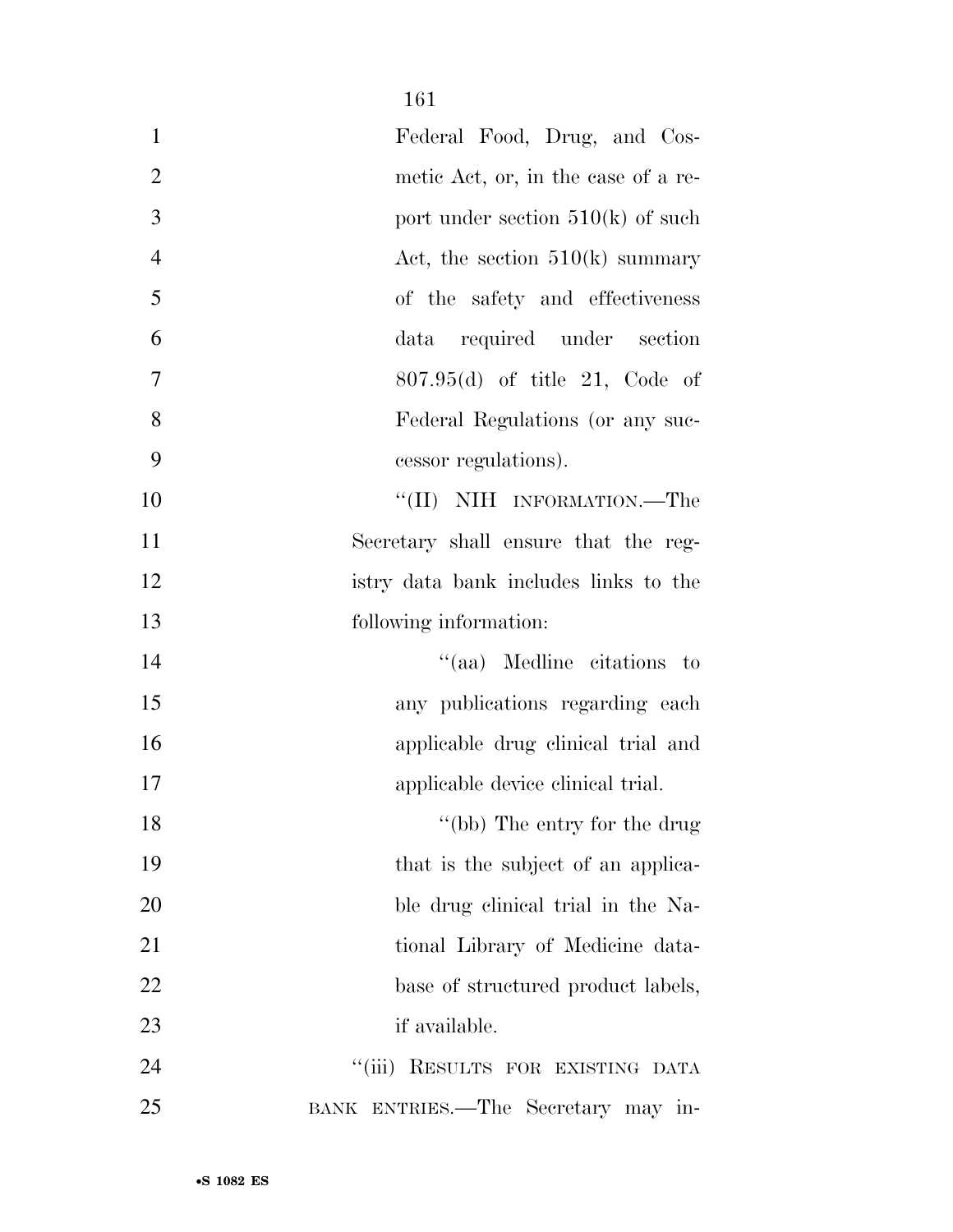| $\mathbf{1}$   | clude the links described in clause (ii) for  |
|----------------|-----------------------------------------------|
| $\overline{2}$ | data bank entries for clinical trials sub-    |
| 3              | mitted to the data bank prior to enactment    |
| $\overline{4}$ | of the Enhancing Drug Safety and Innova-      |
| 5              | tion Act of 2007, as available.               |
| 6              | "(B) FEASIBILITY STUDY.—The Director          |
| 7              | of NIH shall—                                 |
| 8              | "(i) conduct a study to determine the         |
| 9              | best, validated methods of making the re-     |
| 10             | sults of clinical trials publicly available   |
| 11             | after the approval of the drug that is the    |
| 12             | subject of an applicable drug clinical trial; |
| 13             | and                                           |
| 14             | "(ii) not later than 18 months after          |
| 15             | initiating such study, submit to the Sec-     |
| 16             | retary any findings and recommendations       |
| 17             | of such study.                                |
| 18             | "(C) NEGOTIATED RULEMAKING.-                  |
| 19             | "(i) IN GENERAL.—The Secretary                |
| 20             | shall establish a negotiated rulemaking       |
| 21             | process pursuant to subchapter IV of chap-    |
| 22             | ter 5 of title 5, United States Code, to de-  |
| 23             | termine, for applicable drug clinical         |
| 24             | trials—                                       |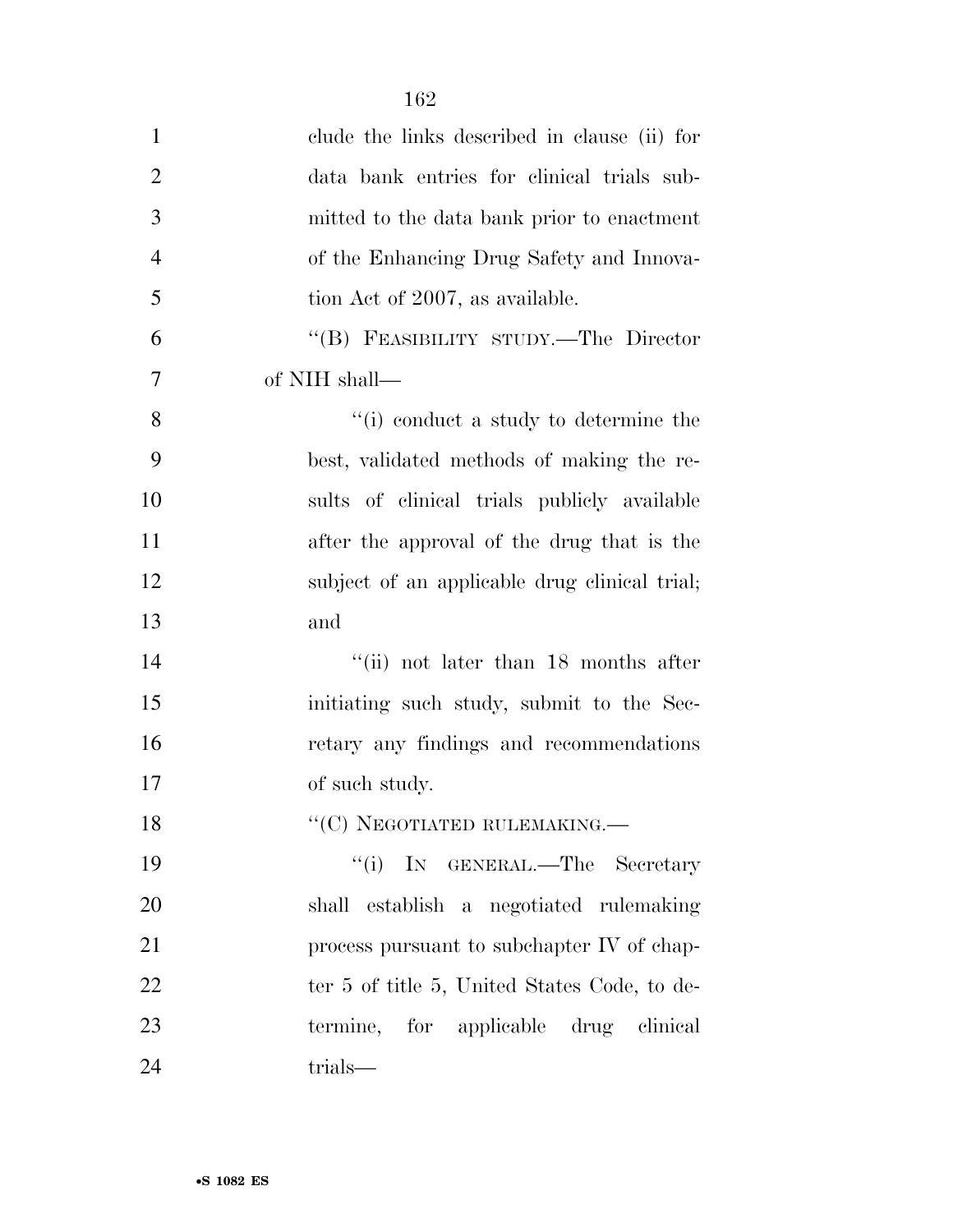| $\mathbf{1}$   | "(I) how to ensure quality and           |
|----------------|------------------------------------------|
| $\overline{2}$ | validate methods of expanding the        |
| 3              | registry data bank to include clinical   |
| $\overline{4}$ | trial results information for trials not |
| 5              | within the scope of this Act;            |
| 6              | "(II) the clinical trials of which       |
| $\overline{7}$ | the results information is appropriate   |
| 8              | for adding to the expanded registry      |
| 9              | data bank; and                           |
| 10             | "(III) the appropriate timing of         |
| 11             | the posting of such results informa-     |
| 12             | tion.                                    |
| 13             | "(ii) TIME REQUIREMENT.—The proc-        |
| 14             | ess described in paragraph (1) shall be  |
| 15             | conducted in a timely manner to ensure   |
| 16             | that—                                    |
| 17             | $\lq\lq$ (I) any recommendation for a    |
| 18             | proposed rule—                           |
| 19             | "(aa) is provided to the Sec-            |
| 20             | retary not later than 21 months          |
| 21             | after the date of the enactment          |
| 22             | of the Enhancing Drug Safety             |
| 23             | and Innovation Act of 2007; and          |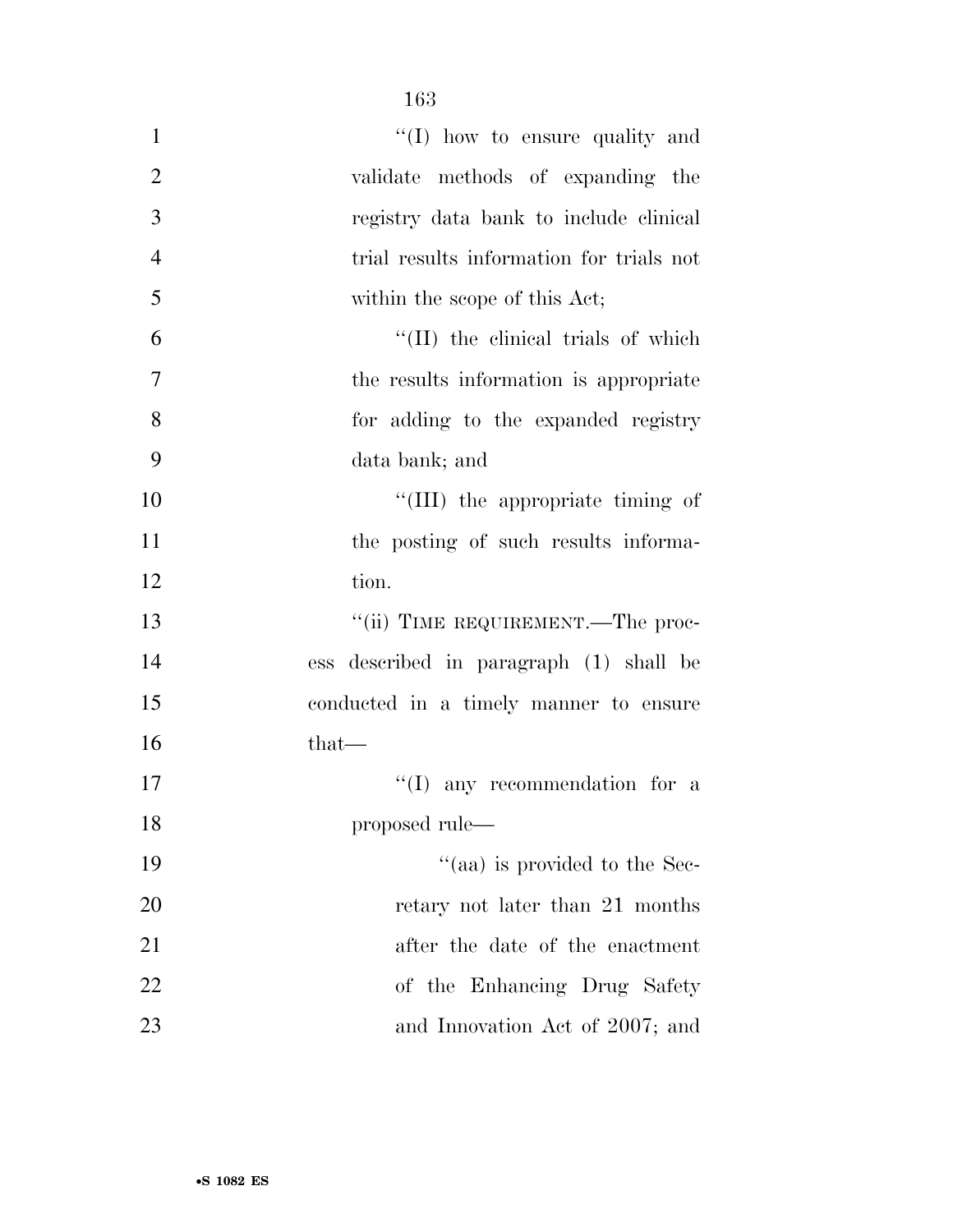| $\mathbf{1}$   | "(bb) includes an assess-                  |
|----------------|--------------------------------------------|
| $\overline{2}$ | ment of the benefits and costs of          |
| 3              | the recommendation; and                    |
| $\overline{4}$ | "(II) a final rule is promulgated          |
| 5              | not later than 30 months after the         |
| 6              | date of the enactment of the Enhanc-       |
| 7              | ing Drug Safety and Innovation Act         |
| 8              | of 2007, taking into account the rec-      |
| 9              | ommendations under subclause<br>(I)        |
| 10             | and the results of the feasibility study   |
| 11             | conducted under subparagraph (B).          |
| 12             | ``(iii)<br>REPRESENTATION ON NEGO-         |
| 13             | RULEMAKING COMMITTEE.-The<br><b>TIATED</b> |
| 14             | negotiated rulemaking committee estab-     |
| 15             | lished by the Secretary pursuant to clause |
| 16             | (i) shall include members representing—    |
| 17             | $\lq\lq$ (I) the Food and Drug Adminis-    |
| 18             | tration;                                   |
| 19             | "(II) the National Institutes of           |
| 20             | Health;                                    |
| 21             | "(III) other Federal agencies as           |
| 22             | the Secretary determines appropriate;      |
| 23             | $``(IV)$ patient advocacy<br>and           |
| 24             | health care provider groups;               |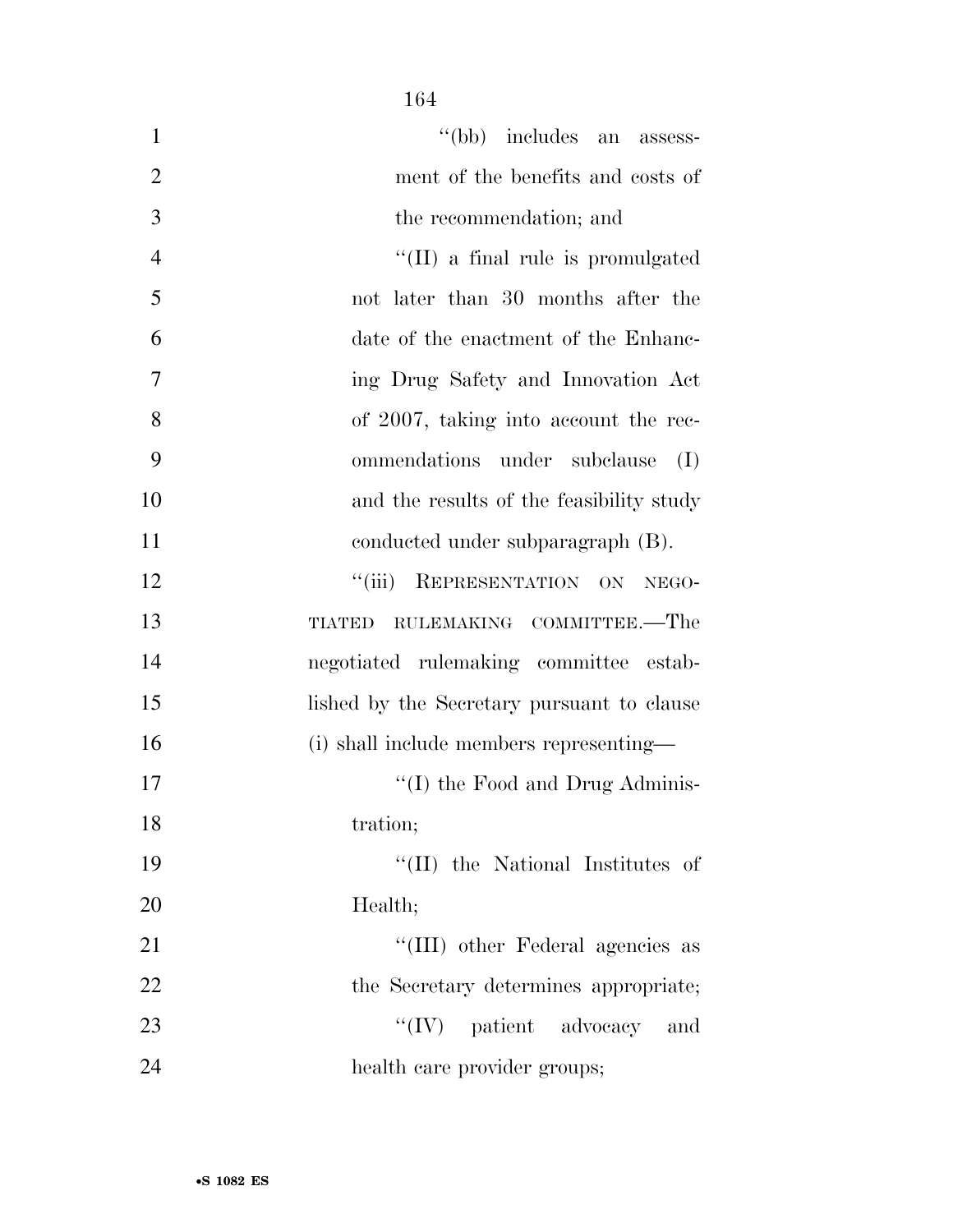| $\mathbf{1}$   | $\lq\lq (V)$ the pharmaceutical indus-  |
|----------------|-----------------------------------------|
| $\overline{2}$ | try;                                    |
| 3              | $``(VI)$ contract clinical research     |
| $\overline{4}$ | organizations;                          |
| 5              | "(VII) the International Com-           |
| 6              | mittee of Medical Journal Editors;      |
| $\tau$         | and                                     |
| 8              | "(VIII) other interested parties,       |
| 9              | including experts in privacy protec-    |
| 10             | tion, pediatrics, health information    |
| 11             | technology, health literacy, commu-     |
| 12             | nication, clinical trial design and im- |
| 13             | plementation, and health care ethics.   |
| 14             | "(iv) CONTENT OF REGULATIONS.-          |
| 15             | The regulations promulgated pursuant to |
| 16             | clause (i) shall establish—             |
| 17             | $\lq\lq$ (I) procedures to determine    |
| 18             | which clinical trials results informa-  |
| 19             | tion data elements shall be included in |
| 20             | the registry data bank, taking into ac- |
| 21             | count the needs of different popu-      |
| 22             | lations of users of the registry data   |
| 23             | bank;                                   |

•**S 1082 ES**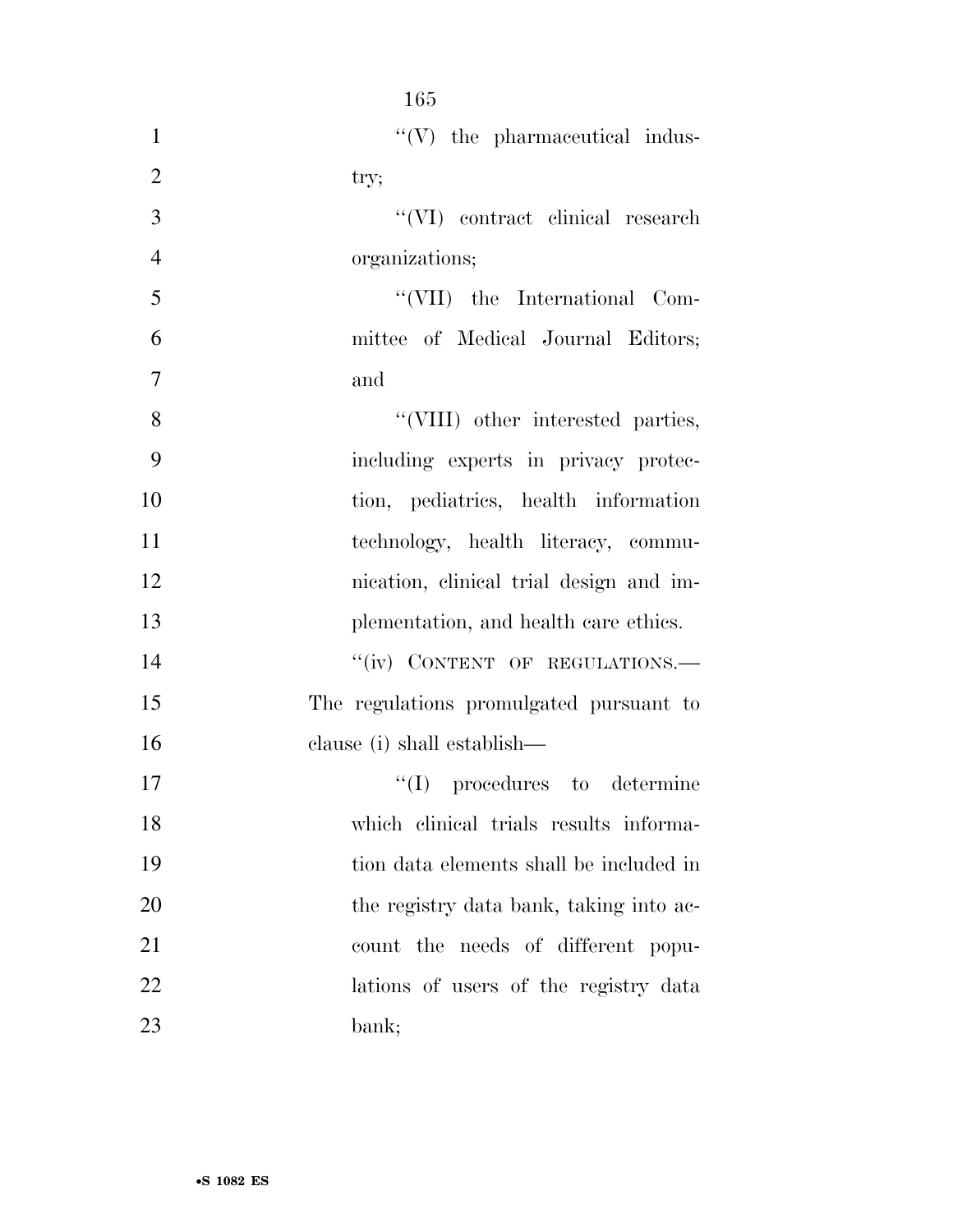| $\mathbf{1}$   | "(II) a standard format for the                   |
|----------------|---------------------------------------------------|
| $\overline{2}$ | submission of clinical trials results to          |
| 3              | the registry data bank;                           |
| $\overline{4}$ | "(III) a standard procedure for                   |
| 5              | the submission of clinical trial results          |
| 6              | information, including the timing of              |
| 7              | submission and the timing of posting              |
| 8              | of results information, to the registry           |
| 9              | data bank, taking into account the                |
| 10             | possible impacts on publication of                |
| 11             | manuscripts based on the clinical                 |
| 12             | trial;                                            |
| 13             | $\lq\lq (IV)$ a standard procedure for            |
| 14             | the verification of clinical trial results        |
| 15             | information, including ensuring that              |
| 16             | free text data elements are non-pro-              |
| 17             | motional; and                                     |
| 18             | $f'(V)$ an implementation plan for                |
| 19             | the prompt inclusion of clinical trials           |
| 20             | results information in the registry               |
| 21             | data bank.                                        |
| 22             | "(D) CONSIDERATION OF WORLD HEALTH                |
| 23             | ORGANIZATION DATA SET.—The Secretary shall        |
| 24             | consider the status of the consensus data ele-    |
| 25             | ments set for reporting clinical trial results of |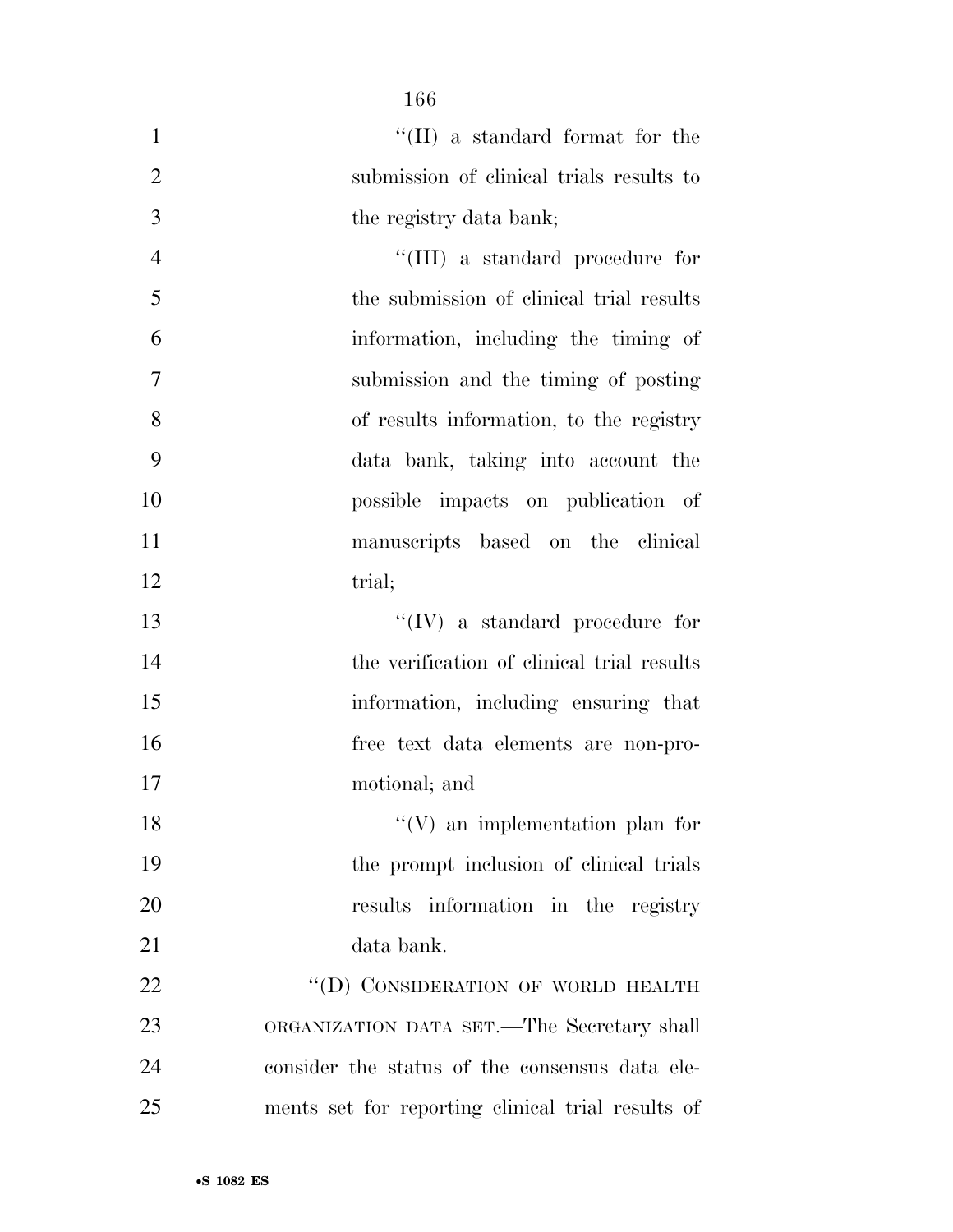| $\mathbf{1}$   | the World Health Organization when promul-        |
|----------------|---------------------------------------------------|
| $\overline{2}$ | gating the regulations under subparagraph (C).    |
| 3              | "(E) TRUTHFUL CLINICAL TRIAL INFOR-               |
| $\overline{4}$ | MATION.                                           |
| 5              | "(i) IN GENERAL.—The clinical trial               |
| 6              | information submitted by a responsible            |
| 7              | party under this paragraph shall not be           |
| 8              | false or misleading in any particular.            |
| 9              | "(ii) EFFECT.—Clause (i) shall not                |
| 10             | have the effect of requiring clinical trial in-   |
| 11             | formation with respect to an applicable           |
| 12             | drug clinical trial or an applicable device       |
| 13             | clinical trial to include information from        |
| 14             | any source other than such clinical trial in-     |
| 15             | volved.                                           |
| 16             | "(F) WAIVERS REGARDING CERTAIN CLIN-              |
| 17             | ICAL TRIAL RESULTS.—The Secretary may             |
| 18             | waive any applicable requirements of this para-   |
| 19             | graph for an applicable drug clinical trial or an |
| 20             | applicable device clinical trial, upon a written  |
| 21             | request from the responsible person, if the Sec-  |
| 22             | determines that extraordinary<br>retary<br>cir-   |
| 23             | cumstances justify the waiver and that pro-       |
| 24             | viding the waiver is in the public interest, con- |
| 25             | sistent with the protection of public health, or  |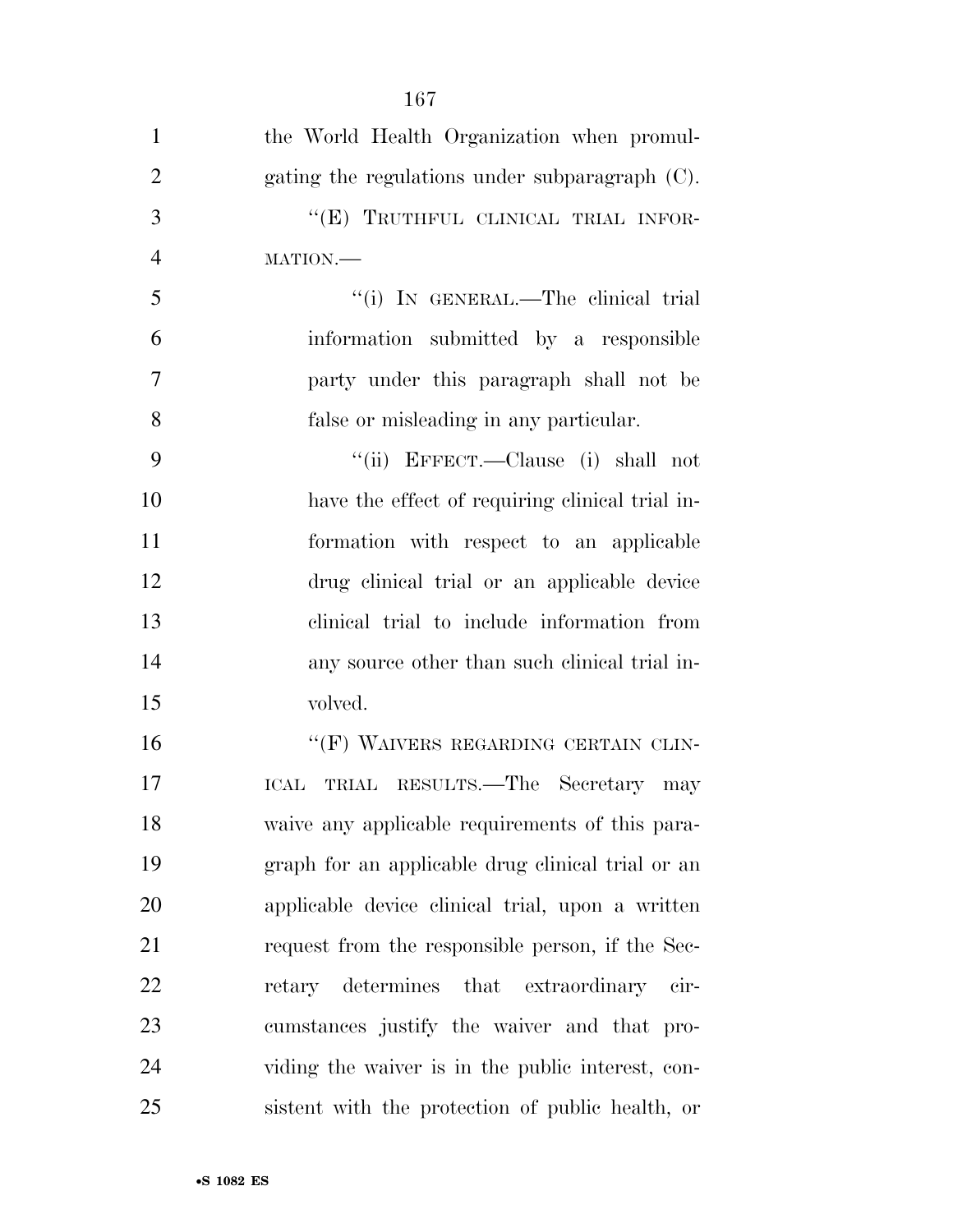| $\mathbf{1}$   | in the interest of national security. Not later  |
|----------------|--------------------------------------------------|
| $\overline{2}$ | than 30 days after any part of a waiver is       |
| 3              | granted, the Secretary shall notify, in writing, |
| $\overline{4}$ | the appropriate committees of Congress of the    |
| 5              | waiver and provide an explanation for why the    |
| 6              | waiver was granted.                              |
| $\tau$         | "(4) COORDINATION AND COMPLIANCE.—               |
| 8              | "(A) CLINICAL TRIALS SUPPORTED<br>BY             |
| 9              | GRANTS FROM FEDERAL AGENCIES.-                   |
| 10             | "(i) IN GENERAL.—No Federal agen-                |
| 11             | cy may release funds under a research            |
| 12             | grant to an awardee who has not complied         |
| 13             | with paragraph $(2)$ for any applicable drug     |
| 14             | clinical trial or applicable device clinical     |
| 15             | trial for which such person is the respon-       |
| 16             | sible party.                                     |
| 17             | "(ii) GRANTS FROM CERTAIN FED-                   |
| 18             | ERAL AGENCIES.—If an applicable drug             |
| 19             | clinical trial or applicable device clinical     |
| 20             | trial is funded in whole or in part by a         |
| 21             | grant from the Food and Drug Adminis-            |
| <u>22</u>      | tration, National Institutes of Health, the      |
| 23             | Agency for Healthcare Research and Qual-         |
| 24             | ity, or the Department of Veterans Affairs,      |
| 25             | any grant or progress report forms re-           |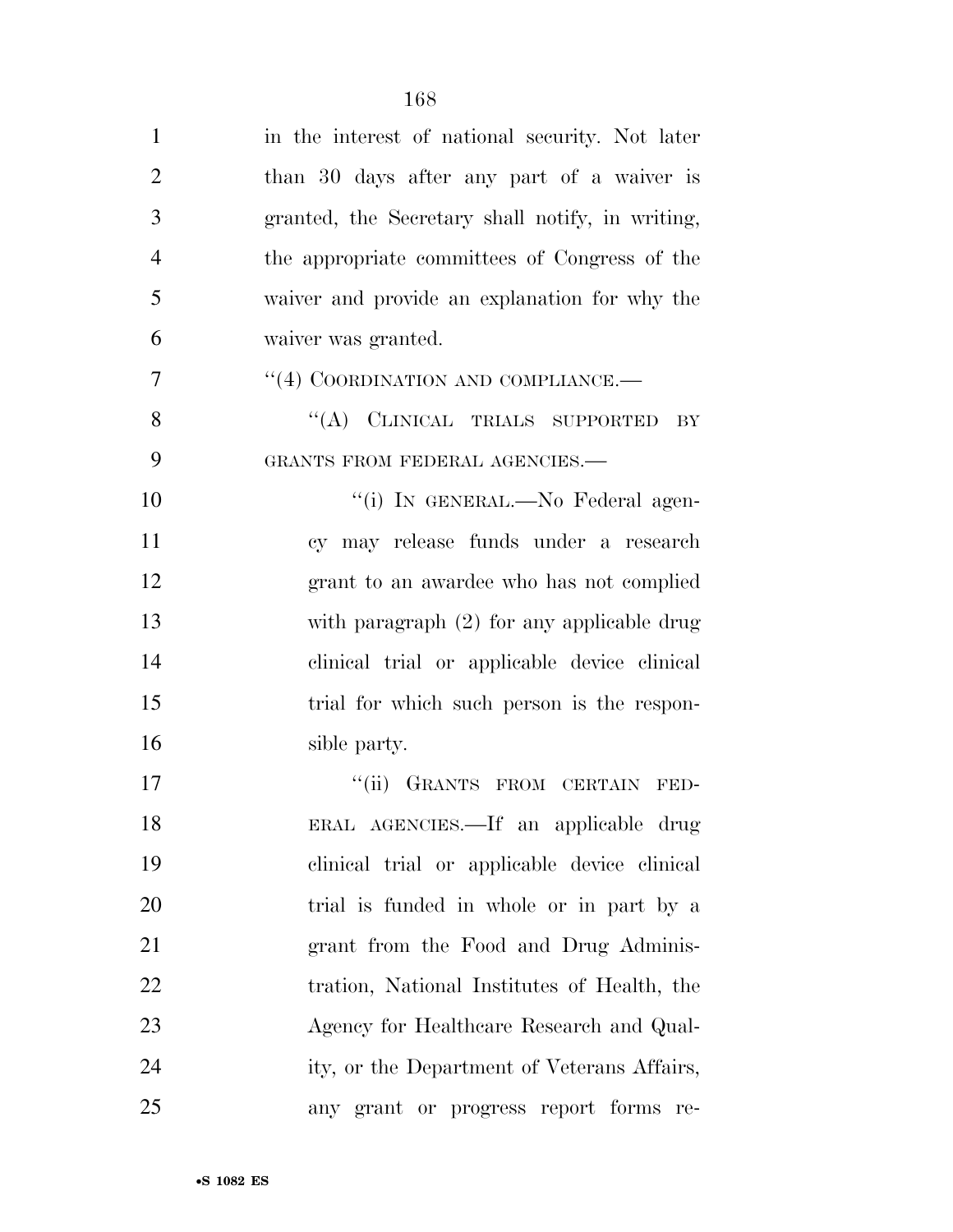| $\mathbf{1}$   | quired under such grant shall include a        |
|----------------|------------------------------------------------|
| $\overline{2}$ | certification that the responsible party has   |
| 3              | made all required submissions to the Di-       |
| $\overline{4}$ | rector of NIH under paragraph (2).             |
| 5              | "(iii) VERIFICATION BY FEDERAL                 |
| 6              | AGENCIES.—The heads of the agencies re-        |
| 7              | ferred to in clause (ii), as applicable, shall |
| 8              | verify that the clinical trial information for |
| 9              | each applicable drug clinical trial or appli-  |
| 10             | cable device clinical trial for which a grant- |
| 11             | ee is the responsible party has been sub-      |
| 12             | mitted under paragraph (2) before releas-      |
| 13             | ing any remaining funding for a grant or       |
| 14             | funding for a future grant to such grantee.    |
| 15             | "(iv) NOTICE AND OPPORTUNITY TO                |
| 16             | REMEDY.—If the head of an agency re-           |
| 17             | ferred to in clause (ii), as applicable,       |
| 18             | verifies that a grantee has not submitted      |
| 19             | clinical trial information as described in     |
| 20             | clause (iii), such agency head shall provide   |
| 21             | notice to such grantee of such non-compli-     |
| 22             | ance and allow such grantee 30 days to         |
| 23             | correct such non-compliance and submit         |
| 24             | the required clinical trial information.       |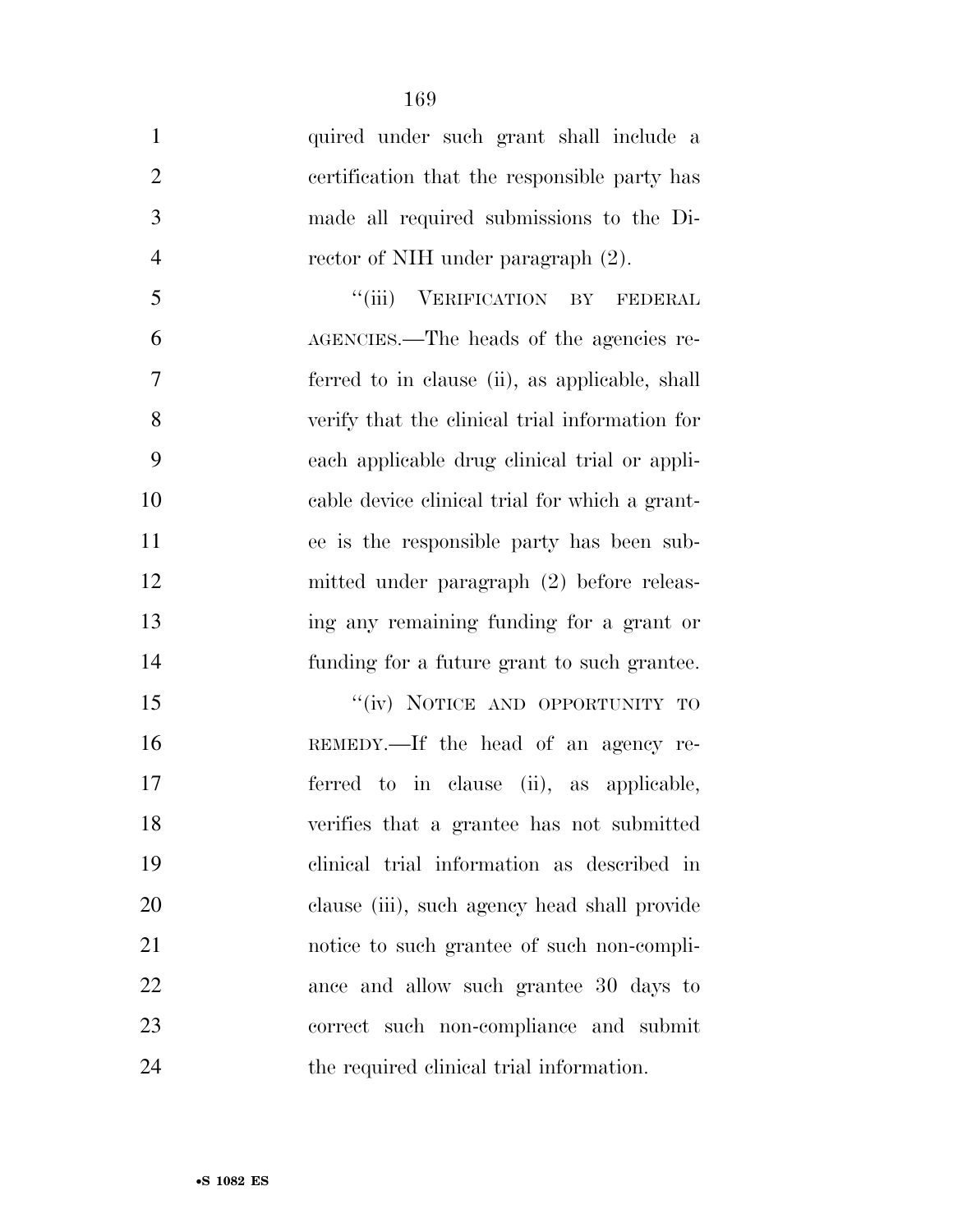|                | 170                                           |
|----------------|-----------------------------------------------|
| $\mathbf{1}$   | "(v) CONSULTATION WITH OTHER                  |
| $\mathfrak{2}$ | FEDERAL AGENCIES.—The Secretary               |
| 3              | shall—                                        |
| $\overline{4}$ | $\lq\lq$ consult with other agencies          |
| 5              | that conduct research involving               |
| 6              | human subjects in accordance with             |
| $\overline{7}$ | any section of part 46 of title 45,           |
| 8              | Code of Federal Regulations (or any           |
| 9              | successor regulations), to determine if       |
| 10             | any such research is an applicable            |
| 11             | drug clinical trial or an applicable de-      |
| 12             | vice clinical trial under paragraph $(1)$ ;   |
| 13             | and                                           |
| 14             | "(II) develop with such agencies              |
| 15             | procedures comparable to those de-            |
| 16             | scribed in clauses (ii), (iii), and (iv) to   |
| 17             | ensure that clinical trial information        |
| 18             | for such applicable drug clinical trials      |
| 19             | and applicable device clinical trial is       |
| 20             | submitted under paragraph (2).                |
| 21             | $``(B)$ CERTIFICATION TO ACCOMPANY            |
| 22             | DRUG, BIOLOGICAL PRODUCT, AND DEVICE SUB-     |
| 23             | MISSIONS.—At the time of submission of an ap- |
| 24             | plication under section 505 of the Federal    |
| 25             | Food, Drug, and Cosmetic Act, section 515 of  |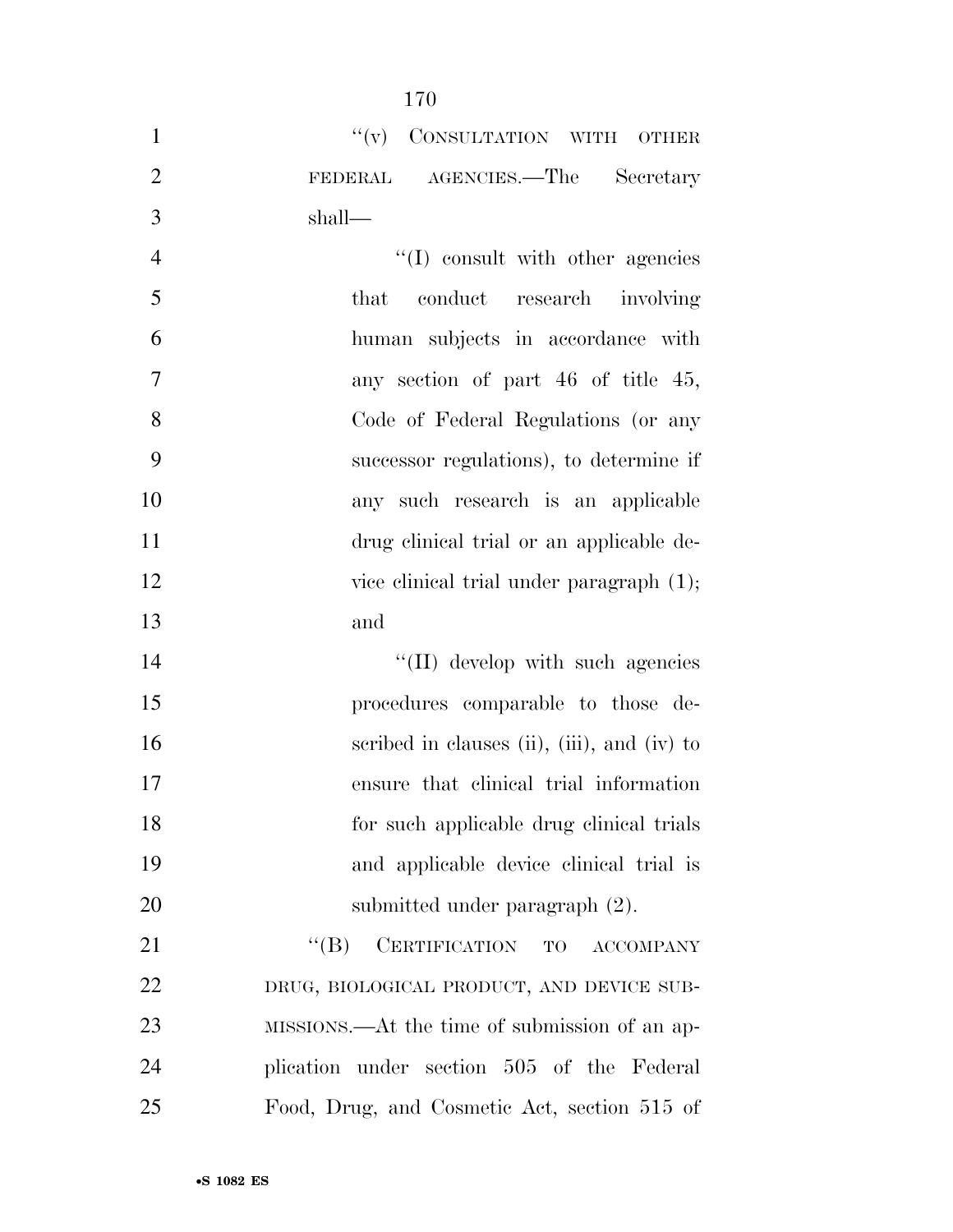| $\mathbf{1}$   | such Act, section $520(m)$ of such Act, or section |
|----------------|----------------------------------------------------|
| $\overline{2}$ | 351 of this Act, or submission of a report under   |
| 3              | section $510(k)$ of such Act, such application or  |
| $\overline{4}$ | submission shall be accompanied by a certifi-      |
| 5              | cation that all applicable requirements of this    |
| 6              | subsection have been met. Where available, such    |
| 7              | certification shall include the appropriate Na-    |
| 8              | tional Clinical Trial control numbers.             |
| 9              | "(C) VERIFICATION OF SUBMISSION PRIOR              |
| 10             | TO POSTING.—In the case of clinical trial infor-   |
| 11             | mation that is submitted under paragraph $(2)$ ,   |
| 12             | but is not made publicly available pending regu-   |
| 13             | latory approval or clearance, as applicable, the   |
| 14             | Director of NIH shall respond to inquiries from    |
| 15             | other Federal agencies and peer-reviewed sci-      |
| 16             | entific journals to confirm that such clinical     |
| 17             | trial information has been submitted but has       |
| 18             | not yet been posted.                               |
| 19             | $``(5)$ LIMITATION ON DISCLOSURE OF CLINICAL       |
| 20             | TRIAL INFORMATION.-                                |
| 21             | "(A) IN GENERAL.—Nothing in this sub-              |
| 22             | section (or under section 552 of title 5, United   |
| 23             | States Code) shall require the Secretary to pub-   |
| 24             | liely disclose, from any record or source other    |
| 25             | than the registry data bank expanded under         |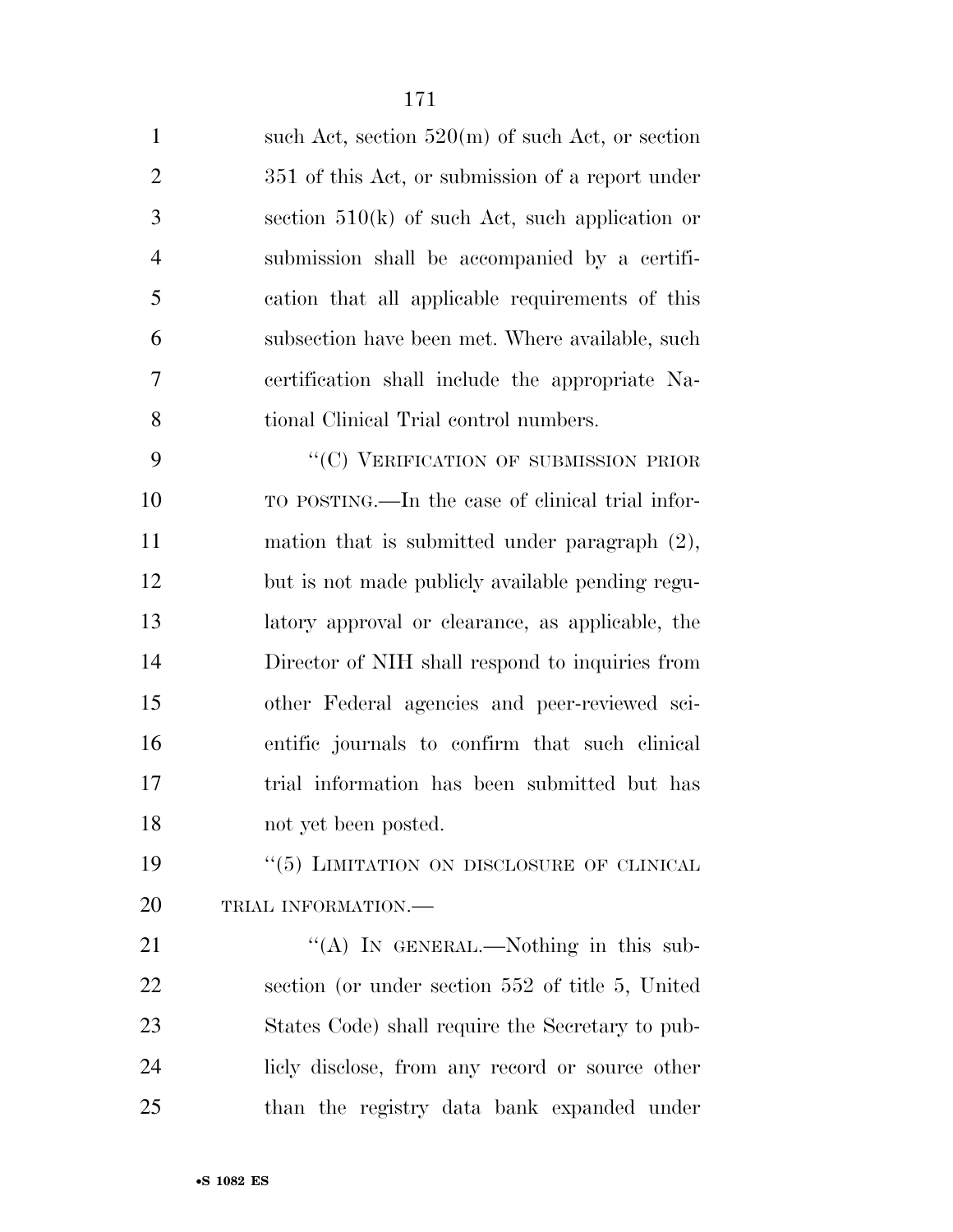| $\mathbf{1}$   | this subsection, information described in sub-               |
|----------------|--------------------------------------------------------------|
| $\overline{2}$ | paragraph $(B)$ .                                            |
| 3              | "(B) INFORMATION DESCRIBED.—Infor-                           |
| $\overline{4}$ | mation described in this subparagraph is—                    |
| 5              | "(i) information submitted to the Di-                        |
| 6              | rector of NIH under this subsection, or in-                  |
| 7              | formation of the same general nature as                      |
| 8              | (or integrally associated with) the informa-                 |
| 9              | tion so submitted; and                                       |
| 10             | "(ii) not otherwise publicly available,                      |
| 11             | including because it is protected from dis-                  |
| 12             | closure under section $552$ of title 5, United               |
| 13             | States Code.                                                 |
| 14             | AUTHORIZATION OF APPROPRIATIONS.<br>``(6)                    |
| 15             | There are authorized to be appropriated to carry out         |
| 16             | this subsection $$10,000,000$ for each fiscal year.".        |
| 17             | (b) CONFORMING AMENDMENTS.-                                  |
| 18             | (1) PROHIBITED ACTS.—Section 301 of the                      |
| 19             | Federal Food, Drug, and Cosmetic Act (21 U.S.C.              |
| 20             | 331) is amended by adding at the end the following:          |
| 21             | $\lq\lq$ (ij)(1) The failure to submit the certification re- |
| 22             | quired by section $402(j)(4)(B)$ of the Public Health Serv-  |
| 23             | ice Act, or knowingly submitting a false certification under |
| 24             | such section.                                                |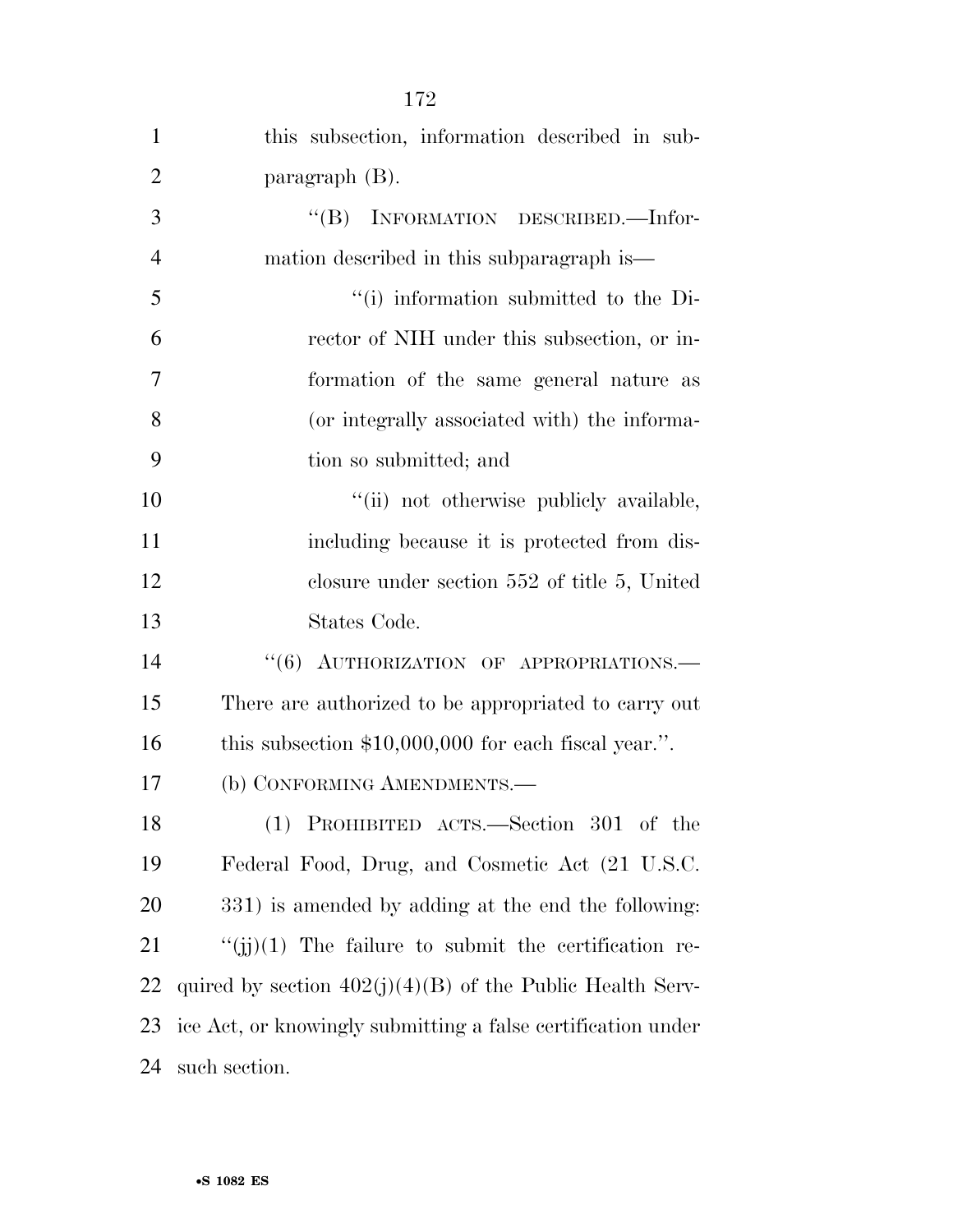| $\mathbf{1}$   | $\lq(2)$ The submission of clinical trial information          |
|----------------|----------------------------------------------------------------|
| 2              | under subsection (i) or (j) of section $402$ of the Public     |
| 3              | Health Service Act that is promotional or false or mis-        |
| $\overline{4}$ | leading in any particular under paragraph $(2)$ or $(3)$ of    |
| 5              | such subsection $(j)$ .".                                      |
| 6              | (2) CIVIL MONEY PENALTIES.—Section $303(f)$                    |
| 7              | of the Federal Food, Drug, and Cosmetic Act (21)               |
| 8              | U.S.C. $333(f)$ , as amended by section 203, is fur-           |
| 9              | ther amended by—                                               |
| 10             | $(A)$ redesignating paragraphs $(4)$ , $(5)$ , and             |
| 11             | $(6)$ as paragraphs $(5)$ , $(6)$ , and $(7)$ , respec-        |
| 12             | tively;                                                        |
| 13             | (B) inserting after paragraph (3) the fol-                     |
| 14             | lowing:                                                        |
| 15             | "(4) Any person who violates section $301(jj)$ shall be        |
| 16             | subject to a civil monetary penalty of not more than           |
| 17             | $$10,000$ for the first violation, and not more than $$20,000$ |
|                | 18 for each subsequent violation.";                            |
| 19             | in paragraph $(2)(C)$ , by striking<br>(C)                     |
| 20             | "paragraph $(4)(A)$ " and inserting "paragraph                 |
| 21             | $(5)(A)$ ";                                                    |
| 22             | $(D)$ in paragraph $(5)$ , as so redesignated,                 |
| 23             | by striking "paragraph $(1)$ , $(2)$ , or $(3)$ " each         |
| 24             | place it appears and inserting "paragraph (1),                 |
| 25             | $(2), (3),$ or $(4)$ <sup>"</sup> ; and                        |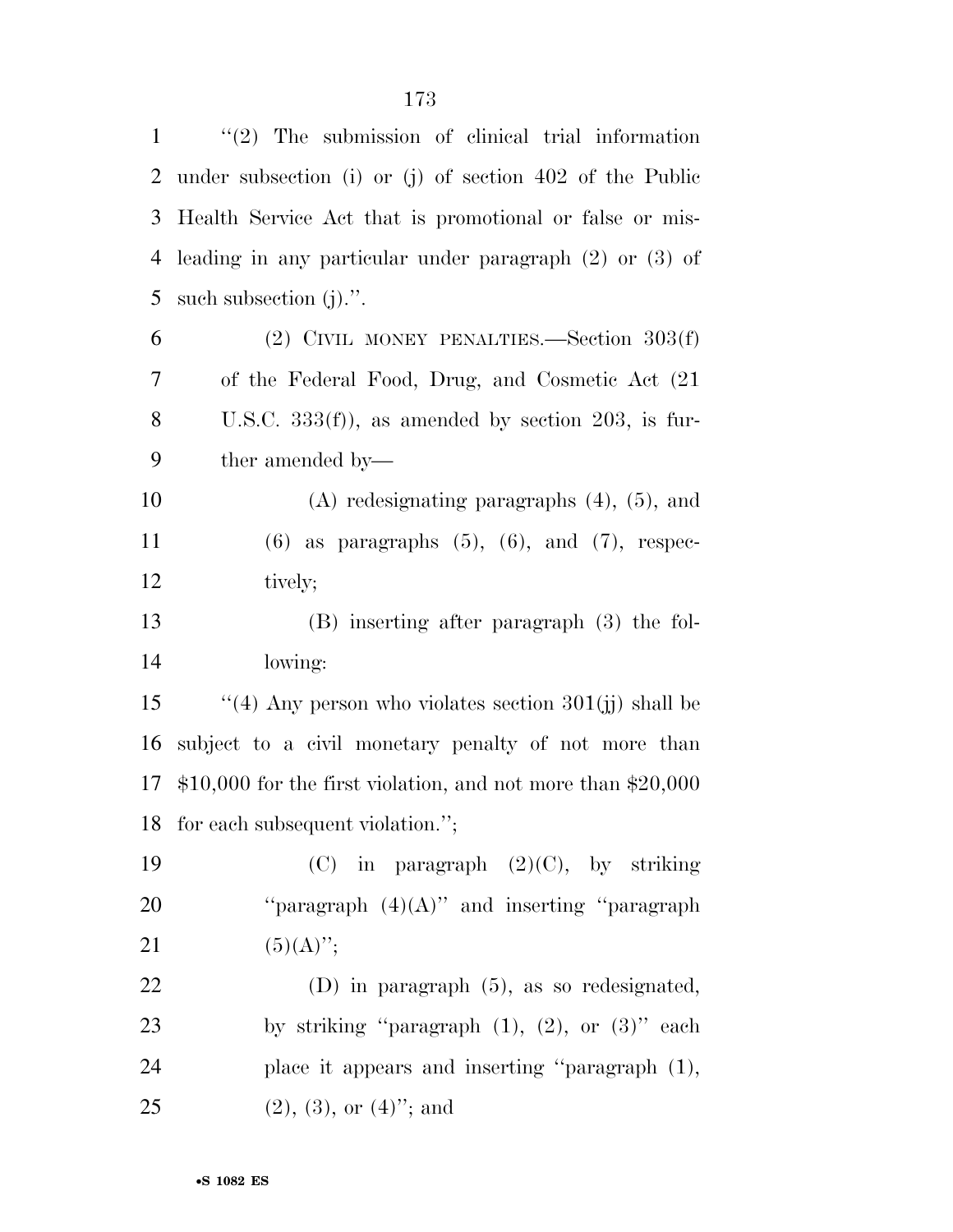| $\mathbf{1}$   | $(E)$ in paragraph $(7)$ , as so redesignated,            |
|----------------|-----------------------------------------------------------|
| $\mathfrak{2}$ | by striking "paragraph (5)" each place it ap-             |
| 3              | pears and inserting "paragraph $(6)$ ".                   |
| $\overline{4}$ | $(3)$ New DRUGS AND DEVICES.—                             |
| 5              | (A) INVESTIGATIONAL NEW DRUGS.-Sec-                       |
| 6              | tion 505(i) of the Federal Food, Drug, and                |
| 7              | Cosmetic Act $(21 \text{ U.S.C. } 355(i))$ is amended in  |
| 8              | paragraph $(4)$ , by adding at the end the fol-           |
| 9              | lowing: "The Secretary shall update such regu-            |
| 10             | lations to require inclusion in the informed con-         |
| 11             | sent form a statement that clinical trial infor-          |
| 12             | mation for such clinical investigation has been           |
| 13             | or will be submitted for inclusion in the registry        |
| 14             | data bank pursuant to subsections (i) and (j) of          |
| 15             | section 402 of the Public Health Service Act.".           |
| 16             | (B) NEW DRUG APPLICATIONS.—Section                        |
| 17             | 505(b) of the Federal, Food, Drug, and Cos-               |
| 18             | metic Act $(21 \text{ U.S.C. } 355(b))$ is amended by     |
| 19             | adding at the end the following:                          |
| 20             | $\cdot\cdot$ (6) An application submitted under this sub- |
| 21             | section shall be accompanied by the certification re-     |
| 22             | quired under section $402(j)(4)(B)$ of the Public         |
| 23             | Health Service Act. Such certification shall not be       |
| 24             | considered an element of such application.".              |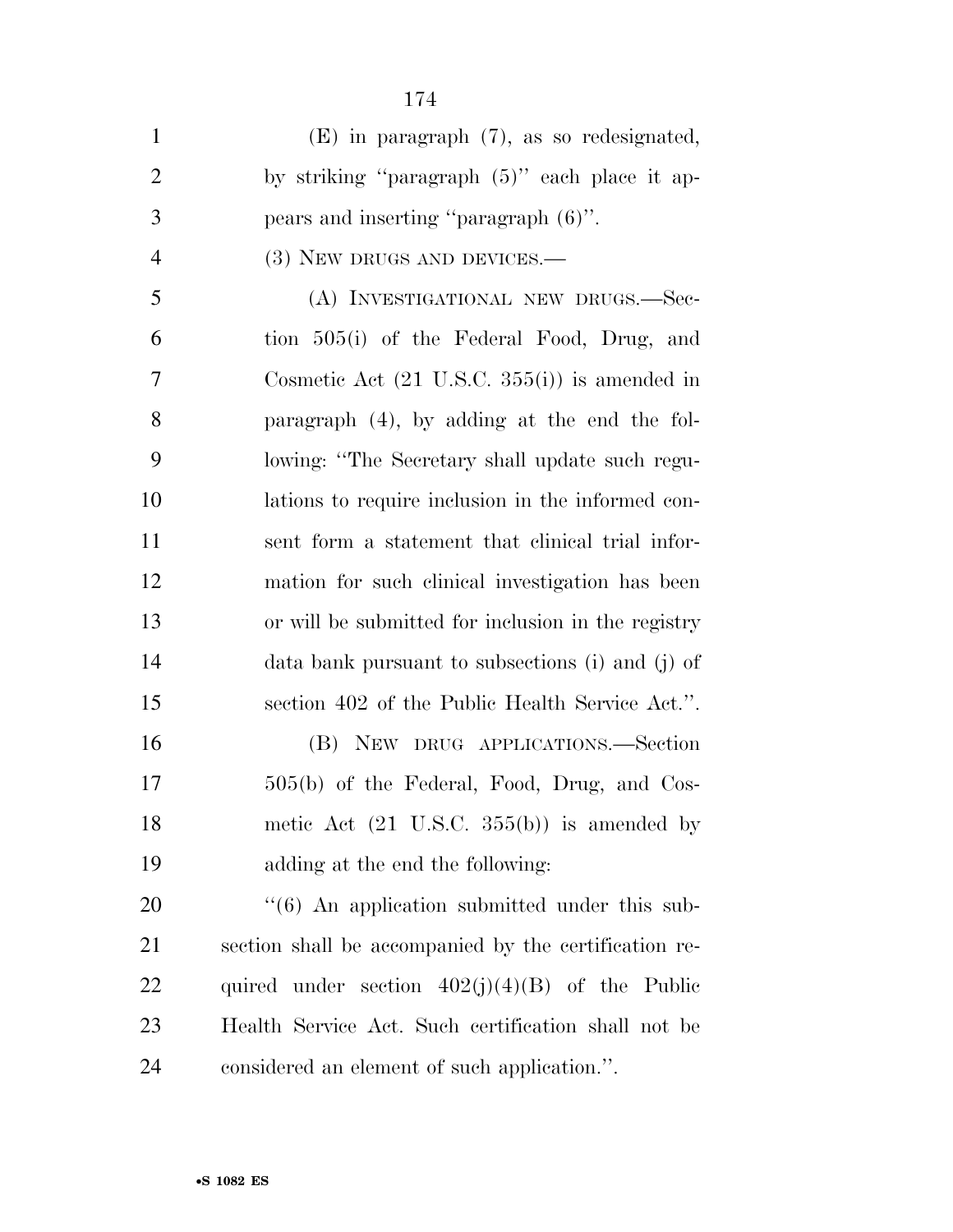| $\mathbf{1}$   | (C)<br>DEVICE REPORTS UNDER<br><b>SECTION</b>                  |
|----------------|----------------------------------------------------------------|
| $\overline{2}$ | $510(k)$ . Section $510(k)$ of the Federal Food,               |
| 3              | Drug, and Cosmetic Act $(21 \text{ U.S.C. } 360(\text{k}))$ is |
| $\overline{4}$ | amended by adding at the end the following:                    |
| 5              | "A notification submitted under this subsection that con-      |
| 6              | tains clinical trial data for an applicable device clinical    |
| 7              | trial (as defined in section $402(j)(1)$ of the Public Health  |
| 8              | Service Act) shall be accompanied by the certification re-     |
| 9              | quired under section $402(j)(4)(B)$ of such Act. Such cer-     |
| 10             | tification shall not be considered an element of such notifi-  |
| 11             | cation.".                                                      |
| 12             | (D) DEVICE PREMARKET APPROVAL APPLI-                           |
| 13             | CATION.—Section $515(c)$ of the Federal Food,                  |
| 14             | Drug, and Cosmetic Act $(21 \text{ U.S.C. } 360e(c))$ is       |
| 15             | amended—                                                       |
| 16             | (i) in subparagraph $(F)$ , by striking ";                     |
| 17             | and" and inserting a semicolon;                                |
| 18             | (ii) by redesignating subparagraph                             |
| 19             | $(G)$ as subparagraph $(H)$ ; and                              |
| 20             | (iii) by inserting after subparagraph                          |
| 21             | $(F)$ the following:                                           |
| 22             | $\lq\lq(G)$ the certification required under sec-              |
| 23             | tion $402(j)(4)(B)$ of the Public Health Service               |
| 24             | Act (which shall not be considered an element                  |
| 25             | of such application); and".                                    |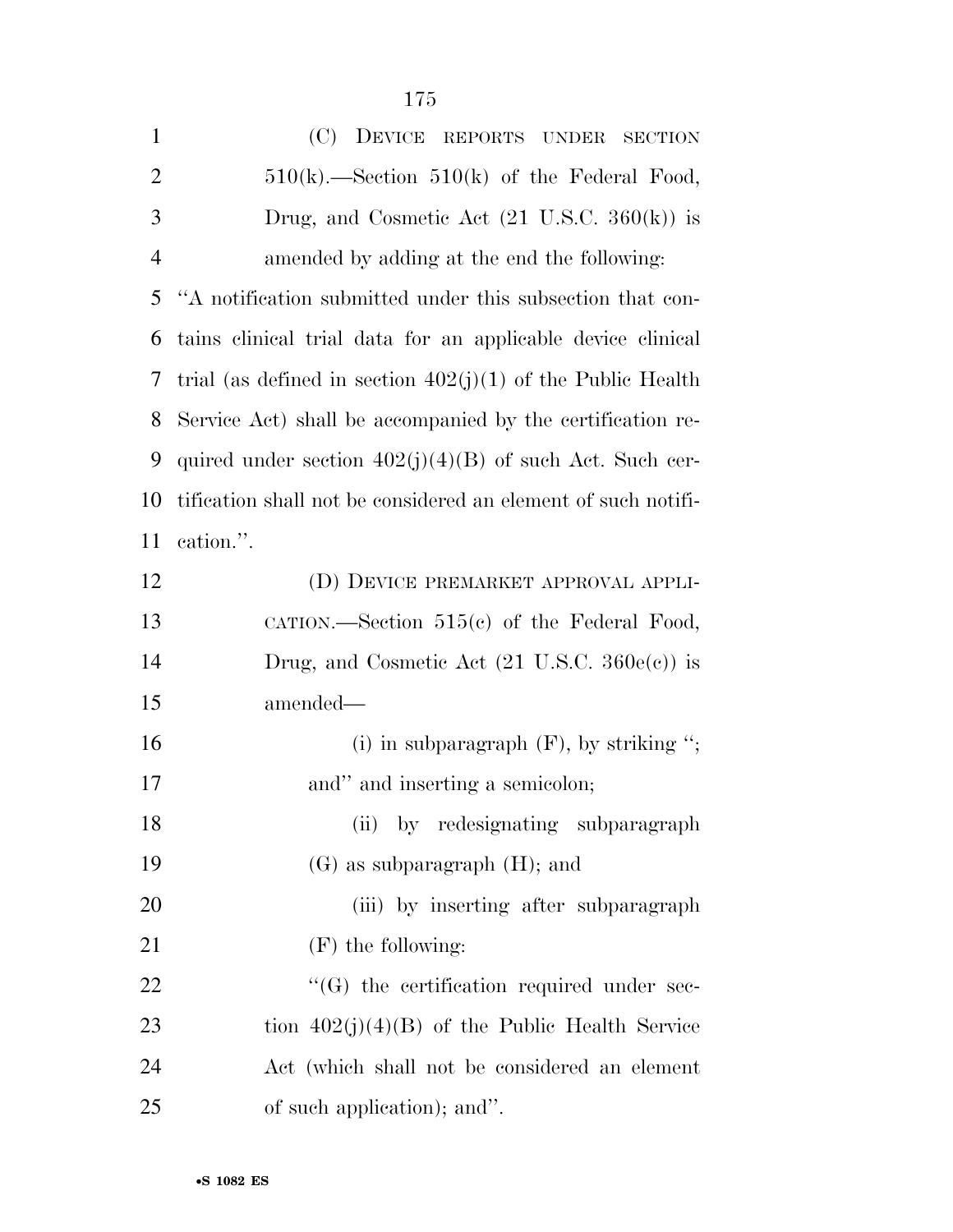| $\mathbf{1}$   | (E)<br>HUMANITARIAN DEVICE<br><b>EXEMP-</b>              |
|----------------|----------------------------------------------------------|
| $\overline{2}$ | TION.—Section $520(m)(2)$ of the Federal Food,           |
| 3              | Drug, and Cosmetic Act $(21 \text{ U.S.C. } 360e(e))$ is |
| $\overline{4}$ | amended in the first sentence in the matter fol-         |
| 5              | lowing subparagraph $(C)$ , by inserting at the          |
| 6              | end before the period "and such application"             |
| 7              | shall include the certification required under           |
| 8              | section $402(j)(4)(B)$ of the Public Health Serv-        |
| 9              | ice Act (which shall not be considered an ele-           |
| 10             | ment of such application)".                              |
| 11             | $(e)$ PREEMPTION.—                                       |
| 12             | (1) IN GENERAL.—No State or political subdivi-           |
| 13             | sion of a State may establish or continue in effect      |
| 14             | any requirement for the registration of clinical trials  |
| 15             | or for the inclusion of information relating to the re-  |
| 16             | sults of clinical trials in a database.                  |
| 17             | (2) RULE OF CONSTRUCTION.—The fact of sub-               |
| 18             | mission of clinical trial information, if submitted in   |
| 19             | compliance with subsection (i) and (j) of section $402$  |
| 20             | of the Public Health Service Act (as amended by          |
| 21             | this section), that relates to a use of a drug or de-    |
| 22             | vice not included in the official labeling of the ap-    |
| 23             | proved drug or device shall not be construed by the      |
| 24             | Secretary or in any administrative or judicial pro-      |
| 25             | ceeding, as evidence of a new intended use of the        |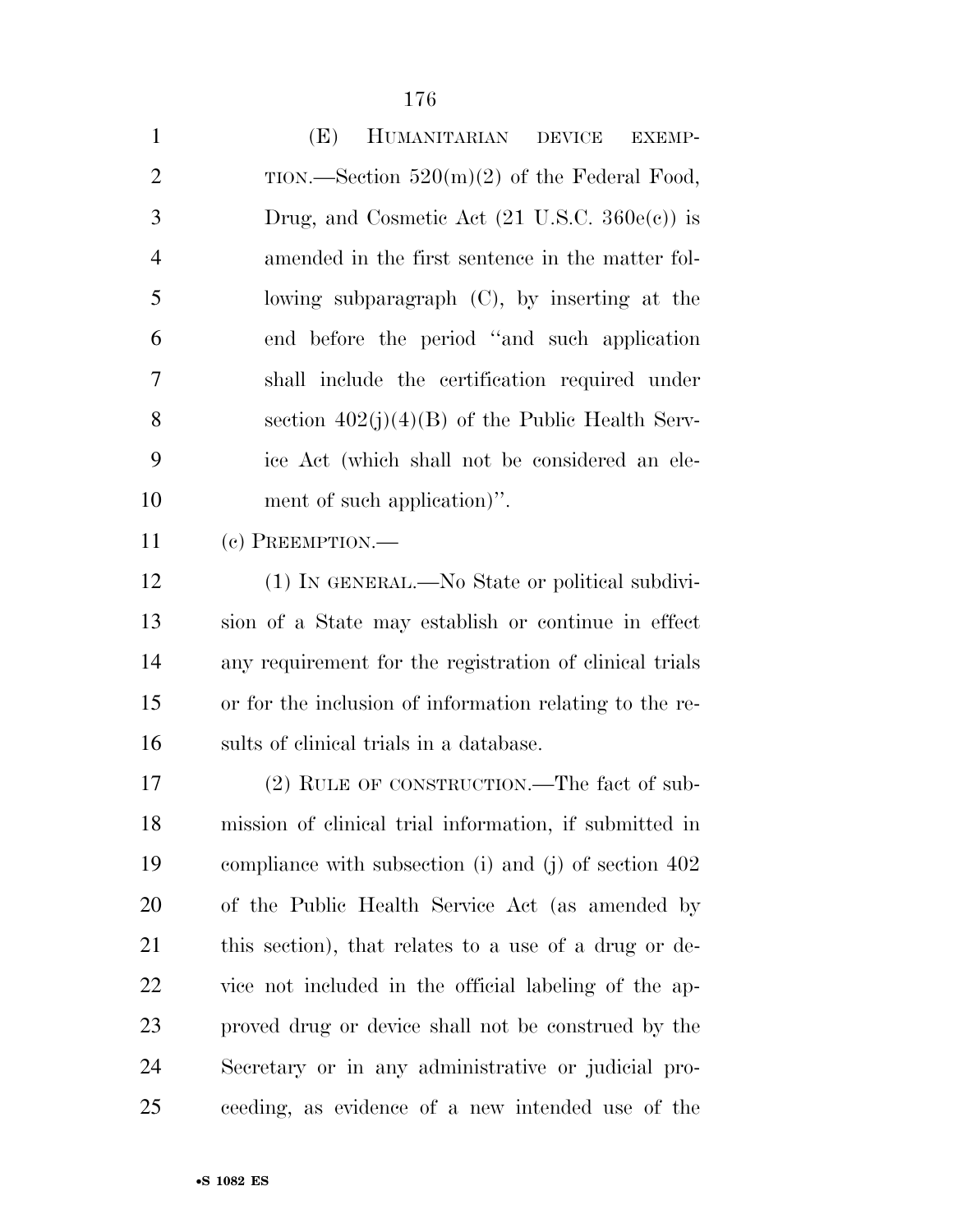| drug or device that is different from the intended       |
|----------------------------------------------------------|
| use of the drug or device set forth in the official la-  |
| beling of the drug or device. The availability of clin-  |
| ical trial information through the data bank under       |
| such subsections (i) and (j), if submitted in compli-    |
| ance with such subsections, shall not be considered      |
| as labeling, adulteration, or misbranding of the drug    |
| or device under the Federal Food, Drug, and Cos-         |
| metic Act $(21 \text{ U.S.C. } 301 \text{ et seq.}).$    |
| (d) TRANSITION RULE; EFFECTIVE DATE OF FUND-             |
| ING RESTRICTIONS.                                        |
| (1) TRANSITION RULE FOR CLINICAL TRIALS                  |
| INITIATED PRIOR TO EXPANSION OF REGISTRY DATA            |
| BANK.—The responsible party (as defined in para-         |
| graph $(1)$ of section $402(j)$ of the Public Health     |
| Service Act (as added by this section)) for an appli-    |
| cable drug clinical trial or applicable device clinical  |
| trial (as defined under such paragraph $(1)$ ) that is   |
| initiated after the date of enactment of this subtitle   |
| and before the effective date of the regulations pro-    |
| mulgated under paragraph (2) of such section             |
| $402(j)$ , shall submit required clinical trial informa- |
| tion under such section not later than 120 days          |
|                                                          |

after such effective date.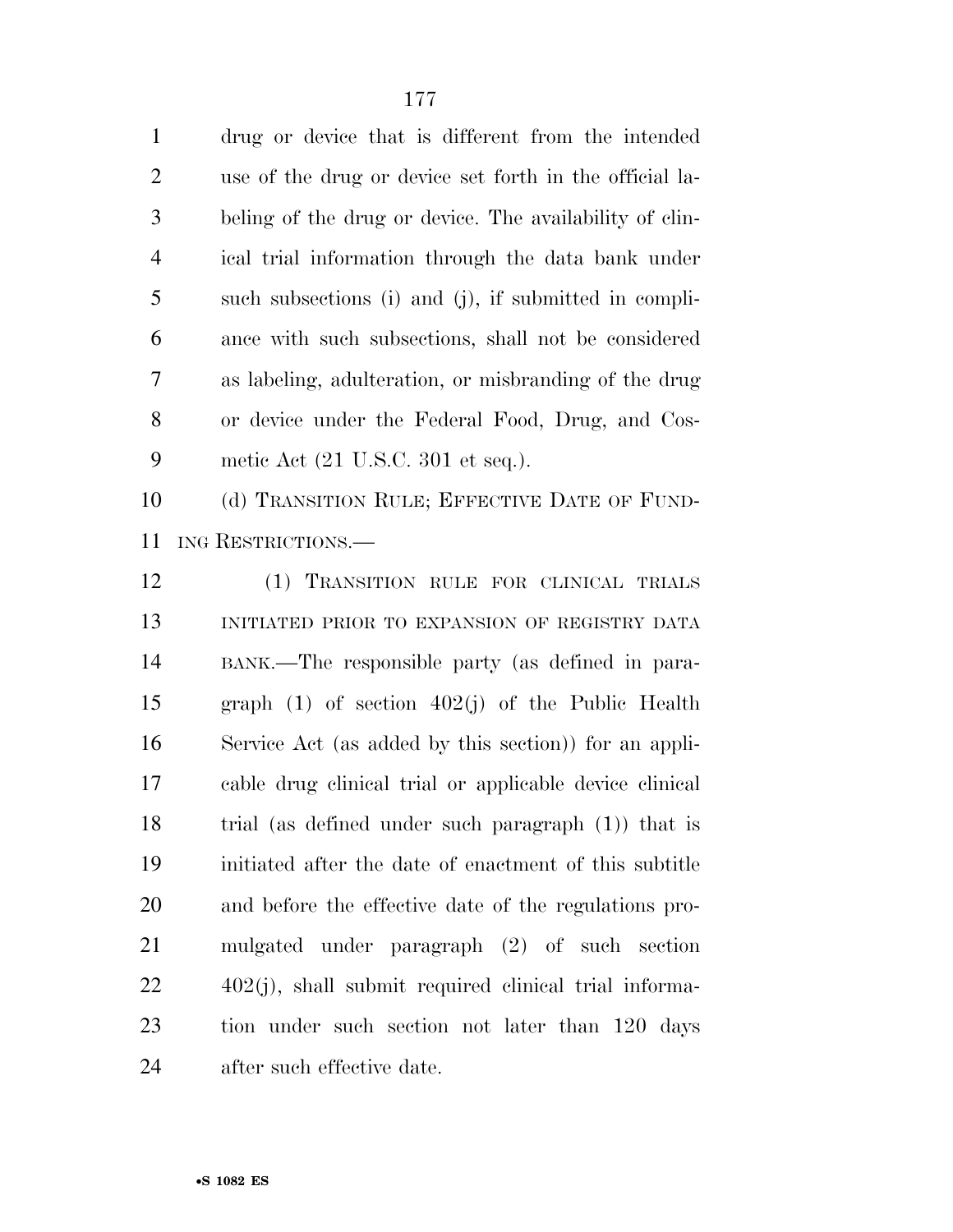(2) FUNDING RESTRICTIONS.—Subparagraph (A) of paragraph (4) of such section 402(j) shall take effect 210 days after the effective date of the regulations promulgated under paragraph (2) of 5 such section  $402(j)$ .

(e) EFFECTIVE DATE.—

 (1) IN GENERAL.—Beginning 90 days after the date of enactment of this title, the responsible party for an applicable drug clinical trial or an applicable device clinical trial (as that term is defined in such section 402(j)) that is initiated after the date of en- actment of this title and before the effective date of the regulations issued under subparagraph (A) of paragraph (2) of such subsection, shall submit clin-ical trial information under such paragraph (2).

(2) RULEMAKING.—

 (A) IN GENERAL.—Except as provided in subparagraph (B), subsection (c)(1) shall be- come effective on the date on which the regula- tion promulgated pursuant to section  $402(j)(3)(C)(i)$  of the Public Health Service Act, as added by this section, becomes effective. 23 (B) EXCEPTION.—Subsection (c)(1) shall

 apply with respect to any clinical trial for which the registry data bank includes links to results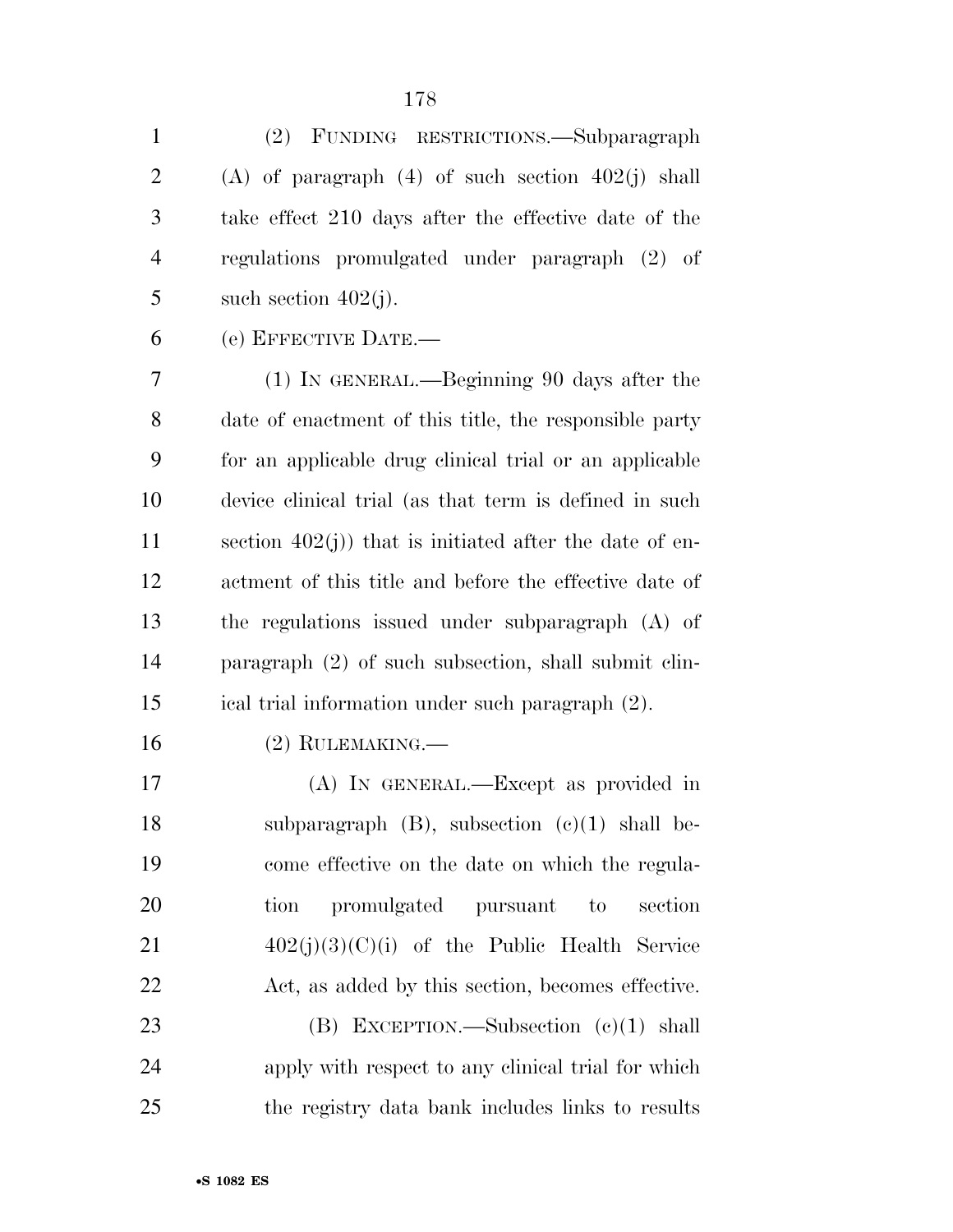information, as provided for under section 2  $402(j)(3)(A)$  of such Act, as added by this sec-tion.

# **Subtitle D—Conflicts of Interest**

### **SEC. 241. CONFLICTS OF INTEREST.**

 (a) IN GENERAL.—Subchapter A of chapter VII of the Federal Food, Drug, and Cosmetic Act (21 U.S.C. 371 et seq.) is amended by inserting at the end the following: **''SEC. 712. CONFLICTS OF INTEREST.** 

10  $\cdot$  "(a) DEFINITIONS.—For purposes of this section:

11 "(1) ADVISORY COMMITTEE.—The term 'advi- sory committee' means an advisory committee under the Federal Advisory Committee Act that provides advice or recommendations to the Secretary regard- ing activities of the Food and Drug Administration. 16 "(2) FINANCIAL INTEREST.—The term 'finan-

 cial interest' means a financial interest under section 208(a) of title 18, United States Code.

19 "(b) APPOINTMENTS TO ADVISORY COMMITTEES.— 20 "(1) RECRUITMENT.

 $((A)$  In GENERAL.—Given the importance of advisory committees to the review process at the Food and Drug Administration, the Sec- retary shall carry out informational and recruit-ment activities for purposes of recruiting indi-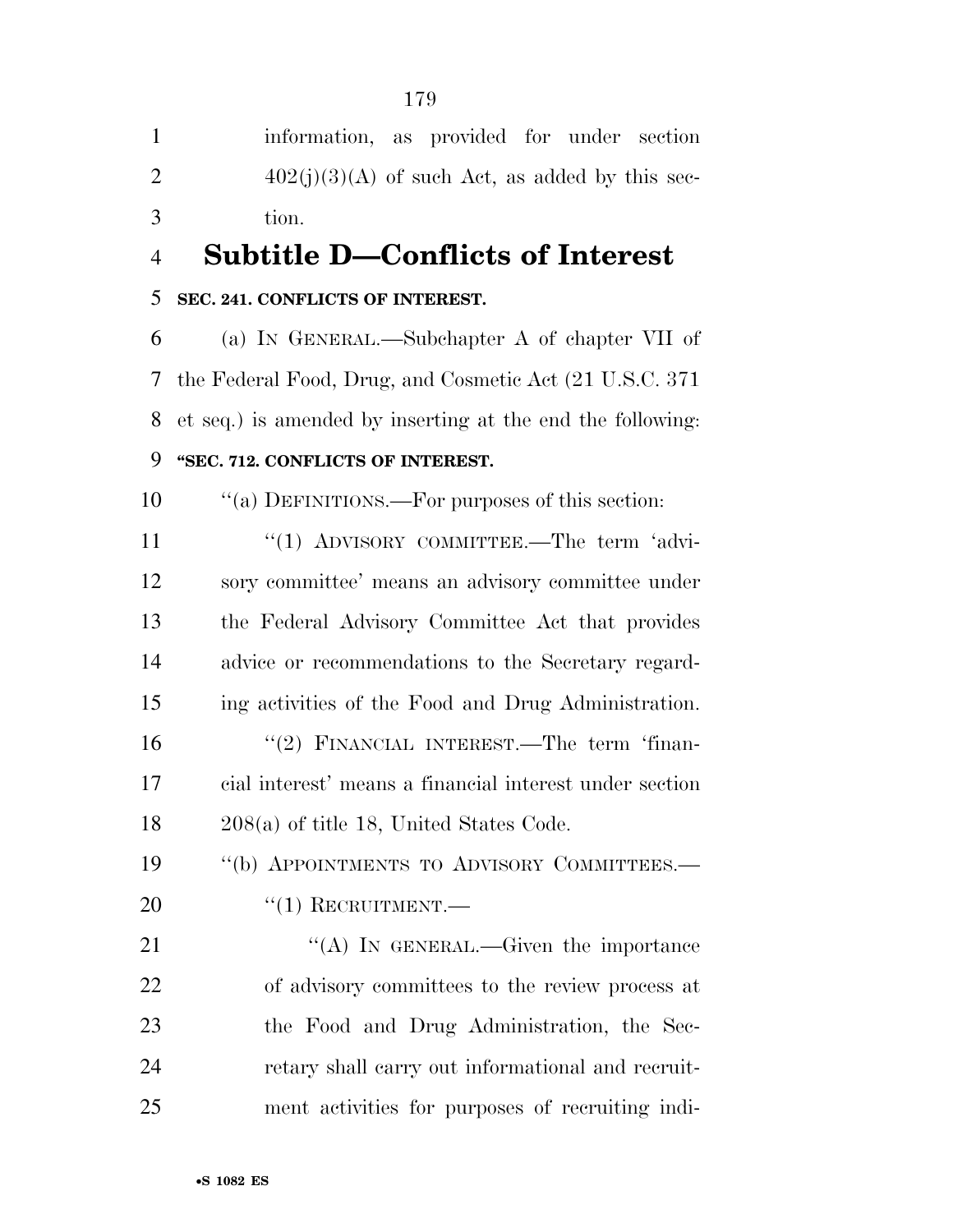| $\mathbf{1}$   | viduals to serve as advisory committee mem-       |
|----------------|---------------------------------------------------|
| $\overline{2}$ | bers. The Secretary shall seek input from pro-    |
| 3              | fessional medical and scientific societies to de- |
| $\overline{4}$ | termine the most effective informational and re-  |
| 5              | cruitment activities. The Secretary shall also    |
| 6              | take into account the advisory committees with    |
| 7              | the greatest number of vacancies.                 |
| 8              | "(B) RECRUITMENT ACTIVITIES.—The re-              |
| 9              | cruitment activities under subparagraph (A)       |
| 10             | may include—                                      |
| 11             | "(i) advertising the process for becom-           |
| 12             | ing an advisory committee member at med-          |
| 13             | ical and scientific society conferences;          |
| 14             | "(ii) making widely available, includ-            |
| 15             | ing by using existing electronic commu-           |
| 16             | nications channels, the contact information       |
| 17             | for the Food and Drug Administration              |
| 18             | point of contact regarding advisory com-          |
| 19             | mittee nominations; and                           |
| 20             | "(iii) developing a method through                |
| 21             | which an entity receiving National Insti-         |
| 22             | tutes of Health funding can identify a per-       |
| 23             | son who the Food and Drug Administra-             |

tion can contact regarding the nomination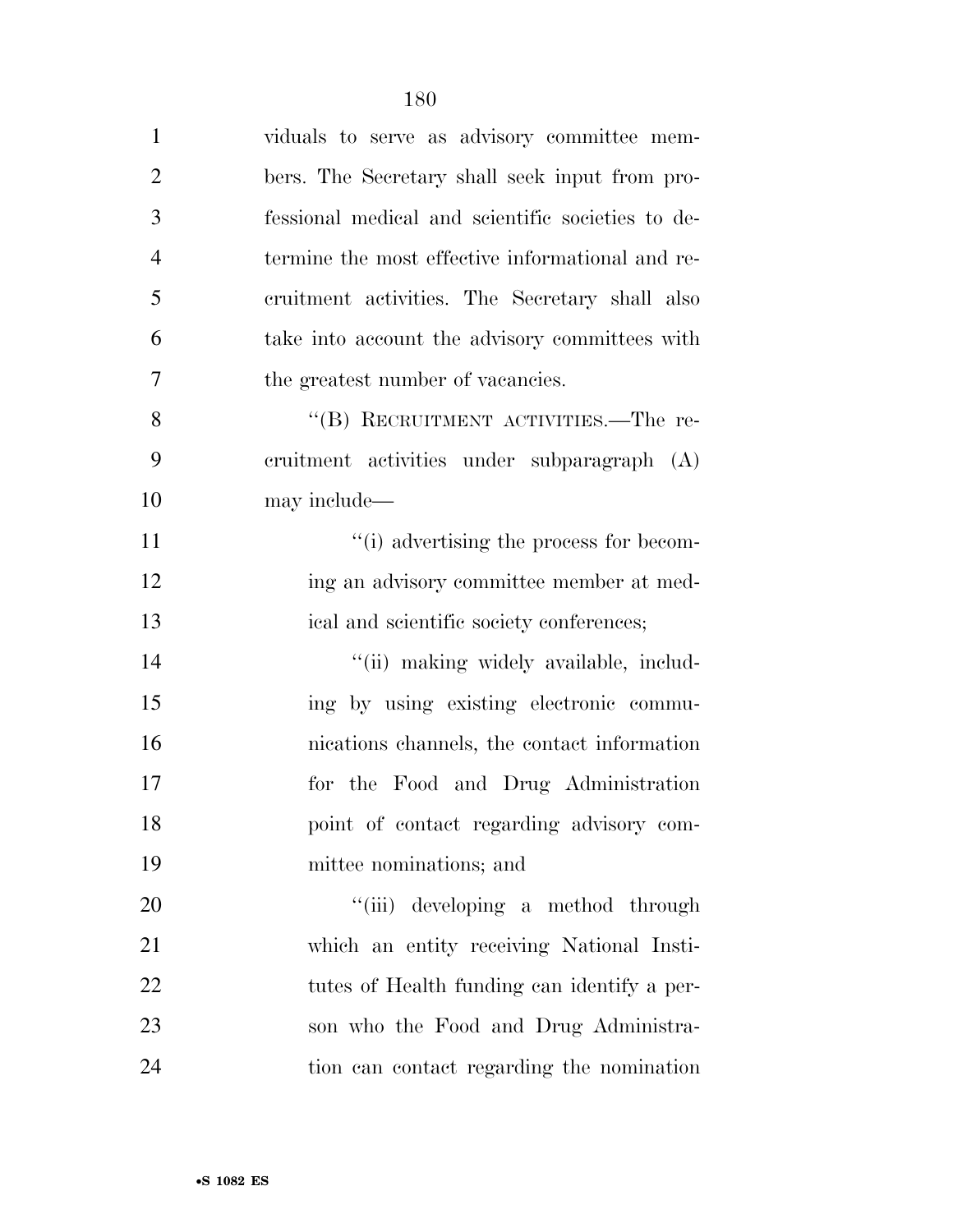| of individuals to serve on advisory commit- |  |  |  |
|---------------------------------------------|--|--|--|
| tees.                                       |  |  |  |

3 "(2) EVALUATION AND CRITERIA. When con- sidering a term appointment to an advisory com- mittee, the Secretary shall review the expertise of the individual and the financial disclosure report filed by the individual pursuant to the Ethics in Government Act of 1978 for each individual under consideration for the appointment, so as to reduce the likelihood that an appointed individual will later require a written determination as referred to in sec- tion 208(b)(1) of title 18, United States Code, a written certification as referred to in section 208(b)(3) of title 18, United States Code, or a waiv- er as referred to in subsection (c)(3) of this section for service on the committee at a meeting of the committee.

18 "(c) GRANTING AND DISCLOSURE OF WAIVERS.—

19 "(1) In GENERAL.—Prior to a meeting of an advisory committee regarding a 'particular matter' (as that term is used in section 208 of title 18, United States Code), each member of the committee who is a full-time Government employee or special Government employee shall disclose to the Secretary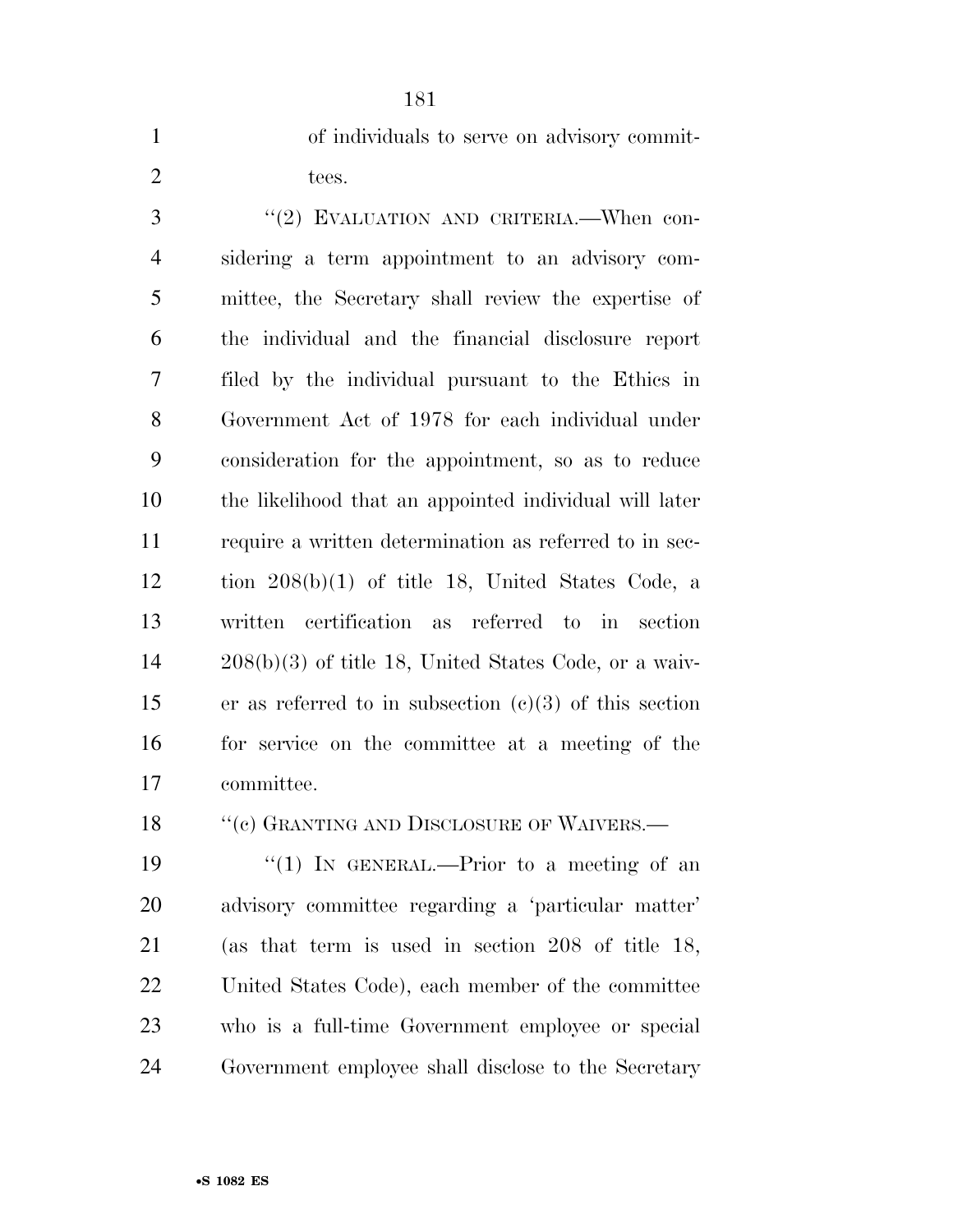financial interests in accordance with subsection (b) of such section 208.

3 "(2) FINANCIAL INTEREST OF ADVISORY COM- MITTEE MEMBER OR FAMILY MEMBER.—No member of an advisory committee may vote with respect to any matter considered by the advisory committee if such member (or an immediate family member of such member) has a financial interest that could be affected by the advice given to the Secretary with re- spect to such matter, excluding interests exempted in regulations issued by the Director of the Office of Government Ethics as too remote or inconsequential to affect the integrity of the services of the Govern- ment officers or employees to which such regulations apply.

 ''(3) WAIVER.—The Secretary may grant a waiver of the prohibition in paragraph (2) if such waiver is necessary to afford the advisory committee essential expertise.

20 "(4) LIMITATION.—The Secretary may not grant a waiver under paragraph (3) for a member of an advisory committee when the member's own scientific work is involved.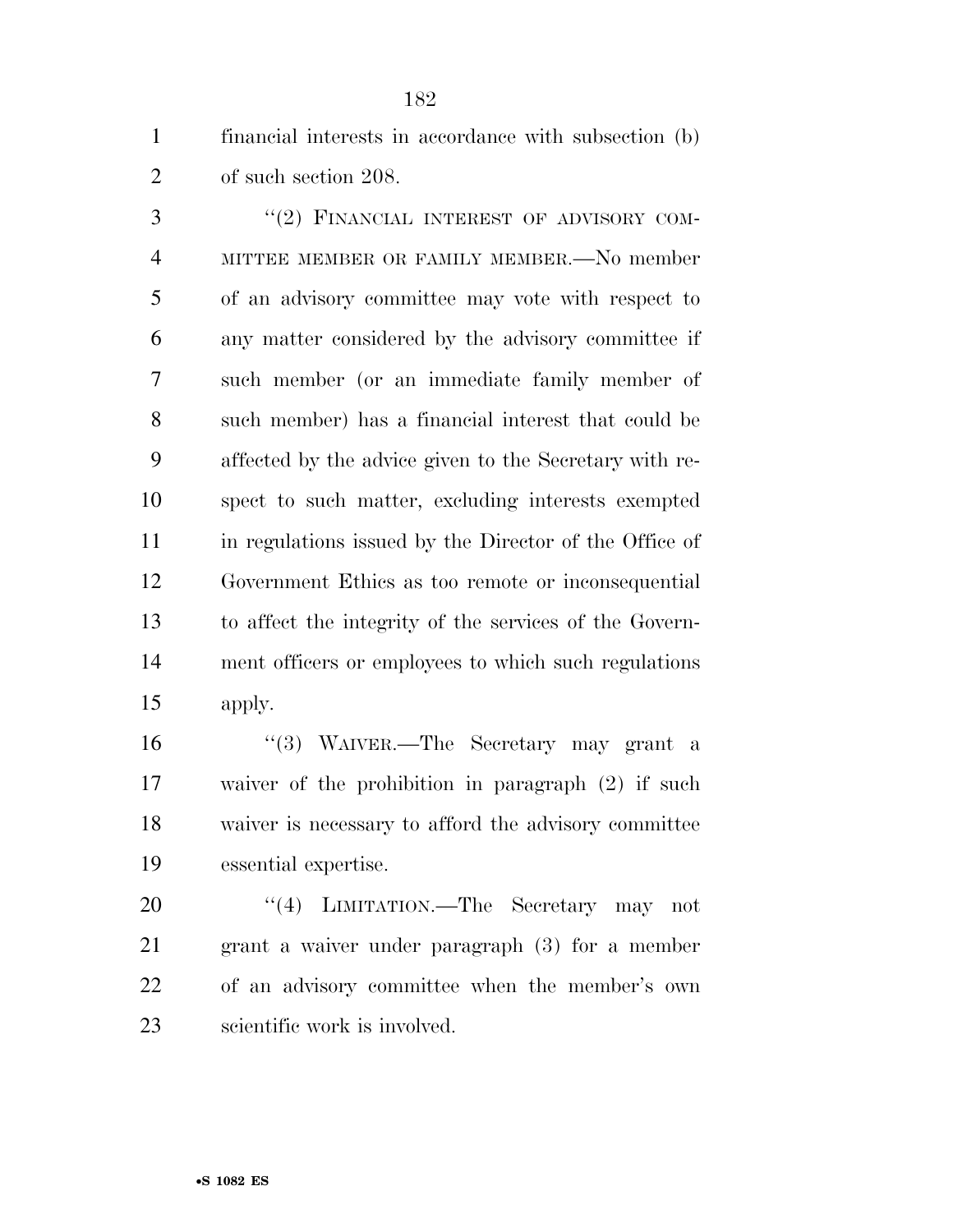1 "(5) DISCLOSURE OF WAIVER.—Notwith-2 standing section  $107(a)(2)$  of the Ethics in Govern- ment Act (5 U.S.C. App.), the following shall apply: 4 "(A) 15 OR MORE DAYS IN ADVANCE.—As soon as practicable, but in no case later than 15 days prior to a meeting of an advisory com- mittee to which a written determination as re- ferred to in section 208(b)(1) of title 18, United States Code, a written certification as referred to in section 208(b)(3) of title 18, United States Code, or a waiver as referred to in para- graph (3) applies, the Secretary shall disclose (other than information exempted from disclo-14 sure under section 552 of title 5, United States Code, and section 552a of title 5, United States Code (popularly known as the Freedom of In- formation Act and the Privacy Act of 1974, re- spectively)) on the Internet website of the Food and Drug Administration—

 $\frac{1}{20}$  the type, nature, and magnitude of the financial interests of the advisory committee member to which such deter- mination, certification, or waiver applies; and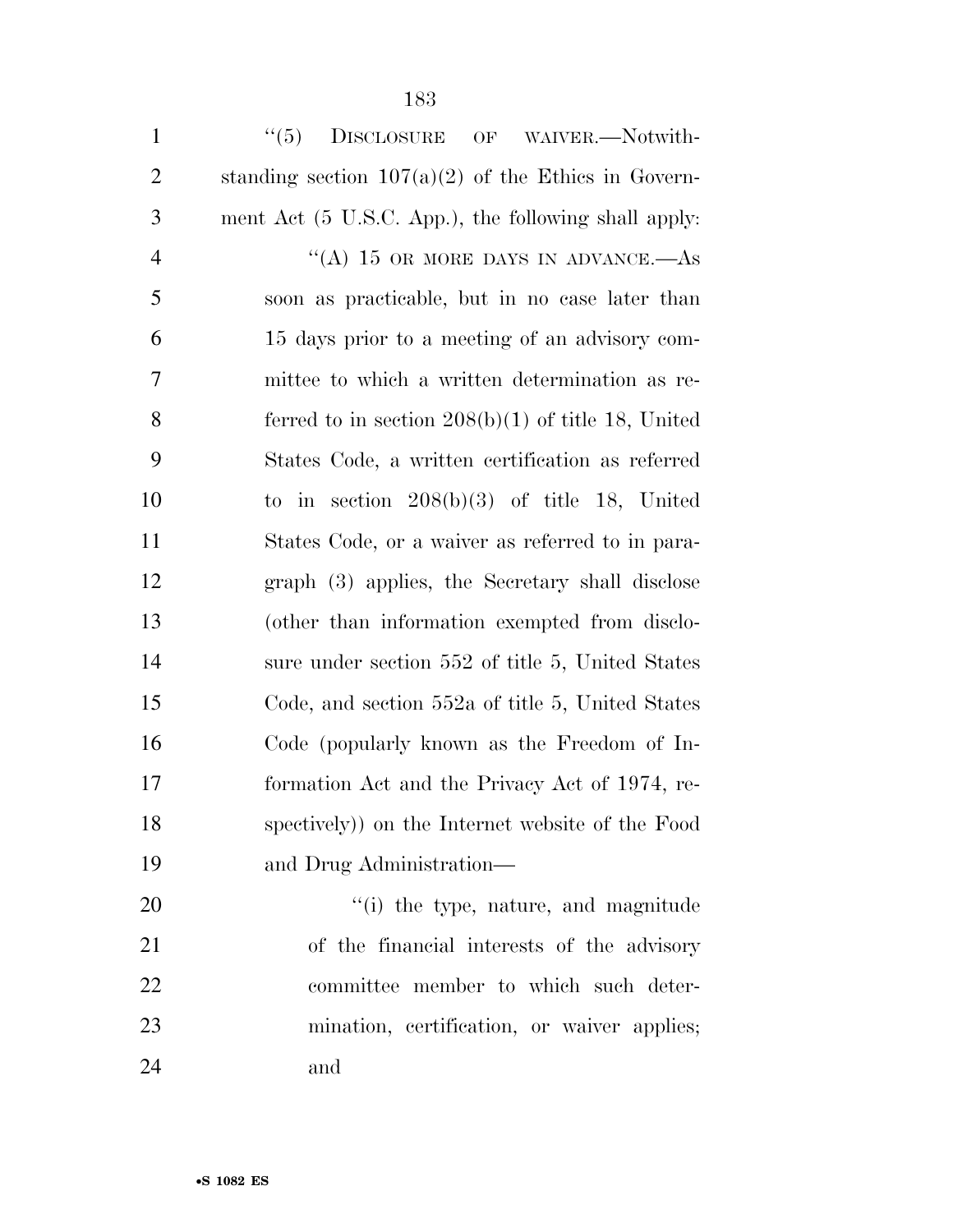| $\mathbf{1}$   | "(ii) the reasons of the Secretary for                   |
|----------------|----------------------------------------------------------|
| $\overline{2}$ | such determination, certification, or waiv-              |
| 3              | er.                                                      |
| $\overline{4}$ | "(B) LESS THAN 30 DAYS IN ADVANCE.-                      |
| 5              | In the case of a financial interest that becomes         |
| 6              | known to the Secretary less than 30 days prior           |
| 7              | to a meeting of an advisory committee to which           |
| 8              | a written determination as referred to in section        |
| 9              | $208(b)(1)$ of title 18, United States Code, a           |
| 10             | written certification as referred to in section          |
| 11             | $208(b)(3)$ of title 18, United States Code, or a        |
| 12             | waiver as referred to in paragraph $(3)$ applies,        |
| 13             | the Secretary shall disclose (other than infor-          |
| 14             | mation exempted from disclosure under section            |
| 15             | 552 of title 5, United States Code, and section          |
| 16             | 552a of title 5, United States Code) on the              |
| 17             | Internet website of the Food and Drug Admin-             |
| 18             | istration, the information described in clauses          |
| 19             | (i) and (ii) of subparagraph $(A)$ as soon as            |
| 20             | practicable after the Secretary makes such de-           |
| 21             | termination, certification, or waiver, but in no         |
| 22             | case later than the date of such meeting.                |
| 23             | "(d) PUBLIC RECORD.—The Secretary shall ensure           |
| 24             | that the public record and transcript of each meeting of |

an advisory committee includes the disclosure required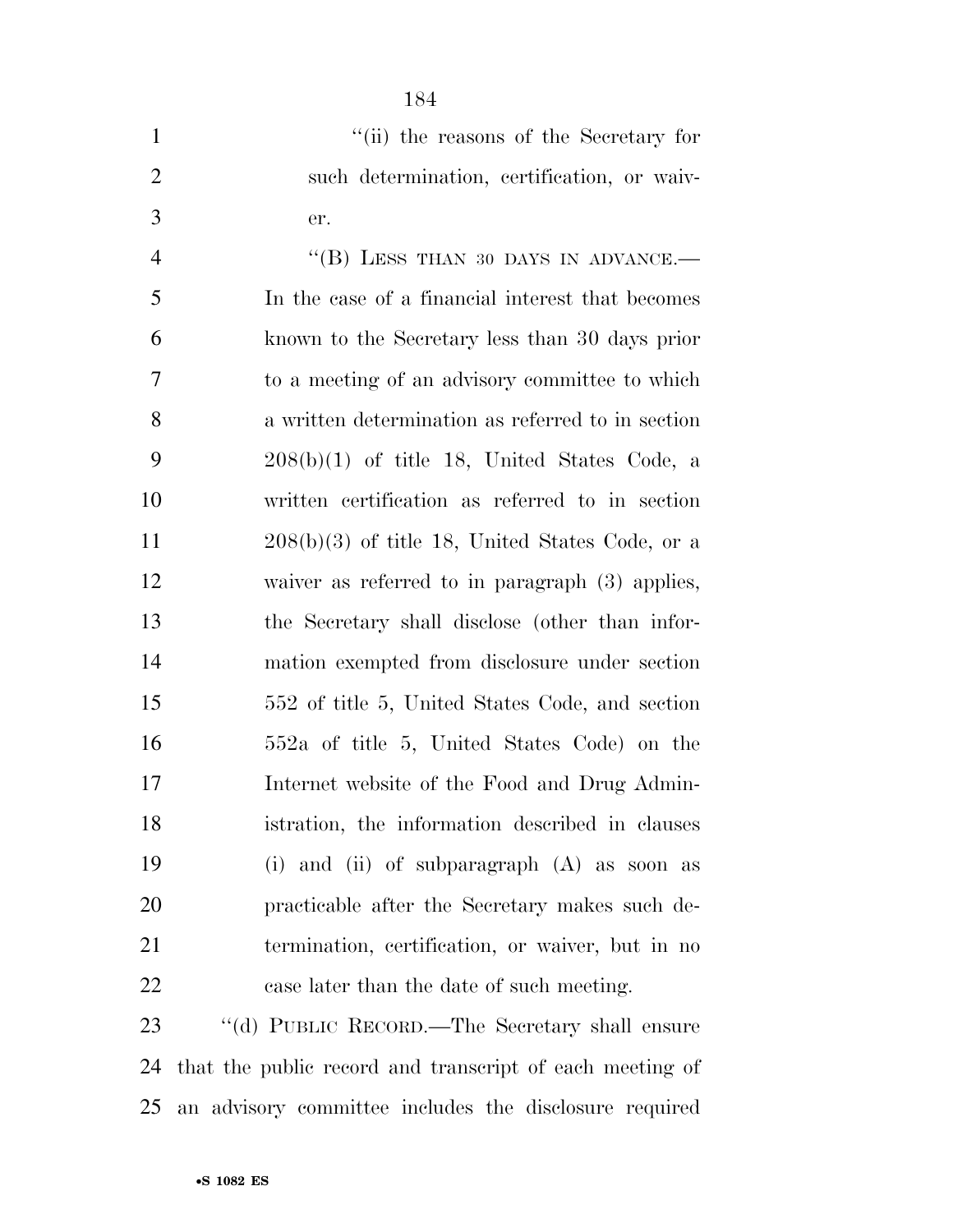under subsection (c)(5) (other than information exempted from disclosure under section 552 of title 5, United States Code, and section 552a of title 5, United States Code). ''(e) ANNUAL REPORT.—Not later than February 1 of each year, the Secretary shall submit to the Inspector General of the Department of Health and Human Serv- ices, the Committee on Appropriations and the Committee on Health, Education, Labor, and Pensions of the Senate, and the Committee on Appropriations and the Committee on Energy and Commerce of the House of Representa-tives, a report that describes—

12 ''(1) with respect to the fiscal year that ended on September 30 of the previous year, the number of vacancies on each advisory committee, the number of nominees received for each committee, and the number of such nominees willing to serve;

17 ''(2) with respect to such year, the aggregate number of disclosures required under subsection (c)(5) for each meeting of each advisory committee and the percentage of individuals to whom such dis- closures did not apply who served on such committee for each such meeting;

23  $\frac{1}{2}$   $\frac{1}{2}$  with respect to such year, the number of times the disclosures required under subsection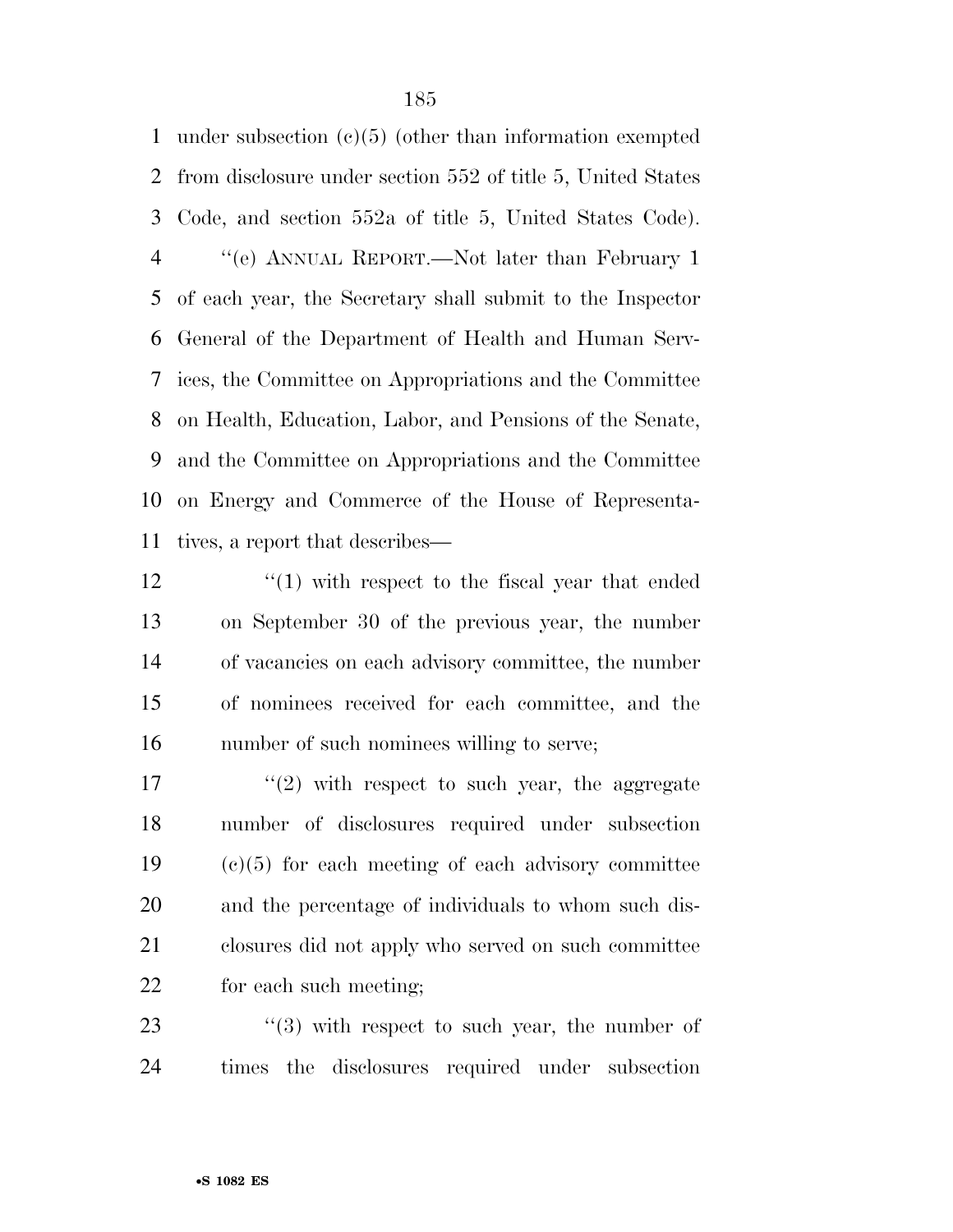1 (c)(5) occurred under subparagraph  $(B)$  of such sub-section; and

3 ''(4) how the Secretary plans to reduce the number of vacancies reported under paragraph (1) during the fiscal year following such year, and mech- anisms to encourage the nomination of individuals for service on an advisory committee, including those who are classified by the Food and Drug Adminis-tration as academicians or practitioners.

 ''(f) PERIODIC REVIEW OF GUIDANCE.—Not less than once every 5 years, the Secretary shall review guid- ance of the Food and Drug Administration regarding con- flict of interest waiver determinations with respect to advi- sory committees and update such guidance as necessary.''. (b) CONFORMING AMENDMENT.—Section 505(n) of the Federal Food, Drug, and Cosmetic Act (21 U.S.C.  $355(n)$  is amended by—

(1) striking paragraph (4); and

 (2) redesignating paragraphs (5), (6), (7), and 20 (8) as paragraphs  $(4)$ ,  $(5)$ ,  $(6)$ , and  $(7)$ , respectively. (c) EFFECTIVE DATE.—The amendments made by this section shall take effect on October 1, 2007.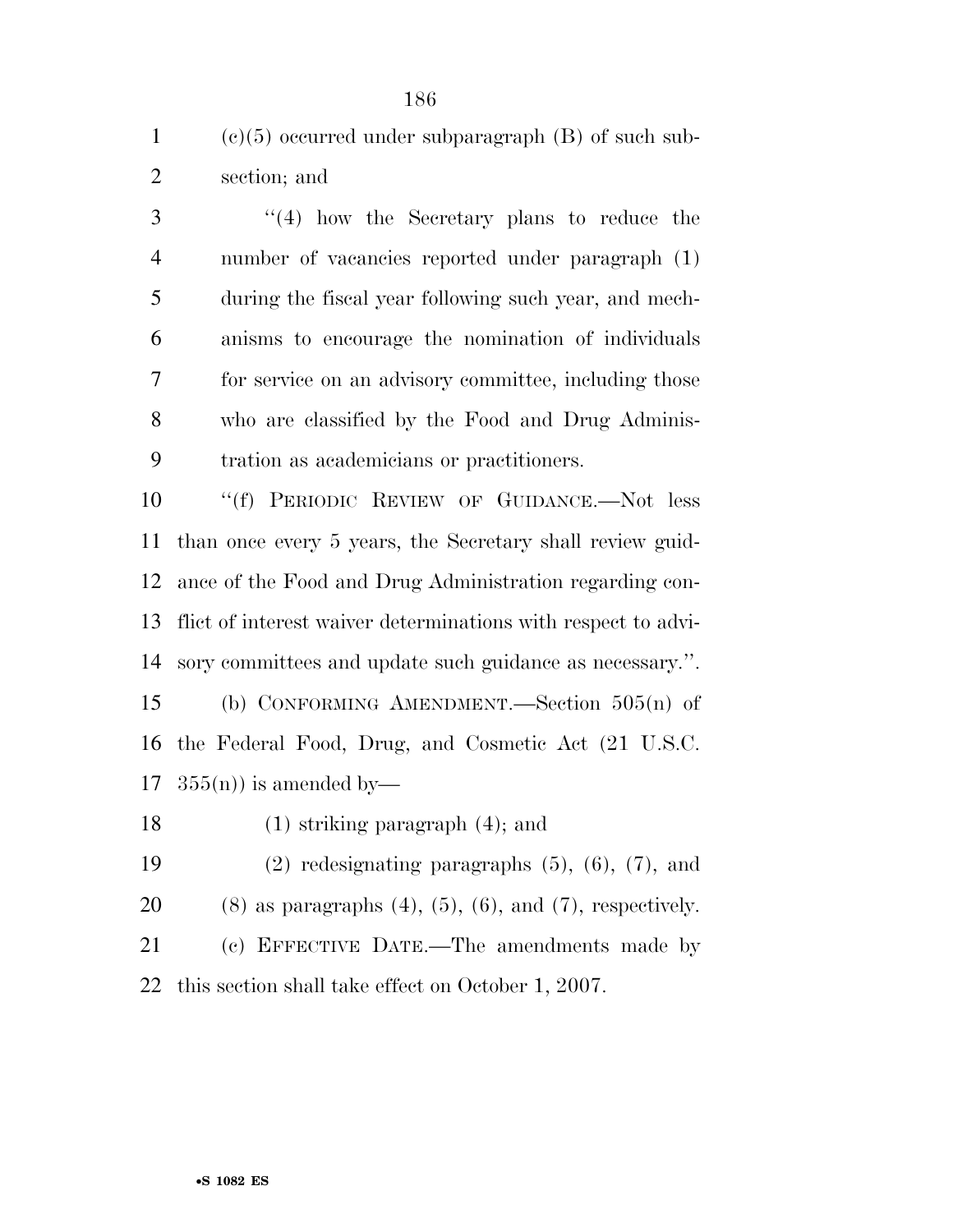| 1              | <b>Subtitle E—Other Drug Safety</b>                                   |
|----------------|-----------------------------------------------------------------------|
| $\overline{2}$ | <b>Provisions</b>                                                     |
| 3              | SEC. 251. DATABASE FOR AUTHORIZED GENERIC DRUGS.                      |
| $\overline{4}$ | Section 505 of the Federal Food, Drug, and Cosmetic                   |
| 5              | Act $(21 \text{ U.S.C. } 355)$ , as amended by this title, is further |
| 6              | amended by adding at the end the following:                           |
| 7              | DATABASE FOR AUTHORIZED<br>``(q)<br><b>GENERIC</b>                    |
| 8              | DRUGS.—                                                               |
| 9              | $``(1)$ IN GENERAL.—                                                  |
| 10             | "(A) PUBLICATION.—The Commissioner                                    |
| 11             | shall—                                                                |
| 12             | "(i) not later than $9$ months after the                              |
| 13             | date of enactment of the Enhancing Drug                               |
| 14             | Safety and Innovation Act of 2007, publish                            |
| 15             | a complete list on the Internet website of                            |
| 16             | the Food and Drug Administration of all                               |
| 17             | authorized generic drugs (including drug                              |
| 18             | trade name, brand company manufacturer,                               |
| 19             | and the date the authorized generic drug                              |
| 20             | entered the market); and                                              |
| 21             | "(ii) update the list quarterly to in-                                |
| 22             | clude each authorized generic drug in-                                |
| 23             | cluded in an annual report submitted to                               |
| 24             | the Secretary by the sponsor of a listed                              |
| 25             | drug during the preceding 3-month period.                             |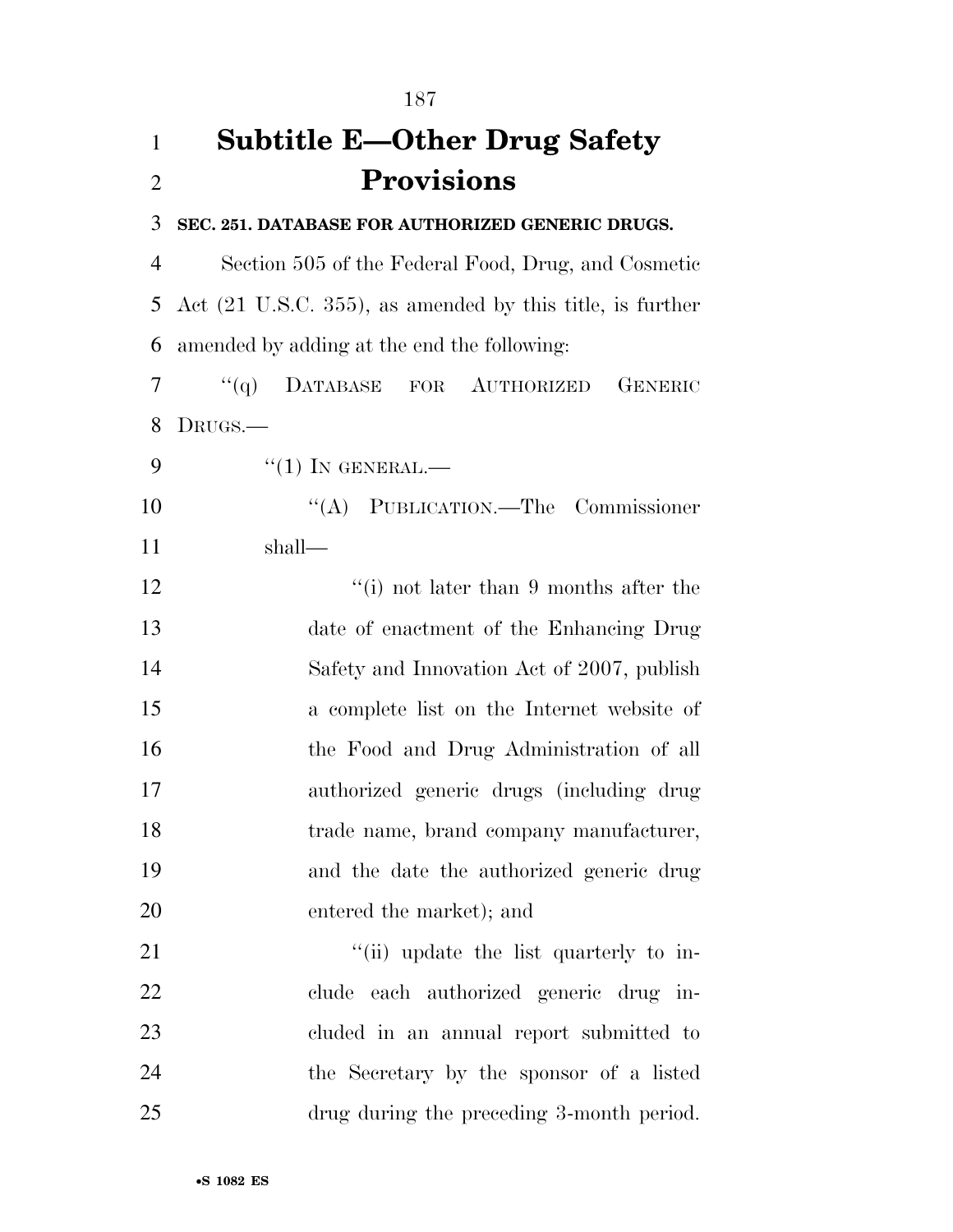| $\mathbf{1}$   | "(B) NOTIFICATION.—The Commissioner                     |
|----------------|---------------------------------------------------------|
| $\overline{2}$ | shall notify relevant Federal agencies, including       |
| 3              | the Centers for Medicare & Medicaid Services            |
| $\overline{4}$ | and the Federal Trade Commission, any time              |
| 5              | the Commissioner updates the information de-            |
| 6              | scribed in subparagraph $(A)$ .                         |
| 7              | "(2) INCLUSION.—The Commissioner shall in-              |
| 8              | clude in the list described in paragraph (1) each au-   |
| 9              | thorized generic drug included in an annual report      |
| 10             | submitted to the Secretary by the sponsor of a listed   |
| 11             | drug after January 1, 1999.                             |
| 12             | "(3) AUTHORIZED GENERIC DRUG.—In this                   |
| 13             | section, the term 'authorized generic drug' means a     |
| 14             | listed drug (as that term is used in subsection $(j)$ ) |
| 15             | that—                                                   |
| 16             | "(A) has been approved under subsection                 |
| 17             | $(e)$ ; and                                             |
| 18             | "(B) is marketed, sold, or distributed di-              |
| 19             | rectly or indirectly to retail class of trade under     |
| 20             | a different labeling, packaging (other than re-         |
| 21             | packaging as the listed drug in blister packs,          |
| 22             | unit doses, or similar packaging for use in insti-      |
| 23             | tutions), product code, labeler code, trade name,       |
| 24             | or trade mark than the listed drug.".                   |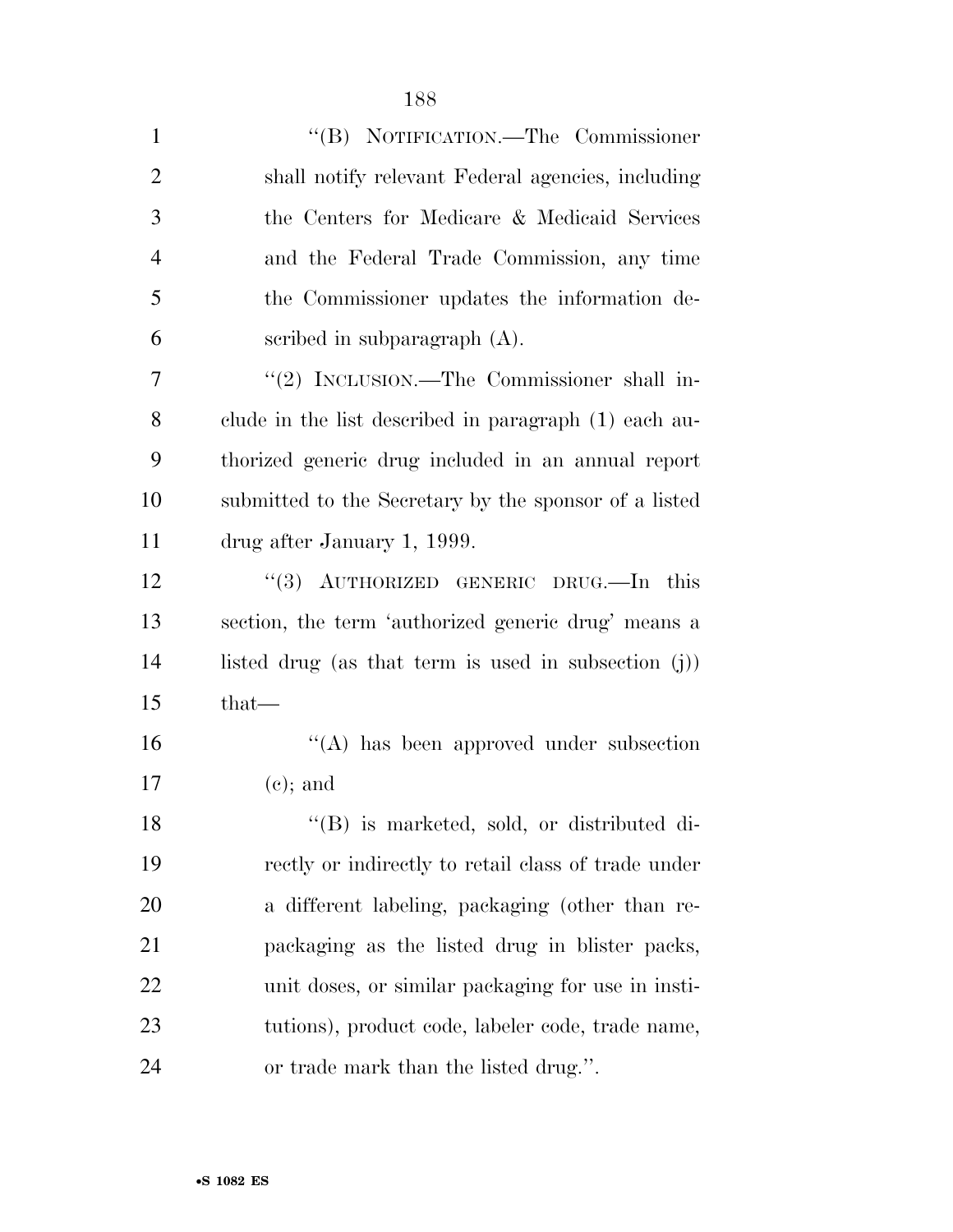#### **SEC. 252. MEDICAL MARIJUANA.**

 The Secretary shall require that State-legalized med- ical marijuana be subject to the full regulatory require- ments of the Food and Drug Administration, including a risk evaluation and mitigation strategy and all other re- quirements and penalties of the Federal Food, Drug, and Cosmetic Act (21 U.S.C. 301 et seq.) regarding safe and effective reviews, approval, sale, marketing, and use of pharmaceuticals.

# **Subtitle F—Antibiotic Access and Innovation**

# **SEC. 261. INCENTIVES FOR THE DEVELOPMENT OF, AND**

## **ACCESS TO, CERTAIN ANTIBIOTICS.**

 (a) IN GENERAL.—Section 505 of the Federal Food, Drug, and Cosmetic Act (21 U.S.C. 355), as amended by this Act, is further amended by adding at the end the fol-lowing:

 ''(s) ANTIBIOTIC DRUGS SUBMITTED BEFORE NO-VEMBER 21, 1997.—

20 "(1) ANTIBIOTIC DRUGS APPROVED BEFORE NOVEMBER 21, 1997.—

22 "'(A) In GENERAL.—Notwithstanding any provision of the Food and Drug Administration Modernization Act of 1997 or any other provi- sion of law, a sponsor of a drug that is the sub-ject of an application described in subparagraph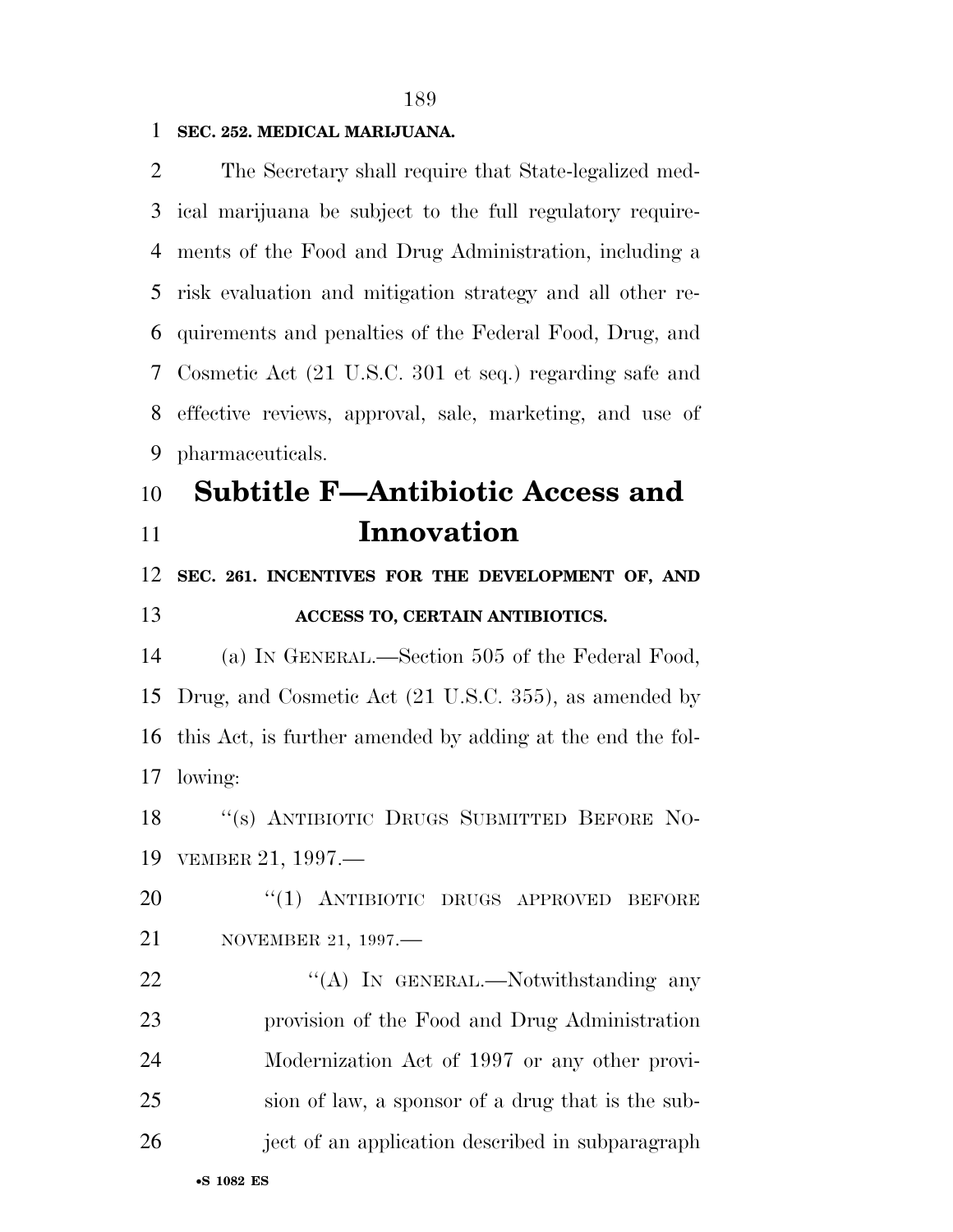| $\mathbf{1}$   | $(B)(i)$ shall be eligible for, with respect to the |
|----------------|-----------------------------------------------------|
| $\overline{2}$ | drug, the 3-year exclusivity period referred to     |
| 3              | under clauses (iii) and (iv) of subsection          |
| $\overline{4}$ | $(e)(3)(E)$ and under clauses (iii) and (iv) of     |
| 5              | subsection $(j)(5)(F)$ , subject to the require-    |
| 6              | ments of such clauses, as applicable.               |
| $\tau$         | "(B) APPLICATION; ANTIBIOTIC DRUG DE-               |
| 8              | SCRIBED.                                            |
| 9              | "(i) APPLICATION.—An application                    |
| 10             | described in this clause is an application          |
| 11             | for marketing submitted under this section          |
| 12             | after the date of enactment of this sub-            |
| 13             | section in which the drug that is the sub-          |
| 14             | ject of the application contains an anti-           |
| 15             | biotic drug described in clause (ii).               |
| 16             | "(ii) ANTIBIOTIC DRUG. An anti-                     |
| 17             | biotic drug described in this clause is an          |
| 18             | antibiotic drug that was the subject of an          |
| 19             | application approved by the Secretary               |
| 20             | under section 507 of this Act (as in effect)        |
| 21             | before November 21, 1997).                          |
| 22             | "(2) ANTIBIOTIC DRUGS SUBMITTED BEFORE              |
| 23             | NOVEMBER 21, 1997, BUT NOT APPROVED.                |
| 24             | "(A) IN GENERAL.—Notwithstanding any                |
| 25             | provision of the Food and Drug Administration       |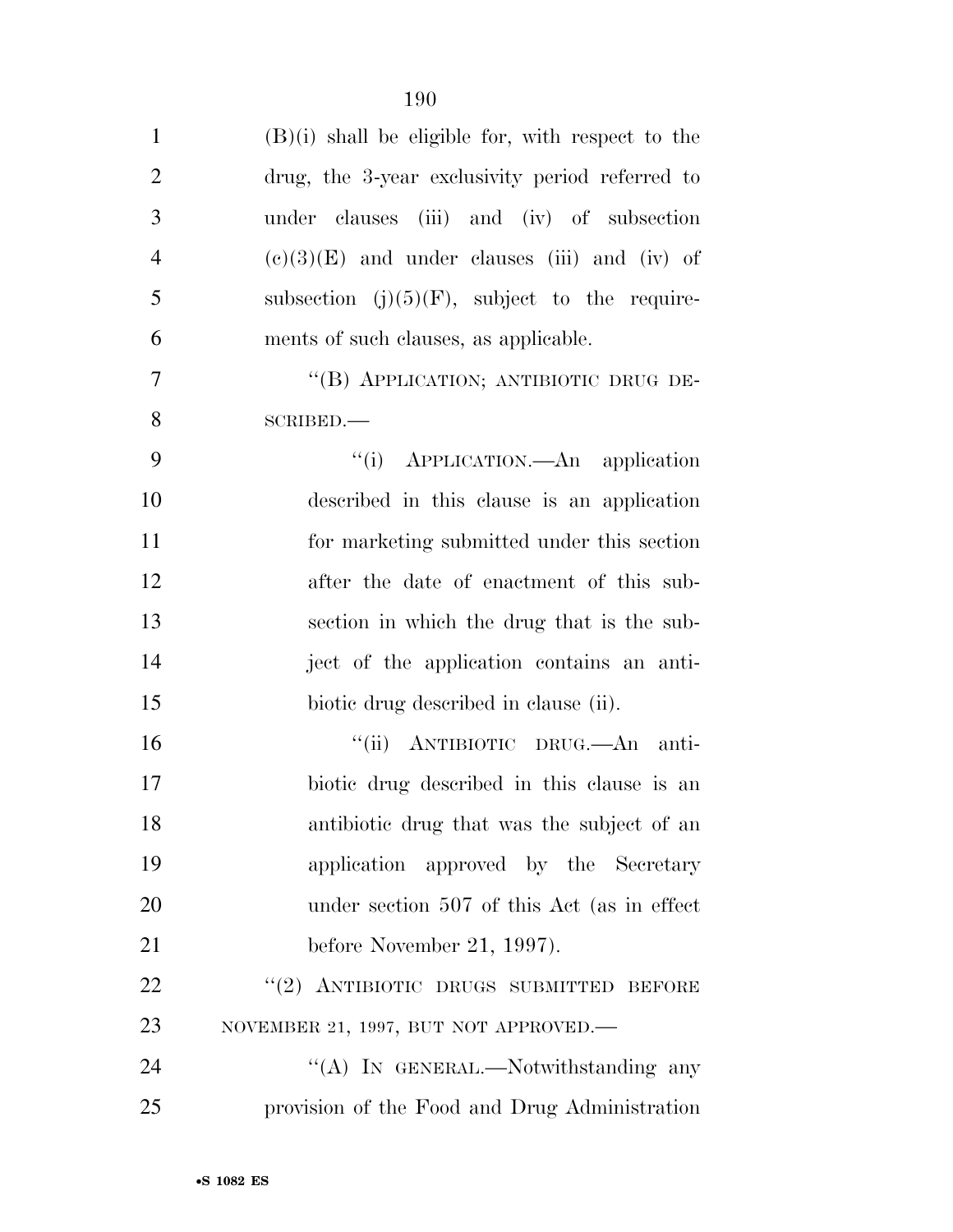| $\mathbf{1}$   | Modernization Act of 1997 or any other provi-       |
|----------------|-----------------------------------------------------|
| $\overline{2}$ | sion of law, a sponsor of a drug that is the sub-   |
| 3              | ject of an application described in subparagraph    |
| $\overline{4}$ | $(B)(i)$ may elect to be eligible for, with respect |
| 5              | to the drug—                                        |
| 6              | $``(i)(I)$ the 3-year exclusivity period re-        |
| 7              | ferred to under clauses (iii) and (iv) of           |
| 8              | subsection $(c)(3)(E)$ and under clauses (iii)      |
| 9              | and (iv) of subsection $(j)(5)(F)$ , subject to     |
| 10             | the requirements of such clauses, as appli-         |
| 11             | cable; and                                          |
| 12             | $\lq$ (II) the 5-year exclusivity period re-        |
| 13             | ferred to under clause (ii) of subsection           |
| 14             | $(e)(3)(E)$ and under clause (ii) of sub-           |
| 15             | section $(j)(5)(F)$ , subject to the require-       |
| 16             | ments of such clauses, as applicable; or            |
| 17             | "(ii) a patent term extension under                 |
| 18             | section 156 of title 35, United States              |
| 19             | Code, subject to the requirements of such           |
| 20             | section.                                            |
| 21             | "(B) APPLICATION; ANTIBIOTIC DRUG DE-               |
| 22             | SCRIBED.                                            |
| 23             | "(i) APPLICATION.—An application                    |
| 24             | described in this clause is an application          |
| 25             | for marketing submitted under this section          |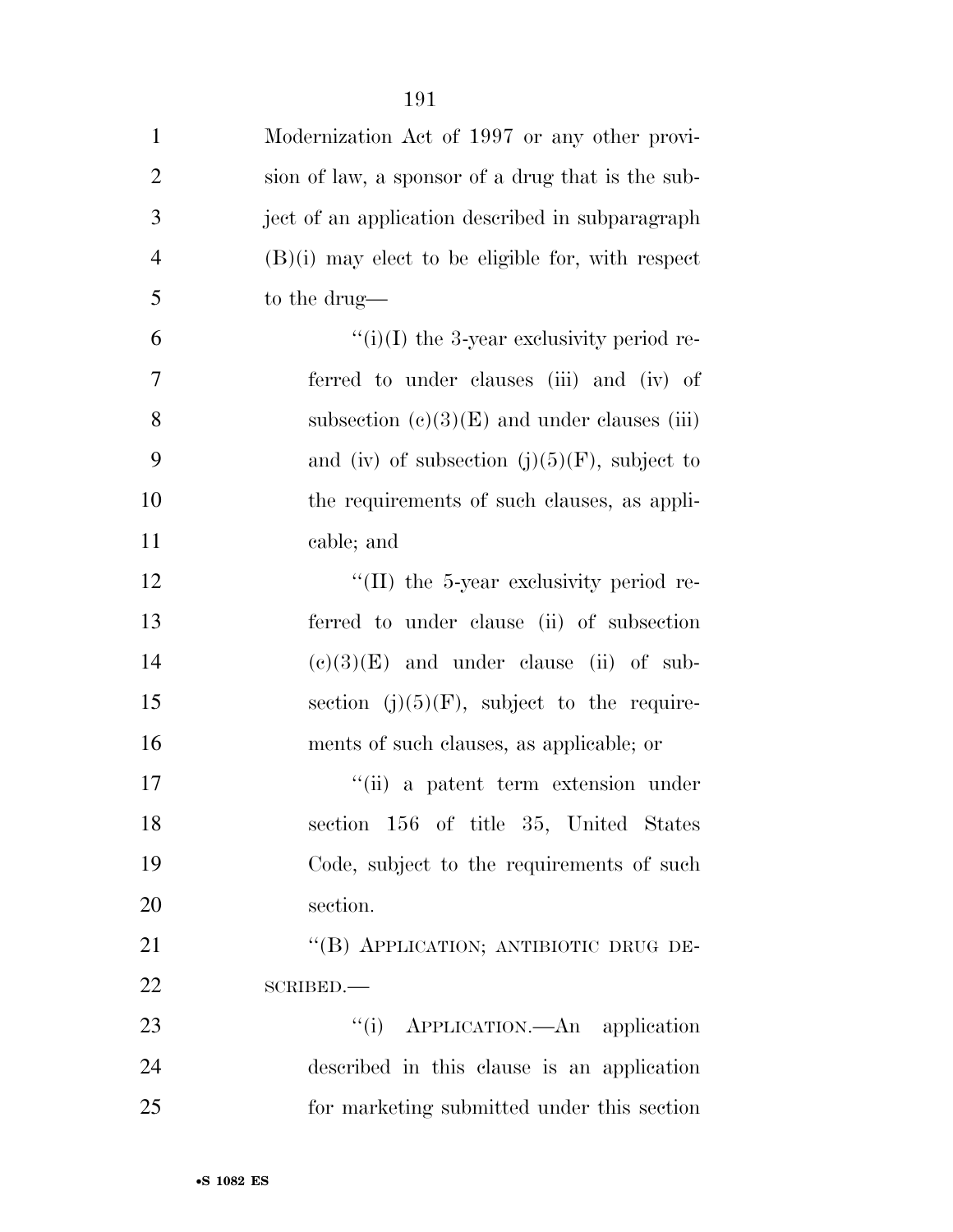| $\mathbf{1}$   | after the date of enactment of this sub-              |
|----------------|-------------------------------------------------------|
| $\overline{2}$ | section in which the drug that is the sub-            |
| 3              | ject of the application contains an anti-             |
| $\overline{4}$ | biotic drug described in clause (ii).                 |
| 5              | "(ii) ANTIBIOTIC DRUG.—An anti-                       |
| 6              | biotic drug described in this clause is an            |
| 7              | antibiotic drug that was the subject of 1 or          |
| 8              | more applications received by the Secretary           |
| 9              | under section 507 of this Act (as in effect           |
| 10             | before November 21, 1997), none of which              |
| 11             | was approved by the Secretary under such              |
| 12             | section.                                              |
| 13             | $\lq(3)$ LIMITATIONS.—                                |
| 14             | "(A) EXCLUSIVITIES AND EXTENSIONS.-                   |
| 15             | Paragraphs $(1)(A)$ and $(2)(A)$ shall not be con-    |
| 16             | strued to entitle a drug that is the subject of       |
| 17             | an approved application described in subpara-         |
| 18             | graphs $(1)(B)(i)$ or $(2)(B)(i)$ , as applicable, to |
| 19             | any market exclusivities or patent extensions         |
| 20             | other than those exclusivities or extensions de-      |
| 21             | scribed in paragraph $(1)(A)$ or $(2)(A)$ .           |
| 22             | CONDITIONS OF USE.—Paragraphs<br>$\lq\lq (B)$         |
| 23             | $(1)(A)$ and $(2)(A)(i)$ shall not apply to any con-  |
| 24             | dition of use for which the drug referred to in       |
| 25             | subparagraph $(1)(B)(i)$ or $(2)(B)(i)$ , as applica- |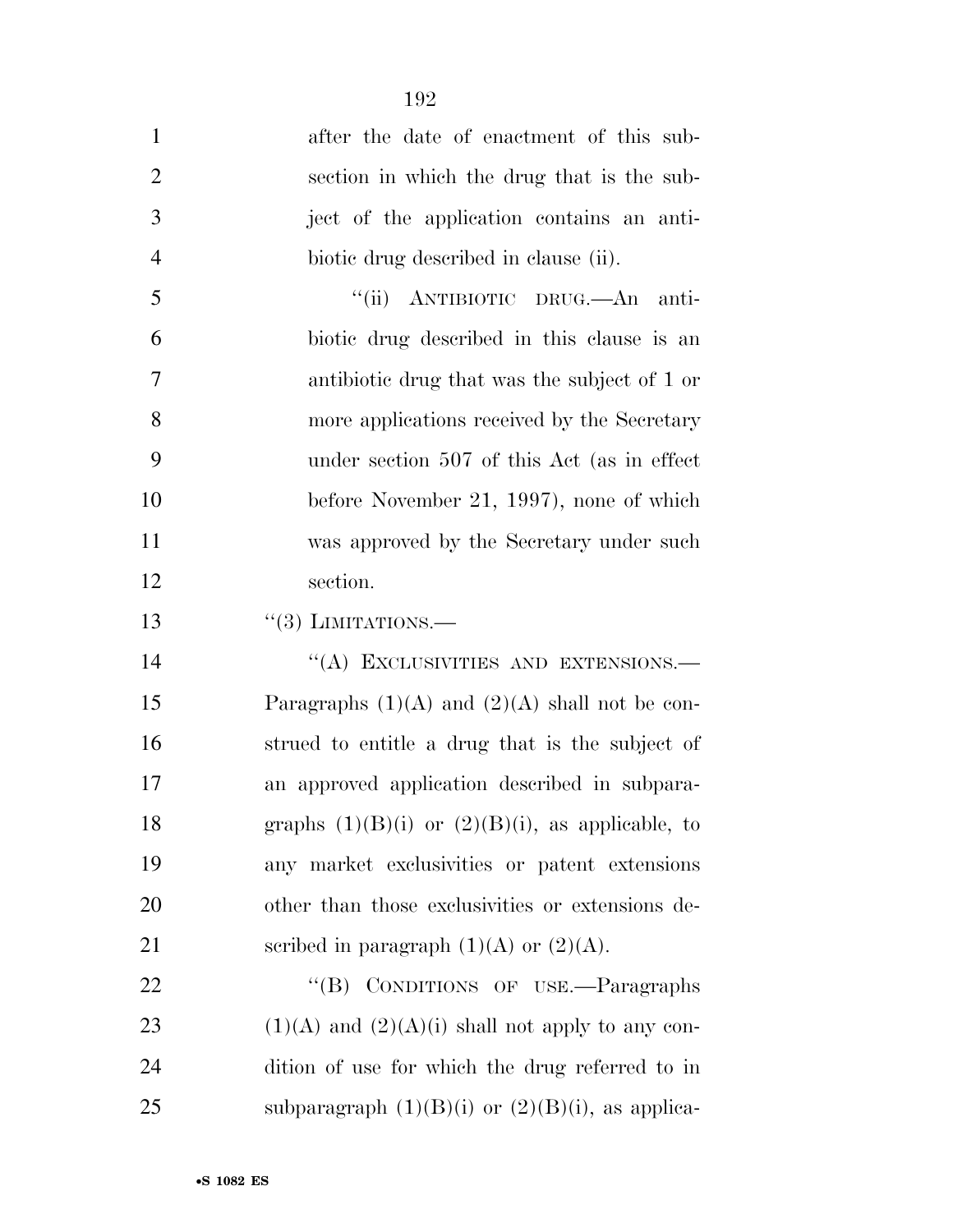| $\mathbf{1}$   | ble, was approved before the date of enactment            |
|----------------|-----------------------------------------------------------|
| $\overline{2}$ | of this subsection.                                       |
| 3              | "(4) APPLICATION OF CERTAIN PROVISIONS.-                  |
| $\overline{4}$ | Notwithstanding section 125, or any other provision,      |
| 5              | of the Food and Drug Administration Modernization         |
| 6              | Act of 1997, or any other provision of law, and sub-      |
| $\overline{7}$ | ject to the limitations in paragraphs $(1)$ , $(2)$ , and |
| 8              | (3), the provisions of the Drug Price Competition         |
| 9              | and Patent Term Restoration Act of 1984 shall             |
| 10             | apply to any drug subject to paragraph $(1)$ or any       |
| 11             | drug with respect to which an election is made under      |
| 12             | paragraph $(2)(A)$ .".                                    |

 (b) TRANSITION RULE.—With respect to a patent issued on or before the date of enactment of this Act, any patent information required to be filed with the Secretary 16 under subsection (b)(1) or (c)(2) of section 505 of the Federal Food, Drug, and Cosmetic Act (21 U.S.C. 355) 18 to be listed on a drug to which subsection  $(s)(1)$  of such section 505 (as added by this section) applies shall be filed with such Secretary not later than 60 days after the date of enactment of this Act.

## **SEC. 262. ANTIBIOTICS AS ORPHAN PRODUCTS.**

 (a) PUBLIC MEETING.—The Commissioner of Food and Drugs shall convene a public meeting and, if appro-priate, issue guidance, regarding which serious and life-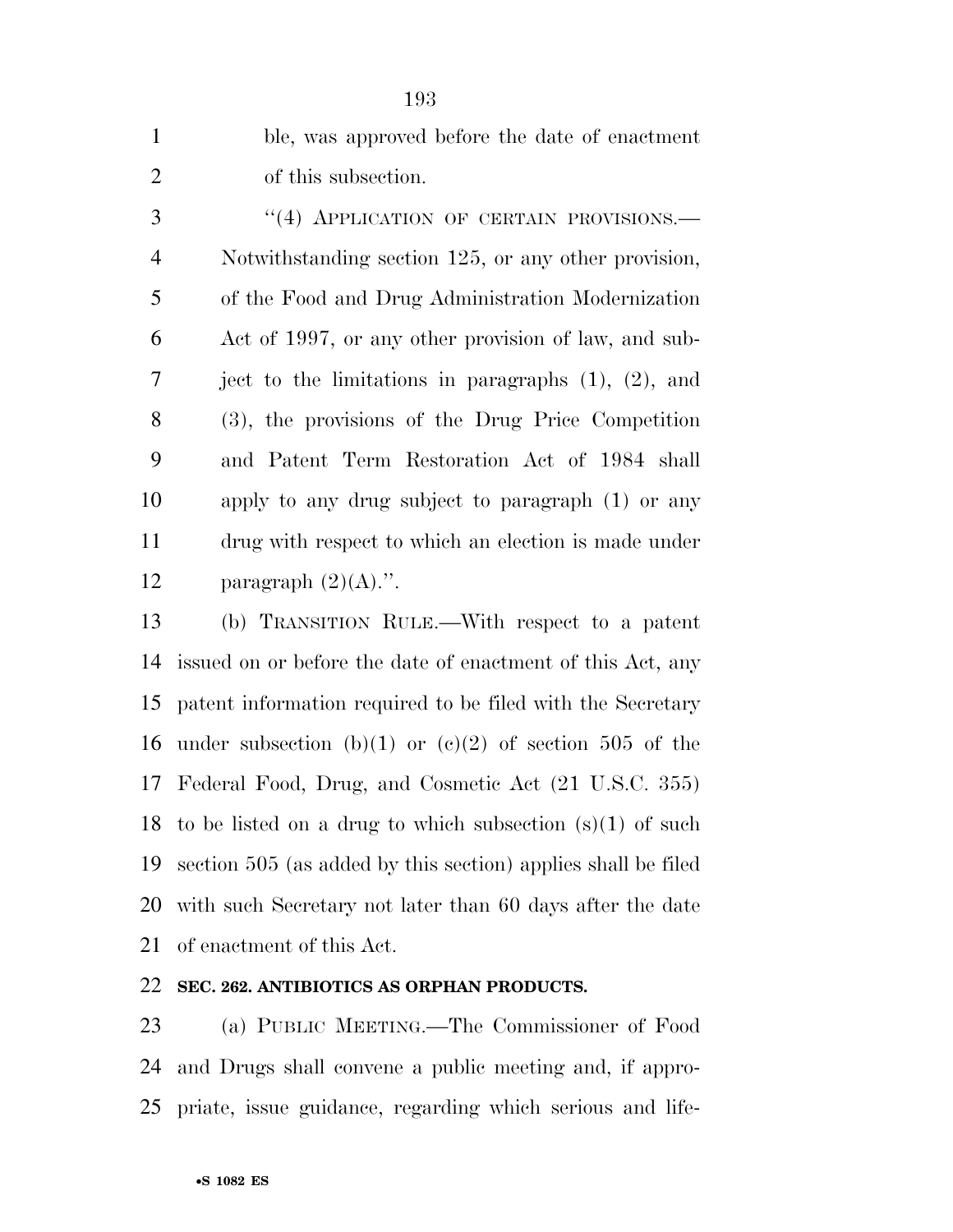threatening infectious diseases, such as diseases due to gram-negative bacteria and other diseases due to anti- biotic-resistant bacteria, potentially qualify for available grants and contracts under subsection (a) of section 5 of 5 the Orphan Drug Act (21 U.S.C. 360ee(a)) or other incen-tives for development.

 (b) GRANTS AND CONTRACTS FOR THE DEVELOP- MENT OF ORPHAN DRUGS.—Subsection (c) of section 5 of the Orphan Drug Act (21 U.S.C. 360ee(c)) is amended to read as follows:

11 ''(c) For grants and contracts under subsection (a) there are authorized to be appropriated—

13 ''(1) such sums as already have been appro-priated for fiscal year 2007; and

 ''(2) \$35,000,000 for each of fiscal years 2008 through 2012.''.

**SEC. 263. IDENTIFICATION OF CLINICALLY SUSCEPTIBLE** 

#### **CONCENTRATIONS OF ANTIMICROBIALS.**

 (a) DEFINITION.—In this section, the term ''clinically susceptible concentrations'' means specific values which characterize bacteria as clinically susceptible, inter-mediate, or resistant to the drug (or drugs) tested.

 (b) IDENTIFICATION.—The Secretary of Health and Human Services (referred to in this section as the ''Sec-retary''), through the Commissioner of Food and Drugs,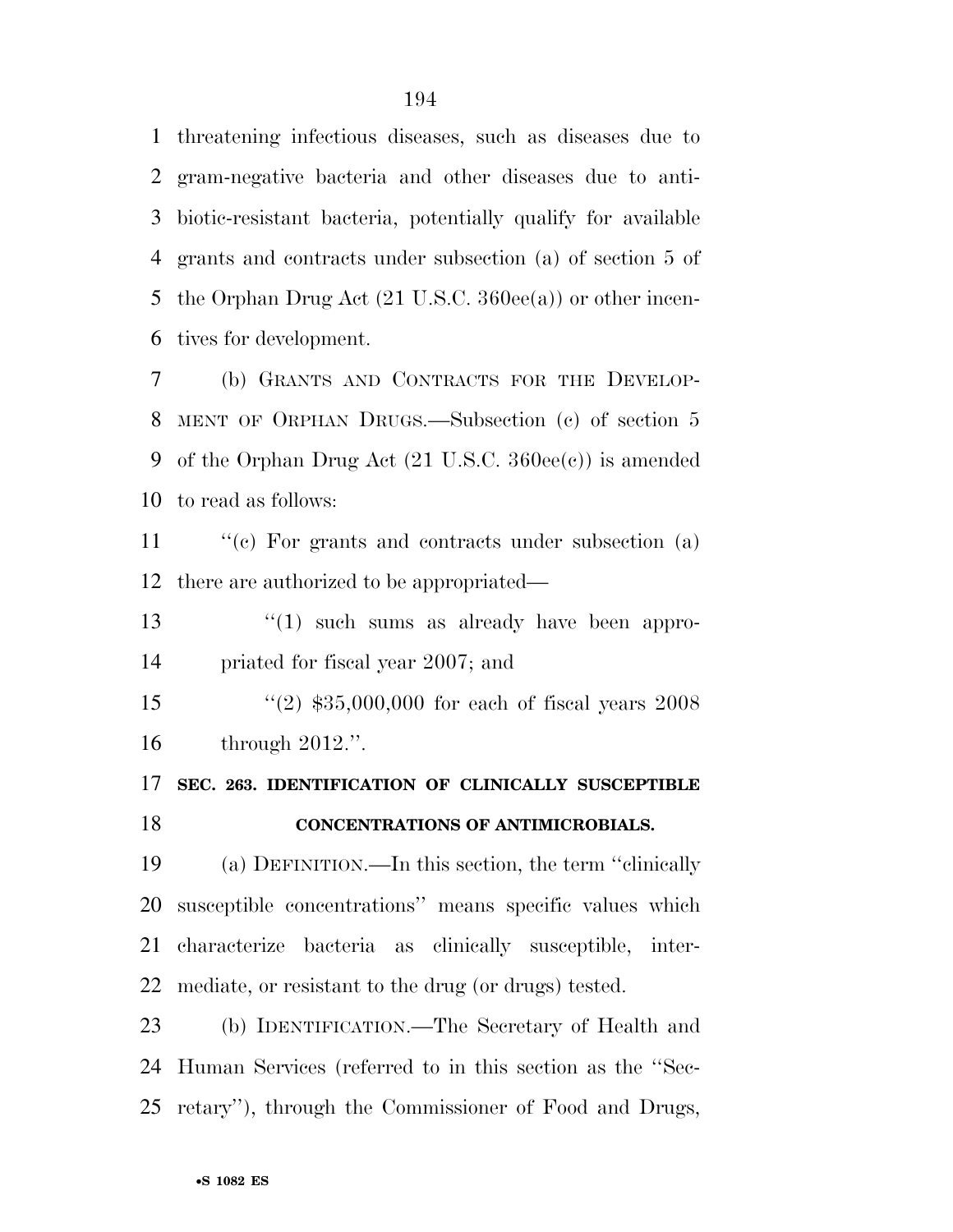shall identify and periodically update clinically susceptible concentrations.

 (c) PUBLIC AVAILABILITY.—The Secretary, through the Commissioner of Food and Drugs, shall make such clinically susceptible concentrations publicly available within 30 days of the date of identification and any update under this section.

 (d) EFFECT.—Nothing in this section shall be con- strued to restrict, in any manner, the prescribing of anti- biotics by physicians, or to limit the practice of medicine, including for diseases such as Lyme and tick-borne dis-eases.

# **SEC. 264. EXCLUSIVITY OF CERTAIN DRUGS CONTAINING SINGLE ENANTIOMERS.**

 Section 505 of the Federal Food, Drug, and Cosmetic Act (21 U.S. C. 355), as amended by this subtitle, is amended by adding at the end the following:

 ''(t) CERTAIN DRUGS CONTAINING SINGLE ENANTIOMERS.—

 $\text{``(1)}$  In GENERAL.—For purposes of sub-21 sections  $(c)(3)(E)(ii)$  and  $(j)(5)(F)(ii)$ , if an applica- tion is submitted under subsection (b) for a non-ra- cemic drug containing as an active ingredient a sin- gle enantiomer that is contained in a racemic drug approved in another application under subsection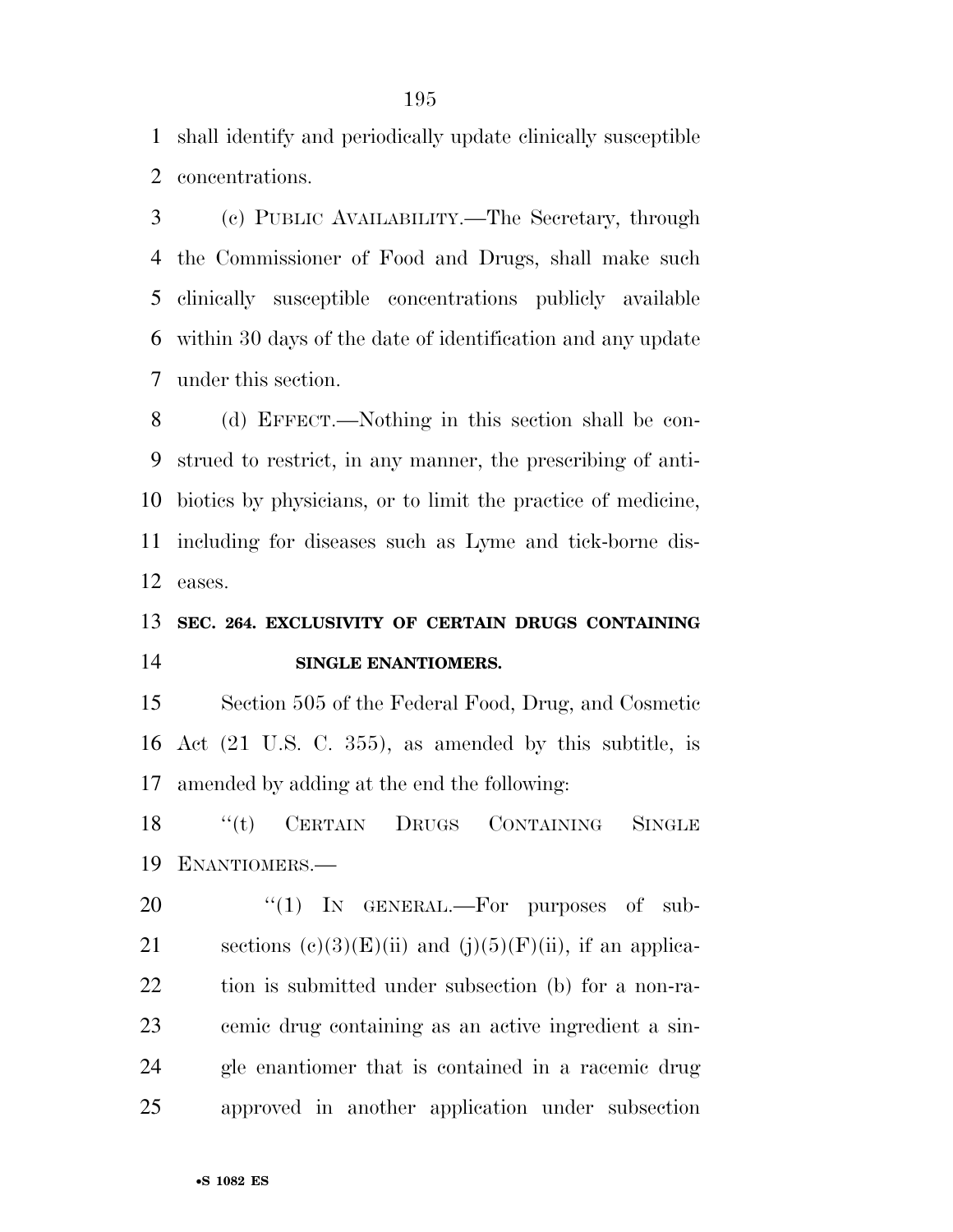| $\mathbf{1}$   | (b), the applicant may, in the application for such |
|----------------|-----------------------------------------------------|
| $\overline{2}$ | non-racemic drug, elect to have the single          |
| 3              | enantiomer not be considered the same active ingre- |
| $\overline{4}$ | dient as that contained in the approved racemic     |
| 5              | drug, if—                                           |
| 6              | $\lq\lq$ (A)(i) the single enantiomer has not been  |
| 7              | previously approved except in the approved ra-      |
| 8              | cemic drug; and                                     |
| 9              | "(ii) the application submitted under sub-          |
| 10             | section (b) for such non-racemic drug-              |
| 11             | "(I) includes full reports of new clin-             |
| 12             | investigations (other than<br>ical<br>bio-          |
| 13             | availability studies)—                              |
| 14             | "(aa) necessary for the approval                    |
| 15             | of the application under subsections                |
| 16             | $(e)$ and $(d)$ ; and                               |
| 17             | "(bb) conducted or sponsored by                     |
| 18             | the applicant; and                                  |
| 19             | "(II) does not rely on any investiga-               |
| 20             | tions that are part of an application sub-          |
| 21             | mitted under subsection (b) for approval of         |
| 22             | the approved racemic drug; and                      |
| 23             | "(B) the application submitted under sub-           |
| 24             | section (b) for such non-racemic drug is not        |
| 25             | submitted for approval of a condition of use—       |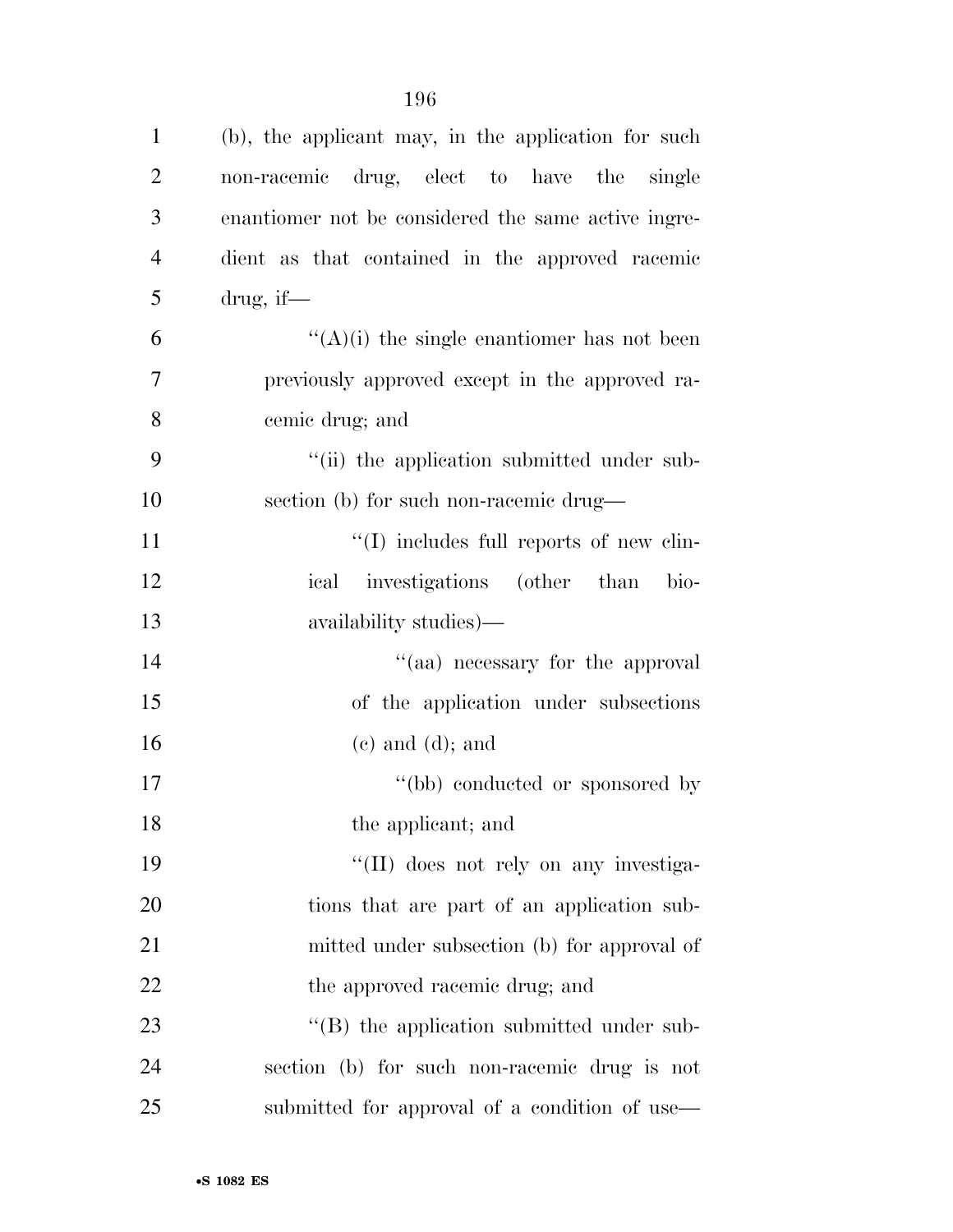| $\mathbf{1}$   | "(i) in a therapeutic category in which          |
|----------------|--------------------------------------------------|
| $\overline{2}$ | the approved racemic drug has been ap-           |
| 3              | proved; or                                       |
| $\overline{4}$ | "(ii) for which any other enantiomer             |
| 5              | of the racemic drug has been approved.           |
| 6              | $``(2)$ LIMITATION.—                             |
| 7              | "(A) NO APPROVAL IN CERTAIN THERA-               |
| 8              | PEUTIC CATEGORIES.—Until the date that is 10     |
| 9              | years after the date of approval of a non-race-  |
| 10             | mic drug described in paragraph (1) and with     |
| 11             | respect to which the applicant has made the      |
| 12             | election provided for by such paragraph, the     |
| 13             | Secretary shall not approve such non-racemic     |
| 14             | drug for any condition of use in the therapeutic |
| 15             | category in which the racemic drug has been      |
| 16             | approved.                                        |
| 17             | "(B) LABELING.—If applicable, the label-         |
| 18             | ing of a non-racemic drug described in para-     |
| 19             | graph (1) and with respect to which the appli-   |
| 20             | cant has made the election provided for by such  |
| 21             | paragraph shall include a statement that the     |
| <u>22</u>      | non-racemic drug is not approved, and has not    |
| 23             | been shown to be safe and effective, for any     |
| 24             | condition of use of the racemic drug.            |
| 25             | $``(3)$ DEFINITION.—                             |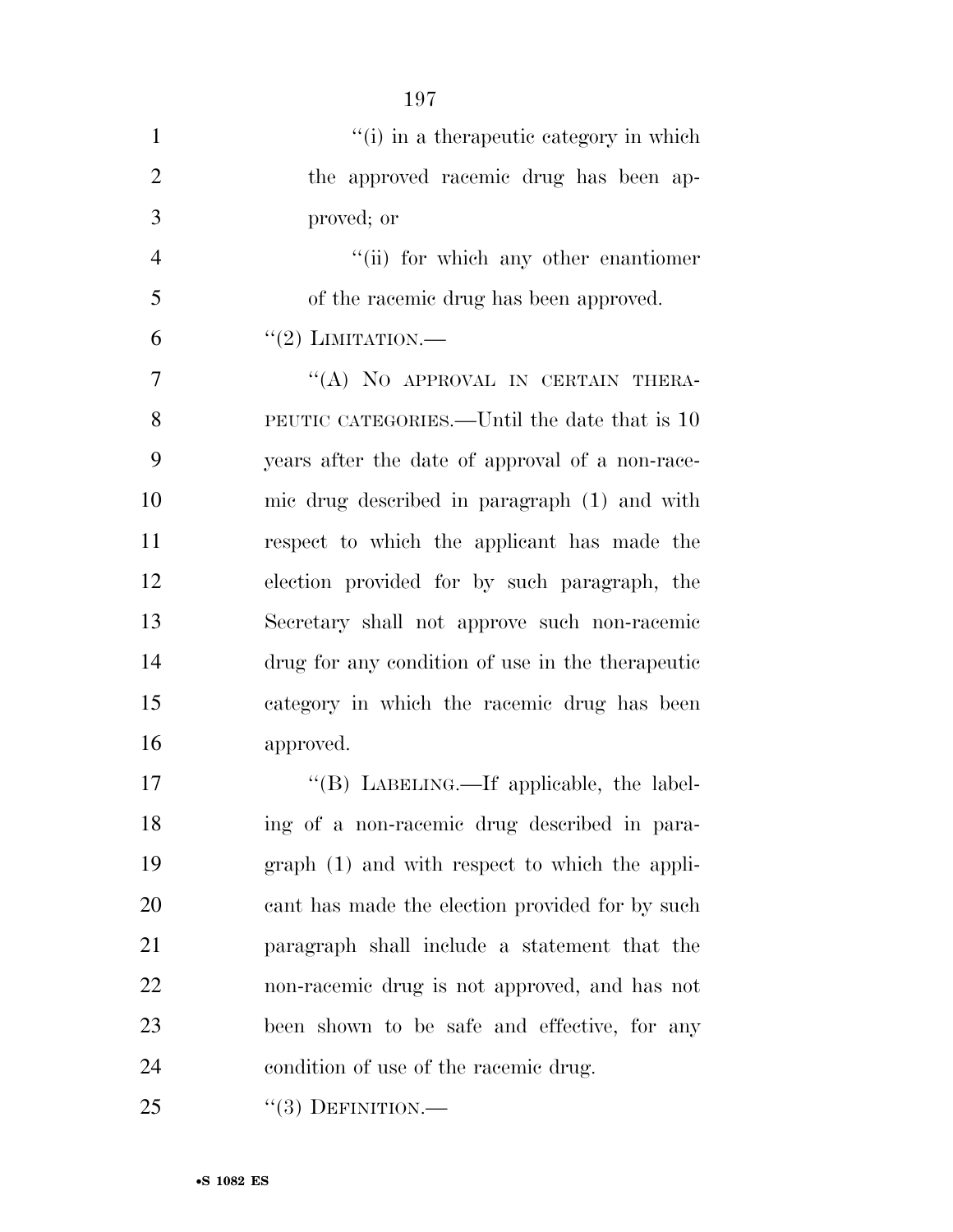| $\mathbf{1}$   | "(A) IN GENERAL.—For purposes of this                |
|----------------|------------------------------------------------------|
| $\overline{2}$ | subsection, the term 'therapeutic category'          |
| 3              | means a therapeutic category identified in the       |
| $\overline{4}$ | list developed by the United States Pharma-          |
| 5              | section<br>$1860D-$<br>copeia<br>to<br>pursuant      |
| 6              | $4(b)(3)(C)(ii)$ of the Social Security Act and as   |
| $\overline{7}$ | in effect on the date of enactment of this sub-      |
| 8              | section.                                             |
| 9              | "(B) PUBLICATION BY SECRETARY.—The                   |
| 10             | Secretary shall publish the list described in sub-   |
| 11             | paragraph $(A)$ and may amend such list by reg-      |
| 12             | ulation.                                             |
| 13             | "(4) AVAILABILITY.—The election referred to          |
| 14             | in paragraph (1) may be made only in an application  |
| 15             | that is submitted to the Secretary after the date of |
| 16             | enactment of this subsection and before October 1,   |
| 17             | $2012."$ .                                           |
|                |                                                      |

**SEC. 265. REPORT.** 

 Not later than January 1, 2012, the Comptroller General of the United States shall submit a report to the Committee on Health, Education, Labor, and Pensions of the Senate and the Committee on Energy and Commerce of the House of Representatives that examines whether and how this subtitle has—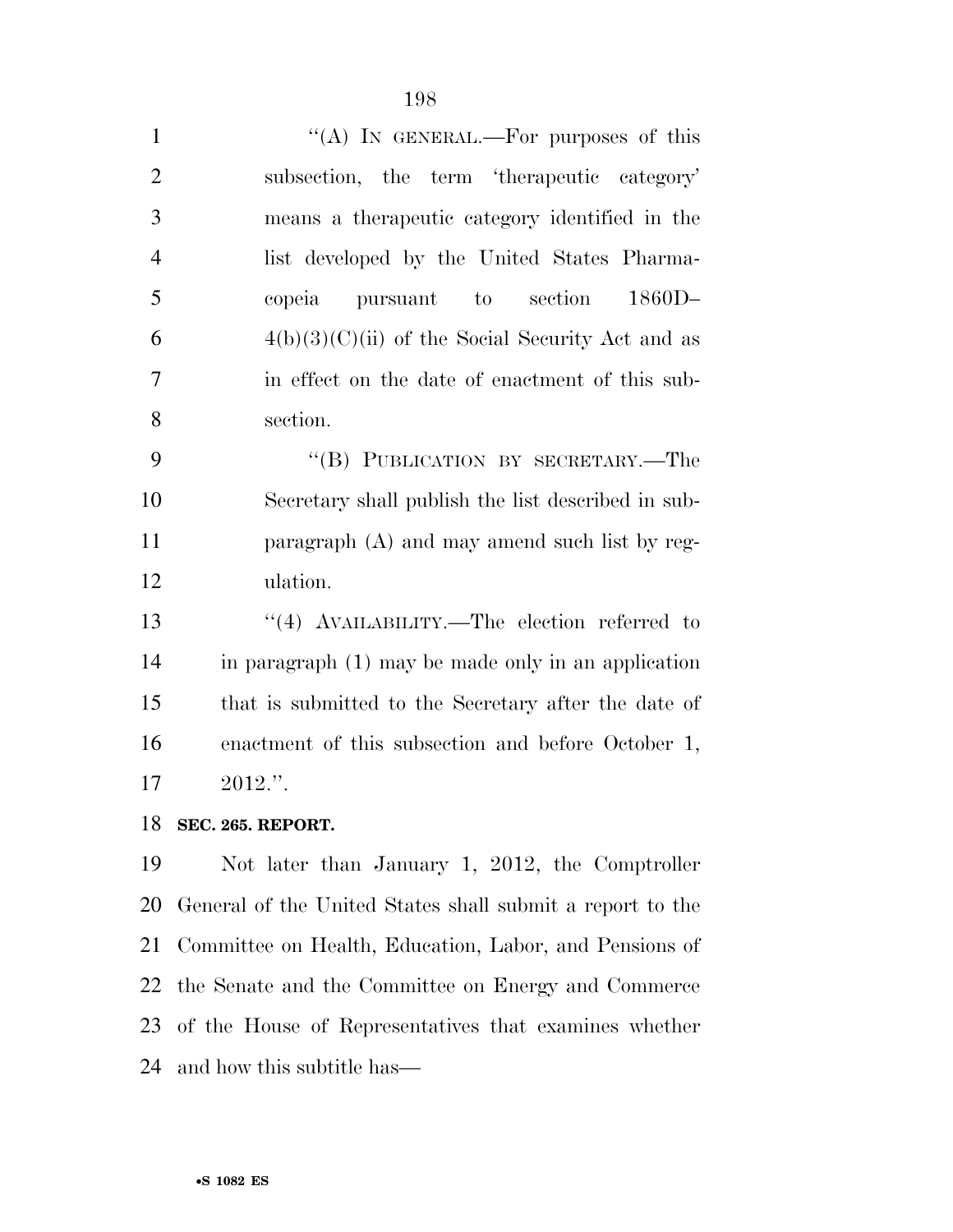(1) encouraged the development of new anti-biotics and other drugs; and

 (2) prevented or delayed timely generic drug entry into the market.

# **TITLE III—MEDICAL DEVICES**

#### **SEC. 300. REFERENCES.**

 Except as otherwise specified, whenever in this title an amendment is expressed in terms of an amendment to a section or other provision, the reference shall be consid- ered to be made to a section or other provision of the Fed- eral Food, Drug, and Cosmetic Act (21 U.S.C. 301 et seq.).

## **Subtitle A—Device User Fees**

## **SEC. 301. SHORT TITLE.**

 This subtitle may be cited as the ''Medical Device User Fee Amendments of 2007''.

## **SEC. 302. DEVICE FEES.**

Section 737 (21 U.S.C. 379i) is amended—

 (1) by striking the section designation and all that follows through ''For purposes of this sub-chapter'' and inserting the following:

## **''SEC. 737. DEVICE FEES.**

 ''(a) PURPOSE.—It is the purpose of this part that the fees authorized under this part be dedicated toward expediting the process for the review of device applications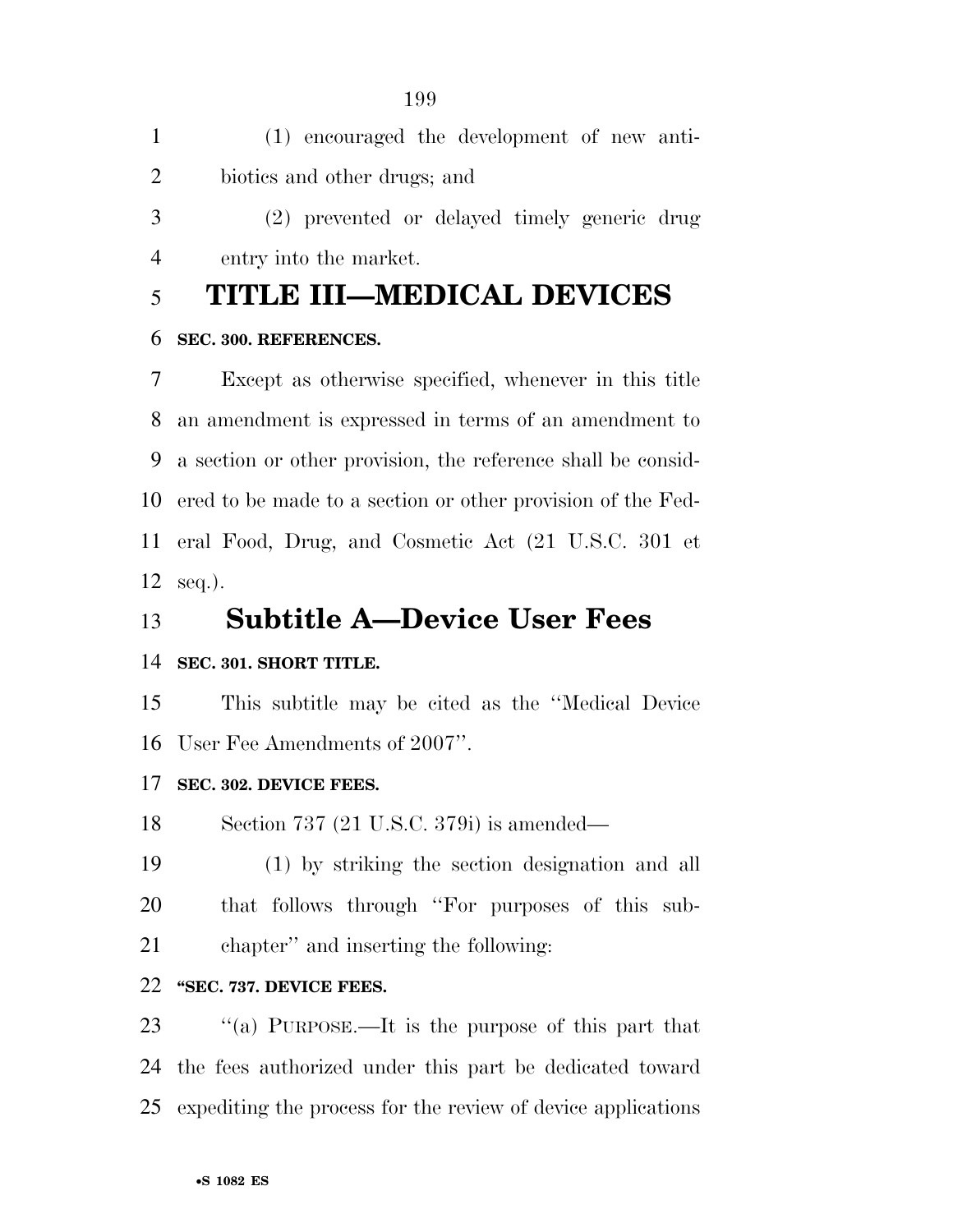and for assuring the safety and effectiveness of devices, as set forth in the goals identified for purposes of this part in the letters from the Secretary to the Chairman of the Committee on Health, Education, Labor, and Pen- sions of the Senate and the Chairman of the Committee on Energy and Commerce of the House of Representa-tives, as set forth in the Congressional Record.

''(b) REPORTS.—

9 "(1) PERFORMANCE REPORT.—For fiscal years 2008 through 2012, not later than 120 days after the end of each fiscal year during which fees are col- lected under this part, the Secretary shall prepare and submit to the Committee on Health, Education, Labor, and Pensions of the Senate and the Com- mittee on Energy and Commerce of the House of Representatives, a report concerning the progress of the Food and Drug Administration in achieving the goals identified in the letters described in subsection (a) during such fiscal year and the future plans of the Food and Drug Administration for meeting the goals. The report for a fiscal year shall include infor- mation on all previous cohorts for which the Sec- retary has not given a complete response on all de- vice premarket applications, supplements, and pre-market notifications in the cohort.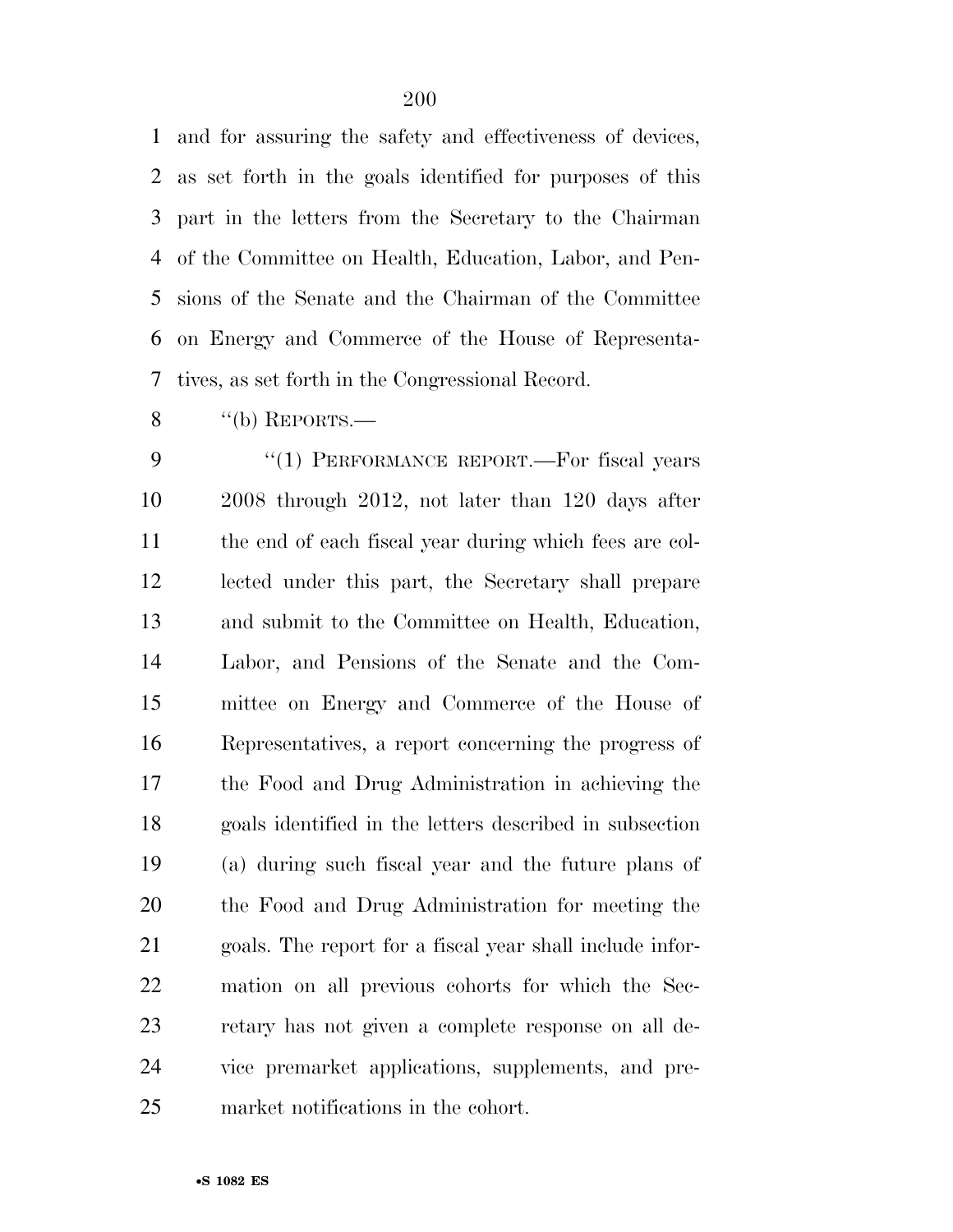| $\mathbf{1}$   | "(2) FISCAL REPORT.—For fiscal years $2008$            |
|----------------|--------------------------------------------------------|
| $\overline{2}$ | through 2012, not later than 120 days after the end    |
| 3              | of each fiscal year during which fees are collected    |
| $\overline{4}$ | under this part, the Secretary shall prepare and sub-  |
| 5              | mit to the Committee on Health, Education, Labor,      |
| 6              | and Pensions of the Senate and the Committee on        |
| 7              | Energy and Commerce of the House of Representa-        |
| 8              | tives, a report on the implementation of the author-   |
| 9              | ity for such fees during such fiscal year and the use, |
| 10             | by the Food and Drug Administration, of the fees       |
| 11             | collected during such fiscal year for which the report |
| 12             | is made.                                               |
|                |                                                        |

13 ''(3) PUBLIC AVAILABILITY.—The Secretary shall make the reports required under paragraphs (1) and (2) available to the public on the Internet website of the Food and Drug Administration.

17  $"$ (c) REAUTHORIZATION.—

18 "(1) CONSULTATION.—In developing rec- ommendations to present to Congress with respect to the goals, and plans for meeting the goals, for the process for the review of device applications for the first 5 fiscal years after fiscal year 2012, and for the reauthorization of this part for such fiscal years, the Secretary shall consult with—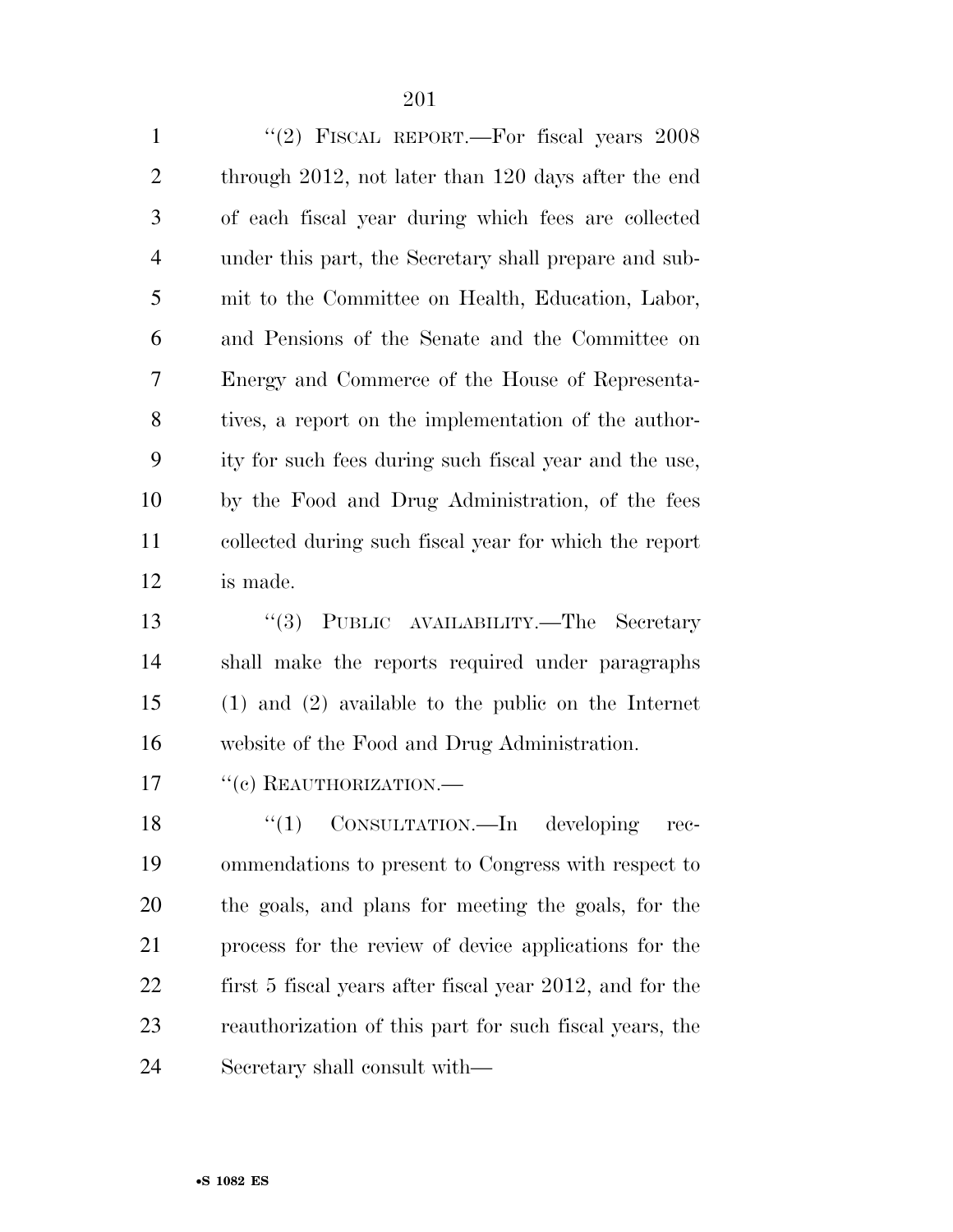| $\mathbf{1}$   | $\lq\lq$ the Committee on Energy and Com-           |
|----------------|-----------------------------------------------------|
| $\overline{2}$ | merce of the House of Representatives;              |
| 3              | "(B) the Committee on Health, Education,            |
| $\overline{4}$ | Labor, and Pensions of the Senate;                  |
| 5              | "(C) scientific and academic experts;               |
| 6              | "(D) health care professionals;                     |
| 7              | $\lq\lq(E)$ representatives of patient and con-     |
| 8              | sumer advocacy groups; and                          |
| 9              | $\lq\lq(F)$ the regulated industry.                 |
| 10             | $``(2)$ PUBLIC REVIEW OF<br>RECOMMENDA-             |
| 11             | TIONS.—After negotiations with the regulated indus- |
| 12             | try, the Secretary shall—                           |
| 13             | $\lq\lq$ present the recommendations devel-         |
| 14             | oped under paragraph (1) to the Congressional       |
| 15             | committees specified in such paragraph;             |
| 16             | $\lq\lq$ (B) publish such recommendations in the    |
| 17             | Federal Register;                                   |
| 18             | "(C) provide for a period of 30 days for            |
| 19             | the public to provide written comments on such      |
| 20             | recommendations;                                    |
| 21             | $\lq\lq$ (D) hold a meeting at which the public     |
| 22             | may present its views on such recommenda-           |
| 23             | tions; and                                          |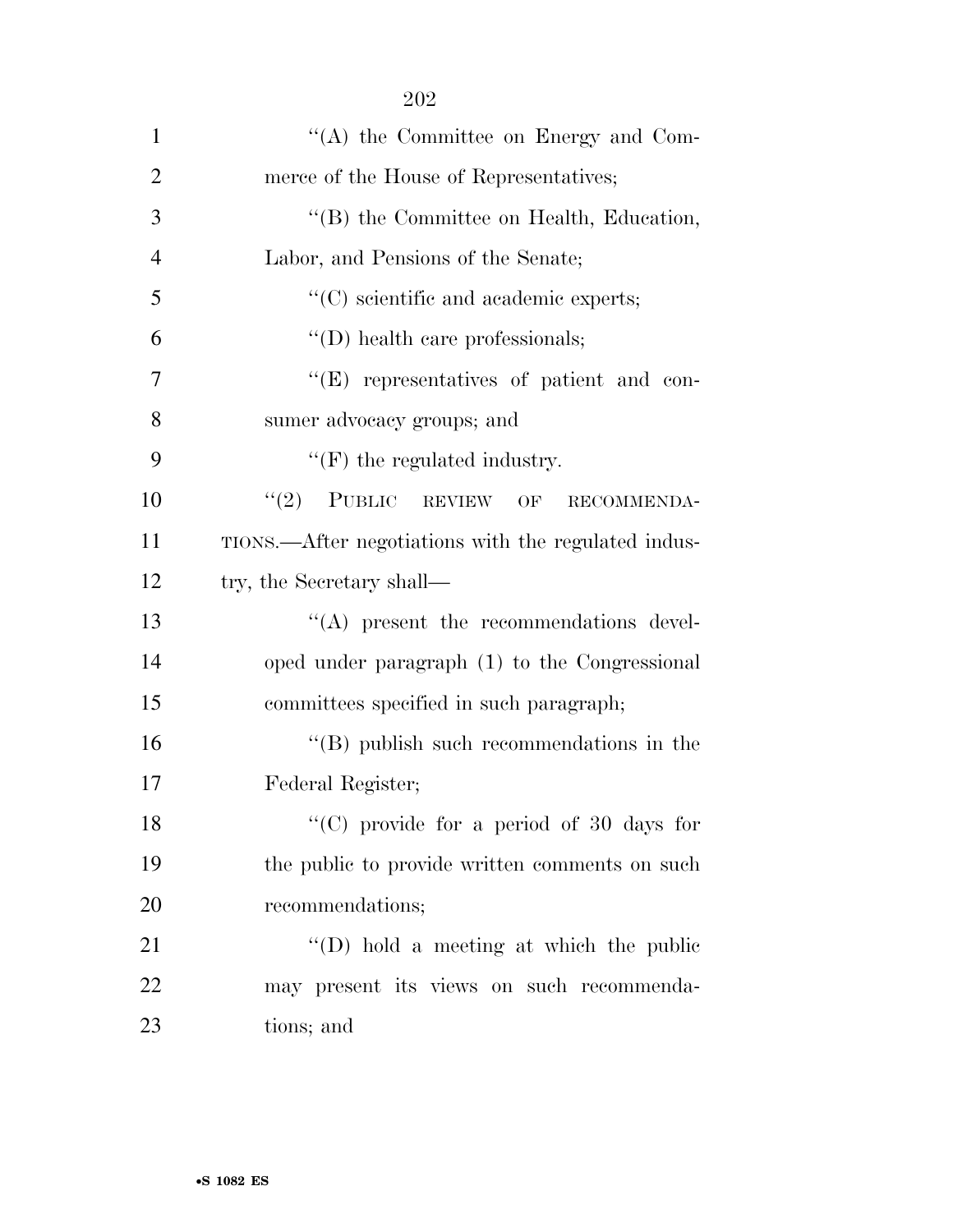| $\mathbf{1}$   | "(E) after consideration of such public                            |
|----------------|--------------------------------------------------------------------|
| $\overline{2}$ | views and comments, revise such recommenda-                        |
| 3              | tions as necessary.                                                |
| $\overline{4}$ | "(3) TRANSMITTAL OF RECOMMENDATIONS.-                              |
| 5              | Not later than January 15, 2012, the Secretary                     |
| 6              | shall transmit to Congress the revised recommenda-                 |
| 7              | tions under paragraph $(2)$ , a summary of the views               |
| 8              | and comments received under such paragraph, and                    |
| 9              | any changes made to the recommendations in re-                     |
| 10             | sponse to such views and comments.                                 |
| 11             | "(d) DEFINITIONS.—For purposes of this part:";                     |
| 12             | $(2)$ by redesignating paragraphs $(5)$ , $(6)$ , $(7)$ ,          |
| 13             | and $(8)$ , as paragraphs $(7)$ , $(8)$ , $(9)$ , and $(11)$ , re- |
| 14             | spectively;                                                        |
| 15             | $(3)$ in paragraph $(4)$ —                                         |
| 16             | $(A)$ in subparagraph $(A)$ , by striking "or                      |
| 17             | an efficacy supplement," and inserting "an effi-                   |
| 18             | cacy supplement, or a 30-day notice,"; and                         |
| 19             | (B) by adding at the end the following:                            |
| 20             | "(F) The term '30-day notice' means a supple-                      |
| 21             | ment to an approved premarket application or pre-                  |
| 22             | market report under section 515 that is limited to                 |
| 23             | a request to make modifications to manufacturing                   |
| 24             | procedures or methods of manufacture affecting the                 |
| 25             | safety and effectiveness of the device.";                          |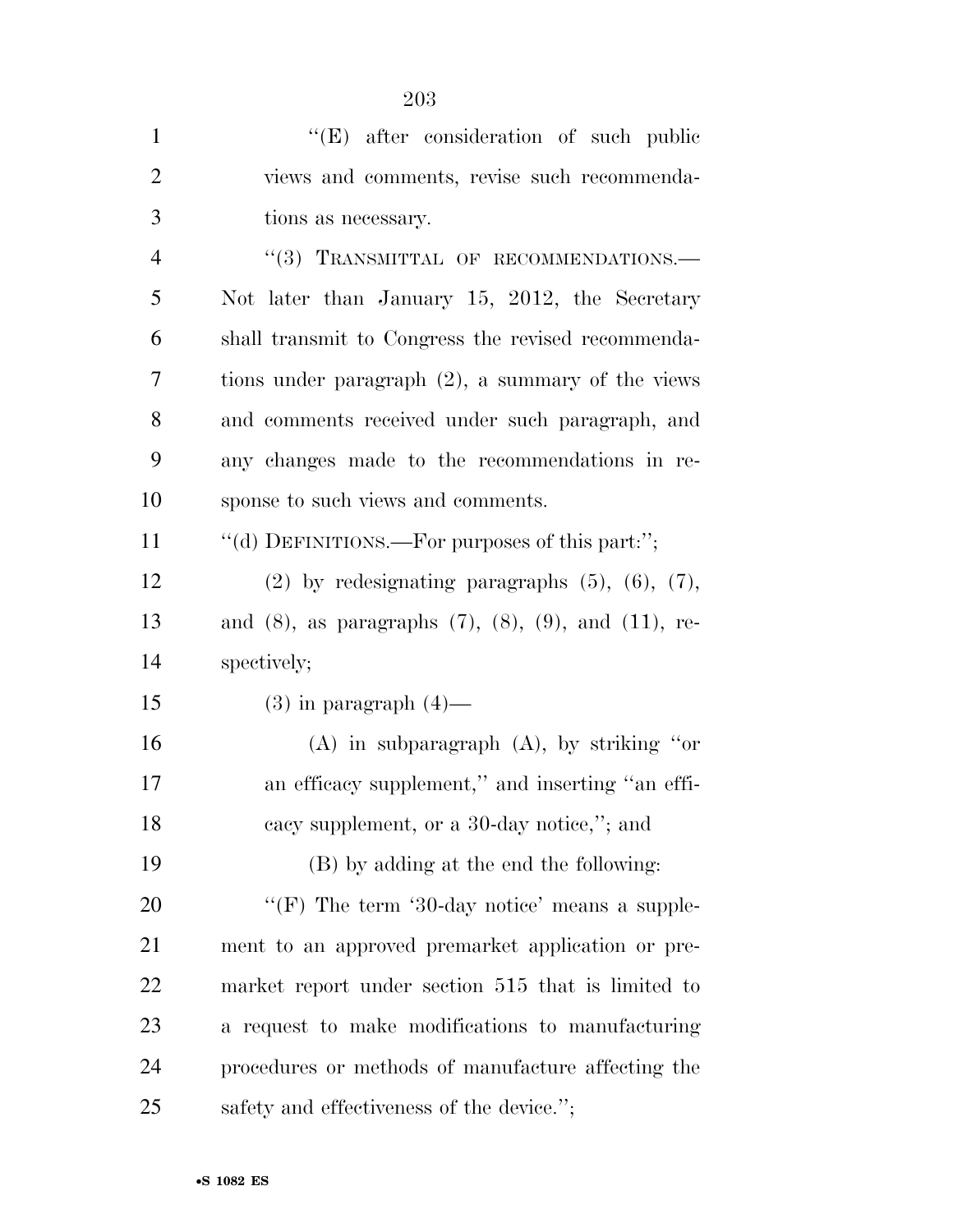| $\mathbf{1}$   | $(4)$ by inserting after paragraph $(4)$ the fol-            |
|----------------|--------------------------------------------------------------|
| $\overline{2}$ | lowing:                                                      |
| 3              | $\lq(5)$ The term 'request for classification infor-         |
| 4              | mation' means a request made under section $513(g)$          |
| 5              | for information respecting the class in which a de-          |
| 6              | vice has been classified or the requirements applica-        |
| 7              | ble to a device.                                             |
| 8              | $\cdot\cdot$ (6) The term 'annual fee for periodic reporting |
| 9              | concerning a class III device' means the fee associ-         |
| 10             | ated with reports imposed by a premarket applica-            |
| 11             | approval order (as described in<br>tion<br>section           |
| 12             | $814.82(a)(7)$ of title 21, Code of Federal Regula-          |
| 13             | tions), usually referred to as 'annual reports.'";           |
| 14             | $(5)$ in paragraph $(9)$ , as redesignated by para-          |
| 15             | $graph(2)$ —                                                 |
| 16             | (A) by striking "April of" and inserting                     |
| 17             | "October of"; and                                            |
| 18             | $(B)$ by striking "April 2002" and inserting                 |
| 19             | "October 2001";                                              |
| 20             | $(6)$ by inserting after paragraph $(9)$ , as redesig-       |
| 21             | nated by paragraph $(2)$ , the following:                    |
| 22             | $\lq(10)$ The term 'person' includes an affiliate of         |
| 23             | such person."; and                                           |
| 24             | (7) by adding at the end the following:                      |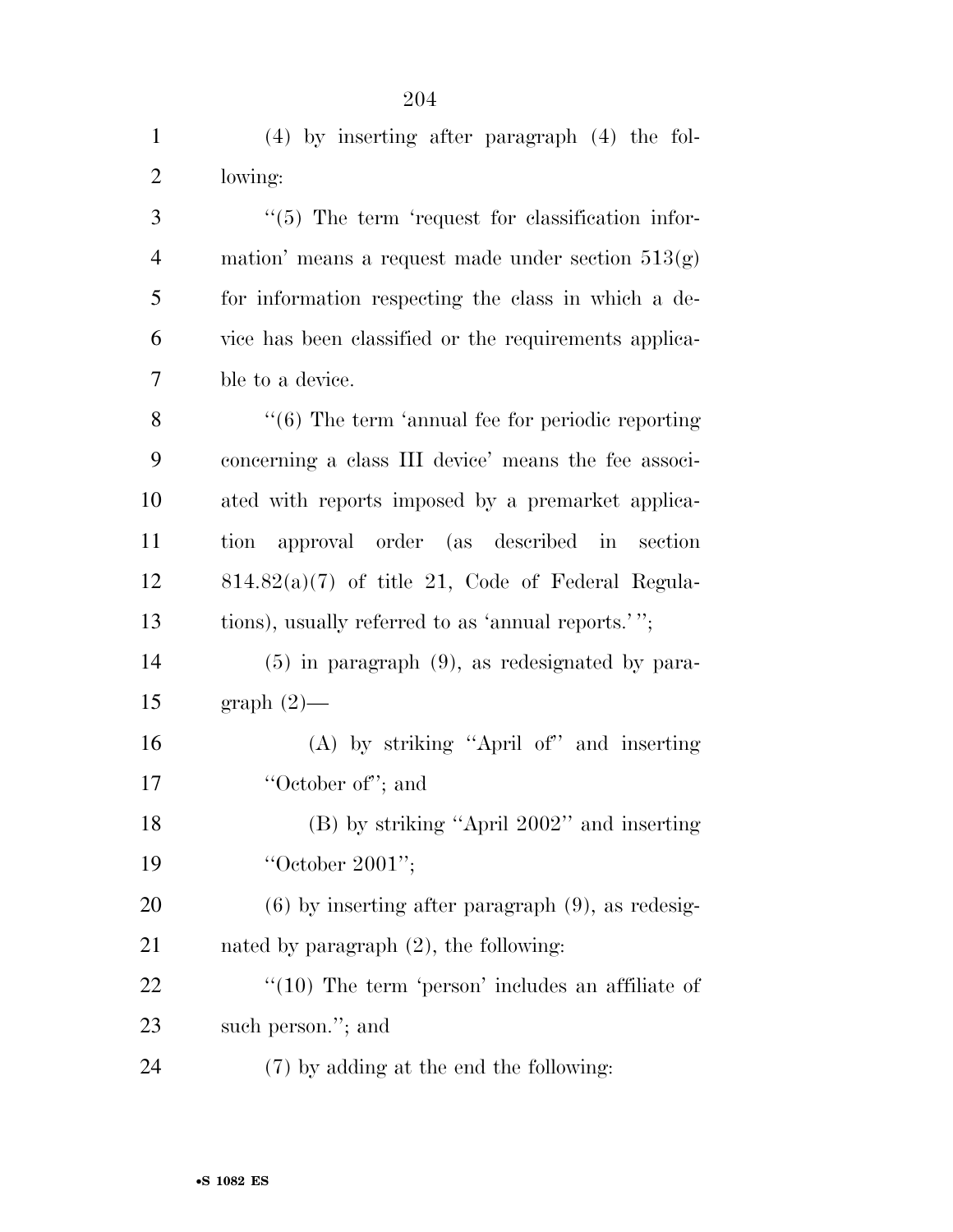$\frac{1}{2}$  The term 'establishment subject to a reg- istration fee' means an establishment required to register with the Secretary under section 510 at which any of the following types of activities are conducted:

 ''(A) MANUFACTURER.—An establishment that makes by any means any article that is a device including an establishment that sterilizes or otherwise makes such article for or on behalf of a specification developer or any other person. 11 "(B) SINGLE-USE DEVICE REPROC- ESSOR.—An establishment that performs manu-facturing operations on a single-use device that

has previously been used on a patient.

15 "'(C) SPECIFICATION DEVELOPER.—An es- tablishment that develops specifications for a device that is distributed under the establish- ment's name but that performs no manufac- turing, including establishments that, in addi-20 tion to developing specifications, arrange for the manufacturing of devices labeled with another establishment's name by a contract manufac-turer.

24  $\frac{1}{2}$  (13) The term 'establishment registration fee' 25 means a fee assessed under section  $738(a)(3)$  for the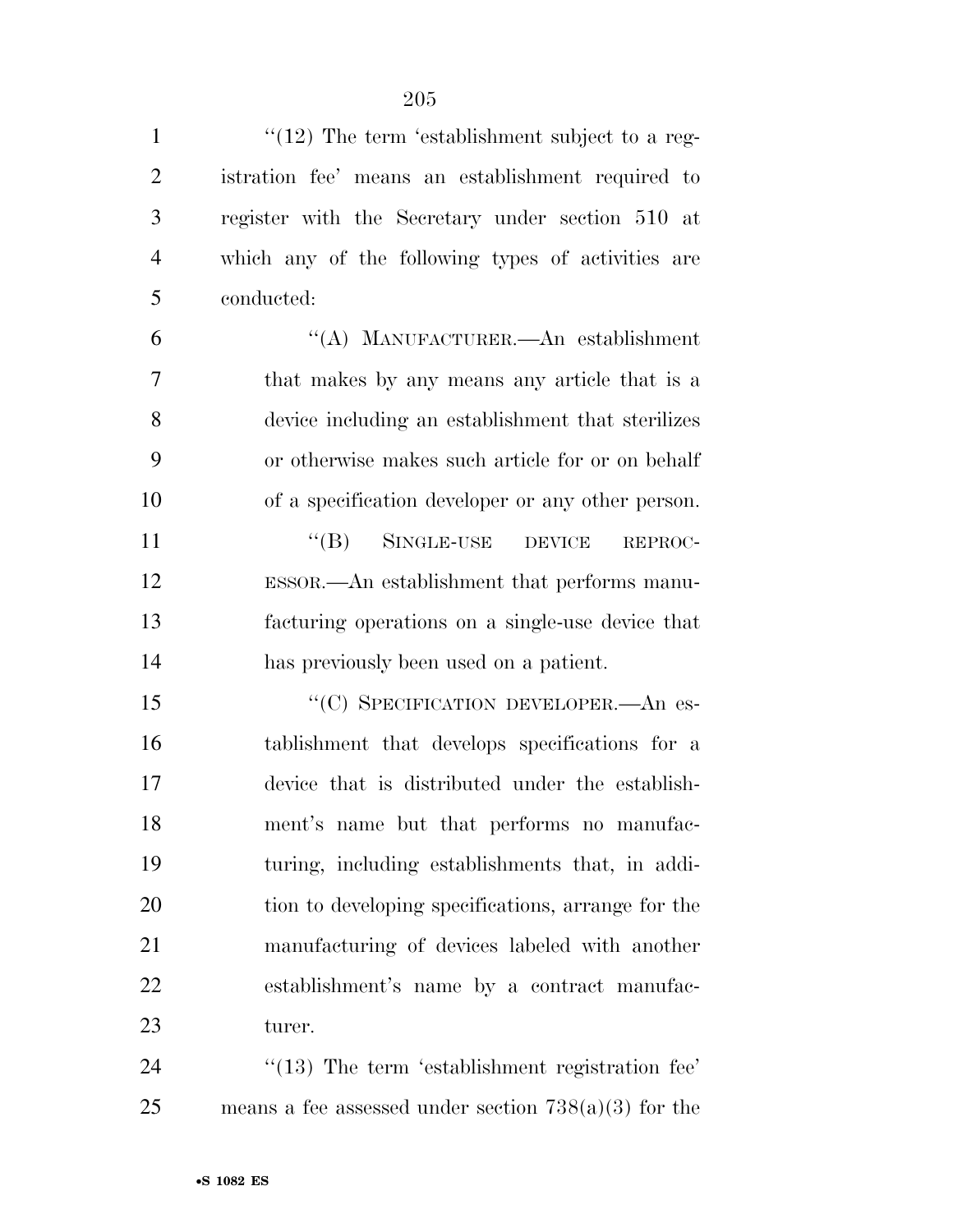| $\mathbf{1}$   | registration of an establishment subject to a reg-       |
|----------------|----------------------------------------------------------|
| $\overline{2}$ | istration fee.                                           |
| 3              | "(e) SUNSET.—This part shall cease to be effective       |
| $\overline{4}$ | on October 1, 2012, except that subsection (b) with re-  |
| 5              | spect to reports shall cease to be effective January 31, |
| 6              | $2013."$ .                                               |
| 7              | SEC. 303. AUTHORITY TO ASSESS AND USE DEVICE FEES.       |
| 8              | Section 738 (21 U.S.C. 379j) is amended—                 |
| 9              | $(1)$ in subsection $(a)$ —                              |
| 10             | (A) in paragraph $(2)$ —                                 |
| 11             | (i) in the header, by inserting ", $AND$                 |
| 12             | ANNUAL FEE FOR PERIODIC REPORTING                        |
| 13             | CONCERNING A CLASS III DEVICE" after                     |
| 14             | $``$ FEE";                                               |
| 15             | (ii) in subparagraph $(A)$ —                             |
| 16             | $(I)$ in clause (iii), by inserting                      |
| 17             | "75 percent of" after "a fee equal                       |
| 18             | $\mathrm{to}$ ";                                         |
| 19             | (II) in clause (iv), by striking                         |
| 20             | "21.5" and inserting "15";                               |
| 21             | (III) in clause (v), by striking                         |
| 22             | " $7.2$ " and inserting " $7$ ";                         |
| 23             | $(IV)$ by redesignating clauses $(vi)$                   |
| 24             | and (vii) as clauses (vii) and (viii), re-               |
| 25             | spectively;                                              |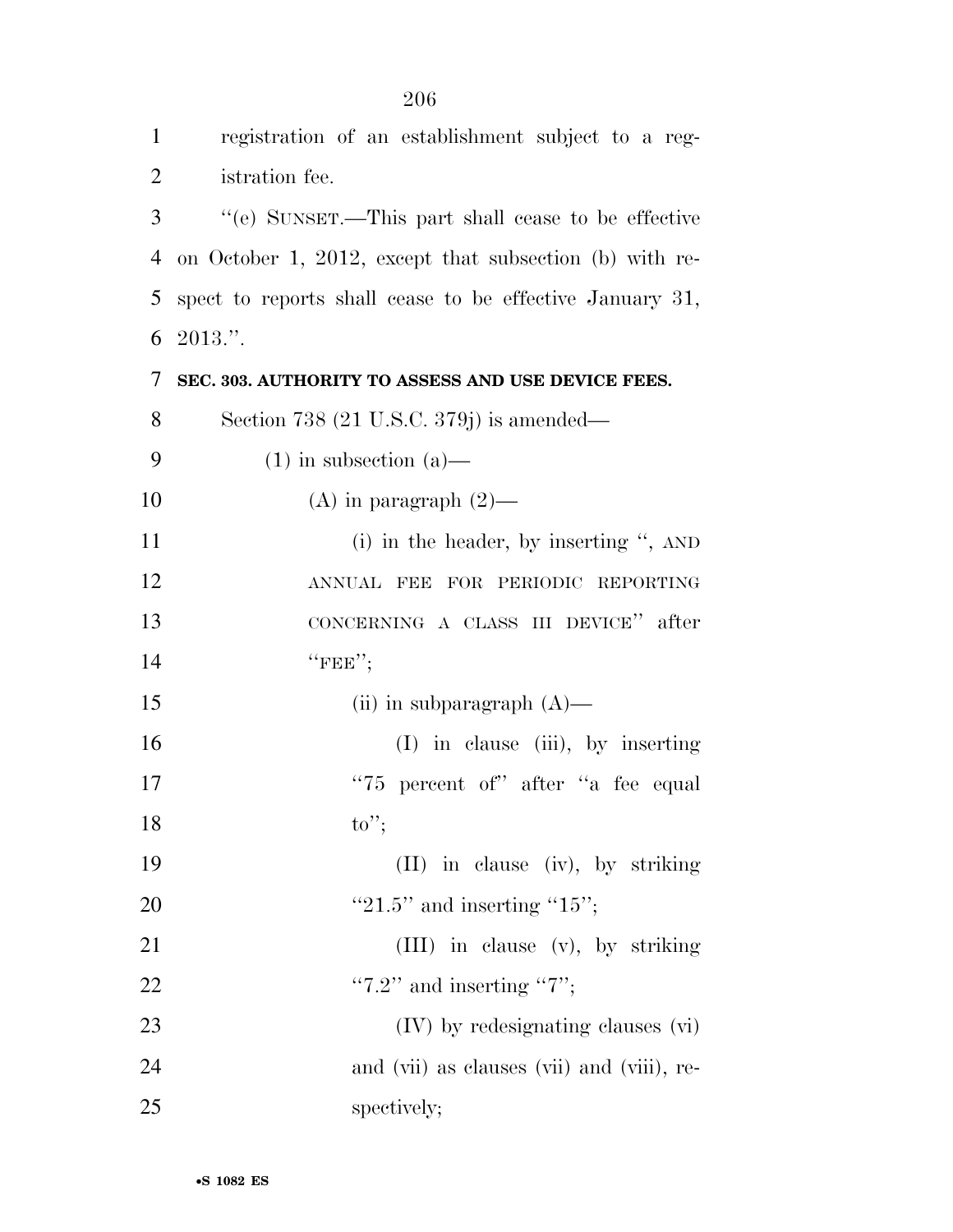|                | $207\,$                                         |
|----------------|-------------------------------------------------|
| $\mathbf 1$    | $(V)$ by inserting after clause $(V)$           |
| $\overline{2}$ | the following:                                  |
| 3              | "(vi) For a 30-day notice, a fee equal          |
| $\overline{4}$ | to 1.6 percent of the fee that applies under    |
| 5              | clause $(i)$ .";                                |
| 6              | (VI) in clause (viii), as redesig-              |
| 7              | nated by subclause $(IV)$ —                     |
| 8              | (aa) by striking " $1.42$ " and                 |
| 9              | inserting $\cdot 1.84$ "; and                   |
| 10             | (bb) by striking ", subject to                  |
| 11             | any adjustment under subsection                 |
| 12             | $(e)(2)(C)(ii)$ "; and                          |
| 13             | (VII) by adding at the end the                  |
| 14             | following:                                      |
| 15             | "( $\dot{x}$ ) For a request for classification |
| 16             | information, a fee equal to 1.35 percent of     |
| 17             | the fee that applies under clause (i).          |
| 18             | $\lq\lq$ (x) For periodic reporting concerning  |
| 19             | a class III device, the annual fee shall be     |
| 20             | equal to 3.5 percent of the fee that applies    |
| 21             | under clause $(i)$ .";                          |
| 22             | (iii) in subparagraph $(C)$ —                   |
| 23             | $(I)$ in the first sentence—                    |
| 24             | (aa) by striking "or"; and                      |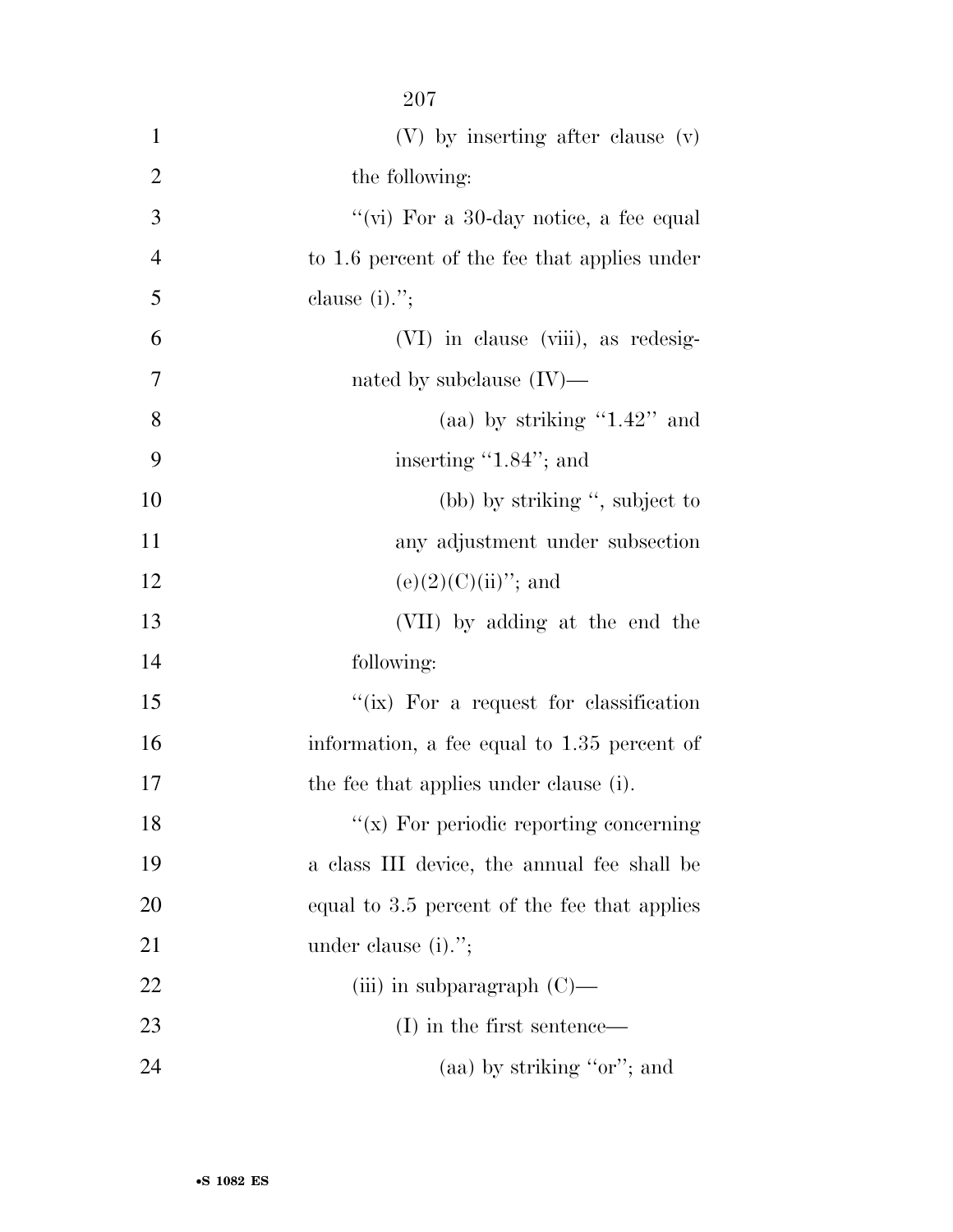| $\mathbf{1}$   | (bb) by striking "except"                     |
|----------------|-----------------------------------------------|
| $\overline{2}$ | and all that follows<br>that"                 |
| 3              | through the period and inserting              |
| $\overline{4}$ | ", 30-day notice, request for clas-           |
| 5              | sification information, or periodic           |
| 6              | report concerning a class III de-             |
| 7              | vice."; and                                   |
| 8              | (II) by striking the third sen-               |
| 9              | tence; and                                    |
| 10             | $(iv)$ in subparagraph $(D)$ —                |
| 11             | $(I)$ in clause (iii), by striking the        |
| 12             | last two sentences; and                       |
| 13             | (II) by adding at the end the fol-            |
| 14             | lowing:                                       |
| 15             | "(iv) MODULAR APPLICATION WITH-               |
| 16             | DRAWN BEFORE FIRST ACTION.—The Sec-           |
| 17             | retary shall refund 75 percent of the appli-  |
| 18             | cation fee paid for a modular application     |
| 19             | submitted under section $515(e)(4)$ that is   |
| 20             | withdrawn before a second module is sub-      |
| 21             | mitted and before a first action on the first |
| 22             | module. If the modular application is with-   |
| 23             | drawn after a second or subsequent module     |
| 24             | is submitted but before any first action,     |
| 25             | the Secretary may return a portion of the     |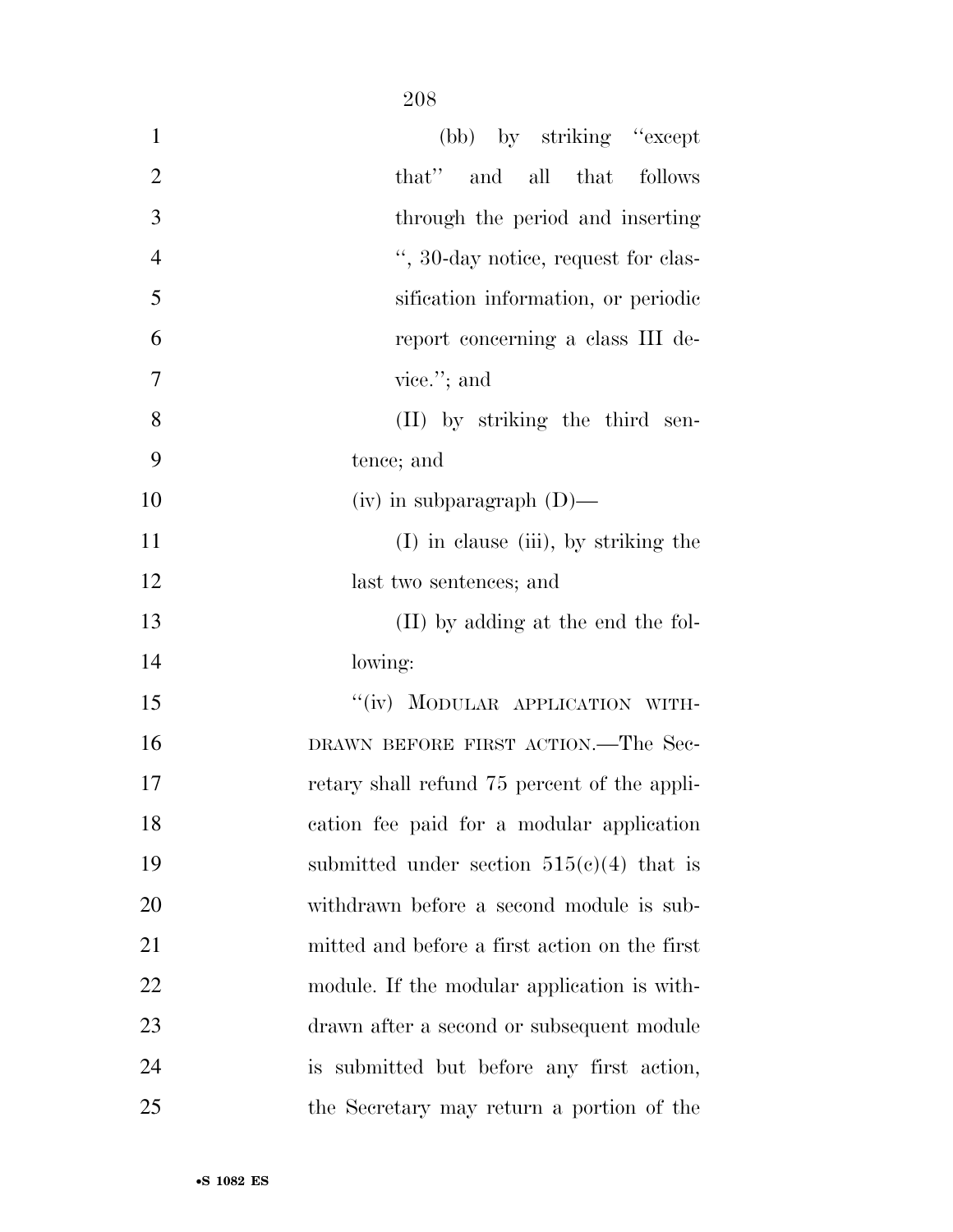| $\mathbf{1}$   | fee. The amount of refund, if any, shall be         |
|----------------|-----------------------------------------------------|
| $\overline{2}$ | based on the level of effort already ex-            |
| 3              | pended on the review of the modules sub-            |
| $\overline{4}$ | mitted.                                             |
| 5              | "(v) SOLE DISCRETION TO REFUND.—                    |
| 6              | The Secretary shall have sole discretion to         |
| 7              | refund a fee or portion of the fee under            |
| 8              | this subparagraph. A determination by the           |
| 9              | Secretary concerning a refund under this            |
| 10             | paragraph shall not be reviewable."; and            |
| 11             | (B) by adding at the end the following:             |
| 12             | "(3) ANNUAL ESTABLISHMENT REGISTRATION              |
| 13             | $FBB$ .                                             |
| 14             | "(A) IN GENERAL.—Except as provided in              |
| 15             | subparagraph (B), each establishment subject        |
| 16             | to a registration fee shall be subject to a fee for |
| 17             | each initial or annual registration beginning       |
| 18             | with its registration for fiscal year 2008.         |
| 19             | "(B) EXCEPTION FOR FEDERAL OR STATE                 |
| 20             | GOVERNMENT ESTABLISHMENT.—No fee shall              |
| 21             | be required under subparagraph $(A)$ for an es-     |
| 22             | tablishment operated by a Federal or State gov-     |
| 23             | ernment entity unless a device manufactured by      |
| 24             | the establishment is to be distributed commer-      |
| 25             | cially.                                             |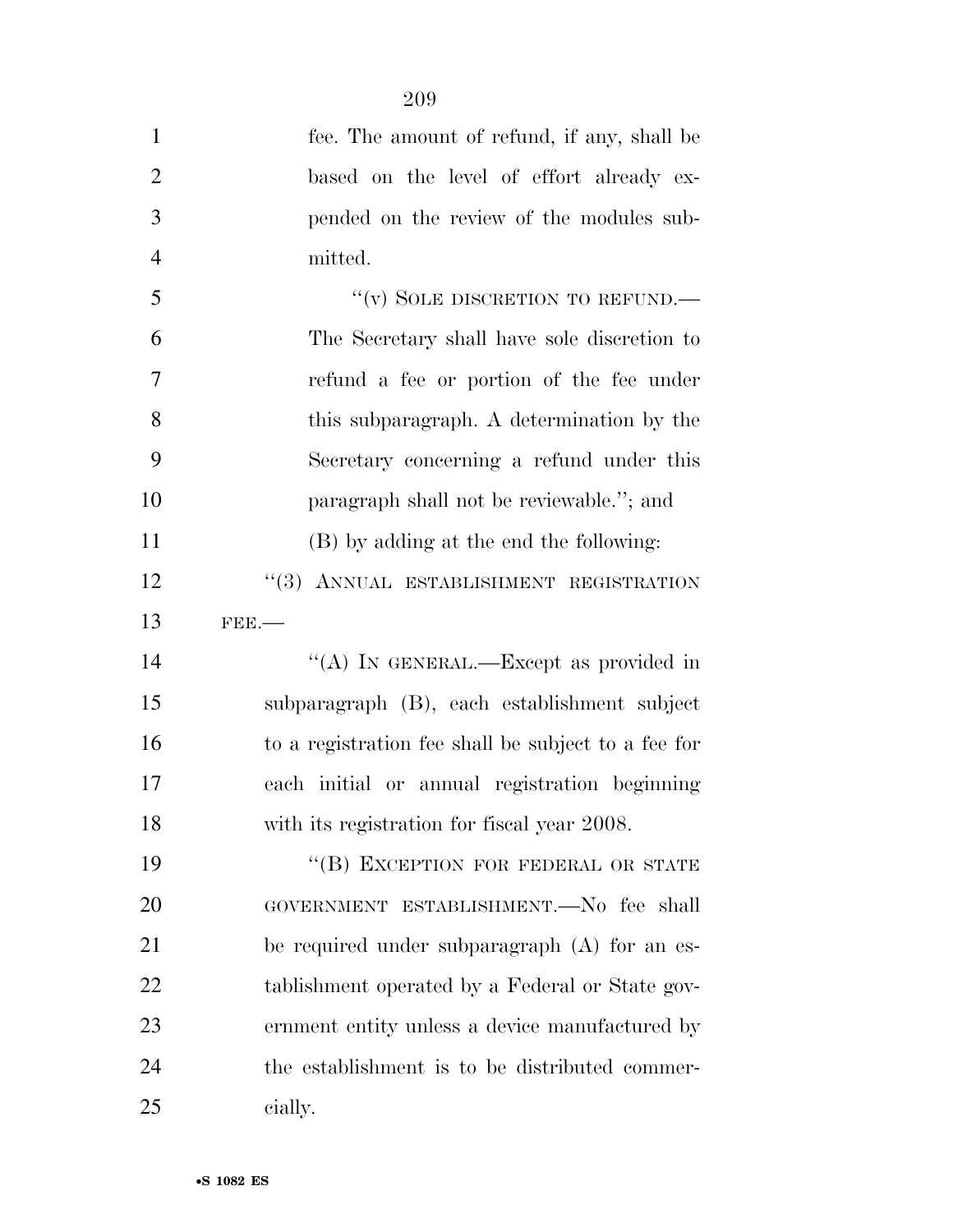| $\mathbf{1}$   | "(C) PAYMENT.—The annual establish-                |
|----------------|----------------------------------------------------|
| 2              | ment registration fee shall be due once each fis-  |
| 3              | cal year, upon the initial registration of the es- |
| $\overline{4}$ | tablishment or upon the annual registration        |
| 5              | under section $510."$ ;                            |
| 6              | $(2)$ by striking subsection (b) and inserting the |
| 7              | following:                                         |
|                |                                                    |

8 "(b) FEE AMOUNTS.—Except as provided in sub-9 sections (c), (d), and (e), the fees under subsection (a) 10 shall be based on the following fee amounts:

| Fee Type                             | Fiscal<br>Year<br>2008 | Fiscal<br>Year<br>2009 | Fiscal<br>Year<br>2010 | Fiscal<br>Year<br>2011 | Fiscal<br>Year<br>2012 |
|--------------------------------------|------------------------|------------------------|------------------------|------------------------|------------------------|
| Premarket Ap-<br>plication           | \$185,000              | \$200,725              | \$217,787              | \$236,298              | \$256,384              |
| Establishment<br>Registration<br>Fee | \$1,706                | \$1,851                | \$2,008                | \$2,179                | $$2,364$ ";            |

11 (3) in subsection (c)—

12 (A) in the heading, by striking ''Annual 13 Fee Setting.—'' and inserting ''ANNUAL FEE 14 SETTING.—'';

15 (B) in paragraph (1), by striking the sec-16 ond sentence;

17 (C) by redesignating paragraphs (2) and 18 (3) as paragraphs (3) and (4), respectively;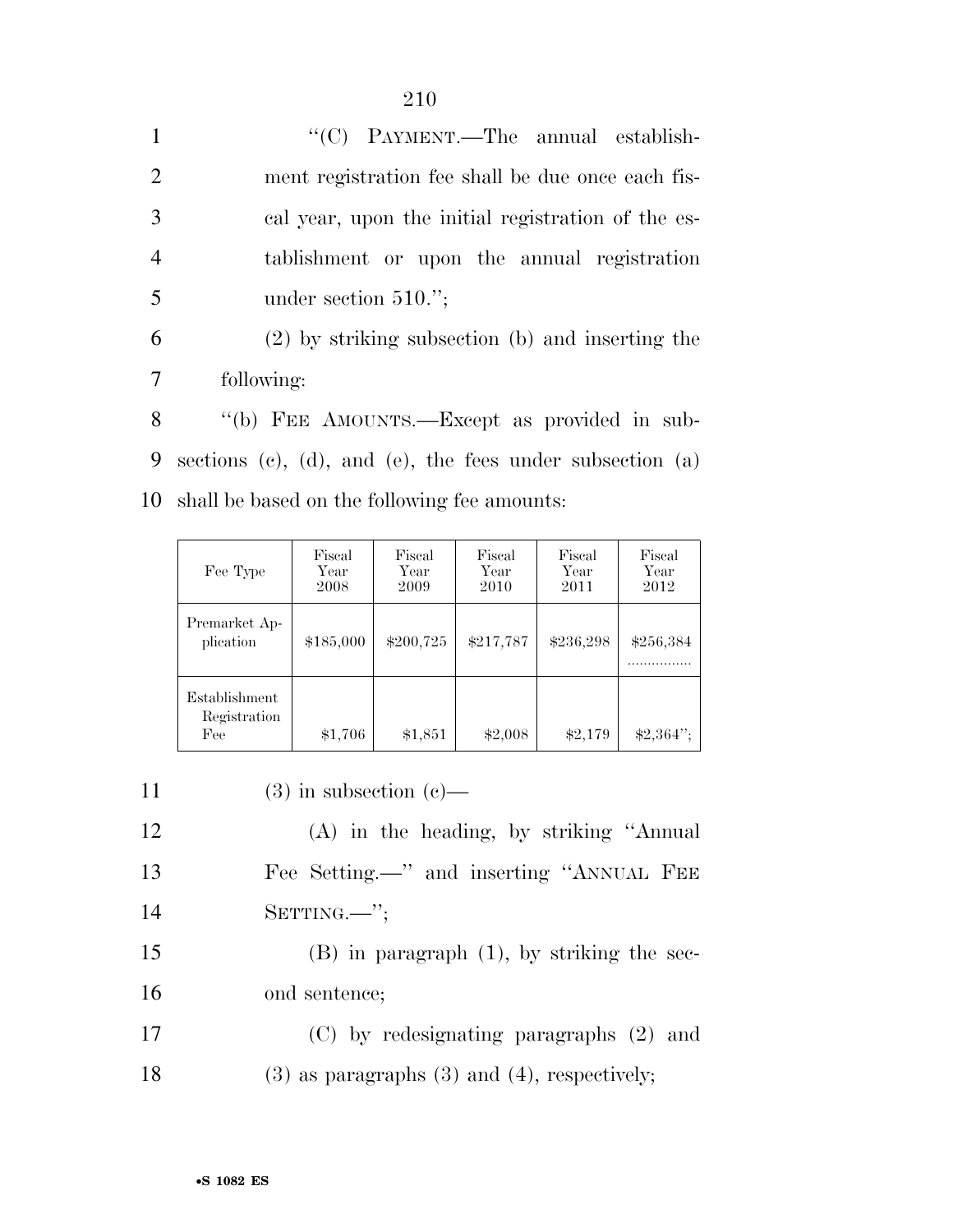| $\mathbf{1}$   | $(D)$ by inserting after paragraph $(1)$ the           |
|----------------|--------------------------------------------------------|
| $\overline{2}$ | following:                                             |
| 3              | "(2) ADJUSTMENT OF ANNUAL ESTABLISH-                   |
| $\overline{4}$ | MENT REGISTRATION FEE.-                                |
| 5              | "(A) IN GENERAL.—When setting the fees                 |
| 6              | for fiscal year 2010, the Secretary may increase       |
| 7              | the establishment registration fee specified in        |
| 8              | subsection (b) only if the Secretary estimates         |
| 9              | that the number of establishments submitting           |
| 10             | fees for fiscal year $2009$ is less than $12,250$ .    |
| 11             | The percent increase shall be the percent by           |
| 12             | which the estimate of establishments submitting        |
| 13             | fees in fiscal year $2009$ is less than $12,750$ , but |
| 14             | in no case shall the percent increase be more          |
| 15             | than 8.5 percent over the amount for such fee          |
| 16             | specified in subsection (b) for fiscal year 2010.      |
| 17             | If the Secretary makes any adjustment to the           |
| 18             | establishment registration fee for fiscal year         |
| 19             | 2010, then the establishment registration fee          |
| 20             | for fiscal years 2011 and 2012 under sub-              |
| 21             | section (b) shall be adjusted as follows: the fee      |
| 22             | for fiscal year 2011 shall be equal to the ad-         |
| 23             | justed fee for fiscal year 2010, increased by 8.5      |
| 24             | percent, and the fee for fiscal year 2012 shall        |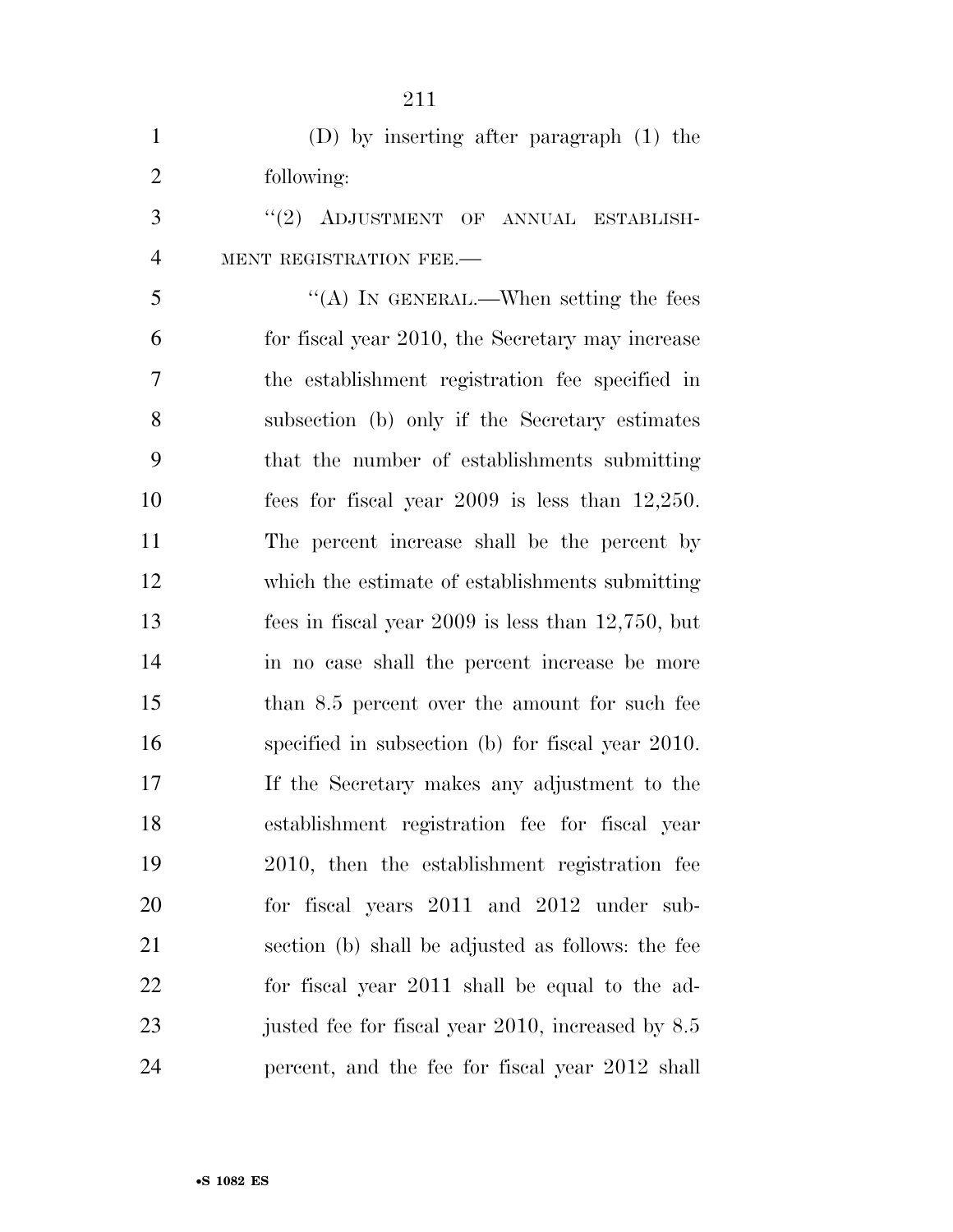| $\mathbf{1}$   | be equal to the adjusted fee for fiscal year      |
|----------------|---------------------------------------------------|
| $\overline{2}$ | 2011, increased by 8.5 percent.                   |
| 3              | "(B) PUBLICATION IN THE FEDERAL REG-              |
| $\overline{4}$ | ISTER.—The Secretary shall publish any deter-     |
| 5              | mination with respect to any establishment reg-   |
| 6              | istration fee adjustment made under subpara-      |
| 7              | $graph$ $(A)$ , and the rationale for such deter- |
| 8              | mination, in the Federal Register."; and          |
| 9              | $(E)$ in paragraph $(4)(A)$ , as so redesig-      |
| 10             | nated—                                            |
| 11             | (i) by striking "For fiscal years 2006            |
| 12             | and 2007, the" and inserting "The"; and           |
| 13             | (ii) by striking "of fiscal year 2008"            |
| 14             | and inserting "of the next fiscal year";          |
| 15             | $(4)$ in subsection $(d)$ —                       |
| 16             | $(A)$ in paragraph $(1)$ , by striking ", part-   |
| 17             | ners, and parent firms";                          |
| 18             | $(B)$ in paragraph $(2)$ —                        |
| 19             | (i) in subparagraph $(A)$ , by striking ",        |
| 20             | partners, and parent firms";                      |
| 21             | (ii) in subparagraph $(B)$ —                      |
| 22             | $(I)$ by striking "An applicant                   |
| 23             | shall" and inserting the following:               |
| 24             | ``(i)<br>IN GENERAL.—An applicant                 |
| 25             | shall";                                           |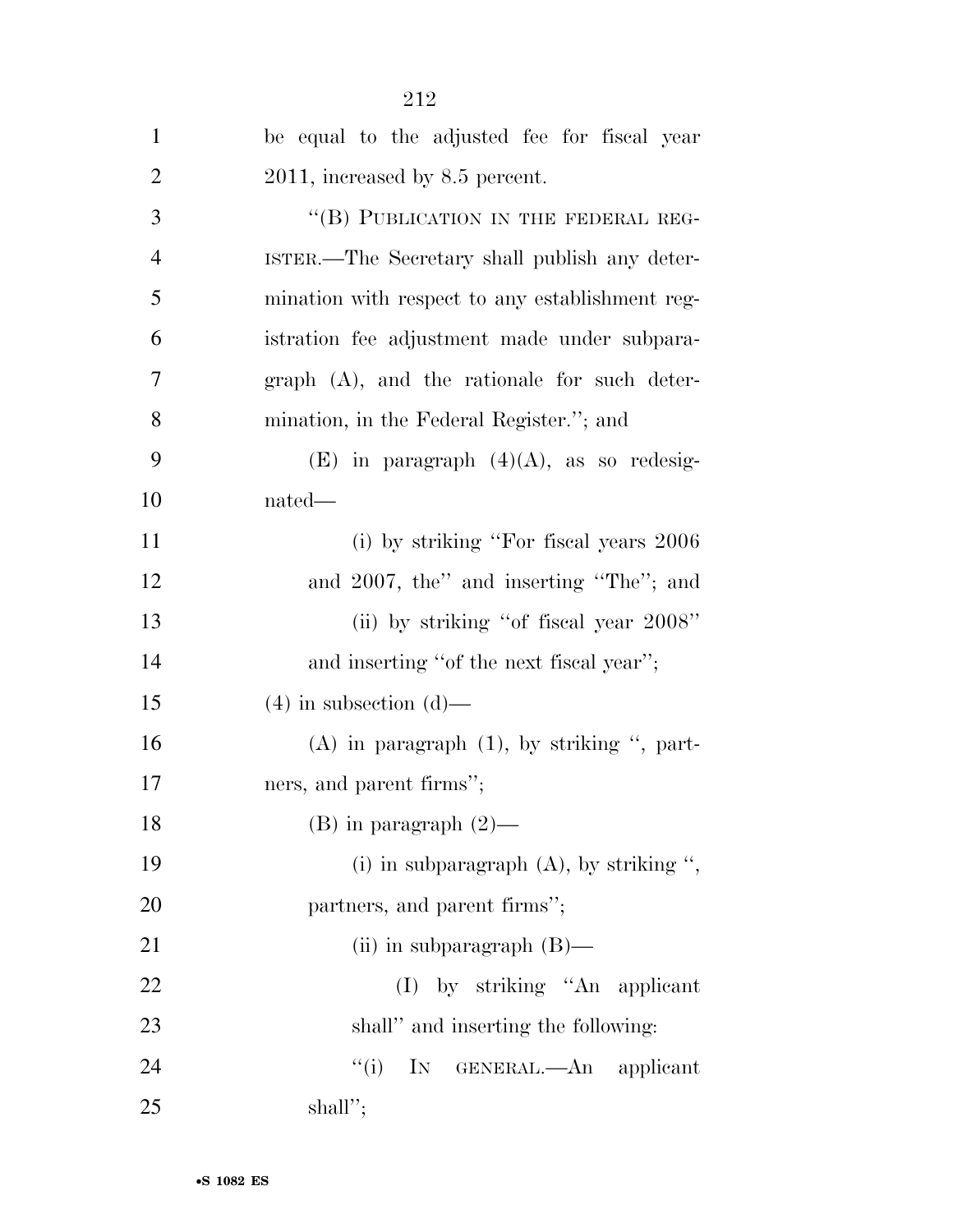| $\mathbf{1}$   | (II) by striking "The applicant              |
|----------------|----------------------------------------------|
| $\overline{2}$ | shall support" and inserting the fol-        |
| 3              | lowing:                                      |
| $\overline{4}$ | "(ii) FIRMS SUBMITTING TAX<br>$RE-$          |
| 5              | TURNS TO THE UNITED STATES INTERNAL          |
| 6              | REVENUE SERVICE.—The applicant shall         |
| $\overline{7}$ | support";                                    |
| 8              | (III) by striking ", partners, and           |
| 9              | parent firms" both places the term           |
| 10             | appears;                                     |
| 11             | (IV) by striking "partners, or               |
| 12             | parent firms, the" and inserting             |
| 13             | "the";                                       |
| 14             | $(V)$ by striking ", partners, or            |
| 15             | parent firms, respectively"; and             |
| 16             | (VI) by adding at the end the fol-           |
| 17             | lowing:                                      |
| 18             | "(iii) FIRMS NOT SUBMITTING TAX              |
| 19             | RETURNS TO THE UNITED STATES INTER-          |
| 20             | REVENUE SERVICE.—The applicant<br><b>NAL</b> |
| 21             | shall support its claim that it meets the    |
| 22             | definition under subparagraph $(A)$ by sub-  |
| 23             | mission of the following:                    |
| 24             | $\lq (I)$ A signed certification, in         |
| 25             | such form as the Secretary may direct        |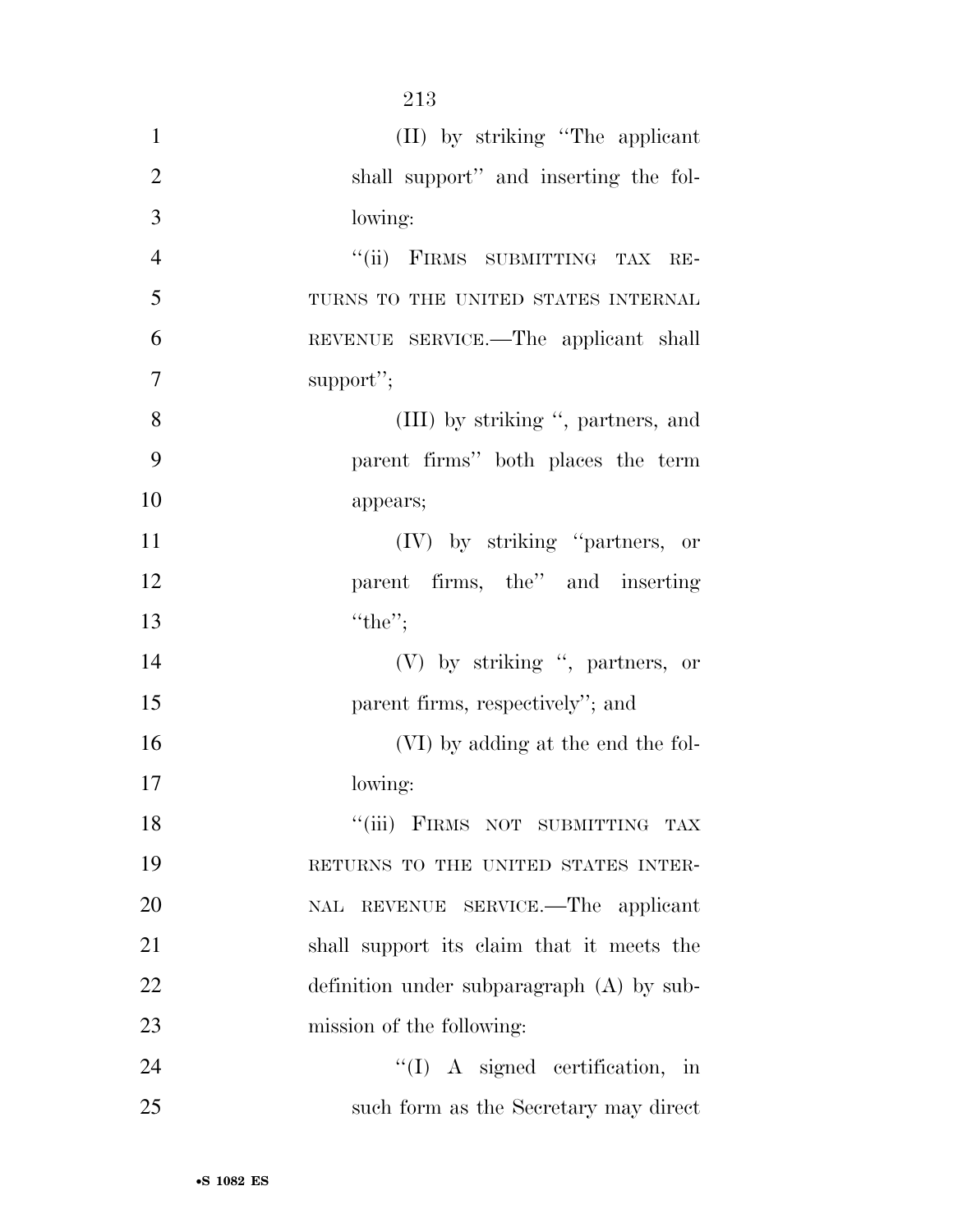| $\mathbf{1}$   | through a notice published in the Fed-       |
|----------------|----------------------------------------------|
| $\overline{2}$ | eral Register, that the applicant meets      |
| 3              | the criteria for a small business.           |
| $\overline{4}$ | "(II) A certification, in English,           |
| 5              | from the national taxing authority of        |
| 6              | country in which<br>it<br>the<br><i>is</i>   |
| 7              | headquartered. Such certification shall      |
| 8              | provide the applicant's gross receipts       |
| 9              | and sales for the most recent year, in       |
| 10             | both the local currency and in United        |
| 11             | States dollars, the exchange rate used       |
| 12             | in making this conversion to dollars,        |
| 13             | and the dates during which these re-         |
| 14             | ceipts and sales were collected, and it      |
| 15             | shall bear the official seal of the na-      |
| 16             | tional taxing authority.                     |
| 17             | Identical certifications<br>``(III)          |
| 18             | shall be provided for each of the appli-     |
| 19             | cant's affiliates.                           |
| 20             | $\lq\lq (IV)$ A statement signed by the      |
| 21             | head of the applicant or its chief fi-       |
| 22             | nancial officer that it has submitted        |
| 23             | certifications for all of its affiliates, or |
| 24             | that it had no affiliates, whichever is      |
| 25             | applicable."; and                            |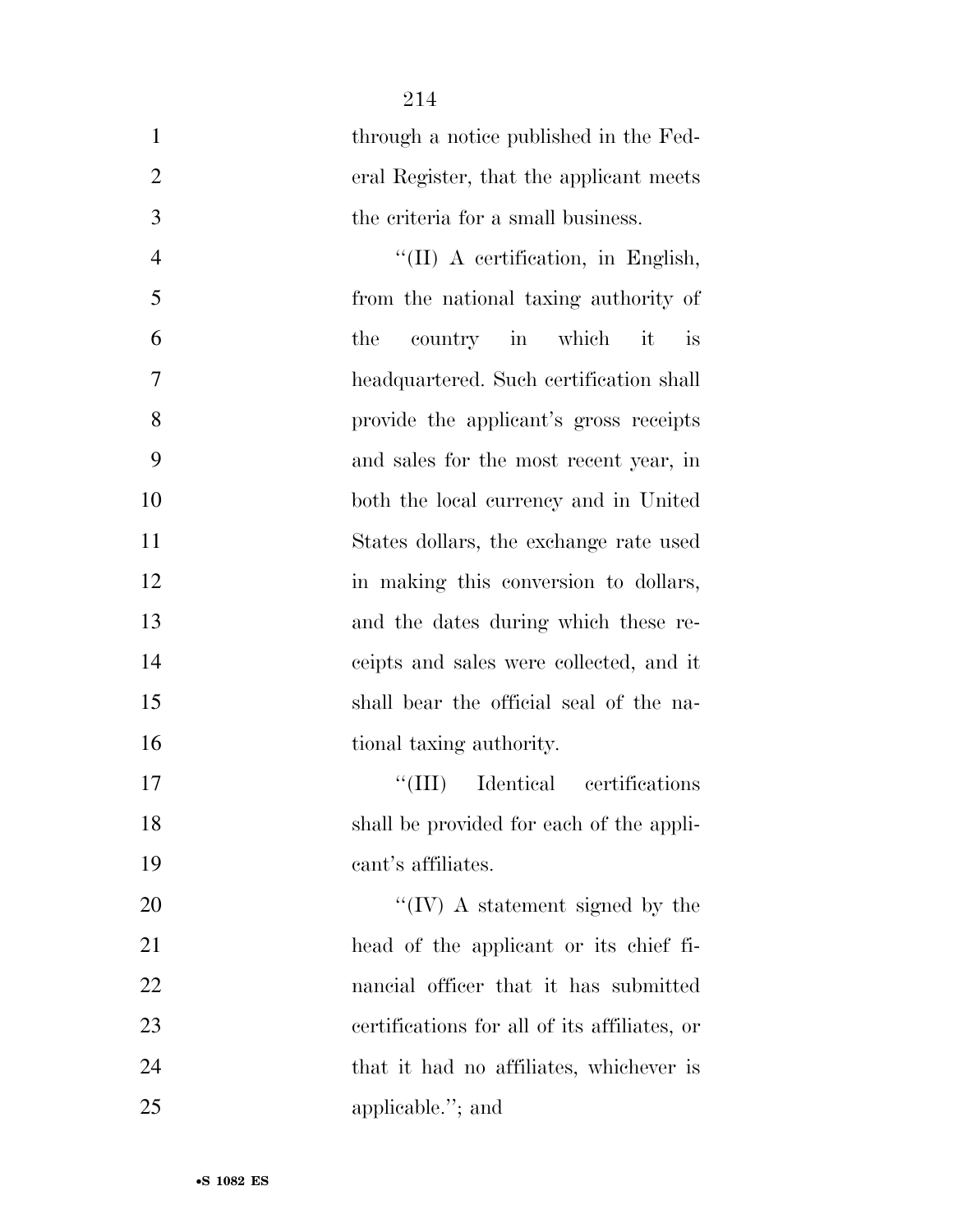| $\mathbf{1}$   | (iii) in subparagraph $(C)$ —                   |
|----------------|-------------------------------------------------|
| $\overline{2}$ | (I) by striking "reduced rate of"               |
| 3              | and inserting "reduced rate of-";               |
| $\overline{4}$ | and                                             |
| 5              | (II) by striking "38 percent" and               |
| 6              | all that follows through the period and         |
| 7              | inserting the following:                        |
| 8              | $\degree$ (i) 25 percent of the fee established |
| 9              | under such subsection for a premarket ap-       |
| 10             | plication, a premarket report, a supple-        |
| 11             | ment, or a periodic report concerning a         |
| 12             | class III device; and                           |
| 13             | "(ii) 50 percent of the fee established         |
| 14             | under such subsection for a 30-day notice       |
| 15             | or a request for classification informa-        |
| 16             | $\text{tion."};$                                |
| 17             | $(5)$ in subsection (e)—                        |
| 18             | (A) in paragraph $(1)$ , by striking "2004"     |
| 19             | and inserting "2008"; and                       |
| 20             | $(B)$ in paragraph $(2)$ —                      |
| 21             | (i) in subparagraph $(A)$ , by striking ",      |
| <u>22</u>      | partners, and parent firms";                    |
| 23             | (ii) by striking subparagraph (B) and           |
| 24             | inserting the following:                        |
| 25             | "(B) EVIDENCE OF QUALIFICATION.—                |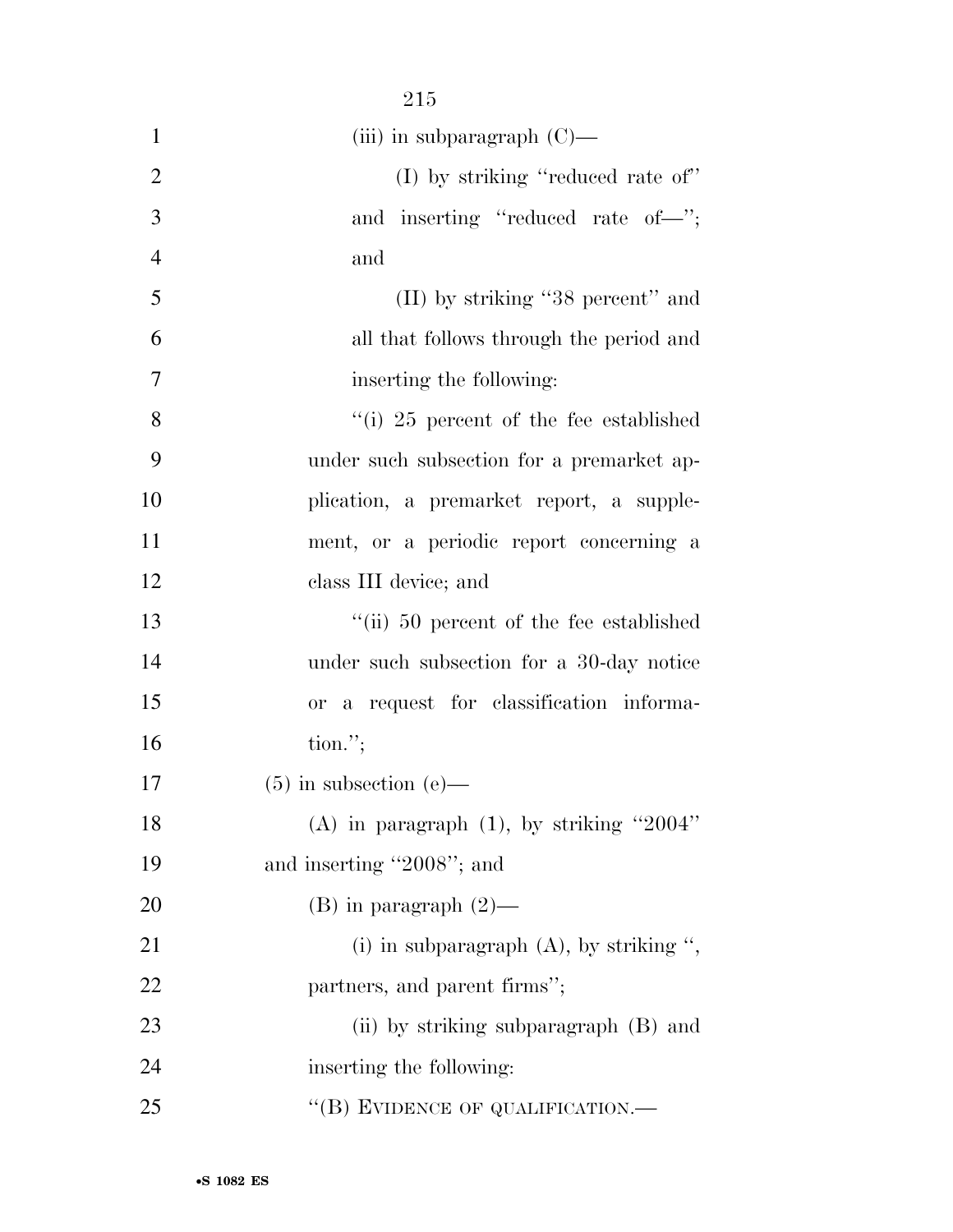| $\mathbf{1}$   | "(i) IN GENERAL.—An applicant shall           |
|----------------|-----------------------------------------------|
| $\overline{2}$ | pay the higher fees established by the Sec-   |
| 3              | retary each year unless the applicant sub-    |
| $\overline{4}$ | mits evidence that it qualifies for the lower |
| 5              | fee rate.                                     |
| 6              | "(ii) FIRMS SUBMITTING<br>TAX<br>$RE-$        |
| 7              | TURNS TO THE UNITED STATES INTERNAL           |
| 8              | REVENUE SERVICE.—The applicant shall          |
| 9              | support its claim that it meets the defini-   |
| 10             | tion under subparagraph (A) by submis-        |
| 11             | sion of a copy of its most recent Federal     |
| 12             | income tax return for a taxable year, and     |
| 13             | a copy of such returns of its affiliates,     |
| 14             | which show an amount of gross sales or re-    |
| 15             | ceipts that is less than the maximum es-      |
| 16             | tablished in subparagraph $(A)$ . The appli-  |
| 17             | cant, and each of such affiliates, shall cer- |
| 18             | tify that the information provided is a true  |
| 19             | and accurate copy of the actual tax forms     |
| 20             | they submitted to the Internal Revenue        |
| 21             | Service. If no tax forms are submitted for    |
| 22             | affiliates, the applicant shall certify that  |
| 23             | the applicant has no affiliates.              |
| 24             | ``(iii)<br>FIRMS NOT SUBMITTING<br>TAX        |
| 25             | RETURNS TO THE UNITED STATES INTER-           |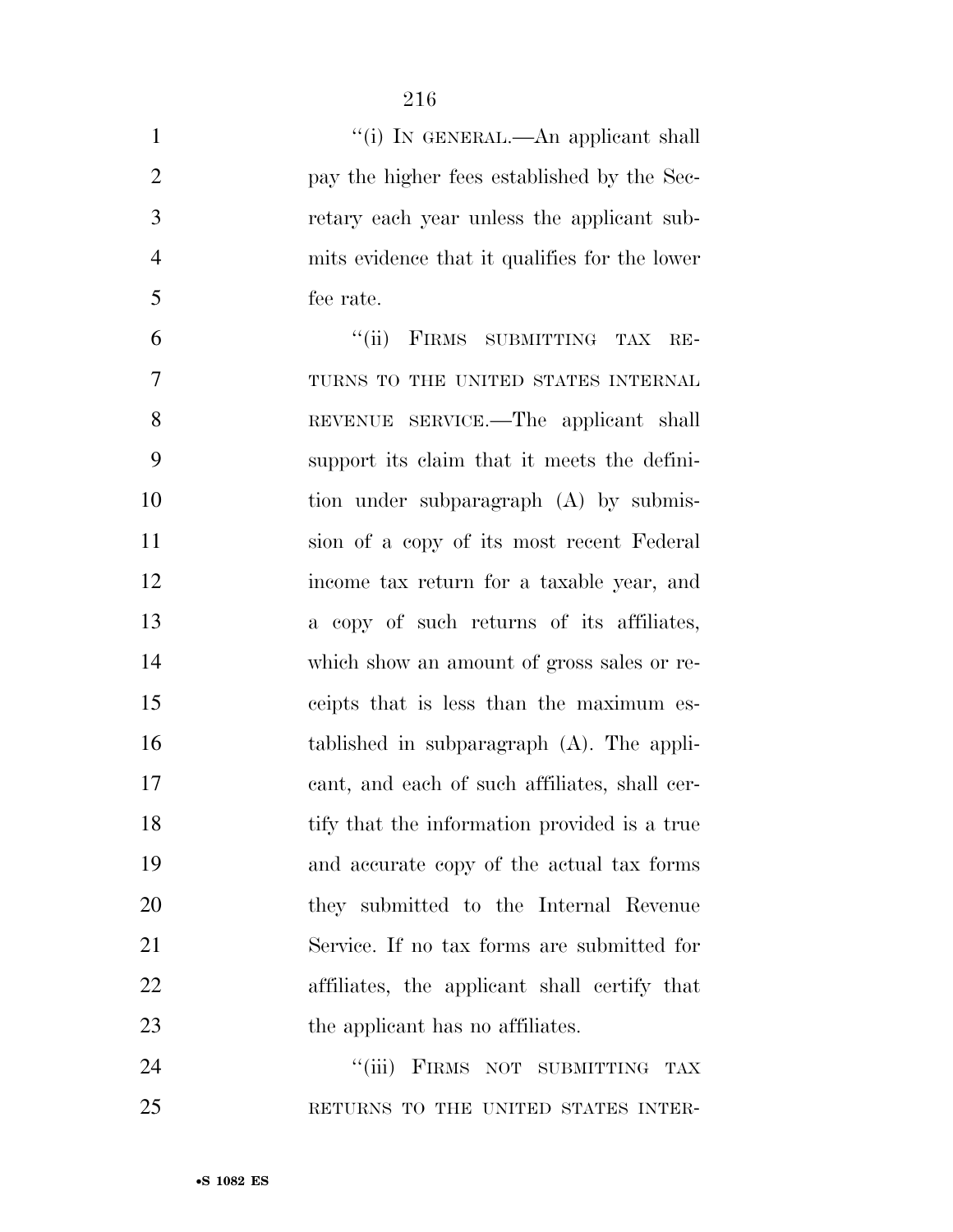| $\mathbf{1}$   | REVENUE SERVICE.—The applicant<br>NAL       |
|----------------|---------------------------------------------|
| $\overline{2}$ | shall support its claim that it meets the   |
| 3              | definition under subparagraph $(A)$ by sub- |
| $\overline{4}$ | mission of the following:                   |
| 5              | $\lq (I)$ A signed certification, in        |
| 6              | such form as the Secretary may direct       |
| $\tau$         | through a notice published in the Fed-      |
| 8              | eral Register, that the applicant meets     |
| 9              | the criteria for a small business.          |
| 10             | "(II) A certification, in English,          |
| 11             | from the national taxing authority of       |
| 12             | country in which<br>the<br>it<br>is         |
| 13             | headquartered. Such certification shall     |
| 14             | provide the applicant's gross receipts      |
| 15             | and sales for the most recent year, in      |
| 16             | both the local currency and in United       |
| 17             | States dollars, and the exchange rate       |
| 18             | used in making such conversion to           |
| 19             | dollars, and the dates during which         |
| 20             | such receipts and sales were collected,     |
| 21             | and it shall bear the official seal of      |
| 22             | the national taxing authority.              |
| 23             | Identical certifications<br>``(III)         |
| 24             | shall be provided for each of the appli-    |
| 25             | cant's affiliates.                          |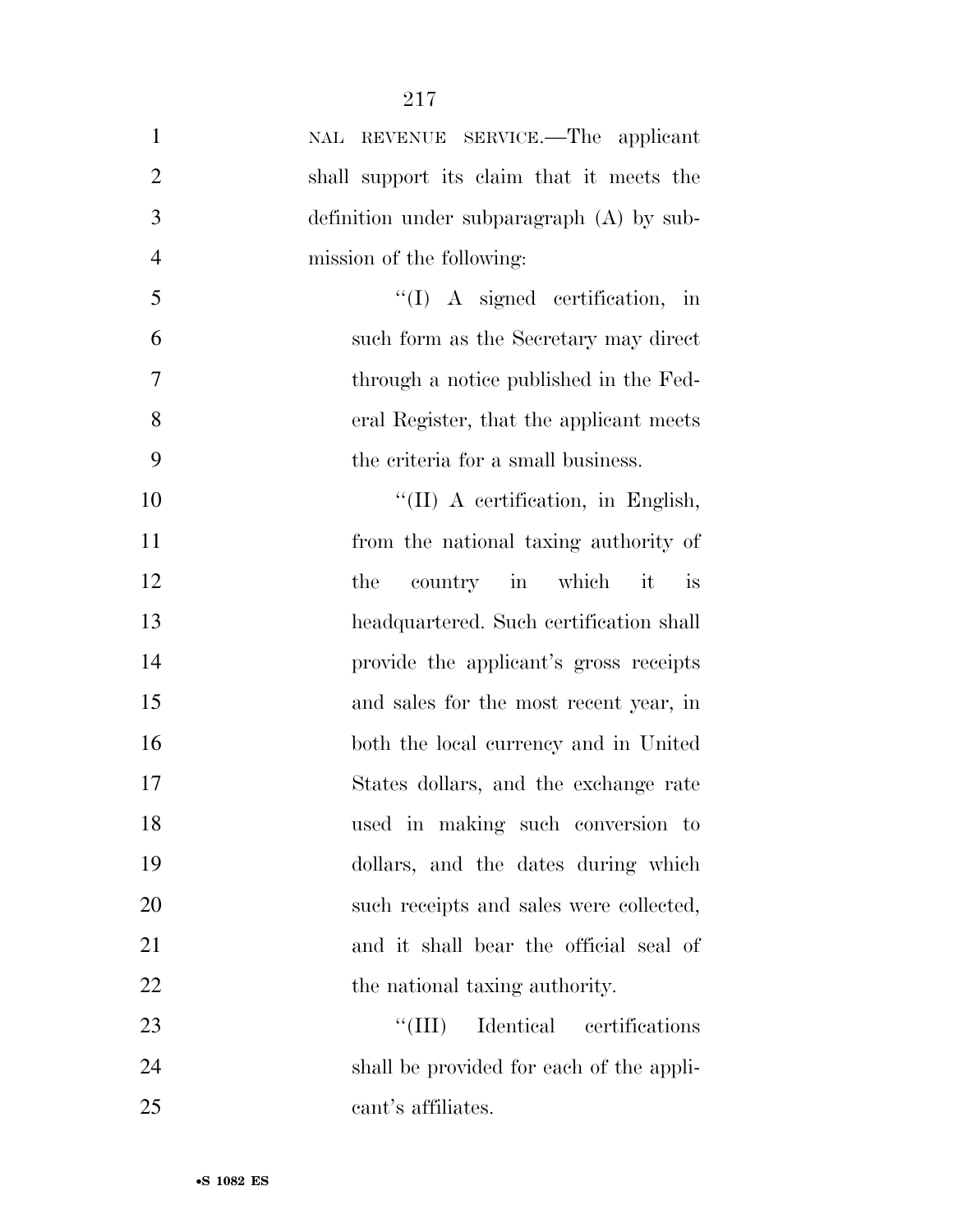| $\mathbf{1}$   | $\lq\lq (IV)$ A statement signed by the                |
|----------------|--------------------------------------------------------|
| $\overline{2}$ | head of the applicant or its chief fi-                 |
| 3              | nancial officer that it has submitted                  |
| $\overline{4}$ | certifications for all of its affiliates, or           |
| 5              | that it had no affiliates, whichever is                |
| 6              | applicable."; and                                      |
| 7              | (iii) by striking subparagraph (C) and                 |
| 8              | inserting the following:                               |
| 9              | "(C) REDUCED FEES.—For fiscal year                     |
| 10             | 2008 and each subsequent fiscal year, where            |
| 11             | the Secretary finds that the applicant involved        |
| 12             | meets the definition under subparagraph $(A)$ ,        |
| 13             | the fee for a premarket notification submission        |
| 14             | may be paid at 50 percent of the fee that ap-          |
| 15             | plies under subsection $(a)(2)(A)(viii)$ and as es-    |
| 16             | tablished under subsection $(c)(1)$ .";                |
| 17             | $(6)$ by striking subsection $(f)$ and inserting the   |
| 18             | following:                                             |
| 19             | "(f) EFFECT OF FAILURE TO PAY FEES.—                   |
| 20             | "(1) IN GENERAL.—A premarket application,              |
| 21             | premarket report, supplement, or premarket notifi-     |
| 22             | cation submission, 30-day notice, request for classi-  |
| 23             | fication information, or periodic report concerning a  |
| 24             | class III device submitted by a person subject to fees |

under paragraphs (2) and (3) of subsection (a) shall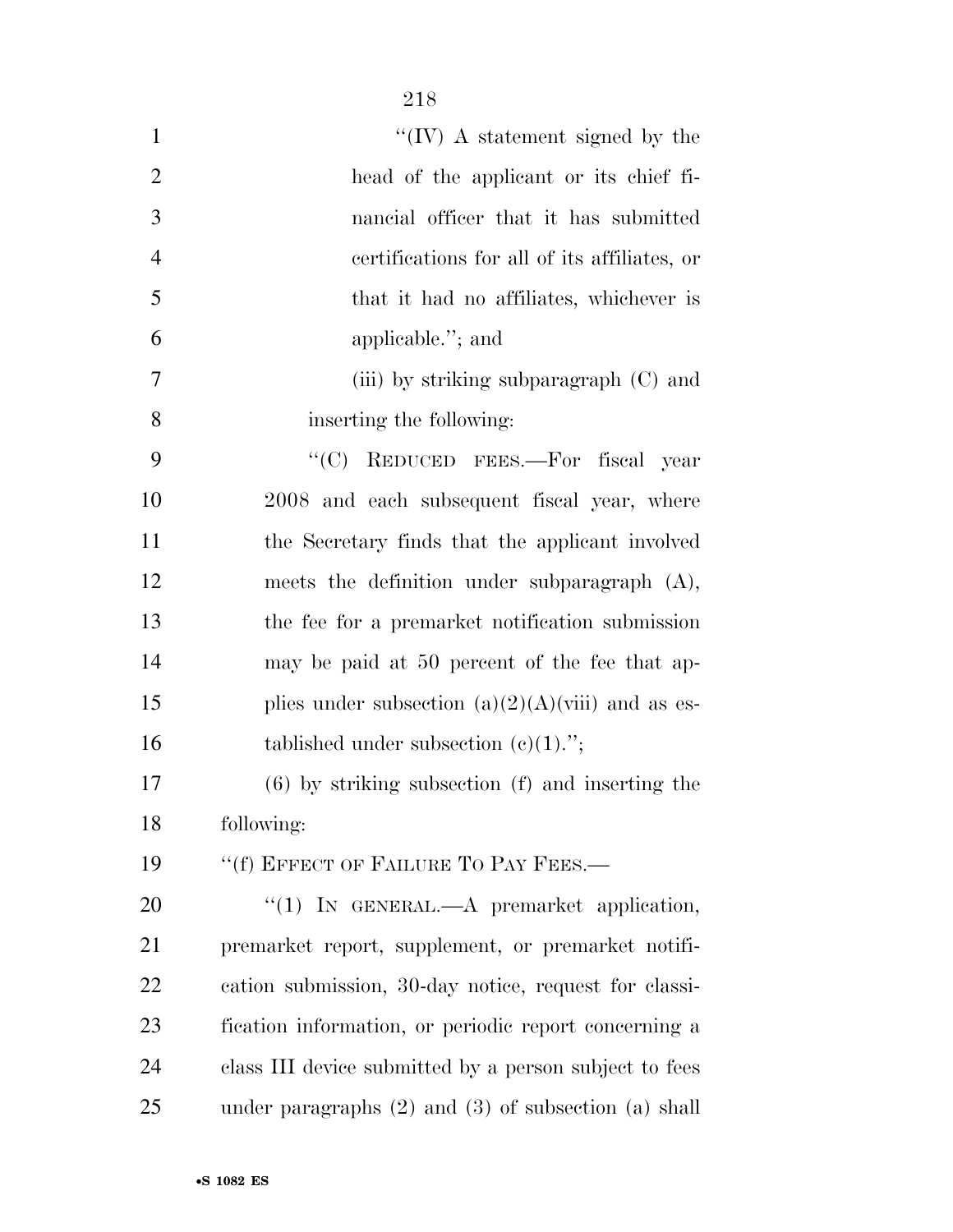be considered incomplete and shall not be accepted by the Secretary until all fees owed by such person have been paid.

4 "(2) REGISTRATION INFORMATION.—Registra- tion information submitted by an establishment sub-6 ject to a registration fee under subsection  $(a)(3)$  shall be considered incomplete and shall not be ac- cepted by the Secretary until the registration fee owed for the establishment has been paid. Until the fee is paid and the registration is complete, the es- tablishment shall be deemed to have failed to reg-ister in accordance with section 510.'';

13 (7) in subsection  $(g)$ —

 (A) by striking paragraph (1) and insert-ing the following:

16 "(1) PERFORMANCE GOALS; TERMINATION OF PROGRAM.—With respect to the amount that, under the salaries and expenses account of the Food and Drug Administration, is appropriated for a fiscal year for devices and radiological products, fees may not be assessed under subsection (a) for the fiscal year, and the Secretary is not expected to meet any performance goals identified for the fiscal year, if—  $\langle A \rangle$  the amount so appropriated for the

fiscal year, excluding the amount of fees appro-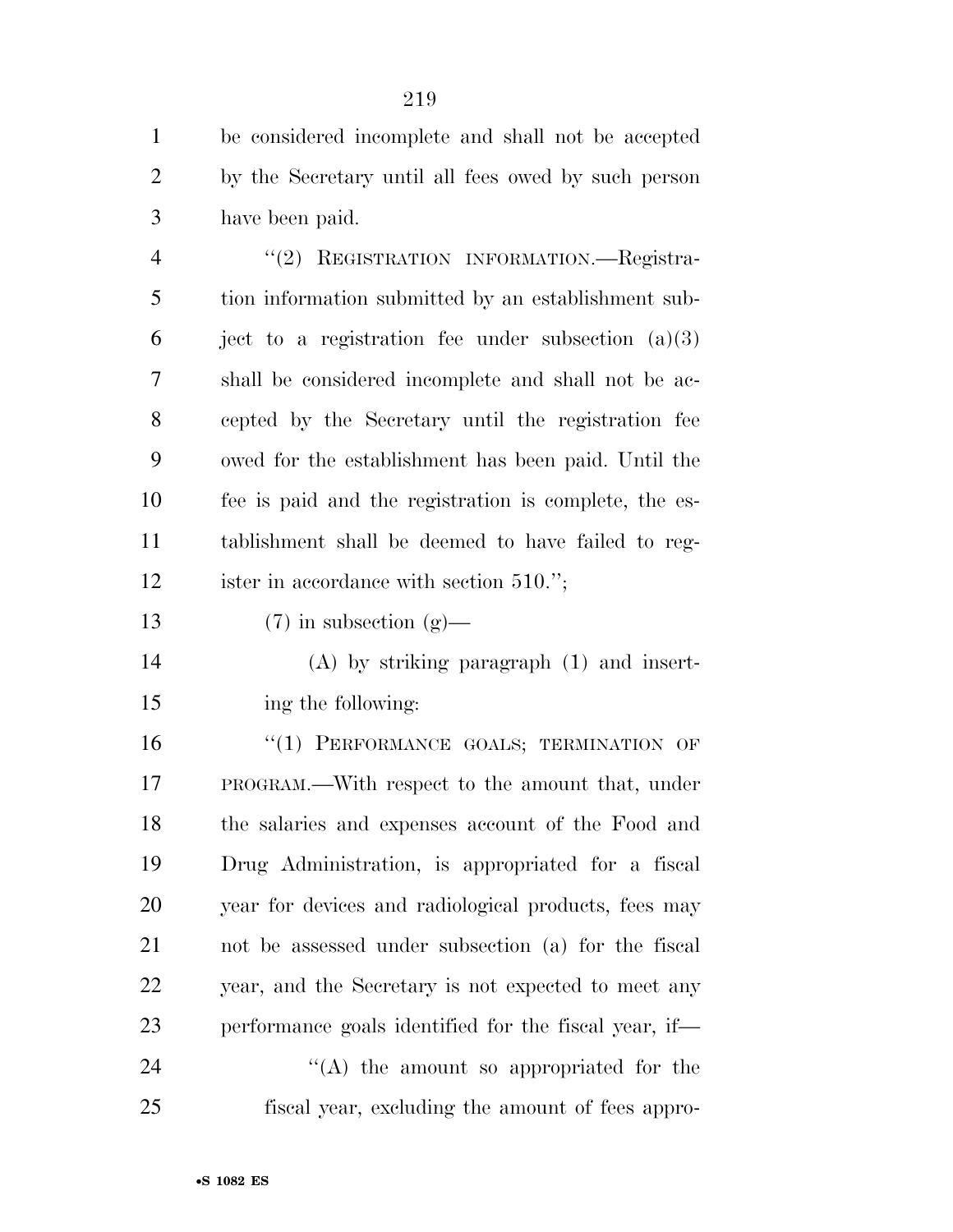| $\mathbf{1}$   | priated for the fiscal year, is more than 1 per-   |
|----------------|----------------------------------------------------|
| $\overline{2}$ | cent less than $$205,720,000$ multiplied by the    |
| 3              | adjustment factor applicable to such fiscal year;  |
| $\overline{4}$ | <b>or</b>                                          |
| 5              | "(B) fees were not assessed under sub-             |
| 6              | section (a) for the previous fiscal year."; and    |
| 7              | (B) in paragraph (2), by striking "and             |
| 8              | premarket notification submissions, and" and       |
| 9              | inserting "premarket notification submissions,     |
| 10             | 30-day notices, requests for classification infor- |
| 11             | mation, periodic reports concerning a class III    |
| 12             | device, and establishment registrations"; and      |
| 13             | (8) in subsection (h), by striking paragraphs      |
| 14             | $(3)$ and $(4)$ and inserting the following:       |
| 15             | "(3) AUTHORIZATION OF APPROPRIATIONS.-             |
| 16             | There are authorized to be appropriated for fees   |
| 17             | under this section—                                |
| 18             | "(A) $$48,431,000$ for fiscal year 2008;           |
| 19             | "(B) $$52,547,000$ for fiscal year 2009;           |
| 20             | "(C) $$57,014,000$ for fiscal year 2010;           |
| 21             | "(D) $$61,860,000$ for fiscal year 2011;           |
| 22             | and                                                |
| 23             | "(E) $$67,118,000$ for fiscal year 2012.           |
| 24             | "(4) OFFSET.—If the cumulative amount of           |
| 25             | fees collected during fiscal years 2008, 2009, and |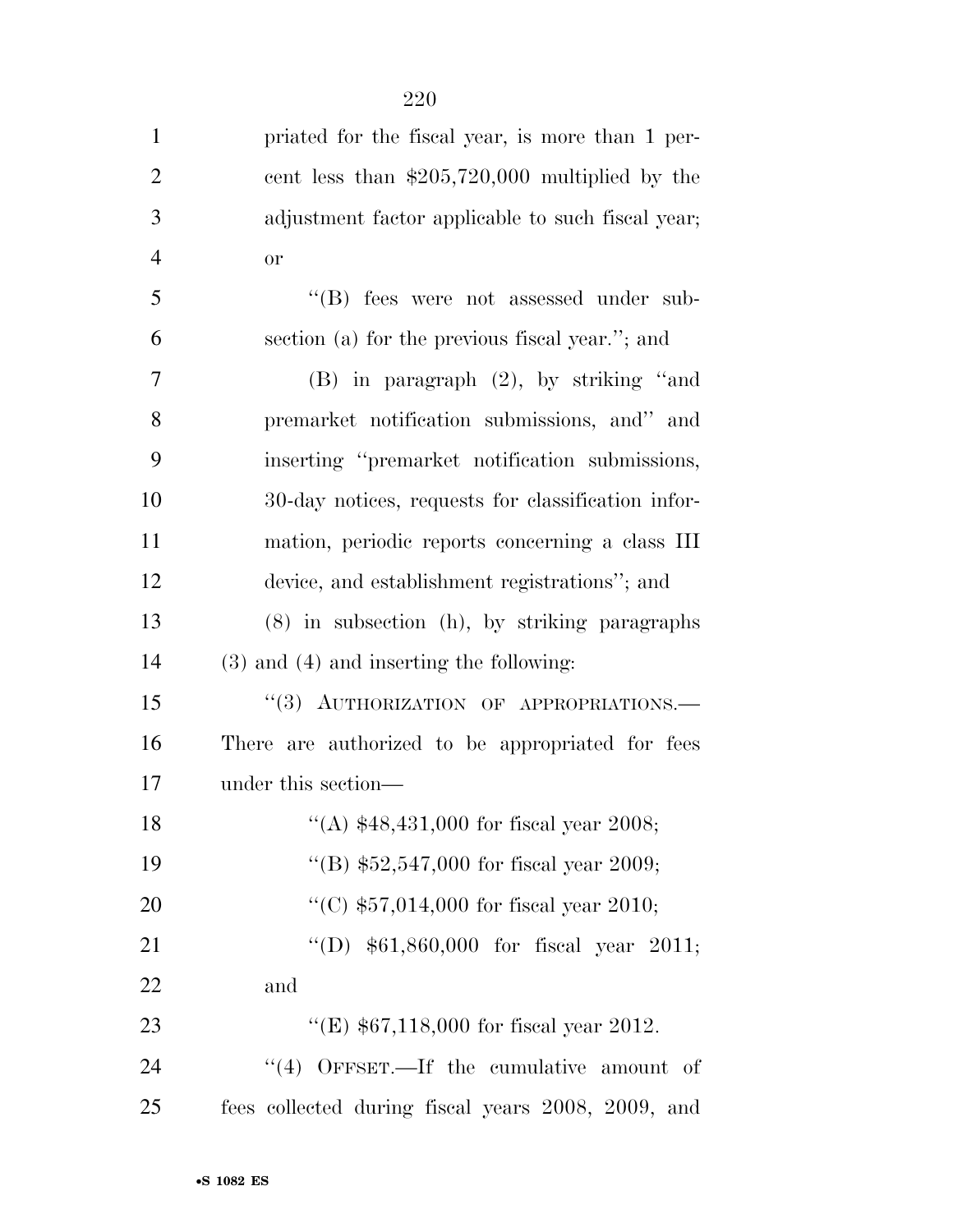2010, added to the amount estimated to be collected for fiscal year 2011 (which estimate shall be based upon the amount of fees received by the Secretary through June 30, 2011), exceeds the amount of fees specified in aggregate in paragraph (3) for such 4 fiscal years, the aggregate amount in excess shall be credited to the appropriation account of the Food and Drug Administration as provided in paragraph (1), and shall be subtracted from the amount of fees that would otherwise be authorized to be collected under this section pursuant to appropriation Acts for fiscal year 2012.''.

#### **SEC. 304. SAVINGS CLAUSE.**

 Notwithstanding section 107 of the Medical Device User Fee and Modernization Act of 2002 (Public Law 107–250), and notwithstanding the amendments made by this subtitle, part 3 of subchapter C of chapter VII of the Federal Food, Drug, and Cosmetic Act, as in effect on the day before the date of enactment of this subtitle, shall continue to be in effect with respect to premarket applica- tions, premarket reports, premarket notification submis- sions, and supplements (as defined in such part as of such day) that on or after October 1, 2002, but before October 1, 2007, were accepted by the Food and Drug Administra-tion for filing with respect to assessing and collecting any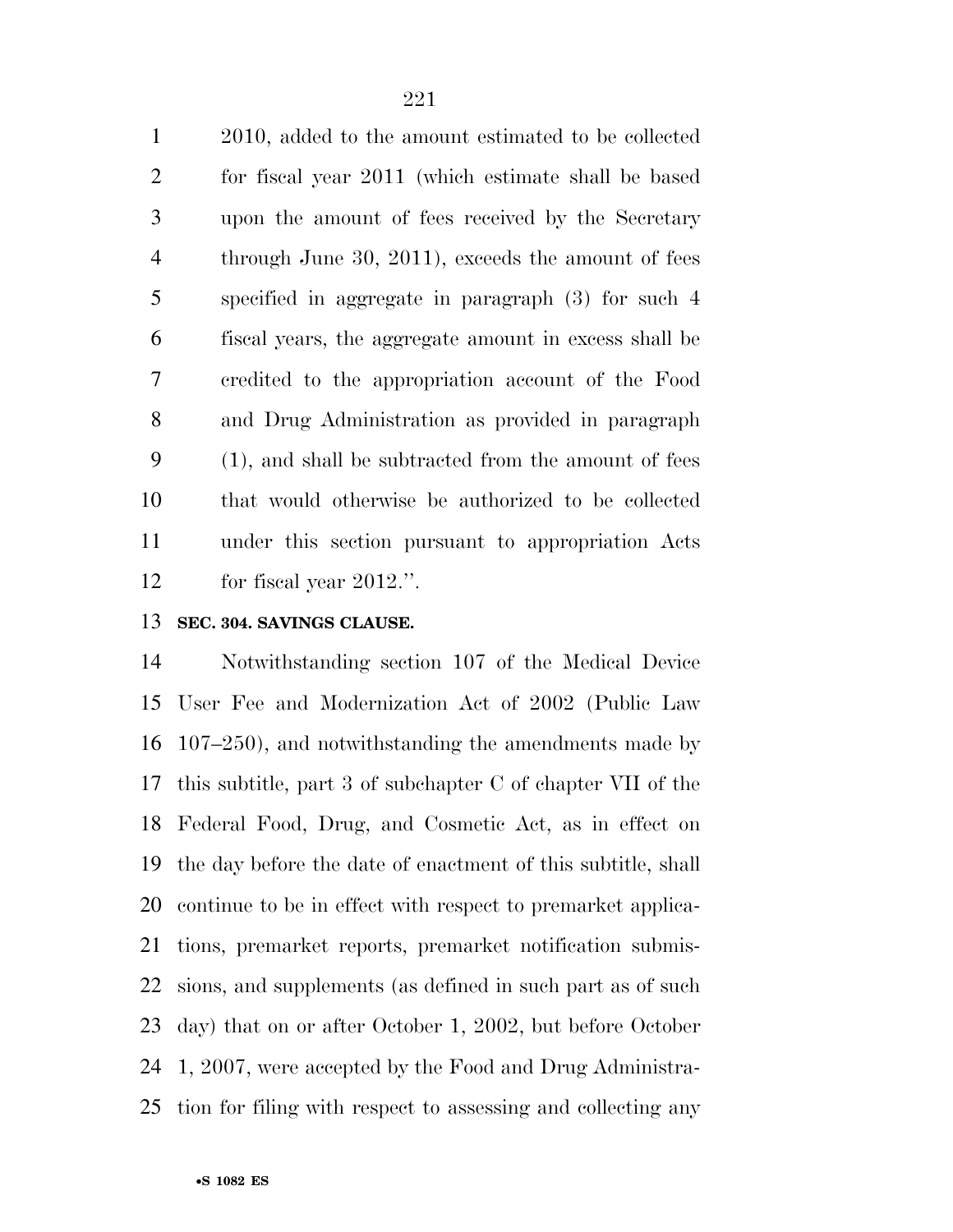fee required by such part for a fiscal year prior to fiscal

year 2008.

#### **SEC. 305. EFFECTIVE DATE.**

 The amendments made by this subtitle shall take ef-fect on October 1, 2007.

### **Subtitle B—Amendments Regard-**

# **ing Regulation of Medical De-vices**

#### **SEC. 311. INSPECTIONS BY ACCREDITED PERSONS.**

10 Section 704(g)  $(21 \text{ U.S.C. } 374(\text{g}))$  is amended—

 (1) in paragraph (1), by striking ''Not later than one year after the date of enactment of this subsection, the Secretary'' and inserting ''The Sec-retary'';

15 (2) in paragraph  $(2)$ , by

 (A) striking ''Not later than 180 days after the date of enactment of this subsection, the'' and inserting ''The Secretary''; and

(B) striking the fifth sentence;

 (3) in paragraph (3), by adding at the end the following:

 "(F) Such person shall notify the Sec- retary of any withdrawal, suspension, restric- tion, or expiration of certificate of conformance with the quality systems standard referred to in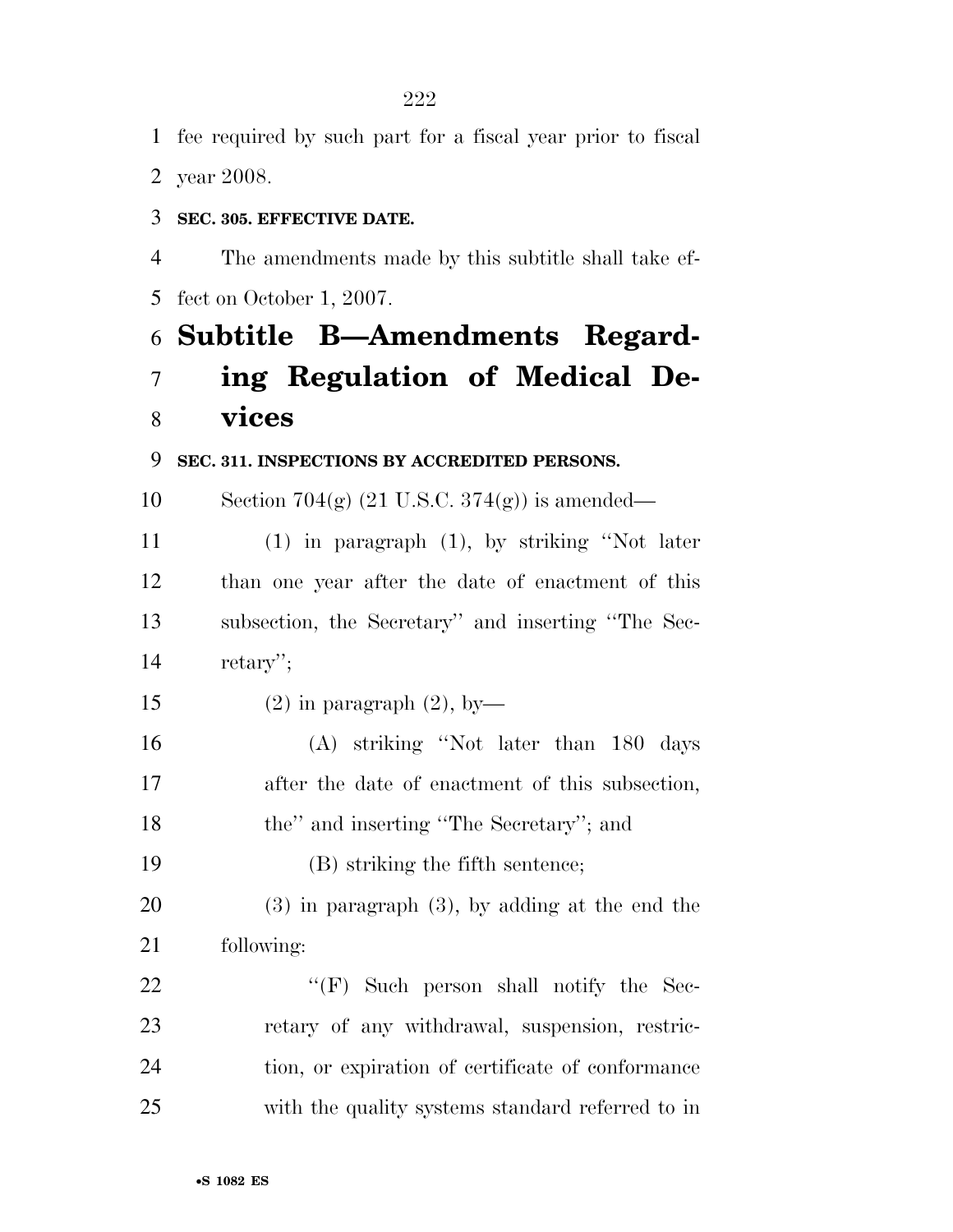| $\mathbf{1}$   | paragraph (7) for any device establishment that              |
|----------------|--------------------------------------------------------------|
| $\overline{2}$ | such person inspects under this subsection not               |
| 3              | later than 30 days after such withdrawal, sus-               |
| $\overline{4}$ | pension, restriction, or expiration.                         |
| 5              | $\lq\lq(G)$ Such person may conduct audits to                |
| 6              | establish conformance with the quality systems               |
| 7              | standard referred to in paragraph $(7)$ .";                  |
| 8              | $(4)$ by amending paragraph $(6)$ to read as fol-            |
| 9              | lows:                                                        |
| 10             | " $(6)(A)$ Subject to subparagraphs (B) and (C), a de-       |
| 11             | vice establishment is eligible for inspection by persons ac- |
| 12             | credited under paragraph $(2)$ if the following conditions   |
| 13             | are met:                                                     |
| 14             | "(i) The Secretary classified the results of the             |
| 15             | most recent inspection of the establishment as 'no           |
| 16             | action indicated' or 'voluntary action indicated'.           |
| 17             | "(ii) With respect to inspections of the estab-              |
| 18             | lishment to be conducted by an accredited person,            |
| 19             | the owner or operator of the establishment submits           |
| <b>20</b>      | to the Secretary a notice that—                              |
| 21             | $\lq\lq$ (I) provides the date of the last inspection        |
| 22             | of the establishment by the Secretary and the                |
| 23             | classification of that inspection;                           |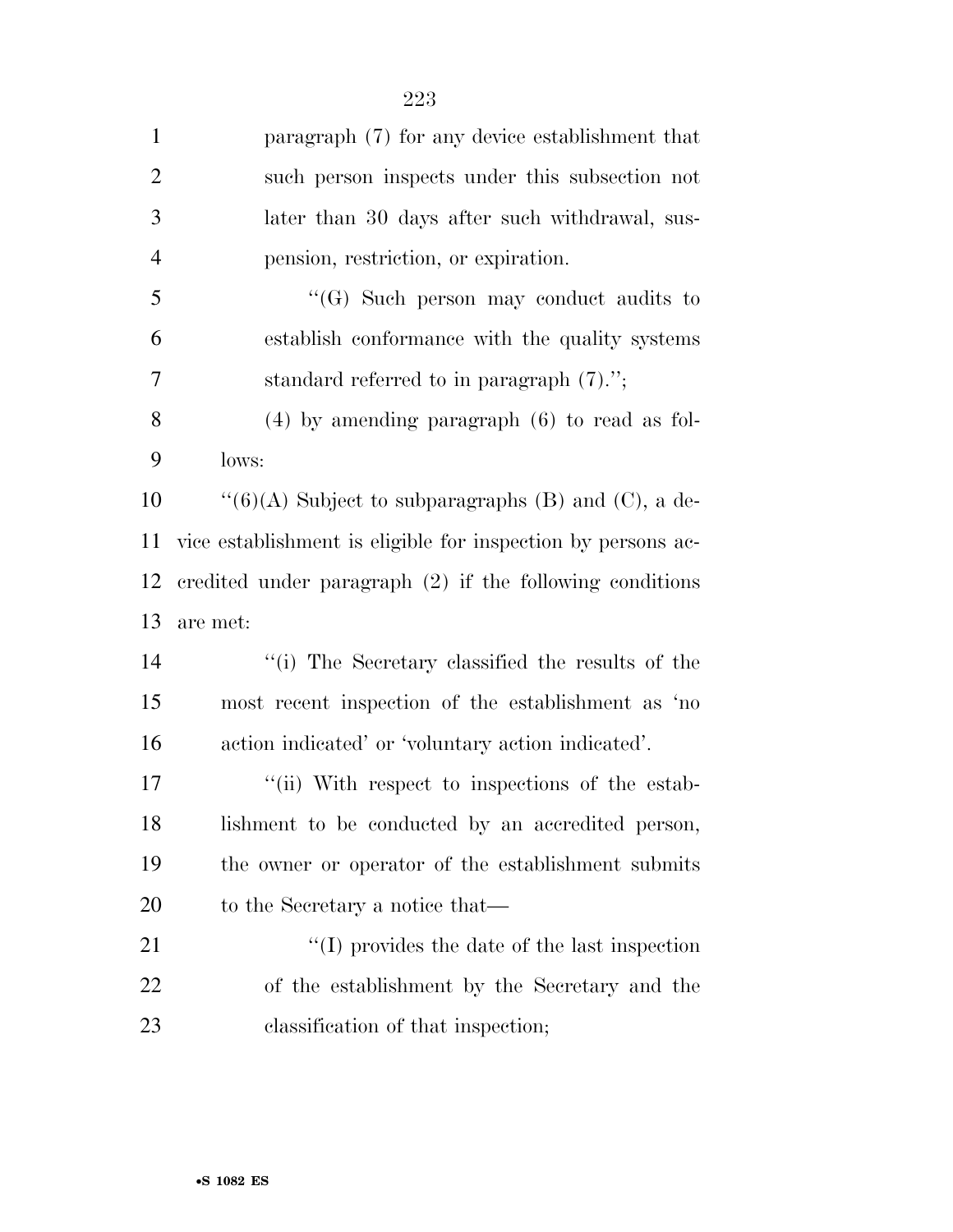| $\mathbf{1}$   | $\lq\lq$ (II) states the intention of the owner or           |
|----------------|--------------------------------------------------------------|
| $\overline{2}$ | operator to use an accredited person to conduct              |
| 3              | inspections of the establishment;                            |
| $\overline{4}$ | "(III) identifies the particular accredited                  |
| 5              | person the owner or operator intends to select               |
| 6              | to conduct such inspections; and                             |
| 7              | $\lq\lq$ (IV) includes a certification that, with re-        |
| 8              | spect to the devices that are manufactured, pre-             |
| 9              | pared, propagated, compounded, or processed in               |
| 10             | the establishment—                                           |
| 11             | "(aa) at least $1$ of such devices is                        |
| 12             | marketed in the United States; and                           |
| 13             | "(bb) at least 1 of such devices is                          |
| 14             | marketed, or is intended to be marketed,                     |
| 15             | in 1 or more foreign countries, 1 of which                   |
| 16             | countries certifies, accredits, or otherwise                 |
| 17             | recognizes the person accredited under                       |
| 18             | paragraph (2) and identified under sub-                      |
| 19             | clause (III) as a person authorized to con-                  |
| 20             | duct inspections of device establishments.                   |
| 21             | $\lq\lq(B)(i)$ Except with respect to the requirement of     |
| 22             | subparagraph $(A)(i)$ , a device establishment is deemed to  |
| 23             | have clearance to participate in the program and to use      |
| 24             | the accredited person identified in the notice under sub-    |
| 25             | paragraph $(A)(ii)$ for inspections of the establishment un- |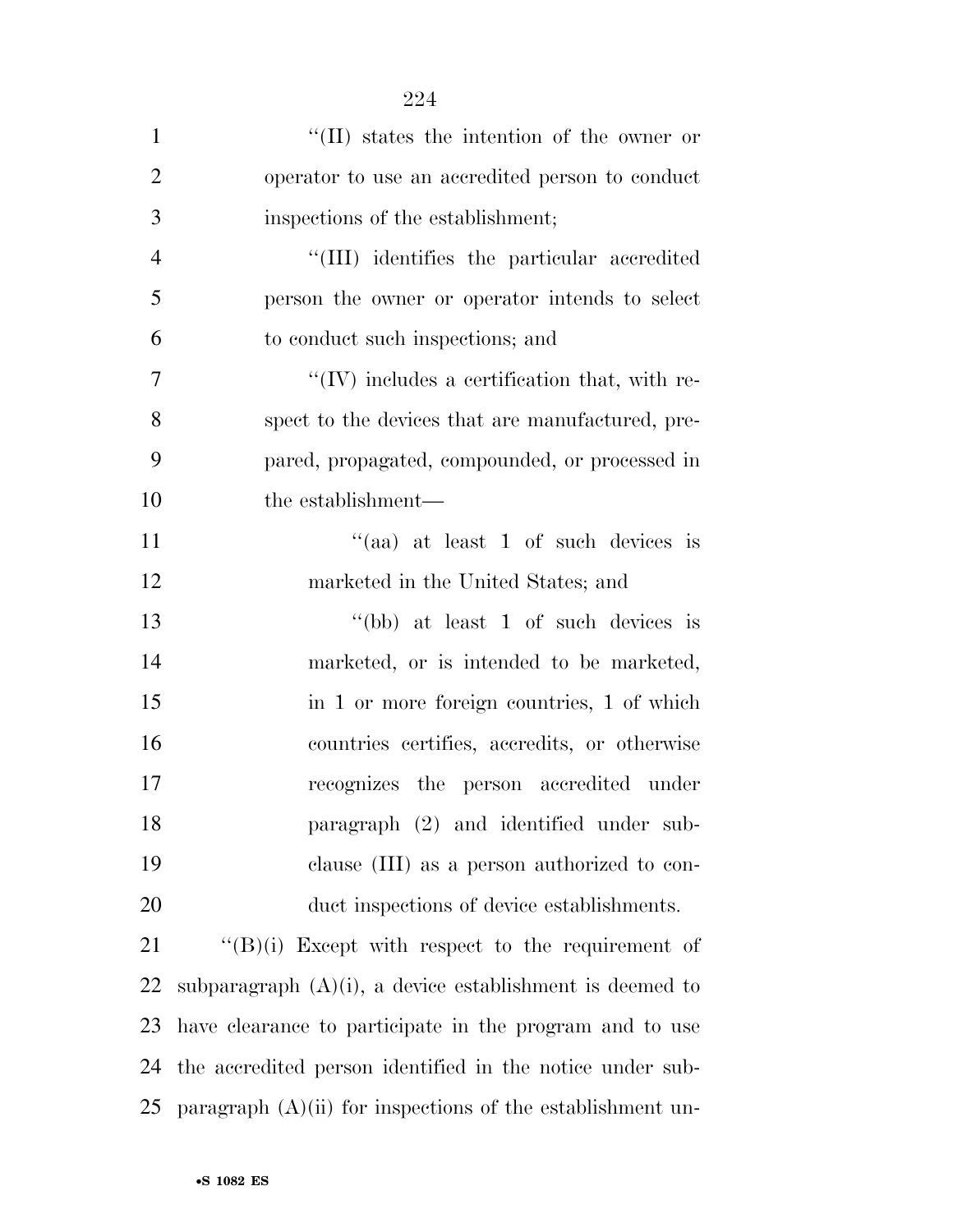| $\mathbf{1}$   | less the Secretary, not later than 30 days after receiving     |
|----------------|----------------------------------------------------------------|
| $\overline{2}$ | such notice, issues a response that—                           |
| 3              | "(I) denies clearance to participate as provided               |
| $\overline{4}$ | under subparagraph $(C)$ ; or                                  |
| 5              | $\lq\lq$ (II) makes a request under clause (ii).               |
| 6              | "(ii) The Secretary may request from the owner or              |
| 7              | operator of a device establishment in response to the no-      |
| 8              | tice under subparagraph $(A)(ii)$ with respect to the estab-   |
| 9              | lishment, or from the particular accredited person identi-     |
| 10             | fied in such notice—                                           |
| 11             | "(I) compliance data for the establishment in                  |
| 12             | accordance with clause $(iii)(I)$ ; or                         |
| 13             | $\lq\lq$ (II) information concerning the relationship          |
| 14             | between the owner or operator of the establishment             |
| 15             | and the accredited person identified in such notice in         |
| 16             | accordance with clause $(iii)(II)$ .                           |
| 17             | The owner or operator of the establishment, or such            |
| 18             | accredited person, as the case may be, shall respond           |
| 19             | to such a request not later than 60 days after receiv-         |
| 20             | ing such request.                                              |
| 21             | " $(iii)(I)$ The compliance data to be submitted by the        |
| 22             | owner or operation of a device establishment in response       |
| 23             | to a request under clause $(ii)(I)$ are data describing wheth- |
| 24             | er the quality controls of the establishment have been suf-    |
| 25             | ficient for ensuring consistent compliance with current        |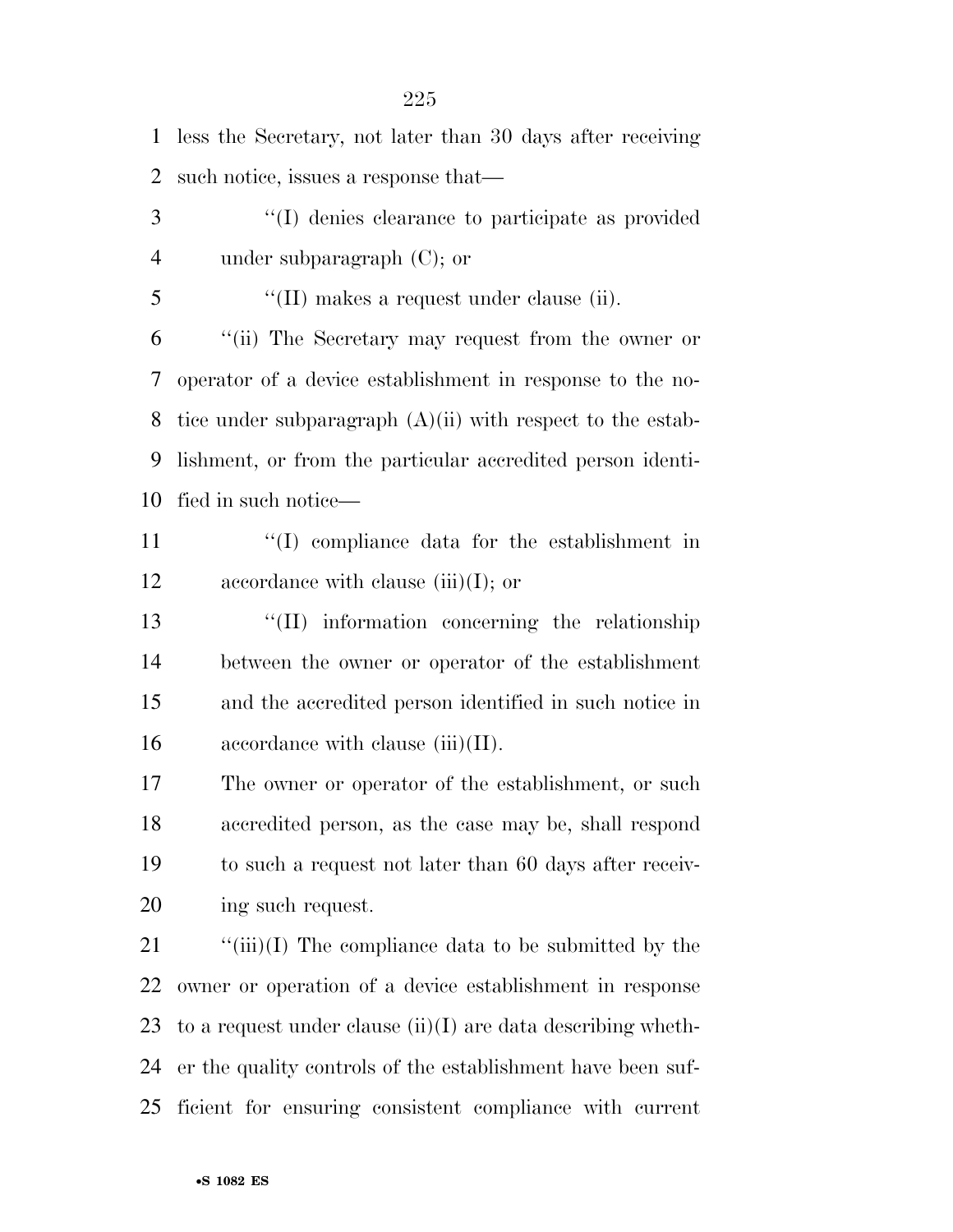good manufacturing practice within the meaning of section 501(h) and with other applicable provisions of this Act. Such data shall include complete reports of inspectional findings regarding good manufacturing practice or other quality control audits that, during the preceding 2-year period, were conducted at the establishment by persons other than the owner or operator of the establishment, to- gether with all other compliance data the Secretary deems necessary. Data under the preceding sentence shall dem- onstrate to the Secretary whether the establishment has facilitated consistent compliance by promptly correcting any compliance problems identified in such inspections.

 ''(II) A request to an accredited person under clause (ii)(II) may not seek any information that is not required to be maintained by such person in records under sub-16 section  $(f)(1)$ .

17 ''(iv) A device establishment is deemed to have clear- ance to participate in the program and to use the accred- ited person identified in the notice under subparagraph  $(A)$ (ii) for inspections of the establishment unless the Sec- retary, not later than 60 days after receiving the informa- tion requested under clause (ii), issues a response that de- nies clearance to participate as provided under subpara-24 graph  $(C)$ .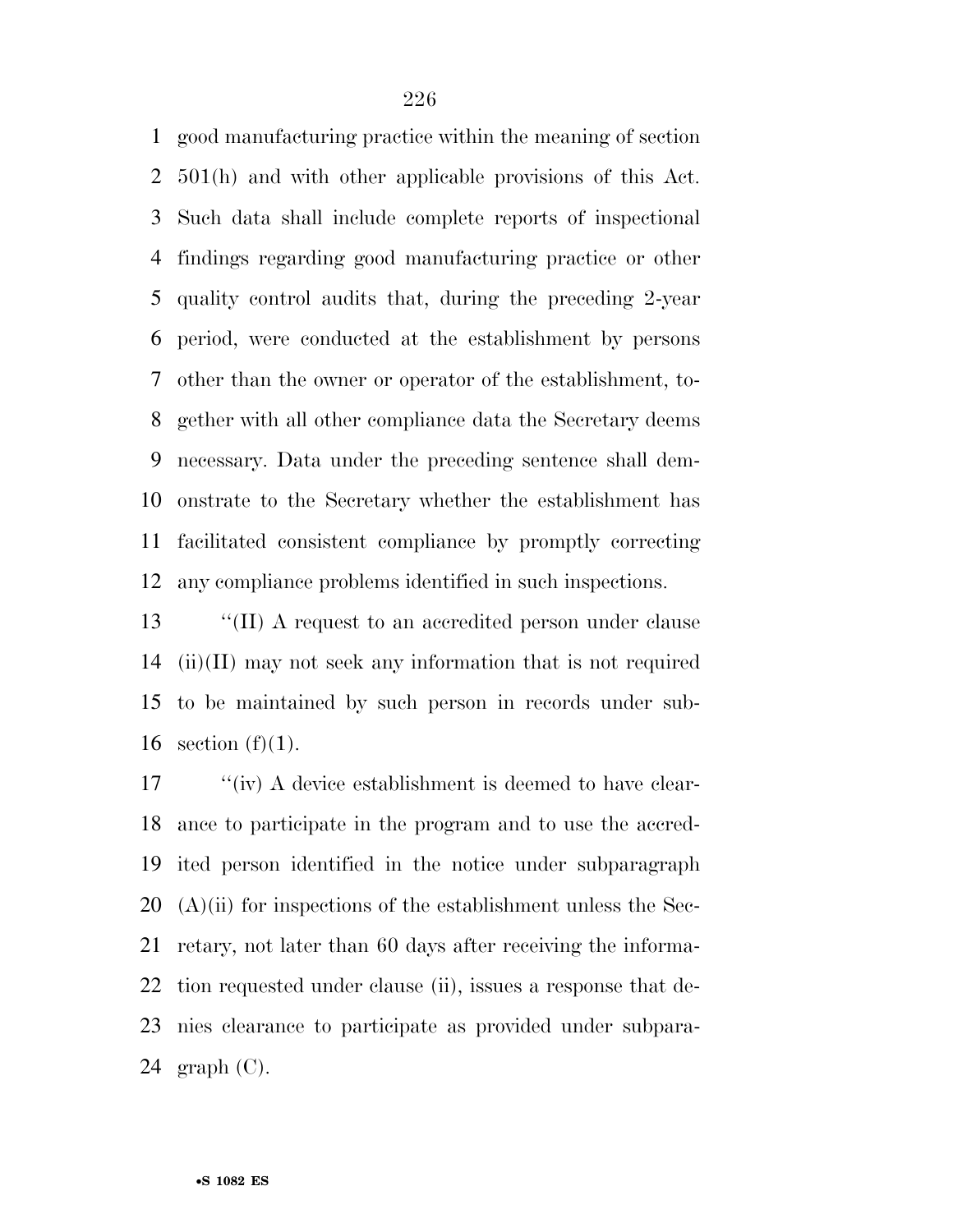$\langle (C)(i)$  The Secretary may deny clearance to a device establishment if the Secretary has evidence that the cer-3 tification under subparagraph  $(A)(ii)(IV)$  is untrue and the Secretary provides to the owner or operator of the es-tablishment a statement summarizing such evidence.

 ''(ii) The Secretary may deny clearance to a device establishment if the Secretary determines that the estab- lishment has failed to demonstrate consistent compliance 9 for purposes of subparagraph  $(B)(iii)(I)$  and the Secretary provides to the owner or operator of the establishment a statement of the reasons for such determination.

12 "(iii)(I) The Secretary may reject the selection of the accredited person identified in the notice under subpara- graph (A)(ii) if the Secretary provides to the owner or op- erator of the establishment a statement of the reasons for such rejection. Reasons for the rejection may include that the establishment or the accredited person, as the case may be, has failed to fully respond to the request, or that the Secretary has concerns regarding the relationship be-tween the establishment and such accredited person.

21 <sup>"</sup>(II) If the Secretary rejects the selection of an ac- credited person by the owner or operator of a device estab- lishment, the owner or operator may make an additional selection of an accredited person by submitting to the Sec-retary a notice that identifies the additional selection.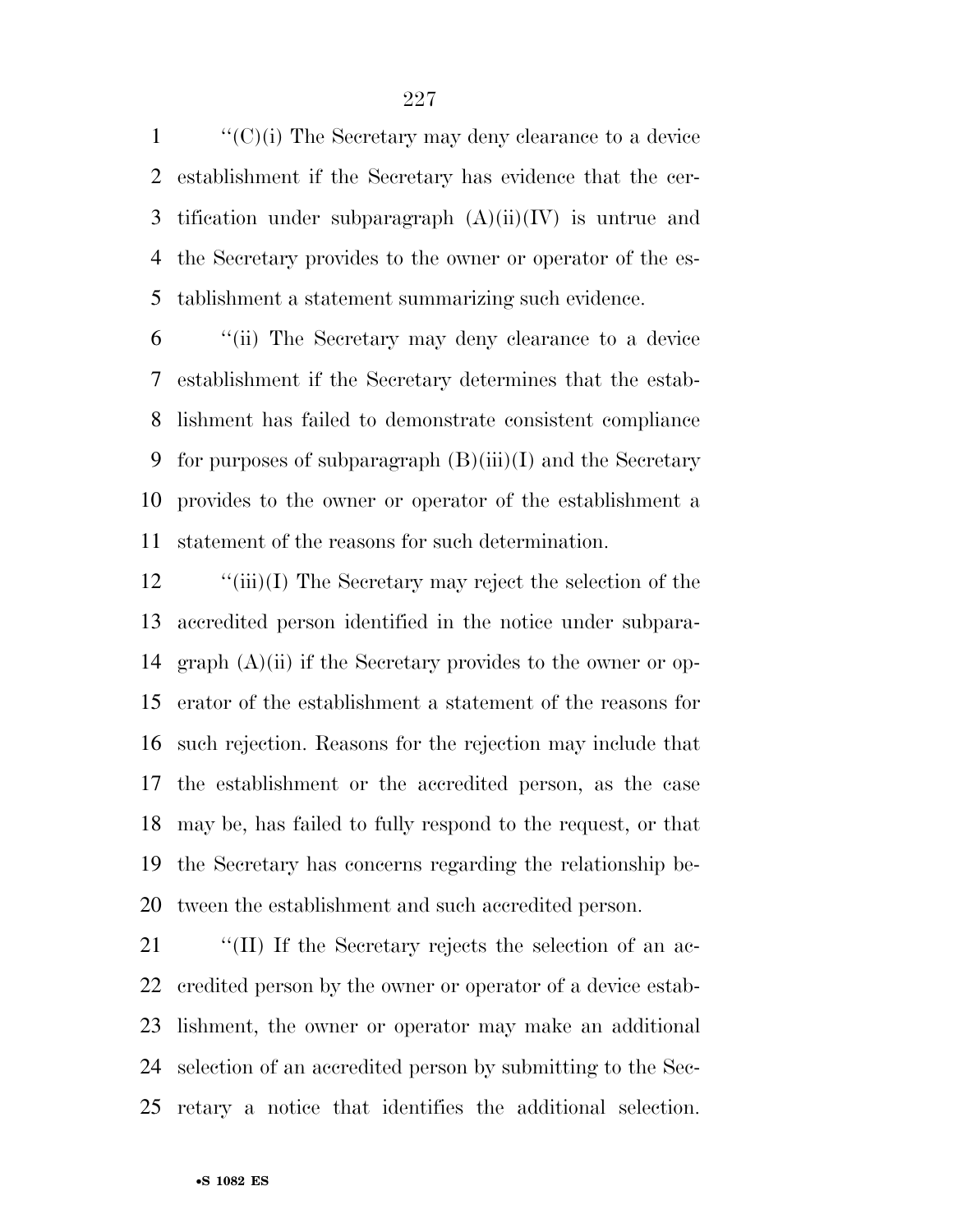Clauses (i) and (ii) of subparagraph (B), and subclause (I) of this clause, apply to the selection of an accredited person through a notice under the preceding sentence in the same manner and to the same extent as such provi- sions apply to a selection of an accredited person through 6 a notice under subparagraph  $(A)(ii)$ .

 ''(iv) In the case of a device establishment that is de- nied clearance under clause (i) or (ii) or with respect to which the selection of the accredited person is rejected under clause (iii), the Secretary shall designate a person to review the statement of reasons, or statement summa- rizing such evidence, as the case may be, of the Secretary under such clause if, during the 30-day period beginning on the date on which the owner or operator of the estab- lishment receives such statement, the owner or operator requests the review. The review shall commence not later than 30 days after the owner or operator requests the re- view, unless the Secretary and the owner or operator oth-erwise agree.'';

20  $(5)$  in paragraph  $(7)$ —

 (A) by amending subparagraph (A) to read as follows:

23 ''(A) Persons accredited under paragraph (2) to conduct inspections shall record in writ-ing their inspection observations and shall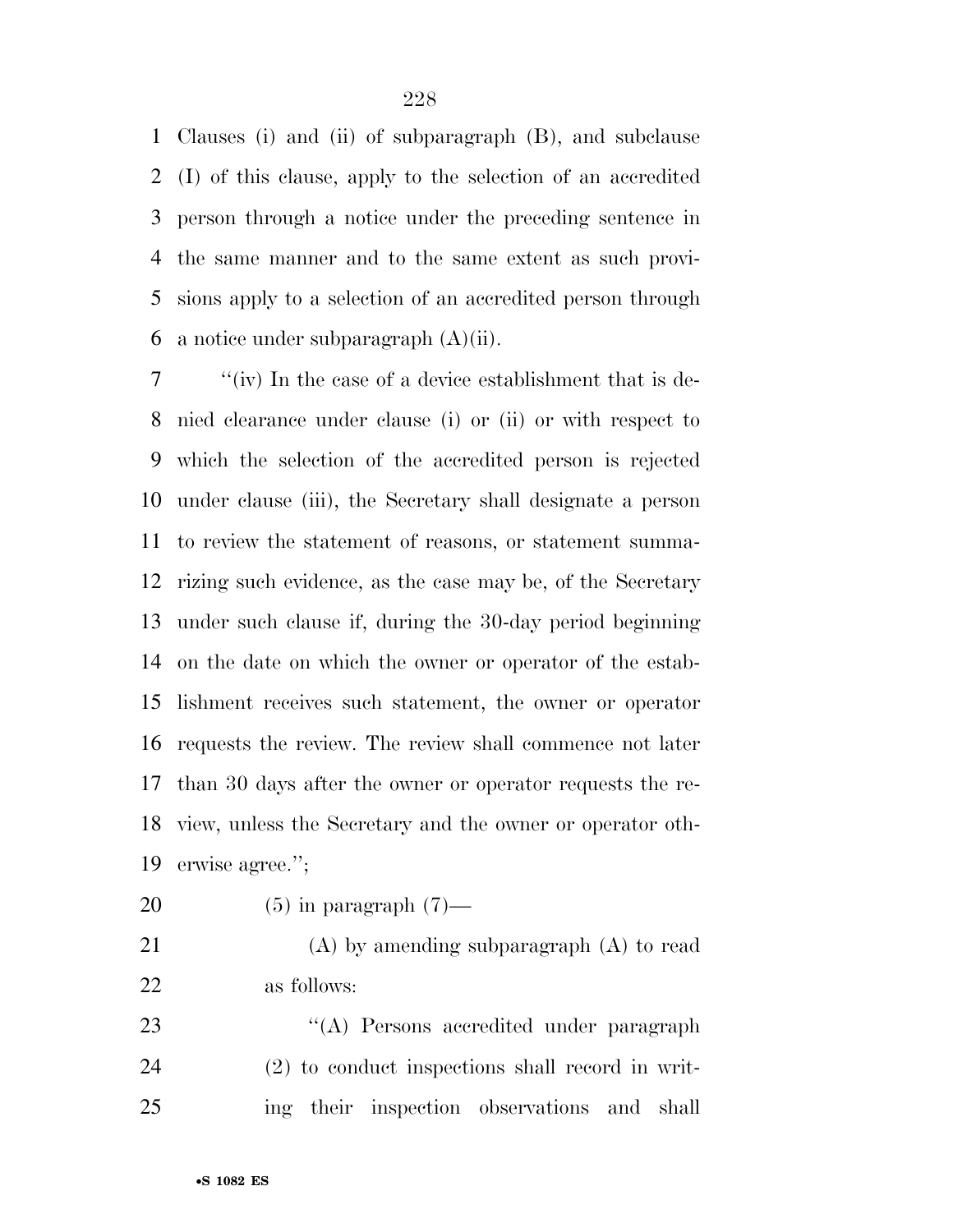| $\mathbf{1}$   | present the observations to the device establish-  |
|----------------|----------------------------------------------------|
| $\overline{2}$ | ment's designated representative and describe      |
| 3              | each observation. Additionally, such accredited    |
| $\overline{4}$ | person shall prepare an inspection report in a     |
| 5              | form and manner designated by the Secretary        |
| 6              | to conduct inspections, taking into consider-      |
| 7              | ation the goals of international harmonization     |
| 8              | of quality systems standards. Any official classi- |
| 9              | fication of the inspection shall be determined by  |
| 10             | the Secretary."; and                               |
| 11             | (B) by adding at the end the following:            |
| 12             | "(F) For the purpose of setting risk-based         |
| 13             | inspectional priorities, the Secretary shall ac-   |
| 14             | cept voluntary submissions of reports of audits    |
| 15             | assessing conformance with appropriate quality     |
| 16             | systems standards set by the International Or-     |
| 17             | ganization for Standardization (ISO) and iden-     |
| 18             | tified by the Secretary in public notice. If the   |
| 19             | owner or operator of an establishment elects to    |
| 20             | submit audit reports under this subparagraph,      |
| 21             | the owner or operator shall submit all such        |
| 22             | audit reports with respect to the establishment    |
| 23             | during the preceding 2-year periods."; and         |
| 24             | $(6)$ in paragraphs $(10)(C)(iii)$ , by striking   |
| 25             | "based" and inserting "base".                      |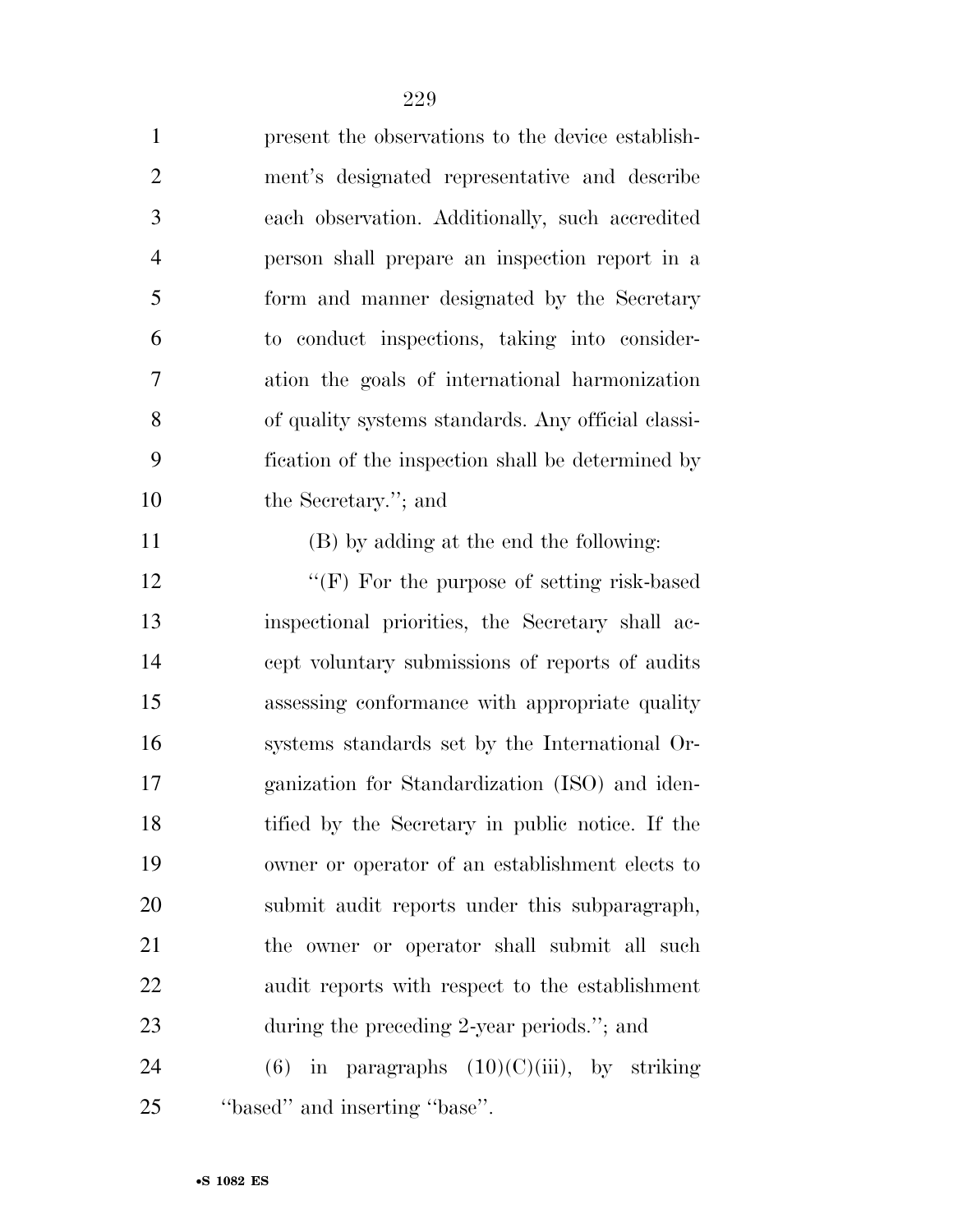**SEC. 312. EXTENSION OF AUTHORITY FOR THIRD PARTY REVIEW OF PREMARKET NOTIFICATION.**  3 Section  $523(e)$  (21 U.S.C.  $360m(e)$ ) is amended by striking ''2007'' and inserting ''2012''. **SEC. 313. REGISTRATION.**  (a) ANNUAL REGISTRATION OF PRODUCERS OF DRUGS AND DEVICES.—Section 510(b) (21 U.S.C. 359(b)) is amended— (1) by redesignating the existing text as para- graph (1), and indenting and relocating it appro- priately; (2) in paragraph (1), as so redesignated, by striking ''or a device or devices''; and (3) by adding at the end the following new paragraph: ''(2) Between October 1 and December 31 of each year every person who owns or operates any es- tablishment in any State engaged in the manufac- ture, preparation, propagation, compounding, or processing of a device or devices shall register with the Secretary his name, places of business, and all such establishments.''. (b) REGISTRATION OF FOREIGN ESTABLISH-24 MENTS.—Section  $510(i)(1)$   $(21 \text{ U.S.C. } 359(i)(1))$  is amended—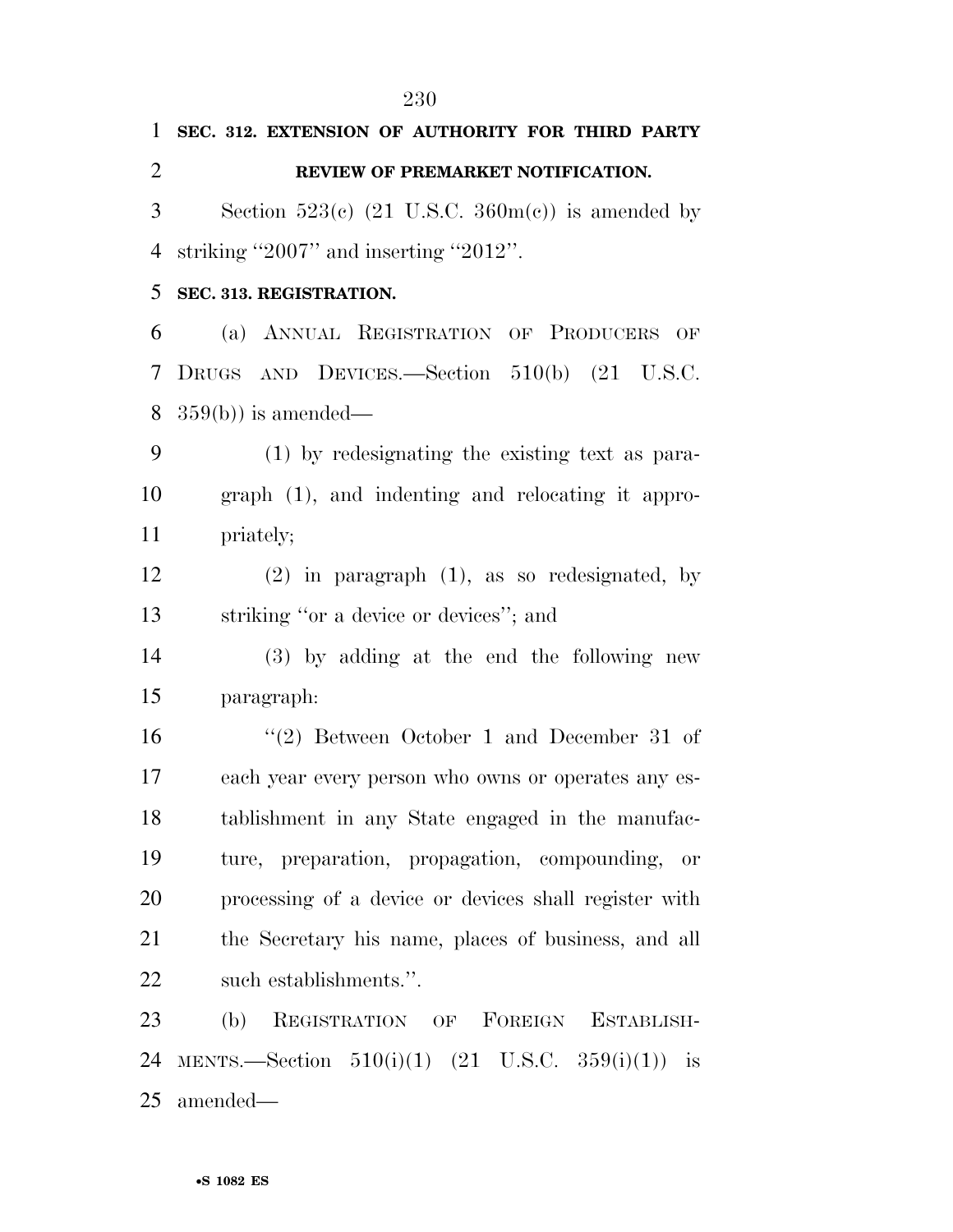| $\mathbf{1}$   | (1) by redesignating the existing text as sub-        |
|----------------|-------------------------------------------------------|
| $\overline{2}$ | paragraph $(A)$ , and indenting and relocating it ap- |
| 3              | propriately;                                          |
| 4              | $(2)$ in subparagraph $(A)$ , as so redesignated—     |
| 5              | $(A)$ by striking "processing of a drug or a          |
| 6              | device that is imported" and inserting "proc-         |
| 7              | essing of a drug that is imported"; and               |
| 8              | (B) by striking "or device" each place it             |
| 9              | appears; and                                          |
| 10             | $(3)$ by adding after such subparagraph $(A)$ the     |
| 11             | following new subparagraph:                           |
| 12             | "(B) Between October 1 and December 31                |
| 13             | of each year, any establishment within any for-       |
| 14             | eign country engaged in the manufacture, prep-        |
| 15             | aration, propagation, compounding, or proc-           |
| 16             | essing of a device that is imported or offered        |
| 17             | for import into the United States shall, through      |
| 18             | electronic means in accordance with the criteria      |
| 19             | of the Secretary, register with the Secretary the     |
| 20             | name and place of business of the establish-          |
| 21             | ment, the name of the United States agent for         |
| 22             | the establishment, the name of each importer of       |
| 23             | such device in the United States that is known        |
| 24             | to the establishment, and the name of each per-       |
| 25             | son who imports or offers for import such de-         |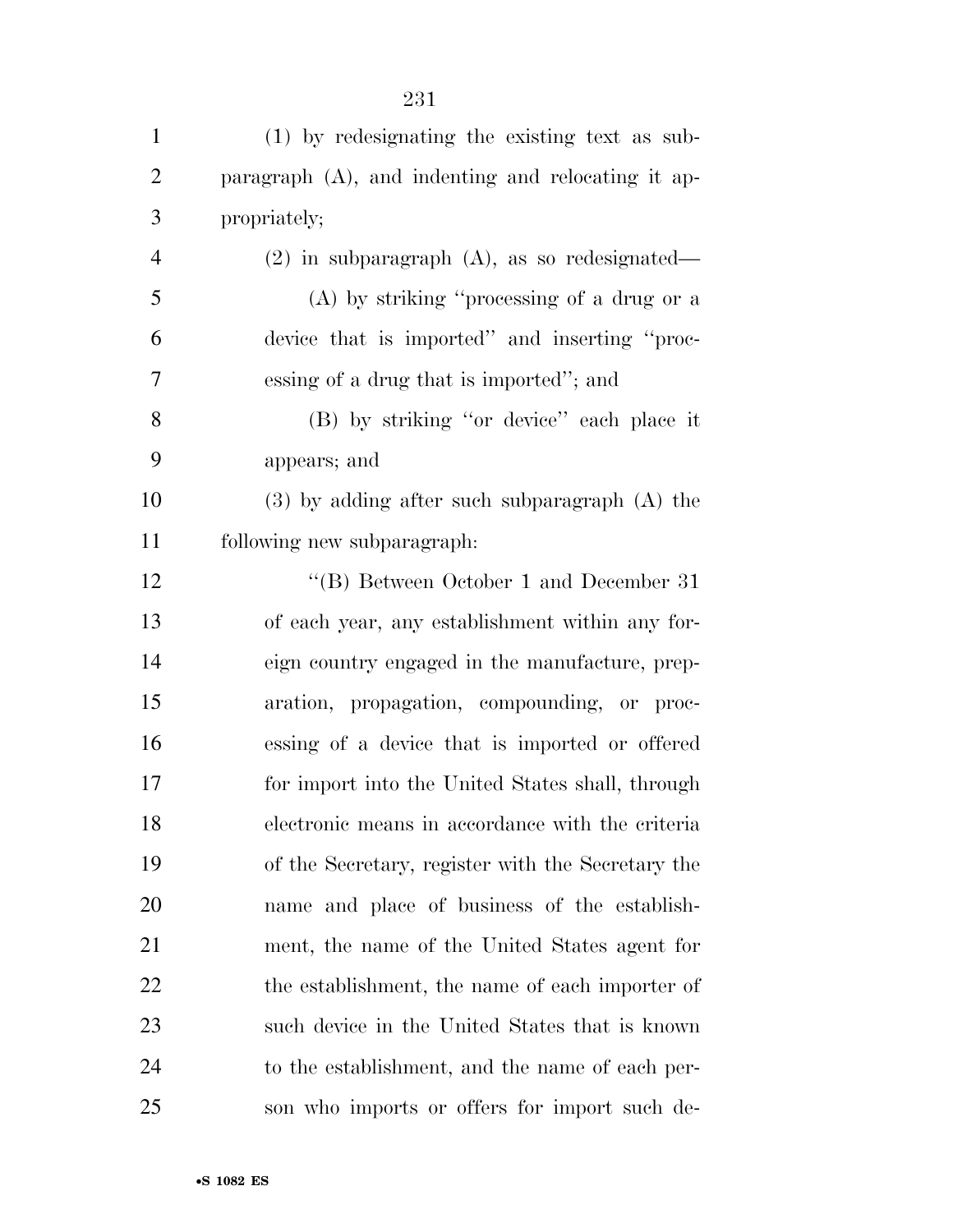| $\mathbf{1}$   | vice to the United States for purposes of impor-                         |  |
|----------------|--------------------------------------------------------------------------|--|
| $\overline{2}$ | tation.".                                                                |  |
| 3              | SEC. 314. FILING OF LISTS OF DRUGS AND DEVICES MANU-                     |  |
| $\overline{4}$ | FACTURED PREPARED, PROPAGATED AND                                        |  |
| 5              | <b>COMPOUNDED</b><br>BY REGISTRANTS; STATE-                              |  |
| 6              | MENTS; ACCOMPANYING DISCLOSURES.                                         |  |
| 7              | Section 510(j)(2) (21 U.S.C. 360(j)(2) is amended,                       |  |
| 8              | in the matter preceding subparagraph $(A)$ , to read as fol-             |  |
| 9              | lows:                                                                    |  |
| 10             | $\lq(2)$ Each person who registers with the Sec-                         |  |
| 11             | retary under this section shall report to the Sec-                       |  |
| 12             | retary (i) with regard to drugs, once during the                         |  |
| 13             | month of June of each year and once during the                           |  |
| 14             | month of December of each year, and (ii) with re-                        |  |
| 15             | gard to devices, once each year between October 1                        |  |
| 16             | and December 31, the following information:".                            |  |
| 17             | SEC. 315. ELECTRONIC REGISTRATION AND LISTING.                           |  |
| 18             | Section 510(p) $(21 \text{ U.S.C. } 360(p))$ is amended to               |  |
| 19             | read as follows:                                                         |  |
| 20             | "( $p$ )(1) With regard to any establishment engaged in                  |  |
| 21             | the manufacture, preparation, propagation, compounding,                  |  |
| 22             | or processing of a drug, registrations under subsections                 |  |
| 23             | $(b)$ , $(c)$ , $(d)$ , and $(i)$ of this section (including the submis- |  |
| 24             | sion of updated information) shall be submitted to the                   |  |
| 25             | Secretary by electronic means, upon a finding by the Sec-                |  |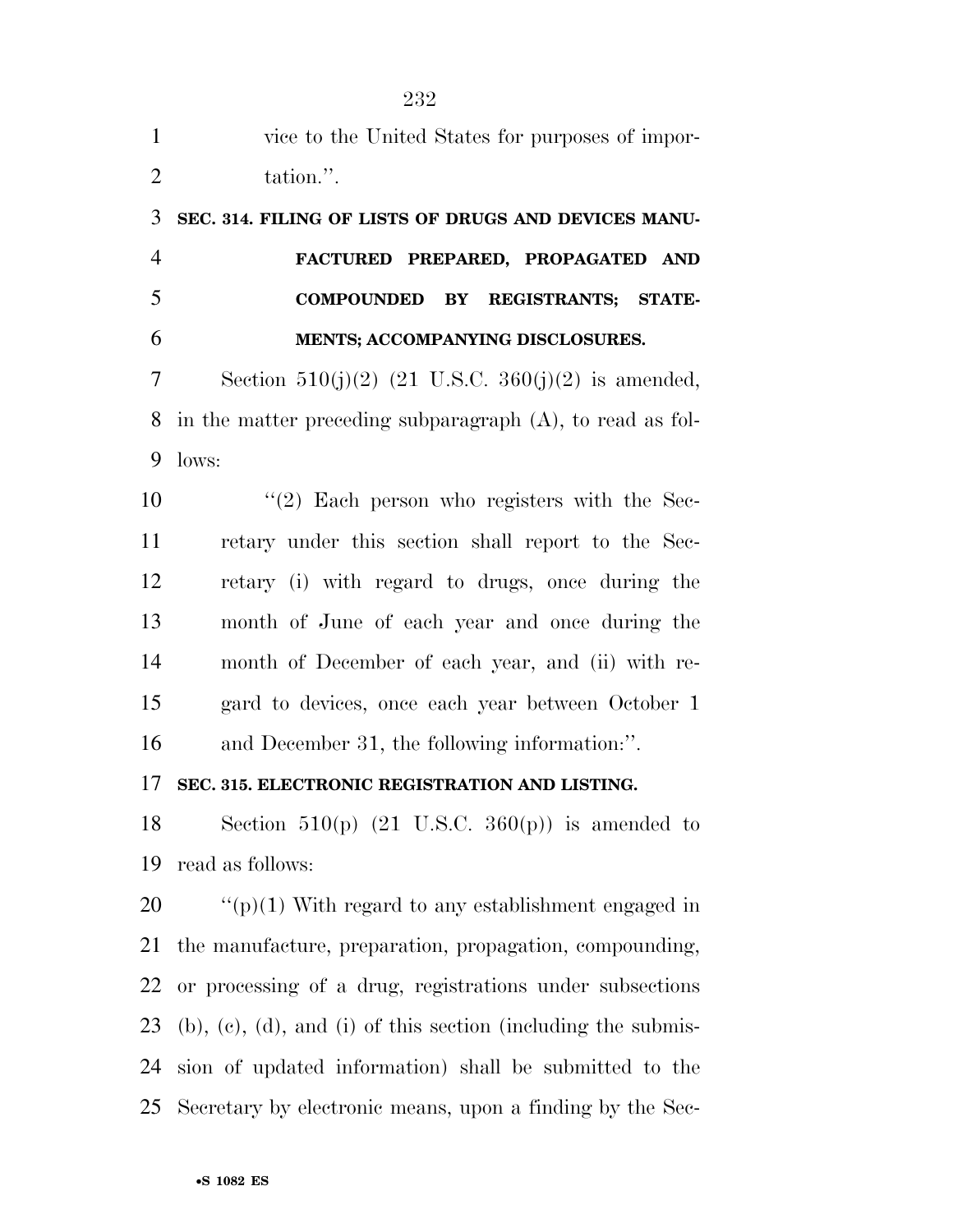retary that the electronic receipt of such registrations is feasible, unless the Secretary grants a request for waiver of such requirement because use of electronic means is not reasonable for the person requesting such waiver.

 ''(2) With regard to any establishment engaged in the manufacture, preparation, propagation, compounding, or processing of a device, the registration and listing infor- mation required by this section shall be submitted to the Secretary by electronic means, unless the Secretary grants a waiver because electronic registration and listing is not reasonable for the person requesting such waiver.''.

### **TITLE IV—PEDIATRIC MEDICAL PRODUCTS**

## **Subtitle A—Best Pharmaceuticals for Children**

#### **SEC. 401. SHORT TITLE.**

 This subtitle may be cited as the ''Best Pharma-ceuticals for Children Amendments of 2007''.

#### **SEC. 402. PEDIATRIC STUDIES OF DRUGS.**

 (a) IN GENERAL.—Section 505A of the Federal Food, Drug, and Cosmetic Act (21 U.S.C. 355a) is amended—

 (1) in subsection (a), by inserting before the pe-riod at the end the following: '', and, at the discre-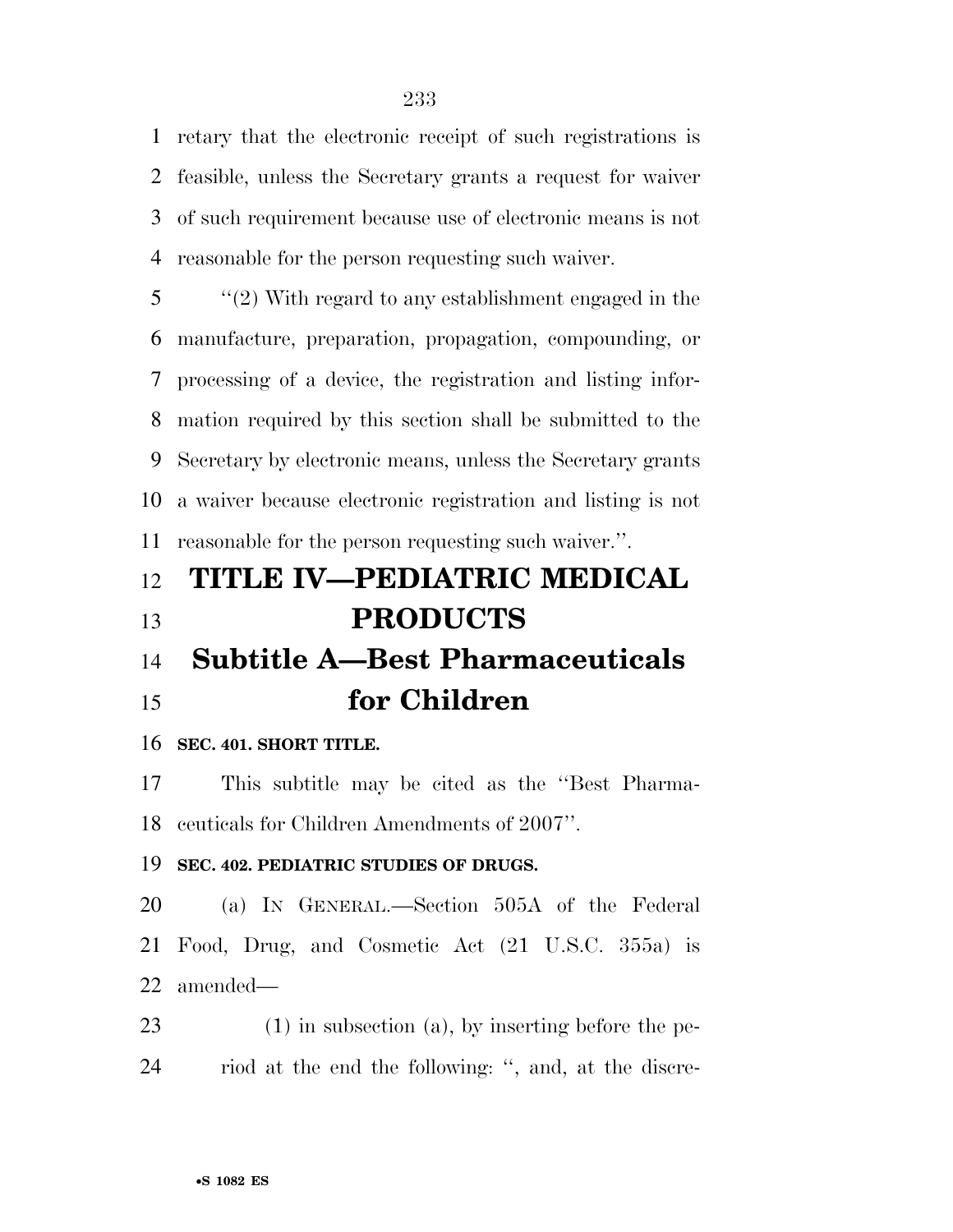| $\mathbf{1}$   | tion of the Secretary, may include preclinical stud- |
|----------------|------------------------------------------------------|
| $\overline{2}$ | $ies''$ ;                                            |
| 3              | $(2)$ in subsection $(b)$ —                          |
| $\overline{4}$ | (A) in paragraph $(1)(A)(i)$ , by striking           |
| 5              | " $(D)$ " both places it appears and inserting       |
| 6              | ``(E)''                                              |
| $\tau$         | (B) in paragraph $(1)(A)(ii)$ , by striking          |
| 8              | "(D)" and inserting " $(E)$ ";                       |
| 9              | (C) by striking " $(1)(A)(i)$ " and inserting        |
| 10             | " $(A)(i)(I)$ ";                                     |
| 11             | (D) by striking "(ii) the" and inserting             |
| 12             | "(II) the";                                          |
| 13             | $(E)$ by striking " $(B)$ if the drug is des-        |
| 14             | ignated" and inserting "(ii) if the drug is des-     |
| 15             | ignated";                                            |
| 16             | (F) by striking " $(2)(A)$ " and inserting           |
| 17             | $``(B)(i)''$ ;                                       |
| 18             | $(G)$ by striking "(i) a listed patent" and          |
| 19             | inserting $\lq (I)$ a listed patent";                |
| 20             | $(H)$ by striking "(ii) a listed patent" and         |
| 21             | inserting $\lq (II)$ a listed patent";               |
| 22             | (I) by striking $\lq (B)$ if the drug is the sub-    |
| 23             | ject" and inserting "(ii) if the drug is the sub-    |
| 24             | $ject$ <sup>"</sup> ;                                |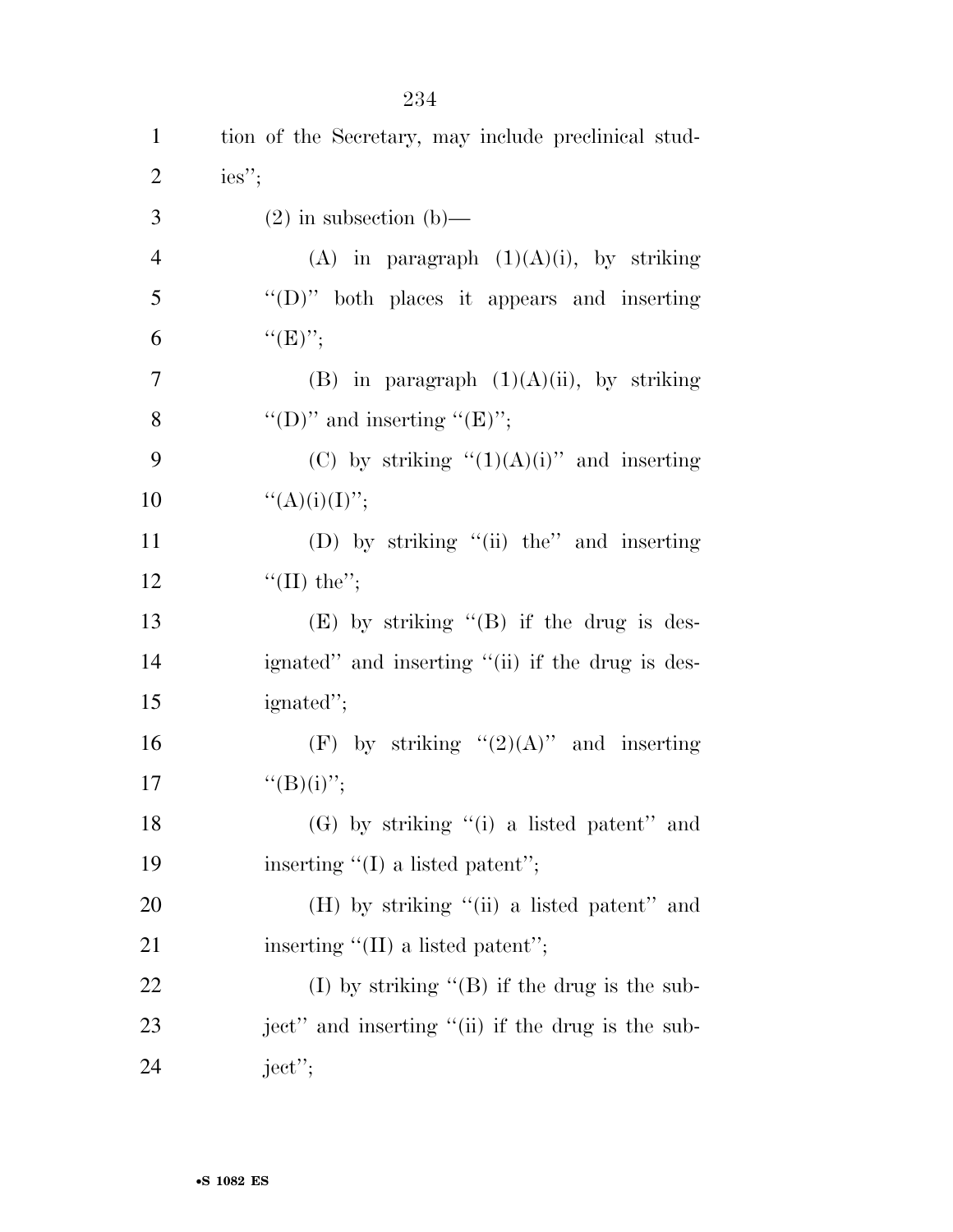|               | (J) by striking "If" and all that follows        |
|---------------|--------------------------------------------------|
|               | through "subsection $(d)(3)$ " and inserting the |
| $\mathcal{R}$ | following:                                       |

 $\frac{4}{1}$  In GENERAL.—Except as provided in para- graph (2), if, prior to approval of an application that 6 is submitted under section  $505(b)(1)$ , the Secretary determines that information relating to the use of a new drug in the pediatric population may produce health benefits in that population, the Secretary makes a written request for pediatric studies (which shall include a timeframe for completing such stud- ies), the applicant agrees to the request, such stud- ies are completed using appropriate formulations for each age group for which the study is requested within any such timeframe, and the reports thereof are submitted and accepted in accordance with sub- section (d)(3), and if the Secretary determines that labeling changes are appropriate, such changes are made within the timeframe requested by the Sec-retary—''; and

21 (K) by adding at the end the following: 22 "(2) EXCEPTION.—The Secretary shall not ex-23 tend a period referred to in paragraph  $(1)(A)$  or in paragraph (1)(B) if the determination made under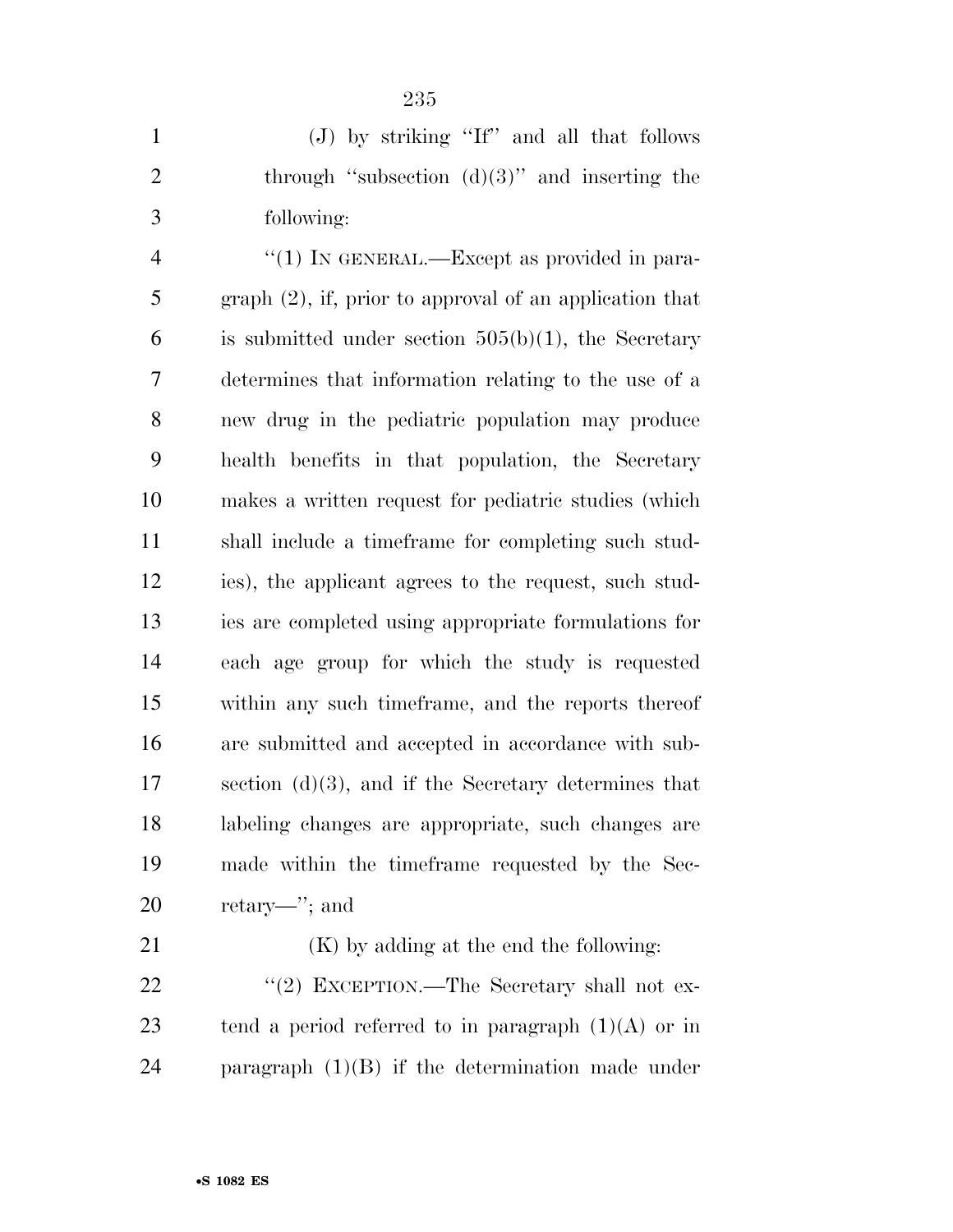| $\mathbf{1}$   | subsection $(d)(3)$ is made less than 9 months prior |
|----------------|------------------------------------------------------|
| $\overline{2}$ | to the expiration of such period.";                  |
| 3              | $(3)$ in subsection $(e)$ —                          |
| $\overline{4}$ | (A) in paragraph $(1)(A)(i)$ , by striking           |
| 5              | " $(D)$ " both places it appears and inserting       |
| 6              | ``(E)'';                                             |
| $\tau$         | (B) in paragraph $(1)(A)(ii)$ , by striking          |
| 8              | "(D)" and inserting " $(E)$ ";                       |
| 9              | (C) by striking " $(1)(A)(i)$ " and inserting        |
| 10             | ``(A)(i)(I)'';                                       |
| 11             | (D) by striking "(ii) the" and inserting             |
| 12             | "(II) the";                                          |
| 13             | $(E)$ by striking " $(B)$ if the drug is des-        |
| 14             | ignated" and inserting "(ii) if the drug is des-     |
| 15             | ignated";                                            |
| 16             | (F) by striking " $(2)(A)$ " and inserting           |
| 17             | ``(B)(i)'';                                          |
| 18             | $(G)$ by striking "(i) a listed patent" and          |
| 19             | inserting $\lq (I)$ a listed patent";                |
| 20             | $(H)$ by striking "(ii) a listed patent" and         |
| 21             | inserting "(II) a listed patent";                    |
| 22             | (I) by striking $\lq (B)$ if the drug is the sub-    |
| 23             | ject" and inserting "(ii) if the drug is the sub-    |
| 24             | ject";                                               |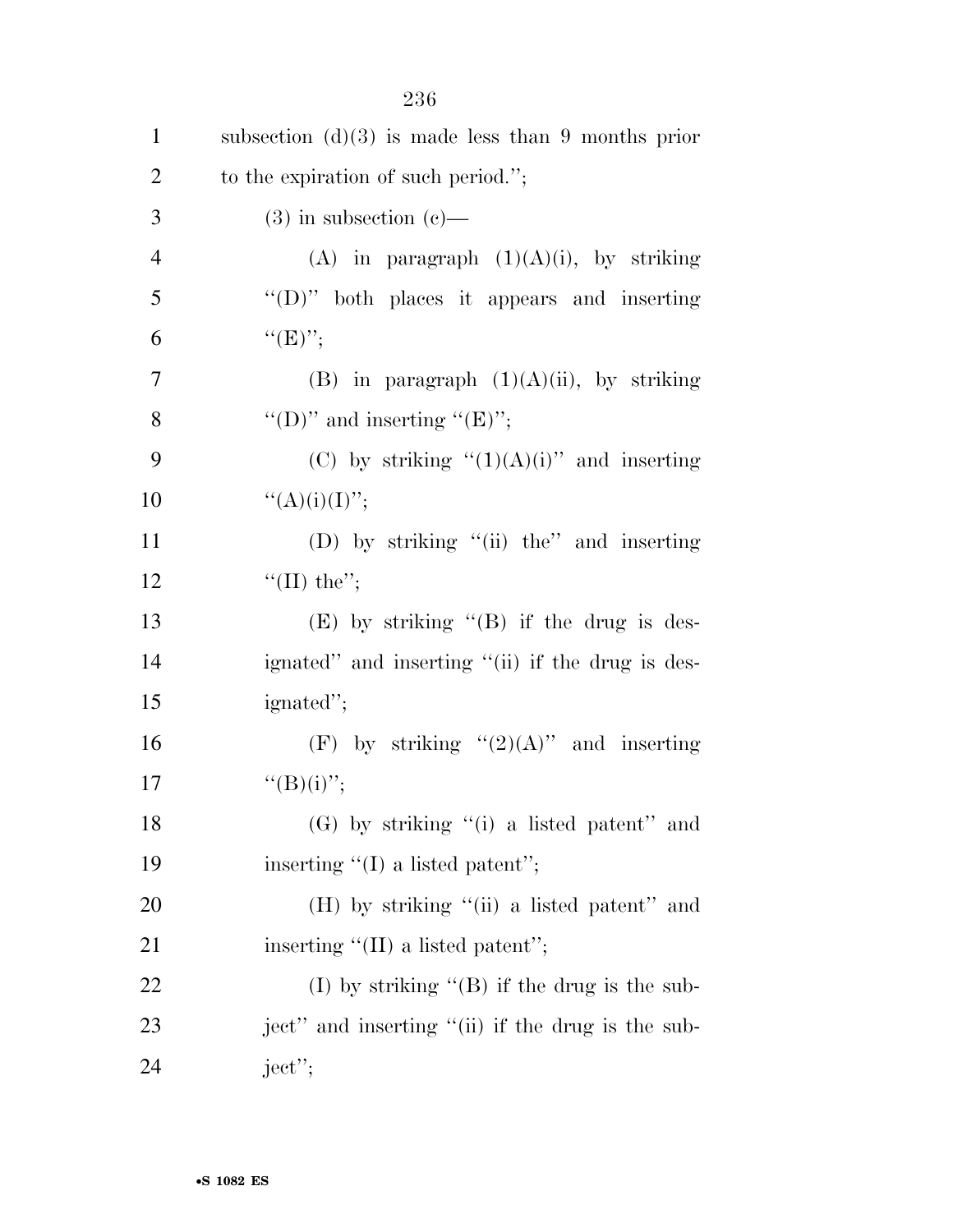(J) by striking ''If'' and all that follows 2 through "subsection  $(d)(3)$ " and inserting the following:

 $\frac{4}{1}$  In GENERAL.—Except as provided in para- graph (2), if the Secretary determines that informa- tion relating to the use of an approved drug in the pediatric population may produce health benefits in that population and makes a written request to the holder of an approved application under section 505(b)(1) for pediatric studies (which shall include a timeframe for completing such studies), the holder agrees to the request, such studies are completed using appropriate formulations for each age group for which the study is requested within any such timeframe, and the reports thereof are submitted 16 and accepted in accordance with subsection  $(d)(3)$ , and if the Secretary determines that labeling changes are appropriate, such changes are made within the timeframe requested by the Secretary— ''; and

21 (K) by adding at the end the following: 22 "(2) EXCEPTION.—The Secretary shall not ex-23 tend a period referred to in paragraph  $(1)(A)$  or in paragraph (1)(B) if the determination made under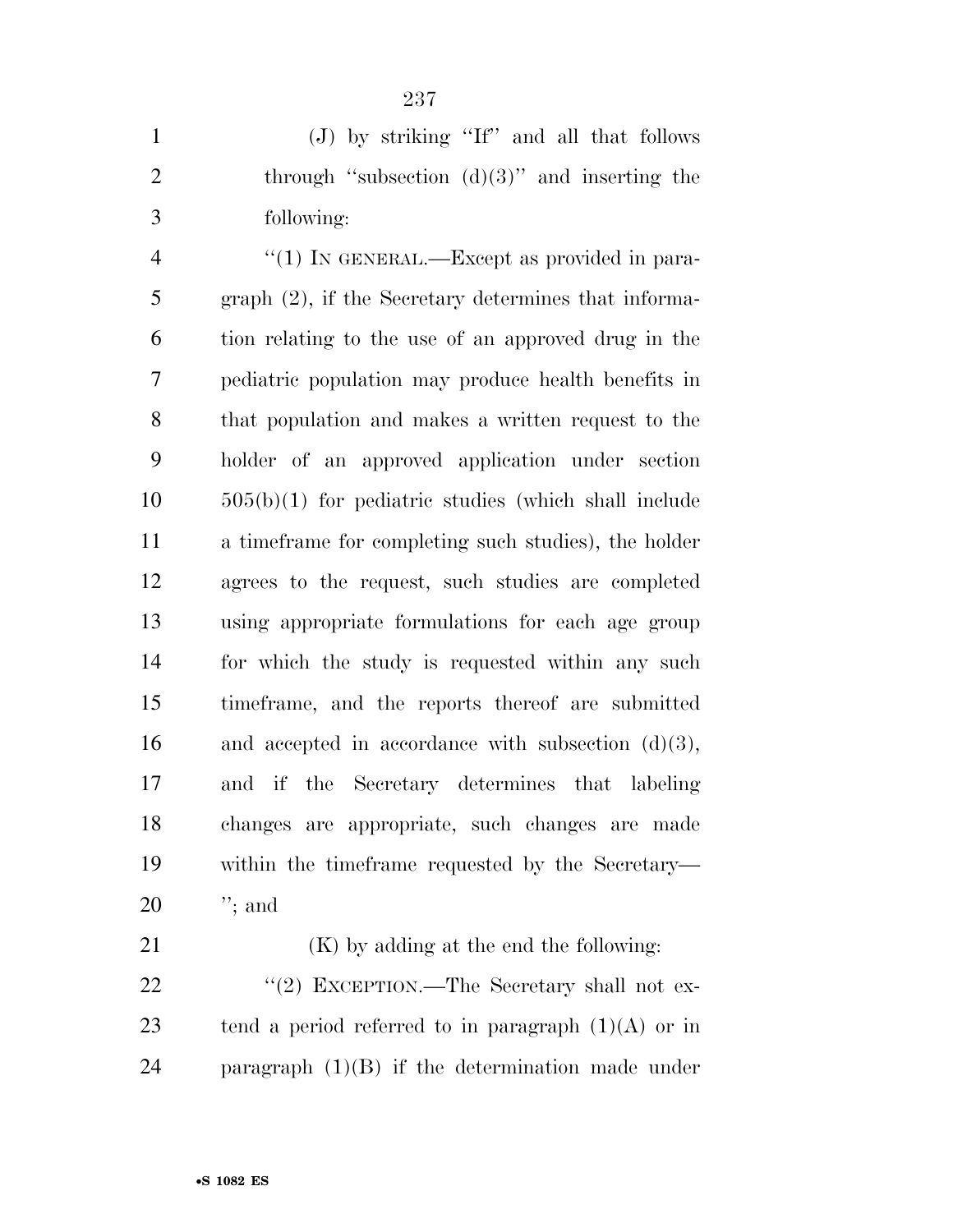| $\mathbf{1}$   | subsection $(d)(3)$ is made less than 9 months prior |
|----------------|------------------------------------------------------|
| $\overline{2}$ | to the expiration of such period.";                  |
| 3              | (4) by striking subsection (d) and inserting the     |
| $\overline{4}$ | following:                                           |
| 5              | "(d) CONDUCT OF PEDIATRIC STUDIES.—                  |
| 6              | $"(1)$ REQUEST FOR STUDIES.—                         |
| 7              | "(A) IN GENERAL.—The Secretary may,                  |
| 8              | after consultation with the sponsor of an appli-     |
| 9              | cation for an investigational new drug under         |
| 10             | section $505(i)$ , the sponsor of an application for |
| 11             | a new drug under section $505(b)(1)$ , or the        |
| 12             | holder of an approved application for a drug         |
| 13             | under section $505(b)(1)$ , issue to the sponsor or  |
| 14             | holder a written request for the conduct of pedi-    |
| 15             | atric studies for such drug. In issuing such re-     |
| 16             | quest, the Secretary shall take into account         |
| 17             | adequate representation of children of ethnic        |
| 18             | and racial minorities. Such request to conduct       |
| 19             | pediatric studies shall be in writing and shall      |
| 20             | include a timeframe for such studies and a re-       |
| 21             | quest to the sponsor or holder to propose pedi-      |
| 22             | atric labeling resulting from such studies.          |
| 23             | "(B) SINGLE WRITTEN REQUEST.—A sin-                  |
| 24             | gle written request—                                 |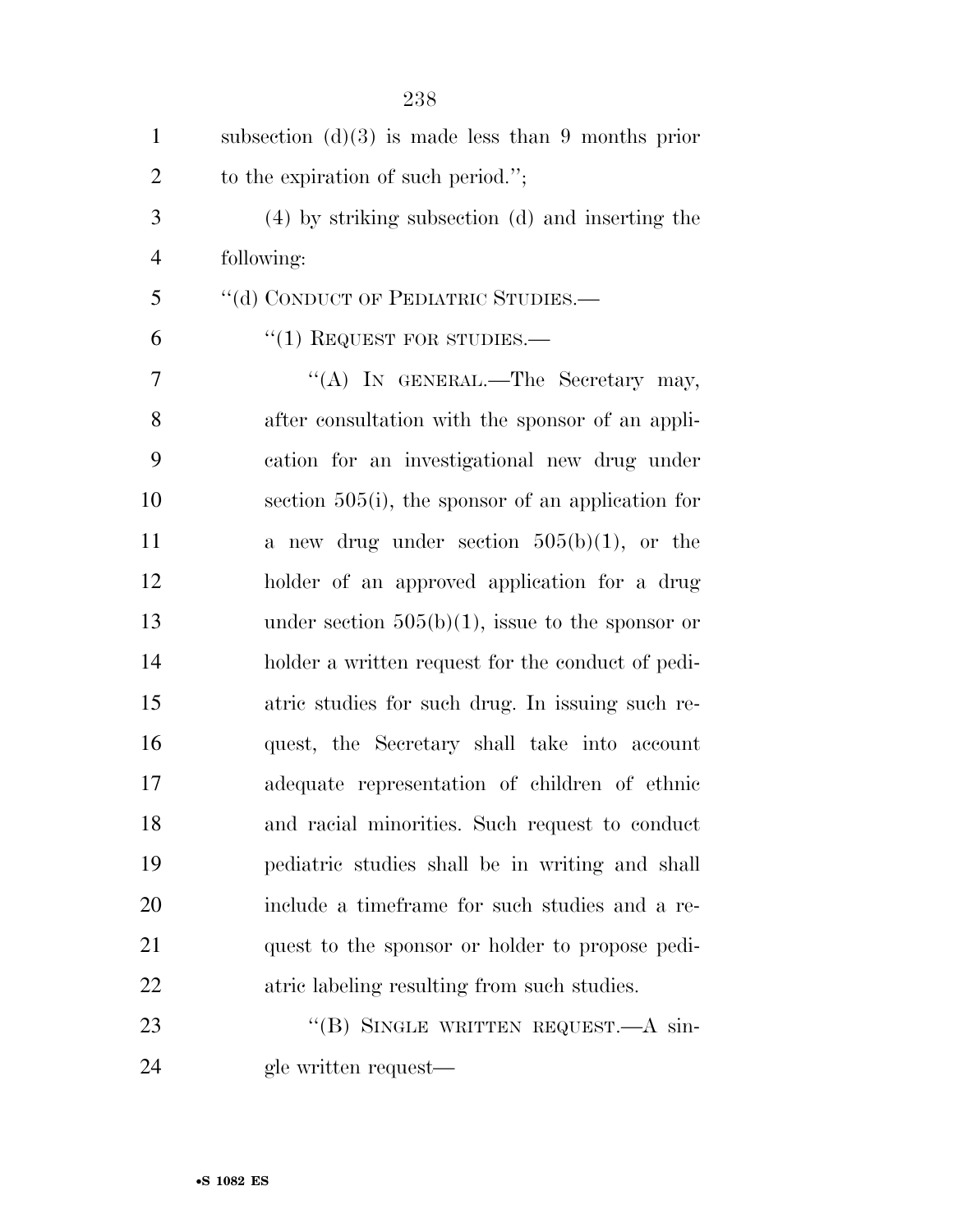| $\mathbf{1}$   | "(i) may relate to more than $1$ use of $\,$  |
|----------------|-----------------------------------------------|
| $\overline{2}$ | a drug; and                                   |
| 3              | "(ii) may include uses that are both          |
| $\overline{4}$ | approved and unapproved.                      |
| 5              | "(2) WRITTEN REQUEST FOR PEDIATRIC STUD-      |
| 6              | IES.                                          |
| 7              | $\lq\lq$ (A) REQUEST AND RESPONSE.—           |
| 8              | "(i) IN GENERAL.—If the Secretary             |
| 9              | makes a written request for pediatric stud-   |
| 10             | ies (including neonates, as appropriate)      |
| 11             | under subsection (b) or $(e)$ , the applicant |
| 12             | or holder, not later than 180 days after re-  |
| 13             | ceiving the written request, shall respond    |
| 14             | to the Secretary as to the intention of the   |
| 15             | applicant or holder to act on the request     |
| 16             | $by-$                                         |
| 17             | $\lq\lq$ (I) indicating when the pediatric    |
| 18             | studies will be initiated, if the appli-      |
| 19             | cant or holder agrees to the request;         |
| 20             | <b>or</b>                                     |
| 21             | $\lq\lq$ (II) indicating that the appli-      |
| 22             | cant or holder does not agree to the          |
| 23             | request and the reasons for declining         |
| 24             | the request.                                  |

•**S 1082 ES**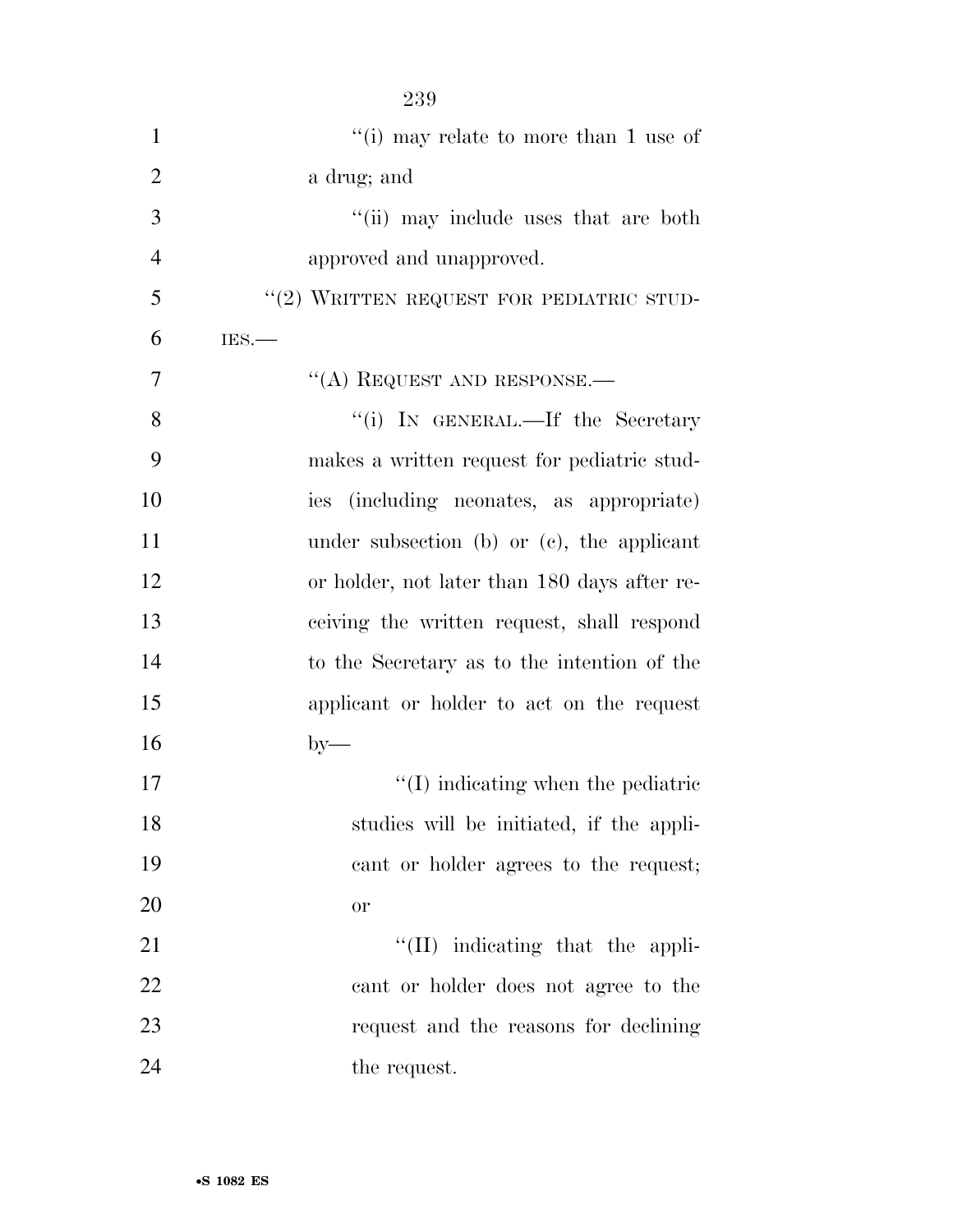| $\mathbf{1}$   | "(ii) DISAGREE WITH REQUEST.-If,                       |
|----------------|--------------------------------------------------------|
| $\overline{2}$ | on or after the date of enactment of the               |
| 3              | Best Pharmaceuticals for Children Amend-               |
| $\overline{4}$ | ments of 2007, the applicant or holder                 |
| 5              | does not agree to the request on the                   |
| 6              | grounds that it is not possible to develop             |
| 7              | the appropriate pediatric formulation, the             |
| 8              | applicant or holder shall submit to the Sec-           |
| 9              | retary the reasons such pediatric formula-             |
| 10             | tion cannot be developed.                              |
| 11             | "(B) ADVERSE EVENT REPORTS.—An ap-                     |
| 12             | plicant or holder that, on or after the date of        |
| 13             | enactment of the Best Pharmaceuticals for              |
| 14             | Children Amendments of 2007, agrees to the             |
| 15             | request for such studies shall provide the Sec-        |
| 16             | retary, at the same time as submission of the          |
| 17             | reports of such studies, with all postmarket ad-       |
| 18             | verse event reports regarding the drug that is         |
| 19             | the subject of such studies and are available          |
| 20             | prior to submission of such reports.                   |
| 21             | "(3) MEETING THE STUDIES REQUIREMENT.-                 |
| 22             | Not later than 180 days after the submission of the    |
| 23             | reports of the studies, the Secretary shall accept or  |
| 24             | reject such reports and so notify the sponsor or       |
| 25             | holder. The Secretary's only responsibility in accept- |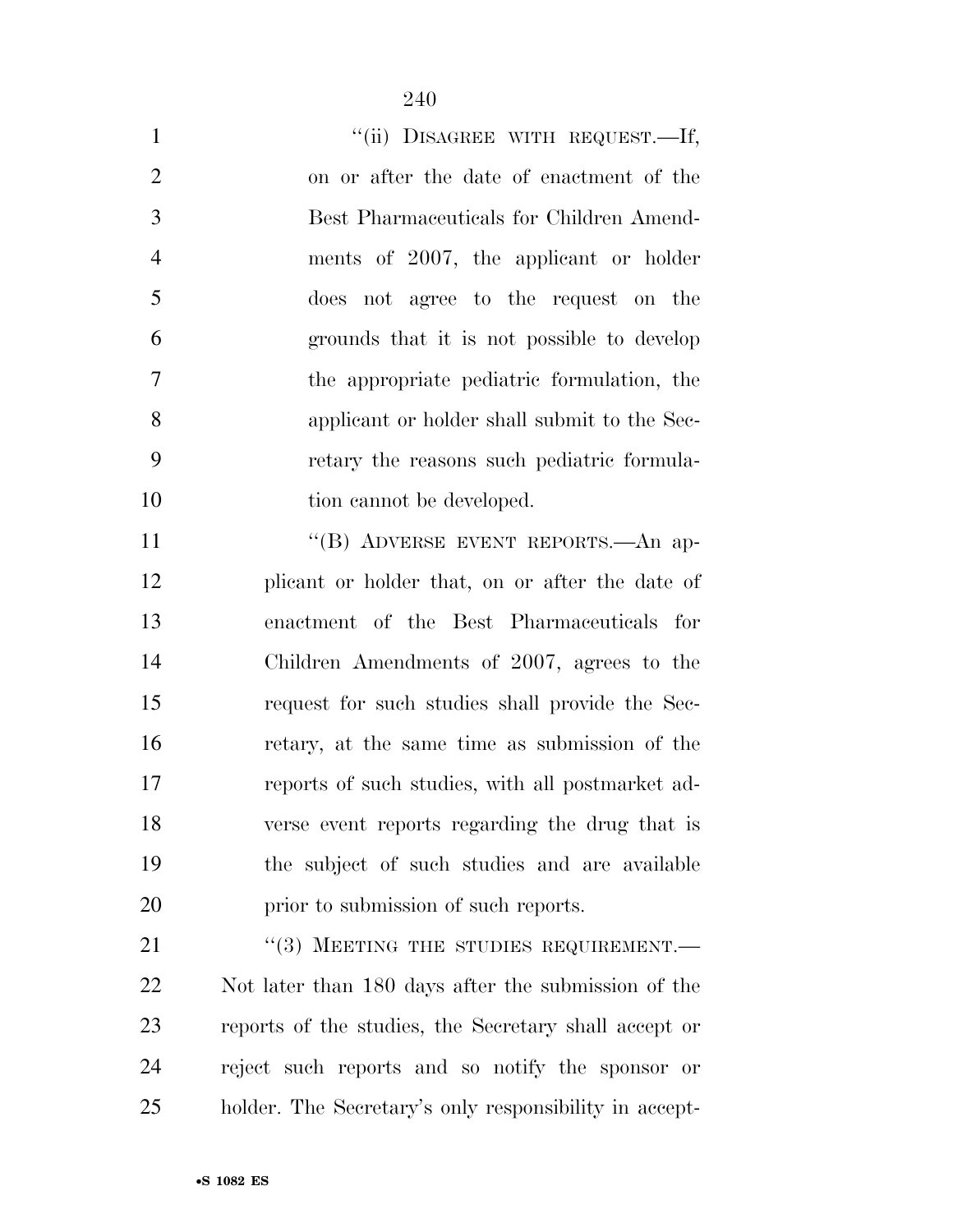ing or rejecting the reports shall be to determine, within the 180 days, whether the studies fairly re- spond to the written request, have been conducted in accordance with commonly accepted scientific prin- ciples and protocols, and have been reported in ac- cordance with the requirements of the Secretary for filing.

8 "(4) EFFECT OF SUBSECTION.—Nothing in this subsection alters or amends section 301(j) of this Act or section 552 of title 5 or section 1905 of title 11 18, United States Code.";

 (5) by striking subsections (e) and (f) and in-serting the following:

 ''(e) NOTICE OF DETERMINATIONS ON STUDIES RE-QUIREMENT.—

16 "(1) IN GENERAL.—The Secretary shall publish a notice of any determination, made on or after the date of enactment of the Best Pharmaceuticals for Children Amendments of 2007, that the require- ments of subsection (d) have been met and that sub- missions and approvals under subsection (b)(2) or (j) of section 505 for a drug will be subject to the provisions of this section. Such notice shall be pub- lished not later than 30 days after the date of the Secretary's determination regarding market exclu-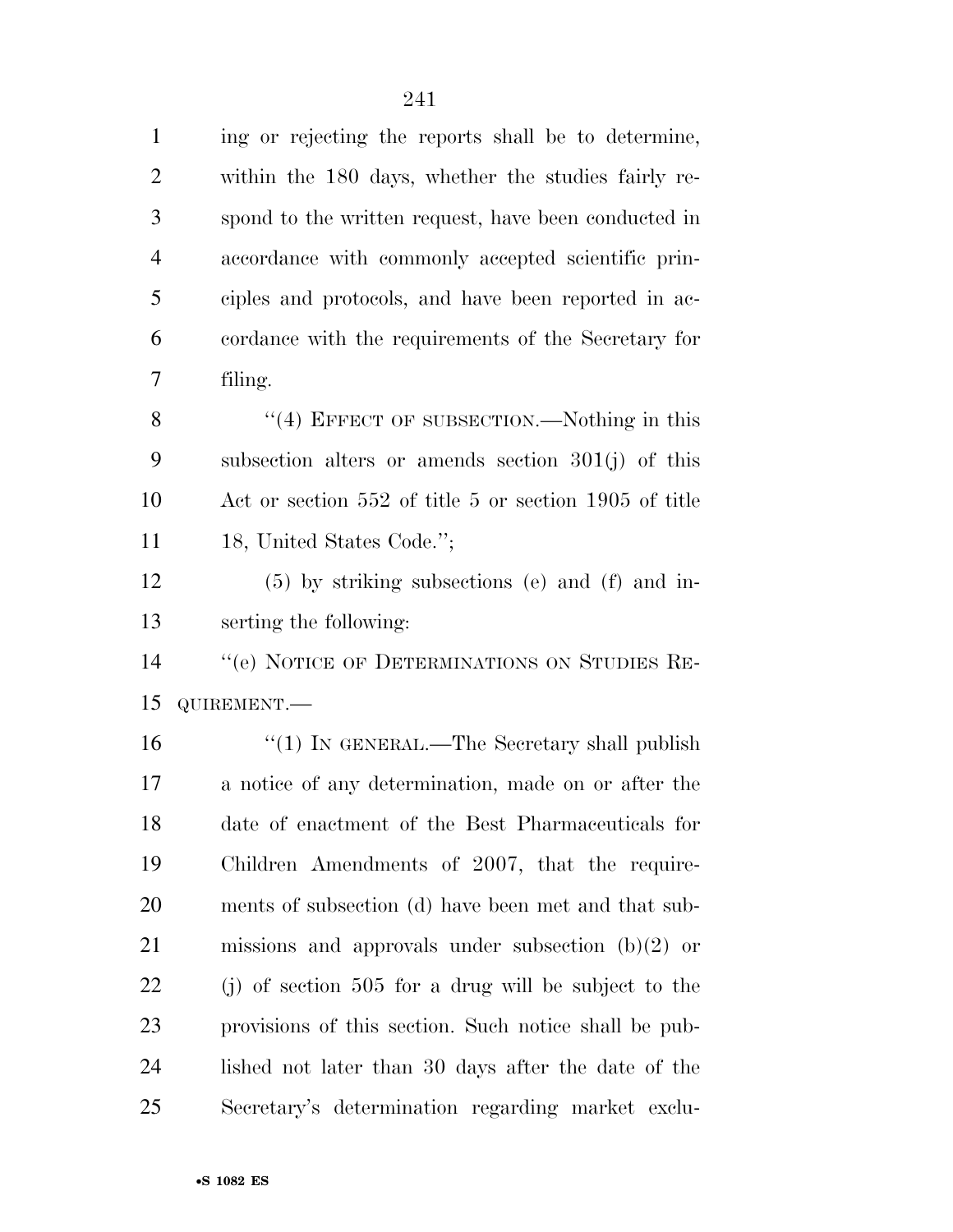| $\mathbf{1}$   | sivity and shall include a copy of the written request |
|----------------|--------------------------------------------------------|
| $\overline{2}$ | made under subsection (b) or $(e)$ .                   |
| 3              | "(2) IDENTIFICATION OF CERTAIN DRUGS.-                 |
| $\overline{4}$ | The Secretary shall publish a notice identifying any   |
| 5              | drug for which, on or after the date of enactment of   |
| 6              | the Best Pharmaceuticals for Children Amendments       |
| 7              | of 2007, a pediatric formulation was developed,        |
| 8              | studied, and found to be safe and effective in the pe- |
| 9              | diatric population (or specified subpopulation) if the |
| 10             | pediatric formulation for such drug is not introduced  |
| 11             | onto the market within 1 year of the date that the     |
| 12             | Secretary publishes the notice described in para-      |
| 13             | graph (1). Such notice identifying such drug shall be  |
| 14             | published not later than 30 days after the date of     |
| 15             | the expiration of such 1 year period.                  |
| 16             | "(f) INTERNAL REVIEW OF WRITTEN REQUESTS               |
| 17             | AND PEDIATRIC STUDIES.                                 |
| 18             | $``(1)$ INTERNAL REVIEW.                               |
| 19             | "(A) IN GENERAL.—The Secretary shall                   |
| 20             | create an internal review committee to review          |
| 21             | all written requests issued and all reports sub-       |
| 22             | mitted on or after the date of enactment of the        |
| 23             | Best Pharmaceuticals for Children Amendments           |
| 24             | of $2007$ , in accordance with paragraphs $(2)$ and    |
| 25             | (3).                                                   |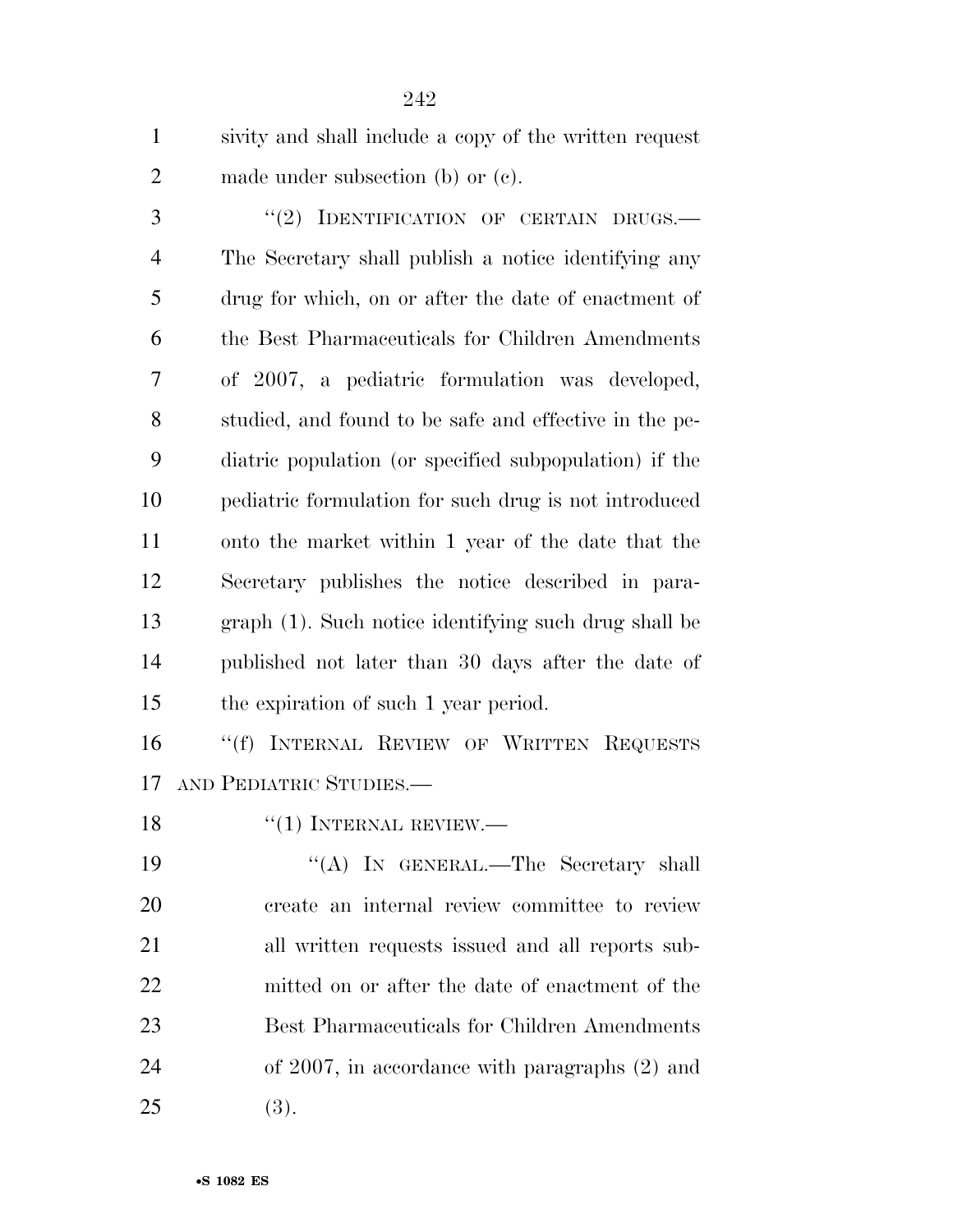| $\mathbf{1}$   | "(B) MEMBERS.—The committee under                |
|----------------|--------------------------------------------------|
| $\overline{2}$ | subparagraph (A) shall include individuals, each |
| 3              | of whom is an employee of the Food and Drug      |
| $\overline{4}$ | Administration, with the following expertise:    |
| 5              | "(i) Pediatrics.                                 |
| 6              | "(ii) Biopharmacology.                           |
| $\tau$         | "(iii) Statistics.                               |
| 8              | "(iv) Drugs and drug formulations.               |
| 9              | "(v) Legal issues.                               |
| 10             | "(vi) Appropriate expertise, such as             |
| 11             | expertise in child and adolescent psychi-        |
| 12             | atry, pertaining to the pediatric product        |
| 13             | under review.                                    |
| 14             | "(vii) One or more experts from the              |
| 15             | Office of Pediatric Therapeutics, which          |
| 16             | may include an expert in pediatric ethics.       |
| 17             | "(viii) Other individuals as designated          |
| 18             | by the Secretary.                                |
| 19             | "(C) ACTION BY COMMITTEE.—The com-               |
| 20             | mittee established under this paragraph may      |
| 21             | perform a function under this section using ap-  |
| 22             | propriate members of the committee under sub-    |
| 23             | paragraph (B) and need not convene all mem-      |
| 24             | bers of the committee under subparagraph (B)     |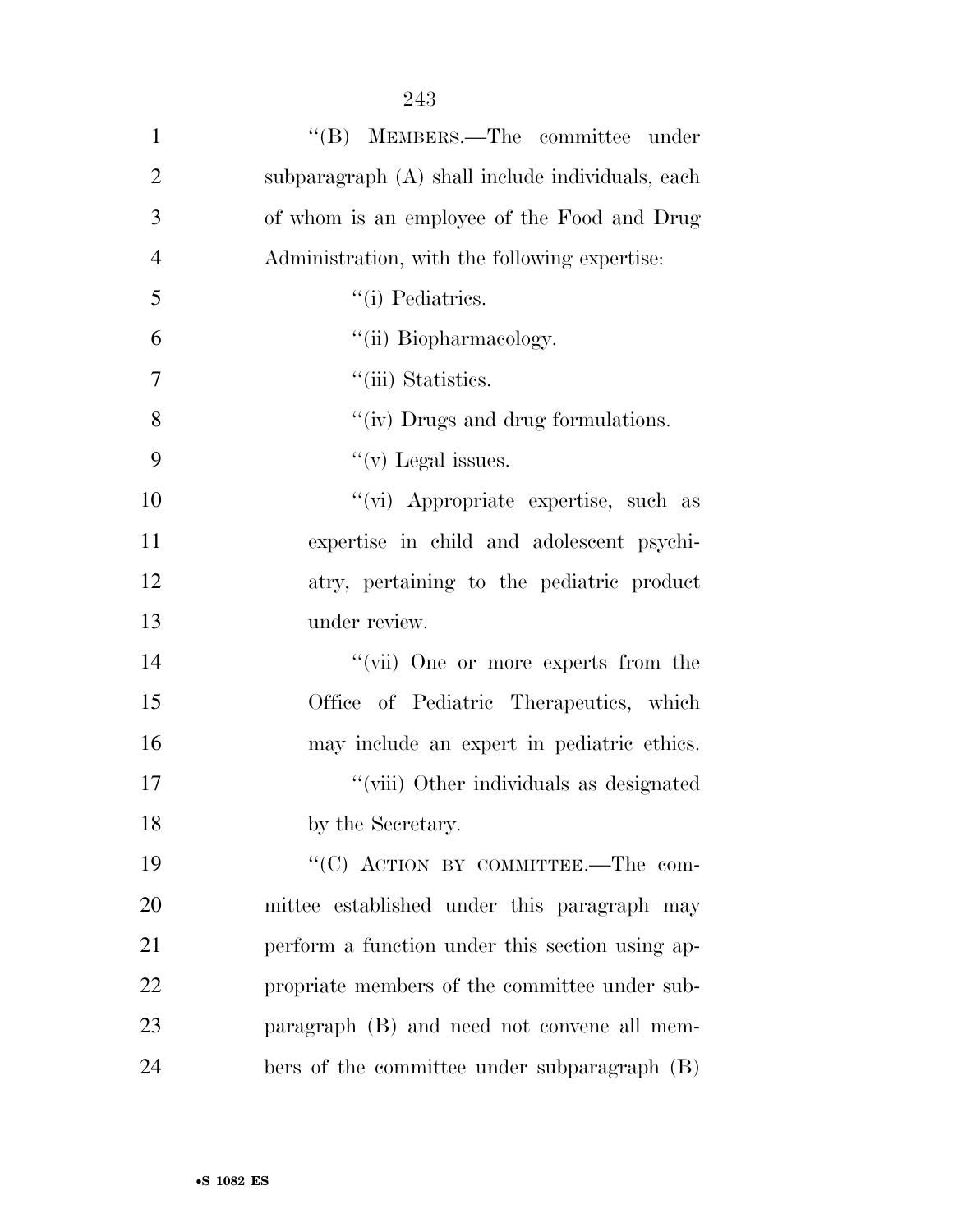| $\mathbf{1}$   | in order to perform a function under this sec-         |
|----------------|--------------------------------------------------------|
| $\overline{2}$ | tion.                                                  |
| 3              | "(D) DOCUMENTATION OF COMMITTEE AC-                    |
| $\overline{4}$ | TION.—The committee established under this             |
| 5              | paragraph shall document for each function             |
| 6              | under paragraphs $(2)$ and $(3)$ , which members       |
| 7              | of the committee participated in such function.        |
| 8              | $``(2)$ REVIEW OF WRITTEN REQUESTS.—All                |
| 9              | written requests under this section shall be reviewed  |
| 10             | and approved by the committee established under        |
| 11             | paragraph $(1)$ prior to being issued.                 |
| 12             | "(3) REVIEW OF PEDIATRIC STUDIES.—The                  |
| 13             | committee established under paragraph (1) shall re-    |
| 14             | view all studies conducted pursuant to this section to |
| 15             | make a recommendation to the Secretary whether to      |
| 16             | accept or reject such reports under subsection         |
| 17             | (d)(3).                                                |
| 18             | "(4) TRACKING PEDIATRIC STUDIES AND LA-                |
| 19             | CHANGES.—The committee<br>established<br><b>BELING</b> |
| 20             | under paragraph (1) shall be responsible for track-    |
| 21             | ing and making available to the public, in an easily   |
| 22             | accessible manner, including through posting on the    |
| 23             | website of the Food and Drug Administration—           |
| 24             | $\lq\lq$ the number of studies conducted               |
| 25             | under this section;                                    |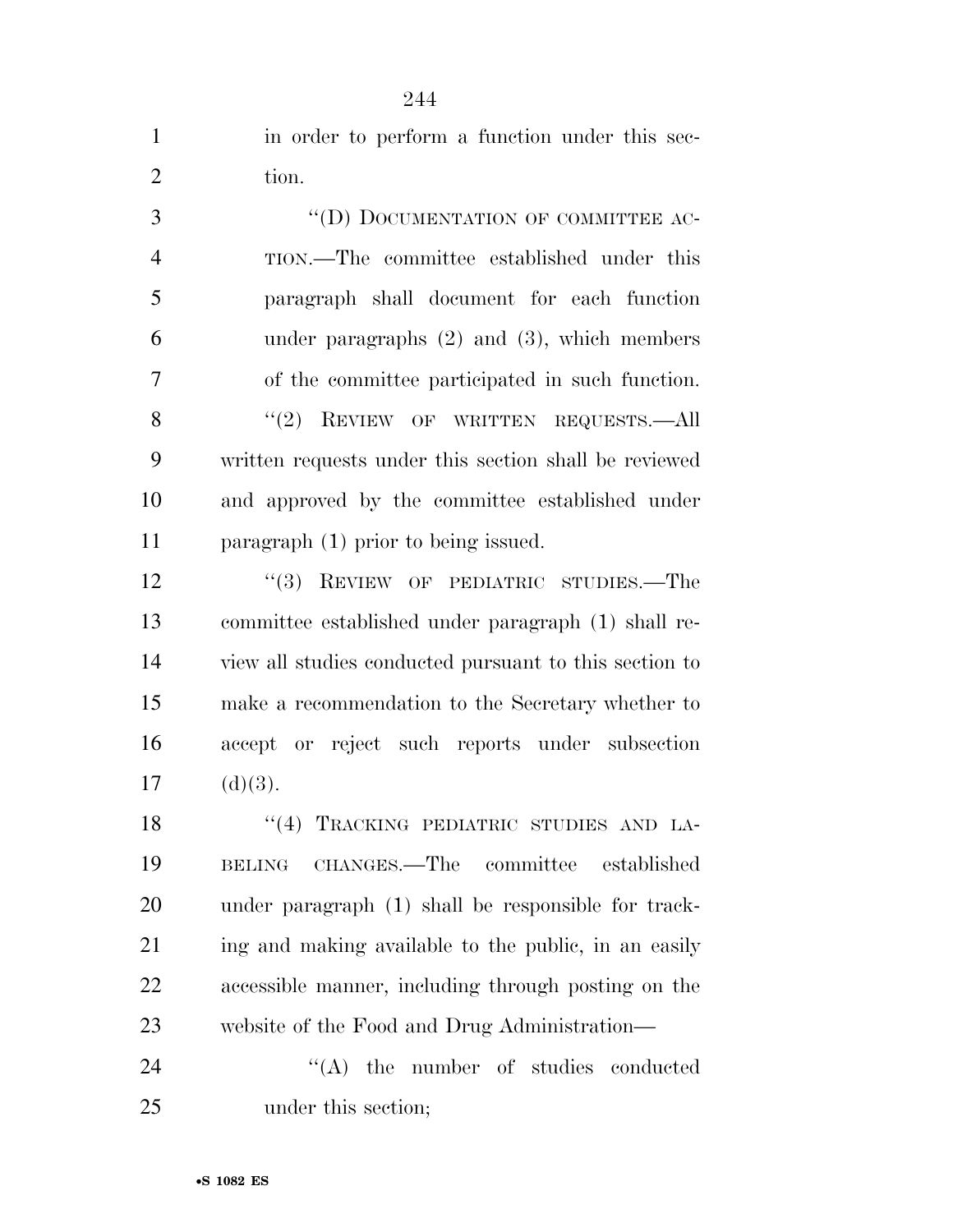| $\mathbf{1}$   | $\lq\lq$ (B) the specific drugs and drug uses, in- |
|----------------|----------------------------------------------------|
| $\overline{2}$ | cluding labeled and off-labeled indications, stud- |
| 3              | ied under this section;                            |
| $\overline{4}$ | $\cdot$ (C) the types of studies conducted under   |
| 5              | this section, including trial design, the number   |
| 6              | of pediatric patients studied, and the number of   |
| 7              | centers and countries involved;                    |
| 8              | $\lq\lq$ the number of pediatric formulations      |
| 9              | developed and the number of pediatric formula-     |
| 10             | tions not developed and the reasons such for-      |
| 11             | mulations were not developed;                      |
| 12             | " $(E)$ the labeling changes made as a result      |
| 13             | of studies conducted under this section;           |
| 14             | ``(F)<br>an annual summary of labeling             |
| 15             | changes made as a result of studies conducted      |
| 16             | under this section for distribution pursuant to    |
| 17             | subsection $(k)(2)$ ;                              |
| 18             | "(G) information regarding reports sub-            |
| 19             | mitted on or after the date of enactment of the    |
| 20             | Best Pharmaceuticals for Children Amendments       |
| 21             | of $2007$ ; and                                    |
| 22             | $\lq\lq(H)$ the number of times the committee      |
| 23             | established under paragraph (1) made a rec-        |
| 24             | ommendation to the Secretary under paragraph       |
| 25             | $(3)$ , the number of times the Secretary did not  |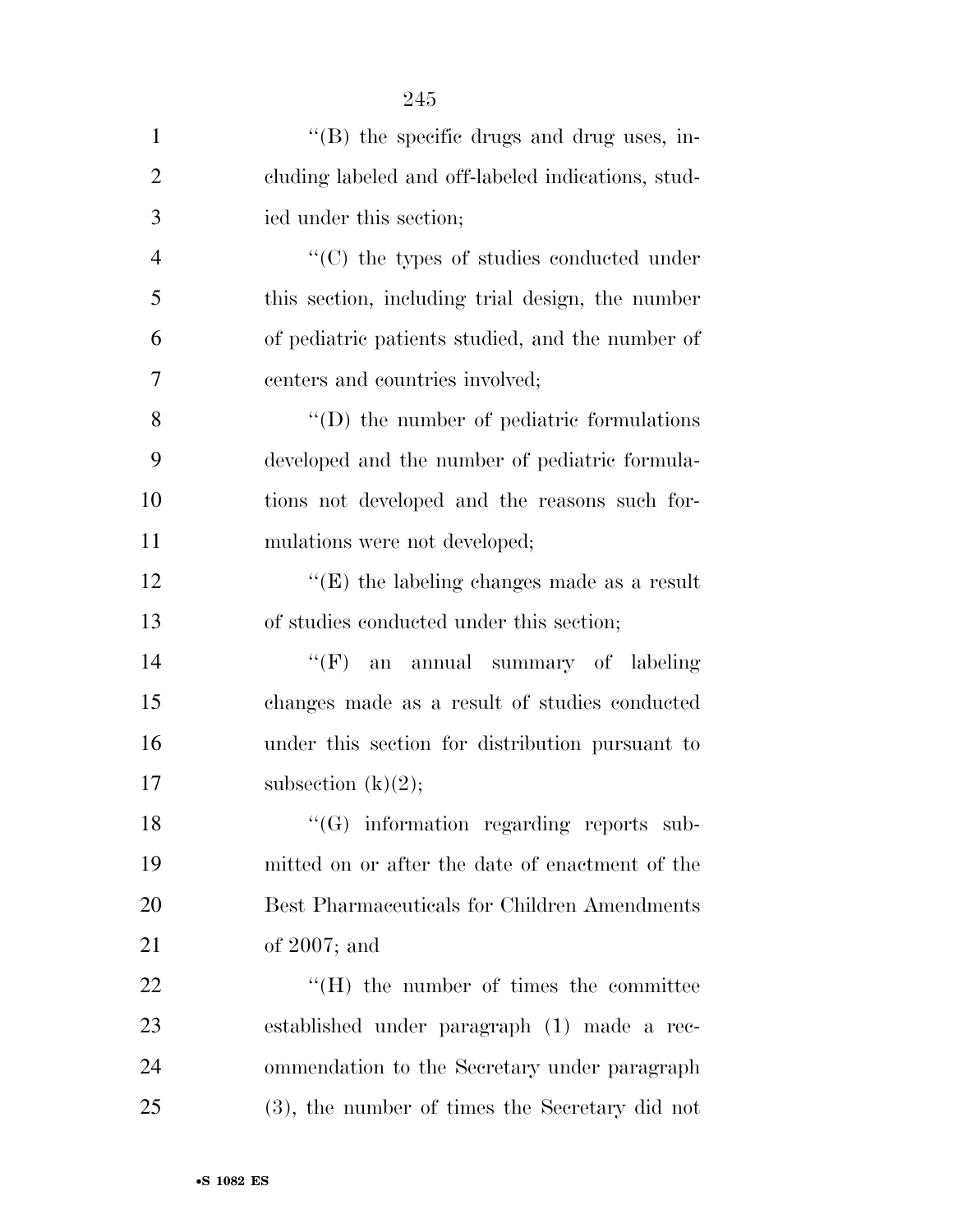| $\mathbf{1}$   | follow such a recommendation to accept reports         |
|----------------|--------------------------------------------------------|
| $\overline{2}$ | under subsection $(d)(3)$ , and the number of          |
| 3              | times the Secretary did not follow such a rec-         |
| $\overline{4}$ | ommendation to reject such reports under sec-          |
| 5              | tion $(d)(3)$ .                                        |
| 6              | $\cdot\cdot$ (5) COMMITTEE.—The committee established  |
| 7              | under paragraph (1) is the committee established       |
| 8              | under section $505B(f)(1)$ .";                         |
| 9              | $(6)$ in subsection $(g)$ —                            |
| 10             | $(A)$ in paragraph $(1)$ —                             |
| 11             | (i) by striking " $(e)(1)(A)(ii)$ " and in-            |
| 12             | serting " $(e)(1)(A)(i)(II)$ "; and                    |
| 13             | (ii) by striking " $(e)(2)$ " and inserting            |
| 14             | " $(e)(1)(B)$ ";                                       |
| 15             | in paragraph (2), by striking<br>(B)                   |
| 16             | "(c)(1)(B)" and inserting "(c)(1)(A)(ii)";             |
| 17             | (C) by redesignating paragraphs (1) and                |
| 18             | $(2)$ as subparagraphs $(A)$ and $(B)$ , respectively; |
| 19             | (D) by striking "LIMITATIONS.—A drug"                  |
| 20             | and inserting "LIMITATIONS.—                           |
| 21             | $\lq(1)$ In GENERAL.—Notwithstanding subsection        |
| 22             | $(e)(2)$ , a drug"; and                                |
| 23             | $(E)$ by adding at the end the following:              |
| 24             | "(2) EXCLUSIVITY ADJUSTMENT.—                          |
| 25             | $\lq\lq (A)$ ADJUSTMENT.—                              |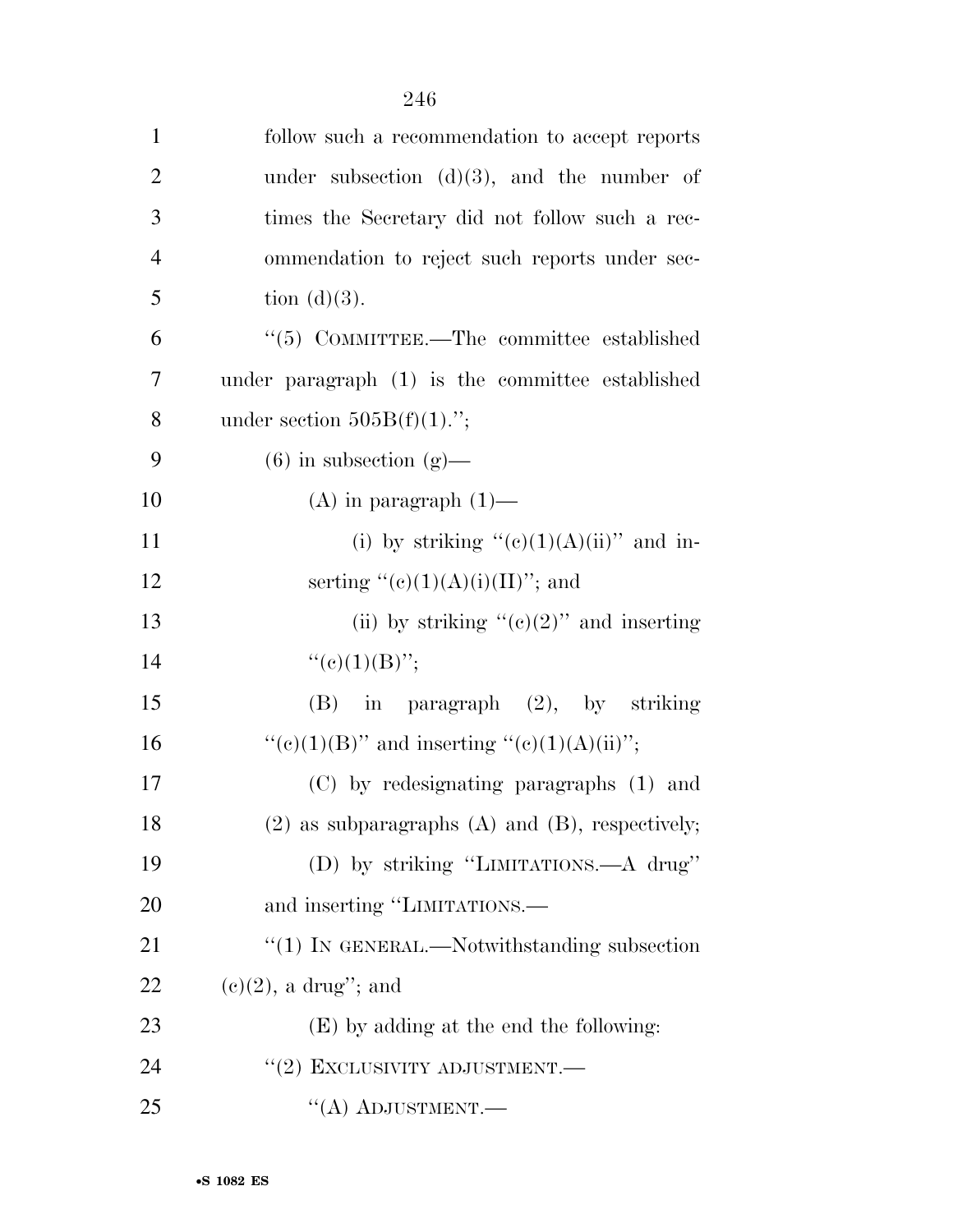| $\mathbf{1}$   | "(i) IN GENERAL.—With respect to              |
|----------------|-----------------------------------------------|
| $\overline{2}$ | any drug, if the organization designated      |
| 3              | under subparagraph (B) notifies the Sec-      |
| $\overline{4}$ | retary that the combined annual gross         |
| 5              | sales for all drugs with the same active      |
| 6              | moiety exceeded $$1,000,000,000$ in any       |
| 7              | calendar year prior to the time the sponsor   |
| 8              | or holder agrees to the initial written re-   |
| 9              | quest pursuant to subsection $(d)(2)$ , then  |
| 10             | each period of market exclusivity deemed      |
| 11             | or extended under subsection (b) or (c)       |
| 12             | shall be reduced by 3 months for such         |
| 13             | drug.                                         |
| 14             | "(ii) DETERMINATION.—The deter-               |
| 15             | mination under clause (i) of the combined     |
| 16             | annual gross sales shall be determined—       |
| 17             | "(I) taking into account only                 |
| 18             | those sales within the United States;         |
| 19             | and                                           |
| 20             | $\lq\lq$ (II) taking into account only the    |
| 21             | sales of all drugs with the same active       |
| 22             | moiety of the sponsor or holder and           |
| 23             | its affiliates.                               |
| 24             | "(B) DESIGNATION.—The Secretary shall         |
| 25             | designate an organization other than the Food |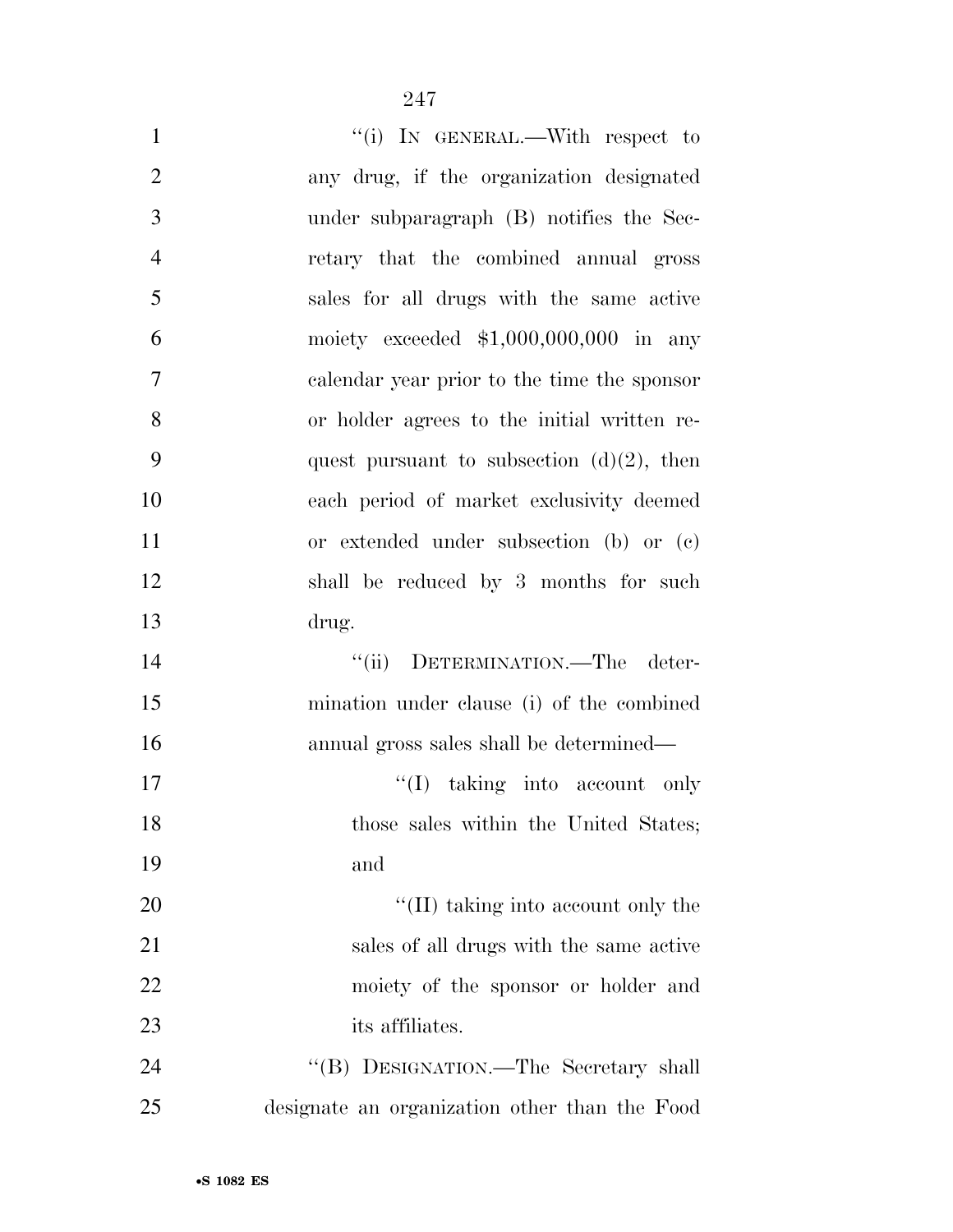| $\mathbf{1}$   | and Drug Administration to evaluate whether      |
|----------------|--------------------------------------------------|
| $\mathbf{2}$   | the combined annual gross sales for all drugs    |
| 3              | the<br>same active moiety exceeded<br>with       |
| $\overline{4}$ | $$1,000,000,000$ in a calendar year as described |
| 5              | in subparagraph (A). Prior to designating such   |
| 6              | organization, the Secretary shall determine that |
| 7              | such organization is independent and is quali-   |
| 8              | fied to evaluate the sales of pharmaceutical     |
| 9              | products. The Secretary shall re-evaluate the    |
| 10             | designation of such organization once every 3    |
| 11             | years.                                           |
| 12             | "(C) NOTIFICATION.—Once a year at a              |
| 13             | time designated by the Secretary, the organiza-  |
| 14             | tion designated under subparagraph (B) shall     |
| 15             | notify the Food and Drug Administration of all   |
| 16             | drugs with the same active moiety with com-      |
| 17             | bined<br>annual gross sales that exceed          |
| 18             | $$1,000,000,000$ during the previous calendar    |
| 19             | year.";                                          |
| 20             | $(7)$ in subsection (i)—                         |
| 21             | $(A)$ in the heading, by striking "SUPPLE-       |
| 22             | MENTS" and inserting "CHANGES";                  |
| 23             | $(B)$ in paragraph $(1)$ —                       |
| 24             | (i) in the heading, by inserting $"AP$ -         |
| 25             | PLICATIONS AND" after "PEDIATRIC";               |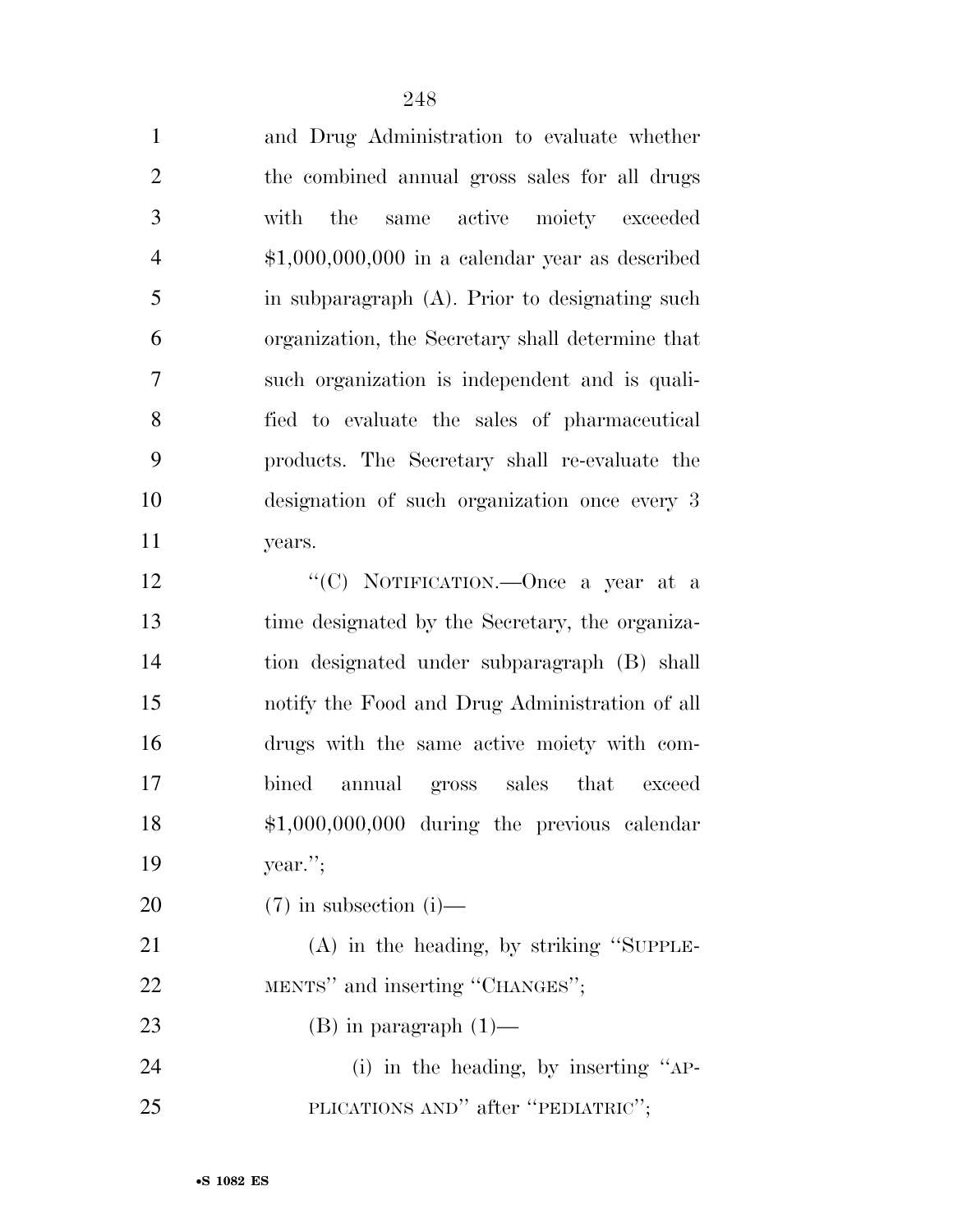| $\mathbf{1}$   | (ii) by inserting "application or" after                               |
|----------------|------------------------------------------------------------------------|
| $\overline{2}$ | "Any";                                                                 |
| 3              | (iii) by striking "change pursuant to a                                |
| $\overline{4}$ | report on a pediatric study under" and in-                             |
| 5              | serting "change as a result of any pedi-                               |
| 6              | atric study conducted pursuant to"; and                                |
| $\tau$         | (iv) by inserting "application or" after                               |
| 8              | "to be a priority"; and                                                |
| 9              | (C) in paragraph $(2)(A)$ , by-                                        |
| 10             | (i) striking "If the Commissioner"                                     |
| 11             | and inserting "If, on or after the date of                             |
| 12             | enactment of the Best Pharmaceuticals for                              |
| 13             | Children Amendments of 2007, the Com-                                  |
| 14             | missioner"; and                                                        |
| 15             | (ii) striking "an application with" and                                |
| 16             | all that follows through "on appropriate"                              |
| 17             | and inserting "the sponsor and the Com-                                |
| 18             | missioner have been unable to reach agree-                             |
| 19             | ment on appropriate";                                                  |
| 20             | $(8)$ by striking subsection $(m)$ ;                                   |
| 21             | $(9)$ by redesignating subsections $(j)$ , $(k)$ , $(l)$ ,             |
| 22             | and $(n)$ , as subsections $(k)$ , $(m)$ , $(o)$ , and $(p)$ , respec- |
| 23             | tively;                                                                |
| 24             | $(10)$ by inserting after subsection (i) the fol-                      |
| 25             | lowing:                                                                |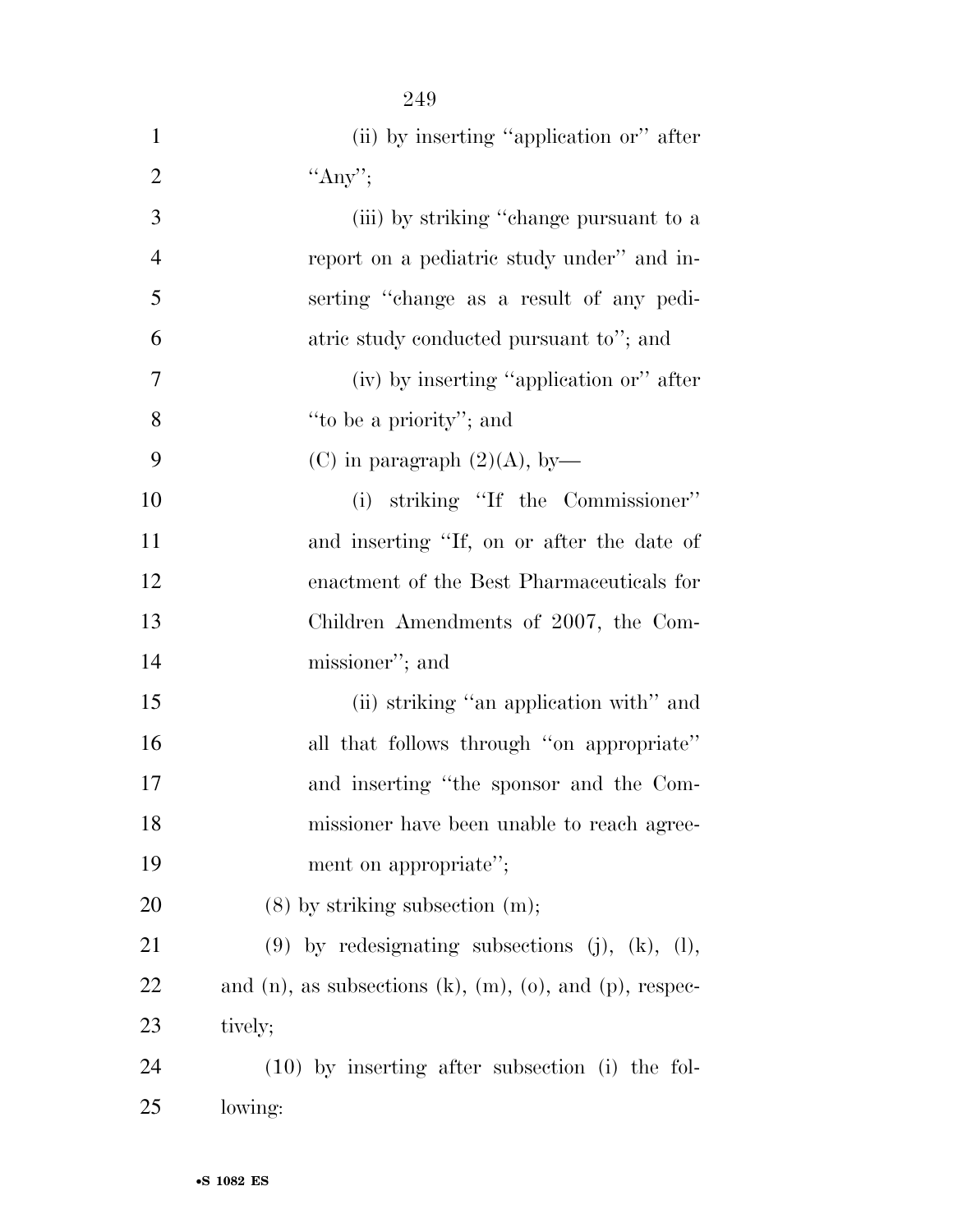| $\mathbf{1}$ | "(j) OTHER LABELING CHANGES.—If, on or after the            |
|--------------|-------------------------------------------------------------|
| 2            | date of enactment of the Best Pharmaceuticals for Chil-     |
| 3            | dren Amendments of 2007, the Secretary determines that      |
| 4            | a pediatric study conducted under this section does or does |
| 5            | not demonstrate that the drug that is the subject of the    |
| 6            | study is safe and effective, including whether such study   |
| 7            | results are inconclusive, in pediatric populations or sub-  |
| 8            | populations, the Secretary shall order the labeling of such |
| 9            | product to include information about the results of the     |
| 10           | study and a statement of the Secretary's determination.";   |
| 11           | $(11)$ in subsection (k), as redesignated by para-          |
| 12           | $graph(9)$ —                                                |
| 13           | $(A)$ in paragraph $(1)$ —                                  |
| 14           | (i) by striking "a summary of the                           |
| 15           | medical and" and inserting "the medical,                    |
| 16           | statistical, and"; and                                      |
| 17           | (ii) by striking "for the supplement"                       |
| 18           | and all that follows through the period and                 |
| 19           | inserting "under subsection (b) or $(e)$ .";                |
| <b>20</b>    | (B) by redesignating paragraph (2) as                       |
| 21           | paragraph $(3)$ ; and                                       |
| 22           | $(C)$ by inserting after paragraph $(1)$ the                |
| 23           | following:                                                  |
| 24           | (2)<br>DISSEMINATION OF INFORMATION<br>$RE-$                |
| 25           | GARDING LABELING CHANGES.—Beginning on the                  |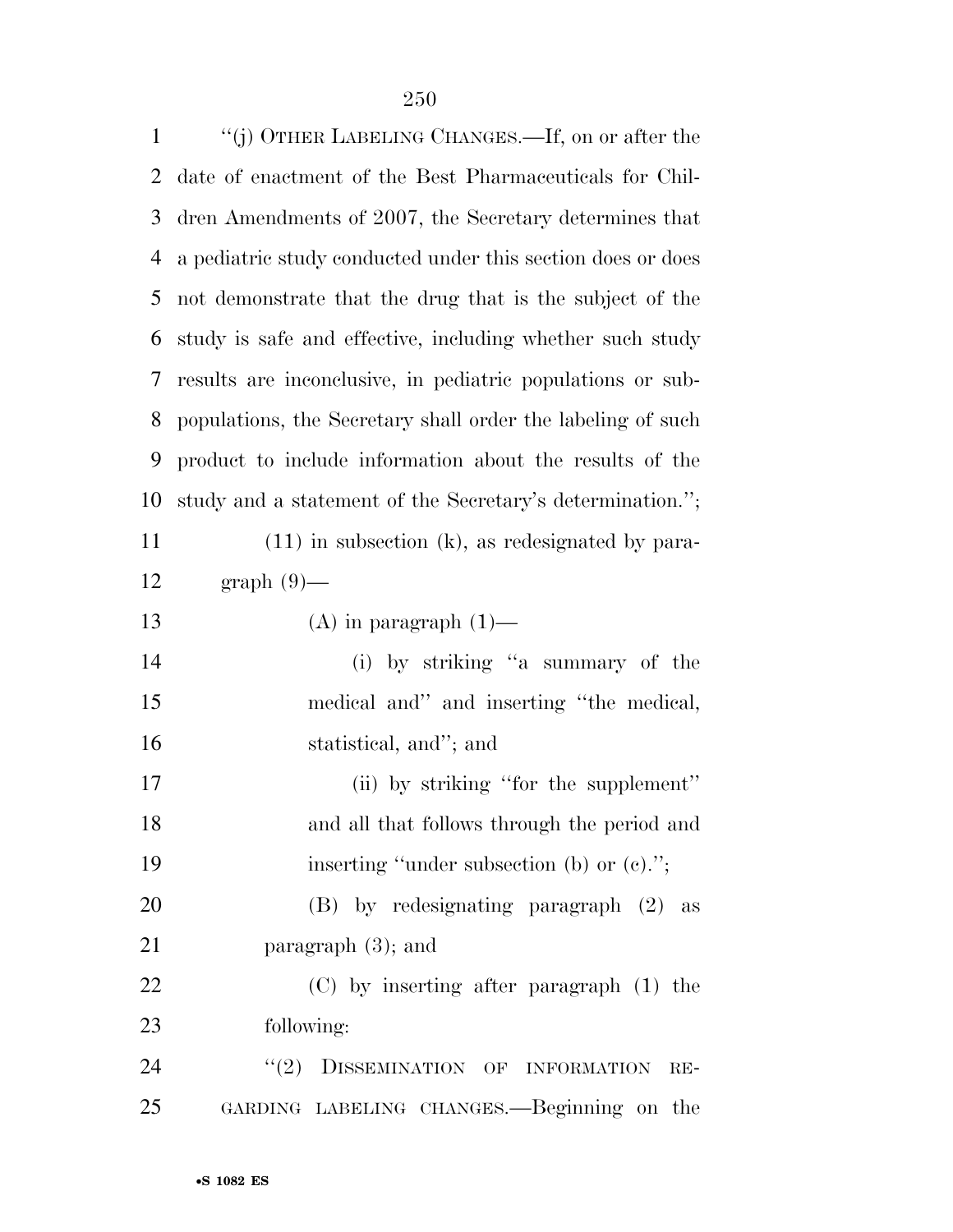| $\mathbf{1}$   | date of enactment of the Best Pharmaceuticals for      |
|----------------|--------------------------------------------------------|
| $\overline{2}$ | Children Amendments of 2007, the Secretary shall       |
| 3              | require that the sponsors of the studies that result   |
| $\overline{4}$ | in labeling changes that are reflected in the annual   |
| 5              | summary developed pursuant to subsection $(f)(4)(F)$   |
| 6              | distribute, at least annually (or more frequently if   |
| 7              | the Secretary determines that it would be beneficial   |
| 8              | to the public health), such information to physicians  |
| 9              | and other health care providers.";                     |
| 10             | $(12)$ by inserting after subsection $(k)$ , as redes- |
| 11             | ignated by paragraph (9), the following:               |
| 12             | "(I) ADVERSE EVENT REPORTING.—                         |
| 13             | "(1) REPORTING IN YEAR ONE.—Beginning on               |
| 14             | the date of enactment of the Best Pharmaceuticals      |
| 15             | for Children Amendments of 2007, during the 1-year     |
| 16             | period beginning on the date a labeling change is      |
| 17             | made pursuant to subsection (i), the Secretary shall   |
| 18             | ensure that all adverse event reports that have been   |
| 19             | received for such drug (regardless of when such re-    |
| <b>20</b>      | port was received) are referred to the Office of Pedi- |
| 21             | atric Therapeutics established under section 6 of the  |
| 22             | Best Pharmaceuticals for Children Act (Public Law      |
| 23             | $107-109$ ). In considering such reports, the Director |
| 24             | of such Office shall provide for the review of the re- |
| 25             | port by the Pediatric Advisory Committee, including    |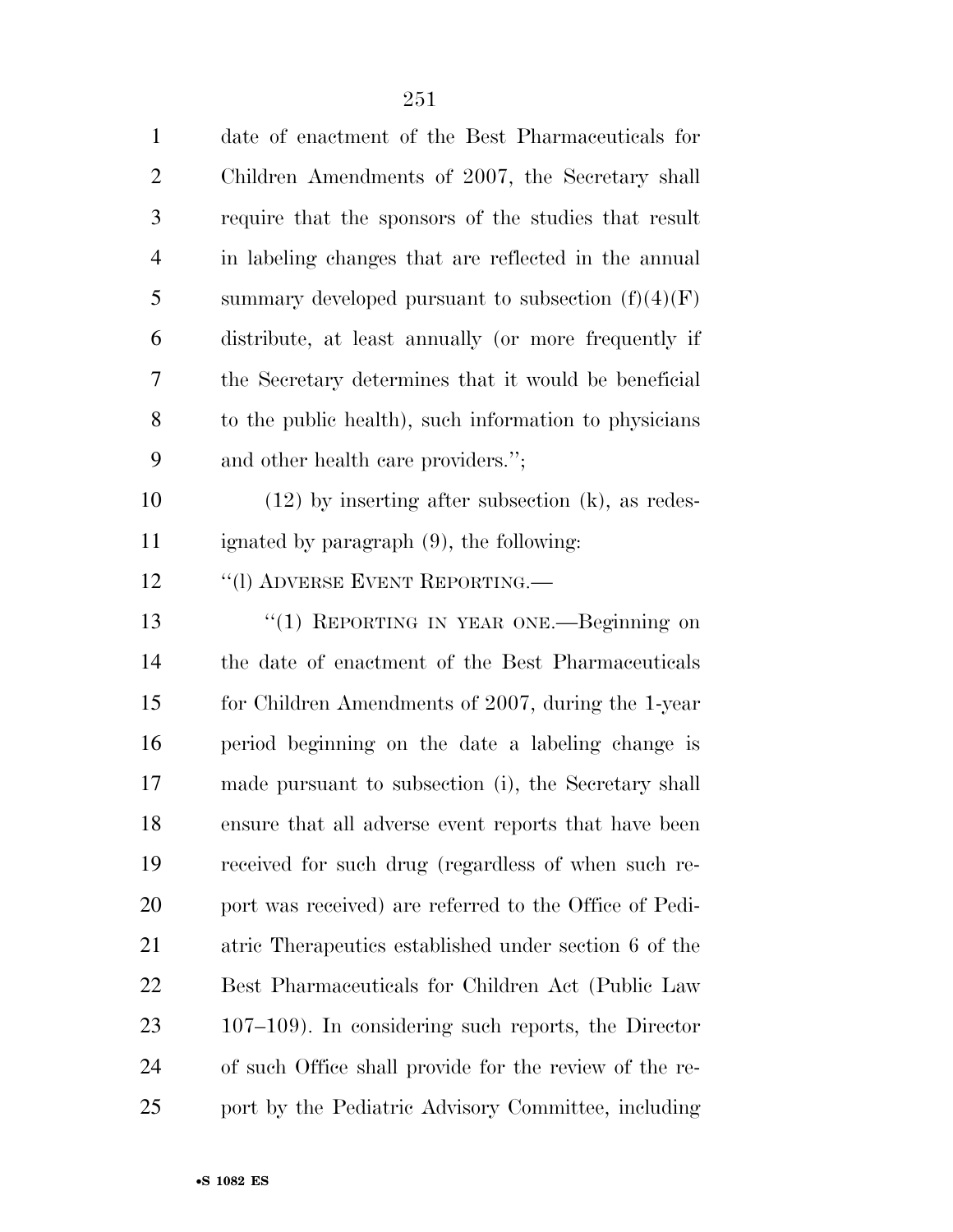obtaining any recommendations of such Committee regarding whether the Secretary should take action under this section in response to such reports.

4 "(2) REPORTING IN SUBSEQUENT YEARS.—Fol- lowing the 1-year period described in paragraph (1), the Secretary shall, as appropriate, refer to the Of- fice of Pediatric Therapeutics all pediatric adverse event reports for a drug for which a pediatric study was conducted under this section. In considering such reports, the Director of such Office may pro- vide for the review of such reports by the Pediatric Advisory Committee, including obtaining any rec- ommendation of such Committee regarding whether the Secretary should take action in response to such reports.

 ''(3) EFFECT.—The requirements of this sub- section shall supplement, not supplant, other review of such adverse event reports by the Secretary.'';

 (13) by inserting after subsection (m), as redes-ignated by paragraph (9), the following:

21 "(n) REFERRAL IF PEDIATRIC STUDIES NOT COM-PLETED.—

23 "(1) In GENERAL.—Beginning on the date of enactment of the Best Pharmaceuticals for Children Amendments of 2007, if pediatric studies of a drug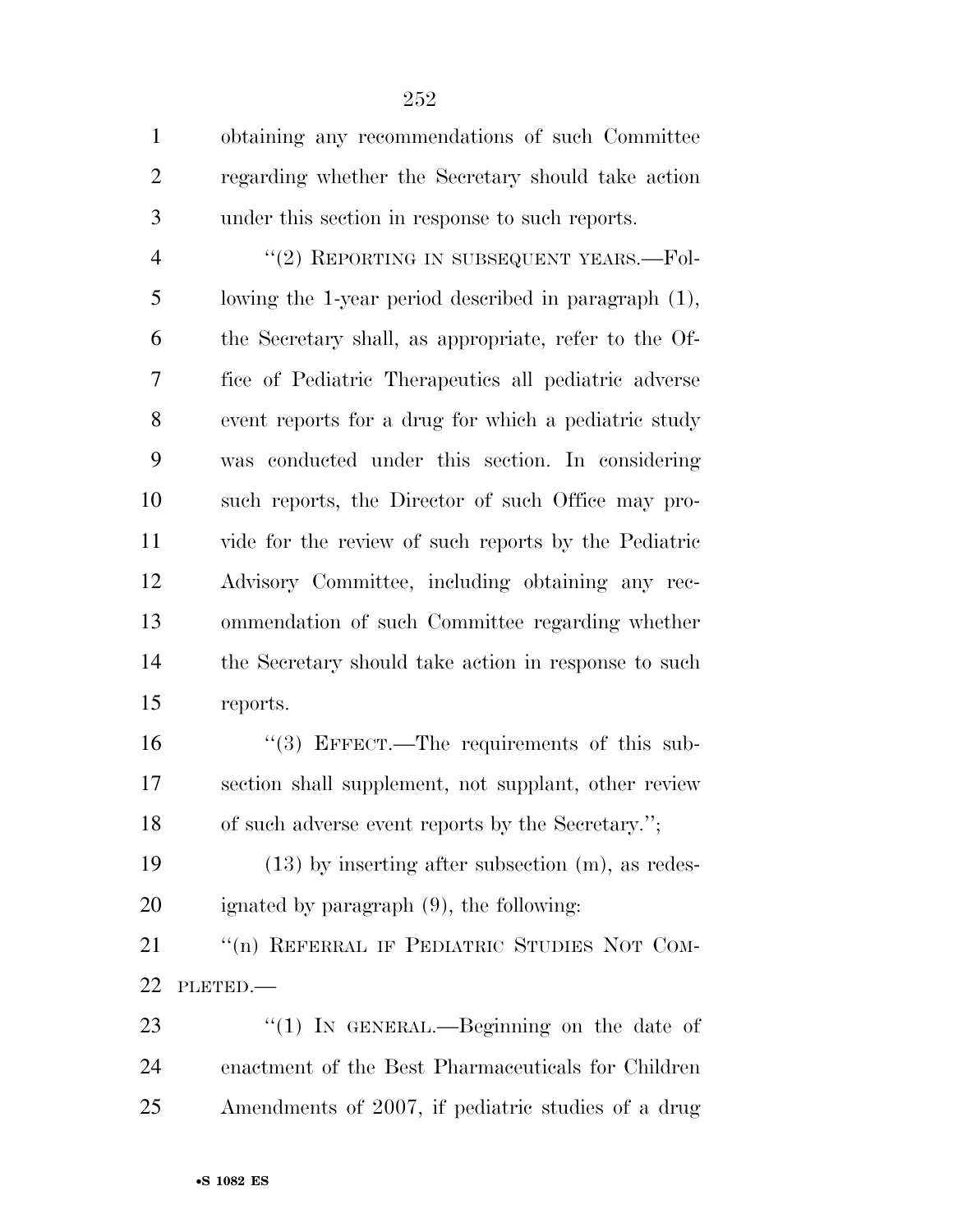have not been completed under subsection (d) and if the Secretary, through the committee established under subsection (f), determines that there is a con- tinuing need for information relating to the use of the drug in the pediatric population (including neo- nates, as appropriate), the Secretary shall carry out the following:

 $\langle (A)$  For a drug for which a listed patent has not expired, make a determination regard- ing whether an assessment shall be required to be submitted under section 505B. Prior to mak- ing such determination, the Secretary may take not more than 60 days to certify whether the Foundation for the National Institutes of Health has sufficient funding at the time of such certification to initiate 1 or more of the pediatric studies of such drug referred to in the sentence preceding this paragraph and fund 1 or more of such studies in their entirety. Only if the Secretary makes such certification in the affirmative, the Secretary shall refer such pedi- atric study or studies to the Foundation for the National Institutes of Health for the conduct of 24 such study or studies.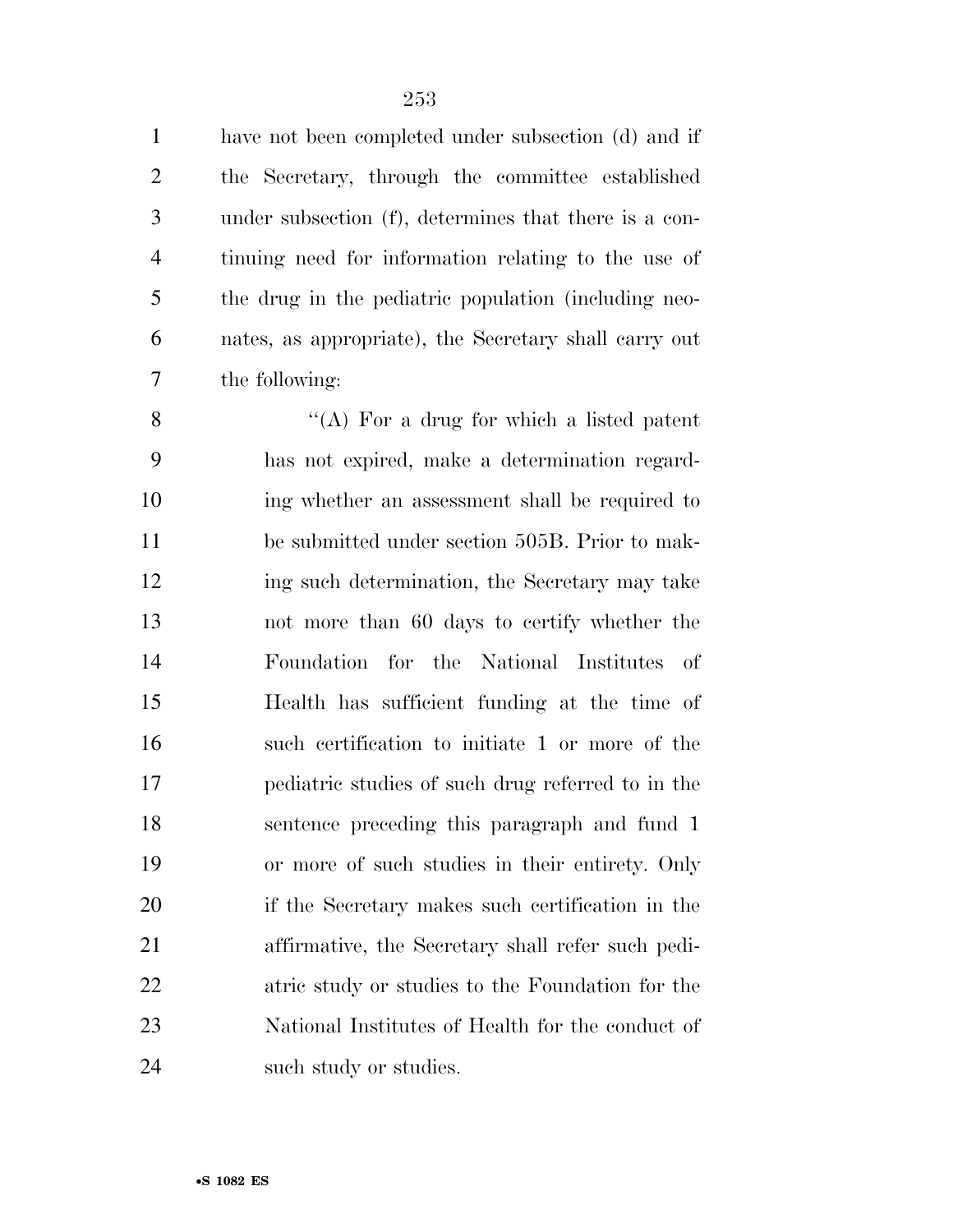| $\mathbf{1}$   | "(B) For a drug that has no listed patents             |
|----------------|--------------------------------------------------------|
| $\overline{2}$ | or has 1 or more listed patents that have ex-          |
| 3              | pired, the Secretary shall refer the drug for in-      |
| $\overline{4}$ | clusion on the list established under section          |
| 5              | 409I of the Public Health Service Act for the          |
| 6              | conduct of studies.                                    |
| 7              | "(2) PUBLIC NOTICE.—The Secretary shall give           |
| 8              | the public notice of—                                  |
| 9              | "(A) a decision under paragraph $(1)(A)$               |
| 10             | not to require an assessment under section             |
| 11             | 505B and the basis for such decision; and              |
| 12             | "(B) any referral under paragraph $(1)(B)$             |
| 13             | of a drug for inclusion on the list established        |
| 14             | under section 409I of the Public Health Service        |
| 15             | Act.                                                   |
| 16             | "(3) EFFECT OF SUBSECTION.—Nothing in this             |
| 17             | subsection alters or amends section $301(j)$ of this   |
| 18             | Act or section 552 of title 5 or section 1905 of title |
| 19             | 18, United States Code."; and                          |
| 20             | $(14)$ in subsection (p), as redesignated by para-     |
| 21             | $graph(9)$ —                                           |
| 22             | $(A)$ striking "6-month period" and insert-            |
| 23             | ing "3-month or 6-month period";                       |
| 24             | (B) by striking "subsection (a)" and in-               |
| 25             | serting "subsection (b)"; and                          |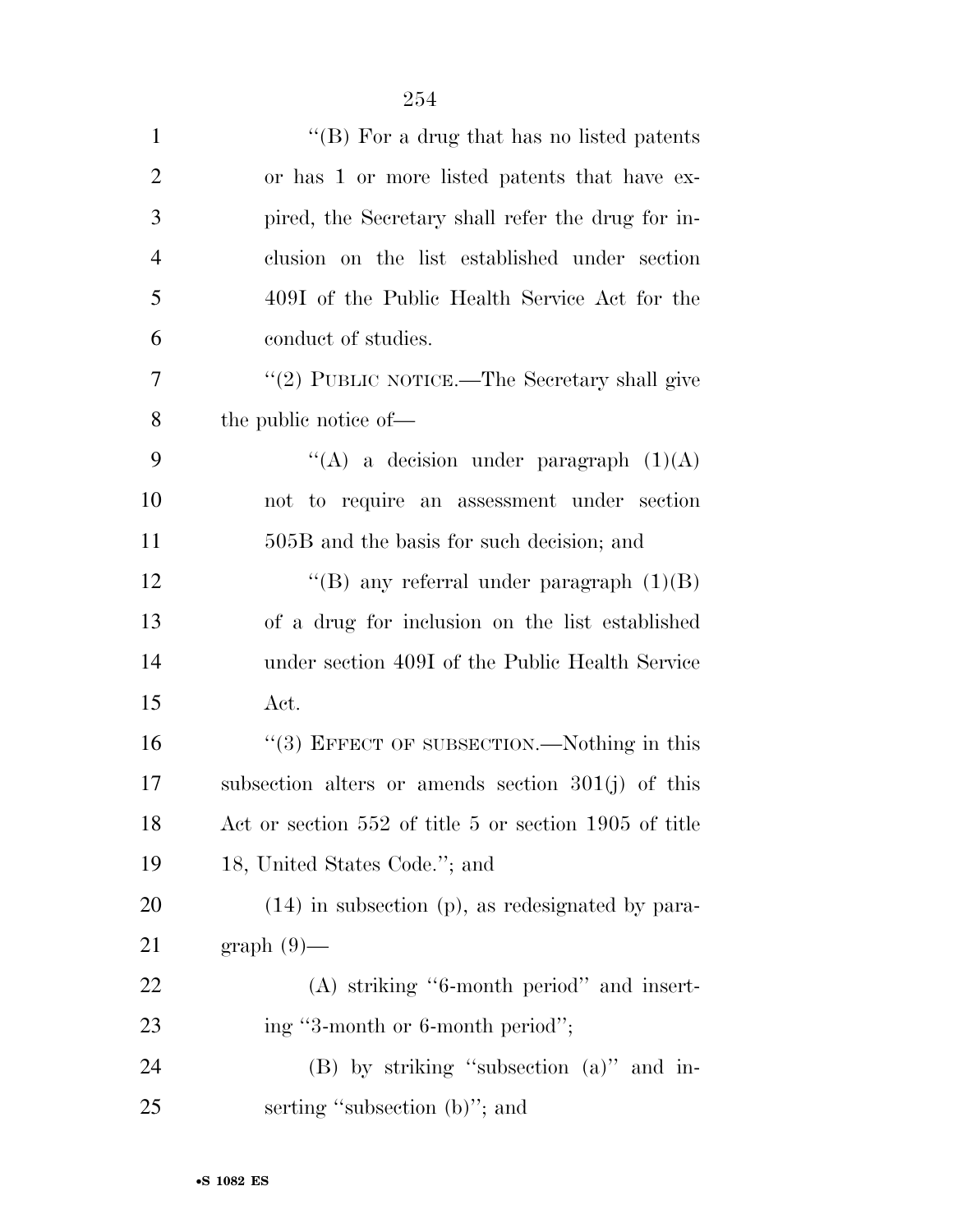| $\mathbf{1}$   | $(C)$ by striking "2007" both places it ap-              |
|----------------|----------------------------------------------------------|
| $\overline{2}$ | pears and inserting "2012".                              |
| 3              | (b) EFFECTIVE DATE.—Except as otherwise provided         |
| $\overline{4}$ | in the amendments made by subsection (a), such amend-    |
| 5              | ments shall apply to written requests under section 505A |
| 6              | of the Federal Food, Drug, and Cosmetic Act (21 U.S.C.   |
| 7              | 355a) made after the date of enactment of this subtitle. |
| 8              | SEC. 403. PROGRAM FOR PEDIATRIC STUDIES OF DRUGS.        |
| 9              | Section 409I of the Public Health Service Act (42)       |
| 10             | U.S.C. $284m$ ) is amended—                              |
| 11             | $(1)$ by striking subsections (a) and (b) and in-        |
| 12             | serting the following:                                   |
| 13             | LIST OF PRIORITY ISSUES IN PEDIATRIC<br>$\lq(a)$         |
| 14             | THERAPEUTICS.—                                           |
| 15             | "(1) IN GENERAL.—Not later than 1 year after             |
| 16             | the date of enactment of the Best Pharmaceuticals        |
| 17             | for Children Amendments of 2007, the Secretary,          |
| 18             | acting through the Director of the National Insti-       |
| 19             | tutes of Health and in consultation with the Com-        |
| 20             | missioner of Food and Drugs and experts in pedi-         |
| 21             | atric research, shall develop and publish a priority     |
| 22             | list of needs in pediatric therapeutics, including       |
| 23             | drugs or indications that require study. The list        |
| 24             | shall be revised every 3 years.                          |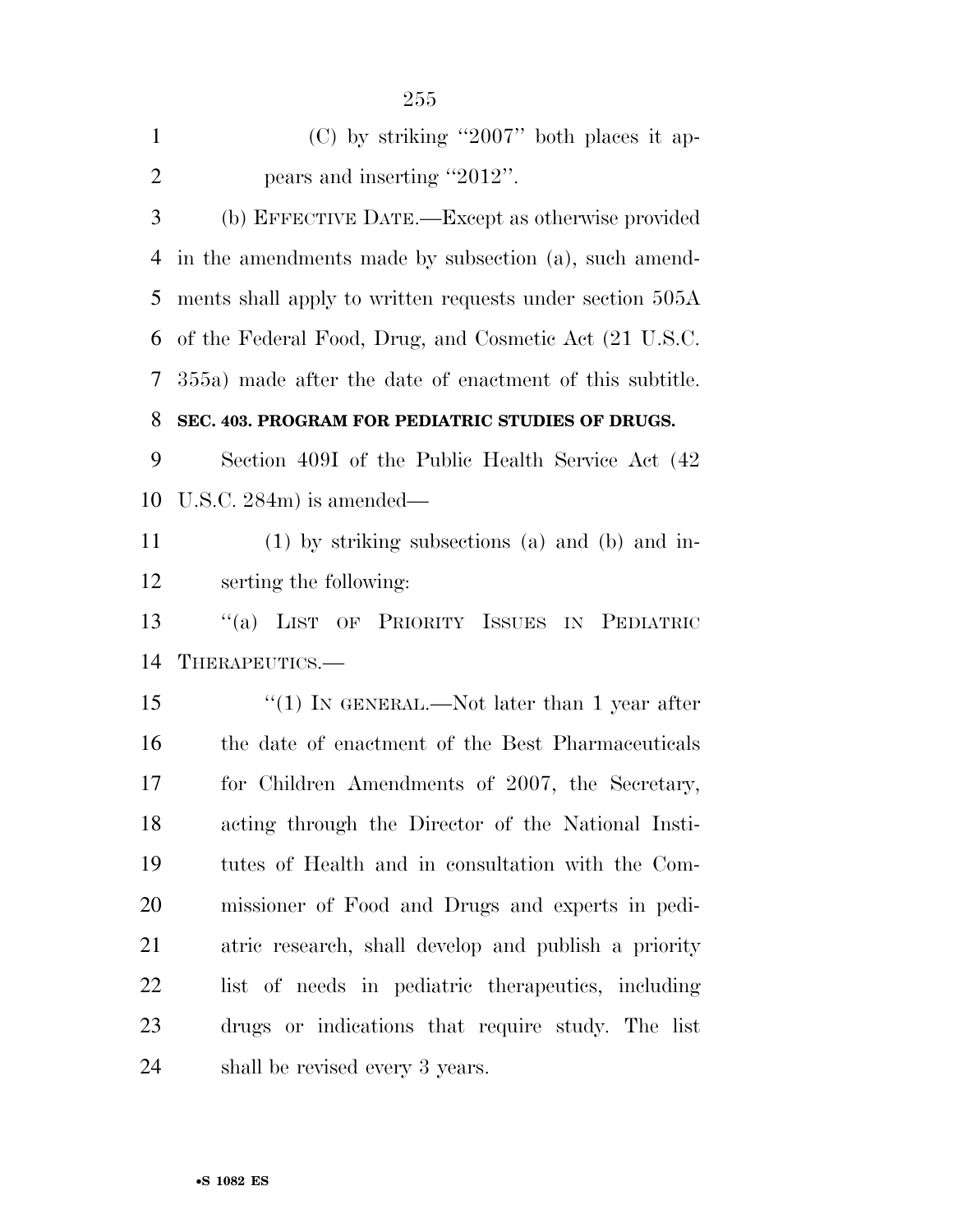| $\mathbf{1}$   | "(2) CONSIDERATION OF AVAILABLE INFORMA-                        |
|----------------|-----------------------------------------------------------------|
| $\overline{2}$ | TION.—In developing and prioritizing the list under             |
| 3              | paragraph (1), the Secretary shall consider—                    |
| $\overline{4}$ | "(A) therapeutic gaps in pediatrics that                        |
| 5              | may include developmental pharmacology,                         |
| 6              | pharmacogenetic determinants of drug re-                        |
| 7              | sponse, metabolism of drugs and biologies in                    |
| 8              | children, and pediatric clinical trials;                        |
| 9              | "(B) particular pediatric diseases, dis-                        |
| 10             | orders or conditions where more complete                        |
| 11             | knowledge and testing of the rapeutics, including               |
| 12             | drugs and biologies, may be beneficial in pedi-                 |
| 13             | atric populations; and                                          |
| 14             | $\cdot$ (C) the adequacy of necessary infrastruc-               |
| 15             | ture to conduct pediatric pharmacological re-                   |
| 16             | search, including research networks and trained                 |
| 17             | pediatric investigators.                                        |
|                | 18 "(b) PEDIATRIC STUDIES AND RESEARCH.—The                     |
| 19             | Secretary, acting through the National Institutes of            |
| 20             | Health, shall award funds to entities that have the exper-      |
| 21             | tise to conduct pediatric clinical trials or other research     |
| 22             | (including qualified universities, hospitals, laboratories,     |
| 23             | contract research organizations, practice groups, federally     |
| 24             | funded programs such as pediatric pharmacology research         |
|                | 25 units, other public or private institutions, or individuals) |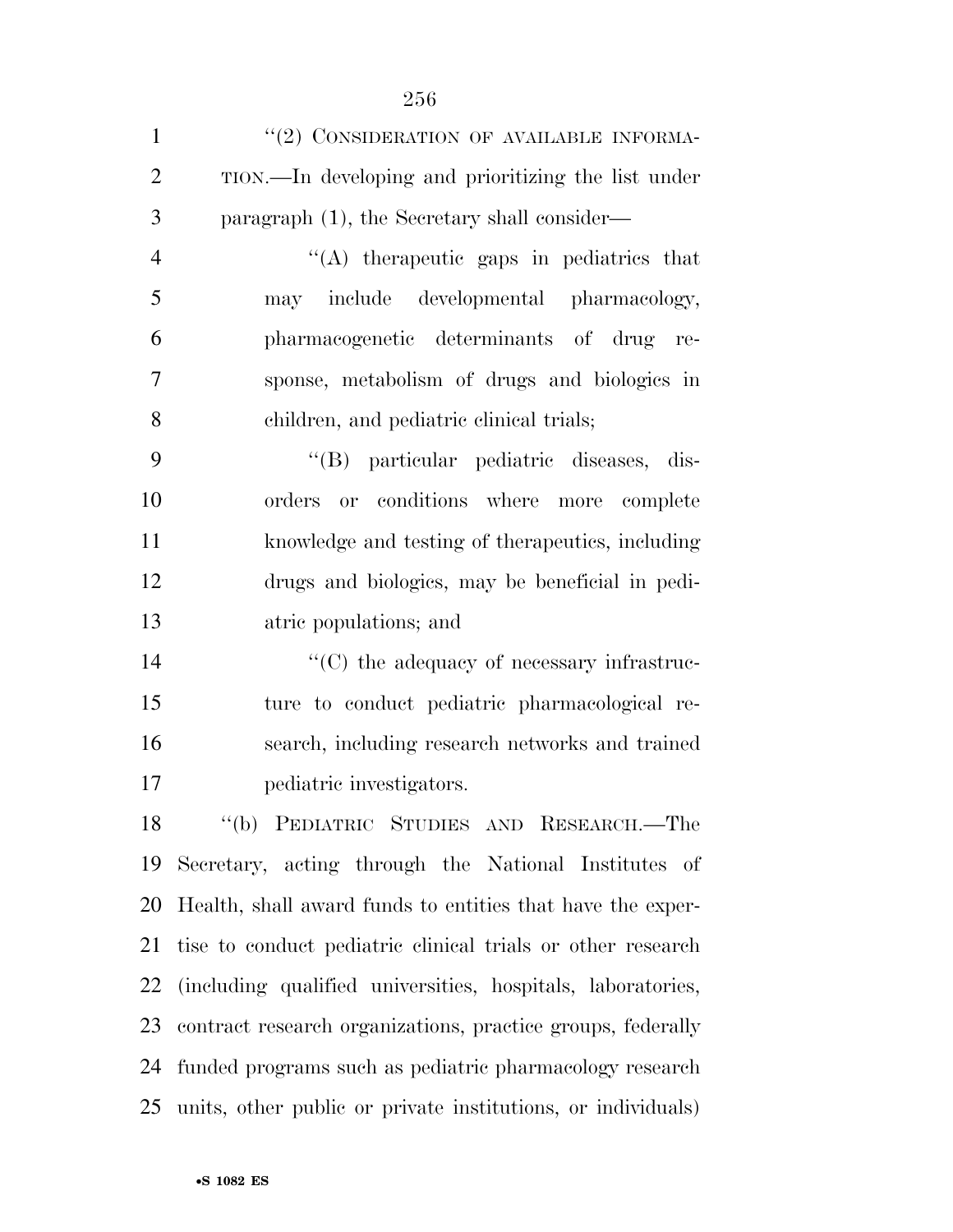| $\mathbf{1}$   | to enable the entities to conduct the drug studies or other |
|----------------|-------------------------------------------------------------|
| $\overline{2}$ | research on the issues described in subsection (a). The     |
| 3              | Secretary may use contracts, grants, or other appropriate   |
| 4              | funding mechanisms to award funds under this sub-           |
| 5              | section.";                                                  |
| 6              | $(2)$ in subsection $(e)$ —                                 |
| 7              | $(A)$ in the heading, by striking "CON-                     |
| 8              | TRACTS" and inserting "PROPOSED PEDIATRIC                   |
| 9              | STUDY REQUESTS";                                            |
| 10             | $(B)$ by striking paragraphs $(4)$ and $(12)$ ;             |
| 11             | $(C)$ by redesignating paragraphs $(1)$ , $(2)$ ,           |
| 12             | and $(3)$ , as paragraphs $(2)$ , $(3)$ , and $(4)$ ;       |
| 13             | (D) by inserting before paragraph $(2)$ , as                |
| 14             | redesignated by subparagraph (C), the fol-                  |
| 15             | lowing:                                                     |
| 16             | "(1) SUBMISSION OF PROPOSED PEDIATRIC                       |
| 17             | STUDY REQUEST.—The Director of the National In-             |
| 18             | stitutes of Health shall, as appropriate, submit pro-       |
| 19             | posed pediatric study requests for consideration by         |
| 20             | the Commissioner of Food and Drugs for pediatric            |
| 21             | studies of a specific pediatric indication identified       |
| <u>22</u>      | under subsection (a). Such a proposed pediatric             |
| 23             | study request shall be made in a manner equivalent          |
| 24             | to a written request made under subsection (b) or           |
| 25             | (c) of section 505A of the Federal Food, Drug, and          |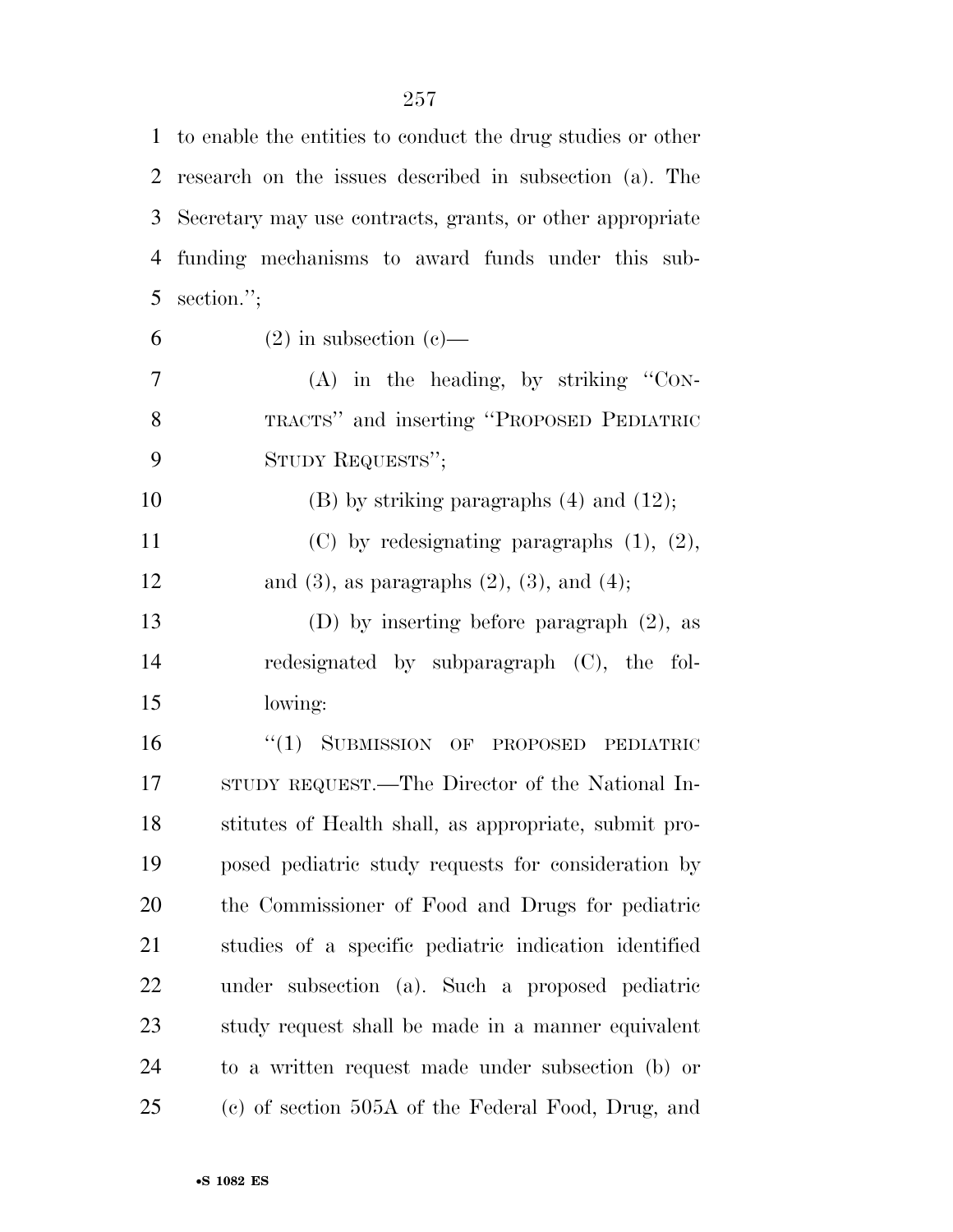| $\mathbf{1}$   | Cosmetic Act, including with respect to the informa- |
|----------------|------------------------------------------------------|
| $\overline{2}$ | tion provided on the pediatric studies to be con-    |
| 3              | ducted pursuant to the request. The Director of the  |
| $\overline{4}$ | National Institutes of Health may submit a pro-      |
| 5              | posed pediatric study request for a drug for which—  |
| 6              | " $(A)(i)$ there is an approved application          |
| $\overline{7}$ | under section $505(j)$ of the Federal Food,          |
| 8              | Drug, and Cosmetic Act; or                           |
| 9              | "(ii) there is a submitted application that          |
| 10             | could be approved under the criteria of section      |
| 11             | 505(j) of the Federal Food, Drug, and Cos-           |
| 12             | metic Act;                                           |
| 13             | "(B) there is no patent protection or mar-           |
| 14             | ket exclusivity protection for at least 1 form of    |
| 15             | the drug under the Federal Food, Drug, and           |
| 16             | Cosmetic Act; and                                    |
| 17             | $\cdot$ (C) additional studies are needed to as-     |
| 18             | sess the safety and effectiveness of the use of      |
| 19             | the drug in the pediatric population.";              |
| 20             | $(E)$ in paragraph $(2)$ , as redesignated by        |
| 21             | subparagraph $(C)$ —                                 |
| 22             | (i) by inserting "based on the pro-                  |
| 23             | posed pediatric study request for the indi-          |

cation or indications submitted pursuant to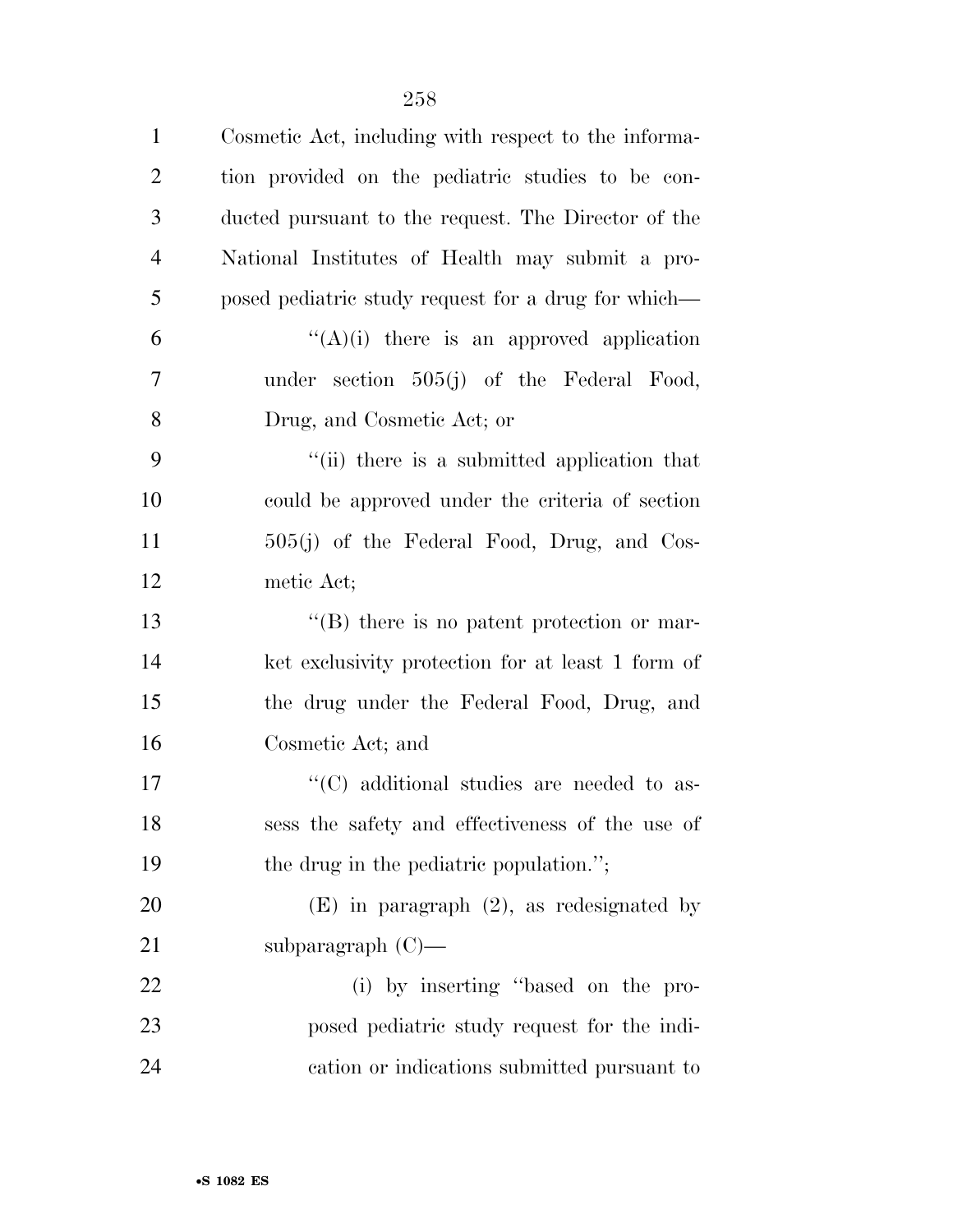| $\mathbf{1}$   | paragraph $(1)$ " after "issue a written re-                 |
|----------------|--------------------------------------------------------------|
| $\overline{2}$ | quest";                                                      |
| 3              | (ii) by striking "in the list described                      |
| $\overline{4}$ | subsection $(a)(1)(A)$ (except clause<br>$\operatorname{in}$ |
| 5              | $(iv)$ " and inserting "under subsection"                    |
| 6              | $(a)$ "; and                                                 |
| 7              | (iii) by inserting "and using appro-                         |
| 8              | priate formulations for each age group for                   |
| 9              | which the study is requested" before the                     |
| 10             | period at the end;                                           |
| 11             | $(F)$ in paragraph $(3)$ , as redesignated by                |
| 12             | subparagraph $(C)$ —                                         |
| 13             | (i) in the heading, by striking "CON-                        |
| 14             | $TRACT$ <sup>"</sup> ;                                       |
| 15             | (ii) by striking "paragraph $(1)$ " and                      |
| 16             | inserting "paragraph $(2)$ ";                                |
| 17             | (iii) by striking "or if a referral de-                      |
| 18             | scribed in subsection $(a)(1)(A)(iv)$ is                     |
| 19             | $made,$ ";                                                   |
| 20             | (iv) by striking "for contract pro-                          |
| 21             | posals" and inserting "for proposals"; and                   |
| <u>22</u>      | (v) by inserting "in accordance with                         |
| 23             | subsection (b)" before the period at the                     |
| 24             | end;                                                         |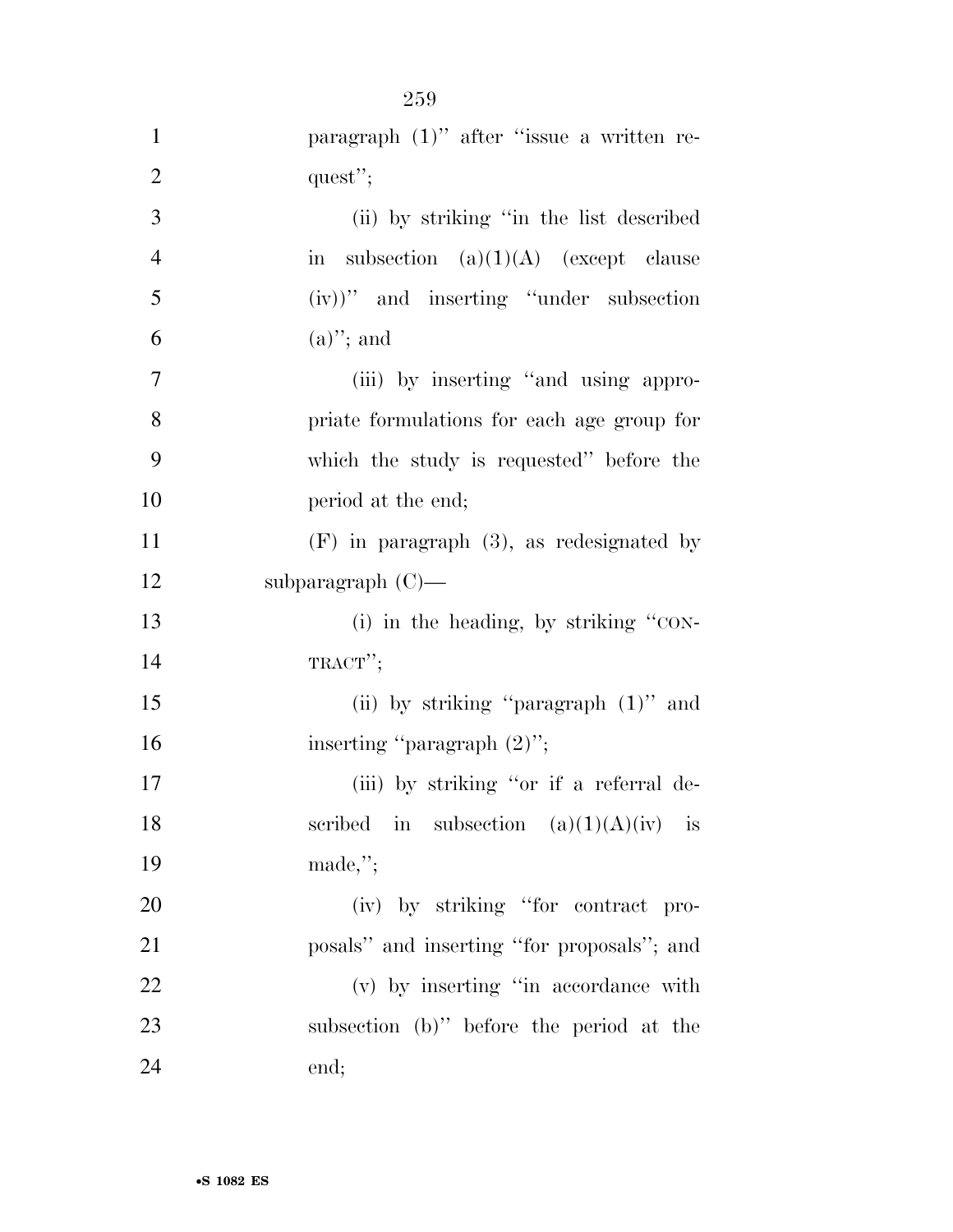| $\mathbf{1}$   | $(G)$ in paragraph $(4)$ , as redesignated by           |
|----------------|---------------------------------------------------------|
| $\overline{2}$ | subparagraph $(C)$ —                                    |
| 3              | (i) by striking "contract"; and                         |
| $\overline{4}$ | (ii) by striking "paragraph $(2)$ " and                 |
| 5              | inserting "paragraph $(3)$ ";                           |
| 6              | (H) in paragraph $(5)$ —                                |
| $\tau$         | (i) by striking the heading and insert-                 |
| 8              | ing "CONTRACTS, GRANTS, OR OTHER                        |
| 9              | FUNDING MECHANISMS"; and                                |
| 10             | (ii) by striking "A contract" and all                   |
| 11             | that follows through "is submitted" and                 |
| 12             | inserting "A contract, grant, or other                  |
| 13             | funding may be awarded under this section               |
| 14             | only if a proposal is submitted";                       |
| 15             | (I) in paragraph $(6)(A)$ —                             |
| 16             | (i) by striking "a contract awarded"                    |
| 17             | and inserting "an award"; and                           |
| 18             | (ii) by inserting ", including a written                |
| 19             | request if issued" after "with the study";              |
| 20             | and                                                     |
| 21             | $(3)$ by inserting after subsection $(e)$ the fol-      |
| 22             | lowing:                                                 |
| 23             | $\lq\lq (d)$<br>DISSEMINATION OF PEDIATRIC<br>INFORMA-  |
| 24             | TION.—Not later than 1 year after the date of enactment |
| 25             | of the Best Pharmaceuticals for Children Amendments of  |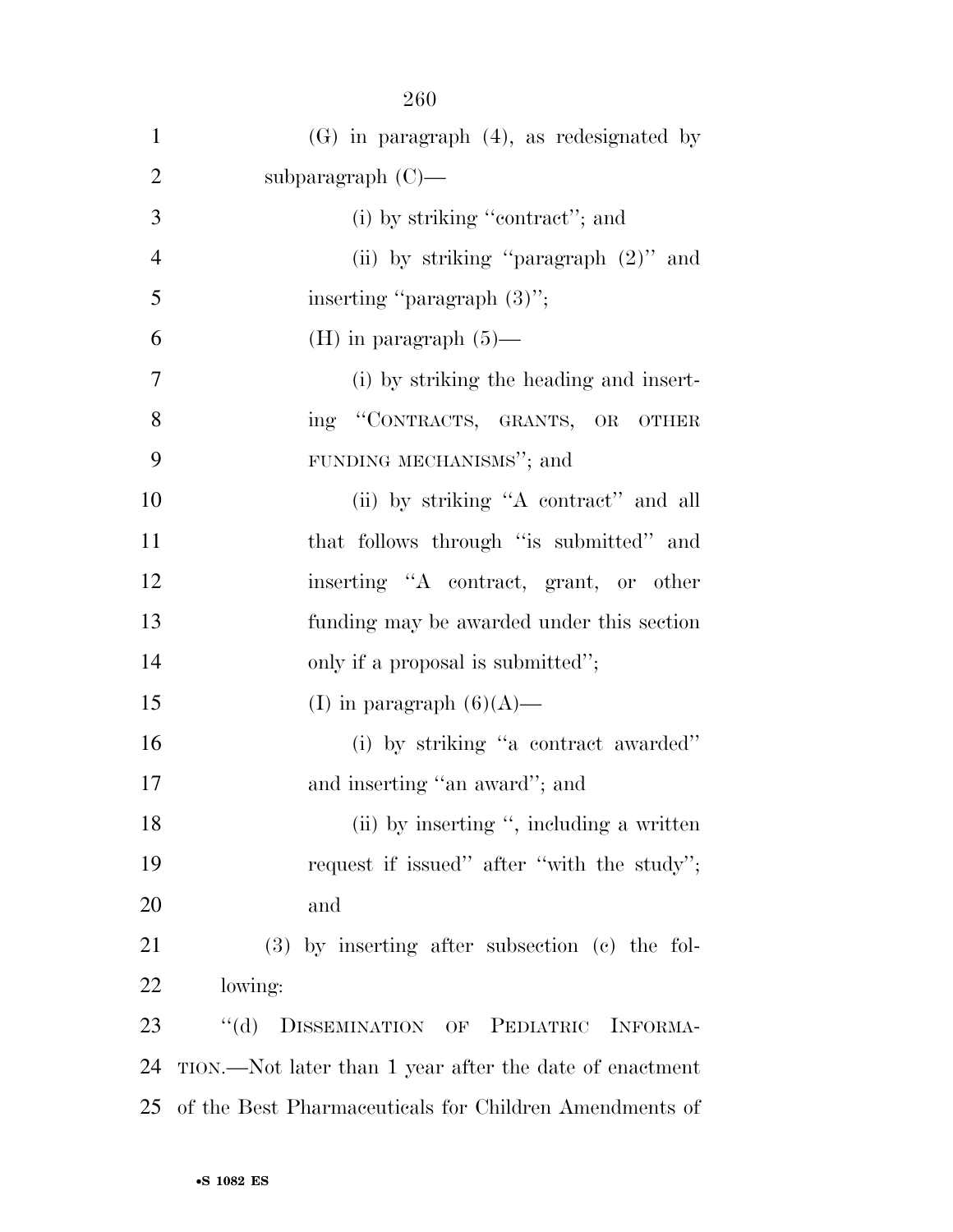| $\mathbf{1}$   | 2007, the Secretary, acting through the Director of the    |
|----------------|------------------------------------------------------------|
| 2              | National Institutes of Health, shall study the feasibility |
| 3              | of establishing a compilation of information on pediatric  |
| $\overline{4}$ | drug use and report the findings to Congress."             |
| 5              | "(e) AUTHORIZATION OF APPROPRIATIONS.-                     |
| 6              | "(1) IN GENERAL.—There are authorized to be                |
| 7              | appropriated to carry out this section—                    |
| 8              | "(A) $$200,000,000$ for fiscal year 2008;                  |
| 9              | and                                                        |
| 10             | "(B) such sums as are necessary for each                   |
| 11             | of the 4 succeeding fiscal years.                          |
| 12             | "(2) AVAILABILITY.—Any amount appropriated                 |
| 13             | under paragraph (1) shall remain available to carry        |
| 14             | out this section until expended.".                         |
| 15             | SEC. 404. REPORTS AND STUDIES.                             |
| 16             | (a) GAO REPORT.—Not later than January 31,                 |
| 17             | 2011, the Comptroller General of the United States, in     |
| 18             | consultation with the Secretary of Health and Human        |
| 19             | Services, shall submit to Congress a report that addresses |
| 20             | the effectiveness of section 505A of the Federal Food,     |
| 21             | Drug, and Cosmetic Act (21 U.S.C. 355a) in ensuring        |
| 22             | that medicines used by children are tested and properly    |
| 23             | labeled, including—                                        |

 (1) the number and importance of drugs for children that are being tested as a result of the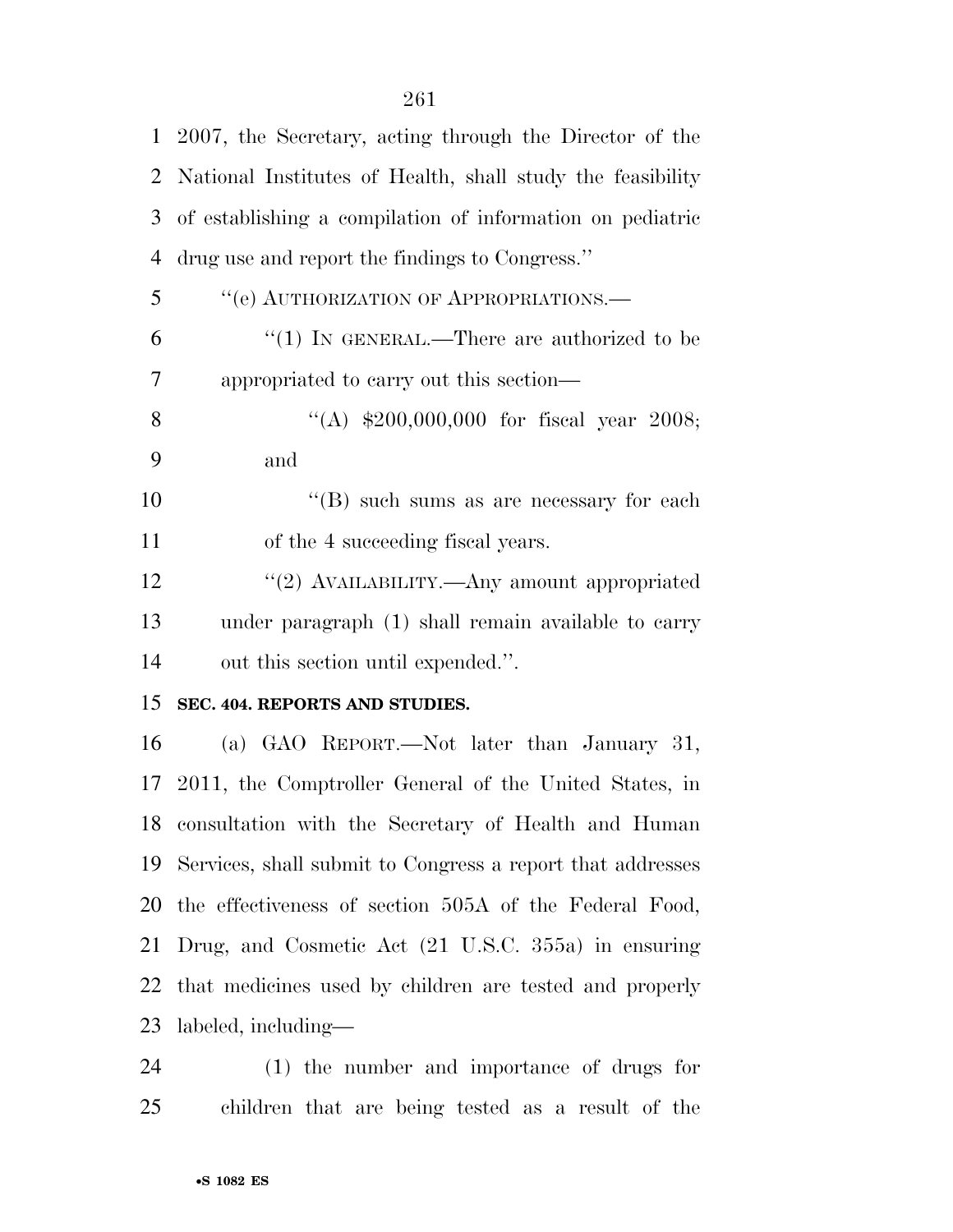amendments made by this subtitle and the impor- tance for children, health care providers, parents, and others of labeling changes made as a result of such testing;

 (2) the number and importance of drugs for children that are not being tested for their use not- withstanding the provisions of this subtitle and the amendments made by this subtitle, and possible rea- sons for the lack of testing, including whether the number of written requests declined by sponsors or 11 holders of drugs subject to section  $505A(g)(2)$  of the Federal Food, Drug, and Cosmetic Act (21 U.S.C.  $13 \qquad \qquad 355a(g)(2)$ , has increased or decreased as a result of the amendments made by this subtitle;

 (3) the number of drugs for which testing is being done and labeling changes required, including the date labeling changes are made and which label- ing changes required the use of the dispute resolu- tion process established pursuant to the amendments made by this subtitle, together with a description of the outcomes of such process, including a description of the disputes and the recommendations of the Pe-diatric Advisory Committee;

 (4) any recommendations for modifications to the programs established under section 505A of the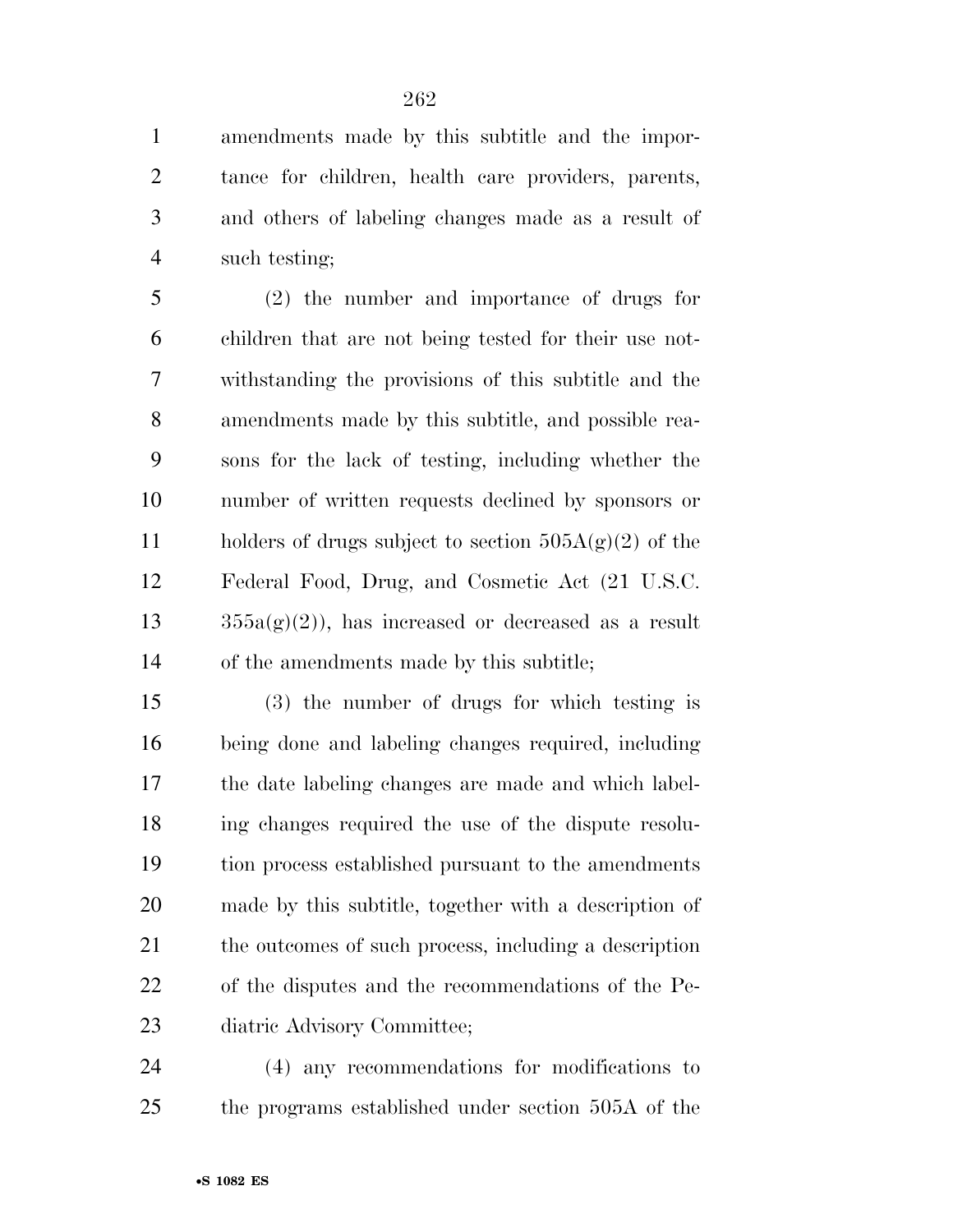Federal Food, Drug and Cosmetic Act (21 U.S.C. 355a) and section 409I of the Public Health Service Act (42 U.S.C. 284m) that the Secretary determines to be appropriate, including a detailed rationale for

each recommendation; and

 $6 \qquad (5)(A)$  the efforts made by the Secretary to in- crease the number of studies conducted in the neonate population; and

 (B) the results of those efforts, including efforts made to encourage the conduct of appropriate stud- ies in neonates by companies with products that have sufficient safety and other information to make the conduct of the studies ethical and safe.

 (b) IOM STUDY.—Not later than 3 years after the date of enactment of this subtitle, the Secretary of Health and Human Services shall enter into a contract with the Institute of Medicine to conduct a study and report to Congress regarding the written requests made and the studies conducted pursuant to section 505A of the Federal Food, Drug, and Cosmetic Act. The Institute of Medicine may devise an appropriate mechanism to review a rep- resentative sample of requests made and studies conducted pursuant to such section in order to conduct such study. Such study shall—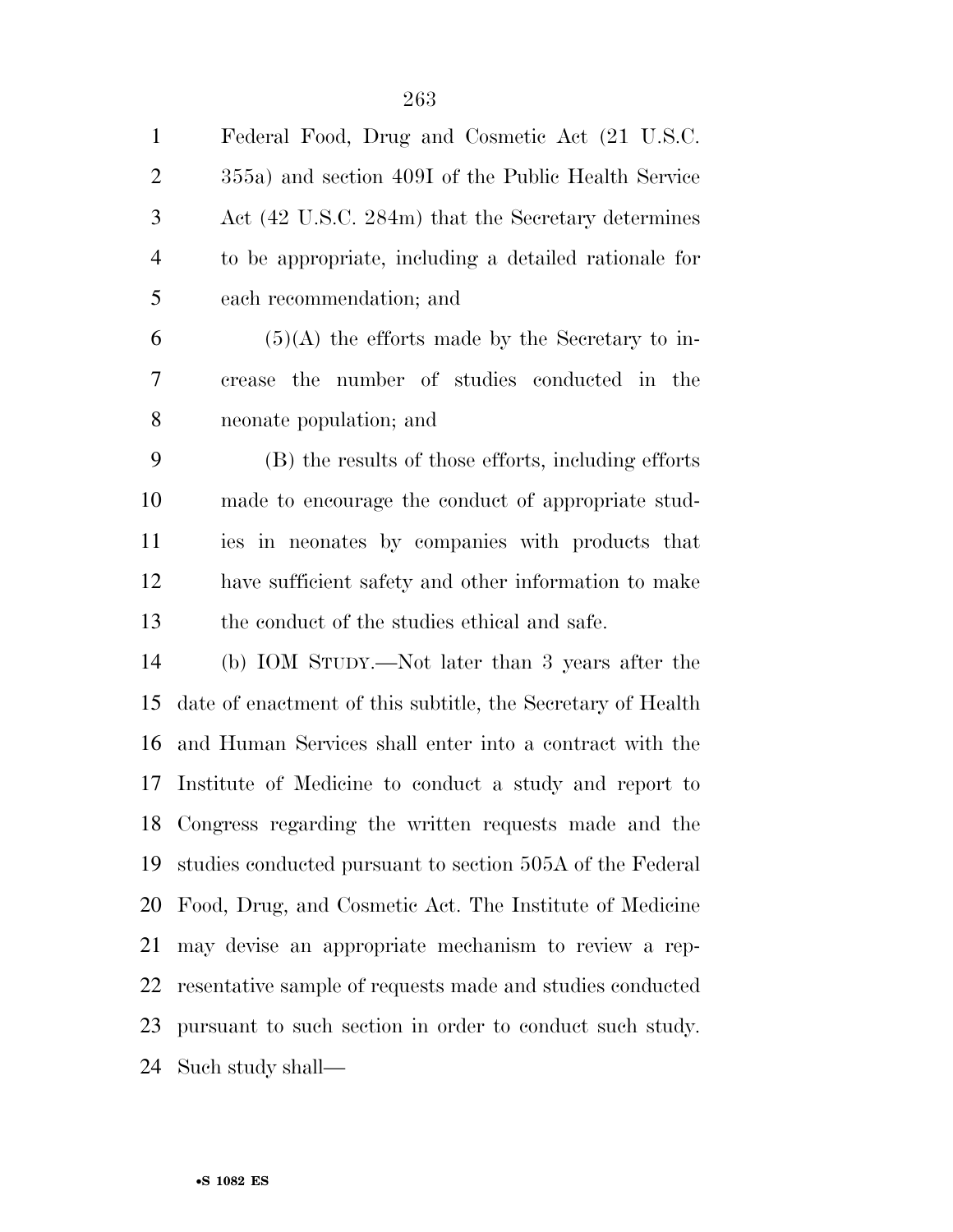| $\mathbf{1}$   | (1) review such representative written requests |
|----------------|-------------------------------------------------|
| 2              | issued by the Secretary since 1997 under sub-   |
| 3 <sup>1</sup> | sections (b) and (c) of such section $505A$ ;   |

 (2) review and assess such representative pedi- atric studies conducted under such subsections (b) and (c) since 1997 and labeling changes made as a result of such studies; and

 (3) review the use of extrapolation for pediatric subpopulations, the use of alternative endpoints for pediatric populations, neonatal assessment tools, and ethical issues in pediatric clinical trials.

**SEC. 405. TRAINING OF PEDIATRIC PHARMACOLOGISTS.** 

 (a) INVESTMENT IN TOMORROW'S PEDIATRIC RE- SEARCHERS.—Section 452G(2) of the Public Health Serv-15 ice Act (42 U.S.C.  $285g-10(2)$ ) is amended by adding be- fore the period at the end the following: '', including pedi-atric pharmacological research''.

 (b) PEDIATRIC RESEARCH LOAN REPAYMENT PRO- GRAM.—Section 487F(a)(1) of the Public Health Service 20 Act  $(42 \text{ U.S.C. } 288-6(a)(1))$  is amended by inserting "in- cluding pediatric pharmacological research,'' after ''pedi-atric research,''.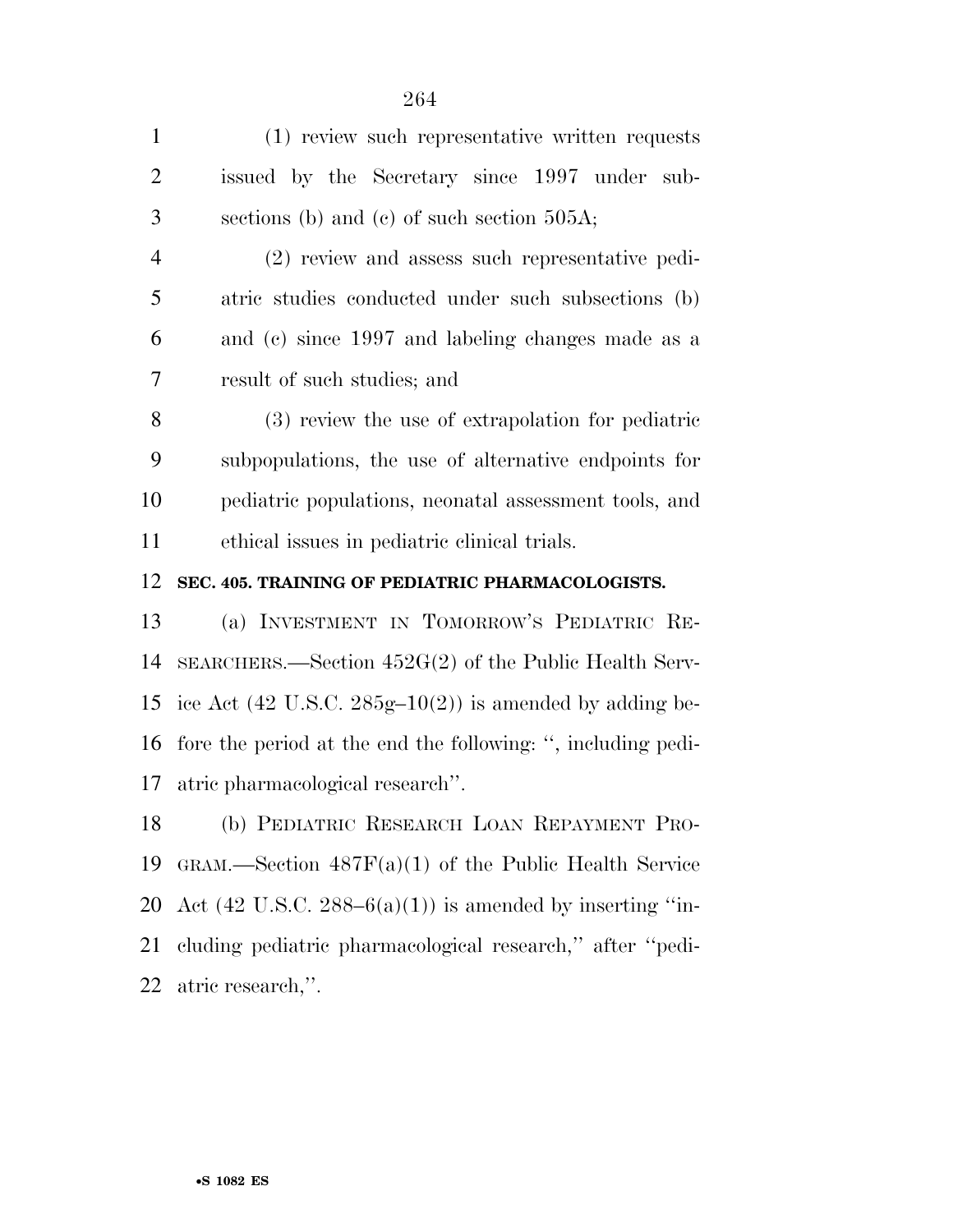# **SEC. 406. FOUNDATION FOR THE NATIONAL INSTITUTES OF HEALTH.**  Section 499(c)(1)(C) of the Public Health Service Act 4 (42 U.S.C.  $290b(c)(1)(C)$ ) is amended by striking "and studies listed by the Secretary pursuant to section 6 409I(a)(1)(A) of the is Act and referred under section

 505A(d)(4)(C) of the Federal Food, Drug and Cosmetic 8 Act  $(21 \text{ U.S.C. } 355(a)(d)(4)(C)$ " and inserting "and stud- ies for which the Secretary issues a certification under sec-10 tion  $505A(n)(1)(A)$  of the Federal Food, Drug, and Cos-metic Act (21 U.S.C. 355a(n)(1)(A))''.

#### **SEC. 407. CONTINUATION OF OPERATION OF COMMITTEE.**

 Section 14 of the Best Pharmaceuticals for Children Act (42 U.S.C. 284m note) is amended by adding at the end the following:

 ''(d) CONTINUATION OF OPERATION OF COM- MITTEE.—Notwithstanding section 14 of the Federal Ad- visory Committee Act (5 U.S.C. App.), the advisory com- mittee shall continue to operate during the 5-year period beginning on the date of enactment of the Best Pharma-ceuticals for Children Amendments of 2007.''.

### **SEC. 408. PEDIATRIC SUBCOMMITTEE OF THE ONCOLOGIC DRUGS ADVISORY COMMITTEE.**

 Section 15 of the Best Pharmaceuticals for Children Act (42 U.S.C. 284m note) is amended—

 $26 \t(1)$  in subsection (a)—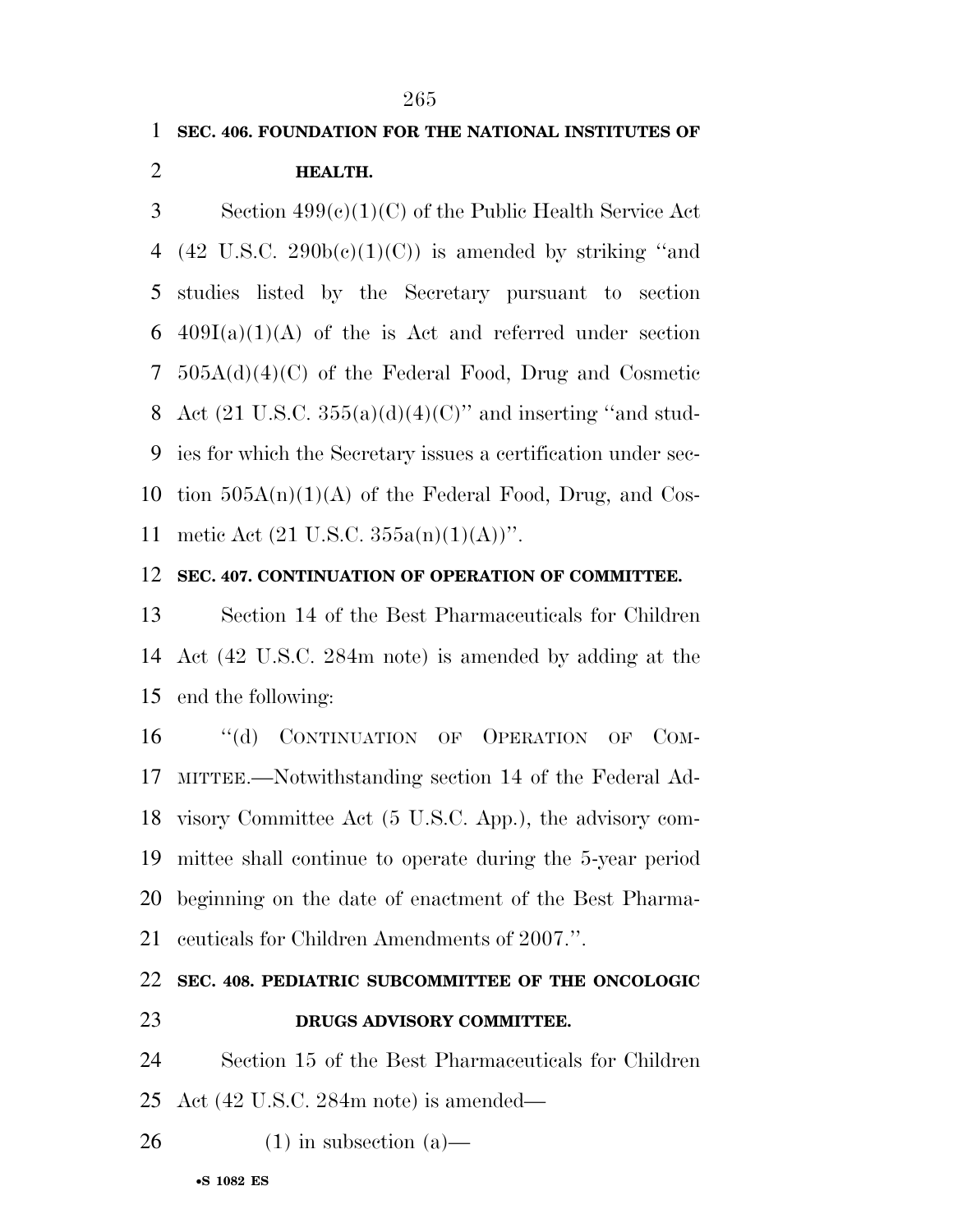|                | 266                                                    |
|----------------|--------------------------------------------------------|
| $\mathbf{1}$   | $(A)$ in paragraph $(1)$ —                             |
| $\overline{2}$ | (i) in subparagraph $(B)$ , by striking                |
| 3              | "and" after the semicolon;                             |
| $\overline{4}$ | (ii) in subparagraph $(C)$ , by striking               |
| 5              | the period at the end and inserting ";                 |
| 6              | and"; and                                              |
| 7              | (iii) by adding at the end the fol-                    |
| 8              | lowing:                                                |
| 9              | $\lq\lq$ (D) provide recommendations to the in-        |
| 10             | ternal review committee created under section          |
| 11             | $505A(f)$ of the Federal Food, Drug, and Cos-          |
| 12             | metic Act $(21 \text{ U.S.C. } 355a(f))$ regarding the |
| 13             | implementation of amendments to sections               |
| 14             | 505A and 505B of the Federal Food, Drug,               |
| 15             | and Cosmetic Act (21 U.S.C. 355a and 355c)             |
| 16             | with respect to the treatment of pediatric can-        |
| 17             | cers."; and                                            |
| 18             | (B) by adding at the end the following:                |
| 19             | "(3) CONTINUATION OF OPERATION OF SUB-                 |
| 20             | COMMITTEE.—Notwithstanding section 14 of the           |
| 21             | Federal Advisory Committee Act (5 U.S.C. App.),        |
| 22             | the Subcommittee shall continue to operate during      |
| 23             | the 5-year period beginning on the date of enact-      |
| 24             | ment of the Best Pharmaceuticals for Children          |
| 25             | Amendments of 2007."; and                              |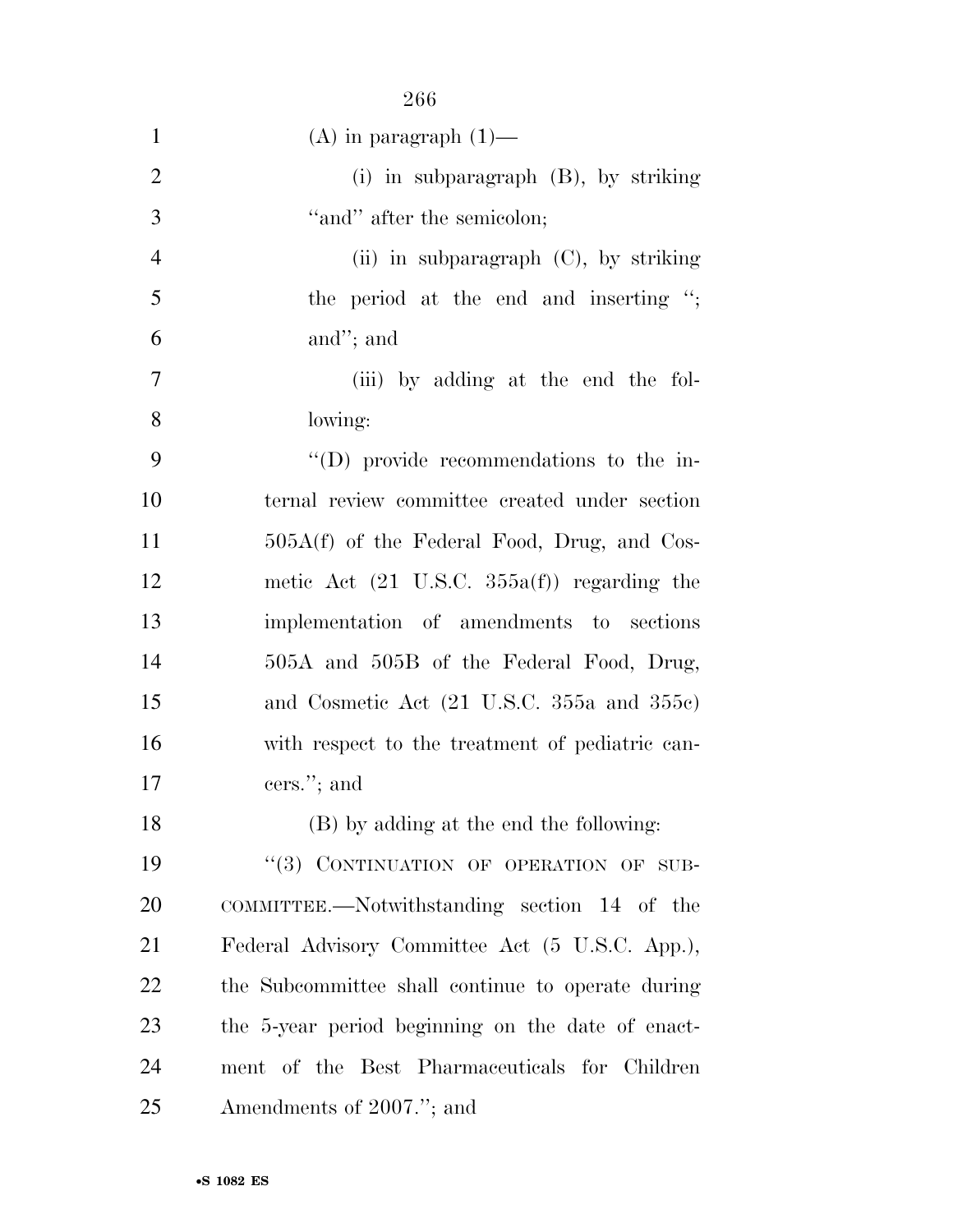| $\mathbf{1}$   | $(2)$ in subsection (d), by striking "2003" and               |
|----------------|---------------------------------------------------------------|
| $\overline{2}$ | inserting "2009".                                             |
| 3              | SEC. 409. EFFECTIVE DATE AND LIMITATION FOR RULE RE-          |
| $\overline{4}$ | LATING TO TOLL-FREE NUMBER FOR AD-                            |
| 5              | VERSE EVENTS ON LABELING FOR HUMAN                            |
| 6              | DRUG PRODUCTS.                                                |
| 7              | (a) IN GENERAL.—Notwithstanding subchapter II of              |
| 8              | chapter 5, and chapter 7, of title 5, United States Code      |
| 9              | (commonly known as the "Administrative Procedure Act")        |
| 10             | and any other provision of law, the proposed rule issued      |
| 11             | by the Commissioner of Food and Drugs entitled "Toll-         |
| 12             | Free Number for Reporting Adverse Events on Labeling          |
| 13             | for Human Drug Products", 69 Fed. Reg. 21778, (April          |
| 14             | $22, 2004$ ) shall take effect on January 1, 2008, unless     |
| 15             | such Commissioner issues the final rule before such date.     |
| 16             | (b) LIMITATION.—The proposed rule that takes ef-              |
| 17             | fect under subsection (a), or the final rule described under  |
| 18             | subsection (a), shall, notwithstanding section $17(a)$ of the |
| 19             | Pharmaceuticals for Children Act (21 U.S.C.<br><b>Best</b>    |
| 20             | $355b(a)$ , not apply to a drug—                              |
| 21             | (1) for which an application is approved under                |
| 22             | section 505 of the Federal Food, Drug, and Cos-               |

metic Act (21 U.S.C. 355);

 (2) that is not described under section 25  $503(b)(1)$  of such Act (21 U.S.C. 353(b)(1)); and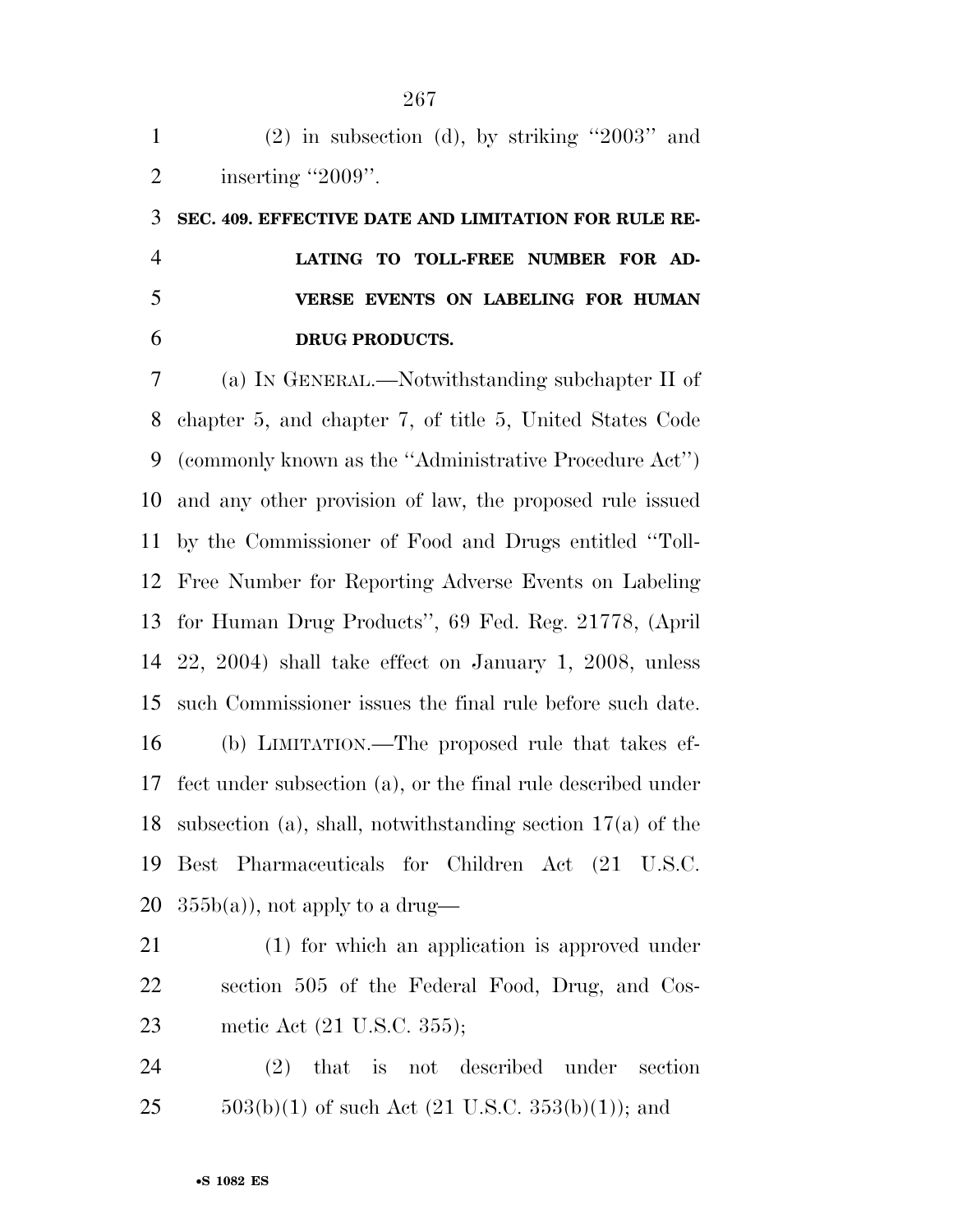(3) the packaging of which includes a toll-free number through which consumers can report com- plaints to the manufacturer or distributor of the drug. **Subtitle B—Pediatric Research Improvement SEC. 411. SHORT TITLE.**  This subtitle may be cited as the ''Pediatric Research Improvement Act''. **SEC. 412. PEDIATRIC FORMULATIONS, EXTRAPOLATIONS, AND DEFERRALS.**  Section 505B(a) of the Federal Food, Drug, and Cos- metic Act (21 U.S.C. 355c(a)) is amended— 14 (1) in paragraph  $(4)(C)$ , by adding at the end the following: ''An applicant seeking either a partial or full waiver on this ground shall submit to the Secretary documentation detailing why a pediatric formulation cannot be developed, and, if the waiver is granted, the applicant's submission shall promptly be made available to the public in an easily acces- sible manner, including through posting on the website of the Food and Drug Administration''; 23 (2) in paragraph  $(2)(B)$ , by adding at the end the following: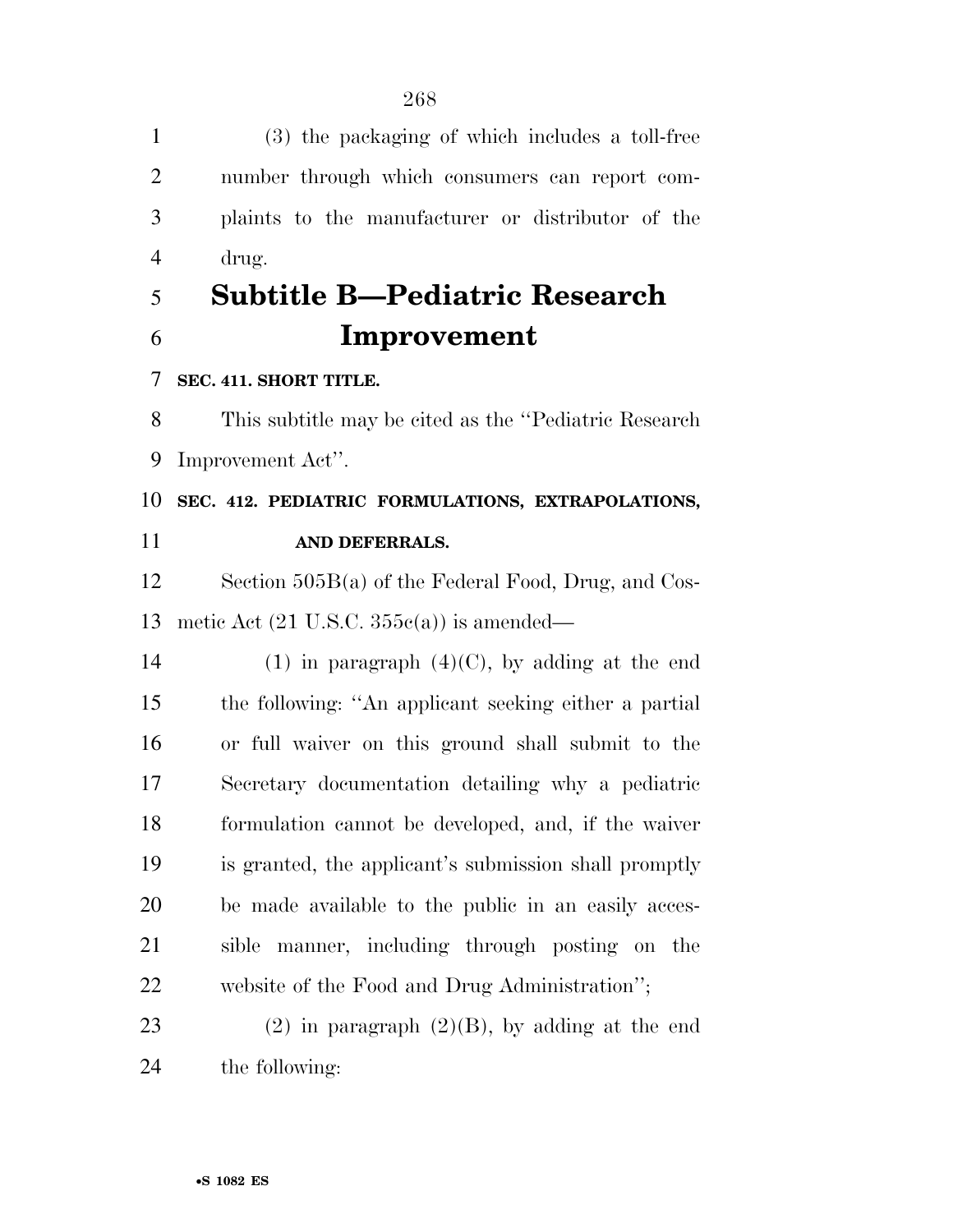| $\mathbf{1}$   | ``(iii)<br>INFORMATION ON EXTRAPO-                  |
|----------------|-----------------------------------------------------|
| $\overline{2}$ | LATION.—A brief documentation of the sci-           |
| 3              | entific data supporting the conclusion              |
| $\overline{4}$ | under clauses (i) and (ii) shall be included        |
| 5              | in any pertinent reviews for the application        |
| 6              | under section 505 or section 351 of the             |
| 7              | Public Health Service Act."; and                    |
| 8              | $(3)$ by striking paragraph $(3)$ and inserting the |
| 9              | following:                                          |
| 10             | $(3)$ DEFERRAL.—                                    |
| 11             | "(A) In GENERAL.—On the initiative of               |
| 12             | the Secretary or at the request of the applicant,   |
| 13             | the Secretary may defer submission of some or       |
| 14             | all assessments required under paragraph (1)        |
| 15             | until a specified date after approval of the drug   |
| 16             | or issuance of the license for a biological prod-   |
| 17             | uct if—                                             |
| 18             | "(i) the Secretary finds that—                      |
| 19             | "(I) the drug or biological prod-                   |
| 20             | uct is ready for approval for use in                |
| 21             | adults before pediatric studies are                 |
| 22             | complete;                                           |
| 23             | "(II) pediatric studies should be                   |
| 24             | delayed until additional safety or ef-              |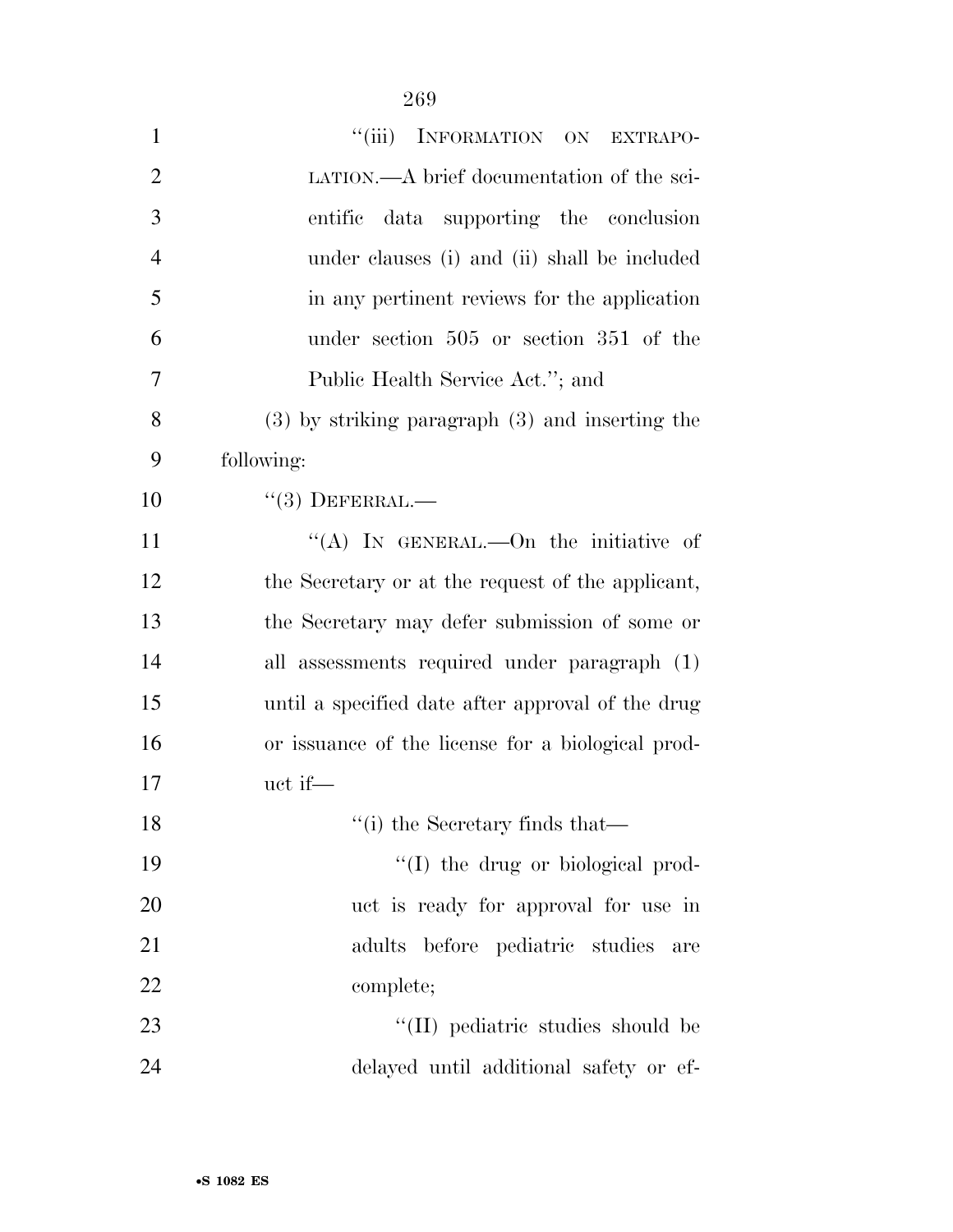| $\mathbf{1}$   | fectiveness data have been collected;       |
|----------------|---------------------------------------------|
| $\overline{2}$ | or                                          |
| 3              | $\lq\lq$ (III) there is another appro-      |
| $\overline{4}$ | priate reason for deferral; and             |
| 5              | "(ii) the applicant submits to the Sec-     |
| 6              | retary—                                     |
| $\tau$         | $\lq\lq$ (I) certification of the grounds   |
| 8              | for deferring the assessments;              |
| 9              | $\lq\lq$ (II) a description of the planned  |
| 10             | or ongoing studies;                         |
| 11             | "(III) evidence that the studies            |
| 12             | are being conducted or will be con-         |
| 13             | ducted with due diligence and at the        |
| 14             | earliest possible time; and                 |
| 15             | $\lq\lq (IV)$ a timeline for the comple-    |
| 16             | tion of such studies.                       |
| 17             | $\lq\lq (B)$ ANNUAL REVIEW.—                |
| 18             | "(i) IN GENERAL.—On an annual               |
| 19             | basis following the approval of a deferral  |
| 20             | under subparagraph $(A)$ , the applicant    |
| 21             | shall submit to the Secretary the following |
| 22             | information:                                |
| 23             | $\lq\lq$ (I) Information detailing the      |
| 24             | progress made in conducting pediatric       |
| 25             | studies.                                    |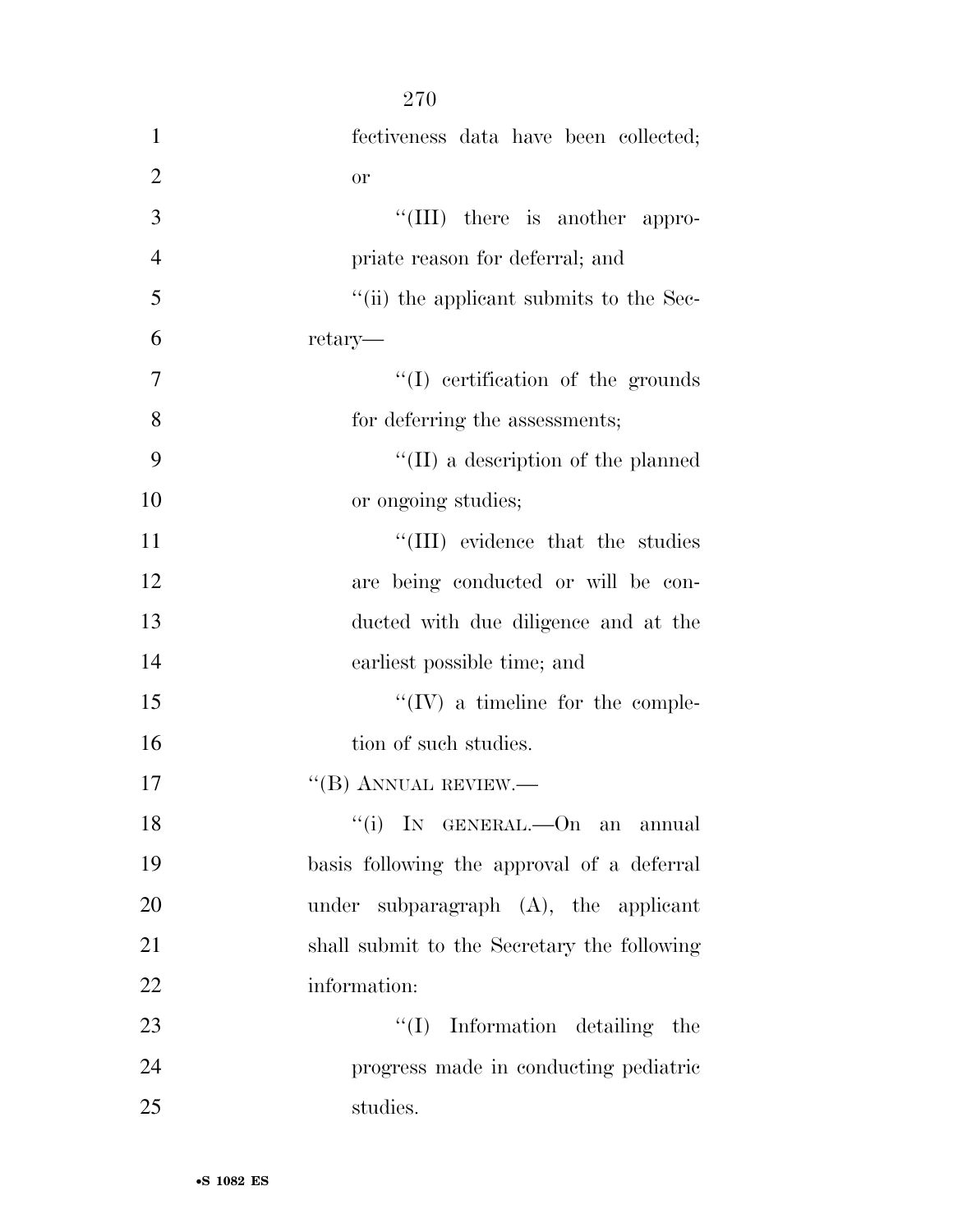| $\mathbf{1}$   | "(II) If no progress has been                         |
|----------------|-------------------------------------------------------|
| $\overline{2}$ | made in conducting such studies, evi-                 |
| 3              | dence and documentation that such                     |
| $\overline{4}$ | studies will be conducted with due                    |
| 5              | diligence and at the earliest possible                |
| 6              | time.                                                 |
| 7              | "(ii) PUBLIC AVAILABILITY.—The in-                    |
| 8              | formation submitted through the annual                |
| 9              | review under clause (i) shall promptly be             |
| 10             | made available to the public in an easily             |
| 11             | accessible manner, including through the              |
| 12             | website of the Food and Drug Administra-              |
|                |                                                       |
| 13             | tion.".                                               |
| 14             | SEC. 413. IMPROVING AVAILABILITY OF PEDIATRIC DATA    |
| 15             | FOR ALREADY MARKETED PRODUCTS.                        |
| 16             | Section 505B(b) of the Federal Food, Drug, and Cos-   |
| 17             | metic Act $(21 \text{ U.S.C. } 355c(b))$ is amended—  |
|                | $(1)$ by striking paragraph $(1)$ and inserting the   |
| 18<br>19       | following:                                            |
| 20             | "(1) IN GENERAL.—After providing notice in            |
| 21             | the form of a written request under section 505A      |
| <u>22</u>      | that was declined by the sponsor or holder, or a let- |
| 23             | ter referencing such declined written request, and an |
| 24             | opportunity for written response and a meeting,       |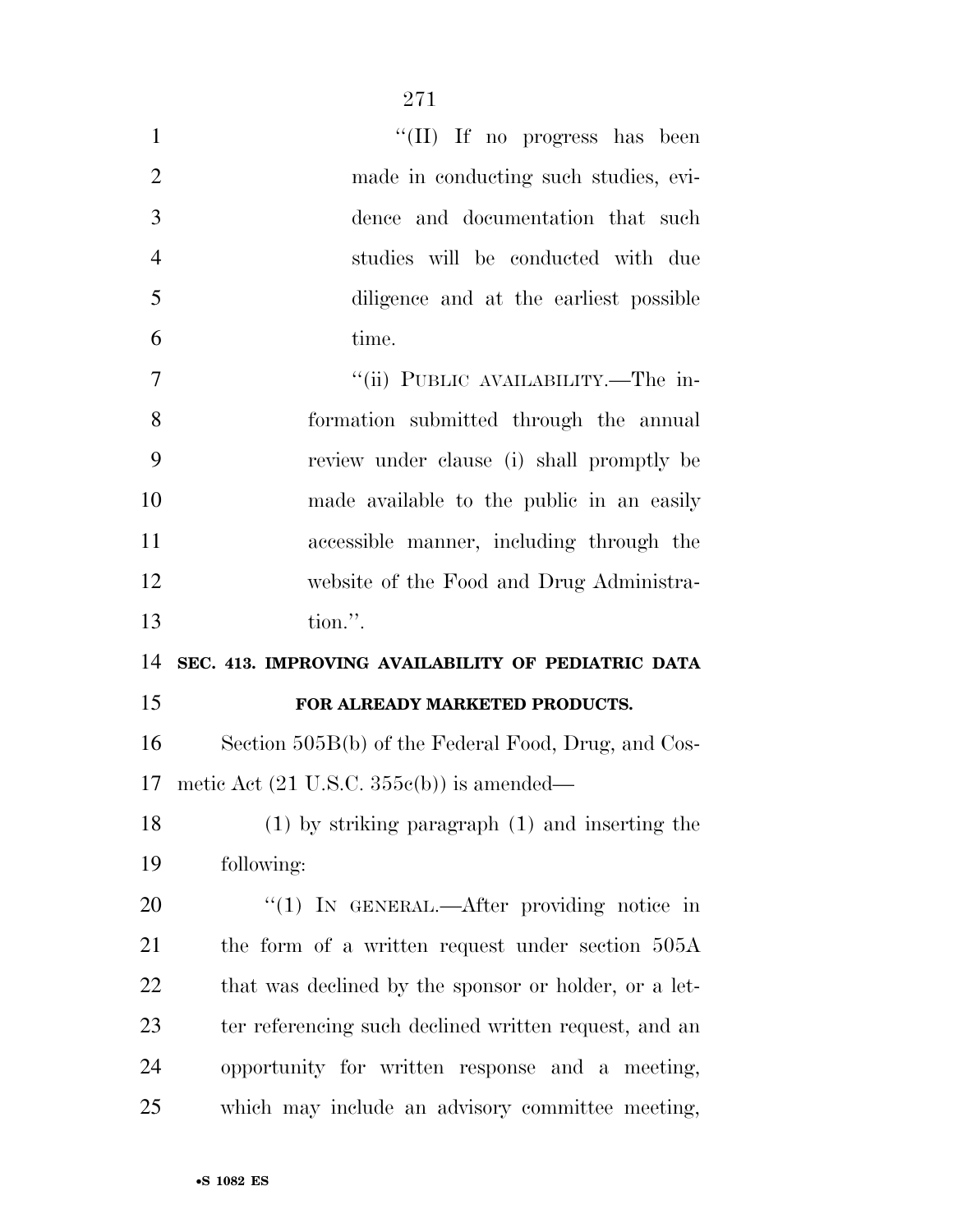| $\mathbf{1}$   | the Secretary may (by order in the form of a letter)     |
|----------------|----------------------------------------------------------|
| $\overline{2}$ | require the sponsor or holder of an approved appli-      |
| 3              | cation for a drug under section 505 or the holder of     |
| $\overline{4}$ | a license for a biological product under section 351     |
| 5              | of the Public Health Service Act (42 U.S.C. 262) to      |
| 6              | submit by a specified date the assessments described     |
| 7              | in subsection $(a)(2)$ and the written request, as ap-   |
| 8              | propriate, for the labeled indication or indications, if |
| 9              | the Secretary finds that—                                |
| 10             | " $(A)(i)$ the drug or biological product is             |
| 11             | used for a substantial number of pediatric pa-           |
| 12             | tients for the labeled indications; and                  |
| 13             | "(ii) adequate pediatric labeling could con-             |
| 14             | fer a benefit on pediatric patients;                     |
| 15             | $\lq\lq$ there is reason to believe that the             |
| 16             | drug or biological product would represent a             |
| 17             | meaningful therapeutic benefit over existing             |
| 18             | therapies for pediatric patients for 1 or more of        |
| 19             | the claimed indications; or                              |
| 20             | "(C) the absence of adequate pediatric la-               |
| 21             | beling could pose a risk to pediatric patients.";        |
| 22             | $(2)$ in paragraph $(2)(C)$ , by adding at the end       |
| 23             | the following: "An applicant seeking either a partial    |
| 24             | or full waiver shall submit to the Secretary docu-       |
| 25             | mentation detailing why a pediatric formulation can-     |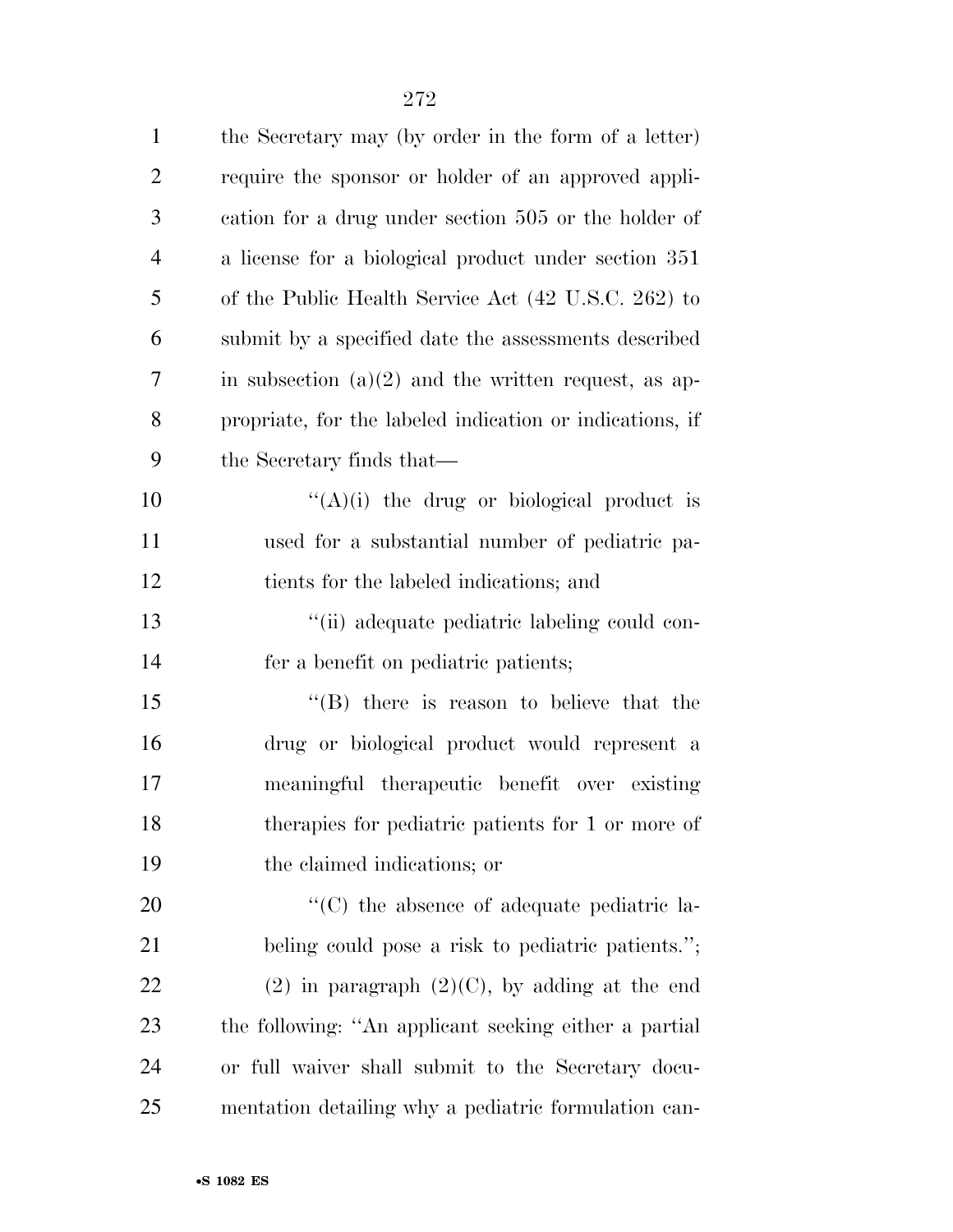| $\mathbf{1}$   | not be developed, and, if the waiver is granted, the   |
|----------------|--------------------------------------------------------|
| $\overline{2}$ | applicant's submission shall promptly be made avail-   |
| 3              | able to the public in an easily accessible manner, in- |
| $\overline{4}$ | cluding through posting on the website of the Food     |
| 5              | and Drug Administration."; and                         |
| 6              | $(3)$ by striking paragraph $(3)$ and inserting the    |
| 7              | following:                                             |
| 8              | "(3) EFFECT OF SUBSECTION.—Nothing in this             |
| 9              | subsection alters or amends section $301(j)$ of this   |
| 10             | Act or section 552 of title 5 or section 1905 of title |
| 11             | 18, United States Code.".                              |
| 12             | SEC. 414. SUNSET; REVIEW OF PEDIATRIC ASSESSMENTS;     |
|                |                                                        |
| 13             | <b>ADVERSE</b><br>EVENT REPORTING; LABELING            |
| 14             | CHANGES; AND PEDIATRIC ASSESSMENTS.                    |
| 15             | Section 505B of the Federal Food, Drug, and Cos-       |
| 16             | metic Act $(21 \text{ U.S.C. } 355c)$ is amended—      |
| 17             | (1) redesignating subsection (h) as subsection         |
| 18             | (j);                                                   |
| 19             | $(2)$ in subsection (j), as so redesignated, by        |
| 20             | striking "505A(n)" and inserting "505A(p)";            |
| 21             | $(3)$ by redesignating subsection $(f)$ as sub-        |
| 22             | section $(k)$ ;                                        |
| 23             | $(4)$ by redesignating subsection $(g)$ as sub-        |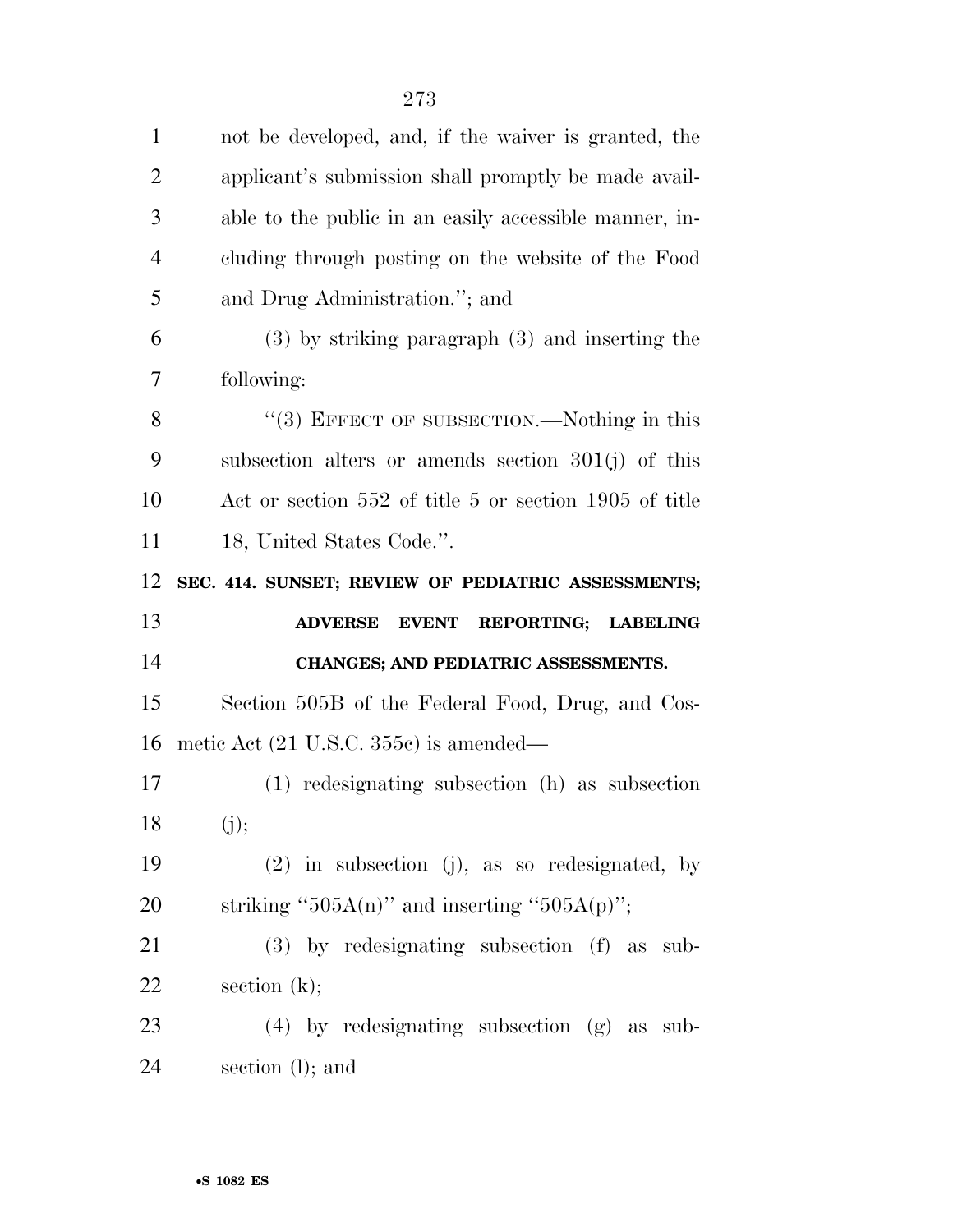| $\mathbf{1}$   | (5) by inserting after subsection (e) the fol-        |
|----------------|-------------------------------------------------------|
| $\overline{2}$ | lowing:                                               |
| 3              | "(f) REVIEW OF PEDIATRIC ASSESSMENT REQUESTS,         |
| $\overline{4}$ | PEDIATRIC ASSESSMENTS, DEFERRALS, AND WAIVERS.-       |
| 5              | "(1) REVIEW.—The Secretary shall create an            |
| 6              | internal committee to review all pediatric assessment |
| 7              | requests issued under this section, all pediatric as- |
| 8              | sessments conducted under this section, and all de-   |
| 9              | ferral and waiver requests made pursuant to this      |
| 10             | section. Such internal committee shall include indi-  |
| 11             | viduals, each of whom is an employee of the Food      |
| 12             | and Drug Administration, with the following exper-    |
| 13             | tise:                                                 |
| 14             | $\lq\lq$ Pediatrics.                                  |
| 15             | "(B) Biopharmacology.                                 |
| 16             | $\lq\lq$ <sup>"</sup> (C) Statistics.                 |
| 17             | $\lq\lq$ (D) Drugs and drug formulations.             |
| 18             | $\lq\lq$ (E) Pediatric ethics.                        |
| 19             | "(F) Legal issues.                                    |
| 20             | $\lq\lq(G)$ Appropriate expertise, such as exper-     |
| 21             | tise in child and adolescent psychiatry, per-         |
| 22             | taining to the pediatric product under review.        |
| 23             | "(H) 1 or more experts from the Office of             |
| 24             | Pediatric Therapeutics.                               |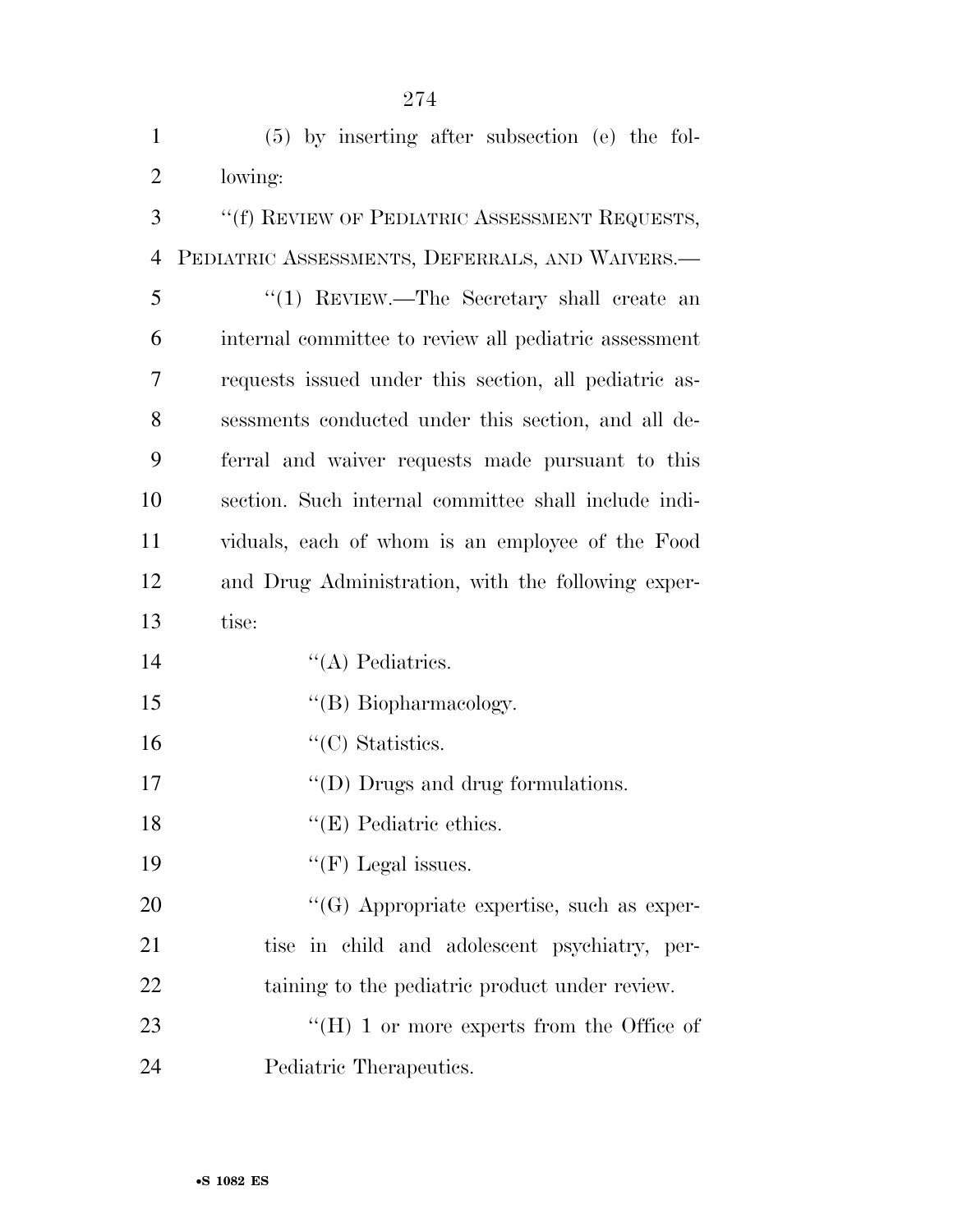| $\mathbf{1}$   | "(I) Other individuals as designated by the            |
|----------------|--------------------------------------------------------|
| $\overline{2}$ | Secretary.                                             |
| 3              | "(2) ACTION BY THE COMMITTEE.—The com-                 |
| $\overline{4}$ | mittee established under paragraph (1) may perform     |
| 5              | a function under this section using appropriate        |
| 6              | members of the committee under paragraph (1) and       |
| 7              | need not convene all members of the committee          |
| 8              | under paragraph (1) in order to perform a function     |
| 9              | under this section.                                    |
| 10             | "(3) DOCUMENTATION OF COMMITTEE<br>$AC-$               |
| 11             | TION.—For each drug or biological product, the         |
| 12             | committee established under this paragraph shall       |
| 13             | document for each function under paragraph (4) or      |
| 14             | (5), which members of the committee participated in    |
| 15             | such function.                                         |
| 16             | $``(4)$ REVIEW OF REQUESTS FOR PEDIATRIC AS-           |
| 17             | SESSMENTS, DEFERRALS, AND WAIVERS.—All writ-           |
| 18             | ten requests for a pediatric assessment issued pursu-  |
| 19             | ant to this section and all requests for deferrals and |
| 20             | waivers from the requirement to conduct a pediatric    |
| 21             | assessment under this section shall be reviewed and    |
| 22             | approved by the committee established under para-      |
| 23             | $graph(1)$ .                                           |
| 24             | $(6)$ REVIEW OF ASSESSMENTS — The com-                 |

24 ''(5) REVIEW OF ASSESSMENTS.—The com-mittee established under paragraph (1) shall review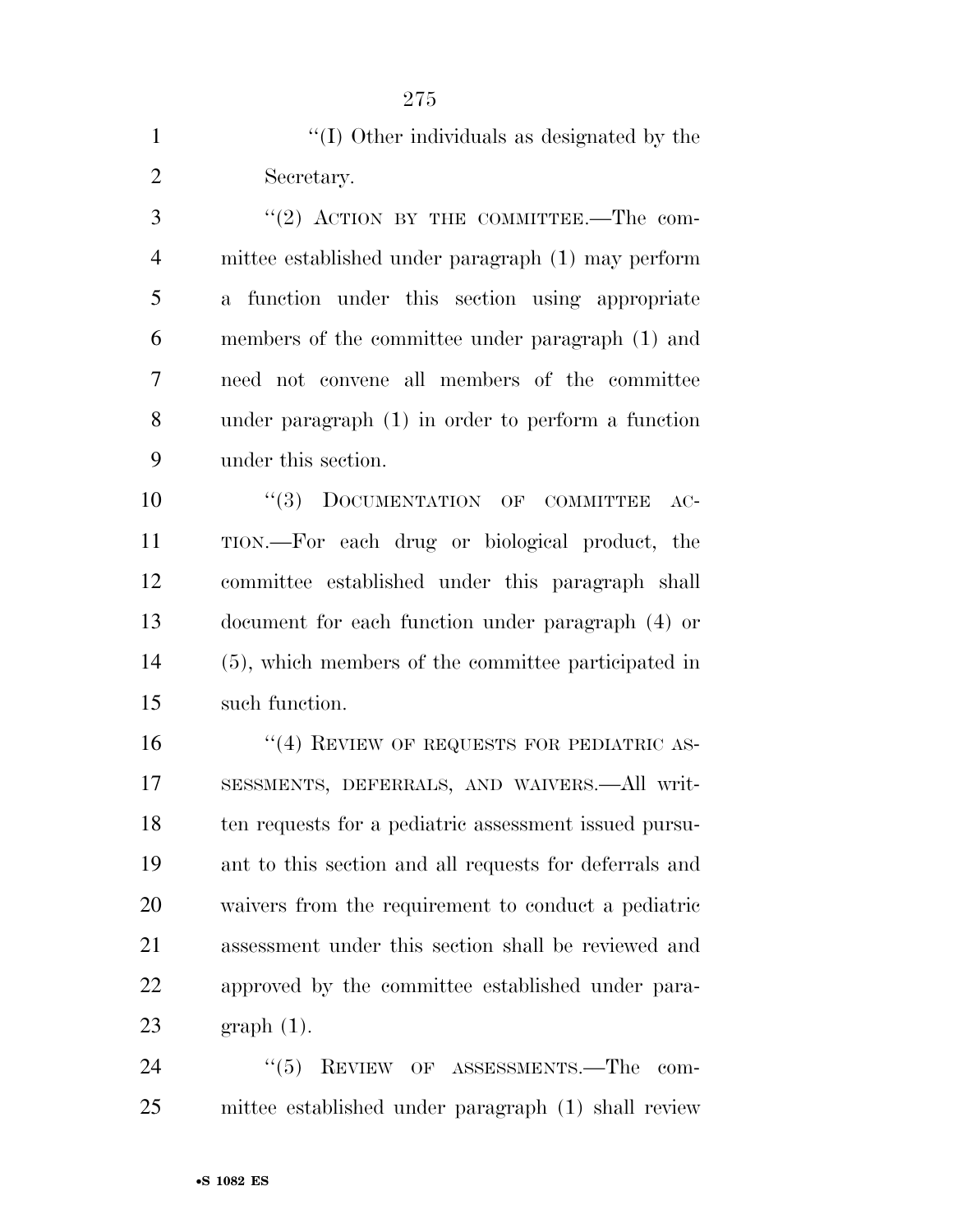| $\mathbf{1}$   | all assessments conducted under this section to de-  |
|----------------|------------------------------------------------------|
| $\overline{2}$ | termine whether such assessments meet the require-   |
| 3              | ments of this section.                               |
| $\overline{4}$ | "(6) TRACKING OF ASSESSMENTS AND LABEL-              |
| 5              | ING CHANGES.—The committee established under         |
| 6              | paragraph (1) is responsible for tracking and mak-   |
| 7              | ing public in an easily accessible manner, including |
| 8              | through posting on the website of the Food and       |
| 9              | Drug Administration—                                 |
| 10             | $\lq\lq$ the number of assessments conducted         |
| 11             | under this section;                                  |
| 12             | $\rm{``(B)}$ the specific drugs and drug uses as-    |
| 13             | sessed under this section;                           |
| 14             | $\cdot$ (C) the types of assessments conducted       |
| 15             | under this section, including trial design, the      |
| 16             | number of pediatric patients studied, and the        |
| 17             | number of centers and countries involved;            |
| 18             | $\lq\lq$ (D) the total number of deferrals re-       |
| 19             | quested and granted under this section, and, if      |
| 20             | granted, the reasons for such deferrals, the         |
| 21             | timeline for completion, and the number com-         |
| 22             | pleted and pending by the specified date, as         |
| 23             | outlined in subsection $(a)(3)$ ;                    |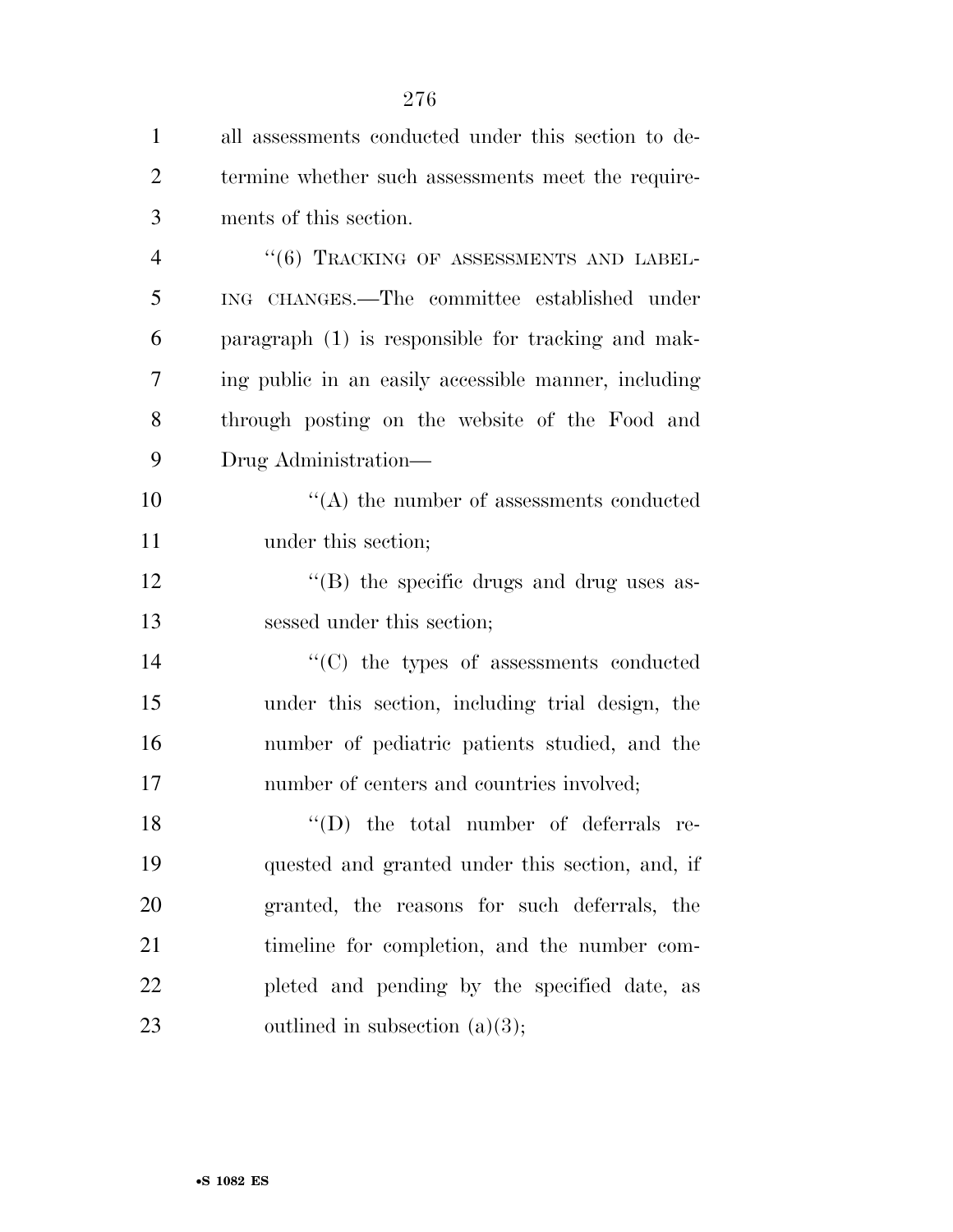| $\mathbf{1}$   | "(E) the number of waivers requested and            |
|----------------|-----------------------------------------------------|
| $\overline{2}$ | granted under this section, and, if granted, the    |
| 3              | reasons for the waivers;                            |
| $\overline{4}$ | $\lq\lq(F)$ the number of pediatric formulations    |
| 5              | developed and the number of pediatric formula-      |
| 6              | tions not developed and the reasons any such        |
| 7              | formulations were not developed;                    |
| 8              | $\lq\lq(G)$ the labeling changes made as a result   |
| 9              | of assessments conducted under this section;        |
| 10             | "(H) an annual summary of labeling                  |
| 11             | changes made as a result of assessments con-        |
| 12             | ducted under this section for distribution pursu-   |
| 13             | ant to subsection $(i)(2)$ ; and                    |
| 14             | $\lq\lq$ (I) an annual summary of the informa-      |
| 15             | submitted pursuant to subsection<br>tion            |
| 16             | (a)(3)(B).                                          |
| 17             | "(7) COMMITTEE.—The committee established           |
| 18             | under paragraph (1) is the committee established    |
| 19             | under section $505A(f)(1)$ .                        |
| 20             | "(g) LABELING CHANGES.—                             |
| 21             | "(1) PRIORITY STATUS FOR PEDIATRIC SUP-             |
| 22             | PLEMENT.—Any supplement to an application under     |
| 23             | section 505 and section 351 of the Public Health    |
| 24             | Service Act proposing a labeling change as a result |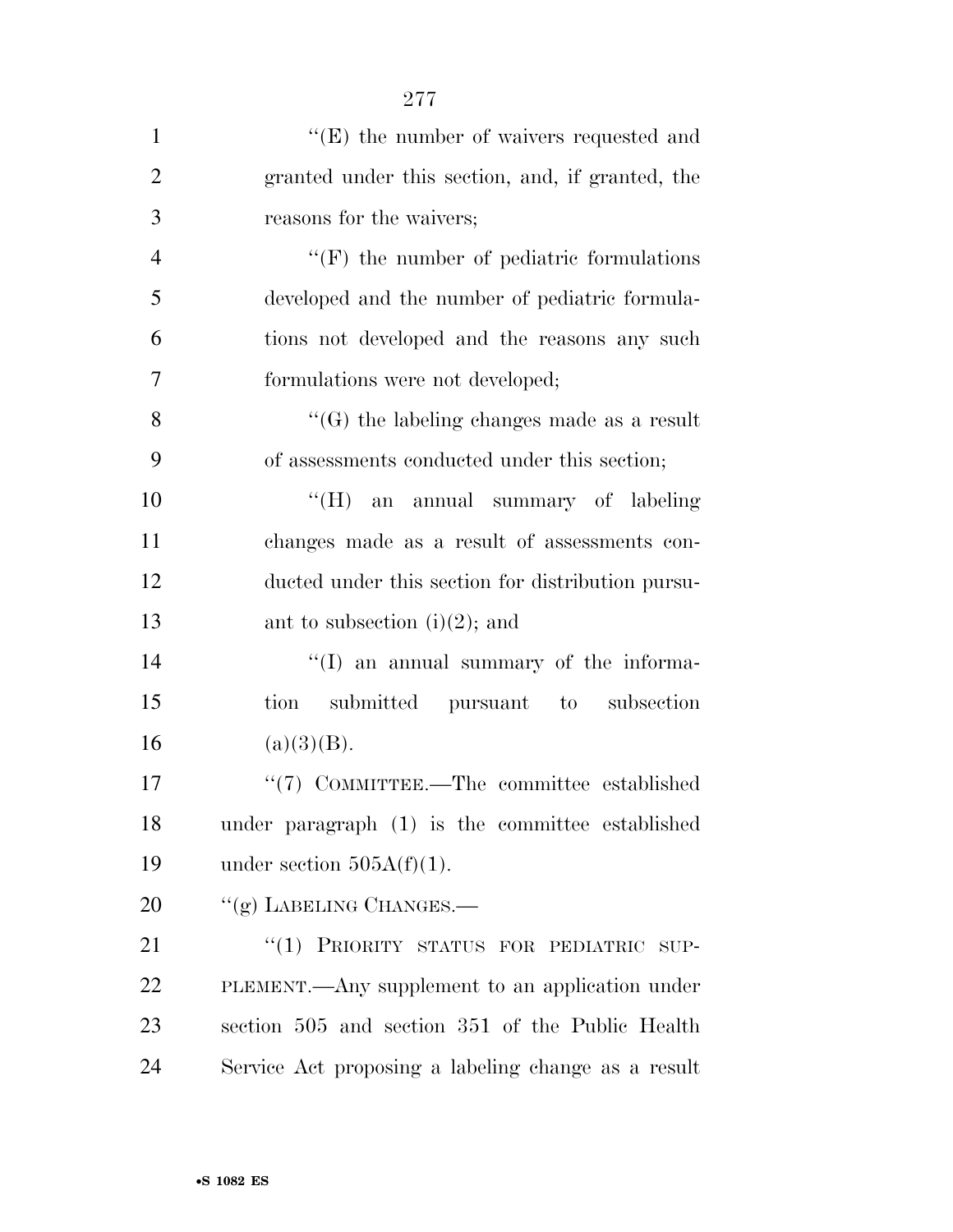| $\mathbf{1}$   | of any pediatric assessments conducted pursuant to |
|----------------|----------------------------------------------------|
| $\overline{2}$ | this section—                                      |
| 3              | $\lq\lq$ shall be considered a priority supple-    |
| $\overline{4}$ | ment; and                                          |
| 5              | "(B) shall be subject to the performance           |
| 6              | goals established by the Commissioner for pri-     |
| 7              | ority drugs.                                       |
| 8              | $``(2)$ DISPUTE RESOLUTION.—                       |
| 9              | "(A) REQUEST FOR LABELING CHANGE                   |
| 10             | AND FAILURE TO AGREE.—If the Commissioner          |
| 11             | determines that a sponsor and the Commis-          |
| 12             | sioner have been unable to reach agreement on      |
| 13             | appropriate changes to the labeling for the drug   |
| 14             | that is the subject of the application or supple-  |
| 15             | ment, not later than 180 days after the date of    |
| 16             | the submission of the application or supple-       |
| 17             | ment—                                              |
| 18             | "(i) the Commissioner shall request                |
| 19             | that the sponsor make any labeling change          |
| 20             | that the Commissioner determines to be             |
| 21             | appropriate; and                                   |
| 22             | "(ii) if the sponsor does not agree to             |
| 23             | make a labeling change requested by the            |
| 24             | Commissioner, the Commissioner<br>shall            |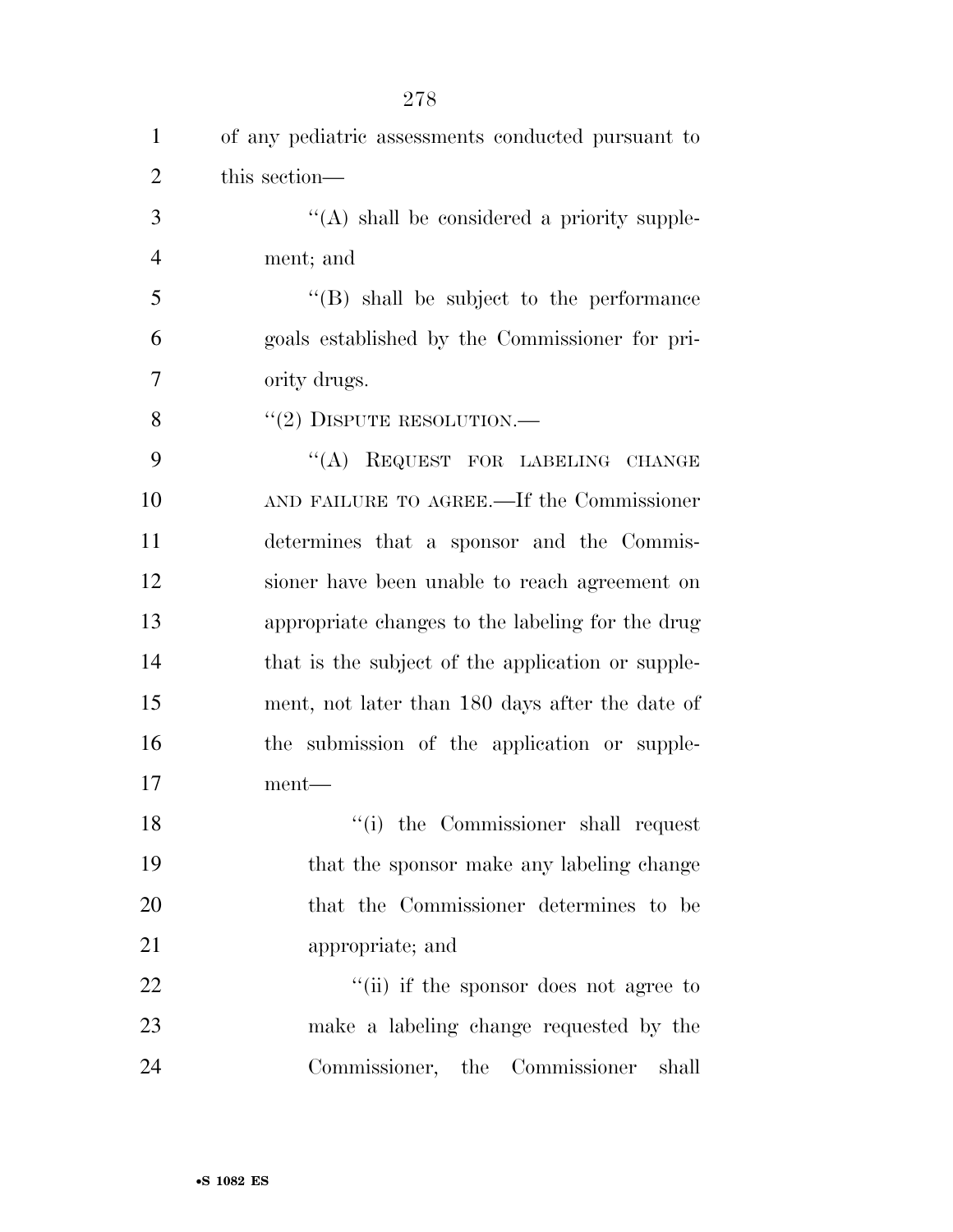| $\mathbf{1}$   | refer the matter to the Pediatric Advisory        |
|----------------|---------------------------------------------------|
| $\overline{2}$ | Committee.                                        |
| 3              | "(B) ACTION BY THE PEDIATRIC ADVISORY             |
| $\overline{4}$ | COMMITTEE.—Not later than 90 days after re-       |
| 5              | ceiving a referral under subparagraph $(A)(ii)$ , |
| 6              | the Pediatric Advisory Committee shall—           |
| 7              | "(i) review the pediatric study reports;          |
| 8              | and                                               |
| 9              | "(ii) make a recommendation to the                |
| 10             | Commissioner concerning appropriate la-           |
| 11             | beling changes, if any.                           |
| 12             | "(C) CONSIDERATION OF RECOMMENDA-                 |
| 13             | TIONS.—The Commissioner shall consider the        |
| 14             | recommendations of the Pediatric Advisory         |
| 15             | Committee and, if appropriate, not later than     |
| 16             | 30 days after receiving the recommendation,       |
| 17             | make a request to the sponsor of the applica-     |
| 18             | or supplement to make any labeling<br>tion        |
| 19             | changes that the Commissioner determines to       |
| 20             | be appropriate.                                   |
| 21             | "(D) MISBRANDING.—If the sponsor, with-           |
| 22             | in 30 days after receiving a request under sub-   |
| 23             | paragraph $(C)$ , does not agree to make a label- |
| 24             | ing change requested by the Commissioner, the     |
| 25             | Commissioner may deem the drug that is the        |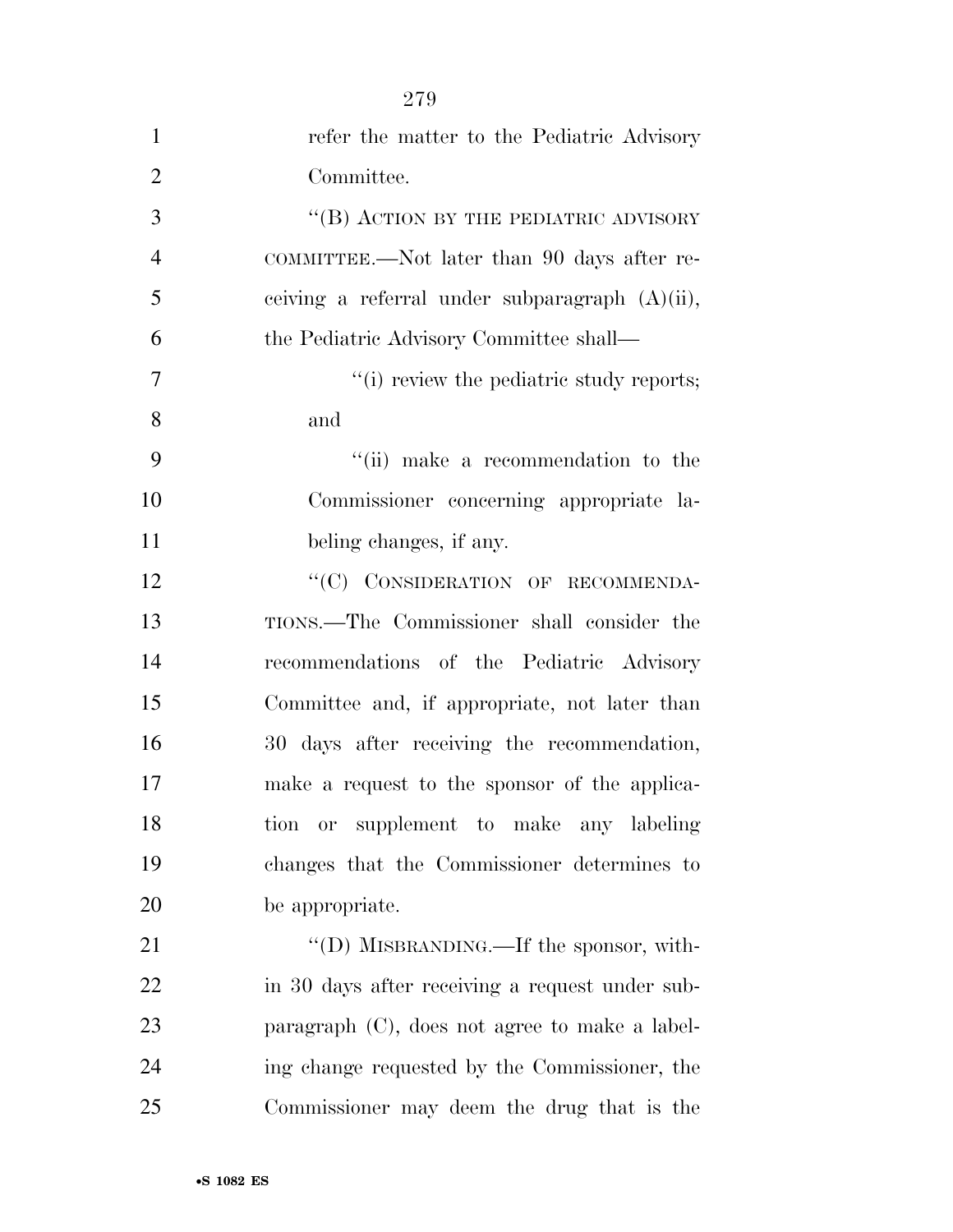| $\mathbf{1}$   | subject of the application or supplement to be                  |
|----------------|-----------------------------------------------------------------|
| $\overline{2}$ | misbranded.                                                     |
| 3              | "(E) NO EFFECT ON AUTHORITY.-Noth-                              |
| $\overline{4}$ | ing in this subsection limits the authority of the              |
| 5              | United States to bring an enforcement action                    |
| 6              | under this Act when a drug lacks appropriate                    |
| 7              | pediatric labeling. Neither course of action (the               |
| 8              | Pediatric Advisory Committee process or an en-                  |
| 9              | forcement action referred to in the preceding                   |
| 10             | sentence) shall preclude, delay, or serve as the                |
| 11             | basis to stay the other course of action.                       |
| 12             | "(3) OTHER LABELING CHANGES.—If the Sec-                        |
| 13             | retary makes a determination that a pediatric as-               |
| 14             | sessment conducted under this section does or does              |
| 15             | not demonstrate that the drug that is the subject of            |
| 16             | such assessment is safe and effective, including                |
| 17             | whether such assessment results are inconclusive, in            |
| 18             | pediatric populations or subpopulations, the Sec-               |
| 19             | retary shall order the labeling of such product to in-          |
| 20             | clude information about the results of the assess-              |
| 21             | ment and a statement of the Secretary's determina-              |
| 22             | tion.                                                           |
| 23             | $``$ (h)<br><b>DISSEMINATION</b><br>INFORMA-<br>PEDIATRIC<br>OF |
|                |                                                                 |

TION.—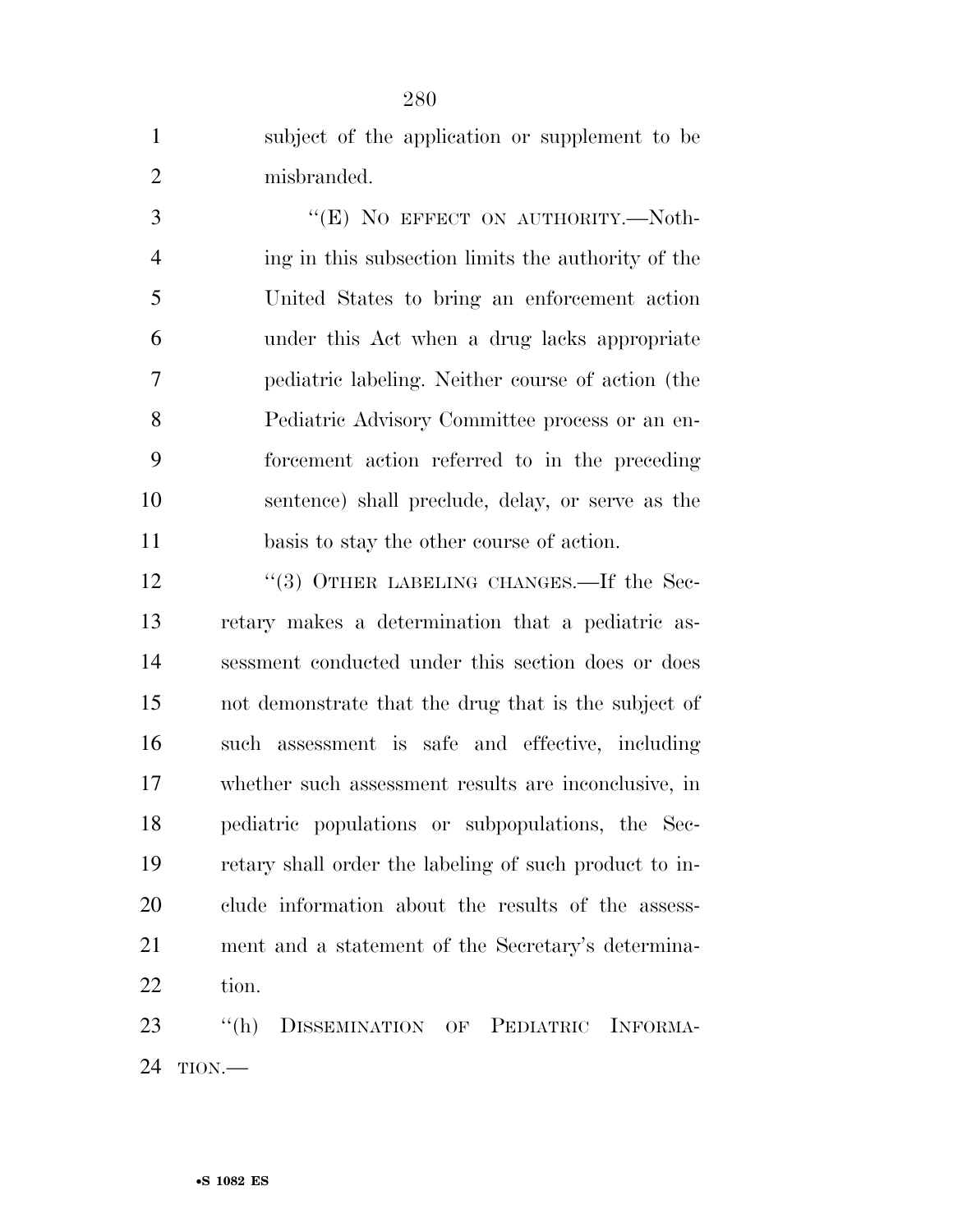1 "(1) In GENERAL.—Not later than 180 days after the date of submission of a pediatric assess- ment under this section, the Secretary shall make available to the public in an easily accessible manner the medical, statistical, and clinical pharmacology re- views of such pediatric assessments and shall post such assessments on the website of the Food and Drug Administration.

9 "(2) DISSEMINATION OF INFORMATION RE- GARDING LABELING CHANGES.—The Secretary shall require that the sponsors of the assessments that re- sult in labeling changes that are reflected in the an- nual summary developed pursuant to subsection (f)(4)(H) distribute such information to physicians and other health care providers.

16 "(3) EFFECT OF SUBSECTION.—Nothing in this subsection shall alter or amend section 301(j) of this Act or section 552 of title 5, United States Code, or section 1905 of title 18, United States Code.

20 "(i) ADVERSE EVENT REPORTING.—

 $(1)$  REPORTING IN YEAR 1.—During the 1- year period beginning on the date a labeling change is made pursuant to subsection (g), the Secretary shall ensure that all adverse event reports that have been received for such drug (regardless of when such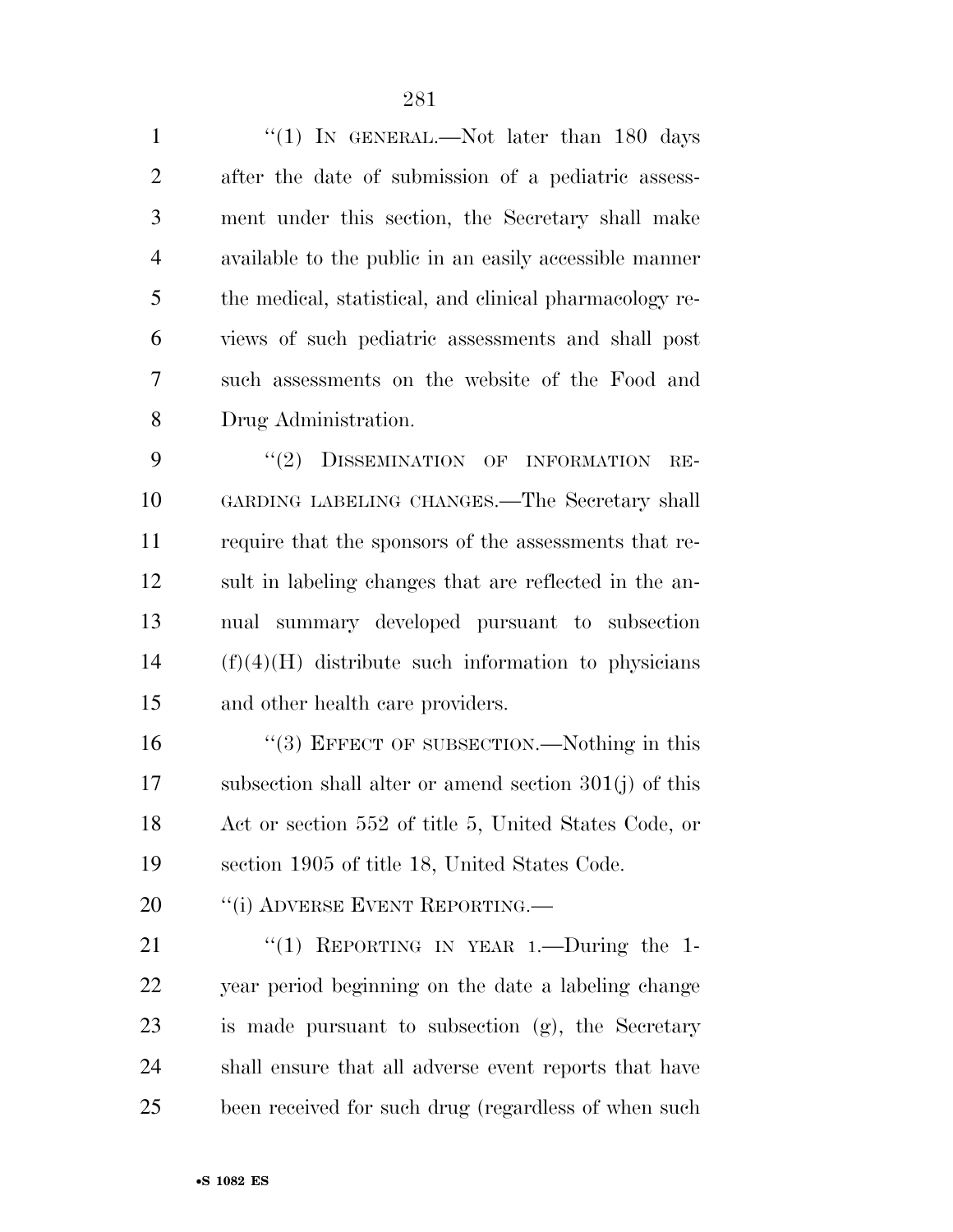report was received) are referred to the Office of Pe- diatric Therapeutics. In considering such reports, the Director of such Office shall provide for the re- view of the report by the Pediatric Advisory Com- mittee, including obtaining any recommendations of such committee regarding whether the Secretary should take action under this Act in response to such report.

9 "(2) REPORTING IN SUBSEQUENT YEARS.—Fol- lowing the 1-year period described in paragraph (1), the Secretary shall, as appropriate, refer to the Of- fice of Pediatric Therapeutics with all pediatric ad- verse event reports for a drug for which a pediatric study was conducted under this section. In consid- ering such reports, the Director of such Office may provide for the review of such reports by the Pedi- atric Advisory Committee, including obtaining any recommendation of such Committee regarding whether the Secretary should take action in response to such report.

21 "(3) EFFECT.—The requirements of this sub- section shall supplement, not supplant, other review of such adverse event reports by the Secretary.''.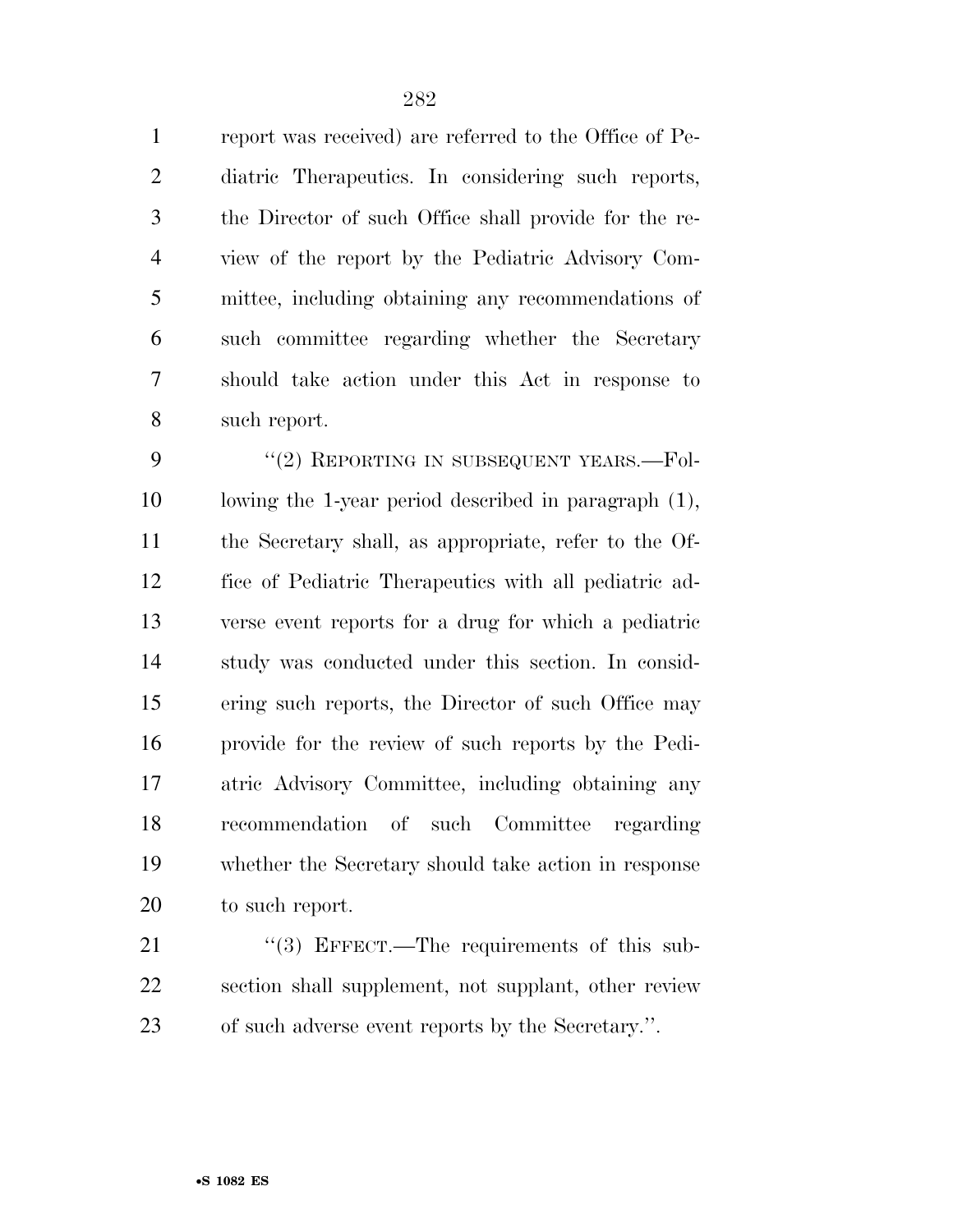| $\mathbf{1}$   | SEC. 415. MEANINGFUL THERAPEUTIC BENEFIT.             |
|----------------|-------------------------------------------------------|
| $\overline{2}$ | Section $505B(c)$ of the Federal Food, Drug, and Cos- |
| 3              | metic Act $(21 \text{ U.S.C. } 355c)$ is amended—     |
| $\overline{4}$ | (1) by striking "estimates" and inserting "de-        |
| 5              | termines"; and                                        |
| 6              | (2) by striking "would" and inserting "could".        |
| 7              | SEC. 416. REPORTS.                                    |
| 8              | (a) INSTITUTE OF MEDICINE STUDY.—                     |
| 9              | $(1)$ IN GENERAL.—Not later than 3 years after        |
| 10             | the date of enactment of this subtitle, the Secretary |
| 11             | shall contract with the Institute of Medicine to con- |
| 12             | duct a study and report to Congress regarding the     |
| 13             | pediatric studies conducted pursuant to section       |
| 14             | 505B of the Federal Food, Drug, and Cosmetic Act      |
| 15             | $(21 \text{ U.S.C. } 355c)$ since 1997.               |
| 16             | (2) CONTENT OF STUDY.—The study under                 |
| 17             | paragraph (1) shall review and assess—                |
| 18             | (A) pediatric studies conducted pursuant              |
| 19             | to section 505B of the Federal Food, Drug, and        |
| 20             | Cosmetic Act (21 U.S.C. 355c) since 1997 and          |
| 21             | labeling changes made as a result of such stud-       |
| 22             | ies; and                                              |
| 23             | (B) the use of extrapolation for pediatric            |
| 24             | subpopulations, the use of alternative endpoints      |
| 25             | for pediatric populations, neonatal assessment        |
| 26             | tools, number and type of pediatric adverse           |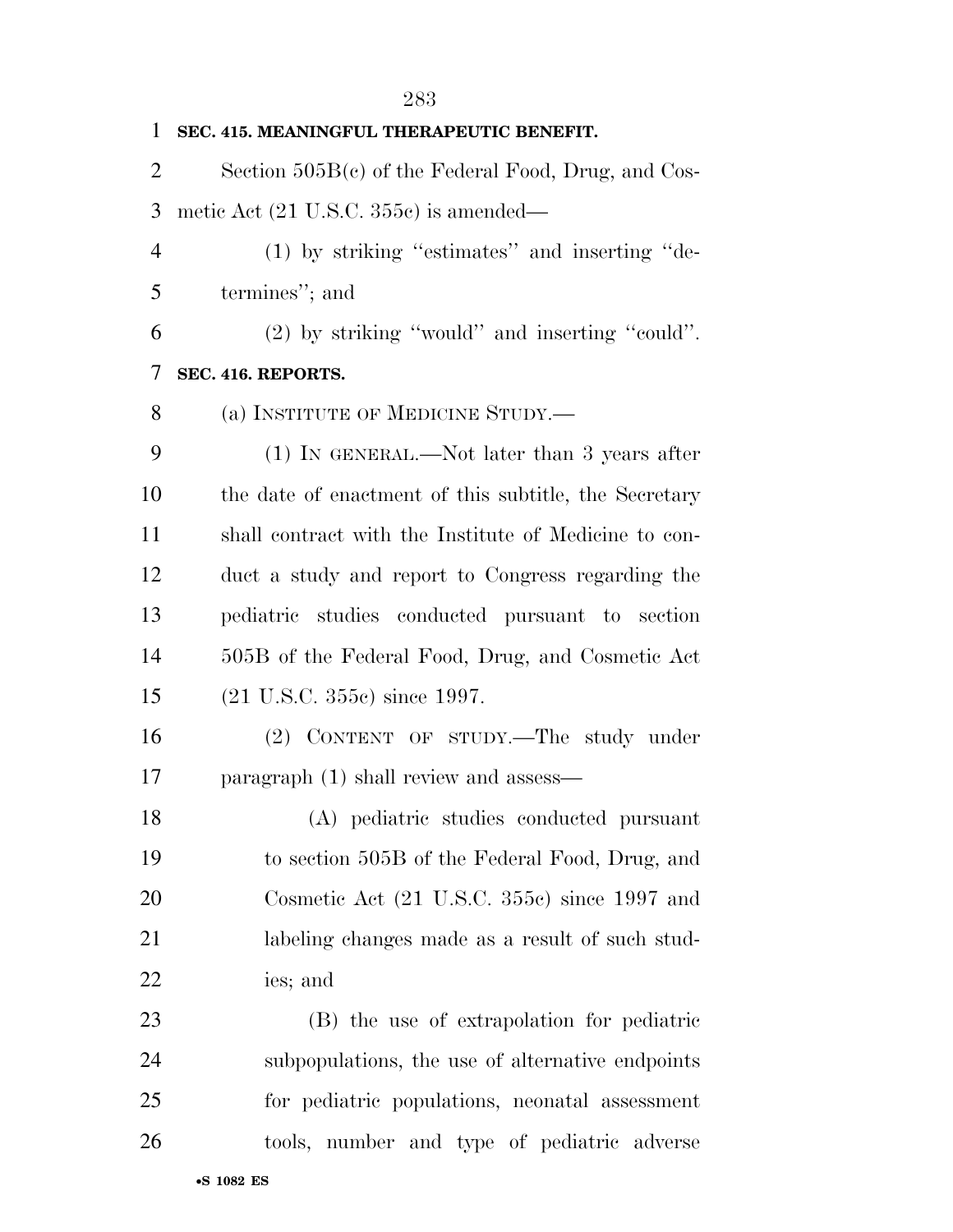events, and ethical issues in pediatric clinical 2 trials.

 (3) REPRESENTATIVE SAMPLE.—The Institute of Medicine may devise an appropriate mechanism to review a representative sample of studies conducted pursuant to section 505B of the Federal Food, Drug, and Cosmetic Act (21 U.S.C. 355c) from each review division within the Center for Drug Evalua- tion and Research and the Center for Biologics Evaluation and Research in order to make the re-11 quired assessment.

 (b) GAO REPORT.—Not later than September 1, 2010, the Comptroller General of the United States, in consultation with the Secretary of Health and Human Services, shall submit to Congress a report that addresses the effectiveness of section 505B of the Federal Food, Drug, and Cosmetic Act (21 U.S.C. 355a) in ensuring that medicines used by children are tested and properly labeled, including—

 (1) the number and importance of drugs for children that are being tested as a result of this pro- vision and the importance for children, health care providers, parents, and others of labeling changes made as a result of such testing;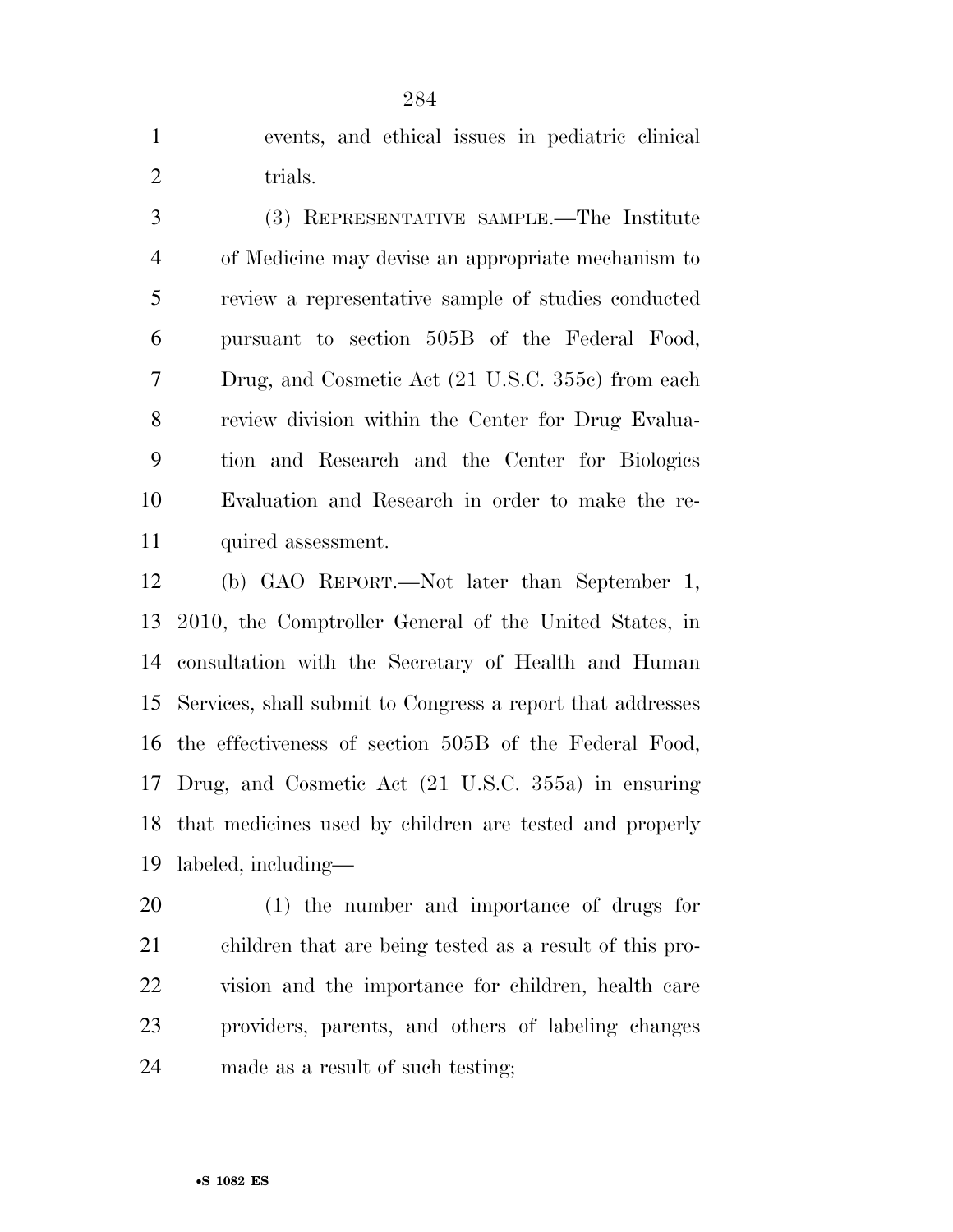(2) the number and importance of drugs for children that are not being tested for their use not- withstanding the provisions of such section 505B, and possible reasons for the lack of testing; and

 (3) the number of drugs for which testing is being done and labeling changes required, including the date labeling changes are made and which label- ing changes required the use of the dispute resolu- tion process established under such section 505B, together with a description of the outcomes of such process, including a description of the disputes and the recommendations of the Pediatric Advisory Com-mittee.

#### **SEC. 417. TECHNICAL CORRECTIONS.**

15 Section  $505B(a)(2)(B)(ii)$  of the Federal Food, Drug, 16 and Cosmetic Act  $(21 \text{ U.S.C. } 355c(a)(2)(B)(ii))$  is amend-ed by striking ''one'' and inserting ''1''.

## **Subtitle C—Pediatric Medical Devices**

#### **SEC. 421. SHORT TITLE.**

 This subtitle may be cited as the ''Pediatric Medical Device Safety and Improvement Act of 2007''.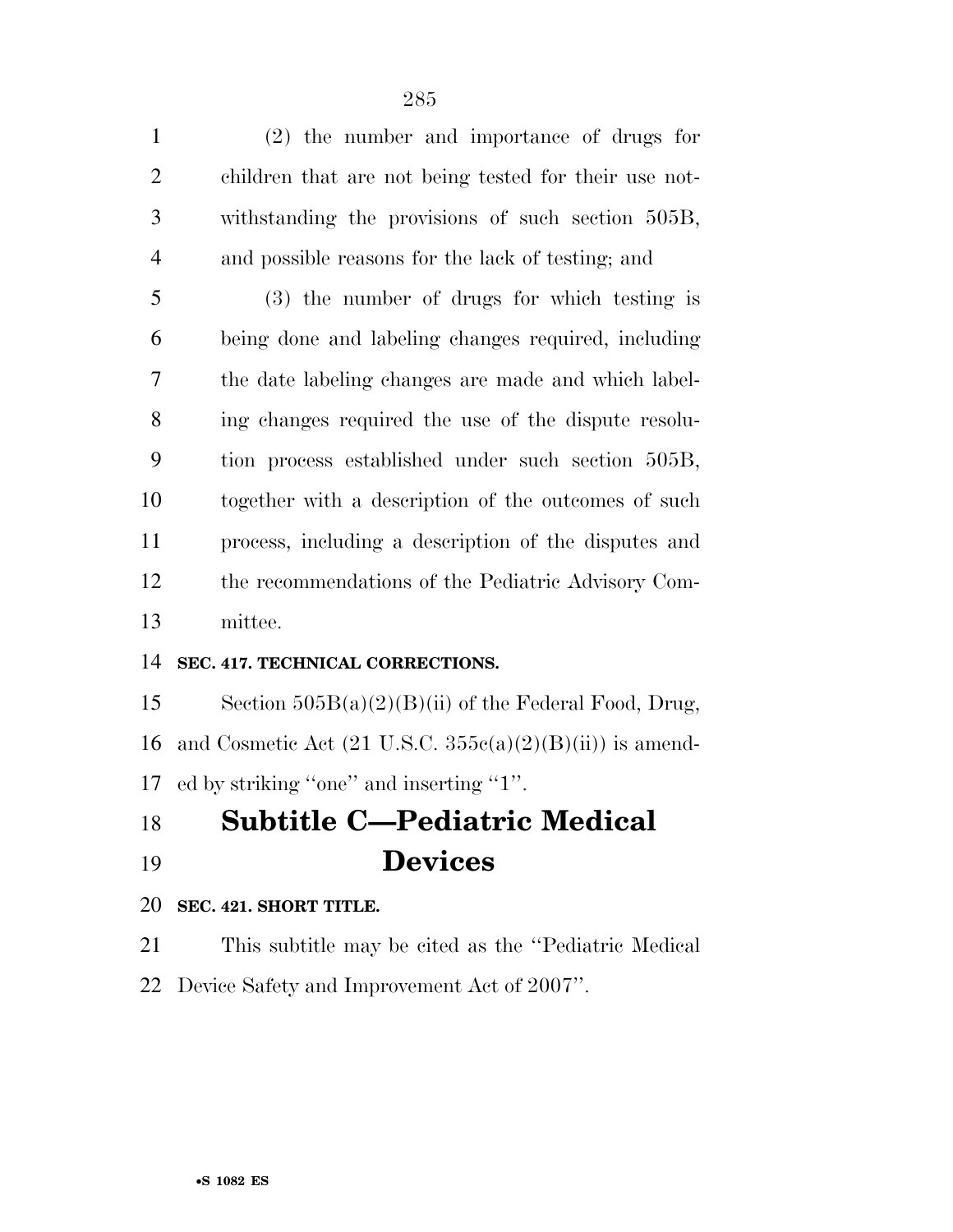| 1              | SEC. 422. TRACKING PEDIATRIC DEVICE APPROVALS.            |
|----------------|-----------------------------------------------------------|
| $\overline{2}$ | Chapter V of the Federal Food, Drug, and Cosmetic         |
| 3              | Act (21 U.S.C. 351 et seq.) is amended by inserting after |
| $\overline{4}$ | section 515 the following:                                |
| 5              | "SEC. 515A. PEDIATRIC USES OF DEVICES.                    |
| 6              | $\lq (a)$ NEW DEVICES.—                                   |
| 7              | "(1) IN GENERAL.—A person that submits to                 |
| 8              | the Secretary an application under section $520(m)$ ,     |
| 9              | or an application (or supplement to an application)       |
| 10             | or a product development protocol under section           |
| 11             | 515, shall include in the application or protocol the     |
| 12             | information described in paragraph (2).                   |
| 13             | REQUIRED INFORMATION. The applica-<br>(2)                 |
| 14             | tion or protocol described in paragraph (1) shall in-     |
| 15             | clude, with respect to the device for which approval      |
| 16             | is sought and if readily available—                       |
| 17             | $\lq\lq$ a description of any pediatric sub-              |
| 18             | populations that suffer from the disease or con-          |
| 19             | dition that the device is intended to treat, diag-        |
| 20             | nose, or cure; and                                        |
| 21             | "(B) the number of affected pediatric pa-                 |
| 22             | tients.                                                   |
| 23             | "(3) ANNUAL REPORT.—Not later than 18                     |
| 24             | months after the date of enactment of this section,       |
| 25             | and annually thereafter, the Secretary shall submit       |
| 26             | to the Committee on Health, Education, Labor, and         |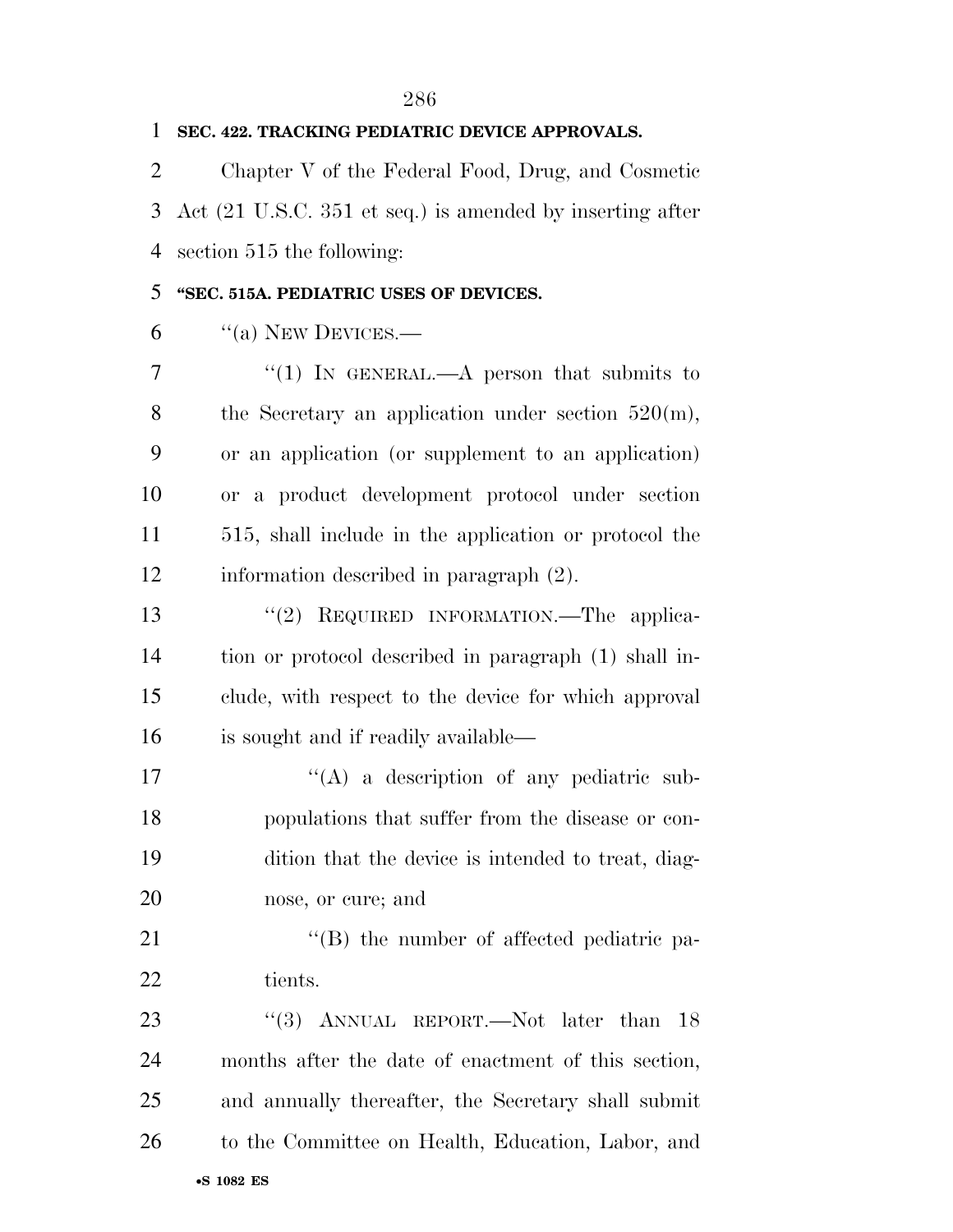| $\mathbf{1}$   | Pensions of the Senate and the Committee on En-       |
|----------------|-------------------------------------------------------|
| $\overline{2}$ | ergy and Commerce of the House of Representatives     |
| 3              | a report that includes—                               |
| $\overline{4}$ | $\lq\lq$ the number of devices approved in the        |
| 5              | year preceding the year in which the report is        |
| 6              | submitted, for which there is a pediatric sub-        |
| 7              | population that suffers from the disease or con-      |
| 8              | dition that the device is intended to treat, diag-    |
| 9              | nose, or cure;                                        |
| 10             | $\lq\lq$ the number of devices approved in            |
| 11             | the year preceding the year in which the report       |
| 12             | is submitted, labeled for use in pediatric pa-        |
| 13             | tients;                                               |
| 14             | $\cdot$ (C) the number of pediatric devices ap-       |
| 15             | proved in the year preceding the year in which        |
| 16             | the report is submitted, exempted from a fee          |
| 17             | pursuant to section $738(a)(2)(B)(v)$ ; and           |
| 18             | "(D) the review time for each device de-              |
| 19             | scribed in subparagraphs $(A)$ , $(B)$ , and $(C)$ .  |
| 20             | "(b) DETERMINATION OF PEDIATRIC EFFECTIVE-            |
| 21             | NESS BASED ON SIMILAR COURSE OF DISEASE OR CONDI-     |
| 22             | TION OR SIMILAR EFFECT OF DEVICE ON ADULTS.           |
| 23             | "(1) IN GENERAL.—If the course of the disease         |
| 24             | or condition and the effects of the device are suffi- |
| 25             | ciently similar in adults and pediatric patients, the |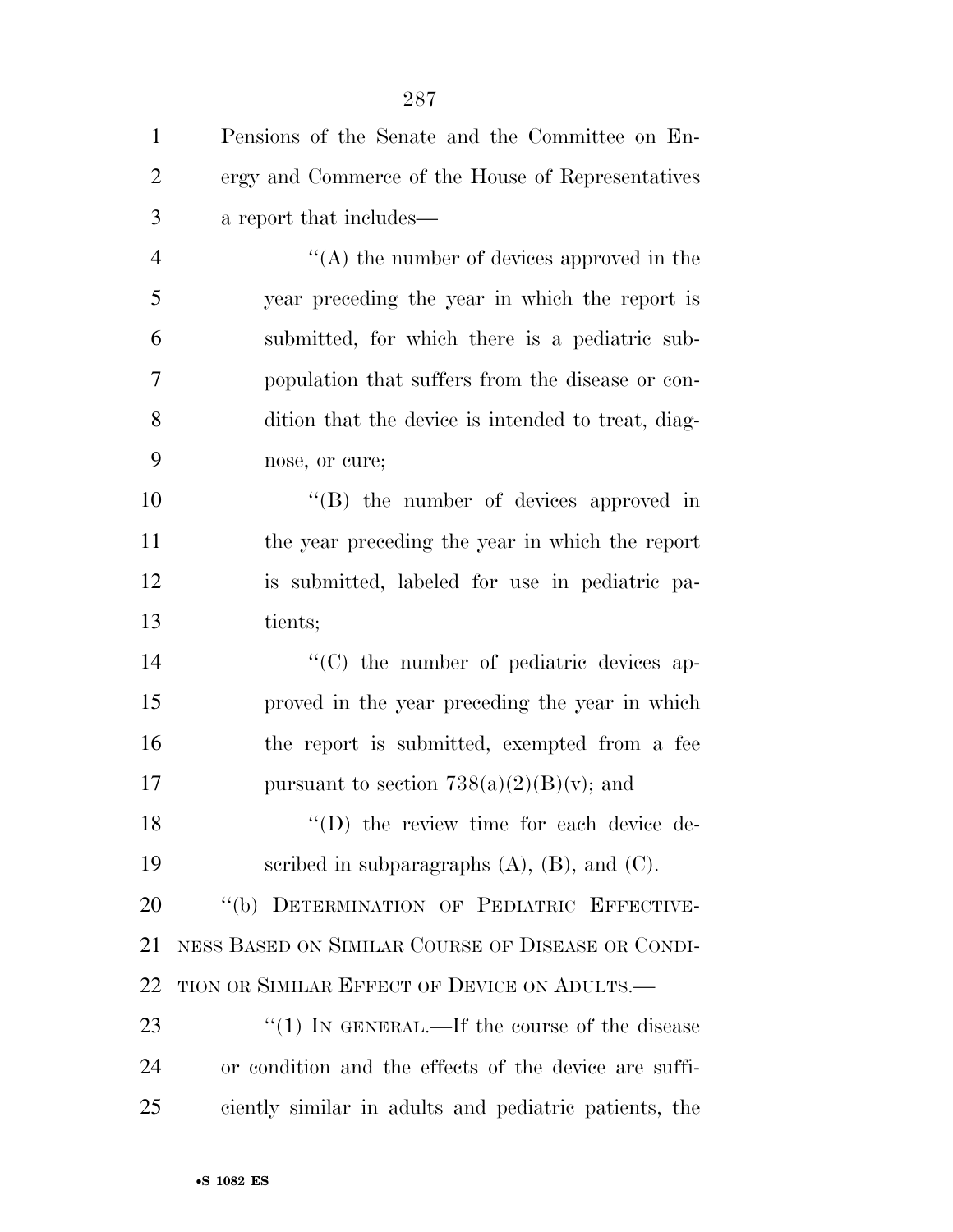Secretary may conclude that adult data may be used to support a determination of a reasonable assur- ance of effectiveness in pediatric populations, as ap- propriate. 5 "(2) EXTRAPOLATION BETWEEN SUBPOPULA- TIONS.—A study may not be needed in each pedi- atric subpopulation if data from one subpopulation can be extrapolated to another subpopulation. ''(c) PEDIATRIC SUBPOPULATION.—In this section, the term 'pediatric subpopulation' has the meaning given 11 the term in section  $520(m)(6)(E)(ii)$ . **SEC. 423. MODIFICATION TO HUMANITARIAN DEVICE EX- EMPTION.**  (a) IN GENERAL.—Section 520(m) of the Federal Food, Drug, and Cosmetic Act (21 U.S.C. 360j(m)) is amended— 17 (1) in paragraph  $(3)$ , by striking "No" and in- serting ''Except as provided in paragraph (6), no'';  $(2)$  in paragraph  $(5)$ — 20 (A) by inserting ", if the Secretary has reason to believe that the requirements of para- graph (6) are no longer met,'' after ''public health''; and (B) by adding at the end the following: ''If the person granted an exemption under para-

•**S 1082 ES**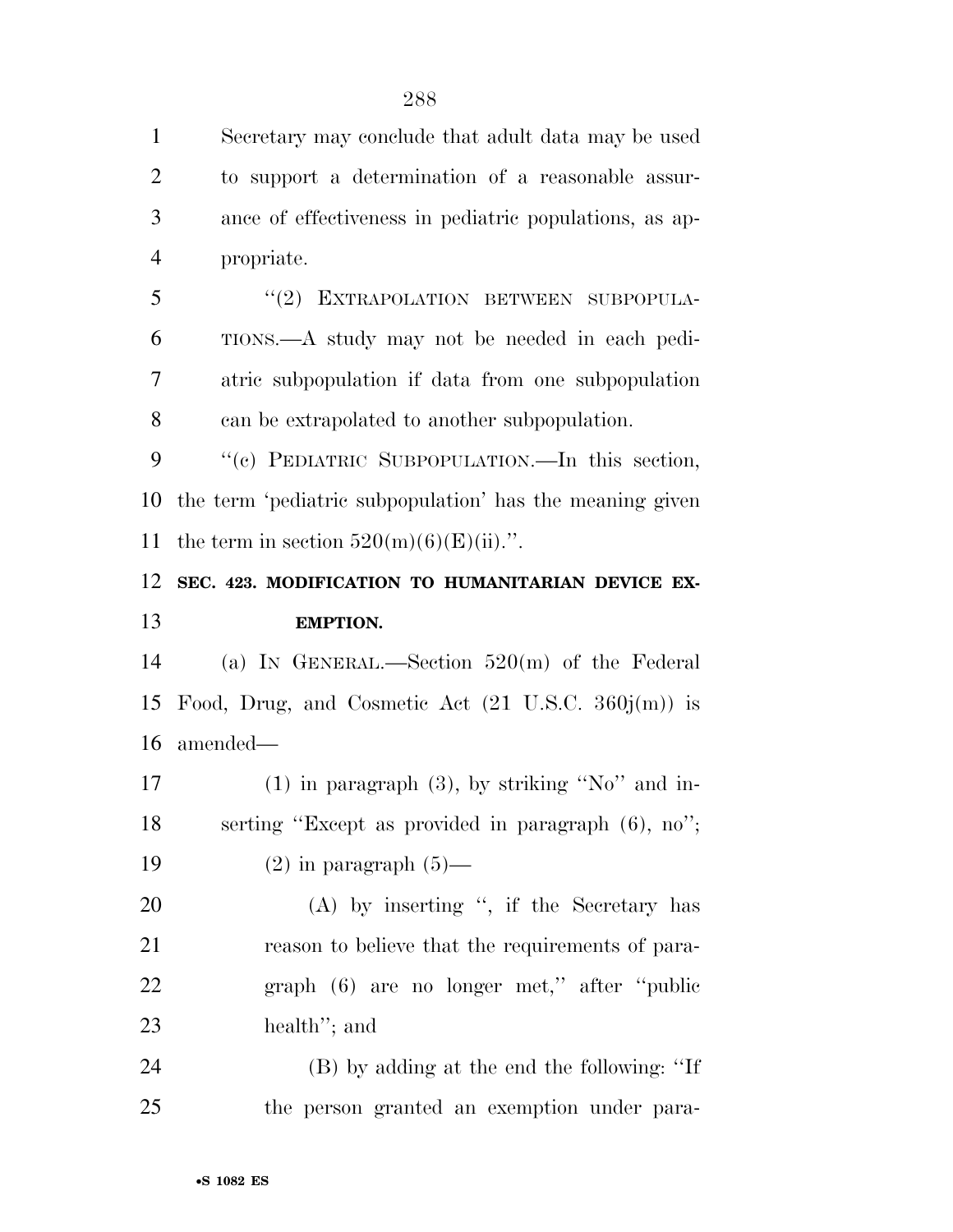| $\mathbf{1}$   | $graph (2) fails to demonstrate continued com-$           |
|----------------|-----------------------------------------------------------|
| $\overline{2}$ | pliance with the requirements of this sub-                |
| 3              | section, the Secretary may suspend or withdraw            |
| $\overline{4}$ | the exemption from the effectiveness require-             |
| 5              | ments of sections 514 and 515 for a humani-               |
| 6              | tarian device only after providing notice and an          |
| 7              | opportunity for an informal hearing.";                    |
| 8              | $(3)$ by striking paragraph $(6)$ and inserting the       |
| 9              | following:                                                |
| 10             | $``(6)(A)$ Except as provided in subparagraph (D), the    |
| 11             | prohibition in paragraph (3) shall not apply with respect |
| 12             | to a person granted an exemption under paragraph $(2)$    |
|                |                                                           |
| 13             | if each of the following conditions apply:                |
| 14             | $\lq\lq(i)(I)$ The device with respect to which the ex-   |
| 15             | emption is granted is intended for the treatment or       |
| 16             | diagnosis of a disease or condition that occurs in pe-    |
| $17\,$         | diatric patients or in a pediatric subpopulation, and     |
| 18             | such device is labeled for use in pediatric patients or   |
| 19             | in a pediatric subpopulation in which the disease or      |
| 20             | condition occurs.                                         |
| 21             | "(II) The device was not previously approved              |
| 22             | under this subsection for the pediatric patients or       |
| 23             | the pediatric subpopulation described in subclause        |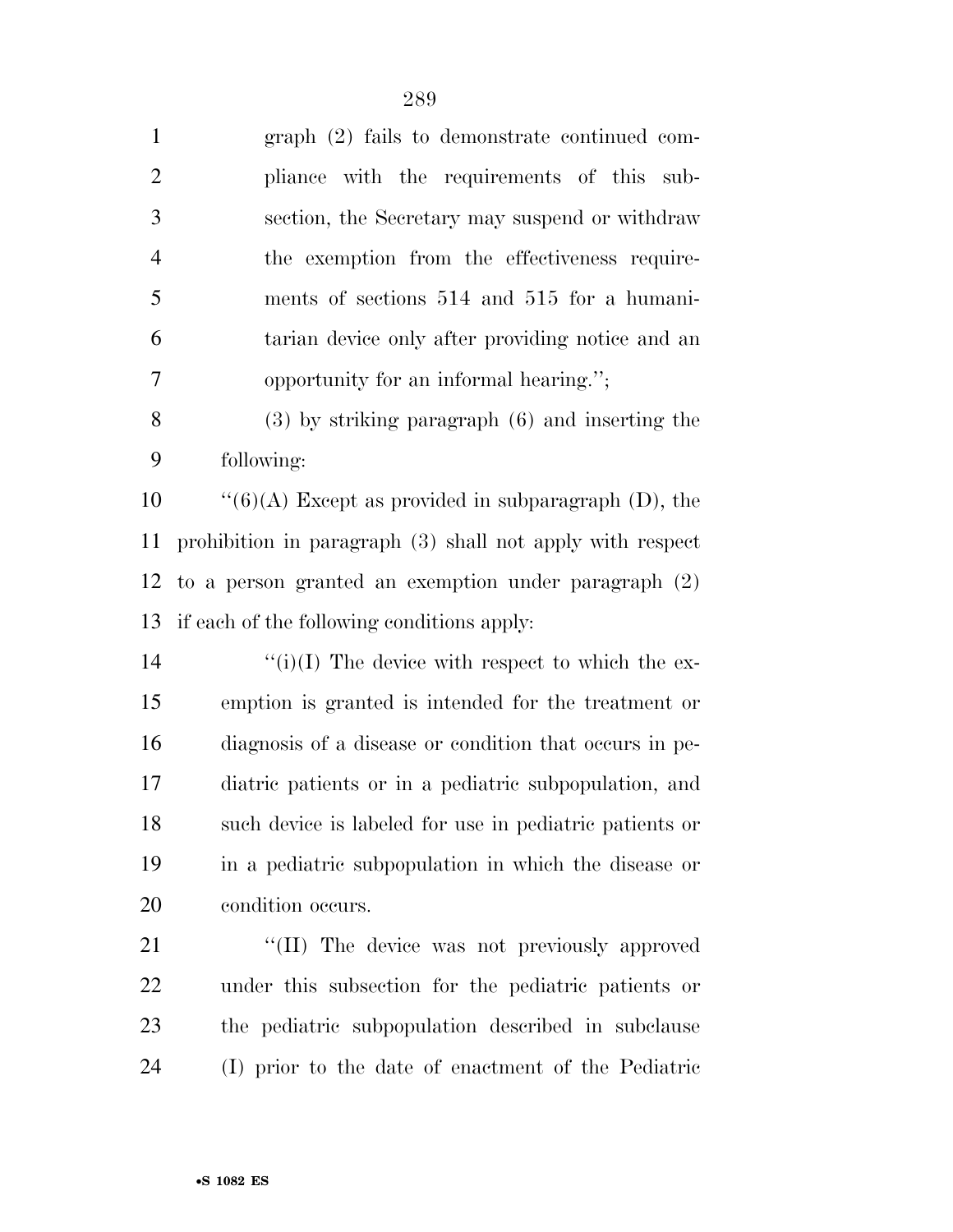Medical Device Safety and Improvement Act of 2007.

 ''(ii) During any calendar year, the number of such devices distributed during that year does not exceed the annual distribution number specified by the Secretary when the Secretary grants such ex- emption. The annual distribution number shall be based on the number of individuals affected by the disease or condition that such device is intended to treat, diagnose, or cure, and of that number, the number of individuals likely to use the device, and the number of devices reasonably necessary to treat such individuals. In no case shall the annual dis- tribution number exceed the number identified in 15 paragraph  $(2)(A)$ .

16 ''(iii) Such person immediately notifies the Sec- retary if the number of such devices distributed dur- ing any calendar year exceeds the annual distribu-tion number referred to in clause (ii).

20  $\frac{1}{20}$  The request for such exemption is sub-mitted on or before October 1, 2012.

22 "'(B) The Secretary may inspect the records relating to the number of devices distributed during any calendar year of a person granted an exemption under paragraph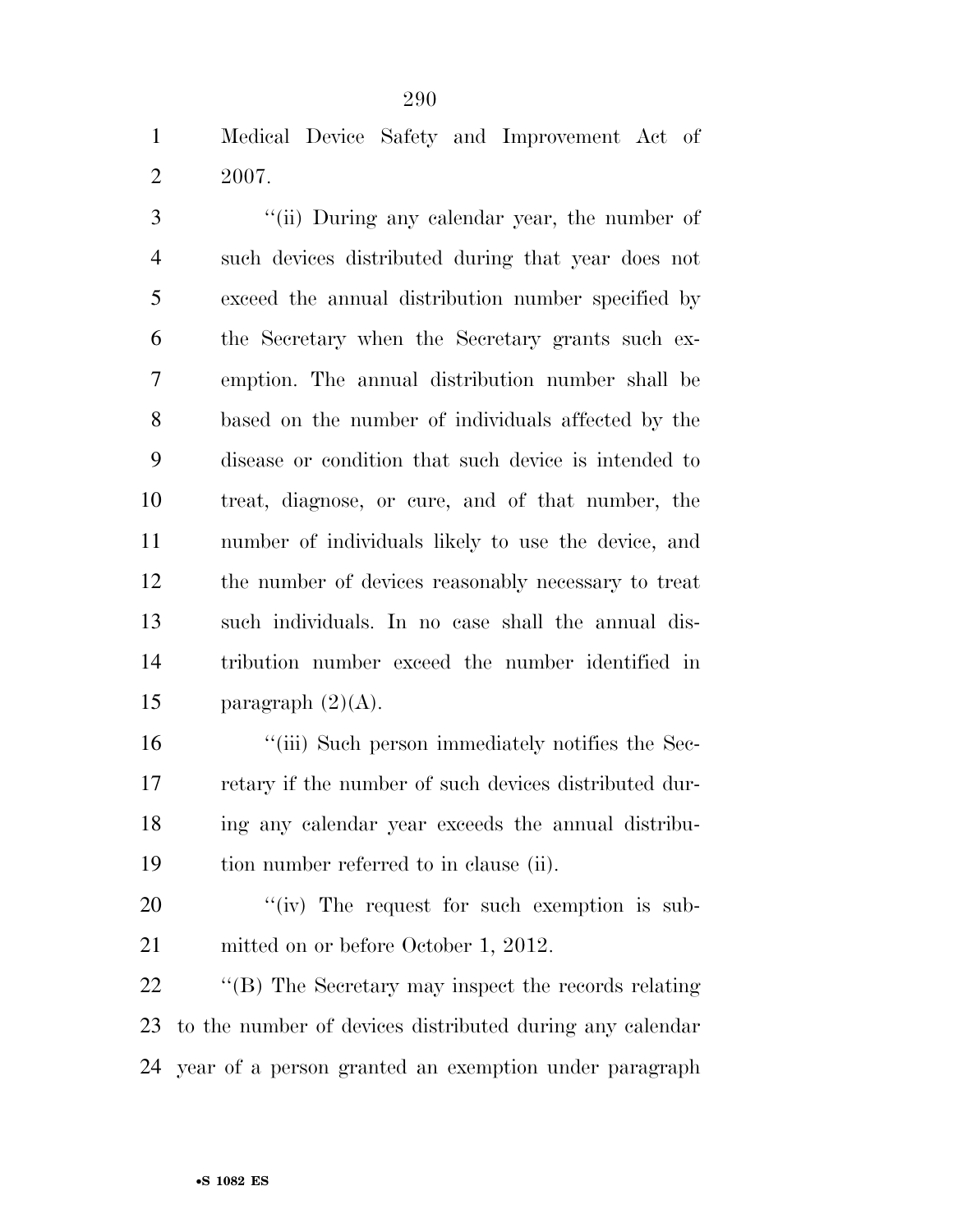(2) for which the prohibition in paragraph (3) does not apply.

 ''(C) A person may petition the Secretary to modify the annual distribution number specified by the Secretary 5 under subparagraph  $(A)(ii)$  with respect to a device if ad- ditional information on the number of individuals affected by the disease or condition arises, and the Secretary may modify such number but in no case shall the annual dis- tribution number exceed the number identified in para-10 graph  $(2)(A)$ .

 ''(D) If a person notifies the Secretary, or the Sec- retary determines through an inspection under subpara- graph (B), that the number of devices distributed during any calendar year exceeds the annual distribution number, as required under subparagraph (A)(iii), and modified under subparagraph (C), if applicable, then the prohibi- tion in paragraph (3) shall apply with respect to such per- son for such device for any sales of such device after such notification.

20  $\bullet$  "(E)(i) In this subsection, the term 'pediatric pa- tients' means patients who are 21 years of age or younger at the time of the diagnosis or treatment.

 ''(ii) In this subsection, the term 'pediatric sub-population' means 1 of the following populations:

25 "(I) Neonates.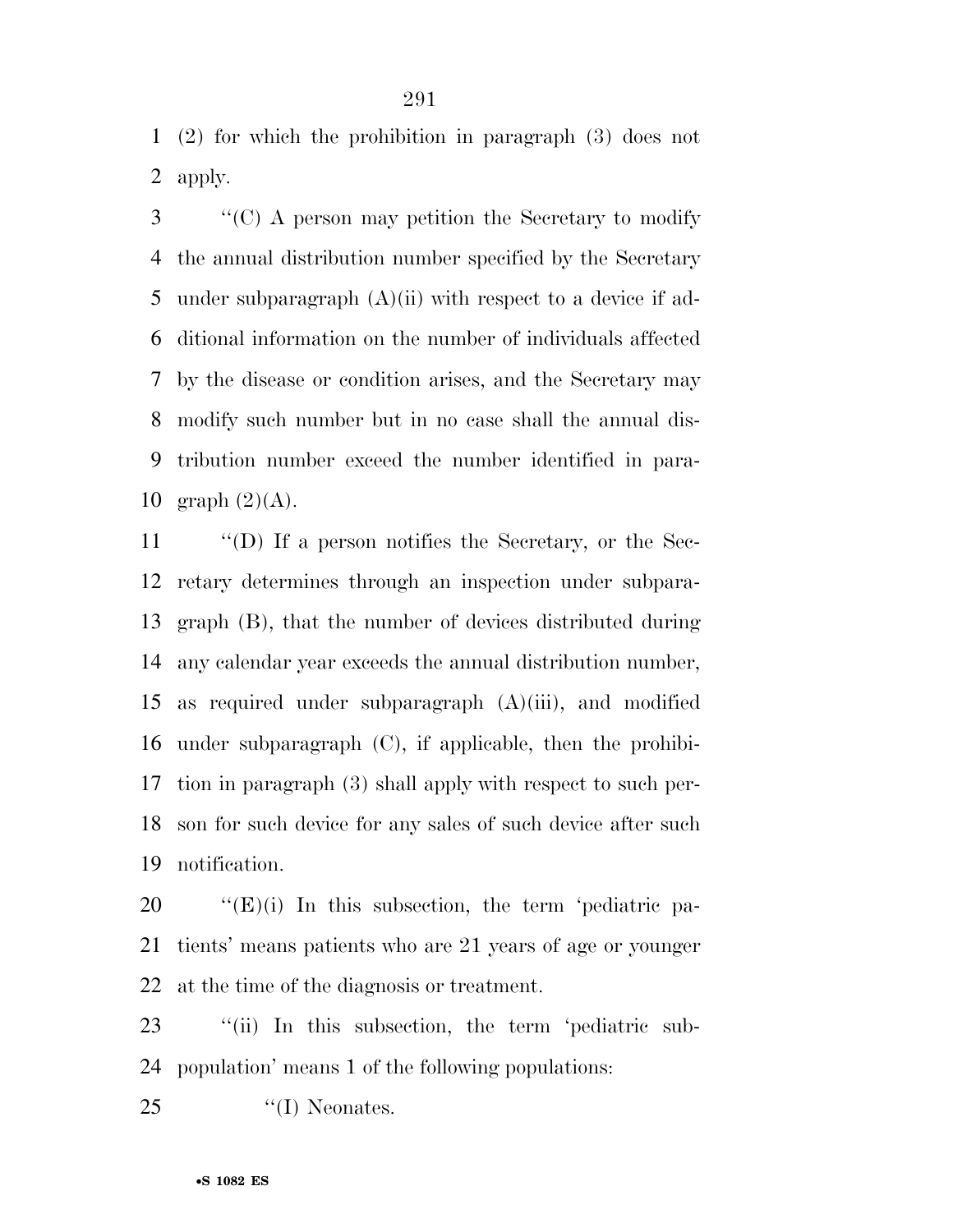|  | $\lq\lq$ (II) Infants. |
|--|------------------------|
|  |                        |

3  $\cdot$  ''(IV) Adolescents.''; and

(4) by adding at the end the following:

 ''(7) The Secretary shall refer any report of an ad- verse event regarding a device for which the prohibition under paragraph (3) does not apply pursuant to para-8 graph  $(6)(A)$  that the Secretary receives to the Office of Pediatric Therapeutics, established under section 6 of the Best Pharmaceuticals for Children Act (Public Law 107– 109)). In considering the report, the Director of the Office of Pediatric Therapeutics, in consultation with experts in the Center for Devices and Radiological Health, shall pro- vide for periodic review of the report by the Pediatric Ad- visory Committee, including obtaining any recommenda- tions of such committee regarding whether the Secretary should take action under this Act in response to the re-port.''.

 (b) REPORT.—Not later than January 1, 2012, the Comptroller General of the United States shall submit to the Committee on Health, Education, Labor, and Pen- sions of the Senate and the Committee on Energy and Commerce of the House of Representatives a report on the impact of allowing persons granted an exemption 25 under section  $520(m)(2)$  of the Federal Food, Drug, and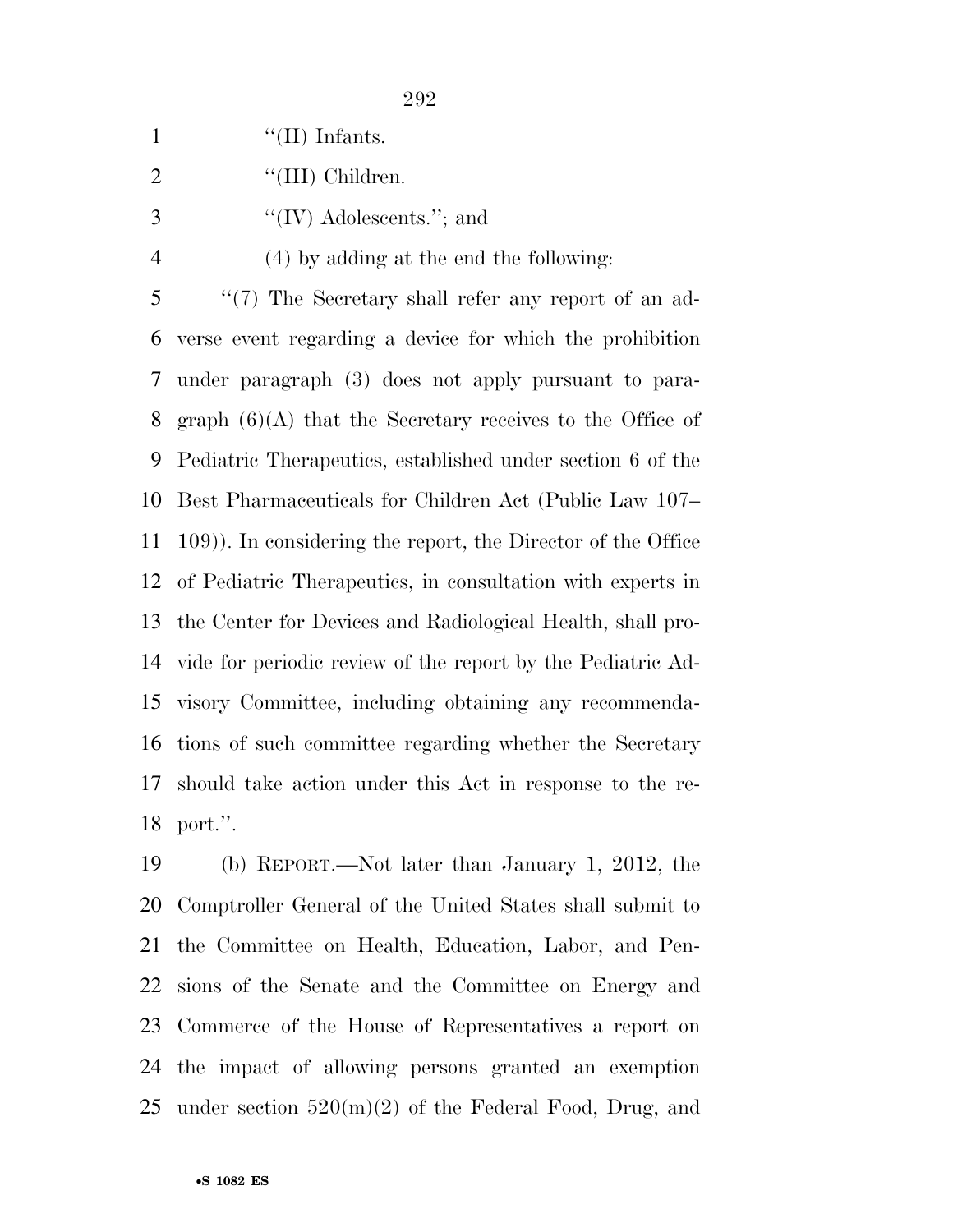| 1         | Cosmetic Act $(21 \text{ U.S.C. } 360j(m)(2))$ with respect to a |
|-----------|------------------------------------------------------------------|
| 2         | device to profit from such device pursuant to section            |
| 3         | $520(m)(6)$ of such Act (21 U.S.C. 360j(m)(6)) (as amend-        |
| 4         | ed by subsection $(a)$ ), including—                             |
| 5         | $(1)$ an assessment of whether such section                      |
| 6         | $520(m)(6)$ (as amended by subsection (a)) has in-               |
| 7         | creased the availability of pediatric devices for condi-         |
| 8         | tions that occur in small numbers of children, in-               |
| 9         | cluding any increase or decrease in the number of—               |
| 10        | (A) exemptions granted under such section                        |
| 11        | $520(m)(2)$ for pediatric devices; and                           |
| 12        | (B) applications approved under section                          |
| 13        | $515$ of such Act $(21 \text{ U.S.C. } 360\text{e})$ for devices |
| 14        | intended to treat, diagnose, or cure conditions                  |
| 15        | that occur in pediatric patients or for devices                  |
| 16        | labeled for use in a pediatric population;                       |
| $17\,$    | $(2)$ the conditions or diseases the pediatric de-               |
| 18        | vices were intended to treat or diagnose and the esti-           |
| 19        | mated size of the pediatric patient population for               |
| <b>20</b> | each condition or disease;                                       |
| 21        | (3) the costs of the pediatric devices, based on                 |
| <u>22</u> | a survey of children's hospitals;                                |
| 23        | (4) the extent to which the costs of such devices                |
|           |                                                                  |

are covered by health insurance;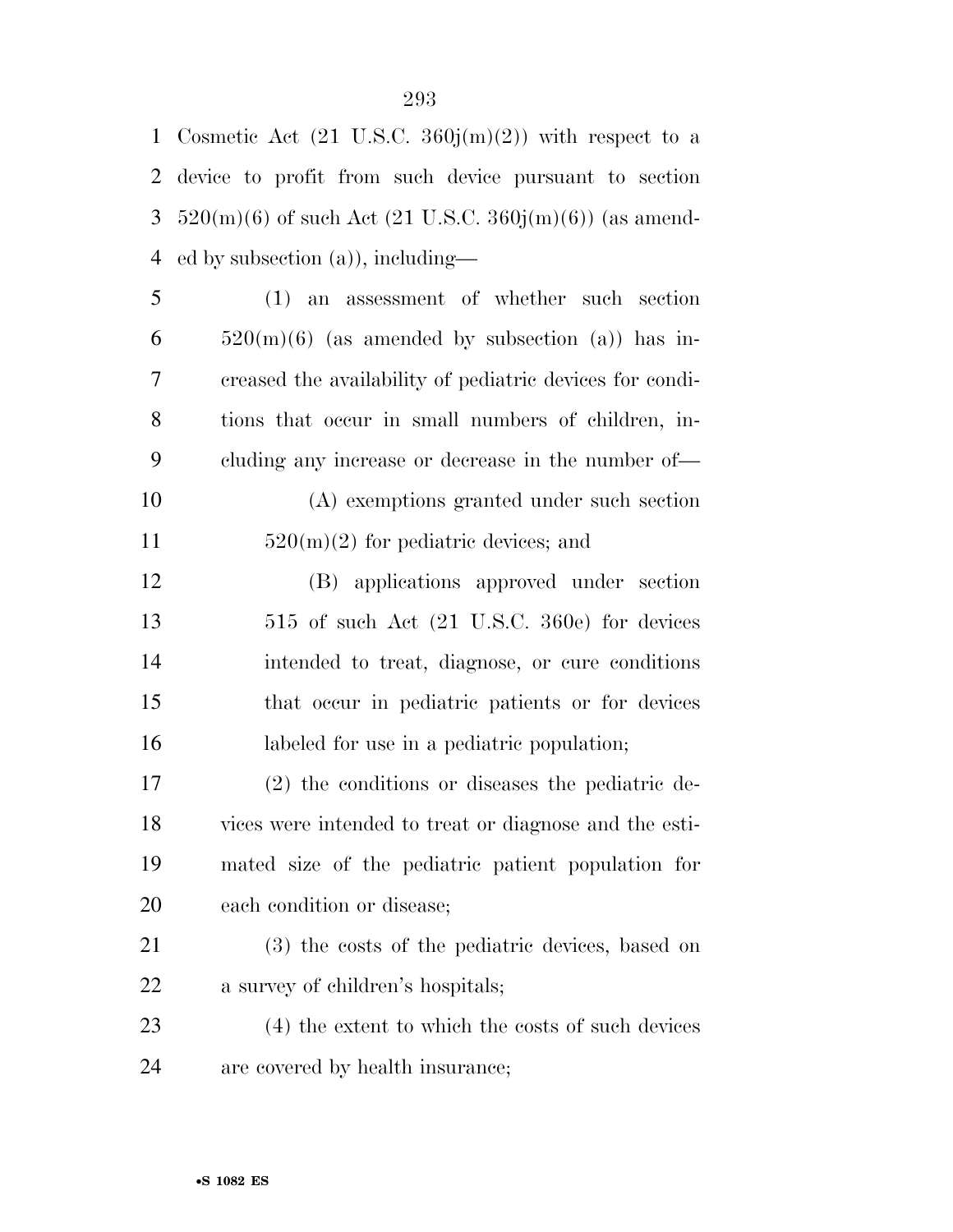| $\mathbf{1}$   | $(5)$ the impact, if any, of allowing profit on ac-    |
|----------------|--------------------------------------------------------|
| $\overline{2}$ | cess to such devices for patients;                     |
| 3              | $(6)$ the profits made by manufacturers for each       |
| $\overline{4}$ | device that receives an exemption;                     |
| 5              | (7) an estimate of the extent of the use of the        |
| 6              | pediatric devices by both adults and pediatric popu-   |
| 7              | lations for a condition or disease other than the con- |
| 8              | dition or disease on the label of such devices;        |
| 9              | (8) recommendations of the Comptroller Gen-            |
| 10             | eral of the United States regarding the effectiveness  |
| 11             | of such section $520(m)(6)$ (as amended by sub-        |
| 12             | section (a)) and whether any modifications to such     |
| 13             | section $520(m)(6)$ (as amended by subsection (a))     |
| 14             | should be made;                                        |
| 15             | (9) existing obstacles to pediatric device devel-      |
| 16             | opment; and                                            |
| 17             | $(10)$ an evaluation of the demonstration grants       |
| 18             | described in section 425, which shall include an eval- |
| 19             | uation of the number of pediatric medical devices—     |
| 20             | (A) that have been or are being studied in             |
| 21             | children; and                                          |
| 22             | (B) that have been submitted to the Food               |
| 23             | and Drug Administration for approval, clear-           |
| 24             | ance, or review under such section $520(m)$ (as        |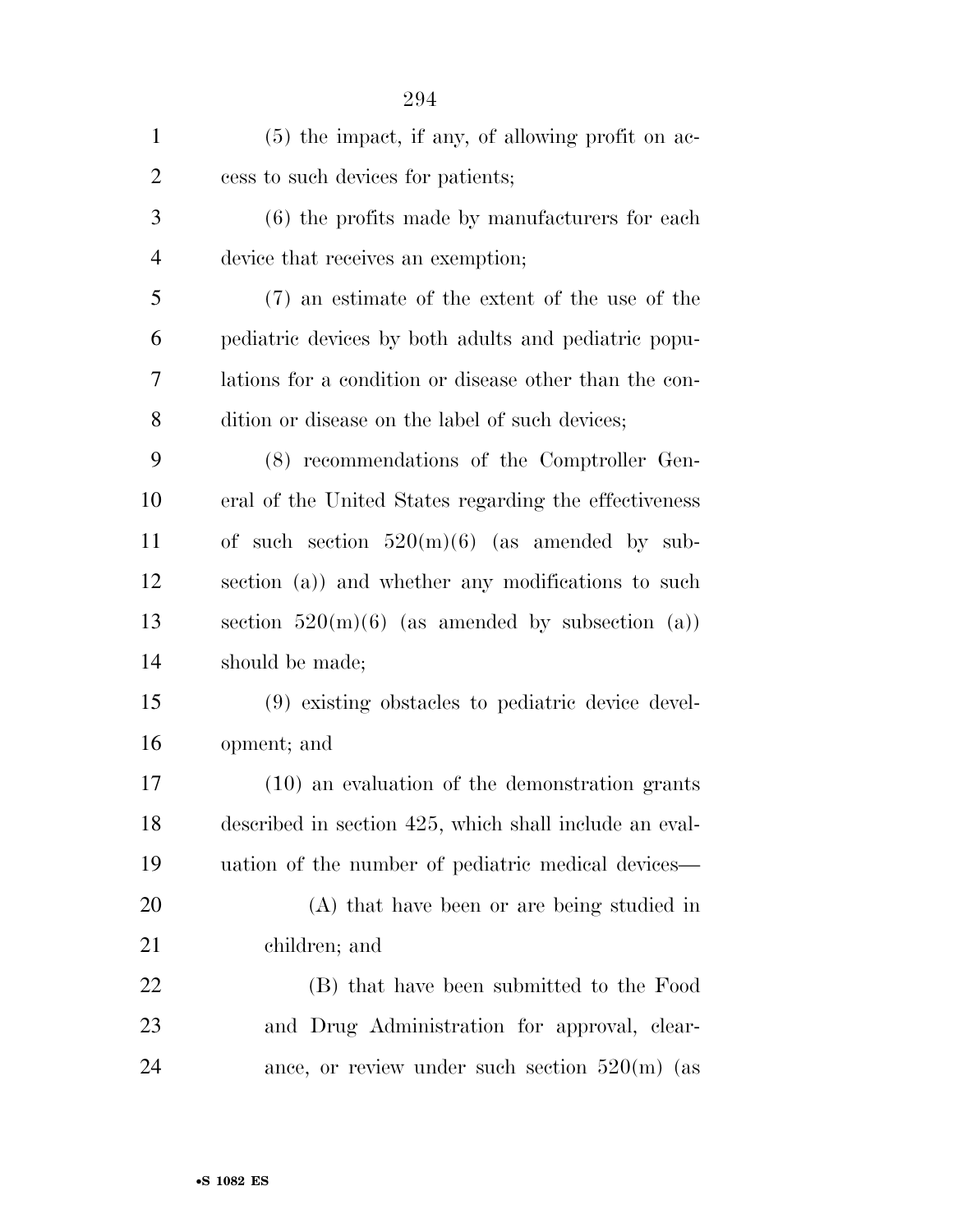| $\mathbf{1}$   | amended by this Act) and any regulatory ac-                      |
|----------------|------------------------------------------------------------------|
| $\overline{2}$ | tions taken.                                                     |
| 3              | (c) GUIDANCE.—Not later than 180 days after the                  |
| $\overline{4}$ | date of enactment of this subtitle, the Commissioner of          |
| 5              | Food and Drugs shall issue guidance for institutional re-        |
| 6              | view committees on how to evaluate requests for approval         |
| 7              | for devices for which a humanitarian device exemption            |
| 8              | under section $520(m)(2)$ of the Federal Food, Drug, and         |
| 9              | Cosmetic Act $(21 \text{ U.S.C. } 360j(m)(2))$ has been granted. |
| 10             | SEC. 424. CONTACT POINT FOR AVAILABLE FUNDING.                   |
| 11             | Section 402(b) of the Public Health Service Act (42)             |
| 12             | U.S.C. $282(b)$ is amended—                                      |
| 13             | $(1)$ in paragraph $(21)$ , by striking "and" after              |
| 14             | the semicolon at the end;                                        |
| 15             | $(2)$ in paragraph $(22)$ , by striking the period at            |
| 16             | the end and inserting "; and"; and                               |
| 17             | $(3)$ by inserting after paragraph $(22)$ the fol-               |
| 18             | lowing:                                                          |
| 19             | $\cdot\cdot(23)$ shall designate a contact point or office       |
| 20             | to help innovators and physicians identify sources of            |
| 21             | funding available for pediatric medical device devel-            |
| 22             | opment.".                                                        |
| 23             | SEC. 425. DEMONSTRATION GRANTS FOR IMPROVING PEDI-               |
| 24             | ATRIC DEVICE AVAILABILITY.                                       |
| 25             | (a) IN GENERAL.—                                                 |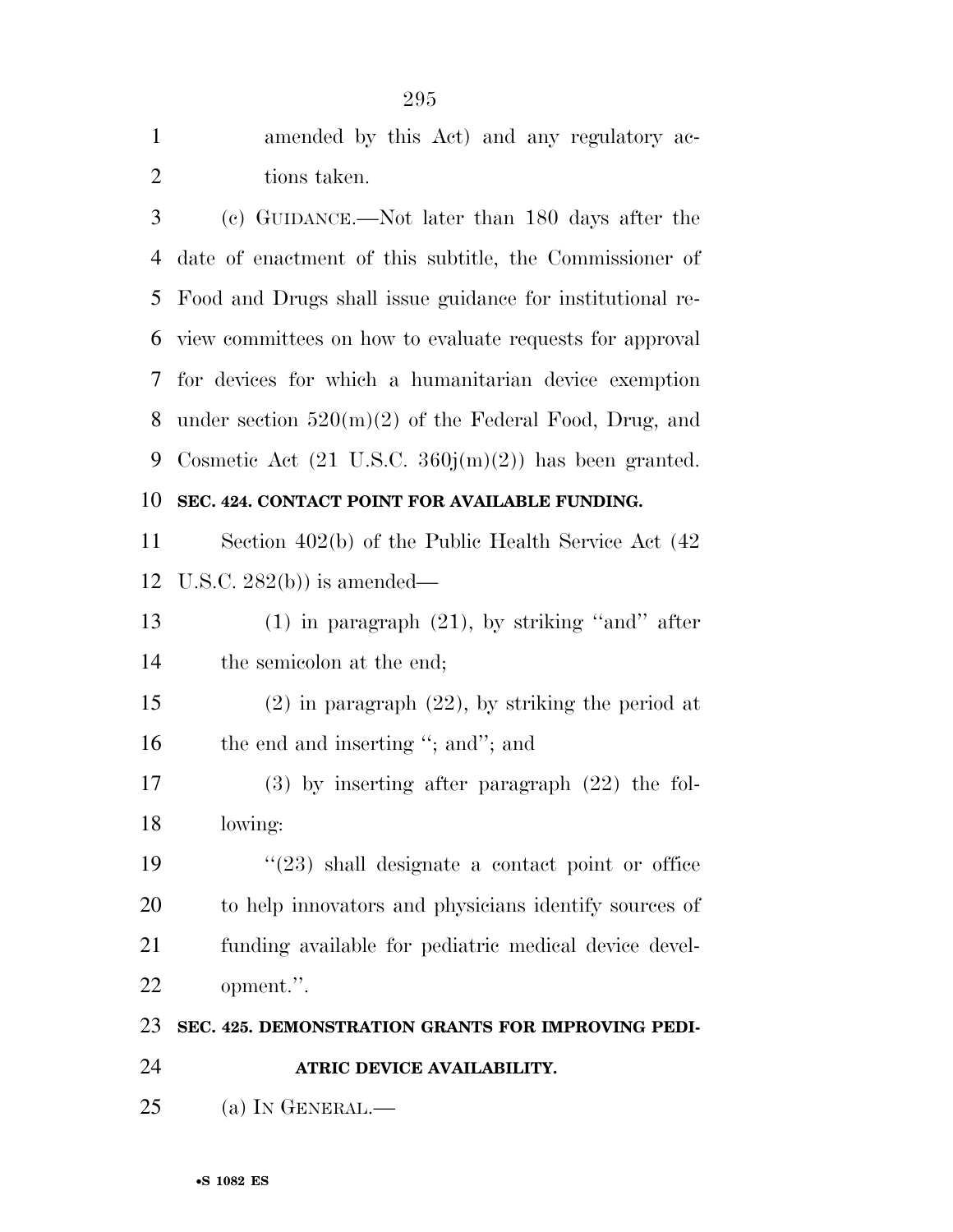(1) REQUEST FOR PROPOSALS.—Not later than 90 days after the date of enactment of this subtitle, the Secretary of Health and Human Services shall issue a request for proposals for 1 or more grants or contracts to nonprofit consortia for demonstration projects to promote pediatric device development. (2) DETERMINATION ON GRANTS OR CON- TRACTS.—Not later than 180 days after the date the Secretary of Health and Human Services issues a request for proposals under paragraph (1), the Sec- retary shall make a determination on the grants or contracts under this section. (b) APPLICATION.—A nonprofit consortium that de- sires to receive a grant or contract under this section shall submit an application to the Secretary of Health and Human Services at such time, in such manner, and con- taining such information as the Secretary may require. (c) USE OF FUNDS.—A nonprofit consortium that re- ceives a grant or contract under this section shall facilitate the development, production, and distribution of pediatric

medical devices by—

 (1) encouraging innovation and connecting qualified individuals with pediatric device ideas with potential manufacturers;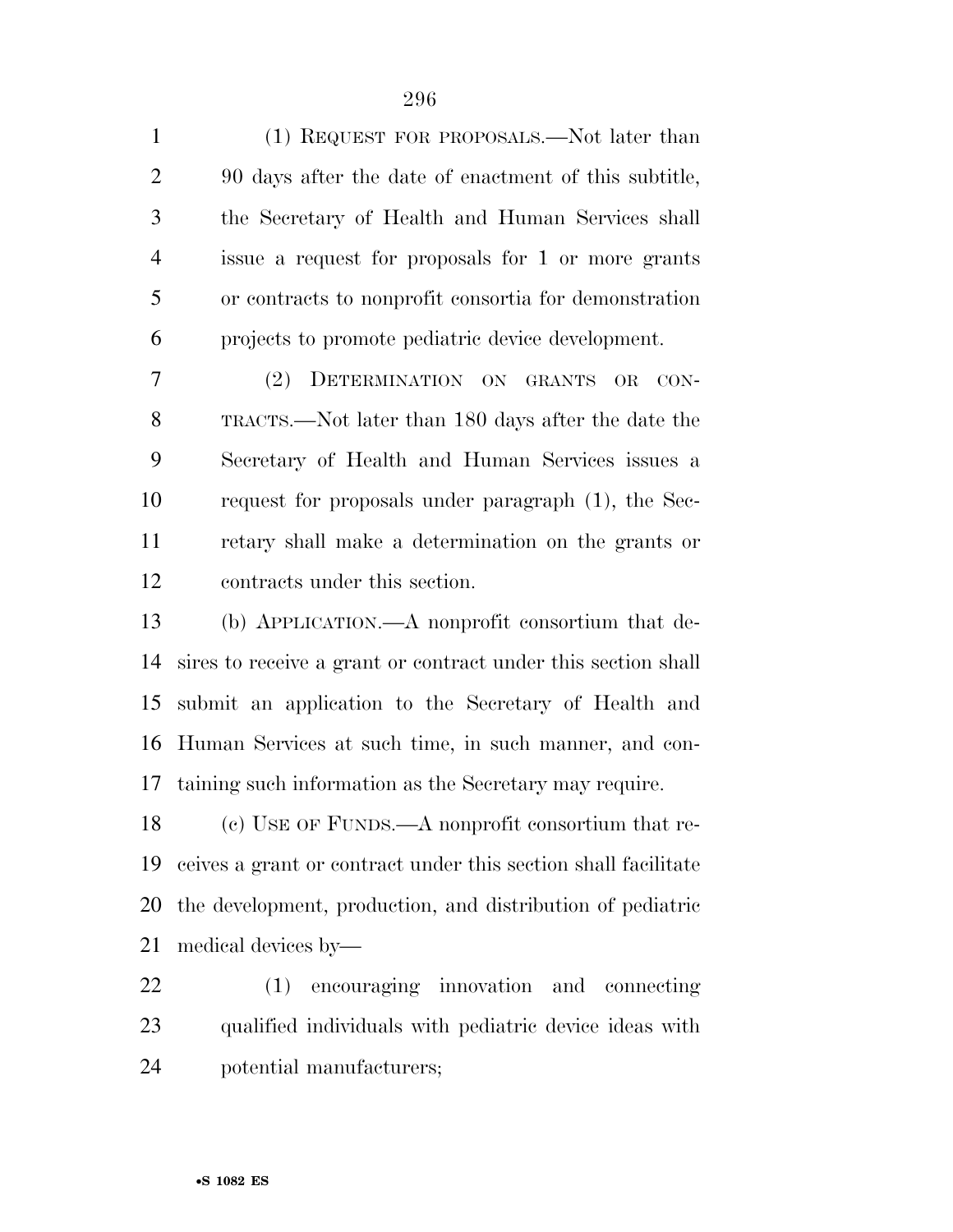(2) mentoring and managing pediatric device projects through the development process, including product identification, prototype design, device devel-opment, and marketing;

 (3) connecting innovators and physicians to ex- isting Federal and non-Federal resources, including resources from the Food and Drug Administration, the National Institutes of Health, the Small Busi- ness Administration, the Department of Energy, the Department of Education, the National Science Foundation, the Department of Veterans Affairs, the Agency for Healthcare Research and Quality, and the National Institute of Standards and Tech-nology;

 (4) assessing the scientific and medical merit of proposed pediatric device projects; and

 (5) providing assistance and advice as needed on business development, personnel training, proto- type development, postmarket needs, and other ac- tivities consistent with the purposes of this section. 21 (d) COORDINATION.—

 (1) NATIONAL INSTITUTES OF HEALTH.—Each consortium that receives a grant or contract under this section shall—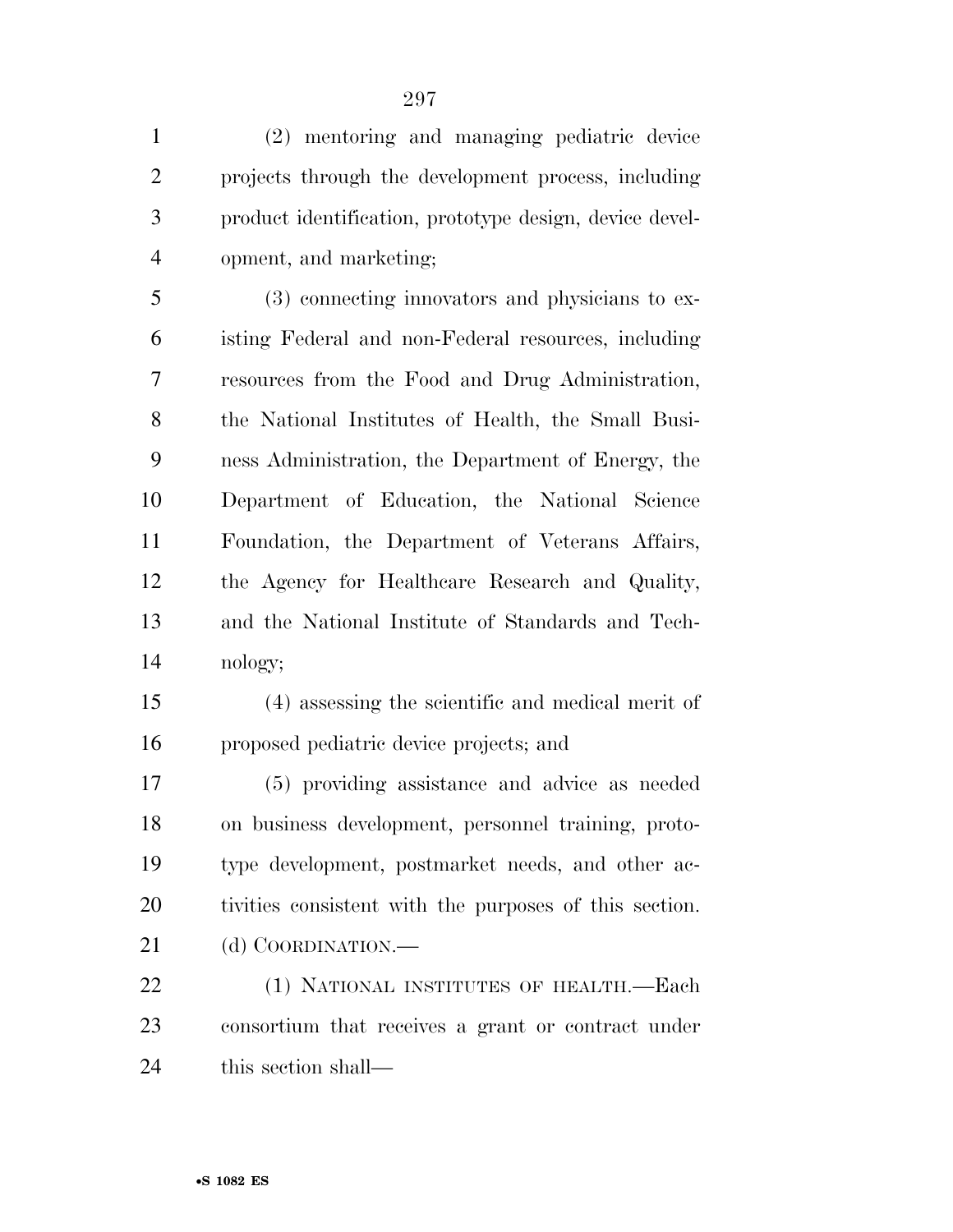| $\mathbf{1}$   | (A) coordinate with the National Institutes            |
|----------------|--------------------------------------------------------|
| $\overline{2}$ | of Health's pediatric device contact point or of-      |
| 3              | fice, designated under section 424; and                |
| $\overline{4}$ | (B) provide to the National Institutes of              |
| 5              | Health any identified pediatric device needs           |
| 6              | that the consortium lacks sufficient capacity to       |
| 7              | address or those needs in which the consortium         |
| 8              | has been unable to stimulate manufacturer in-          |
| 9              | terest.                                                |
| 10             | (2) FOOD AND DRUG ADMINISTRATION.—Each                 |
| 11             | consortium that receives a grant or contract under     |
| 12             | this section shall coordinate with the Commissioner    |
| 13             | of Food and Drugs and device companies to facili-      |
| 14             | tate the application for approval or clearance of de-  |
| 15             | vices labeled for pediatric use.                       |
| 16             | EFFECTIVENESS AND OUTCOMES.-Each<br><b>(3)</b>         |
| 17             | consortium that receives a grant or contract under     |
| 18             | this section shall annually report to the Secretary of |
| 19             | Health and Human Services on-                          |
| 20             | (A) the effectiveness of activities conducted          |
| 21             | under subsection $(e)$ ;                               |
| 22             | the impact of activities conducted<br>(B)              |
| 23             | under subsection (c) on pediatric device devel-        |
| 24             | opment; and                                            |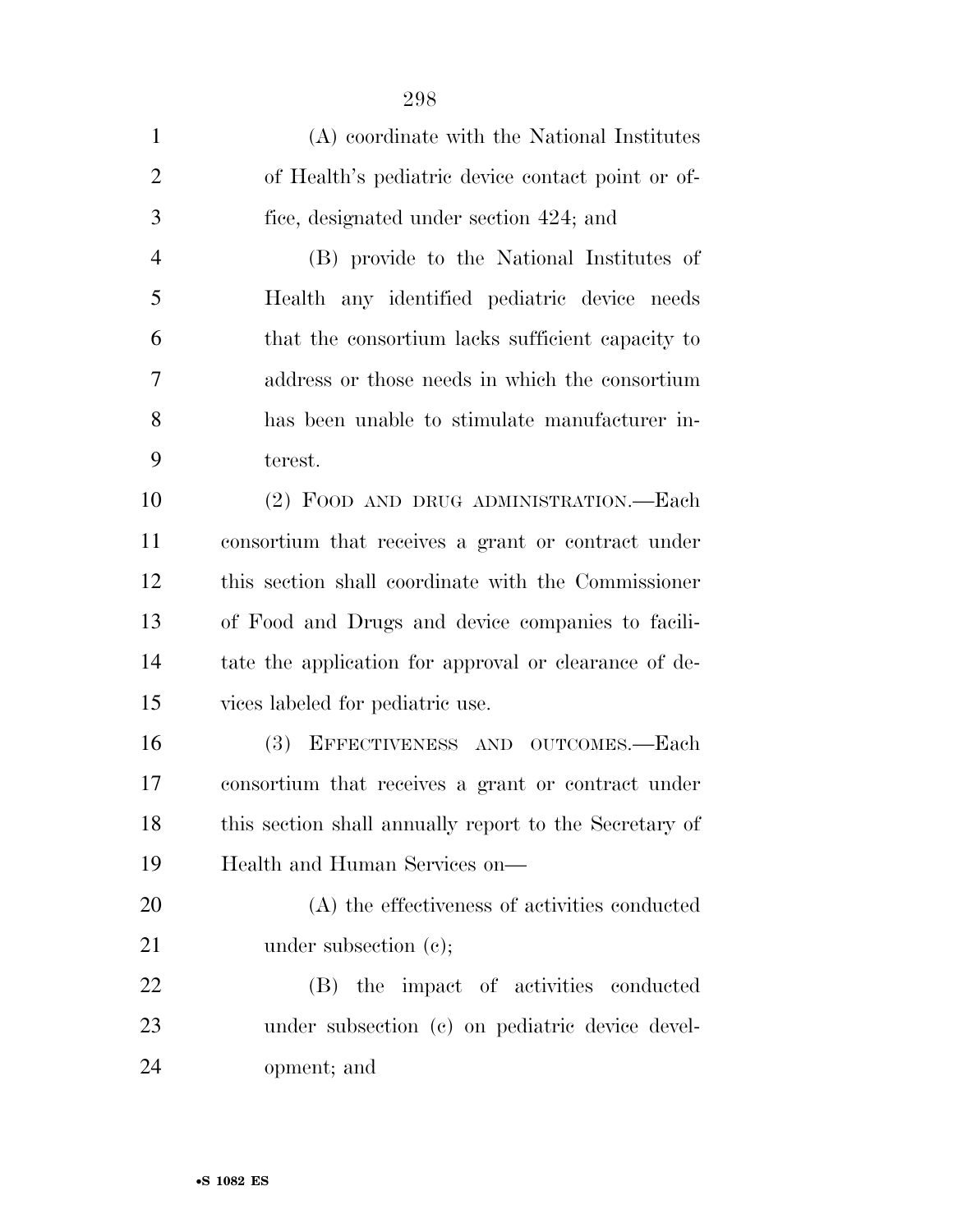| $\mathbf{1}$   | (C) the status of pediatric device develop-                   |
|----------------|---------------------------------------------------------------|
| $\overline{2}$ | ment that has been facilitated by the consor-                 |
| 3              | tium.                                                         |
| $\overline{4}$ | AUTHORIZATION OF APPROPRIATIONS.—There<br>(e)                 |
| 5              | are authorized to be appropriated to carry out this section   |
| 6              | $$6,000,000$ for each of fiscal years 2008 through 2012.      |
| 7              | SEC. 426. AMENDMENTS TO OFFICE OF PEDIATRIC THERA-            |
| 8              | PEUTICS AND PEDIATRIC ADVISORY COM-                           |
| 9              | MITTEE.                                                       |
| 10             | $(a)$ In GENERAL.—                                            |
| 11             | (1) OFFICE OF PEDIATRIC THERAPEUTICS.—                        |
| 12             | Section 6(b) of the Best Pharmaceuticals for Chil-            |
| 13             | dren Act $(21 \text{ U.S.C. } 393a(b))$ is amended by insert- |
| 14             | ing ", including increasing pediatric access to med-          |
| 15             | ical devices" after "pediatric issues".                       |
| 16             | (2) PLAN FOR PEDIATRIC MEDICAL DEVICE RE-                     |
| 17             | $SEARCH$ .                                                    |
| 18             | (A) IN GENERAL.—Not later than $270$                          |
| 19             | days after the date of enactment of this sub-                 |
| 20             | title, the Office of Pediatric Therapeutics, in               |
| 21             | collaboration with the Director of the National               |
| 22             | Institutes of Health and the Director of the                  |
| 23             | Agency for Healthcare Research and Quality,                   |
| 24             | shall submit to the Committee on Health, Edu-                 |
| 25             | cation, Labor, and Pensions of the Senate and                 |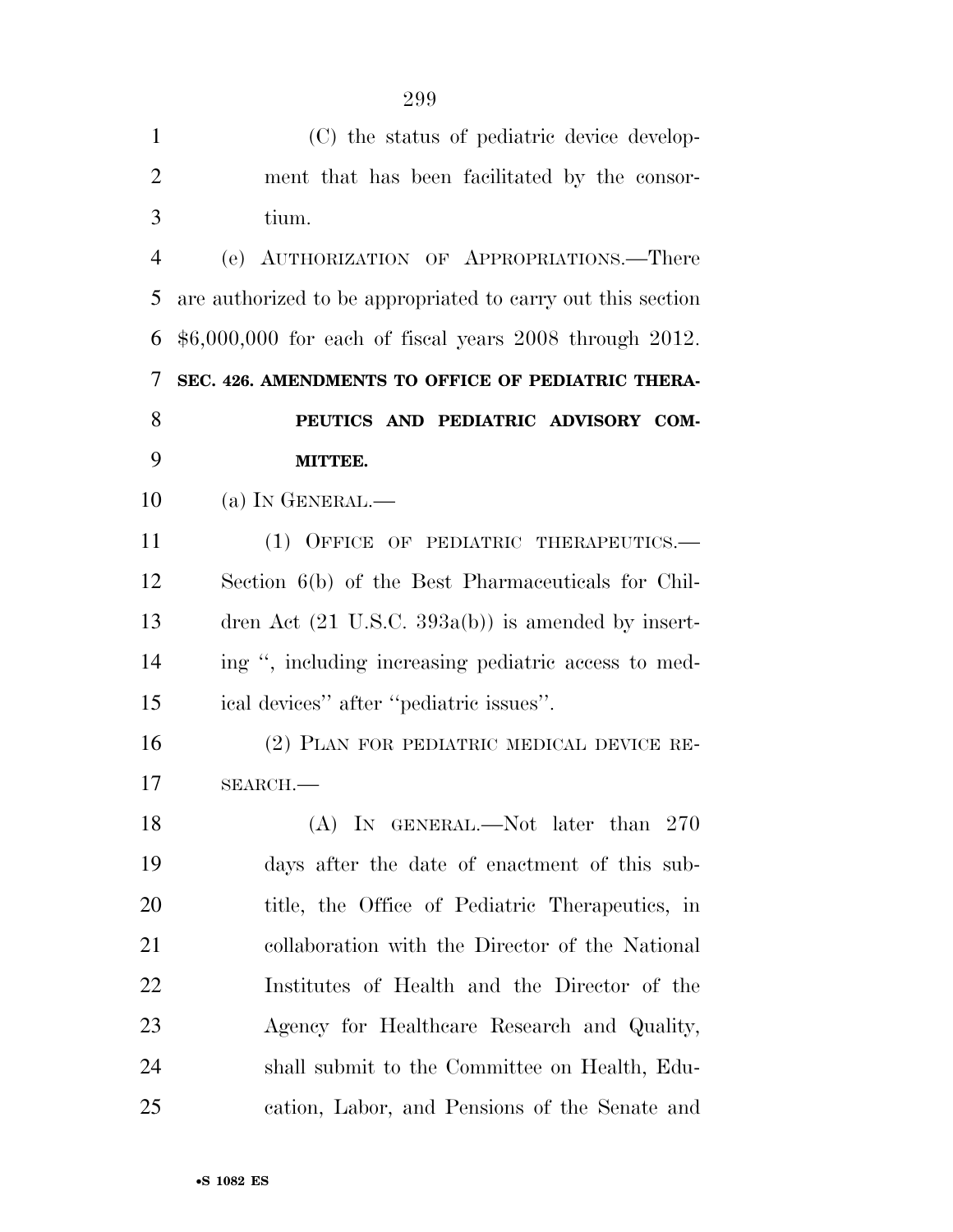| $\mathbf{1}$   | the Committee on Energy and Commerce of the             |
|----------------|---------------------------------------------------------|
| $\overline{2}$ | House of Representatives a plan for expanding           |
| 3              | pediatric medical device research and develop-          |
| $\overline{4}$ | ment. In developing such plan, the Commis-              |
| 5              | sioner of Food and Drugs shall consult with in-         |
| 6              | dividuals and organizations with appropriate ex-        |
| 7              | pertise in pediatric medical devices.                   |
| 8              | (B) CONTENTS.—The plan under subpara-                   |
| 9              | graph(A) shall include—                                 |
| 10             | (i) the current status of federally                     |
| 11             | funded pediatric medical device research;               |
| 12             | (ii) any gaps in such research, which                   |
| 13             | may include a survey of pediatric medical               |
| 14             | providers regarding unmet pediatric med-                |
| 15             | ical device needs, as needed; and                       |
| 16             | (iii) a research agenda for improving                   |
| 17             | pediatric medical device development and                |
| 18             | Food and Drug Administration clearance                  |
| 19             | or approval of pediatric medical devices,               |
| 20             | and for evaluating the short- and long-                 |
| 21             | term safety and effectiveness of pediatric              |
| 22             | medical devices.                                        |
| 23             | (b) PEDIATRIC ADVISORY COMMITTEE.-Section 14            |
| 24             | of the Best Pharmaceuticals for Children Act (42 U.S.C. |
| 25             | $284m$ note) is amended—                                |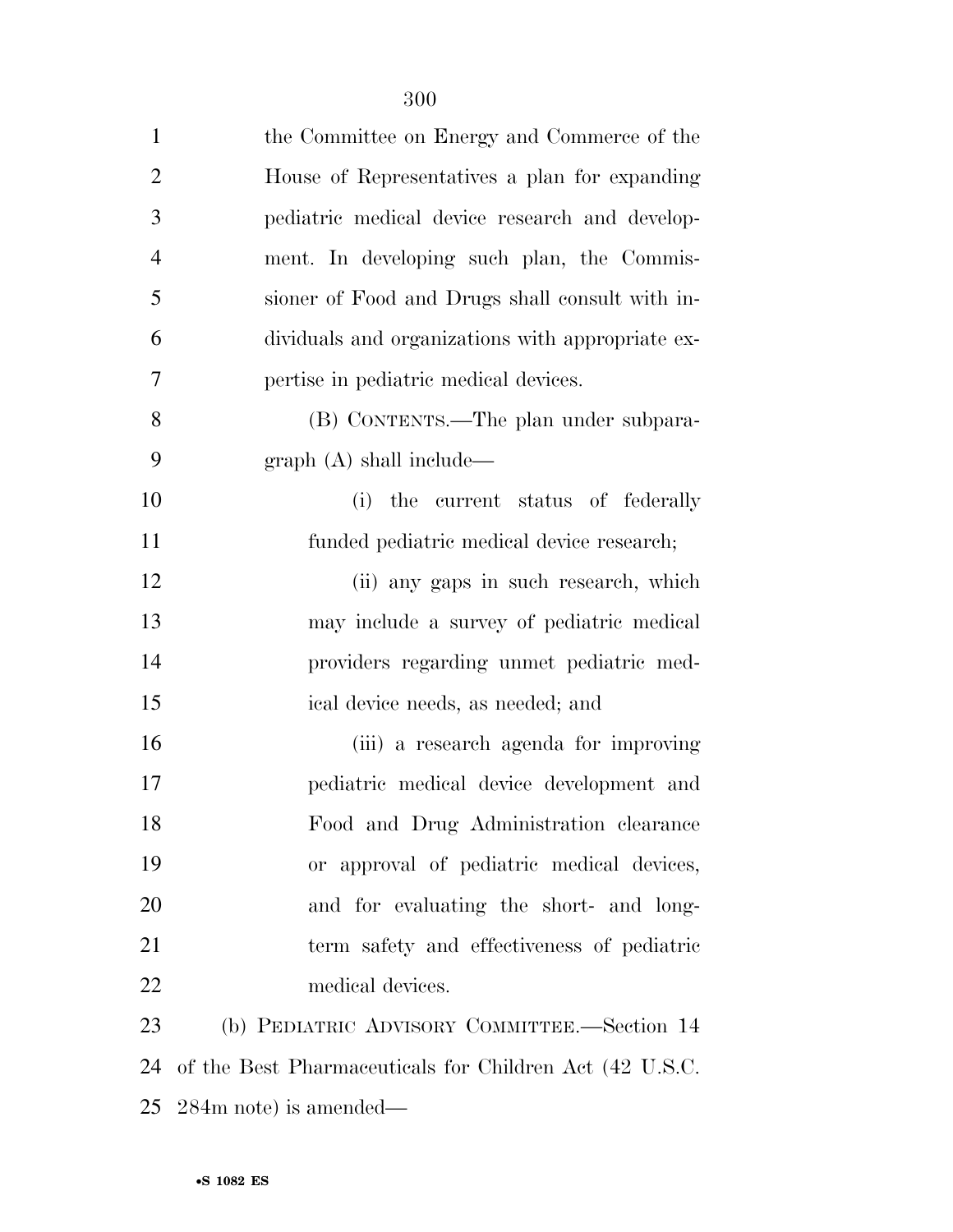| $\mathbf{1}$   | $(1)$ in subsection $(a)$ , by inserting "(including |
|----------------|------------------------------------------------------|
| $\overline{c}$ | drugs and biological products) and medical devices"  |
| 3              | after "therapeutics"; and                            |
| $\overline{4}$ | $(2)$ in subsection $(b)$ —                          |
| 5              | $(A)$ in paragraph $(1)$ , by inserting " $(in-)$    |
| 6              | cluding drugs and biological products) and med-      |
| 7              | ical devices" after "therapeutics"; and              |
| 8              | $(B)$ in paragraph $(2)$ —                           |
| 9              | (i) in subparagraph $(A)$ , by striking              |
| 10             | "and $505B$ " and inserting " $505B$ , $510(k)$ ,    |
| 11             | 515, and $520(m)$ ";                                 |
| 12             | (ii) by striking subparagraph (B) and                |
| 13             | inserting the following:                             |
| 14             | "(B) identification of research priorities re-       |
| 15             | lated to the rapeutics (including drugs and bio-     |
| 16             | logical products) and medical devices for pedi-      |
| 17             | atric populations and the need for additional        |
| 18             | diagnostics and treatments for specific pediatric    |
| 19             | diseases or conditions; and"; and                    |
| 20             | (iii) in subparagraph $(C)$ , by inserting           |
| 21             | "(including drugs and biological products)           |
| 22             | and medical devices" after "therapeutics".           |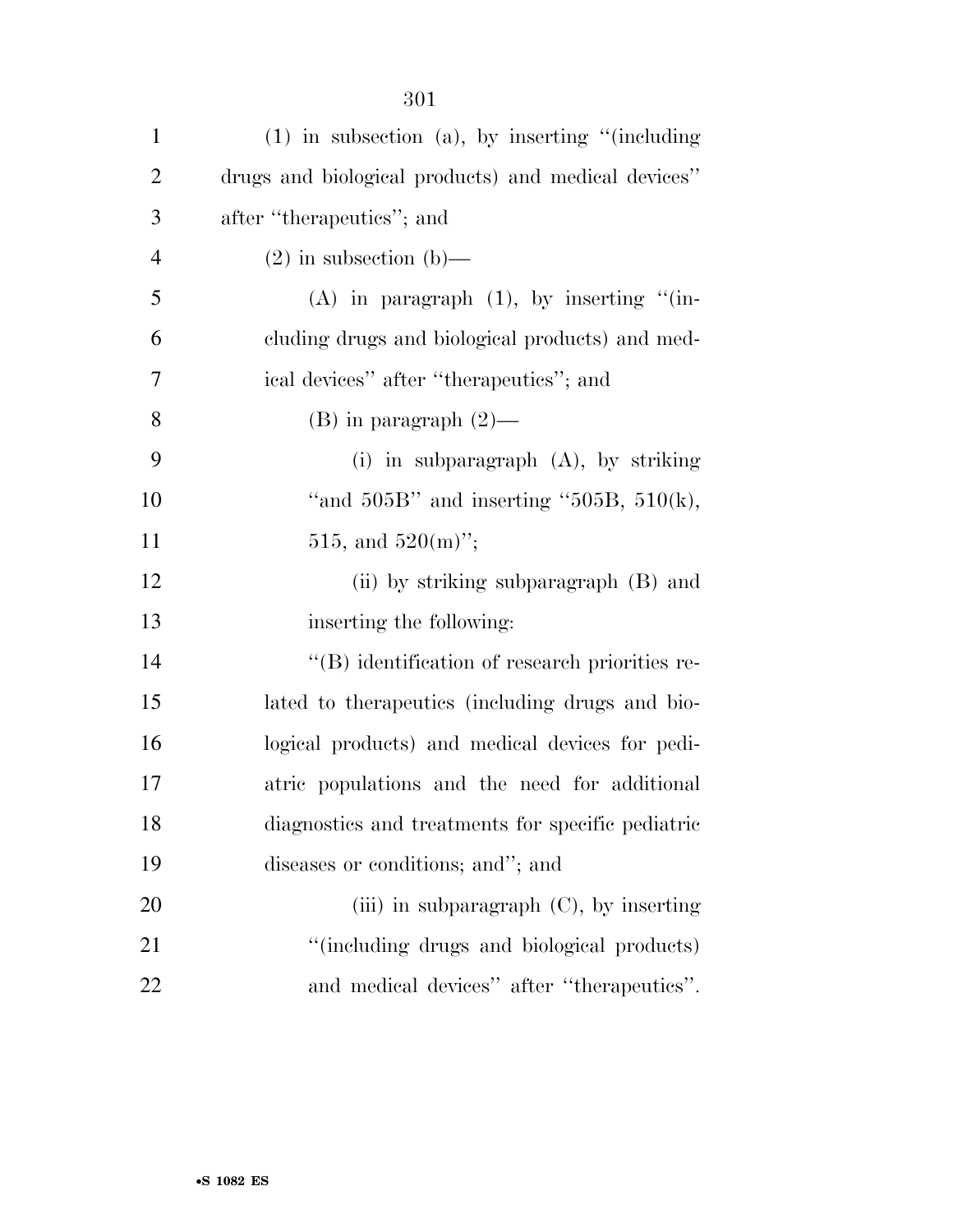| 1              | SEC. 427. POSTMARKET SURVEILLANCE.                   |
|----------------|------------------------------------------------------|
| $\overline{2}$ | (a) POSTMARKET SURVEILLANCE.—Section 522 of          |
| 3              | the Federal Food, Drug, and Cosmetic Act (21 U.S.C.  |
| $\overline{4}$ | 360l) is amended—                                    |
| 5              | $(1)$ by striking subsection $(a)$ and inserting the |
| 6              | following:                                           |
| 7              | "(a) POSTMARKET SURVEILLANCE.—                       |
| 8              | $``(1)$ In GENERAL.—                                 |
| 9              | "(A) CONDUCT.—The Secretary may by                   |
| 10             | order require a manufacturer to conduct              |
| 11             | postmarket surveillance for any device of the        |
| 12             | manufacturer that is a class II or class III de-     |
| 13             | $vice$ —                                             |
| 14             | "(i) the failure of which would be rea-              |
| 15             | sonably likely to have serious adverse               |
| 16             | health consequences;                                 |
| 17             | "(ii) that is expected to have signifi-              |
| 18             | cant use in pediatric populations; or                |
| 19             | "(iii) that is intended to be—                       |
| 20             | $\lq\lq$ implanted in the human                      |
| 21             | body for more than 1 year; or                        |
| 22             | $\lq\lq$ (II) a life-sustaining or life-sup-         |
| 23             | porting device used outside a device                 |
| 24             | user facility.                                       |
| 25             | "(B) CONDITION.—The Secretary may                    |
| 26             | order a postmarket surveillance under subpara-       |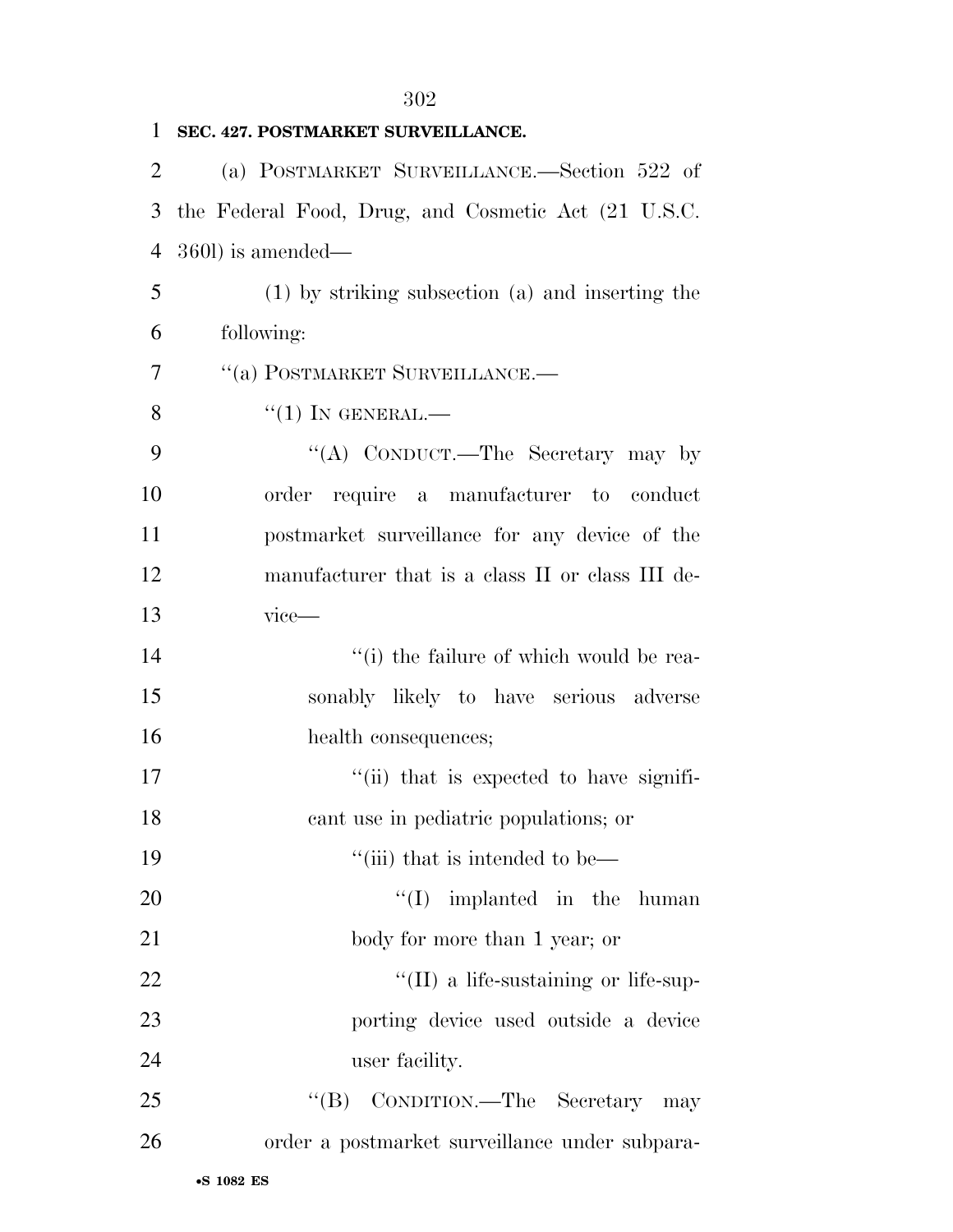| $\mathbf{1}$   | $graph(A)$ as a condition to approval or clear-       |
|----------------|-------------------------------------------------------|
| $\overline{2}$ | ance of a device described in subparagraph            |
| 3              | $(A)(ii)$ .                                           |
| $\overline{4}$ | "(2) RULE OF CONSTRUCTION.—The provisions             |
| 5              | of paragraph (1) shall have no effect on authorities  |
| 6              | otherwise provided under the Act or regulations       |
| $\overline{7}$ | issued under this Act."; and                          |
| 8              | $(2)$ in subsection $(b)$ —                           |
| 9              | (A) by striking "(b) SURVEILLANCE AP-                 |
| 10             | PROVAL.—Each" and inserting the following:            |
| 11             | "(b) SURVEILLANCE APPROVAL.—                          |
| 12             | "(1) IN GENERAL.—Each";                               |
| 13             | (B) by striking "The Secretary, in con-               |
| 14             | sultation" and inserting "Except as provided in       |
| 15             | paragraph $(2)$ , the Secretary, in consultation";    |
| 16             | (C) by striking "Any determination" and               |
| 17             | inserting "Except as provided in paragraph (2),       |
| 18             | any determination"; and                               |
| 19             | (D) by adding at the end the following:               |
| 20             | "(2) LONGER SURVEILLANCES FOR PEDIATRIC               |
| 21             | DEVICES.—The Secretary may by order require a         |
| 22             | prospective surveillance period of more than 36       |
| 23             | months with respect to a device that is expected to   |
| 24             | have significant use in pediatric populations if such |
| 25             | period of more than 36 months is necessary in order   |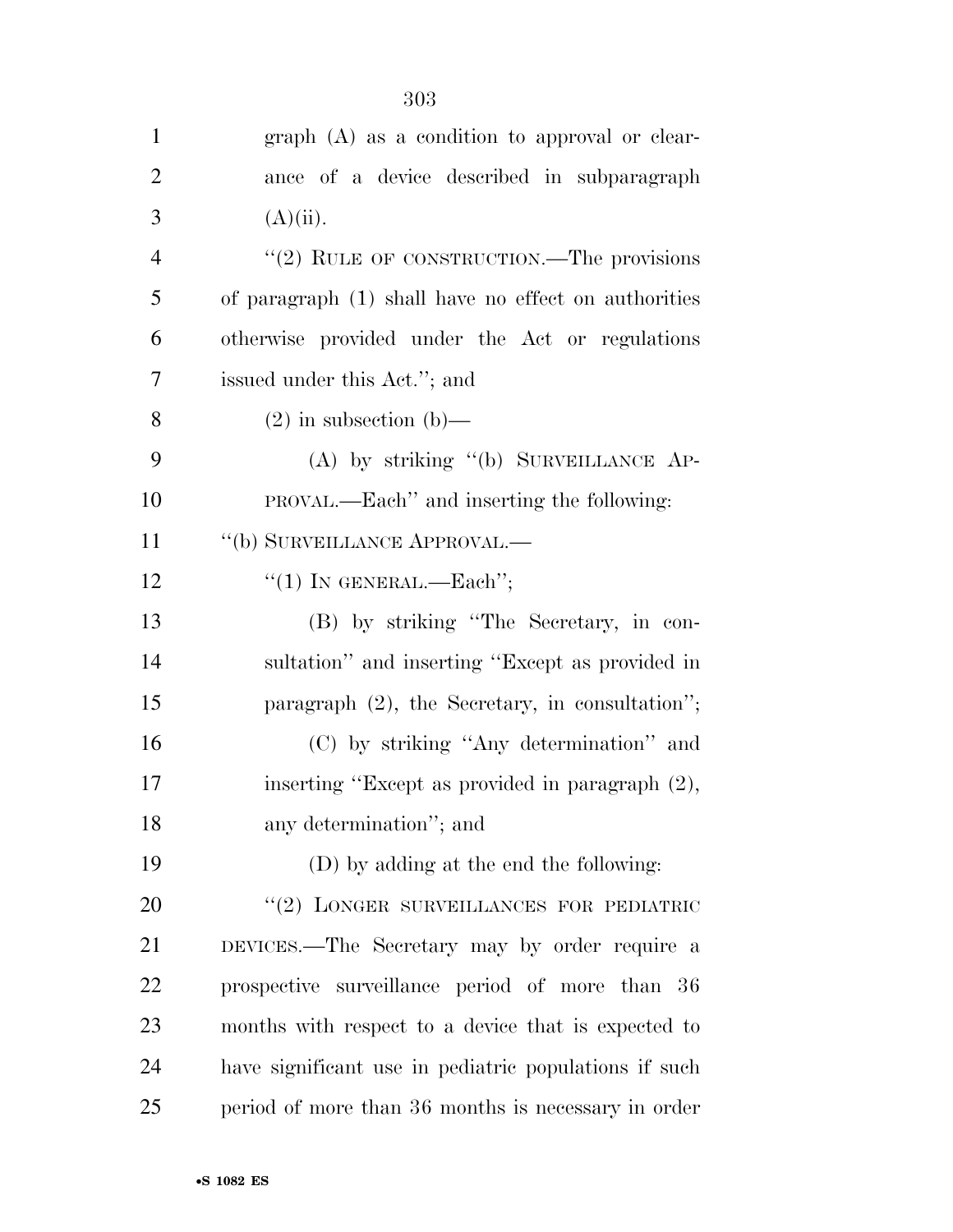tivity level, or other factors on the safety of the de- vice.''. **TITLE V—OTHER PROVISIONS SEC. 501. POLICY ON THE REVIEW AND CLEARANCE OF SCI- ENTIFIC ARTICLES PUBLISHED BY FDA EM- PLOYEES.**  Subchapter A of chapter VII of the Federal Food, Drug, and Cosmetic Act (21 U.S.C. 371 et seq.), as amended by section 241, is further amended by adding at the end the following: **''SEC. 713. POLICY ON THE REVIEW AND CLEARANCE OF SCIENTIFIC ARTICLES PUBLISHED BY FDA EMPLOYEES.**  16 "(a) DEFINITION.—In this section, the term 'article' means a paper, poster, abstract, book, book chapter, or other published writing. ''(b) POLICIES.—The Secretary, through the Com- missioner of Food and Drugs, shall establish and make publicly available clear written policies to implement this section and govern the timely submission, review, clear- ance, and disclaimer requirements for articles. 24 "'(c) TIMING OF SUBMISSION FOR REVIEW.—If an of-ficer or employee, including a Staff Fellow and a con-

to assess the impact of the device on growth and de-

velopment, or the effects of growth, development, ac-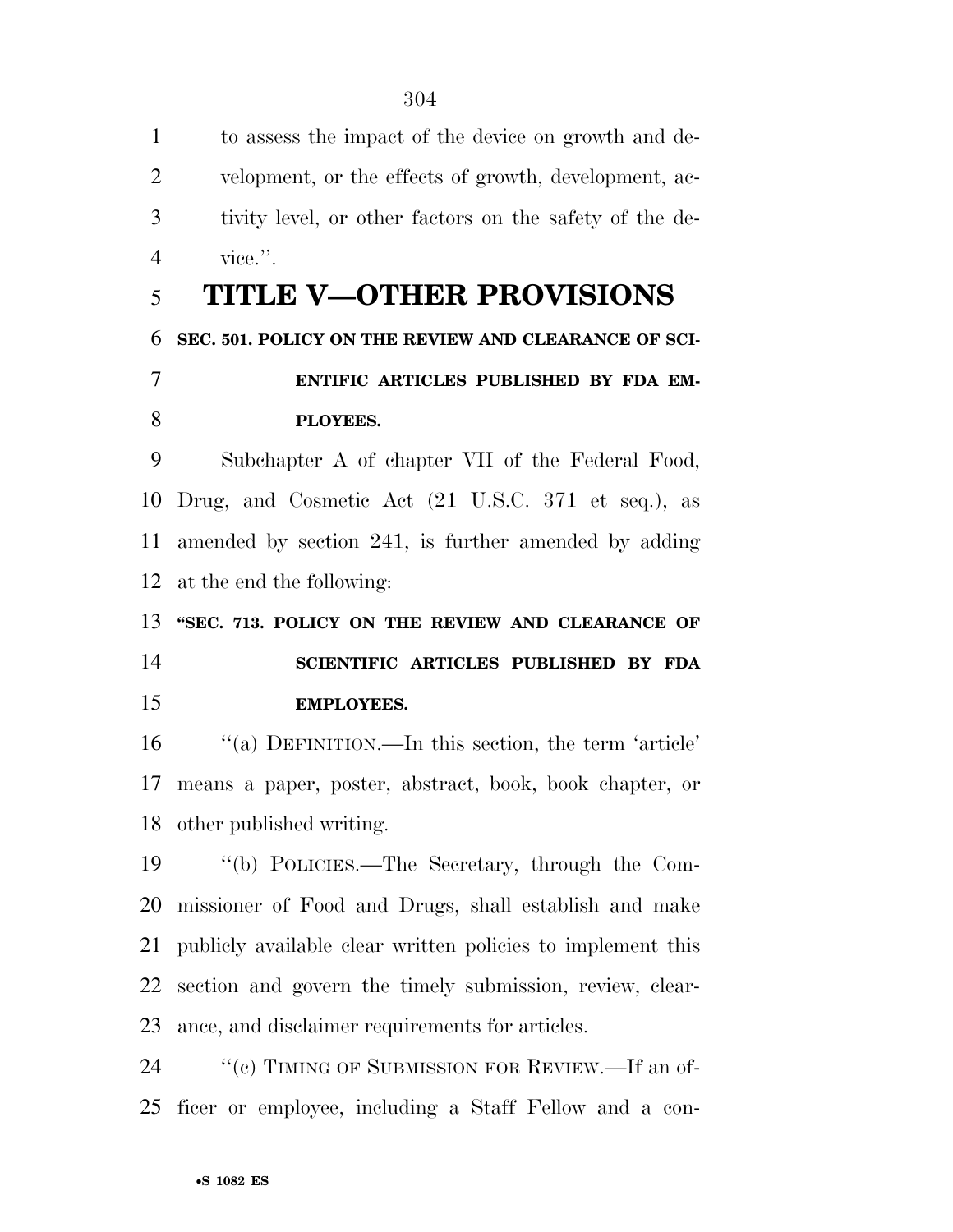tractor who performs staff work, of the Food and Drug Administration is required by the policies established under subsection (b) to submit an article to the supervisor of such officer or employee, or to some other official of the Food and Drug Administration, for review and clear- ance before such officer or employee may seek to publish or present such an article at a conference, such officer or employee shall submit such article for such review and clearance not less than 30 days before submitting the arti-cle for publication or presentation.

11 "(d) TIMING FOR REVIEW AND CLEARANCE.—The supervisor or other reviewing official shall review such ar- ticle and provide written clearance, or written clearance on the condition of specified changes being made, to such officer or employee not later than 30 days after such offi-cer or employee submitted such article for review.

17 "'(e) NON-TIMELY REVIEW.—If, 31 days after such submission under subsection (c), the supervisor or other reviewing official has not cleared or has not reviewed such article and provided written clearance, such officer or em- ployee may consider such article not to have been cleared and may submit the article for publication or presentation with an appropriate disclaimer as specified in the policies established under subsection (b).''.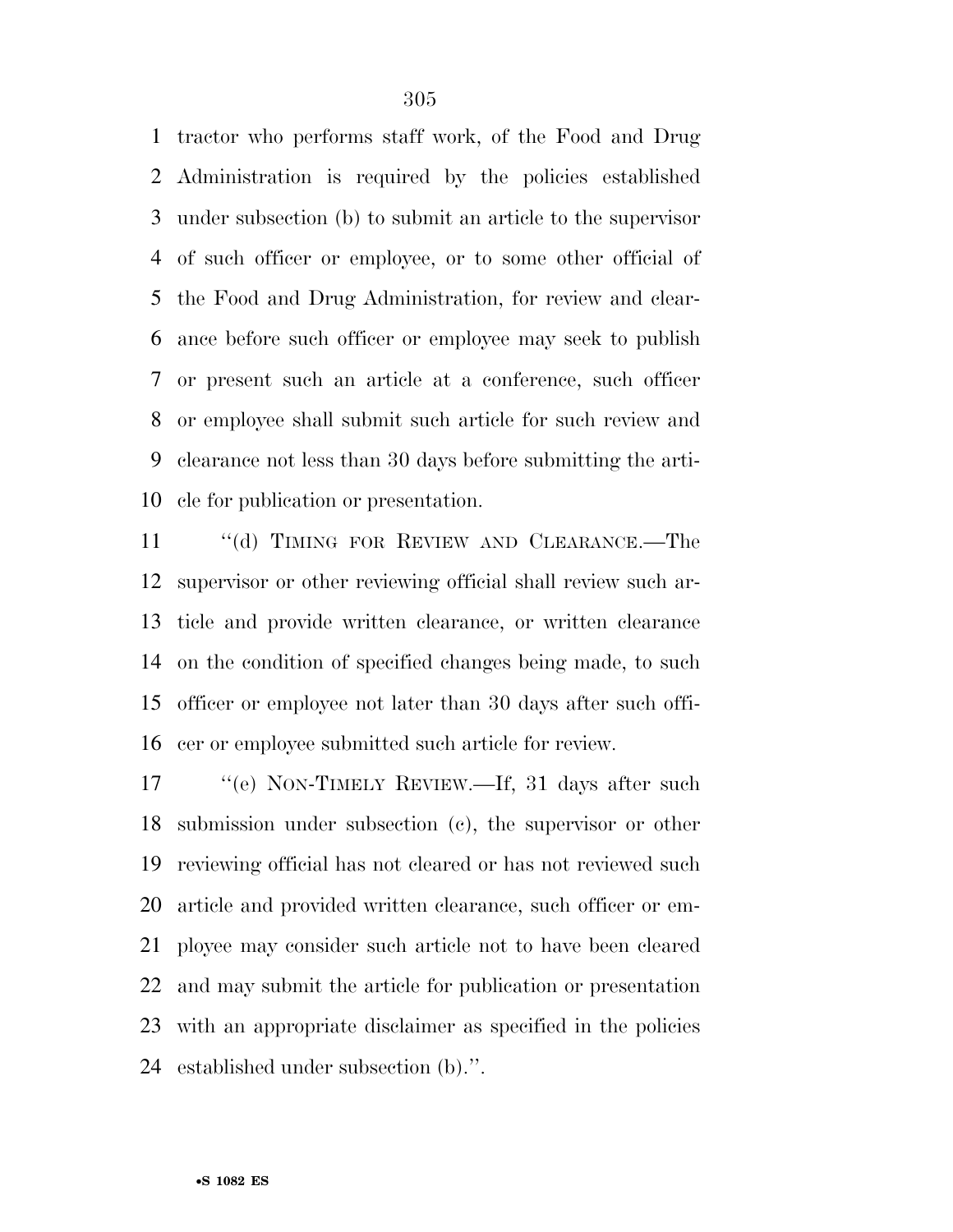| $\mathbf{1}$   | SEC. 502. TECHNICAL AMENDMENTS.                        |
|----------------|--------------------------------------------------------|
| $\overline{2}$ | The Public Health Service Act (42 U.S.C. 201 et        |
| 3              | seq.) is amended—                                      |
| $\overline{4}$ | (1) in section $319C-2(j)(3)(B)$ , by striking         |
| 5              | "section $319C-1(h)$ " and inserting "section $319C-$  |
| 6              | $1(i)$ ";                                              |
| $\overline{7}$ | $(2)$ in section $402(b)(4)$ , by inserting "minority" |
| 8              | and other" after "reducing";                           |
| 9              | (3) in section $403(a)(4)(C)(iv)(III)$ , by inserting  |
| 10             | "and post doctoral training funded through investi-    |
| 11             | gator-initiated research grant awards" before the      |
| 12             | semicolon; and                                         |
| 13             | $(4)$ in section $403C(a)$ —                           |
| 14             | $(A)$ in the matter preceding paragraph $(1)$ ,        |
| 15             | by inserting "graduate students supported by           |
| 16             | NIH for" after "with respect to";                      |
| 17             | $(B)$ in paragraph $(1)$ , by inserting "such"         |
| 18             | after "percentage of"; and                             |
| 19             | (C) in paragraph $(2)$ , by inserting "(not            |
| 20             | including any leaves of absence)" after "average       |
| 21             | time".                                                 |
| 22             | SEC. 503. SEVERABILITY CLAUSE.                         |
|                |                                                        |

•**S 1082 ES** If any provision of this Act, an amendment made this Act, or the application of such provision or amendment to any person or circumstance is held to be unconstitu-tional, the remainder of this Act, the amendments made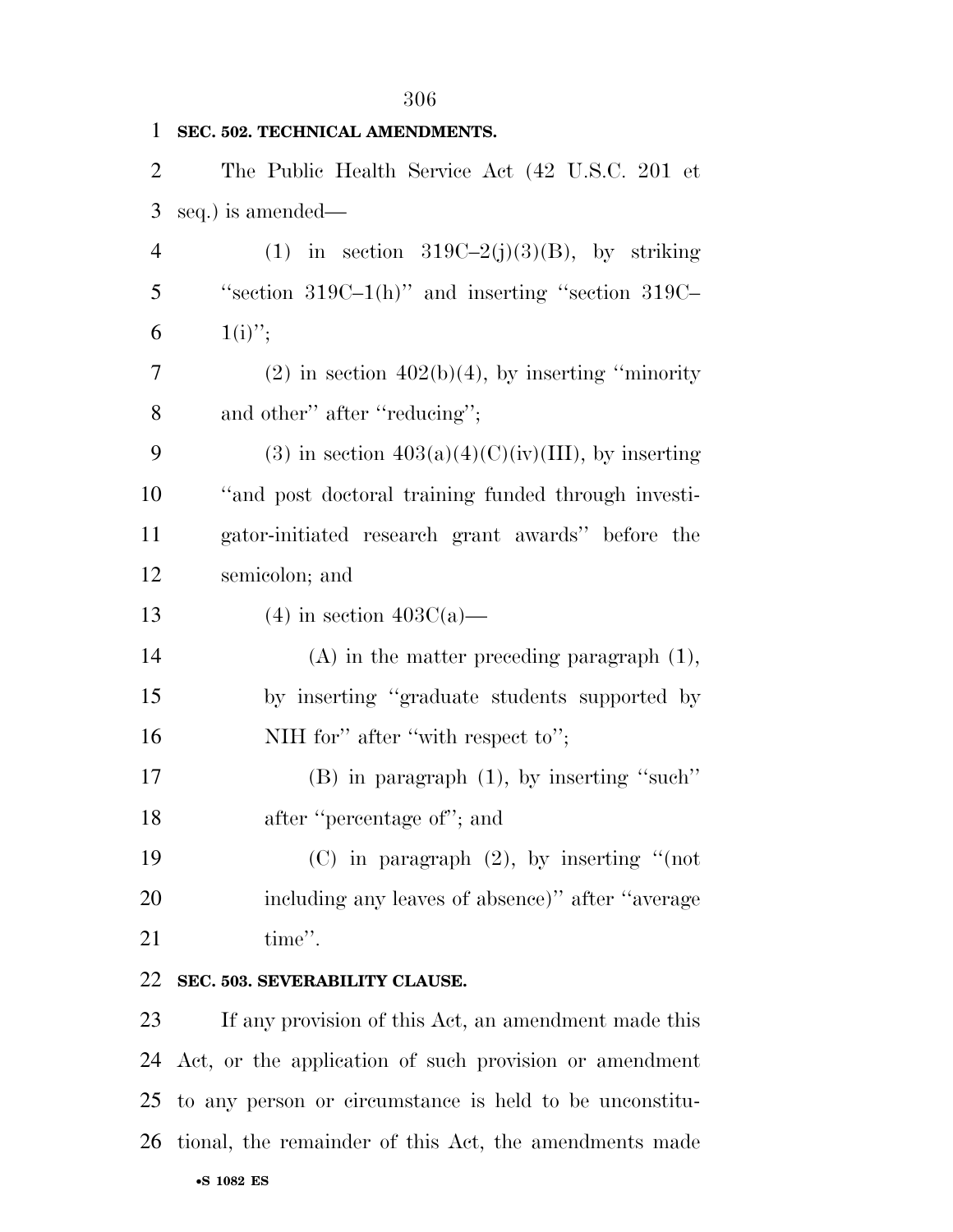by this Act, and the application of the provisions of such to any person or circumstances shall not be affected there- by. **SEC. 504. SENSE OF THE SENATE WITH RESPECT TO FOL- LOW-ON BIOLOGICS.**  (a) FINDINGS.—The Senate finds the following: (1) The Food and Drug Administration has stated that it requires legislative authority to review follow-on biologics. (2) Business, consumer, and government pur- chasers require competition and choice to ensure more affordable prescription drug options. (3) Well-constructed policies that balance the needs of innovation and affordability have broad bi- partisan support. (b) SENSE OF THE SENATE.—It is the sense of the Senate that legislation should be enacted to— (1) provide the Food and Drug Administration with the authority and flexibility to approve bio- pharmaceuticals subject to an abbreviated approval pathway; (2) ensure that patient safety remains para- mount in the system; (3) establish a regulatory pathway that is effi-cient, effective, and scientifically-grounded and that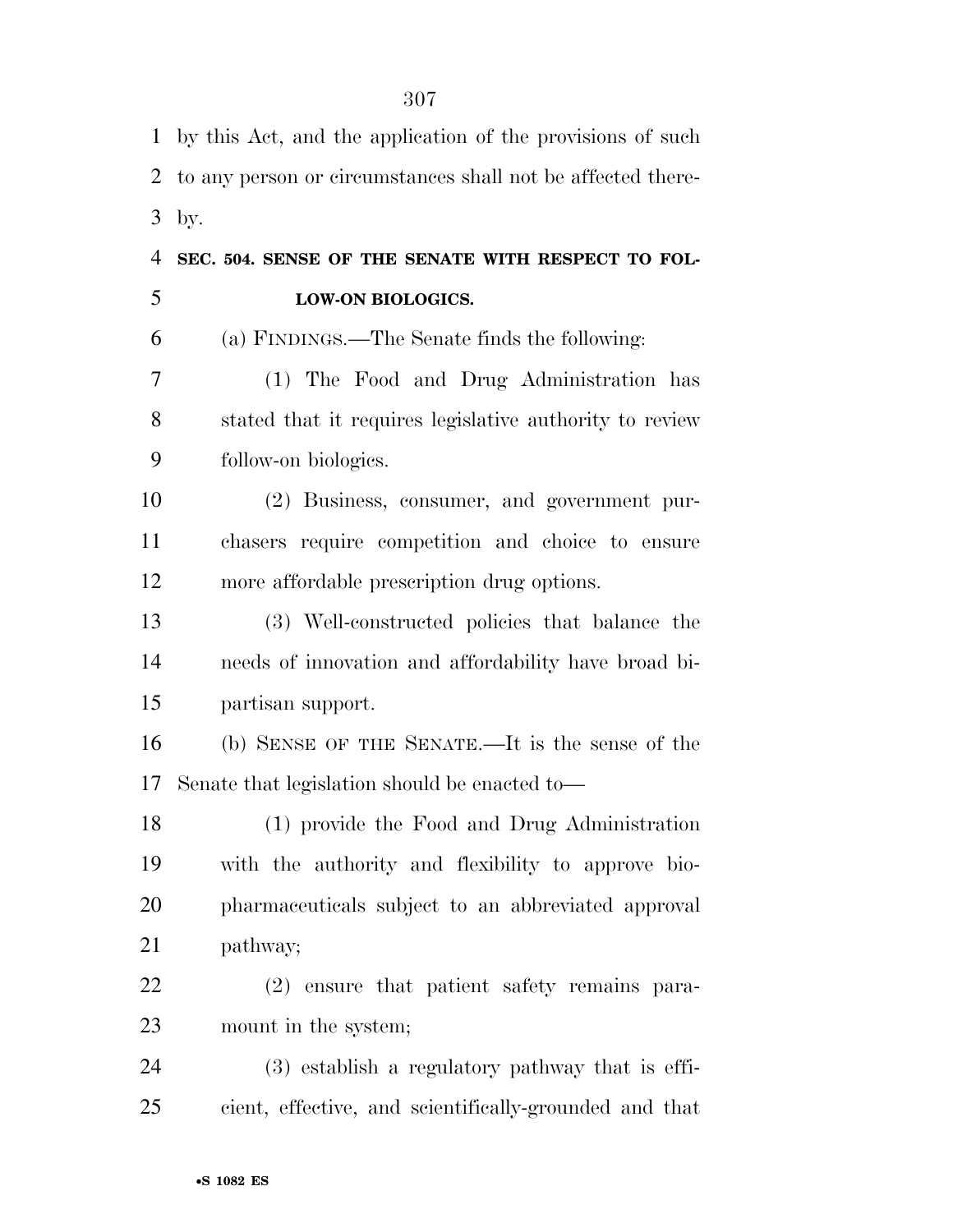| $\mathbf{1}$   | also includes measures to ensure timely resolution of    |
|----------------|----------------------------------------------------------|
| $\overline{2}$ | patent disputes; and                                     |
| 3              | (4) provide appropriate incentives to facilitate         |
| $\overline{4}$ | research and development of innovative bio-<br>the       |
| 5              | pharmaceuticals.                                         |
| 6              | SEC. 505. PRIORITY REVIEW TO ENCOURAGE TREATMENTS        |
| 7              | FOR TROPICAL DISEASES.                                   |
| 8              | Subchapter A of chapter V of the Federal Food,           |
| 9              | Drug, and Cosmetic Act (21 U.S.C. 351 et seq.) is amend- |
| 10             | ed by adding at the end the following:                   |
| 11             | "SEC. 524. PRIORITY REVIEW TO ENCOURAGE TREATMENTS       |
| 12             | FOR TROPICAL DISEASES.                                   |
| 13             | "(a) DEFINITIONS.—In this section:                       |
| 14             | "(1) AIDS.—The term 'AIDS' means the ac-                 |
| 15             | quired immune deficiency syndrome.                       |
| 16             | "(2) AIDS DRUG.—The term 'AIDS drug'                     |
| 17             | means a drug indicated for treating HIV.                 |
| 18             | "(3) HIV.—The term 'HIV' means the human                 |
| 19             | immunodeficiency virus, the pathogen that causes         |
| 20             | AIDS.                                                    |
| 21             | "(4) NEGLECTED OR TROPICAL DISEASE.—The                  |
| 22             | term 'neglected or tropical disease' means—              |
| 23             | "(A) HIV, malaria, tuberculosis, and re-                 |
| 24             | lated diseases; or                                       |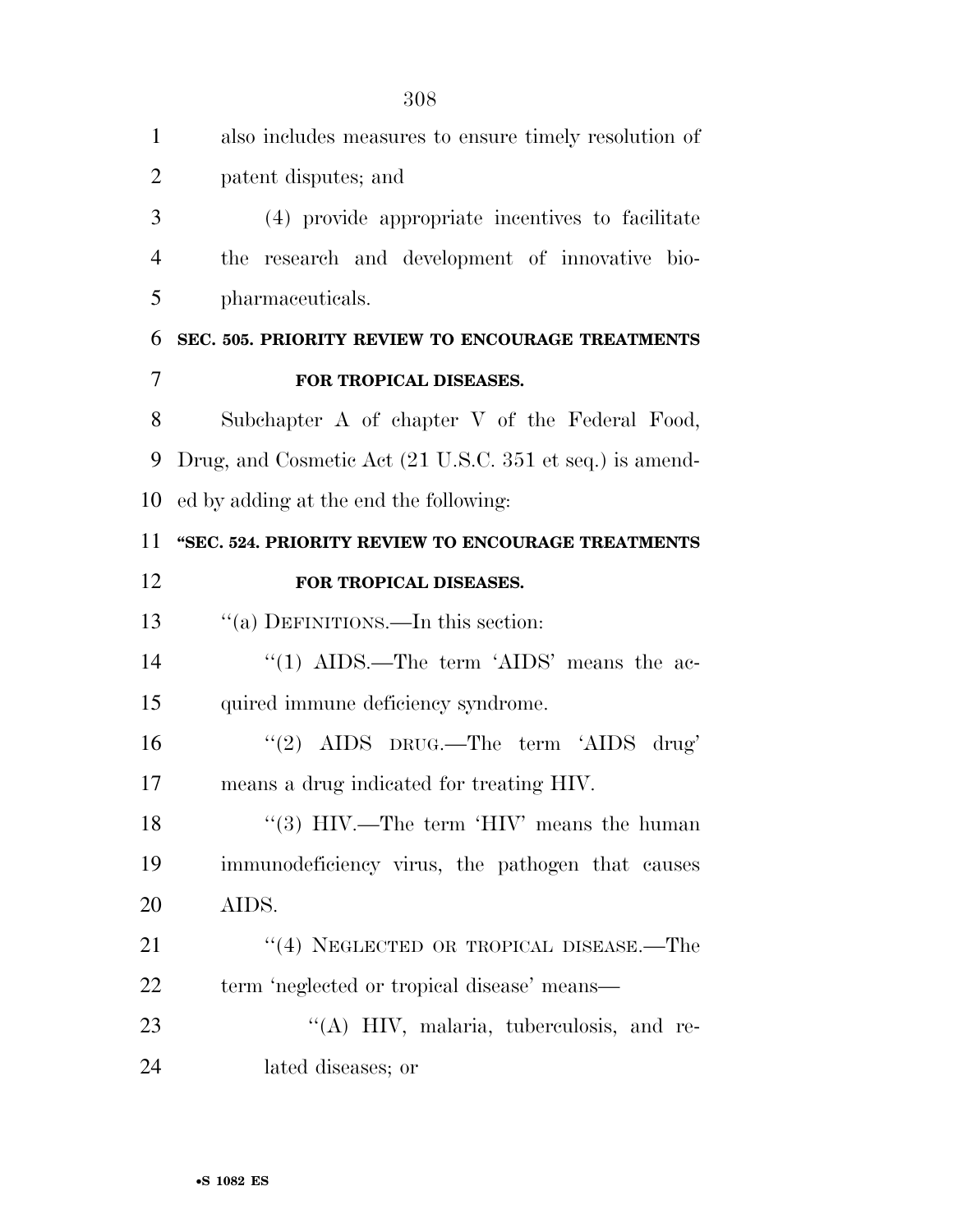| $\mathbf{1}$   | $\lq$ (B) any other infectious disease that dis- |
|----------------|--------------------------------------------------|
| 2              | proportionately affects poor and marginalized    |
| 3              | populations, including those diseases targeted   |
| $\overline{4}$ | by the Special Programme for Research and        |
| 5              | Training in Tropical Diseases cosponsored by     |
| 6              | the United Nations Development Program,          |
| $\overline{7}$ | UNICEF, the World Bank, and the World            |
| 8              | Health Organization.                             |

9 "(5) PRIORITY REVIEW.—The term 'priority re- view', with respect to a new drug application de- scribed in paragraph (6), means review and action by the Secretary on such application not later than 180 days after receipt by the Secretary of such ap- plication, pursuant to the Manual of Policies and Procedures of the Food and Drug Administration.

16 "(6) PRIORITY REVIEW VOUCHER.—The term 'priority review voucher' means a voucher issued by the Secretary to the sponsor of a tropical disease product that entitles such sponsor, or a person de-20 scribed under subsection  $(b)(2)$ , to priority review of a new drug application submitted under section  $22 \t\t 505(b)(1)$  after the date of approval of the tropical disease product.

24 "(7) TROPICAL DISEASE PRODUCT.—The term 'tropical disease product' means a product that—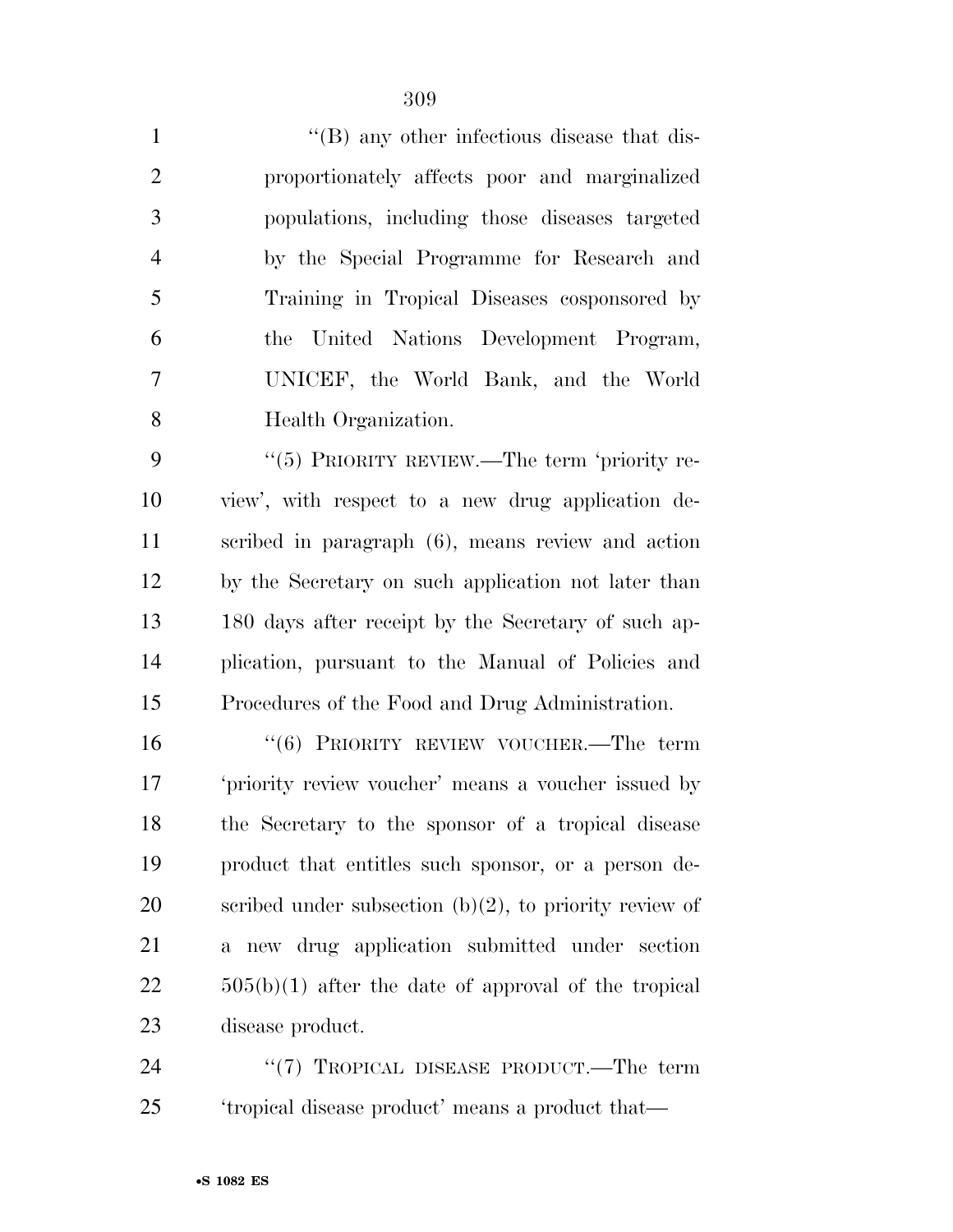| $\mathbf{1}$   | $\lq($ A) is a new drug, antibiotic drug, bio-         |
|----------------|--------------------------------------------------------|
| $\overline{2}$ | logical product, vaccine, device, diagnostic, or       |
| 3              | other tool for treatment of a neglected or trop-       |
| $\overline{4}$ | ical disease; and                                      |
| 5              | "(B) is approved by the Secretary for use              |
| 6              | in the treatment of a neglected or tropical dis-       |
| $\tau$         | ease.                                                  |
| 8              | "(b) PRIORITY REVIEW VOUCHER.—                         |
| 9              | " $(1)$ IN GENERAL.—The Secretary shall award          |
| 10             | a priority review voucher to the sponsor of a tropical |
| 11             | disease product upon approval by the Secretary of      |
| 12             | such tropical disease product.                         |
| 13             | "(2) TRANSFERABILITY.—The sponsor of a                 |
| 14             | tropical disease product that receives a priority re-  |
| 15             | view voucher under this section may transfer (in-      |
| 16             | cluding by sale) the entitlement to such voucher to    |
| 17             | a sponsor of a new drug for which an application       |
| 18             | under section $505(b)(1)$ will be submitted after the  |
| 19             | date of the approval of the tropical disease product.  |
| 20             | "(3) LIMITATION.—A sponsor of a tropical dis-          |
| 21             | ease product may not receive a priority review         |
| 22             | voucher under this section if the tropical disease     |
| 23             | product was approved by the Secretary prior to the     |
| 24             | date of enactment of this section.                     |
| 25             | "(c) PRIORITY REVIEW USER FEE.—                        |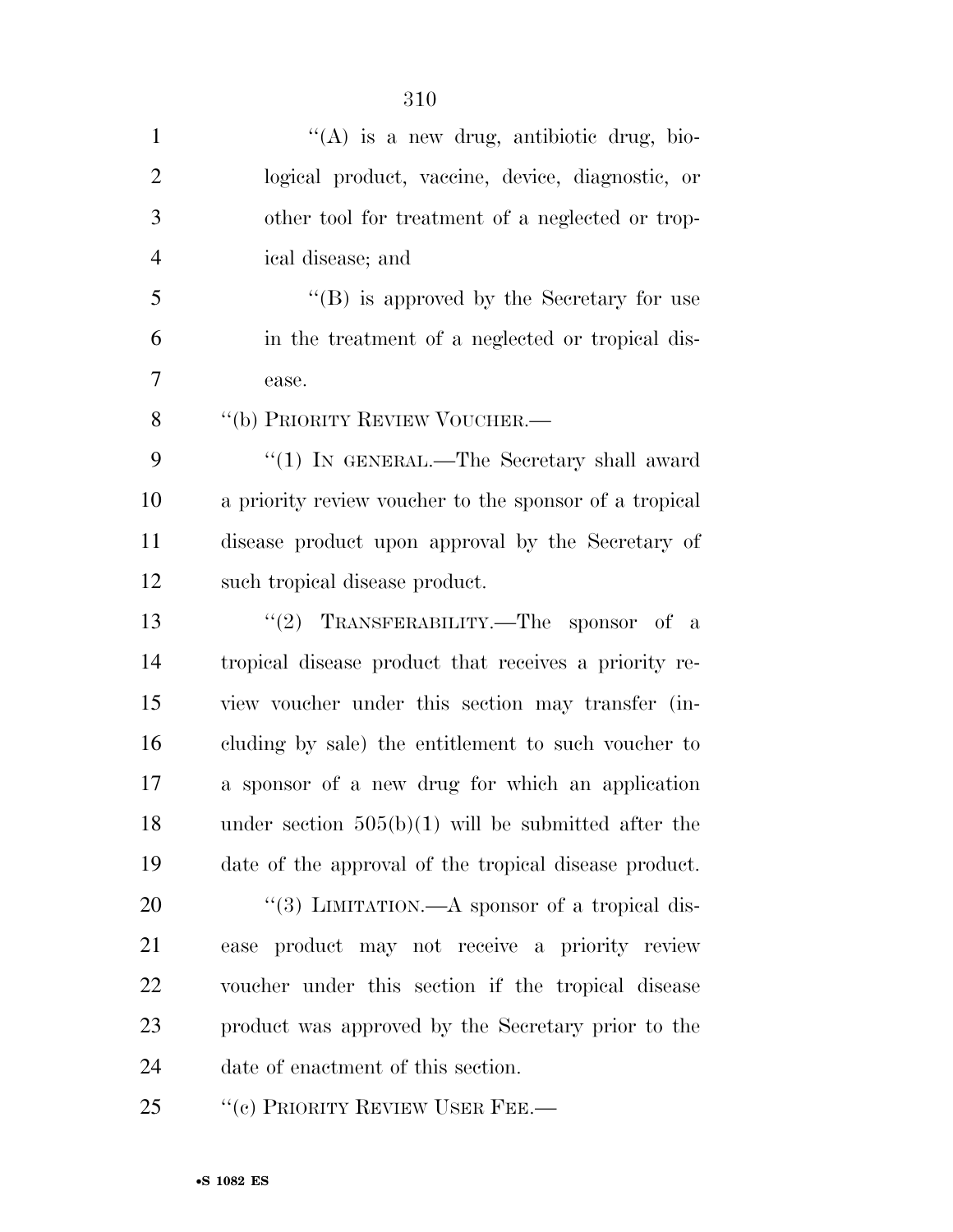| $\mathbf{1}$   | "(1) IN GENERAL.—The Secretary shall estab-            |
|----------------|--------------------------------------------------------|
| $\overline{2}$ | lish a user fee program under which a sponsor of a     |
| 3              | drug that is the subject of a priority review voucher  |
| $\overline{4}$ | shall pay to the Secretary a fee determined under      |
| 5              | paragraph $(2)$ . Such fee shall be in addition to any |
| 6              | fee required to be submitted by the sponsor under      |
| 7              | chapter VII.                                           |
| 8              | "(2) FEE AMOUNT.—The amount of the pri-                |
| 9              | ority review user fee shall be determined each fiscal  |
| 10             | year by the Secretary and based on the anticipated     |
| 11             | costs to the Secretary of implementing this section.   |
| 12             | "(3) ANNUAL FEE SETTING.—The Secretary                 |
| 13             | shall establish, before the beginning of each fiscal   |
| 14             | year beginning after September 30, 2007, for that      |
| 15             | fiscal year, the amount of the priority review user    |
| 16             | fee.                                                   |
| 17             | $``(4)$ PAYMENT.—                                      |
| 18             | "(A) IN GENERAL.—The fee required by                   |
| 19             | this subsection shall be due upon the filing of        |
| 20             | new drug application under<br>the<br>section           |
| 21             | $505(b)(1)$ for which the voucher is used.             |
| 22             | "(B) COMPLETE APPLICATION.—An appli-                   |
| 23             | cation described under subparagraph (A) for            |
| 24             | which the sponsor requests the use of a priority       |
| 25             | review voucher shall be considered incomplete if       |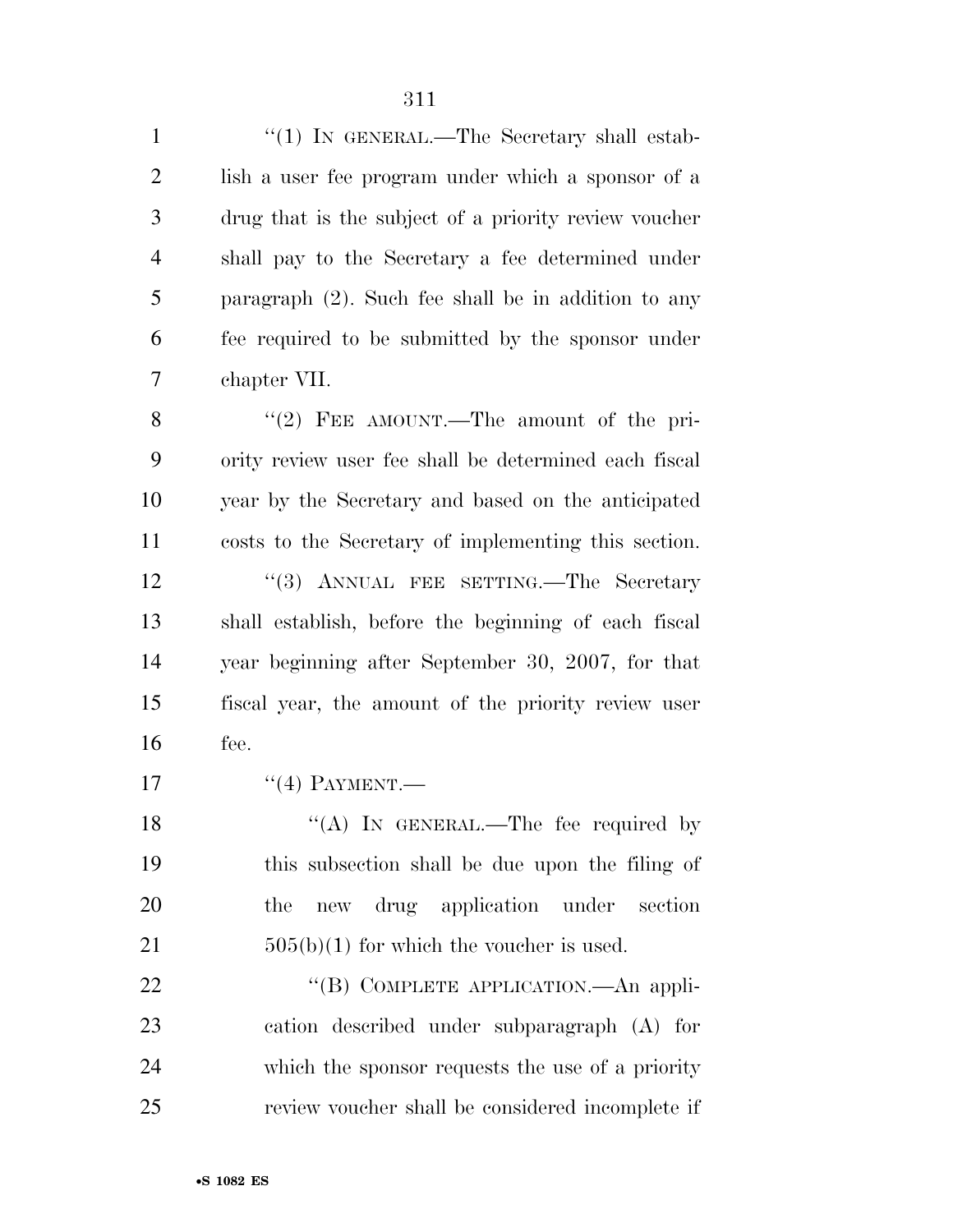| $\mathbf{1}$   | the fee required by this subsection is not in-          |
|----------------|---------------------------------------------------------|
| $\overline{2}$ | cluded in such application.                             |
| 3              | "(5) OFFSETTING COLLECTIONS.—Fees col-                  |
| $\overline{4}$ | lected pursuant to this subsection for any fiscal       |
| 5              | year-                                                   |
| 6              | $\lq\lq$ shall be deposited and credited as off-        |
| 7              | setting collections to the account providing ap-        |
| 8              | propriations to the Food and Drug Administra-           |
| 9              | tion; and                                               |
| 10             | "(B) shall not be collected for any fiscal              |
| 11             | year except to the extent provided in advance in        |
| 12             | appropriation Acts.".                                   |
|                | SEC. 506. CITIZENS PETITIONS AND PETITIONS FOR STAY     |
| 13             |                                                         |
| 14             | OF AGENCY ACTION.                                       |
| 15             | Section 505 of the Federal Food, Drug, and Cosmetic     |
| 16             | Act (21 U.S.C. 355), as amended by this Act, is amended |
| 17             | by adding at the end the following:                     |
| 18             | "(s) CITIZEN PETITIONS AND PETITIONS FOR STAY           |
| 19             | OF AGENCY ACTION.                                       |
| 20             | $``(1)$ In GENERAL.—                                    |
| 21             | "(A) NO DELAY OF CONSIDERATION OR                       |
| 22             | APPROVAL.-                                              |
| 23             | "(i) IN GENERAL.—With respect to a                      |
| 24             | pending application submitted under sub-                |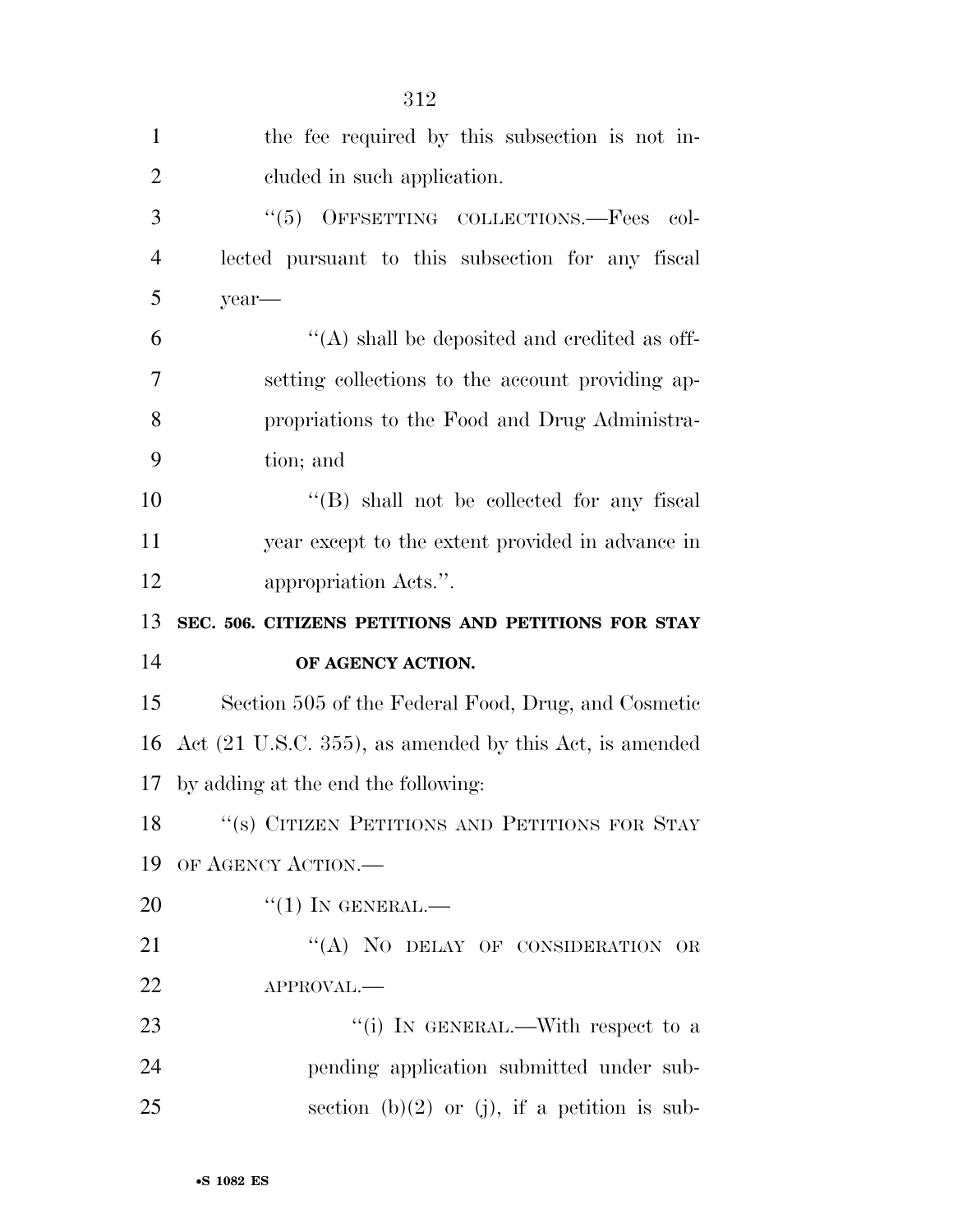| $\mathbf{1}$   | mitted to the Secretary that seeks to have     |
|----------------|------------------------------------------------|
| $\overline{2}$ | the Secretary take, or refrain from taking,    |
| 3              | any form of action relating to the approval    |
| $\overline{4}$ | of the application, including a delay in the   |
| 5              | effective date of the application, clauses     |
| 6              | (ii) and (iii) shall apply.                    |
| 7              | "(ii) NO DELAY OF CONSIDERATION                |
| 8              | OR APPROVAL.—Except as provided in             |
| 9              | clause (iii), the receipt and consideration of |
| 10             | a petition described in clause (i) shall not   |
| 11             | delay consideration or approval of an appli-   |
| 12             | cation submitted under subsection $(b)(2)$     |
| 13             | or $(j)$ .                                     |
| 14             | "(iii) NO DELAY OF APPROVAL WITH-              |
| 15             | DETERMINATION.—The Secretary<br><b>OUT</b>     |
| 16             | shall not delay approval of an application     |
| 17             | submitted under subsection $(b)(2)$ or $(j)$ . |
| 18             | while a petition described in clause (i) is    |
| 19             | reviewed and considered unless the Sec-        |
| 20             | retary determines, not later than 25 busi-     |
| 21             | ness days after the submission of the peti-    |
| 22             | tion, that a delay is necessary to protect     |
| 23             | the public health.                             |
| 24             | "(B) DETERMINATION OF DELAY.—With              |

respect to a determination by the Secretary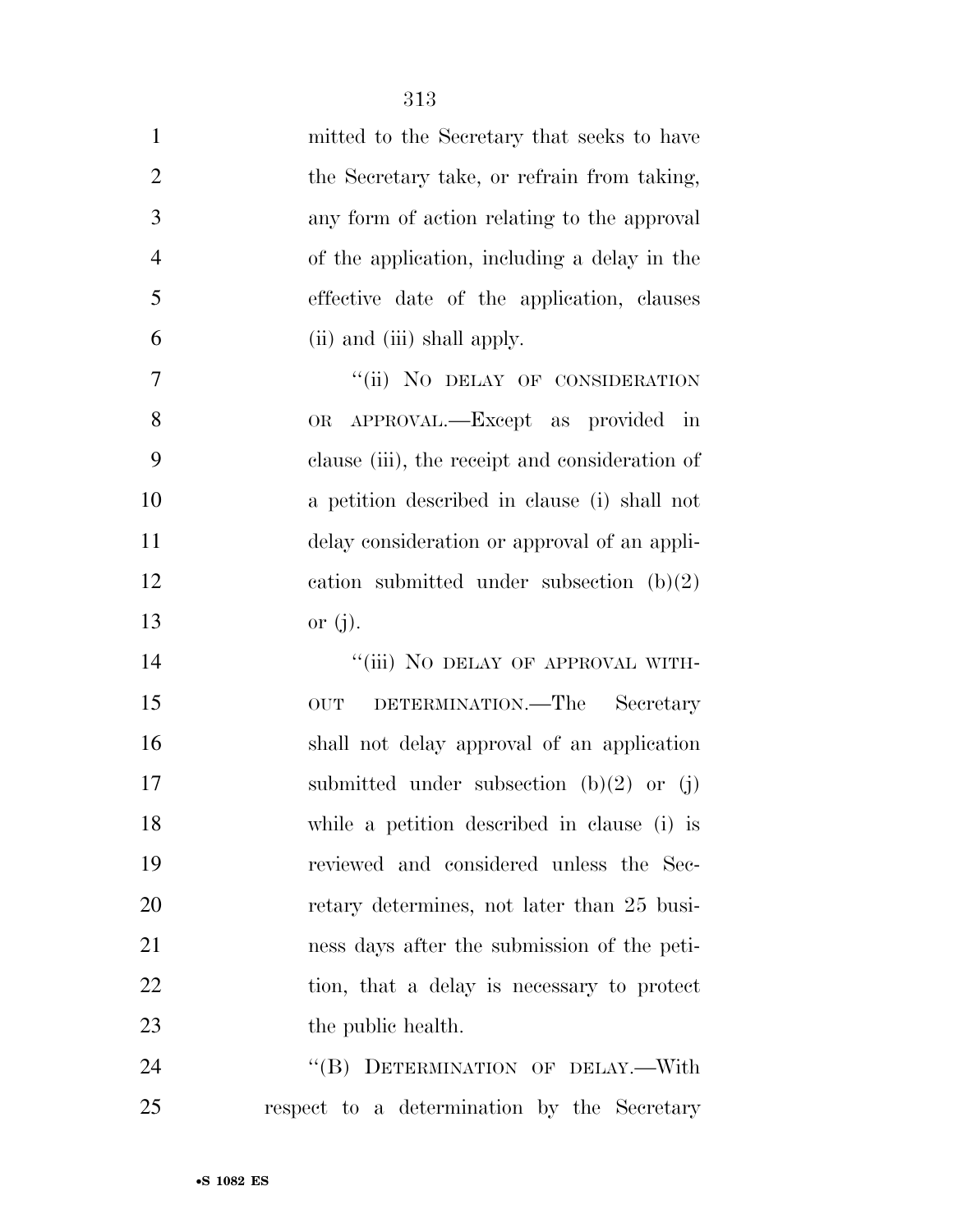| $\mathbf{1}$   | under subparagraph $(A)(iii)$ that a delay is nec- |
|----------------|----------------------------------------------------|
| $\overline{2}$ | essary to protect the public health the following  |
| 3              | shall apply:                                       |
| $\overline{4}$ | "(i) Not later than 5 days after mak-              |
| 5              | ing such determination, the Secretary shall        |
| 6              | publish on the Internet website of the             |
| $\overline{7}$ | Food and Drug Administration a detailed            |
| 8              | statement providing the reasons underlying         |
| 9              | the determination. The detailed statement          |
| 10             | shall include a summary of the petition            |
| 11             | and comments and supplements, the spe-             |
| 12             | cific substantive issues that the petition         |
| 13             | raises which need to be considered prior to        |
| 14             | approving a pending application submitted          |
| 15             | under subsection $(b)(2)$ or $(j)$ , and any       |
| 16             | clarifications and additional data that is         |
| 17             | needed by the Secretary to promptly review         |
| 18             | the petition.                                      |
| 19             | "(ii) Not later than $10$ days after               |
| 20             | making such determination, the Secretary           |
| 21             | shall provide notice to the sponsor of the         |
| 22             | pending application submitted under sub-           |
|                |                                                    |

23 section (b)(2) or (j) and provide an oppor-

tunity for a meeting with appropriate staff

•**S 1082 ES**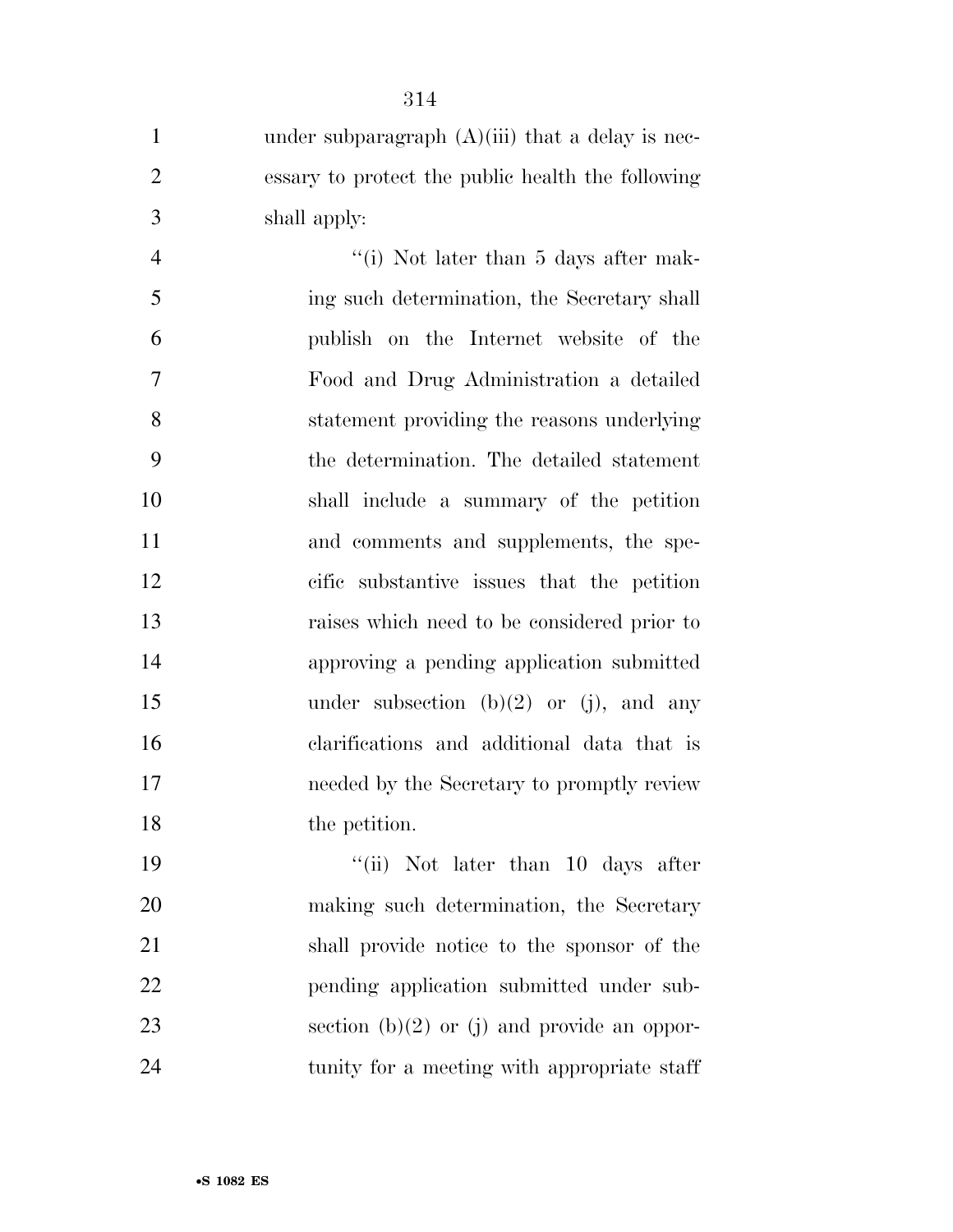|                | 315                                                  |
|----------------|------------------------------------------------------|
| 1              | as determined by the Commissioner to dis-            |
| $\overline{2}$ | cuss the determination.                              |
| 3              | "(2) TIMING OF FINAL AGENCY ACTION ON PE-            |
| $\overline{4}$ | TITIONS.                                             |
| 5              | "(A) IN GENERAL.—Notwithstanding a de-               |
| 6              | termination made by the Secretary under para-        |
| 7              | graph $(1)(A)(iii)$ , the Secretary shall take final |
| 8              | agency action with respect to a petition not         |
| 9              | later than 180 days of submission of that peti-      |
| 10             | tion unless the Secretary determines, prior to       |
| 11             | the date that is 180 days after the date of sub-     |
| 12             | mission of the petition, that a delay is necessary   |
| 13             | to protect the public health.                        |
| 14             | "(B) DETERMINATION OF DELAY.—With                    |
| 15             | respect to a determination by the Secretary          |
| 16             | under subparagraph $(A)$ that a delay is nec-        |
| 17             | essary to protect the public health the following    |
| 18             | shall apply:                                         |
| 19             | "(i) Not later than $5$ days after mak-              |
| 20             | ing the determination under subparagraph             |
| 21             | (A), the Secretary shall publish on the              |
| 22             | Internet website of the Food and Drug Ad-            |
| 23             | ministration a detailed statement providing          |
| 24             | the reasons underlying the determination.            |
| 25             | The detailed statement should include the            |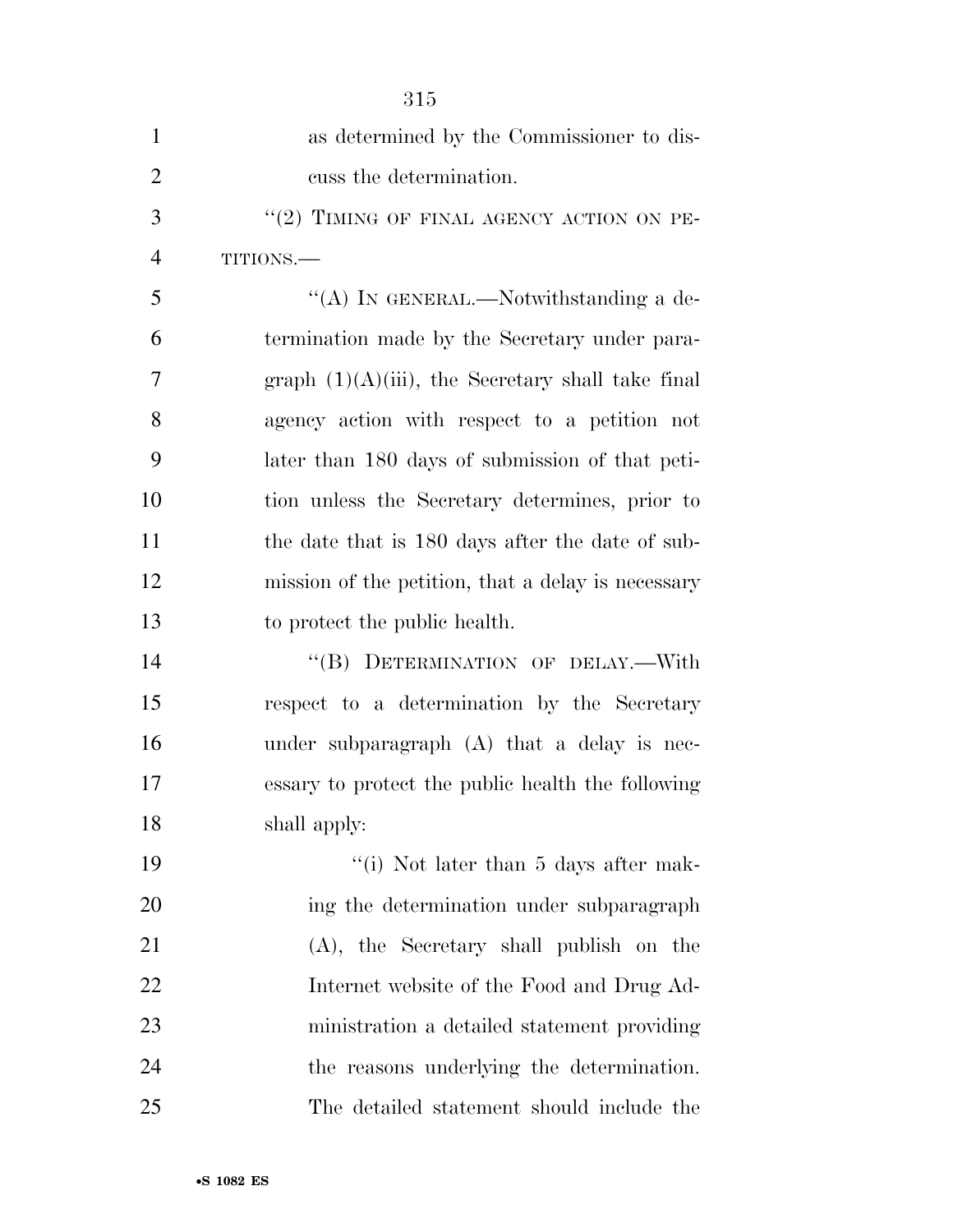| $\mathbf{1}$   | state of the review of the petition, the spe-     |
|----------------|---------------------------------------------------|
| $\overline{2}$ | cific outstanding issues that still need to       |
| 3              | be resolved, a proposed time frame to re-         |
| $\overline{4}$ | solve the issues, and any additional infor-       |
| 5              | mation that has been requested by the Sec-        |
| 6              | retary of the petitioner or needed by the         |
| $\overline{7}$ | Secretary in order to resolve the petition        |
| 8              | and not further delay an application filed        |
| 9              | under subsection (b) $(2)$ or (j).                |
| 10             | "(ii) Not later than $10$ days after              |
| 11             | making the determination under subpara-           |
| 12             | graph (A), the Secretary shall provide no-        |
| 13             | tice to the sponsor of the pending applica-       |
| 14             | tion submitted under subsection $(b)(2)$ or       |
| 15             | (j) and provide an opportunity for a meet-        |
| 16             | ing with appropriate staff as determined          |
| 17             | by the Commissioner to discuss the deter-         |
| 18             | mination.                                         |
| 19             | $``(3)$ VERIFICATIONS.—                           |
| 20             | "(A) PETITIONS FOR REVIEW.—The Sec-               |
| 21             | retary shall not accept a petition for review un- |
| 22             | less it is signed and contains the following      |
| 23             | verification: 'I certify that, to my best knowl-  |

edge and belief: (a) this petition includes all in-

formation and views upon which the petition re-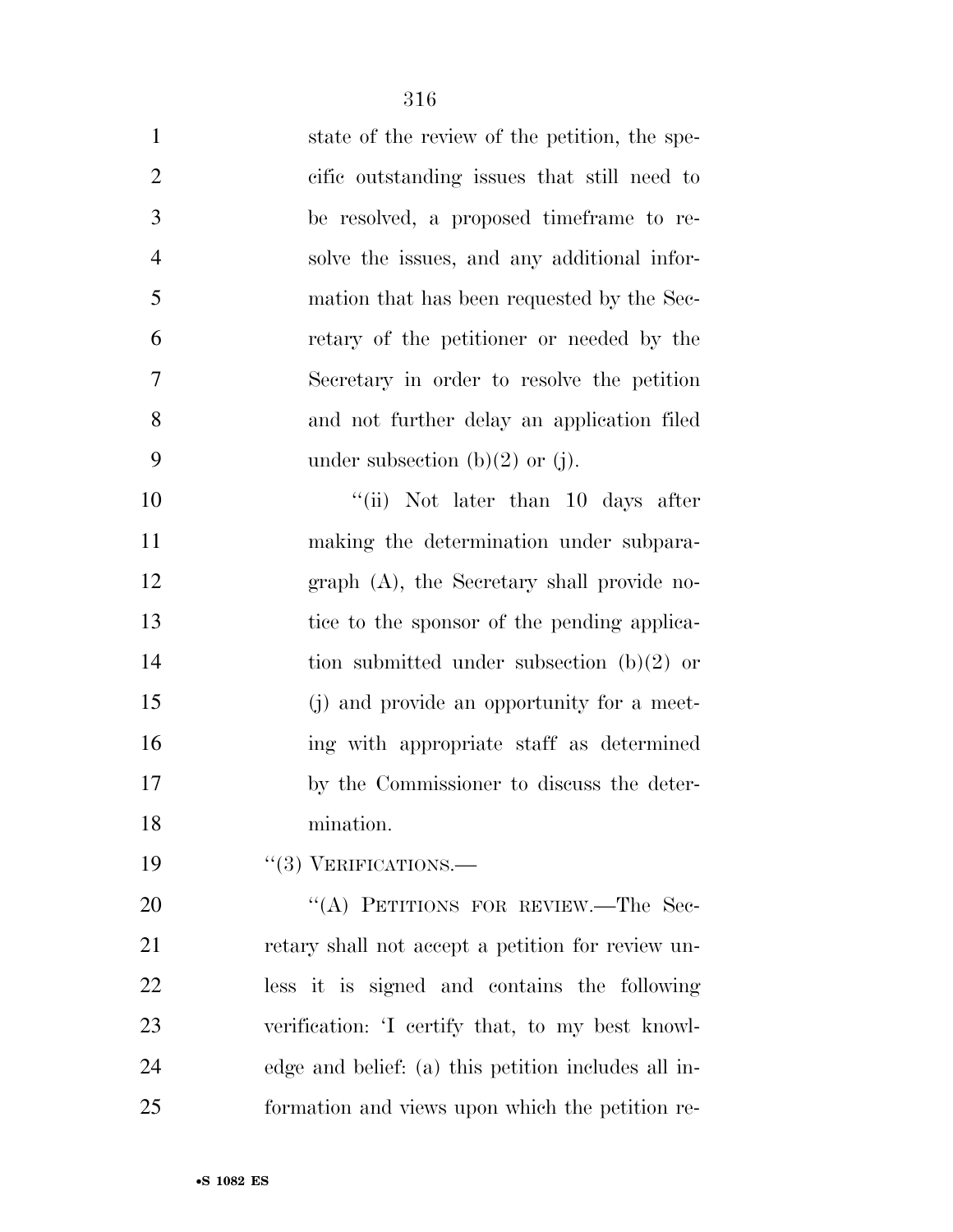| $\mathbf{1}$   | lies; (b) this petition includes representative   |
|----------------|---------------------------------------------------|
| $\overline{2}$ | data and/or information known to the petitioner   |
| 3              | which are unfavorable to the petition; and $(c)$  |
| $\overline{4}$ | information upon which I have based the action    |
| 5              | requested herein first became known to the        |
| 6              | party on whose behalf this petition is filed on   |
| 7              |                                                   |
| 8              | expect to receive payments, including cash and    |
| 9              | other forms of consideration, from the following  |
| 10             | persons or organizations to file this petition:   |
| 11             |                                                   |
| 12             | perjury that the foregoing is true and correct.', |
| 13             | with the date of the filing of such petition and  |
| 14             | the signature of the petitioner inserted in the   |
| 15             | first and second blank space, respectively.       |
| 16             | "(B) SUPPLEMENTAL INFORMATION.—The                |
| 17             | Secretary shall not accept for review any sup-    |
| 18             | plemental information or comments on a peti-      |
| 19             | tion unless the party submitting such informa-    |
| 20             | tion or comments does so in written form and      |
| 21             | that the subject document is signed and con-      |
| 22             | tains the following verification: T certify that, |
| 23             | to my best knowledge and belief: (a) I have not   |
| 24             | intentionally delayed submission of this docu-    |
| 25             | ment or its contents; and (b) the information     |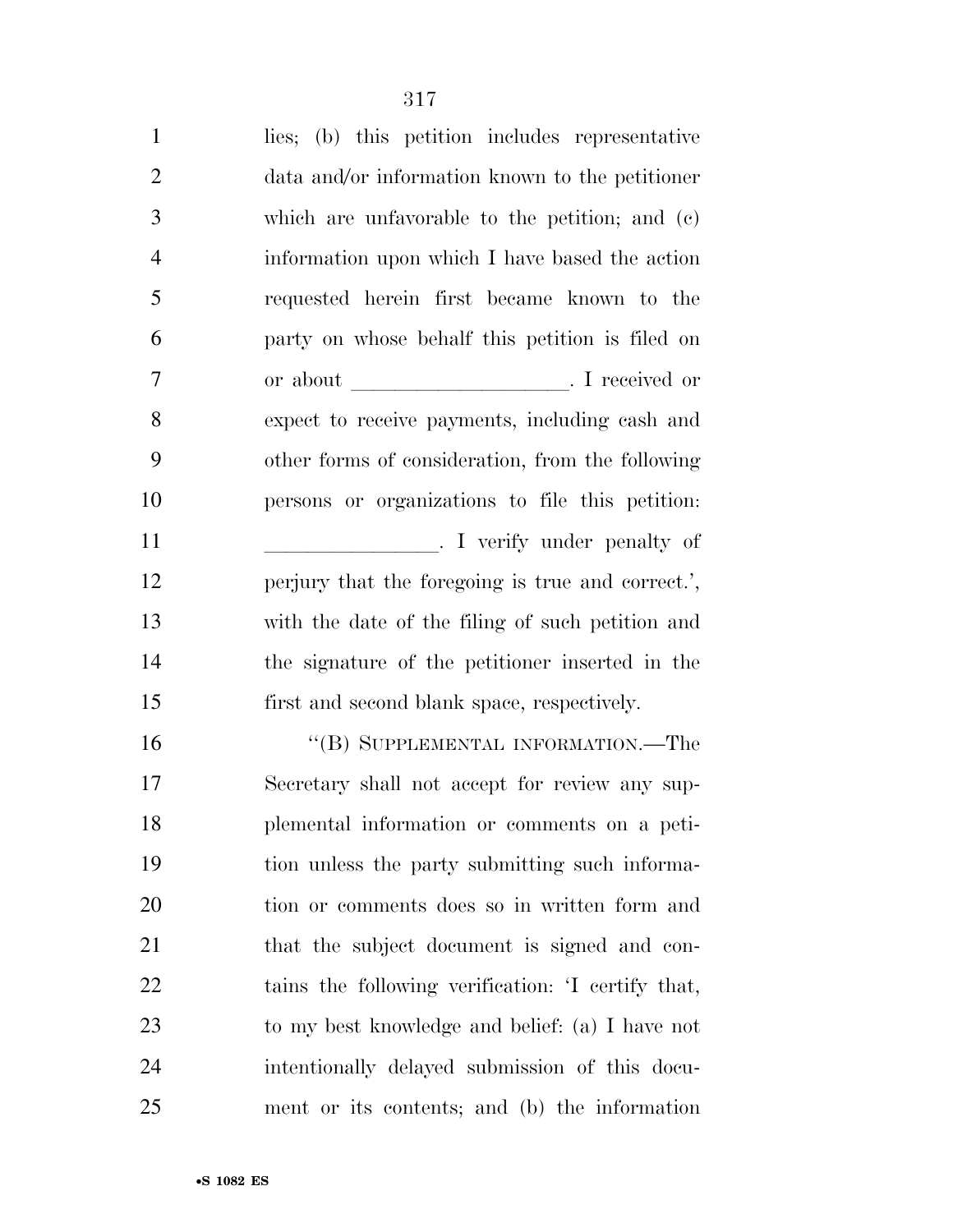| $\mathbf{1}$   | upon which I have based the action requested          |
|----------------|-------------------------------------------------------|
| $\overline{2}$ | herein first became known to me on or about           |
| 3              | I received or expect to                               |
| $\overline{4}$ | receive payments, including cash and other            |
| 5              | forms of consideration, from the following per-       |
| 6              | sons or organizations to submit this information      |
| 7              | or its contents: __________. I verify under pen-      |
| 8              | alty of perjury that the foregoing is true and        |
| 9              | correct.', with the date of the submission of         |
| 10             | such document and the signature of the peti-          |
| 11             | tioner inserted in the first and second blank         |
| 12             | space, respectively.                                  |
| 13             | "(4) ANNUAL REPORT ON DELAYS IN APPROV-               |
| 14             | ALS PER PETITION.—The Secretary shall annually        |
| 15             | submit to the Congress a report that specifies—       |
| 16             | $\lq\lq$ the number of applications under             |
| 17             | subsection $(b)(2)$ and $(j)$ that were approved      |
| 18             | during the preceding 1-year period;                   |
| 19             | "(B) the number of petitions that were                |
| 20             | submitted during such period;                         |
| 21             | $\cdot\cdot$ (C) the number of applications whose ef- |
| 22             | fective dates were delayed by petitions during        |
| 23             | such period and the number of days by which           |
| 24             | the applications were so delayed; and                 |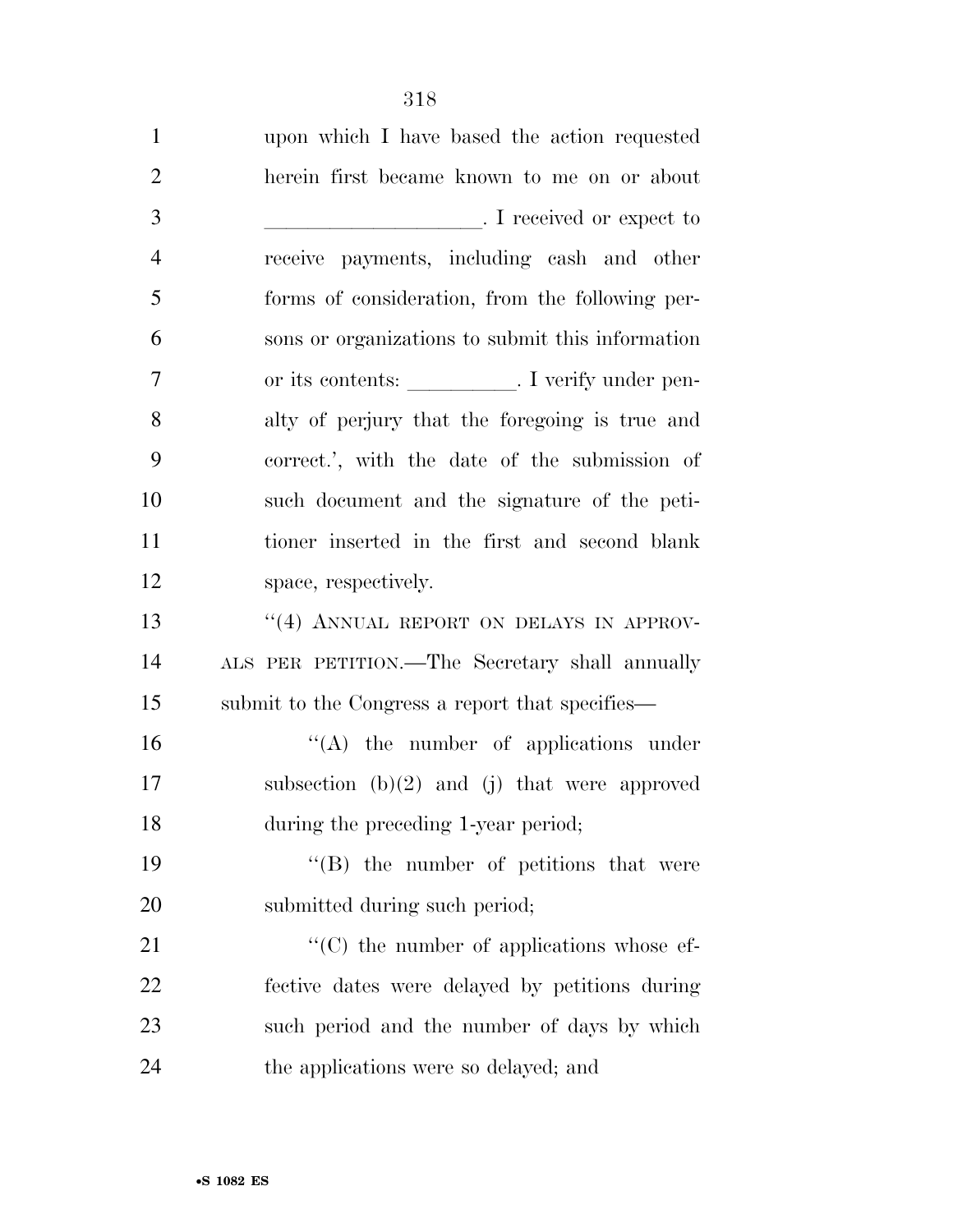| $\mathbf{1}$   | $\lq\lq$ the number of petitions that were             |
|----------------|--------------------------------------------------------|
| $\overline{2}$ | filed under this subsection that were deemed by        |
| 3              | the Secretary under paragraph $(1)(A)(iii)$ to re-     |
| $\overline{4}$ | quire delaying an application under subsection         |
| 5              | $(b)(2)$ or (j) and the number of days by which        |
| 6              | the applications were so delayed.                      |
| 7              | " $(5)$ EXCEPTION.—This subsection does not            |
| 8              | apply to a petition that is made by the sponsor of     |
| 9              | the application under subsection $(b)(2)$ or $(j)$ and |
| 10             | that seeks only to have the Secretary take or refrain  |
| 11             | from taking any form of action with respect to that    |
| 12             | application.                                           |
| 13             | "(6) REPORT BY INSPECTOR GENERAL.—The                  |
| 14             | Office of Inspector General of the Department of       |
| 15             | Health and Human Services shall issue a report not     |
| 16             | later than 2 years after the date of enactment of      |
| 17             | this subsection evaluating evidence of the compliance  |
| 18             | of the Food and Drug Administration with the re-       |
| 19             | quirement that the consideration by the Secretary of   |
| 20             | petitions that do not raise public health concerns re- |
| 21             | main separate and apart from the review and ap-        |
| 22             | proval of an application submitted under subsection    |
| 23             | (b)(2) or (j).                                         |
|                |                                                        |

24 "(7) DEFINITION.—For purposes of this sub-section, the term 'petition' includes any request for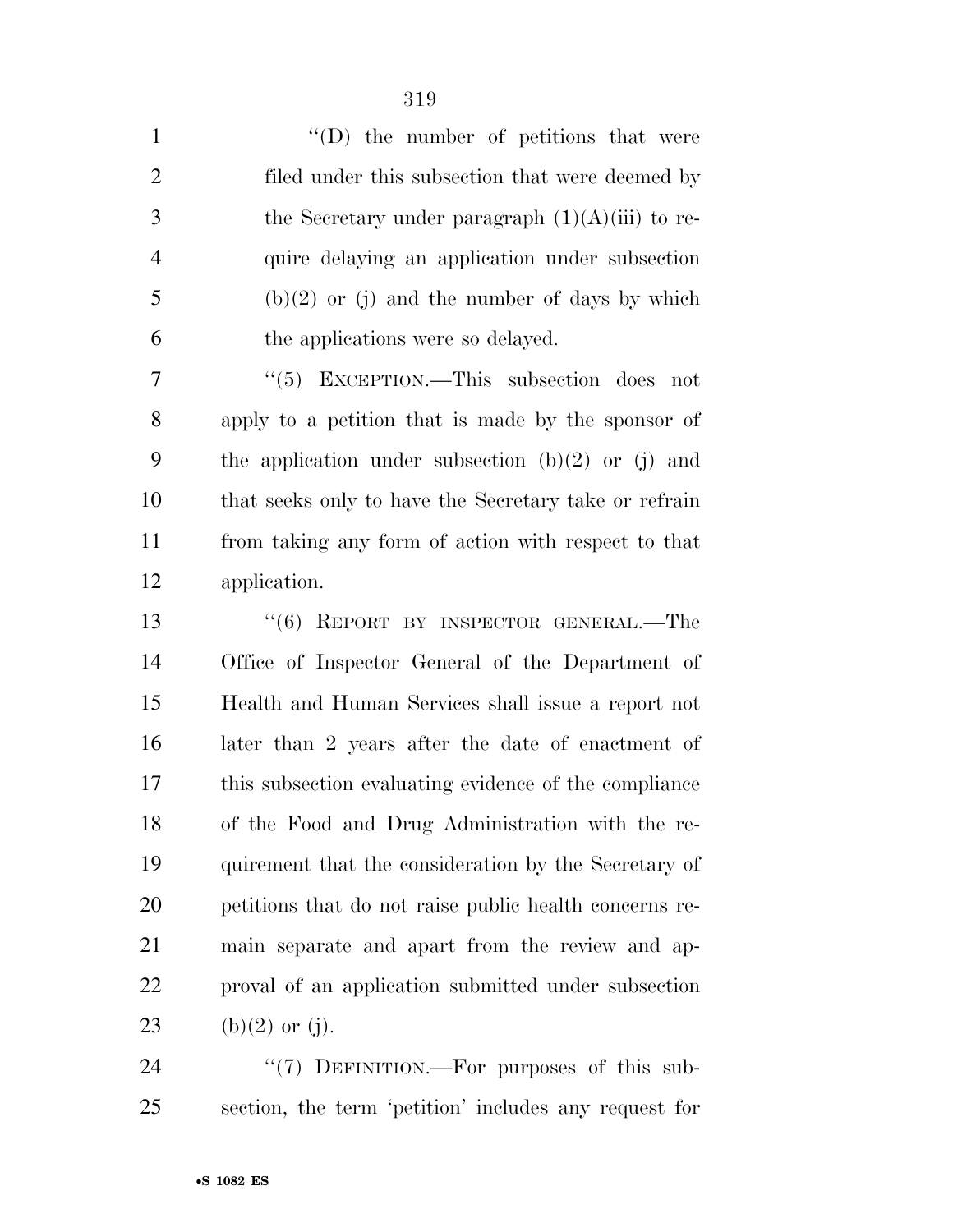1 an action described in paragraph  $(1)(A)(i)$  to the Secretary, without regard to whether the request is characterized as a petition.''.

**SEC. 507. PUBLICATION OF ANNUAL REPORTS.** 

 (a) IN GENERAL.—The Commissioner on Food and Drugs shall annually submit to Congress and publish on the Internet website of the Food and Drug Administra- tion, a report concerning the results of the Administra- tion's pesticide residue monitoring program, that in-cludes—

 (1) information and analysis similar to that contained in the report entitled ''Food and Drug Ad- ministration Pesticide Program Residue Monitoring 2003'' as released in June of 2005;

 (2) based on an analysis of previous samples, an identification of products or countries (for im- ports) that require special attention and additional study based on a comparison with equivalent prod- ucts manufactured, distributed, or sold in the United States (including details on the plans for such addi- tional studies), including in the initial report (and subsequent reports as determined necessary) the re- sults and analysis of the Ginseng Dietary Supple-ments Special Survey as described on page 13 of the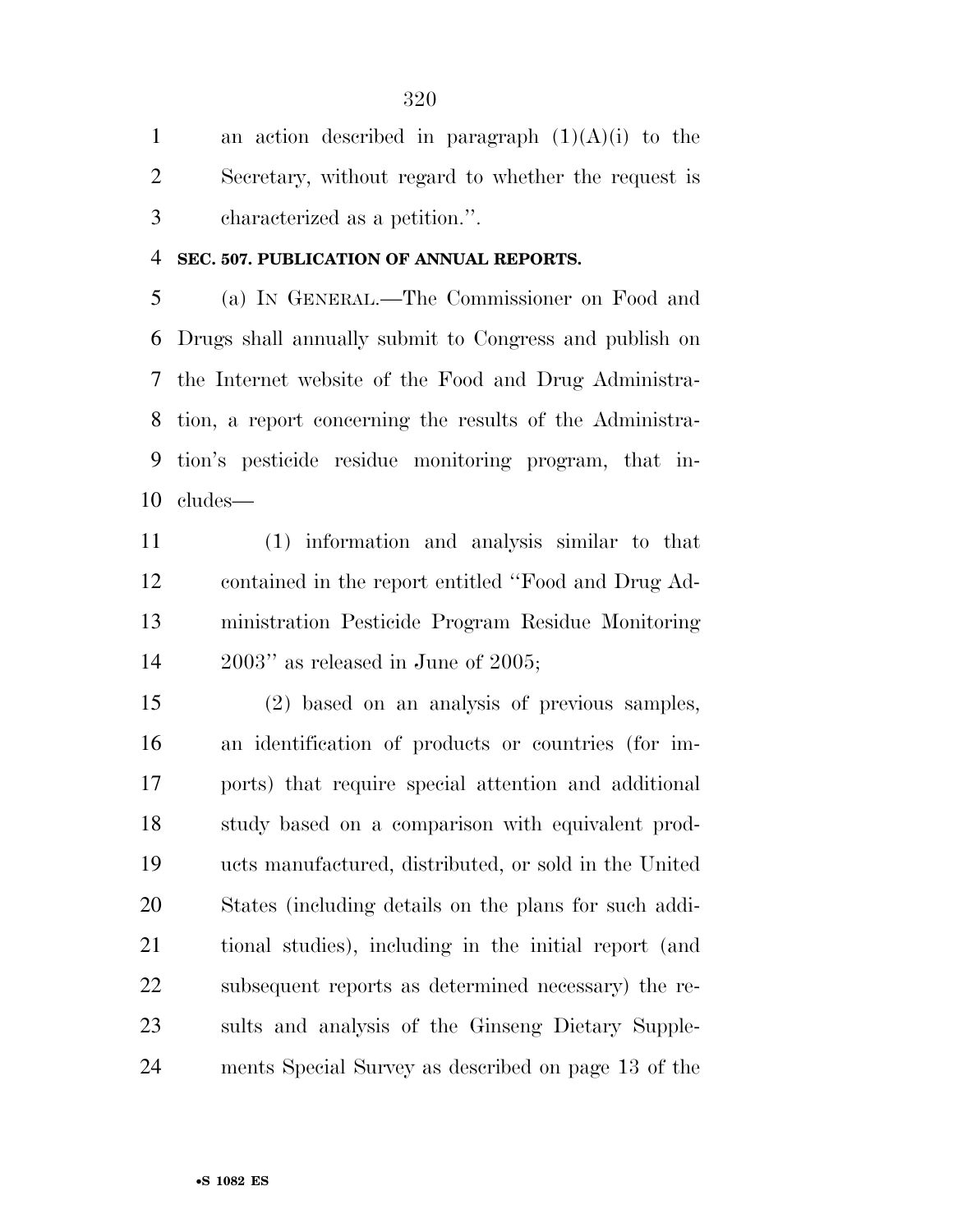|   | report entitled "Food and Drug Administration Pes- |
|---|----------------------------------------------------|
| 2 | ticide Program Residue Monitoring 2003";           |

 (3) information on the relative number of inter- state and imported shipments of each tested com- modity that were sampled, including recommenda- tions on whether sampling is statistically significant, provides confidence intervals or other related statis- tical information, and whether the number of sam- ples should be increased and the details of any plans to provide for such increase; and

 (4) a description of whether certain commod- ities are being improperly imported as another com- modity, including a description of additional steps 14 that are being planned to prevent such smuggling.

 (b) INITIAL REPORTS.—Annual reports under sub- section (a) for fiscal years 2004 through 2006 may be combined into a single report, by not later than June 1, 2008, for purposes of publication under subsection (a). Thereafter such reports shall be completed by June 1 of each year for the data collected for the year that was 2- years prior to the year in which the report is published. (c) MEMORANDUM OF UNDERSTANDING.—The Com- missioner of Food and Drugs, the Administrator of the Food Safety and Inspection Service, the Department of Commerce, and the head of the Agricultural Marketing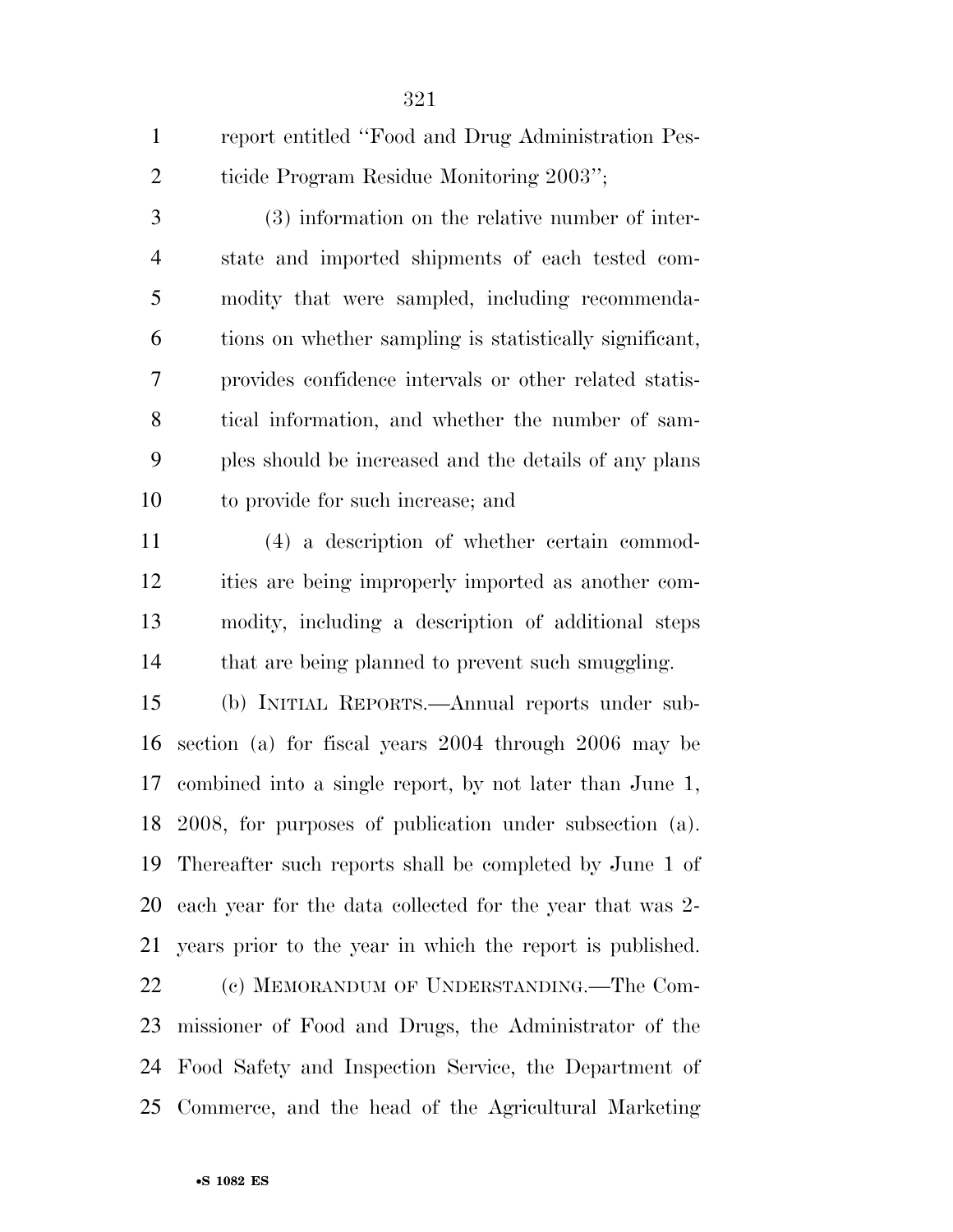Service shall enter into a memorandum of understanding to permit inclusion of data in the reports under subsection (a) relating to testing carried out by the Food Safety and Inspection Service and the Agricultural Marketing Service on meat, poultry, eggs, and certain raw agricultural prod-ucts, respectively.

 **SEC. 508. HEAD START ACT AMENDMENT IMPOSING PAREN- TAL CONSENT REQUIREMENT FOR NON- EMERGENCY INTRUSIVE PHYSICAL EXAMINA- TIONS.**  The Head Start Act (42 U.S.C. 9831 et seq.) is amended by adding at the end the following: **''SEC. 657A. PARENTAL CONSENT REQUIREMENT FOR NON- EMERGENCY INTRUSIVE PHYSICAL EXAMINA- TIONS.**  16 "(a) In GENERAL.—A Head Start agency shall ob- tain written parental consent before administration of any nonemergency intrusive physical examination of a child in connection with participation in a program under this sub- chapter. ''(b) DEFINITION.—The term 'nonemergency intru-

 sive physical examination' means, with respect to a child, a physical examination that—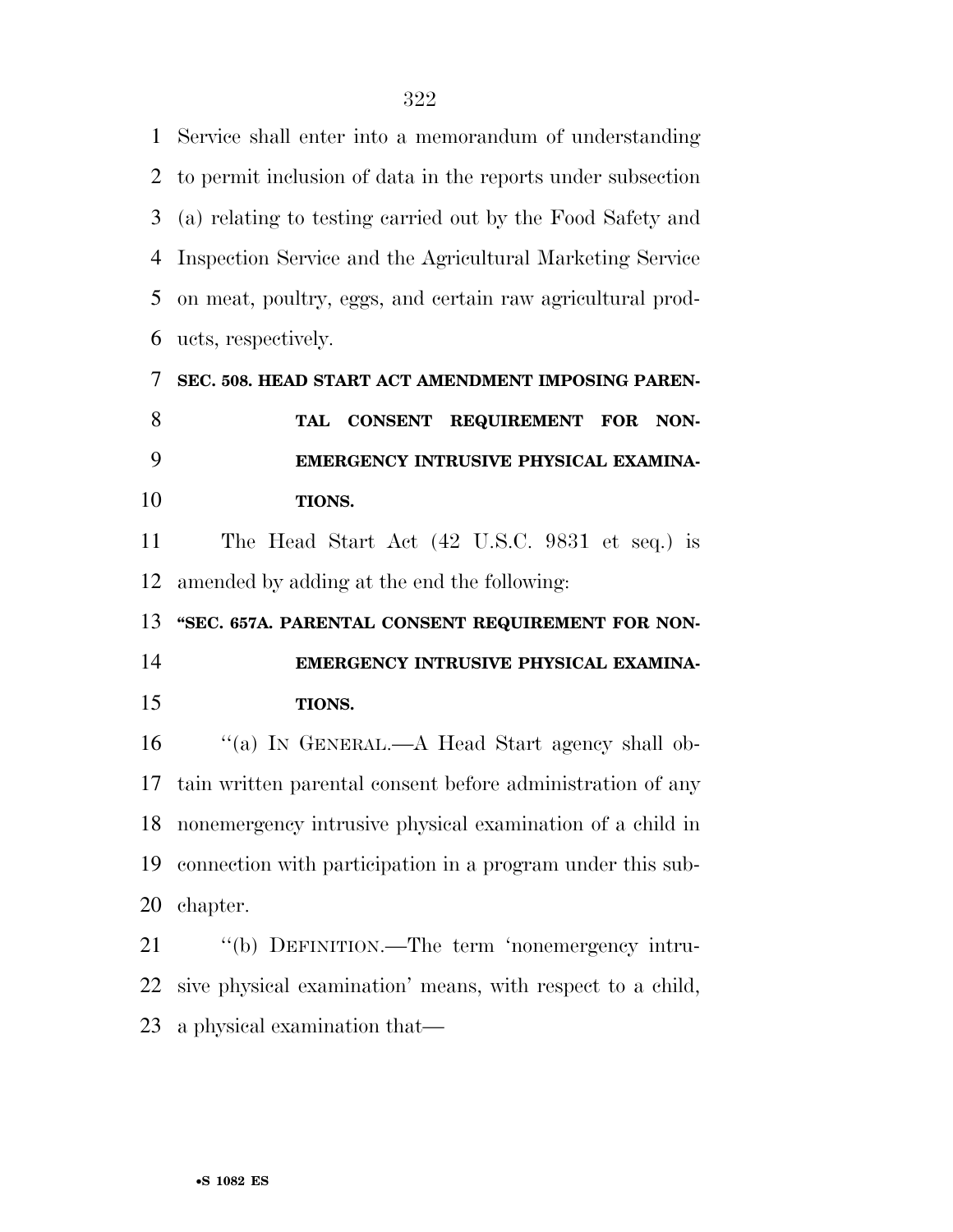| $\mathbf{1}$   | $\lq(1)$ is not immediately necessary to protect the          |
|----------------|---------------------------------------------------------------|
| $\overline{2}$ | health or safety of the child involved or the health          |
| 3              | or safety of another individual; and                          |
| $\overline{4}$ | $\lq(2)$ requires incision or is otherwise invasive,          |
| 5              | or involves exposure of private body parts.                   |
| 6              | "(c) RULE OF CONSTRUCTION.—Nothing in this sec-               |
|                | 7 tion shall be construed to prohibit agencies from using es- |
|                | 8 tablished methods, for handling cases of suspected or       |
|                | 9 known child abuse and neglect, that are in compliance       |
|                | 10 with applicable Federal, State, or tribal law.".           |

## **SEC. 509. SAFETY OF FOOD ADDITIVES.**

 Not later than 90 days after the date of enactment of this Act, the Food and Drug Administration shall issue a report on the question of whether substances used to preserve the appearance of fresh meat may create any health risks, or mislead consumers.

## **SEC. 510. IMPROVING GENETIC TEST SAFETY AND QUALITY.**

 Not later than 30 days after the date of enactment of this Act, the Secretary shall enter into a contract with the Institute of Medicine to conduct a study to assess the overall safety and quality of genetic tests and prepare a report that includes recommendations to improve Federal oversight and regulation of genetic tests. Such study shall take into consideration relevant reports by the Secretary's Advisory Committee on Genetic Testing and other groups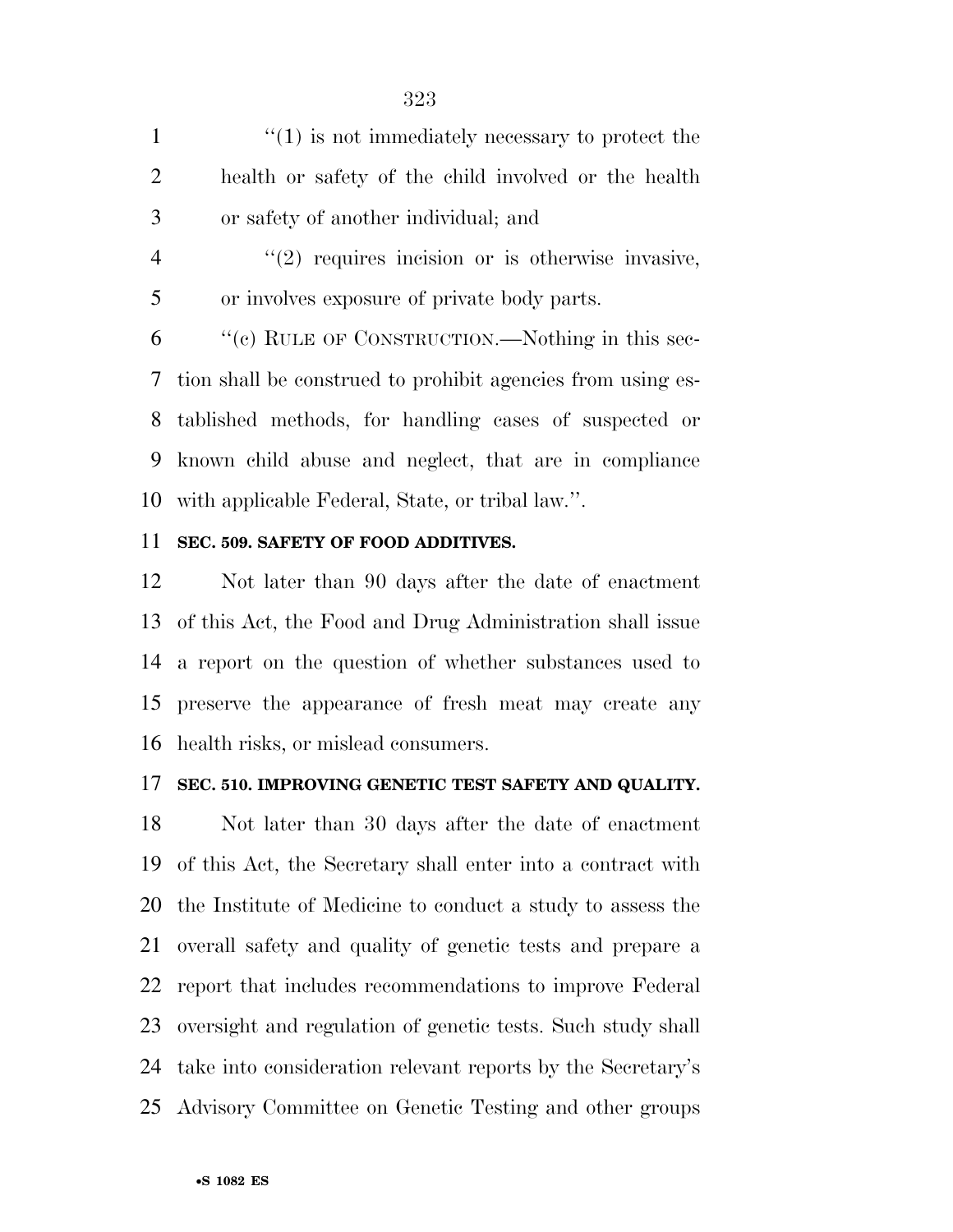and shall be completed not later than 1 year after the date on which the Secretary entered into such contract.

## **SEC. 511. ORPHAN DISEASE TREATMENT IN CHILDREN.**

 (a) FINDING.—The Senate finds that parents of chil- dren suffering from rare genetic diseases known as orphan diseases face multiple obstacles in obtaining safe and ef- fective treatment for their children due mainly to the fact that many Food and Drug Administration-approved drugs used in the treatment of orphan diseases in children may not be approved for pediatric indications.

 (b) SENSE OF THE SENATE.—It is the sense of the Senate that the Food and Drug Administration should enter into a contract with the Institute of Medicine for the conduct of a study concerning measures that may be taken to improve the likelihood that Food and Drug Ad- ministration-approved drugs that are safe and effective in treating children with orphan diseases are made available and affordable for pediatric indications.

## **SEC. 512. COLOR CERTIFICATION REPORTS.**

 Section 721 of the Federal Food, Drug, and Cosmetic Act (21 U.S.C. 379e) is amended by adding at the end the following:

 ''(g) COLOR CERTIFICATION REPORTS.—Not later than—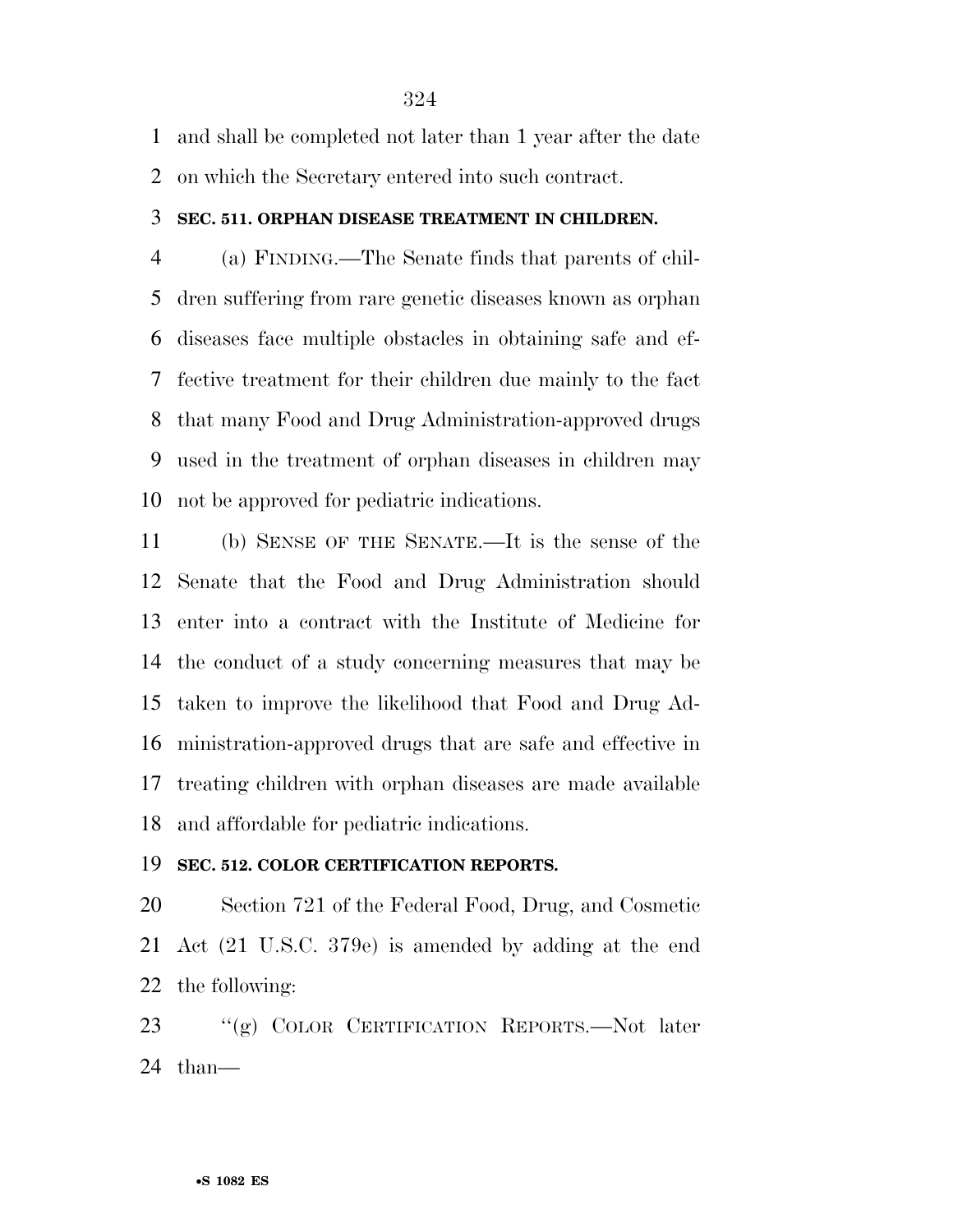1 ''(1) 90 days after the close of a fiscal year in which color certification fees are collected, the Sec- retary shall submit to Congress a performance re- port for such fiscal year on the number of batches of color additives approved, the average turn around time for approval, and quantifiable goals for improv-ing laboratory efficiencies; and

 $\frac{1}{2}$  (2) 120 days after the close of a fiscal year in which color certification fees are collected, the Sec- retary shall submit to Congress a financial report for such fiscal year that includes all fees and ex- penses of the color certification program, the balance remaining in the fund at the end of the fiscal year, and anticipated costs during the next fiscal year for equipment needs and laboratory improvements of such program.''.

 **SEC. 513. PROHIBITION ON IMPORTATION FROM A FOR- EIGN FOOD FACILITY THAT DENIES ACCESS TO FOOD INSPECTORS.** 

 Notwithstanding any other provision of law, no food product may be imported into the United States that is the product of a foreign facility registered under section 415 of the Federal Food, Drug, and Cosmetic Act (21 U.S.C. 350d) that refuses to permit United States inspec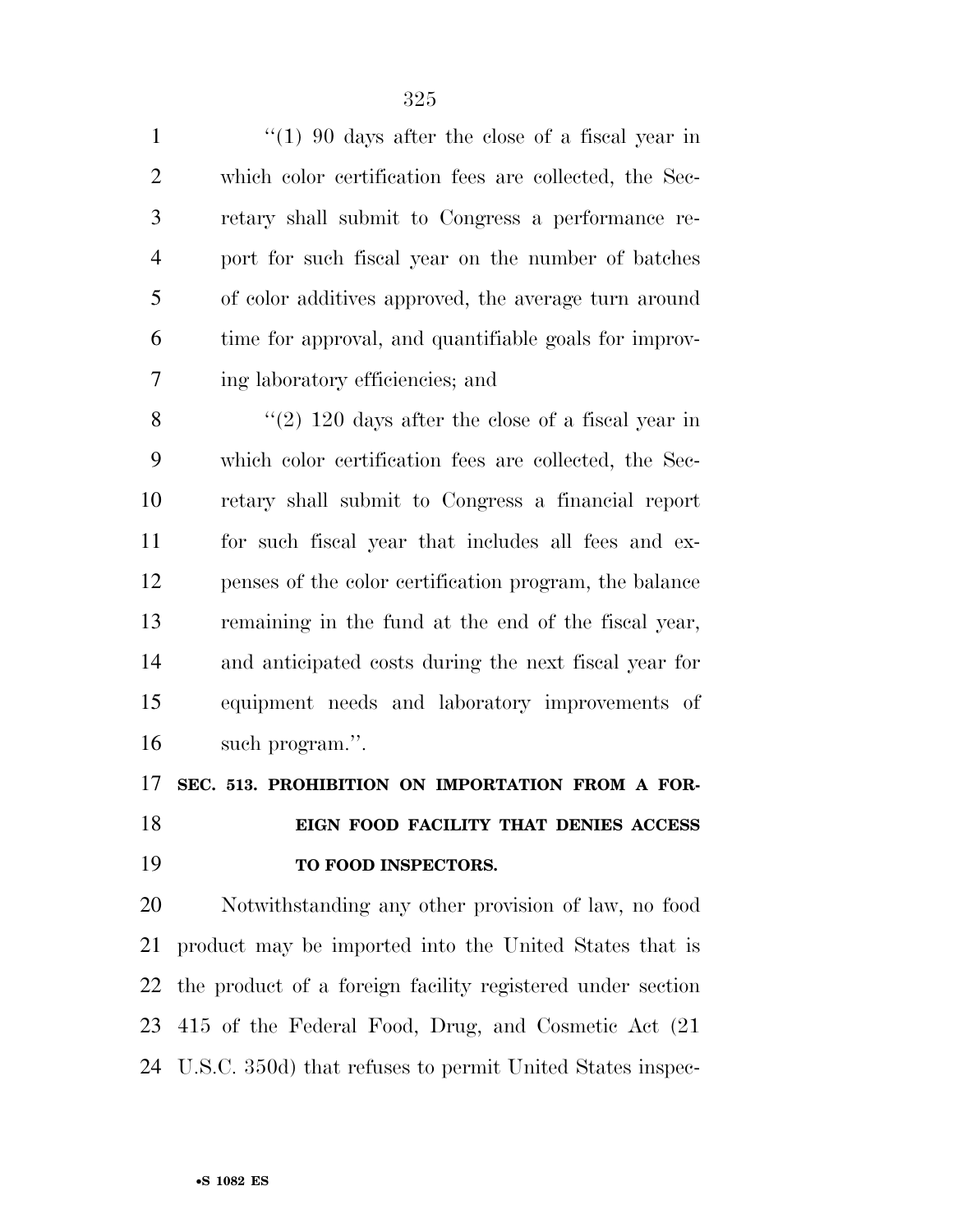tors, upon request, to inspect such facility or that unduly

delays access to United States inspectors.

## **SEC. 514. COUNTERFEIT-RESISTANT TECHNOLOGIES.**

 Notwithstanding any other provision of this Act, the requirement that the Secretary of Health and Human Services certify that the implementation of the title of this Act relating to the Importation of Prescription Drugs will pose no additional risk to the public's health and safety and will result in a significant reduction in the cost of covered products to the American consumer shall not apply to the requirement that the Secretary require that the packaging of any prescription drug incorporates—

 (1) not later than 18 months after the date of enactment of this Act, a standardized numerical identifier (which, to the extent practicable, shall be harmonized with international consensus standards for such an identifier) unique to each package of such drug, applied at the point of manufacturing and repackaging (in which case the numerical identi- fier shall be linked to the numerical identifier ap-plied at the point of manufacturing); and

 (2) not later than 24 months after the date of enactment of this Act for the 50 prescription drugs with the highest dollar volume of sales in the United States, based on the calendar year that ends of De-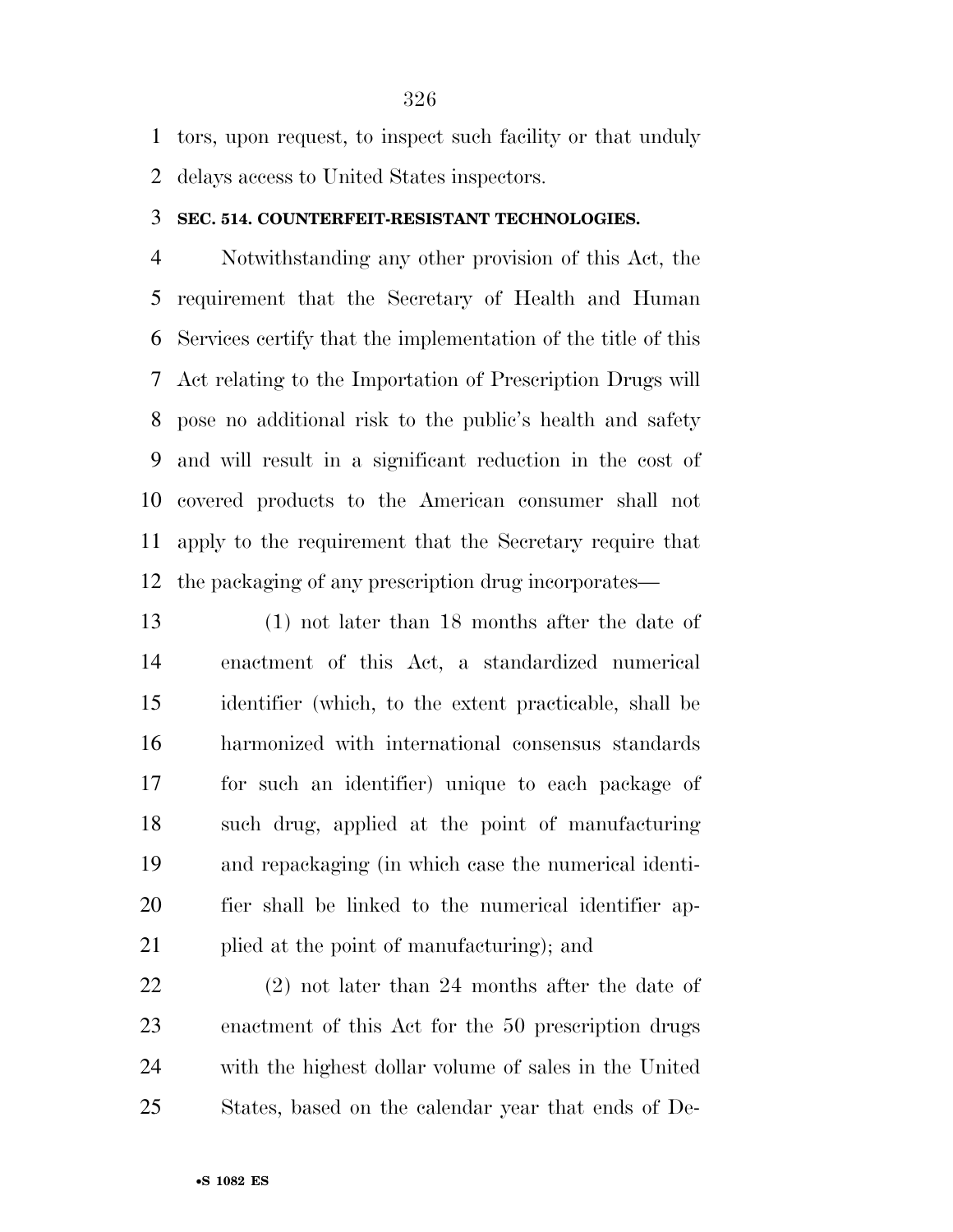| $\mathbf{1}$   | cember 31, 2007, and, not later than 30 months        |
|----------------|-------------------------------------------------------|
| $\overline{2}$ | after the date of enactment of this Act for all other |
| 3              | prescription drugs—                                   |
| $\overline{4}$ | (A) overt optically variable counterfeit-re-          |
| 5              | sistant technologies that—                            |
| 6              | (i) are visible to the naked eye, pro-                |
| $\overline{7}$ | viding for visual identification of product           |
| 8              | authenticity without the need for readers,            |
| 9              | microscopes, lighting devices, or scanners;           |
| 10             | (ii) are similar to that used by the                  |
| 11             | Bureau of Engraving and Printing to se-               |
| 12             | cure United States currency;                          |
| 13             | (iii) are manufactured and distributed                |
| 14             | in a highly secure, tightly controlled envi-          |
| 15             | ronment; and                                          |
| 16             | (iv) incorporate additional layers of                 |
| 17             | nonvisible convert security features up to            |
| 18             | and including forensic capability; or                 |
| 19             | (B) technologies that have a function of se-          |
| 20             | curity comparable to that described in subpara-       |
| 21             | $graph(A)$ , as determined by the Secretary.          |
| 22             | SEC. 515. ENHANCED AQUACULTURE AND SEAFOOD IN-        |
| 23             | SPECTION.                                             |
| 24             | (a) FINDINGS.—Congress finds the following:           |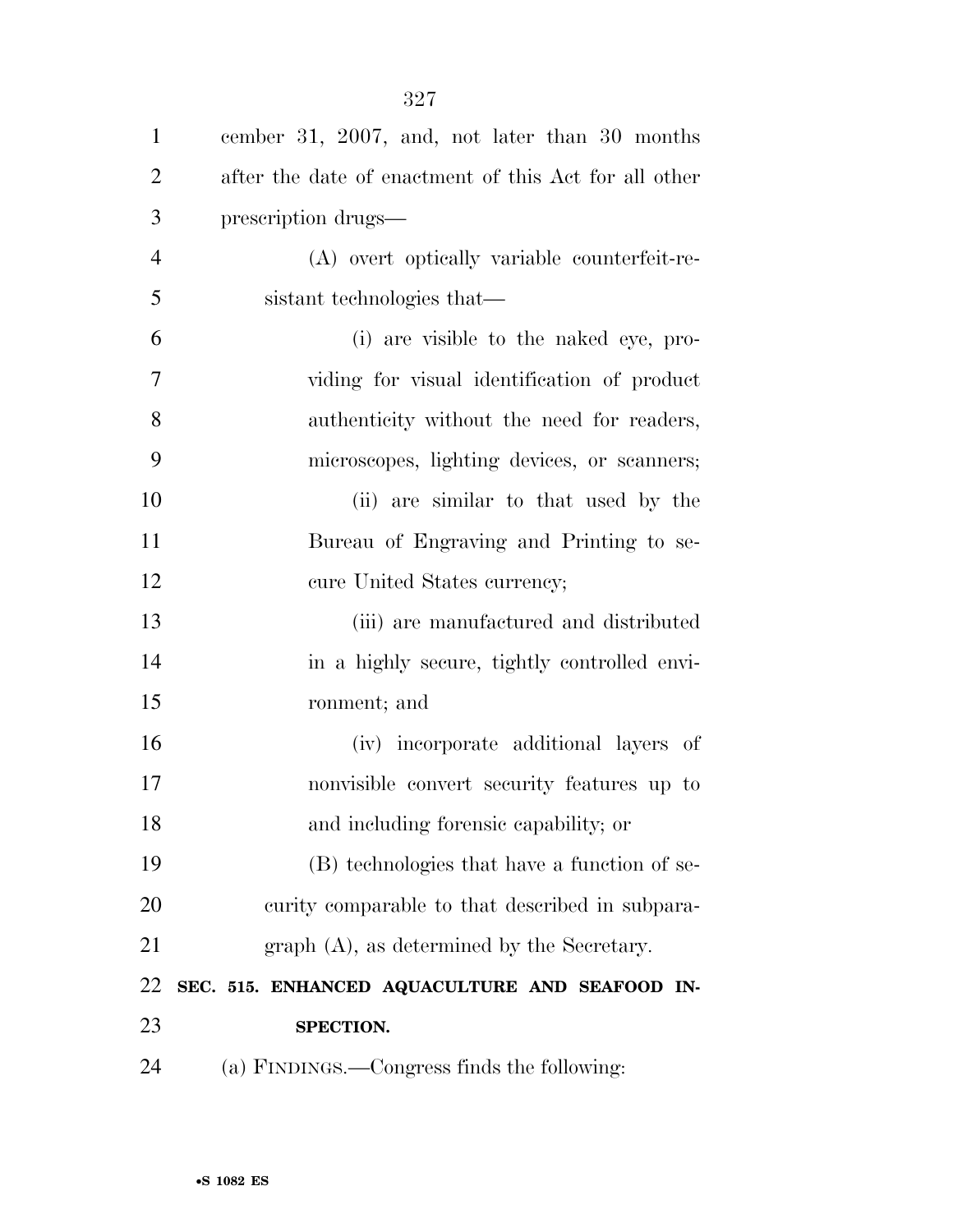(1) In 2007, there has been an overwhelming increase in the volume of aquaculture and seafood that has been found to contain substances that are not approved for use in food in the United States. (2) As of May 2007, inspection programs are not able to satisfactorily accomplish the goals of en- suring the food safety of the United States. (3) To protect the health and safety of con- sumers in the United States, the ability of the Sec- retary of Health and Human Services to perform in- spection functions must be enhanced. (b) HEIGHTENED INSPECTIONS.—The Secretary of Health and Human Services (referred to in this section as the ''Secretary'') is authorized to, by regulation, en- hance, as necessary, the inspection regime of the Food and Drug Administration for aquaculture and seafood, con- sistent with obligations of the United States under inter-national agreements and United States law.

 (c) REPORT TO CONGRESS.—Not later than 90 days after the date of enactment of this Act, the Secretary shall submit to Congress a report that—

 (1) describes the specifics of the aquaculture and seafood inspection program;

 (2) describes the feasibility of developing a traceability system for all catfish and seafood prod-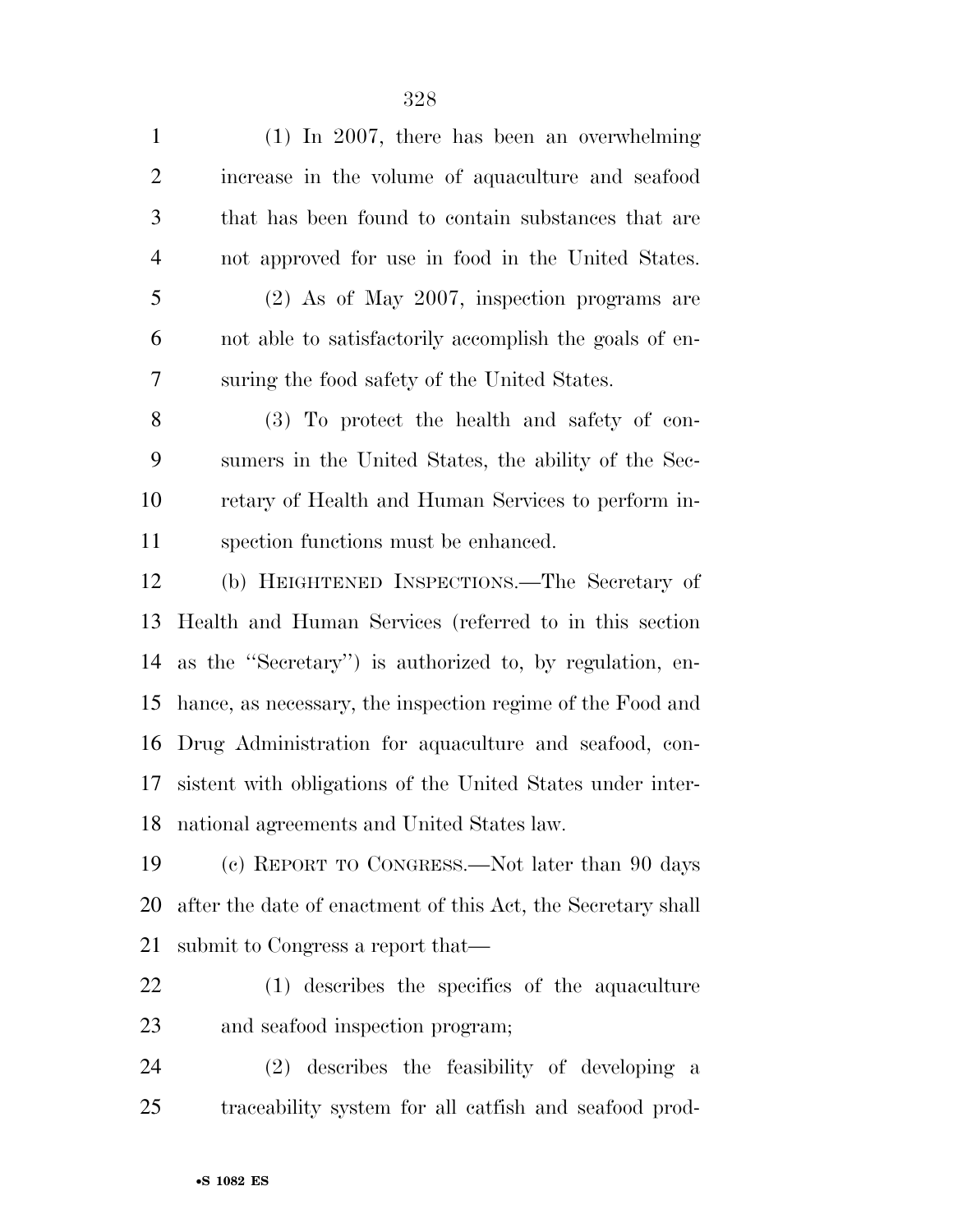ucts, both domestic and imported, for the purpose of identifying the processing plant of origin of such products; and

 (3) provides for an assessment of the risks as- sociated with particular contaminants and banned substances.

 (d) PARTNERSHIPS WITH STATES.—Upon the re- quest by any State, the Secretary may enter into partner- ship agreements, as soon as practicable after the request is made, to implement inspection programs regarding the importation of aquaculture and seafood.

 (e) AUTHORIZATION OF APPROPRIATIONS.—There are authorized to be appropriated such sums as may be necessary to carry out this section.

 **SEC. 516. SENSE OF THE SENATE REGARDING CERTAIN PATENT INFRINGEMENTS.** 

 (a) FINDINGS.—The Senate makes the following findings:

 (1) Innovation in developing life-saving pre- scription drugs saves millions of lives around the world each year.

 (2) The responsible protection of intellectual property is vital to the continued development of new and life-saving drugs and future growth of the United States economy.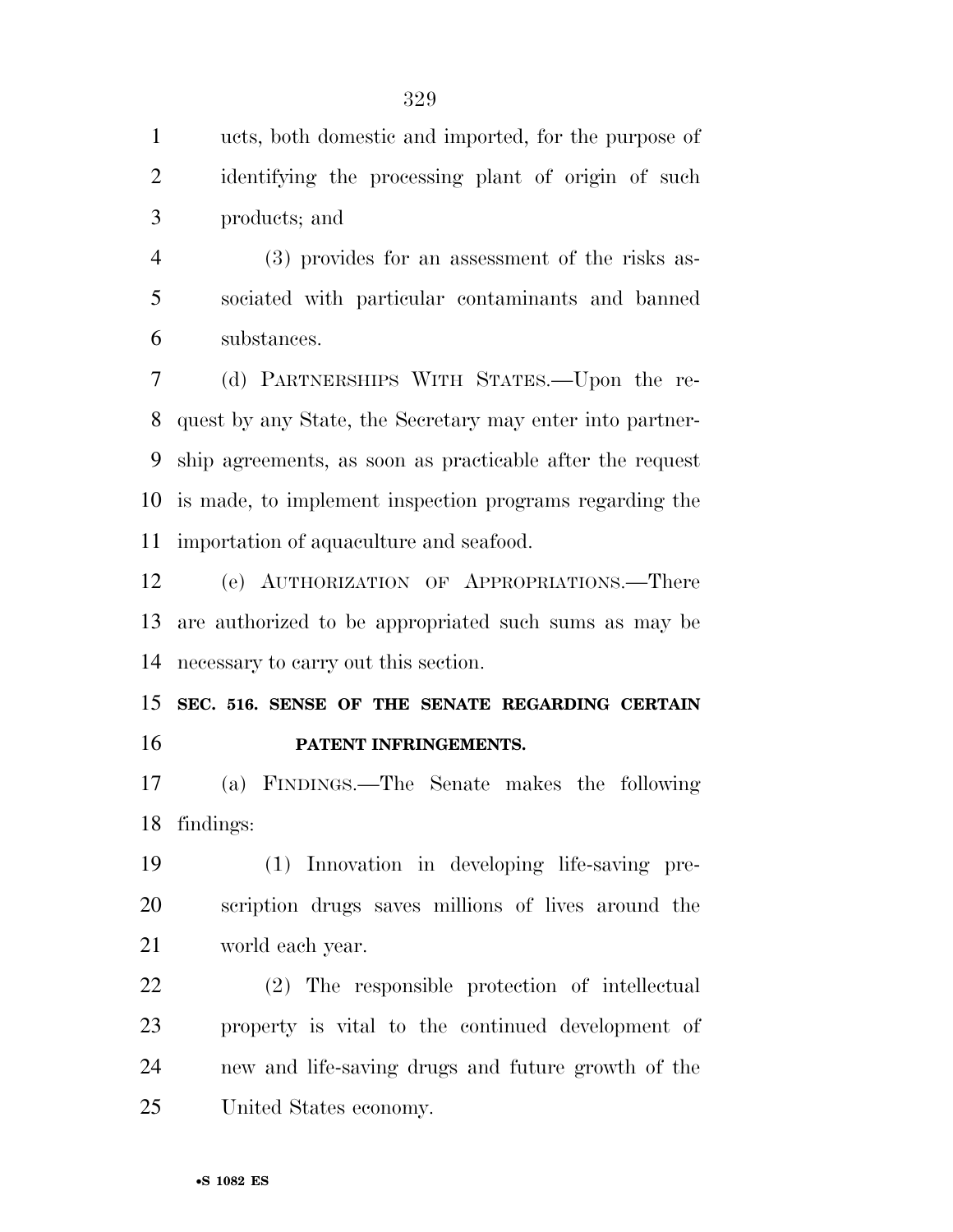(3) In order to maintain the global competitive- ness of the United States, the United States Trade Representative's Office of Intellectual Property and Innovation develops and implements trade policy in support of vital American innovations, including in- novation in the pharmaceutical and medical tech-nology industries.

 (4) The United States Trade Representative also provides trade policy leadership and expertise across the full range of interagency initiatives to en- hance protection and enforcement of intellectual property rights.

 (5) Strong and fair intellectual property protec- tion, including patent, copyright, trademark, and data protection plays an integral role in fostering economic growth and development and ensuring pa- tient access to the most effective medicines around the world.

 (6) There are concerns that certain countries have engaged in unfair price manipulation and abuse of compulsory licensing. Americans bear the major-22 ity of research and development costs for the world, which could undermine the value of existing United States pharmaceutical patents and could impede ac-cess to important therapies.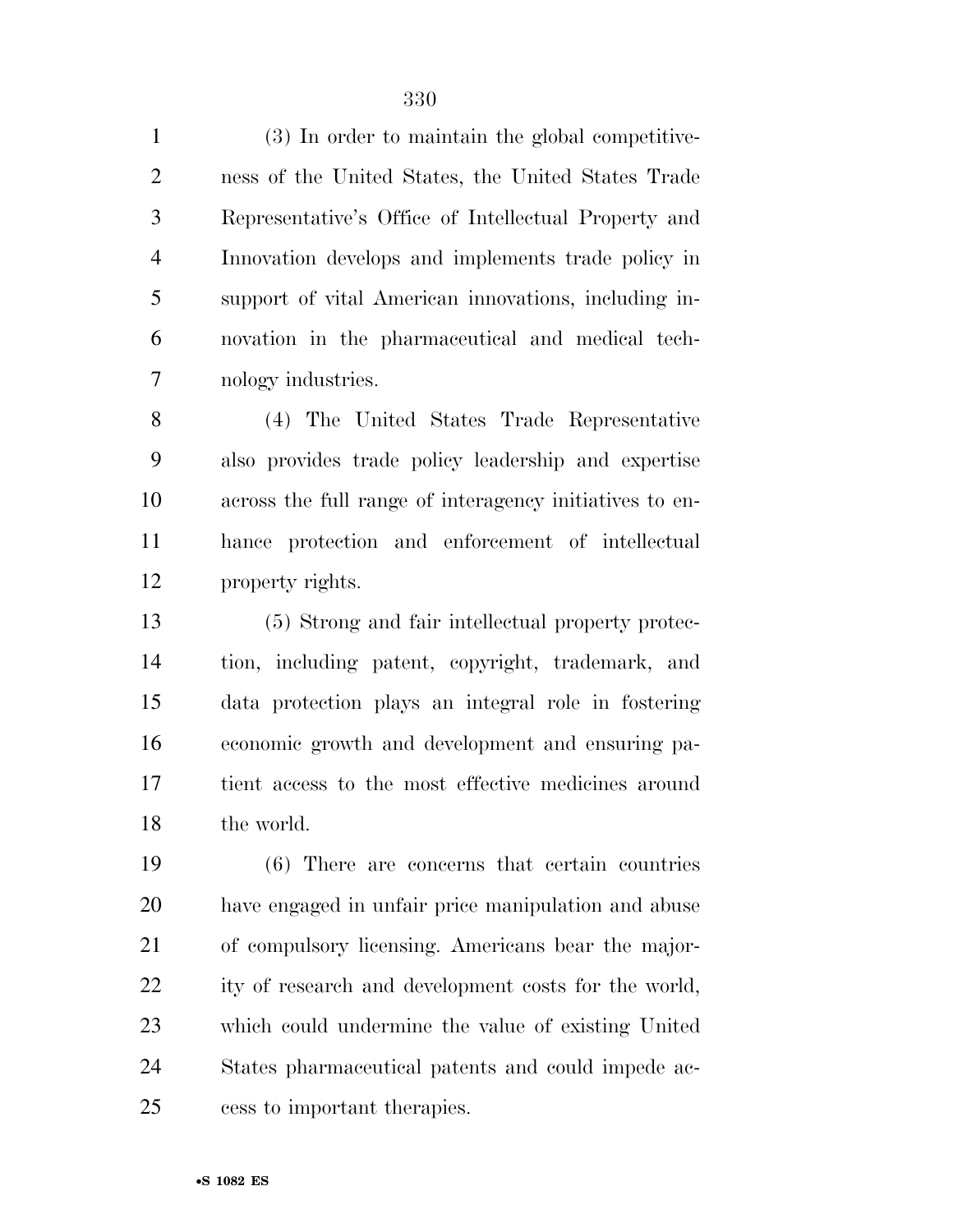| $\mathbf{1}$   | (7) There is a growing global threat of counter-      |
|----------------|-------------------------------------------------------|
| $\overline{2}$ | feit medicines and increased need for the United      |
| 3              | Trade Representative and other United<br>States       |
| $\overline{4}$ | States agencies to use available trade policy meas-   |
| 5              | ures to strengthen laws and enforcement abroad to     |
| 6              | prevent harm to United States patients and patients   |
| 7              | around the world.                                     |
| 8              | (b) SENSE OF THE SENATE.—It is the sense of the       |
| 9              | Senate that—                                          |
| 10             | (1) the United States Trade Representative            |
| 11             | should use all the tools at the disposal of the Trade |
| 12             | Representative to address violations and other con-   |
| 13             | cerns with intellectual property, including through—  |
| 14             | (A) bilateral engagement with United                  |
| 15             | States trading partners;                              |
| 16             | (B) transparency and balance of the an-               |
| 17             | nual "Special 301" review and reviews of com-         |
| 18             | pliance with the intellectual property require-       |
| 19             | ments of countries with respect to which the          |
| 20             | United States grants trade preferences;               |
| 21             | (C) negotiation of responsible and fair in-           |
| 22             | tellectual property provisions as part of bilateral   |
| 23             | and regional trade agreements; and                    |
| 24             | (D) multilateral engagement through the               |
| 25             | World Trade Organization (WTO); and                   |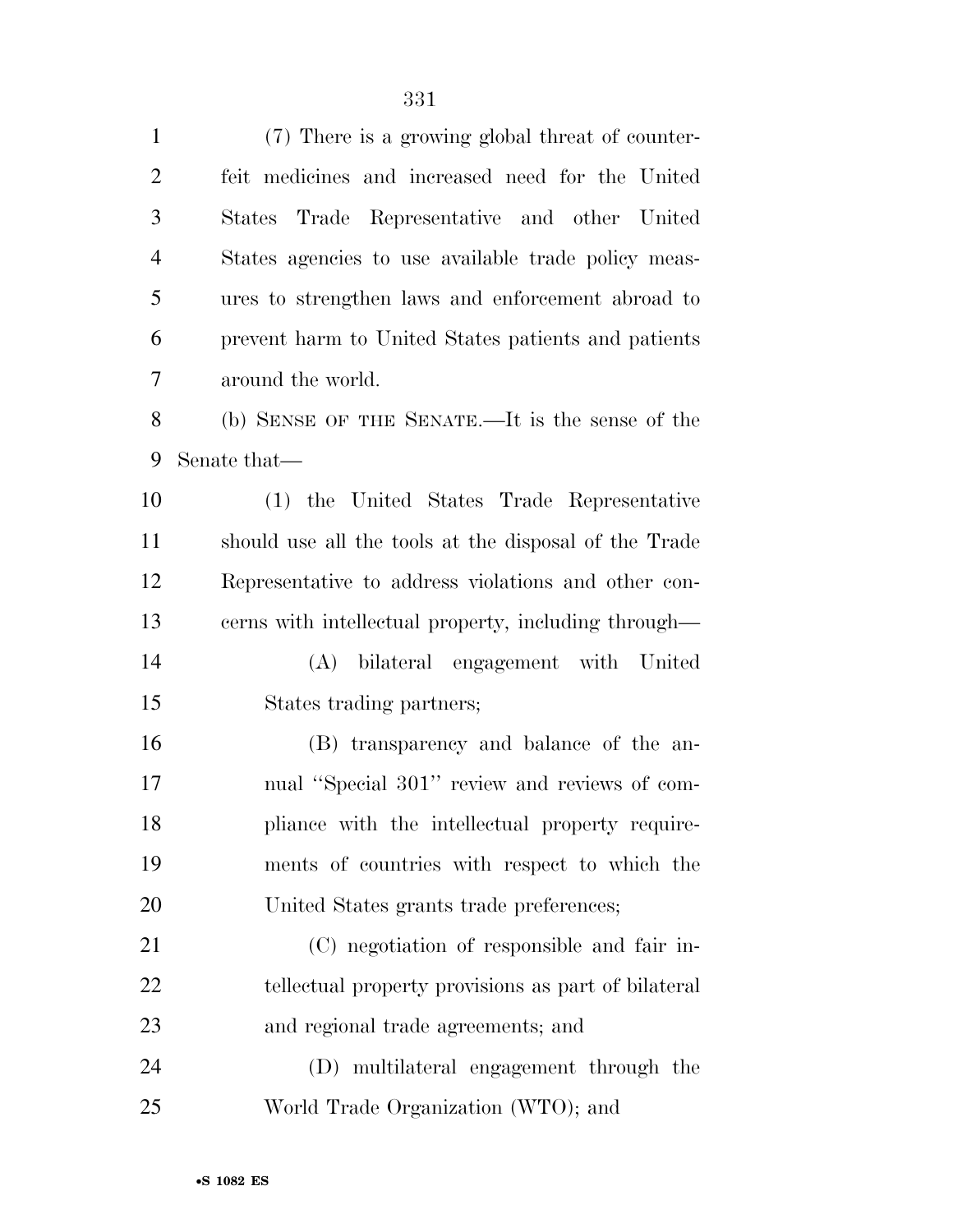(2) the United States Trade Representative should develop and submit to Congress a strategic plan to address the problem of countries that in- fringe upon American pharmaceutical intellectual property rights and the problem of countries that engage in price manipulation.

# **SEC. 517. CONSULTATION REGARDING GENETICALLY ENGI-NEERED SEAFOOD PRODUCTS.**

 The Commissioner of Food and Drugs shall consult with the Assistant Administrator of the National Marine Fisheries Service of the National Oceanic and Atmos- pheric Administration to produce a report on any environ- mental risks associated with genetically engineered sea- food products, including the impact on wild fish stocks. **SEC. 518. REPORT ON THE MARKETING OF CERTAIN CRUS-TACEANS.** 

 Not later than 30 days after the date of enactment of this Act, the Secretary of Health and Human Services, in consultation with the Secretary of Commerce, shall sub- mit to the Health, Education, Labor, and Pensions Com- mittee and the Committee on Commerce, Science, and Transportation of the Senate, a report on the differences between taxonomy of species of lobster in the subfamily Nephropinae, and species of langostino, specifically from the infraorder Caridea or Anomura. This report shall also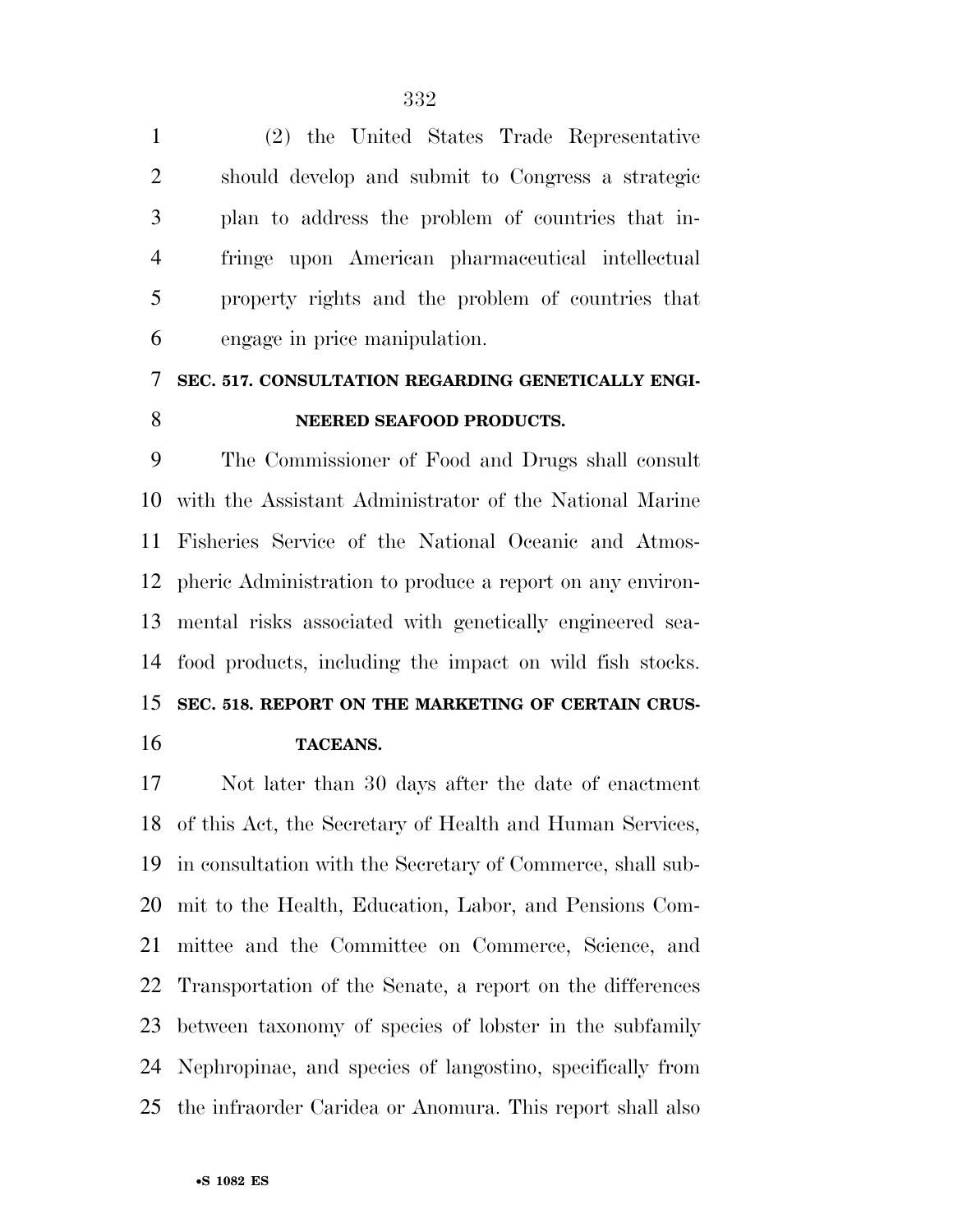describe the differences in consumer perception of such species, including such factors as taste, quality, and value of the species.

# **SEC. 519. CIVIL PENALTIES; DIRECT-TO-CONSUMER ADVER-TISEMENT.**

 (a) CIVIL PENALTIES.—Section 303 of the Federal Food, Drug, and Cosmetic Act (21 U.S.C. 333) is amend-ed by adding at the end the following:

 $\frac{u'(g)}{1}$  Any applicant (as such term is used in section 505(o)) who disseminates a direct-to-consumer advertise- ment for a prescription drug that is false or misleading and a violation of section 502(n) shall be liable to the United States for a civil penalty in an amount not to ex- ceed \$150,000 for the first such violation in any 3-year period, and not to exceed \$300,000 for each subsequent violation committed after the applicant has been penalized under this paragraph any time in the preceding 3-year pe- riod. For the purposes of this paragraph, repeated dis- semination of the same or similar advertisement prior to the receipt of the written notice referred to in paragraph (2) for such advertisements shall be considered as 1 viola-tion.

23  $\frac{1}{2}$  (2) A civil penalty under paragraph (1) shall be as- sessed by the Secretary by an order made on the record after providing written notice to the applicant to be as-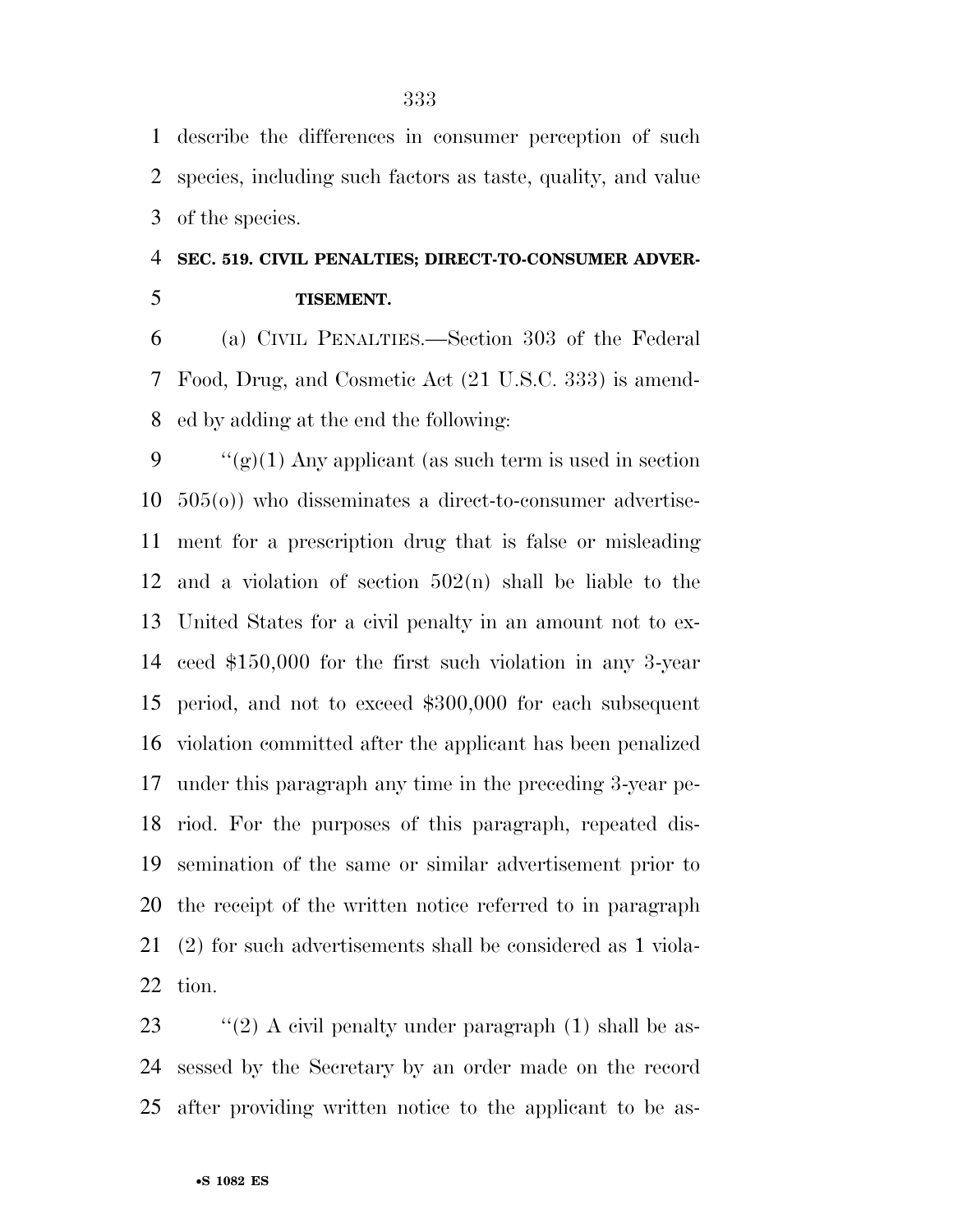sessed a civil penalty and an opportunity for a hearing in accordance with this paragraph and section 554 of title 5, United States Code. If upon receipt of the written no- tice, the applicant to be assessed a civil penalty objects and requests a hearing, then in the course of any inves- tigation related to such hearing, the Secretary may issue subpoenas requiring the attendance and testimony of wit- nesses and the production of evidence that relates to the matter under investigation, including information per-taining to the factors described in paragraph (3).

 ''(3) Upon the request of the applicant to be assessed a civil penalty, the Secretary, in determining the amount of a civil penalty, shall take into account the nature, cir- cumstances, extent, and gravity of the violation or viola-tions, including the following factors:

 ''(A) Whether the applicant submitted the ad- vertisement or a similar advertisement for review under section 736A.

 ''(B) Whether the applicant submitted the ad- vertisement for prereview if required under section 21  $505(0)(5)(D)$ .

 $\frac{1}{2}$  (C) Whether, after submission of the adver- tisement as described in subparagraph (A) or (B), the applicant disseminated the advertisement before the end of the 45-day comment period.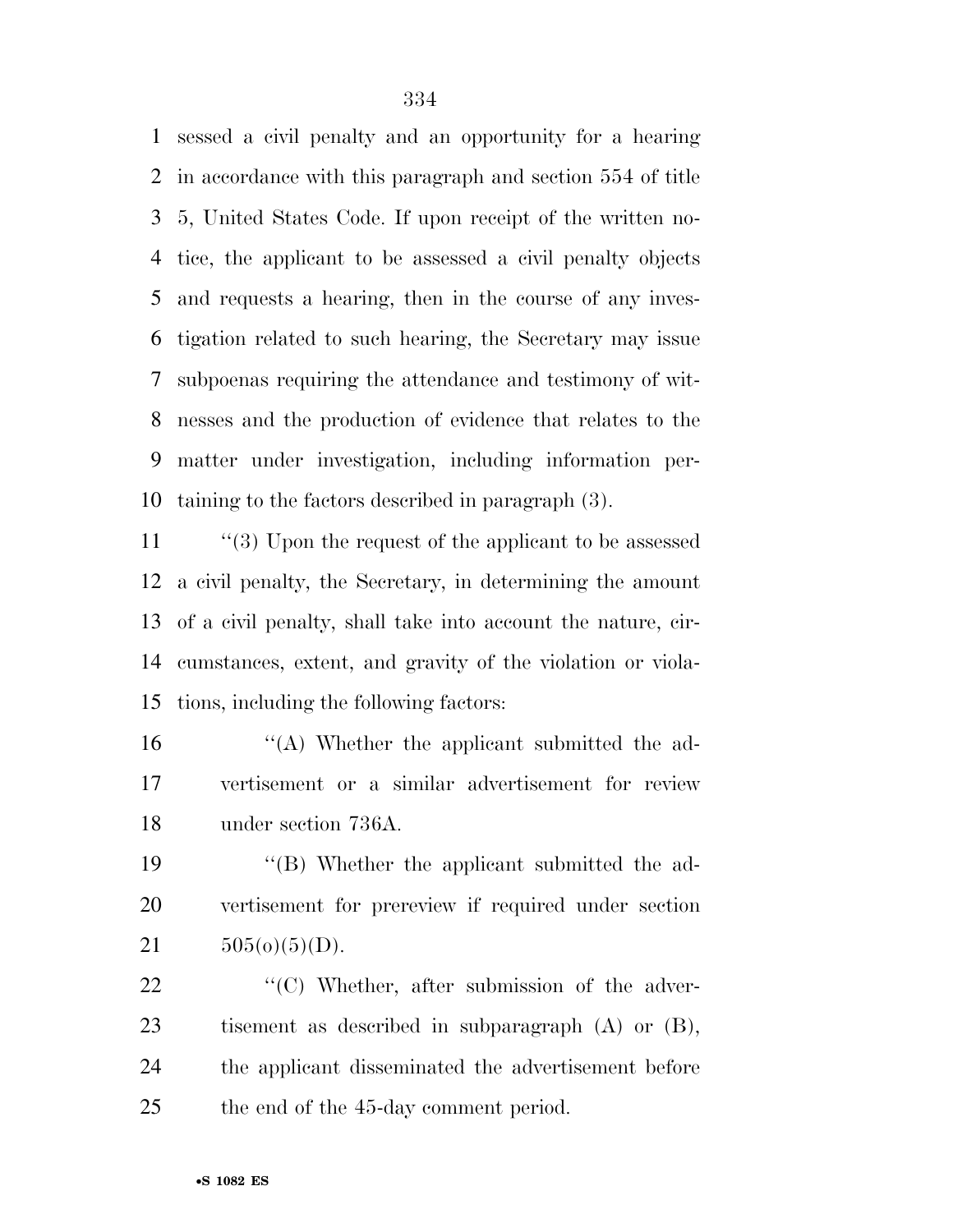| $\mathbf{1}$   | "(D) Whether the applicant failed to incor-              |
|----------------|----------------------------------------------------------|
| $\overline{2}$ | porate any comments made by the Secretary with re-       |
| 3              | gard to the advertisement or a similar advertisement     |
| $\overline{4}$ | into the advertisement prior to its dissemination.       |
| 5              | "(E) Whether the applicant ceased distribution           |
| 6              | of the advertisement upon receipt of the written no-     |
| 7              | tice referred to in paragraph (2) for such advertise-    |
| 8              | ment.                                                    |
| 9              | "(F) Whether the applicant had the advertise-            |
| 10             | ment reviewed by qualified medical, regulatory, and      |
| 11             | legal reviewers prior to its dissemination.              |
| 12             | $\lq\lq(G)$ Whether the violations were material.        |
| 13             | "(H) Whether the applicant who created the               |
| 14             | advertisement acted in good faith.                       |
| 15             | "(I) Whether the applicant who created the ad-           |
| 16             | vertisement has been assessed a civil penalty under      |
| 17             | this provision within the previous 1-year period.        |
| 18             |                                                          |
| 19             | subsequent remedial action by the applicant.             |
| 20             | "(K) Such other matters, as justice may re-              |
| 21             | quire.                                                   |
| 22             | " $(4)(A)$ Subject to subparagraph $(B)$ , no applicant  |
| 23             | shall be required to pay a civil penalty under paragraph |
| 24             | (1) if the applicant submitted the advertisement to the  |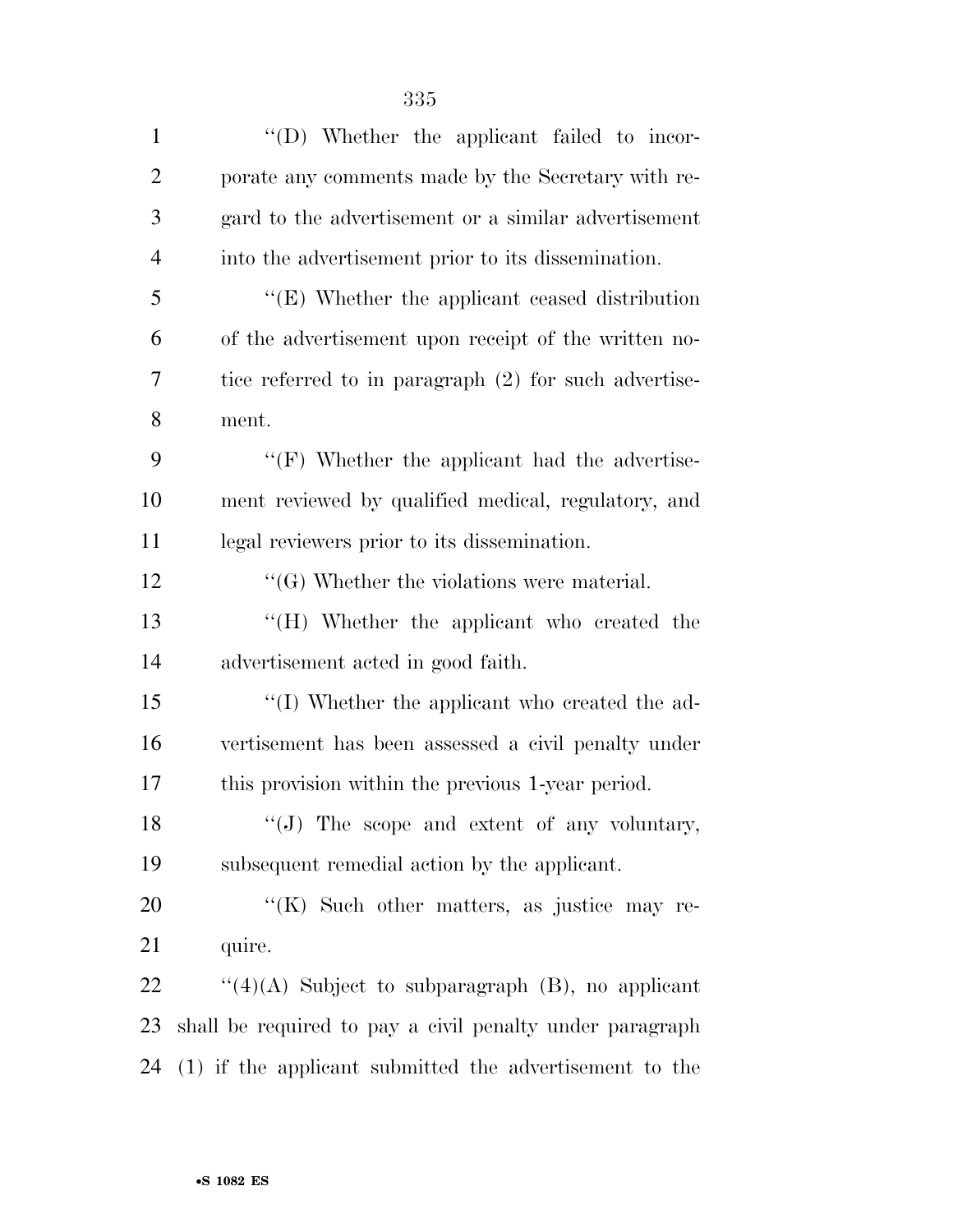Secretary and disseminated such advertisement after in-corporating any comment received from the Secretary.

 ''(B) The Secretary may retract or modify any prior comments the Secretary has provided to an advertisement submitted to the Secretary based on new information or changed circumstances, so long as the Secretary provides written notice to the applicant of the new views of the Sec- retary on the advertisement and provides a reasonable time for modification or correction of the advertisement prior to seeking any civil penalty under paragraph (1).

 ''(5) The Secretary may compromise, modify, remit, with or without conditions, any civil penalty which may be assessed under paragraph (1). The amount of such pen- alty, when finally determined, or the amount charged upon in compromise, may be deducted from any sums owned by the United States to the applicant charged.

17 "(6) Any applicant who requested, in accordance with paragraph (2), a hearing with respect to the assessment of a civil penalty and who is aggrieved by an order assess- ing a civil penalty, may file a petition for de novo judicial review of such order with the United States Court of Ap- peals for the District of Columbia Circuit or for any other circuit in which such applicant resides or transacts busi-ness. Such a petition may only be filed within the 60-day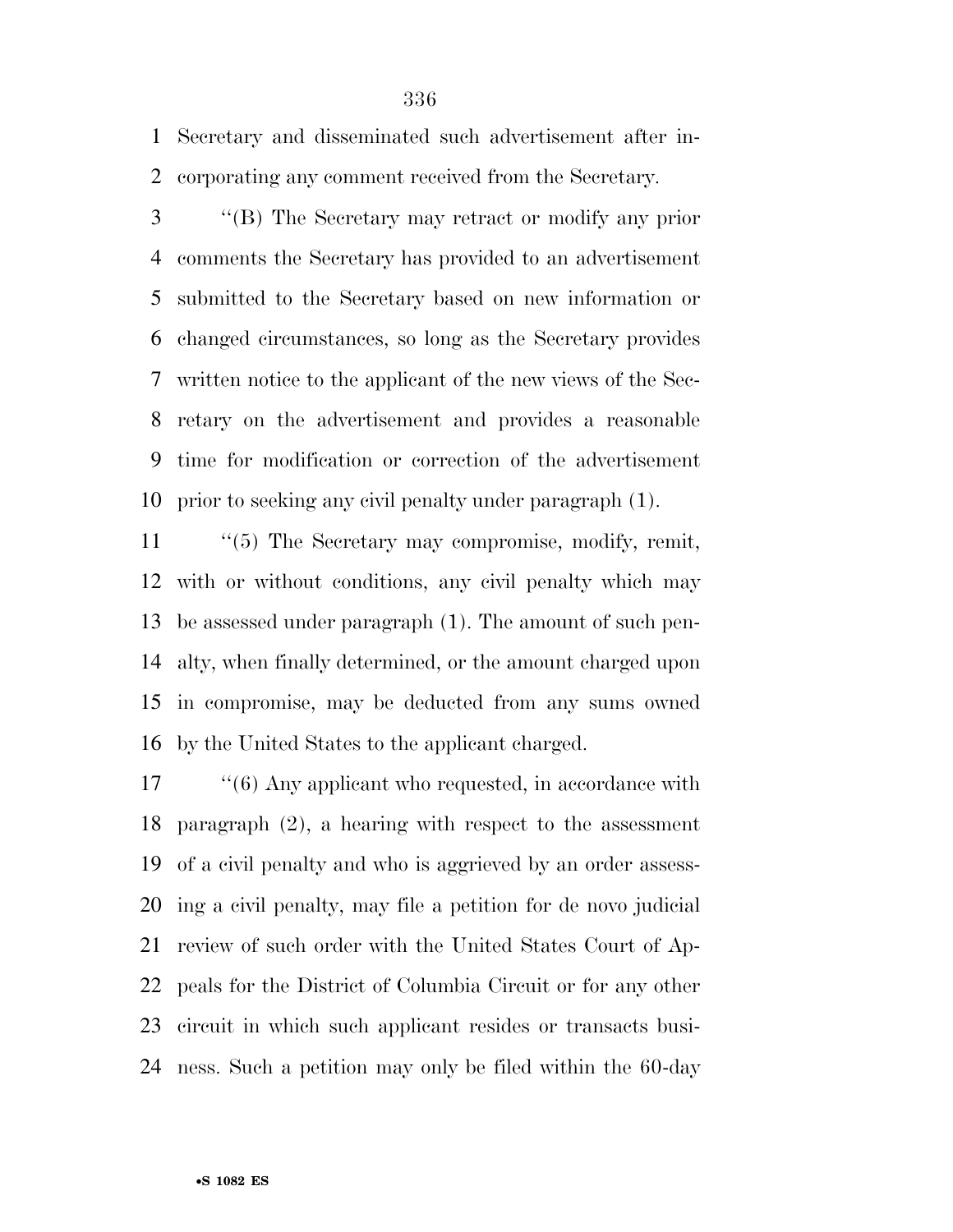period beginning on the date the order making such as-sessments was issued.

 ''(7) If any applicant fails to pay an assessment of a civil penalty—

 ''(A) after the order making the assessment be- comes final, and if such applicant does not file a pe- tition for judicial review of the order in accordance with paragraph (6); or

 ''(B) after a court in an action brought under paragraph (6) has entered a final judgment in favor of the Secretary,

 the Attorney General shall recover the amount assessed (plus interest at currently prevailing rates from the date of the expiration of the 60-day period referred to in para- graph (6) or date of such final judgment, as the case may be) in an action brought in any appropriate district court of the United States. In such an action, the validity, amount, and appropriateness of such penalty shall not be subject to review.''.

20 (b) DIRECT-TO-CONSUMER ADVERTISEMENT.—

21 (1) IN GENERAL.—Section  $502(n)$  of the Fed- eral Food, Drug, and Cosmetic Act (21 U.S.C.  $23 \qquad \qquad 352(n)$  is amended by inserting after the first sen- tence the following: ''In the case of an advertisement for a prescription drug presented directly to con-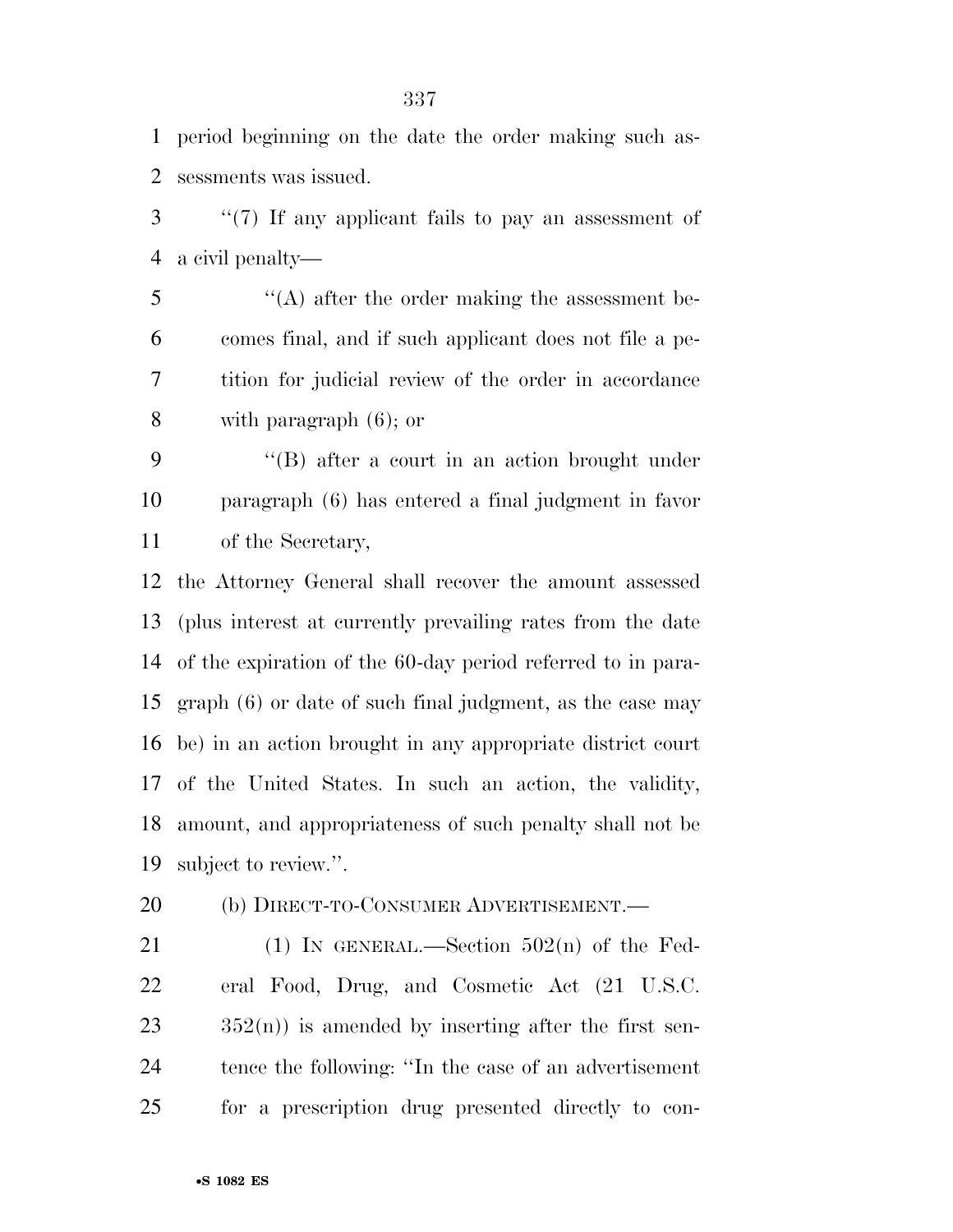sumers in television or radio format that states the name of the drug and its conditions of use, the major statement relating to side effects, contra- indications, and effectiveness referred to in the pre- vious sentence shall be stated in a clear and con-spicuous (neutral) manner.''.

 (2) REGULATIONS TO DETERMINE NEUTRAL MANNER.—The Secretary of Health and Human Services shall by regulation establish standards for determining whether a major statement, relating to side effects, contraindications, and effectiveness of a drug, described in section 502(n) of the Federal Food, Drug, and Cosmetic Act (21 U.S.C. 352(n)) (as amended by paragraph (1)) is presented in the manner required under such section.

 **SEC. 520. REPORT BY THE FOOD AND DRUG ADMINISTRA- TION REGARDING LABELING INFORMATION ON THE RELATIONSHIP BETWEEN THE USE OF INDOOR TANNING DEVICES AND DEVEL- OPMENT OF SKIN CANCER OR OTHER SKIN DAMAGE.** 

 (a) IN GENERAL.—The Secretary of Health and Human Services (referred to in this section as the ''Sec- retary''), acting through the Commissioner of Food and Drugs, shall determine—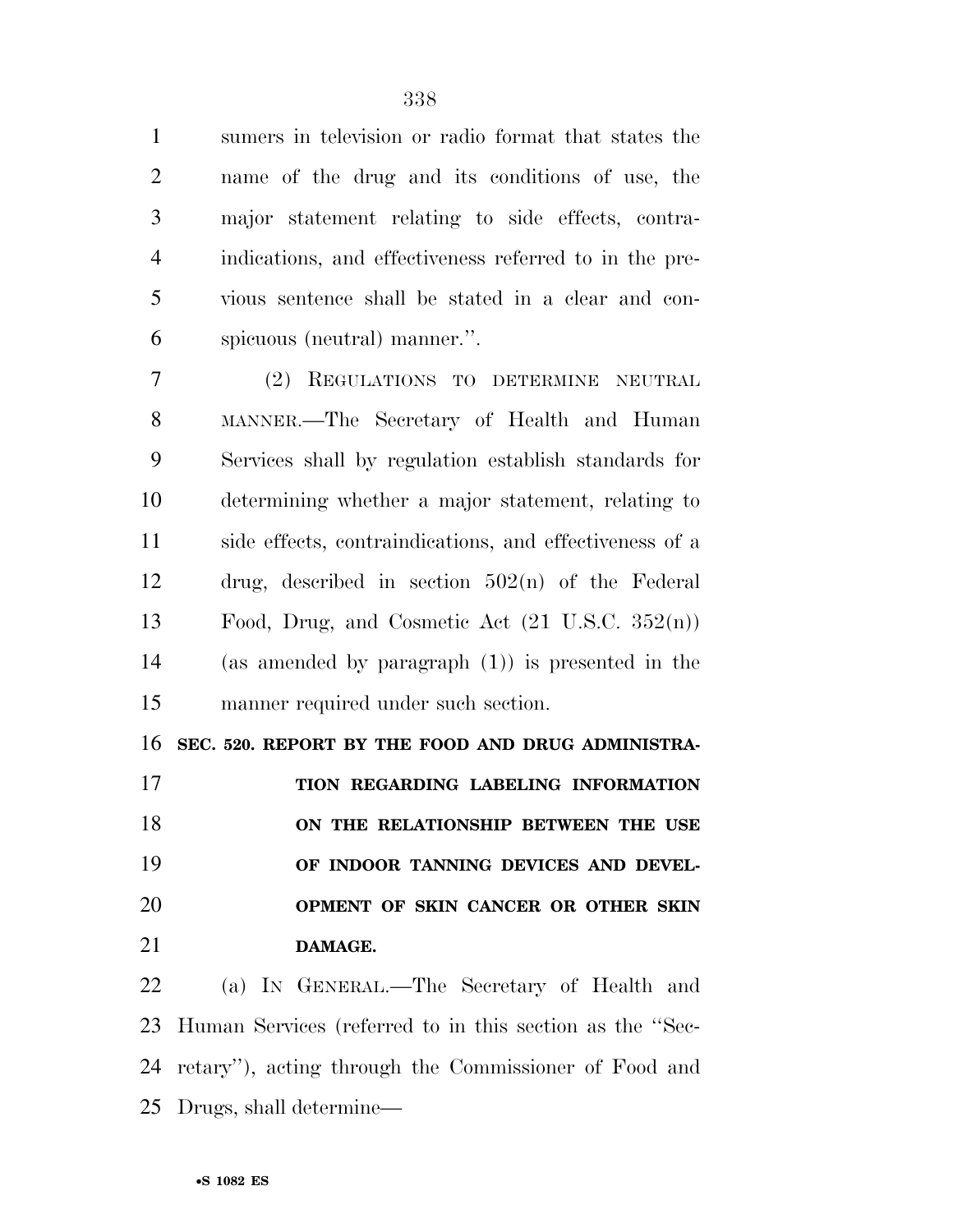| $\mathbf{1}$   | $(1)$ whether the labeling requirements for in-             |
|----------------|-------------------------------------------------------------|
| $\overline{2}$ | door tanning devices, including the positioning re-         |
| 3              | quirements, provide sufficient information to con-          |
| $\overline{4}$ | sumers regarding the risks that the use of such de-         |
| 5              | vices pose for the development of irreversible damage       |
| 6              | to the eyes and skin, including skin cancer; and            |
| 7              | $(2)(A)$ whether modifying the warning label re-            |
| $8\,$          | quired on tanning beds to read, "Ultraviolet radi-          |
| 9              | ation can cause skin cancer", or any other additional       |
| 10             | warning, would communicate the risks of indoor tan-         |
| 11             | ning more effectively; or                                   |
| 12             | (B) whether there is no warning that would be               |
| 13             | capable of adequately communicating such risks.             |
| 14             | (b) CONSUMER TESTING.—In making the determina-              |
| 15             | tions under subsection (a), the Secretary shall conduct ap- |
| 16             | propriate consumer testing, using the best available meth-  |
| 17             | ods for determining consumer understanding of label         |
|                | 18 warnings.                                                |
| 19             | (c) PUBLIC HEARINGS; PUBLIC COMMENT.-The                    |
| 20             | Secretary shall hold public hearings and solicit comments   |
| 21             | from the public in making the determinations under sub-     |

 (d) REPORT.—Not later than 1 year after the date of the enactment of this Act, the Secretary shall submit to the Congress a report that provides the determinations

section (a).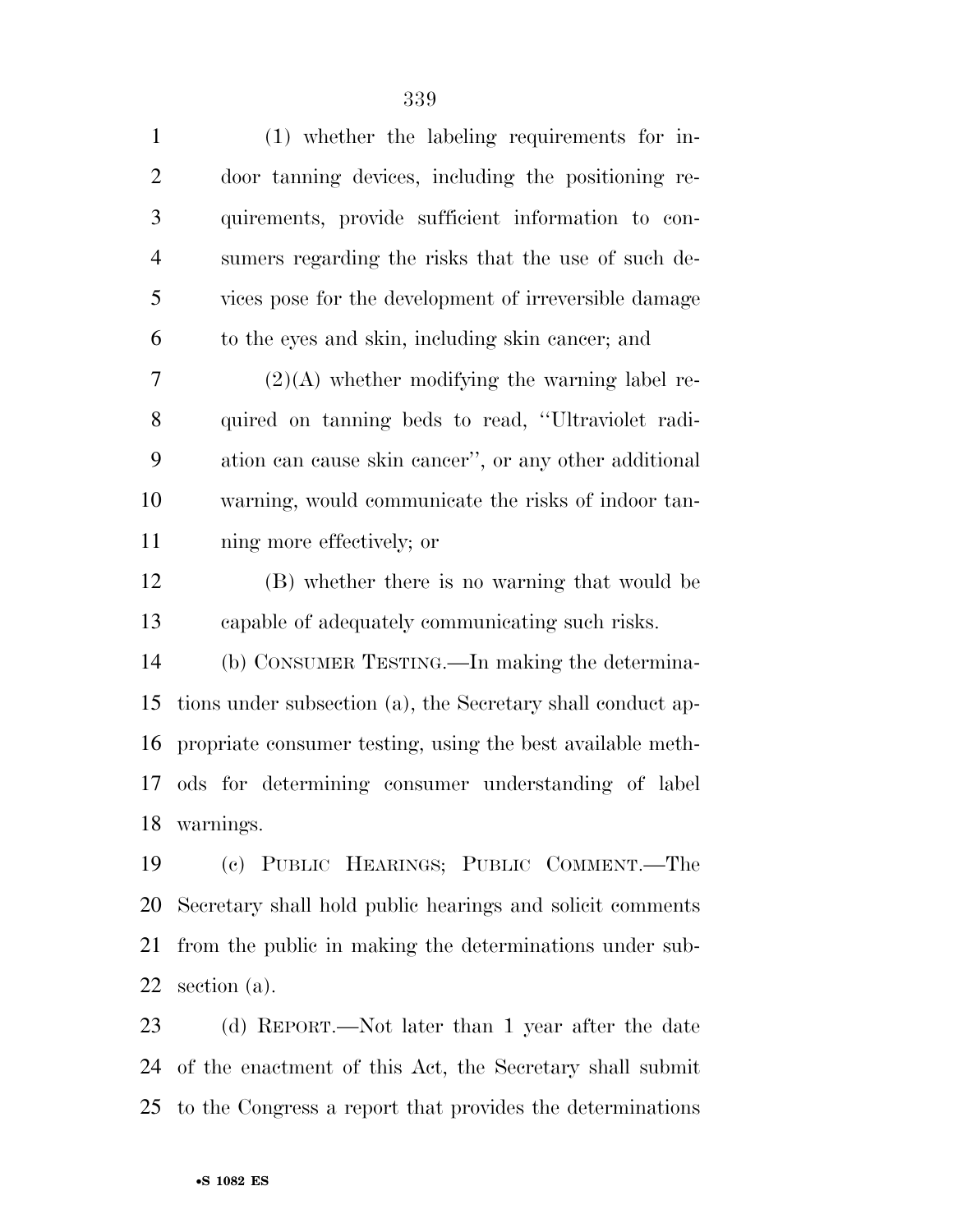under subsection (a). In addition, the Secretary shall in- clude in the report the measures being implemented by the Secretary to significantly reduce the risks associated with indoor tanning devices.

# **TITLE VI—FOOD SAFETY**

# **SEC. 601. FINDINGS.**

(a) FINDINGS.—Congress finds that—

 (1) the safety and integrity of the United States food supply is vital to the public health, to public confidence in the food supply, and to the suc-cess of the food sector of the Nation's economy;

 (2) illnesses and deaths of individuals and com-panion animals caused by contaminated food—

 (A) have contributed to a loss of public confidence in food safety; and

 (B) have caused significant economic losses to manufacturers and producers not responsible 18 for contaminated food items;

 (3) the task of preserving the safety of the food supply of the United States faces tremendous pres-sures with regard to—

 (A) emerging pathogens and other con- taminants and the ability to detect all forms of contamination; and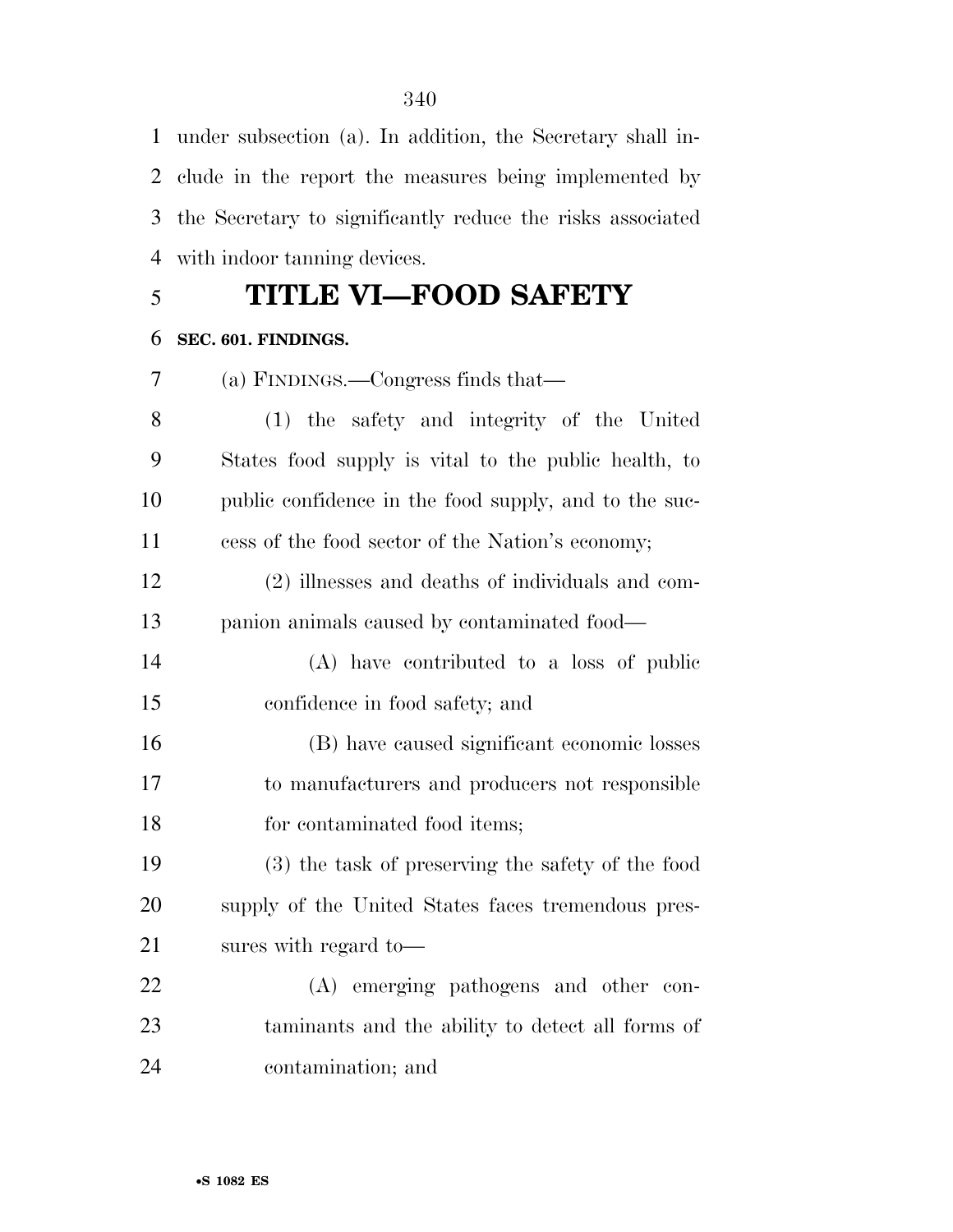| $\mathbf{1}$   | (B) an increasing volume of imported food                    |
|----------------|--------------------------------------------------------------|
| $\overline{2}$ | from a wide variety of countries; and                        |
| 3              | (C) a shortage of adequate resources for                     |
| $\overline{4}$ | monitoring and inspection;                                   |
| 5              | (4) the United States is increasing the amount               |
| 6              | of food that it imports such that—                           |
| 7              | $(A)$ from 2003 to the present, the value of                 |
| 8              | has increased<br>food<br>imports<br>from                     |
| 9              | $$45,600,000,000$ to $$64,000,000,000$ ; and                 |
| 10             | (B) imported food accounts for 13 percent                    |
| 11             | of the average Americans diet including 31 per-              |
| 12             | cent of fruits, juices, and nuts, 9.5 percent of             |
| 13             | red meat and 78.6 percent of fish and shellfish;             |
| 14             | and                                                          |
| 15             | (5) the number of full time equivalent Food and              |
| 16             | Drug Administration employees conducting inspec-             |
| 17             | tions has decreased from 2003 to 2007.                       |
|                | 18 SEC. 602. ENSURING THE SAFETY OF PET FOOD.                |
| 19             | (a) PROCESSING AND INGREDIENT STANDARDS.—                    |
| 20             | Not later than 18 months after the date of enactment of      |
| 21             | this Act, the Secretary of Health and Human Services (re-    |
| 22             | ferred to in this title as the "Secretary"), in consultation |
| 23             | with the Association of American Feed Control Officials,     |
| 24             | and other relevant stakeholder groups, including veteri-     |
| 25             | nary medical associations, animal health organizations,      |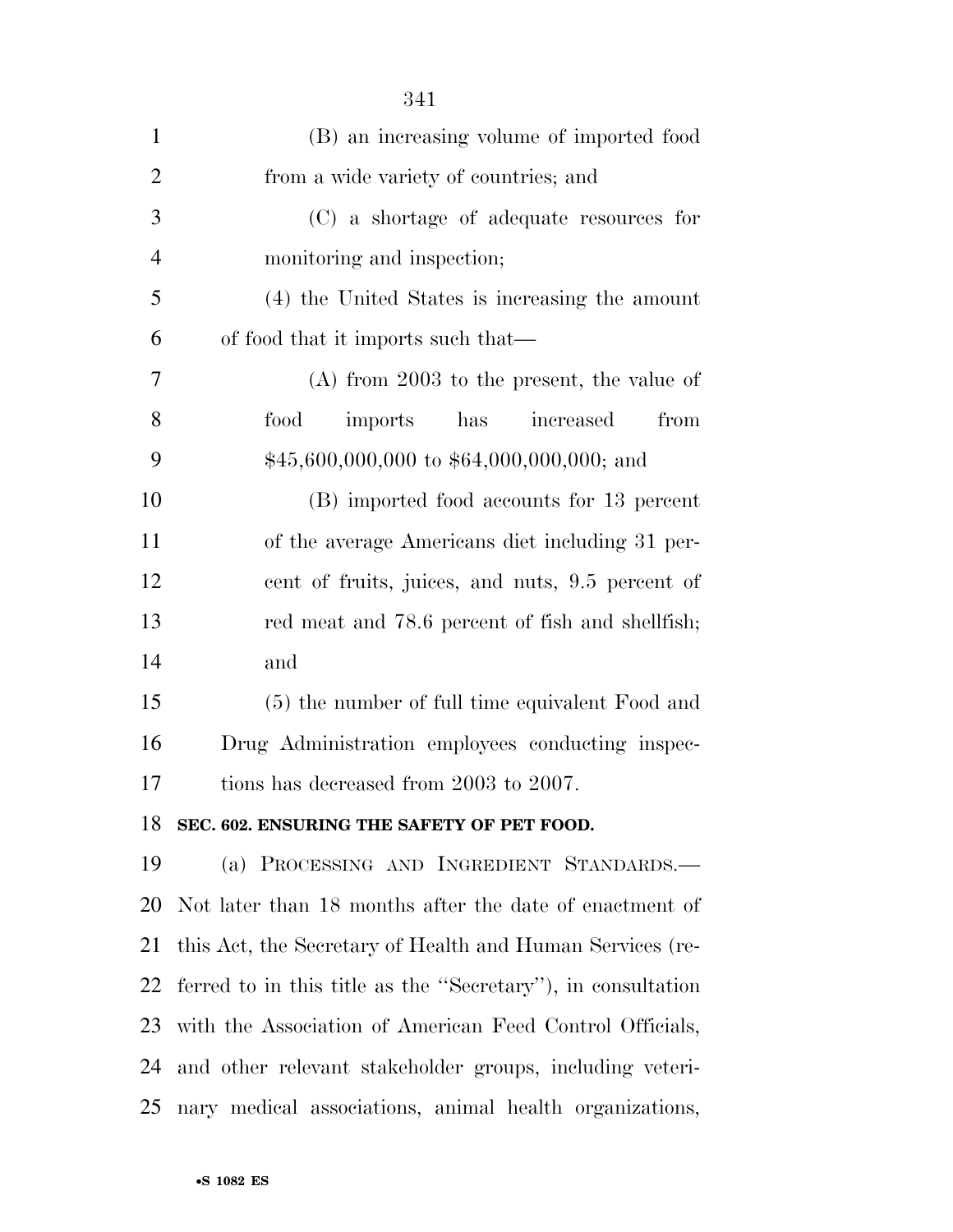and pet food manufacturers, shall by regulation estab-2 lish— $-$ 

 (1) processing and ingredient standards with respect to pet food, animal waste, and ingredient definitions; and

 (2) updated standards for the labeling of pet food that includes nutritional information and ingre-dient information.

 (b) EARLY WARNING SURVEILLANCE SYSTEMS AND NOTIFICATION DURING PET FOOD RECALLS.—Not later than 180 days after the date of enactment of this Act, the Secretary shall by regulation establish an early warn- ing and surveillance system to identify adulteration of the pet food supply and outbreaks of illness associated with pet food. In establishing such system, the Secretary shall—

 (1) use surveillance and monitoring mechanisms similar to, or in coordination with, those mechanisms used by the Centers for Disease Control and Preven- tion to monitor human health, such as the Foodborne Diseases Active Surveillance Network (FoodNet) and PulseNet;

 (2) consult with relevant professional associa-tions and private sector veterinary hospitals; and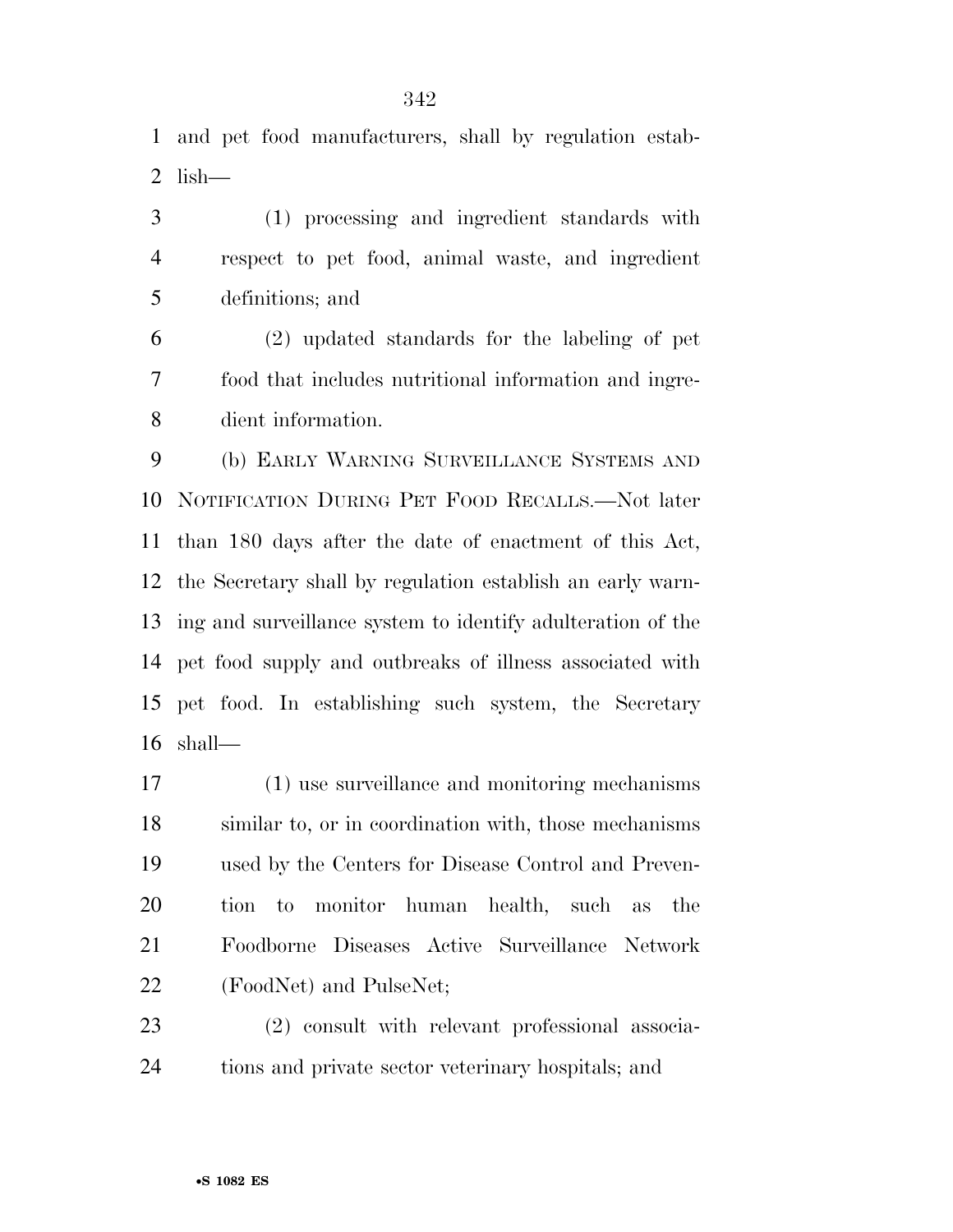(3) work with the Health Alert Network and other notification networks to inform veterinarians and relevant stakeholders during any recall of pet food. **SEC. 603. ENSURING EFFICIENT AND EFFECTIVE COMMU- NICATIONS DURING A RECALL.**  The Secretary shall, during an ongoing recall of human or pet food— (1) work with companies, relevant professional associations, and other organizations to collect and aggregate information pertaining to the recall; (2) use existing networks of communication in- cluding electronic forms of information dissemina- tion to enhance the quality and speed of communica- tion with the public; and (3) post information regarding recalled prod- ucts on the Internet website of the Food and Drug Administration in a consolidated, searchable form that is easily accessed and understood by the public. **SEC. 604. STATE AND FEDERAL COOPERATION.**  (a) IN GENERAL.—The Secretary shall work with the States in undertaking activities and programs that assist in improving the safety of fresh and processed produce so that State food safety programs involving the safety of fresh and processed produce and activities conducted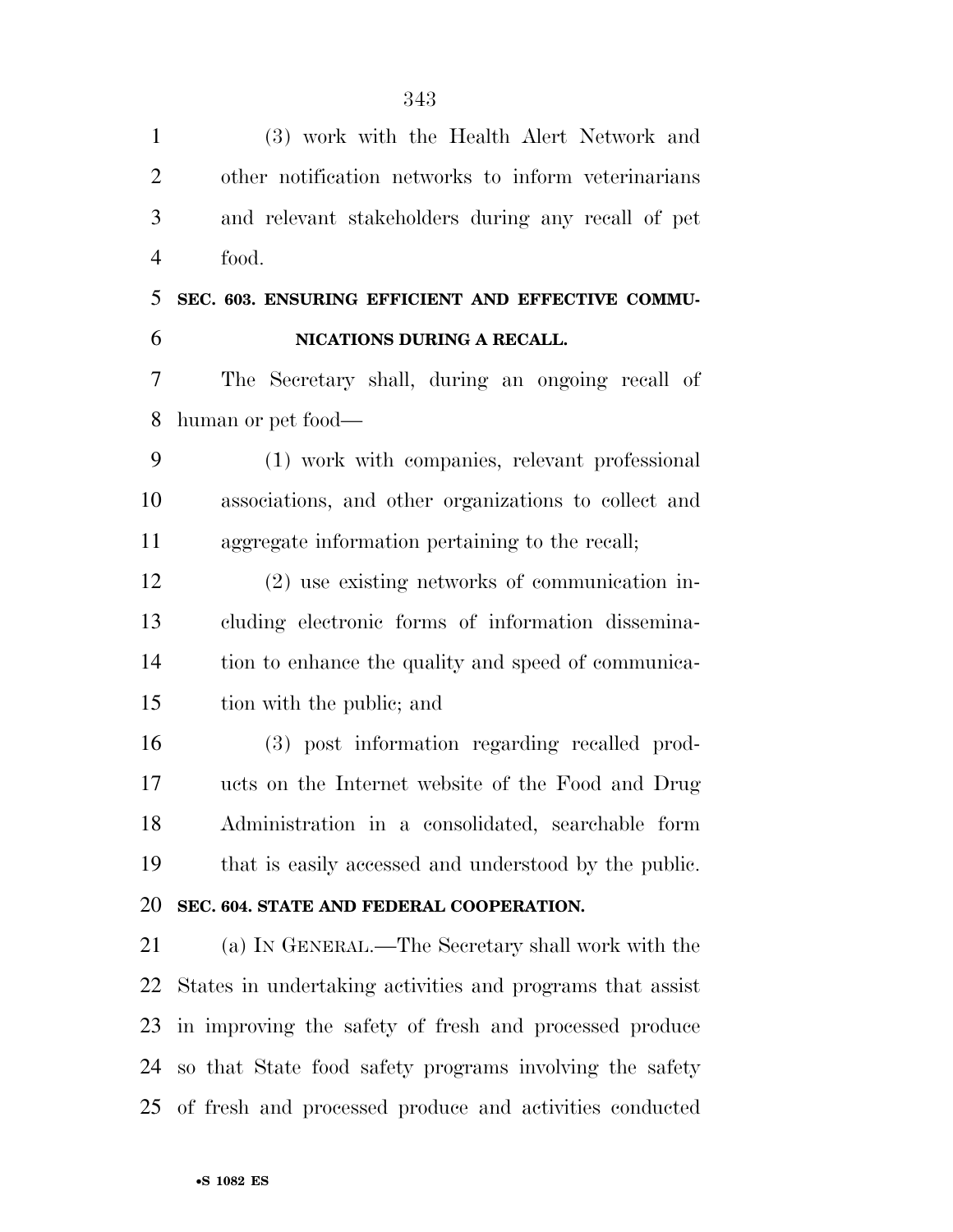by the Secretaries function in a coordinated and cost-effec- tive manner. With the assistance provided under sub-section (b), the Secretary shall encourage States to—

(1) establish, continue, or strengthen State food

 safety programs, especially with respect to the regu- lation of retail commercial food establishments; and (2) establish procedures and requirements for ensuring that processed produce under the jurisdic- tion of the State food safety programs is not unsafe for human consumption.

 (b) ASSISTANCE.—The Secretary may provide to a State, for planning, developing, and implementing such a food safety program—

(1) advisory assistance;

 (2) technical assistance, training, and labora- tory assistance (including necessary materials and equipment); and

(3) financial and other assistance.

 (c) SERVICE AGREEMENTS.—The Secretary may, under an agreement entered into with a Federal, State, or local agency, use, on a reimbursable basis or otherwise, the personnel, services, and facilities of the agency to carry out the responsibilities of the agency under this section. An agreement entered into with a State agency under this subsection may provide for training of State employees.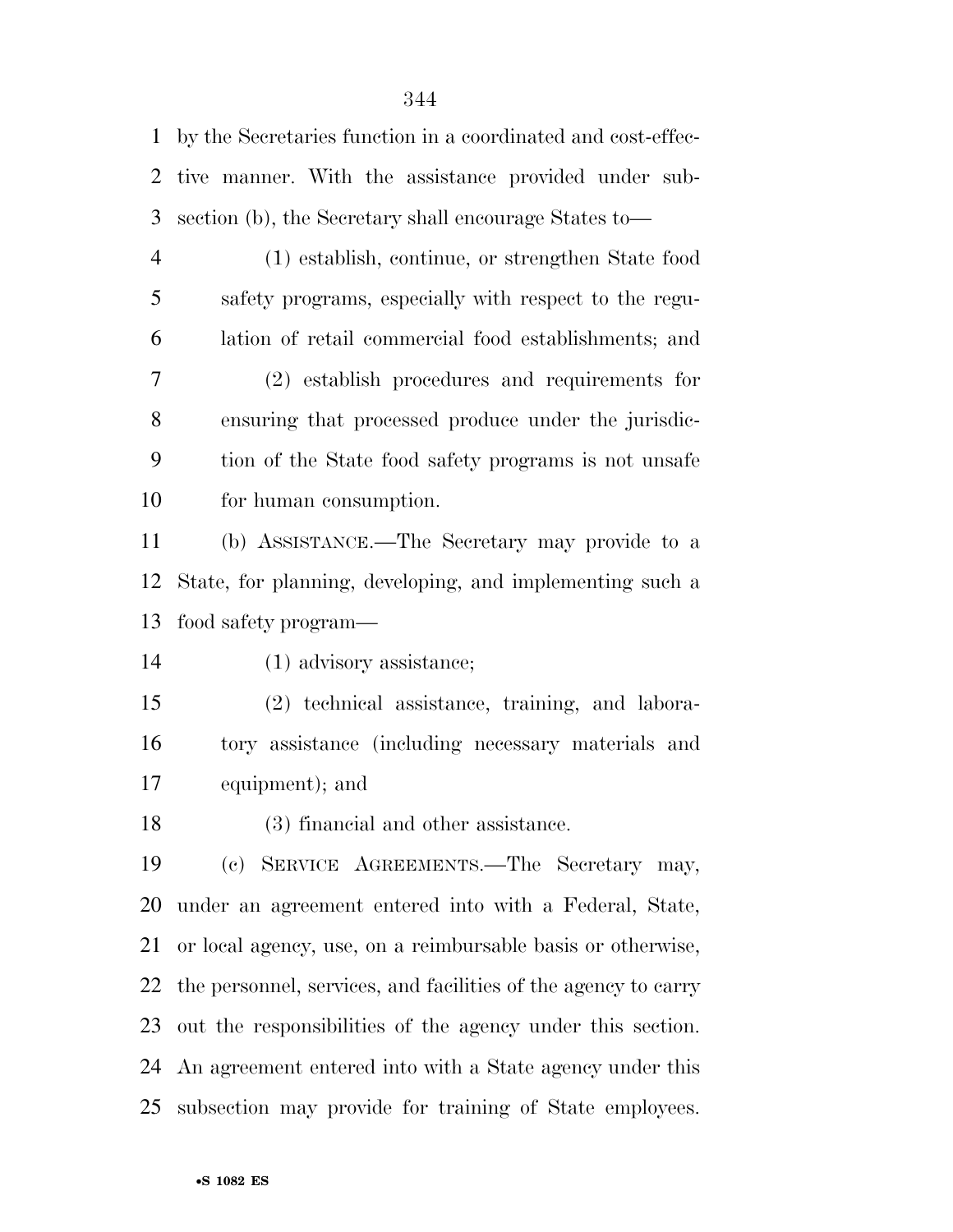### **SEC. 605. ADULTERATED FOOD REGISTRY.**

 (a) FINDINGS.—Congress makes the following find-ings:

 (1) In 1994, Congress passed the Dietary Sup- plement Health and Education Act (P.L. 103–417) to provide the Food and Drug Administration with the legal framework to ensure that dietary supple-ments are safe and properly labeled foods.

 (2) In 2006, Congress passed the Dietary Sup- plement and Nonprescription Drug Consumer Pro- tection Act (P.L. 109–462) to establish a mandatory reporting system of serious adverse events for non- prescription drugs and dietary supplements sold and consumed in the United States.

 (3) The adverse event reporting system created under the Dietary Supplement and Nonprescription Drug Consumer Protection Act will serve as the early warning system for any potential public health issues associated with the use of these food products.

 (4) A reliable mechanism to track patterns of adulteration in food would support efforts by the Food and Drug Administration to effectively target limited inspection resources to protect the public health.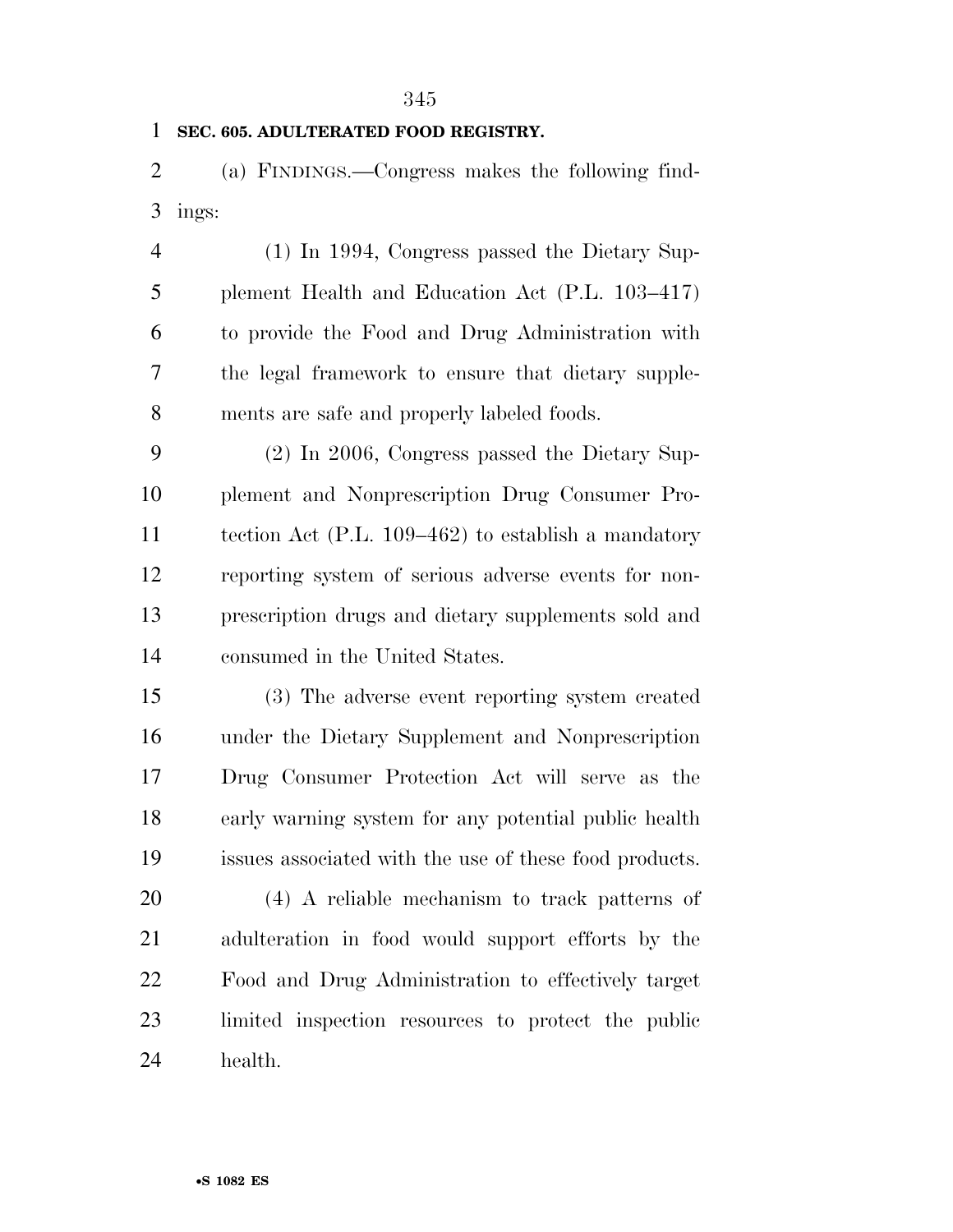| $\mathbf{1}$   | (b) IN GENERAL.—Chapter IV of the Federal Food,           |
|----------------|-----------------------------------------------------------|
| $\overline{2}$ | Drug, and Cosmetic Act (21 U.S.C. 341 et seq.) is amend-  |
| 3              | ed by adding at the end the following:                    |
| $\overline{4}$ | "SEC. 417. ADULTERATED FOOD REGISTRY.                     |
| 5              | "(a) DEFINITIONS.—In this section:                        |
| 6              | "(1) IMPORTER.—The term 'importer', with re-              |
| 7              | spect to an article of food, means the person who         |
| 8              | submitted the notice with respect to such article of      |
| 9              | food under section $801(m)$ .                             |
| 10             | "(2) RESPONSIBLE PARTY.—The term 'respon-                 |
| 11             | sible party', with respect to an article of food, means   |
| 12             | any registered food facility under section $415(a)$ , in- |
| 13             | cluding those responsible for the manufacturing,          |
| 14             | processing, packaging or holding of such food for         |
| 15             | consumption in the United States.                         |
| 16             | "(3) REPORTABLE ADULTERATED FOOD.—The                     |
| 17             | term 'reportable adulterated food' for purposes of        |
| 18             | this section means a food that is adulterated or-         |
| 19             | $\lq\lq$ presents a situation in which there is           |
| 20             | a reasonable probability that the use of, or ex-          |
| 21             | posure to, a violative product will cause serious         |
| 22             | adverse health consequences or death as defined           |
| 23             | in section $7.3(m)(1)$ of title, Code of Federal          |
| 24             | Regulations (or any successor regulations); or            |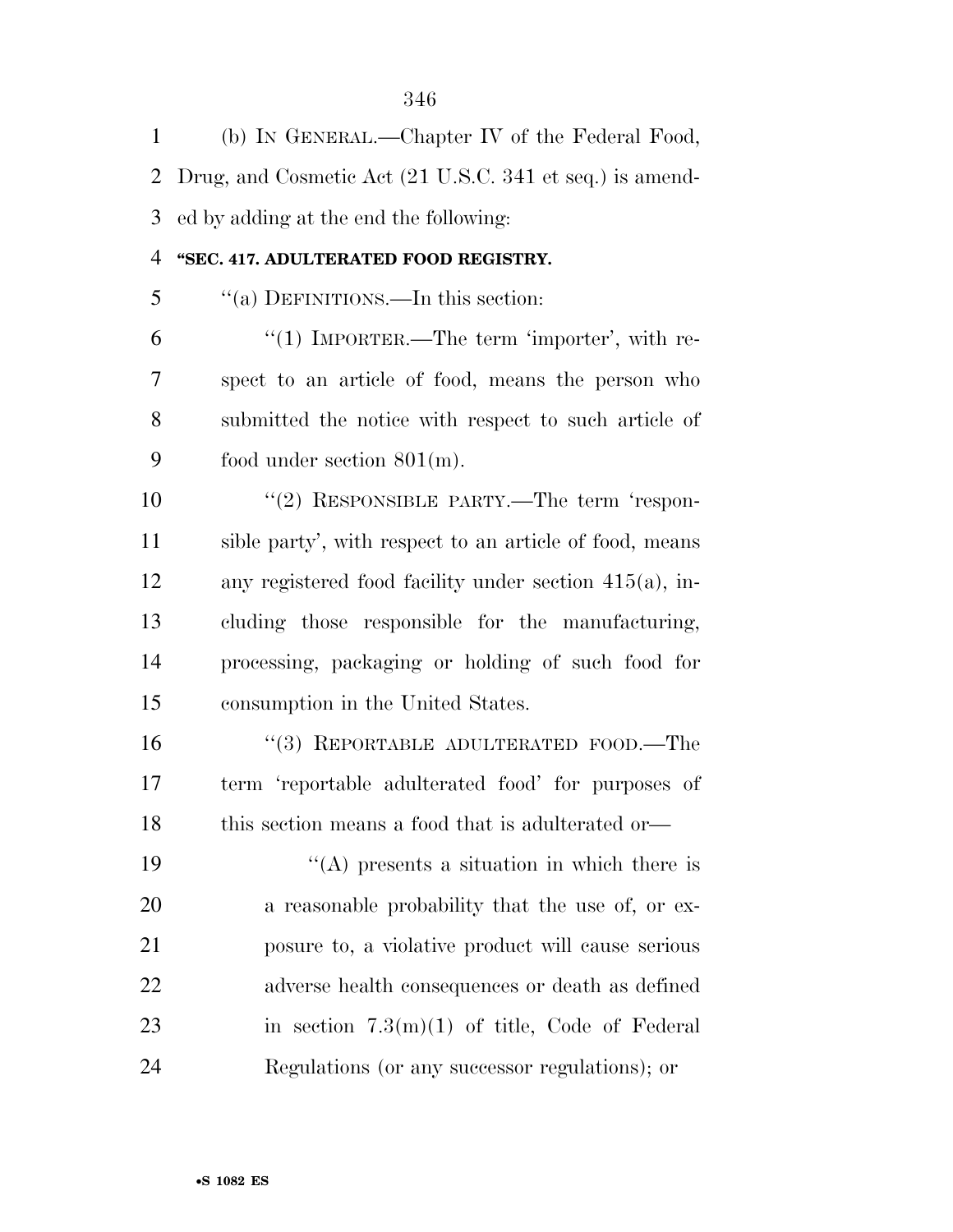| $\mathbf{1}$   | "(B) meets the threshold established in                |
|----------------|--------------------------------------------------------|
| $\overline{2}$ | section $304(h)$ .                                     |
| 3              | $``$ (b) ESTABLISHMENT.—                               |
| $\overline{4}$ | "(1) IN GENERAL.—Not later than 180 days               |
| 5              | after the date of enactment of this section, the Sec-  |
| 6              | retary shall establish within the Food and Drug Ad-    |
| 7              | ministration an Adulterated Food Registry to which     |
| 8              | instances of reportable adulterated food may be sub-   |
| 9              | mitted by the Food and Drug Administration after       |
| 10             | receipt of reports of adulteration, via an electronic  |
| 11             | portal, from—                                          |
| 12             | "(A) Federal, State, and local public                  |
| 13             | health officials;                                      |
| 14             | $\lq\lq(B)$ an importer;                               |
| 15             | $\lq\lq$ (C) a responsible party; or                   |
| 16             | $\lq\lq$ (D) a consumer or other individual.           |
| 17             | "(2) REVIEW BY SECRETARY.—The Secretary                |
| 18             | shall review and determine the validity of the infor-  |
| 19             | mation submitted under paragraph (1) for the pur-      |
| 20             | poses of identifying adulterated food, submitting en-  |
| 21             | tries to the Adulterated Food Registry, acting under   |
| 22             | subsection (c), and exercising other existing food     |
| 23             | safety authorities under the Act to protect the public |
| 24             | health.                                                |
|                |                                                        |

25 "(c) ISSUANCE OF AN ALERT BY THE SECRETARY.—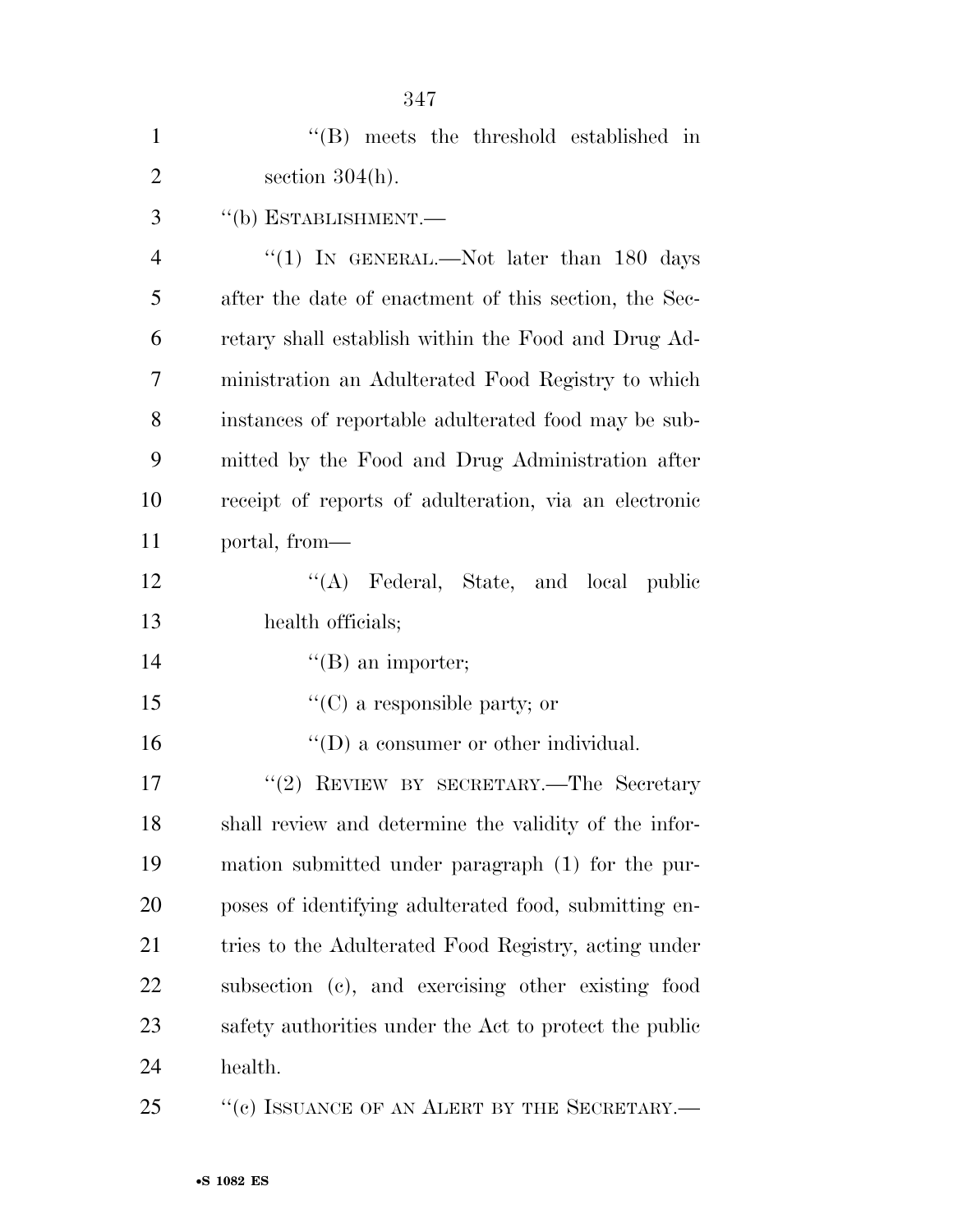| $\mathbf{1}$   | " $(1)$ IN GENERAL.—The Secretary shall issue                   |
|----------------|-----------------------------------------------------------------|
| $\overline{2}$ | an alert with respect to an adulterated food if the             |
| 3              | Adulterated Food Registry shows that the food—                  |
| $\overline{4}$ | $\lq\lq$ has been associated with repeated                      |
| 5              | and separate outbreaks of illness or has been                   |
| 6              | repeatedly determined to be adulterated; or                     |
| $\tau$         | $\lq\lq$ is a reportable adulterated food.                      |
| 8              | "(2) SCOPE OF ALERT.—An alert under para-                       |
| 9              | graph (1) may apply to a particular food or to food             |
| 10             | from a particular producer, manufacturer, shipper,              |
| 11             | growing area, or country, to the extent that elements           |
| 12             | in subparagraph $(A)$ or $(B)$ of paragraph $(1)$ are as-       |
| 13             | sociated with the particular food, producer, manu-              |
| 14             | facturer, shipper, growing area, or country.                    |
| 15             | "(d) SUBMISSION BY A CONSUMER OR OTHER INDI-                    |
| 16             | VIDUAL.—A consumer or other individual may submit a             |
| 17             | report to the Food and Drug Administration using the            |
|                | 18 electronic portal data elements described in subsection (e). |
| 19             | Such reports shall be evaluated by the Secretary as speci-      |
| 20             | fied in subsection $(b)(2)$ .                                   |
| 21             | "(e) NOTIFICATION AND REPORTING OF ADULTERA-                    |
| 22             | TION.                                                           |
| 23             | "(1) DETERMINATION BY RESPONSIBLE PARTY                         |
| 24             | OR IMPORTER.—If a responsible party or importer                 |
| 25             | determines that an article of food it produced, proc-           |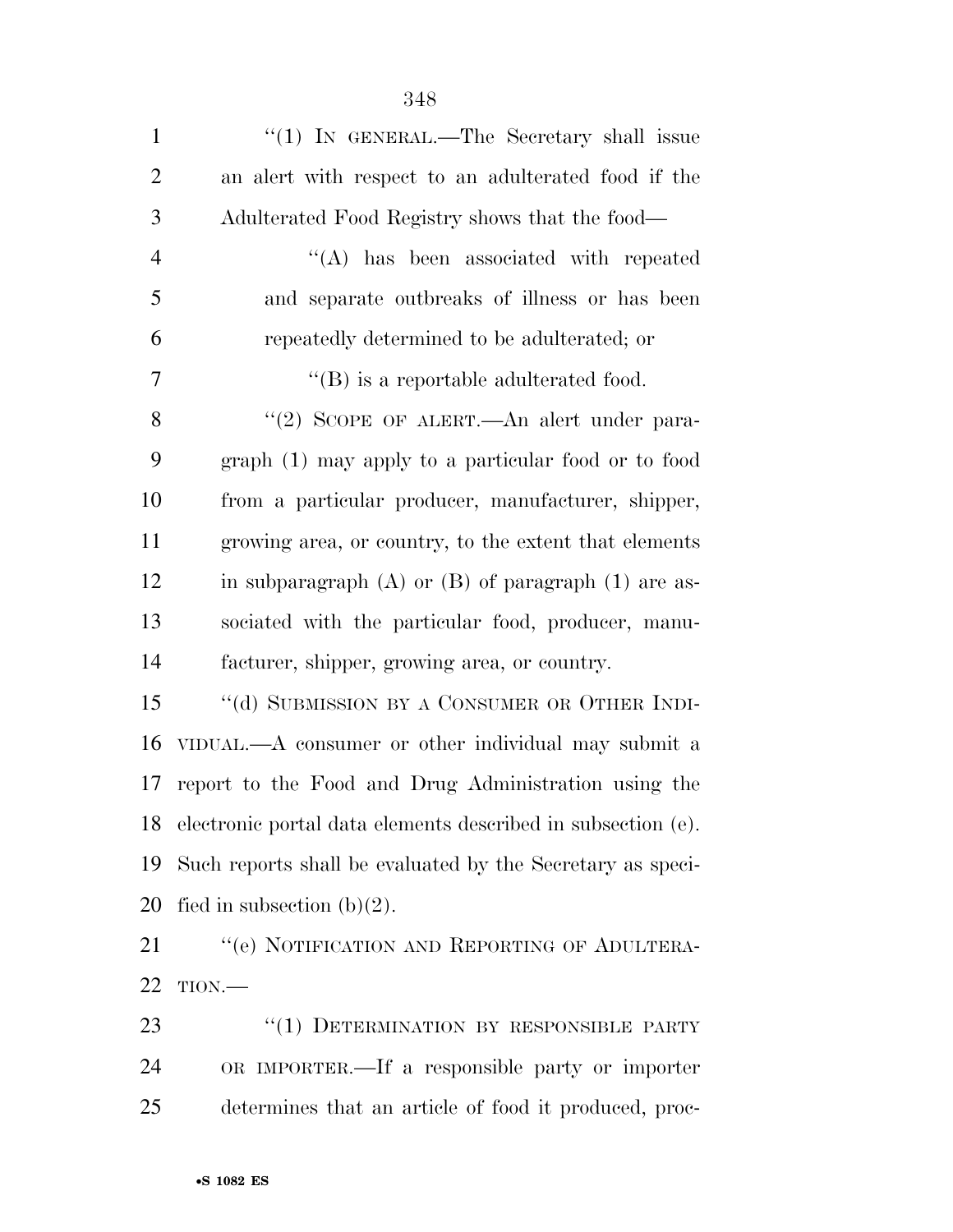| $\mathbf{1}$   | essed, manufactured, distributed, or otherwise han-    |
|----------------|--------------------------------------------------------|
| $\overline{2}$ | dled is a reportable adulterated food, the responsible |
| 3              | party shall provide the notifications described under  |
| $\overline{4}$ | paragraph $(2)$ .                                      |
| 5              | "(2) NOTIFICATION OF ADULTERATION.—                    |
| 6              | "(A) IN GENERAL.—Not later than $5$ days               |
| 7              | after a responsible party or importer receives a       |
| 8              | notification, the responsible party or importer,       |
| 9              | as applicable, shall review whether the food ref-      |
| 10             | erenced in the report described in paragraph           |
| 11             | $(1)$ is a reportable adulterated food.                |
| 12             | "(B) NOTIFICATION.—If a determination                  |
| 13             | is made by such responsible party or importer          |
| 14             | that the food is a reportable adulterated food,        |
| 15             | such responsible party or importer shall, no           |
| 16             | later than 2 days after such determination is          |
| 17             | made, notify other responsible parties directly        |
| 18             | linked in the supply chain to which and from           |
| 19             | which the article of reportable adulterated food       |
| 20             | was transferred.                                       |
| 21             | "(3) SUBMISSION OF REPORTS TO THE FOOD                 |
| 22             | DRUG ADMINISTRATION BY A RESPONSIBLE<br><b>AND</b>     |
| 23             | PARTY OR IMPORTER.—The responsible party or im-        |
| 24             | porter, as applicable, shall submit a report to the    |
| 25             | Food and Drug Administration through the elec-         |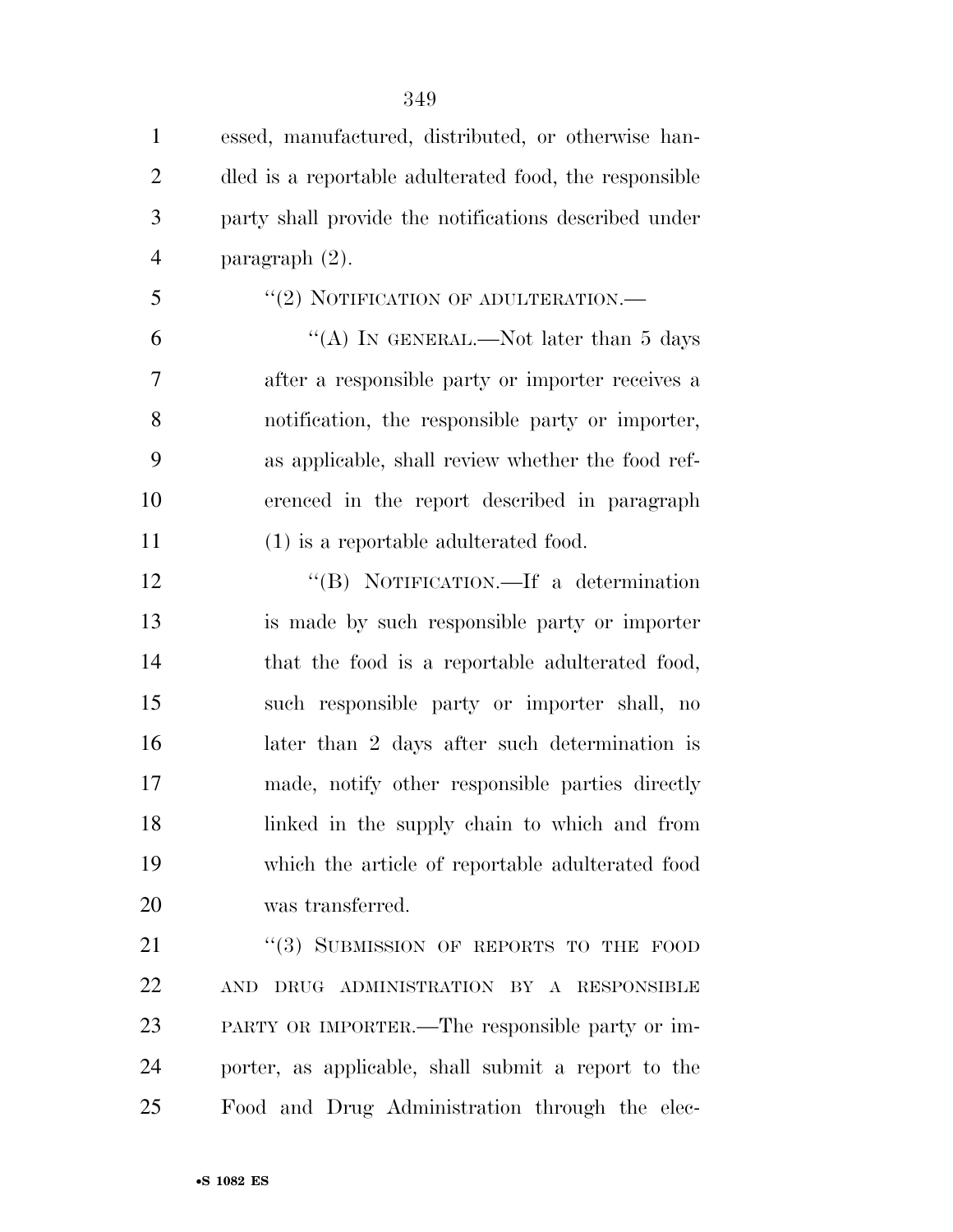| $\mathbf{1}$   | tronic portal using the data elements described in           |
|----------------|--------------------------------------------------------------|
| $\overline{2}$ | subsection (f) not later than 2 days after a respon-         |
| 3              | sible party or importer—                                     |
| $\overline{4}$ | "(A) makes a notification under paragraph                    |
| 5              | $(2)(B);$ or                                                 |
| 6              | $\lq\lq$ determines that an article of food it               |
| 7              | produced, processed, manufactured, distributed,              |
| 8              | imported, or otherwise handled is a reportable               |
| 9              | adulterated food, except that if such adultera-              |
| 10             | tion was initiated with such responsible party or            |
| 11             | importer, was detected prior to any transfer of              |
| 12             | such article of food, and was destroyed, no re-              |
| 13             | port is necessary.                                           |
| 14             | "(f) DATA ELEMENTS IN THE REGISTRY.—A report                 |
| 15             | submitted to the Food and Drug Administration electronic     |
| 16             | portal under subsection (e) shall include the following data |
| 17             | elements:                                                    |
| 18             | "(1) Contact information for the individual or               |
| 19             | entity submitting the report.                                |
| 20             | $\lq(2)$ The date on which an article of food was            |
| 21             | determined to be adulterated or suspected of being           |
| 22             | adulterated.                                                 |
| 23             | $\lq(3)$ A description of the article of food includ-        |
| 24             | ing the quantity or amount.                                  |
| 25             | $\cdot$ (4) The extent and nature of the adulteration.       |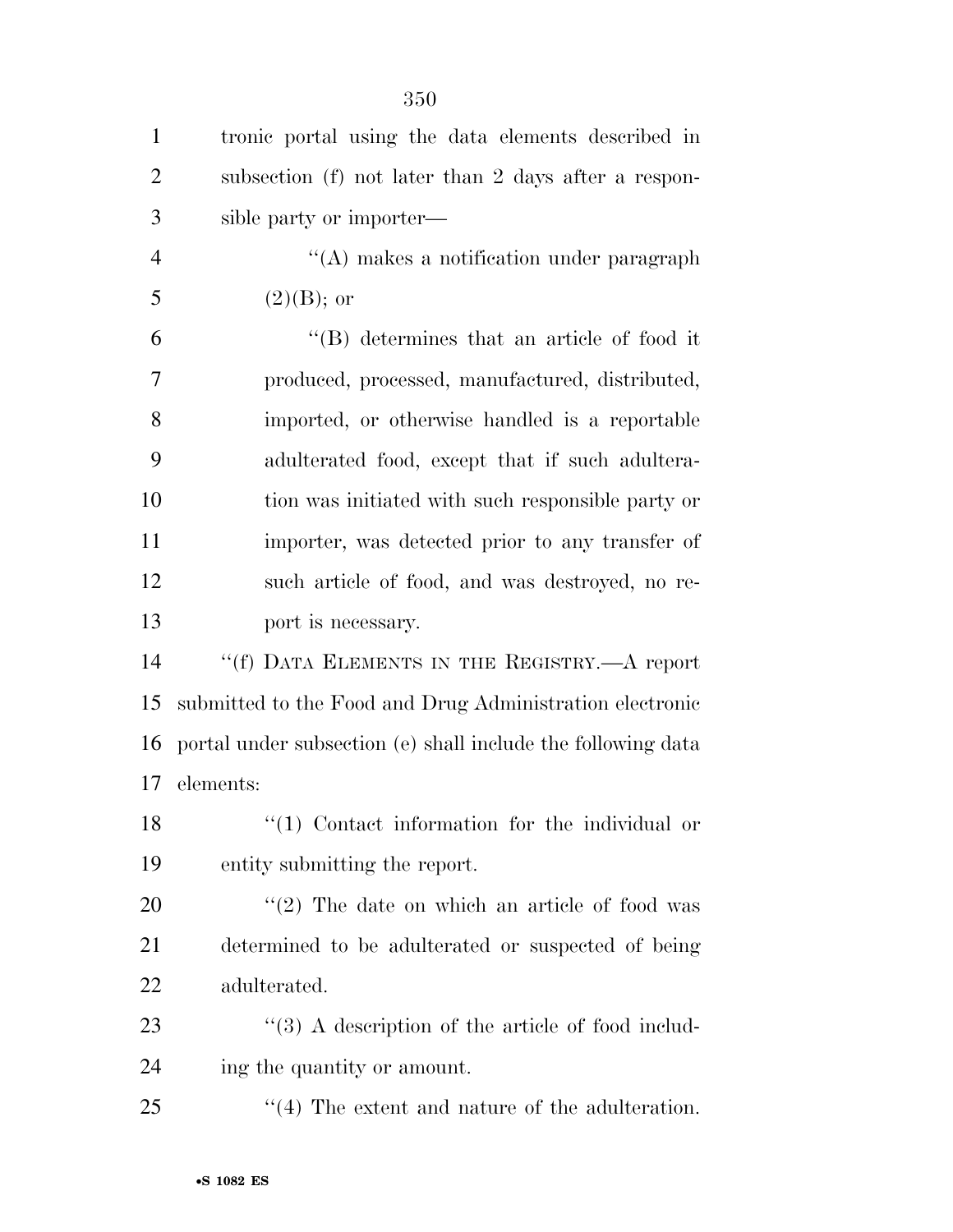| $\mathbf{1}$   | $\cdot$ (5) The disposition of the article.                 |
|----------------|-------------------------------------------------------------|
| $\overline{2}$ | "(6) Product information typically found on                 |
| 3              | packaging including product codes, use by dates,            |
| $\overline{4}$ | and names of manufactures or distributors.                  |
| 5              | $\lq(7)$ Information about the place of purchase or         |
| 6              | process by which the consumer or other individual           |
| $\overline{7}$ | acquired the article of adulterated food.                   |
| 8              | " $(8)$ In the case of a responsible party or an            |
| 9              | importer, the elements required for the registration        |
| 10             | of food facilities under section $415(a)$ .                 |
| 11             | $\lq(9)$ The contact information for parties di-            |
| 12             | rectly linked in the supply chain and notified under        |
| 13             | subsection $(e)(2)$ .                                       |
| 14             | $\cdot\cdot(10)$ In the case of an importer, the elements   |
| 15             | required for the prior notice of imported food ship-        |
| 16             | ments under section $801(m)$ .                              |
| 17             | <b>MAINTENANCE</b><br>``(g)<br>INSPECTION<br>AND<br>OF      |
|                | 18 RECORDS.—The responsible person or importer shall        |
| 19             | maintain records related to each report received, notifica- |
| 20             | tion made, and report submitted to the Food and Drug        |
|                | 21 Administration under this section and permit inspection  |
| 22             | of such records as provided for in section 414. Such        |
| 23             | records shall also be made available during an inspection   |
|                | 24 under section 704.                                       |
|                |                                                             |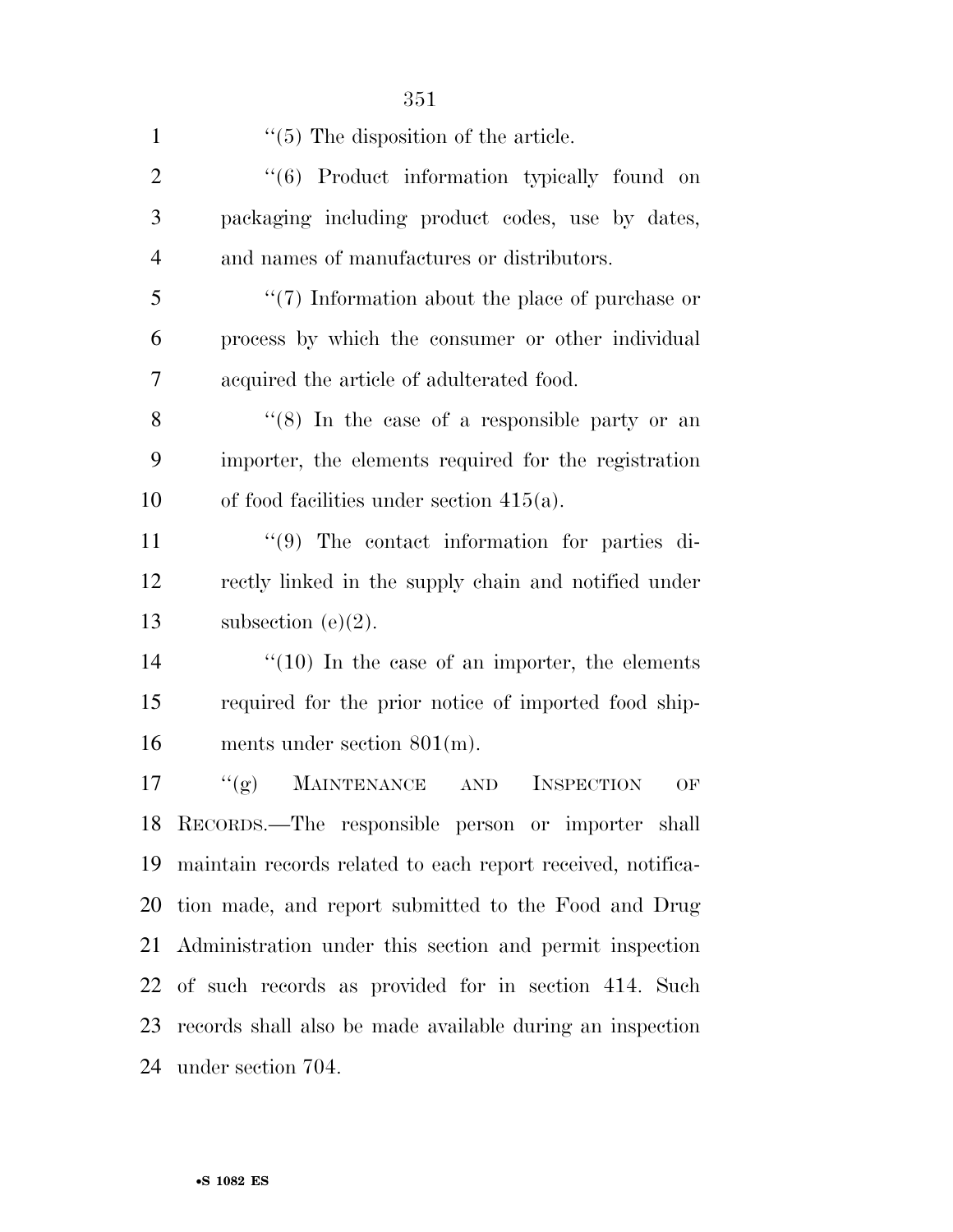''(h) REQUEST FOR INFORMATION.—Section 552 of title 5, United States Code, shall apply to any request for information regarding a record in the Adulterated Food Registry.

 ''(i) HOMELAND SECURITY NOTIFICATION.—If, after receiving a report under subsection (e), the Secretary sus- pects such food may have been deliberately adulterated, the Secretary shall immediately notify the Secretary of Homeland Security. The Secretary shall make the data in the Adulterated Imported Food Registry available to the Secretary of Homeland Security.''.

 (c) DEFINITION.—Section 201(ff) of the Federal Food, Drug, and Cosmetic Act (21 U.S.C. 321(ff)) is 14 amended by striking "section  $201(g)$ " and inserting "sec-tions 201(g) and 417''.

 (d) PROHIBITED ACTS.—Section 301 of the Federal Food, Drug, and Cosmetic Act (21 U.S.C. 331), as amended by this Act, is further amended by adding at the end the following:

 ''(kk) The failure to provide a report as required 21 under section  $417(e)(3)$ .

22 <sup>''</sup>(ll) The falsification a report as required under sec-23 tion  $417(e)(3)$ .".

 (e) SUSPECTED FOOD ADULTERATION REGULA-TIONS.—The Secretary shall, within 180 days of enact-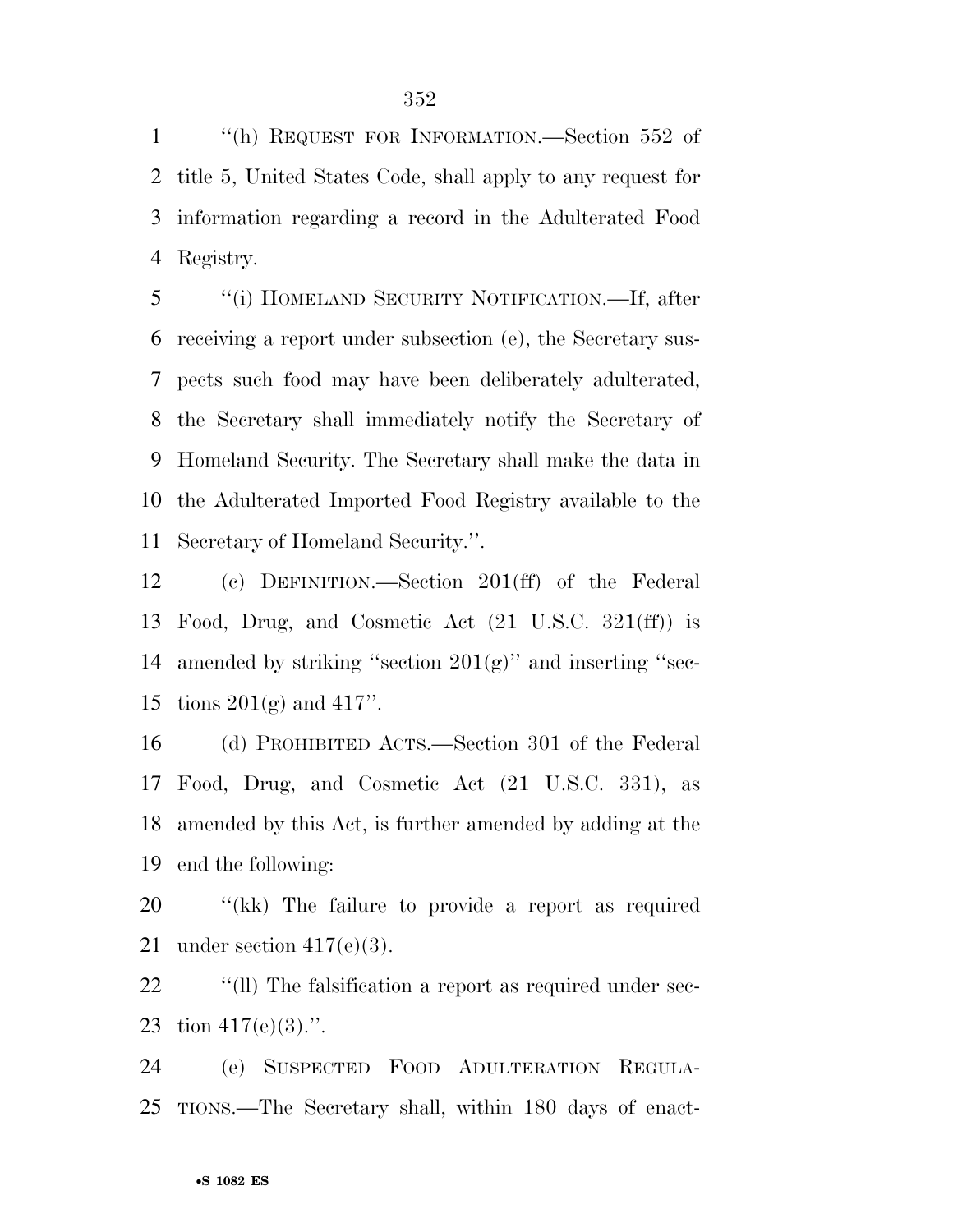ment of this Act, promulgate regulations that establish standards and thresholds by which importers and respon- sible parties shall be required and consumers may be able to, under section 417 of the Federal Food, Drug, and Cos-metic Act (as added by this section)—

 (1) report instances of suspected reportable adulteration of food to the Food and Drug Adminis- tration for possible inclusion in the Adulterated Food Registry after evaluation of such report; and 10 (2) notify, in keeping with subsection (e)(2) of such section 417, other responsible parties directly linked in the supply chain, including establishments as defined in section 415(b) of such Act.

 (f) EFFECTIVE DATE.—The requirements of section 417(e) of the Federal Food, Drug, and Cosmetic Act, as added by subsection (a), shall become effective 180 days after the date of enactment of this Act.

### **SEC. 606. SENSE OF THE SENATE.**

19 It is the sense of the Senate that—

 (1) it is vital for Congress to provide the Food and Drug Administration with additional resources, authorities, and direction with respect to ensuring the safety of the food supply of the United States;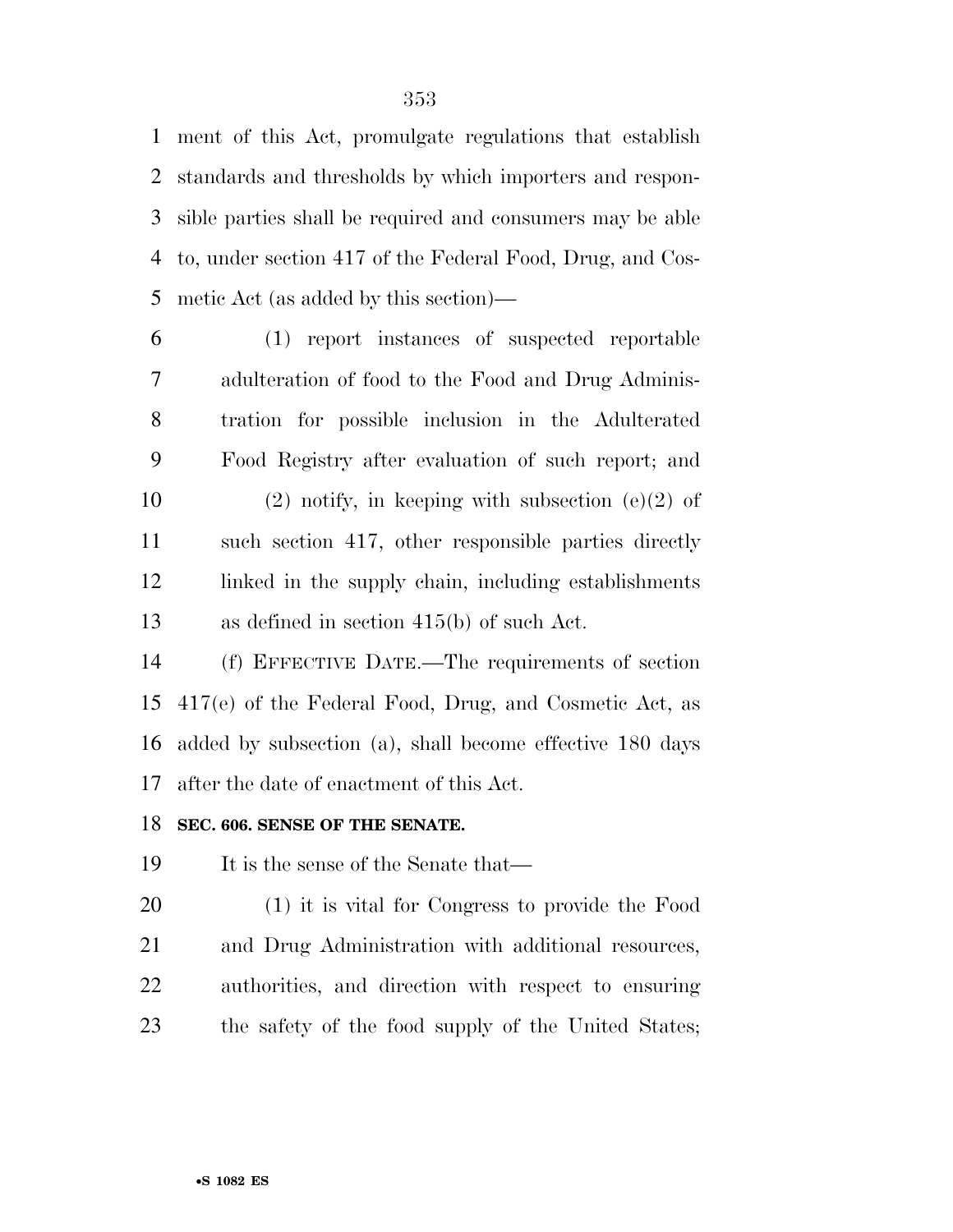(2) additional inspectors are required to im- prove the Food and Drug Administration's ability to safeguard the food supply of the United States;

 (3) because of the increasing volume of inter- national trade in food products the Secretary of Health and Human Services should make it a pri- ority to enter into agreements with the trading part- ners of the United States with respect to food safe-ty; and

 (4) the Senate should work to develop a com-prehensive response to the issue of food safety.

### **SEC. 607. ANNUAL REPORT TO CONGRESS.**

 The Secretary shall, on an annual basis, submit to the Committee on Health, Education, Labor, and Pen- sions and the Committee on Appropriations of the Senate and the Committee on Energy and Commerce and the Committee on Appropriations of the House of Representa- tives a report that includes, with respect to the preceding 1-year period—

 (1) the number and amount of food products regulated by the Food and Drug Administration im- ported into the United States, aggregated by country and type of food;

 (2) a listing of the number of Food and Drug Administration inspectors of imported food products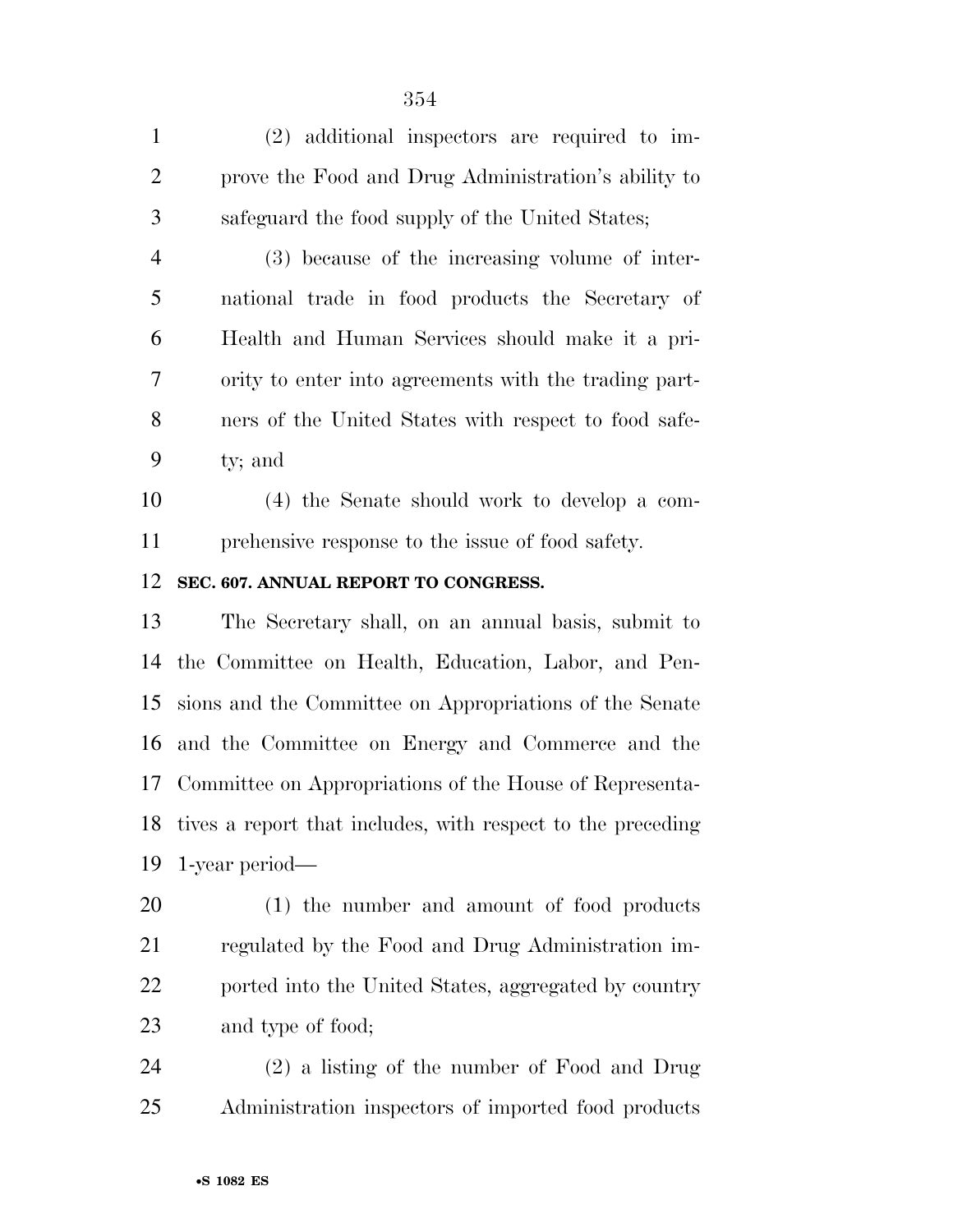| $\mathbf{1}$   | referenced in paragraph (1) and the number of Food      |
|----------------|---------------------------------------------------------|
| $\overline{2}$ | and Drug Administration inspections performed on        |
| 3              | such products; and                                      |
| $\overline{4}$ | (3) aggregated data on the findings of such in-         |
| 5              | spections, including data related to violations of the  |
| 6              | Federal Food, Drug, and Cosmetic Act (21 U.S.C.         |
| 7              | 201 et seq.), and enforcement actions used to follow-   |
| 8              | up on such findings and violations.                     |
| 9              | SEC. 608. RULE OF CONSTRUCTION.                         |
| 10             | Nothing in this title (or an amendment made by this     |
| 11             | title) shall be construed to affect—                    |
| 12             | (1) the regulation of dietary supplements under         |
| 13             | the Dietary Supplement Health and Education Act;        |
| 14             | <b>or</b>                                               |
| 15             | $(2)$ the adverse event reporting system for die-       |
| 16             | tary supplements created under the Dietary Supple-      |
| 17             | ment and Nonprescription Drug Consumer Protec-          |
| 18             | tion Act.                                               |
| 19             | SEC. 609. AUTHORIZATION OF APPROPRIATIONS.              |
| 20             | There are authorized to be appropriated to carry out    |
|                |                                                         |
| 21             | this title (and the amendments made by this title) such |

#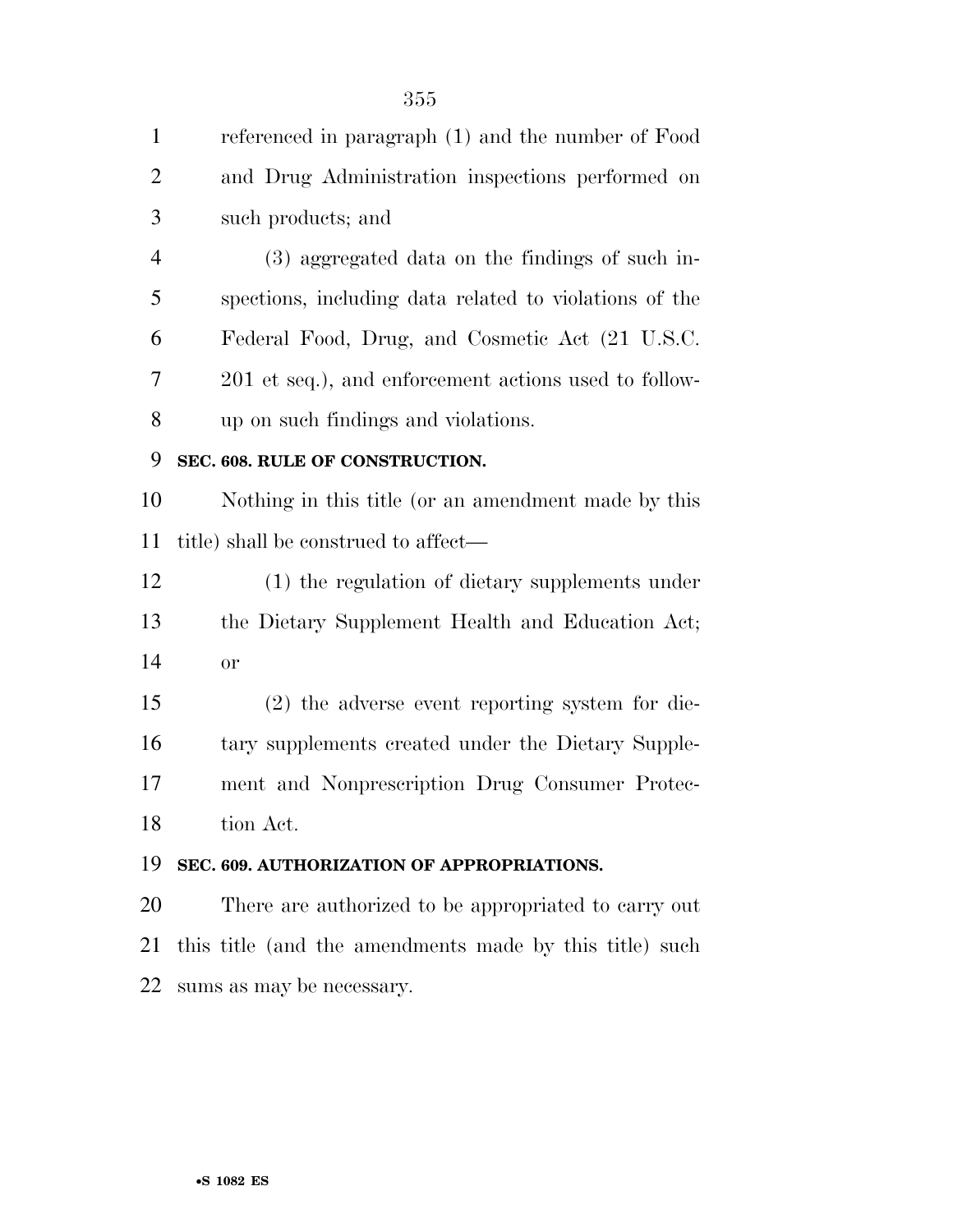# **TITLE VII—DOMESTIC PET TURTLE MARKET ACCESS**

### **SEC. 701. SHORT TITLE.**

 This title may be cited as the ''Domestic Pet Turtle Market Access Act of 2007''.

#### **SEC. 702. FINDINGS.**

Congress makes the following findings:

 (1) Pet turtles less than 10.2 centimeters in di- ameter have been banned for sale in the United States by the Food and Drug Administration since 11 1975 due to health concerns.

 (2) The Food and Drug Administration does not ban the sale of iguanas or other lizards, snakes, frogs, or other amphibians or reptiles that are sold as pets in the United States that also carry sal- monella bacteria. The Food and Drug Administra- tion also does not require that these animals be treated for salmonella bacteria before being sold as pets.

 (3) The technology to treat turtles for sal- monella, and make them safe for sale, has greatly advanced since 1975. Treatments exist that can nearly eradicate salmonella from turtles, and individ-uals are more aware of the causes of salmonella, how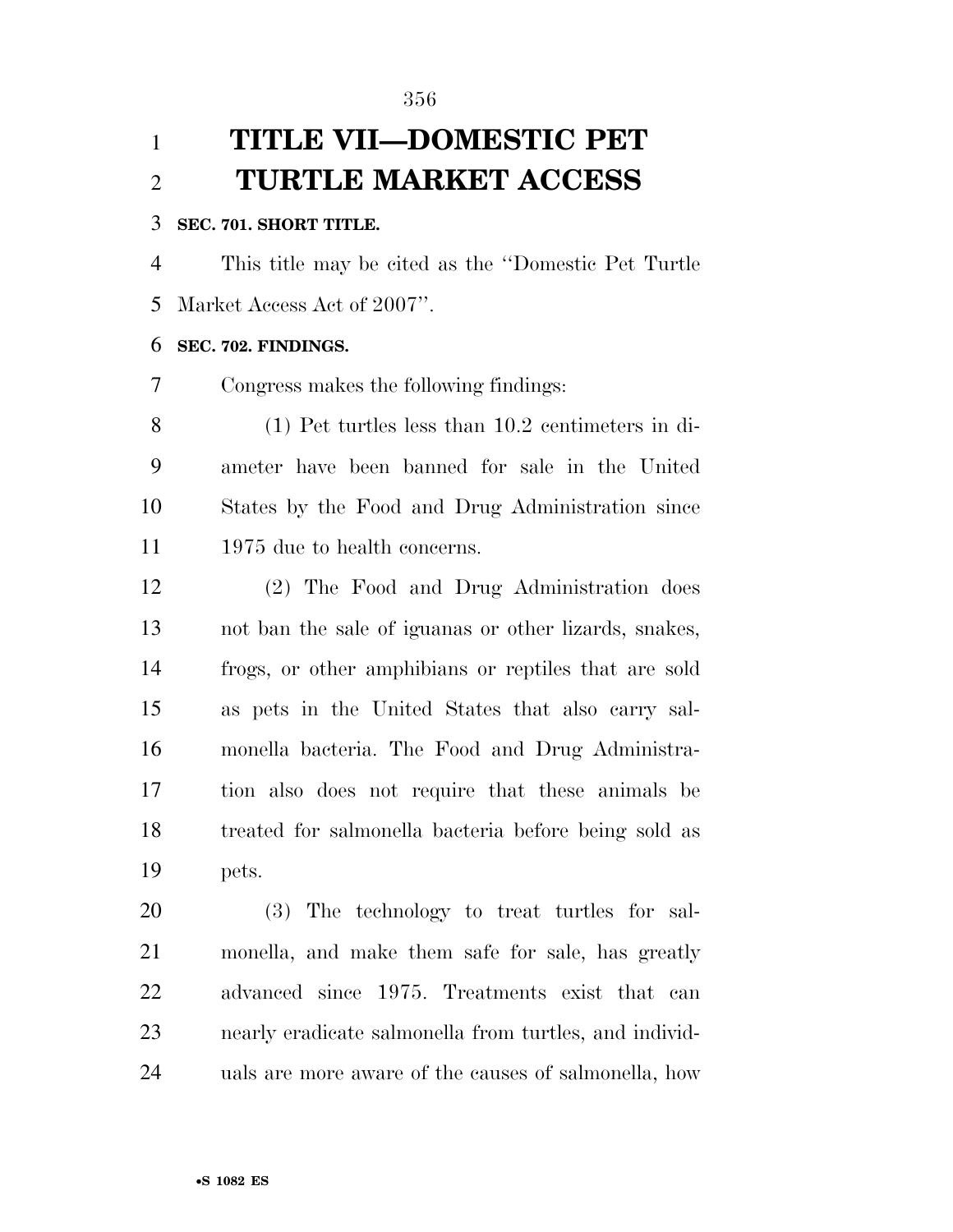to treat salmonella poisoning, and the seriousness associated with salmonella poisoning.

 (4) University research has shown that these turtles can be treated in such a way that they can be raised, shipped, and distributed without having a recolonization of salmonella.

 (5) University research has also shown that pet owners can be equipped with a treatment regiment that allows the turtle to be maintained safe from sal-monella.

 (6) The Food and Drug Administration should allow the sale of turtles less than 10.2 centimeters in diameter as pets as long as the sellers are re- quired to use proven methods to treat these turtles for salmonella.

### **SEC. 703. SALE OF BABY TURTLES.**

 Notwithstanding any other provision of law, the Food and Drug Administration shall not restrict the sale by a turtle farmer, wholesaler, or commercial retail seller of a turtle that is less than 10.2 centimeters in diameter as 21 a pet if—

 (1) the State or territory in which such farmer is located has developed a regulatory process by which pet turtle farmers are required to have a State license to breed, hatch, propagate, raise, grow,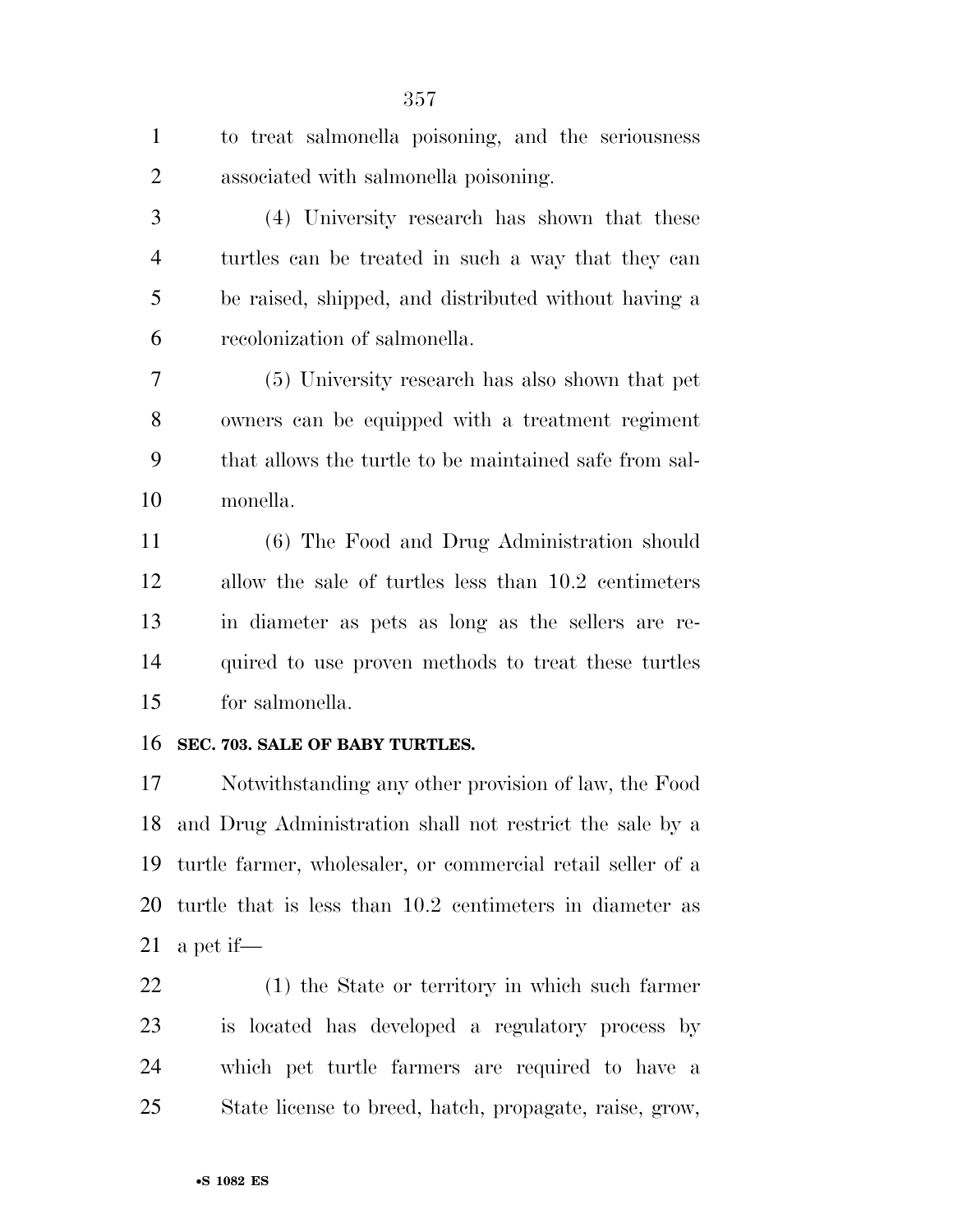receive, ship, transport, export, or sell pet turtles or pet turtle eggs;

 (2) such State or territory requires certification of sanitization that is signed by a veterinarian who is licensed in the State or territory, and approved by the State or territory agency in charge of regulating the sale of pet turtles;

 (3) the certification of sanitization requires each turtle to be sanitized or treated for diseases, in- cluding salmonella, and is dependant upon using the Siebeling method, or other such proven non-anti- biotic method, to make the turtle salmonella-free; and

 (4) the turtle farmer or commercial retail seller includes, with the sale of such a turtle, a disclosure 16 to the buyer that includes—

(A) information regarding—

 (i) the possibility that salmonella can re-colonize in turtles;

20 (ii) the dangers, including possible se- vere illness or death, especially for at-risk people who may be susceptible to sal- monella poisoning, such as children, preg- nant women, and others who may have weak immune systems, that could result if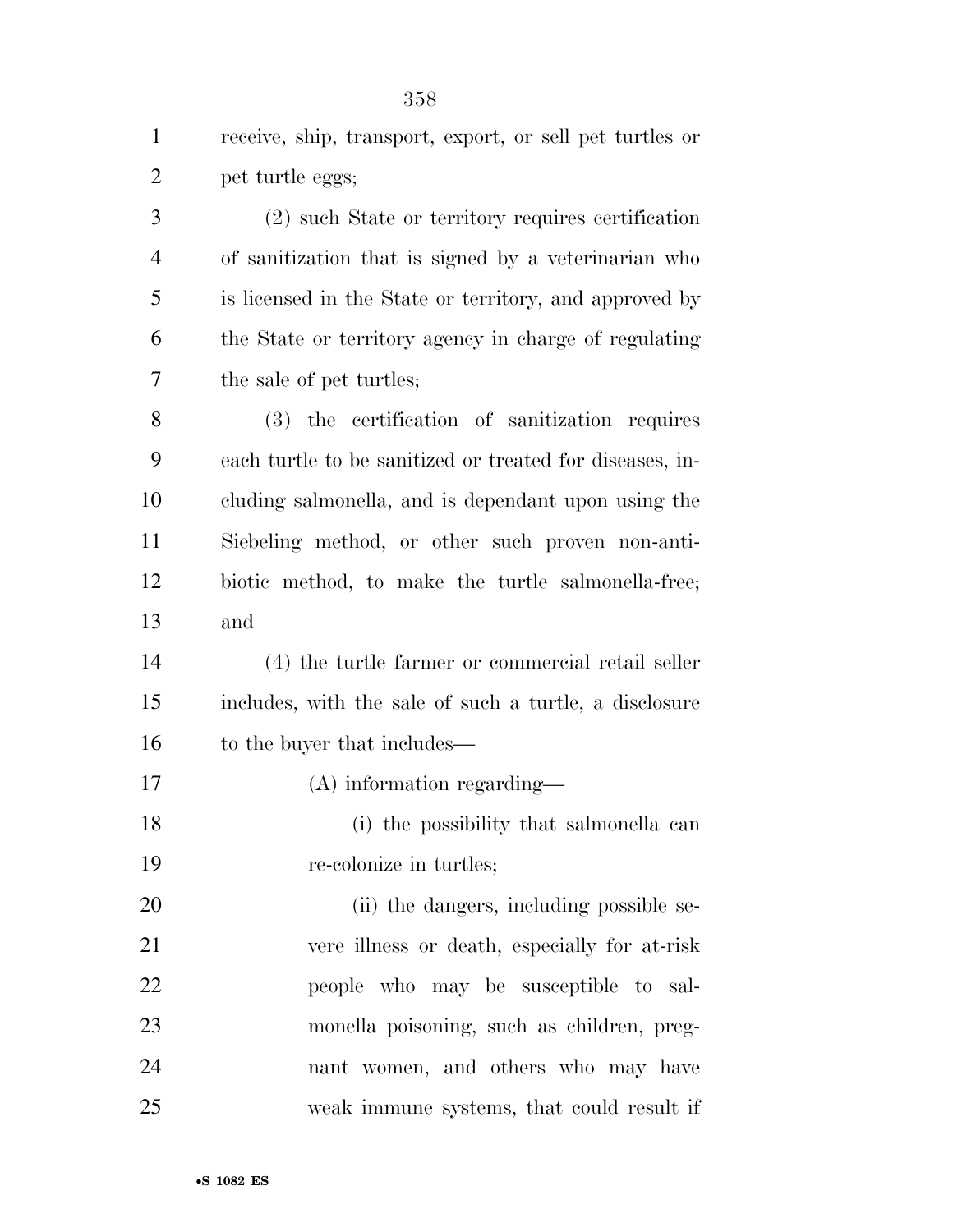| $\mathbf{1}$   | the turtle is not properly handled and safe-    |
|----------------|-------------------------------------------------|
| $\overline{2}$ | ly maintained;                                  |
| 3              | (iii) the proper handling of the turtle,        |
| $\overline{4}$ | including an explanation of proper hygiene      |
| 5              | such as handwashing after handling a tur-       |
| 6              | tle; and                                        |
| 7              | (iv) the proven methods of treatment            |
| 8              | that, if properly applied, keep the turtle      |
| 9              | safe from salmonella;                           |
| 10             | (B) a detailed explanation of how to prop-      |
| 11             | erly treat the turtle to keep it safe from sal- |
| 12             | monella, using the proven methods of treatment  |
| 13             | referred to under subparagraph $(A)$ , and how  |
| 14             | the buyer can continue to purchase the tools,   |
| 15             | treatments, or any other required item to con-  |
| 16             | tinually treat the turtle; and                  |
| 17             | (C) a statement that buyers of pet turtles      |
| 18             | should not abandon the turtle or abandon it     |
| 19             | outside, as the turtle may become an invasive   |
| 20             | species to the local community, but should in-  |
| 21             | stead return them to a commercial retail pet    |
| 22             | seller or other organization that would accept  |
| 23             | turtles no longer wanted as pets.               |

•**S 1082 ES**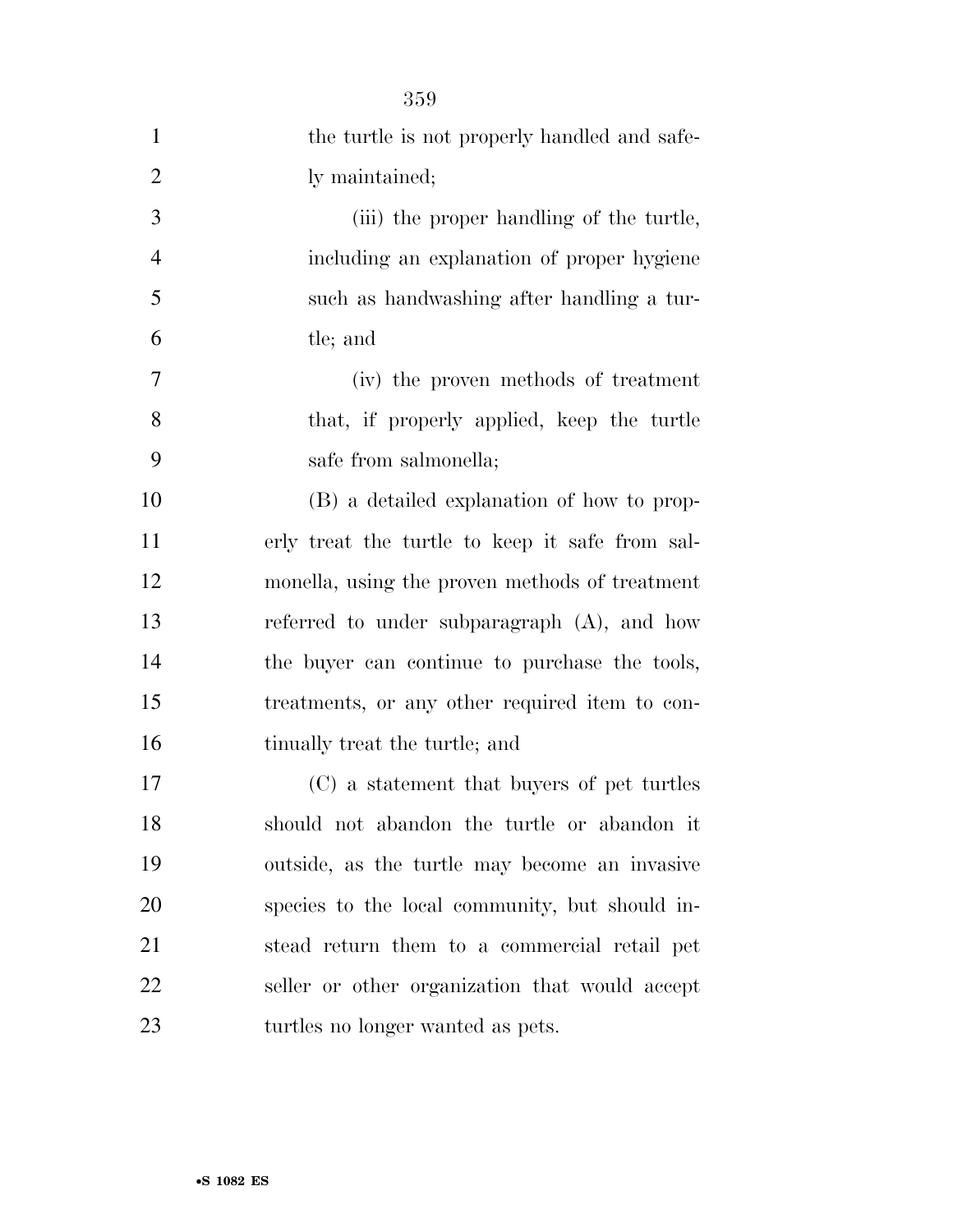### **SEC. 704. FDA REVIEW OF STATE PROTECTIONS.**

 The Commissioner of Food and Drugs may, after providing an opportunity for the affected State to respond, restrict the sale of a turtle only if the Secretary of Health and Human Services determines that the actual implemen- tation of State health protections described in this title are insufficient to protect consumers against infectious diseases acquired from such turtle at the time of sale.

# **TITLE VIII—IMPORTATION OF PRESCRIPTION DRUGS**

#### **SEC. 801. SHORT TITLE.**

 This title may be cited as the ''Pharmaceutical Mar-ket Access and Drug Safety Act of 2007''.

#### **SEC. 802. FINDINGS.**

#### Congress finds that—

 (1) Americans unjustly pay up to 5 times more to fill their prescriptions than consumers in other countries;

 (2) the United States is the largest market for pharmaceuticals in the world, yet American con- sumers pay the highest prices for brand pharma-ceuticals in the world;

 (3) a prescription drug is neither safe nor effec-tive to an individual who cannot afford it;

•**S 1082 ES** (4) allowing and structuring the importation of prescription drugs to ensure access to safe and af-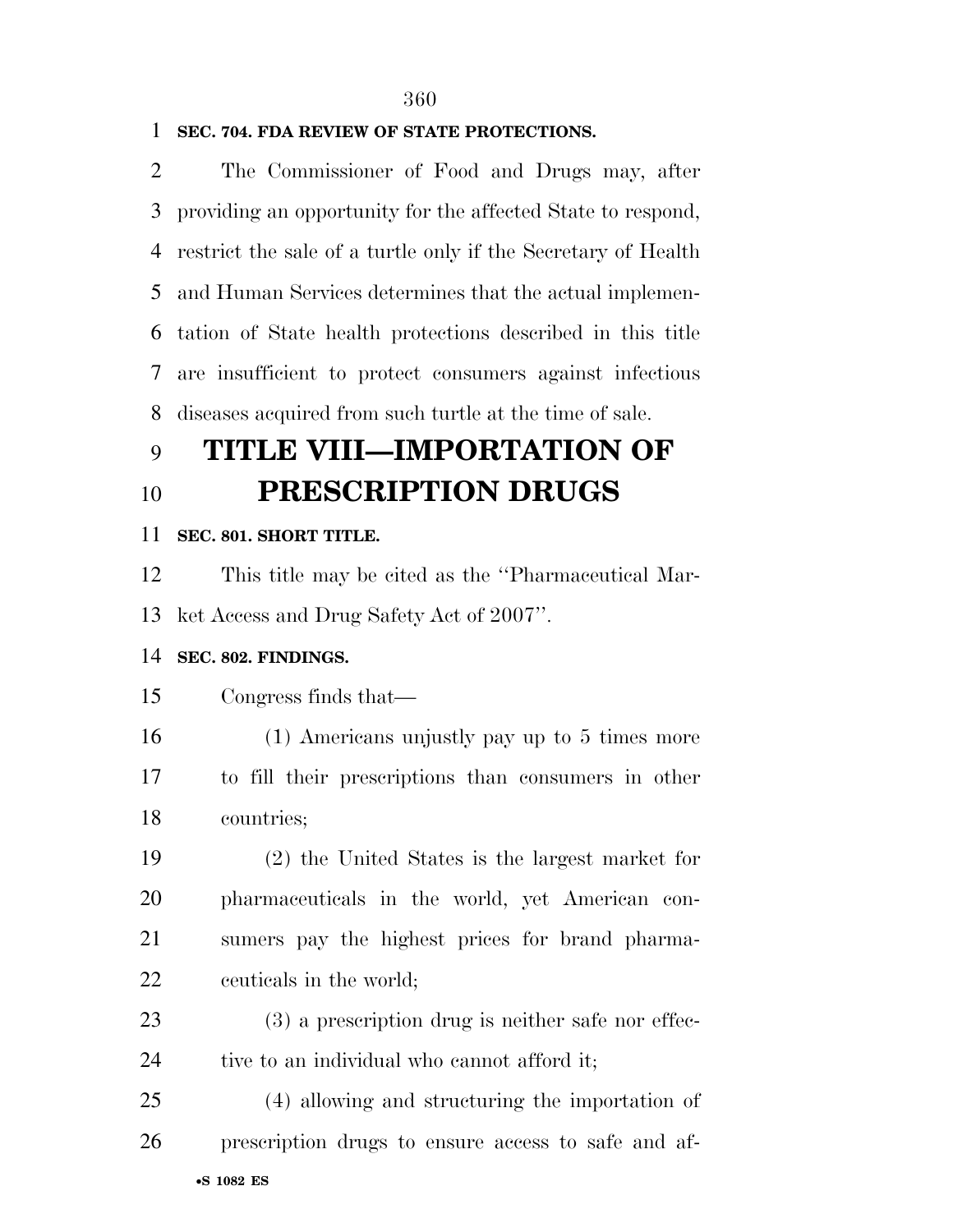| $\mathbf{1}$   | fordable drugs approved by the Food and Drug Ad-         |
|----------------|----------------------------------------------------------|
| $\overline{2}$ | ministration will provide a level of safety to Amer-     |
| 3              | ican consumers that they do not currently enjoy;         |
| $\overline{4}$ | American<br>spend<br>than<br>(5)<br>more                 |
| 5              | $$200,000,000,000$ on prescription drugs every year;     |
| 6              | (6) the Congressional Budget Office has found            |
| 7              | that the cost of prescription drugs are between 35       |
| 8              | to 55 percent less in other highly-developed coun-       |
| 9              | tries than in the United States; and                     |
| 10             | (7) promoting competitive market pricing would           |
| 11             | both contribute to health care savings and allow         |
| 12             | greater access to therapy, improving health and sav-     |
| 13             | ing lives.                                               |
| 14             | SEC. 803. REPEAL OF CERTAIN SECTION REGARDING IM-        |
| 15             | PORTATION OF PRESCRIPTION DRUGS.                         |
| 16             | Chapter VIII of the Federal Food, Drug, and Cos-         |
| 17             | metic Act (21 U.S.C. 381 et seq.) is amended by striking |
| 18             | section 804.                                             |
| 19             | SEC. 804. IMPORTATION OF PRESCRIPTION DRUGS; WAIVER      |
| 20             | OF CERTAIN IMPORT RESTRICTIONS.                          |
| 21             | (a) IN GENERAL.—Chapter VIII of the Federal              |
| 22             | Food, Drug, and Cosmetic Act (21 U.S.C. 381 et seq.),    |
|                |                                                          |
| 23             | as amended by section 803, is further amended by insert- |
|                | 24 ing after section 803 the following:                  |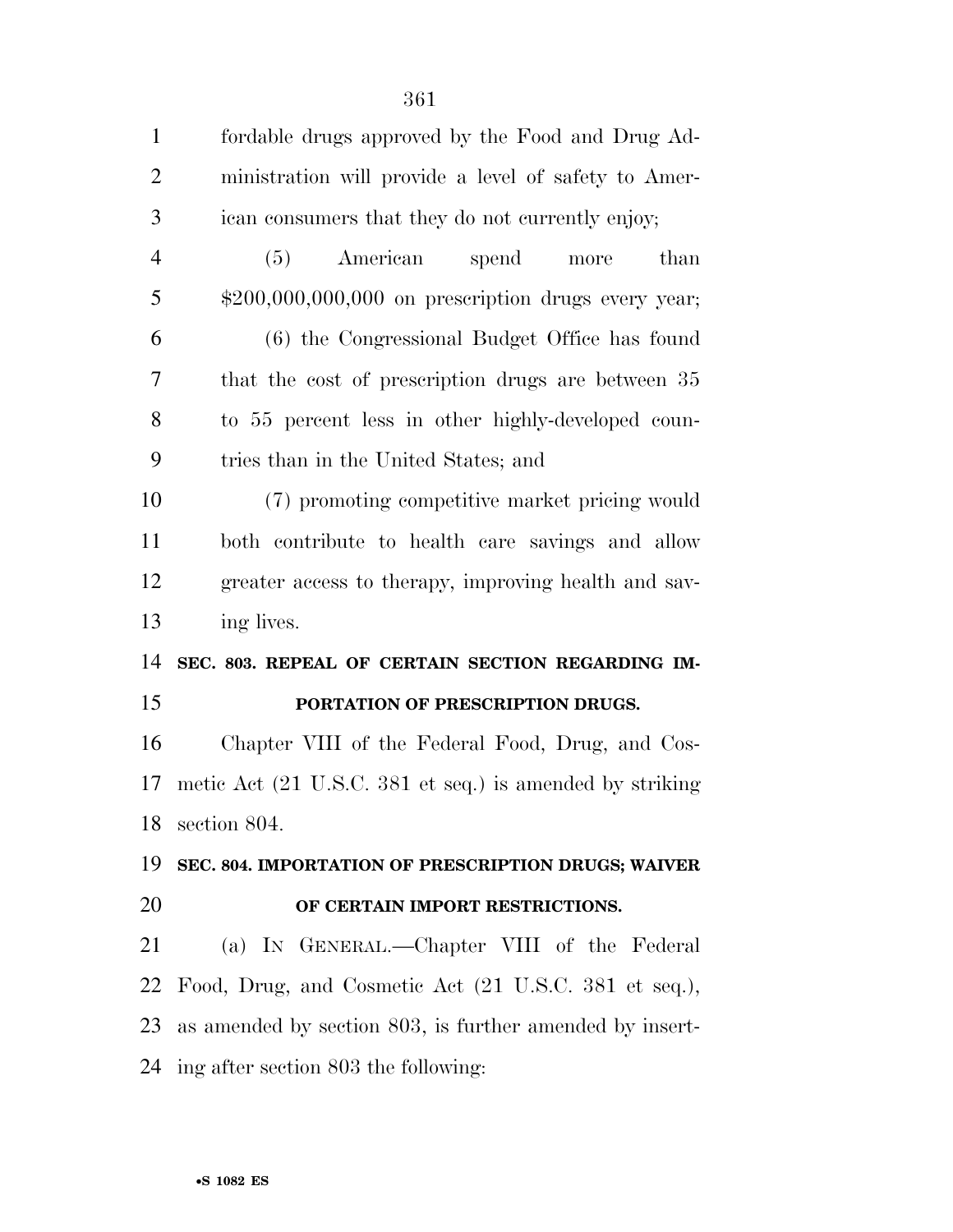| $\mathbf{1}$   | "SEC. 804. COMMERCIAL AND PERSONAL IMPORTATION OF     |
|----------------|-------------------------------------------------------|
| $\overline{2}$ | PRESCRIPTION DRUGS.                                   |
| 3              | "(a) IMPORTATION OF PRESCRIPTION DRUGS.-              |
| $\overline{4}$ | "(1) IN GENERAL.—In the case of qualifying            |
| 5              | drugs imported or offered for import into the United  |
| 6              | States from registered exporters or by registered im- |
| 7              | porters-                                              |
| 8              | $\lq\lq$ the limitation on importation that is        |
| 9              | established in section $801(d)(1)$ is waived; and     |
| 10             | $\lq\lq$ the standards referred to in section         |
| 11             | $801(a)$ regarding admission of the drugs are         |
| 12             | subject to subsection (g) of this section (includ-    |
| 13             | ing with respect to qualifying drugs to which         |
| 14             | section $801(d)(1)$ does not apply).                  |
| 15             | "(2) IMPORTERS.—A qualifying drug may not             |
| 16             | be imported under paragraph (1) unless—               |
| 17             | "(A) the drug is imported by a pharmacy,              |
| 18             | group of pharmacies, or a wholesaler that is a        |
| 19             | registered importer; or                               |
| 20             | $\lq\lq$ the drug is imported by an individual        |
| 21             | for personal use or for the use of a family mem-      |
| 22             | ber of the individual (not for resale) from a reg-    |
| 23             | istered exporter.                                     |
| 24             | "(3) RULE OF CONSTRUCTION.—This section               |
| 25             | shall apply only with respect to a drug that is im-   |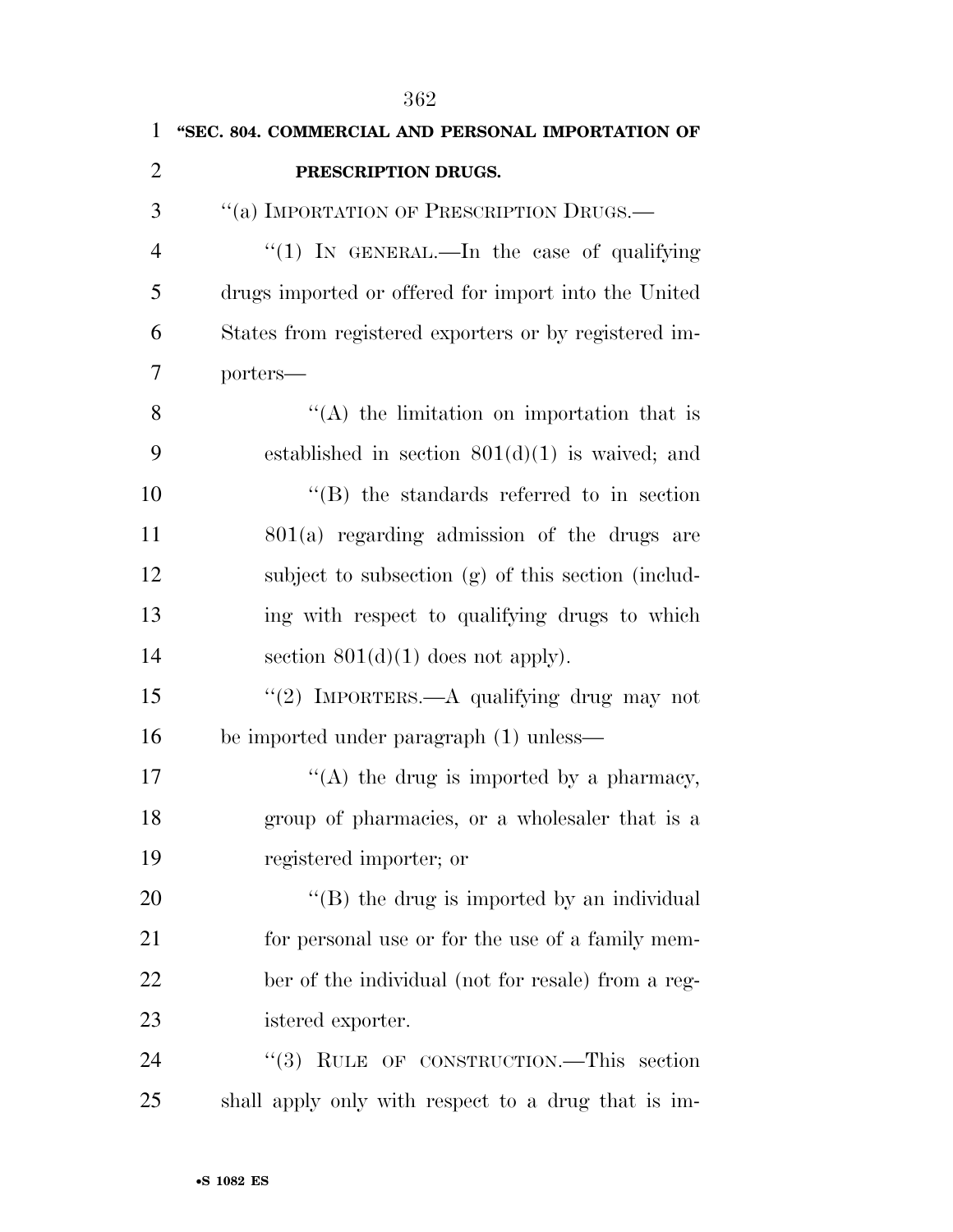| $\mathbf{1}$   | ported or offered for import into the United        |
|----------------|-----------------------------------------------------|
| $\overline{2}$ | States—                                             |
| 3              | "(A) by a registered importer; or                   |
| $\overline{4}$ | $\lq\lq (B)$ from a registered exporter to an indi- |
| 5              | vidual.                                             |
| 6              | $``(4)$ DEFINITIONS.—                               |
| $\overline{7}$ | $\lq\lq (A)$ REGISTERED EXPORTER;<br>$REG-$         |
| 8              | ISTERED IMPORTER.—For purposes of this sec-         |
| 9              | tion:                                               |
| 10             | "(i) The term 'registered exporter'                 |
| 11             | means an exporter for which a registration          |
| 12             | under subsection (b) has been approved              |
| 13             | and is in effect.                                   |
| 14             | "(ii) The term 'registered importer'                |
| 15             | means a pharmacy, group of pharmacies,              |
| 16             | or a wholesaler for which a registration            |
| 17             | under subsection (b) has been approved              |
| 18             | and is in effect.                                   |
| 19             | "(iii) The term 'registration condition'            |
| 20             | means a condition that must exist for a             |
| 21             | registration under subsection (b) to be ap-         |
| 22             | proved.                                             |
| 23             | "(B) QUALIFYING DRUG.—For purposes of               |
| 24             | this section, the term 'qualifying drug' means a    |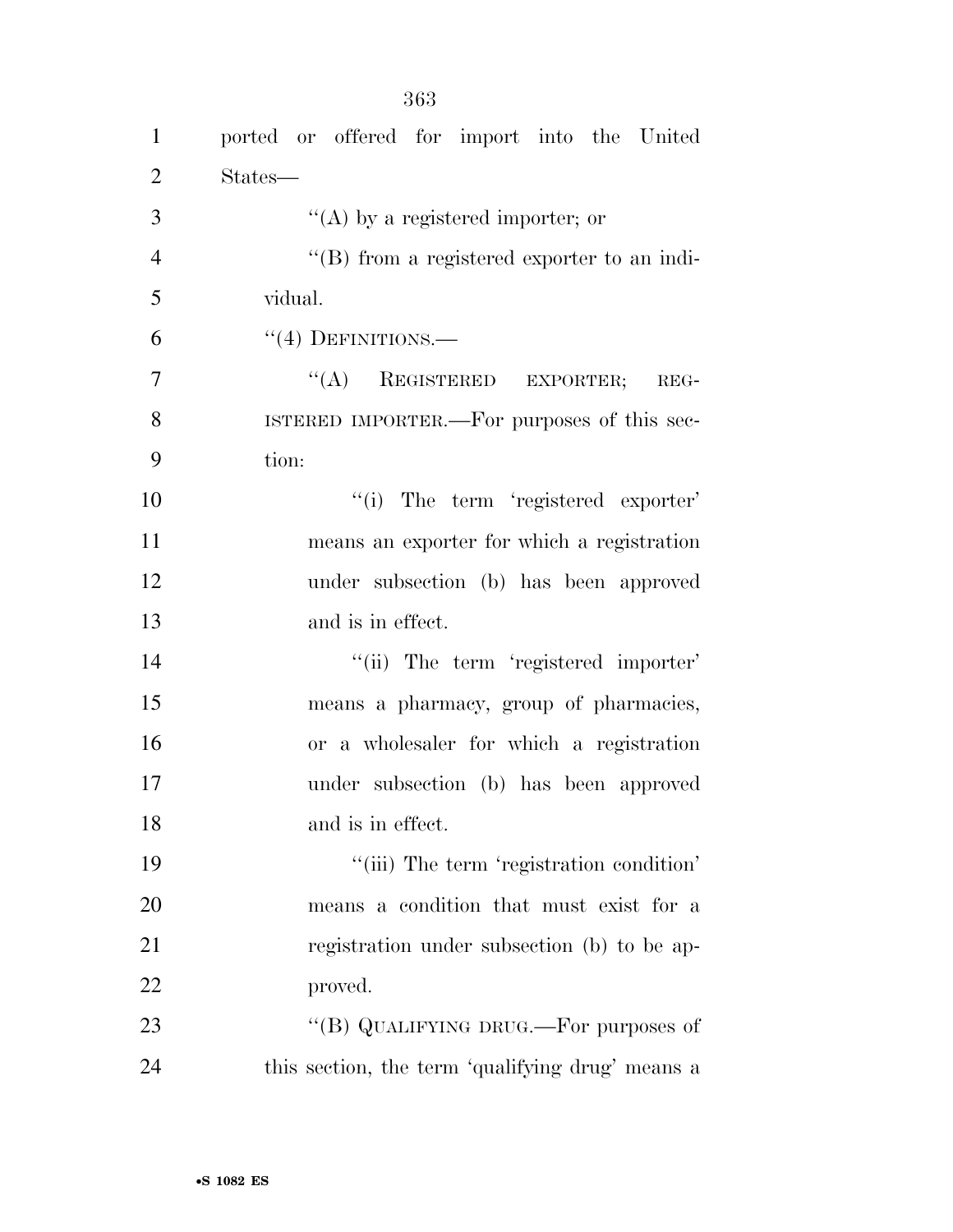| $\mathbf{1}$   | drug for which there is a corresponding U.S.   |
|----------------|------------------------------------------------|
| $\overline{2}$ | label drug.                                    |
| 3              | "(C) U.S. LABEL DRUG.—For purposes of          |
| $\overline{4}$ | this section, the term 'U.S. label drug' means |
| 5              | a prescription drug that—                      |
| 6              | "(i) with respect to a qualifying drug,        |
| 7              | has the same active ingredient or ingredi-     |
| 8              | ents, route of administration, dosage form,    |
| 9              | and strength as the qualifying drug;           |
| 10             | "(ii) with respect to the qualifying           |
| 11             | drug, is manufactured by or for the person     |
| 12             | that manufactures the qualifying drug;         |
| 13             | "(iii) is approved under section               |
| 14             | $505(c)$ ; and                                 |
| 15             | "(iv) is not—                                  |
| 16             | $\lq\lq$ (I) a controlled substance, as        |
| 17             | defined in section 102 of the Con-             |
| 18             | trolled Substances Act (21 U.S.C.              |
| 19             | 802);                                          |
| 20             | "(II) a biological product, as de-             |
| 21             | fined in section 351 of the Public             |
| 22             | Health Service Act (42 U.S.C. 262),            |
| 23             | including—                                     |
| 24             | "(aa) a therapeutic DNA                        |
| 25             | plasmid product;                               |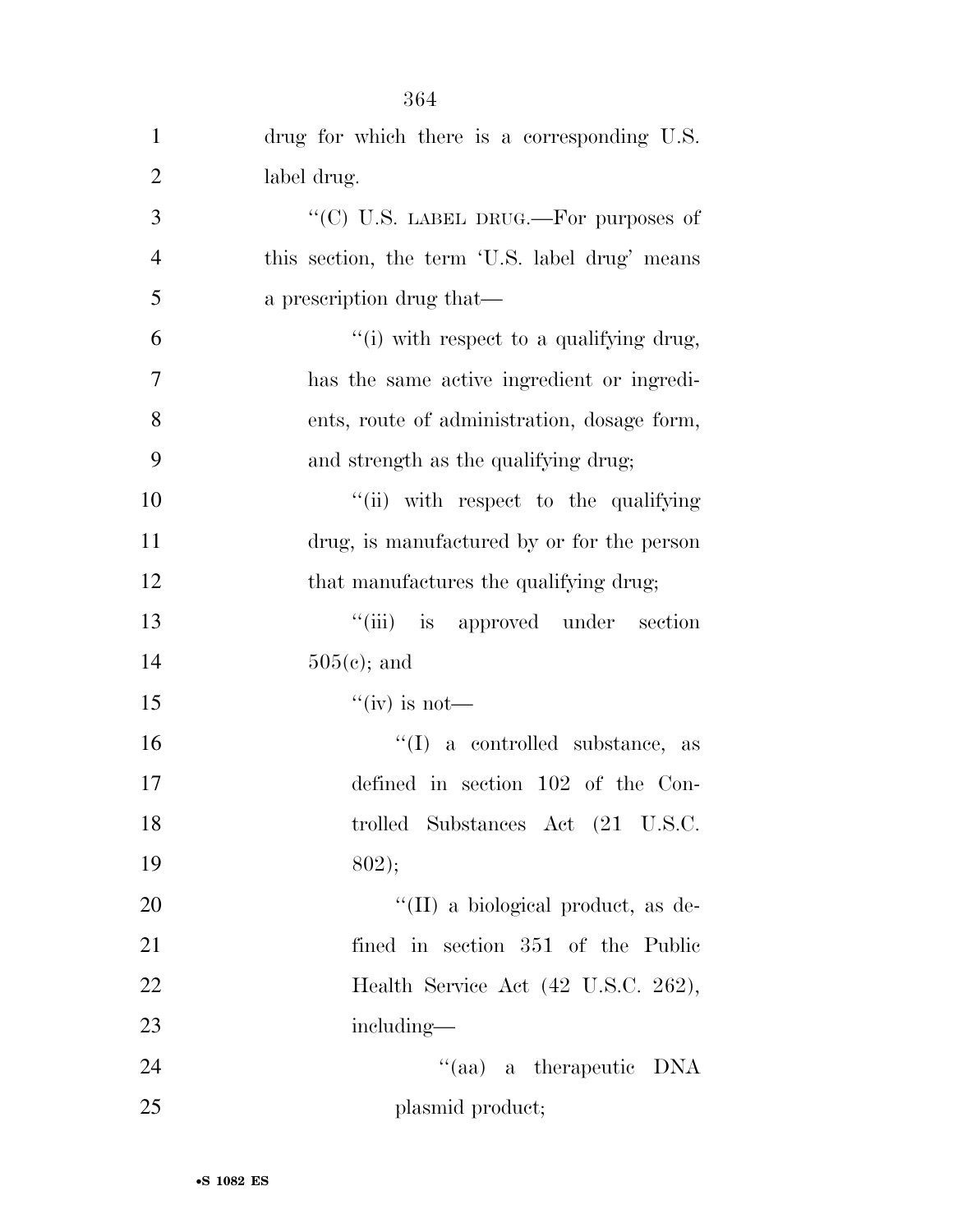|                | 365                                         |
|----------------|---------------------------------------------|
| $\mathbf{1}$   | "(bb) a therapeutic synthetic               |
| $\overline{2}$ | peptide product;                            |
| 3              | "(cc) a monoclonal antibody                 |
| $\overline{4}$ | product for in vivo use; and                |
| 5              | "(dd) a therapeutic recom-                  |
| 6              | binant DNA-derived product;                 |
| 7              | "(III) an infused drug, including           |
| 8              | a peritoneal dialysis solution;             |
| 9              | "(IV) an injected drug;                     |
| 10             | "(V) a drug that is inhaled dur-            |
| 11             | ing surgery;                                |
| 12             | "(VI) a drug that is the listed             |
| 13             | drug referred to in $2$ or more abbre-      |
| 14             | viated new drug applications under          |
| 15             | which the drug is commercially mar-         |
| 16             | keted; or                                   |
| 17             | "(VII) a sterile opthlamic drug             |
| 18             | intended for topical use on or in the       |
| 19             | eye.                                        |
| 20             | "(D) OTHER DEFINITIONS.—For purposes        |
| 21             | of this section:                            |
| 22             | $``(i)(I)$ The term 'exporter' means a      |
| 23             | person that is in the business of exporting |
| 24             | a drug to individuals in the United States  |
| 25             | from Canada or from a permitted country     |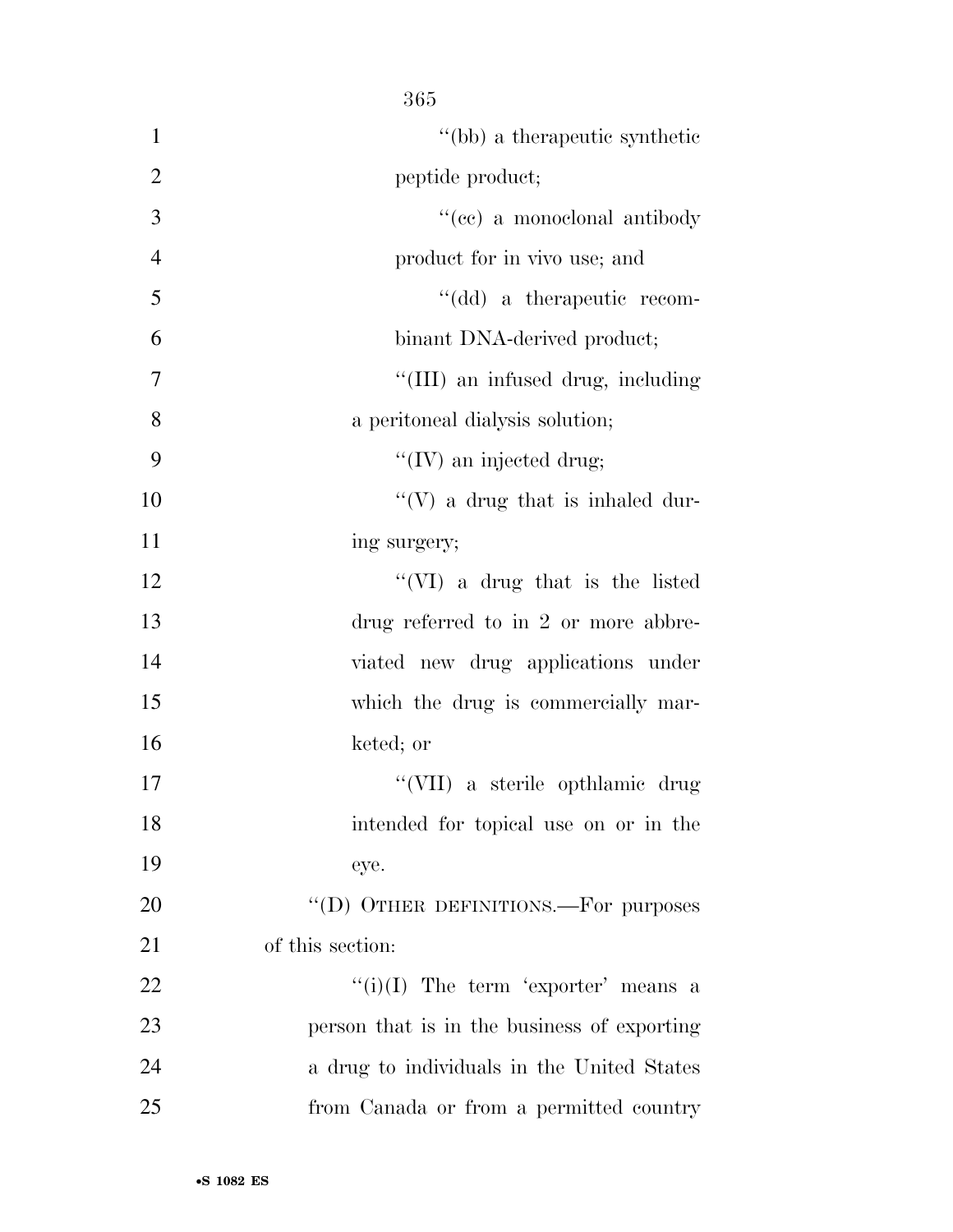| $\mathbf{1}$   | designated by the Secretary under sub-          |
|----------------|-------------------------------------------------|
| $\overline{2}$ | clause $(II)$ , or that, pursuant to submitting |
| 3              | a registration under subsection (b), seeks      |
| $\overline{4}$ | to be in such business.                         |
| 5              | "(II) The Secretary shall designate a           |
| 6              | permitted country under subparagraph (E)        |
| 7              | (other than Canada) as a country from           |
| 8              | which an exporter may export a drug to in-      |
| 9              | dividuals in the United States if the Sec-      |
| 10             | retary determines that—                         |
| 11             | "(aa) the country has statutory                 |
| 12             | regulatory standards that<br>or<br>are          |
| 13             | equivalent to the standards in the              |
| 14             | United States and Canada with re-               |
| 15             | spect to-                                       |
| 16             | $\lq\lq$ (AA) the training of phar-             |
| 17             | macists;                                        |
| 18             | "(BB) the practice of phar-                     |
| 19             | macy; and                                       |
| 20             | "(CC) the protection of the                     |
| 21             | privacy of personal medical infor-              |
| 22             | mation; and                                     |
| 23             | "(bb) the importation of drugs to               |
| 24             | individuals in the United States from           |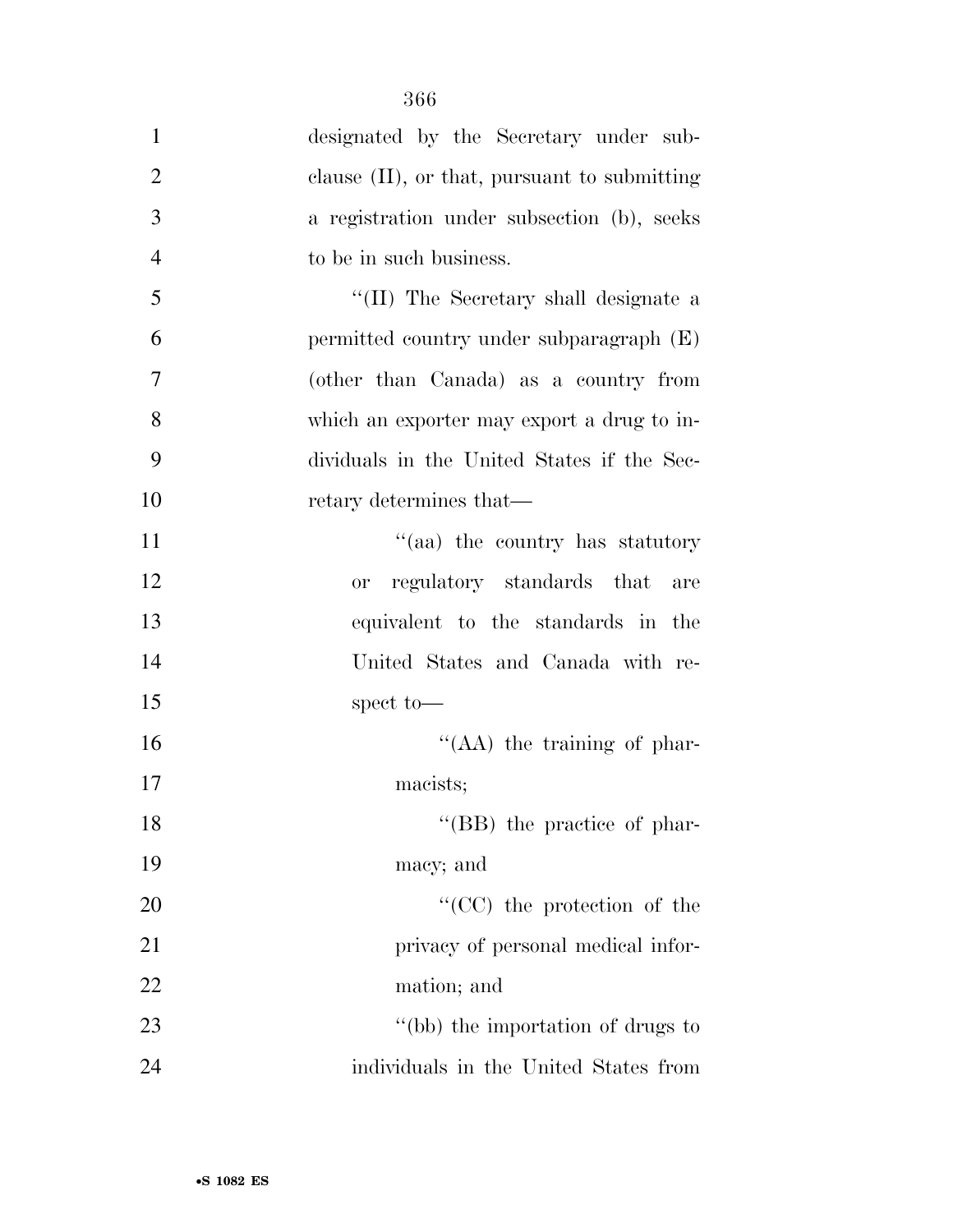|                | 367                                         |
|----------------|---------------------------------------------|
| 1              | the country will not adversely affect       |
| $\overline{2}$ | public health.                              |
| 3              | "(ii) The term 'importer' means a           |
| $\overline{4}$ | pharmacy, a group of pharmacies, or a       |
| 5              | wholesaler that is in the business of im-   |
| 6              | porting a drug into the United States or    |
| 7              | that, pursuant to submitting a registration |
| 8              | under subsection (b), seeks to be in such   |
| 9              | business.                                   |
| 10             | "(iii) The term 'pharmacist' means a        |
| 11             | person licensed by a State to practice      |
| 12             | pharmacy, including the dispensing and      |
| 13             | selling of prescription drugs.              |
| 14             | "(iv) The term 'pharmacy' means a           |
| 15             | person that—                                |
| 16             | $\lq\lq$ (I) is licensed by a State to en-  |
| 17             | gage in the business of selling pre-        |
| 18             | scription drugs at retail; and              |
| 19             | "(II) employs 1 or more phar-               |
| 20             | macists.                                    |
| 21             | $f'(v)$ The term 'prescription drug'        |
| 22             | means a drug that is described in section   |
| 23             | $503(b)(1)$ .                               |
| 24             | "(vi) The term 'wholesaler'—                |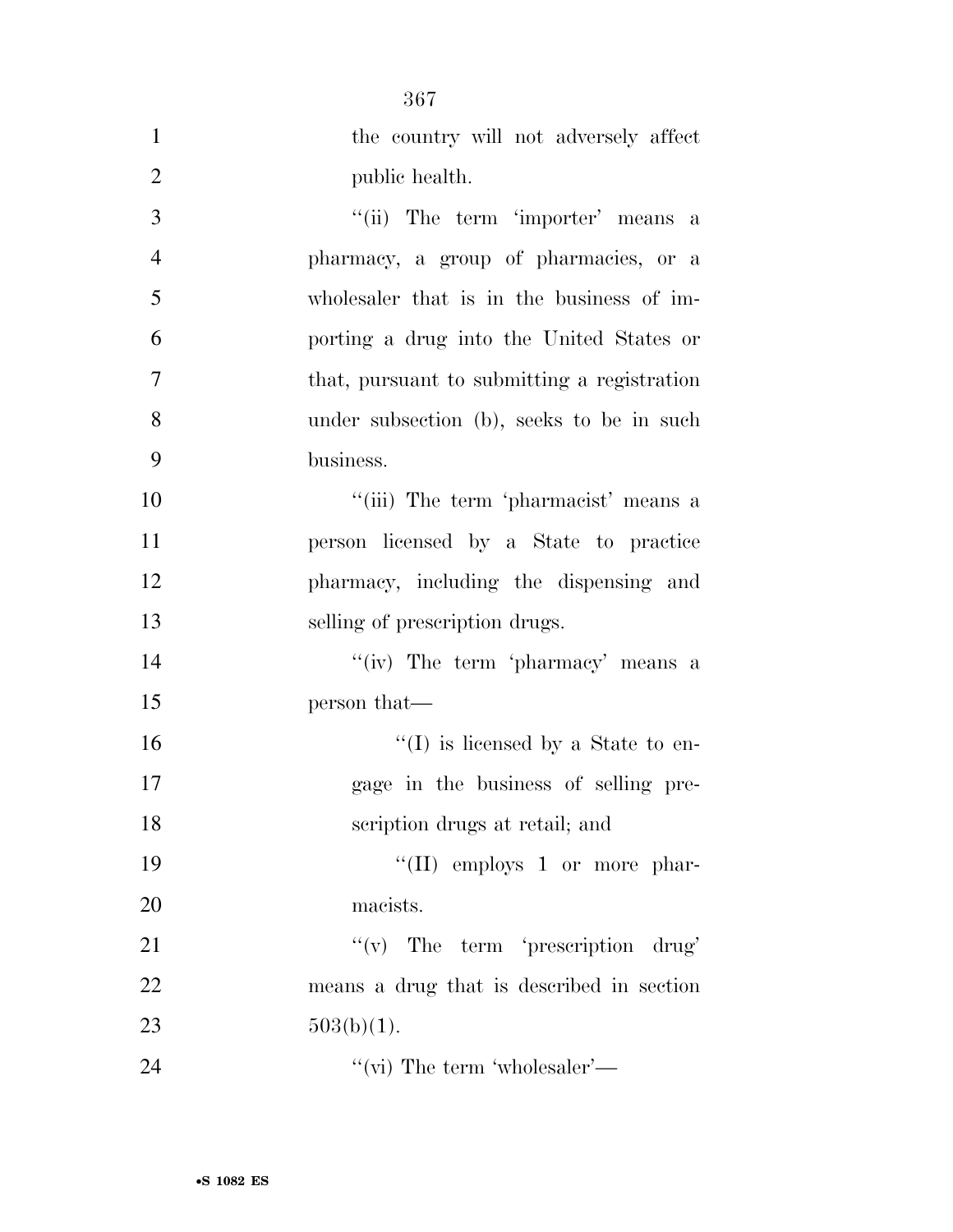|                | 368                                           |
|----------------|-----------------------------------------------|
| 1              | $\lq\lq$ (I) means a person licensed as a     |
| $\overline{2}$ | wholesaler or distributor of prescrip-        |
| 3              | tion drugs in the United States under         |
| $\overline{4}$ | section $503(e)(2)(A)$ ; and                  |
| $\mathfrak{S}$ | "(II) does not include a person               |
| 6              | authorized to import drugs under sec-         |
| $\overline{7}$ | tion $801(d)(1)$ .                            |
| 8              | "(E) PERMITTED COUNTRY.—The term              |
| 9              | 'permitted country' means-                    |
| 10             | $\lq($ i) Australia;                          |
| 11             | "(ii) Canada;                                 |
| 12             | "(iii) a member country of the Euro-          |
| 13             | pean Union, but does not include a mem-       |
| 14             | ber country with respect to which—            |
| 15             | "(I) the country's Annex to the               |
| 16             | Treaty of Accession to the European           |
| 17             | Union 2003 includes a transitional            |
| 18             | measure for the regulation of human           |
| 19             | pharmaceutical products that has not          |
| 20             | expired; or                                   |
| 21             | $\lq\lq$ (II) the Secretary determines        |
| 22             | that the requirements described<br>in         |
| 23             | subclauses $(I)$ and $(II)$ of clause $(vii)$ |
| 24             | will not be met by the date on which          |
| 25             | such transitional measure for the reg-        |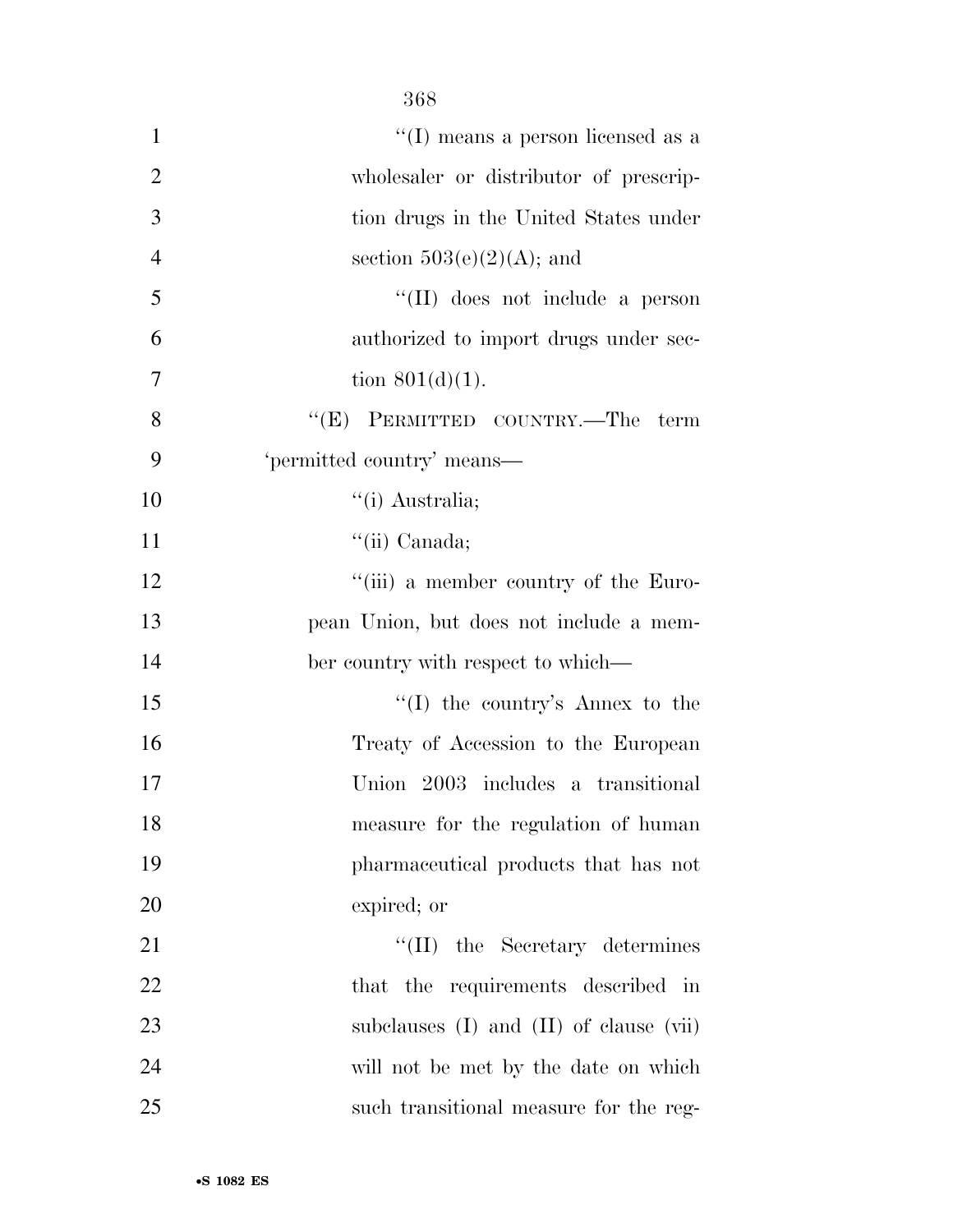|                | 369                                          |
|----------------|----------------------------------------------|
| 1              | ulation of human pharmaceutical              |
| $\overline{2}$ | products expires;                            |
| 3              | " $(iv)$ Japan;                              |
| $\overline{4}$ | "(v) New Zealand;                            |
| 5              | "(vi) Switzerland; and                       |
| 6              | $``(\text{vii})$ a country in which the Sec- |
| 7              | retary determines the following require-     |
| 8              | ments are met:                               |
| 9              | "(I) The country has statutory or            |
| 10             | regulatory requirements—                     |
| 11             | "(aa) that require the review                |
| 12             | of drugs for safety and effective-           |
| 13             | ness by an entity of the govern-             |
| 14             | ment of the country;                         |
| 15             | "(bb) that authorize the ap-                 |
| 16             | proval of only those drugs that              |
| 17             | have been determined to be safe              |
| 18             | and effective by experts employed            |
| 19             | by or acting on behalf of such en-           |
| 20             | tity and qualified by scientific             |
| 21             | training and experience to evalu-            |
| 22             | ate the safety and effectiveness of          |
| 23             | drugs on the basis of adequate               |
| 24             | and well-controlled investigations,          |
| 25             | including clinical investigations,           |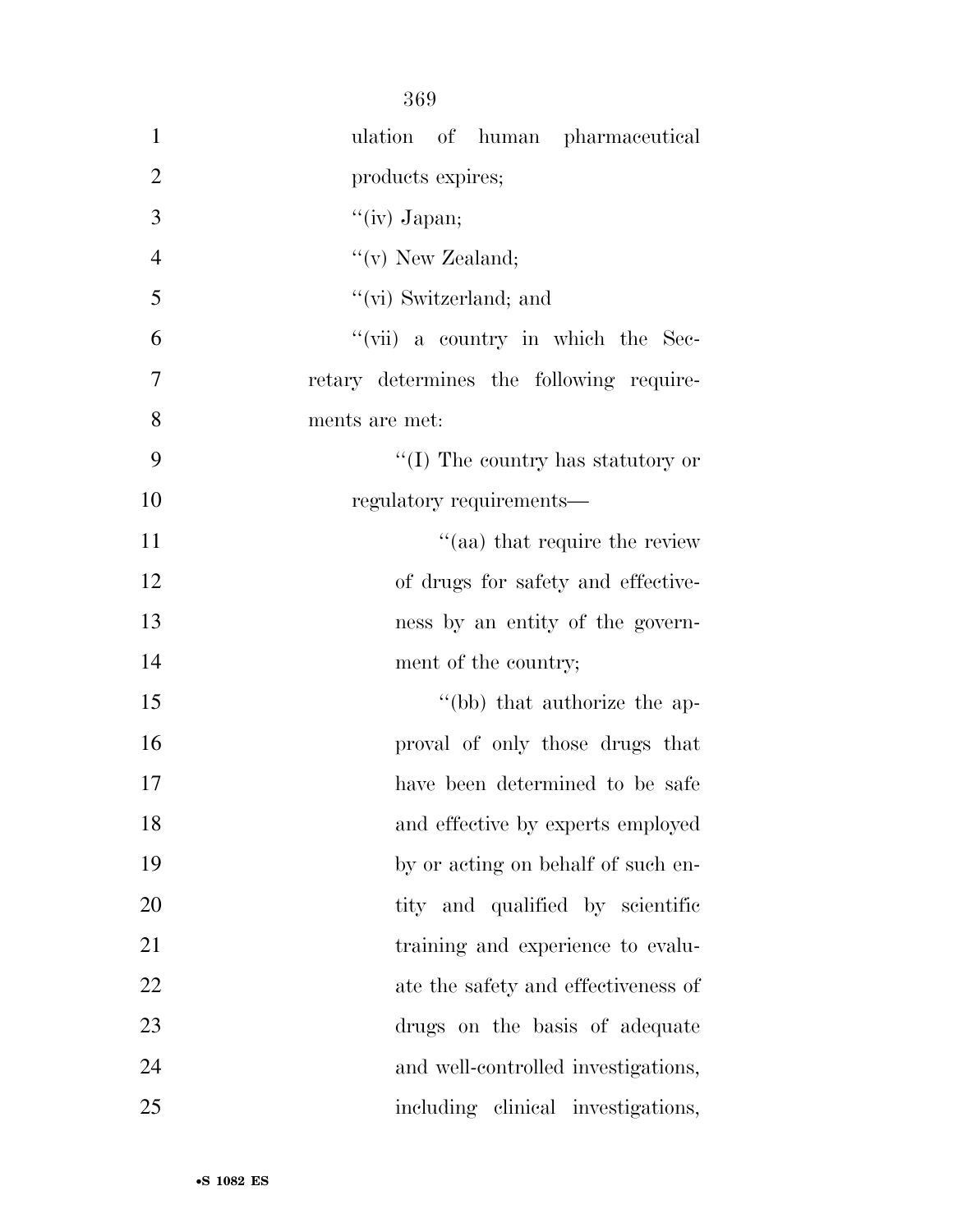| $\mathbf{1}$   | conducted by experts qualified by      |
|----------------|----------------------------------------|
| $\overline{2}$ | scientific training and experience     |
| 3              | to evaluate the safety and effec-      |
| $\overline{4}$ | tiveness of drugs;                     |
| 5              | $\cdot$ (ce) that require the meth-    |
| 6              | ods used in, and the facilities and    |
| 7              | controls used for the manufac-         |
| 8              | ture, processing, and packing of       |
| 9              | drugs in the country to be ade-        |
| 10             | quate to preserve their identity,      |
| 11             | quality, purity, and strength;         |
| 12             | "(dd) for the reporting of             |
| 13             | adverse reactions to drugs and         |
| 14             | procedures to withdraw approval        |
| 15             | and remove drugs found not to          |
| 16             | be safe or effective; and              |
| 17             | "(ee) that require the label-          |
| 18             | ing and promotion of drugs to be       |
| 19             | in accordance with the approval        |
| 20             | of the drug.                           |
| 21             | "(II) The valid marketing au-          |
| 22             | thorization system in the country is   |
| 23             | equivalent to the systems in the coun- |
| 24             | tries described in clauses (i) through |
| 25             | $(vi)$ .                               |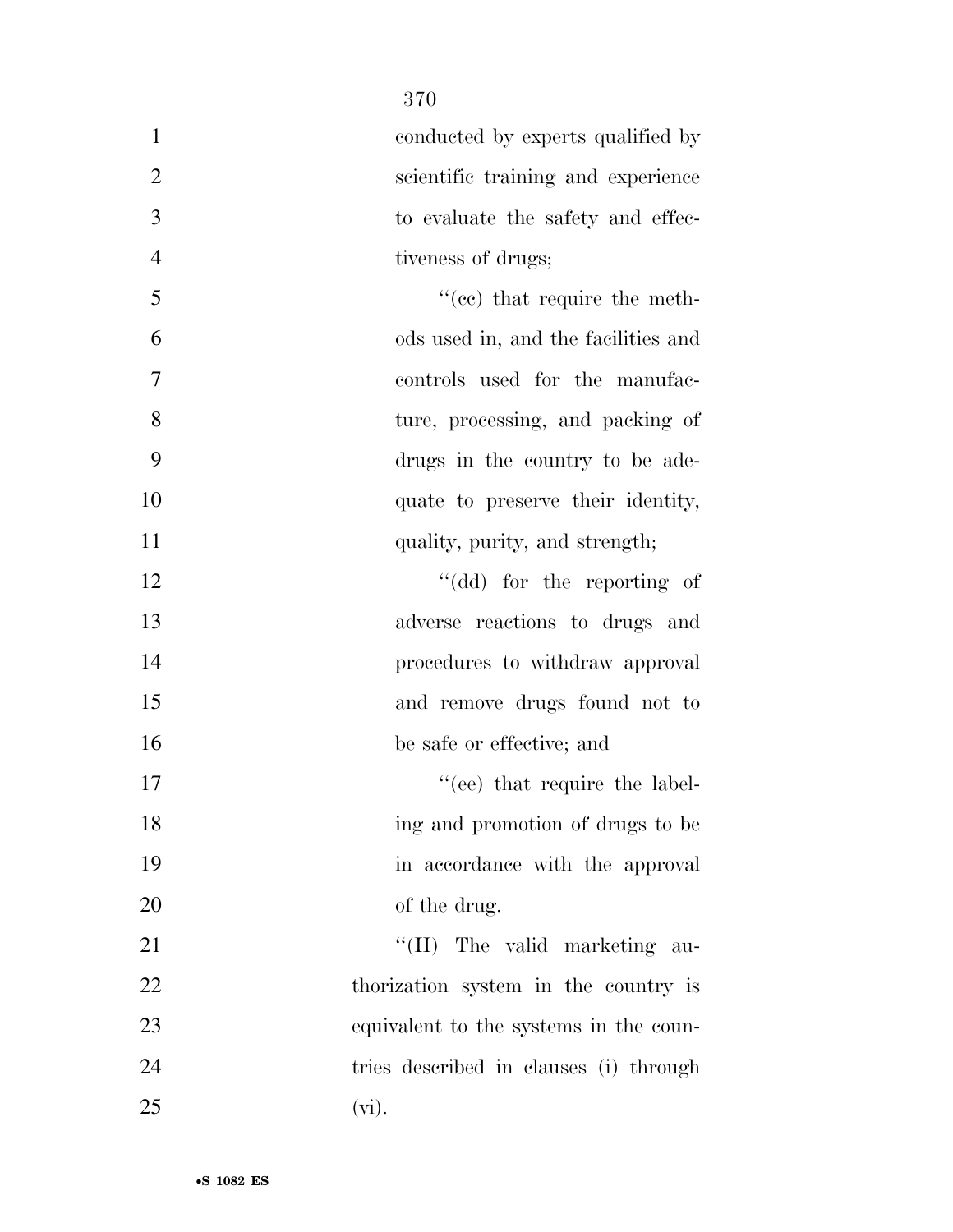| $\mathbf{1}$   | "(III) The importation of drugs                       |
|----------------|-------------------------------------------------------|
| $\overline{2}$ | to the United States from the country                 |
| 3              | will not adversely affect public health.              |
| $\overline{4}$ | "(b) REGISTRATION OF IMPORTERS AND EXPORT-            |
| 5              | ERS.                                                  |
| 6              | "(1) REGISTRATION OF IMPORTERS AND EX-                |
| 7              | PORTERS.—A registration condition is that the im-     |
| 8              | porter or exporter involved (referred to in this sub- |
| 9              | section as a 'registrant') submits to the Secretary a |
| 10             | registration containing the following:                |
| 11             | " $(A)(i)$ In the case of an exporter, the            |
| 12             | name of the exporter and an identification of all     |
| 13             | places of business of the exporter that relate to     |
| 14             | qualifying drugs, including each warehouse or         |
| 15             | other facility owned or controlled by, or oper-       |
| 16             | ated for, the exporter.                               |
| 17             | "(ii) In the case of an importer, the name            |
| 18             | of the importer and an identification of the          |
| 19             | places of business of the importer at which the       |
| 20             | importer initially receives a qualifying drug         |
| 21             | after importation (which shall not exceed 3           |
| 22             | places of business except by permission of the        |
| 23             | Secretary).                                           |
| 24             | "(B) Such information as the Secretary                |
| 25             | determines to be necessary to demonstrate that        |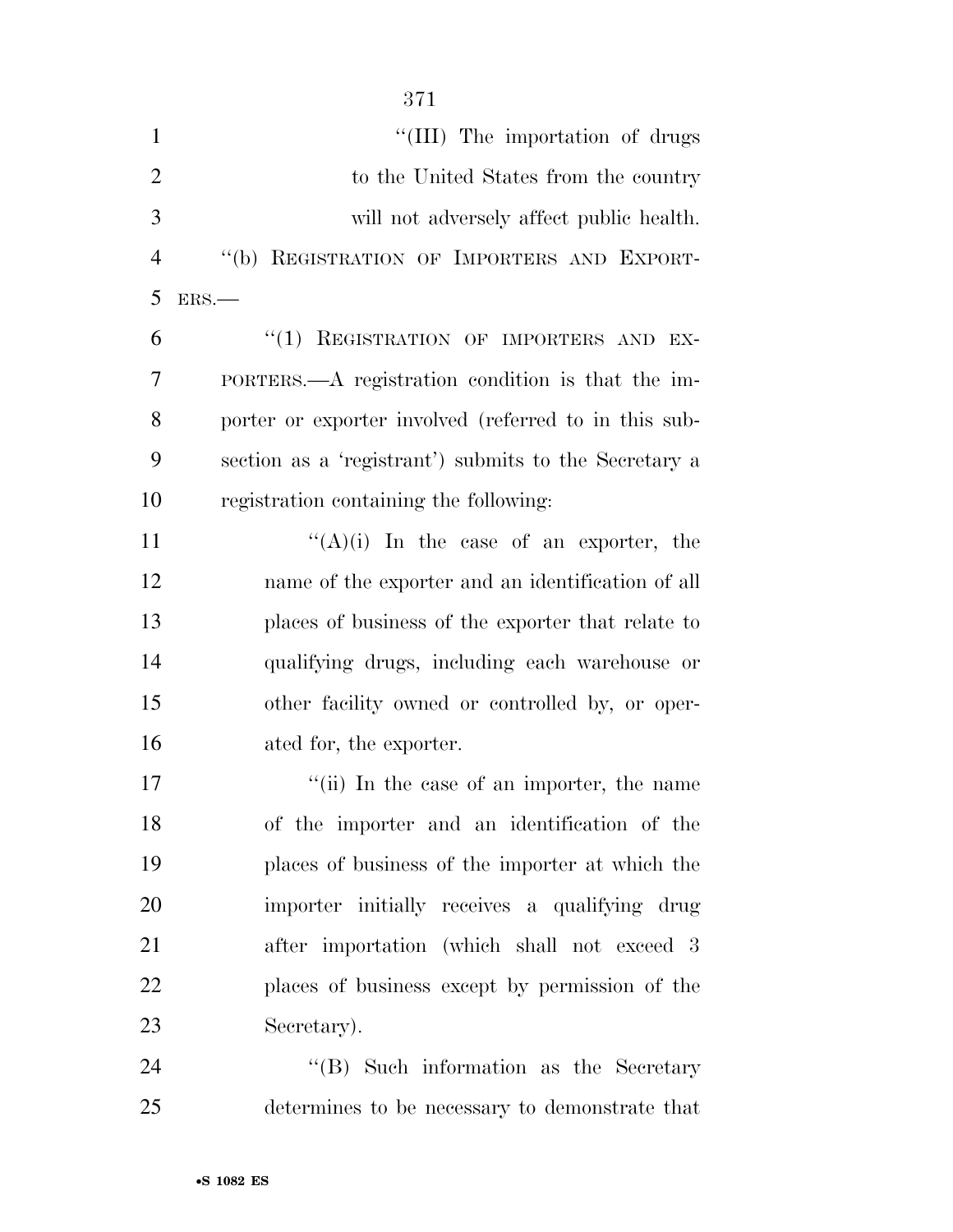| $\mathbf{1}$   | the registrant is in compliance with registration |
|----------------|---------------------------------------------------|
| $\overline{2}$ | conditions under—                                 |
| 3              | $f'(i)$ in the case of an importer, sub-          |
| $\overline{4}$ | sections (c), (d), (e), (g), and (j) (relating    |
| 5              | sources of imported qualifying<br>to the          |
| 6              | drugs; the inspection of facilities of the im-    |
| 7              | porter; the payment of fees; compliance           |
| 8              | with the standards referred to in section         |
| 9              | $801(a)$ ; and maintenance of records and         |
| 10             | samples); or                                      |
| 11             | "(ii) in the case of an exporter, sub-            |
| 12             | sections (c), (d), (f), (g), (h), (i), and (j)    |
| 13             | (relating to the sources of exported quali-       |
| 14             | fying drugs; the inspection of facilities of      |
| 15             | the exporter and the marking of compliant         |
| 16             | shipments; the payment of fees; and com-          |
| 17             | pliance with the standards referred to in         |
| 18             | section $801(a)$ ; being licensed as a phar-      |
| 19             | macist; conditions for individual importa-        |
| 20             | tion; and maintenance of records and sam-         |
| 21             | ples).                                            |
| 22             | "(C) An agreement by the registrant that          |
| 23             | the registrant will not under subsection (a) im-  |
| 24             | port or export any drug that is not a qualifying  |
| 25             | drug.                                             |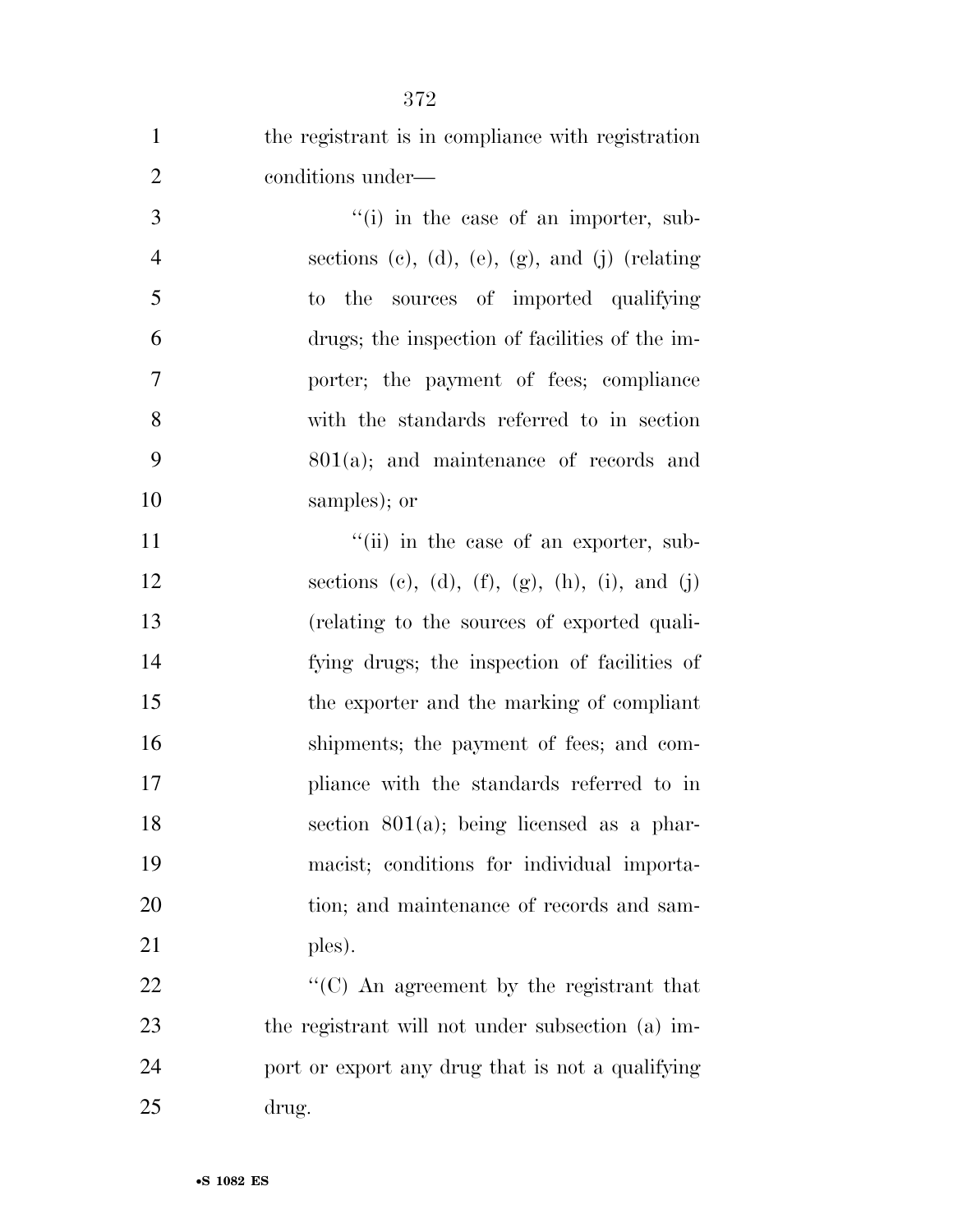| $\mathbf{1}$   | "(D) An agreement by the registrant to-          |
|----------------|--------------------------------------------------|
| $\overline{2}$ | "(i) notify the Secretary of a recall or         |
| 3              | withdrawal of a qualifying drug distributed      |
| $\overline{4}$ | in a permitted country that the registrant       |
| 5              | has exported or imported, or intends to ex-      |
| 6              | port or import, to the United States under       |
| 7              | subsection $(a)$ ;                               |
| 8              | "(ii) provide for the return to the reg-         |
| 9              | istrant of such drug; and                        |
| 10             | "(iii) cease, or not begin, the expor-           |
| 11             | tation or importation of such drug unless        |
| 12             | the Secretary has notified the registrant        |
| 13             | that exportation or importation of such          |
| 14             | drug may proceed.                                |
| 15             | "(E) An agreement by the registrant to           |
| 16             | ensure and monitor compliance with each reg-     |
| 17             | istration condition, to promptly correct any     |
| 18             | noncompliance with such a condition, and to      |
| 19             | promptly report to the Secretary any such non-   |
| 20             | compliance.                                      |
| 21             | " $(F)$ A plan describing the manner in          |
| 22             | which the registrant will comply with the agree- |
| 23             | ment under subparagraph $(E)$ .                  |
| 24             | "(G) An agreement by the registrant to           |
| 25             | enforce a contract under subsection $(c)(3)(B)$  |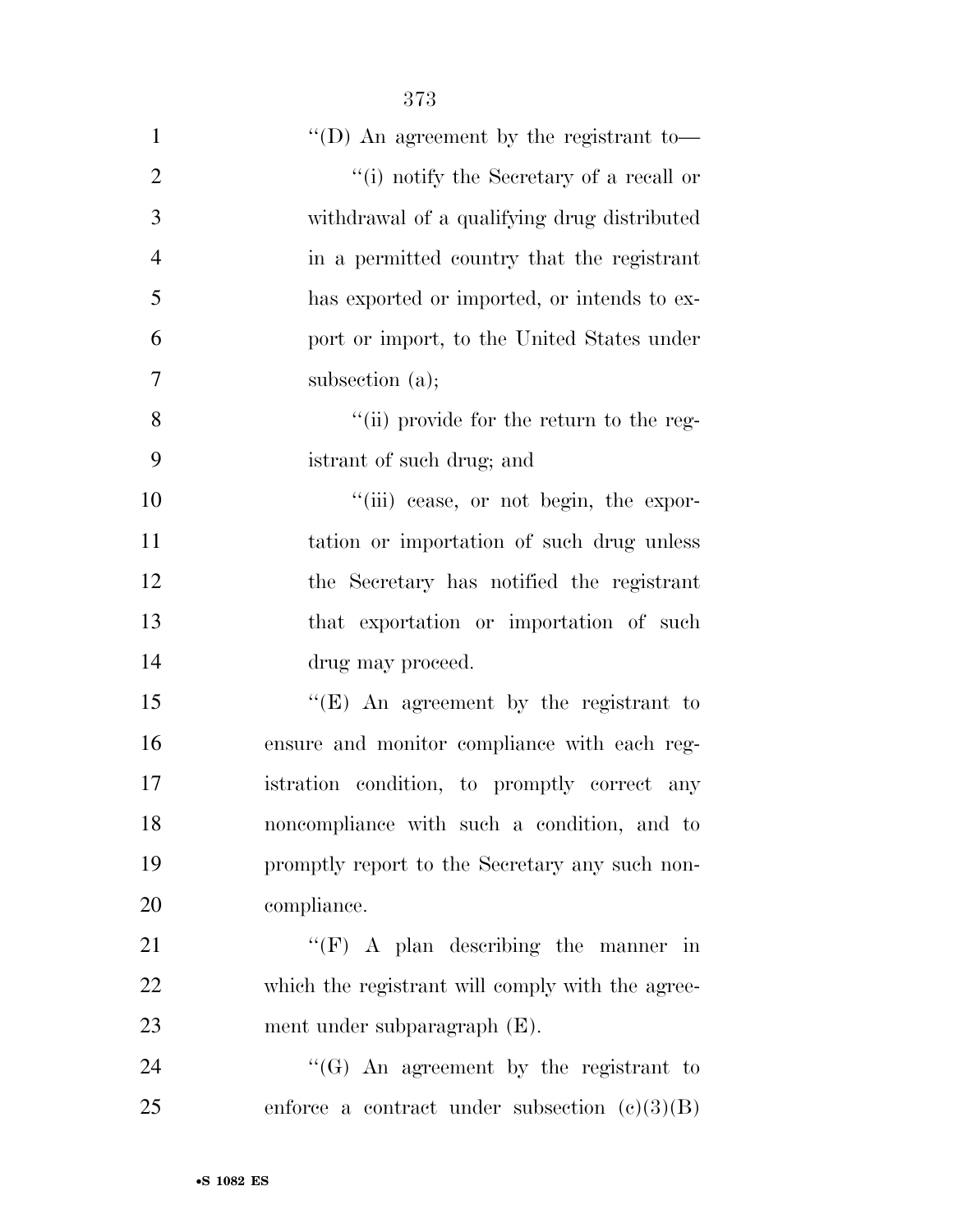| $\mathbf{1}$   | against a party in the chain of custody of a       |
|----------------|----------------------------------------------------|
| $\overline{2}$ | qualifying drug with respect to the authority of   |
| 3              | the Secretary under clauses (ii) and (iii) of that |
| $\overline{4}$ | subsection.                                        |
| 5              | "(H) An agreement by the registrant to             |
| 6              | notify the Secretary not more than 30 days be-     |
| $\overline{7}$ | fore the registrant intends to make the change,    |
| 8              | $of$ —                                             |
| 9              | "(i) any change that the registrant in-            |
| 10             | tends to make regarding information pro-           |
| 11             | vided under subparagraph $(A)$ or $(B)$ ; and      |
| 12             | "(ii) any change that the registrant               |
| 13             | intends to make in the compliance plan             |
| 14             | under subparagraph $(F)$ .                         |
| 15             | "(I) In the case of an exporter—                   |
| 16             | "(i) An agreement by the exporter                  |
| $17\,$         | that a qualifying drug will not under sub-         |
| 18             | section (a) be exported to any individual          |
| 19             | not authorized pursuant to subsection              |
| 20             | $(a)(2)(B)$ to be an importer of such drug.        |
| 21             | "(ii) An agreement to post a bond,                 |
| 22             | payable to the Treasury of the United              |
| 23             | States that is equal in value to the lesser        |
| 24             | $of$ —                                             |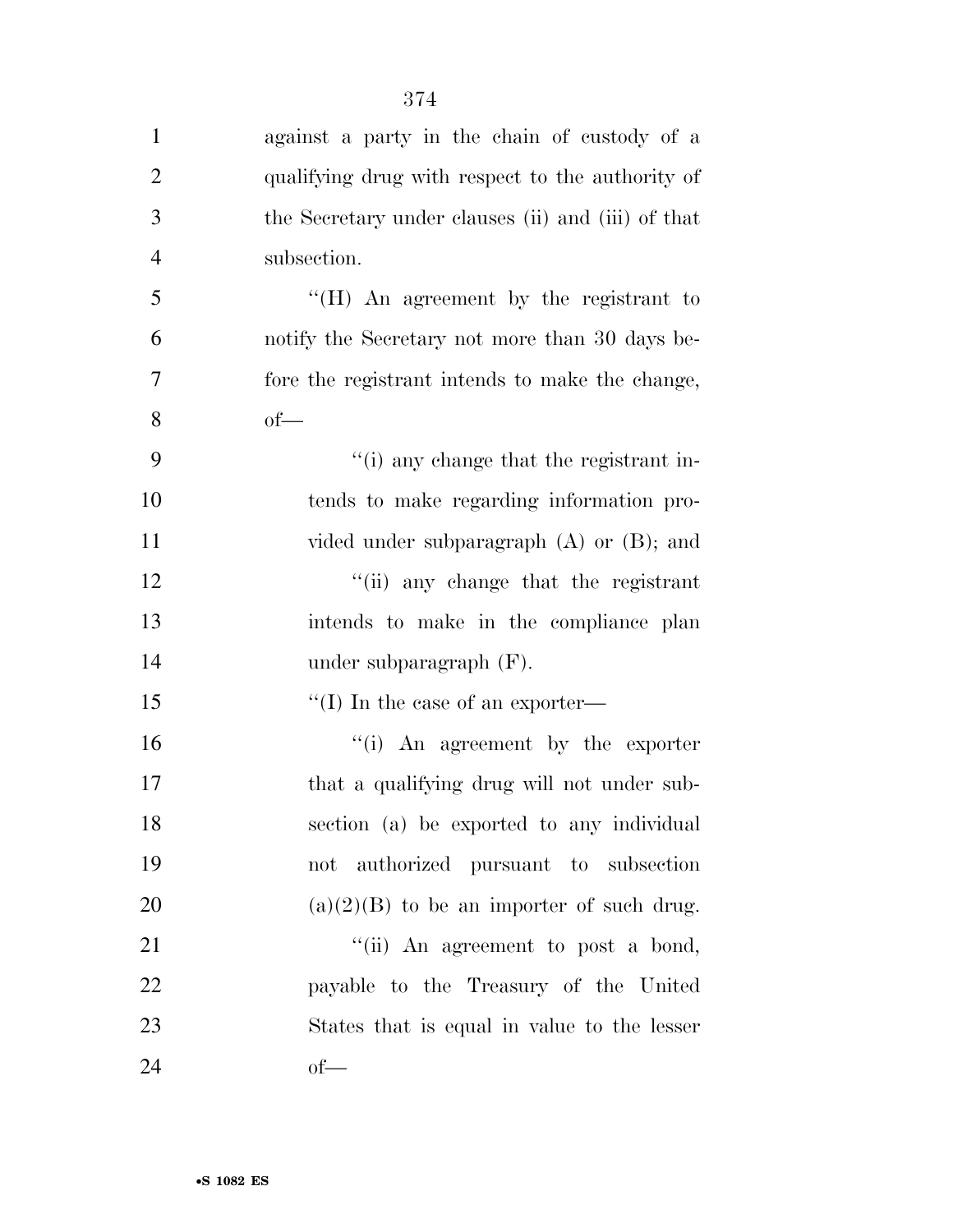| $\mathbf{1}$   | "(I) the value of drugs exported                |
|----------------|-------------------------------------------------|
| $\overline{2}$ | by the exporter to the United States            |
| 3              | in a typical 4-week period over the             |
| $\overline{4}$ | course of a year under this section; or         |
| 5              | "(II) $$1,000,000;$                             |
| 6              | "(iii) An agreement by the exporter to          |
| 7              | comply with applicable provisions of Cana-      |
| 8              | dian law, or the law of the permitted coun-     |
| 9              | designated under<br>subsection<br>try           |
| 10             | $(a)(4)(D)(i)(II)$ in which the exporter is lo- |
| 11             | cated, that protect the privacy of personal     |
| 12             | information with respect to each individual     |
| 13             | importing a prescription drug from the ex-      |
| 14             | porter under subsection $(a)(2)(B)$ .           |
| 15             | "(iv) An agreement by the exporter to           |
| 16             | report to the Secretary—                        |
| 17             | "(I) not later than August 1 of                 |
| 18             | each fiscal year, the total price and           |
| 19             | the total volume of drugs exported to           |
| 20             | the United States by the exporter dur-          |
| 21             | ing the 6-month period from January             |
| 22             | 1 through June 30 of that year; and             |
| 23             | "(II) not later than January 1 of               |
| 24             | each fiscal year, the total price and           |
| 25             | the total volume of drugs exported to           |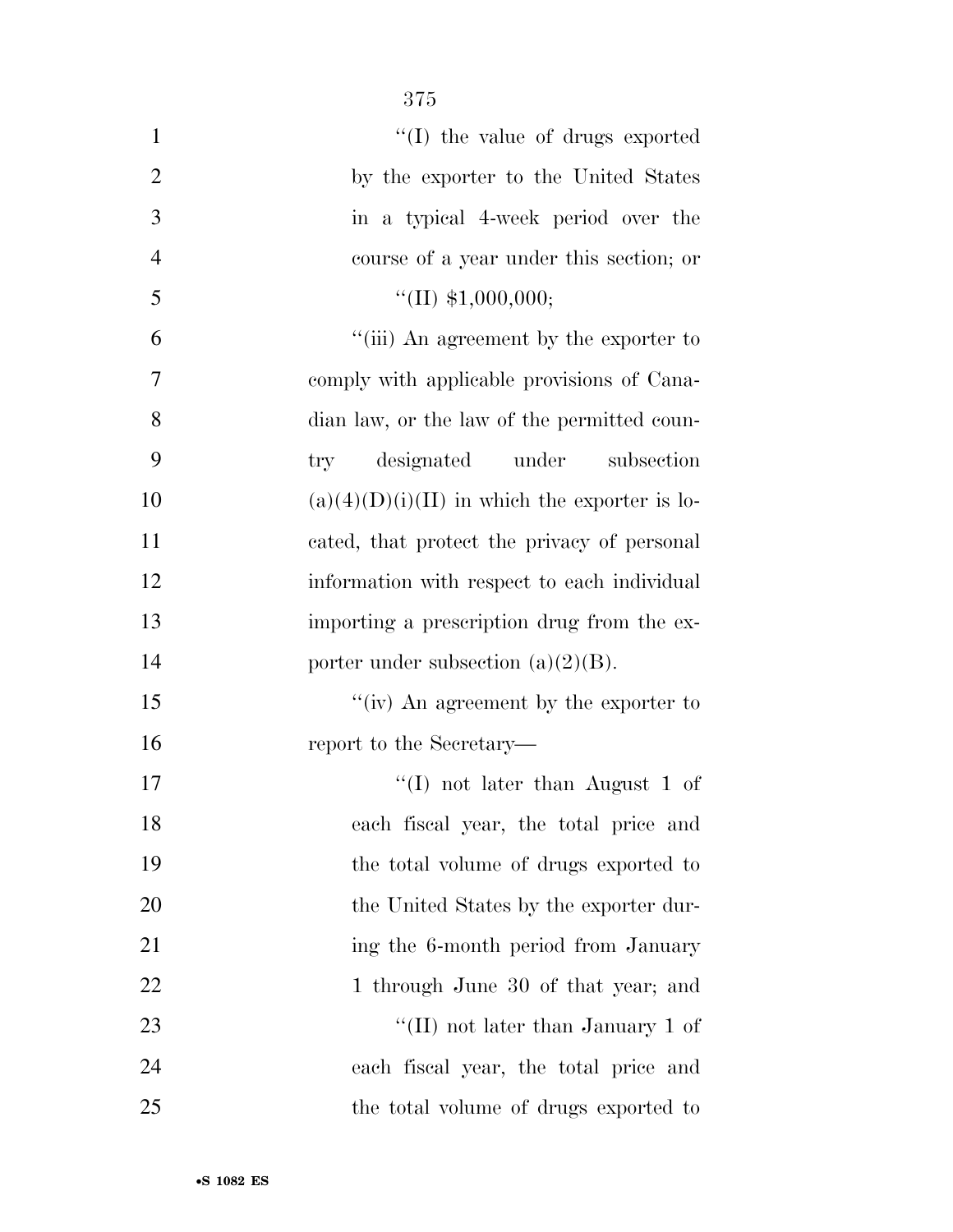| $\mathbf{1}$   | the United States by the exporter dur-          |
|----------------|-------------------------------------------------|
| $\overline{2}$ | ing the previous fiscal year.                   |
| 3              | " $(J)$ In the case of an importer, an agree-   |
| $\overline{4}$ | ment by the importer to report to the Sec-      |
| 5              | retary—                                         |
| 6              | "(i) not later than August 1 of each            |
| 7              | fiscal year, the total price and the total      |
| 8              | volume of drugs imported to the United          |
| 9              | States by the importer during the 6-month       |
| 10             | period from January 1 through June 30 of        |
| 11             | that fiscal year; and                           |
| 12             | "(ii) not later than January 1 of each          |
| 13             | fiscal year, the total price and the total      |
| 14             | volume of drugs imported to the United          |
| 15             | States by the importer during the previous      |
| 16             | fiscal year.                                    |
| 17             | " $(K)$ Such other provisions as the Sec-       |
| 18             | retary may require by regulation to protect the |
| 19             | public health while permitting—                 |
| 20             | "(i) the importation by pharmacies,             |
| 21             | groups of pharmacies, and wholesalers as        |
| 22             | registered importers of qualifying drugs        |
| 23             | under subsection (a); and                       |
| 24             | "(ii) importation by individuals of             |
| 25             | qualifying drugs under subsection (a).          |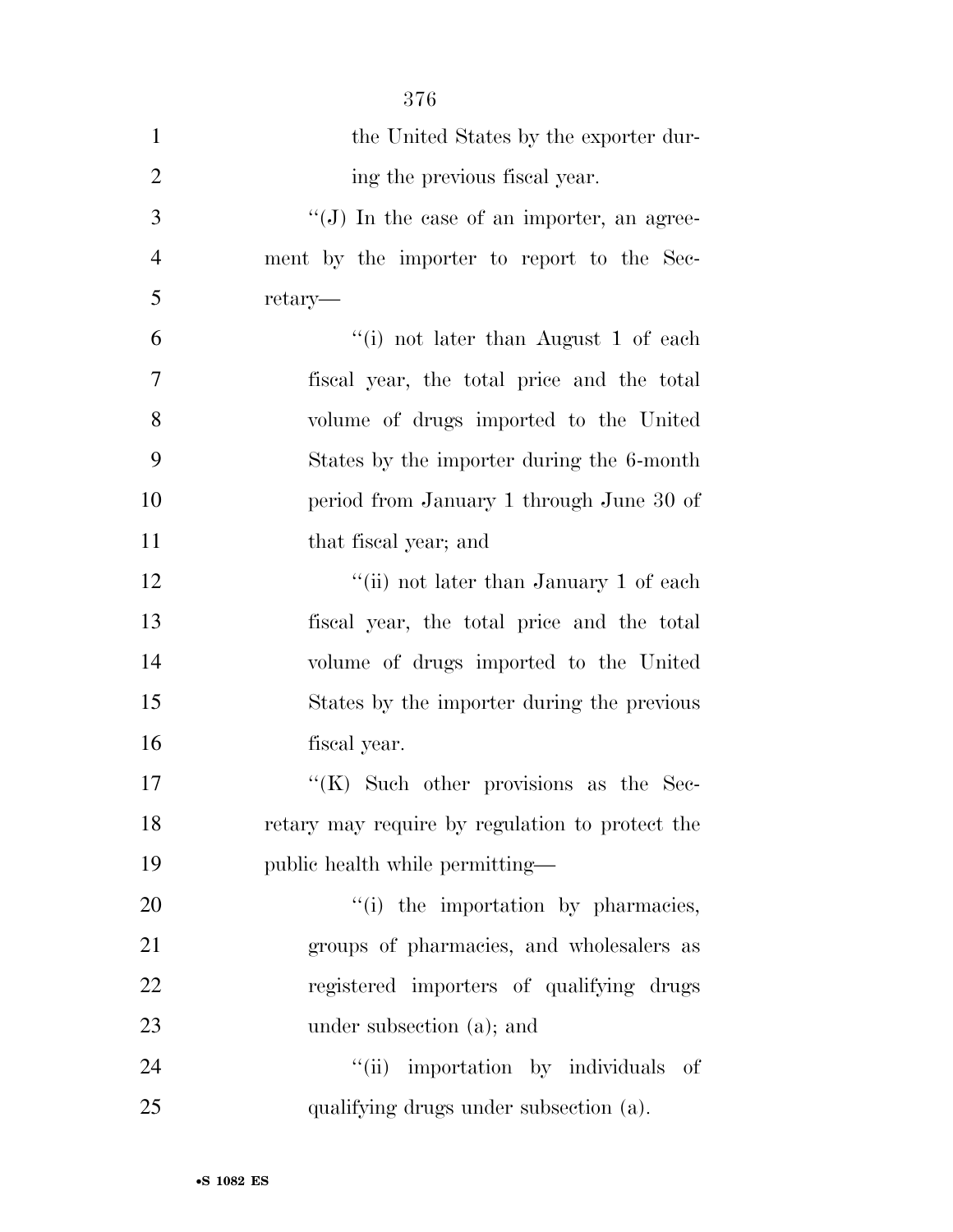## 1 "(2) APPROVAL OR DISAPPROVAL OF REGISTRA-

TION.—

3 "(A) IN GENERAL.—Not later than 90 days after the date on which a registrant sub- mits to the Secretary a registration under para- graph (1), the Secretary shall notify the reg- istrant whether the registration is approved or is disapproved. The Secretary shall disapprove a registration if there is reason to believe that the registrant is not in compliance with one or more registration conditions, and shall notify the registrant of such reason. In the case of a disapproved registration, the Secretary shall subsequently notify the registrant that the reg- istration is approved if the Secretary deter- mines that the registrant is in compliance with such conditions.

18 "(B) CHANGES IN REGISTRATION INFOR- MATION.—Not later than 30 days after receiv-20 ing a notice under paragraph  $(1)(H)$  from a registrant, the Secretary shall determine wheth- er the change involved affects the approval of the registration of the registrant under para- graph (1), and shall inform the registrant of the determination.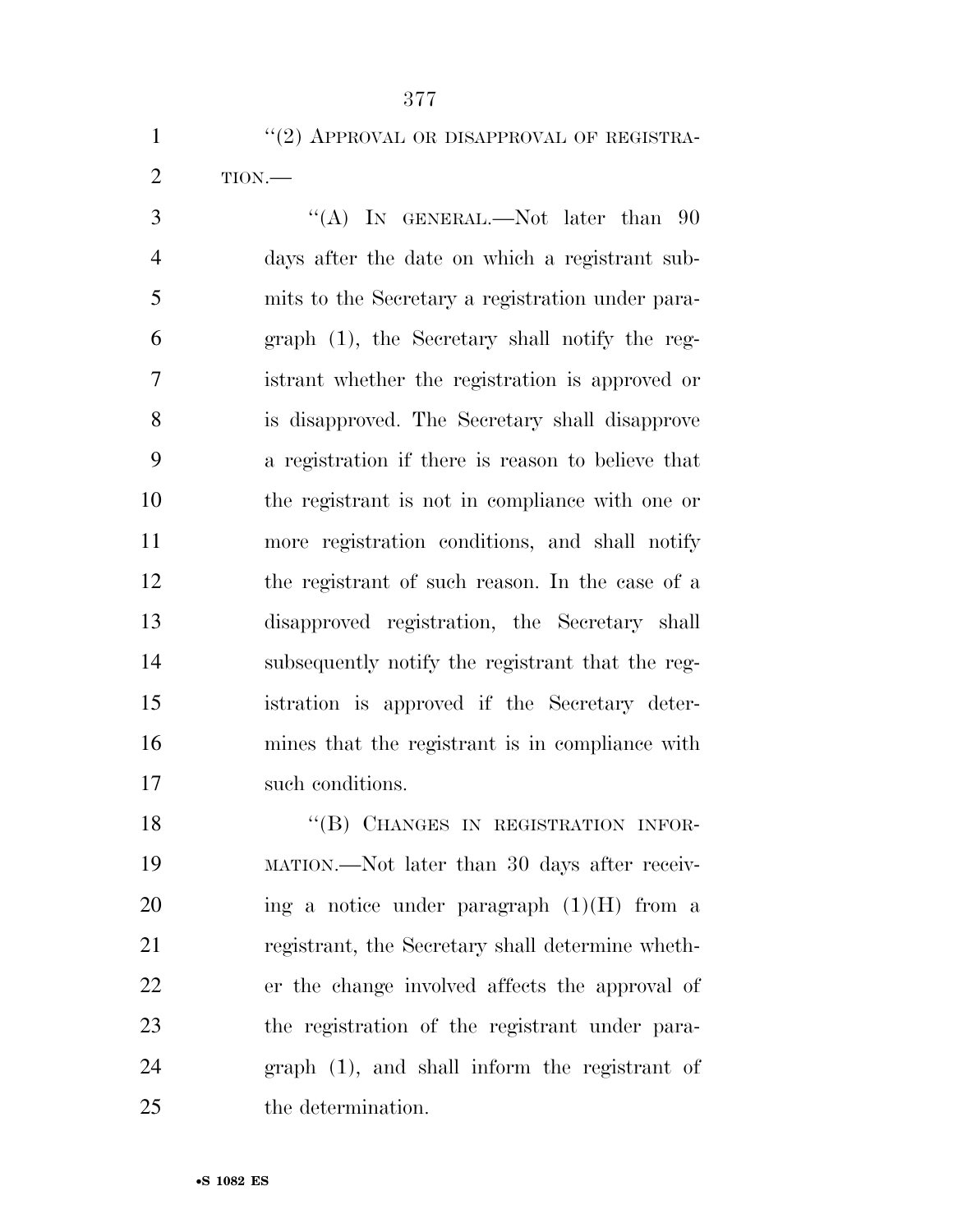| $\mathbf{1}$   | "(3) PUBLICATION OF CONTACT INFORMATION               |
|----------------|-------------------------------------------------------|
| $\overline{2}$ | FOR REGISTERED EXPORTERS.—Through the Inter-          |
| 3              | net website of the Food and Drug Administration       |
| $\overline{4}$ | and a toll-free telephone number, the Secretary shall |
| 5              | make readily available to the public a list of reg-   |
| 6              | istered exporters, including contact information for  |
| 7              | the exporters. Promptly after the approval of a reg-  |
| 8              | istration submitted under paragraph (1), the Sec-     |
| 9              | retary shall update the Internet website and the in-  |
| 10             | formation provided through the toll-free telephone    |
| 11             | number accordingly.                                   |
| 12             | "(4) SUSPENSION AND TERMINATION.-                     |
| 13             | "(A) SUSPENSION.—With respect to the                  |
| 14             | effectiveness of a registration submitted under       |
| 15             | paragraph $(1)$ :                                     |
| 16             | "(i) Subject to clause (ii), the Sec-                 |
| 17             | retary may suspend the registration if the            |
| 18             | Secretary determines, after notice and op-            |
| 19             | portunity for a hearing, that the registrant          |
| 20             | has failed to maintain substantial compli-            |
| 21             | ance with a registration condition.                   |
| 22             | "(ii) If the Secretary determines that,               |
| 23             | under color of the registration, the ex-              |
| 24             | porter has exported a drug or the importer            |
| 25             | has imported a drug that is not a quali-              |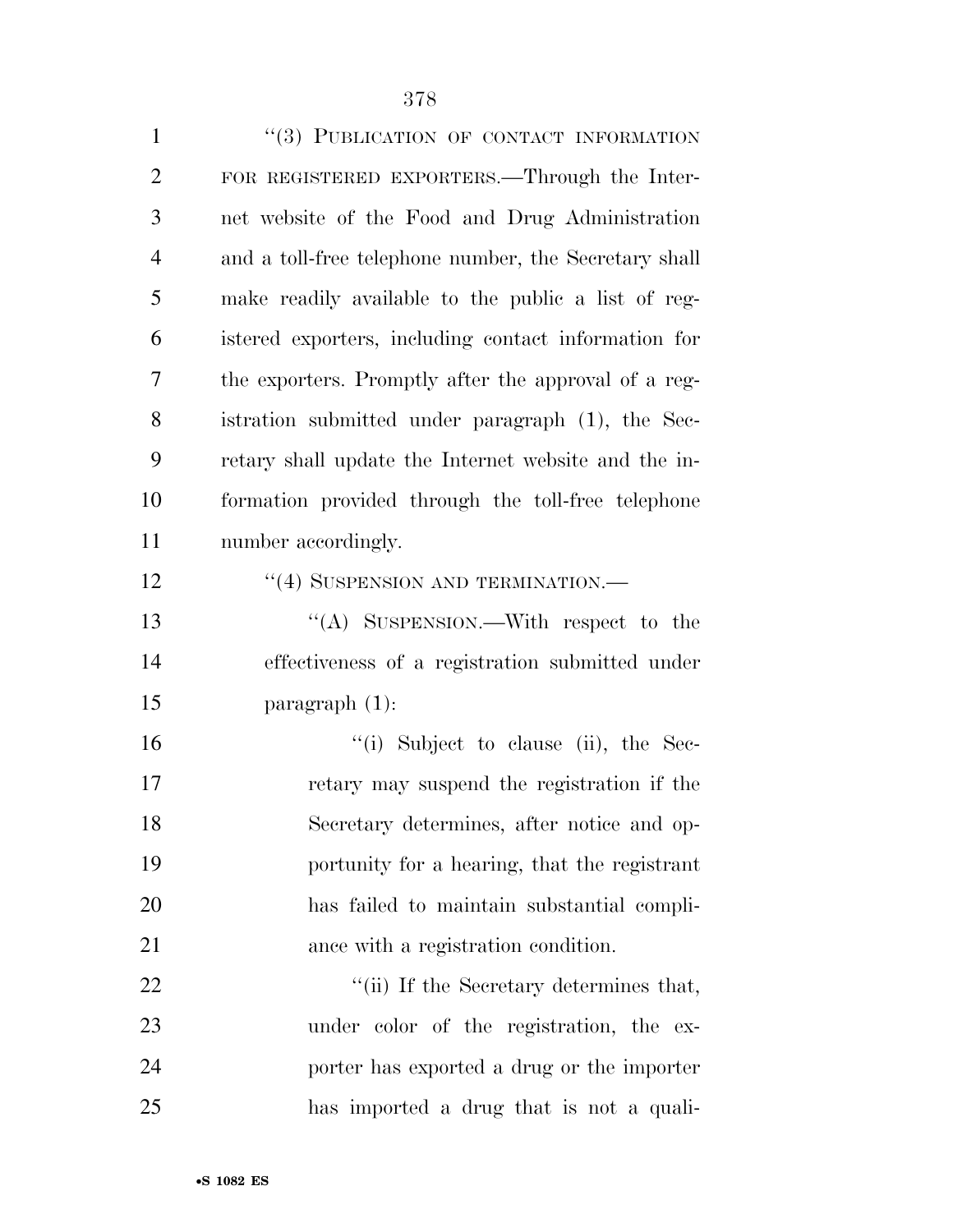| $\mathbf{1}$   | fying drug, or a drug that does not comply        |
|----------------|---------------------------------------------------|
| $\overline{2}$ | with subsection $(g)(2)(A)$ or $(g)(4)$ , or has  |
| 3              | exported a qualifying drug to an individual       |
| 4              | in violation of subsection $(i)(2)(F)$ , the      |
| 5              | Secretary shall immediately suspend the           |
| 6              | registration. A suspension under the pre-         |
| $\overline{7}$ | eeding sentence is not subject to the provi-      |
| 8              | sion by the Secretary of prior notice, and        |
| 9              | the Secretary shall provide to the reg-           |
| 10             | istrant an opportunity for a hearing not          |
| 11             | later than 10 days after the date on which        |
| 12             | the registration is suspended.                    |
| 13             | "(iii) The Secretary may reinstate the            |
| 14             | registration, whether suspended under             |
| 15             | clause (i) or (ii), if the Secretary deter-       |
| 16             | mines that the registrant has demonstrated        |
| 17             | that further violations of registration con-      |
| 18             | ditions will not occur.                           |
| 19             | "(B) TERMINATION.—The Secretary, after            |
| 20             | notice and opportunity for a hearing, may ter-    |
| 21             | minate the registration under paragraph $(1)$ of  |
| 22             | a registrant if the Secretary determines that     |
| 23             | the registrant has engaged in a pattern or prac-  |
| 24             | tice of violating 1 or more registration condi-   |
| 25             | tions, or if on 1 or more occasions the Secretary |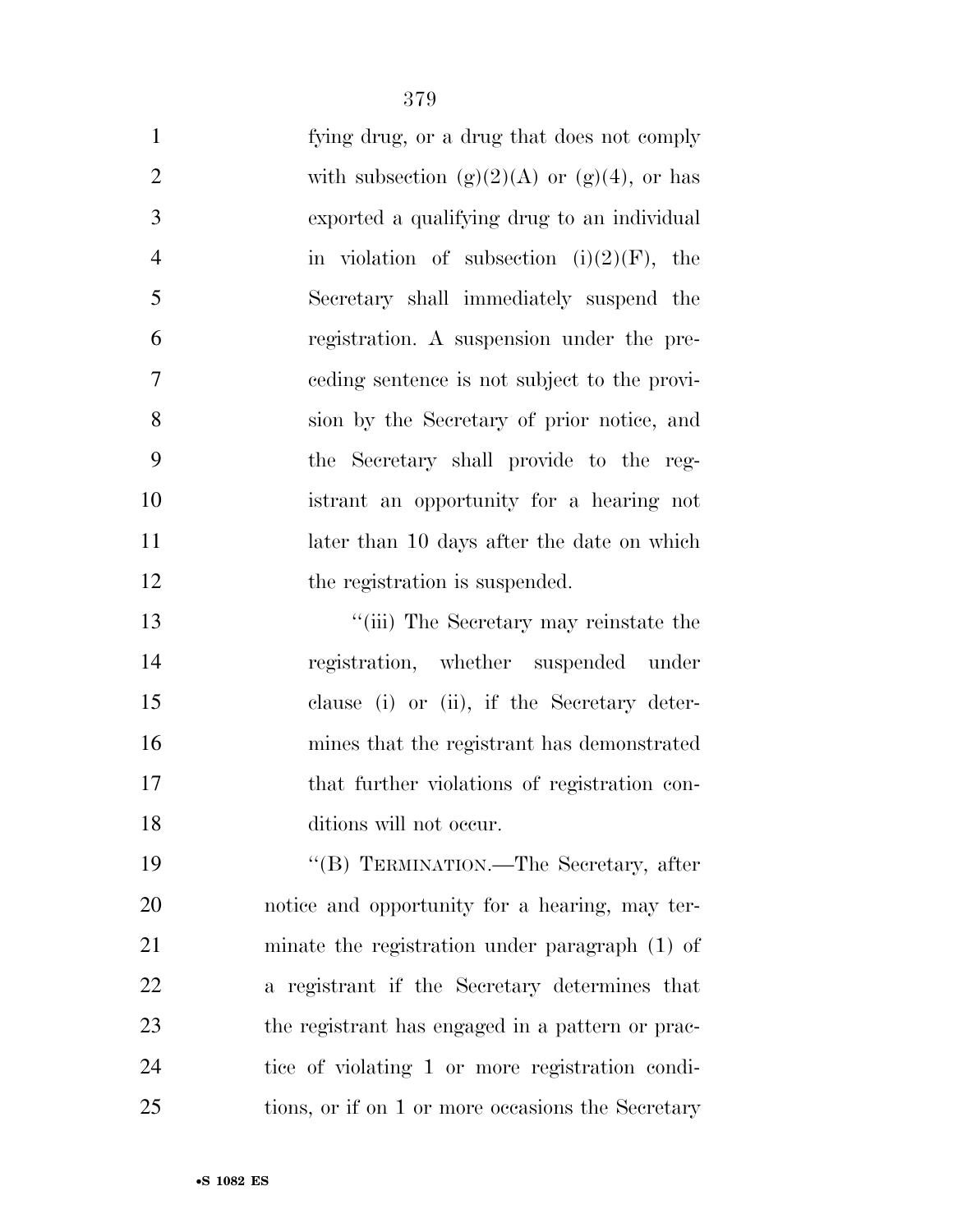| $\mathbf{1}$   | has under subparagraph $(A)(ii)$ suspended the        |
|----------------|-------------------------------------------------------|
| $\overline{c}$ | registration of the registrant. The Secretary         |
| 3              | may make the termination permanent, or for a          |
| $\overline{4}$ | fixed period of not less than 1 year. During the      |
| 5              | period in which the registration is terminated,       |
| 6              | any registration submitted under paragraph (1)        |
| 7              | by the registrant, or a person that is a partner      |
| 8              | in the export or import enterprise, or a prin-        |
| 9              | cipal officer in such enterprise, and any reg-        |
| 10             | istration prepared with the assistance of the         |
| 11             | registrant or such a person, has no legal effect      |
| 12             | under this section.                                   |
| 13             | "(5) DEFAULT OF BOND.—A bond required to              |
| 14             | be posted by an exporter under paragraph $(1)(I)(ii)$ |
| 15             | shall be defaulted and paid to the Treasury of the    |
| 16             | United States if, after opportunity for an informal   |
| 17             | hearing, the Secretary determines that the exporter   |
| 18             | has-                                                  |
| 19             | "(A) exported a drug to the United States             |
| 20             | that is not a qualifying drug or that is not in       |
| 21             | compliance with subsection (g)(2)(A), (g)(4), or      |
| 22             | $(i)$ ; or                                            |
| 23             | "(B) failed to permit the Secretary to con-           |
| 24             | duct an inspection described under subsection         |
| 25             | (d).                                                  |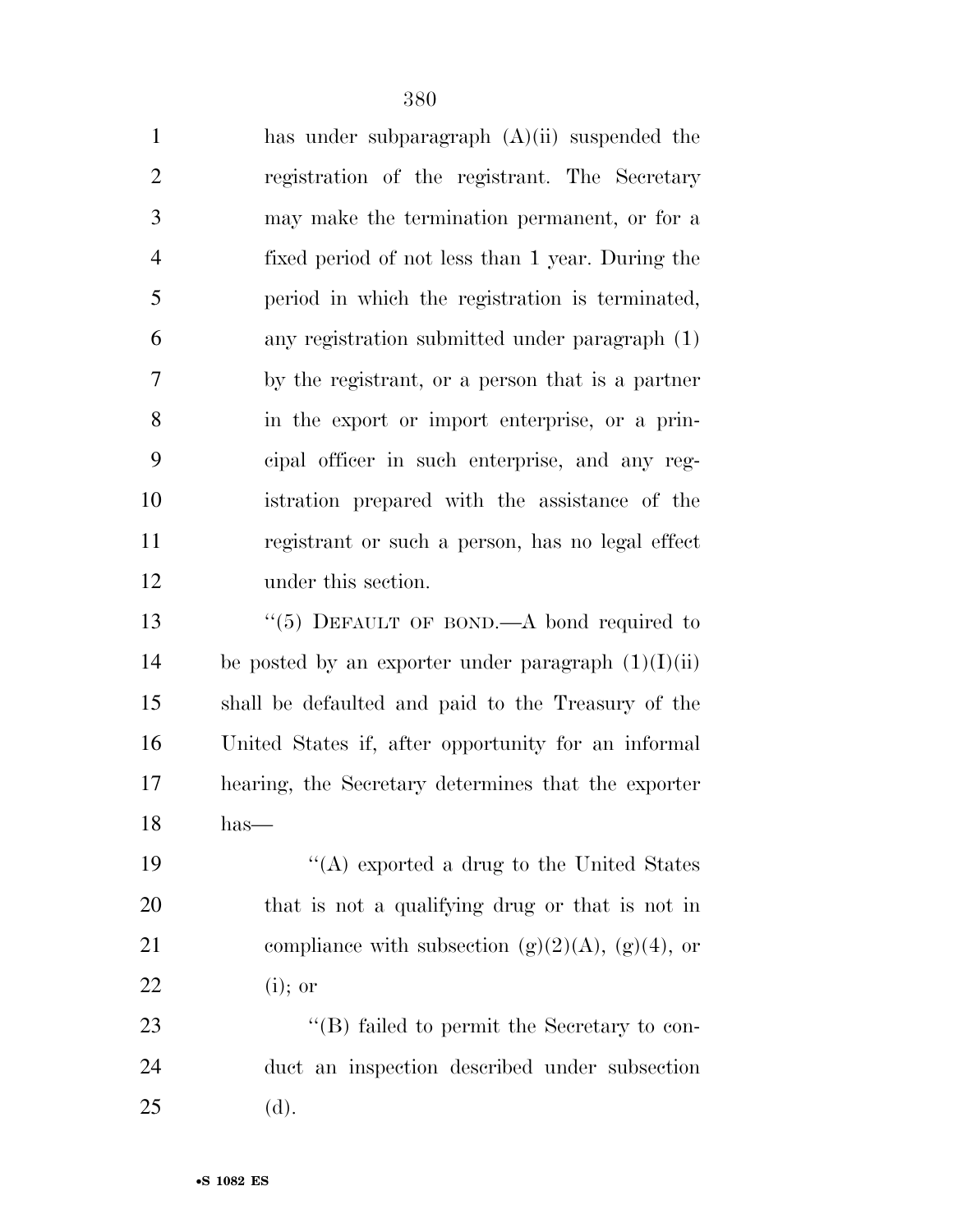| $\mathbf{1}$ | "(c) SOURCES OF QUALIFYING DRUGS.—A registra-              |
|--------------|------------------------------------------------------------|
| 2            | tion condition is that the exporter or importer involved   |
| 3            | agrees that a qualifying drug will under subsection (a) be |
| 4            | exported or imported into the United States only if there  |
| 5            | is compliance with the following:                          |
| 6            | $\lq(1)$ The drug was manufactured in an estab-            |
| 7            | lishment—                                                  |
| 8            | $\lq\lq$ required to register under subsection             |
| 9            | $(h)$ or $(i)$ of section 510; and                         |
| 10           | $\lq\lq (B)(i)$ inspected by the Secretary; or             |
| 11           | "(ii) for which the Secretary has elected to               |
| 12           | rely on a satisfactory report of a good manufac-           |
| 13           | turing practice inspection of the establishment            |
| 14           | from a permitted country whose regulatory sys-             |
| 15           | tem the Secretary recognizes as equivalent                 |
| 16           | under a mutual recognition agreement, as pro-              |
| 17           | vided for under section $510(i)(3)$ , section 803,         |
| 18           | or part 26 of title 21, Code of Federal Regula-            |
| 19           | tions (or any corresponding successor rule or              |
| 20           | regulation).                                               |
| 21           | $\lq(2)$ The establishment is located in any coun-         |
| <u>22</u>    | try, and the establishment manufactured the drug           |
| 23           | for distribution in the United States or for distribu-     |
| 24           | tion in 1 or more of the permitted countries (without      |
| 25           | regard to whether in addition the drug is manufac-         |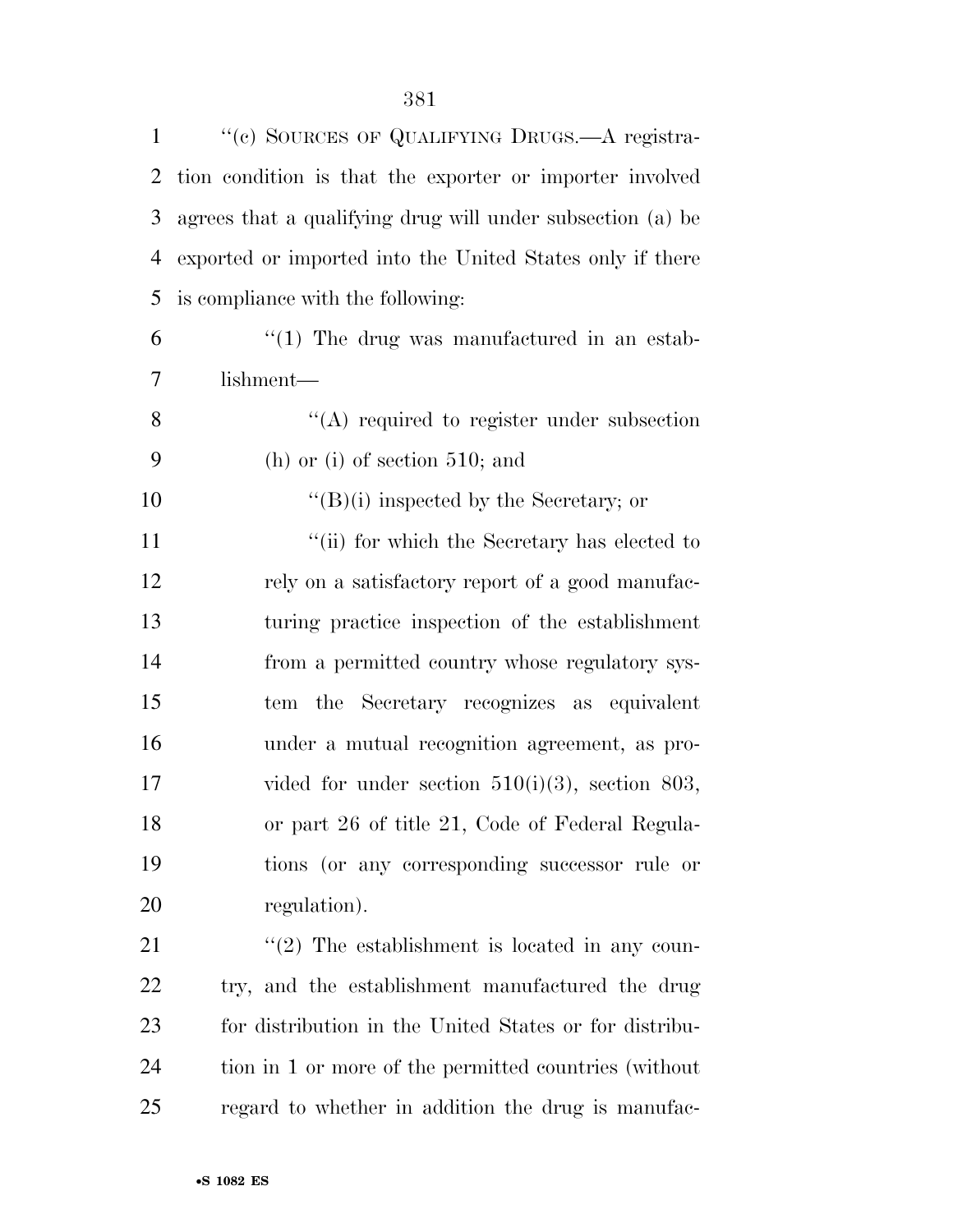| $\mathbf{1}$   | tured for distribution in a foreign country that is |
|----------------|-----------------------------------------------------|
| $\overline{2}$ | not a permitted country).                           |
| 3              | $(3)$ The exporter or importer obtained the         |
| $\overline{4}$ | $\text{drug}$                                       |
| 5              | $\lq\lq$ directly from the establishment; or        |
| 6              | $\lq\lq (B)$ directly from an entity that, by con-  |
| 7              | tract with the exporter or importer—                |
| 8              | "(i) provides to the exporter or im-                |
| 9              | porter a statement (in such form and con-           |
| 10             | taining such information as the Secretary           |
| 11             | may require) that, for the chain of custody         |
| 12             | from the establishment, identifies each             |
| 13             | prior sale, purchase, or trade of the drug          |
| 14             | (including the date of the transaction and          |
| 15             | the names and addresses of all parties to           |
| 16             | the transaction);                                   |
| 17             | "(ii) agrees to permit the Secretary to             |
| 18             | related<br>inspect<br>such<br>statements<br>and     |
| 19             | records to determine their accuracy;                |
| 20             | "(iii) agrees, with respect to the quali-           |
| 21             | fying drugs involved, to permit the Sec-            |
| 22             | retary to inspect warehouses and other fa-          |
| 23             | cilities, including records, of the entity for      |
| 24             | purposes of determining whether the facili-         |
| 25             | ties are in compliance with any standards           |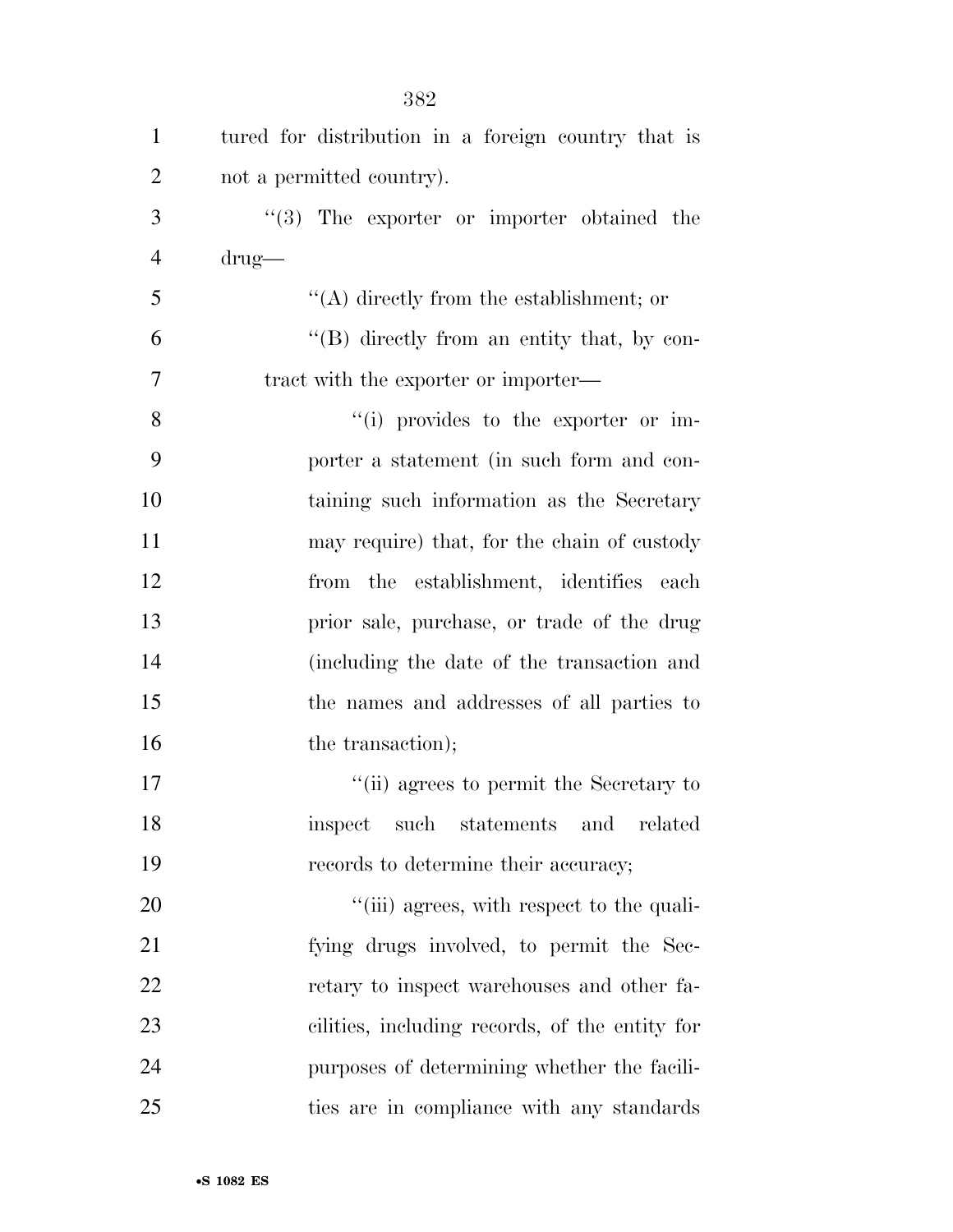| $\mathbf{1}$   | under this Act that are applicable to facili-                  |
|----------------|----------------------------------------------------------------|
| $\overline{2}$ | ties of that type in the United States; and                    |
| 3              | "(iv) has ensured, through such con-                           |
| $\overline{4}$ | tractual relationships as may be necessary,                    |
| 5              | that the Secretary has the same authority                      |
| 6              | regarding other parties in the chain of cus-                   |
| 7              | tody from the establishment that the Sec-                      |
| 8              | retary has under clauses (ii) and (iii) re-                    |
| 9              | garding such entity.                                           |
| 10             | $\lq(4)(A)$ The foreign country from which the im-             |
| 11             | porter will import the drug is a permitted country;            |
| 12             | <b>or</b>                                                      |
| 13             | $\lq\lq (B)$ The foreign country from which the ex-            |
| 14             | porter will export the drug is the permitted country           |
| 15             | in which the exporter is located.                              |
| 16             | " $(5)$ During any period in which the drug was                |
| 17             | not in the control of the manufacturer of the drug,            |
| 18             | the drug did not enter any country that is not a per-          |
| 19             | mitted country.                                                |
| 20             | $\cdot\cdot\cdot(6)$ The exporter or importer retains a sample |
| 21             | of each lot of the drug for testing by the Secretary.          |
| 22             | "(d) INSPECTION OF FACILITIES; MARKING OF SHIP-                |
| 23             | MENTS.-                                                        |
| 24             | "(1) INSPECTION OF FACILITIES.—A registra-                     |
| 25             | tion condition is that, for the purpose of assisting           |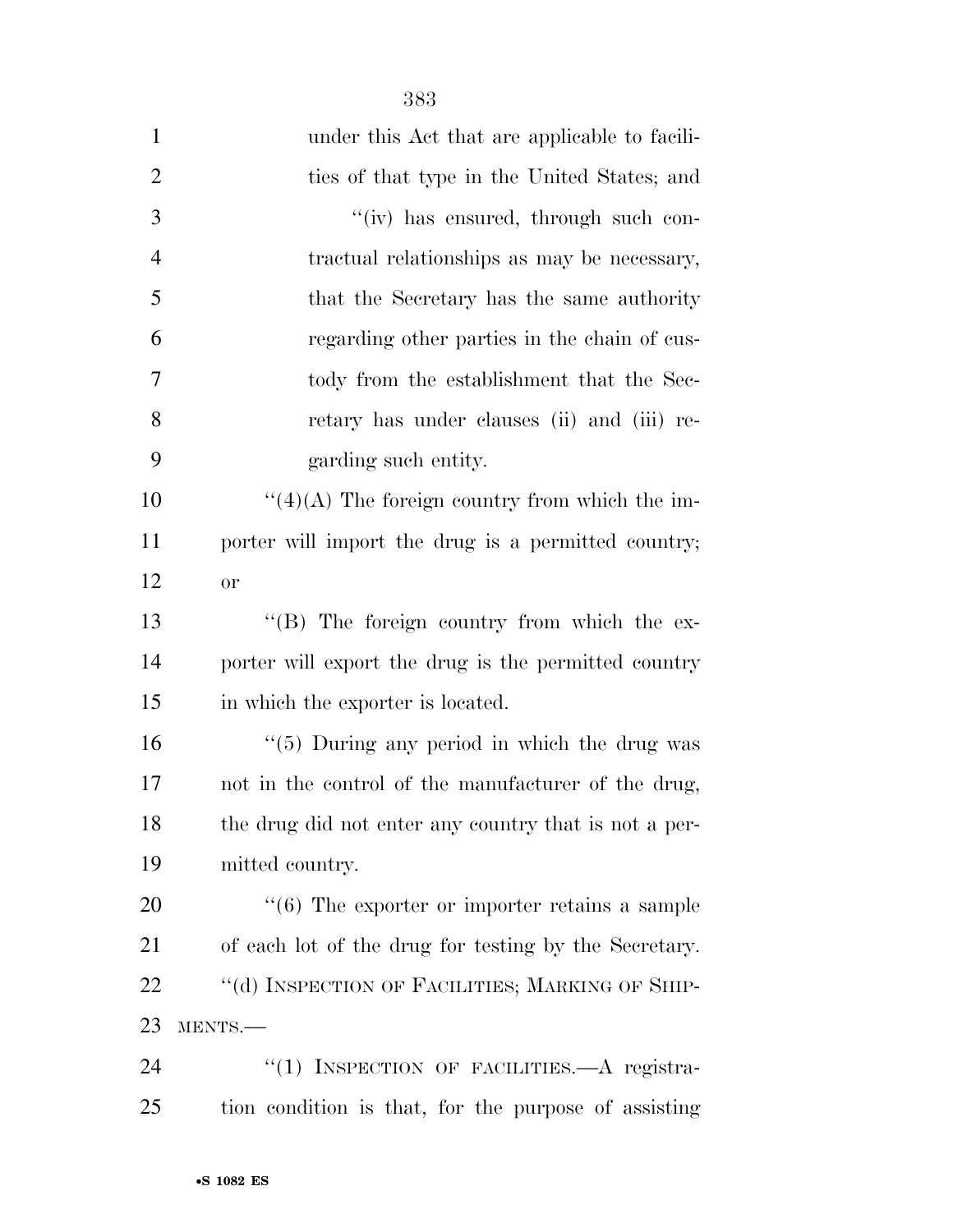| $\mathbf{1}$   | the Secretary in determining whether the exporter     |
|----------------|-------------------------------------------------------|
| $\overline{2}$ | involved is in compliance with all other registration |
| 3              | conditions—                                           |
| $\overline{4}$ | $\cdot$ (A) the exporter agrees to permit the Sec-    |
| 5              | retary—                                               |
| 6              | "(i) to conduct onsite inspections, in-               |
| 7              | cluding monitoring on a day-to-day basis,             |
| 8              | of places of business of the exporter that            |
| 9              | relate to qualifying drugs, including each            |
| 10             | warehouse or other facility owned or con-             |
| 11             | trolled by, or operated for, the exporter;            |
| 12             | "(ii) to have access, including on a                  |
| 13             | day-to-day basis, to-                                 |
| 14             | "(I) records of the exporter that                     |
| 15             | relate to the export of such drugs, in-               |
| 16             | cluding financial records; and                        |
| 17             | $\lq\lq$ (II) samples of such drugs;                  |
| 18             | "(iii) to carry out the duties described              |
| 19             | in paragraph $(3)$ ; and                              |
| 20             | "(iv) to carry out any other functions                |
| 21             | determined by the Secretary to be nec-                |
| 22             | essary regarding the compliance of the ex-            |
| 23             | porter; and                                           |
| 24             | "(B) the Secretary has assigned 1 or more             |
| 25             | employees of the Secretary to carry out the           |

•**S 1082 ES**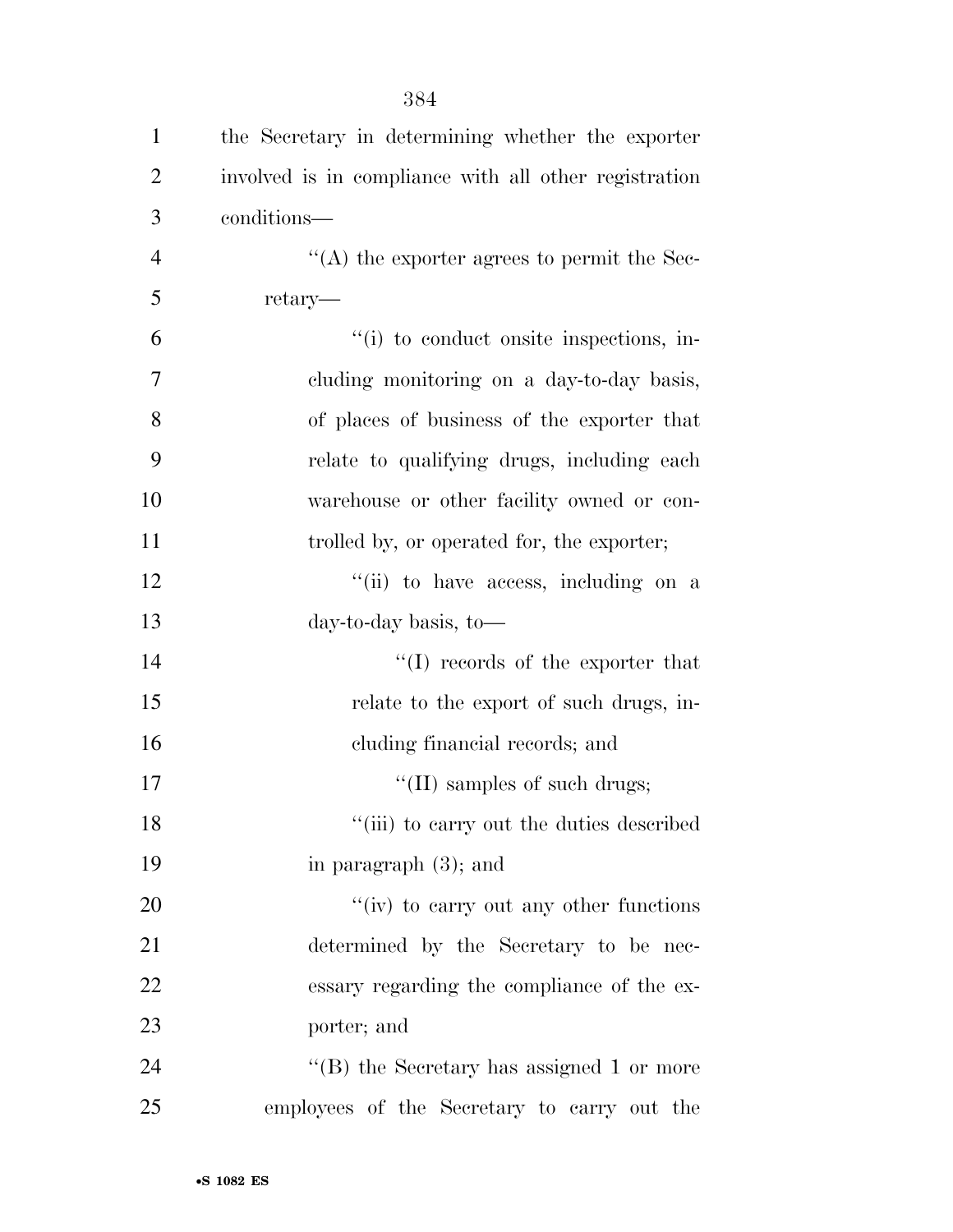functions described in this subsection for the Secretary randomly, but not less than 12 times annually, on the premises of places of busi- nesses referred to in subparagraph (A)(i), and such an assignment remains in effect on a con-tinuous basis.

7 "(2) MARKING OF COMPLIANT SHIPMENTS.—A registration condition is that the exporter involved agrees to affix to each shipping container of quali- fying drugs exported under subsection (a) such markings as the Secretary determines to be nec- essary to identify the shipment as being in compli- ance with all registration conditions. Markings under the preceding sentence shall—

 ''(A) be designed to prevent affixation of 16 the markings to any shipping container that is not authorized to bear the markings; and

 ''(B) include anticounterfeiting or track- and-trace technologies, taking into account the economic and technical feasibility of those tech-nologies.

22 "(3) CERTAIN DUTIES RELATING TO EXPORT- ERS.—Duties of the Secretary with respect to an ex-porter include the following: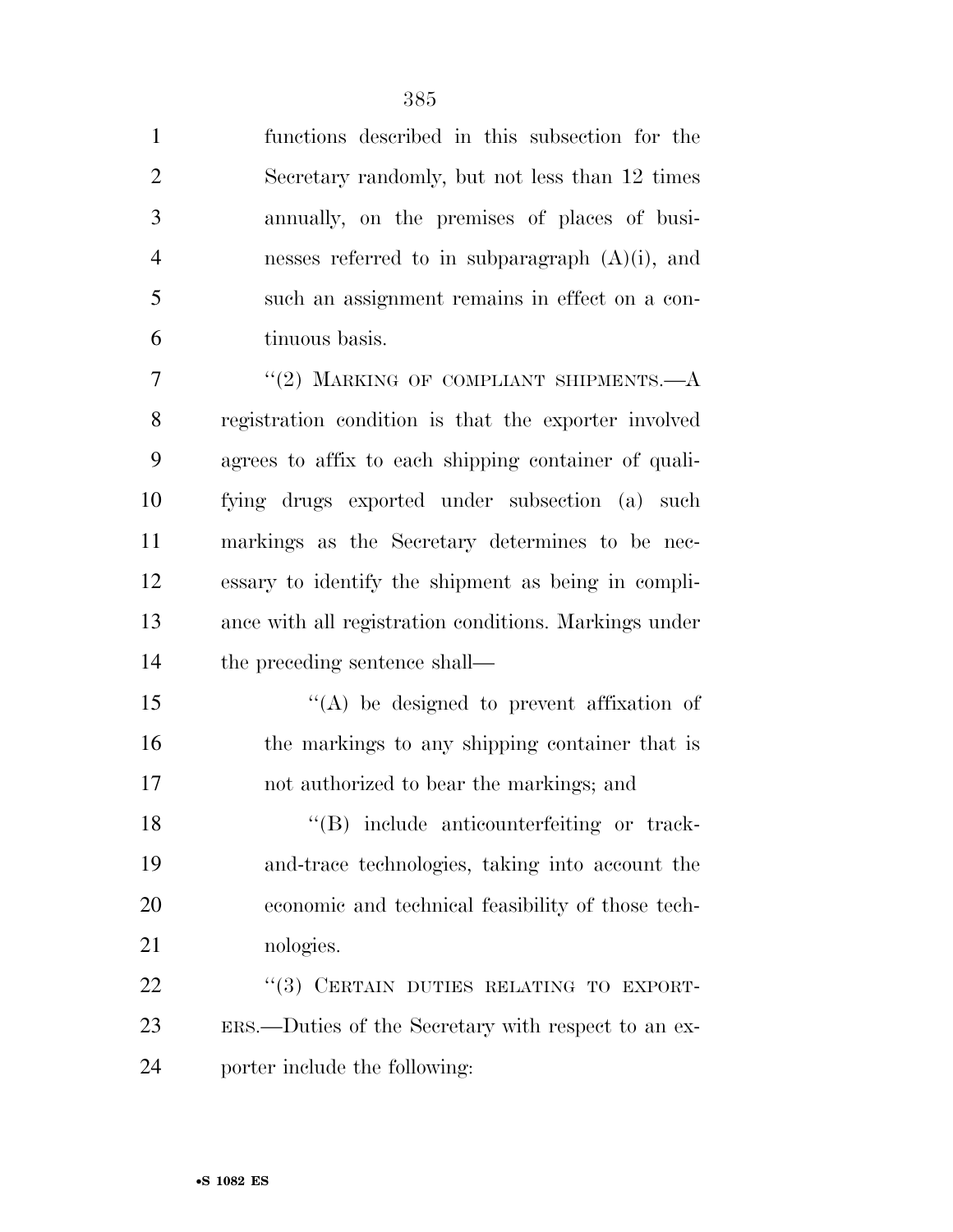1 ''(A) Inspecting, randomly, but not less 2 than 12 times annually, the places of business of the exporter at which qualifying drugs are stored and from which qualifying drugs are shipped.

 ''(B) During the inspections under sub- paragraph (A), verifying the chain of custody of a statistically significant sample of qualifying drugs from the establishment in which the drug was manufactured to the exporter, which shall be accomplished or supplemented by the use of anticounterfeiting or track-and-trace tech- nologies, taking into account the economic and technical feasibility of those technologies, except that a drug that lacks such technologies from 16 the point of manufacture shall not for that rea- son be excluded from importation by an ex-porter.

 $\cdot$  (C) Randomly reviewing records of ex- ports to individuals for the purpose of deter- mining whether the drugs are being imported by the individuals in accordance with the condi- tions under subsection (i). Such reviews shall be conducted in a manner that will result in a sta-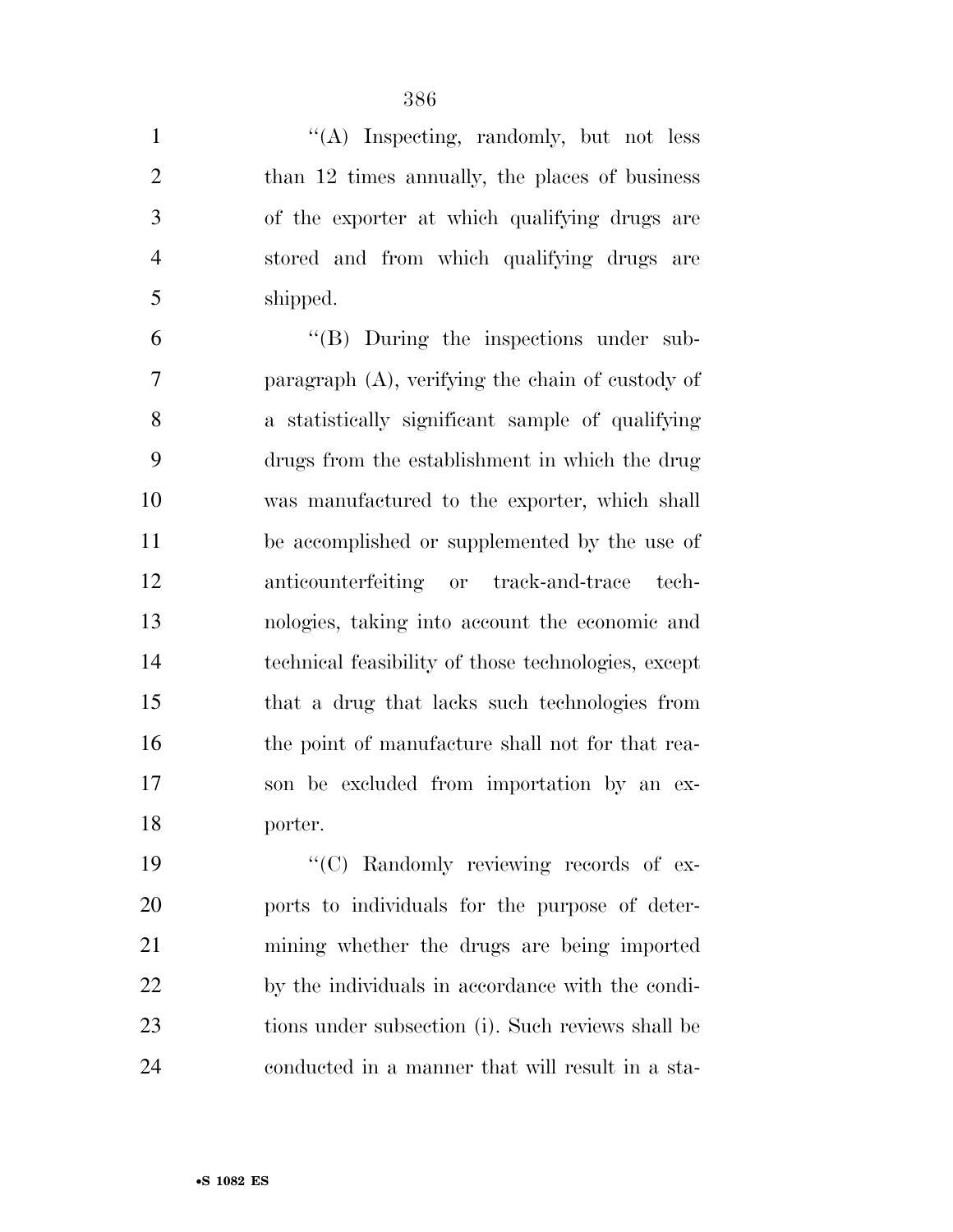| $\mathbf{1}$   | tistically significant determination of compli-        |
|----------------|--------------------------------------------------------|
| $\overline{2}$ | ance with all such conditions.                         |
| 3              | $\lq\lq$ (D) Monitoring the affixing of markings       |
| $\overline{4}$ | under paragraph $(2)$ .                                |
| 5              | $\lq\lq(E)$ Inspecting as the Secretary deter-         |
| 6              | mines is necessary the warehouses and other fa-        |
| 7              | cilities, including records, of other parties in the   |
| 8              | chain of custody of qualifying drugs.                  |
| 9              | "(F) Determining whether the exporter is               |
| 10             | in compliance with all other registration condi-       |
| 11             | tions.                                                 |
| 12             | "(4) PRIOR NOTICE OF SHIPMENTS.—A reg-                 |
| 13             | istration condition is that, not less than 8 hours and |
| 14             | not more than 5 days in advance of the time of the     |
| 15             | importation of a shipment of qualifying drugs, the     |
| 16             | importer involved agrees to submit to the Secretary    |
| 17             | a notice with respect to the shipment of drugs to be   |
| 18             | imported or offered for import into the United         |
| 19             | States under subsection (a). A notice under the pre-   |
| 20             | eeding sentence shall include—                         |
| 21             | $\lq\lq$ the name and complete contact infor-          |
| 22             | mation of the person submitting the notice;            |
| 23             | $\lq\lq$ (B) the name and complete contact infor-      |
| 24             | mation of the importer involved;                       |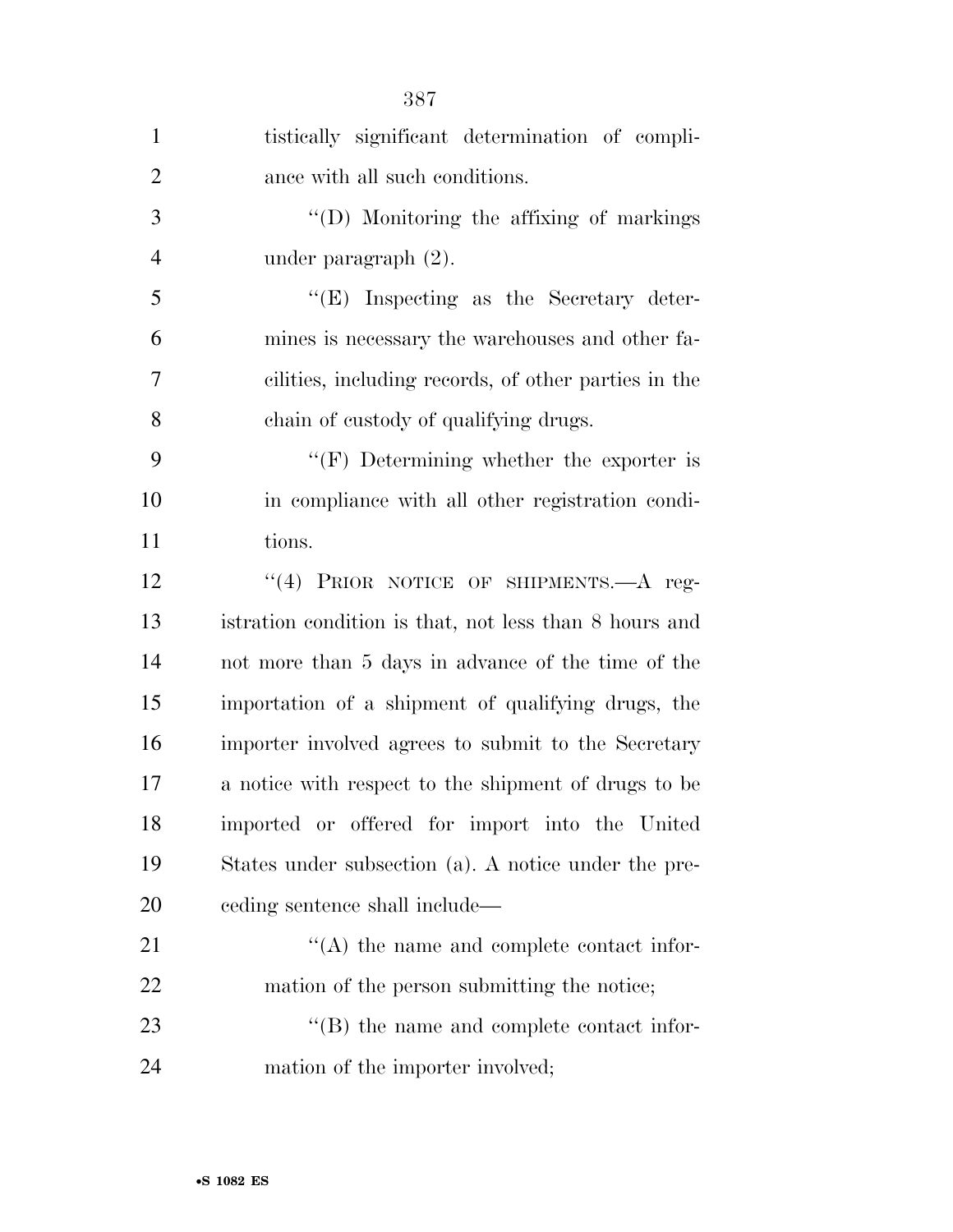| $\mathbf{1}$   | $\cdot$ (C) the identity of the drug, including the  |
|----------------|------------------------------------------------------|
| $\overline{2}$ | established name of the drug, the quantity of        |
| 3              | the drug, and the lot number assigned by the         |
| $\overline{4}$ | manufacturer;                                        |
| 5              | $\lq\lq$ the identity of the manufacturer of         |
| 6              | the drug, including the identity of the establish-   |
| 7              | ment at which the drug was manufactured;             |
| 8              | "(E) the country from which the drug is              |
| 9              | shipped;                                             |
| 10             | $\lq\lq(F)$ the name and complete contact infor-     |
| 11             | mation for the shipper of the drug;                  |
| 12             | $\lq\lq(G)$ anticipated arrival information, in-     |
| 13             | cluding the port of arrival and crossing location    |
| 14             | within that port, and the date and time;             |
| 15             | "( $H$ ) a summary of the chain of custody of        |
| 16             | the drug from the establishment in which the         |
| 17             | drug was manufactured to the importer;               |
| 18             | $\lq\lq$ (I) a declaration as to whether the Sec-    |
| 19             | retary has ordered that importation of the drug      |
| 20             | from the permitted country cease under sub-          |
| 21             | section $(g)(2)(C)$ or $(D)$ ; and                   |
| 22             | $\lq\lq(J)$ such other information as the Sec-       |
| 23             | retary may require by regulation.                    |
| 24             | "(5) MARKING OF COMPLIANT SHIPMENTS. $-A$            |
| 25             | registration condition is that the importer involved |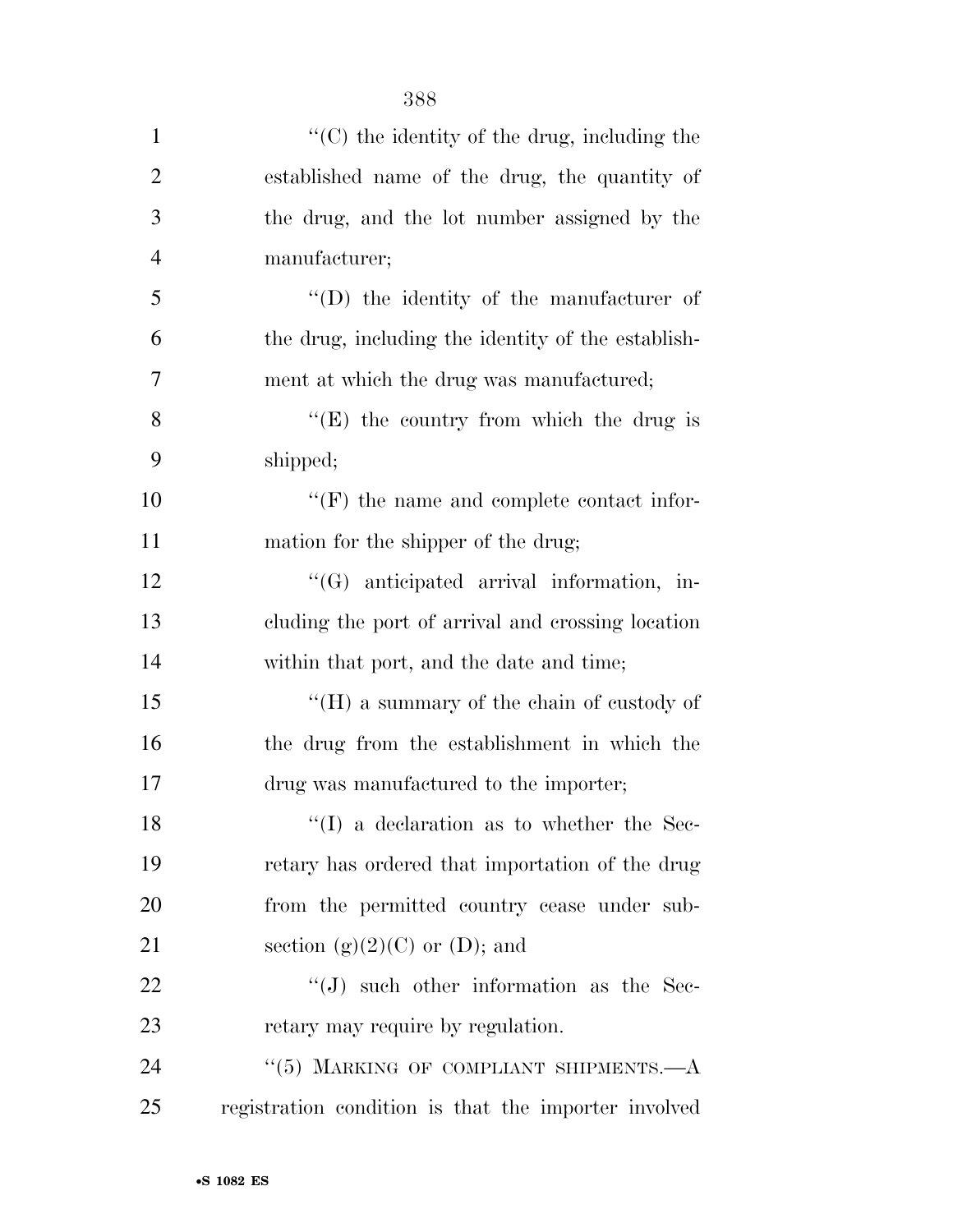agrees, before wholesale distribution (as defined in section 503(e)) of a qualifying drug that has been imported under subsection (a), to affix to each con- tainer of such drug such markings or other tech- nology as the Secretary determines necessary to identify the shipment as being in compliance with all registration conditions, except that the markings or other technology shall not be required on a drug that bears comparable, compatible markings or tech- nology from the manufacturer of the drug. Markings or other technology under the preceding sentence shall— ''(A) be designed to prevent affixation of the markings or other technology to any con-

 tainer that is not authorized to bear the mark-ings; and

 $\langle$  (B) shall include anticounterfeiting or track-and-trace technologies, taking into ac- count the economic and technical feasibility of 20 such technologies.

21 "(6) CERTAIN DUTIES RELATING TO IMPORT- ERS.—Duties of the Secretary with respect to an im-porter include the following:

24 "(A) Inspecting, randomly, but not less 25 than 12 times annually, the places of business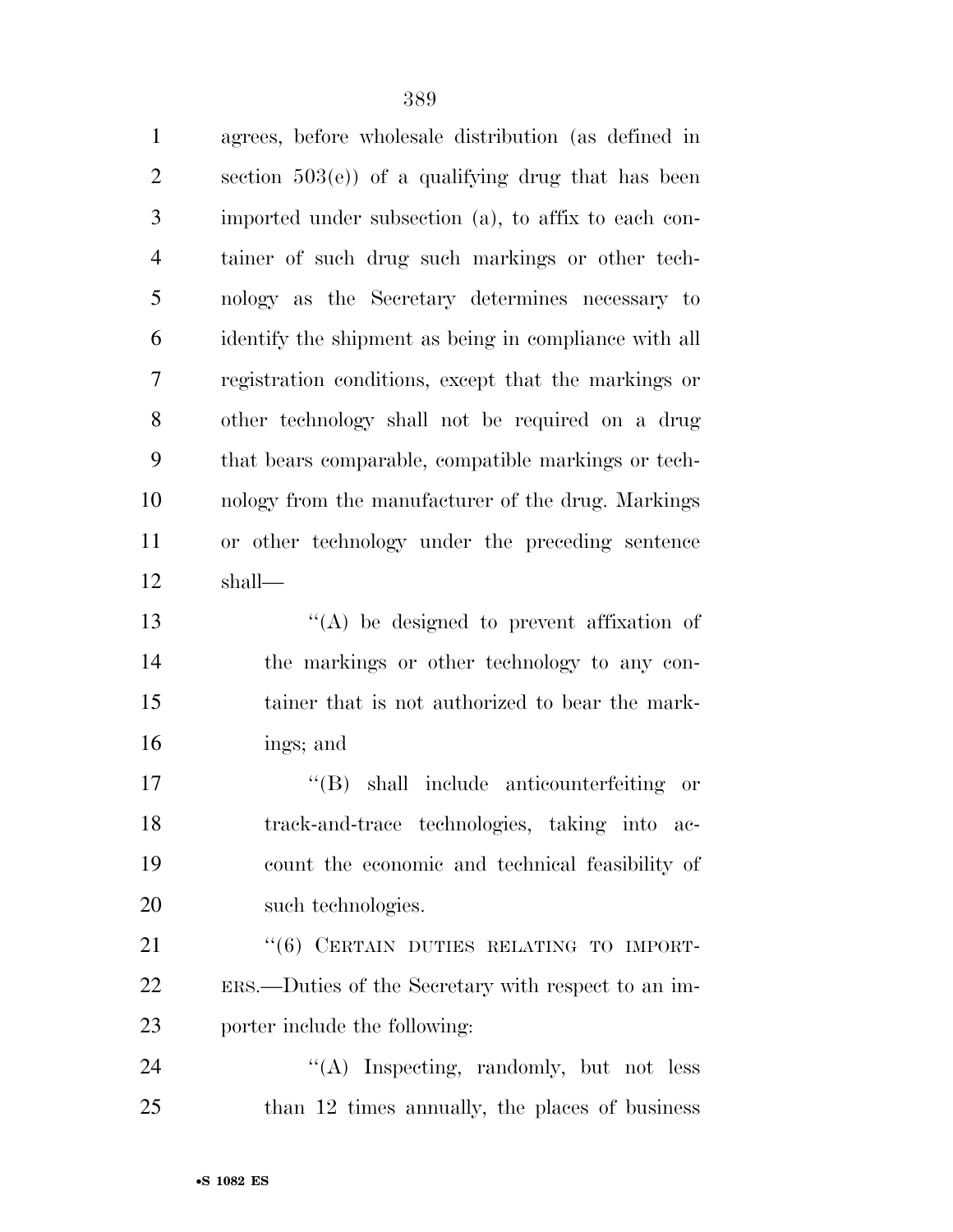| $\mathbf{1}$   | of the importer at which a qualifying drug is       |
|----------------|-----------------------------------------------------|
| $\overline{2}$ | initially received after importation.               |
| 3              | $\lq\lq$ (B) During the inspections under sub-      |
| 4              | paragraph (A), verifying the chain of custody of    |
| 5              | a statistically significant sample of qualifying    |
| 6              | drugs from the establishment in which the drug      |
| 7              | was manufactured to the importer, which shall       |
| 8              | be accomplished or supplemented by the use of       |
| 9              | anticounterfeiting or track-and-trace<br>tech-      |
| 10             | nologies, taking into account the economic and      |
| 11             | technical feasibility of those technologies, except |
| 12             | that a drug that lacks such technologies from       |
| 13             | the point of manufacture shall not for that rea-    |
| 14             | son be excluded from importation by an im-          |
| 15             | porter.                                             |
| 16             | "(C) Reviewing notices under paragraph              |
| 17             | (4).                                                |
| 18             | $\lq\lq$ . Inspecting as the Secretary deter-       |
| 19             | mines is necessary the warehouses and other fa-     |
| 20             | cilities, including records of other parties in the |
| 21             | chain of custody of qualifying drugs.               |
| 22             | "(E) Determining whether the importer is            |
| 23             | in compliance with all other registration condi-    |
| 24             | tions.                                              |
| 25             | $``$ (e) IMPORTER FEES.—                            |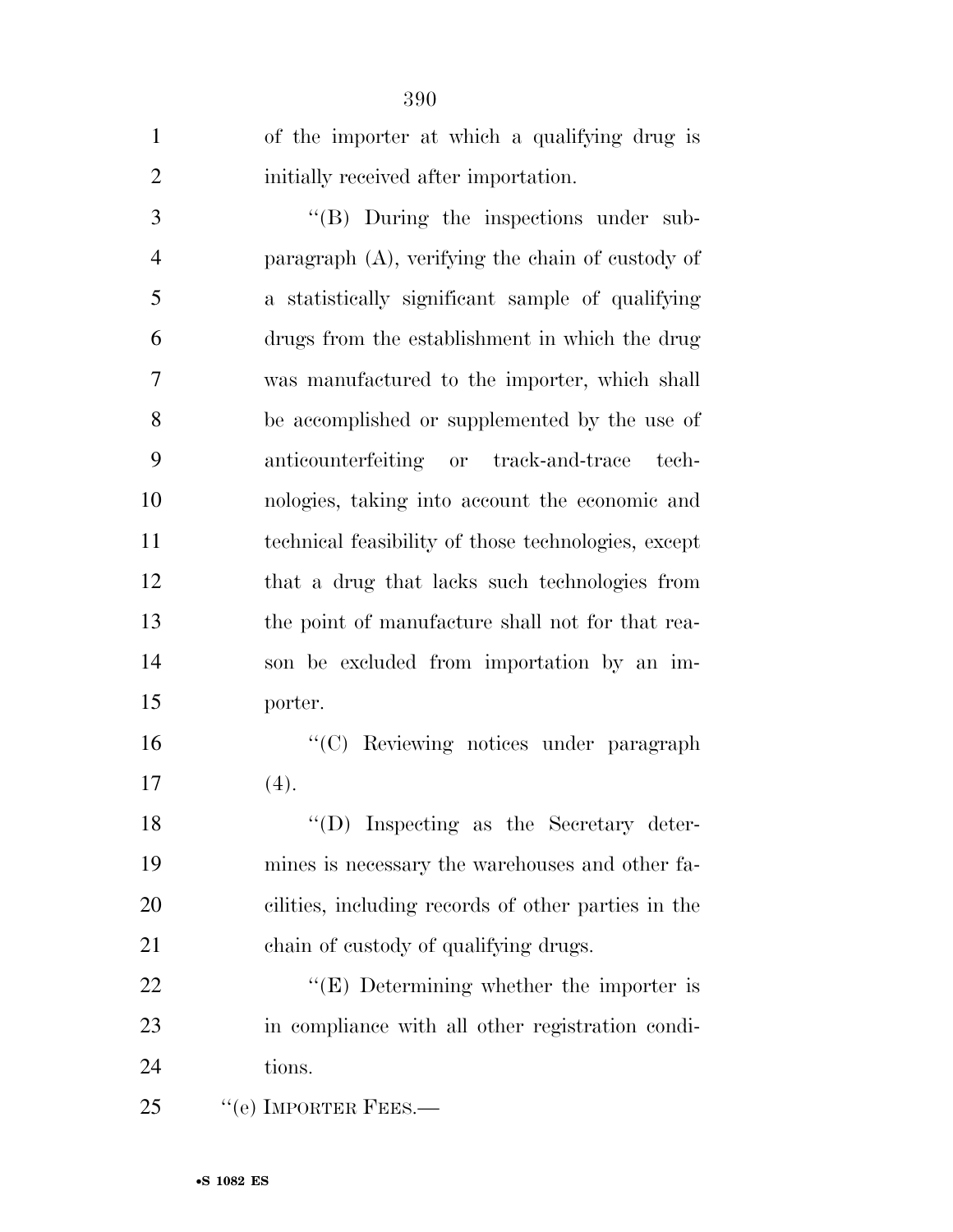1 "(1) REGISTRATION FEE.—A registration con- dition is that the importer involved pays to the Sec- retary a fee of \$10,000 due on the date on which the importer first submits the registration to the Secretary under subsection (b).

 ''(2) INSPECTION FEE.—A registration condi- tion is that the importer involved pays a fee to the Secretary in accordance with this subsection. Such fee shall be paid not later than October 1 and April 1 of each fiscal year in the amount provided for under paragraph (3).

12 "(3) AMOUNT OF INSPECTION FEE.—

13 "(A) AGGREGATE TOTAL OF FEES.—Not 14 later than 30 days before the start of each fis- cal year, the Secretary, in consultation with the Secretary of Homeland Security and the Sec- retary of the Treasury, shall establish an aggre- gate total of fees to be collected under para- graph (2) for importers for that fiscal year that is sufficient, and not more than necessary, to pay the costs for that fiscal year of admin- istering this section with respect to registered importers, including the costs associated with—

24  $\frac{1}{1}$  inspecting the facilities of reg-istered importers, and of other entities in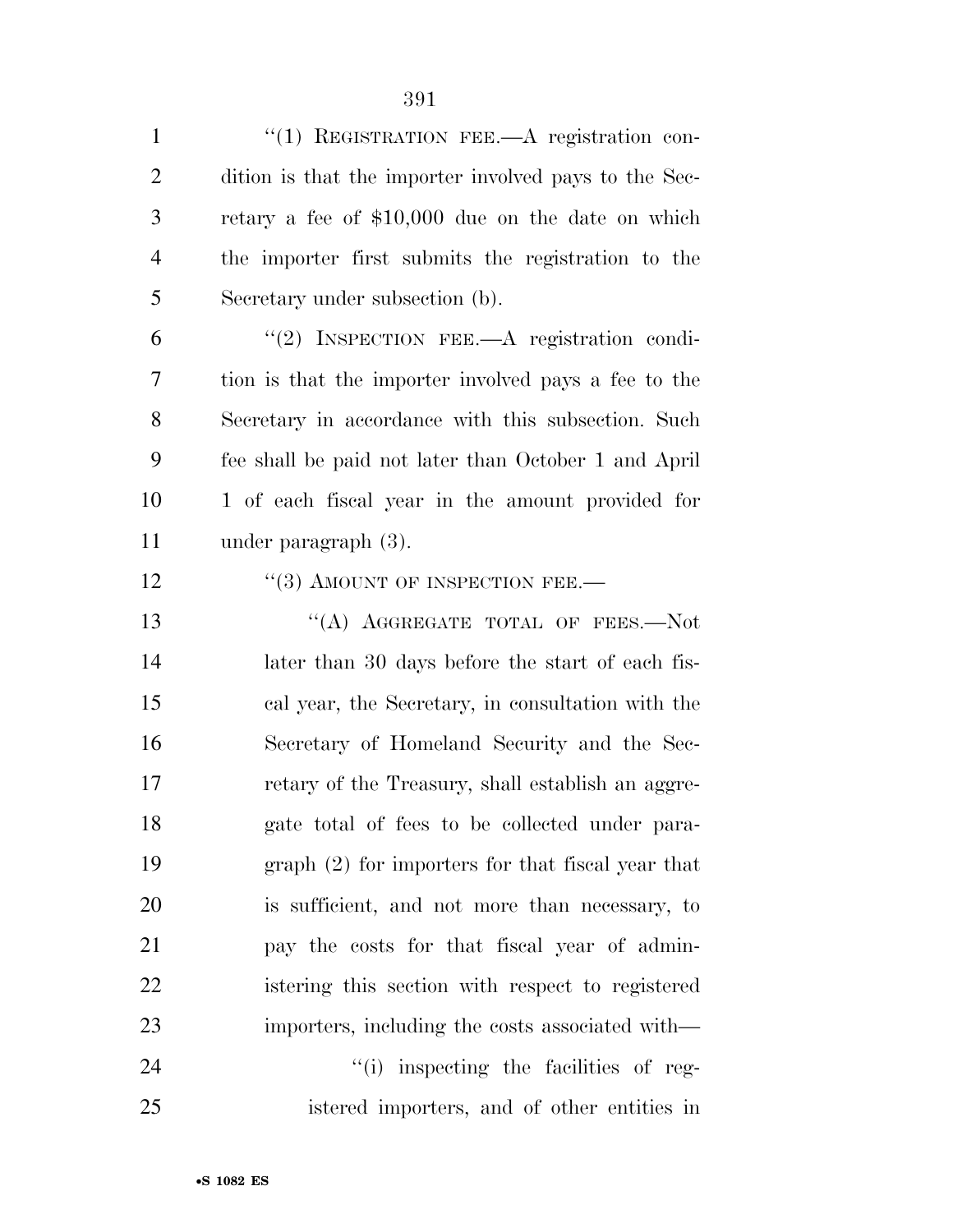| $\mathbf{1}$   | the chain of custody of a qualifying drug        |
|----------------|--------------------------------------------------|
| $\overline{2}$ | as necessary, under subsection $(d)(6)$ ;        |
| 3              | "(ii) developing, implementing,<br>and           |
| $\overline{4}$ | operating under such subsection an elec-         |
| 5              | tronic system for submission and review of       |
| 6              | the notices required under subsection            |
| 7              | $(d)(4)$ with respect to shipments of quali-     |
| 8              | fying drugs under subsection (a) to assess       |
| 9              | compliance with all registration conditions      |
| 10             | when such shipments are offered for im-          |
| 11             | port into the United States; and                 |
| 12             | "(iii) inspecting such shipments as              |
| 13             | necessary, when offered for import into the      |
| 14             | United States to determine if such a ship-       |
| 15             | ment should be refused admission under           |
| 16             | subsection $(g)(5)$ .                            |
| 17             | "(B) LIMITATION.—Subject to subpara-             |
| 18             | graph (C), the aggregate total of fees collected |
| 19             | under paragraph (2) for a fiscal year shall not  |
| 20             | exceed 2.5 percent of the total price of quali-  |
| 21             | fying drugs imported during that fiscal year     |
| 22             | into the United States by registered importers   |
| 23             | under subsection (a).                            |
| 24             | "(C) TOTAL PRICE OF DRUGS.—                      |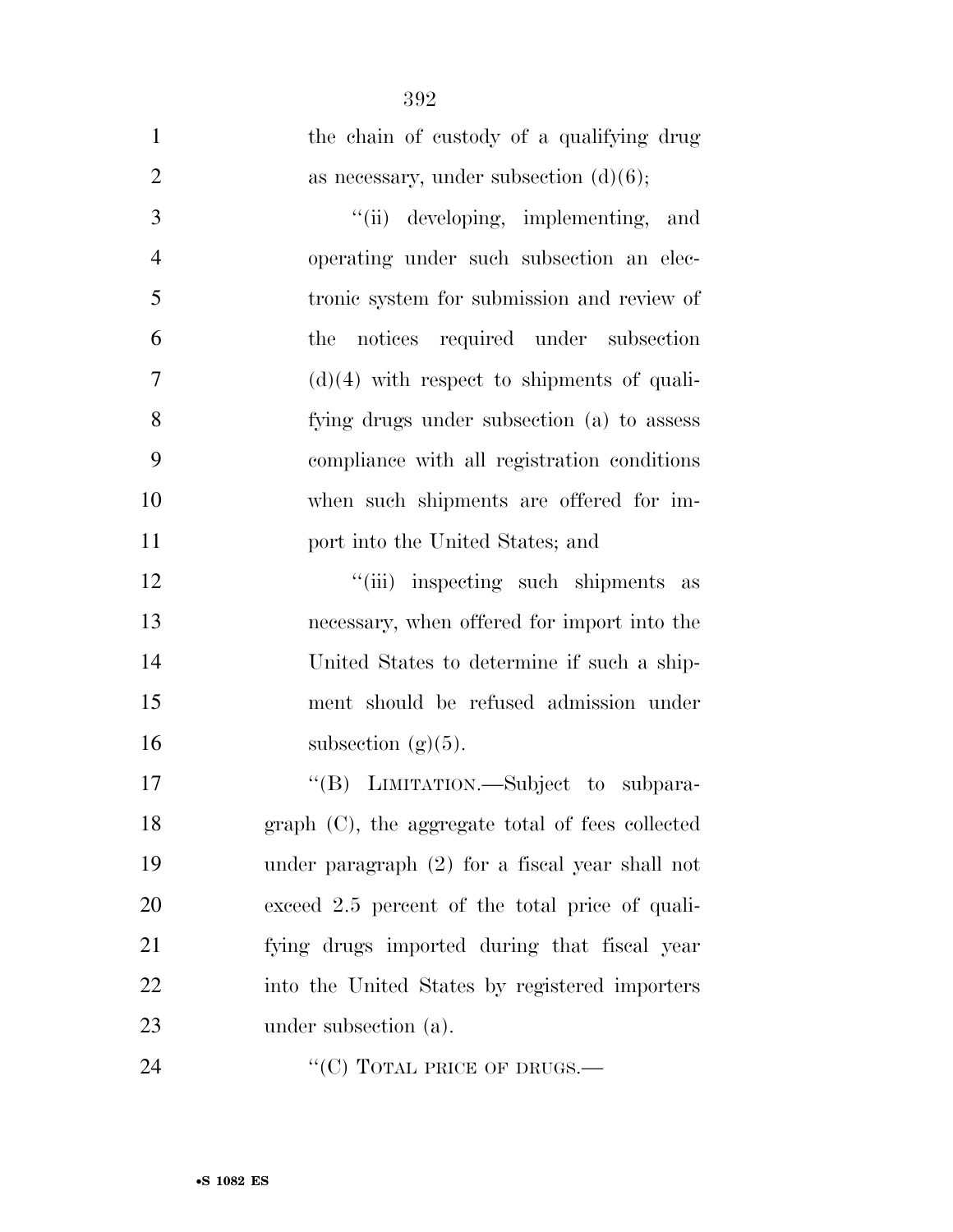|--|

| $\mathbf{1}$<br>"(i) ESTIMATE.—For the purposes of                                                                                                                                                                                                                                                                                         |
|--------------------------------------------------------------------------------------------------------------------------------------------------------------------------------------------------------------------------------------------------------------------------------------------------------------------------------------------|
| $\overline{2}$<br>complying with the limitation described in                                                                                                                                                                                                                                                                               |
| 3<br>subparagraph (B) when establishing under                                                                                                                                                                                                                                                                                              |
| $\overline{4}$<br>subparagraph (A) the aggregate total of                                                                                                                                                                                                                                                                                  |
| 5<br>fees to be collected under paragraph (2)                                                                                                                                                                                                                                                                                              |
| 6<br>for a fiscal year, the Secretary shall esti-                                                                                                                                                                                                                                                                                          |
| 7<br>mate the total price of qualifying drugs im-                                                                                                                                                                                                                                                                                          |
| 8<br>ported into the United States by registered                                                                                                                                                                                                                                                                                           |
| 9<br>importers during that fiscal year by adding                                                                                                                                                                                                                                                                                           |
| 10<br>the total price of qualifying drugs imported                                                                                                                                                                                                                                                                                         |
| 11<br>by each registered importer during the 6-                                                                                                                                                                                                                                                                                            |
| 12<br>month period from January 1 through                                                                                                                                                                                                                                                                                                  |
| 13<br>June 30 of the previous fiscal year, as re-                                                                                                                                                                                                                                                                                          |
| 14<br>ported to the Secretary by each registered                                                                                                                                                                                                                                                                                           |
| 15<br>importer under subsection $(b)(1)(J)$ .                                                                                                                                                                                                                                                                                              |
| 16<br>"(ii) CALCULATION.—Not later than                                                                                                                                                                                                                                                                                                    |
| 17<br>March 1 of the fiscal year that follows the                                                                                                                                                                                                                                                                                          |
| $\alpha$ and $\alpha$ are $\alpha$ and $\alpha$ and $\alpha$ are $\alpha$ and $\alpha$ are $\alpha$ and $\alpha$ are $\alpha$ and $\alpha$ are $\alpha$ and $\alpha$ are $\alpha$ and $\alpha$ are $\alpha$ and $\alpha$ are $\alpha$ and $\alpha$ are $\alpha$ are $\alpha$ and $\alpha$ are $\alpha$ are $\alpha$ are $\alpha$<br>$\sim$ |

 fiscal year for which the estimate under clause (i) is made, the Secretary shall cal- culate the total price of qualifying drugs imported into the United States by reg- istered importers during that fiscal year by adding the total price of qualifying drugs imported by each registered importer dur-ing that fiscal year, as reported to the Sec-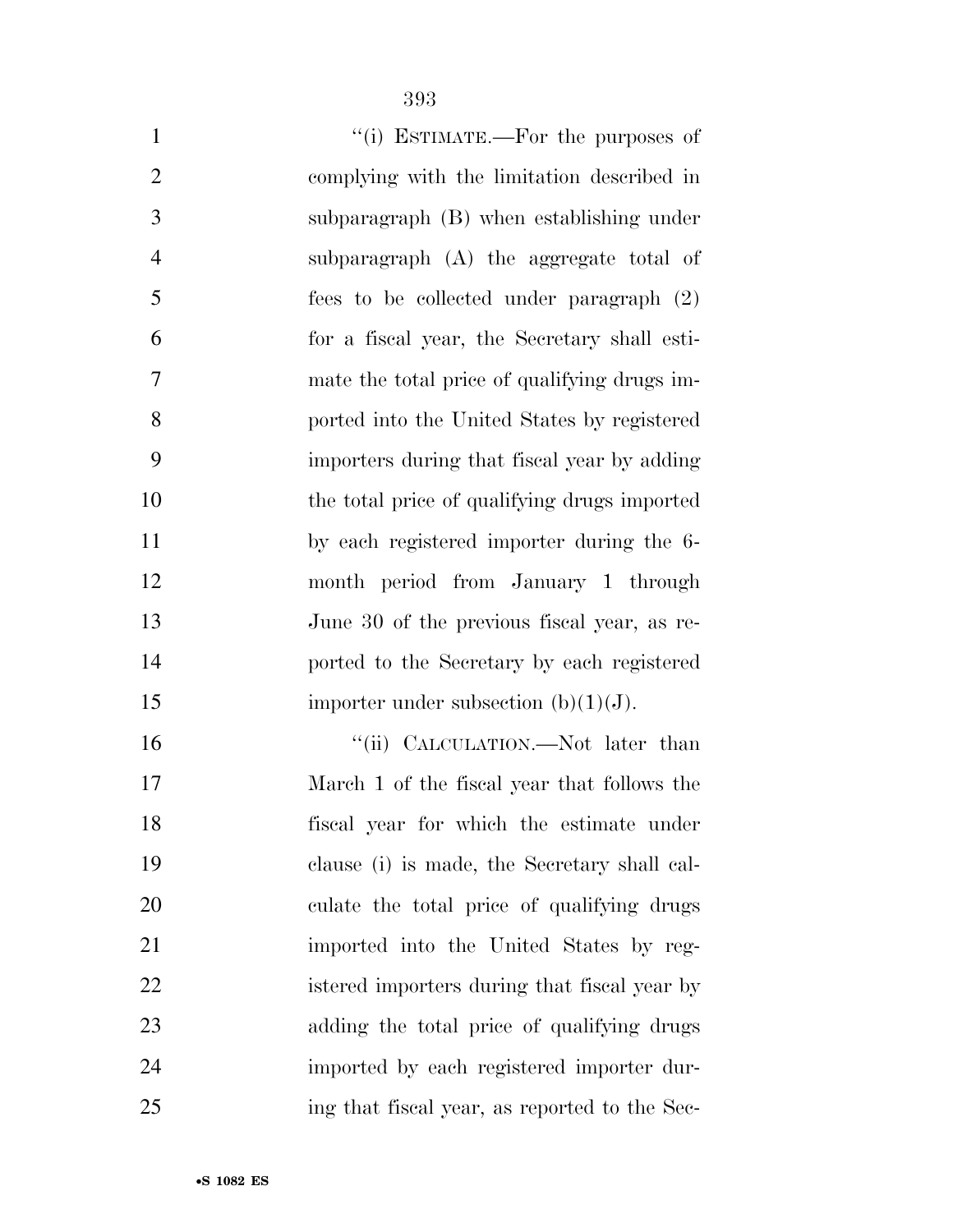| $\mathbf{1}$   | retary by each registered importer under            |
|----------------|-----------------------------------------------------|
| $\overline{2}$ | subsection (b) $(1)(J)$ .                           |
| 3              | "(iii) ADJUSTMENT.—If the<br>total                  |
| $\overline{4}$ | price of qualifying drugs imported into the         |
| 5              | United States by registered importers dur-          |
| 6              | ing a fiscal year as calculated under clause        |
| 7              | (ii) is less than the aggregate total of fees       |
| 8              | collected under paragraph $(2)$ for that fis-       |
| 9              | cal year, the Secretary shall provide for a         |
| 10             | pro-rata reduction in the fee due from each         |
| 11             | registered importer on April 1 of the sub-          |
| 12             | sequent fiscal year so that the limitation          |
| 13             | described in subparagraph (B) is observed.          |
| 14             | "(D) INDIVIDUAL IMPORTER FEE.-Sub-                  |
| 15             | ject to the limitation described in subparagraph    |
| 16             | $(B)$ , the fee under paragraph $(2)$ to be paid on |
| 17             | October 1 and April 1 by an importer shall be       |
| 18             | an amount that is proportional to a reasonable      |
| 19             | estimate by the Secretary of the semiannual         |
| 20             | share of the importer of the volume of quali-       |
| 21             | fying drugs imported by importers under sub-        |
| 22             | section (a).                                        |
| 23             | $\cdot$ (4) USE OF FEES.—                           |
| 24             | "(A) IN GENERAL.—Subject to appropria-              |
| 25             | tions Acts, fees collected by the Secretary under   |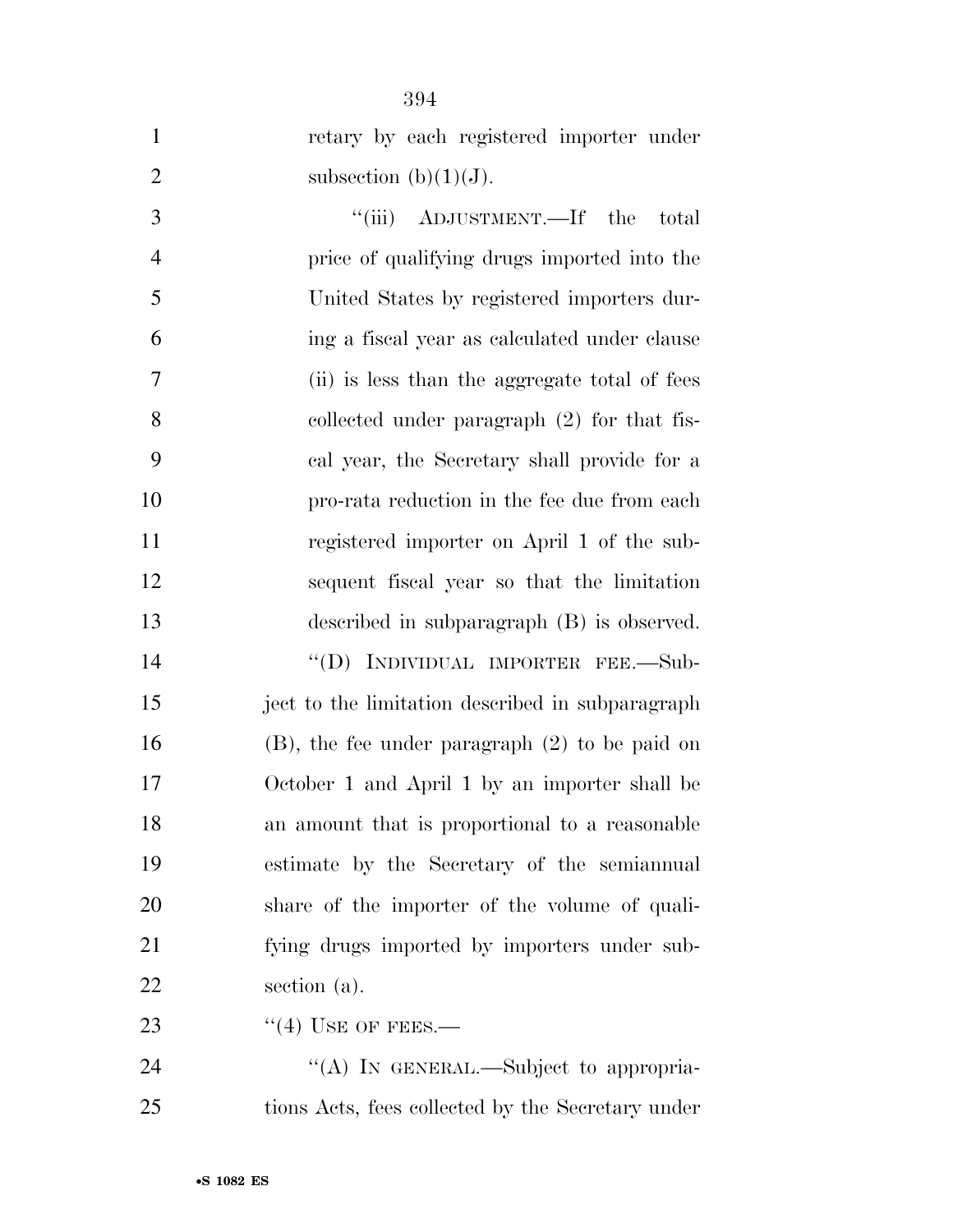| $\mathbf{1}$   | paragraphs $(1)$ and $(2)$ shall be credited to the   |
|----------------|-------------------------------------------------------|
| $\overline{2}$ | appropriation account for salaries and expenses       |
| 3              | of the Food and Drug Administration until ex-         |
| $\overline{4}$ | pended (without fiscal year limitation), and the      |
| 5              | Secretary may, in consultation with the Sec-          |
| 6              | retary of Homeland Security and the Secretary         |
| $\overline{7}$ | of the Treasury, transfer some proportion of          |
| 8              | such fees to the appropriation account for sala-      |
| 9              | ries and expenses of the Bureau of Customs            |
| 10             | and Border Protection until expended (without         |
| 11             | fiscal year limitation).                              |
| 12             | "(B) SOLE PURPOSE.—Fees collected by                  |
| 13             | the Secretary under paragraphs $(1)$ and $(2)$ are    |
| 14             | only available to the Secretary and, if trans-        |
| 15             | ferred, to the Secretary of Homeland Security,        |
| 16             | and are for the sole purpose of paying the costs      |
| 17             | referred to in paragraph $(3)(A)$ .                   |
| 18             | "(5) COLLECTION OF FEES.—In any case where            |
| 19             | the Secretary does not receive payment of a fee as-   |
| 20             | sessed under paragraph $(1)$ or $(2)$ within 30 days  |
| 21             | after it is due, such fee shall be treated as a claim |
| 22             | of the United States Government subject to sub-       |
| 23             | chapter II of chapter 37 of title 31, United States   |
| 24             | Code.                                                 |
| 25             | "(f) EXPORTER FEES.—                                  |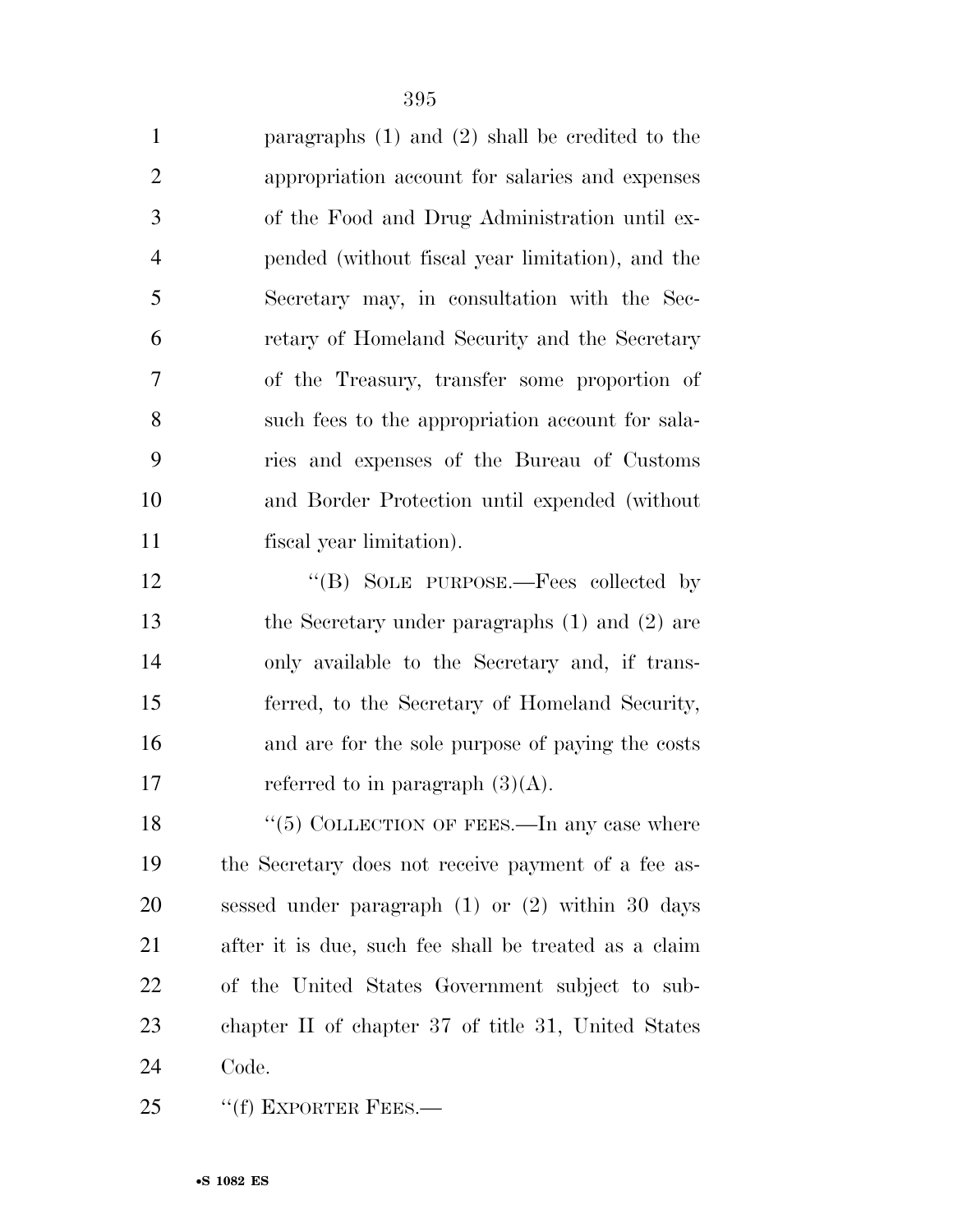1 "(1) REGISTRATION FEE.—A registration con- dition is that the exporter involved pays to the Sec- retary a fee of \$10,000 due on the date on which the exporter first submits that registration to the Secretary under subsection (b).

 ''(2) INSPECTION FEE.—A registration condi- tion is that the exporter involved pays a fee to the Secretary in accordance with this subsection. Such fee shall be paid not later than October 1 and April 1 of each fiscal year in the amount provided for under paragraph (3).

12 "(3) AMOUNT OF INSPECTION FEE.—

13 "(A) AGGREGATE TOTAL OF FEES.—Not 14 later than 30 days before the start of each fis- cal year, the Secretary, in consultation with the Secretary of Homeland Security and the Sec- retary of the Treasury, shall establish an aggre- gate total of fees to be collected under para- graph (2) for exporters for that fiscal year that is sufficient, and not more than necessary, to pay the costs for that fiscal year of admin- istering this section with respect to registered exporters, including the costs associated with—

24  $\frac{1}{1}$  inspecting the facilities of reg-istered exporters, and of other entities in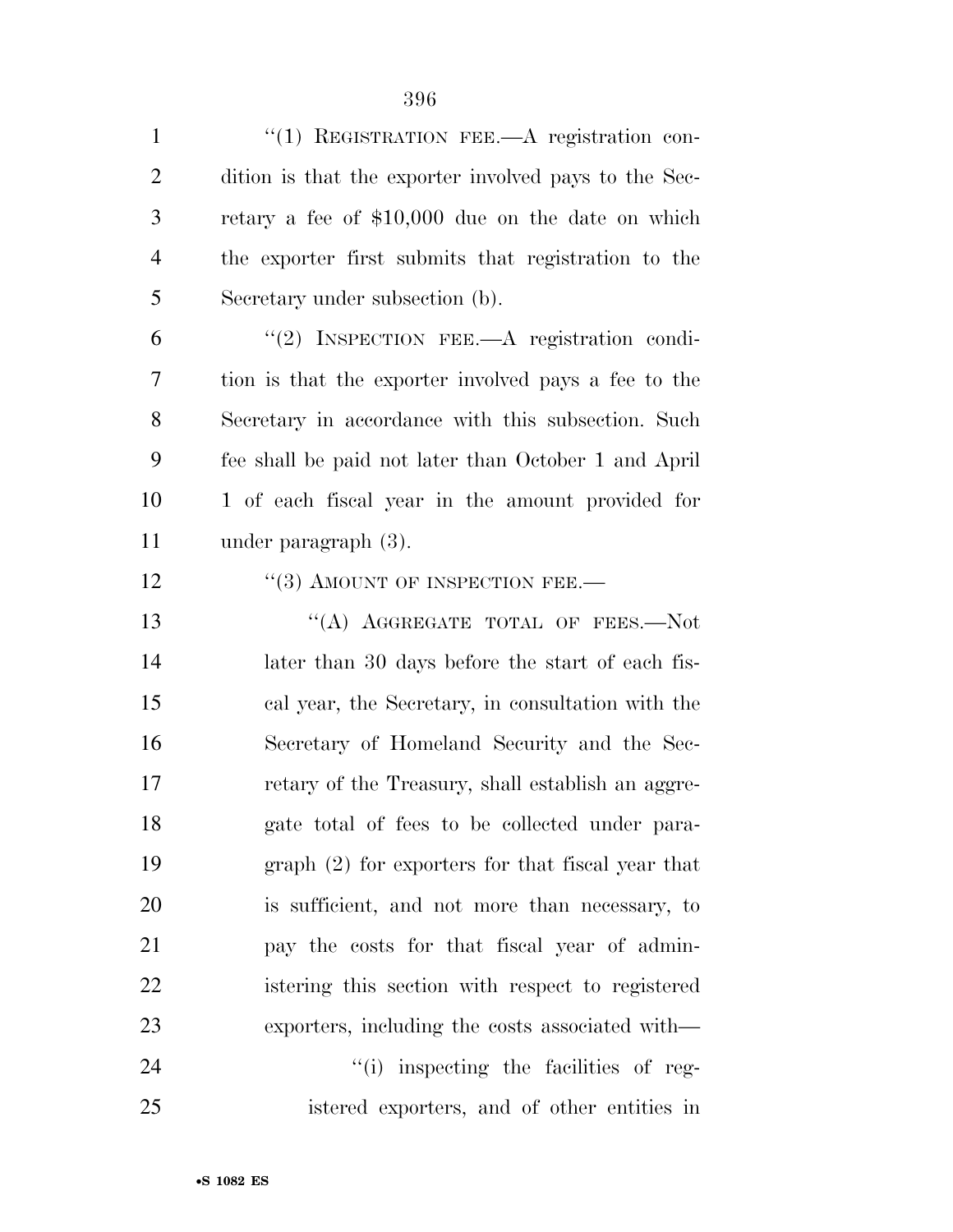| $\mathbf{1}$   | the chain of custody of a qualifying drug        |
|----------------|--------------------------------------------------|
| $\overline{2}$ | as necessary, under subsection $(d)(3)$ ;        |
| 3              | "(ii) developing, implementing, and              |
| $\overline{4}$ | operating under such subsection a system         |
| 5              | to screen marks on shipments of qualifying       |
| 6              | drugs under subsection (a) that indicate         |
| $\overline{7}$ | compliance with all registration conditions,     |
| 8              | when such shipments are offered for im-          |
| 9              | port into the United States; and                 |
| 10             | "(iii) screening such markings, and              |
| 11             | inspecting such shipments as necessary,          |
| 12             | when offered for import into the United          |
| 13             | States to determine if such a shipment           |
| 14             | should be refused admission under sub-           |
| 15             | section $(g)(5)$ .                               |
| 16             | "(B) LIMITATION.—Subject to subpara-             |
| 17             | graph (C), the aggregate total of fees collected |
| 18             | under paragraph (2) for a fiscal year shall not  |
| 19             | exceed 2.5 percent of the total price of quali-  |
| 20             | fying drugs imported during that fiscal year     |
| 21             | into the United States by registered exporters   |
| 22             | under subsection (a).                            |
| 23             | "(C) TOTAL PRICE OF DRUGS.—                      |
| 24             | "(i) ESTIMATE.—For the purposes of               |
| 25             | complying with the limitation described in       |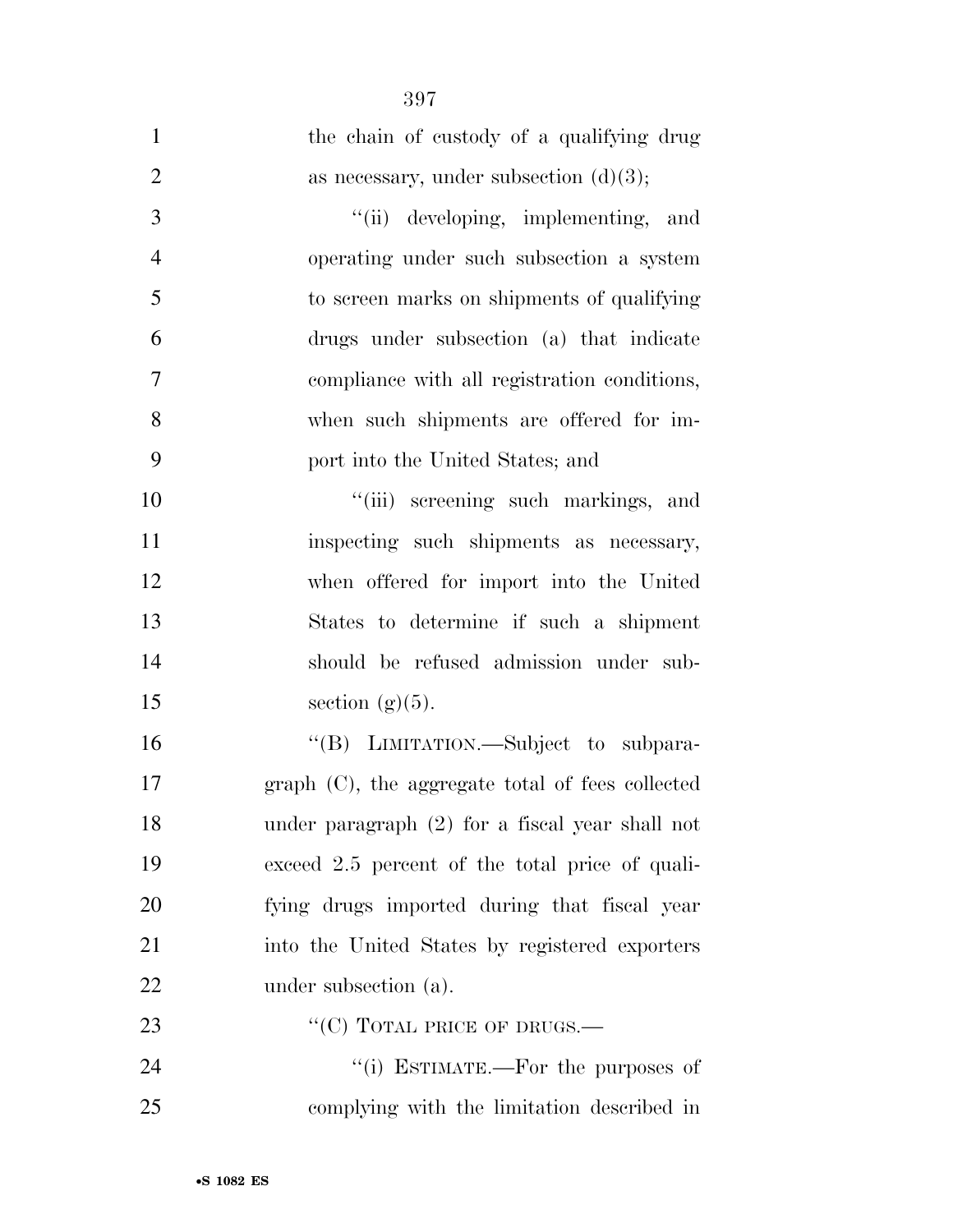| $\mathbf{1}$   | subparagraph (B) when establishing under     |
|----------------|----------------------------------------------|
| $\overline{2}$ | subparagraph (A) the aggregate total of      |
| 3              | fees to be collected under paragraph (2)     |
| $\overline{4}$ | for a fiscal year, the Secretary shall esti- |
| 5              | mate the total price of qualifying drugs im- |
| 6              | ported into the United States by registered  |
| $\overline{7}$ | exporters during that fiscal year by adding  |
| 8              | the total price of qualifying drugs exported |
| 9              | by each registered exporter during the 6-    |
| 10             | month period from January 1 through          |
| 11             | June 30 of the previous fiscal year, as re-  |
| 12             | ported to the Secretary by each registered   |
| 13             | exporter under subsection $(b)(1)(I)(iv)$ .  |
| 14             | "(ii) CALCULATION.—Not later than            |
| 15             | March 1 of the fiscal year that follows the  |
| 16             | fiscal year for which the estimate under     |
| 17             | clause (i) is made, the Secretary shall cal- |
| 18             | culate the total price of qualifying drugs   |
| 19             | imported into the United States by reg-      |
| 20             | istered exporters during that fiscal year by |
| 21             | adding the total price of qualifying drugs   |
| 22             | exported by each registered exporter dur-    |
|                |                                              |

 ing that fiscal year, as reported to the Sec- retary by each registered exporter under 25 subsection  $(b)(1)(I)(iv)$ .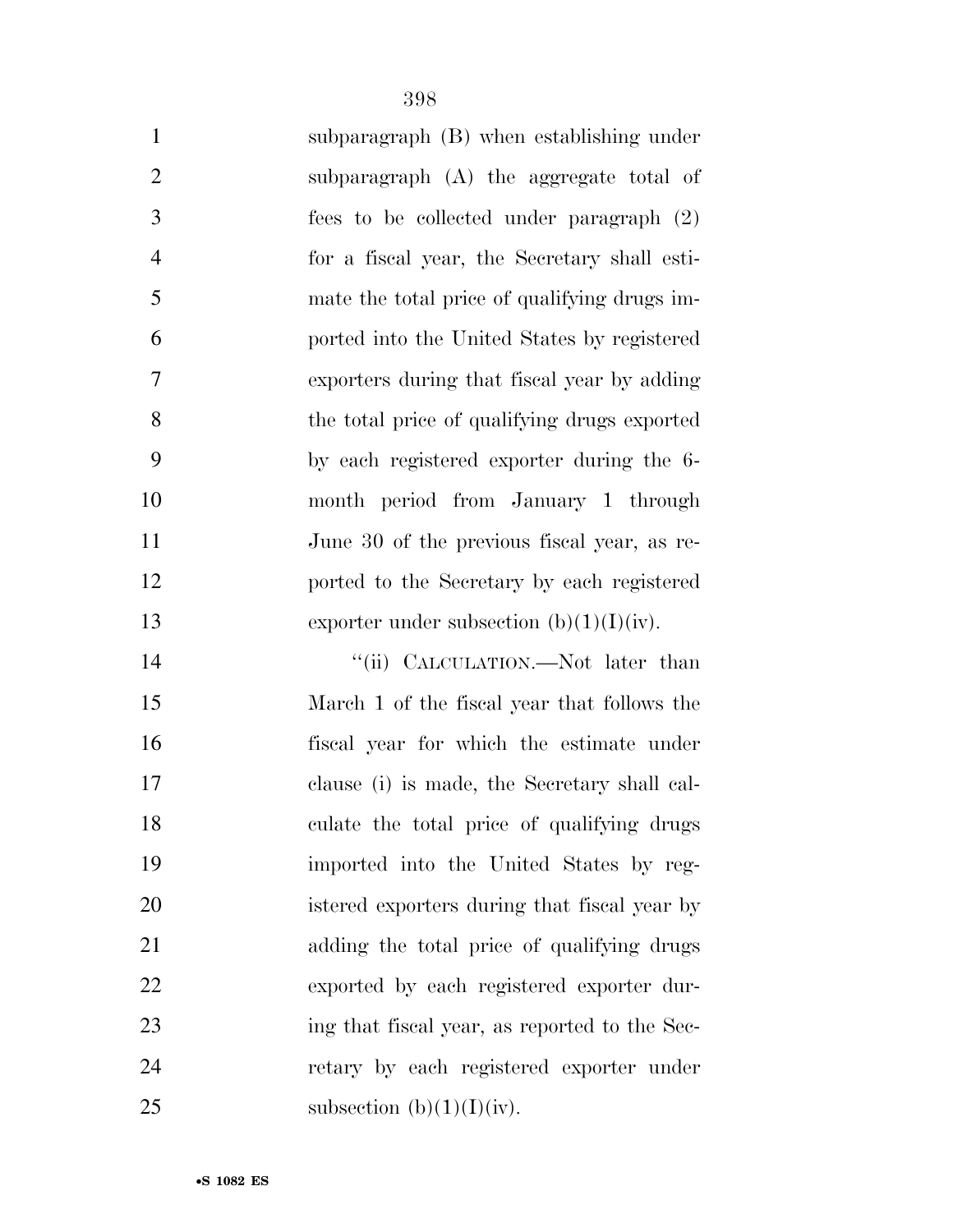| $\mathbf{1}$   | "(iii) ADJUSTMENT.—If the<br>total                  |
|----------------|-----------------------------------------------------|
| $\overline{2}$ | price of qualifying drugs imported into the         |
| 3              | United States by registered exporters dur-          |
| 4              | ing a fiscal year as calculated under clause        |
| 5              | (ii) is less than the aggregate total of fees       |
| 6              | collected under paragraph $(2)$ for that fis-       |
| 7              | cal year, the Secretary shall provide for a         |
| 8              | pro-rata reduction in the fee due from each         |
| 9              | registered exporter on April 1 of the subse-        |
| 10             | quent fiscal year so that the limitation de-        |
| 11             | scribed in subparagraph (B) is observed.            |
| 12             | "(D) INDIVIDUAL EXPORTER FEE.-Sub-                  |
| 13             | ject to the limitation described in subparagraph    |
| 14             | $(B)$ , the fee under paragraph $(2)$ to be paid on |
| 15             | October 1 and April 1 by an exporter shall be       |
| 16             | an amount that is proportional to a reasonable      |
| 17             | estimate by the Secretary of the semiannual         |
| 18             | share of the exporter of the volume of quali-       |
| 19             | fying drugs exported by exporters under sub-        |
| 20             | section (a).                                        |
| 21             | $\cdot$ (4) USE OF FEES.—                           |
| 22             | "(A) IN GENERAL.—Subject to appropria-              |
| 23             | tions Acts, fees collected by the Secretary under   |
| 24             | paragraphs $(1)$ and $(2)$ shall be credited to the |
| 25             | appropriation account for salaries and expenses     |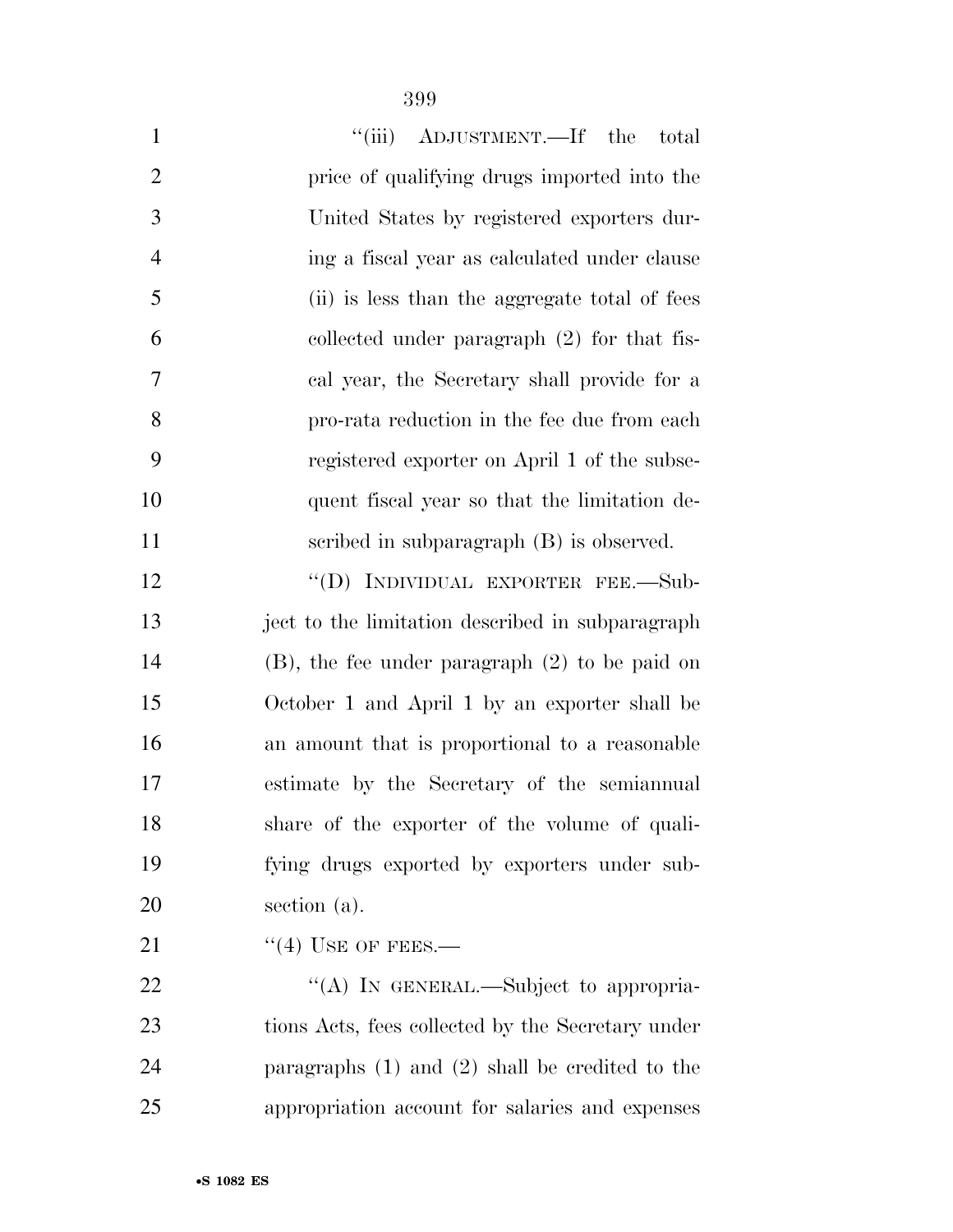| $\mathbf{1}$   | of the Food and Drug Administration until ex-         |
|----------------|-------------------------------------------------------|
| $\overline{2}$ | pended (without fiscal year limitation), and the      |
| 3              | Secretary may, in consultation with the Sec-          |
| $\overline{4}$ | retary of Homeland Security and the Secretary         |
| 5              | of the Treasury, transfer some proportion of          |
| 6              | such fees to the appropriation account for sala-      |
| $\tau$         | ries and expenses of the Bureau of Customs            |
| 8              | and Border Protection until expended (without         |
| 9              | fiscal year limitation).                              |
| 10             | "(B) SOLE PURPOSE.—Fees collected by                  |
| 11             | the Secretary under paragraphs $(1)$ and $(2)$ are    |
| 12             | only available to the Secretary and, if trans-        |
| 13             | ferred, to the Secretary of Homeland Security,        |
| 14             | and are for the sole purpose of paying the costs      |
| 15             | referred to in paragraph $(3)(A)$ .                   |
| 16             | " $(5)$ COLLECTION OF FEES.—In any case where         |
| 17             | the Secretary does not receive payment of a fee as-   |
| 18             | sessed under paragraph $(1)$ or $(2)$ within 30 days  |
| 19             | after it is due, such fee shall be treated as a claim |
| 20             | of the United States Government subject to sub-       |
| 21             | chapter II of chapter 37 of title 31, United States   |
| 22             | Code.                                                 |
| 23             | "(g) COMPLIANCE WITH SECTION $801(a)$ .               |
| 24             | "(1) IN GENERAL.—A registration condition is          |
| 25             | that each qualifying drug exported under subsection   |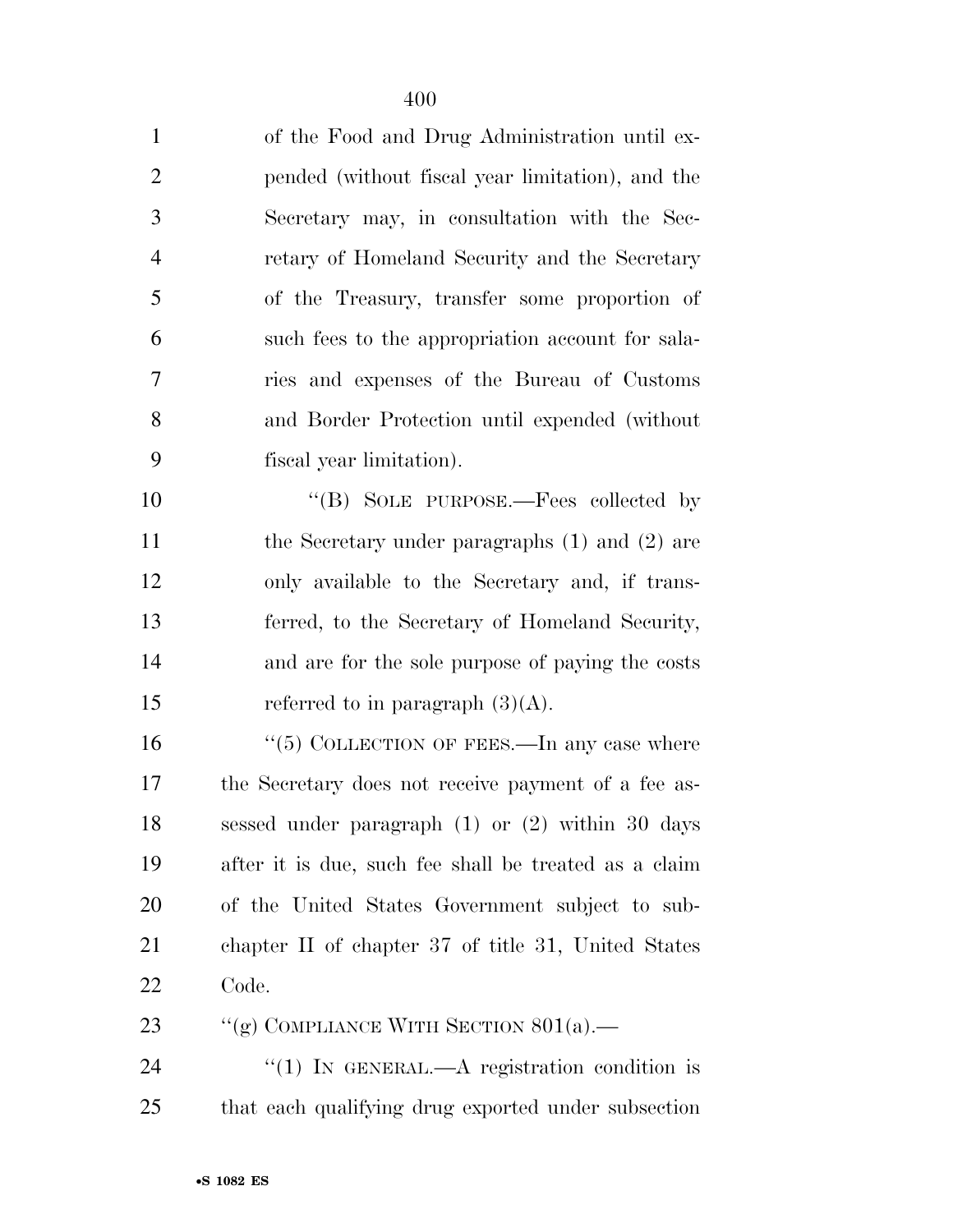| $\mathbf{1}$   | (a) by the registered exporter involved or imported    |
|----------------|--------------------------------------------------------|
| $\overline{2}$ | under subsection (a) by the registered importer in-    |
| 3              | volved is in compliance with the standards referred    |
| 4              | to in section $801(a)$ regarding admission of the drug |
| 5              | into the United States, subject to paragraphs (2),     |
| 6              | $(3)$ , and $(4)$ .                                    |
| 7              | "(2) SECTION 505; APPROVAL STATUS.—                    |
| 8              | "(A) IN GENERAL.—A qualifying drug that                |
| 9              | is imported or offered for import under sub-           |
| 10             | section (a) shall comply with the conditions es-       |
| 11             | tablished in the approved application under sec-       |
| 12             | tion $505(b)$ for the U.S. label drug as described     |
| 13             | under this subsection.                                 |
| 14             | "(B) NOTICE BY MANUFACTURER; GEN-                      |
| 15             | ERAL PROVISIONS.-                                      |
| 16             | "(i) IN GENERAL.—The person that                       |
| 17             | manufactures a qualifying drug that is, or             |
| 18             | will be, introduced for commercial distribu-           |
| 19             | tion in a permitted country shall in accord-           |
| 20             | ance with this paragraph submit to the                 |
| 21             | Secretary a notice that—                               |
| 22             | $\lq\lq$ (I) includes each difference in               |
| 23             | the qualifying drug from a condition                   |
| 24             | established in the approved applica-                   |
| 25             | tion for the U.S. label drug beyond—                   |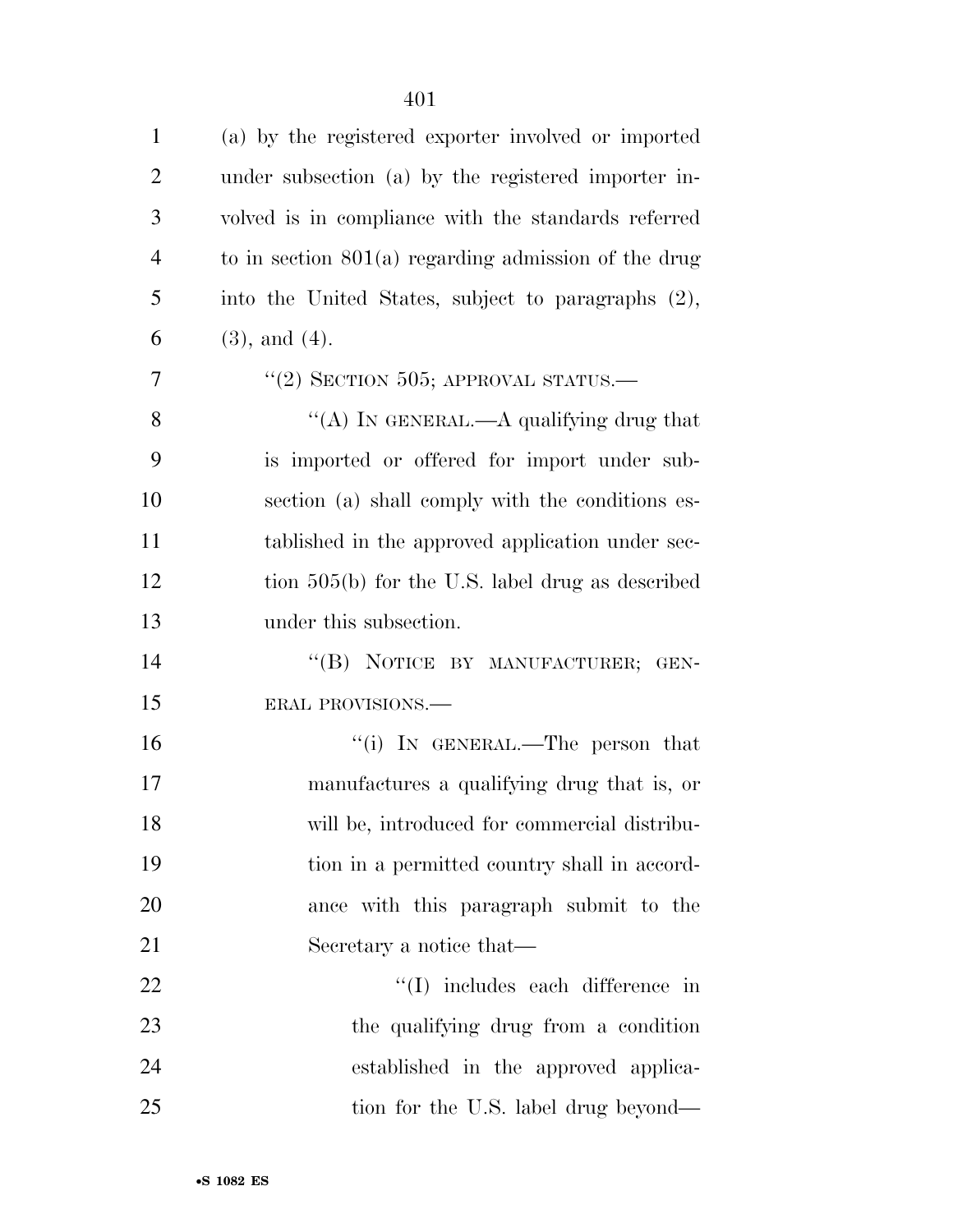| $\mathbf{1}$   | "(aa) the variations provided                  |
|----------------|------------------------------------------------|
| $\overline{2}$ | for in the application; and                    |
| 3              | "(bb) any difference in label-                 |
| $\overline{4}$ | ing (except ingredient labeling);              |
| 5              | or                                             |
| 6              | "(II) states that there is no dif-             |
| 7              | ference in the qualifying drug from a          |
| 8              | condition established in the approved          |
| 9              | application for the U.S. label drug be-        |
| 10             | $yond$ —                                       |
| 11             | "(aa) the variations provided                  |
| 12             | for in the application; and                    |
| 13             | "(bb) any difference in label-                 |
| 14             | ing (except ingredient labeling).              |
| 15             | INFORMATION IN NOTICE.- A<br>``(ii)            |
| 16             | notice under clause $(i)(I)$ shall include the |
| 17             | information that the Secretary may require     |
| 18             | under section 506A, any additional infor-      |
| 19             | mation the Secretary may require (which        |
| 20             | may include data on bioequivalence if such     |
| 21             | data are not required under section 506A),     |
| 22             | and, with respect to the permitted country     |
| 23             | that approved the qualifying drug for com-     |
| 24             | mercial distribution, or with respect to       |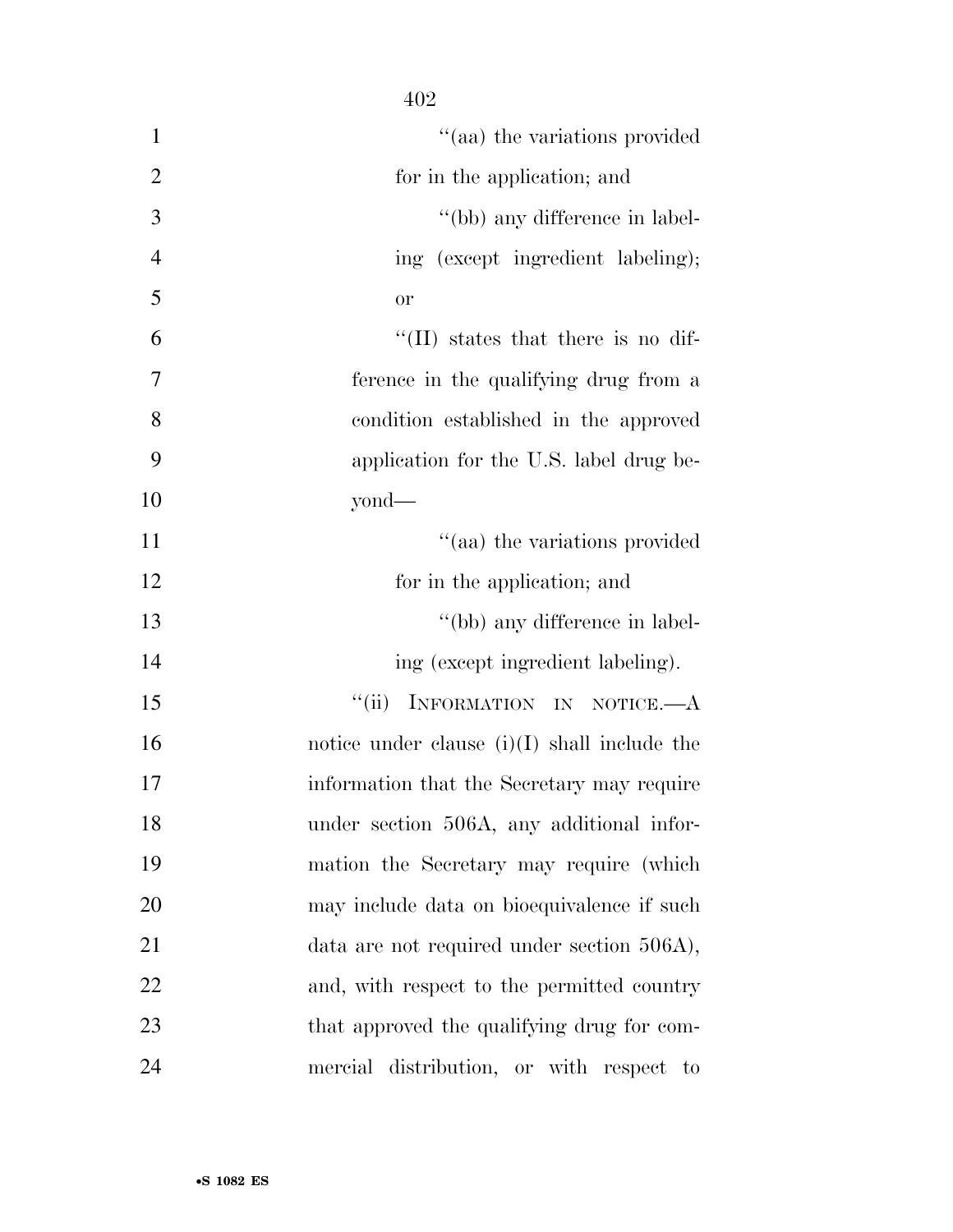| $\mathbf{1}$   | which such approval is sought, include the |
|----------------|--------------------------------------------|
| $\overline{2}$ | following:                                 |
| 3              | $\lq (I)$ The date on which the quali-     |
| $\overline{4}$ | fying drug with such difference was,       |
| 5              | or will be, introduced for commercial      |
| 6              | distribution in the permitted country.     |
| 7              | "(II) Information demonstrating            |
| 8              | that the person submitting the notice      |
| 9              | has also notified the government of        |
| 10             | the permitted country in writing that      |
| 11             | the person is submitting to the Sec-       |
| 12             | retary a notice under clause $(i)(I)$ ,    |
| 13             | which notice describes the difference      |
| 14             | in the qualifying drug from a condi-       |
| 15             | tion established in the approved appli-    |
| 16             | cation for the U.S. label drug.            |
| 17             | "(III) The information that the            |
| 18             | person submitted or will submit to the     |
| 19             | government of the permitted country        |
| 20             | for purposes of obtaining approval for     |
| 21             | commercial distribution of the drug in     |
| 22             | the country which, if in a language        |
| 23             | other than English, shall be accom-        |
| 24             | panied by an English translation           |
| 25             | verified to be complete and accurate,      |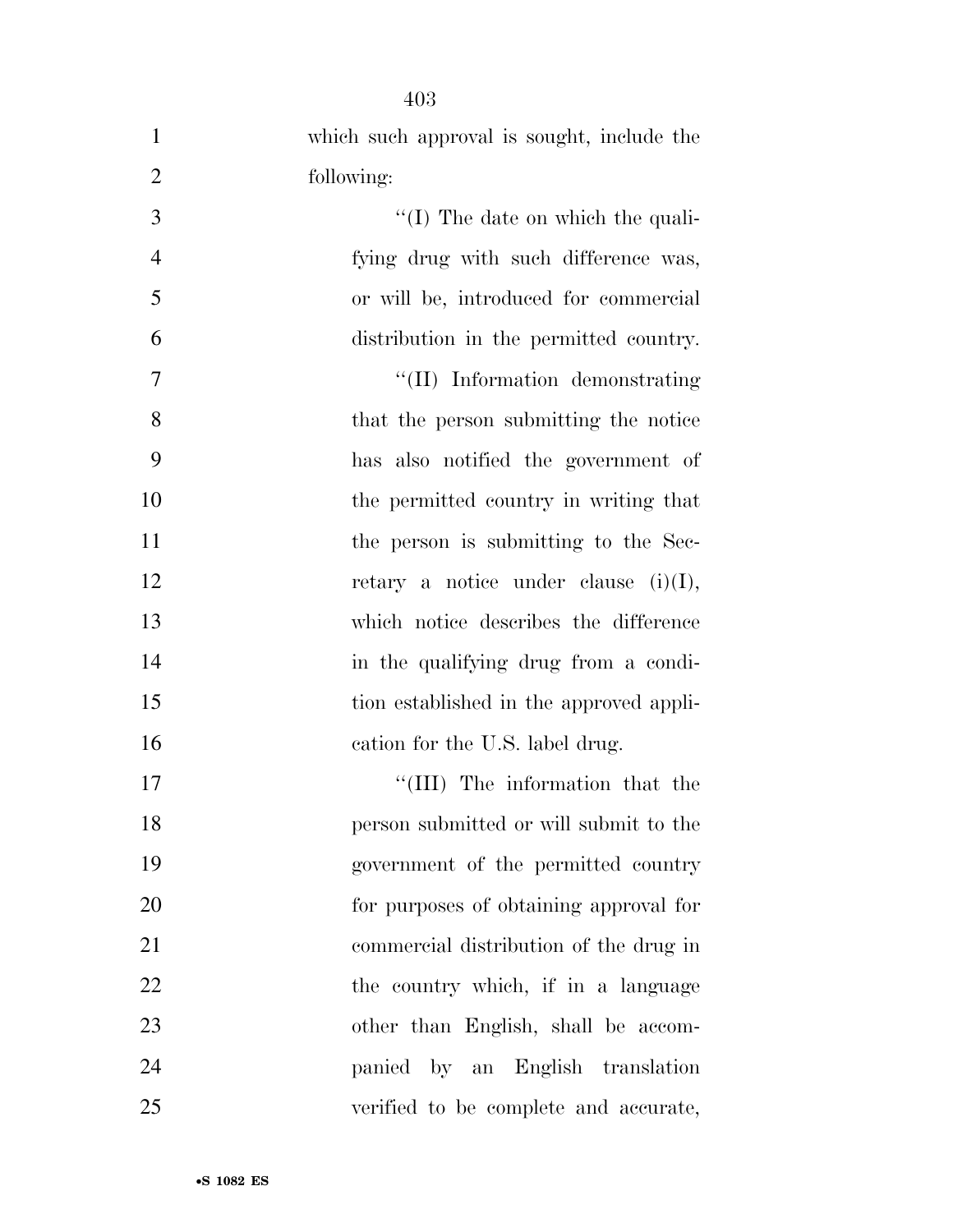| $\mathbf{1}$   | with the name, address, and a brief            |
|----------------|------------------------------------------------|
| $\overline{2}$ | statement of the qualifications of the         |
| 3              | person that made the translation.              |
| $\overline{4}$ | "(iii) CERTIFICATIONS.—The chief ex-           |
| 5              | ecutive officer and the chief medical officer  |
| 6              | of the manufacturer involved shall each        |
| 7              | eertify in the notice under clause (i) that—   |
| 8              | "(I) the information provided in               |
| 9              | the notice is complete and true; and           |
| 10             | "(II) a copy of the notice has                 |
| 11             | been provided to the Federal Trade             |
| 12             | Commission and to the State attor-             |
| 13             | neys general.                                  |
| 14             | $``(iv)$ FEE.—If a notice submitted            |
| 15             | under clause (i) includes a difference that    |
| 16             | would, under section 506A, require the         |
| 17             | submission of a supplemental application if    |
| 18             | made as a change to the U.S. label drug,       |
| 19             | the person that submits the notice shall       |
| 20             | pay to the Secretary a fee in the same         |
| 21             | amount as would apply if the person were       |
| 22             | paying a fee pursuant to<br>section            |
| 23             | $736(a)(1)(A)(ii)$ . Subject to appropriations |
| 24             | Acts, fees collected by the Secretary under    |
| 25             | the preceding sentence are available only to   |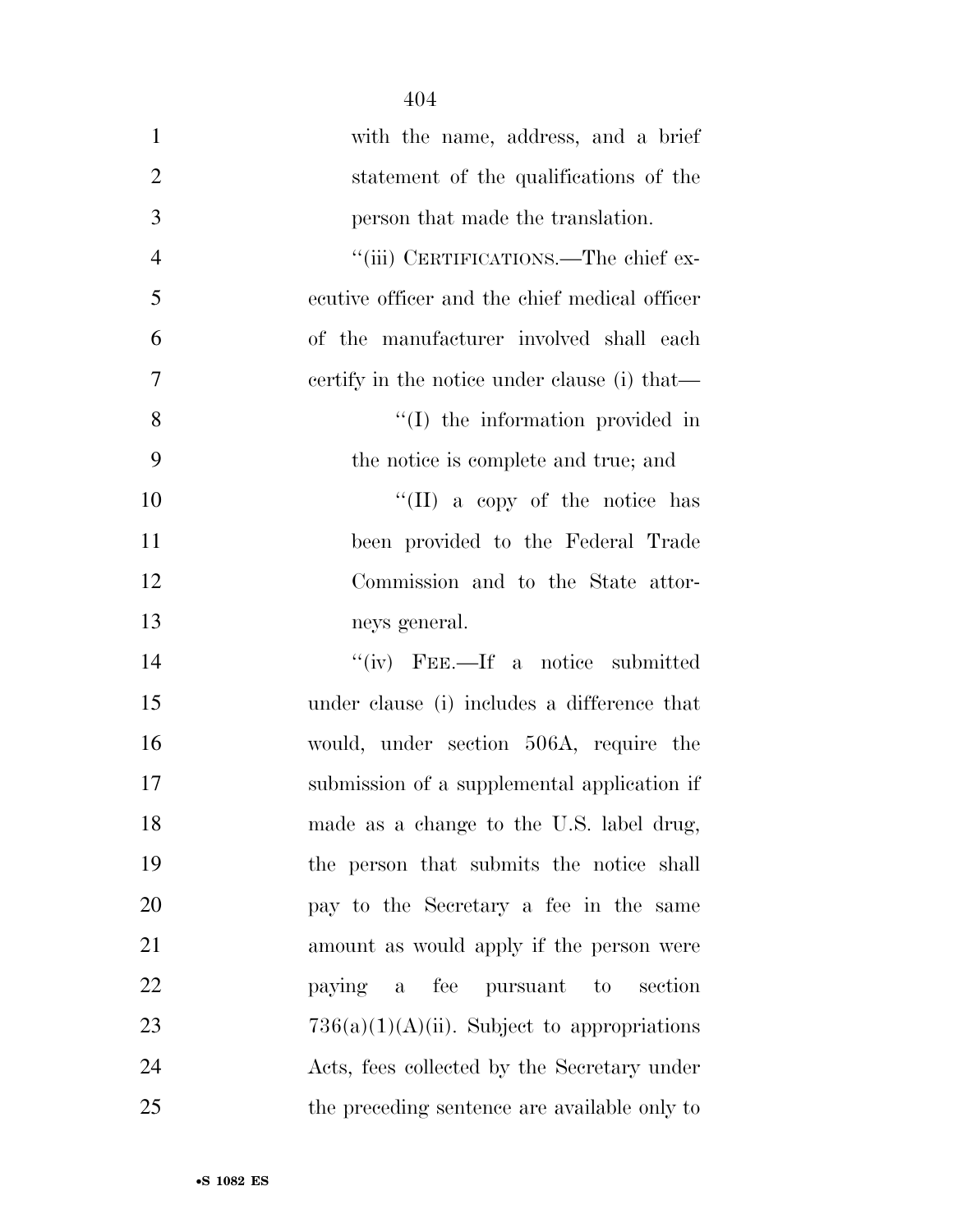| $\mathbf{1}$   | the Secretary and are for the sole purpose |
|----------------|--------------------------------------------|
| $\overline{2}$ | of paying the costs of reviewing notices   |
| 3              | submitted under clause (i).                |
| $\overline{4}$ | "(v) TIMING OF SUBMISSION OF NO-           |
| 5              | $TICES$ .                                  |
| 6              | PRIOR APPROVAL<br>``(I)<br>$NO-$           |
| $\tau$         | TICES.—A notice under clause (i) to        |
| 8              | which subparagraph (C) applies shall       |
| 9              | submitted to the Secretary not<br>be       |
| 10             | later than 120 days before the quali-      |
| 11             | fying drug with the difference is intro-   |
| 12             | duced for commercial distribution in a     |
| 13             | permitted country, unless the country      |
| 14             | requires that distribution of the quali-   |
| 15             | fying drug with the difference begin       |
| 16             | less than 120 days after the country       |
| 17             | requires the difference.                   |
| 18             | OTHER APPROVAL<br>``(II)<br>$NO-$          |
| 19             | TICES.—A notice under clause (i) to        |
| 20             | which subparagraph (D) applies shall       |
| 21             | submitted to the Secretary not<br>be       |
| 22             | later than the day on which the quali-     |
| 23             | fying drug with the difference is intro-   |
| 24             | duced for commercial distribution in a     |
| 25             | permitted country.                         |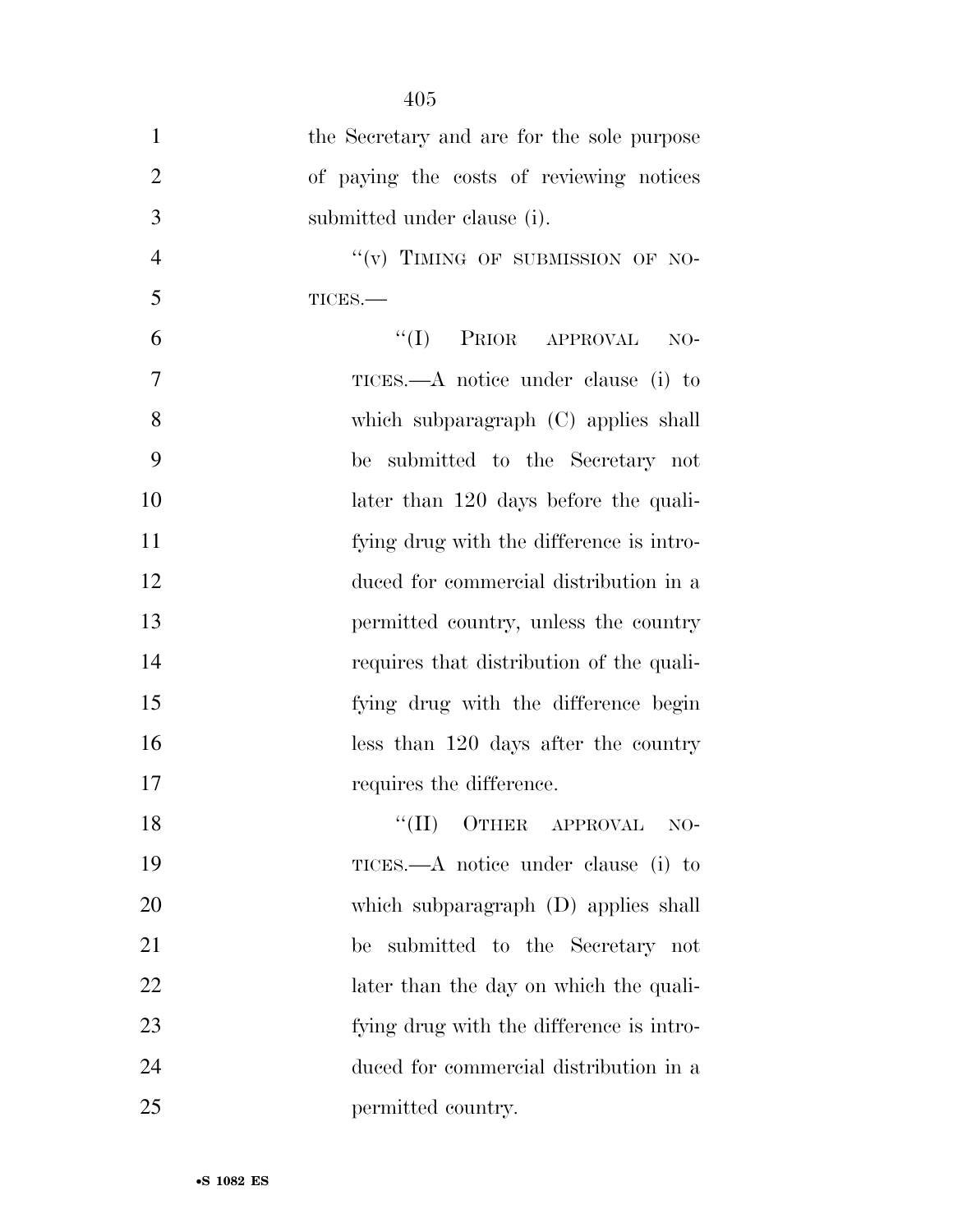| $\mathbf{1}$   | "(III) OTHER NOTICES.—A no-             |
|----------------|-----------------------------------------|
| $\overline{2}$ | tice under clause (i) to which subpara- |
| 3              | graph (E) applies shall be submitted    |
| $\overline{4}$ | to the Secretary on the date that the   |
| 5              | qualifying drug is first introduced for |
| 6              | commercial distribution in a permitted  |
| $\overline{7}$ | country and annually thereafter.        |
| 8              | $``$ (vi) REVIEW BY SECRETARY.—         |
| 9              | "(I) IN GENERAL.—In this para-          |
| 10             | graph, the difference in a qualifying   |
| 11             | drug that is submitted in a notice      |
| 12             | under clause (i) from the U.S. label    |
| 13             | drug shall be treated by the Secretary  |
| 14             | as if it were a manufacturing change    |
| 15             | to the U.S. label drug under section    |
| 16             | 506A.                                   |
| 17             | "(II) STANDARD OF REVIEW.-              |
| 18             | Except as provided in subclause (III),  |
| 19             | the Secretary shall review and approve  |
| 20             | or disapprove the difference in a no-   |
| 21             | tice submitted under clause (i), if re- |
| 22             | quired under section 506A, using the    |
| 23             | safe and effective standard for ap-     |
| 24             | proving or disapproving a manufac-      |
| 25             | turing change under section 506A.       |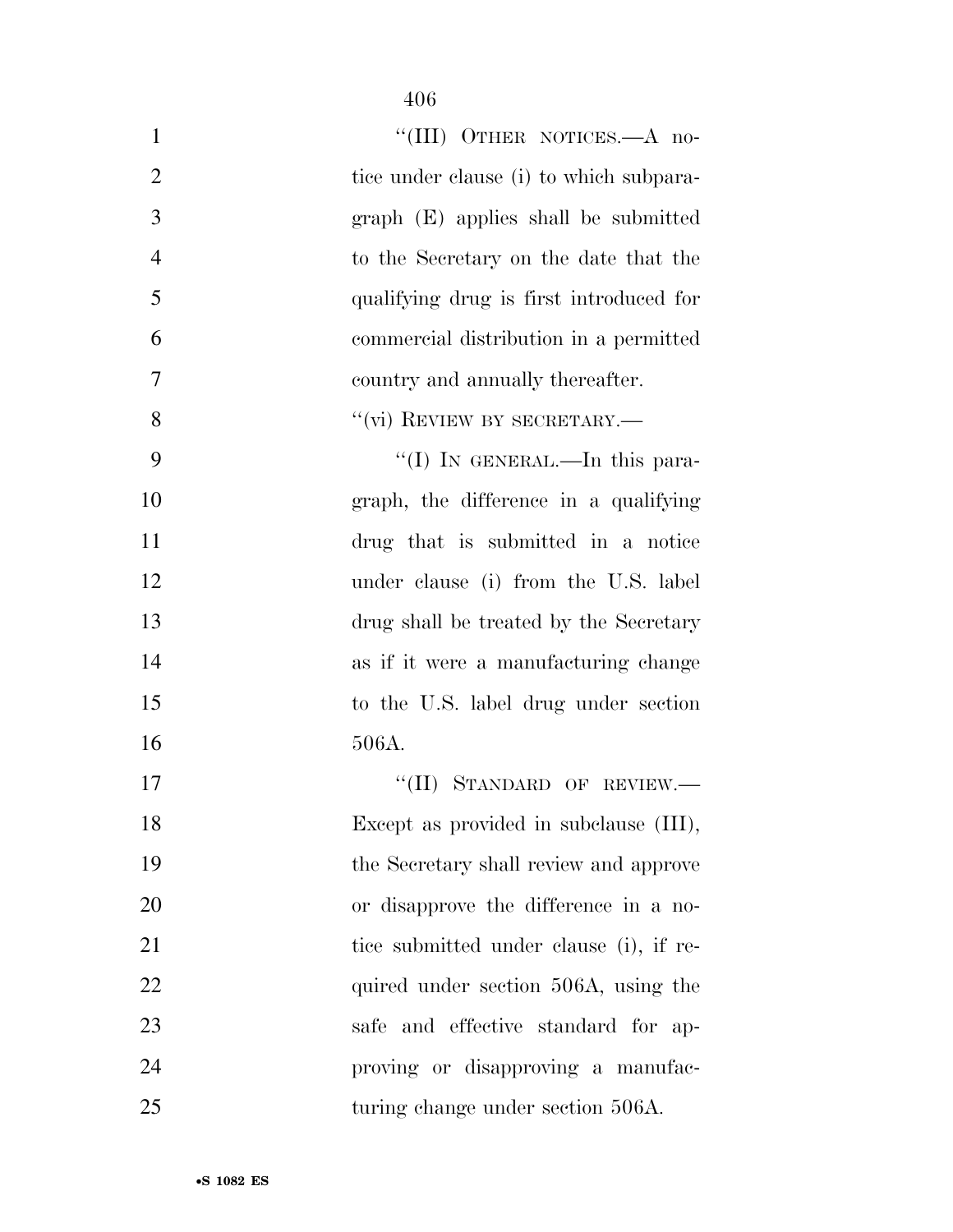| $\mathbf{1}$   | "(III) BIOEQUIVALENCE.—If the           |
|----------------|-----------------------------------------|
| $\overline{2}$ | Secretary would approve the dif-        |
| 3              | ference in a notice submitted under     |
| $\overline{4}$ | clause (i) using the safe and effective |
| 5              | standard under section 506A and if      |
| 6              | the Secretary determines that the       |
| $\overline{7}$ | qualifying drug is not bioequivalent to |
| 8              | the U.S. label drug, the Secretary      |
| 9              | shall—                                  |
| 10             | $\cdot$ (aa) include in the labeling    |
| 11             | provided under paragraph (3) a          |
| 12             | prominent advisory that the             |
| 13             | qualifying drug is safe and effec-      |
| 14             | tive but is not bioequivalent to        |
| 15             | the U.S. label drug if the Sec-         |
| 16             | retary determines that such an          |
| 17             | advisory is necessary for health        |
| 18             | care practitioners and patients to      |
| 19             | use the qualifying drug safely          |
| 20             | and effectively; or                     |
| 21             | "(bb) decline to approve the            |
| 22             | difference if the Secretary deter-      |
| 23             | that the availability of<br>mines       |
| 24             | both the qualifying drug and the        |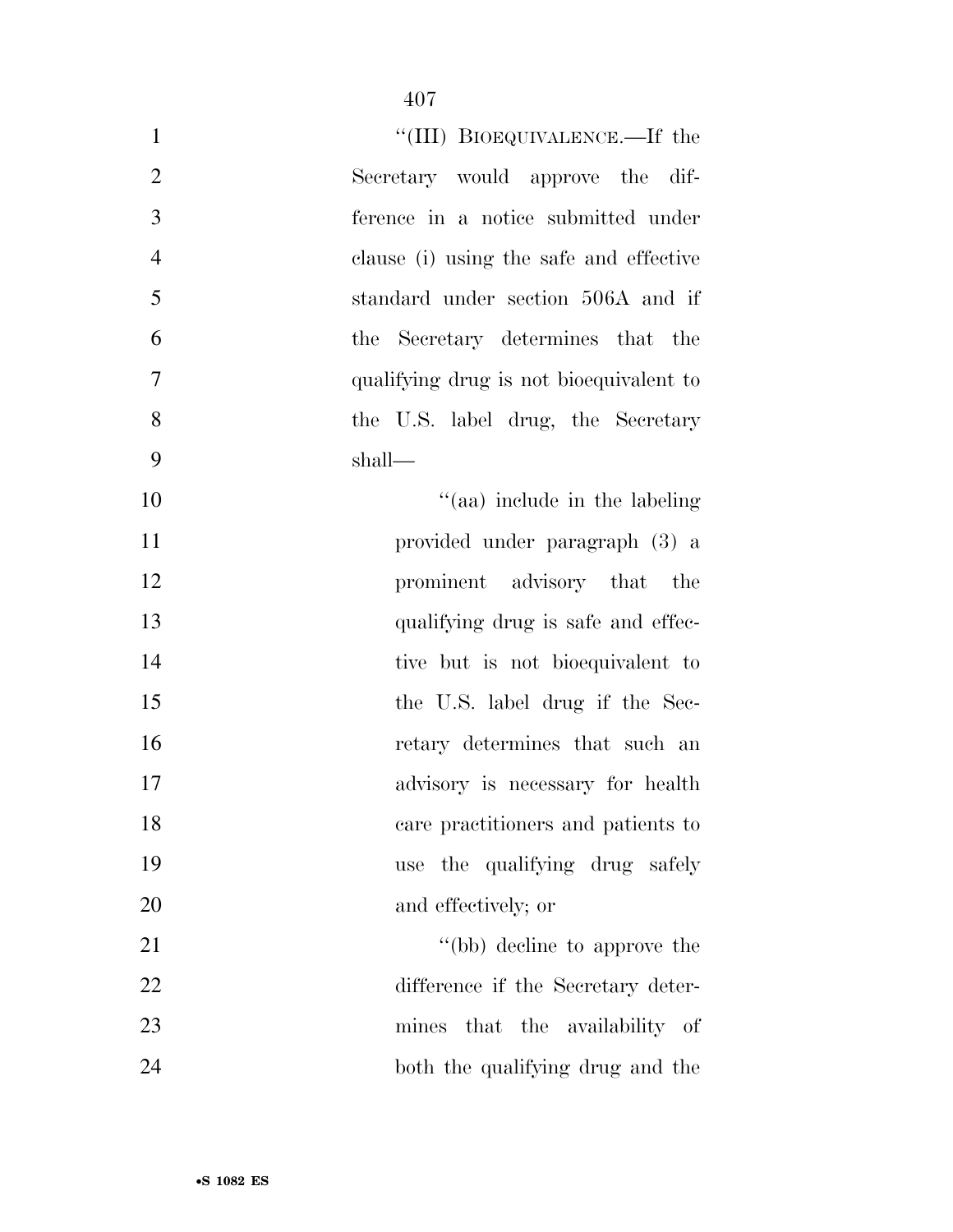| $\mathbf{1}$   | U.S. label drug would pose a           |
|----------------|----------------------------------------|
| $\overline{2}$ | threat to the public health.           |
| 3              | $``(IV)$ REVIEW BY THE<br>$SEC-$       |
| $\overline{4}$ | RETARY.—The Secretary shall review     |
| 5              | and approve or disapprove the dif-     |
| 6              | ference in a notice submitted under    |
| 7              | clause (i), if required under section  |
| 8              | 506A, not later than 120 days after    |
| 9              | the date on which the notice is sub-   |
| 10             | mitted.                                |
| 11             | "(V) ESTABLISHMENT INSPEC-             |
| 12             | TION.—If review of such difference     |
| 13             | would require an inspection of the es- |
| 14             | tablishment in which the qualifying    |
| 15             | drug is manufactured—                  |
| 16             | "(aa) such inspection by the           |
| 17             | Secretary shall be authorized;         |
| 18             | and                                    |
| 19             | "(bb) the Secretary may rely           |
| 20             | on a satisfactory report of a good     |
| 21             | manufacturing practice inspec-         |
| 22             | tion of the establishment from a       |
| 23             | permitted country whose regu-          |
| 24             | latory system the Secretary rec-       |
| 25             | ognizes as equivalent under<br>- a     |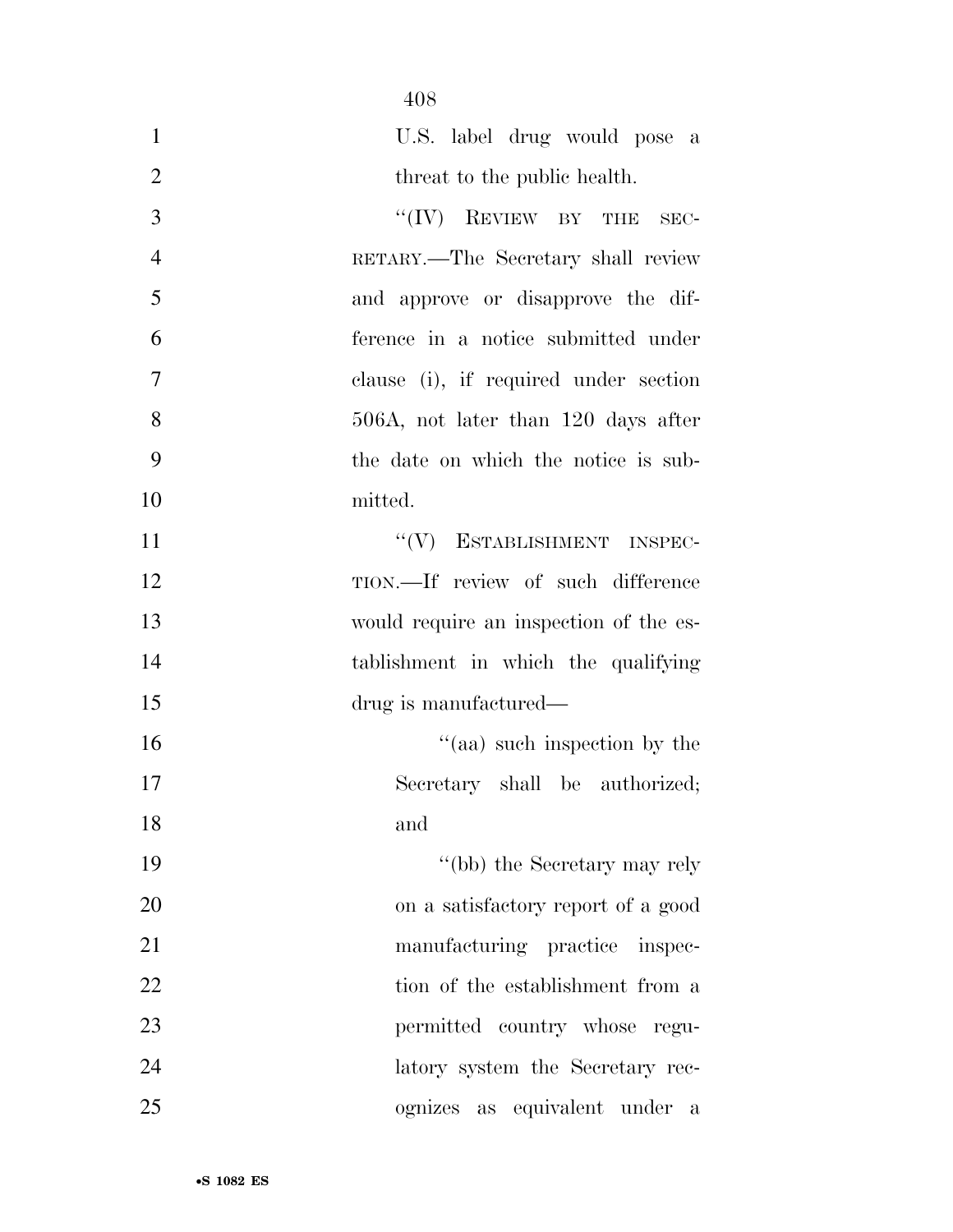| $\mathbf{1}$   | mutual recognition agreement, as        |
|----------------|-----------------------------------------|
| $\overline{2}$ | provided under section $510(i)(3)$ ,    |
| 3              | section 803, or part 26 of title        |
| $\overline{4}$ | 21, Code of Federal Regulations         |
| 5              | (or any corresponding successor         |
| 6              | rule or regulation).                    |
| $\overline{7}$ | "(vii) PUBLICATION OF INFORMATION       |
| 8              | ON NOTICES.-                            |
| 9              | "(I) IN GENERAL.—Through the            |
| 10             | Internet website of the Food and        |
| 11             | Drug Administration and a toll-free     |
| 12             | telephone number, the Secretary shall   |
| 13             | readily make available to the public a  |
| 14             | list of notices submitted under clause  |
| 15             | (i).                                    |
| 16             | "(II) CONTENTS.—The list under          |
| 17             | subclause (I) shall include the date on |
| 18             | which a notice is submitted and         |
| 19             | whether-                                |
| 20             | "(aa) a notice is under re-             |
| 21             | view;                                   |
| 22             | "(bb) the Secretary has or-             |
| 23             | dered that importation of the           |
| 24             | qualifying drug from a permitted        |
| 25             | country cease; or                       |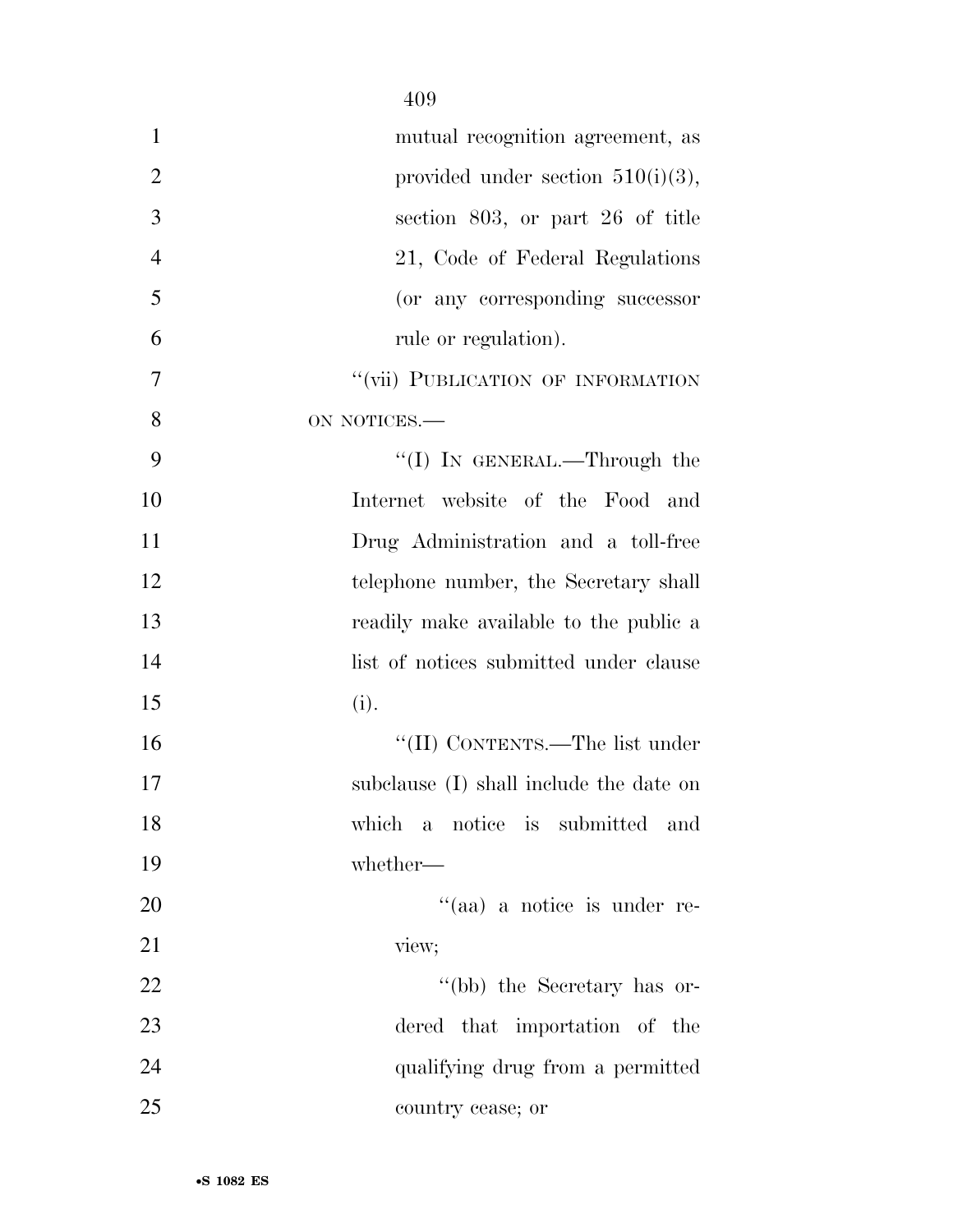| $\mathbf{1}$   | "(cc) the importation of the                       |
|----------------|----------------------------------------------------|
| $\overline{2}$ | drug is permitted under sub-                       |
| 3              | section (a).                                       |
| $\overline{4}$ | "(III) UPDATE.—The Secretary                       |
| 5              | shall promptly update the Internet                 |
| 6              | website with any changes to the list.              |
| $\overline{7}$ | "(C) NOTICE; DRUG DIFFERENCE REQUIR-               |
| 8              | ING PRIOR APPROVAL.—In the case of a notice        |
| 9              | under subparagraph $(B)(i)$ that includes a dif-   |
| 10             | ference that would, under section $506A(c)$ or     |
| 11             | $(d)(3)(B)(i)$ , require the approval of a supple- |
| 12             | mental application before the difference could     |
| 13             | be made to the U.S. label drug the following       |
| 14             | shall occur:                                       |
| 15             | "(i) Promptly after the notice is sub-             |
| 16             | mitted, the Secretary shall notify reg-            |
| 17             | istered exporters, registered importers, the       |
| 18             | Federal Trade Commission, and the State            |
| 19             | attorneys general that the notice has been         |
| 20             | submitted with respect to the qualifying           |
| 21             | drug involved.                                     |
| 22             | "(ii) If the Secretary has not made a              |
| 23             | determination whether such a supple-               |
| 24             | mental application regarding the U.S. label        |
| 25             | drug would be approved or disapproved by           |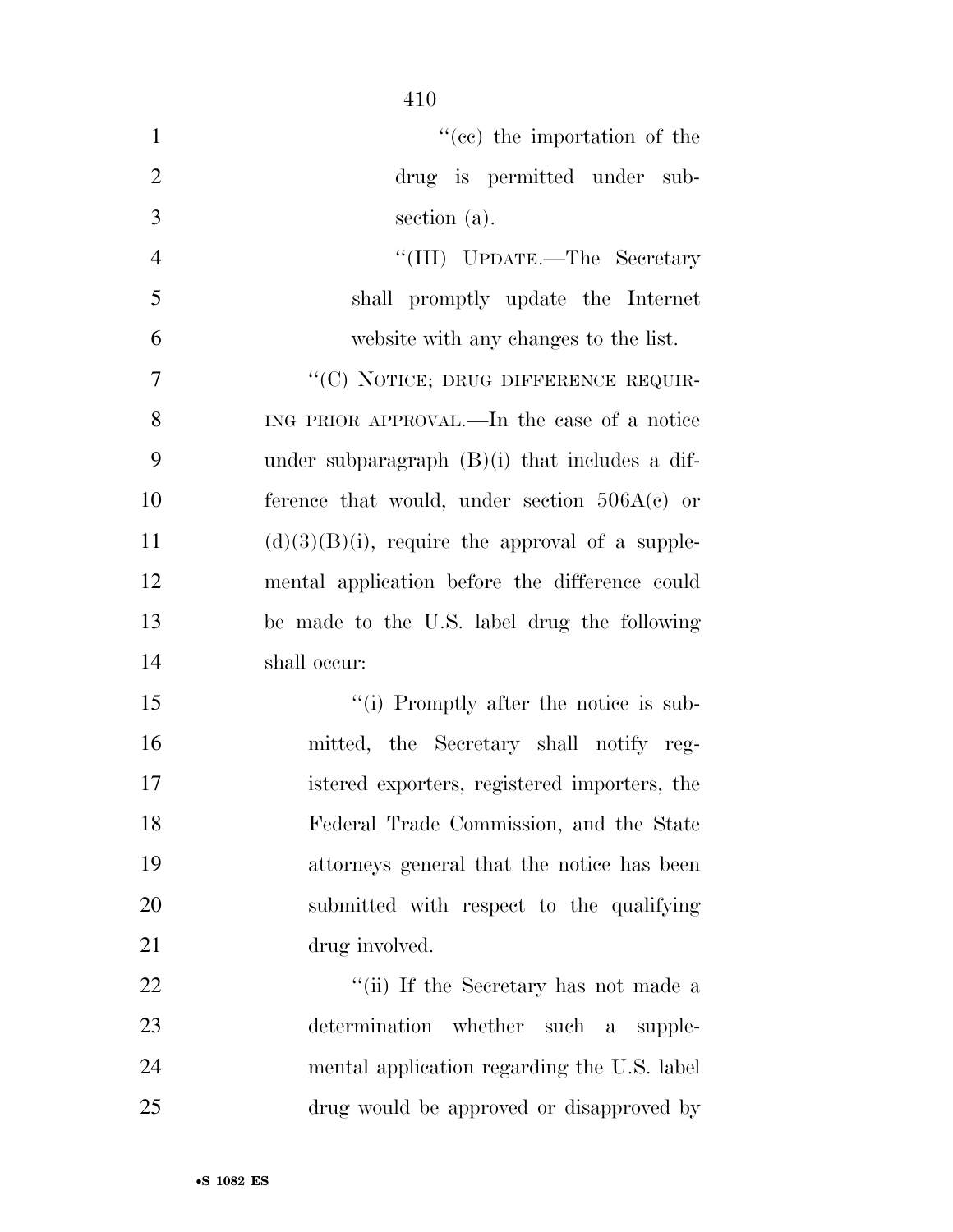| $\mathbf{1}$   | the date on which the qualifying drug in-  |
|----------------|--------------------------------------------|
| $\overline{2}$ | volved is to be introduced for commercial  |
| 3              | distribution in a permitted country, the   |
| $\overline{4}$ | Secretary shall—                           |
| 5              | $\lq\lq$ order that the importation of     |
| 6              | the qualifying drug involved from the      |
| 7              | permitted country not begin until the      |
| 8              | Secretary completes review of the no-      |
| 9              | tice; and                                  |
| 10             | "(II) promptly notify registered           |
| 11             | exporters, registered importers, the       |
| 12             | Federal Trade Commission, and the          |
| 13             | State attorneys general of the order.      |
| 14             | "(iii) If the Secretary determines that    |
| 15             | such a supplemental application regarding  |
| 16             | the U.S. label drug would not be approved, |
| 17             | the Secretary shall—                       |
| 18             | $\lq\lq$ order that the importation of     |
| 19             | the qualifying drug involved from the      |
| 20             | permitted country cease, or provide        |
| 21             | that an order under clause (ii), if any,   |
| 22             | remains in effect;                         |
| 23             | "(II) notify the permitted coun-           |
| 24             | try that approved the qualifying drug      |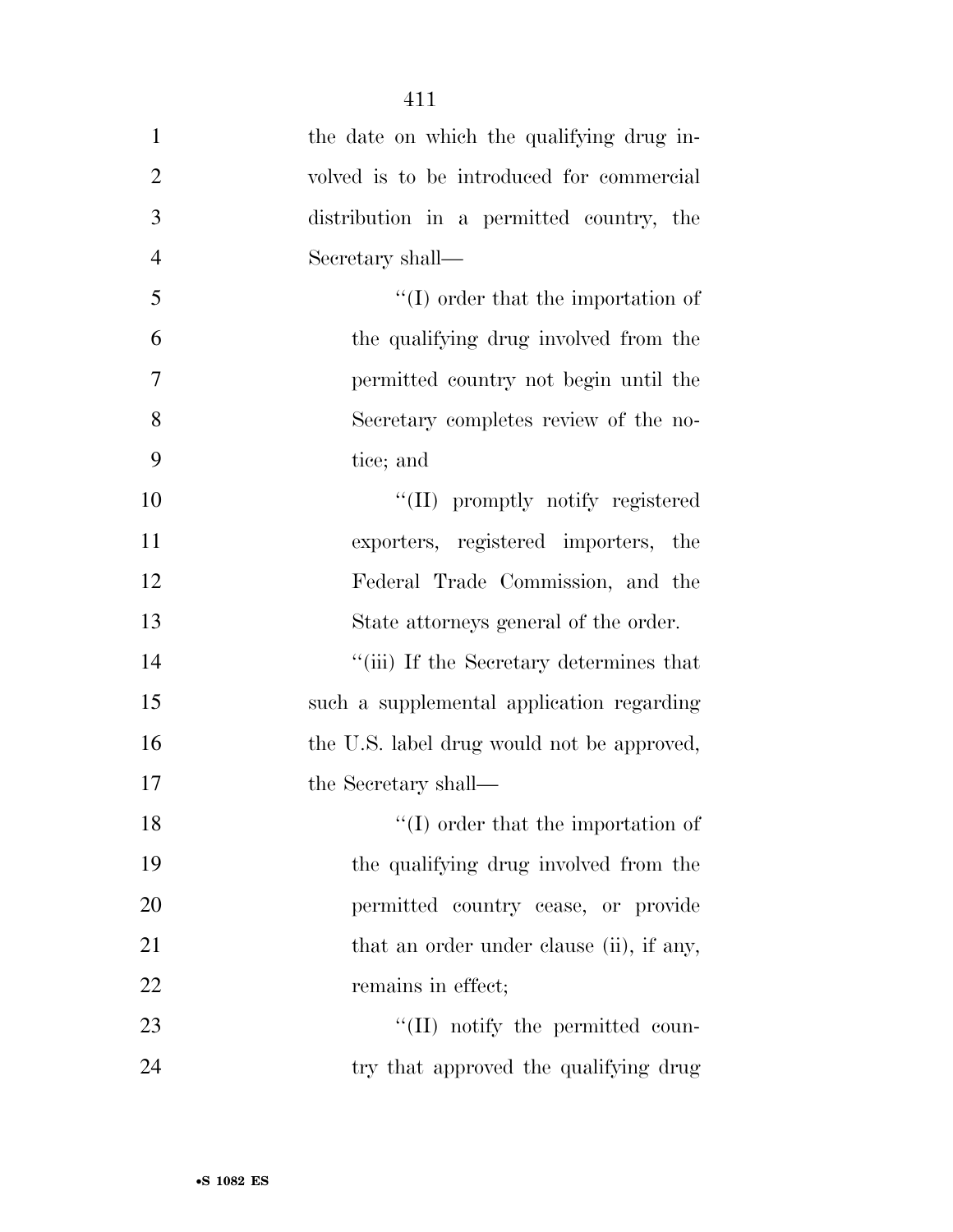|                | 412                                        |
|----------------|--------------------------------------------|
| $\mathbf{1}$   | for commercial distribution of the de-     |
| $\overline{2}$ | termination; and                           |
| 3              | "(III) promptly notify registered          |
| $\overline{4}$ | exporters, registered importers, the       |
| 5              | Federal Trade Commission, and the          |
| 6              | State attorneys general of the deter-      |
| 7              | mination.                                  |
| 8              | "(iv) If the Secretary determines that     |
| 9              | such a supplemental application regarding  |
| 10             | the U.S. label drug would be approved, the |
| 11             | Secretary shall—                           |
| 12             | $\lq\lq$ vacate the order under            |
| 13             | clause (ii), if any;                       |
| 14             | $\lq\lq$ (II) consider the difference to   |
| 15             | be a variation provided for in the ap-     |
| 16             | proved application for the U.S. label      |
| 17             | drug;                                      |
| 18             | "(III) permit importation of the           |
| 19             | qualifying drug under subsection (a);      |
| 20             | and                                        |
| 21             | $\lq\lq (IV)$ promptly notify registered   |
| 22             | exporters, registered importers, the       |
| 23             | Federal Trade Commission, and the          |
| 24             | State attorneys general of the deter-      |
| 25             | mination.                                  |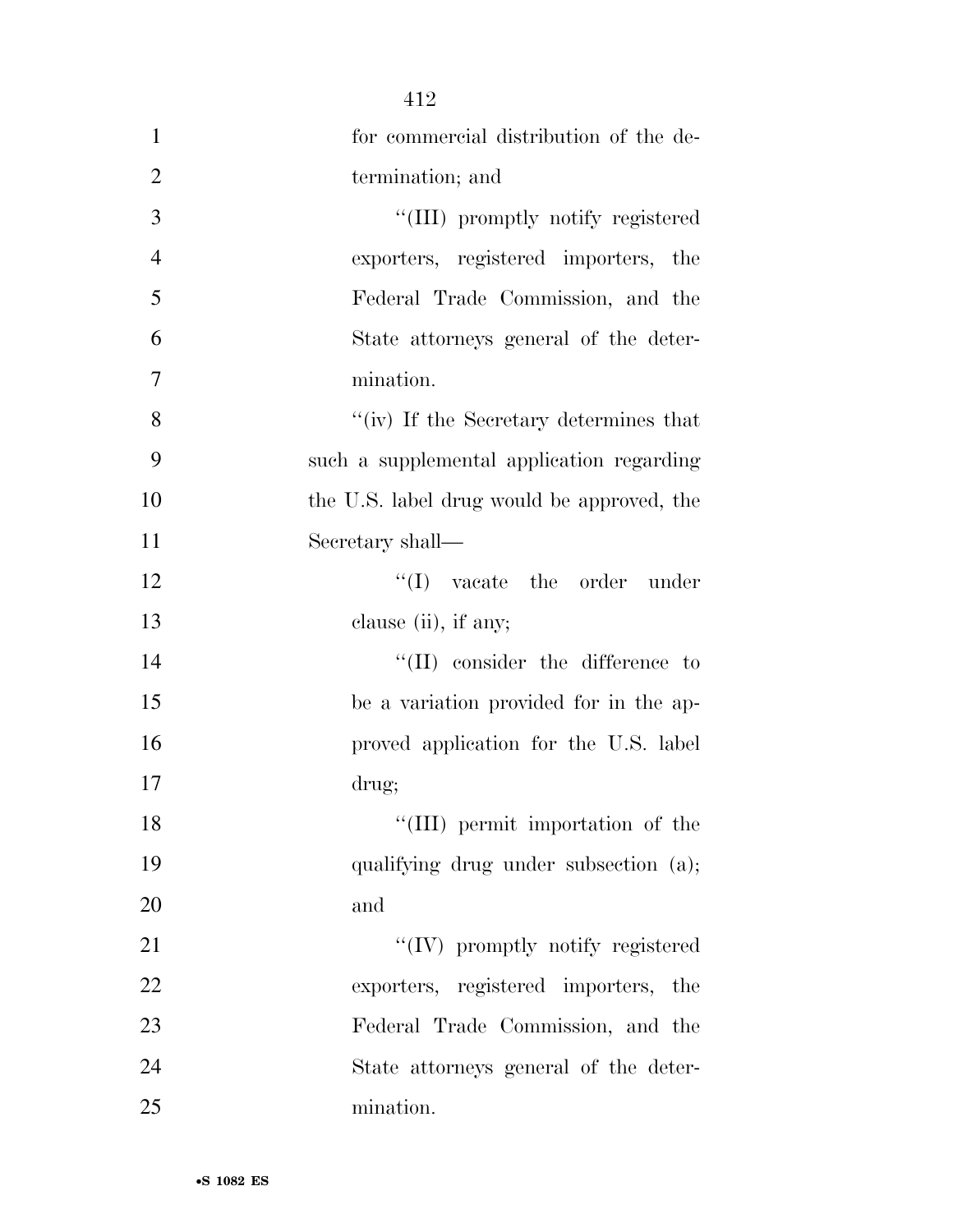| $\mathbf{1}$             | "(D) NOTICE; DRUG DIFFERENCE NOT RE-                 |
|--------------------------|------------------------------------------------------|
| $\overline{2}$           | QUIRING PRIOR APPROVAL.—In the case of a             |
| 3                        | notice under subparagraph $(B)(i)$ that includes     |
| $\overline{4}$           | difference that would, under section<br>$\mathbf{a}$ |
| 5                        | $506A(d)(3)(B)(ii)$ , not require the approval of a  |
| 6                        | supplemental application before the difference       |
| $\overline{\mathcal{L}}$ | could be made to the U.S. label drug the fol-        |
| 8                        | lowing shall occur:                                  |
| 9                        | "(i) During the period in which the                  |
| $\Omega$                 | notice is being reviewed by the Secretary            |

 ''(i) During the period in which the notice is being reviewed by the Secretary, 11 the authority under this subsection to im-12 port the qualifying drug involved continues in effect.

14 ''(ii) If the Secretary determines that such a supplemental application regarding 16 the U.S. label drug would not be approved, 17 the Secretary shall—

18 ''(I) order that the importation of the qualifying drug involved from the 20 permitted country cease; 21 ''(II) notify the permitted coun-

22 try that approved the qualifying drug for commercial distribution of the de-termination; and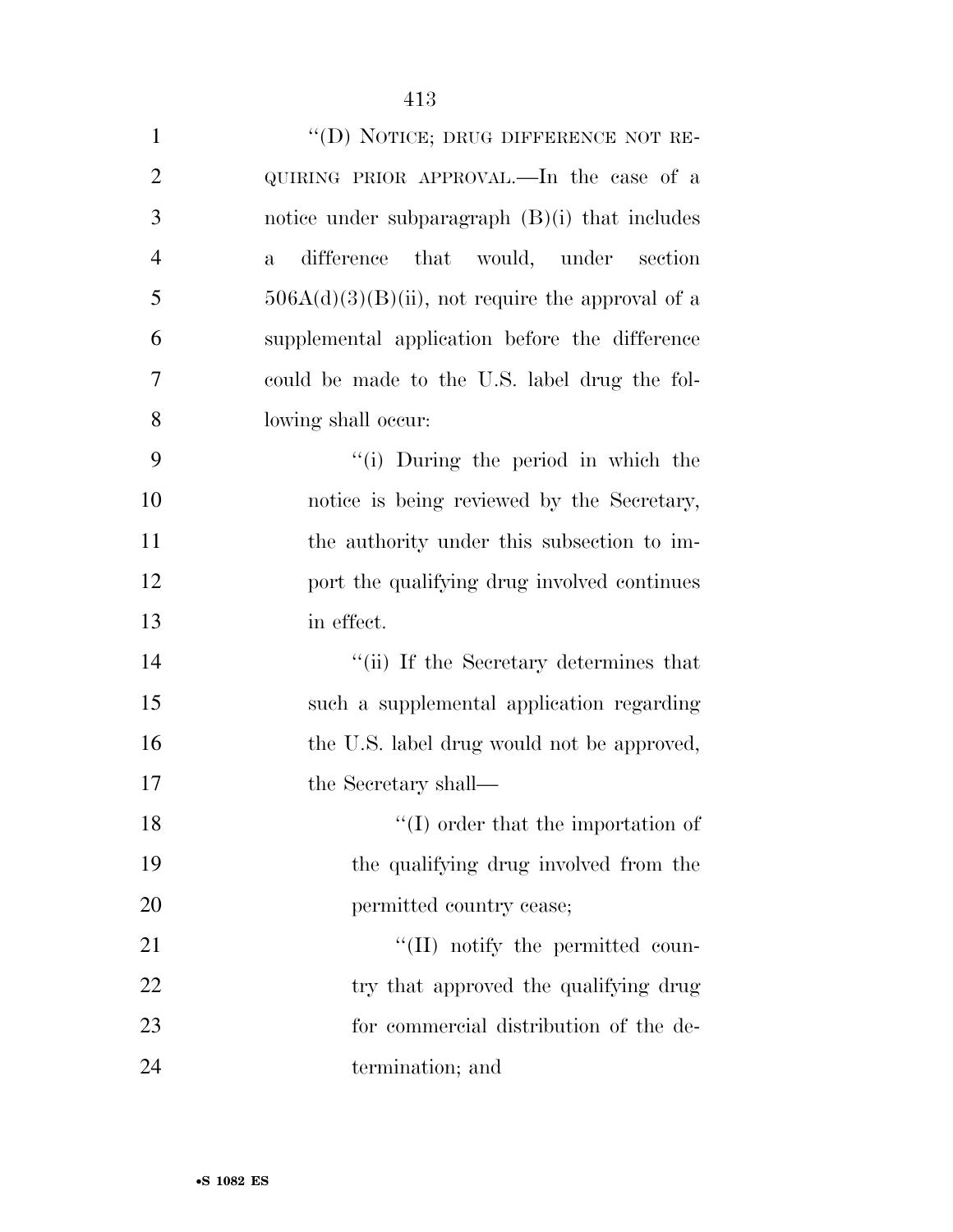| $\mathbf{1}$   | "(III) promptly notify registered                 |
|----------------|---------------------------------------------------|
| $\overline{2}$ | exporters, registered importers, the              |
| 3              | Federal Trade Commission, and the                 |
| $\overline{4}$ | State attorneys general of the deter-             |
| 5              | mination.                                         |
| 6              | "(iii) If the Secretary determines that           |
| 7              | such a supplemental application regarding         |
| 8              | the U.S. label drug would be approved, the        |
| 9              | difference shall be considered to be a vari-      |
| 10             | ation provided for in the approved applica-       |
| 11             | tion for the U.S. label drug.                     |
| 12             | "(E) NOTICE; DRUG DIFFERENCE NOT RE-              |
| 13             | QUIRING APPROVAL; NO DIFFERENCE.—In the           |
| 14             | case of a notice under subparagraph $(B)(i)$ that |
| 15             | includes a difference for which, under section    |
| 16             | $506A(d)(1)(A)$ , a supplemental application      |
| 17             | would not be required for the difference to be    |
| 18             | made to the U.S. label drug, or that states that  |
| 19             | there is no difference, the Secretary—            |
| 20             | "(i) shall consider such difference to            |
| 21             | be a variation provided for in the approved       |
| 22             | application for the U.S. label drug;              |
| 23             | "(ii) may not order that the importa-             |
| 24             | tion of the qualifying drug involved cease;       |
| 25             | and                                               |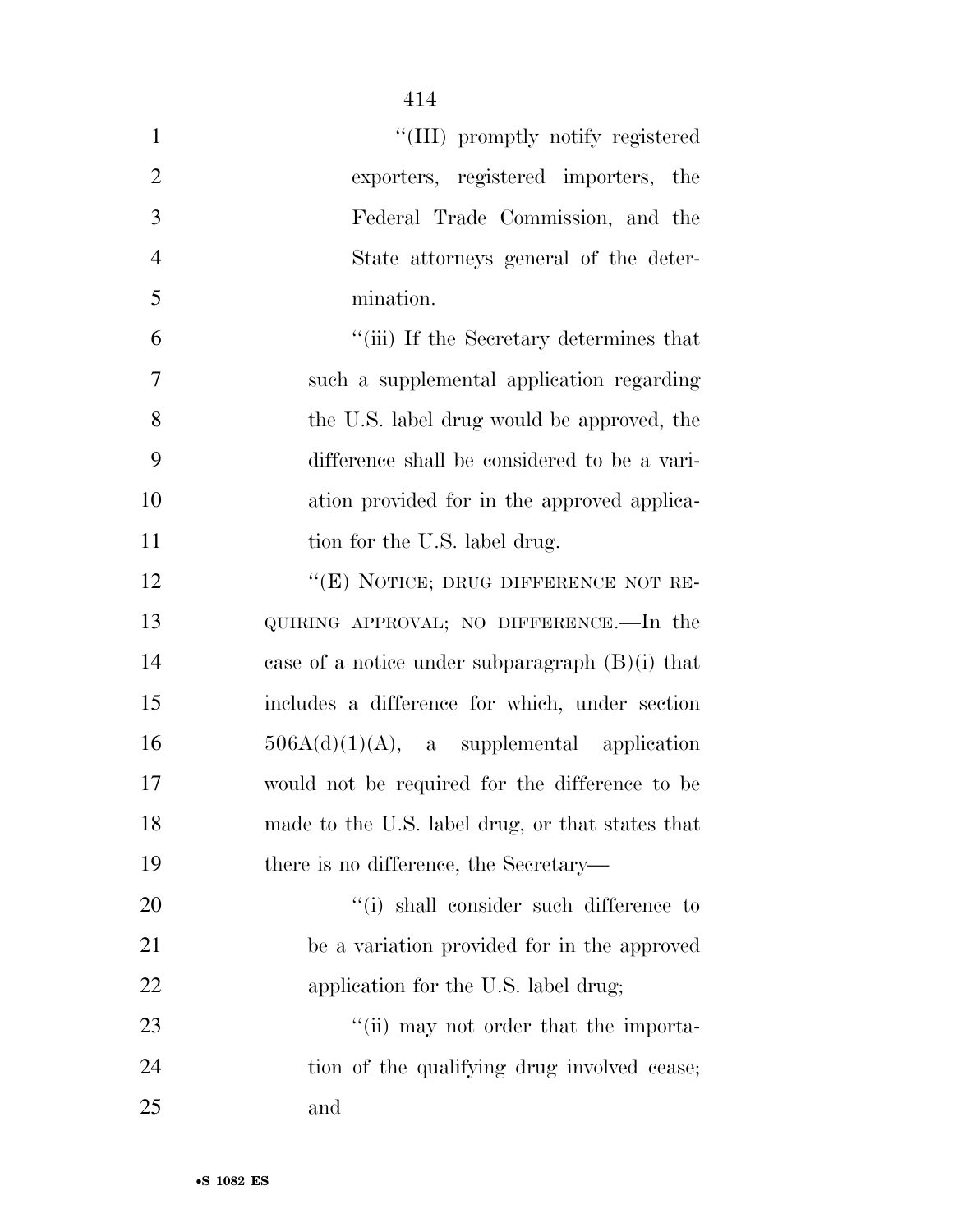| $\mathbf{1}$   | "(iii) shall promptly notify registered    |
|----------------|--------------------------------------------|
| $\overline{2}$ | exporters and registered importers.        |
| 3              | "(F) DIFFERENCES IN ACTIVE INGRE-          |
| $\overline{4}$ | DIENT, ROUTE OF ADMINISTRATION, DOSAGE     |
| 5              | FORM, OR STRENGTH.-                        |
| 6              | "(i) IN GENERAL.—A person who              |
| $\overline{7}$ | manufactures a drug approved under sec-    |
| 8              | tion $505(b)$ shall submit an application  |
| 9              | under section $505(b)$ for approval of an- |
| 10             | other drug that is manufactured for dis-   |
| 11             | tribution in a permitted country by or for |
| 12             | the person that manufactures the drug ap-  |
| 13             | proved under section $505(b)$ if—          |
| 14             | "(I) there is no qualifying drug           |
| 15             | in commercial distribution in per-         |
| 16             | mitted countries whose combined pop-       |
| 17             | ulation represents at least 50 percent     |
| 18             | of the total population of all permitted   |
| 19             | countries with the same active ingre-      |
| 20             | dient or ingredients, route of adminis-    |
| 21             | tration, dosage form, and strength as      |
| 22             | drug approved under section<br>the         |
| 23             | $505(b)$ ; and                             |
| 24             | "(II) each active ingredient of            |
| 25             | the other drug is related to an active     |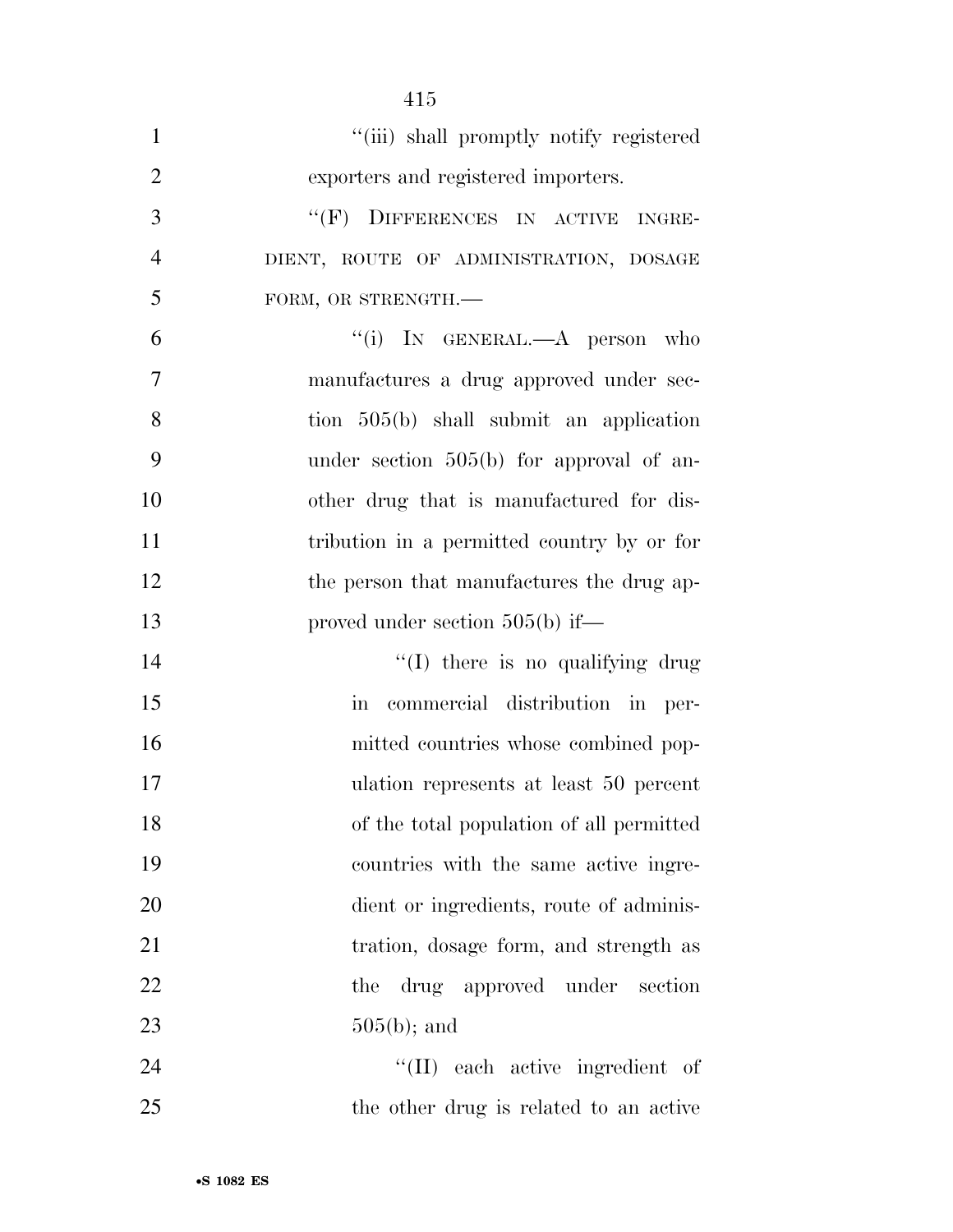| $\mathbf{1}$   | ingredient of the drug approved under      |
|----------------|--------------------------------------------|
| $\overline{2}$ | section $505(b)$ , as defined in clause    |
| 3              | (v).                                       |
| $\overline{4}$ | "(ii) APPLICATION UNDER SECTION            |
| 5              | 505(b).—The application under section      |
| 6              | $505(b)$ required under clause (i) shall—  |
| 7              | $\lq\lq$ request approval of the other     |
| 8              | drug for the indication or indications     |
| 9              | for which the drug approved under          |
| 10             | section $505(b)$ is labeled;               |
| 11             | $\lq\lq$ (II) include the information that |
| 12             | the person submitted to the govern-        |
| 13             | ment of the permitted country for          |
| 14             | purposes of obtaining approval for         |
| 15             | commercial distribution of the other       |
| 16             | drug in that country, which if in a        |
| 17             | language other than English, shall be      |
| 18             | accompanied by an English trans-           |
| 19             | lation verified to be complete and ac-     |
| 20             | curate, with the name, address, and a      |
| 21             | brief statement of the qualifications of   |
| 22             | the person that made the translation;      |
| 23             | "(III) include a right of reference        |
| 24             | to the application for the drug ap-        |
| 25             | proved under section $505(b)$ ; and        |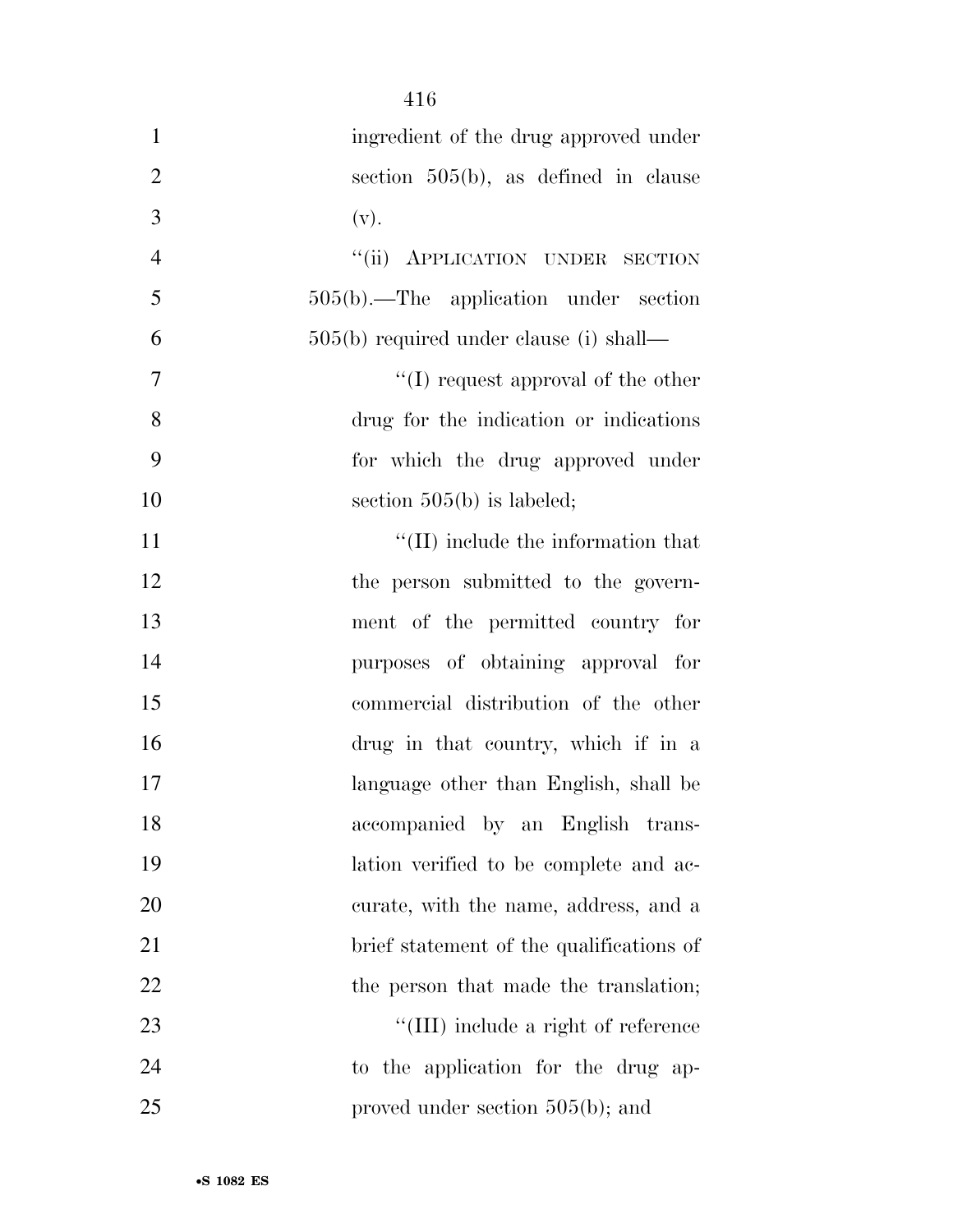| $\mathbf{1}$   | "(IV) include such additional in-                |
|----------------|--------------------------------------------------|
| $\overline{2}$ | formation as the Secretary may re-               |
| 3              | quire.                                           |
| $\overline{4}$ | "(iii) TIMING OF SUBMISSION OF AP-               |
| 5              | PLICATION.—An application under section          |
| 6              | $505(b)$ required under clause (i) shall be      |
| 7              | submitted to the Secretary not later than        |
| 8              | the day on which the information referred        |
| 9              | to in clause $(ii)(II)$ is submitted to the gov- |
| 10             | ernment of the permitted country.                |
| 11             | "(iv) NOTICE OF DECISION ON APPLI-               |
| 12             | CATION.—The Secretary shall promptly no-         |
| 13             | tify registered exporters, registered import-    |
| 14             | ers, the Federal Trade Commission, and           |
| 15             | the State attorneys general of a determina-      |
| 16             | tion to approve or to disapprove an appli-       |
| 17             | cation under section $505(b)$ required under     |
| 18             | clause (i).                                      |
| 19             | RELATED ACTIVE INGREDI-<br>``(v)                 |
| 20             | ENTS.—For purposes of clause $(i)(II)$ , 2       |
| 21             | active ingredients are related if they are—      |
| 22             | $\lq\lq$ (I) the same; or                        |
| 23             | "(II) different salts, esters, or                |
| 24             | complexes of the same moiety.                    |
| 25             | $\lq(3)$ SECTION 502; LABELING.—                 |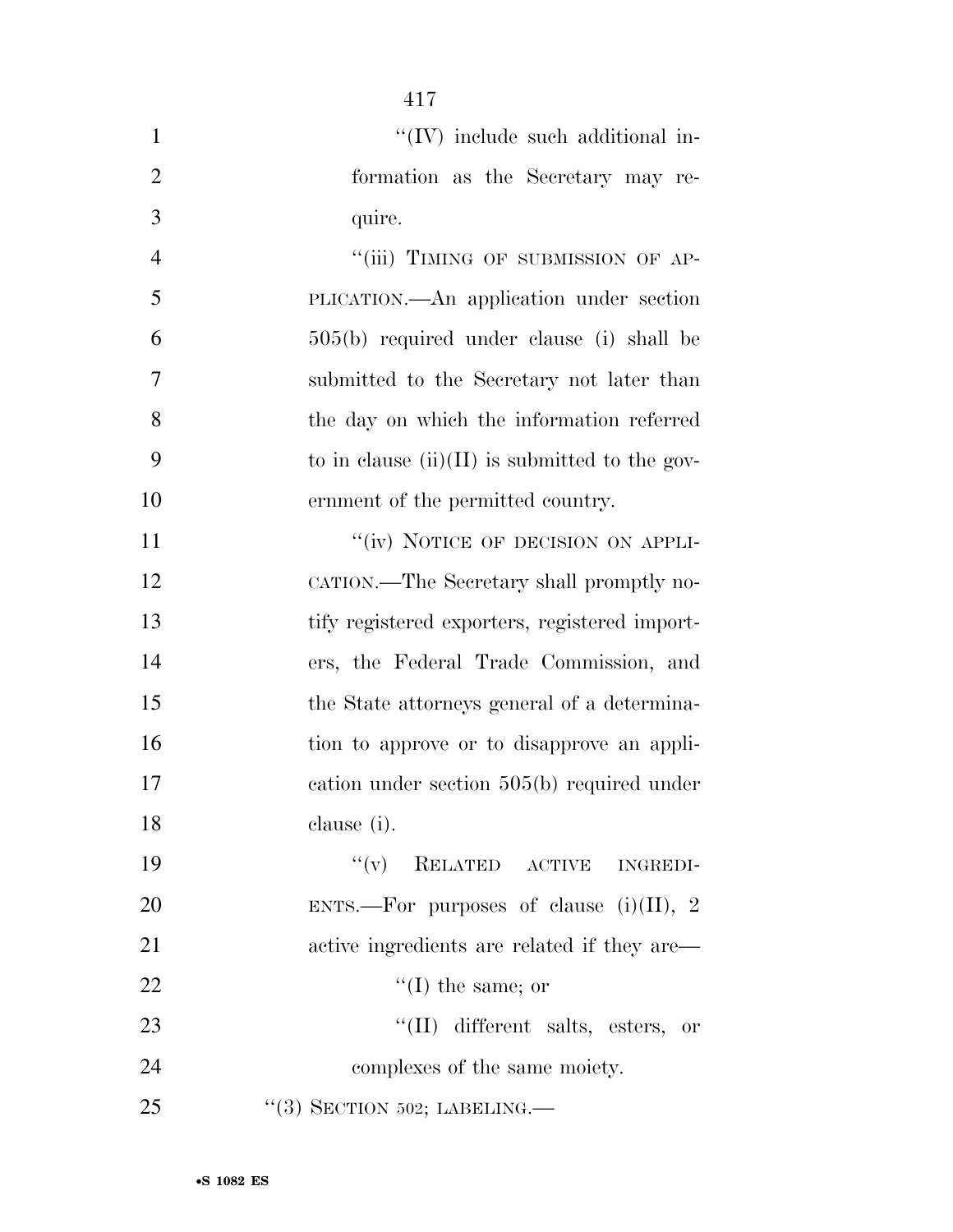| $\mathbf{1}$   | "(A) IMPORTATION BY REGISTERED IM-          |
|----------------|---------------------------------------------|
| $\overline{2}$ | PORTER.                                     |
| 3              | "(i) IN GENERAL.—In the case of a           |
| $\overline{4}$ | qualifying drug that is imported or offered |
| 5              | for import by a registered importer, such   |
| 6              | drug shall be considered to be in compli-   |
| $\overline{7}$ | ance with section 502 and the labeling re-  |
| 8              | quirements under the approved application   |
| 9              | for the U.S. label drug if the qualifying   |
| 10             | drug bears—                                 |
| 11             | "(I) a copy of the labeling ap-             |
| 12             | proved for the U.S. label drug under        |
| 13             | section 505, without regard to wheth-       |
| 14             | er the copy bears any trademark in-         |
| 15             | volved;                                     |
| 16             | $\lq\lq$ (II) the name of the manufac-      |
| 17             | turer and location of the manufac-          |
| 18             | turer;                                      |
| 19             | "(III) the lot number assigned by           |
| 20             | the manufacturer;                           |
| 21             | $\lq\lq$ (IV) the name, location, and       |
| 22             | registration number of the importer;        |
| 23             | and                                         |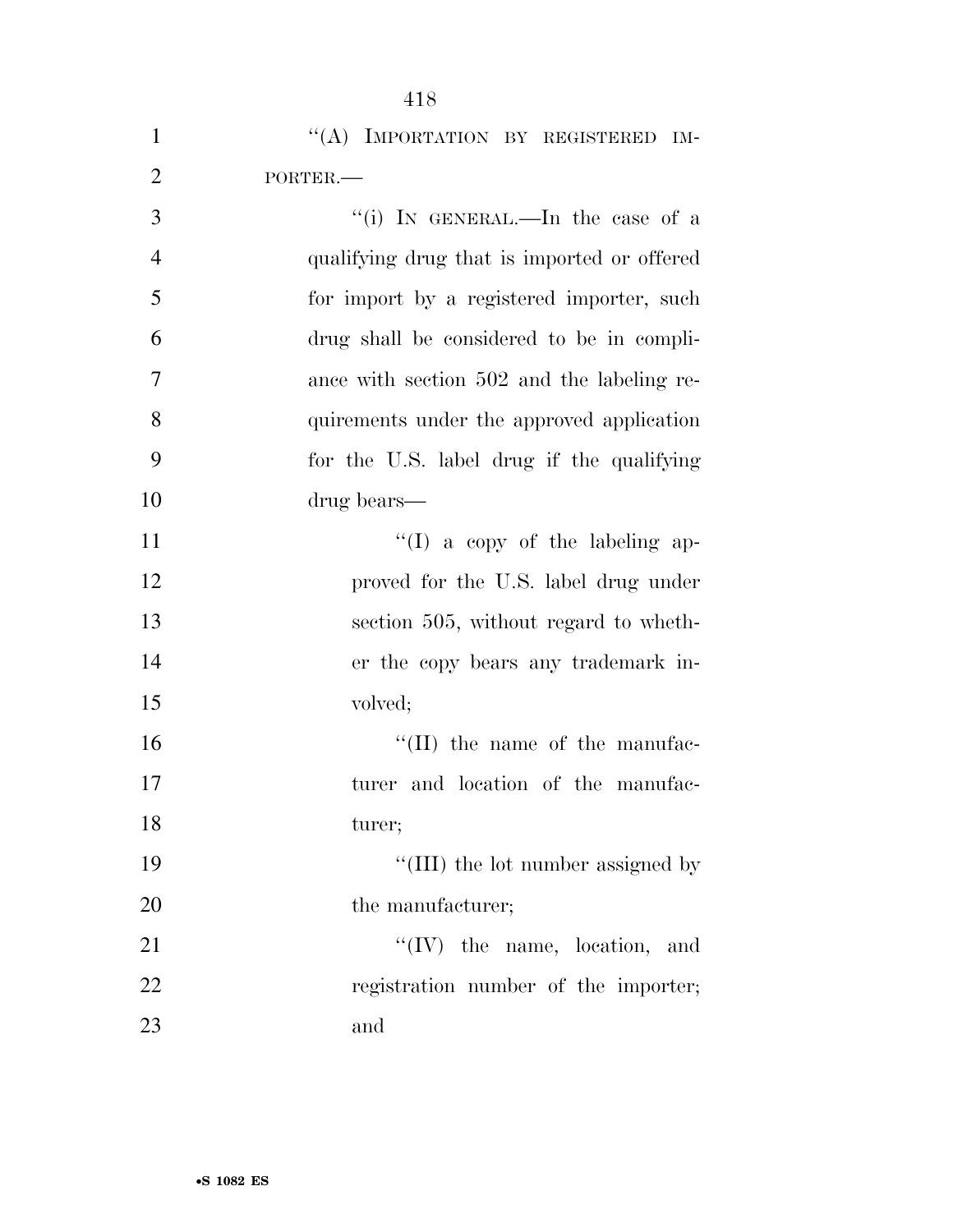| $\mathbf{1}$   | "(V) the National Drug Code               |
|----------------|-------------------------------------------|
| $\overline{2}$ | number assigned to the qualifying         |
| 3              | drug by the Secretary.                    |
| $\overline{4}$ | "(ii) REQUEST FOR COPY OF THE LA-         |
| 5              | BELING.—The Secretary shall provide such  |
| 6              | copy to the registered importer involved, |
| 7              | upon request of the importer.             |
| 8              | "(iii) REQUESTED LABELING.—The            |
| 9              | labeling provided by the Secretary under  |
| 10             | clause (ii) shall—                        |
| 11             | $\lq\lq$ include the established          |
| 12             | name, as defined in section $502(e)(3)$ , |
| 13             | for each active ingredient in the quali-  |
| 14             | fying drug;                               |
| 15             | $\lq\lq$ (II) not include the proprietary |
| 16             | name of the U.S. label drug or any        |
| 17             | active ingredient thereof;                |
| 18             | "(III) if required under para-            |
| 19             | graph $(2)(B)(vi)(III)$ , a prominent ad- |
| 20             | visory that the qualifying drug is safe   |
| 21             | and effective but not bioequivalent to    |
| 22             | the U.S. label drug; and                  |
| 23             | $\lq\lq$ (IV) if the inactive ingredients |
| 24             | of the qualifying drug are different      |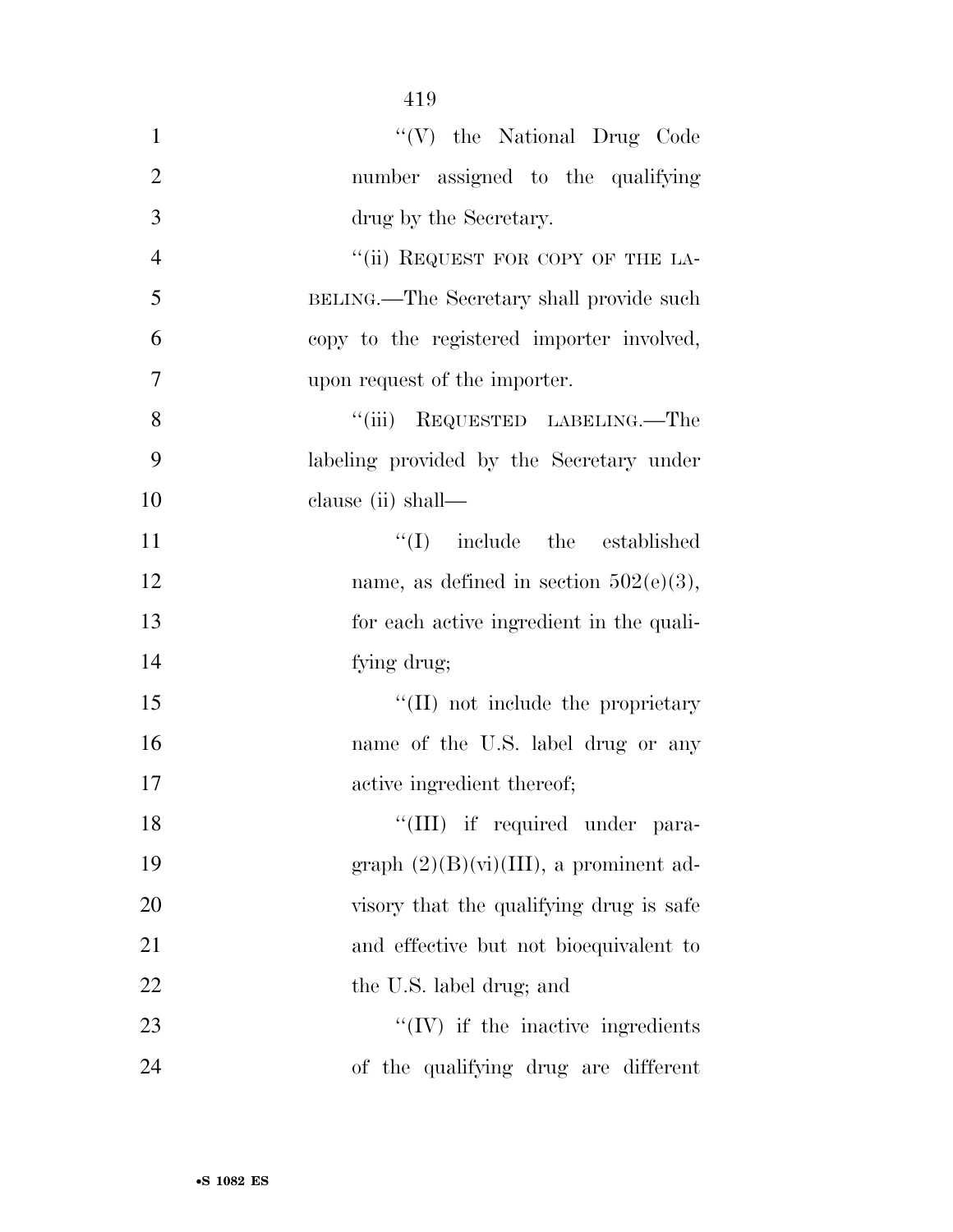| $\mathbf{1}$   | from the inactive ingredients for the        |
|----------------|----------------------------------------------|
| $\overline{2}$ | U.S. label drug, include—                    |
| 3              | "(aa) a prominent notice                     |
| $\overline{4}$ | that the ingredients of the quali-           |
| 5              | fying drug differ from the ingre-            |
| 6              | dients of the U.S. label drug and            |
| $\overline{7}$ | that the qualifying drug must be             |
| 8              | dispensed with an advisory to                |
| 9              | people with allergies about this             |
| 10             | difference and a list of ingredi-            |
| 11             | ents; and                                    |
| 12             | "(bb) a list of the ingredi-                 |
| 13             | ents of the qualifying drug as               |
| 14             | would be required under section              |
| 15             | $502(e)$ .                                   |
| 16             | "(B) IMPORTATION BY INDIVIDUAL.—             |
| 17             | "(i) IN GENERAL.—In the case of a            |
| 18             | qualifying drug that is imported or offered  |
| 19             | for import by a registered exporter to an    |
| 20             | individual, such drug shall be considered to |
| 21             | be in compliance with section 502 and the    |
| 22             | labeling requirements under the approved     |
| 23             | application for the U.S. label drug if the   |
| 24             | packaging and labeling of the qualifying     |
| 25             | drug complies with all applicable regula-    |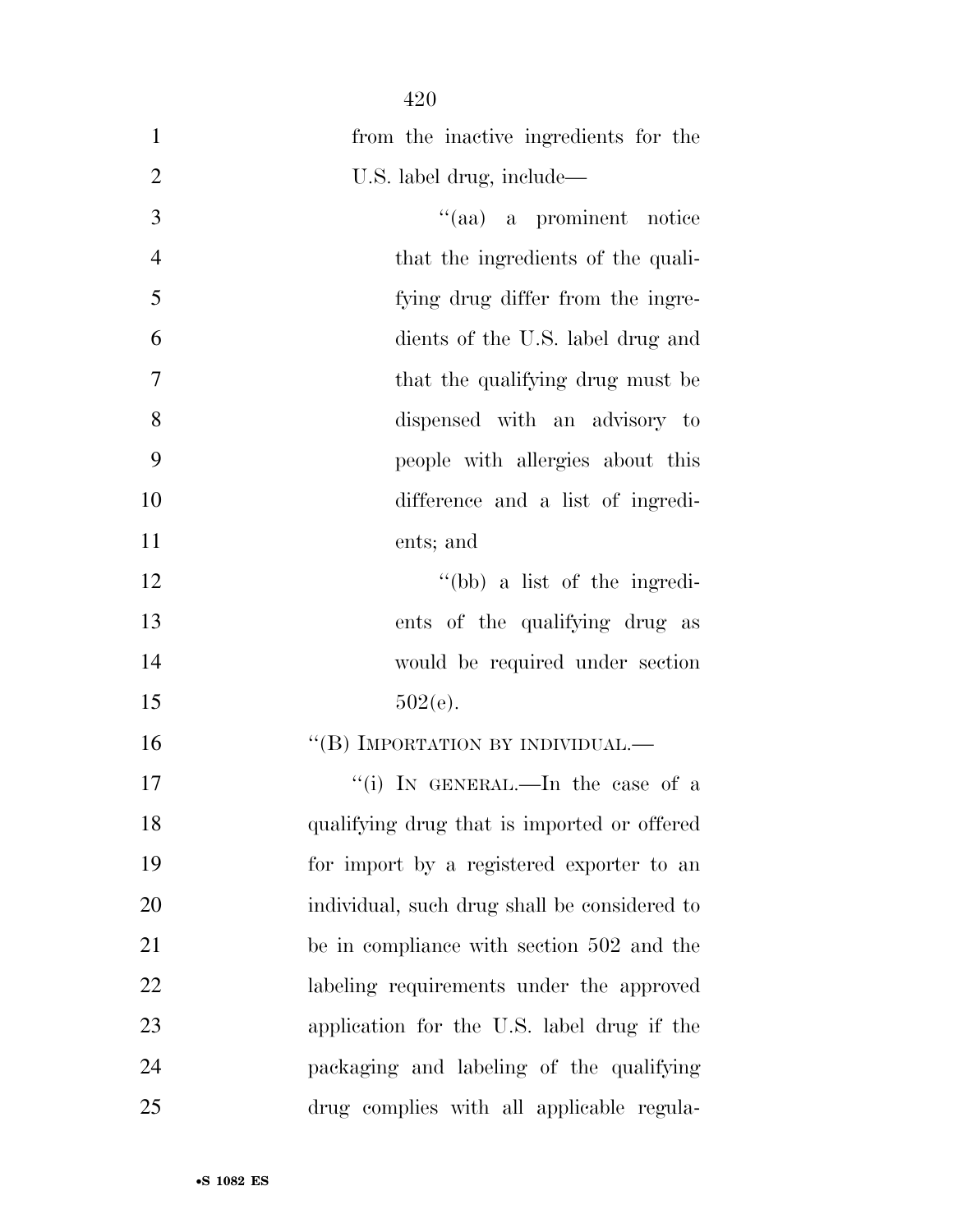| $\mathbf{1}$   | tions promulgated under sections 3 and 4    |
|----------------|---------------------------------------------|
| $\overline{2}$ | of the Poison Prevention Packaging Act of   |
| 3              | 1970 (15 U.S.C. 1471 et seq.) and the la-   |
| $\overline{4}$ | beling of the qualifying drug includes—     |
| 5              | $\lq\lq$ (I) directions for use by the      |
| 6              | consumer;                                   |
| 7              | $\lq\lq$ (II) the lot number assigned by    |
| 8              | the manufacturer;                           |
| 9              | "(III) the name and registration            |
| 10             | number of the exporter;                     |
| 11             | $\lq\lq (IV)$ if required under para-       |
| 12             | graph $(2)(B)(vi)(III)$ , a prominent ad-   |
| 13             | visory that the drug is safe and effec-     |
| 14             | tive but not bioequivalent to the U.S.      |
| 15             | label drug;                                 |
| 16             | $\lq\lq$ (V) if the inactive ingredients of |
| 17             | the drug are different from the inac-       |
| 18             | tive ingredients for the U.S. label         |
| 19             | $\text{drug}$                               |
| 20             | "(aa) a prominent advisory                  |
| 21             | that persons with an allergy                |
| 22             | should check the ingredient list            |
| 23             | of the drug because the ingredi-            |
| 24             | ents of the drug differ from the            |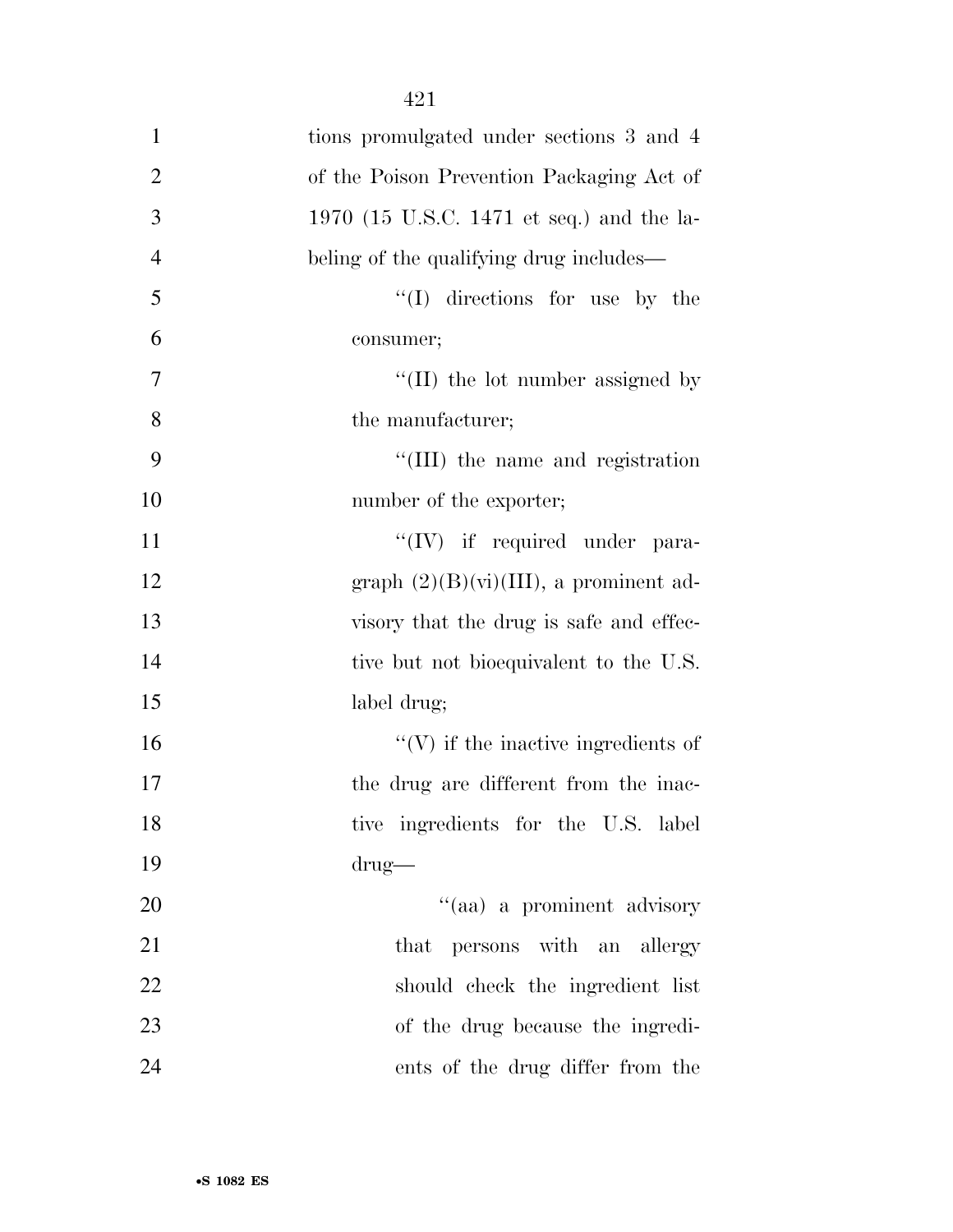| $\mathbf{1}$   | ingredients of the U.S. label             |
|----------------|-------------------------------------------|
| $\overline{2}$ | drug; and                                 |
| 3              | $\lq\lq(bb)$ a list of the ingredi-       |
| $\overline{4}$ | ents of the drug as would be re-          |
| 5              | quired under section $502(e)$ ; and       |
| 6              | "(VI) a copy of any special label-        |
| $\tau$         | ing that would be required by the Sec-    |
| 8              | retary had the U.S. label drug been       |
| 9              | dispensed by a pharmacist in the          |
| 10             | United States, without regard to          |
| 11             | whether the special labeling bears any    |
| 12             | trademark involved.                       |
| 13             | "(ii) PACKAGING.—A qualifying drug        |
| 14             | offered for import to an individual by an |
| 15             | exporter under this section that is pack- |
| 16             | aged in a unit-of-use container (as those |
| 17             | items are defined in the United States    |
| 18             | Pharmacopeia and National Formulary)      |
| 19             | shall not be repackaged, provided that—   |
| 20             | "(I) the packaging complies with          |
| 21             | all applicable regulations under sec-     |
| 22             | tions 3 and 4 of the Poison Preven-       |
| 23             | tion Packaging Act of 1970<br>(15)        |
| 24             | U.S.C. 1471 et seq.); or                  |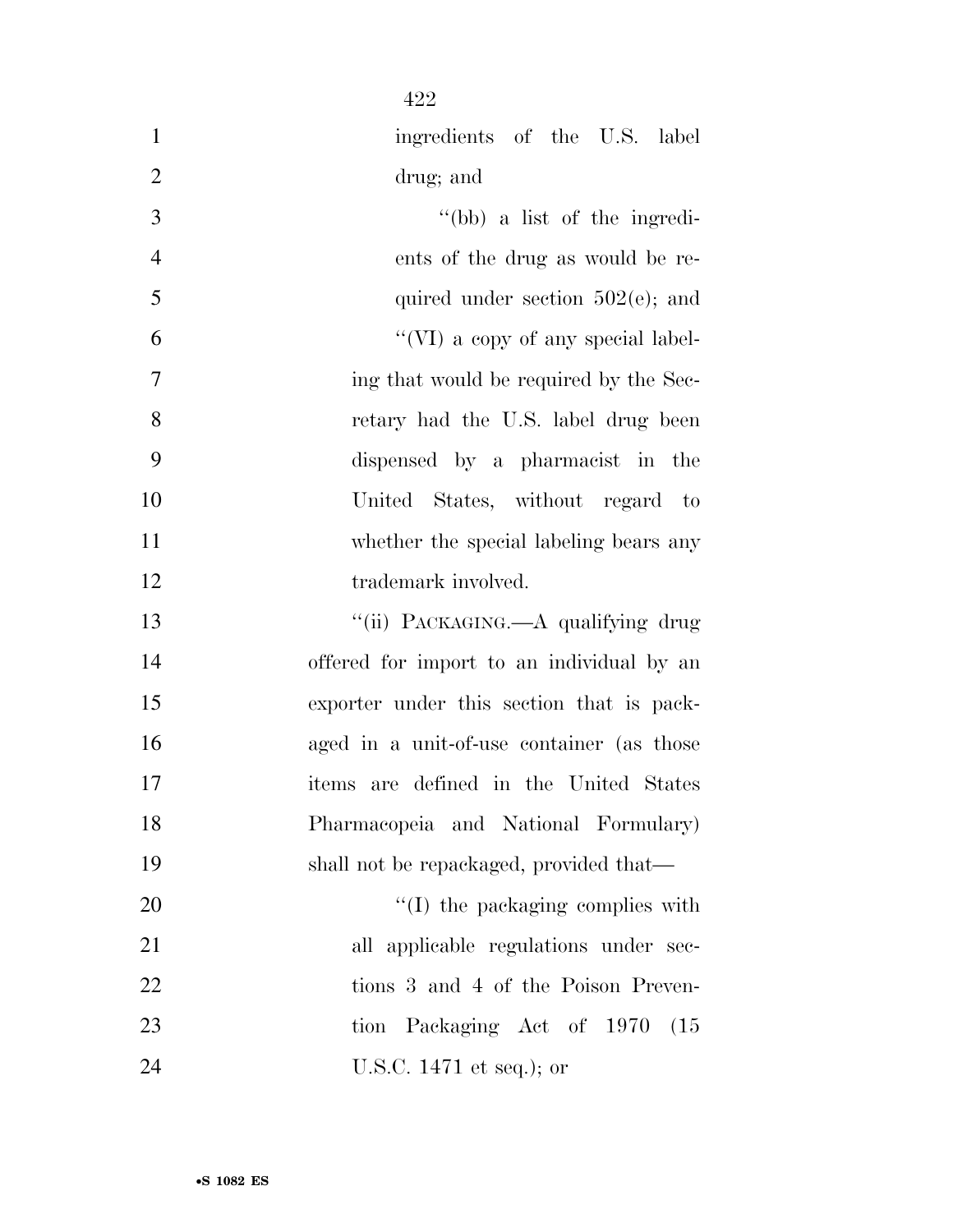| $\mathbf{1}$   | $\lq\lq$ (II) the consumer consents to        |
|----------------|-----------------------------------------------|
| $\overline{2}$ | waive the requirements of such Act,           |
| 3              | after being informed that the pack-           |
| $\overline{4}$ | aging does not comply with such Act           |
| 5              | and that the exporter will provide the        |
| 6              | drug in packaging that is compliant at        |
| $\tau$         | no additional cost.                           |
| 8              | "(iii) REQUEST FOR COPY OF SPECIAL            |
| 9              | LABELING AND INGREDIENT LIST.—The             |
| 10             | Secretary shall provide to the registered     |
| 11             | exporter involved a copy of the special la-   |
| 12             | beling, the advisory, and the ingredient list |
| 13             | described under clause (i), upon request of   |
| 14             | the exporter.                                 |
| 15             | "(iv) REQUESTED LABELING AND IN-              |
| 16             | GREDIENT LIST.—The labeling and ingre-        |
| 17             | dient list provided by the Secretary under    |
| 18             | clause (iii) shall—                           |
| 19             | ``(I)<br>include the established              |
| 20             | name, as defined in section $502(e)(3)$ ,     |
| 21             | for each active ingredient in the drug;       |
| 22             | and                                           |
|                |                                               |

23 ''(II) not include the proprietary name of the U.S. label drug or any active ingredient thereof.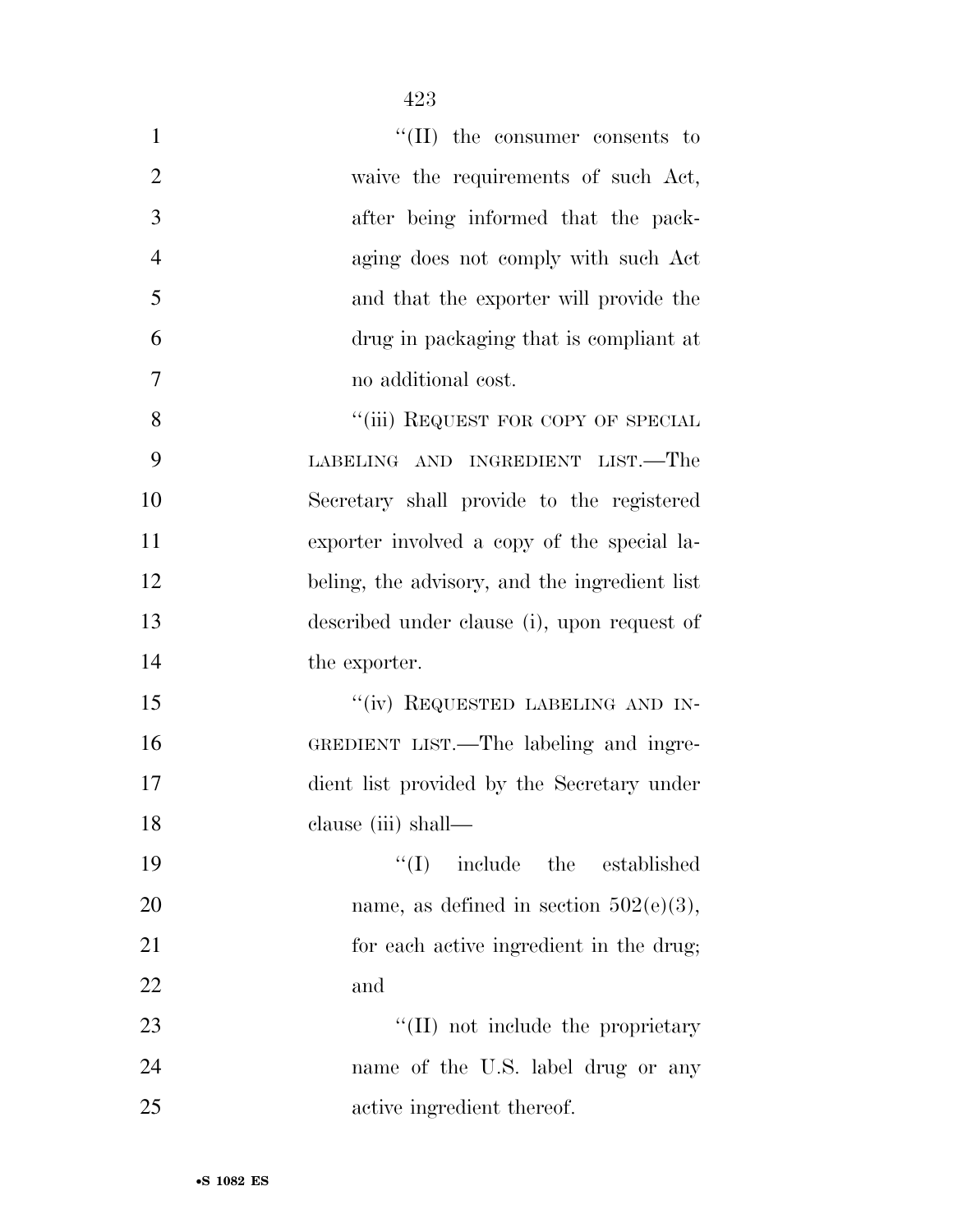| $\mathbf{1}$   | "(4) SECTION 501; ADULTERATION. A quali-              |
|----------------|-------------------------------------------------------|
| $\overline{c}$ | fying drug that is imported or offered for import     |
| 3              | under subsection (a) shall be considered to be in     |
| $\overline{4}$ | compliance with section 501 if the drug is in compli- |
| 5              | ance with subsection (c).                             |
| 6              | "(5) STANDARDS FOR REFUSING ADMISSION.—               |
| 7              | A drug exported under subsection (a) from a reg-      |
| 8              | istered exporter or imported by a registered importer |
| 9              | may be refused admission into the United States if    |
| 10             | 1 or more of the following applies:                   |
| 11             | "(A) The drug is not a qualifying drug.               |
| 12             | "(B) A notice for the drug required under             |
| 13             | paragraph $(2)(B)$ has not been submitted to the      |
| 14             | Secretary.                                            |
| 15             | "(C) The Secretary has ordered that im-               |
| 16             | portation of the drug from the permitted coun-        |
| 17             | try cease under paragraph $(2)$ $(C)$ or $(D)$ .      |
| 18             | "(D) The drug does not comply with para-              |
| 19             | graph $(3)$ or $(4)$ .                                |
| 20             | "(E) The shipping container appears dam-              |
| 21             | aged in a way that may affect the strength,           |
| 22             | quality, or purity of the drug.                       |
| 23             | "(F) The Secretary becomes aware that—                |
| 24             | "(i) the drug may be counterfeit;                     |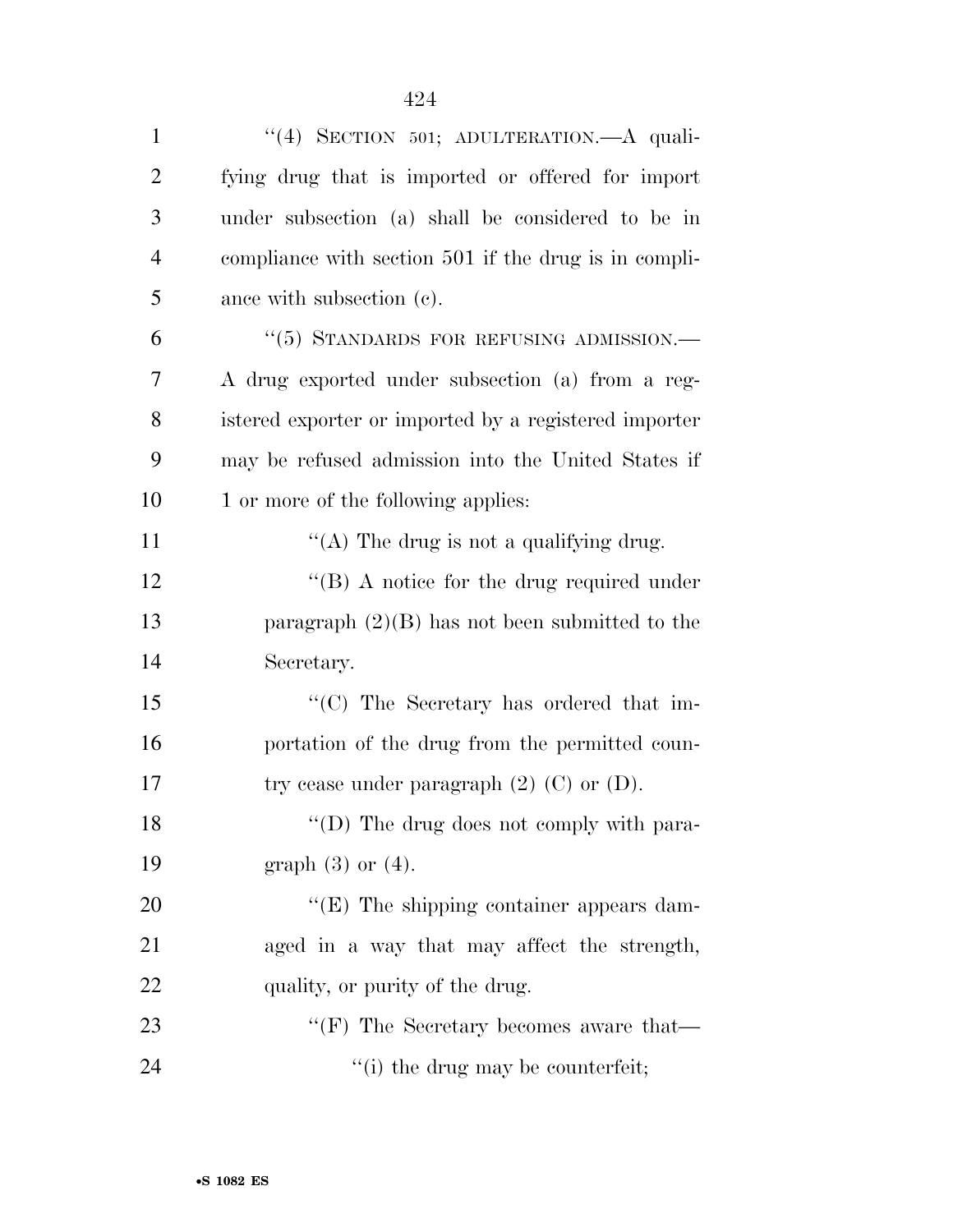| $\mathbf{1}$   | "(ii) the drug may have been pre-                |
|----------------|--------------------------------------------------|
| $\overline{2}$ | pared, packed, or held under insanitary          |
| 3              | conditions; or                                   |
| $\overline{4}$ | "(iii) the methods used in, or the fa-           |
| 5              | cilities or controls used for, the manufac-      |
| 6              | turing, processing, packing, or holding of       |
| $\tau$         | the drug do not conform to good manufac-         |
| 8              | turing practice.                                 |
| 9              | $\lq\lq(G)$ The Secretary has obtained an in-    |
| 10             | junction under section 302 that prohibits the    |
| 11             | distribution of the drug in interstate commerce. |
| 12             | "(H) The Secretary has under section             |
| 13             | $505(e)$ withdrawn approval of the drug.         |
| 14             | "(I) The manufacturer of the drug has in-        |
| 15             | stituted a recall of the drug.                   |
| 16             | "(J) If the drug is imported or offered for      |
| 17             | import by a registered importer without submis-  |
| 18             | sion of a notice in accordance with subsection   |
| 19             | (d)(4).                                          |
| 20             | " $(K)$ If the drug is imported or offered for   |
| 21             | import from a registered exporter to an indi-    |
| 22             | vidual and 1 or more of the following applies:   |
| 23             | "(i) The shipping container for such             |
| 24             | drug does not bear the markings required         |
| 25             | under subsection $(d)(2)$ .                      |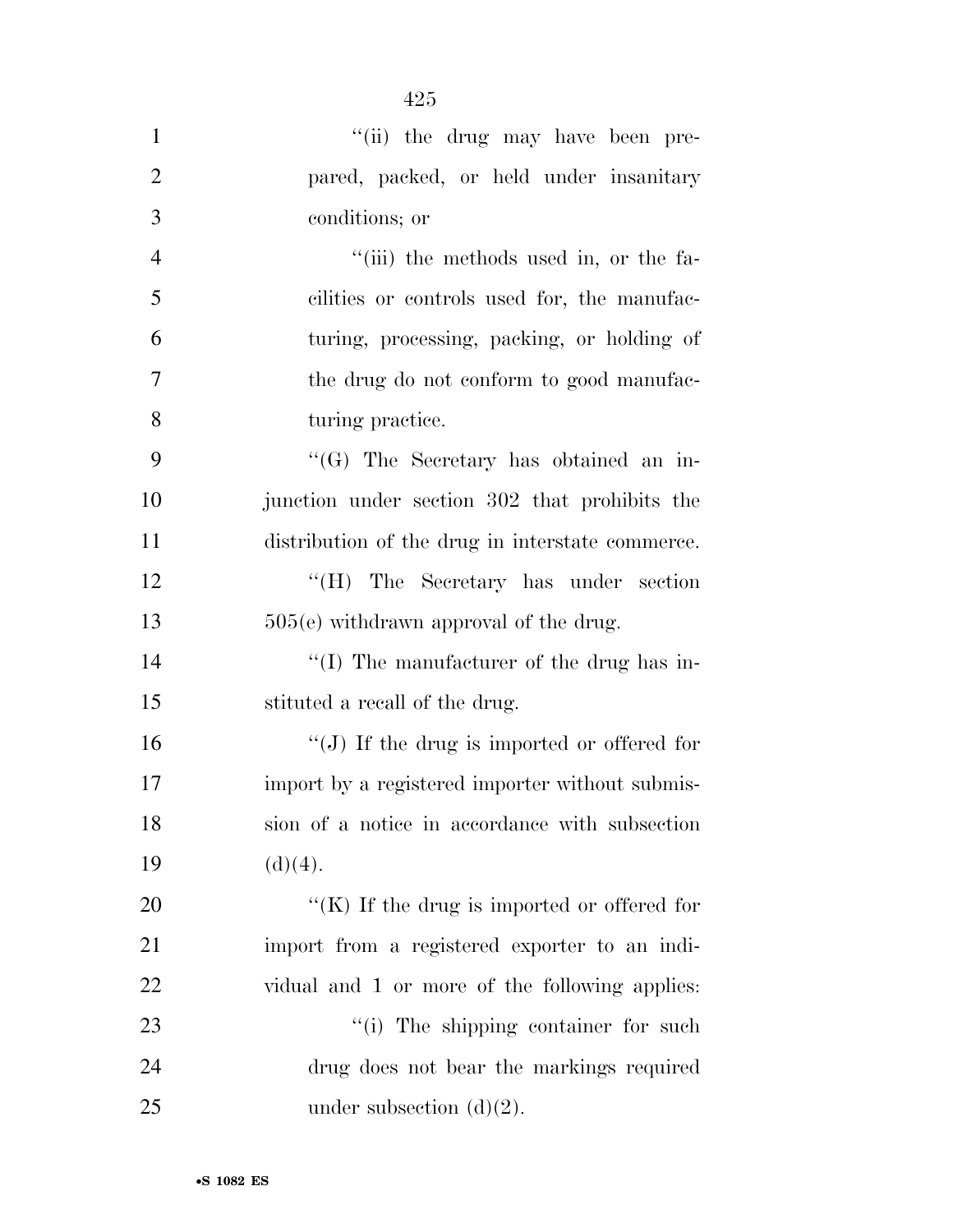| $\mathbf{1}$   | "(ii) The markings on the shipping                       |
|----------------|----------------------------------------------------------|
| $\overline{2}$ | container appear to be counterfeit.                      |
| 3              | "(iii) The shipping container or mark-                   |
| $\overline{4}$ | ings appear to have been tampered with.                  |
| 5              | "(h) EXPORTER LICENSURE IN PERMITTED COUN-               |
| 6              | TRY.—A registration condition is that the exporter in-   |
| 7              | volved agrees that a qualifying drug will be exported to |
| 8              | an individual only if the Secretary has verified that—   |
| 9              | $\lq(1)$ the exporter is authorized under the law of     |
| 10             | the permitted country in which the exporter is lo-       |
| 11             | cated to dispense prescription drugs; and                |
| 12             | $\lq(2)$ the exporter employs persons that are li-       |
| 13             | censed under the law of the permitted country in         |
| 14             | which the exporter is located to dispense prescription   |
| 15             | drugs in sufficient number to dispense safely the        |
| 16             | drugs exported by the exporter to individuals, and       |
| 17             | the exporter assigns to those persons responsibility     |
| 18             | for dispensing such drugs to individuals.                |
| 19             | ``(i)<br>INDIVIDUALS; CONDITIONS FOR<br>IMPORTA-         |
| 20             | TION.                                                    |
| 21             | "(1) IN GENERAL.—For purposes of subsection              |
| 22             | $(a)(2)(B)$ , the importation of a qualifying drug by    |
| 23             | an individual is in accordance with this subsection if   |
| 24             | the following conditions are met:                        |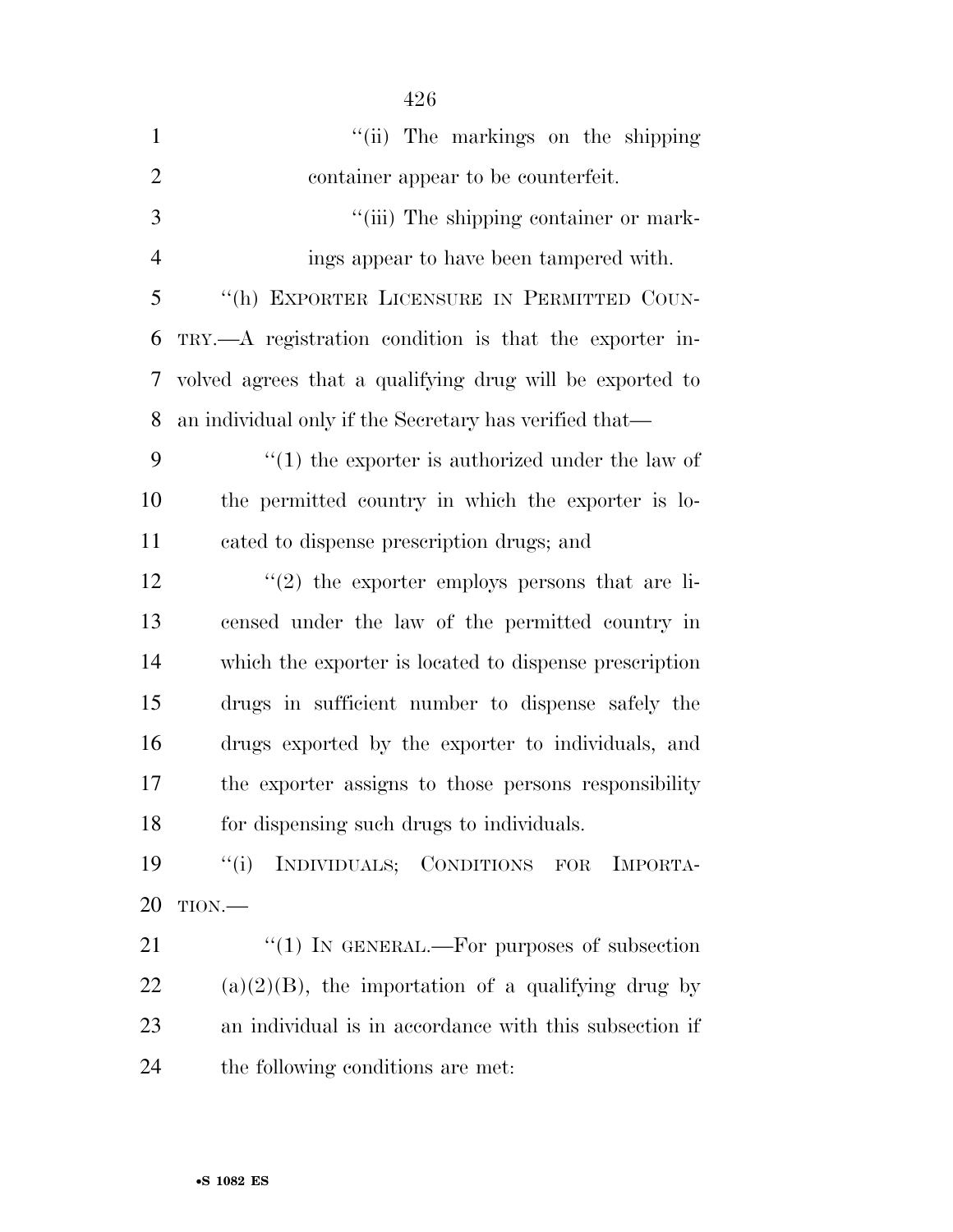| $\mathbf{1}$   | "(A) The drug is accompanied by a copy of        |
|----------------|--------------------------------------------------|
| $\overline{2}$ | a prescription for the drug, which prescrip-     |
| 3              | $tion$ —                                         |
| $\overline{4}$ | "(i) is valid under applicable Federal           |
| 5              | and State laws; and                              |
| 6              | "(ii) was issued by a practitioner who,          |
| $\overline{7}$ | under the law of a State of which the indi-      |
| 8              | vidual is a resident, or in which the indi-      |
| 9              | vidual receives care from the practitioner       |
| 10             | who issues the prescription, is authorized       |
| 11             | to administer prescription drugs.                |
| 12             | "(B) The drug is accompanied by a copy           |
| 13             | of the documentation that was required under     |
| 14             | the law or regulations of the permitted country  |
| 15             | in which the exporter is located, as a condition |
| 16             | of dispensing the drug to the individual.        |
| 17             | $\lq\lq$ The copies referred to in subpara-      |
| 18             | graphs $(A)(i)$ and $(B)$ are marked in a manner |
| 19             | sufficient—                                      |
| 20             | "(i) to indicate that the prescription,          |
| 21             | and the equivalent document in the per-          |
| 22             | mitted country in which the exporter is lo-      |
| 23             | cated, have been filled; and                     |
| 24             | "(ii) to prevent a duplicative filling by        |
| 25             | another pharmacist.                              |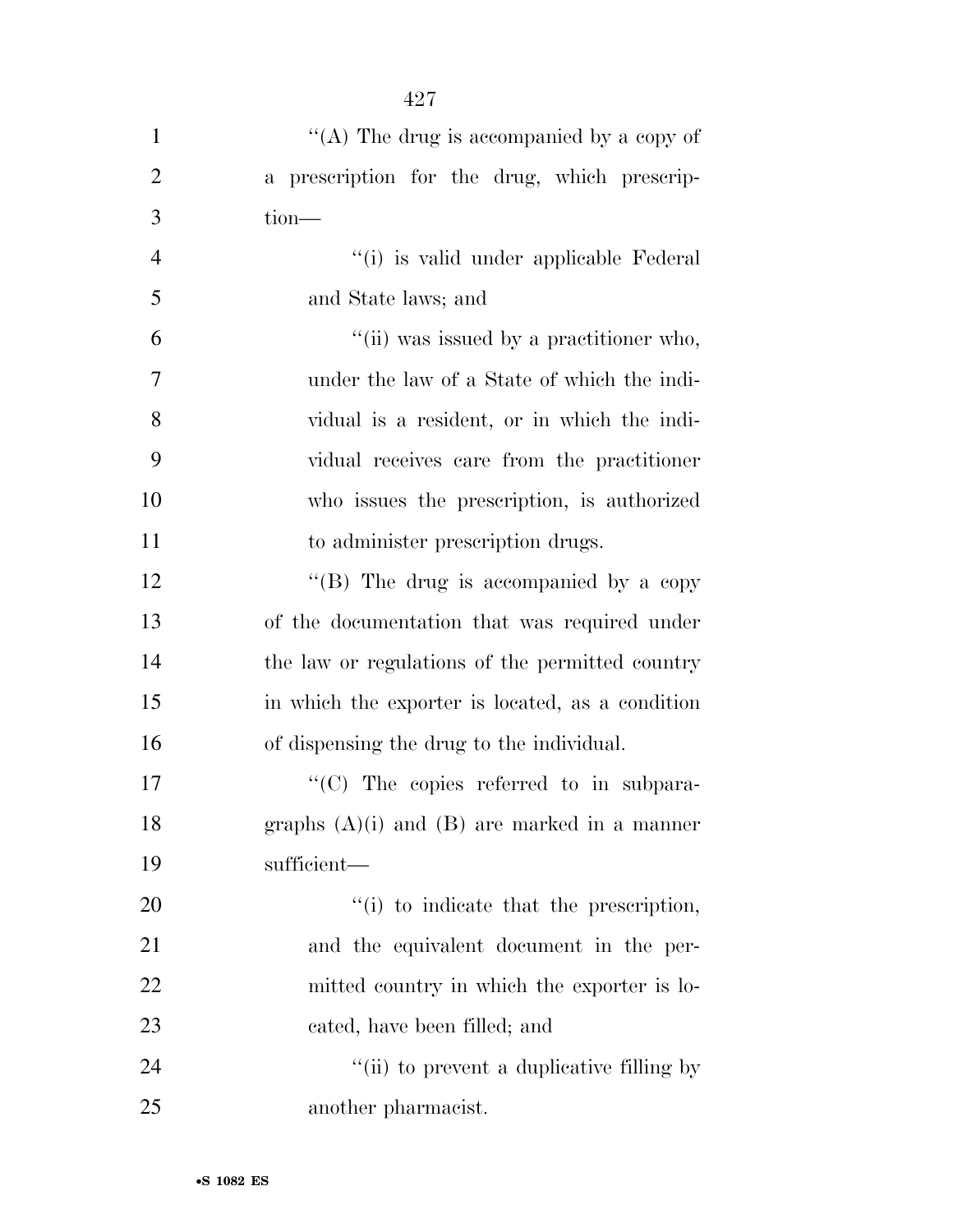| $\mathbf{1}$   | "(D) The individual has provided to the              |
|----------------|------------------------------------------------------|
| $\overline{2}$ | registered exporter a complete list of all drugs     |
| 3              | used by the individual for review by the individ-    |
| $\overline{4}$ | uals who dispense the drug.                          |
| 5              | "(E) The quantity of the drug does not ex-           |
| 6              | ceed a 90-day supply.                                |
| 7              | "(F) The drug is not an ineligible subpart           |
| 8              | H drug. For purposes of this section, a pre-         |
| 9              | scription drug is an 'ineligible subpart H drug'     |
| 10             | if the drug was approved by the Secretary            |
| 11             | under subpart H of part 314 of title 21, Code        |
| 12             | of Federal Regulations (relating to accelerated      |
| 13             | approval), with restrictions under section 520 of    |
| 14             | such part to assure safe use, and the Secretary      |
| 15             | has published in the Federal Register a notice       |
| 16             | that the Secretary has determined that good          |
| 17             | cause exists to prohibit the drug from being im-     |
| 18             | ported pursuant to this subsection.                  |
| 19             | "(2) NOTICE REGARDING DRUG REFUSED AD-               |
| 20             | MISSION.—If a registered exporter ships a drug to    |
| 21             | an individual pursuant to subsection $(a)(2)(B)$ and |
| 22             | the drug is refused admission to the United States,  |
| 23             | a written notice shall be sent to the individual and |
| 24             | to the exporter that informs the individual and the  |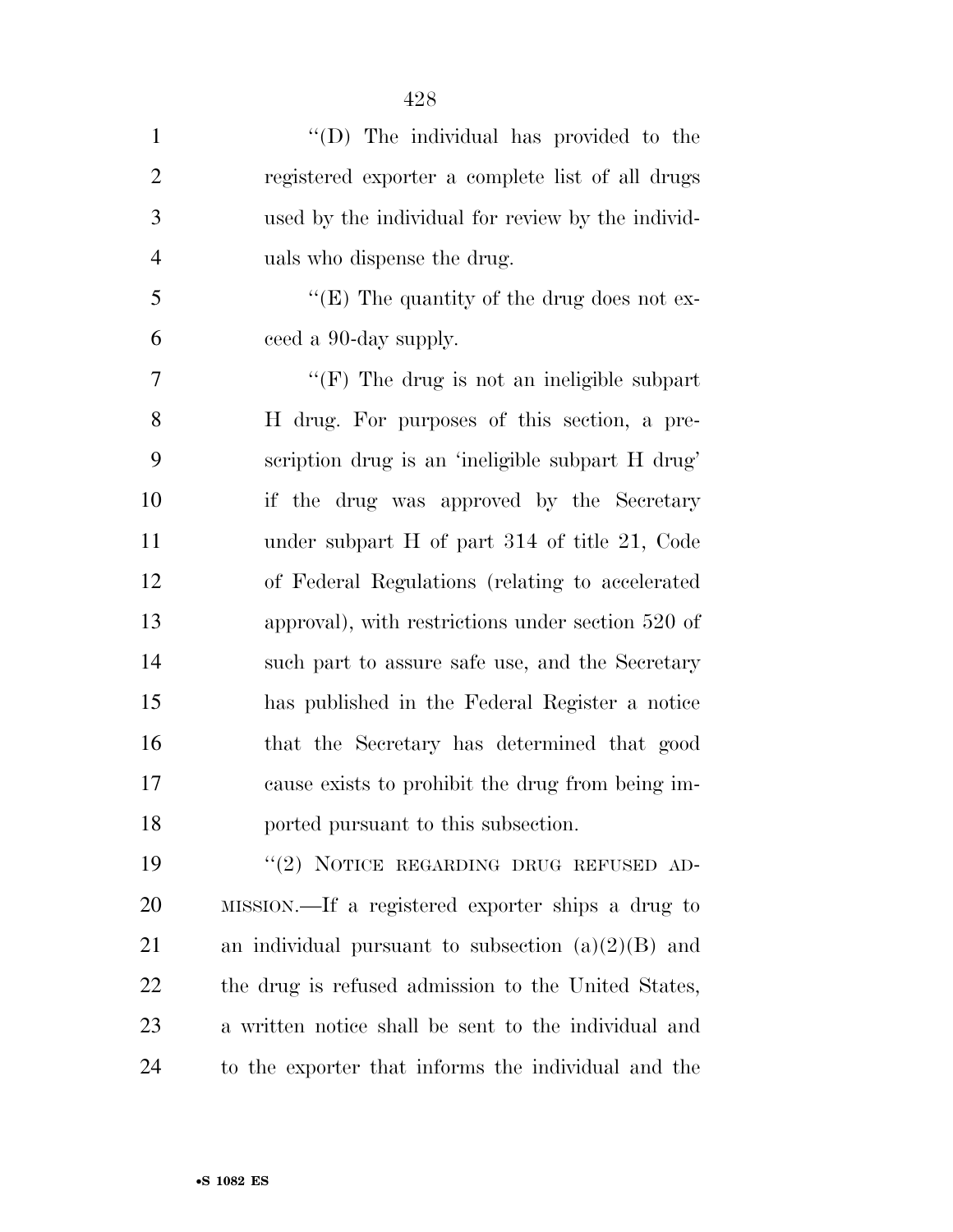| $\mathbf{1}$   | exporter of such refusal and the reason for the re-  |
|----------------|------------------------------------------------------|
| $\overline{2}$ | fusal.                                               |
| 3              | "(j) MAINTENANCE OF RECORDS AND SAMPLES.—            |
| $\overline{4}$ | "(1) IN GENERAL.—A registration condition is         |
| 5              | that the importer or exporter involved shall—        |
| 6              | $\cdot$ (A) maintain records required under this     |
| 7              | section for not less than 2 years; and               |
| 8              | "(B) maintain samples of each lot of a               |
| 9              | qualifying drug required under this section for      |
| 10             | not more than 2 years.                               |
| 11             | "(2) PLACE OF RECORD MAINTENANCE.—The                |
| 12             | records described under paragraph (1) shall be       |
| 13             | maintained—                                          |
| 14             | $\lq\lq$ in the case of an importer, at the          |
| 15             | place of business of the importer at which the       |
| 16             | importer initially receives the qualifying drug      |
| 17             | after importation; or                                |
| 18             | $\lq\lq (B)$ in the case of an exporter, at the fa-  |
| 19             | cility from which the exporter ships the quali-      |
| 20             | fying drug to the United States.                     |
| 21             | $``$ (k) DRUG RECALLS.—                              |
| 22             | "(1) MANUFACTURERS.—A person that manu-              |
| 23             | factures a qualifying drug imported from a per-      |
| 24             | mitted country under this section shall promptly in- |
| 25             | form the Secretary—                                  |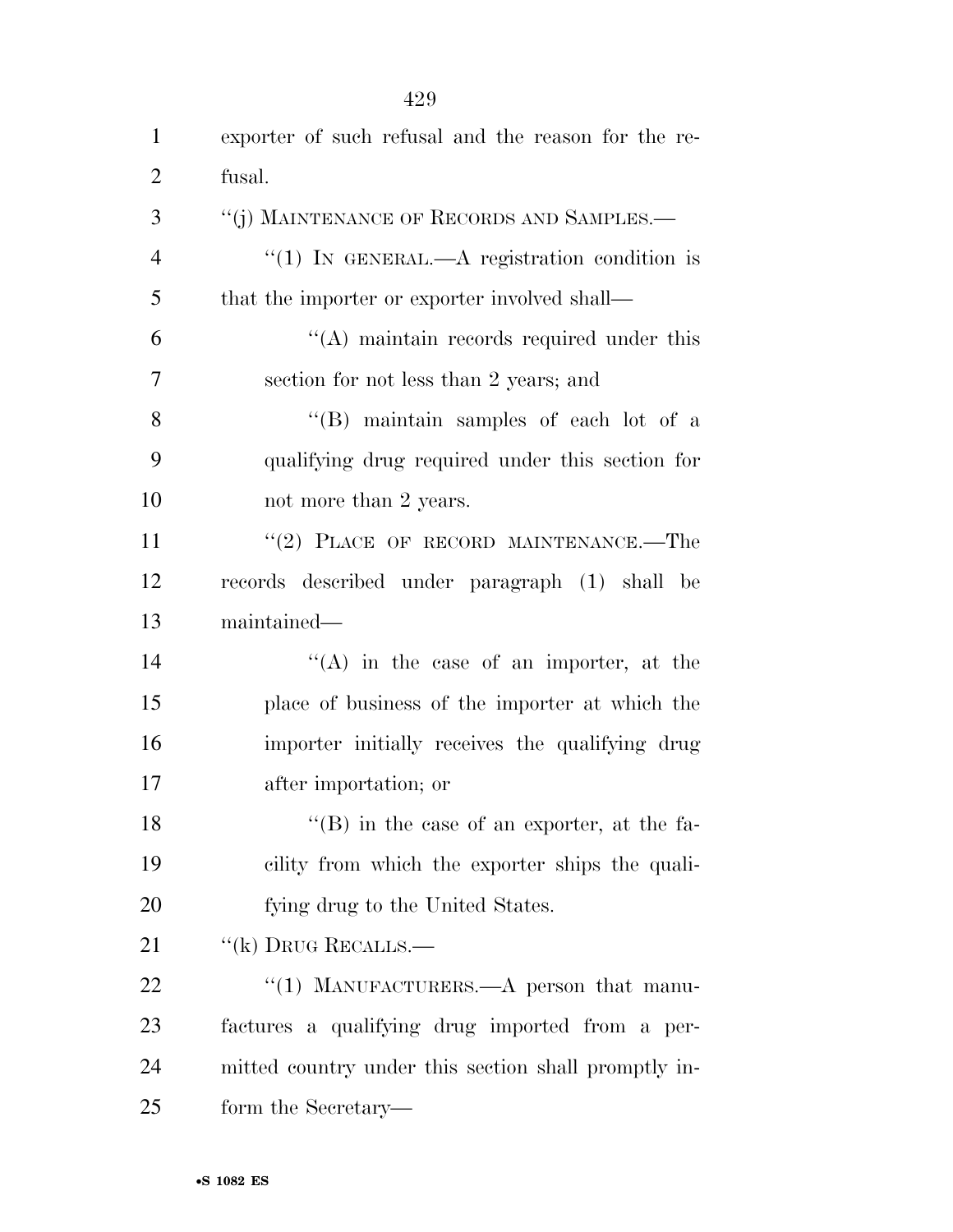| $\mathbf{1}$   | "(A) if the drug is recalled or withdrawn               |
|----------------|---------------------------------------------------------|
| $\overline{2}$ | from the market in a permitted country;                 |
| 3              | $\lq\lq (B)$ how the drug may be identified, in-        |
| $\overline{4}$ | cluding lot number; and                                 |
| 5              | "(C) the reason for the recall or with-                 |
| 6              | drawal.                                                 |
| $\overline{7}$ | "(2) SECRETARY.—With respect to each per-               |
| 8              | mitted country, the Secretary shall—                    |
| 9              | "(A) enter into an agreement with the gov-              |
| 10             | ernment of the country to receive information           |
| 11             | about recalls and withdrawals of qualifying             |
| 12             | drugs in the country; or                                |
| 13             | "(B) monitor recalls and withdrawals of                 |
| 14             | qualifying drugs in the country using any infor-        |
| 15             | mation that is available to the public in any           |
| 16             | media.                                                  |
| 17             | "(3) NOTICE.—The Secretary may notify, as               |
| 18             | appropriate, registered exporters, registered import-   |
| 19             | ers, wholesalers, pharmacies, or the public of a recall |
| 20             | or withdrawal of a qualifying drug in a permitted       |
| 21             | country.                                                |
| 22             | "(1) DRUG LABELING AND PACKAGING.—                      |
| 23             | "(1) IN GENERAL.—When a qualifying drug                 |
| 24             | that is imported into the United States by an im-       |
| 25             | porter under subsection (a) is dispensed by a phar-     |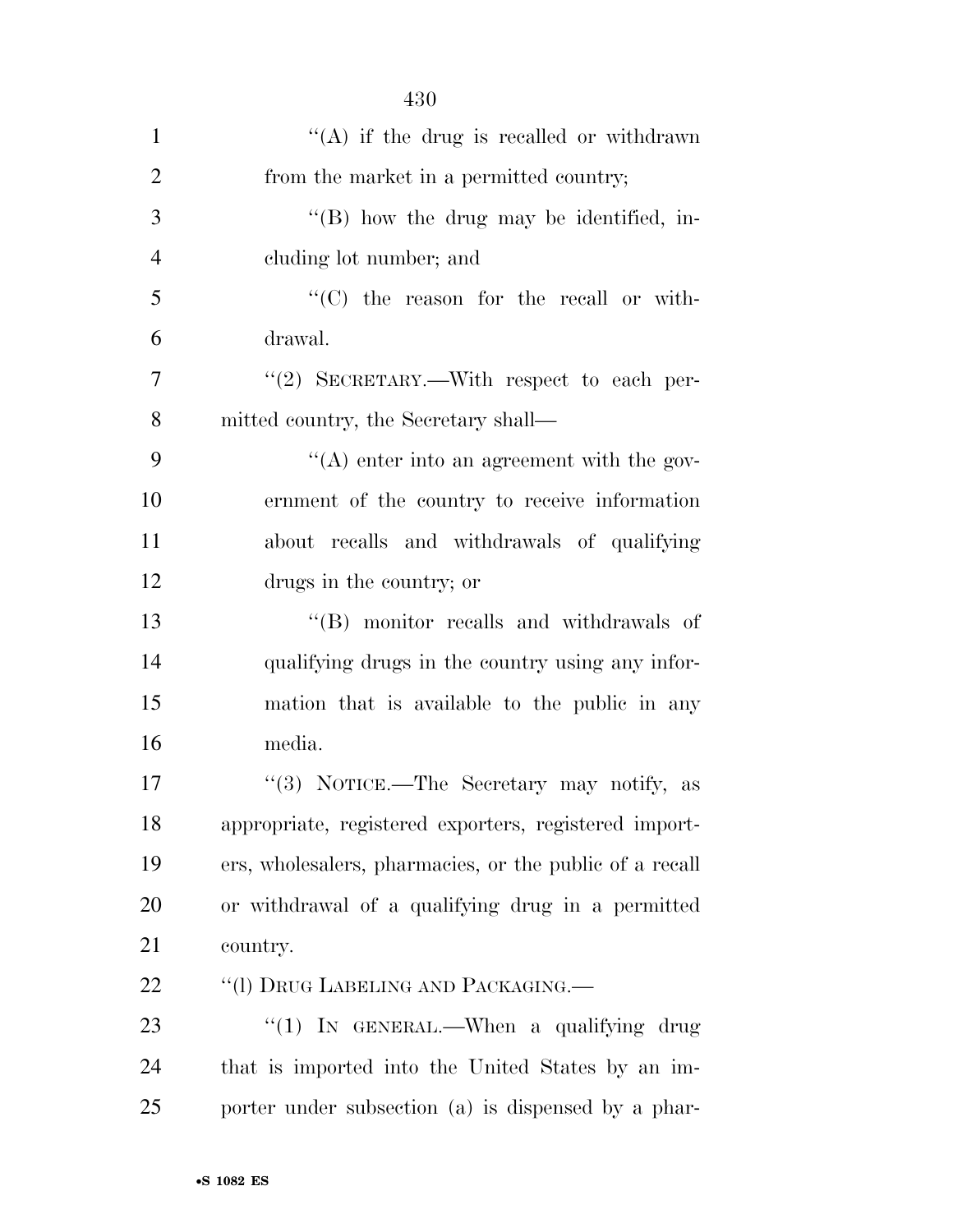| $\mathbf{1}$   | macist to an individual, the pharmacist shall provide |
|----------------|-------------------------------------------------------|
| $\overline{2}$ | that the packaging and labeling of the drug complies  |
| 3              | with all applicable regulations promulgated under     |
| $\overline{4}$ | sections 3 and 4 of the Poison Prevention Packaging   |
| 5              | Act of 1970 (15 U.S.C. 1471 et seq.) and shall in-    |
| 6              | clude with any other labeling provided to the indi-   |
| 7              | vidual the following:                                 |
| 8              | "(A) The lot number assigned by the man-              |
| 9              | ufacturer.                                            |
| 10             | $\lq\lq$ (B) The name and registration number of      |
| 11             | the importer.                                         |
| 12             | "(C) If required under paragraph                      |
| 13             | $(2)(B)(vi)(III)$ of subsection (g), a prominent      |
| 14             | advisory that the drug is safe and effective but      |
| 15             | not bioequivalent to the U.S. label drug.             |
| 16             | "(D) If the inactive ingredients of the drug          |
| 17             | are different from the inactive ingredients for       |
| 18             | the U.S. label drug-                                  |
| 19             | "(i) a prominent advisory that persons                |
| <b>20</b>      | with allergies should check the ingredient            |
| 21             | list of the drug because the ingredients of           |
| 22             | the drug differ from the ingredients of the           |
| 23             | U.S. label drug; and                                  |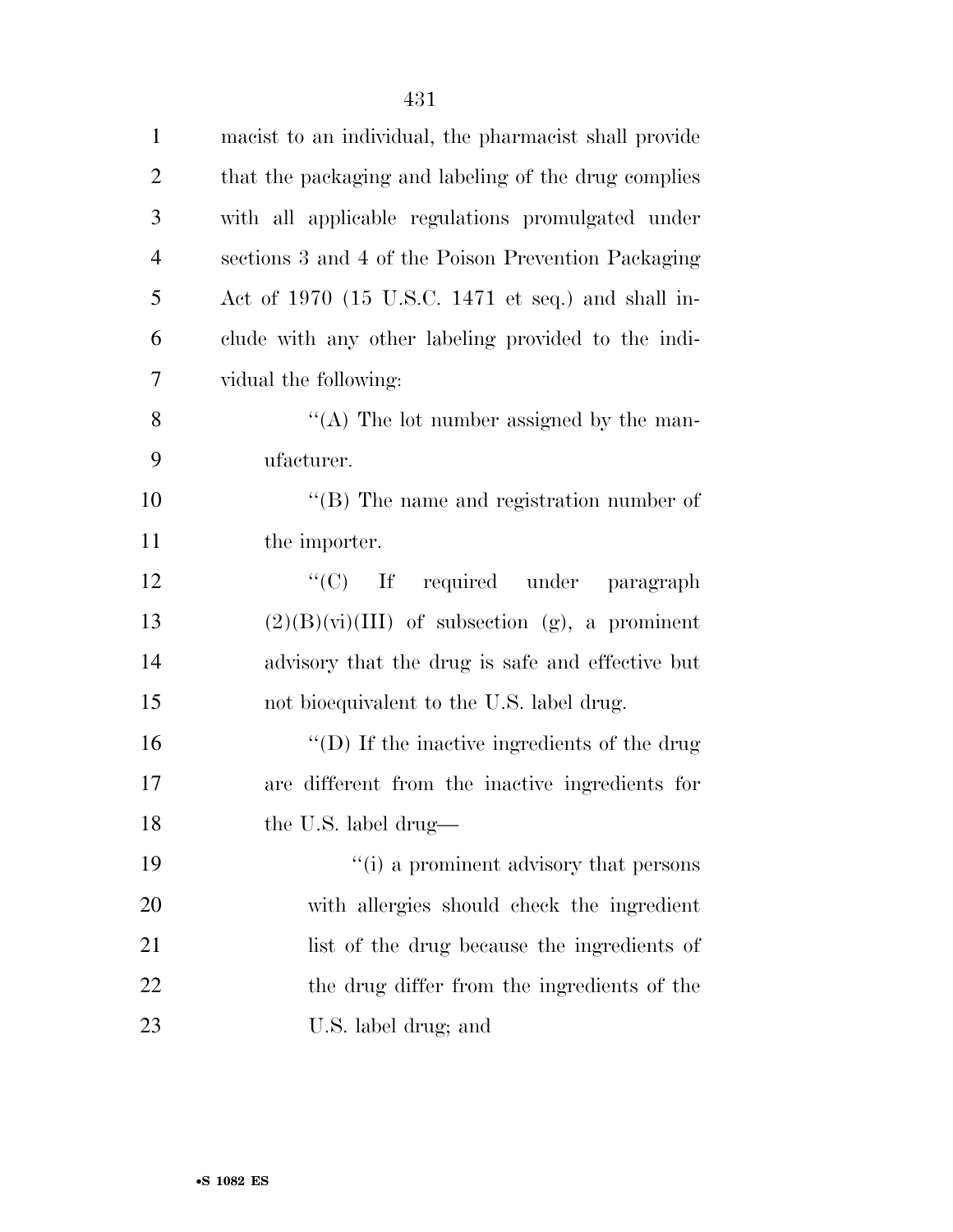|                | 432                                                         |
|----------------|-------------------------------------------------------------|
| $\mathbf{1}$   | "(ii) a list of the ingredients of the                      |
| $\overline{2}$ | drug as would be required under section                     |
| 3              | $502(e)$ .                                                  |
| $\overline{4}$ | "(2) PACKAGING.—A qualifying drug that is                   |
| 5              | packaged in a unit-of-use container (as those terms         |
| 6              | are defined in the United States Pharmacopeia and           |
| 7              | National Formulary) shall not be repackaged, pro-           |
| 8              | vided that—                                                 |
| 9              | $\lq\lq$ the packaging complies with all appli-             |
| 10             | cable regulations under sections 3 and 4 of the             |
| 11             | Poison Prevention Packaging Act of 1970 (15                 |
| 12             | U.S.C. $1471$ et seq.); or                                  |
| 13             | "(B) the consumer consents to waive the                     |
| 14             | requirements of such Act, after being informed              |
| 15             | that the packaging does not comply with such                |
| 16             | Act and that the pharmacist will provide the                |
| 17             | drug in packaging that is compliant at no addi-             |
| 18             | tional cost.                                                |
| 19             | $\lq($ m $)\lq$<br>CHARITABLE CONTRIBUTIONS.—Notwith-       |
| 20             | standing any other provision of this section, this section  |
| 21             | does not authorize the importation into the United States   |
| 22             | of a qualifying drug donated or otherwise supplied for free |
| 23             | or at nominal cost by the manufacturer of the drug to       |
| 24             | a charitable or humanitarian organization, including the    |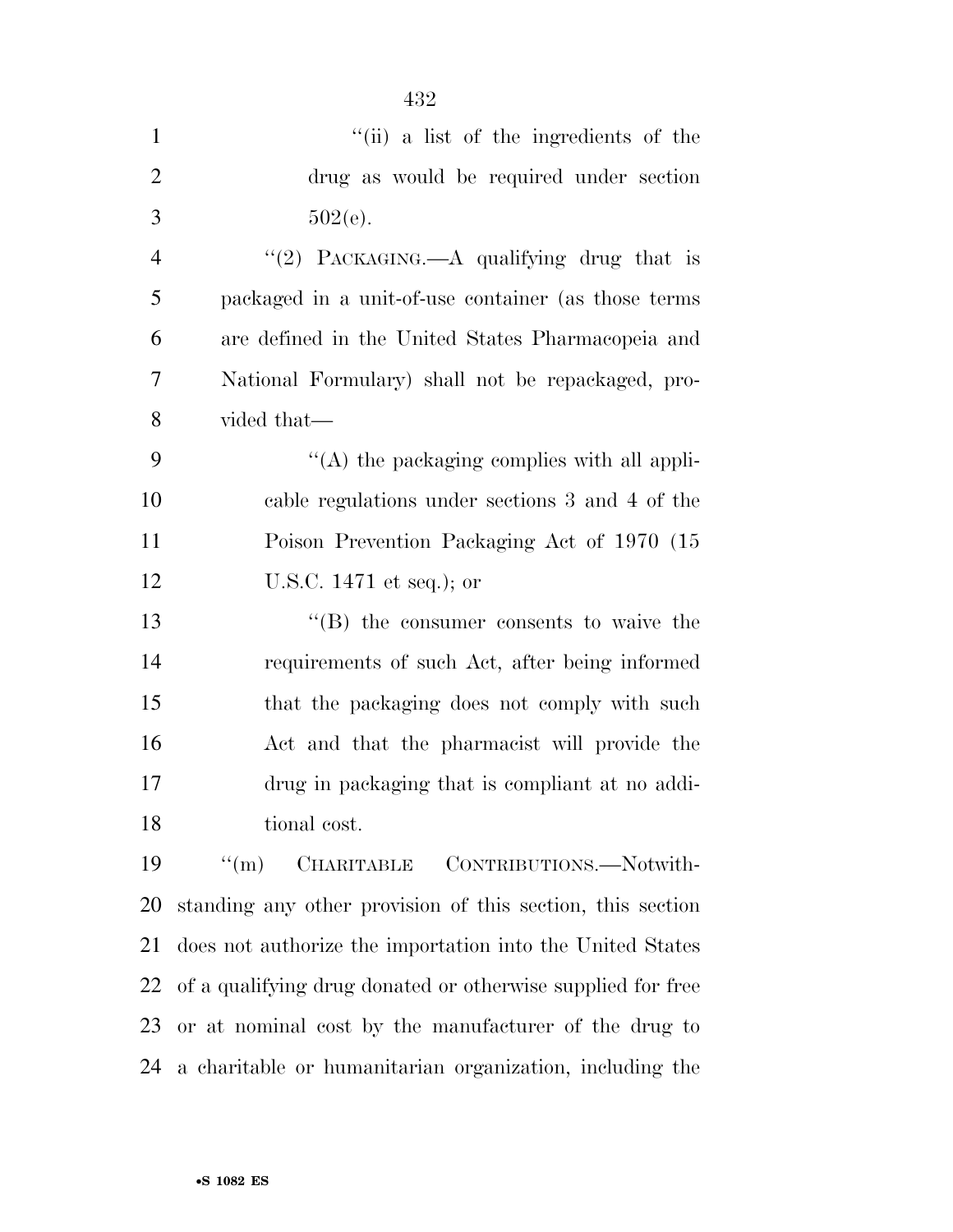United Nations and affiliates, or to a government of a for-eign country.

 ''(n) UNFAIR AND DISCRIMINATORY ACTS AND PRAC-TICES.—

5 "(1) IN GENERAL.—It is unlawful for a manu- facturer, directly or indirectly (including by being a party to a licensing agreement or other agreement), to—

 ''(A) discriminate by charging a higher price for a prescription drug sold to a registered exporter or other person in a permitted country that exports a qualifying drug to the United States under this section than the price that is charged, inclusive of rebates or other incentives to the permitted country or other person, to an- other person that is in the same country and that does not export a qualifying drug into the United States under this section;

 ''(B) discriminate by charging a higher price for a prescription drug sold to a registered importer or other person that distributes, sells, or uses a qualifying drug imported into the United States under this section than the price that is charged to another person in the United States that does not import a qualifying drug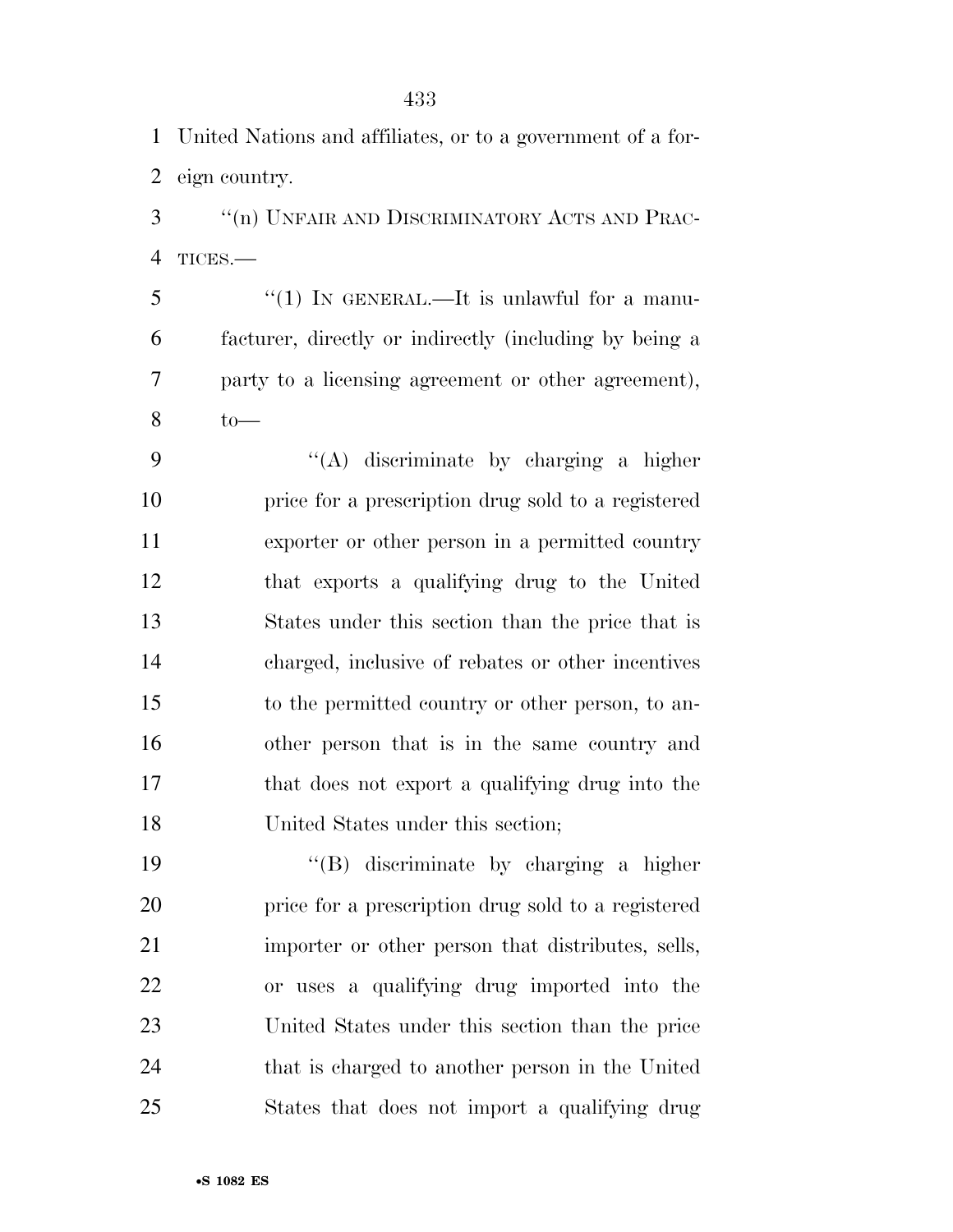|                | 434                                                     |
|----------------|---------------------------------------------------------|
| $\mathbf{1}$   | under this section, or that does not distribute,        |
| $\overline{2}$ | sell, or use such a drug;                               |
| 3              | "(C) discriminate by denying, restricting,              |
| $\overline{4}$ | or delaying supplies of a prescription drug to a        |
| 5              | registered exporter or other person in a per-           |
| 6              | mitted country that exports a qualifying drug to        |
| 7              | the United States under this section or to a            |
| 8              | registered importer or other person that distrib-       |
| 9              | utes, sells, or uses a qualifying drug imported         |
| 10             | into the United States under this section;              |
| 11             | "(D) discriminate by publicly, privately, or            |
| 12             | otherwise refusing to do business with a reg-           |
| 13             | istered exporter or other person in a permitted         |
| 14             | country that exports a qualifying drug to the           |
| 15             | United States under this section or with a reg-         |
| 16             | istered importer or other person that distrib-          |
| 17             | utes, sells, or uses a qualifying drug imported         |
| 18             | into the United States under this section;              |
| 19             | " $(E)$ knowingly fail to submit a notice               |
| 20             | under subsection $(g)(2)(B)(i)$ , knowingly fail to     |
| 21             | submit such a notice on or before the date spec-        |
| 22             | ified in subsection $(g)(2)(B)(v)$ or as otherwise      |
| 23             | required under subsection (e) $(3)$ , $(4)$ , and $(5)$ |
| 24             | of section 4 of the Pharmaceutical Market Ac-           |
| 25             | cess and Drug Safety Act of 2007, knowingly             |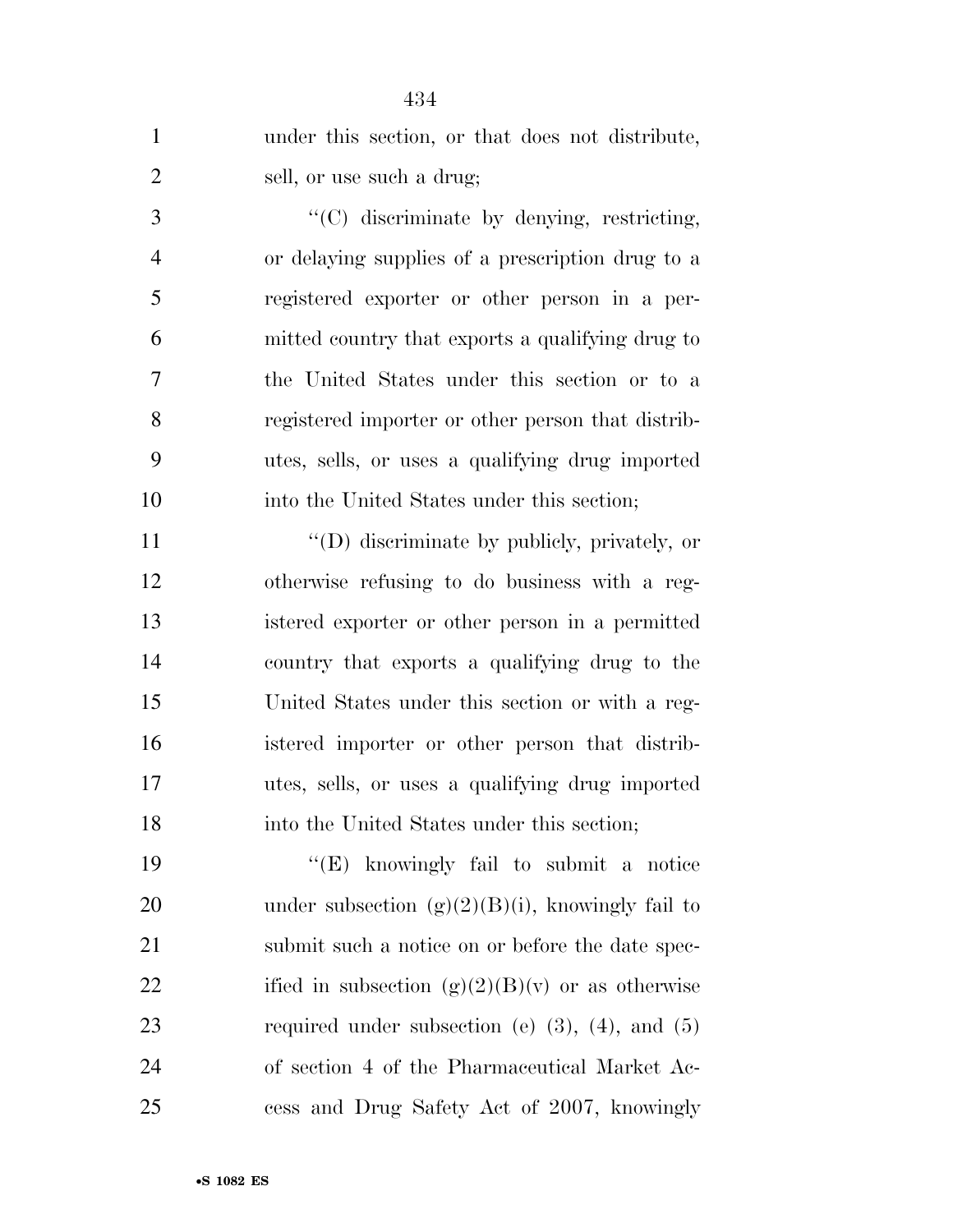submit such a notice that makes a materially false, fictitious, or fraudulent statement, or knowingly fail to provide promptly any informa- tion requested by the Secretary to review such a notice;

 $^{\prime\prime}$ (F) knowingly fail to submit an applica-7 tion required under subsection  $(g)(2)(F)$ , know- ingly fail to submit such an application on or before the date specified in subsection 10 (g)(2)(F)(ii), knowingly submit such an applica- tion that makes a materially false, fictitious, or fraudulent statement, or knowingly fail to pro- vide promptly any information requested by the Secretary to review such an application;

 ''(G) cause there to be a difference (includ- ing a difference in active ingredient, route of administration, dosage form, strength, formula- tion, manufacturing establishment, manufac- turing process, or person that manufactures the drug) between a prescription drug for distribu- tion in the United States and the drug for dis-22 tribution in a permitted country;

23 "'(H) refuse to allow an inspection author- ized under this section of an establishment that manufactures a qualifying drug that is, or will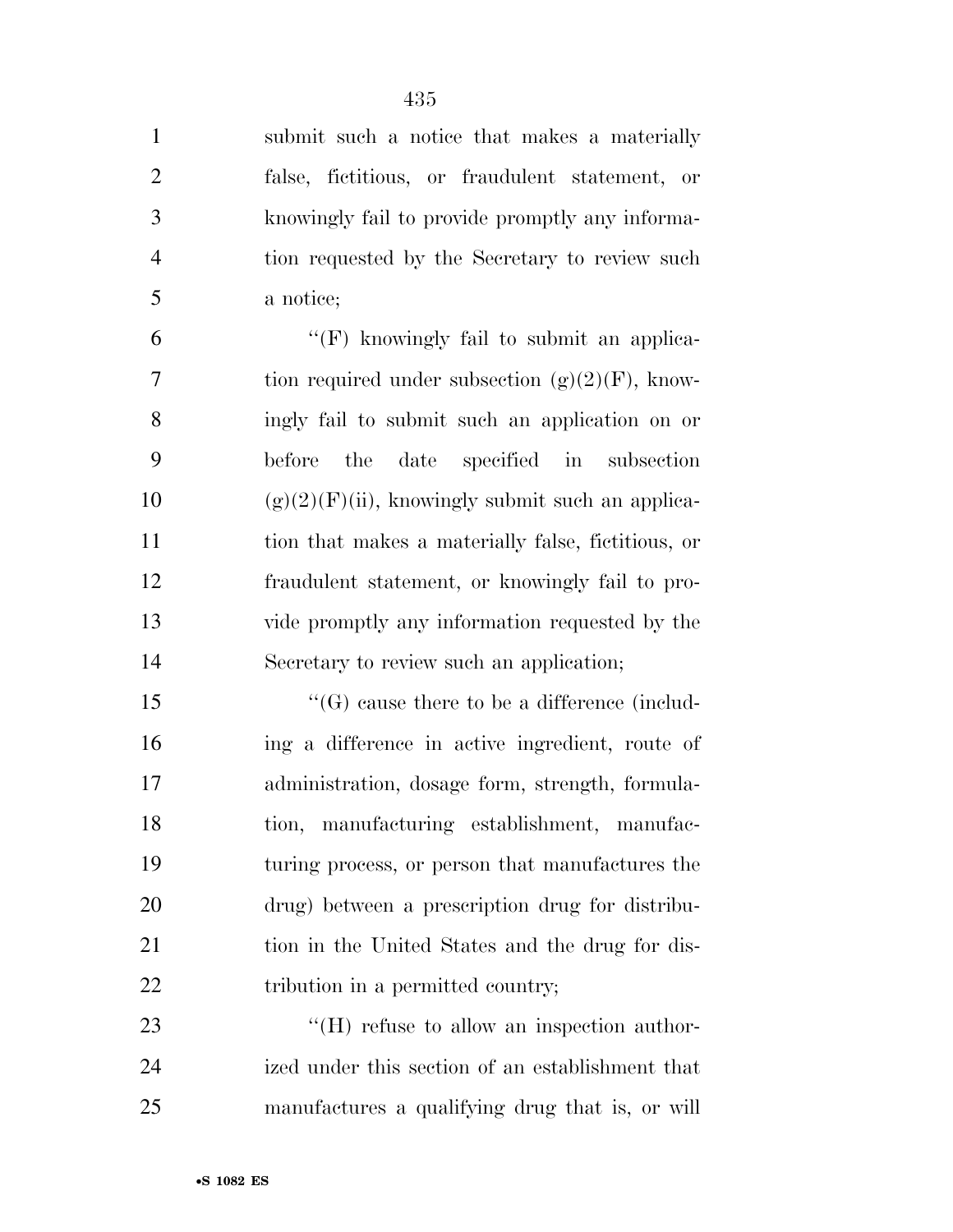|                | 436                                                    |
|----------------|--------------------------------------------------------|
| $\mathbf{1}$   | be, introduced for commercial distribution in a        |
| $\overline{2}$ | permitted country;                                     |
| 3              | "(I) fail to conform to the methods used               |
| $\overline{4}$ | in, or the facilities used for, the manufacturing,     |
| 5              | processing, packing, or holding of a qualifying        |
| 6              | drug that is, or will be, introduced for commer-       |
| 7              | cial distribution in a permitted country to good       |
| 8              | manufacturing practice under this Act;                 |
| 9              | "(J) become a party to a licensing agree-              |
| 10             | ment or other agreement related to a qualifying        |
| 11             | drug that fails to provide for compliance with         |
| 12             | all requirements of this section with respect to       |
| 13             | such drug;                                             |
| 14             | $\lq\lq$ (K) enter into a contract that restricts,     |
| 15             | prohibits, or delays the importation of a quali-       |
| 16             | fying drug under this section;                         |
| 17             | $\lq\lq$ . (L) engage in any other action to restrict, |
| 18             | prohibit, or delay the importation of a quali-         |
| 19             | fying drug under this section; or                      |
| 20             | $\lq\lq (M)$ engage in any other action that the       |
| 21             | Federal Trade Commission determines to dis-            |
| 22             | criminate against a person that engages or at-         |
| 23             | tempts to engage in the importation of a quali-        |
| 24             | fying drug under this section.                         |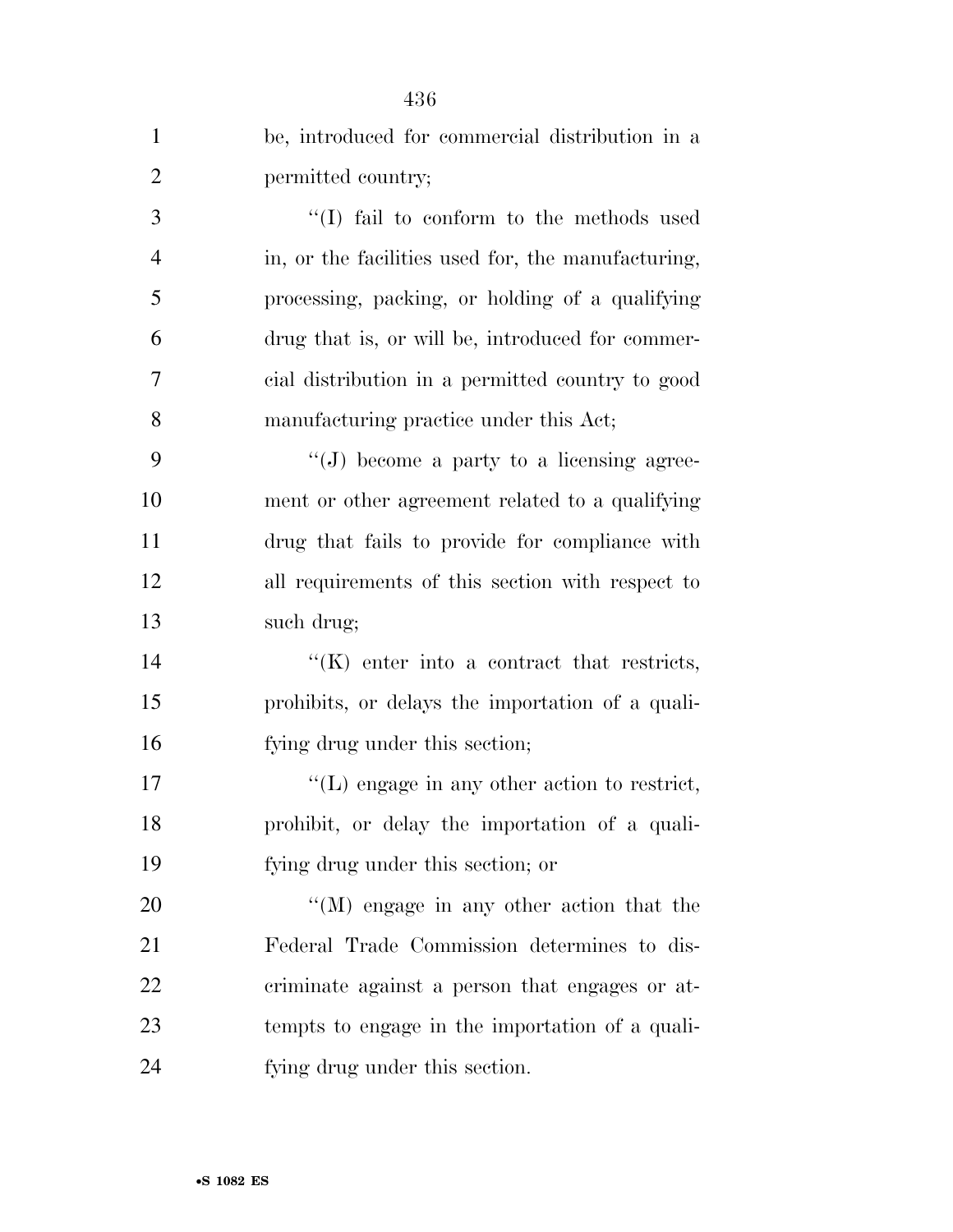| $\mathbf{1}$   | $``(2)$ REFERRAL OF POTENTIAL VIOLATIONS.—                      |
|----------------|-----------------------------------------------------------------|
| $\overline{2}$ | The Secretary shall promptly refer to the Federal               |
| 3              | Trade Commission each potential violation of sub-               |
| $\overline{4}$ | paragraph $(E)$ , $(F)$ , $(G)$ , $(H)$ , or $(I)$ of paragraph |
| 5              | (1) that becomes known to the Secretary.                        |
| 6              | $\cdot$ (3) AFFIRMATIVE DEFENSE.—                               |
| 7              | "(A) DISCRIMINATION.—It shall be an af-                         |
| 8              | firmative defense to a charge that a manufac-                   |
| 9              | turer has discriminated under subparagraph                      |
| 10             | $(A), (B), (C), (D),$ or $(M)$ of paragraph $(1)$ that          |
| 11             | the higher price charged for a prescription drug                |
| 12             | sold to a person, the denial, restriction, or delay             |
| 13             | of supplies of a prescription drug to a person,                 |
| 14             | the refusal to do business with a person, or                    |
| 15             | other discriminatory activity against a person,                 |
| 16             | is not based, in whole or in part, on—                          |
| 17             | "(i) the person exporting or importing                          |
| 18             | a qualifying drug into the United States                        |
| 19             | under this section; or                                          |
| 20             | "(ii) the person distributing, selling,                         |
| 21             | or using a qualifying drug imported into                        |
| 22             | the United States under this section.                           |
| 23             | "(B) DRUG DIFFERENCES.—It shall be an                           |
| 24             | affirmative defense to a charge that a manufac-                 |
| 25             | turer has caused there to be a difference de-                   |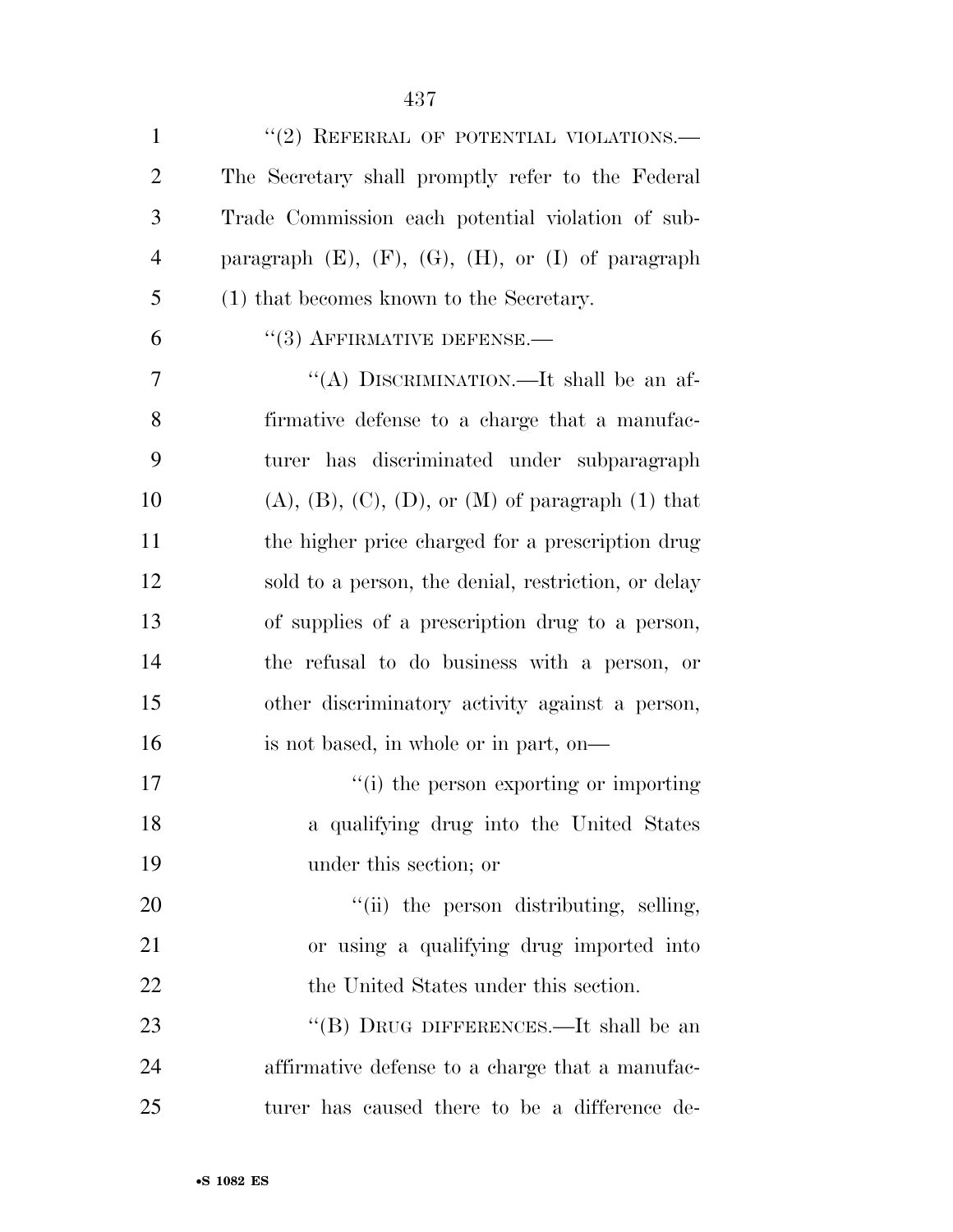| $\mathbf{1}$   | scribed in subparagraph $(G)$ of paragraph $(1)$ |
|----------------|--------------------------------------------------|
| $\overline{2}$ | that—                                            |
| 3              | "(i) the difference was required by the          |
| $\overline{4}$ | country in which the drug is distributed;        |
| 5              | "(ii) the Secretary has determined               |
| 6              | that the difference was necessary to im-         |
| 7              | prove the safety or effectiveness of the         |
| 8              | drug;                                            |
| 9              | "(iii) the person manufacturing the              |
| 10             | drug for distribution in the United States       |
| 11             | has given notice to the Secretary under          |
| 12             | subsection $(g)(2)(B)(i)$ that the drug for      |
| 13             | distribution in the United States is not dif-    |
| 14             | ferent from a drug for distribution in per-      |
| 15             | mitted countries whose combined popu-            |
| 16             | lation represents at least 50 percent of the     |
| 17             | total population of all permitted countries;     |
| 18             | or                                               |
| 19             | "(iv) the difference was not caused, in          |
| 20             | whole or in part, for the purpose of re-         |
| 21             | stricting importation of the drug into the       |
| 22             | United States under this section.                |
| 23             | $``(4)$ EFFECT OF SUBSECTION.—                   |
| 24             | "(A) SALES IN OTHER COUNTRIES.—This              |
| 25             | subsection applies only to the sale or distribu- |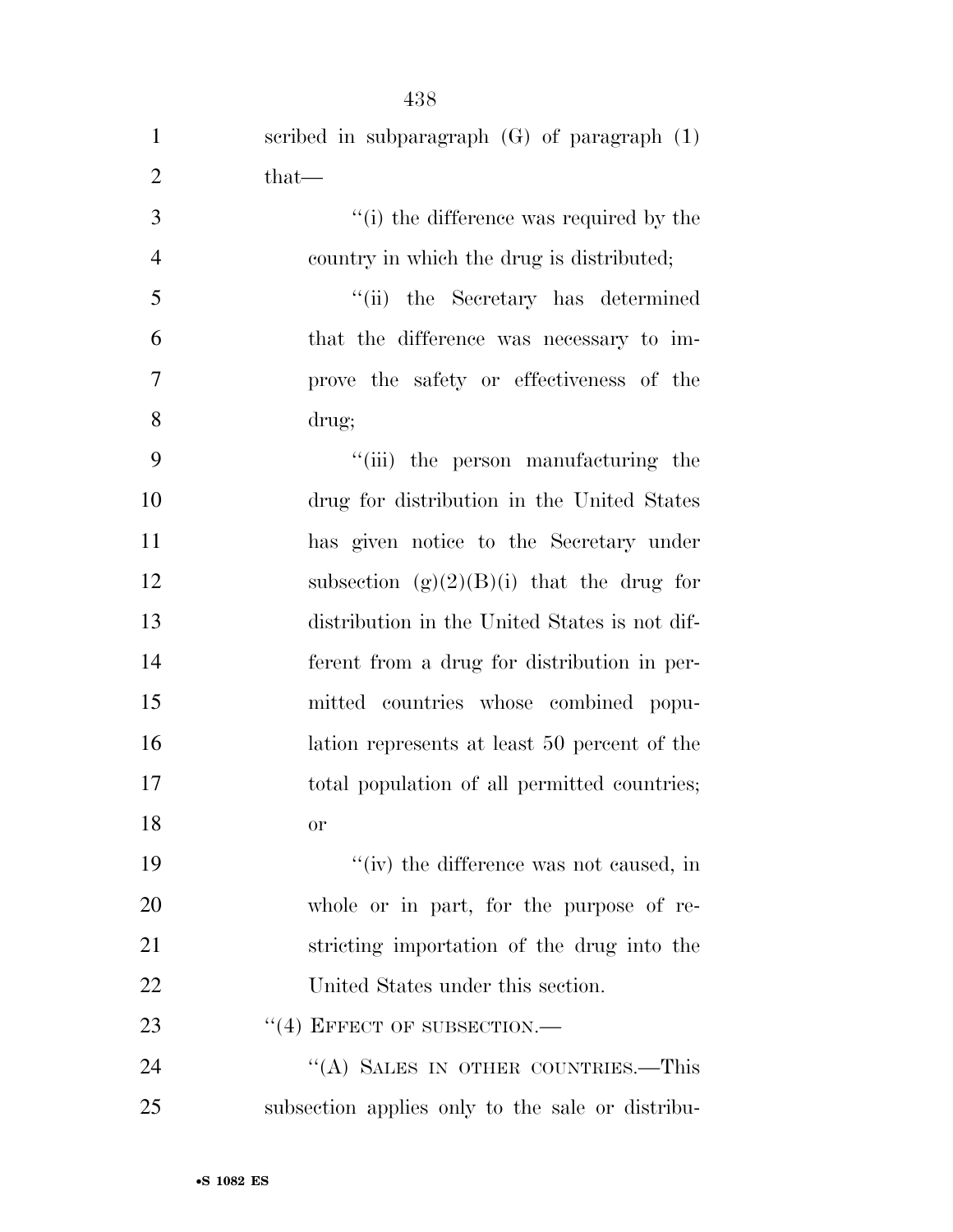| $\mathbf{1}$   | tion of a prescription drug in a country if the  |
|----------------|--------------------------------------------------|
| $\overline{2}$ | manufacturer of the drug chooses to sell or dis- |
| 3              | tribute the drug in the country. Nothing in this |
| $\overline{4}$ | subsection shall be construed to compel the      |
| 5              | manufacturer of a drug to distribute or sell the |
| 6              | drug in a country.                               |
| 7              | "(B) DISCOUNTS TO INSURERS, HEALTH               |
| 8              | PLANS, PHARMACY BENEFIT MANAGERS, AND            |
| 9              | COVERED ENTITIES.—Nothing in this sub-           |
| 10             | section shall be construed to—                   |
| 11             | "(i) prevent or restrict a manufac-              |
| 12             | turer of a prescription drug from providing      |
| 13             | discounts to an insurer, health plan, phar-      |
| 14             | macy benefit manager in the United               |
| 15             | States, or covered entity in the drug dis-       |
| 16             | count program under section 340B of the          |
| 17             | Public Health Service Act (42 U.S.C.             |
| 18             | 256b) in return for inclusion of the drug        |
| 19             | on a formulary;                                  |
| 20             | "(ii) require that such discounts be             |
| 21             | made available to other purchasers of the        |
| 22             | prescription drug; or                            |
| 23             | "(iii) prevent or restrict any other             |
| 24             | measures taken by an insurer, health plan,       |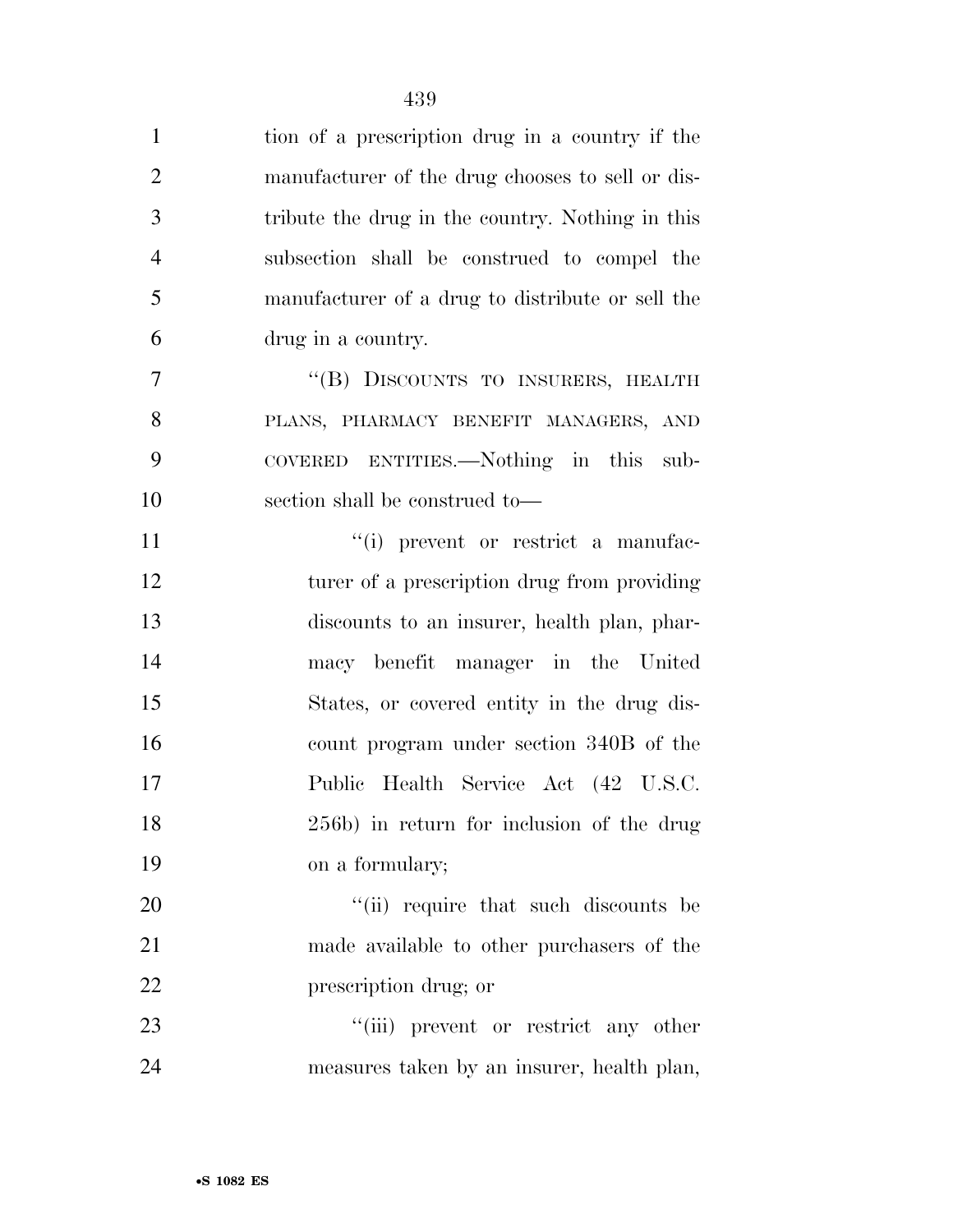| $\mathbf{1}$   | or pharmacy benefit manager to encourage            |
|----------------|-----------------------------------------------------|
| $\overline{2}$ | consumption of such prescription drug.              |
| 3              | $\cdot$ (C) CHARITABLE CONTRIBUTIONS.—              |
| $\overline{4}$ | Nothing in this subsection shall be construed       |
| 5              | $to$ —                                              |
| 6              | "(i) prevent a manufacturer from do-                |
| $\overline{7}$ | nating a prescription drug, or supplying a          |
| 8              | prescription drug at nominal cost, to a             |
| 9              | charitable or humanitarian organization,            |
| 10             | including the United Nations and affili-            |
| 11             | ates, or to a government of a foreign coun-         |
| 12             | try; or                                             |
| 13             | "(ii) apply to such donations or sup-               |
| 14             | plying of a prescription drug.                      |
| 15             | $``(5)$ ENFORCEMENT.—                               |
| 16             | "(A) UNFAIR OR DECEPTIVE ACT OR PRAC-               |
| 17             | TICE.—A violation of this subsection shall be       |
| 18             | treated as a violation of a rule defining an un-    |
| 19             | fair or deceptive act or practice prescribed        |
| 20             | under section $18(a)(1)(B)$ of the Federal Trade    |
| 21             | Commission Act $(15 \text{ U.S.C. } 57a(a)(1)(B)).$ |
| 22             | "(B) ACTIONS BY THE COMMISSION.—The                 |
| 23             | Federal Trade Commission—                           |
| 24             | "(i) shall enforce this subsection in               |
| 25             | the same manner, by the same means, and             |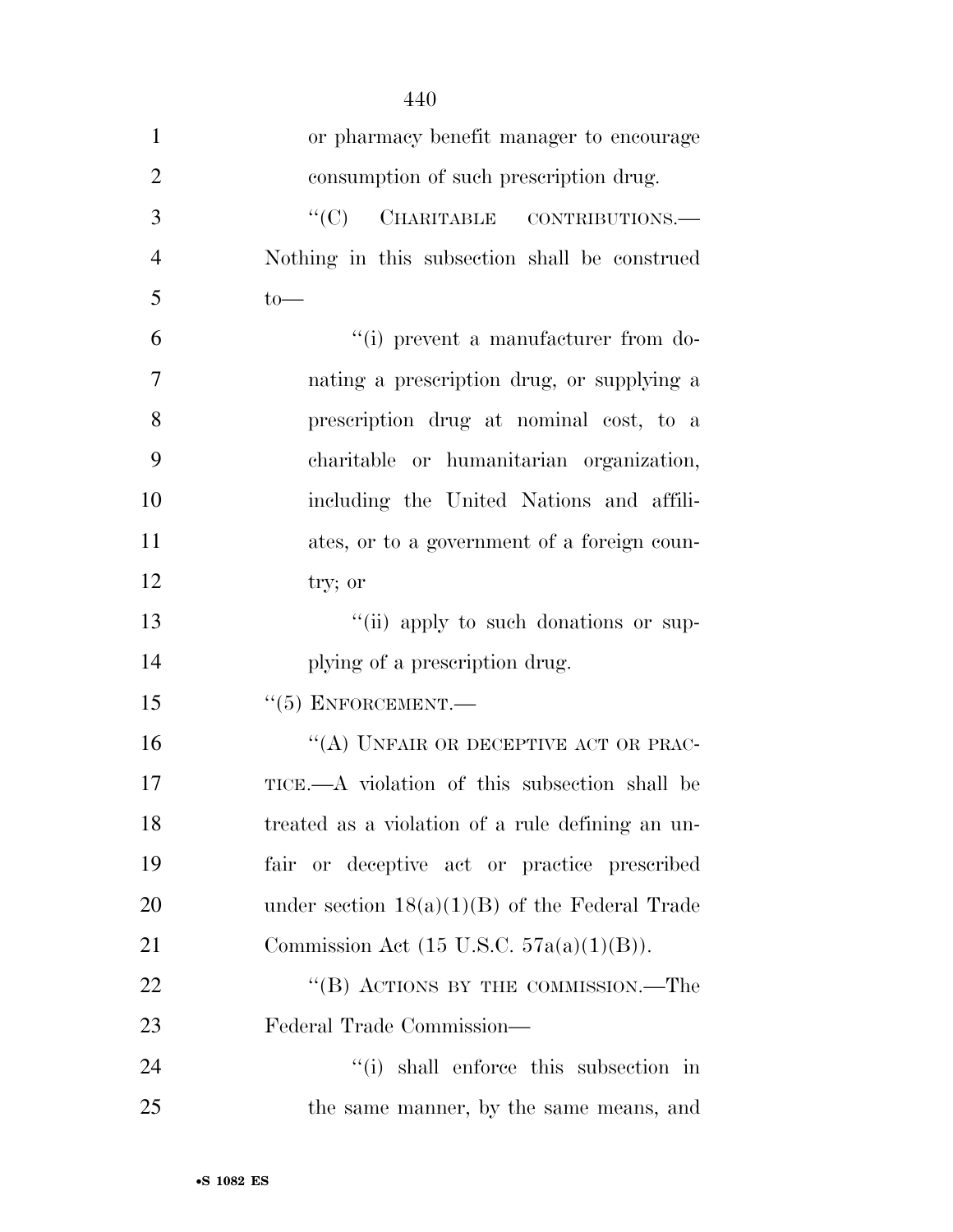| $\mathbf{1}$   | with the same jurisdiction, powers, and du-  |
|----------------|----------------------------------------------|
| $\overline{2}$ | ties as though all applicable terms and pro- |
| 3              | visions of the Federal Trade Commission      |
| $\overline{4}$ | Act (15 U.S.C. 41 et seq.) were incor-       |
| 5              | porated into and made a part of this sec-    |
| 6              | tion; and                                    |
| $\overline{7}$ | "(ii) may seek monetary relief three-        |
| 8              | fold the damages sustained, in addition to   |
| 9              | any other remedy available to the Federal    |
| 10             | Commission under the Federal<br>Trade        |
| 11             | Trade Commission Act (15 U.S.C. 41 et        |
| 12             | $seq.$ ).                                    |
| 13             | $``(6)$ ACTIONS BY STATES.—                  |
| 14             | $\lq\lq (A)$ In GENERAL.—                    |
| 15             | "(i) CIVIL ACTIONS.—In any case in           |
| 16             | which the attorney general of a State has    |
| 17             | reason to believe that an interest of the    |
| 18             | residents of that State have been adversely  |
| 19             | affected by any manufacturer that violates   |
| 20             | paragraph $(1)$ , the attorney general of a  |
| 21             | State may bring a civil action on behalf of  |
| 22             | the residents of the State, and persons      |
| 23             | doing business in the State, in a district   |
| 24             | court of the United States of appropriate    |
| 25             | jurisdiction to-                             |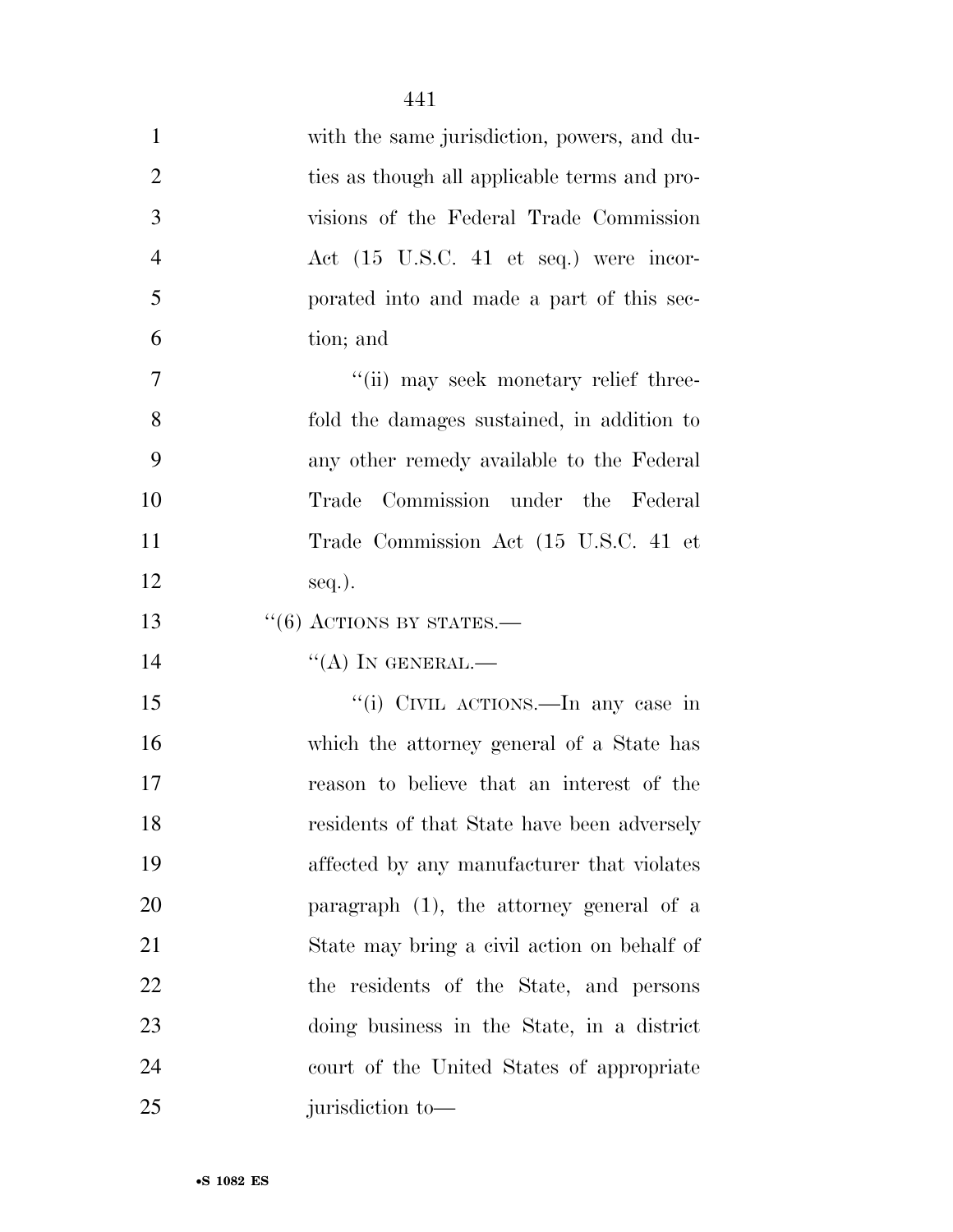| $\mathbf{1}$   | $\lq (I)$ enjoin that practice;           |
|----------------|-------------------------------------------|
| $\overline{2}$ | "(II) enforce compliance with             |
| 3              | this subsection;                          |
| $\overline{4}$ | "(III) obtain damages, restitu-           |
| 5              | tion, or other compensation on behalf     |
| 6              | of residents of the State and persons     |
| 7              | doing business in the State, including    |
| 8              | threefold the damages; or                 |
| 9              | $\lq\lq$ (IV) obtain such other relief as |
| 10             | the court may consider to be appro-       |
| 11             | priate.                                   |
| 12             | $``$ (ii) NOTICE.—                        |
| 13             | "(I) IN GENERAL.—Before filing            |
| 14             | an action under clause (i), the attor-    |
| 15             | ney general of the State involved shall   |
| 16             | provide to the Federal Trade Commis-      |
| 17             | sion                                      |
| 18             | "(aa) written notice of that              |
| 19             | action; and                               |
| 20             | "(bb) a copy of the com-                  |
| 21             | plaint for that action.                   |
| 22             | ``(II)<br>EXEMPTION. Subclause            |
| 23             | (I) shall not apply with respect to the   |
| 24             | filing of an action by an attorney gen-   |
| 25             | eral of a State under this paragraph,     |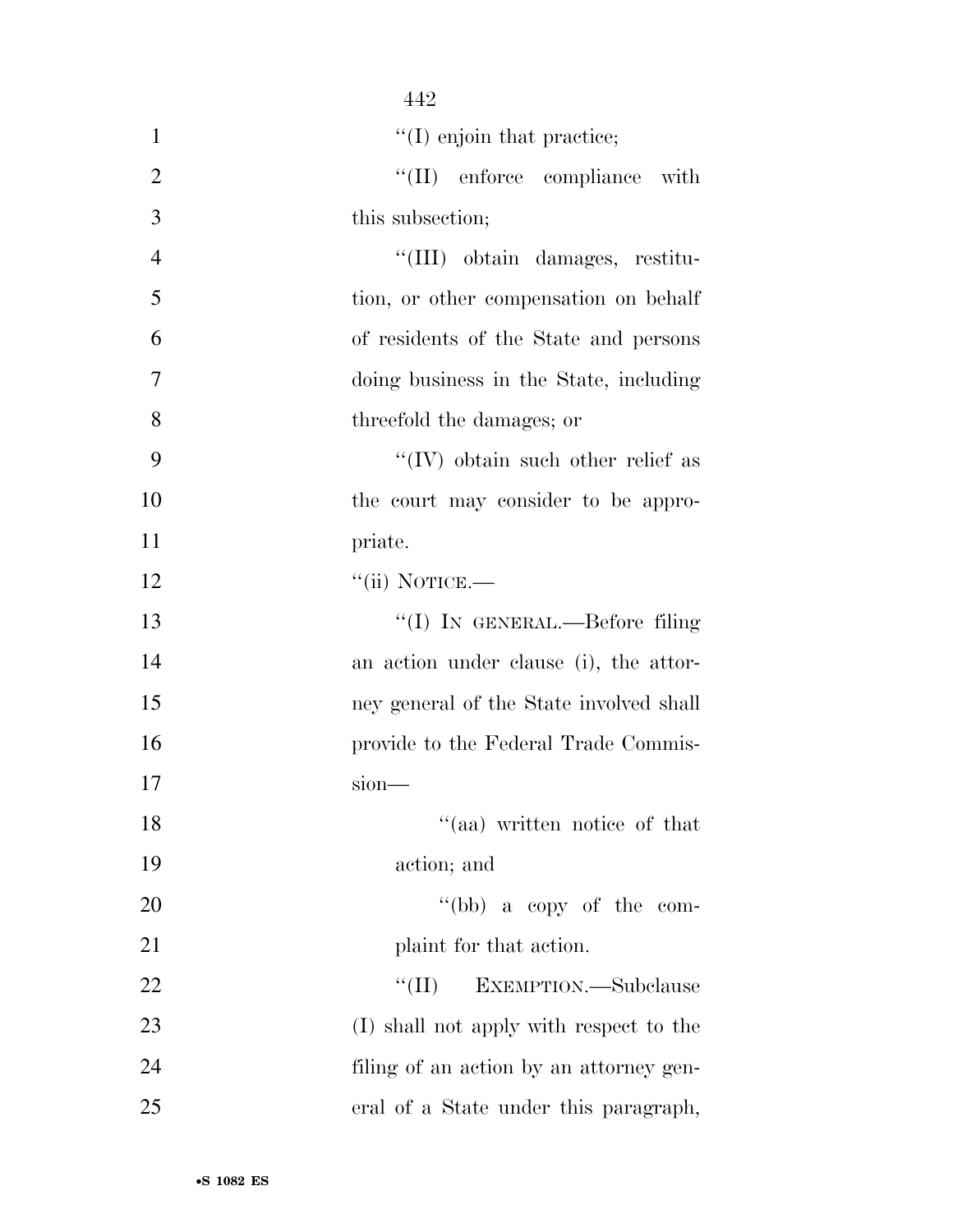| $\mathbf{1}$   | if the attorney general determines           |
|----------------|----------------------------------------------|
| $\overline{2}$ | that it is not feasible to provide the       |
| 3              | notice described in that subclause be-       |
| $\overline{4}$ | fore filing of the action. In such case,     |
| 5              | the attorney general of a State shall        |
| 6              | provide notice and a copy of the com-        |
| 7              | plaint to the Federal Trade Commis-          |
| 8              | sion at the same time as the attorney        |
| 9              | general files the action.                    |
| 10             | "(B) INTERVENTION.—                          |
| 11             | "(i) IN GENERAL.-- On receiving no-          |
| 12             | tice under subparagraph $(A)(ii)$ , the Fed- |
| 13             | eral Trade Commission shall have the right   |
| 14             | to intervene in the action that is the sub-  |
| 15             | ject of the notice.                          |
| 16             | "(ii) EFFECT OF INTERVENTION.-If             |
| 17             | the Federal Trade Commission intervenes      |
| 18             | in an action under subparagraph (A), it      |
| 19             | shall have the right—                        |
| 20             | $\lq (I)$ to be heard with respect to        |
| 21             | any matter that arises in that action;       |
| 22             | and                                          |
| 23             | $\lq\lq$ (II) to file a petition for appeal. |
| 24             | CONSTRUCTION.—For purposes of<br>``(C)       |
| 25             | bringing any civil action under subparagraph |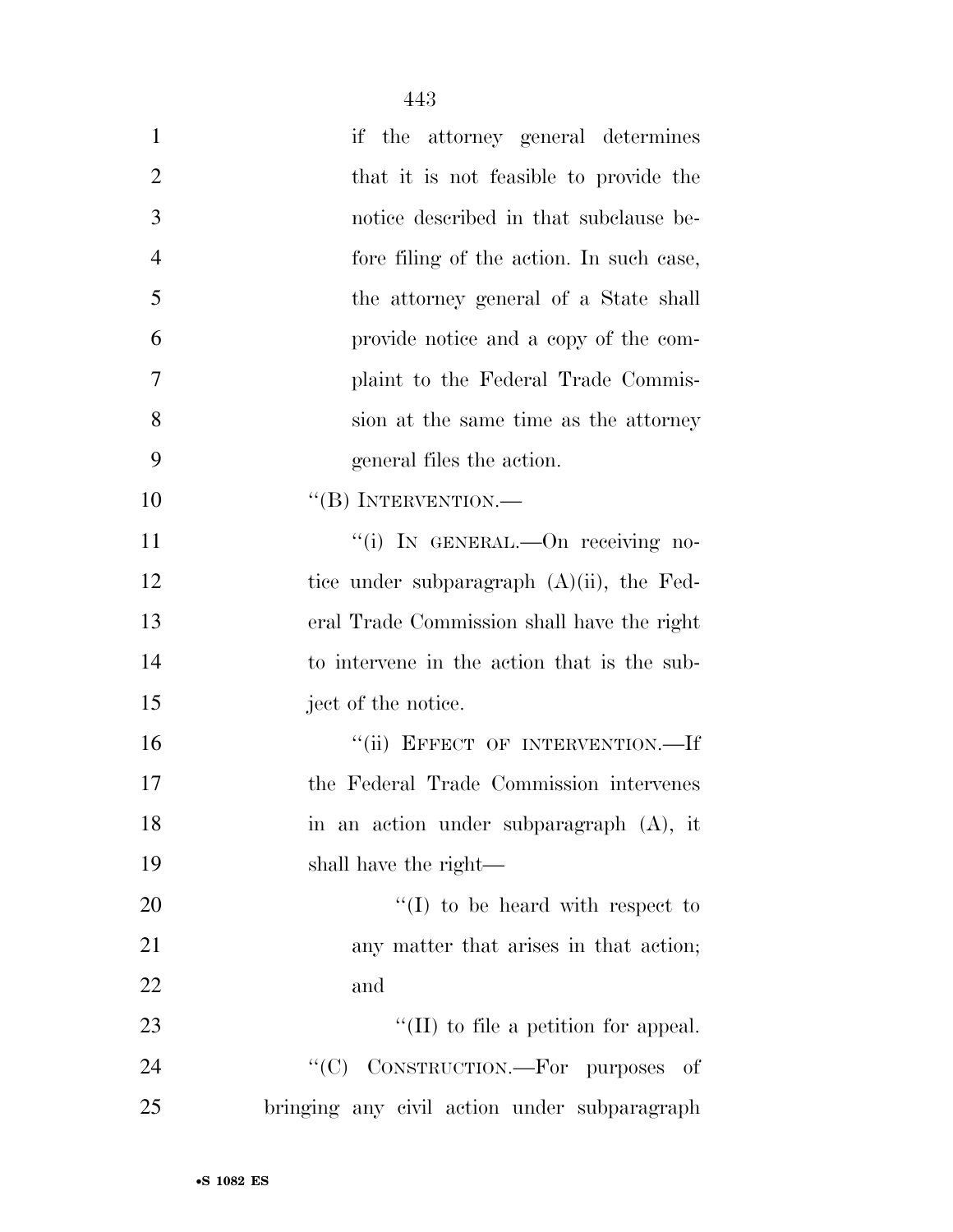| $\mathbf{1}$   | $(A)$ , nothing in this subsection shall be con- |
|----------------|--------------------------------------------------|
| $\overline{2}$ | strued to prevent an attorney general of a State |
| 3              | from exercising the powers conferred on the at-  |
| $\overline{4}$ | torney general by the laws of that State to—     |
| 5              | "(i) conduct investigations;                     |
| 6              | "(ii) administer oaths or affirmations;          |
| 7              | <b>or</b>                                        |
| 8              | "(iii) compel the attendance of wit-             |
| 9              | nesses or the production of documentary          |
| 10             | and other evidence.                              |
| 11             | "(D) ACTIONS BY THE COMMISSION.—In               |
| 12             | any case in which an action is instituted by or  |
| 13             | on behalf of the Federal Trade Commission for    |
| 14             | a violation of paragraph (1), a State may not,   |
| 15             | during the pendency of that action, institute an |
| 16             | action under subparagraph (A) for the same       |
| 17             | violation against any defendant named in the     |
| 18             | complaint in that action.                        |
| 19             | "(E) VENUE.—Any action brought under             |
| 20             | subparagraph (A) may be brought in the dis-      |
| 21             | trict court of the United States that meets ap-  |
| 22             | plicable requirements relating to venue under    |
| 23             | section 1391 of title 28, United States Code.    |
| 24             | "(F) SERVICE OF PROCESS.—In an action            |
| 25             | brought under subparagraph (A), process may      |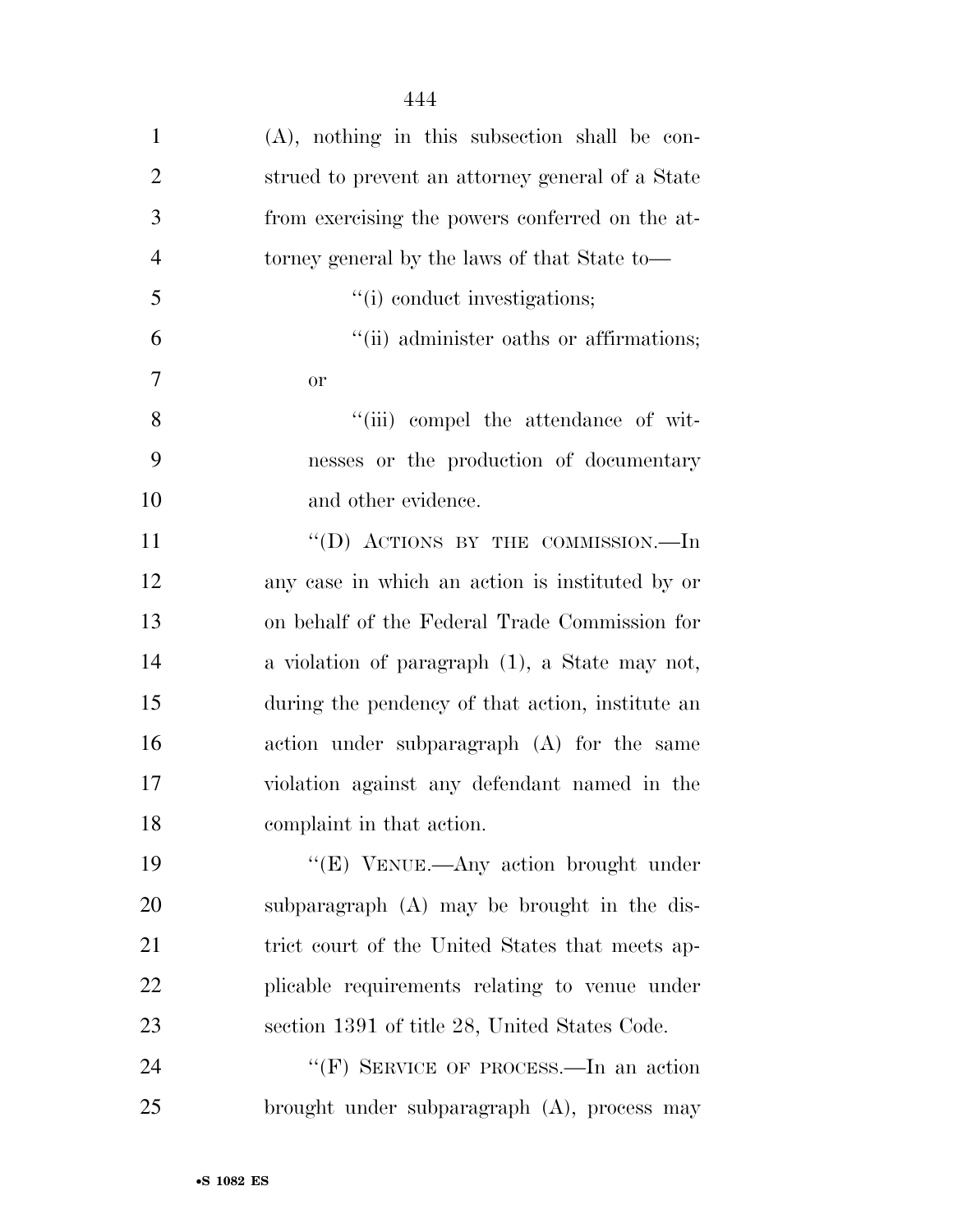| $\mathbf{1}$   | be served in any district in which the defend-   |
|----------------|--------------------------------------------------|
| $\overline{2}$ | $ant$ —                                          |
| 3              | $f'(i)$ is an inhabitant; or                     |
| $\overline{4}$ | "(ii) may be found.                              |
| 5              | $``$ (G)<br>MEASUREMENT OF DAMAGES.-In           |
| 6              | any action under this paragraph to enforce a     |
| $\overline{7}$ | cause of action under this subsection in which   |
| 8              | there has been a determination that a defend-    |
| 9              | ant has violated a provision of this subsection, |
| 10             | damages may be proved and assessed in the ag-    |
| 11             | gregate by statistical or sampling methods, by   |
| 12             | the computation of illegal overcharges or by     |
| 13             | such other reasonable system of estimating ag-   |
| 14             | gregate damages as the court in its discretion   |
| 15             | may permit without the necessity of separately   |
| 16             | proving the individual claim of, or amount of    |
| 17             | damage to, persons on whose behalf the suit      |
| 18             | was brought.                                     |
| 19             | "(H) EXCLUSION ON DUPLICATIVE<br>$RE-$           |
| 20             | LIEF.—The district court shall exclude from the  |
| 21             | amount of monetary relief awarded in an action   |
| 22             | under this paragraph brought by the attorney     |
| 23             | general of a State any amount of monetary re-    |
| 24             | lief which duplicates amounts which have been    |
| 25             | awarded for the same injury.                     |

•**S 1082 ES**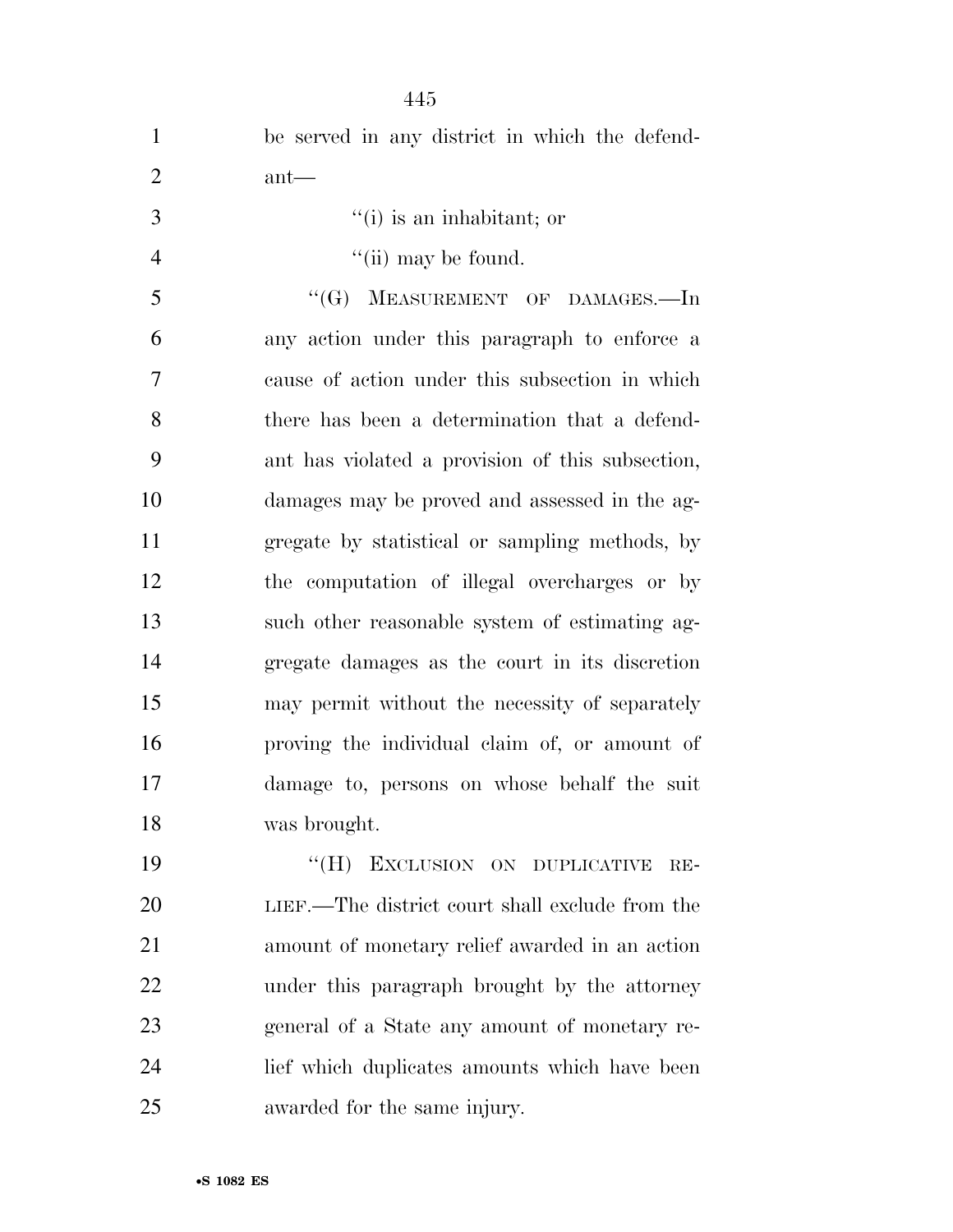| $\mathbf{1}$   | "(7) EFFECT ON ANTITRUST LAWS.-Nothing                 |
|----------------|--------------------------------------------------------|
| $\overline{2}$ | in this subsection shall be construed to modify, im-   |
| 3              | pair, or supersede the operation of the antitrust      |
| $\overline{4}$ | laws. For the purpose of this subsection, the term     |
| 5              | 'antitrust laws' has the meaning given it in the first |
| 6              | section of the Clayton Act, except that it includes    |
| 7              | section 5 of the Federal Trade Commission Act to       |
| 8              | the extent that such section 5 applies to unfair       |
| 9              | methods of competition.                                |
| 10             | "(8) MANUFACTURER.—In this subsection, the             |
| 11             | term 'manufacturer' means any entity, including any    |
| 12             | affiliate or licensee of that entity, that is engaged  |
| 13             | $in-$                                                  |
|                |                                                        |
| 14             | $\lq\lq$ the production, preparation, propaga-         |
| 15             | tion, compounding, conversion, or processing of        |
| 16             | a prescription drug, either directly or indirectly     |
| 17             | by extraction from substances of natural origin,       |
| 18             | or independently by means of chemical syn-             |
| 19             | thesis, or by a combination of extraction and          |
| 20             | chemical synthesis; or                                 |
| 21             | "(B) the packaging, repackaging, labeling,             |
| 22             | relabeling, or distribution of a prescription          |
| 23             | drug.".                                                |
| 24             | (b) PROHIBITED ACTS.—The Federal Food, Drug,           |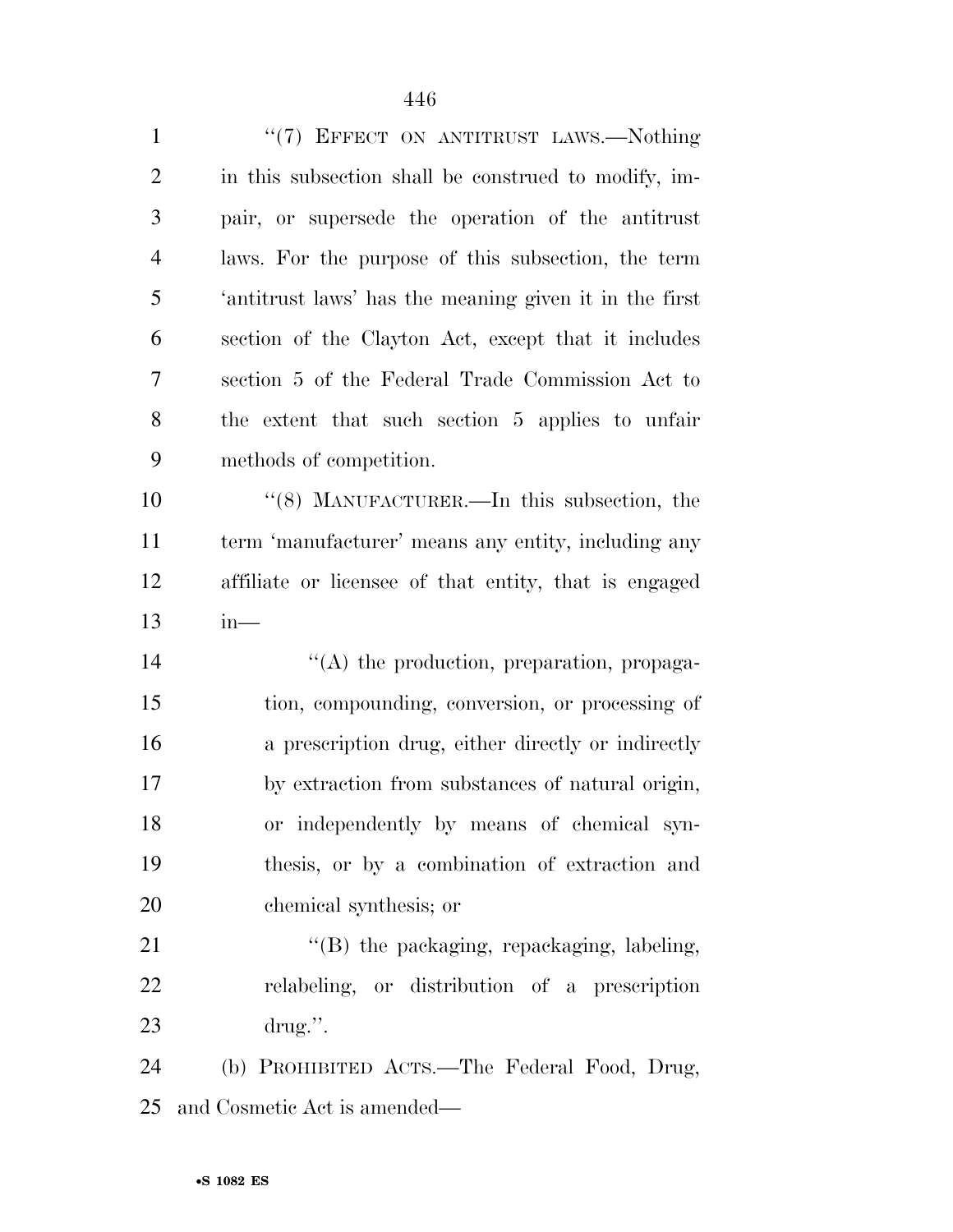| $\mathbf{1}$   | $(1)$ in section 301 $(21 \text{ U.S.C. } 331)$ , by striking |
|----------------|---------------------------------------------------------------|
| $\overline{2}$ | paragraph (aa) and inserting the following:                   |
| 3              | " $(aa)(1)$ The sale or trade by a pharmacist, or by          |
| $\overline{4}$ | a business organization of which the pharmacist is a part,    |
| 5              | of a qualifying drug that under section $804(a)(2)(A)$ was    |
| 6              | imported by the pharmacist, other than—                       |
| 7              | "(A) a sale at retail made pursuant to dis-                   |
| 8              | pensing the drug to a customer of the pharmacist or           |
| 9              | organization; or                                              |
| 10             | $\lq\lq (B)$ a sale or trade of the drug to a pharmacy        |
| 11             | or a wholesaler registered to import drugs under sec-         |
| 12             | tion 804.                                                     |
| 13             | " $(2)$ The sale or trade by an individual of a qualifying    |
| 14             | drug that under section $804(a)(2)(B)$ was imported by the    |
| 15             | individual.                                                   |
| 16             | $\lq(3)$ The making of a materially false, fictitious, or     |
| 17             | fraudulent statement or representation, or a material         |
| 18             | omission, in a notice under clause (i) of section             |
| 19             | $804(g)(2)(B)$ or in an application required under section    |
| 20             | $804(g)(2)(F)$ , or the failure to submit such a notice or    |
| 21             | application.                                                  |
| 22             | $\lq(4)$ The importation of a drug in violation of a reg-     |
| 23             | istration condition or other requirement under section        |

 804, the falsification of any record required to be main-tained, or provided to the Secretary, under such section,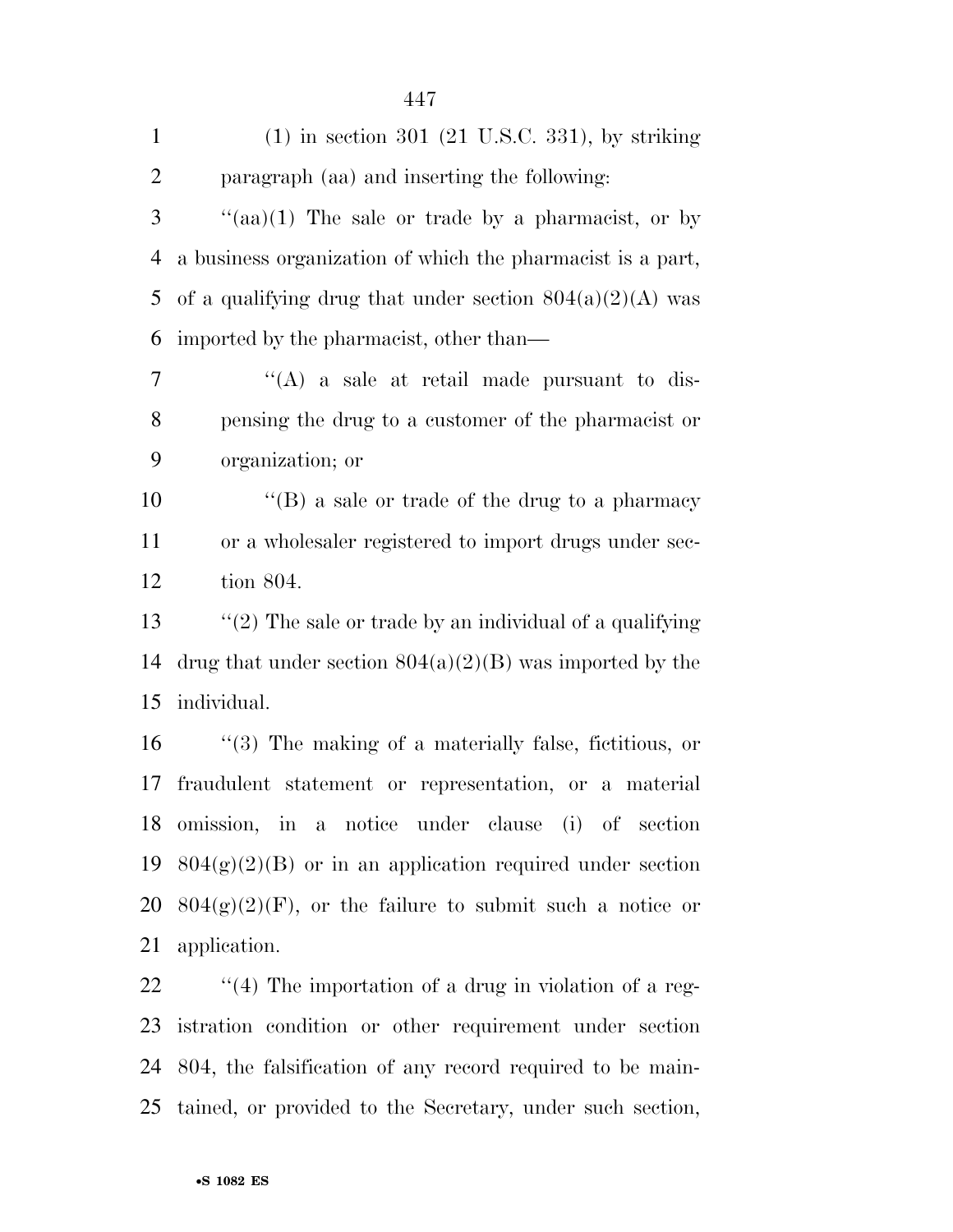or the violation of any registration condition or other re-quirement under such section.''; and

 (2) in section 303(a) (21 U.S.C. 333(a)), by striking paragraph (6) and inserting the following: ''(6) Notwithstanding subsection (a), any person that knowingly violates section 301(i) (2) or (3) or section 301(aa)(4) shall be imprisoned not more than 10 years, or fined in accordance with title 18, United States Code, or both.''.

10 (c) AMENDMENT OF CERTAIN PROVISIONS.—

 (1) IN GENERAL.—Section 801 of the Federal Food, Drug, and Cosmetic Act (21 U.S.C. 381) is amended by striking subsection (g) and inserting the following:

 ''(g) With respect to a prescription drug that is im- ported or offered for import into the United States by an individual who is not in the business of such importation, that is not shipped by a registered exporter under section 804, and that is refused admission under subsection (a), the Secretary shall notify the individual that—

 ''(1) the drug has been refused admission be- cause the drug was not a lawful import under sec-tion 804;

24  $(2)$  the drug is not otherwise subject to a waiver of the requirements of subsection (a);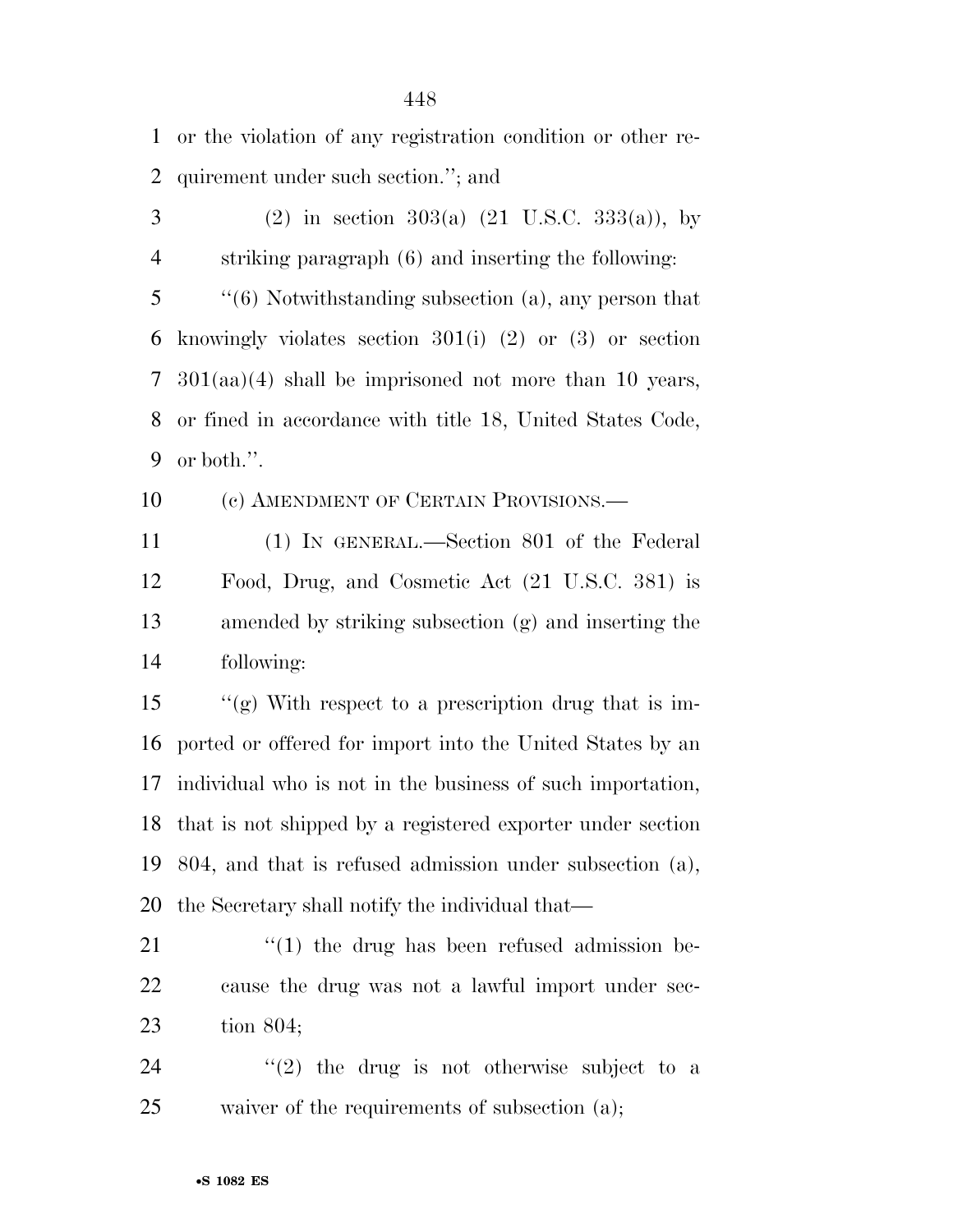$\frac{4}{3}$  the individual may under section 804 law- fully import certain prescription drugs from export- ers registered with the Secretary under section 804; and

 ''(4) the individual can find information about such importation, including a list of registered ex- porters, on the Internet website of the Food and Drug Administration or through a toll-free telephone number required under section 804.''.

 (2) ESTABLISHMENT REGISTRATION.—Section 510(i) of the Federal Food, Drug, and Cosmetic Act 12 (21 U.S.C. 360(i)) is amended in paragraph (1) by inserting after ''import into the United States'' the following: '', including a drug that is, or may be, im- ported or offered for import into the United States under section 804,''.

 (3) EFFECTIVE DATE.—The amendments made by this subsection shall take effect on the date that is 90 days after the date of enactment of this title. 20 (d) EXHAUSTION.—

21 (1) IN GENERAL.—Section 271 of title 35, United States Code, is amended—

 (A) by redesignating subsections (h) and (i) as (i) and (j), respectively; and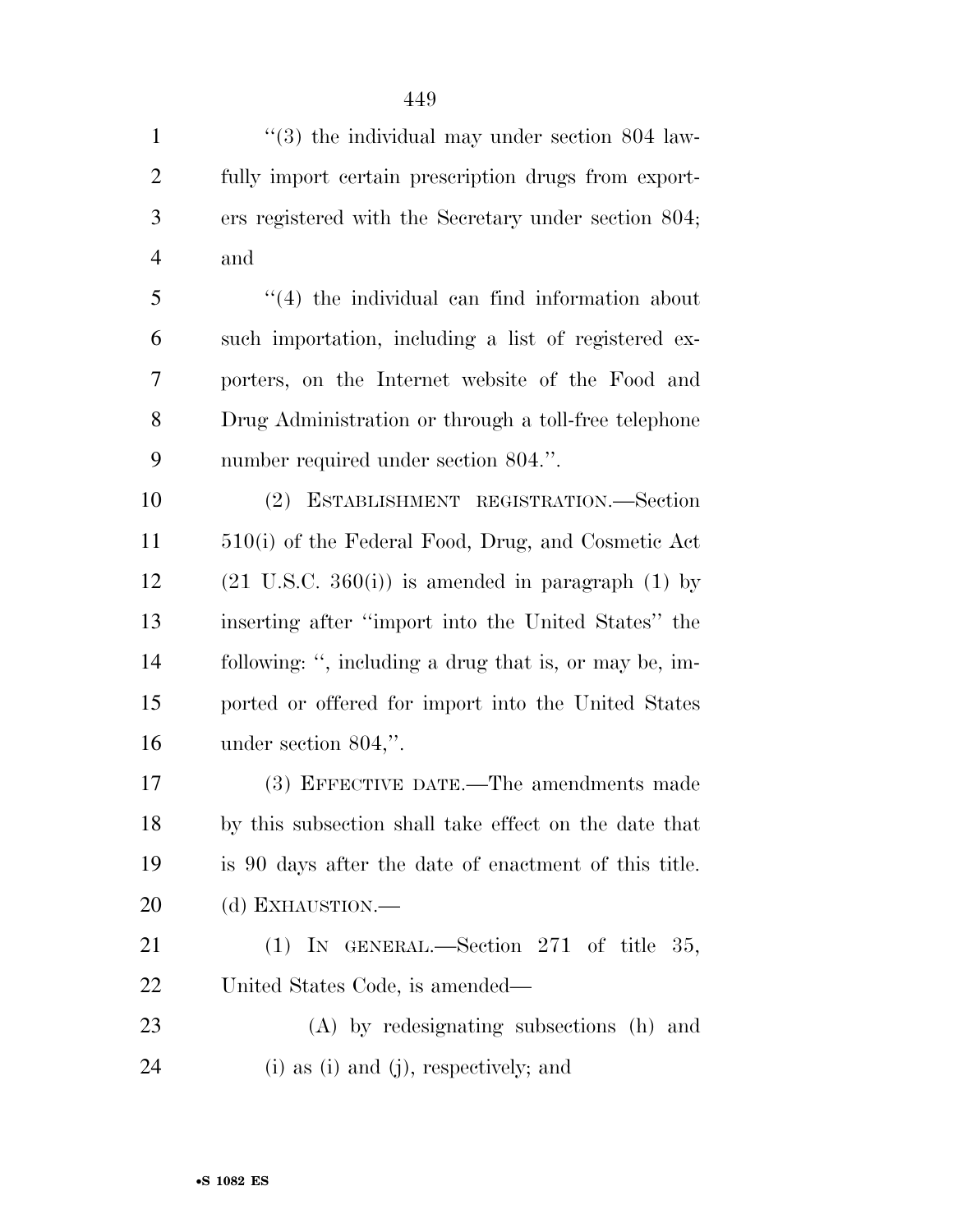| $\mathbf{1}$   | (B) by inserting after subsection (g) the                    |
|----------------|--------------------------------------------------------------|
| $\overline{2}$ | following:                                                   |
| 3              | "(h) It shall not be an act of infringement to use,          |
| 4              | offer to sell, or sell within the United States or to import |
| 5              | into the United States any patented invention under sec-     |
| 6              | tion 804 of the Federal Food, Drug, and Cosmetic Act         |
| 7              | that was first sold abroad by or under authority of the      |
| 8              | owner or licensee of such patent.".                          |
| 9              | (2) RULE OF CONSTRUCTION.—Nothing in the                     |
| 10             | amendment made by paragraph (1) shall be con-                |
| 11             | strued to affect the ability of a patent owner or li-        |
| 12             | censee to enforce their patent, subject to such              |
| 13             | amendment.                                                   |
| 14             | (e) EFFECT OF SECTION $804$ .                                |
| 15             | $(1)$ IN GENERAL.—Section 804 of the Federal                 |
| 16             | Food, Drug, and Cosmetic Act, as added by sub-               |
| 17             | section (a), shall permit the importation of quali-          |
| 18             | fying drugs (as defined in such section 804) into the        |
| 19             | United States without regard to the status of the            |
| 20             | issuance of implementing regulations—                        |
| 21             | (A) from exporters registered under such                     |
| 22             | section 804 on the date that is 90 days after                |
| 23             | the date of enactment of this title; and                     |

 (B) from permitted countries, as defined in such section 804, by importers registered under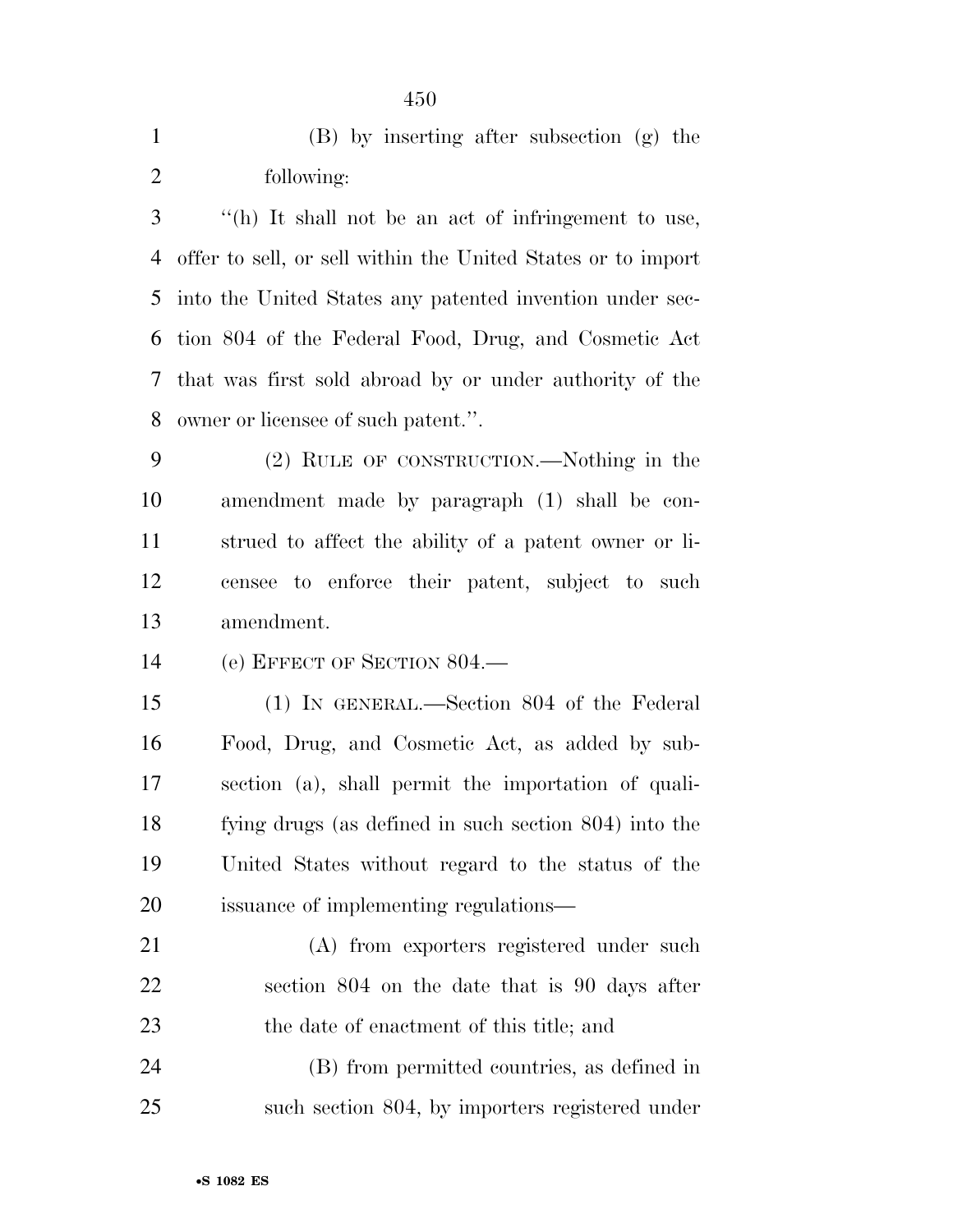| $\mathbf{1}$   | such section 804 on the date that is 1 year        |
|----------------|----------------------------------------------------|
| $\overline{2}$ | after the date of enactment of this title.         |
| 3              | (2) REVIEW OF REGISTRATION BY CERTAIN EX-          |
| $\overline{4}$ | PORTERS.-                                          |
| 5              | (A) REVIEW PRIORITY.—In the review of              |
| 6              | registrations submitted under subsection (b) of    |
| 7              | such section 804, registrations submitted by en-   |
| 8              | tities in Canada that are significant exporters    |
| 9              | of prescription drugs to individuals in the        |
| 10             | United States as of the date of enactment of       |
| 11             | this title will have priority during the 90 day    |
| 12             | period that begins on such date of enactment.      |
| 13             | (B) PERIOD FOR REVIEW.—During such                 |
| 14             | 90-day period, the reference in subsection         |
| 15             | $(b)(2)(A)$ of such section 804 to 90 days (relat- |
| 16             | ing to approval or disapproval of registrations)   |
| 17             | is, as applied to such entities, deemed to be 30   |
| 18             | days.                                              |
| 19             | (C) LIMITATION.—That an exporter in                |
| 20             | Canada exports, or has exported, prescription      |
| 21             | drugs to individuals in the United States on or    |
| 22             | before the date that is 90 days after the date     |
| 23             | of enactment of this title shall not serve as a    |
| 24             | basis, in whole or in part, for disapproving a     |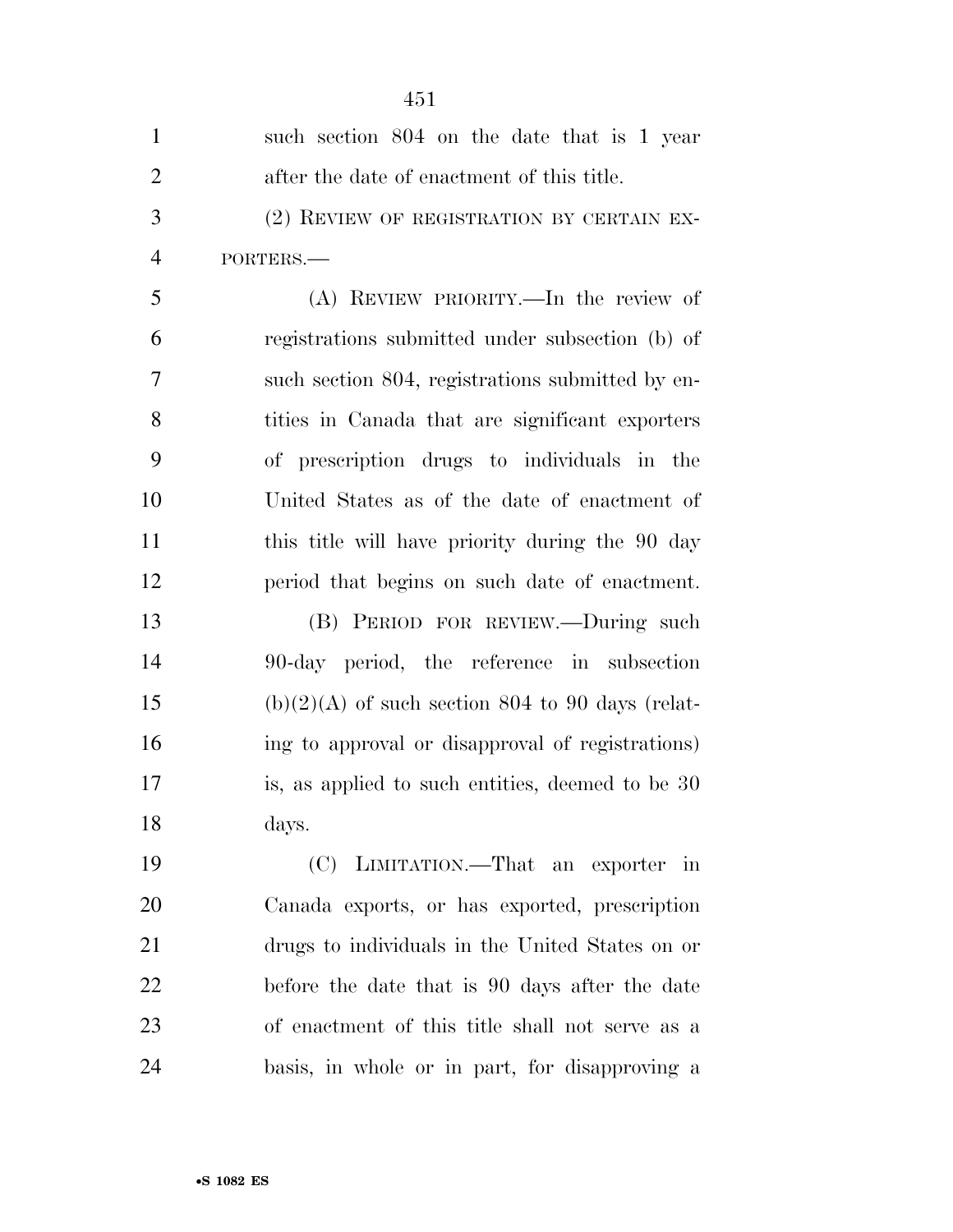registration under such section 804 from the exporter.

 (D) FIRST YEAR LIMIT ON NUMBER OF EXPORTERS.—During the 1-year period begin- ning on the date of enactment of this title, the Secretary of Health and Human Services (re- ferred to in this section as the ''Secretary'') may limit the number of registered exporters under such section 804 to not less than 50, so long as the Secretary gives priority to those ex- porters with demonstrated ability to process a high volume of shipments of drugs to individ-uals in the United States.

**(E) SECOND YEAR LIMIT ON NUMBER OF**  EXPORTERS.—During the 1-year period begin- ning on the date that is 1 year after the date of enactment of this title, the Secretary may limit the number of registered exporters under such section 804 to not less than 100, so long as the Secretary gives priority to those export- ers with demonstrated ability to process a high volume of shipments of drugs to individuals in 23 the United States.

**(F) FURTHER LIMIT ON NUMBER OF EX-**PORTERS.—During any 1-year period beginning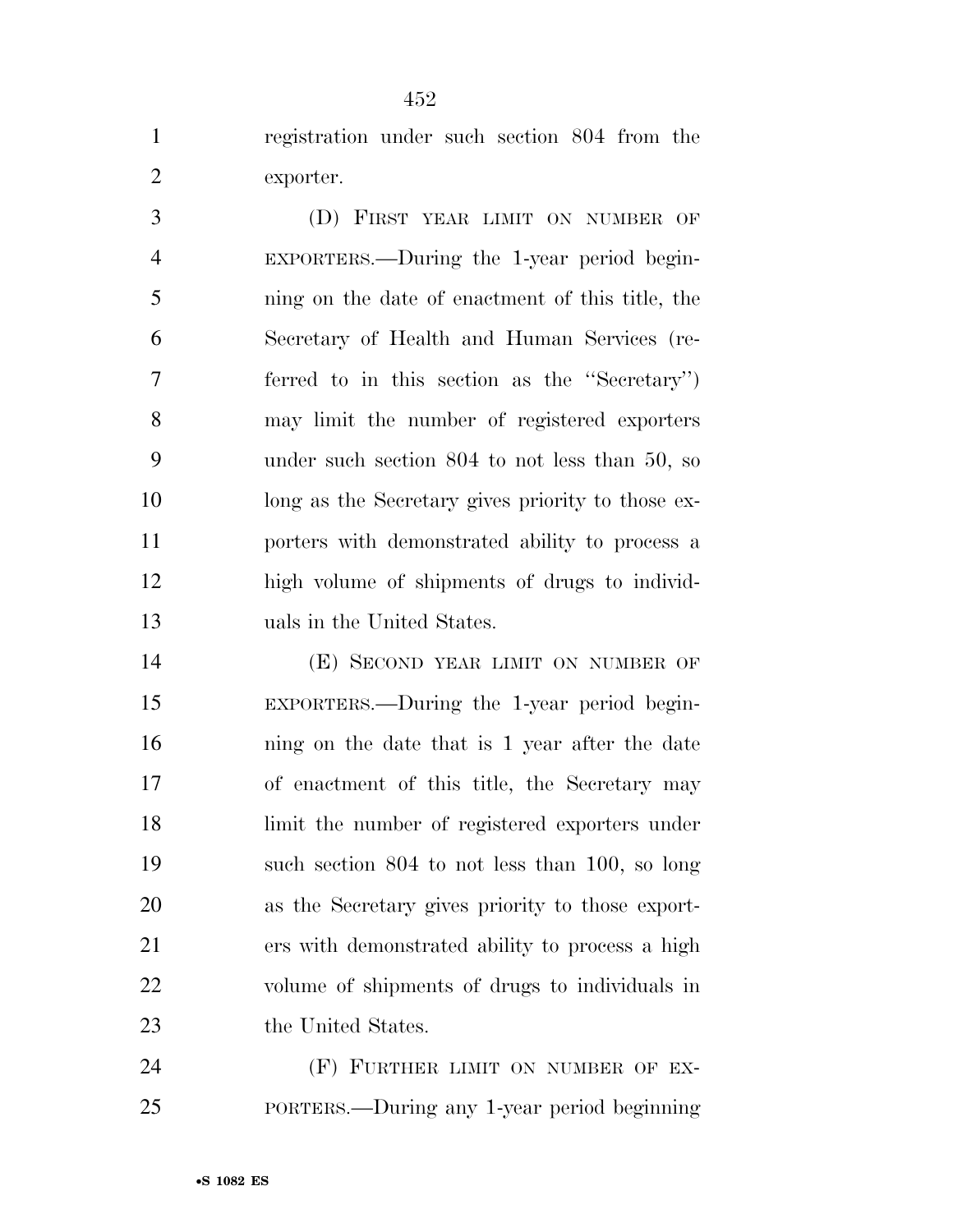| $\mathbf{1}$   | on a date that is 2 or more years after the date |
|----------------|--------------------------------------------------|
| $\overline{2}$ | of enactment of this title, the Secretary may    |
| 3              | limit the number of registered exporters under   |
| $\overline{4}$ | such section 804 to not less than 25 more than   |
| 5              | the number of such exporters during the pre-     |
| 6              | vious 1-year period, so long as the Secretary    |
| $\overline{7}$ | gives priority to those exporters with dem-      |
| 8              | onstrated ability to process a high volume of    |
| 9              | shipments of drugs to individuals in the United  |
| 10             | States.                                          |
| 11             | (3) LIMITS ON NUMBER OF IMPORTERS.-              |
| 12             | (A) FIRST YEAR LIMIT ON NUMBER OF IM-            |
| 13             | PORTERS.—During the 1-year period beginning      |
| 14             | on the date that is 1 year after the date of en- |
| 15             | actment of this title, the Secretary may limit   |
| 16             | the number of registered importers under such    |
| 17             | section 804 to not less than 100 (of which at    |
| 18             | least a significant number shall be groups of    |
| 19             | pharmacies, to the extent feasible given the ap- |
| 20             | plications submitted by such groups), so long as |
| 21             | the Secretary gives priority to those importers  |
| 22             | with demonstrated ability to process a high vol- |
| 23             | ume of shipments of drugs imported into the      |
| 24             | United States.                                   |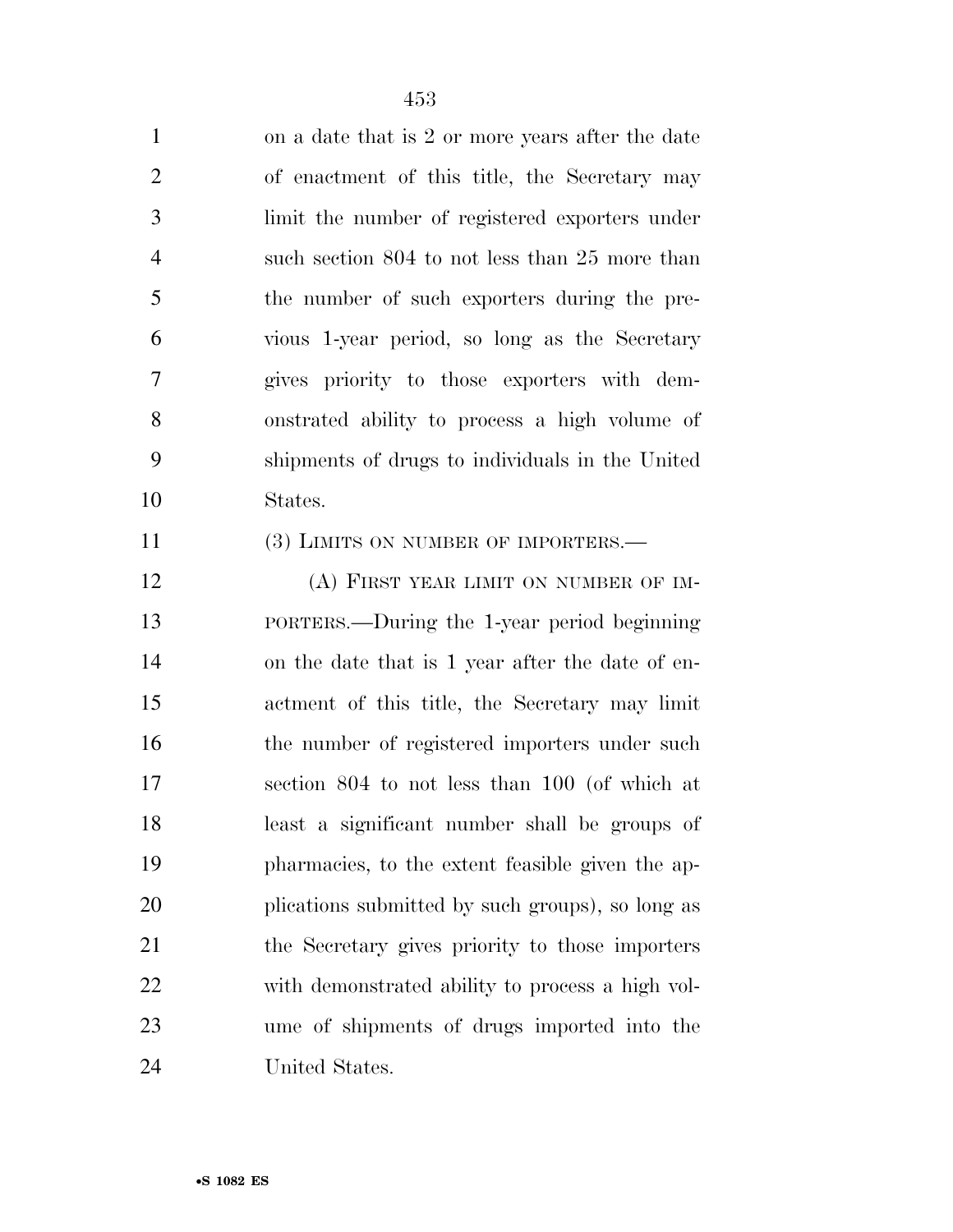1 (B) SECOND YEAR LIMIT ON NUMBER OF IMPORTERS.—During the 1-year period begin- ning on the date that is 2 years after the date of enactment of this title, the Secretary may limit the number of registered importers under such section 804 to not less than 200 (of which at least a significant number shall be groups of pharmacies, to the extent feasible given the ap- plications submitted by such groups), so long as the Secretary gives priority to those importers with demonstrated ability to process a high vol- ume of shipments of drugs into the United States.

 (C) FURTHER LIMIT ON NUMBER OF IM- PORTERS.—During any 1-year period beginning on a date that is 3 or more years after the date of enactment of this title, the Secretary may limit the number of registered importers under such section 804 to not less than 50 more (of which at least a significant number shall be groups of pharmacies, to the extent feasible 22 given the applications submitted by such groups) than the number of such importers during the previous 1-year period, so long as the Secretary gives priority to those importers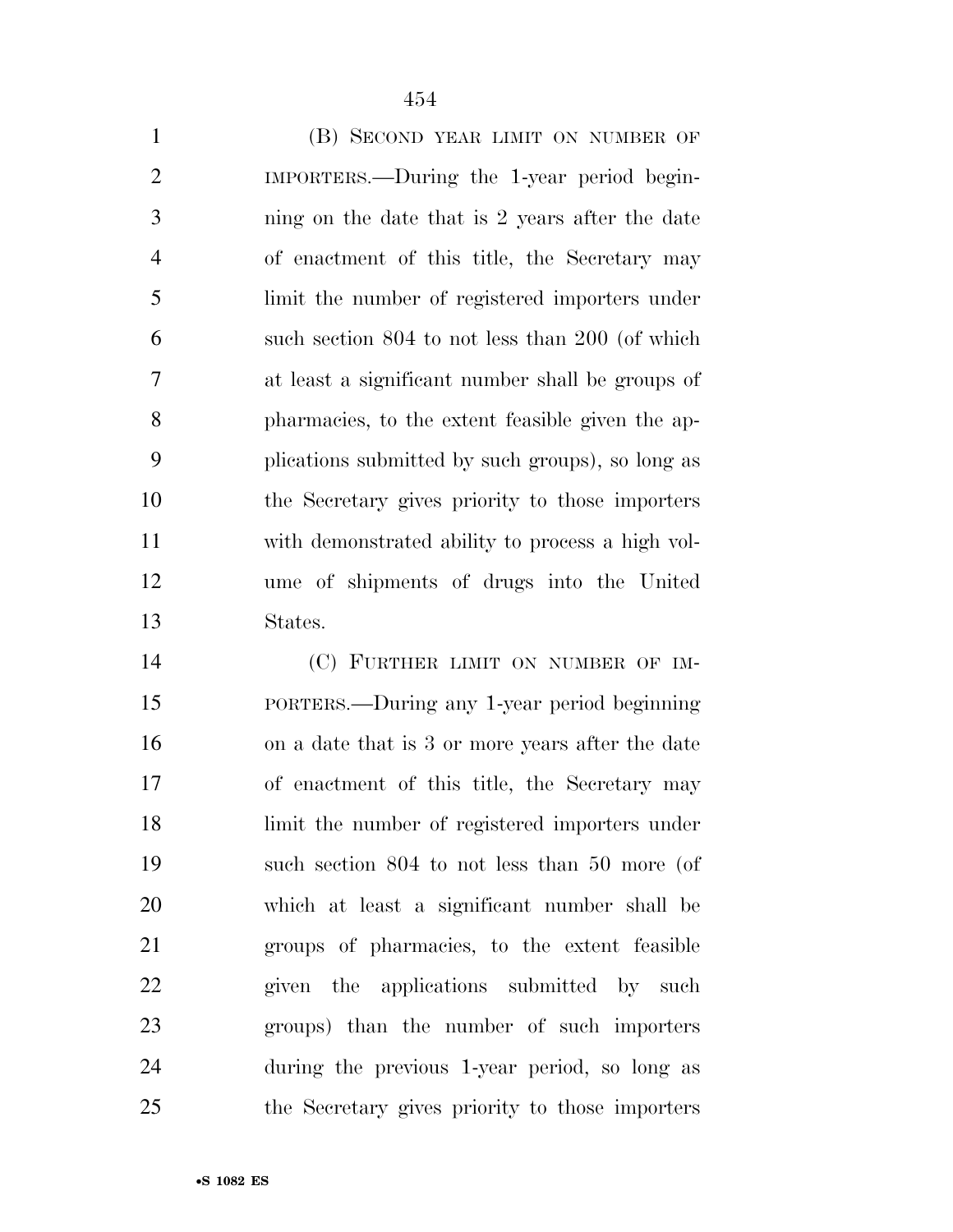with demonstrated ability to process a high vol- ume of shipments of drugs to the United States.

 (4) NOTICES FOR DRUGS FOR IMPORT FROM CANADA.—The notice with respect to a qualifying drug introduced for commercial distribution in Can- ada as of the date of enactment of this title that is 8 required under subsection  $(g)(2)(B)(i)$  of such sec- tion 804 shall be submitted to the Secretary not later than 30 days after the date of enactment of this title if—

 (A) the U.S. label drug (as defined in such section 804) for the qualifying drug is 1 of the 100 prescription drugs with the highest dollar volume of sales in the United States based on the 12 calendar month period most recently completed before the date of enactment of this Act; or

 (B) the notice is a notice under subsection 20 (g)(2)(B)(i)(II) of such section 804.

 (5) NOTICE FOR DRUGS FOR IMPORT FROM OTHER COUNTRIES.—The notice with respect to a qualifying drug introduced for commercial distribu- tion in a permitted country other than Canada as of the date of enactment of this title that is required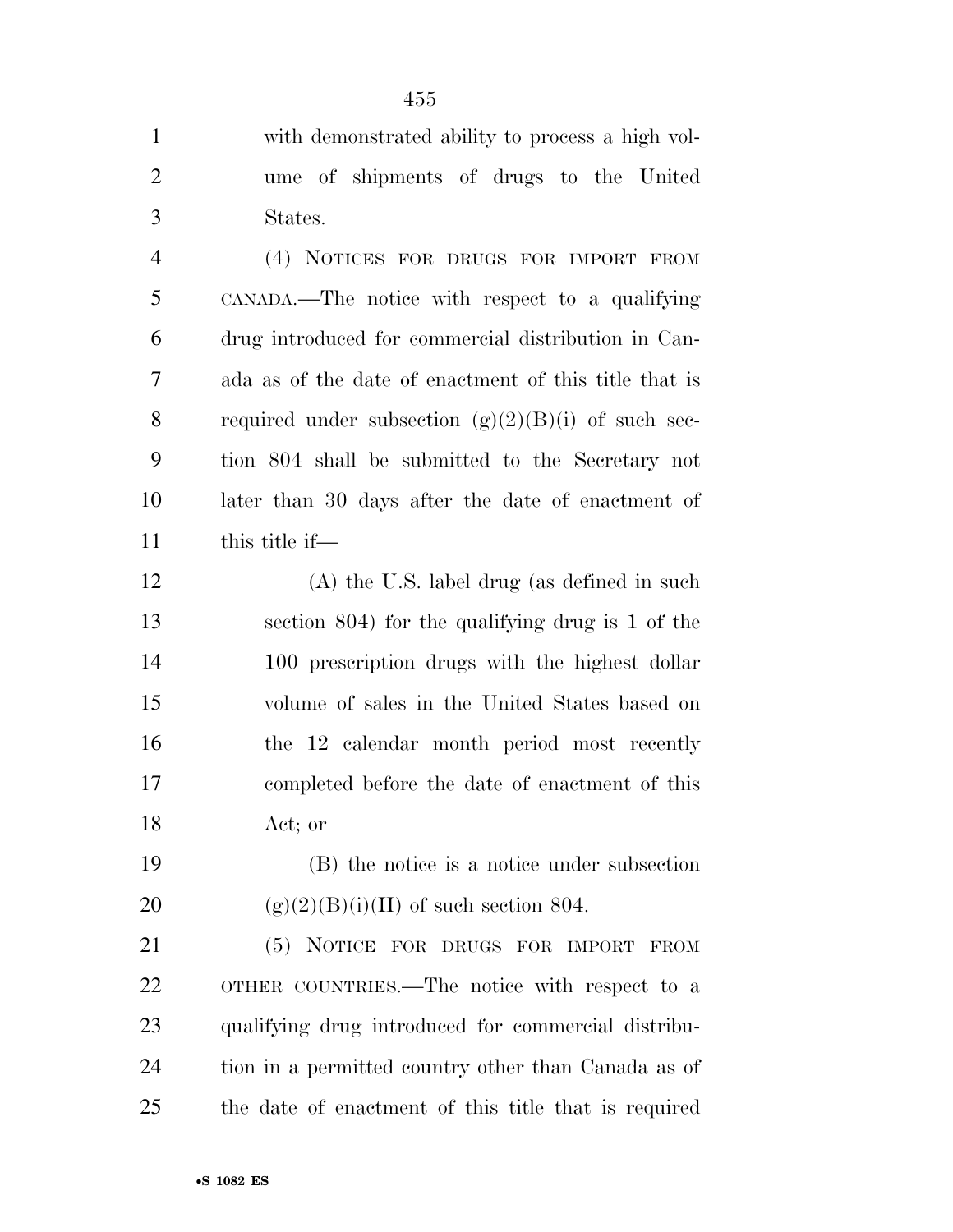| $\mathbf{1}$   | under subsection $(g)(2)(B)(i)$ of such section 804 |
|----------------|-----------------------------------------------------|
| $\overline{2}$ | shall be submitted to the Secretary not later than  |
| 3              | 180 days after the date of enactment of this title  |
| $\overline{4}$ | $if$ —                                              |
| 5              | $(A)$ the U.S. label drug for the qualifying        |
| 6              | drug is 1 of the 100 prescription drugs with the    |
| 7              | highest dollar volume of sales in the United        |
| 8              | States based on the 12 calendar month period        |
| 9              | that is first completed on the date that is 120     |
| 10             | days after the date of enactment of this title; or  |
| 11             | (B) the notice is a notice under subsection         |
| 12             | $(g)(2)(B)(i)(II)$ of such section 804.             |
| 13             | $(6)$ NOTICE FOR OTHER DRUGS FOR IMPORT.—           |
| 14             | (A) GUIDANCE ON SUBMISSION DATES.-                  |
| 15             | The Secretary shall by guidance establish a se-     |
| 16             | ries of submission dates for the notices under      |
| 17             | subsection $(g)(2)(B)(i)$ of such section 804 with  |
| 18             | respect to qualifying drugs introduced for com-     |
| 19             | mercial distribution as of the date of enactment    |
| 20             | of this title and that are not required to be sub-  |
| 21             | mitted under paragraph $(4)$ or $(5)$ .             |
| 22             | (B) CONSISTENT AND EFFICIENT USE OF                 |
| 23             | RESOURCES.—The Secretary shall establish the        |
| 24             | dates described under subparagraph (A) so that      |
| 25             | such notices described under subparagraph $(A)$     |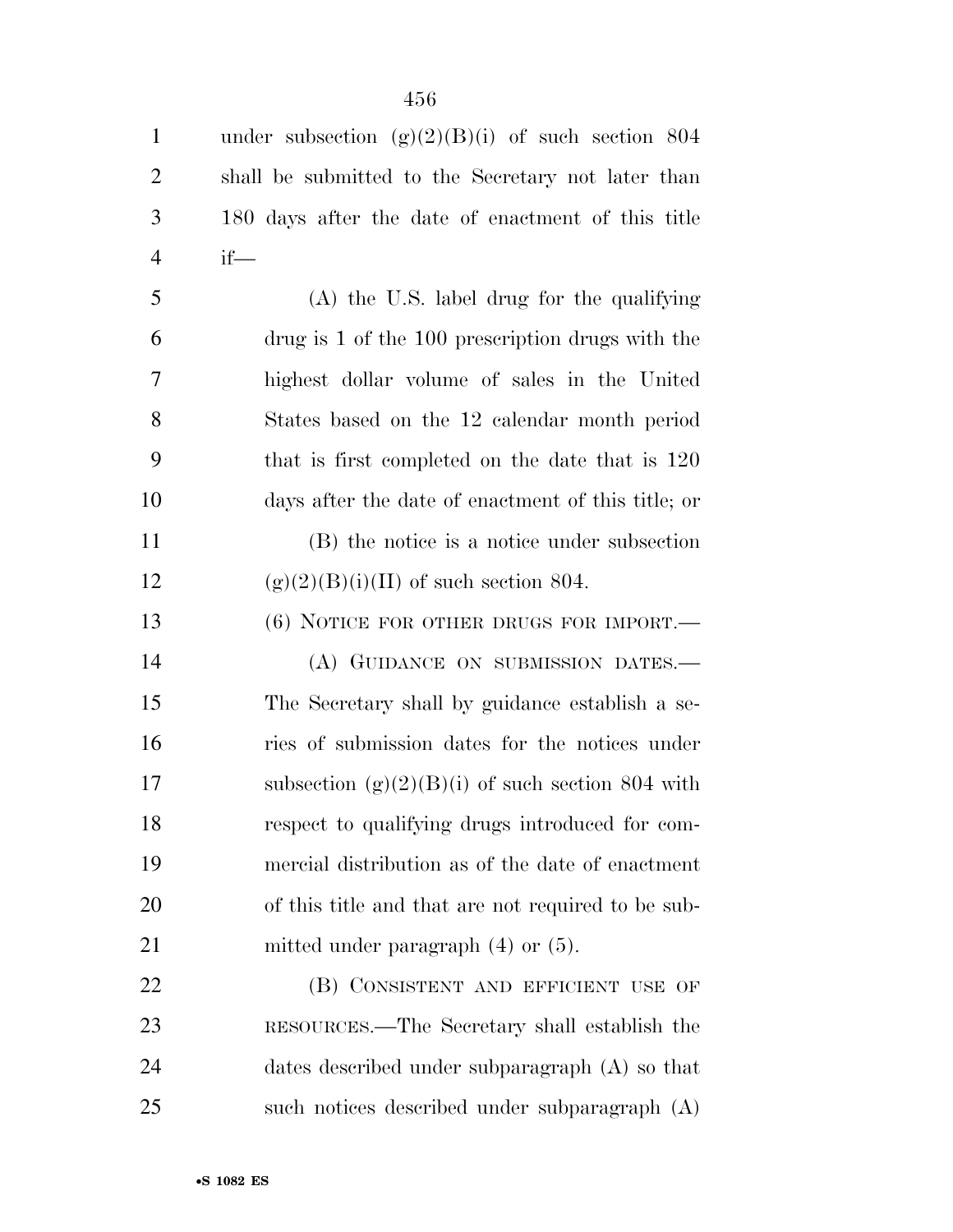| $\mathbf{1}$   | are submitted and reviewed at a rate that al-           |
|----------------|---------------------------------------------------------|
| $\overline{2}$ | lows consistent and efficient use of the re-            |
| 3              | sources and staff available to the Secretary for        |
| $\overline{4}$ | such reviews. The Secretary may condition the           |
| 5              | requirement to submit such a notice, and the            |
| 6              | review of such a notice, on the submission by a         |
| 7              | registered exporter or a registered importer to         |
| 8              | the Secretary of a notice that such exporter or         |
| 9              | importer intends to import such qualifying drug         |
| 10             | to the United States under such section 804.            |
| 11             | (C) PRIORITY FOR DRUGS WITH HIGHER                      |
| 12             | SALES.—The Secretary shall establish the dates          |
| 13             | described under subparagraph $(A)$ so that the          |
| 14             | Secretary reviews the notices described under           |
| 15             | such subparagraph with respect to qualifying            |
| 16             | drugs with higher dollar volume of sales in the         |
| 17             | United States before the notices with respect to        |
| 18             | drugs with lower sales in the United States.            |
| 19             | (7) NOTICES FOR DRUGS APPROVED AFTER EF-                |
| 20             | FECTIVE DATE.—The notice required under sub-            |
| 21             | section $(g)(2)(B)(i)$ of such section 804 for a quali- |

fying drug first introduced for commercial distribu-

tion in a permitted country (as defined in such sec-

tion 804) after the date of enactment of this title

shall be submitted to and reviewed by the Secretary

•**S 1082 ES**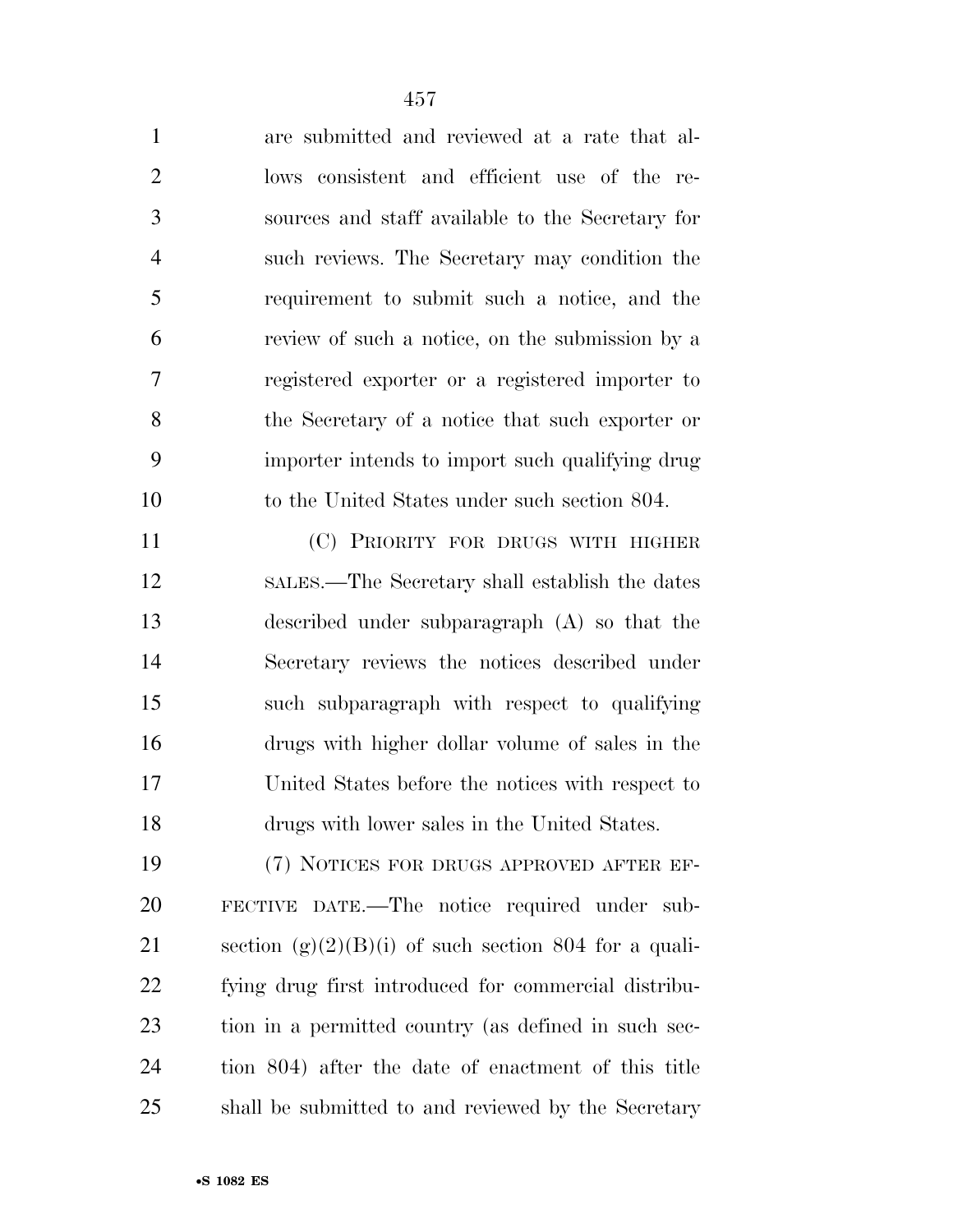1 as provided under subsection  $(g)(2)(B)$  of such sec- tion 804, without regard to paragraph (4), (5), or  $3(6)$ .

 (8) REPORT.—Beginning with the first full fis- cal year after the date of enactment of this title, not later than 90 days after the end of each fiscal year during which the Secretary reviews a notice referred to in paragraph (4), (5), or (6), the Secretary shall submit a report to Congress concerning the progress of the Food and Drug Administration in reviewing the notices referred to in paragraphs (4), (5), and (6).

13 (9) USER FEES.—

 (A) EXPORTERS.—When establishing an aggregate total of fees to be collected from ex-16 porters under subsection  $(f)(2)$  of such section 804, the Secretary shall, under subsection  $(f)(3)(C)(i)$  of such section 804, estimate the total price of drugs imported under subsection (a) of such section 804 into the United States by registered exporters during the first fiscal year in which this title takes effect to be an amount equal to the amount which bears the same ratio to \$1,000,000,000 as the number of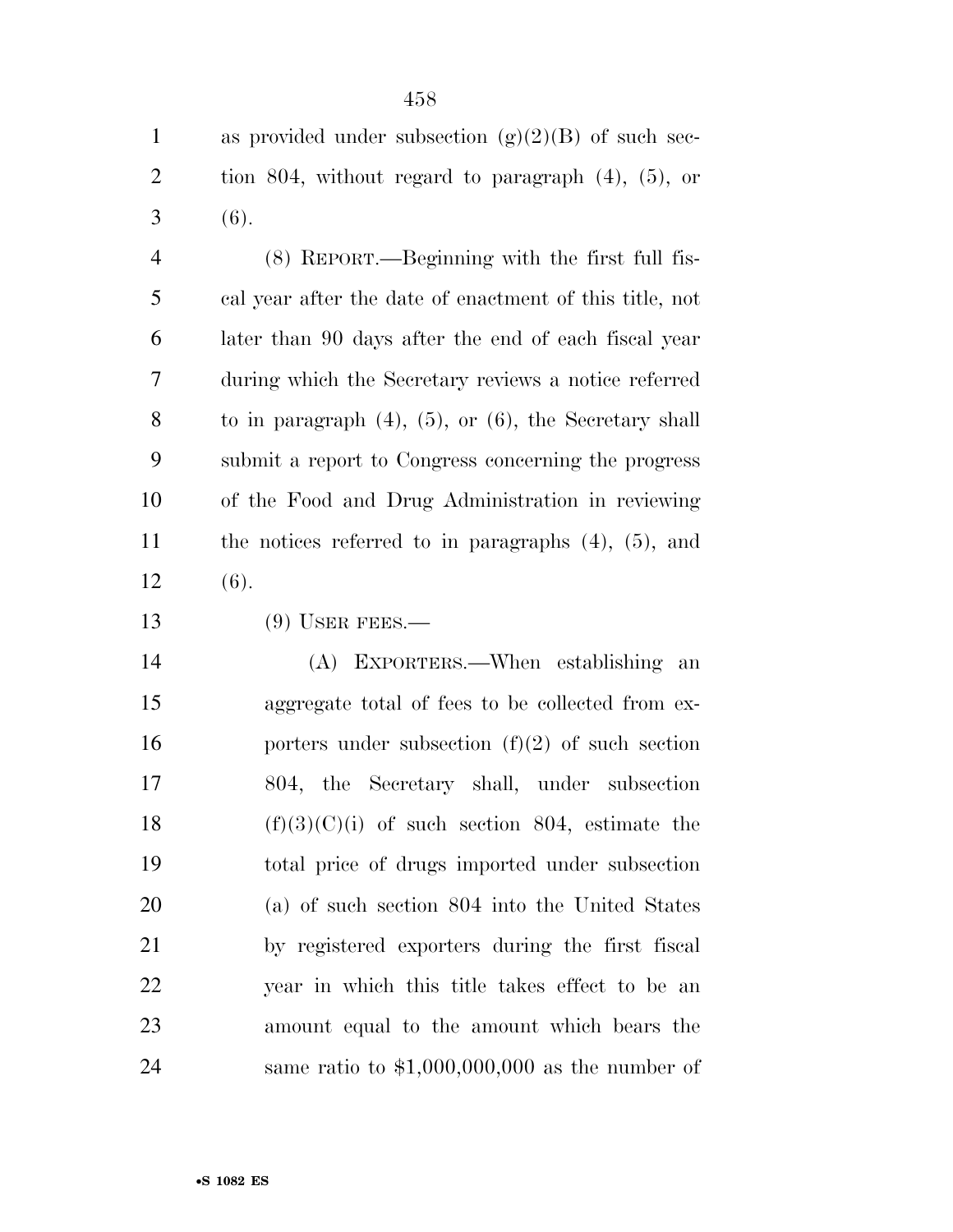| $\mathbf{1}$   | days in such fiscal year during which this title  |
|----------------|---------------------------------------------------|
| $\overline{2}$ | is effective bears to 365.                        |
| 3              | (B) IMPORTERS.—When establishing<br>an            |
| $\overline{4}$ | aggregate total of fees to be collected from im-  |
| 5              | porters under subsection $(e)(2)$ of such section |
| 6              | 804, the Secretary shall, under subsection        |
| 7              | $(e)(3)(C)(i)$ of such section 804, estimate the  |
| 8              | total price of drugs imported under subsection    |
| 9              | (a) of such section 804 into the United States    |
| 10             | by registered importers during—                   |
| 11             | (i) the first fiscal year in which this           |
| 12             | title takes effect to be an amount equal to       |
| 13             | the amount which bears the same ratio to          |
| 14             | $$1,000,000,000$ as the number of days in         |
| 15             | such fiscal year during which this title is       |
| 16             | effective bears to 365; and                       |
| 17             | (ii) the second fiscal year in which              |
| 18             | this title is in effect to be $$3,000,000,000$ .  |
| 19             | (C) SECOND YEAR ADJUSTMENT.—                      |
| 20             | (i) REPORTS.—Not later than Feb-                  |
| 21             | ruary 20 of the second fiscal year in which       |
| 22             | this title is in effect, registered importers     |
| 23             | shall report to the Secretary the total price     |
| 24             | and the total volume of drugs imported to         |
| 25             | the United States by the importer during          |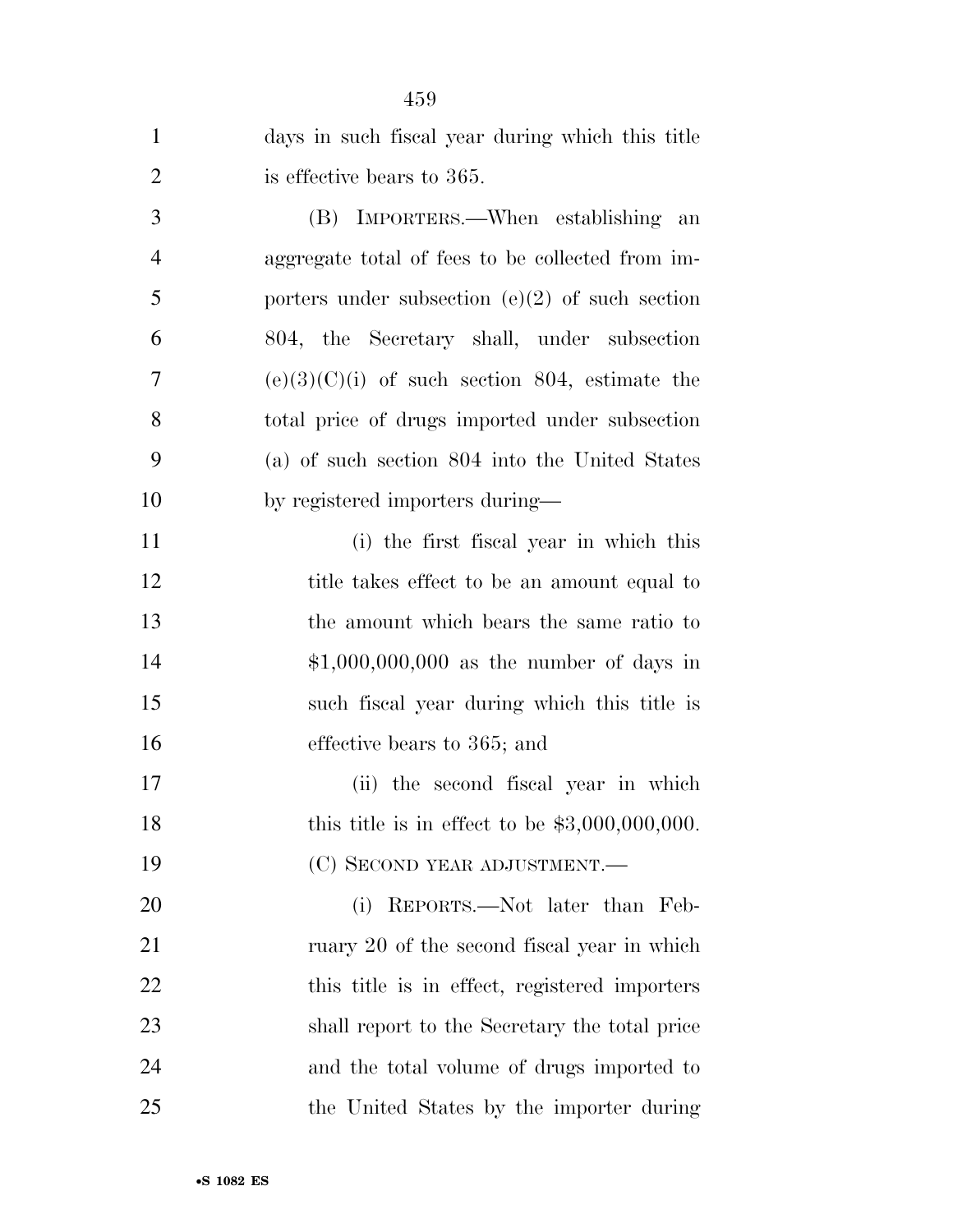| $\mathbf{1}$   | the 4-month period from October 1              |
|----------------|------------------------------------------------|
| $\mathbf{2}$   | through January 31 of such fiscal year.        |
| 3              | REESTIMATE.—Notwithstanding<br>(ii)            |
| $\overline{4}$ | subsection (e)(3)(C)(ii) of such section 804   |
| 5              | or subparagraph (B), the Secretary shall       |
| 6              | reestimate the total price of qualifying       |
| $\tau$         | drugs imported under subsection (a) of         |
| 8              | such section 804 into the United States by     |
| 9              | registered importers during the second fis-    |
| 10             | cal year in which this title is in effect.     |
| 11             | Such reestimate shall be equal to—             |
| 12             | (I) the total price of qualifying              |
| 13             | drugs imported by each importer as             |
| 14             | reported under clause (i); multiplied          |
| 15             | $\mathbf{b}$                                   |
| 16             | $(II)$ 3.                                      |
| 17             | (iii) ADJUSTMENT.—The Secretary                |
| 18             | shall adjust the fee due on April 1 of the     |
| 19             | second fiscal year in which this title is in   |
| 20             | effect, from each importer so that the ag-     |
| 21             | gregate total of fees collected under sub-     |
| 22             | section $(e)(2)$ for such fiscal year does not |
| 23             | exceed the total price of qualifying drugs     |
| 24             | imported under subsection (a) of such sec-     |
| 25             | tion 804 into the United States by reg-        |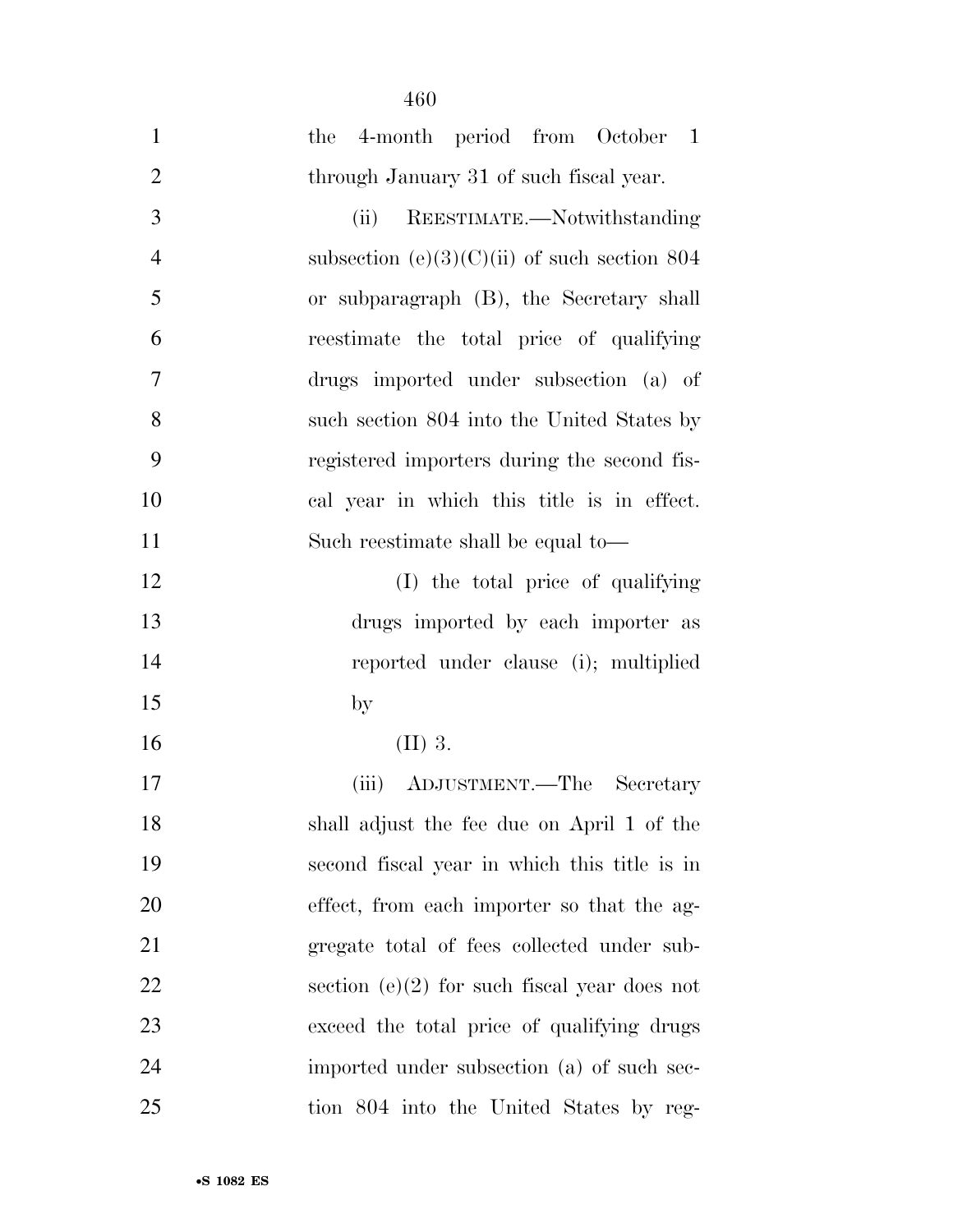| $\mathbf{1}$   | istered importers during such fiscal year as      |
|----------------|---------------------------------------------------|
| $\overline{2}$ | reestimated under clause (ii).                    |
| 3              | (D) FAILURE TO PAY FEES.—Notwith-                 |
| $\overline{4}$ | standing any other provision of this section, the |
| 5              | Secretary may prohibit a registered importer or   |
| 6              | exporter that is required to pay user fees under  |
| 7              | subsection (e) or (f) of such section 804 and     |
| 8              | that fails to pay such fees within 30 days after  |
| 9              | the date on which it is due, from importing or    |
| 10             | offering for importation a qualifying drug under  |
| 11             | such section 804 until such fee is paid.          |
| 12             | (E) ANNUAL REPORT.—                               |
| 13             | FOOD AND<br>(i)<br>DRUG ADMINISTRA-               |
| 14             | TION.—Not later than 180 days after the           |
| 15             | end of each fiscal year during which fees         |
| 16             | are collected under subsection (e), (f), or       |
| 17             | $(g)(2)(B)(iv)$ of such section 804, the Sec-     |
| 18             | retary shall prepare and submit to the            |
| 19             | House of Representatives and the Senate a         |
| 20             | report on the implementation of the au-           |
| 21             | thority for such fees during such fiscal          |
| 22             | year and the use, by the Food and Drug            |
| 23             | Administration, of the fees collected for the     |
| 24             | fiscal year for which the report is made          |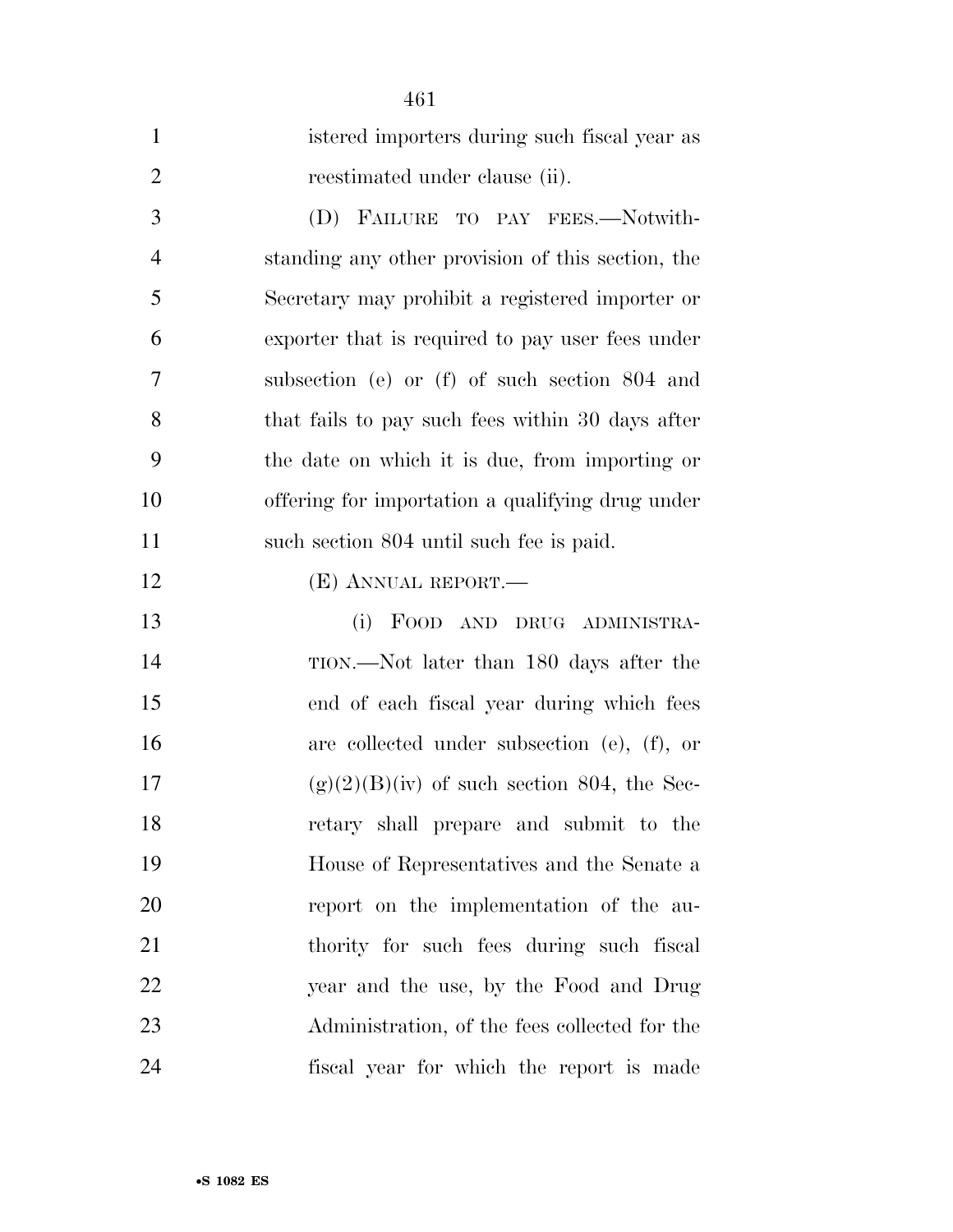| $\mathbf{1}$   | and credited to the Food and Drug Admin-         |
|----------------|--------------------------------------------------|
| $\overline{2}$ | istration.                                       |
| 3              | CUSTOMS AND BORDER<br>(ii)<br>$CON-$             |
| $\overline{4}$ | TROL.—Not later than 180 days after the          |
| 5              | end of each fiscal year during which fees        |
| 6              | are collected under subsection (e) or (f) of     |
| 7              | such section 804, the Secretary of Home-         |
| 8              | land Security, in consultation with the Sec-     |
| 9              | retary of the Treasury, shall prepare and        |
| 10             | submit to the House of Representatives           |
| <sup>11</sup>  | and the Senate a report on the use, by the       |
| 12             | Bureau of Customs and Border Protection,         |
| 13             | of the fees, if any, transferred by the Sec-     |
| 14             | retary to the Bureau of Customs and Bor-         |
| 15             | der Protection for the fiscal year for which     |
| 16             | the report is made.                              |
| 17             | (10) SPECIAL RULE REGARDING IMPORTATION          |
| 18             | BY INDIVIDUALS.—                                 |
| 19             | (A) IN GENERAL.—Notwithstanding any              |
| 20             | provision of this title (or an amendment made    |
| 21             | by this title), the Secretary shall expedite the |
| 22             | designation of any additional countries from     |
| 23             | which an individual may import a qualifying      |
| 24             | drug into the United States under such section   |
| 25             | 804 if any action implemented by the Govern-     |

•**S 1082 ES**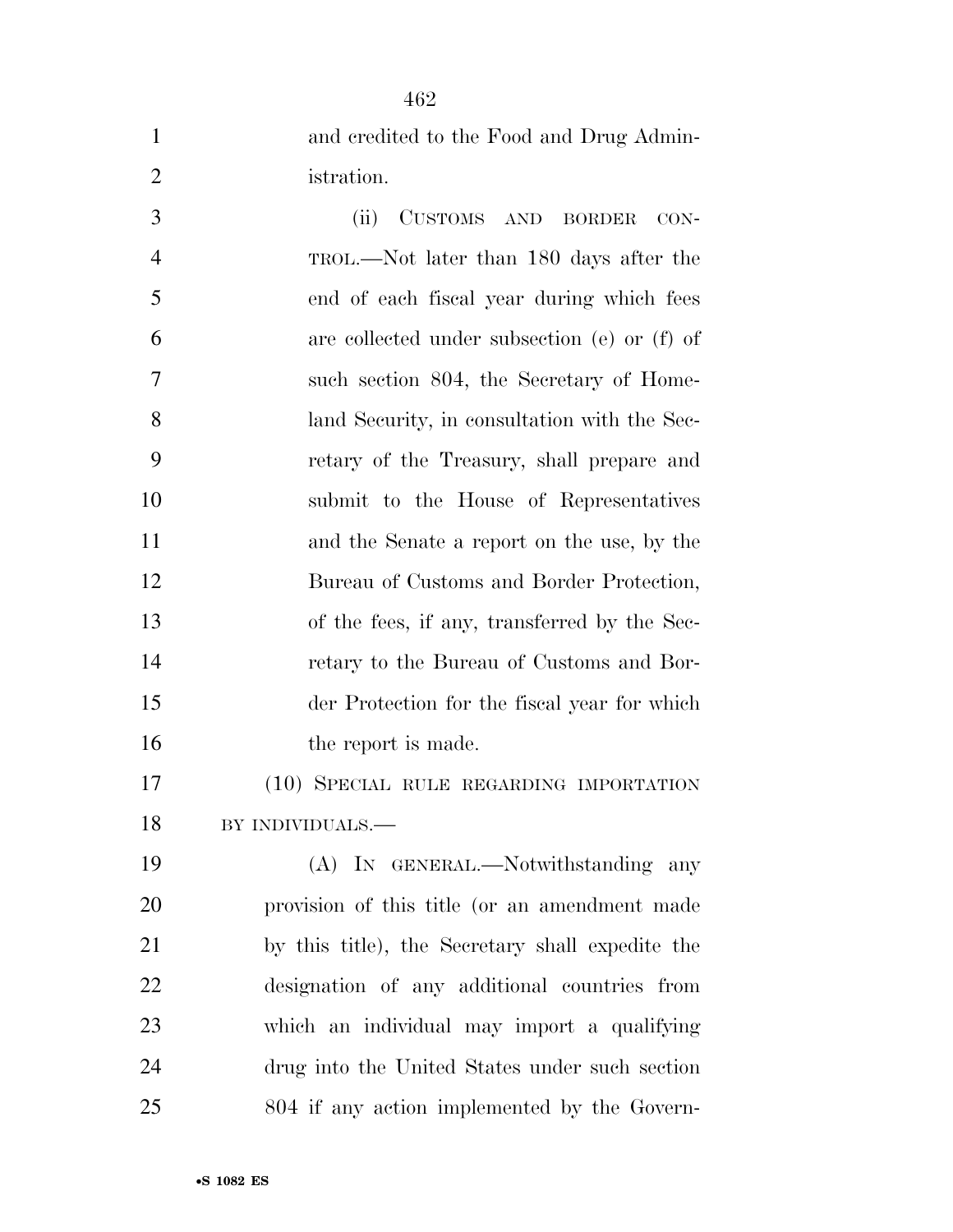| $\mathbf{1}$   | ment of Canada has the effect of limiting or         |
|----------------|------------------------------------------------------|
| $\overline{2}$ | prohibiting the importation of qualifying drugs      |
| 3              | into the United States from Canada.                  |
| $\overline{4}$ | (B) TIMING AND CRITERIA.—The<br>- Sec-               |
| 5              | retary shall designate such additional countries     |
| 6              | under subparagraph $(A)$ —                           |
| 7              | (i) not later than 6 months after the                |
| 8              | date of the action by the Government of              |
| 9              | Canada described under such subpara-                 |
| 10             | graph; and                                           |
| 11             | (ii) using the criteria described under              |
| 12             | subsection $(a)(4)(D)(i)(II)$ of such section        |
| 13             | 804.                                                 |
| 14             | (f) IMPLEMENTATION OF SECTION 804.—                  |
| 15             | (1) INTERIM RULE.—The Secretary may pro-             |
| 16             | mulgate an interim rule for implementing section     |
| 17             | 804 of the Federal Food, Drug, and Cosmetic Act,     |
| 18             | as added by subsection (a) of this section.          |
| 19             | (2) NO NOTICE OF PROPOSED RULEMAKING.—               |
| 20             | The interim rule described under paragraph (1) may   |
| 21             | be developed and promulgated by the Secretary with-  |
| 22             | out providing general notice of proposed rulemaking. |
| 23             | (3) FINAL RULE.—Not later than 1 year after          |
| 24             | the date on which the Secretary promulgates an in-   |
| 25             | terim rule under paragraph (1), the Secretary shall, |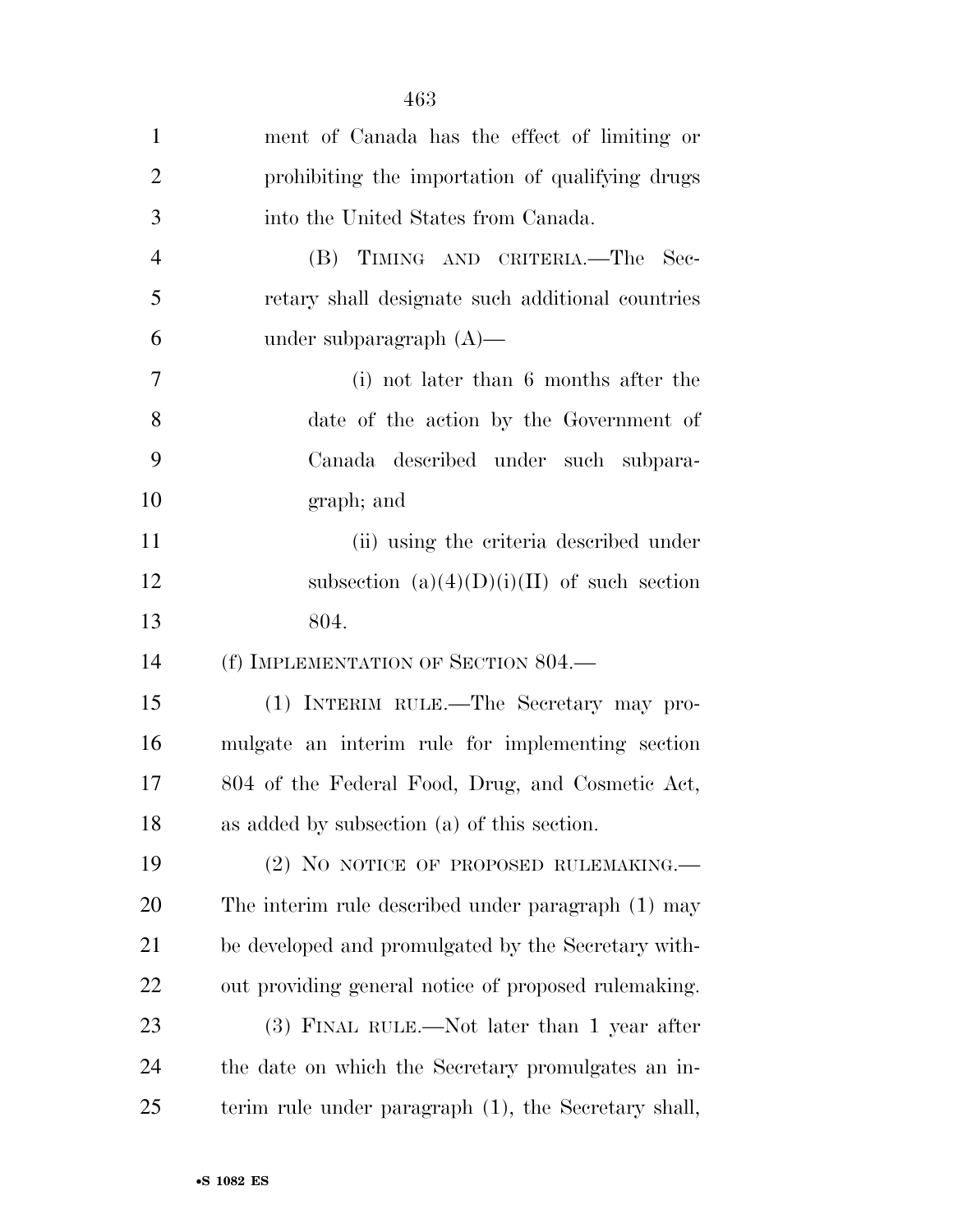1 in accordance with procedures under section 553 of title 5, United States Code, promulgate a final rule for implementing such section 804, which may incor- porate by reference provisions of the interim rule provided for under paragraph (1), to the extent that such provisions are not modified.

 (g) CONSUMER EDUCATION.—The Secretary shall carry out activities that educate consumers—

 (1) with regard to the availability of qualifying drugs for import for personal use from an exporter registered with and approved by the Food and Drug Administration under section 804 of the Federal Food, Drug, and Cosmetic Act, as added by this sec- tion, including information on how to verify whether an exporter is registered and approved by use of the Internet website of the Food and Drug Administra- tion and the toll-free telephone number required by 18 this title:

 (2) that drugs that consumers attempt to im- port from an exporter that is not registered with and approved by the Food and Drug Administration can be seized by the United States Customs Service and destroyed, and that such drugs may be counterfeit, unapproved, unsafe, or ineffective;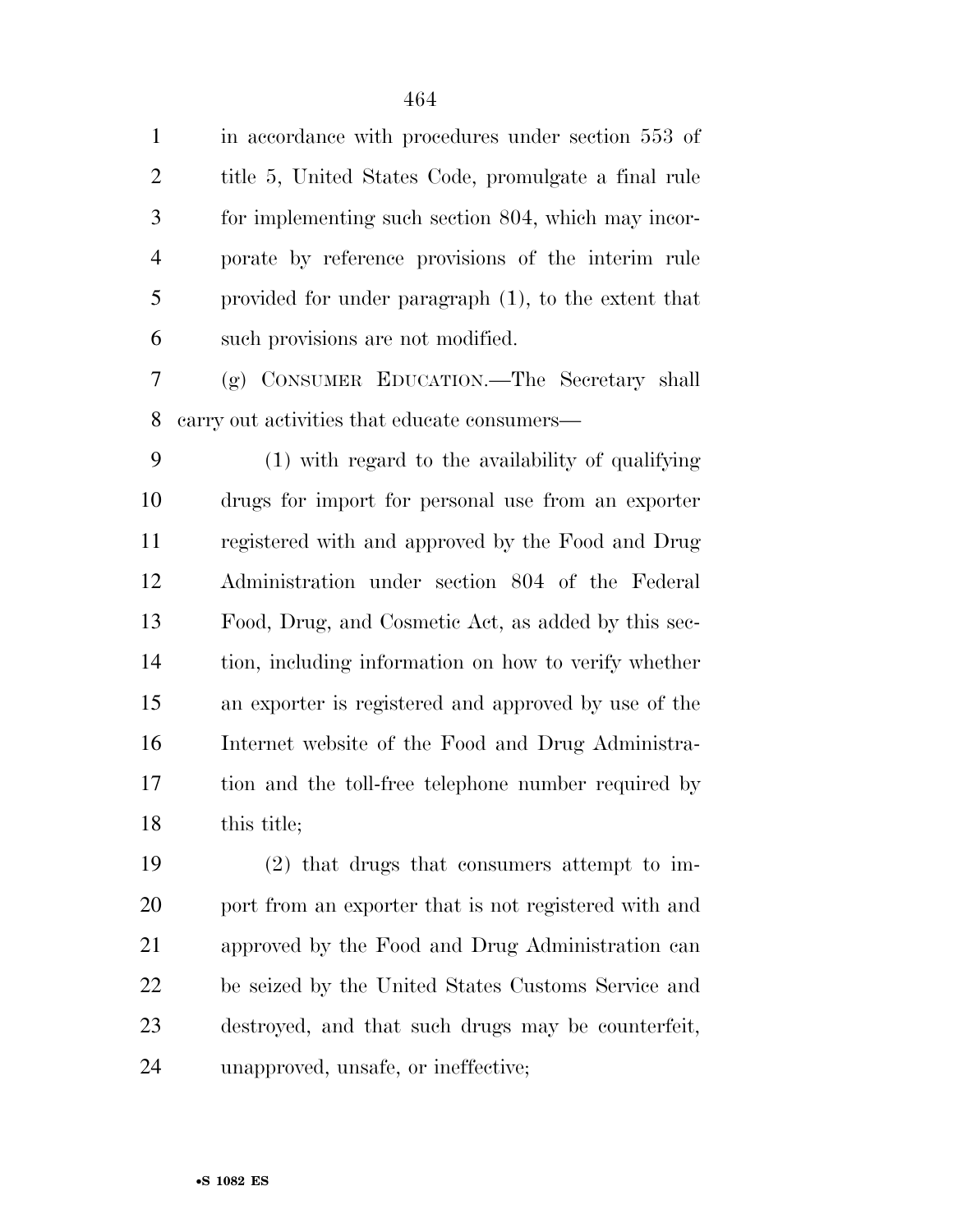(3) with regard to the suspension and termi- nation of any registration of a registered importer or exporter under such section 804; and

 (4) with regard to the availability at domestic retail pharmacies of qualifying drugs imported under such section 804 by domestic wholesalers and phar- macies registered with and approved by the Food and Drug Administration.

 (h) EFFECT ON ADMINISTRATION PRACTICES.—Not- withstanding any provision of this title (and the amend- ments made by this title), the practices and policies of the Food and Drug Administration and Bureau of Customs and Border Protection, in effect on January 1, 2004, with respect to the importation of prescription drugs into the United States by an individual, on the person of such indi-vidual, for personal use, shall remain in effect.

 (i) REPORT TO CONGRESS.—The Federal Trade Commission shall, on an annual basis, submit to Congress a report that describes any action taken during the period for which the report is being prepared to enforce the provi- sions of section 804(n) of the Federal Food, Drug, and Cosmetic Act (as added by this title), including any pend-ing investigations or civil actions under such section.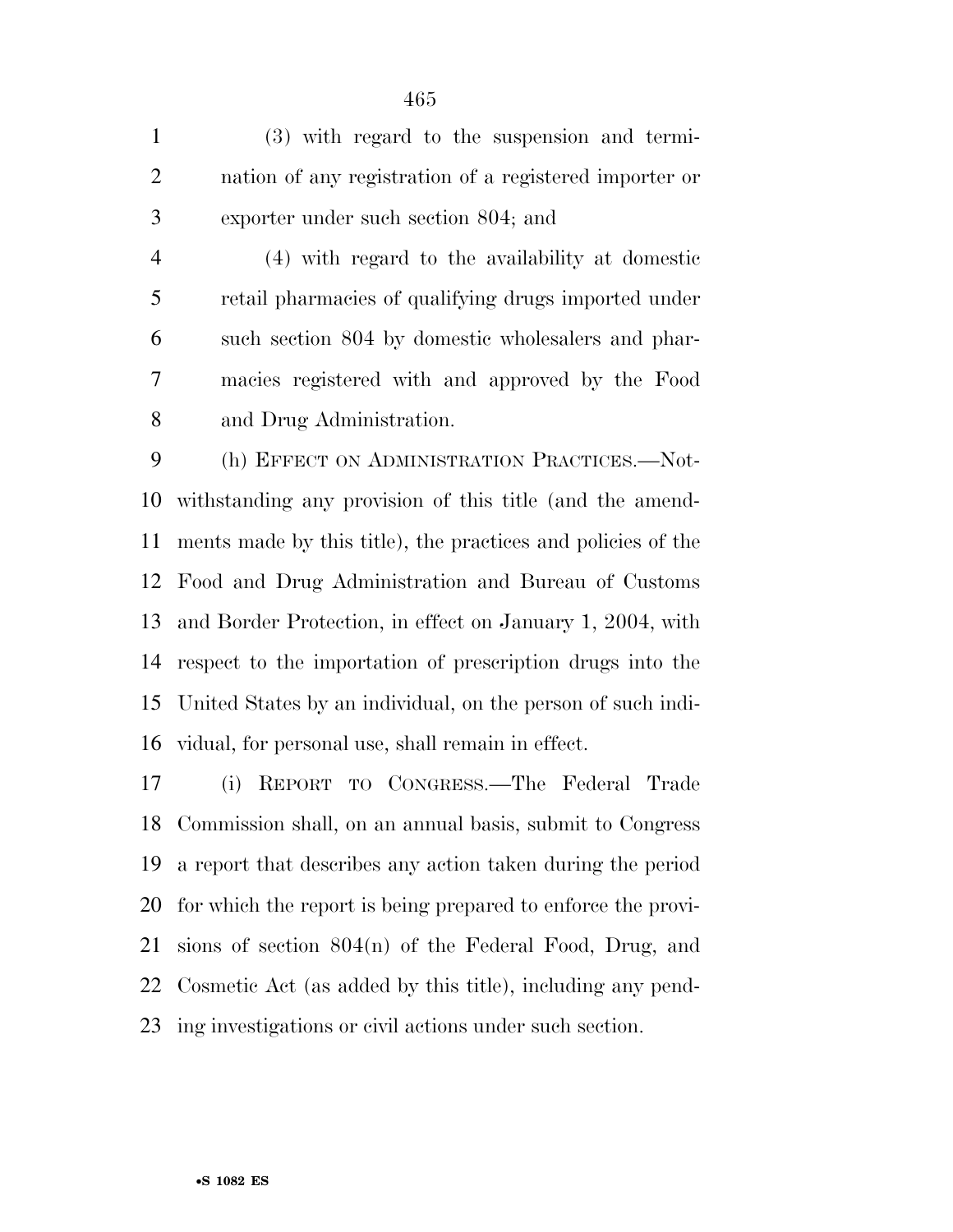**SEC. 805. DISPOSITION OF CERTAIN DRUGS DENIED ADMIS- SION INTO UNITED STATES.**  (a) IN GENERAL.—Chapter VIII of the Federal Food, Drug, and Cosmetic Act (21 U.S.C. 381 et seq.), as amended by section 804, is further amended by adding at the end the following section: **''SEC. 805. DISPOSITION OF CERTAIN DRUGS DENIED AD- MISSION.**  9 "(a) IN GENERAL.—The Secretary of Homeland Se- curity shall deliver to the Secretary a shipment of drugs that is imported or offered for import into the United States if— 13 ''(1) the shipment has a declared value of less than \$10,000; and  $\frac{1}{2}(2)$  (A) the shipping container for such drugs does not bear the markings required under section  $804(d)(2)$ ; or ''(B) the Secretary has requested delivery of such shipment of drugs. ''(b) NO BOND OR EXPORT.—Section 801(b) does not authorize the delivery to the owner or consignee of drugs delivered to the Secretary under subsection (a) pur- suant to the execution of a bond, and such drugs may not be exported.

•**S 1082 ES** 25 "(c) DESTRUCTION OF VIOLATIVE SHIPMENT.—The Secretary shall destroy a shipment of drugs delivered by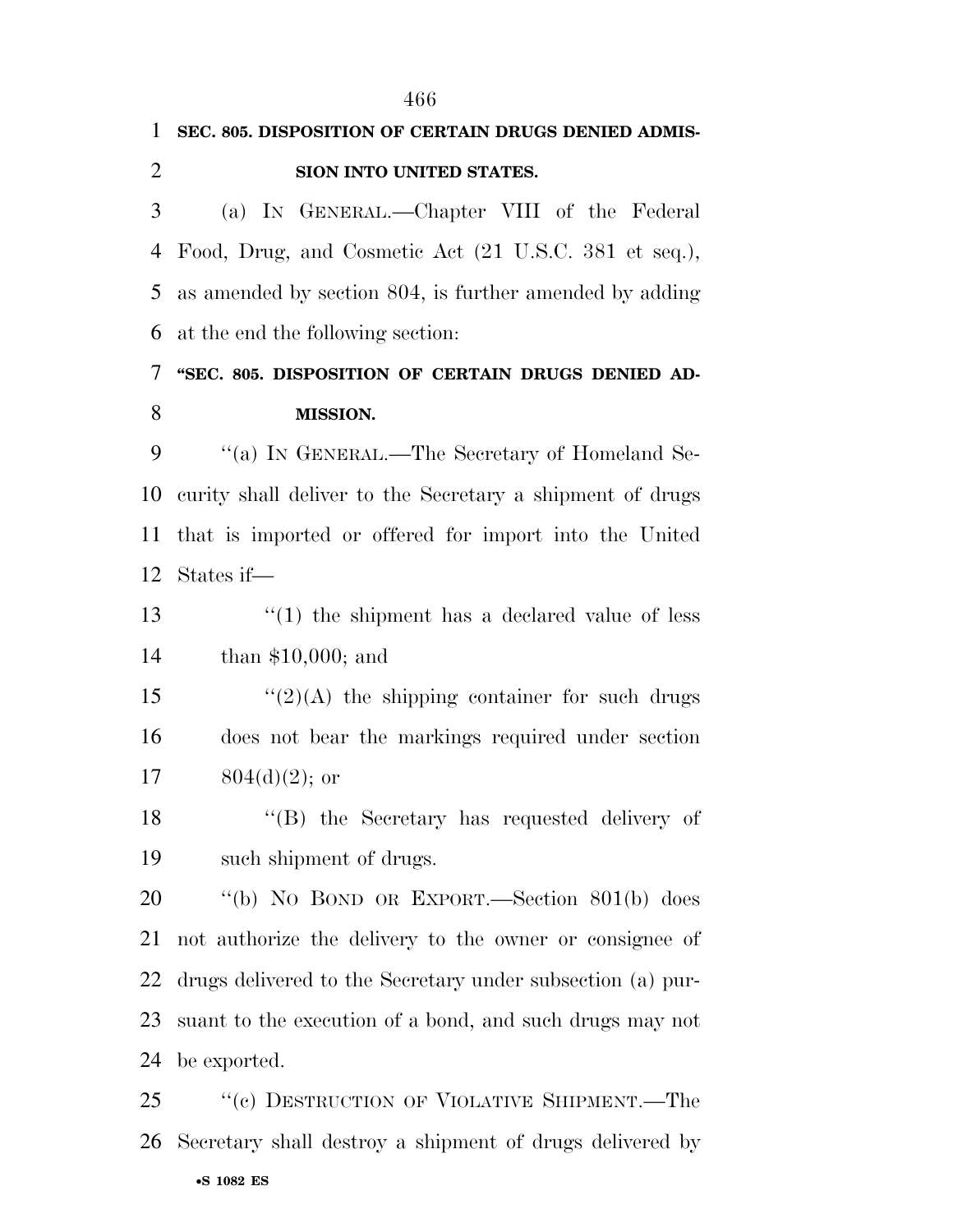the Secretary of Homeland Security to the Secretary under subsection (a) if—

 ''(1) in the case of drugs that are imported or offered for import from a registered exporter under section 804, the drugs are in violation of any stand-6 ard described in section  $804(g)(5)$ ; or

 $\frac{1}{2}$  <sup>''</sup>(2) in the case of drugs that are not imported or offered for import from a registered exporter under section 804, the drugs are in violation of a 10 standard referred to in section  $801(a)$  or  $801(d)(1)$ .

11 "(d) CERTAIN PROCEDURES.—

12 "(1) In GENERAL.—The delivery and destruc- tion of drugs under this section may be carried out without notice to the importer, owner, or consignee 15 of the drugs except as required by section  $801(g)$  or section 804(i)(2). The issuance of receipts for the drugs, and recordkeeping activities regarding the drugs, may be carried out on a summary basis.

19 "(2) OBJECTIVE OF PROCEDURES.—Procedures promulgated under paragraph (1) shall be designed toward the objective of ensuring that, with respect to efficiently utilizing Federal resources available for carrying out this section, a substantial majority of shipments of drugs subject to described in sub-section (c) are identified and destroyed.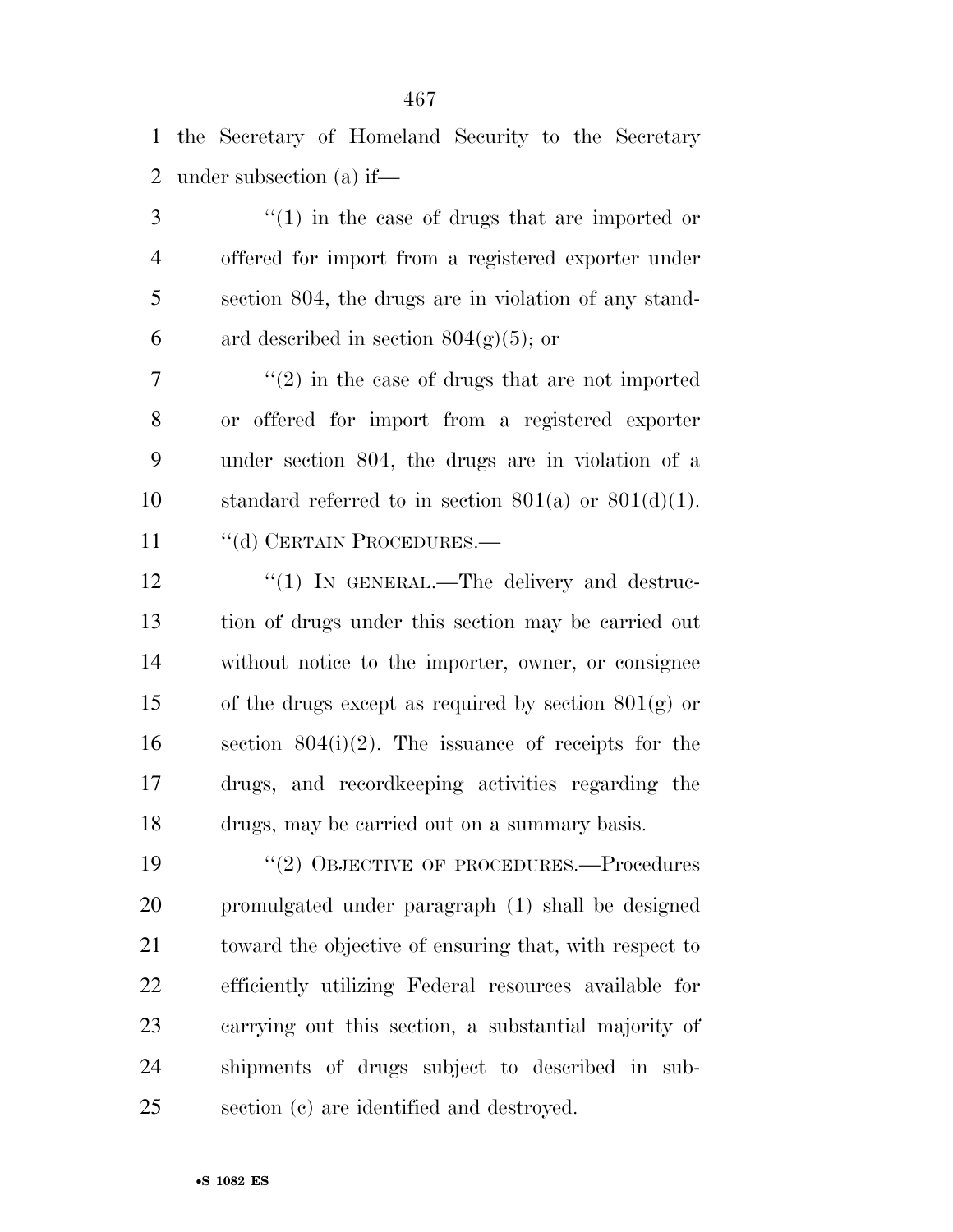''(e) EVIDENCE EXCEPTION.—Drugs may not be de- stroyed under subsection (c) to the extent that the Attor- ney General of the United States determines that the drugs should be preserved as evidence or potential evi- dence with respect to an offense against the United States. ''(f) RULE OF CONSTRUCTION.—This section may not be construed as having any legal effect on applicable law with respect to a shipment of drugs that is imported or offered for import into the United States and has a declared value equal to or greater than \$10,000.''.

 (b) PROCEDURES.—Procedures for carrying out sec- tion 805 of the Federal Food, Drug, and Cosmetic Act, as added by subsection (a), shall be established not later than 90 days after the date of the enactment of this title. (c) EFFECTIVE DATE.—The amendments made by this section shall take effect on the date that is 90 days after the date of enactment of this title.

## **SEC. 806. WHOLESALE DISTRIBUTION OF DRUGS; STATE-**

**MENTS REGARDING PRIOR SALE, PURCHASE,** 

## **OR TRADE.**

 (a) STRIKING OF EXEMPTIONS; APPLICABILITY TO REGISTERED EXPORTERS.—Section 503(e) of the Federal Food, Drug, and Cosmetic Act (21 U.S.C. 353(e)) is amended—

25  $(1)$  in paragraph  $(1)$ —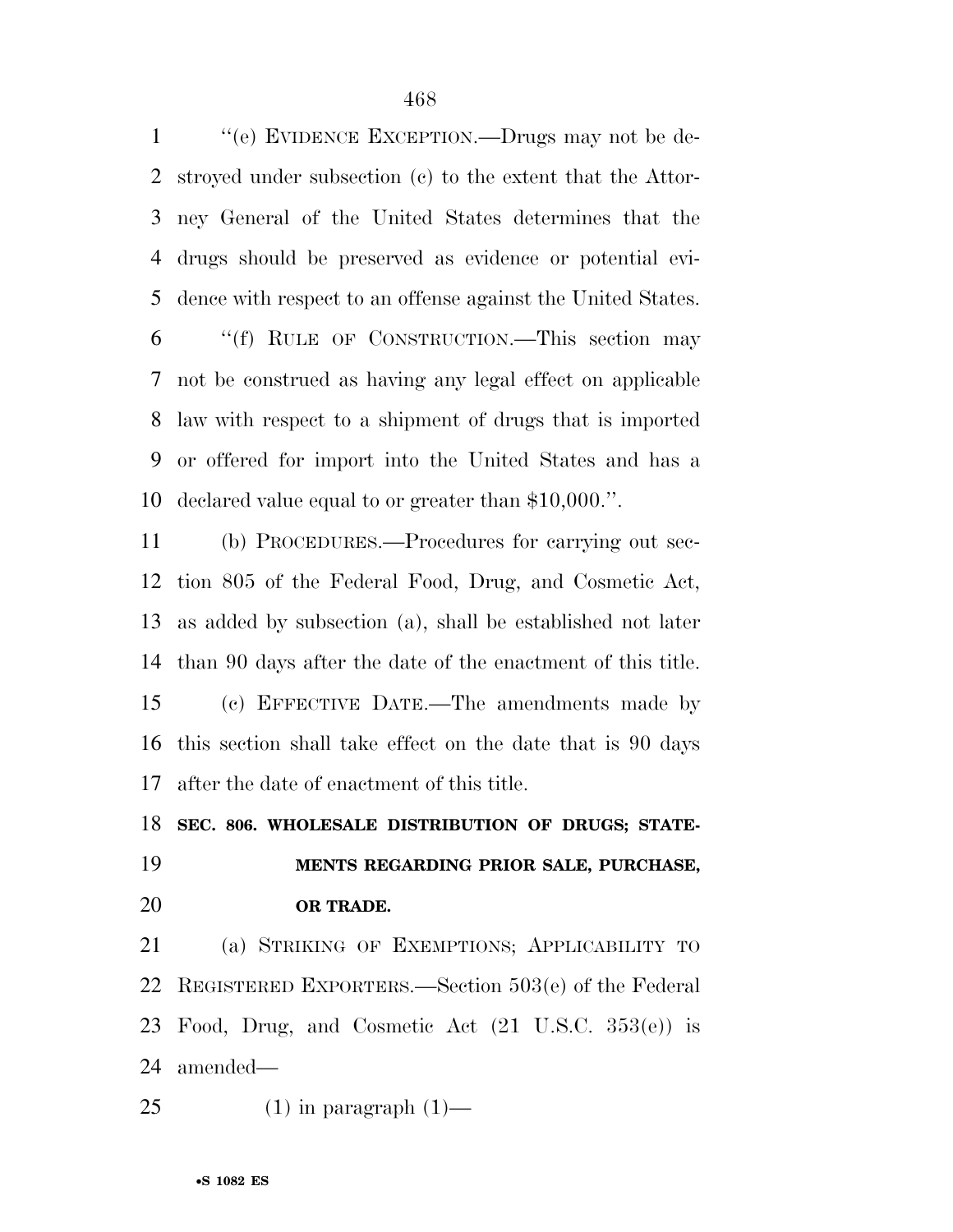| $\mathbf{1}$   | $(A)$ by striking "and who is not the manu-                     |
|----------------|-----------------------------------------------------------------|
| $\overline{2}$ | facturer or an authorized distributor of record                 |
| 3              | of such drug";                                                  |
| $\overline{4}$ | (B) by striking "to an authorized dis-                          |
| 5              | tributor of record or"; and                                     |
| 6              | $(C)$ by striking subparagraph $(B)$ and in-                    |
| 7              | serting the following:                                          |
| 8              | $\lq$ (B) The fact that a drug subject to subsection (b)        |
| 9              | is exported from the United States does not with respect        |
|                | 10 to such drug exempt any person that is engaged in the        |
| 11             | business of the wholesale distribution of the drug from         |
| 12             | providing the statement described in subparagraph $(A)$ to      |
|                | 13 the person that receives the drug pursuant to the export     |
| 14             | of the drug.                                                    |
| 15             | $\lq\lq$ (C)(i) The Secretary shall by regulation establish re- |
|                |                                                                 |

 quirements that supersede subparagraph (A) (referred to in this subparagraph as 'alternative requirements') to identify the chain of custody of a drug subject to sub- section (b) from the manufacturer of the drug throughout the wholesale distribution of the drug to a pharmacist who intends to sell the drug at retail if the Secretary deter- mines that the alternative requirements, which may in- clude standardized anti-counterfeiting or track-and-trace technologies, will identify such chain of custody or the identity of the discrete package of the drug from which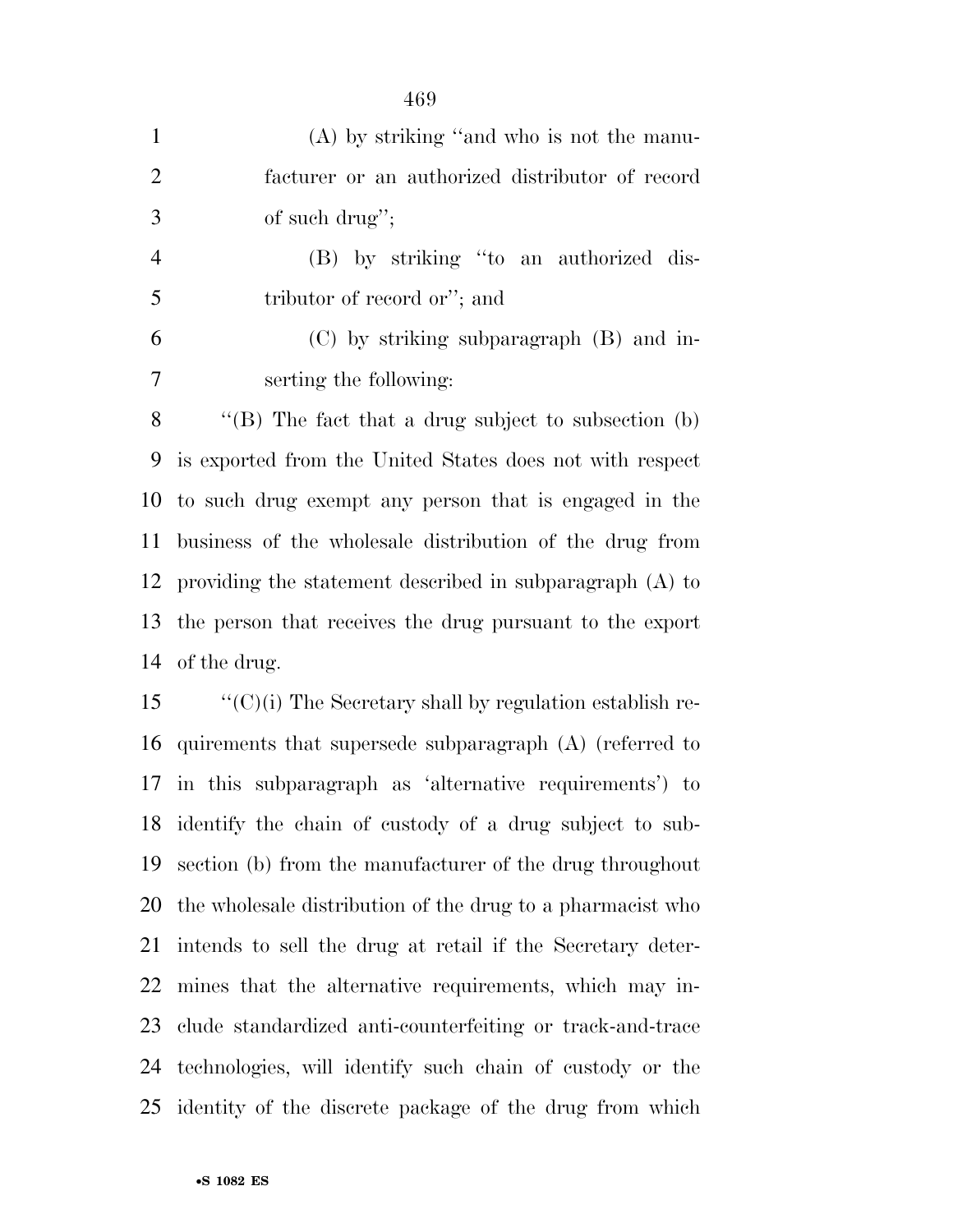the drug is dispensed with equal or greater certainty to the requirements of subparagraph (A), and that the alter- native requirements are economically and technically fea-sible.

 ''(ii) When the Secretary promulgates a final rule to establish such alternative requirements, the final rule in addition shall, with respect to the registration condition 8 established in clause (i) of section  $804(c)(3)(B)$ , establish a condition equivalent to the alternative requirements, and such equivalent condition may be met in lieu of the reg-istration condition established in such clause (i).'';

12 (2) in paragraph  $(2)(A)$ , by adding at the end the following: ''The preceding sentence may not be construed as having any applicability with respect to a registered exporter under section 804.''; and

 (3) in paragraph (3), by striking ''and sub- section (d)—'' in the matter preceding subparagraph (A) and all that follows through ''the term 'whole- sale distribution' means'' in subparagraph (B) and inserting the following: ''and subsection (d), the term 'wholesale distribution' means''.

 (b) CONFORMING AMENDMENT.—Section 503(d) of the Federal Food, Drug, and Cosmetic Act (21 U.S.C. 353(d)) is amended by adding at the end the following: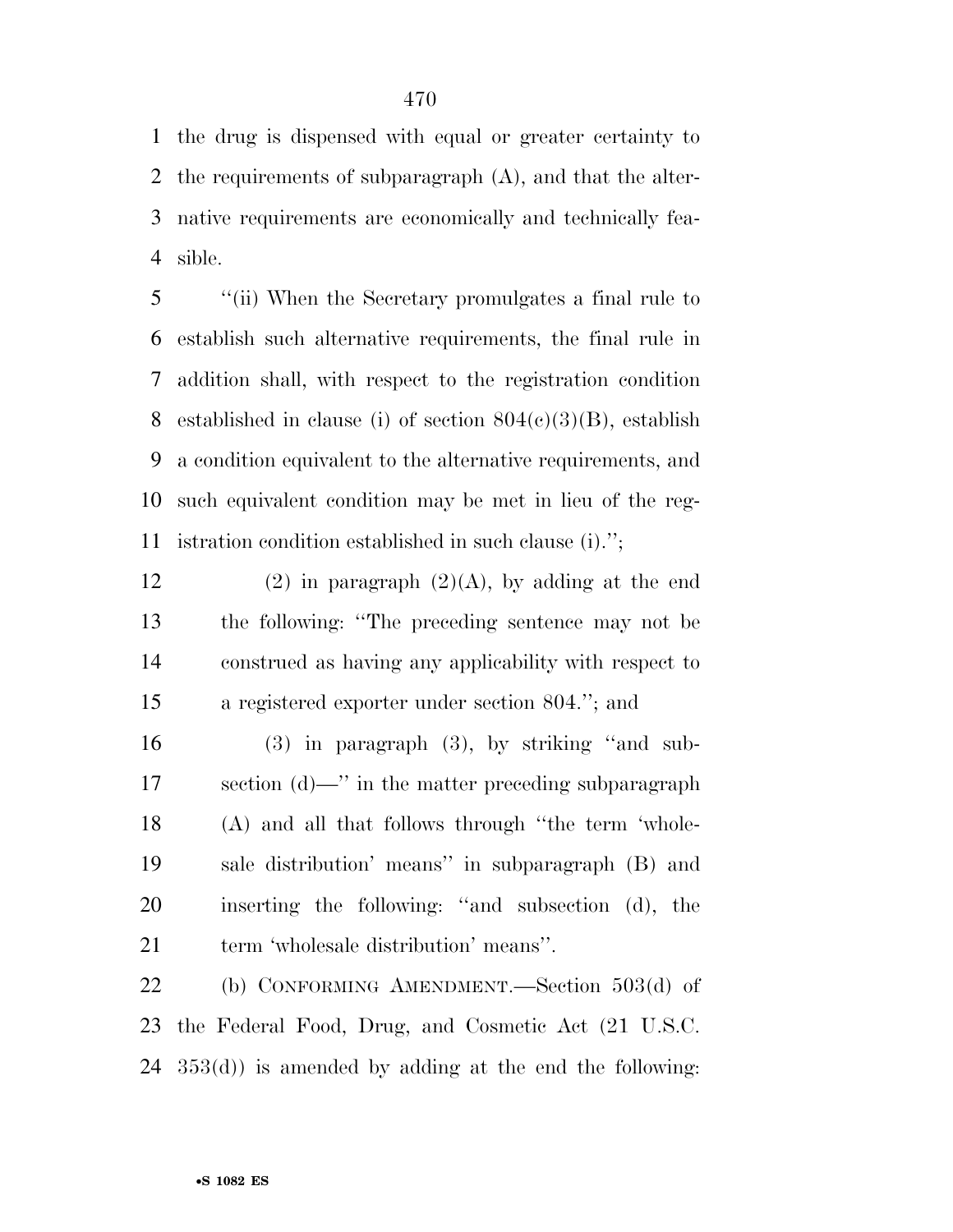| $\mathbf{1}$   | $(4)$ Each manufacturer of a drug subject to sub-             |
|----------------|---------------------------------------------------------------|
| $\overline{2}$ | section (b) shall maintain at its corporate offices a current |
| 3              | list of the authorized distributors of record of such drug.   |
| $\overline{4}$ | $\lq(5)$ For purposes of this subsection, the term 'au-       |
| 5              | thorized distributors of record' means those distributors     |
| 6              | with whom a manufacturer has established an ongoing re-       |
| 7              | lationship to distribute such manufacturer's products.".      |
| 8              | (c) EFFECTIVE DATE.-                                          |
| 9              | (1) IN GENERAL.—The amendments made by                        |
| 10             | paragraphs $(1)$ and $(3)$ of subsection $(a)$ and by sub-    |
| 11             | section (b) shall take effect on January 1, 2010.             |
| 12             | (2) DRUGS IMPORTED BY REGISTERED IMPORT-                      |
| 13             | ERS UNDER SECTION 804.—Notwithstanding para-                  |
| 14             | graph $(1)$ , the amendments made by paragraphs $(1)$         |
| 15             | and $(3)$ of subsection $(a)$ and by subsection $(b)$ shall   |
| 16             | take effect on the date that is 90 days after the date        |
| 17             | of enactment of this title with respect to qualifying         |
| 18             | drugs imported under section 804 of the Federal               |
| 19             | Food, Drug, and Cosmetic Act, as added by section             |
| 20             | 804.                                                          |
| 21             | (3) EFFECT WITH RESPECT TO REGISTERED                         |
| 22             | EXPORTERS.—The amendment made by subsection                   |
| 23             | $(a)(2)$ shall take effect on the date that is 90 days        |

after the date of enactment of this title.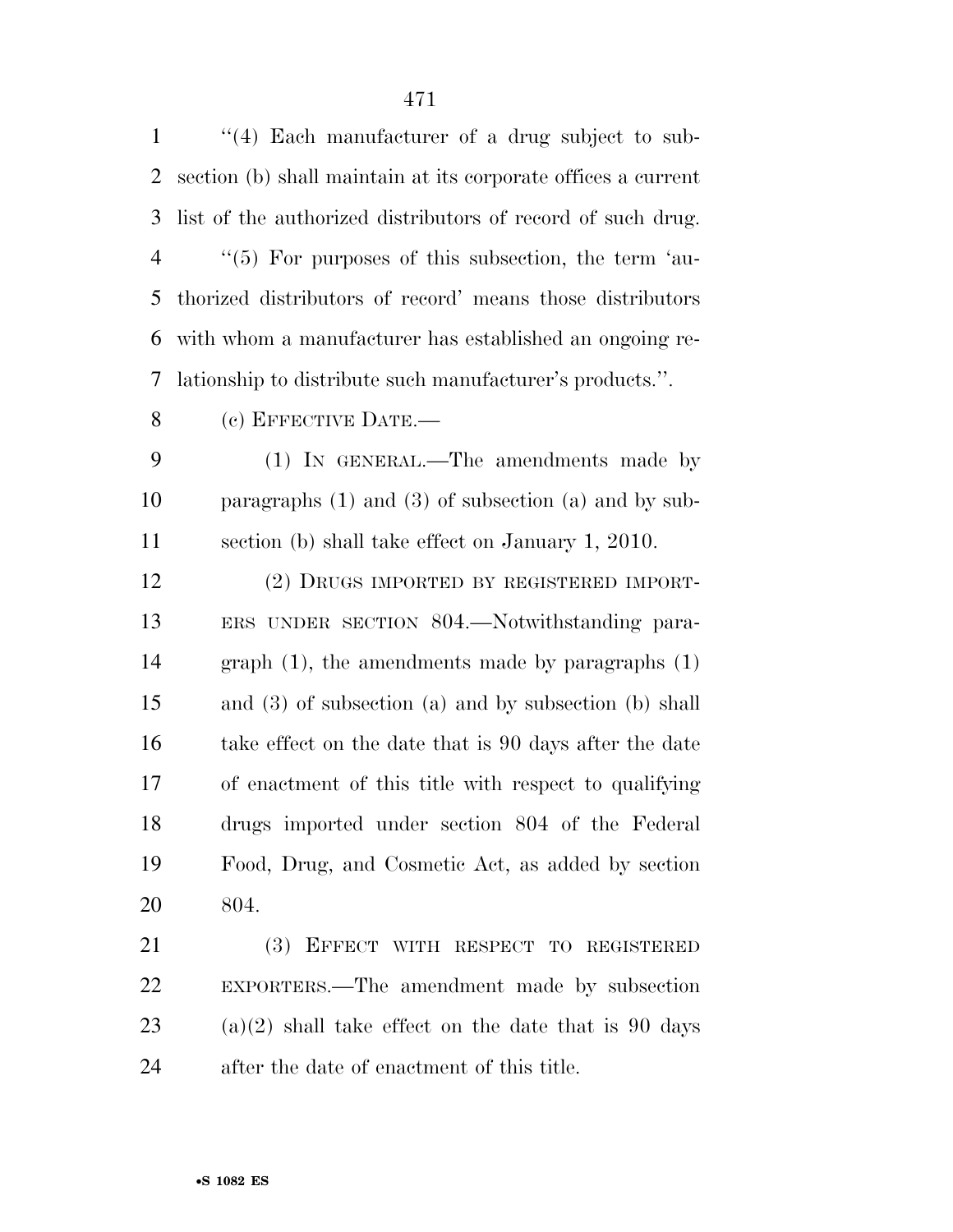| $\mathbf{1}$   | (4) ALTERNATIVE REQUIREMENTS.—The Sec-                   |
|----------------|----------------------------------------------------------|
| $\overline{2}$ | retary shall issue regulations to establish the alter-   |
| 3              | native requirements, referred to in the amendment        |
| $\overline{4}$ | made by subsection $(a)(1)$ , that take effect not later |
| 5              | than January 1, 2010.                                    |
| 6              | (5) INTERMEDIATE REQUIREMENTS.—The Sec-                  |
| 7              | retary shall by regulation require the use of stand-     |
| 8              | ardized anti-counterfeiting or track-and-trace tech-     |
| 9              | nologies on prescription drugs at the case and pallet    |
| 10             | level effective not later than 1 year after the date of  |
| 11             | enactment of this title.                                 |
| 12             | (6) ADDITIONAL REQUIREMENTS.—                            |
| 13             | (A) IN GENERAL.—Notwithstanding any                      |
| 14             | other provision of this section, the Secretary           |
| 15             | shall, not later than 18 months after the date           |
| 16             | of enactment of this title, require that the pack-       |
| 17             | aging of any prescription drug incorporates—             |
| 18             | (i) a standardized numerical identifier                  |
| 19             | unique to each package of such drug, ap-                 |
| 20             | plied at the point of manufacturing and re-              |
| 21             | packaging (in which case the numerical                   |
| 22             | identifier shall be linked to the numerical              |
| 23             | identifier applied at the point of manufac-              |
| 24             | turing); and                                             |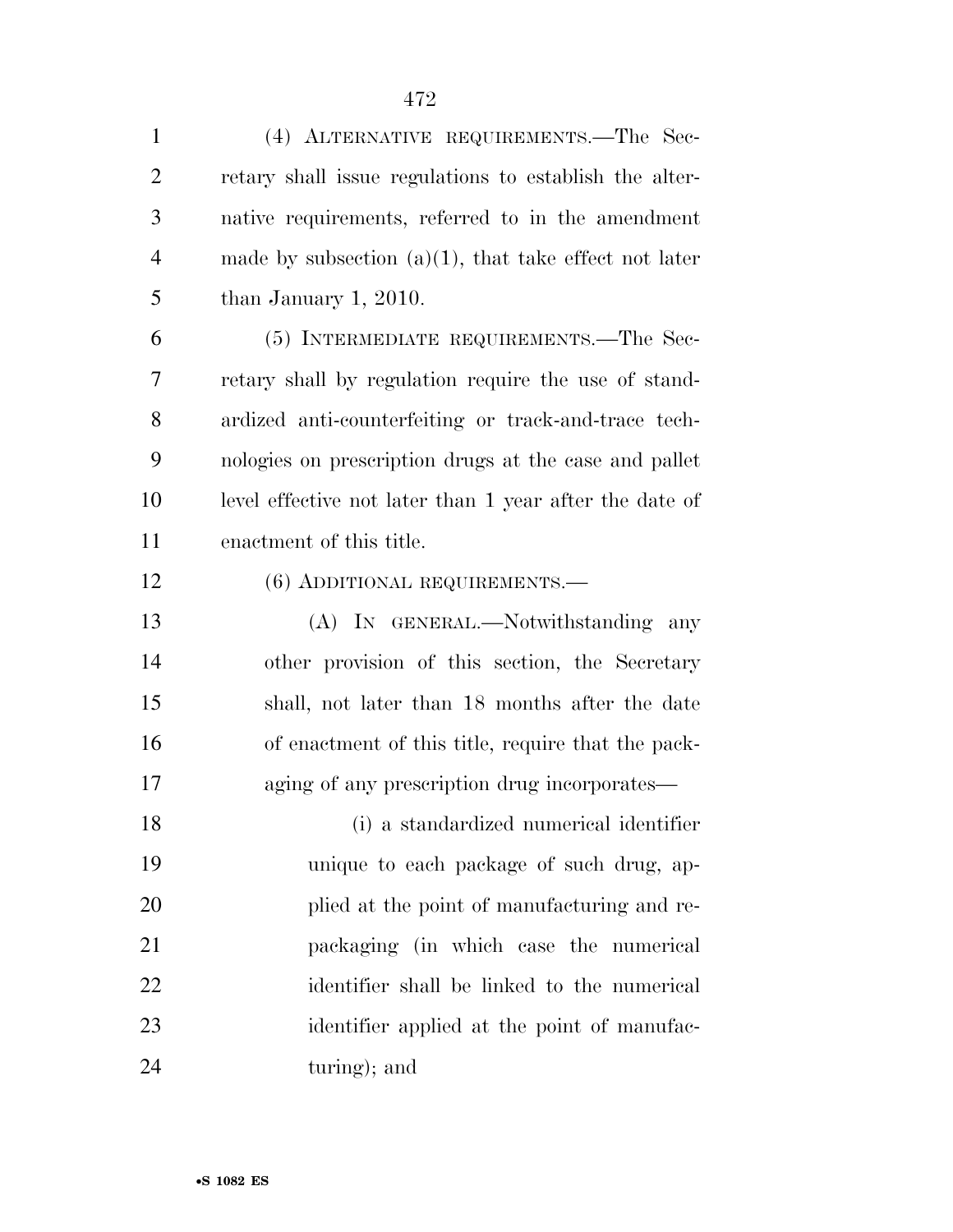| $\mathbf{1}$   | $(ii)(I)$ overt optically variable counter-      |
|----------------|--------------------------------------------------|
| $\overline{2}$ | feit-resistant technologies that—                |
| 3              | (aa) are visible to the naked eye,               |
| $\overline{4}$ | providing for visual identification of           |
| 5              | product authenticity without the need            |
| 6              | for readers, microscopes, lighting de-           |
| 7              | vices, or scanners;                              |
| 8              | (bb) are similar to that used by                 |
| 9              | the Bureau of Engraving and Printing             |
| 10             | to secure United States currency;                |
| 11             | (ce) are manufactured and dis-                   |
| 12             | tributed in a highly secure, tightly             |
| 13             | controlled environment; and                      |
| 14             | (dd) incorporate additional layers               |
| 15             | of nonvisible convert security features          |
| 16             | up to and including forensic capa-               |
| 17             | bility, as described in subparagraph             |
| 18             | $(B)$ ; or                                       |
| 19             | (II) technologies that have a function           |
| 20             | of security comparable to that described in      |
| 21             | subclause (I), as determined by the Sec-         |
| 22             | retary.                                          |
| 23             | (B) STANDARDS FOR PACKAGING.-For                 |
| 24             | the purpose of making it more difficult to coun- |
| 25             | terfeit the packaging of drugs subject to this   |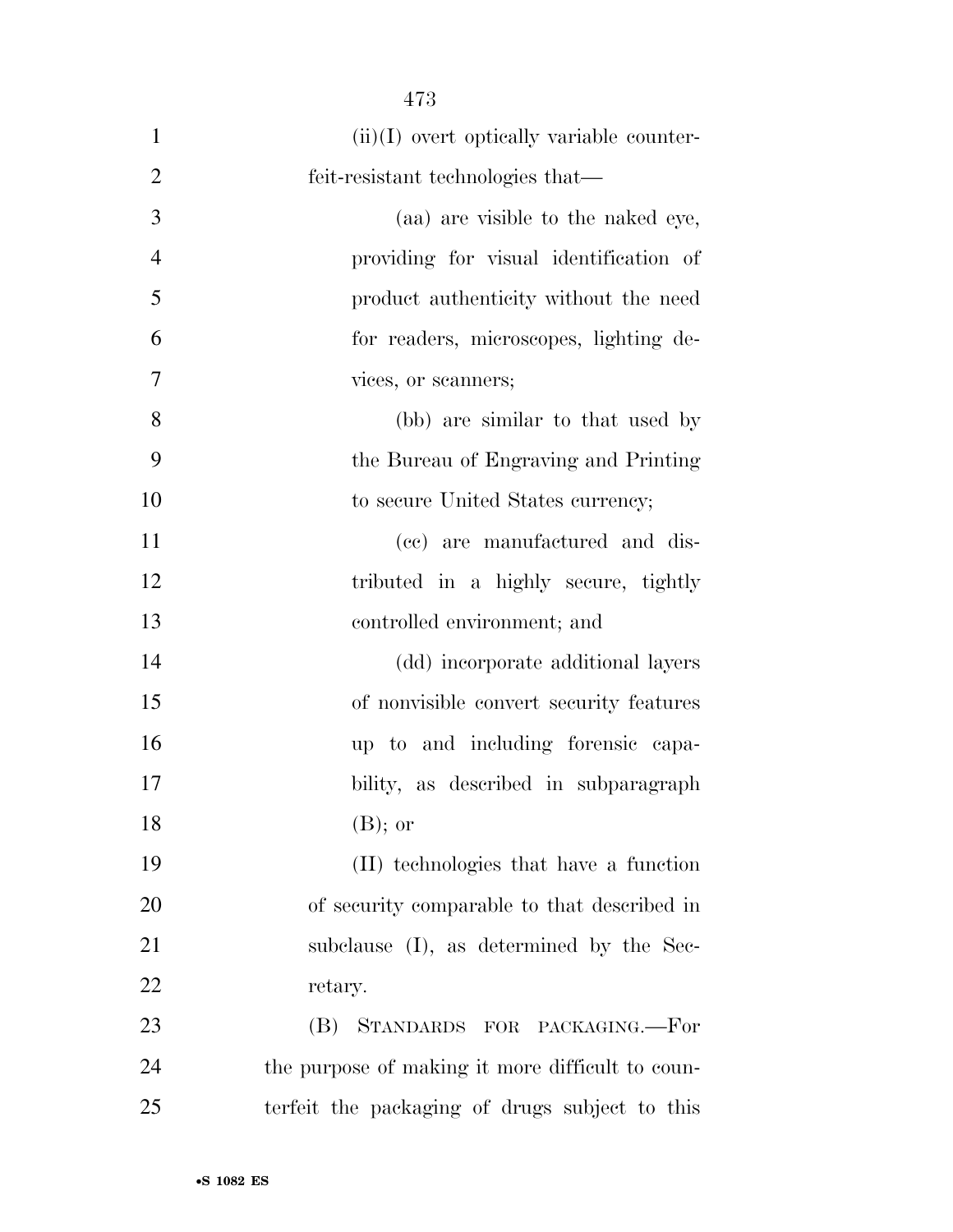| $\mathbf{1}$   | paragraph, the manufacturers of such drugs               |
|----------------|----------------------------------------------------------|
| $\overline{2}$ | shall incorporate the technologies described in          |
| 3              | subparagraph (A) into at least 1 additional ele-         |
| $\overline{4}$ | ment of the physical packaging of the drugs, in-         |
| 5              | cluding blister packs, shrink wrap, package la-          |
| 6              | bels, package seals, bottles, and boxes.                 |
| 7              | SEC. 807. INTERNET SALES OF PRESCRIPTION DRUGS.          |
| 8              | (a) IN GENERAL.—Chapter V of the Federal Food,           |
| 9              | Drug, and Cosmetic Act (21 U.S.C. 351 et seq.) is amend- |
| 10             | ed by inserting after section 503A the following:        |
| 11             | "SEC. 503B. INTERNET SALES OF PRESCRIPTION DRUGS.        |
| 12             | "(a) REQUIREMENTS REGARDING INFORMATION ON               |
| 13             | <b>INTERNET SITE.—</b>                                   |
| 14             | "(1) IN GENERAL.—A person may not dispense               |
| 15             | a prescription drug pursuant to a sale of the drug       |
| 16             | by such person if—                                       |
| 17             | $\lq\lq$ the purchaser of the drug submitted             |
| 18             | the purchase order for the drug, or conducted            |
| 19             | any other part of the sales transaction for the          |
| 20             | drug, through an Internet site;                          |
| 21             | $\lq\lq$ (B) the person dispenses the drug to the        |
| 22             | purchaser by mailing or shipping the drug to             |
| 23             | the purchaser; and                                       |
| 24             | $\lq\lq$ such site, or any other Internet site           |
| 25             | used by such person for purposes of sales of a           |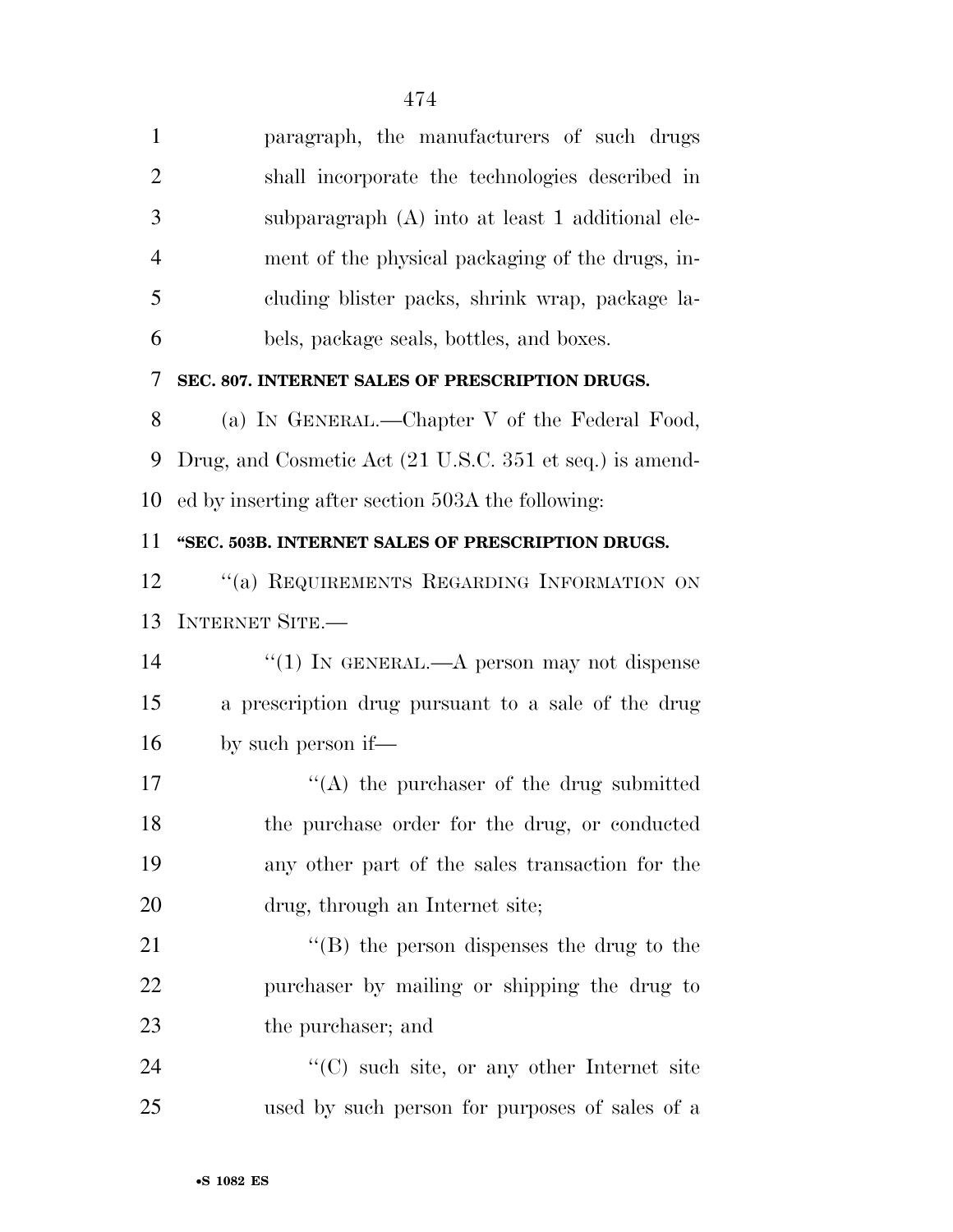| $\mathbf{1}$   | prescription drug, fails to meet each of the re-    |
|----------------|-----------------------------------------------------|
| $\overline{2}$ | quirements specified in paragraph (2), other        |
| 3              | than a site or pages on a site that—                |
| $\overline{4}$ | "(i) are not intended to be accessed                |
| 5              | by purchasers or prospective purchasers; or         |
| 6              | "(ii) provide an Internet information               |
| $\overline{7}$ | location tool within the meaning of section         |
| 8              | $231(e)(5)$ of the Communications Act of            |
| 9              | 1934 (47 U.S.C. 231(e)(5)).                         |
| 10             | "(2) REQUIREMENTS.—With respect to<br>an            |
| 11             | Internet site, the requirements referred to in sub- |
| 12             | paragraph $(C)$ of paragraph $(1)$ for a person to  |
| 13             | whom such paragraph applies are as follows:         |
| 14             | "(A) Each page of the site shall include ei-        |
| 15             | ther the following information or a link to a       |
| 16             | page that provides the following information:       |
| 17             | $\lq\lq$ (i) The name of such person.               |
| 18             | "(ii) Each State in which the person                |
| 19             | is authorized by law to dispense prescrip-          |
| 20             | tion drugs.                                         |
| 21             | "(iii) The address and telephone num-               |
| 22             | ber of each place of business of the person         |
| 23             | with respect to sales of prescription drugs         |
| 24             | through the Internet, other than a place of         |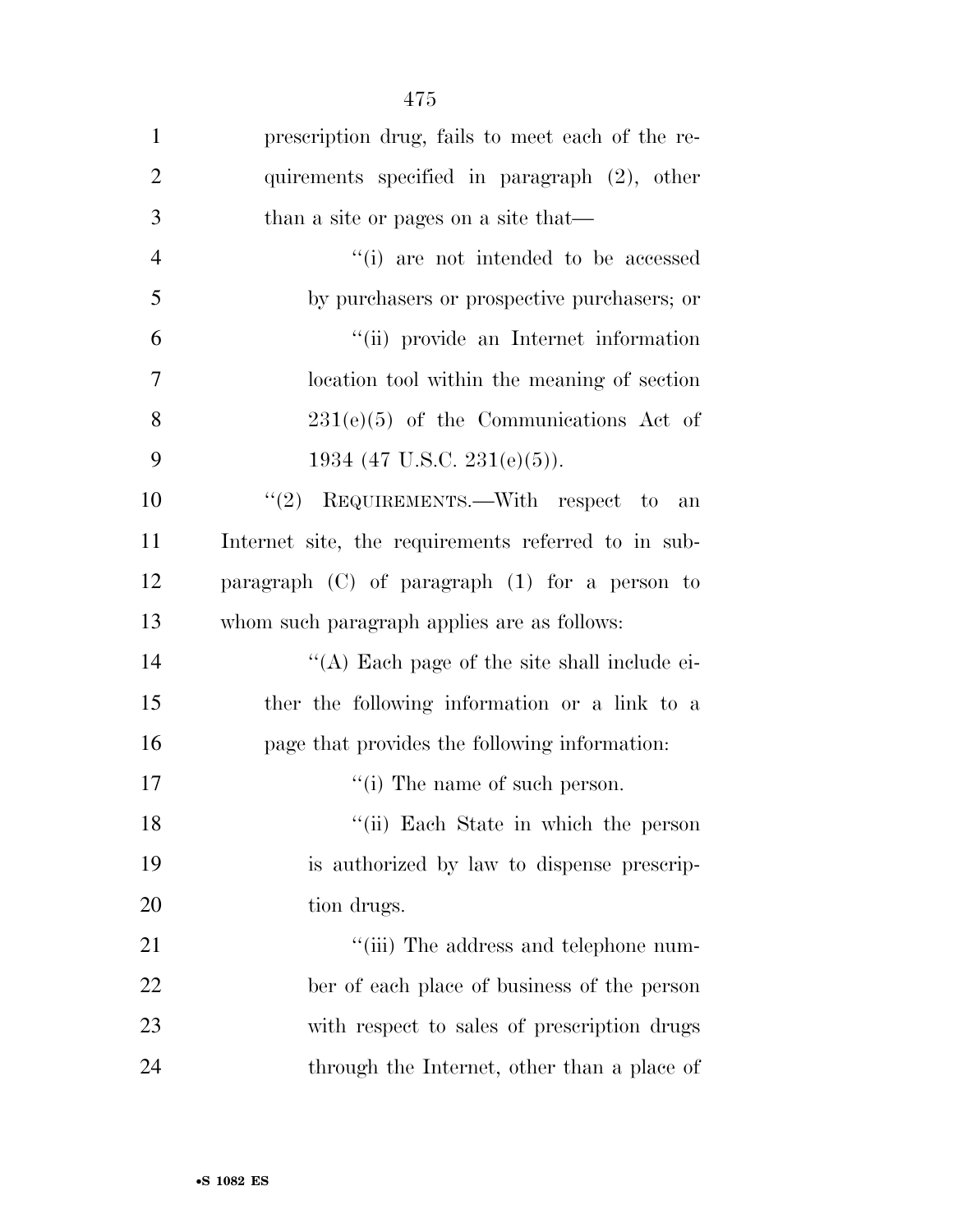| $\mathbf{1}$   | business that does not mail or ship pre-          |
|----------------|---------------------------------------------------|
| $\overline{2}$ | scription drugs to purchasers.                    |
| 3              | "(iv) The name of each individual who             |
| $\overline{4}$ | serves as a pharmacist for prescription           |
| 5              | drugs that are mailed or shipped pursuant         |
| 6              | to the site, and each State in which the in-      |
| 7              | dividual is authorized by law to dispense         |
| 8              | prescription drugs.                               |
| 9              | $``(v)$ If the person provides for medical        |
| 10             | consultations through the site for purposes       |
| 11             | of providing prescriptions, the name of           |
| 12             | each individual who provides such con-            |
| 13             | sultations; each State in which the indi-         |
| 14             | vidual is licensed or otherwise authorized        |
| 15             | by law to provide such consultations or           |
| 16             | practice medicine; and the type or types of       |
| 17             | health professions for which the individual       |
| 18             | holds such licenses or other authorizations.      |
| 19             | "(B) A link to which paragraph $(1)$ applies      |
| 20             | shall be displayed in a clear and prominent       |
| 21             | place and manner, and shall include in the cap-   |
| 22             | tion for the link the words 'licensing and con-   |
| 23             | tact information'.                                |
| 24             | INTERNET SALES WITHOUT APPROPRIATE<br>$\lq\lq(b)$ |
| 25             | MEDICAL RELATIONSHIPS.—                           |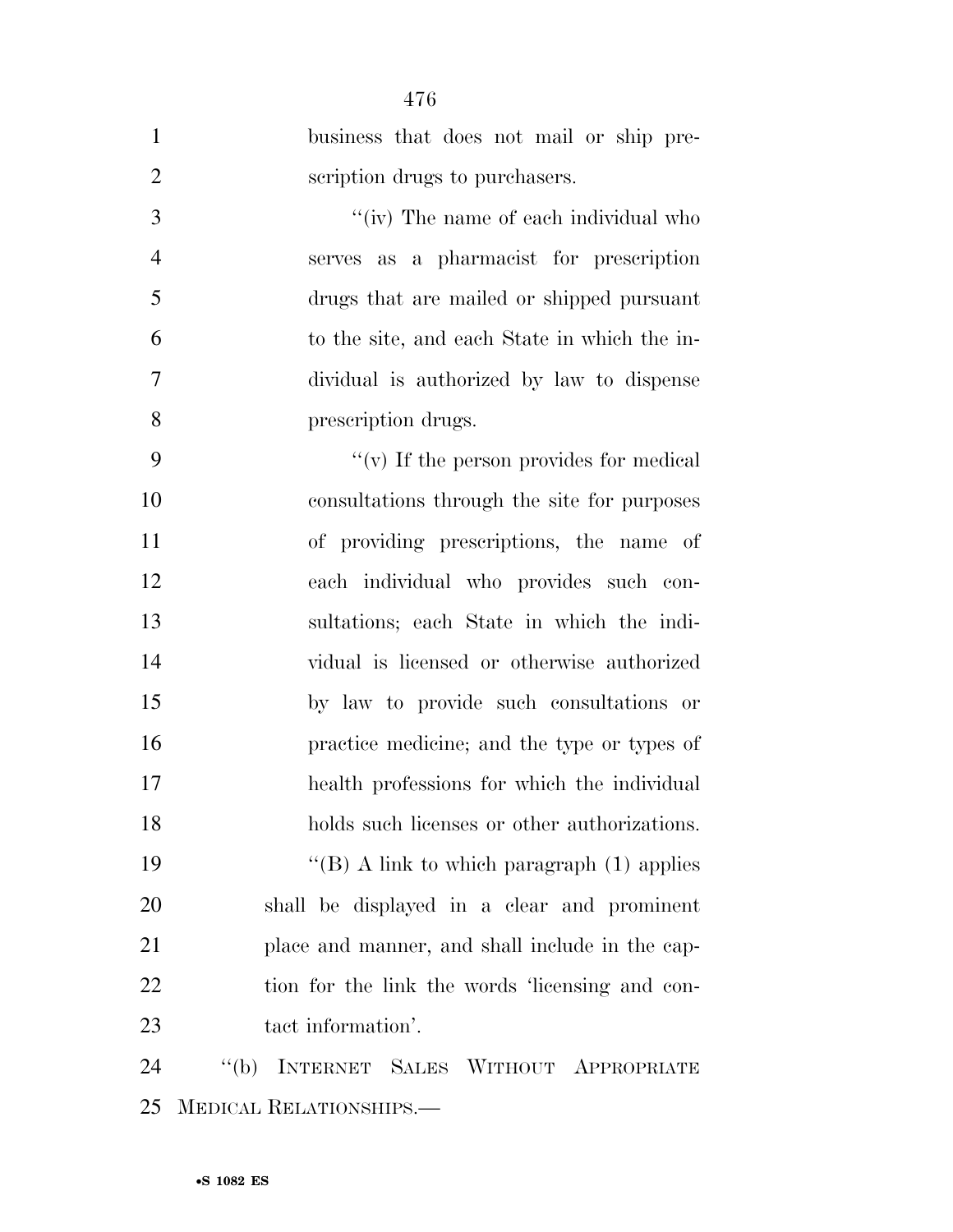| $\mathbf{1}$   | "(1) IN GENERAL.—Except as provided in para-           |
|----------------|--------------------------------------------------------|
| $\overline{2}$ | $graph (2)$ , a person may not dispense a prescription |
| 3              | drug, or sell such a drug, if—                         |
| $\overline{4}$ | $\lq\lq$ for purposes of such dispensing or            |
| 5              | sale, the purchaser communicated with the per-         |
| 6              | son through the Internet;                              |
| $\tau$         | $\lq\lq$ the patient for whom the drug was             |
| 8              | dispensed or purchased did not, when such              |
| 9              | communications began, have a prescription for          |
| 10             | the drug that is valid in the United States;           |
| 11             | $\lq\lq$ (C) pursuant to such communications, the      |
| 12             | person provided for the involvement of a practi-       |
| 13             | tioner, or an individual represented by the per-       |
| 14             | son as a practitioner, and the practitioner or         |
| 15             | such individual issued a prescription for the          |
| 16             | drug that was purchased;                               |
| 17             | $\lq\lq$ the person knew, or had reason to             |
| 18             | know, that the practitioner or the individual re-      |
| 19             | ferred to in subparagraph (C) did not, when            |
| 20             | issuing the prescription, have a qualifying med-       |
| 21             | ical relationship with the patient; and                |
| 22             | $\lq\lq(E)$ the person received payment for the        |
| 23             | dispensing or sale of the drug.                        |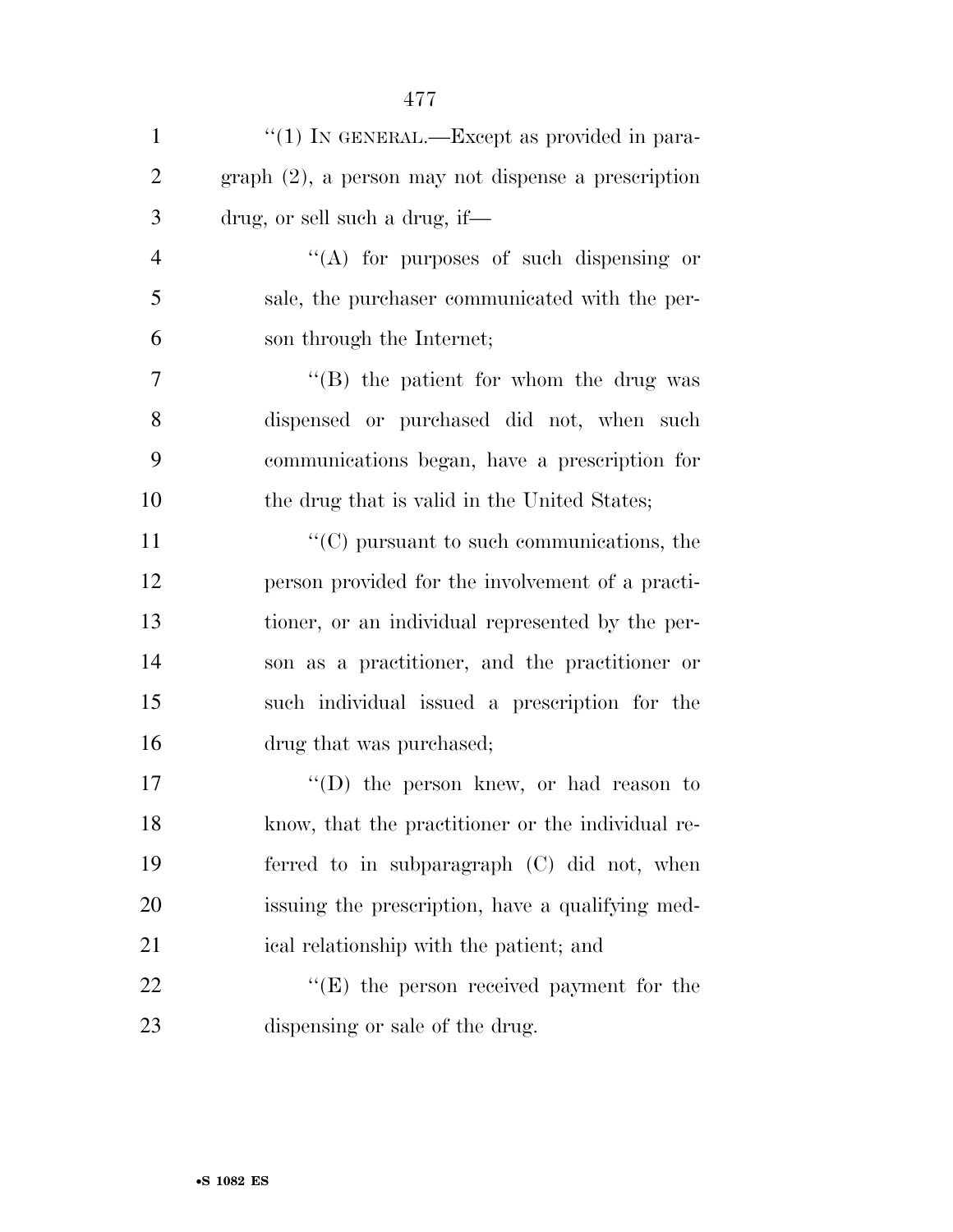| $\mathbf{1}$   | For purposes of subparagraph $(E)$ , payment is re-    |
|----------------|--------------------------------------------------------|
| $\overline{2}$ | ceived if money or other valuable consideration is re- |
| 3              | ceived.                                                |
| $\overline{4}$ | "(2) EXCEPTIONS.—Paragraph $(1)$ does not              |
| 5              | apply to-                                              |
| 6              | "(A) the dispensing or selling of a pre-               |
| 7              | scription drug pursuant to telemedicine prac-          |
| 8              | tices sponsored by—                                    |
| 9              | "(i) a hospital that has in effect a                   |
| 10             | provider agreement under title XVIII of                |
| 11             | the Social Security Act (relating to the               |
| 12             | Medicare program); or                                  |
| 13             | "(ii) a group practice that has not                    |
| 14             | fewer than 100 physicians who have in ef-              |
| 15             | fect provider agreements under such title;             |
| 16             | <b>or</b>                                              |
| 17             | $\lq\lq (B)$ the dispensing or selling of a pre-       |
| 18             | scription drug pursuant to practices that pro-         |
| 19             | mote the public health, as determined by the           |
| 20             | Secretary by regulation.                               |
| 21             | "(3) QUALIFYING MEDICAL RELATIONSHIP.—                 |
| 22             | ``(A)<br>IN GENERAL.—With respect<br>to                |
| 23             | issuing a prescription for a drug for a patient,       |
| 24             | a practitioner has a qualifying medical relation-      |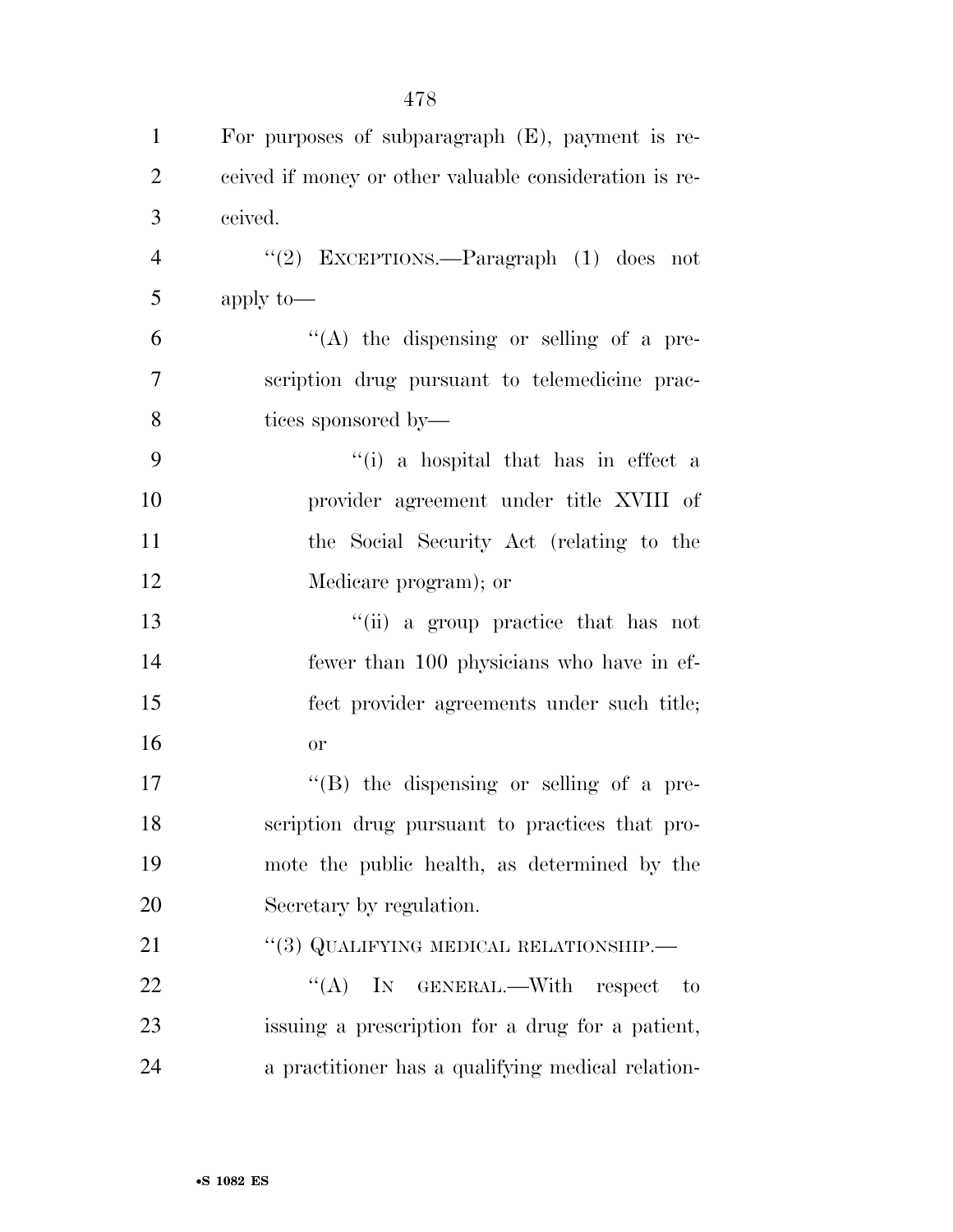| $\mathbf{1}$   | ship with the patient for purposes of this sec-  |
|----------------|--------------------------------------------------|
| $\overline{2}$ | tion if-                                         |
| 3              | "(i) at least one in-person medical              |
| $\overline{4}$ | evaluation of the patient has been con-          |
| 5              | ducted by the practitioner; or                   |
| 6              | "(ii) the practitioner conducts a med-           |
| $\tau$         | ical evaluation of the patient as a covering     |
| 8              | practitioner.                                    |
| 9              | "(B) IN-PERSON MEDICAL EVALUATION.-              |
| 10             | A medical evaluation by a practitioner is an in- |
| 11             | person medical evaluation for purposes of this   |
| 12             | section if the practitioner is in the physical   |
| 13             | presence of the patient as part of conducting    |
| 14             | the evaluation, without regard to whether por-   |
| 15             | tions of the evaluation are conducted by other   |
| 16             | health professionals.                            |
| 17             | "(C) COVERING PRACTITIONER.—With re-             |
| 18             | spect to a patient, a practitioner is a covering |
| 19             | practitioner for purposes of this section if the |
| 20             | practitioner conducts a medical evaluation of    |
| 21             | the patient at the request of a practitioner who |
| 22             | has conducted at least one in-person medical     |
| 23             | evaluation of the patient and is temporarily un- |
| 24             | available to conduct the evaluation of the pa-   |
| 25             | tient. A practitioner is a covering practitioner |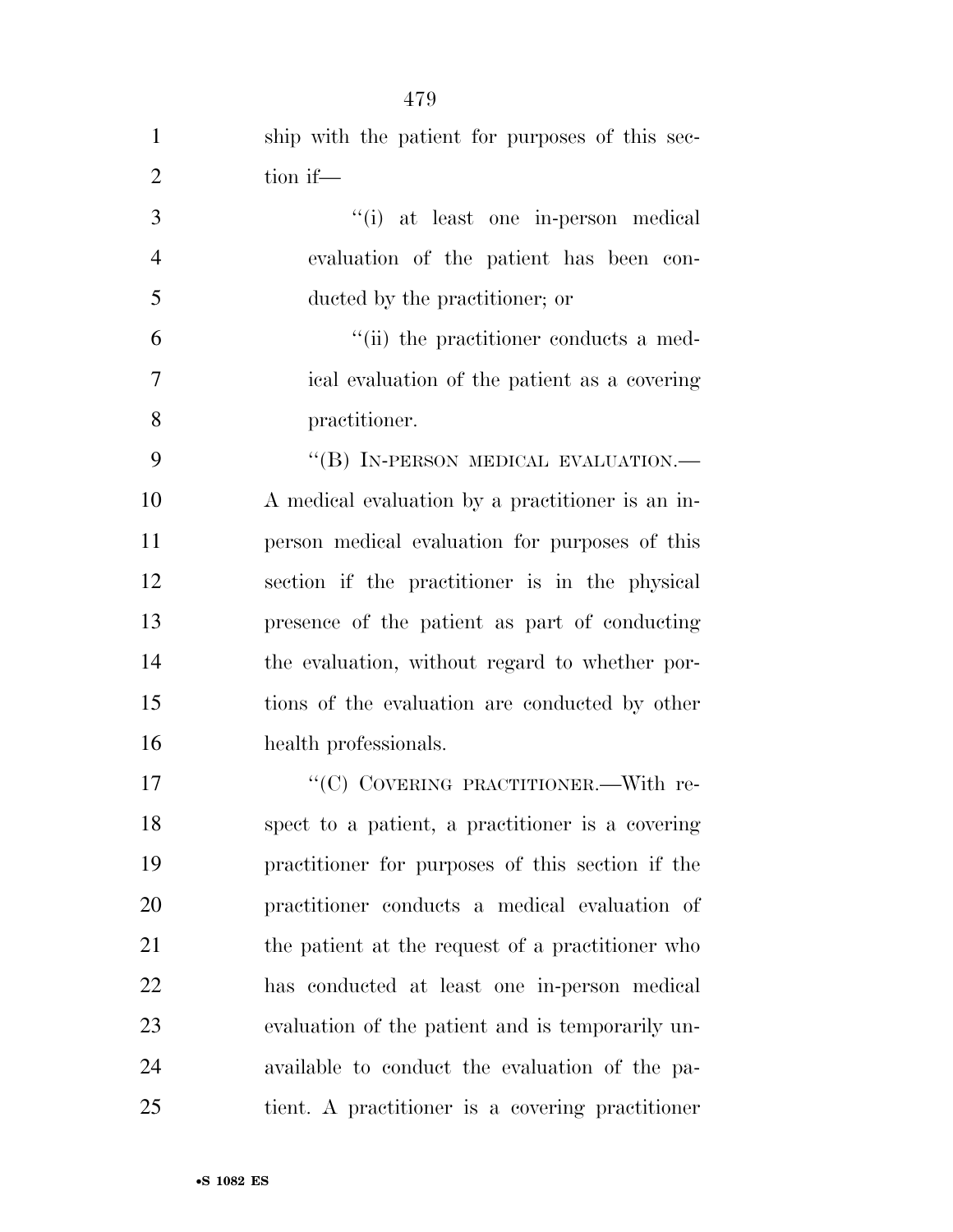| $\mathbf{1}$   | without regard to whether the practitioner has          |
|----------------|---------------------------------------------------------|
| $\overline{2}$ | conducted any in-person medical evaluation of           |
| 3              | the patient involved.                                   |
| $\overline{4}$ | $``(4)$ RULES OF CONSTRUCTION.—                         |
| 5              | INDIVIDUALS REPRESENTED<br>``(A)<br>AS                  |
| 6              | PRACTITIONERS.—A person who is not a practi-            |
| $\overline{7}$ | tioner (as defined in subsection $(e)(1)$ ) lacks       |
| 8              | legal capacity under this section to have a             |
| 9              | qualifying medical relationship with any patient.       |
| 10             | $``(B)$ STANDARD PRACTICE<br>OF<br>PHAR-                |
| 11             | $\text{MACY}$ .—Paragraph $(1)$ may not be construed as |
| 12             | prohibiting any conduct that is a standard prac-        |
| 13             | tice in the practice of pharmacy.                       |
| 14             | $``(C)$ APPLICABILITY OF<br>REQUIRE-                    |
| 15             | MENTS.—Paragraph (3) may not be construed               |
| 16             | as having any applicability beyond this section,        |
| 17             | and does not affect any State law, or interpre-         |
| 18             | tation of State law, concerning the practice of         |
| 19             | medicine.                                               |
| 20             | $``$ (c) ACTIONS BY STATES.—                            |
| 21             | "(1) IN GENERAL.—Whenever an attorney gen-              |
| 22             | eral of any State has reason to believe that the in-    |
| 23             | terests of the residents of that State have been or     |
| 24             | are being threatened or adversely affected because      |
| 25             | any person has engaged or is engaging in a pattern      |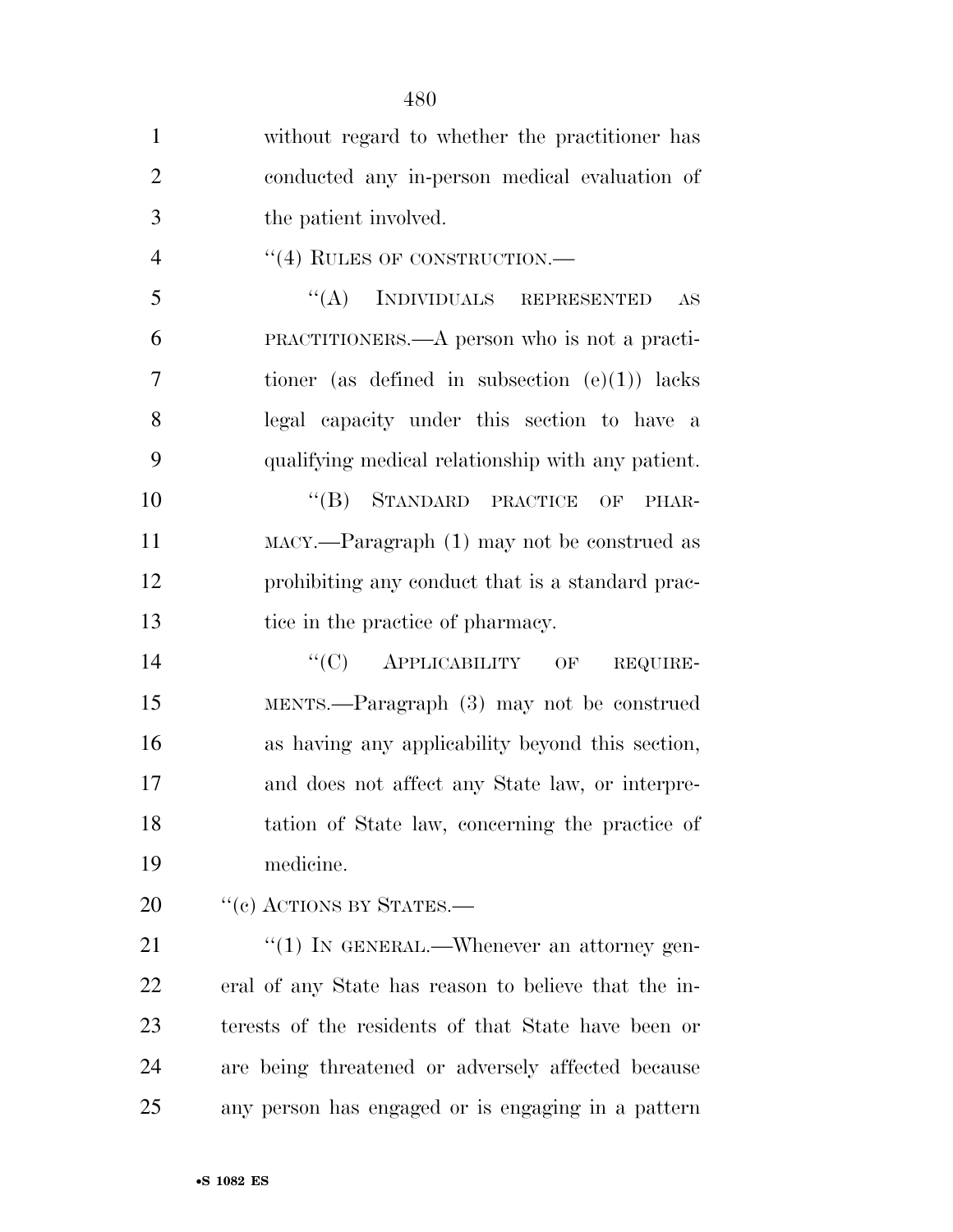or practice that violates section 301(l), the State may bring a civil action on behalf of its residents in an appropriate district court of the United States to enjoin such practice, to enforce compliance with such section (including a nationwide injunction), to obtain damages, restitution, or other compensation on be- half of residents of such State, to obtain reasonable attorneys fees and costs if the State prevails in the civil action, or to obtain such further and other relief as the court may deem appropriate.

11 ''(2) NOTICE.—The State shall serve prior writ- ten notice of any civil action under paragraph (1) or (5)(B) upon the Secretary and provide the Secretary with a copy of its complaint, except that if it is not feasible for the State to provide such prior notice, the State shall serve such notice immediately upon instituting such action. Upon receiving a notice re- specting a civil action, the Secretary shall have the right—

- 20  $\langle (A)$  to intervene in such action;
- 21 ''(B) upon so intervening, to be heard on all matters arising therein; and
- 23  $\cdot$   $\cdot$   $\cdot$  (C) to file petitions for appeal.
- 24 "(3) CONSTRUCTION.—For purposes of bring-ing any civil action under paragraph (1), nothing in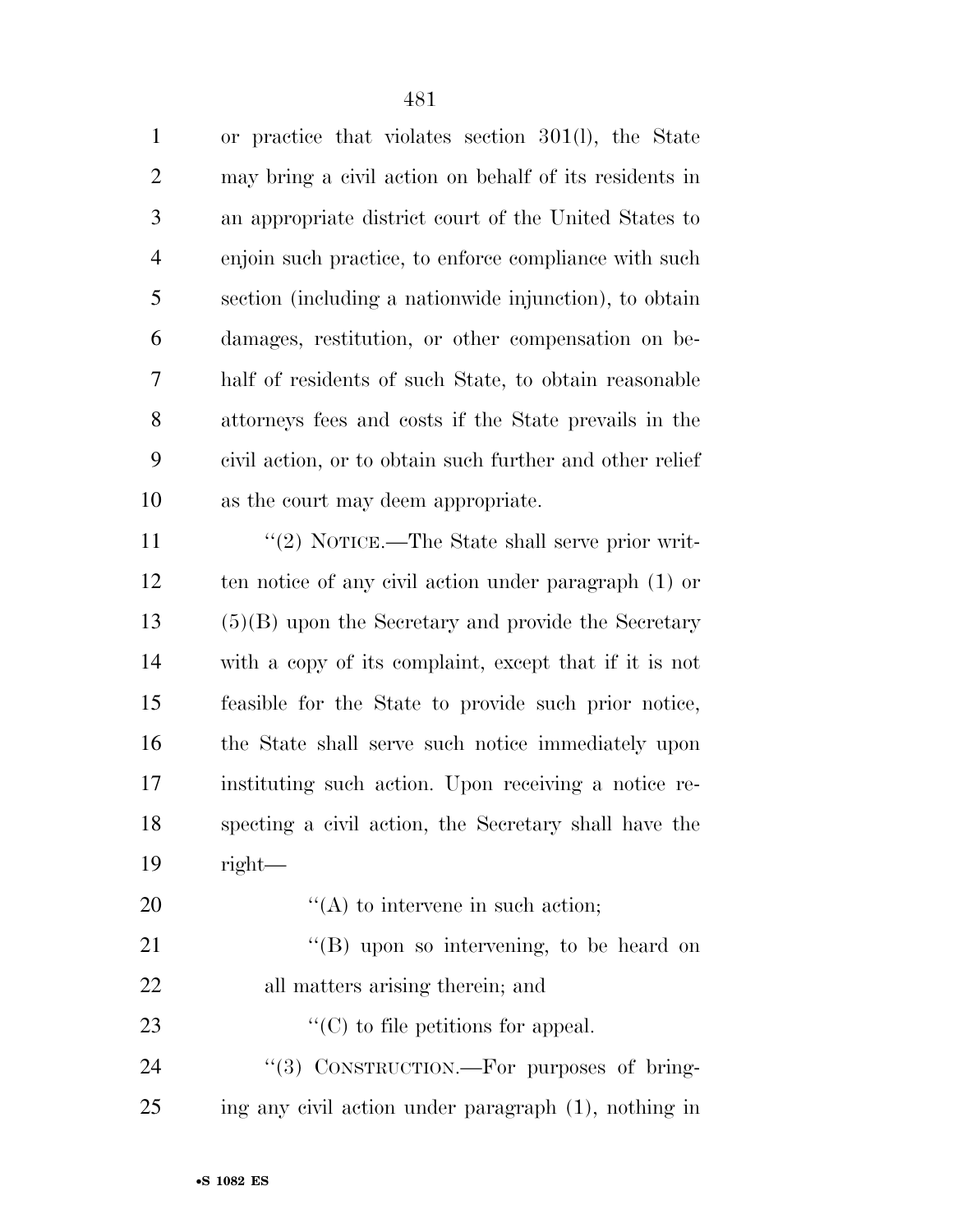this chapter shall prevent an attorney general of a State from exercising the powers conferred on the attorney general by the laws of such State to con- duct investigations or to administer oaths or affir- mations or to compel the attendance of witnesses or the production of documentary and other evidence.

7 "(4) VENUE; SERVICE OF PROCESS.—Any civil action brought under paragraph (1) in a district court of the United States may be brought in the district in which the defendant is found, is an inhab- itant, or transacts business or wherever venue is proper under section 1391 of title 28, United States Code. Process in such an action may be served in any district in which the defendant is an inhabitant or in which the defendant may be found.

#### 16 "(5) ACTIONS BY OTHER STATE OFFICIALS.—

17 ''(A) Nothing contained in this section shall prohibit an authorized State official from proceeding in State court on the basis of an al- leged violation of any civil or criminal statute of 21 such State.

  $\text{``(B)}$  In addition to actions brought by an attorney general of a State under paragraph (1), such an action may be brought by officers of such State who are authorized by the State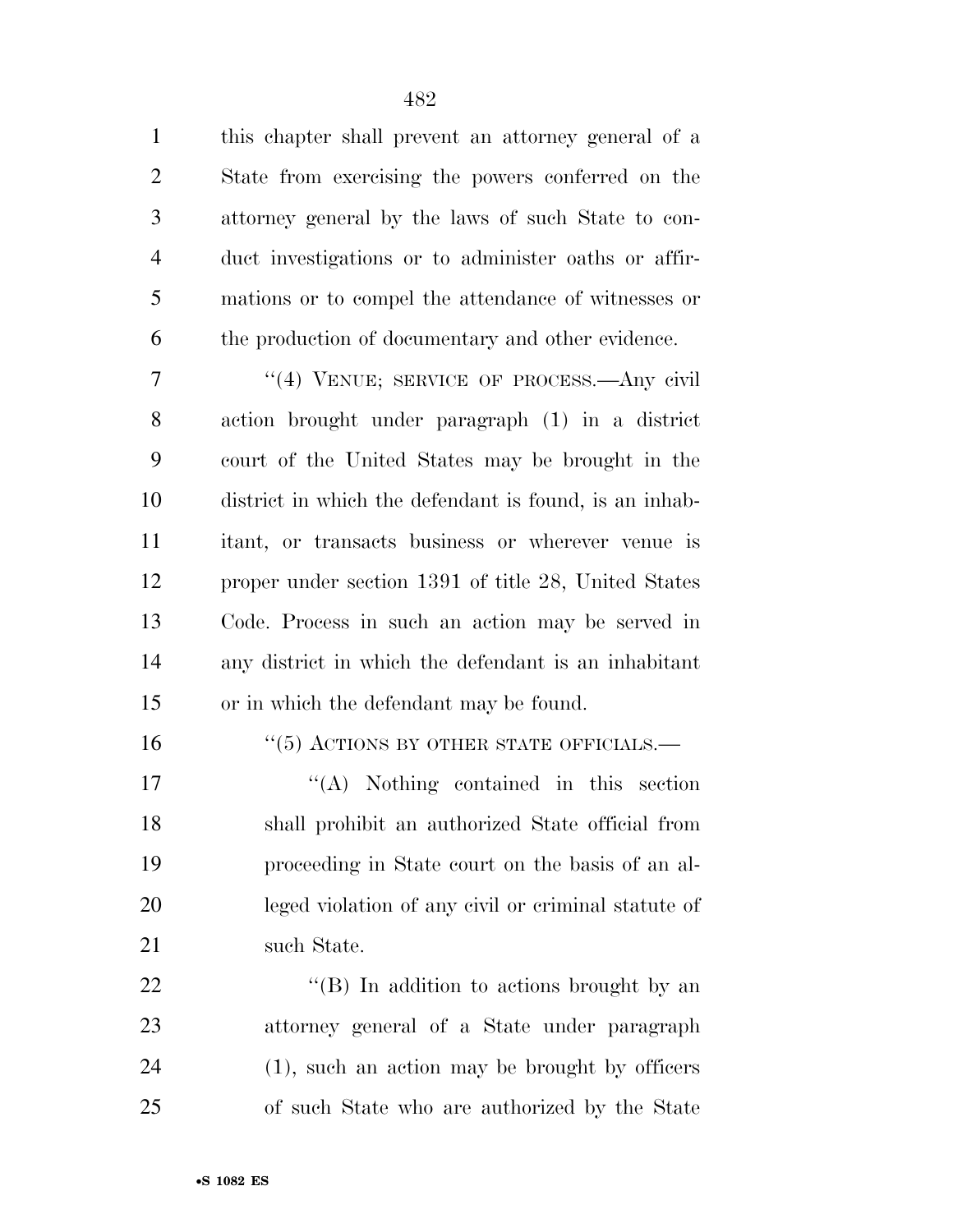| $\mathbf{1}$   | to bring actions in such State on behalf of its            |
|----------------|------------------------------------------------------------|
| $\overline{2}$ | residents.                                                 |
| 3              | "(d) EFFECT OF SECTION.—This section shall not             |
| $\overline{4}$ | apply to a person that is a registered exporter under sec- |
| 5              | tion 804.                                                  |
| 6              | "(e) GENERAL DEFINITIONS.—For purposes of this             |
| 7              | section:                                                   |
| 8              | $\lq(1)$ The term 'practitioner' means a practi-           |
| 9              | tioner referred to in section $503(b)(1)$ with respect     |
| 10             | to issuing a written or oral prescription.                 |
| 11             | "(2) The term 'prescription drug' means a drug             |
| 12             | that is described in section $503(b)(1)$ .                 |
| 13             | $\lq(3)$ The term 'qualifying medical relationship',       |
| 14             | with respect to a practitioner and a patient, has the      |
| 15             | meaning indicated for such term in subsection (b).         |
| 16             | "(f) INTERNET-RELATED DEFINITIONS.—                        |
| 17             | "(1) IN GENERAL.—For purposes of this sec-                 |
| 18             | tion:                                                      |
| 19             | "(A) The term 'Internet' means collectively                |
| 20             | the myriad of computer and telecommunications              |
| 21             | facilities, including equipment and operating              |
| 22             | software, which comprise the interconnected                |
| 23             | world-wide network of networks that employ the             |
| 24             | transmission control protocol/internet protocol,           |
| 25             | any predecessor or successor protocols to<br><b>or</b>     |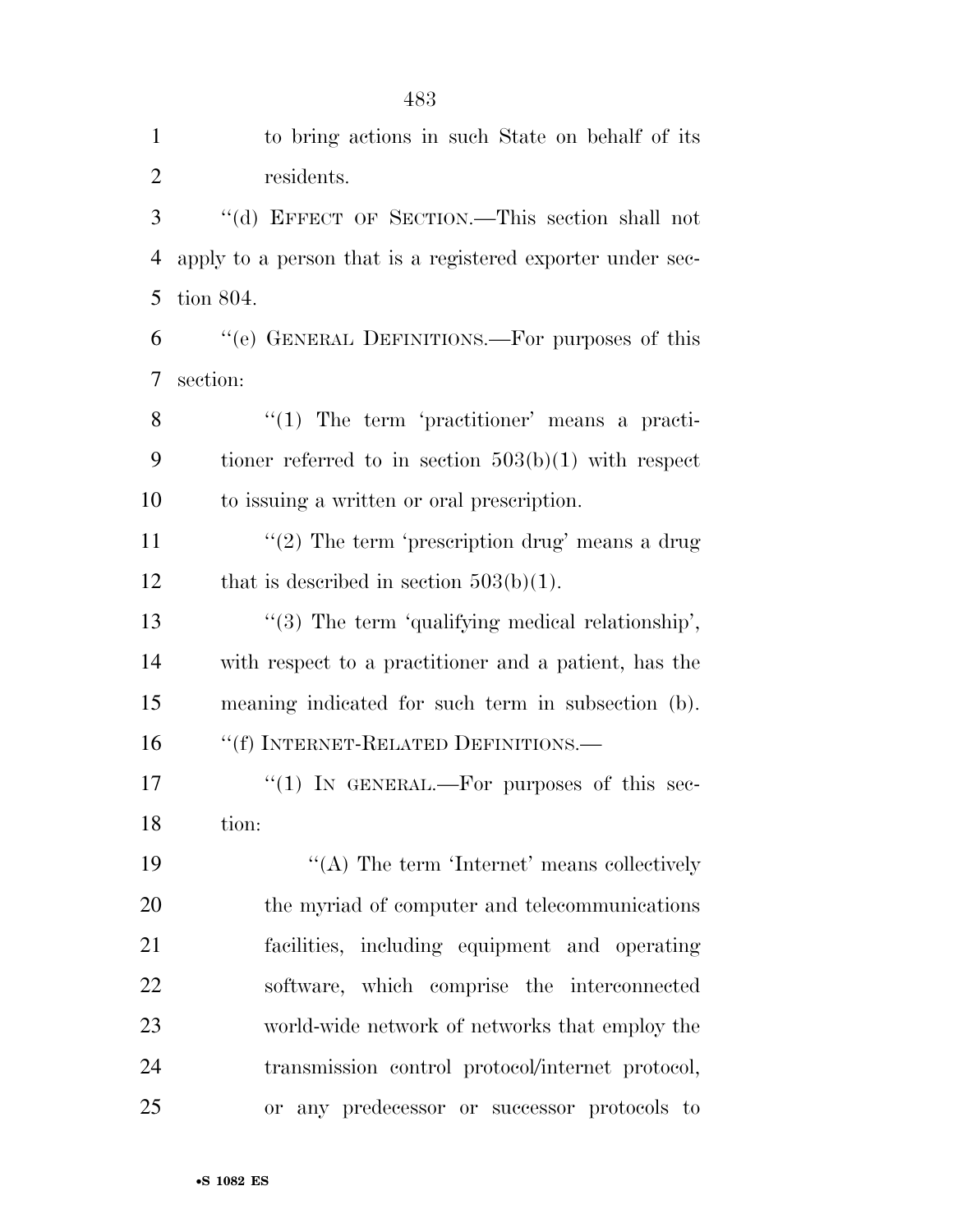| $\mathbf{1}$   | such protocol, to communicate information of         |
|----------------|------------------------------------------------------|
| $\overline{2}$ | all kinds by wire or radio.                          |
| 3              | "(B) The term 'link', with respect to the            |
| $\overline{4}$ | Internet, means one or more letters, words,          |
| 5              | numbers, symbols, or graphic items that appear       |
| 6              | on a page of an Internet site for the purpose        |
| 7              | of serving, when activated, as a method for exe-     |
| 8              | cuting an electronic command—                        |
| 9              | "(i) to move from viewing one portion                |
| 10             | of a page on such site to another portion            |
| 11             | of the page;                                         |
| 12             | "(ii) to move from viewing one page                  |
| 13             | on such site to another page on such site;           |
| 14             | <b>or</b>                                            |
| 15             | "(iii) to move from viewing a page on                |
| 16             | one Internet site to a page on another               |
| 17             | Internet site.                                       |
| 18             | " $(C)$ The term 'page', with respect to the         |
| 19             | Internet, means a document or other<br>file          |
| 20             | accessed at an Internet site.                        |
| 21             | $\lq\lq$ (D)(i) The terms 'site' and 'address', with |
| 22             | respect to the Internet, mean a specific location    |
| 23             | on the Internet that is determined by Internet       |
| 24             | Protocol numbers. Such term includes the do-         |
| 25             | main name, if any.                                   |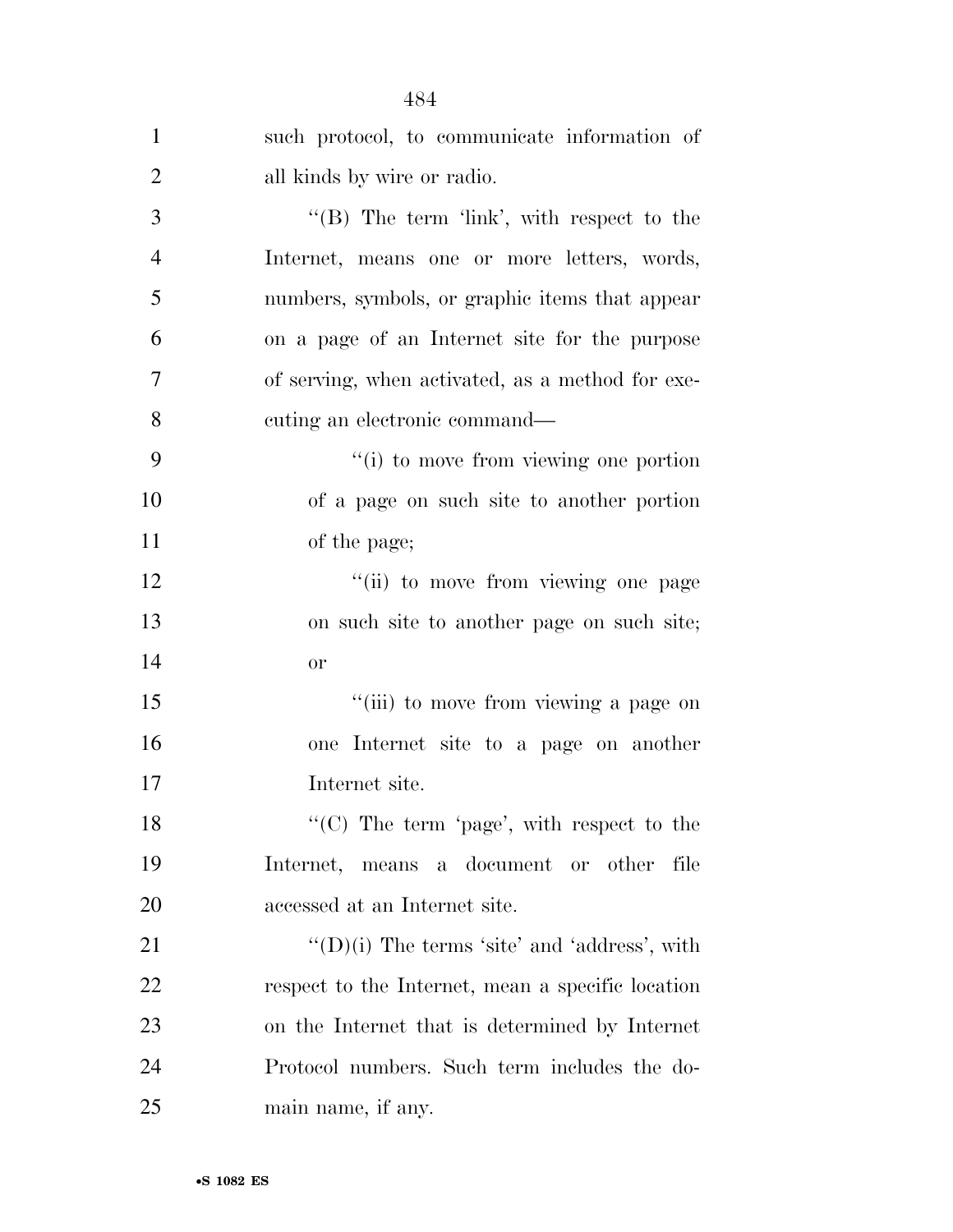| $\mathbf{1}$   | "(ii) The term 'domain name' means a                         |
|----------------|--------------------------------------------------------------|
| $\overline{2}$ | method of representing an Internet address                   |
| 3              | without direct reference to the Internet Protocol            |
| $\overline{4}$ | numbers for the address, including methods                   |
| 5              | that use designations such as '.com', '.edu',                |
| 6              | ".gov", ".net", or ".org".                                   |
| 7              | "(iii) The term 'Internet Protocol num-                      |
| 8              | bers' includes any successor protocol for deter-             |
| 9              | mining a specific location on the Internet.                  |
| 10             | "(2) AUTHORITY OF SECRETARY.—The Sec-                        |
| 11             | retary may by regulation modify any definition               |
| 12             | under paragraph (1) to take into account changes in          |
| 13             | technology.                                                  |
| 14             | "(g) INTERACTIVE COMPUTER SERVICE; ADVER-                    |
| 15             | TISING.—No provider of an interactive computer service,      |
| 16             | as defined in section $230(f)(2)$ of the Communications Act  |
| 17             | of 1934 (47 U.S.C. 230(f)(2)), or of advertising services    |
| 18             | shall be liable under this section for dispensing or selling |
| 19             | prescription drugs in violation of this section on account   |
| 20             | of another person's selling or dispensing such drugs, pro-   |
| 21             | vided that the provider of the interactive computer service  |
| 22             | or of advertising services does not own or exercise cor-     |
| 23             | porate control over such person.".                           |
|                |                                                              |

 (b) INCLUSION AS PROHIBITED ACT.—Section 301 of the Federal Food, Drug, and Cosmetic Act (21 U.S.C.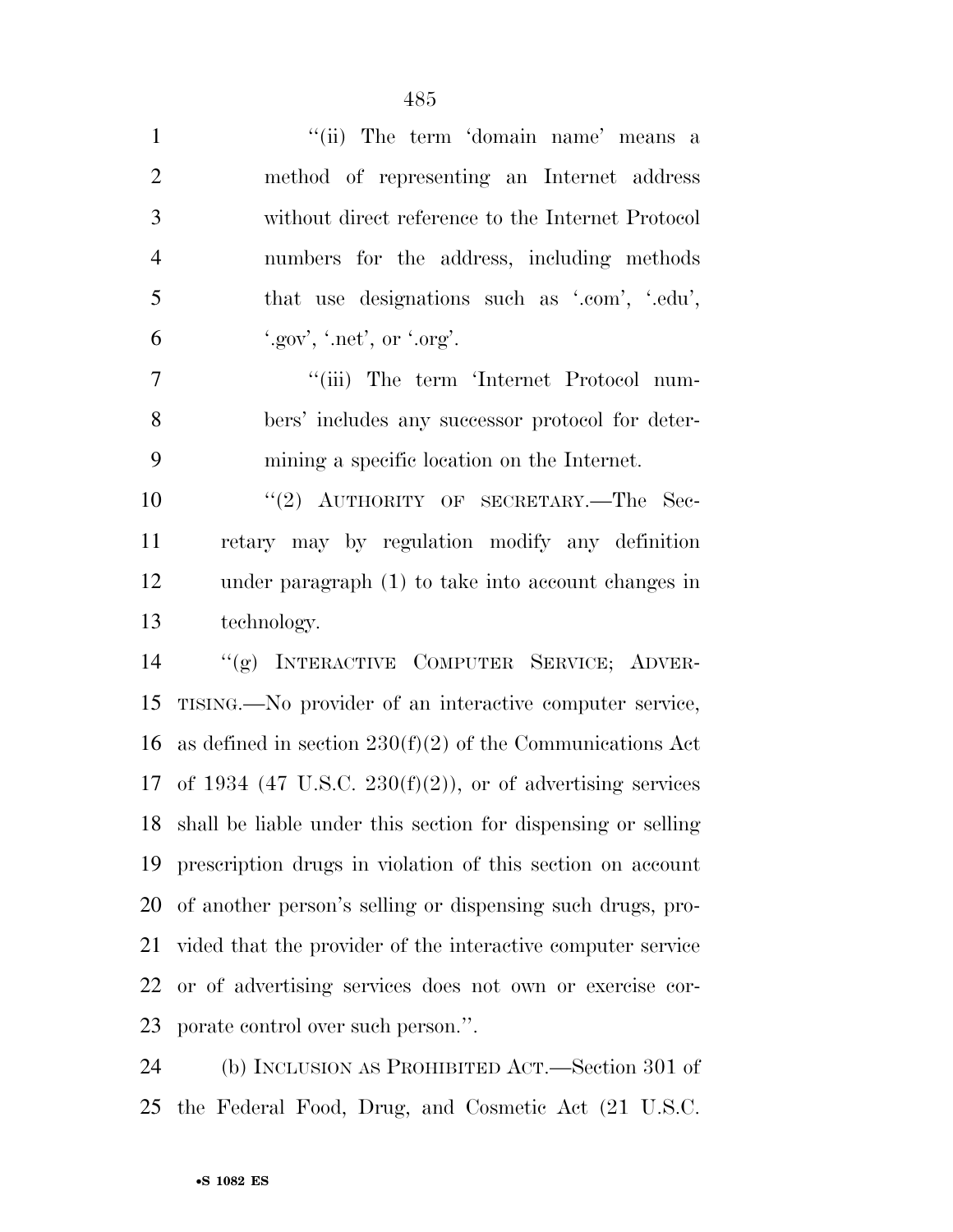331) is amended by inserting after paragraph (k) the fol-lowing:

 ''(l) The dispensing or selling of a prescription drug in violation of section 503B.''.

 (c) INTERNET SALES OF PRESCRIPTION DRUGS; CONSIDERATION BY SECRETARY OF PRACTICES AND PRO- CEDURES FOR CERTIFICATION OF LEGITIMATE BUSI- NESSES.—In carrying out section 503B of the Federal Food, Drug, and Cosmetic Act (as added by subsection (a) of this section), the Secretary of Health and Human Services shall take into consideration the practices and procedures of public or private entities that certify that businesses selling prescription drugs through Internet sites are legitimate businesses, including practices and procedures regarding disclosure formats and verification programs.

 (d) REPORTS REGARDING INTERNET-RELATED VIO- LATIONS OF FEDERAL AND STATE LAWS ON DISPENSING OF DRUGS.—

 (1) IN GENERAL.—The Secretary of Health and Human Services (referred to in this subsection as the ''Secretary'') shall, pursuant to the submission of an application meeting the criteria of the Sec- retary, make an award of a grant or contract to the National Clearinghouse on Internet Prescribing (op-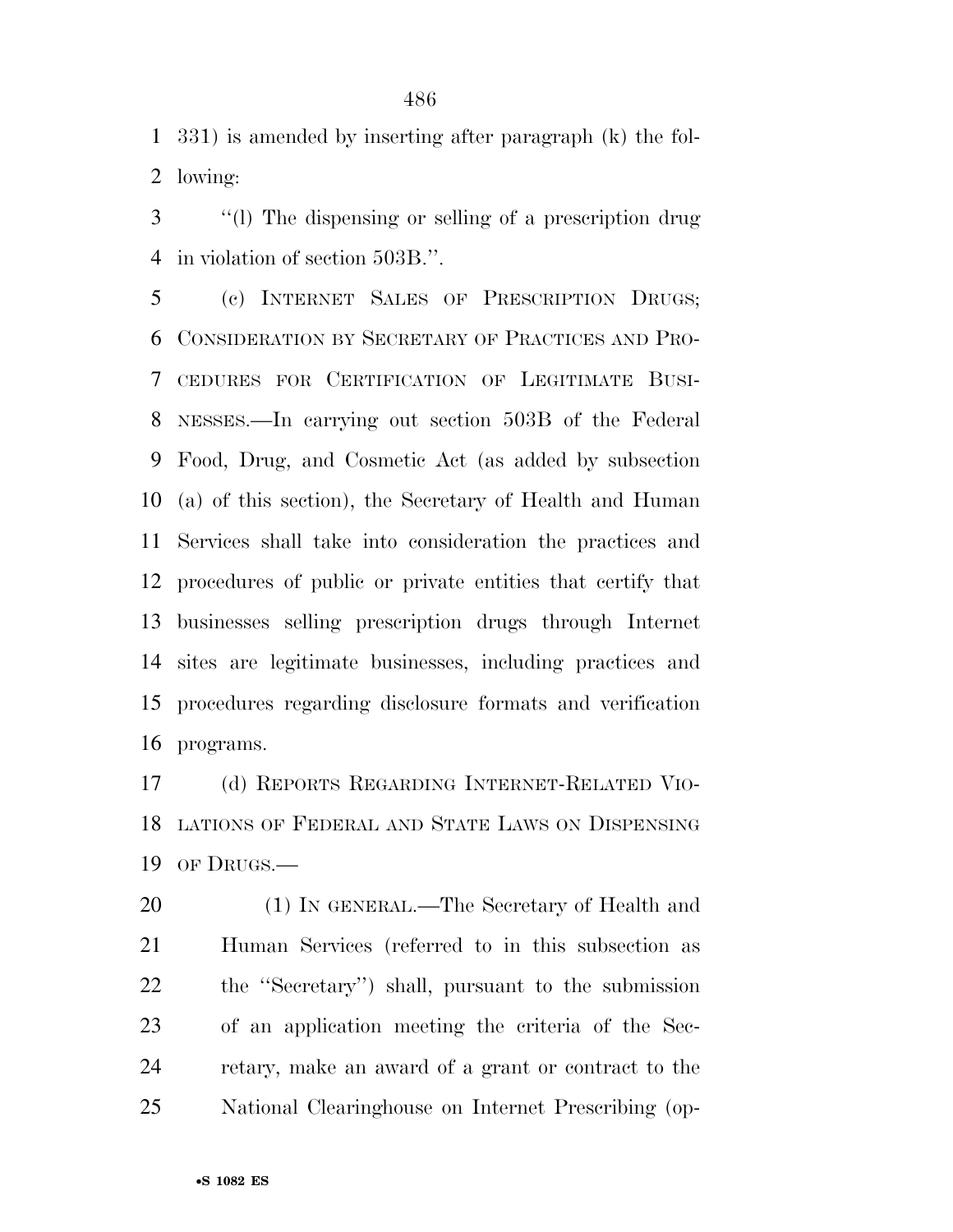| $\mathbf{1}$   | erated by the Federation of State Medical Boards)          |
|----------------|------------------------------------------------------------|
| $\overline{2}$ | for the purpose of—                                        |
| 3              | (A) identifying Internet sites that appear                 |
| $\overline{4}$ | to be in violation of Federal or State laws con-           |
| 5              | cerning the dispensing of drugs;                           |
| 6              | (B) reporting such sites to State medical                  |
| $\tau$         | licensing boards and State pharmacy licensing              |
| 8              | boards, and to the Attorney General and the                |
| 9              | Secretary, for further investigation; and                  |
| 10             | (C) submitting, for each fiscal year for                   |
| 11             | which the award under this subsection is made,             |
| 12             | a report to the Secretary describing investiga-            |
| 13             | tions undertaken with respect to violations de-            |
| 14             | scribed in subparagraph $(A)$ .                            |
| 15             | (2) AUTHORIZATION OF APPROPRIATIONS.—For                   |
| 16             | the purpose of carrying out paragraph (1), there is        |
| 17             | authorized to be appropriated \$100,000 for each of        |
| 18             | the first 3 fiscal years in which this section is in ef-   |
| 19             | fect.                                                      |
| 20             | (e) EFFECTIVE DATE.—The amendments made by                 |
| 21             | subsections (a) and (b) take effect 90 days after the date |
| 22             | of enactment of this title, without regard to whether a    |
| 23             | final rule to implement such amendments has been pro-      |
| 24             | mulgated by the Secretary of Health and Human Services     |
| 25             | under section $701(a)$ of the Federal Food, Drug, and Cos- |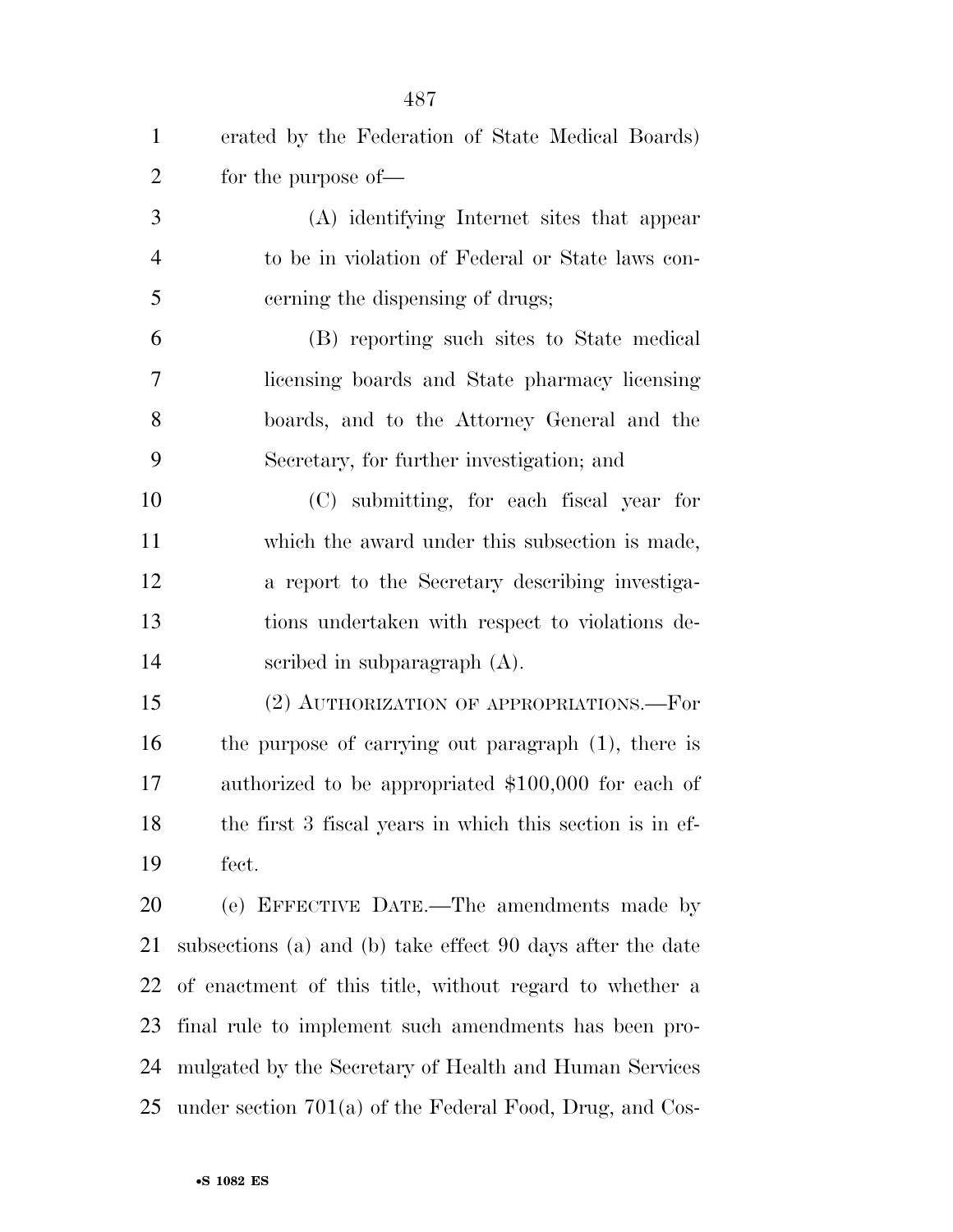| $\mathbf{1}$ | metic Act. The preceding sentence may not be construed     |
|--------------|------------------------------------------------------------|
| 2            | as affecting the authority of such Secretary to promulgate |
| 3            | such a final rule.                                         |
| 4            | SEC. 808. PROHIBITING PAYMENTS TO UNREGISTERED             |
| 5            | <b>FOREIGN PHARMACIES.</b>                                 |
| 6            | (a) IN GENERAL.—Section 303 of the Federal Food,           |
| 7            | Drug, and Cosmetic Act (21 U.S.C. 333) is amended by       |
| 8            | adding at the end the following:                           |
| 9            | "(g) RESTRICTED TRANSACTIONS.—                             |
| 10           | "(1) IN GENERAL.—The introduction of re-                   |
| 11           | stricted transactions into a payment system or the         |
| 12           | completion of restricted transactions using a pay-         |
| 13           | ment system is prohibited.                                 |
| 14           | $"(2)$ PAYMENT SYSTEM.—                                    |
| 15           | "(A) In GENERAL.—The term 'payment                         |
| 16           | system' means a system used by a person de-                |
| 17           | scribed in subparagraph (B) to effect a credit             |
| 18           | transaction, electronic fund transfer, or money            |
| 19           | transmitting service that may be used in con-              |
| 20           | nection with, or to facilitate, a restricted trans-        |
| 21           | action, and includes—                                      |
| 22           | "(i) a credit card system;                                 |
| 23           | "(ii) an international, national, re-                      |
| 24           | gional, or local network used to effect a                  |
| 25           | transaction, an electronic<br>credit<br>fund               |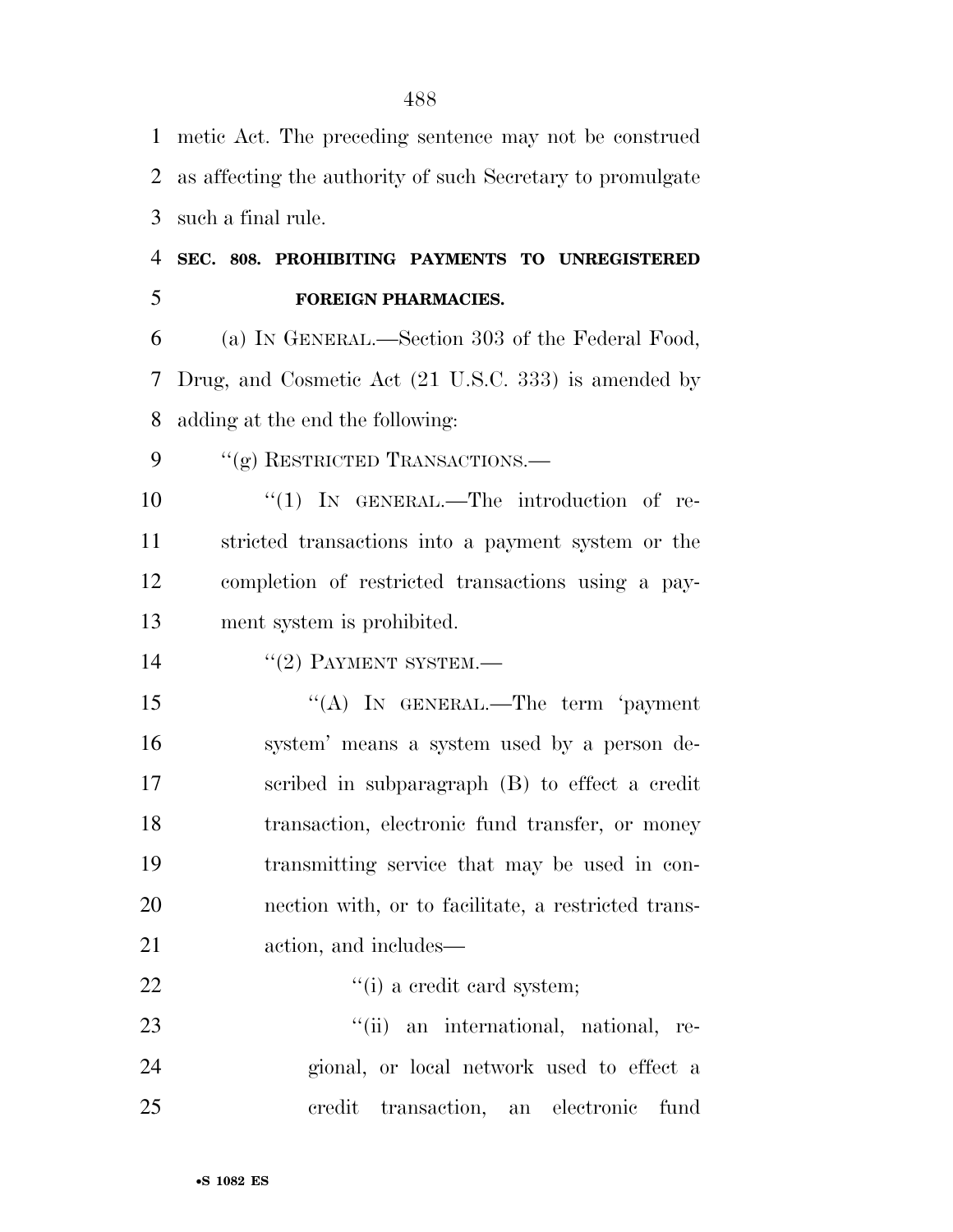|                | 489                                                    |
|----------------|--------------------------------------------------------|
| $\mathbf{1}$   | transfer, or a money transmitting service;             |
| $\overline{2}$ | and                                                    |
| 3              | "(iii) any other system that is cen-                   |
| $\overline{4}$ | trally managed and is primarily engaged in             |
| 5              | the transmission and settlement of credit              |
| 6              | transactions, electronic fund transfers, or            |
| 7              | money transmitting services.                           |
| 8              | "(B) PERSONS DESCRIBED. A person re-                   |
| 9              | ferred to in subparagraph $(A)$ is —                   |
| 10             | $``(i)$ a creditor;                                    |
| 11             | "(ii) a credit card issuer;                            |
| 12             | "(iii) a financial institution;                        |
| 13             | "(iv) an operator of a terminal at                     |
| 14             | which an electronic fund transfer may be               |
| 15             | initiated;                                             |
| 16             | $f'(v)$ a money transmitting business;                 |
| 17             | or                                                     |
| 18             | "(vi) a participant in an international,               |
| 19             | national, regional, or local network used to           |
| 20             | effect a credit transaction, electronic fund           |
| 21             | transfer, or money transmitting service.               |
| 22             | RESTRICTED TRANSACTION.—The term<br>(3)                |
| 23             | 'restricted transaction' means a transaction or trans- |
| 24             | mittal, on behalf of an individual who places an un-   |
| 25             | lawful drug importation request to any person en-      |

•**S 1082 ES**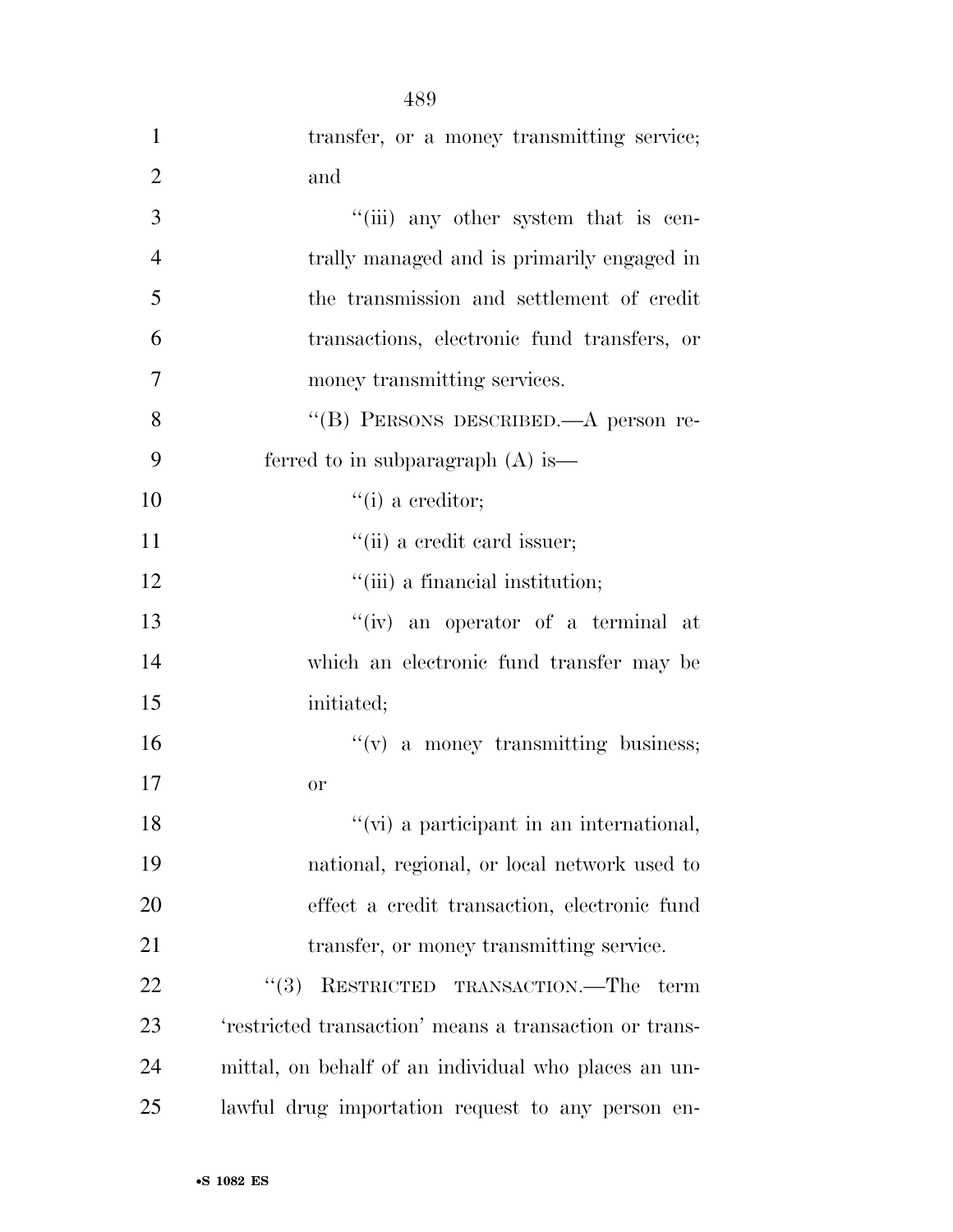gaged in the operation of an unregistered foreign pharmacy, of— 3 ''(A) credit, or the proceeds of credit, ex- tended to or on behalf of the individual for the purpose of the unlawful drug importation re- quest (including credit extended through the use of a credit card); 8 ''(B) an electronic fund transfer or funds transmitted by or through a money transmit- ting business, or the proceeds of an electronic fund transfer or money transmitting service, from or on behalf of the individual for the pur- pose of the unlawful drug importation request; ''(C) a check, draft, or similar instrument which is drawn by or on behalf of the individual 16 for the purpose of the unlawful drug importa- tion request and is drawn on or payable at or through any financial institution; or ''(D) the proceeds of any other form of fi- nancial transaction (identified by the Board by regulation) that involves a financial institution as a payor or financial intermediary on behalf of or for the benefit of the individual for the purpose of the unlawful drug importation re-

quest.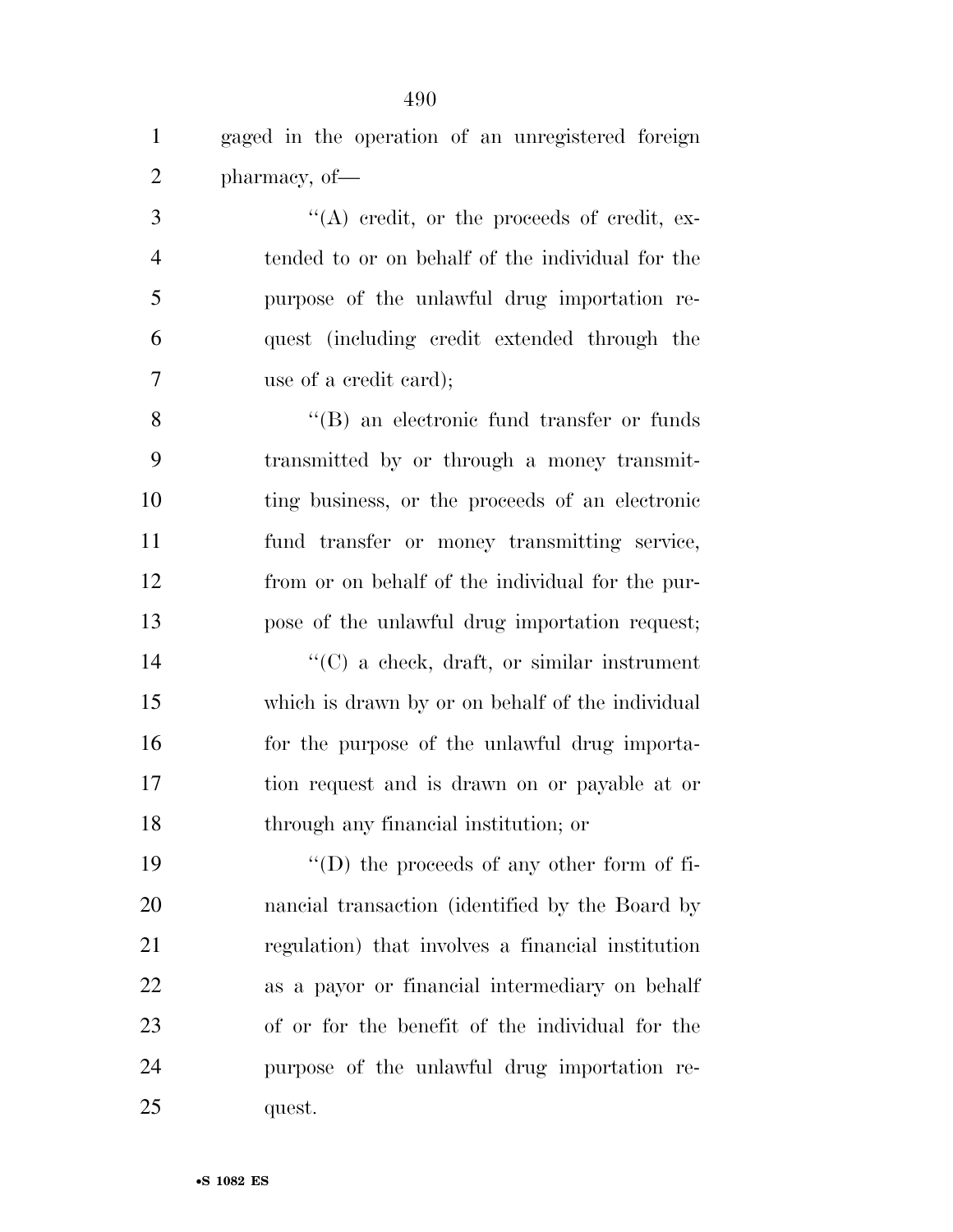| $\mathbf{1}$   | "(4) UNLAWFUL DRUG IMPORTATION<br>$RE-$               |
|----------------|-------------------------------------------------------|
| $\overline{2}$ | QUEST.—The term 'unlawful drug importation re-        |
| 3              | quest' means the request, or transmittal of a re-     |
| $\overline{4}$ | quest, made to an unregistered foreign pharmacy for   |
| 5              | a prescription drug by mail (including a private car- |
| 6              | rier), facsimile, phone, or electronic mail, or by a  |
| 7              | means that involves the use, in whole or in part, of  |
| 8              | the Internet.                                         |
| 9              | $``(5)$ UNREGISTERED FOREIGN PHARMACY.—               |
| 10             | The term 'unregistered foreign pharmacy' means a      |
| 11             | person in a country other than the United States      |
| 12             | that is not a registered exporter under section 804.  |
| 13             | $``(6)$ OTHER DEFINITIONS.—                           |
| 14             | "(A) CREDIT; CREDITOR; CREDIT CARD.-                  |
| 15             | The terms 'credit', 'creditor', and 'credit card'     |
| 16             | have the meanings given the terms in section          |
| 17             | 103 of the Truth in Lending Act (15 U.S.C.            |
| 18             | $1602$ ).                                             |
| 19             | "(B) ACCESS DEVICE; ELECTRONIC FUND                   |
| 20             | TRANSFER.—The terms 'access device' and               |
| 21             | 'electronic fund transfer'—                           |
| 22             | "(i) have the meaning given the term                  |
| 23             | in section 903 of the Electronic Fund                 |

Transfer Act (15 U.S.C. 1693a); and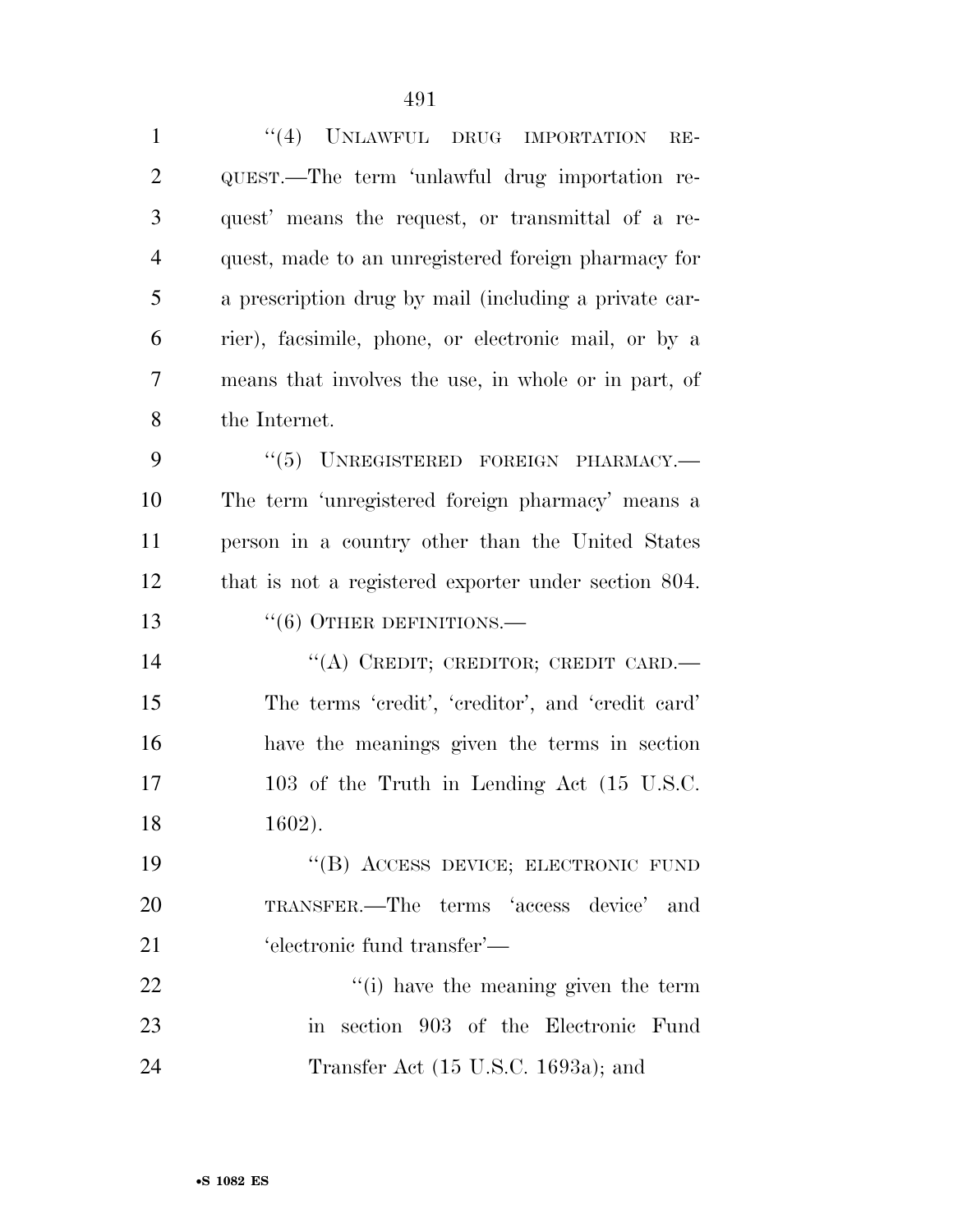| $\mathbf{1}$   | "(ii) the term 'electronic fund trans-             |
|----------------|----------------------------------------------------|
| $\overline{2}$ | fer' also includes any fund transfer covered       |
| 3              | under Article 4A of the Uniform Commer-            |
| $\overline{4}$ | cial Code, as in effect in any State.              |
| 5              | "(C) FINANCIAL INSTITUTION.—The term               |
| 6              | 'financial institution'—                           |
| 7              | "(i) has the meaning given the term                |
| 8              | in section 903 of the Electronic Transfer          |
| 9              | Fund Act (15 U.S.C. 1693a); and                    |
| 10             | "(ii) includes a financial institution             |
| 11             | (as defined in section 509 of the Gramm-           |
| 12             | Leach-Bliley Act $(15 \text{ U.S.C. } 6809)$ ).    |
| 13             | "(D) MONEY TRANSMITTING BUSINESS;                  |
| 14             | MONEY TRANSMITTING SERVICE.—The terms              |
| 15             | 'money transmitting business' and 'money           |
| 16             | transmitting service' have the meaning given       |
| 17             | the terms in section $5330(d)$ of title 31, United |
| 18             | States Code.                                       |
| 19             | "(E) BOARD.—The term 'Board' means                 |
| 20             | the Board of Governors of the Federal Reserve      |
| 21             | System.                                            |
| 22             | "(7) POLICIES AND PROCEDURES REQUIRED TO           |
| 23             | PREVENT RESTRICTED TRANSACTIONS.                   |
| 24             | "(A) REGULATIONS.—The Board<br>shall               |
| 25             | promulgate regulations requiring—                  |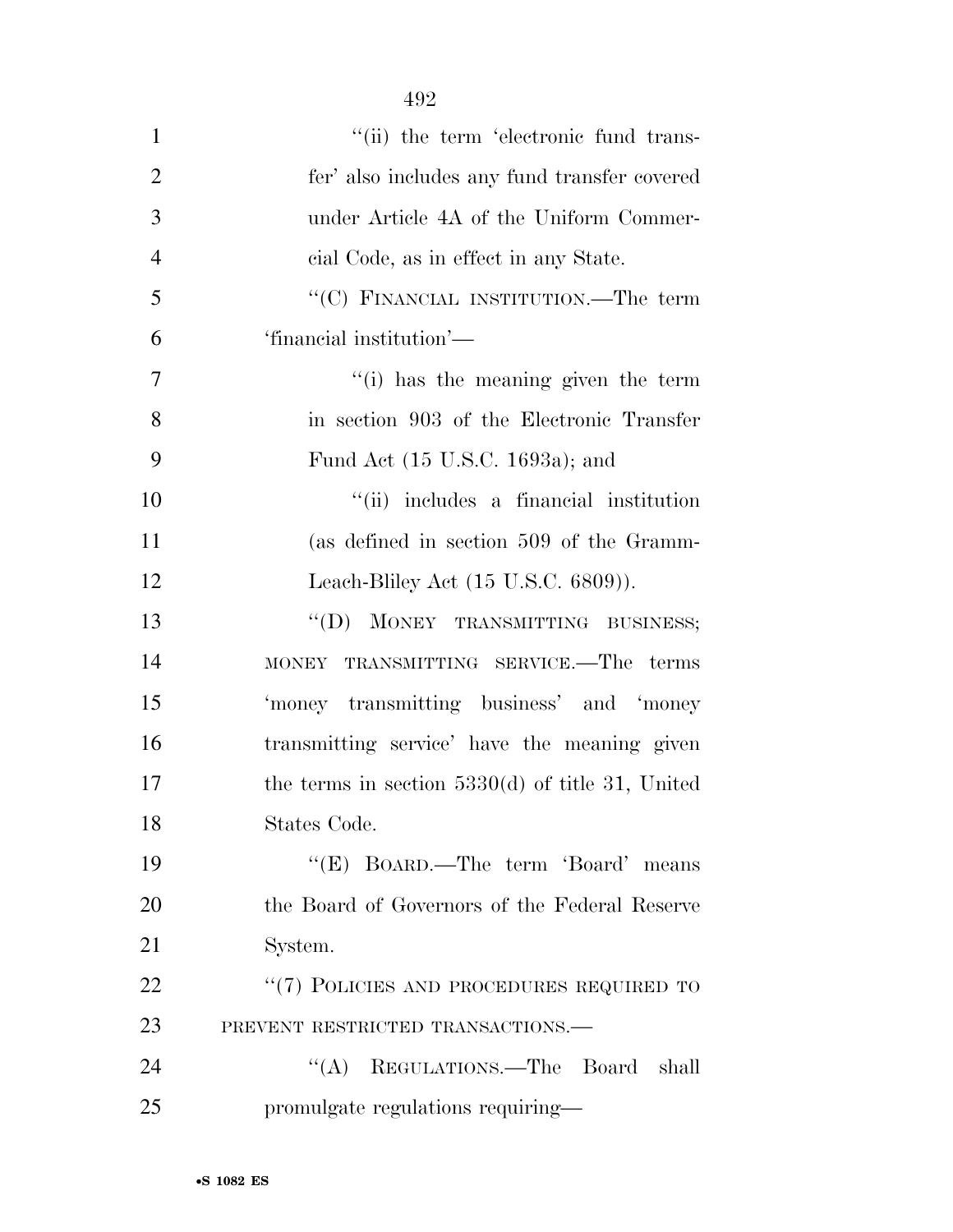| $\mathbf{1}$   | "(i) an operator of a credit card sys-          |
|----------------|-------------------------------------------------|
| $\overline{2}$ | tem;                                            |
| $\overline{3}$ | "(ii) an operator of an international,          |
| $\overline{4}$ | national, regional, or local network used to    |
| 5              | effect a credit transaction, an electronic      |
| 6              | fund transfer, or a money transmitting          |
| 7              | service;                                        |
| 8              | "(iii) an operator of any other pay-            |
| 9              | ment system that is centrally managed and       |
| 10             | is primarily engaged in the transmission        |
| 11             | and settlement of credit transactions, elec-    |
| 12             | tronic transfers or money transmitting          |
| 13             | services where at least one party to the        |
| 14             | transaction or transfer is an individual;       |
| 15             | and                                             |
| 16             | "(iv) any other person described in             |
| 17             | paragraph $(2)(B)$ and specified by the         |
| 18             | Board in such regulations,                      |
| 19             | to establish policies and procedures that are   |
| 20             | reasonably designed to prevent the introduction |
| 21             | of a restricted transaction into a payment sys- |
| <u>22</u>      | tem or the completion of a restricted trans-    |
| 23             | action using a payment system                   |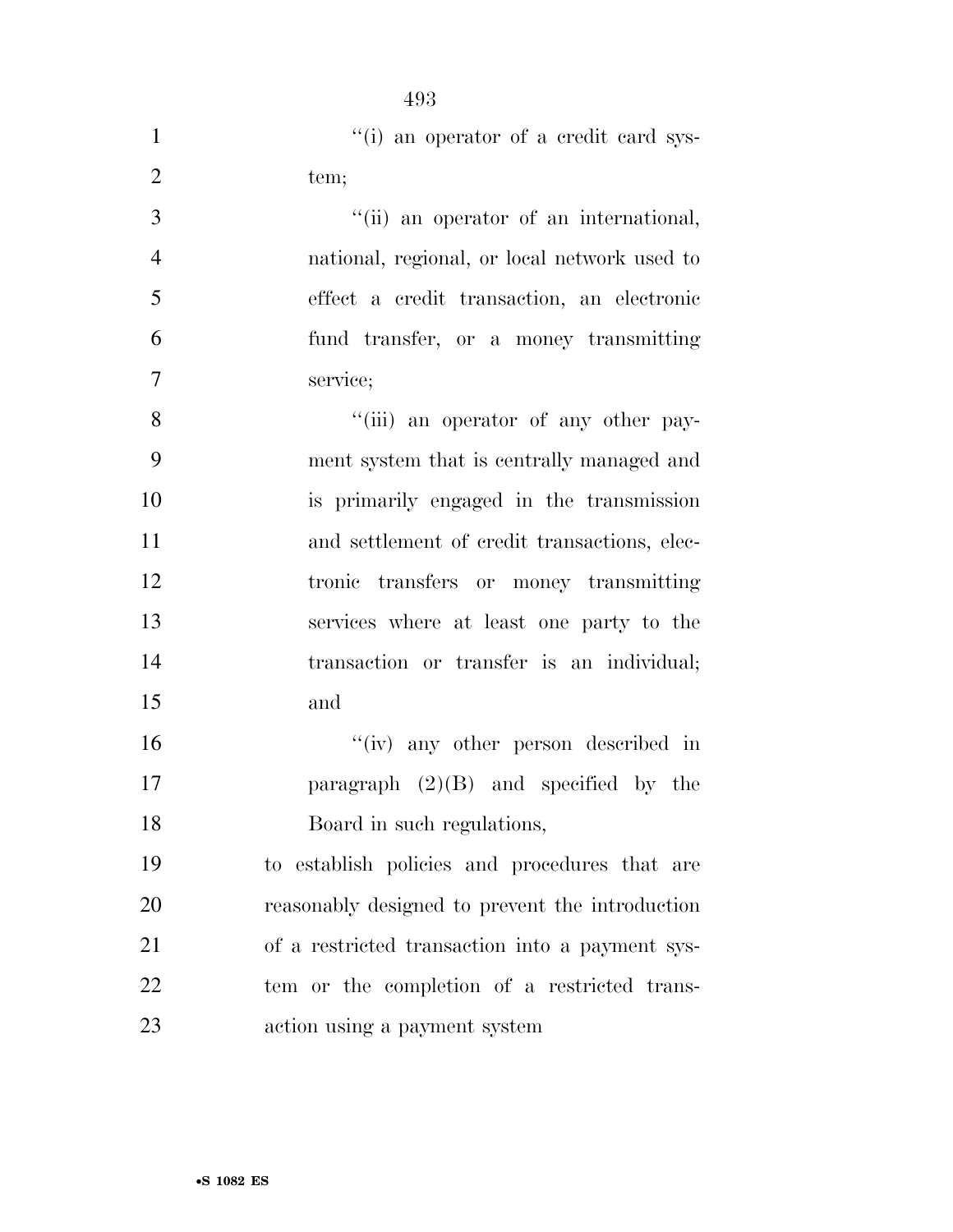| $\mathbf{1}$   | "(B) REQUIREMENTS FOR POLICIES AND                       |
|----------------|----------------------------------------------------------|
| $\overline{2}$ | PROCEDURES.—In promulgating regulations                  |
| 3              | under subparagraph $(A)$ , the Board shall—              |
| $\overline{4}$ | "(i) identify types of policies and pro-                 |
| 5              | cedures, including nonexclusive examples,                |
| 6              | that shall be considered to be reasonably                |
| 7              | designed to prevent the introduction of re-              |
| 8              | stricted transactions into a payment sys-                |
| 9              | tem or the completion of restricted trans-               |
| 10             | actions using a payment system; and                      |
| 11             | "(ii) to the extent practicable, permit                  |
| 12             | any payment system, or person described                  |
| 13             | in paragraph $(2)(B)$ , as applicable, to                |
| 14             | choose among alternative means of pre-                   |
| 15             | venting the introduction or completion of                |
| 16             | restricted transactions.                                 |
| 17             | "(C) NO LIABILITY FOR BLOCKING OR RE-                    |
| 18             | HONOR RESTRICTED<br><b>FUSING</b><br><b>TO</b><br>TRANS- |
| 19             | $\text{ACTION}$ .                                        |
| 20             | "(i) IN GENERAL.—A payment sys-                          |
| 21             | tem, or a person described in paragraph                  |
| 22             | $(2)(B)$ that is subject to a regulation                 |
| 23             | issued under this subsection, and any par-               |
| 24             | ticipant in such payment system that pre-                |
| 25             | vents or otherwise refuses to honor trans-               |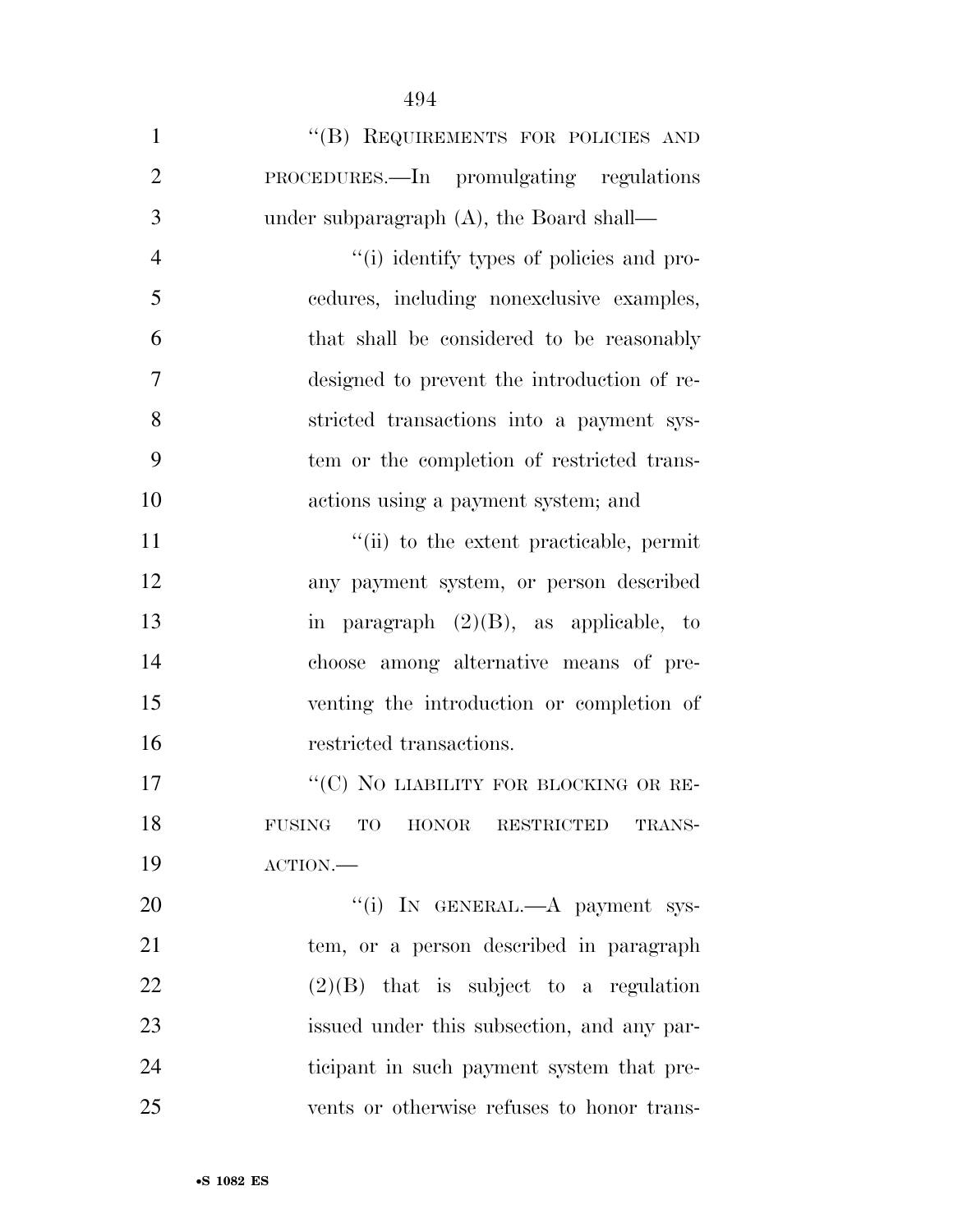| $\mathbf{1}$   | actions in an effort to implement the poli-       |
|----------------|---------------------------------------------------|
| $\overline{2}$ | cies and procedures required under this           |
| 3              | subsection or to otherwise comply with this       |
| $\overline{4}$ | subsection shall not be liable to any party       |
| 5              | for such action.                                  |
| 6              | "(ii) COMPLIANCE.—A person<br>de-                 |
| $\overline{7}$ | scribed in paragraph $(2)(B)$ meets the re-       |
| 8              | quirements of this subsection if the person       |
| 9              | relies on and complies with the policies and      |
| 10             | procedures of a payment system of which           |
| 11             | the person is a member or in which the            |
| 12             | person is a participant, and such policies        |
| 13             | and procedures of the payment system              |
| 14             | comply with the requirements of the regu-         |
| 15             | lations promulgated under subparagraph            |
| 16             | (A).                                              |
| 17             | $\lq\lq$ (D) ENFORCEMENT.                         |
| 18             | "(i) IN GENERAL.—This section shall               |
| 19             | be enforced by the Federal functional regu-       |
| 20             | lators and the Federal Trade Commission           |
| 21             | under applicable law in the manner pro-           |
| 22             | vided in section $505(a)$ of the Gramm-           |
| 23             | Leach-Bliley Act $(15 \text{ U.S.C. } 6805(a))$ . |
| 24             | "(ii) FACTORS TO BE CONSIDERED.-                  |
| 25             | considering any enforcement<br>In<br>action       |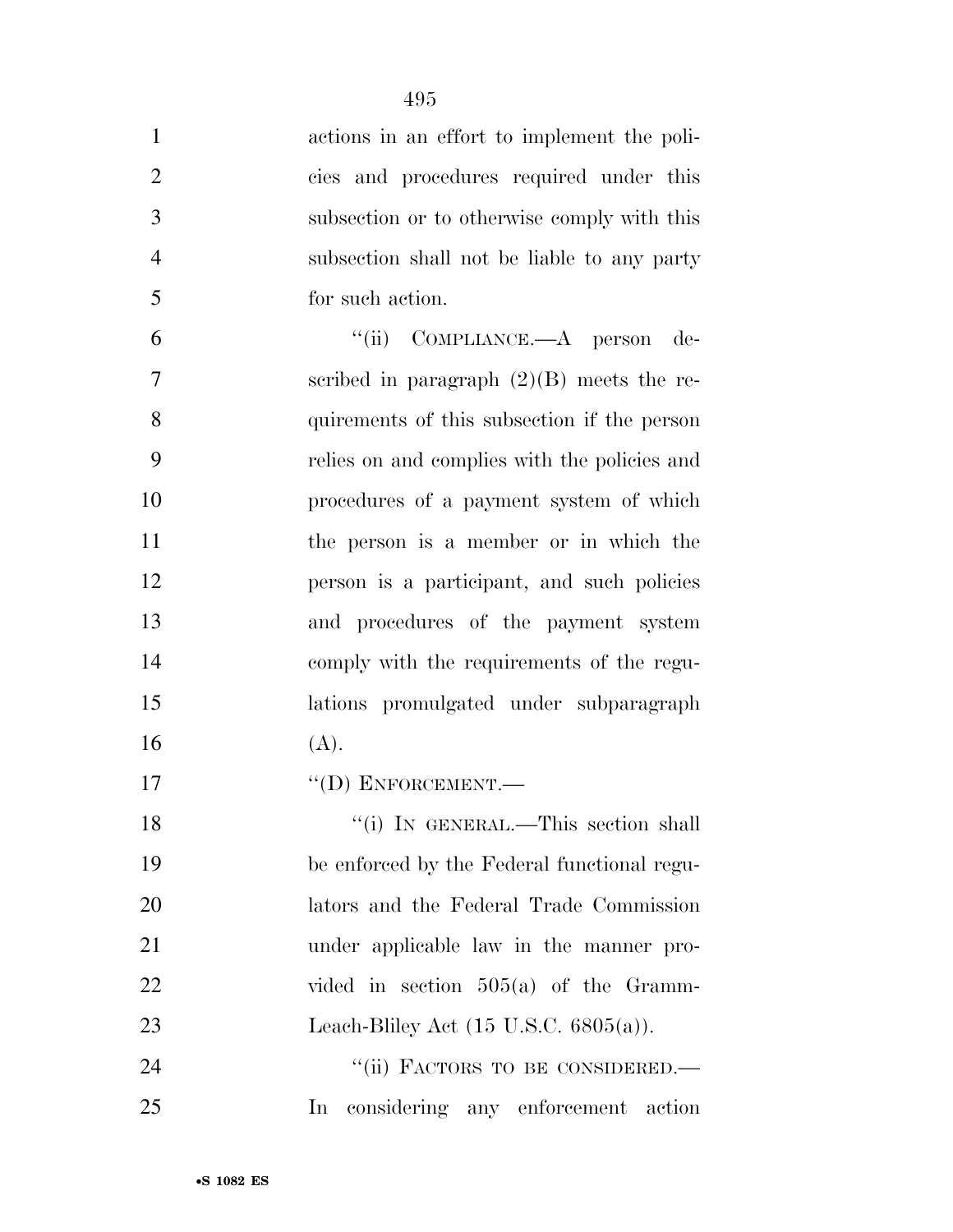| $\mathbf{1}$   | under this subsection against a payment                |
|----------------|--------------------------------------------------------|
| $\overline{2}$ | system or person described in paragraph                |
| 3              | $(2)(B)$ , the Federal functional regulators           |
| $\overline{4}$ | and the Federal Trade Commission shall                 |
| 5              | consider the following factors:                        |
| 6              | $\lq\lq$ (I) The extent to which the pay-              |
| 7              | ment system or person knowingly per-                   |
| 8              | mits restricted transactions.                          |
| 9              | $\lq\lq$ (II) The history of the payment               |
| 10             | system or person in connection with                    |
| 11             | permitting restricted transactions.                    |
| 12             | "(III) The extent to which the                         |
| 13             | payment system or person has estab-                    |
| 14             | lished and is maintaining policies and                 |
| 15             | procedures in compliance with regula-                  |
| 16             | tions prescribed under this subsection.                |
| 17             | "(8) TRANSACTIONS PERMITTED.—A payment                 |
| 18             | system, or a person described in paragraph $(2)(B)$    |
| 19             | that is subject to a regulation issued under this sub- |
| 20             | section, is authorized to engage in transactions with  |
| 21             | foreign pharmacies in connection with investigating    |
| 22             | violations or potential violations of any rule or re-  |
| 23             | quirement adopted by the payment system or person      |
| 24             | in connection with complying with paragraph $(7)$ . A  |
| 25             | payment system, or such a person, and its agents       |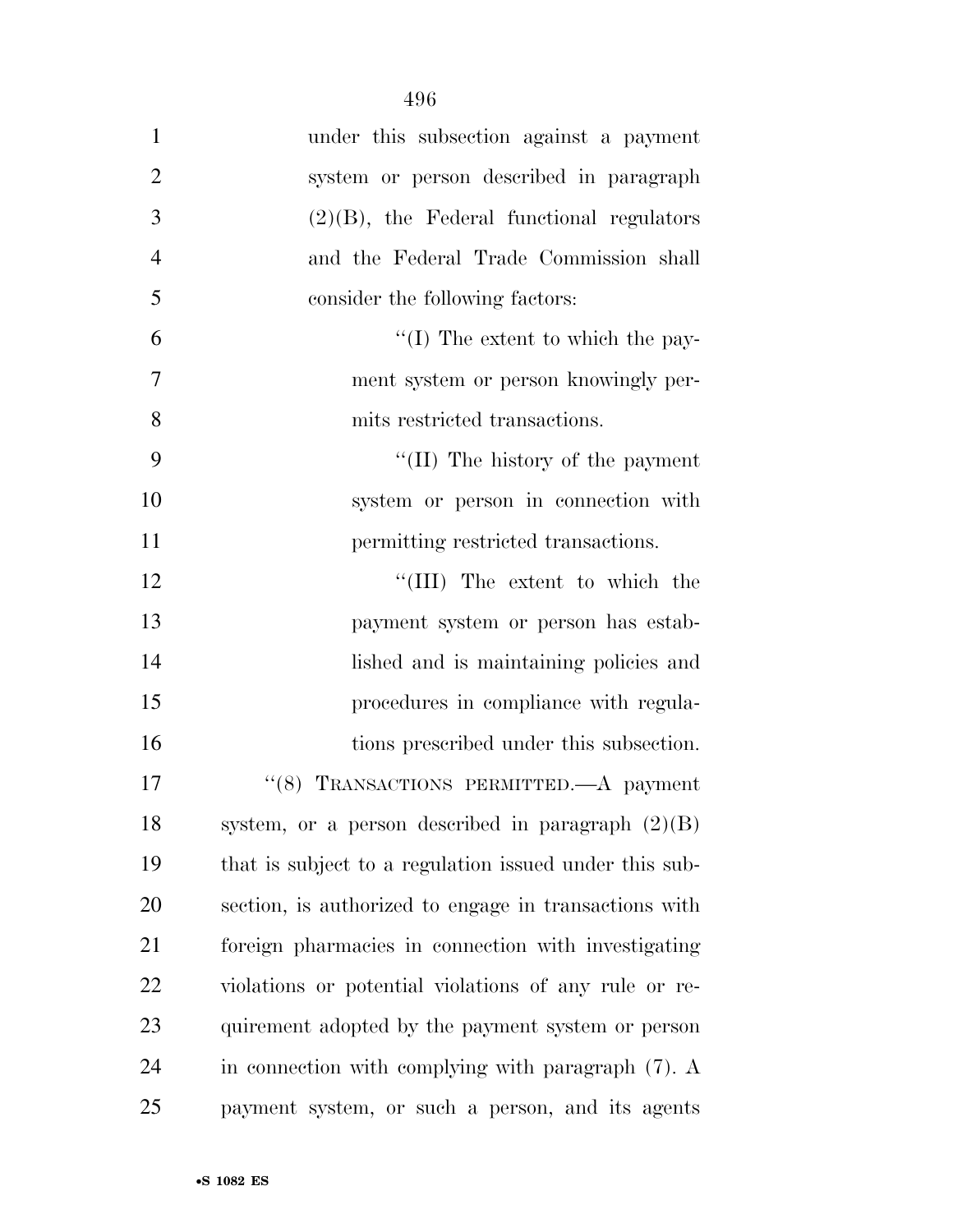and employees shall not be found to be in violation of, or liable under, any Federal, State or other law by virtue of engaging in any such transaction.

4 "(9) RELATION TO STATE LAWS.—No require- ment, prohibition, or liability may be imposed on a payment system, or a person described in paragraph (2)(B) that is subject to a regulation issued under this subsection, under the laws of any state with re- spect to any payment transaction by an individual because the payment transaction involves a payment to a foreign pharmacy.

12 "(10) TIMING OF REQUIREMENTS.—A payment system, or a person described in paragraph (2)(B) that is subject to a regulation issued under this sub- section, must adopt policies and procedures reason- ably designed to comply with any regulations re- quired under paragraph (7) within 60 days after such regulations are issued in final form.''.

 (b) EFFECTIVE DATE.—The amendment made by this section shall take effect on the day that is 90 days after the date of enactment of this Act.

 (c) IMPLEMENTATION.—The Board of Governors of the Federal Reserve System shall promulgate regulations as required by subsection (g)(7) of section 303 of the Fed-eral Food, Drug, and Cosmetic Act (21 U.S.C. 333), as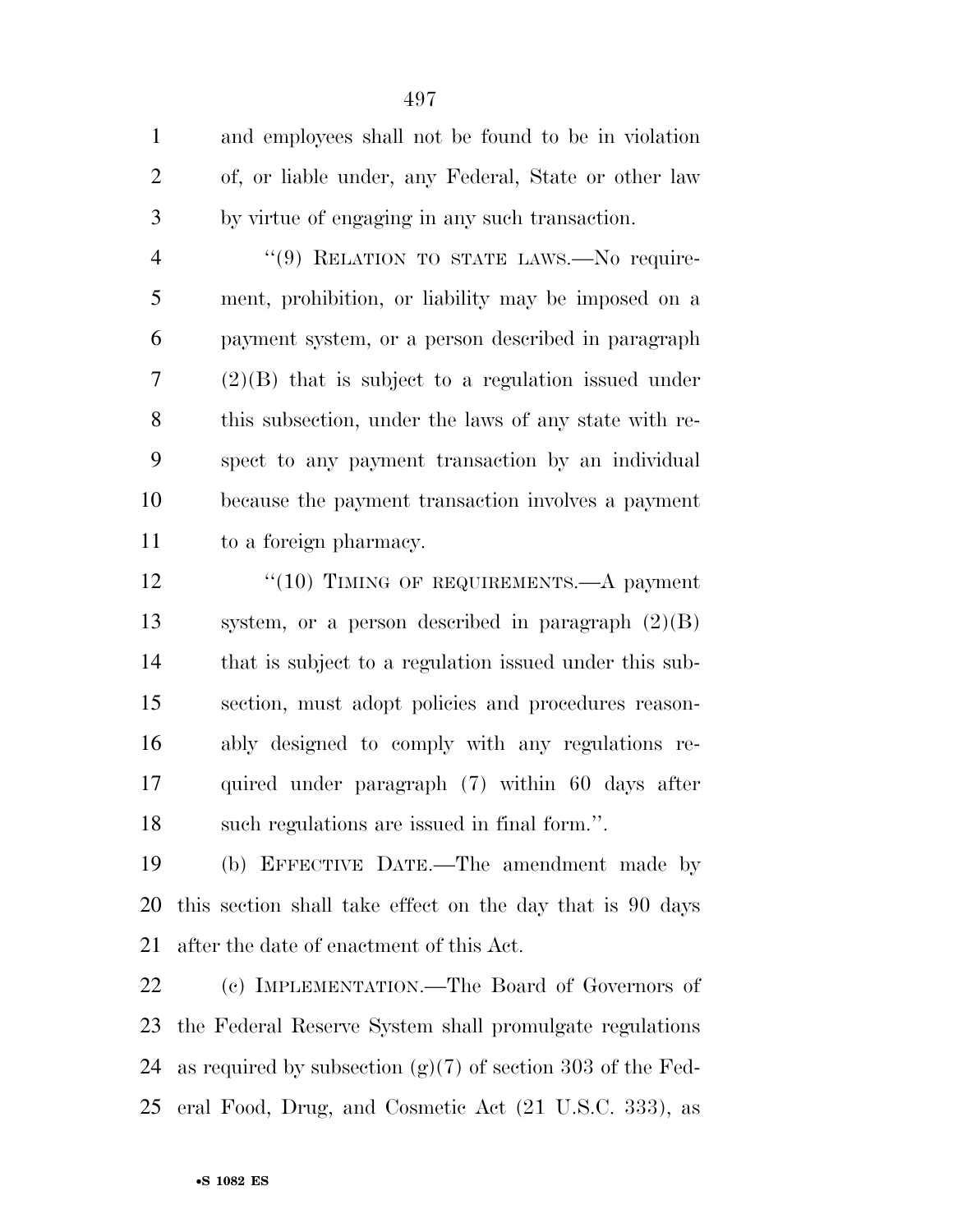added by subsection (a), not later than 90 days after the date of enactment of this title.

#### **SEC. 809. IMPORTATION EXEMPTION UNDER CONTROLLED**

## **SUBSTANCES IMPORT AND EXPORT ACT.**

 Section 1006(a)(2) of the Controlled Substances Im-6 port and Export Act  $(21 \text{ U.S.C. } 956(a)(2))$  is amended by striking ''not import the controlled substance into the United States in an amount that exceeds 50 dosage units of the controlled substance.'' and inserting ''import into the United States not more than 10 dosage units com-bined of all such controlled substances.''.

#### **SEC. 810. SEVERABILITY.**

 If any provision of this title, an amendment by this title, or the application of such provision or amendment to any person or circumstance is held to be unconstitu- tional, the remainder of this title, the amendments made by this title, and the application of the provisions of such to any person or circumstance shall not affected thereby.

### **SEC. 811. PROTECTION OF HEALTH AND SAFETY.**

 This title, and the amendments made by this title, shall become effective only if the Secretary of Health and Human Services certifies to Congress that the implemen-tation of this title (and amendments) will—

 (1) pose no additional risk to the public's health and safety; and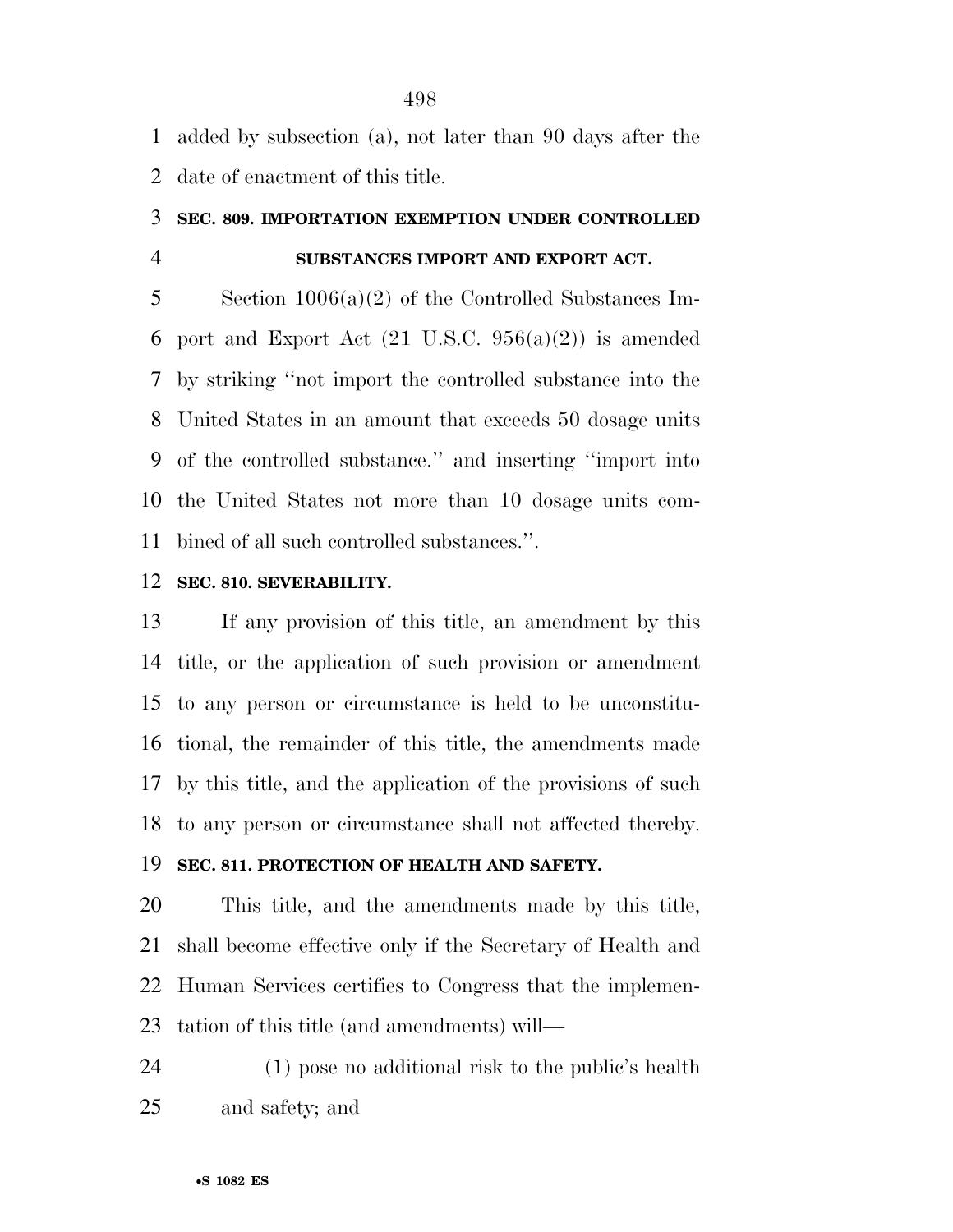1 (2) result in a significant reduction in the cost 2 of covered products to the American consumer. Passed the Senate May 9, 2007. Attest:

*Secretary.*